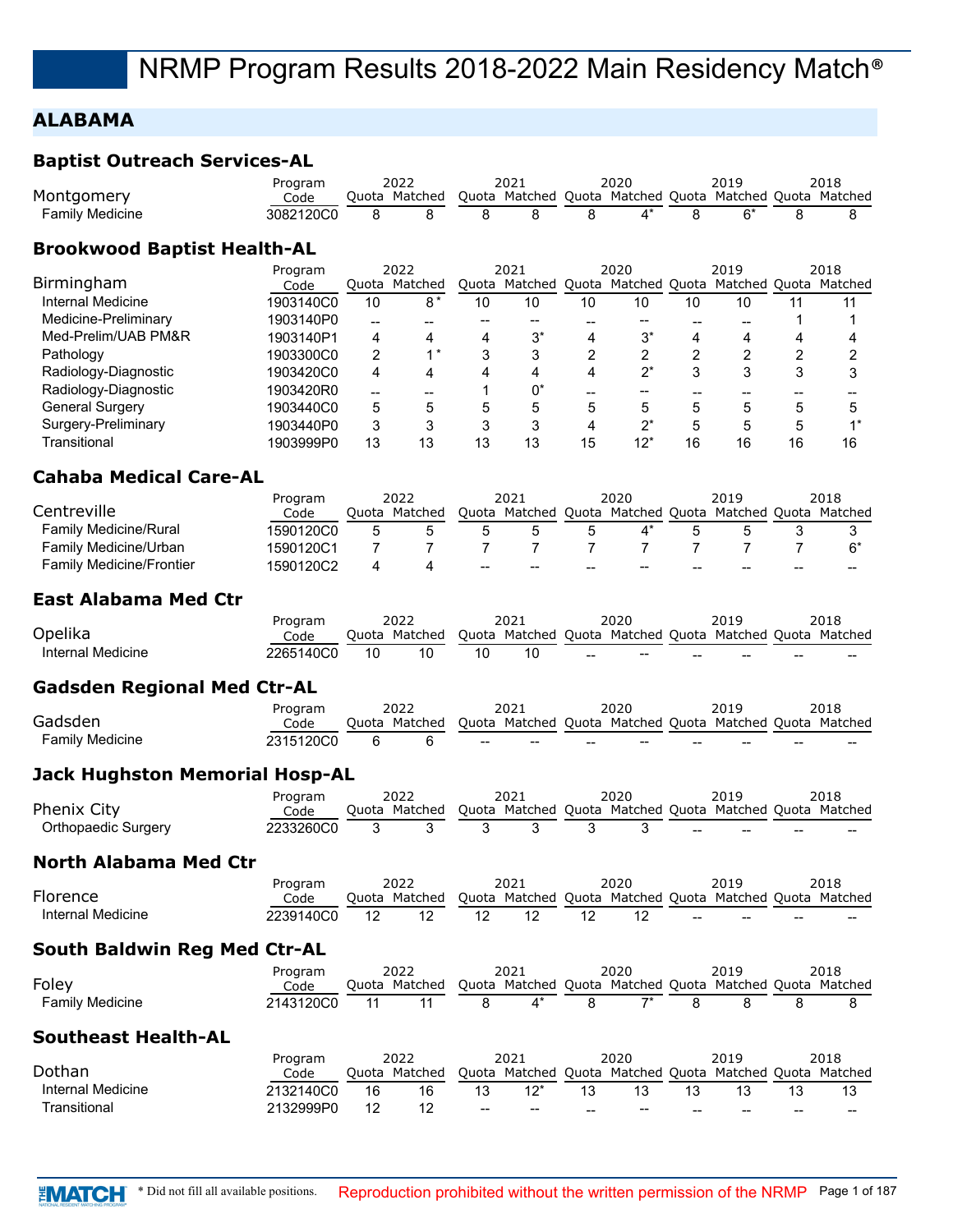## **St Vincents East-AL**

|                                         | Program                |                               | 2022                          |                                          | 2021                           |                                | 2020                                                            |                               | 2019                          |                               | 2018                                                          |
|-----------------------------------------|------------------------|-------------------------------|-------------------------------|------------------------------------------|--------------------------------|--------------------------------|-----------------------------------------------------------------|-------------------------------|-------------------------------|-------------------------------|---------------------------------------------------------------|
| Birmingham                              | Code                   |                               | Quota Matched                 |                                          |                                |                                |                                                                 |                               |                               |                               | Quota Matched Quota Matched Quota Matched Quota Matched       |
| <b>Family Medicine</b>                  | 3060120C0              | 8                             | 8                             | 8                                        | 8                              | 8                              | 8                                                               | 8                             | 8                             | 5                             | 5                                                             |
| <b>Thomas Hospital-AL</b>               |                        |                               |                               |                                          |                                |                                |                                                                 |                               |                               |                               |                                                               |
|                                         | Program                |                               | 2022                          |                                          | 2021                           |                                | 2020                                                            |                               | 2019                          |                               | 2018                                                          |
| Fairhope                                | Code                   |                               | Quota Matched                 |                                          | Quota Matched                  |                                | Quota Matched Quota Matched Quota Matched                       |                               |                               |                               |                                                               |
| Internal Medicine                       | 2271140C0              | 14                            | $7^*$                         | 10                                       | $6*$                           |                                |                                                                 |                               |                               |                               |                                                               |
| <b>U Alabama CCHS-Tuscaloosa</b>        |                        |                               |                               |                                          |                                |                                |                                                                 |                               |                               |                               |                                                               |
| Tuscaloosa                              | Program                |                               | 2022<br>Quota Matched         |                                          | 2021                           |                                | 2020                                                            |                               | 2019                          |                               | 2018                                                          |
| <b>Family Medicine</b>                  | Code<br>2955120C0      | 16                            | 16                            | 16                                       | 16                             | 16                             | 16                                                              | 16                            | 16                            | 16                            | Quota Matched Quota Matched Quota Matched Quota Matched<br>16 |
|                                         |                        |                               |                               |                                          |                                |                                |                                                                 |                               |                               |                               |                                                               |
| <b>U Alabama Med Ctr-Birmingham</b>     |                        |                               |                               |                                          |                                |                                |                                                                 |                               |                               |                               |                                                               |
| Birmingham                              | Program<br>Code        |                               | 2022<br>Quota Matched         |                                          | 2021                           |                                | 2020<br>Quota Matched Quota Matched Quota Matched Quota Matched |                               | 2019                          |                               | 2018                                                          |
| Anesthesiology                          | 1007040C0              | 21                            | 21                            | 20                                       | 20                             | 20                             | 20                                                              | 21                            | 21                            | 21                            | 21                                                            |
| Anesthesiology/Research                 | 1007040C1              |                               |                               | 1                                        | 1                              | 1                              | 1                                                               |                               |                               |                               |                                                               |
| Dermatology                             | 1007080A0              | $\overline{\phantom{a}}$<br>5 | $\overline{\phantom{a}}$<br>5 | 5                                        | 5                              | 6                              | 6                                                               | $\overline{\phantom{a}}$<br>5 | --<br>5                       | --<br>4                       | --<br>4                                                       |
| Dermatology/Military                    | 1007080A1              |                               |                               |                                          |                                |                                |                                                                 |                               |                               | 1                             | $0^*$                                                         |
| Dermatology                             | 1007080R0              | $\overline{\phantom{a}}$      | $\overline{\phantom{a}}$      | $-$                                      | $\overline{\phantom{a}}$       | $-$                            | --                                                              | --<br>1                       | --<br>1                       | $\overline{2}$                | $1^*$                                                         |
| <b>Emergency Medicine</b>               |                        | $\overline{\phantom{a}}$      | $\overline{\phantom{a}}$      | $-$                                      | $\overline{\phantom{a}}$<br>11 | $\overline{\phantom{a}}$<br>10 | --                                                              | 10                            | 10                            | 10                            |                                                               |
| Internal Medicine                       | 1007110C0              | 12<br>37                      | 12<br>37                      | 11<br>38                                 | 38                             | 38                             | 10<br>38                                                        | 36                            | 36                            | 37                            | 10<br>37                                                      |
| Int Med/ABIM Research Pathway           | 1007140C0<br>1007140C2 | $\overline{c}$                | 2                             |                                          | 1                              | 1                              | 1                                                               | $\overline{c}$                | $\overline{\mathbf{c}}$       |                               |                                                               |
| Medicine-Preliminary                    | 1007140P0              |                               |                               | 1                                        |                                |                                |                                                                 | 3                             | 3                             | --<br>4                       | --<br>$2^*$                                                   |
| <b>Neurological Surgery</b>             | 1007160C0              | --<br>3                       | --<br>3                       | $\hspace{0.05cm}$ $\hspace{0.05cm}$<br>3 | $\overline{\phantom{a}}$<br>3  | $\overline{\phantom{a}}$<br>3  | --<br>3                                                         | 3                             | 3                             | 3                             | 3                                                             |
| Neurology                               | 1007180C0              | 9                             | 9                             | 9                                        | 9                              | 9                              | 9                                                               | 8                             | 8                             | 8                             | 8                                                             |
| Child Neurology                         | 1007185C0              | 2                             | $\overline{2}$                | 2                                        | $\overline{c}$                 | $\overline{c}$                 | $\overline{c}$                                                  | $\overline{c}$                | $\overline{c}$                | 1                             | 1                                                             |
| Child Neurology                         | 1007185R1              |                               |                               |                                          |                                |                                |                                                                 | 1                             | 1                             |                               |                                                               |
| Obstetrics-Gynecology                   | 1007220C0              | $-$<br>8                      | --<br>8                       | --<br>8                                  | --<br>8                        | $-$<br>8                       | --<br>8                                                         | 8                             | 8                             | $\overline{\phantom{a}}$<br>8 | --<br>8                                                       |
| Orthopaedic Surgery                     | 1007260C0              | 6                             | 6                             | 6                                        | 6                              | 6                              | 6                                                               | 6                             | 6                             | 6                             | 6                                                             |
| Otolaryngology                          | 1007280C0              | 4                             | 4                             | 4                                        | 4                              | 4                              | 4                                                               | 4                             | 4                             | 4                             | 4                                                             |
| Pathology                               | 1007300C0              | 7                             | 7                             | 6                                        | 6                              | 6                              | 6                                                               | 6                             | 6                             | 6                             | 6                                                             |
| Pathology/IMG funded                    | 1007300C1              |                               |                               |                                          | $-$                            |                                | --                                                              | $\overline{c}$                | $0^*$                         | $\overline{2}$                | $\overline{c}$                                                |
| Pediatrics                              | 1007320C0              | $\overline{a}$<br>25          | 25                            | $\overline{\phantom{a}}$<br>24           | 24                             | $-$<br>24                      | 24                                                              | 25                            | 25                            | 24                            | 24                                                            |
| Phys Medicine & Rehab                   | 1007340A0              | 4                             | 4                             | 4                                        | 4                              | 4                              | 4                                                               | 4                             | 4                             | 4                             | 4                                                             |
| Plastic Surgery (Integrated)            | 1007362C0              | 1                             | 1                             | 1                                        | 1                              |                                |                                                                 |                               |                               |                               |                                                               |
| Psychiatry                              | 1007400C0              | 8                             | 8                             | 8                                        | 8                              | $-$<br>8                       | --<br>8                                                         | --<br>8                       | --<br>8                       | --<br>9                       | --<br>9                                                       |
| Psychiatry/Research                     | 1007400C1              | $\overline{2}$                | $\overline{2}$                | $-$                                      |                                |                                | --                                                              |                               |                               |                               |                                                               |
| Interventional Radiology (Integ)        | 1007416A0              | 2                             | 2                             | $\overline{\mathbf{c}}$                  | $\boldsymbol{2}$               | $\overline{\mathbf{c}}$        | $\overline{\mathbf{c}}$                                         | --<br>2                       | --<br>$\overline{\mathbf{c}}$ | --<br>$\overline{c}$          | 2                                                             |
| Radiology-Diagnostic                    | 1007420A0              | 9                             | 9                             | 9                                        | 9                              | $\overline{7}$                 | $\overline{7}$                                                  | $\overline{7}$                | $\overline{7}$                | 7                             | 7                                                             |
| Radiology-Diagnostic/SACM               | 1007420A1              |                               |                               |                                          | --                             | $\mathbf{1}$                   | $0^*$                                                           |                               |                               |                               |                                                               |
| Radiology-Diagnostic                    | 1007420R0              | --                            | --                            | --                                       |                                |                                | --                                                              | $\overline{\phantom{a}}$<br>1 | --<br>1                       | --                            |                                                               |
| Radiation Oncology                      | 1007430A0              | --<br>3                       | --<br>$2^*$                   | --<br>$\overline{c}$                     | --<br>$\overline{2}$           | --<br>3                        | 3                                                               | $\overline{2}$                | 2                             | --<br>3                       | 3                                                             |
| Radiation Oncology/Research             | 1007430A1              |                               |                               | 1                                        | $0^*$                          |                                |                                                                 | 1                             | 1                             |                               |                                                               |
| <b>Radiation Oncology</b>               | 1007430R0              |                               | --                            |                                          |                                | --                             | --                                                              | 1                             | $0^*$                         | --                            |                                                               |
| <b>General Surgery</b>                  | 1007440C0              | --<br>7                       | $\overline{\phantom{a}}$<br>7 | --<br>6                                  | --<br>6                        | $\overline{\phantom{a}}$<br>8  | --<br>8                                                         | 8                             | 8                             | $\overline{\phantom{a}}$<br>8 | --<br>8                                                       |
| Gen Surg/Integ 4/3 CT Surgery           | 1007440C1              | $\mathbf{1}$                  | $\mathbf{1}$                  | 1                                        | $\mathbf{1}$                   |                                |                                                                 |                               |                               |                               |                                                               |
| Surg-Prelim/Radiology SACM              | 1007440P0              |                               |                               |                                          |                                | --<br>$\mathbf 1$              | --<br>$0^*$                                                     | --<br>$\overline{2}$          | --<br>$0^*$                   | --<br>$\overline{c}$          | $1^*$                                                         |
| Surg-Prelim/Urology                     | 1007440P1              |                               | --                            | --                                       | --                             |                                |                                                                 |                               |                               | 3                             | 3                                                             |
| Surgery-Preliminary                     |                        | --                            | --<br>1                       | --                                       | --                             | --                             | --                                                              | --                            | --                            |                               |                                                               |
|                                         | 1007440P2              | 1                             |                               | 1                                        | 1                              | $\overline{\phantom{a}}$       | --                                                              | --                            | $-$                           | 1                             | 1                                                             |
| Vascular Surgery<br>Medicine-Pediatrics | 1007451C0              | 1                             | 1                             | 1                                        | 1                              | 1                              | 1                                                               | $\mathbf{1}$                  | 1                             | 1                             | 1                                                             |
| <b>Pediatrics-Medical Genetics</b>      | 1007700C0              | 4                             | 4                             | 4                                        | 4<br>$0^*$                     | 4                              | 4                                                               | 4                             | 4                             | 4                             | 4                                                             |
| Medicine-Medical Genetics               | 1007765C0<br>1007766C0 | 1<br>$\mathbf 1$              | 1<br>$0*$                     | 1<br>1                                   | $\mathbf{1}$                   | 1<br>$\mathbf 1$               | 1<br>$0^*$                                                      | 1<br>$\mathbf{1}$             | 1<br>$0^*$                    | 1                             | 1                                                             |
|                                         |                        |                               |                               |                                          |                                |                                |                                                                 |                               |                               | --                            | --                                                            |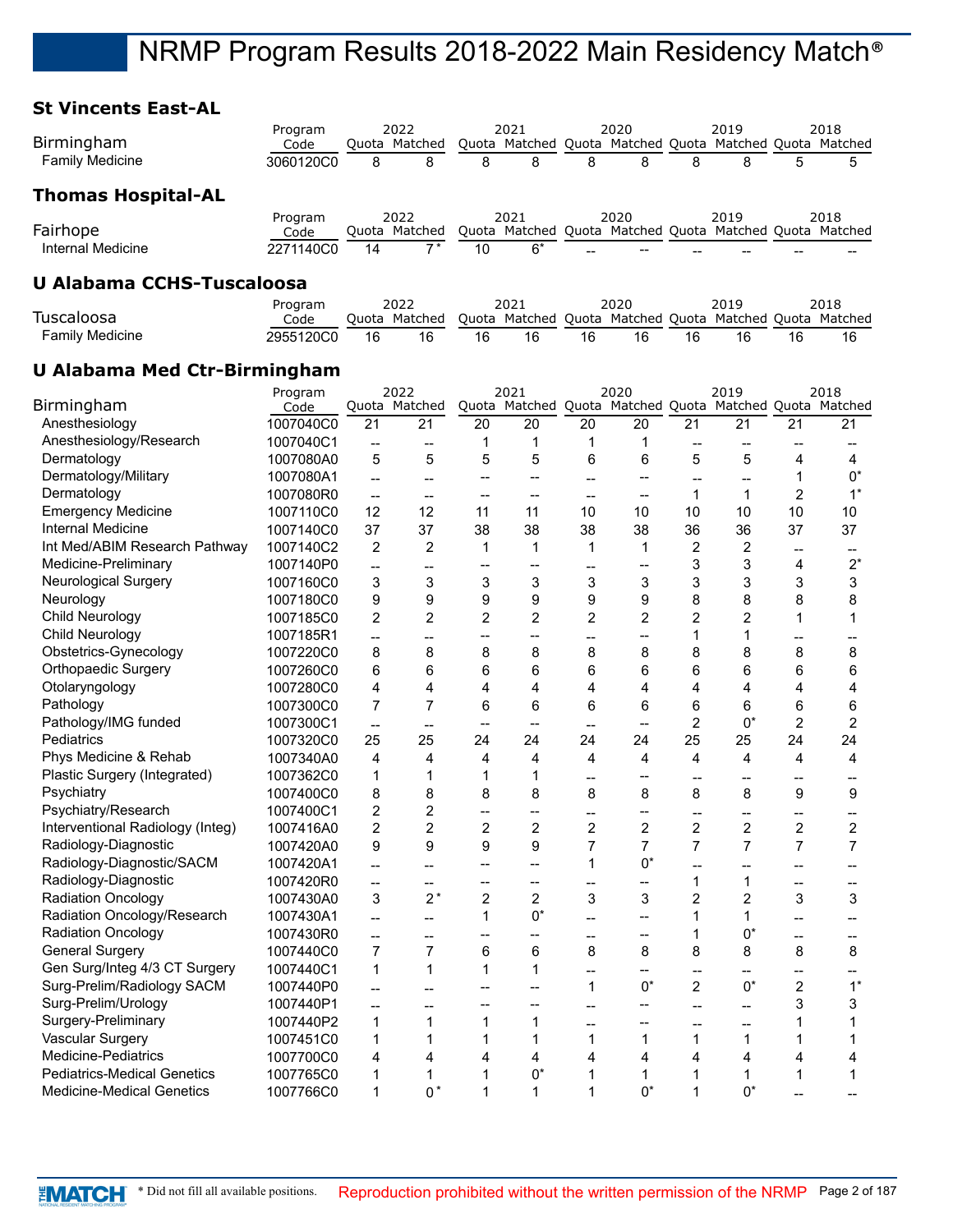## **U Alabama SOM-Huntsville**

|                        | Program   |       | 2022    |       | 2021          |       | 2020          | 2019          | 2018    |
|------------------------|-----------|-------|---------|-------|---------------|-------|---------------|---------------|---------|
| Huntsville             | Code      | Ouota | Matched | Quota | Matched       | Quota | Matched Quota | Matched Quota | Matched |
| <b>Family Medicine</b> | 2947120C0 | 12    |         |       | $10^{\prime}$ |       |               |               |         |
| Internal Medicine      | 2947140C0 |       |         |       |               |       |               |               |         |
| Internal Medicine/SACM | 2947140C1 | $- -$ | $- -$   | $- -$ | --            |       |               |               |         |

## **U Alabama SOM-Montgomery**

|                      | Program   | 2022          |   | 2021                                                    |   | 2020 | 2019 | 2018 |
|----------------------|-----------|---------------|---|---------------------------------------------------------|---|------|------|------|
| Montgomery           | Code      | Ouota Matched |   | Quota Matched Quota Matched Quota Matched Quota Matched |   |      |      |      |
| Internal Medicine    | 1009140C0 |               | ĥ |                                                         |   |      |      |      |
| Medicine-Preliminary | 1009140P0 |               |   |                                                         | 5 |      |      |      |

## **U South Alabama Hospitals**

|                            | Program   | 2022 |               | 2021 |                                                         | 2020 |       |    | 2019  |    | 2018  |
|----------------------------|-----------|------|---------------|------|---------------------------------------------------------|------|-------|----|-------|----|-------|
| Mobile                     | Code      |      | Quota Matched |      | Quota Matched Quota Matched Quota Matched Quota Matched |      |       |    |       |    |       |
| <b>Emergency Medicine</b>  | 1852110C0 | 6    | 6             | 6    | 6                                                       | 6    | հ     |    |       |    |       |
| <b>Family Medicine</b>     | 1852120C0 | 6    | $3^*$         | 6    | 6                                                       | 6    | $4^*$ | 6  | $3^*$ | 6  | 6     |
| Internal Medicine          | 1852140C0 | 18   | 18            | 14   | 14                                                      | 13   | 13    | 14 | 14    | 14 | 14    |
| Medicine-Preliminary       | 1852140P0 | 6    | 5*            | 5    | 5                                                       | 6    | 6     | 6  | $5^*$ | 6  | $5^*$ |
| Neurology                  | 1852180C0 | 4    | $2^*$         |      |                                                         |      | 1*    | 3  | $2^*$ | 3  |       |
| Neurology                  | 1852180R0 |      |               |      |                                                         |      |       |    |       |    |       |
| Obstetrics-Gynecology      | 1852220C0 | 4    |               |      | 4                                                       |      | 4     | 4  |       |    |       |
| <b>Orthopaedic Surgery</b> | 1852260C0 | 3    |               |      | 3                                                       |      | 3     | 3  |       |    |       |
| Pathology                  | 1852300C0 | 3    |               |      | 4                                                       |      | 3     | 3  |       |    | 3*    |
| Pediatrics                 | 1852320C0 | 12   | 12            | 12   | 12                                                      | 12   | 12    | 13 | 13    | 12 | 12    |
| Psychiatry                 | 1852400C0 | 5    | 5             | 4    | 4                                                       |      | 3     | 5  | 5     | 5  | 5     |
| Psychiatry/Funded          | 1852400C1 |      |               |      |                                                         |      |       |    |       |    |       |
| Radiology-Diagnostic       | 1852420A0 | 4    |               |      |                                                         |      |       |    |       |    |       |
| Radiology-Diagnostic       | 1852420R0 |      |               |      |                                                         |      | ⌒     |    |       |    |       |
| <b>General Surgery</b>     | 1852440C0 | 6    | 6             | 6    | 6                                                       |      | 5     | 5  |       |    | 5     |
| Surgery-Preliminary        | 1852440P0 | 4    |               |      |                                                         |      |       |    |       |    |       |
| Medicine-Pediatrics        | 1852700C0 | 3    |               |      |                                                         |      |       | ⌒  |       |    |       |

## **UAB Selma Fam Med Res-AL**

| Selma           | Program<br>Code | 2022<br>Ouota Matched | 2021<br>Quota Matched Quota Matched Quota Matched Quota Matched | 2020 | 2019 | 2018 |
|-----------------|-----------------|-----------------------|-----------------------------------------------------------------|------|------|------|
| Family Medicine | 3061120C0       |                       |                                                                 | -6   |      |      |

## **ALASKA**

## **Providence Hospital-AK**

|                 | Program   | 2022                                                                  | 2021 |    | 2020 | 2019 | 2018 |
|-----------------|-----------|-----------------------------------------------------------------------|------|----|------|------|------|
| Anchorage       | Code      | Quota Matched Quota Matched Quota Matched Quota Matched Quota Matched |      |    |      |      |      |
| Family Medicine | 1313120C0 |                                                                       |      | 12 |      |      |      |

## **ARIZONA**

## **Abrazo Health Network-AZ**

| Phoenix                   | Program   |    | 2022<br>Ouota Matched |    | 2021 |    | 2020  |    | 2019<br>Quota Matched Quota Matched Quota Matched Quota Matched |    | 2018 |
|---------------------------|-----------|----|-----------------------|----|------|----|-------|----|-----------------------------------------------------------------|----|------|
|                           | Code      |    |                       |    |      |    |       |    |                                                                 |    |      |
| <b>Emergency Medicine</b> | 2002110C0 | 6  |                       | h  |      | 6  | 6     | -- | --                                                              | -- |      |
| <b>Family Medicine</b>    | 2002120C0 |    | f*                    |    |      |    |       |    |                                                                 |    |      |
| Internal Medicine         | 2002140C0 | 16 | 16                    | 15 | 15   | 15 | $14*$ |    | 15                                                              | -- |      |
| <b>General Surgery</b>    | 2002440C0 | 2  |                       |    |      |    |       |    |                                                                 | -- |      |
| Transitional              | 2002999P0 | 13 |                       | 13 | 13   | 13 | 13    | -- | --                                                              | -- |      |

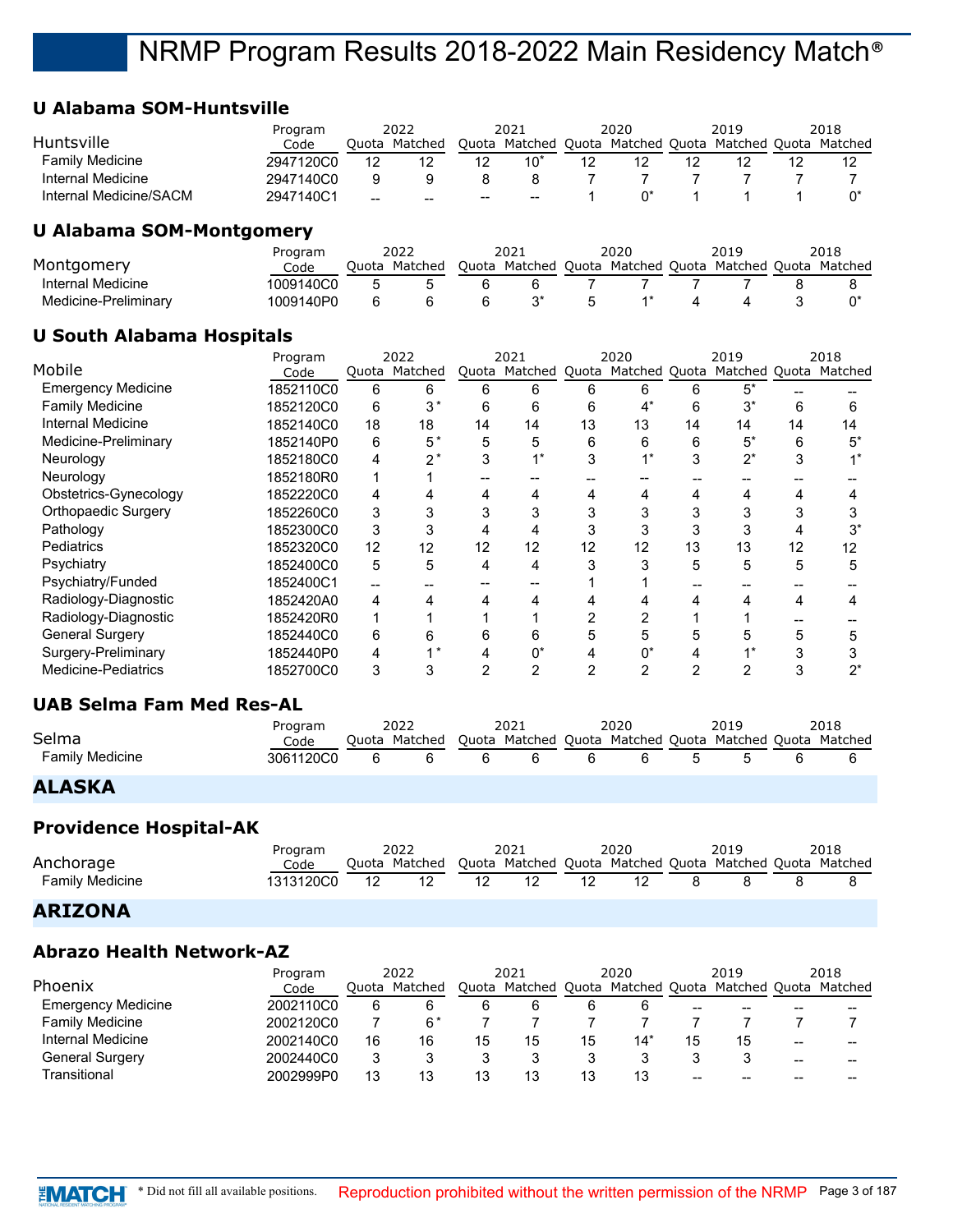## **Barrow Neurological Inst at SJHMC-AZ**

|                             | Program   | 2022  |         | 2021 |                                                         | 2020 |  | 2019 |  | 2018 |
|-----------------------------|-----------|-------|---------|------|---------------------------------------------------------|------|--|------|--|------|
| Phoenix                     | Code      | Ouota | Matched |      | Quota Matched Quota Matched Quota Matched Quota Matched |      |  |      |  |      |
| <b>Neurological Surgery</b> | 1012160C0 |       |         |      |                                                         |      |  |      |  |      |
| Neurology                   | 1012180C0 |       |         |      |                                                         |      |  |      |  |      |

## **Creighton Univ Affil Hosps-AZ**

|                               | Program   |       | 2022          |                                                | 2021                | 2020          | 2019                  |     | 2018  |
|-------------------------------|-----------|-------|---------------|------------------------------------------------|---------------------|---------------|-----------------------|-----|-------|
| Phoenix                       | Code      |       | Ouota Matched |                                                | Quota Matched Quota | Matched Quota | Matched Quota Matched |     |       |
| Internal Medicine/Maricopa    | 2154140C1 | $-$   | --            | $- -$                                          | $- -$               |               |                       | $-$ | $- -$ |
| Medicine-Prelim/Maricopa      | 2154140P1 | $- -$ | --            | $\hspace{0.1mm}-\hspace{0.1mm}-\hspace{0.1mm}$ | $- -$               |               |                       | --  | $- -$ |
| Radiology-Diagnostic/Maricopa | 2154420A1 | $- -$ | --            | $- -$                                          | $- -$               |               |                       | --  | $- -$ |

## **Creighton University-AZ**

|                                   | Program   |    | 2022          |    | 2021                              |    | 2020 |    | 2019                  | 2018 |
|-----------------------------------|-----------|----|---------------|----|-----------------------------------|----|------|----|-----------------------|------|
| <b>Phoenix</b>                    | Code      |    | Quota Matched |    | Quota Matched Quota Matched Quota |    |      |    | Matched Quota Matched |      |
| <b>Emergency Medicine/Phoenix</b> | 2154110C0 | 16 | 16            | 16 | 16                                | 16 | 16   | 14 | 14                    |      |
| <b>Family Medicine/Phoenix</b>    | 2154120C0 | 8  | 8             | 8  | 8                                 | 8  | 8    |    |                       |      |
| Internal Medicine/St Josephs      | 2154140C0 | 26 | 26            | 26 | 26                                | 9  | 9    |    |                       |      |
| Med-Prelim/St Josephs             | 2154140P0 |    | 5*            |    | 6*                                |    |      |    |                       |      |
| Ob-Gyn/Phoenix Integ              | 2154220C0 | 8  |               |    |                                   |    |      |    |                       |      |
| Ob-Gyn/Phoenix Prelim             | 2154220P0 |    |               |    |                                   |    |      |    |                       |      |
| Psychiatry/Phoenix                | 2154400C0 | 6  |               | 6  | 6                                 | 6  | 6    |    | h                     |      |
| Radiology-Diagnostic/St Josephs   | 2154420A0 | 8  | 8             | 8  | 8                                 | 5  | 5    |    |                       |      |
| General Surgery/Valleywise        | 2154440C2 | 8  |               |    |                                   |    |      |    |                       |      |
| Surg-Prelim/Valleywise            | 2154440P2 | 12 |               |    |                                   |    |      |    |                       |      |

## **HonorHealth-AZ**

|                            | Program   |   | 2022          |   | 2021                                            |   | 2020 | 2019  | 2018    |
|----------------------------|-----------|---|---------------|---|-------------------------------------------------|---|------|-------|---------|
| Scottsdale                 | Code      |   | Ouota Matched |   | Quota Matched Quota Matched Quota Matched Quota |   |      |       | Matched |
| Dermatology/Thompson Peak  | 1929080A0 |   |               |   |                                                 |   |      |       |         |
| Family Medicine/Osborn     | 1929120C0 | 8 |               | 8 |                                                 | 8 |      | 8     |         |
| Internal Med/Thompson Peak | 1929140C0 | 6 |               | 6 |                                                 | 6 | 6    | $3^*$ | ົດ*     |
| Medicine-Preliminary       | 1929140P0 |   |               |   |                                                 |   |      |       |         |
| Med-Prelim/PM&R            | 1929140P1 | 2 |               |   |                                                 |   |      | U,    |         |
| Med-Prelim/Dermatology     | 1929140P2 | 2 |               |   |                                                 |   |      |       |         |
| Phys Medicine & Rehab      | 1929340A0 | 2 |               |   |                                                 |   |      |       |         |
| Phys Medicine & Rehab      | 1929340R0 |   |               |   |                                                 |   |      |       |         |
| General Surgery/Lincoln    | 1929440C0 |   |               |   |                                                 |   |      |       |         |

## **Maricopa Med Ctr-AZ**

|                           | Program   | 2022 |               | 2021 |                                                         | 2020 |  | 2019 |  |    | 2018 |
|---------------------------|-----------|------|---------------|------|---------------------------------------------------------|------|--|------|--|----|------|
| Phoenix                   | Code      |      | Quota Matched |      | Quota Matched Quota Matched Quota Matched Quota Matched |      |  |      |  |    |      |
| <b>Emergency Medicine</b> | 1898110C0 |      |               |      |                                                         |      |  |      |  | 14 | 14   |
| Internal Medicine         | 1898140C0 | --   |               |      |                                                         |      |  |      |  | 17 | 17   |
| Medicine-Preliminary      | 1898140P0 |      |               |      |                                                         |      |  |      |  |    |      |
| Ob-Gyn/Phoenix Integ      | 1898220C0 | --   |               |      |                                                         |      |  |      |  |    |      |
| Ob-Gyn/Preliminary        | 1898220P0 |      |               |      |                                                         |      |  |      |  |    |      |
| Psychiatry                | 1898400C0 | --   |               |      |                                                         |      |  |      |  |    |      |
| Radiology-Diagnostic      | 1898420A0 | --   |               |      |                                                         |      |  |      |  |    |      |
| <b>General Surgery</b>    | 1898440C0 |      |               |      |                                                         |      |  |      |  |    |      |
| Surgery-Preliminary       | 1898440P2 |      |               |      |                                                         |      |  |      |  |    | י∩∗  |

## **Mayo Clinic School of Grad Med Educ-AZ**

|                   | Program   | 2022  |         | 2021                                              |                                   | 2020 |       | 2019                  |    | 2018            |
|-------------------|-----------|-------|---------|---------------------------------------------------|-----------------------------------|------|-------|-----------------------|----|-----------------|
| Scottsdale        | Code      | Ouota | Matched |                                                   | Quota Matched Quota Matched Quota |      |       | Matched Quota Matched |    |                 |
| Anesthesiology    | 3200040A0 |       |         | --                                                | $- -$                             |      |       |                       |    | $\qquad \qquad$ |
| Anesthesiology    | 3200040C0 | 4     |         |                                                   |                                   |      |       |                       |    |                 |
| Anesthesiology    | 3200040R0 |       |         | $\hspace{0.05cm}-\hspace{0.05cm}-\hspace{0.05cm}$ | $- -$                             |      | $- -$ |                       | -- | $\qquad \qquad$ |
| Dermatology       | 3200080C0 | っ     |         |                                                   |                                   |      |       |                       |    |                 |
| Internal Medicine | 3200140C0 | 13    | 13      |                                                   | 12                                | 12   | 12    |                       |    | 12              |

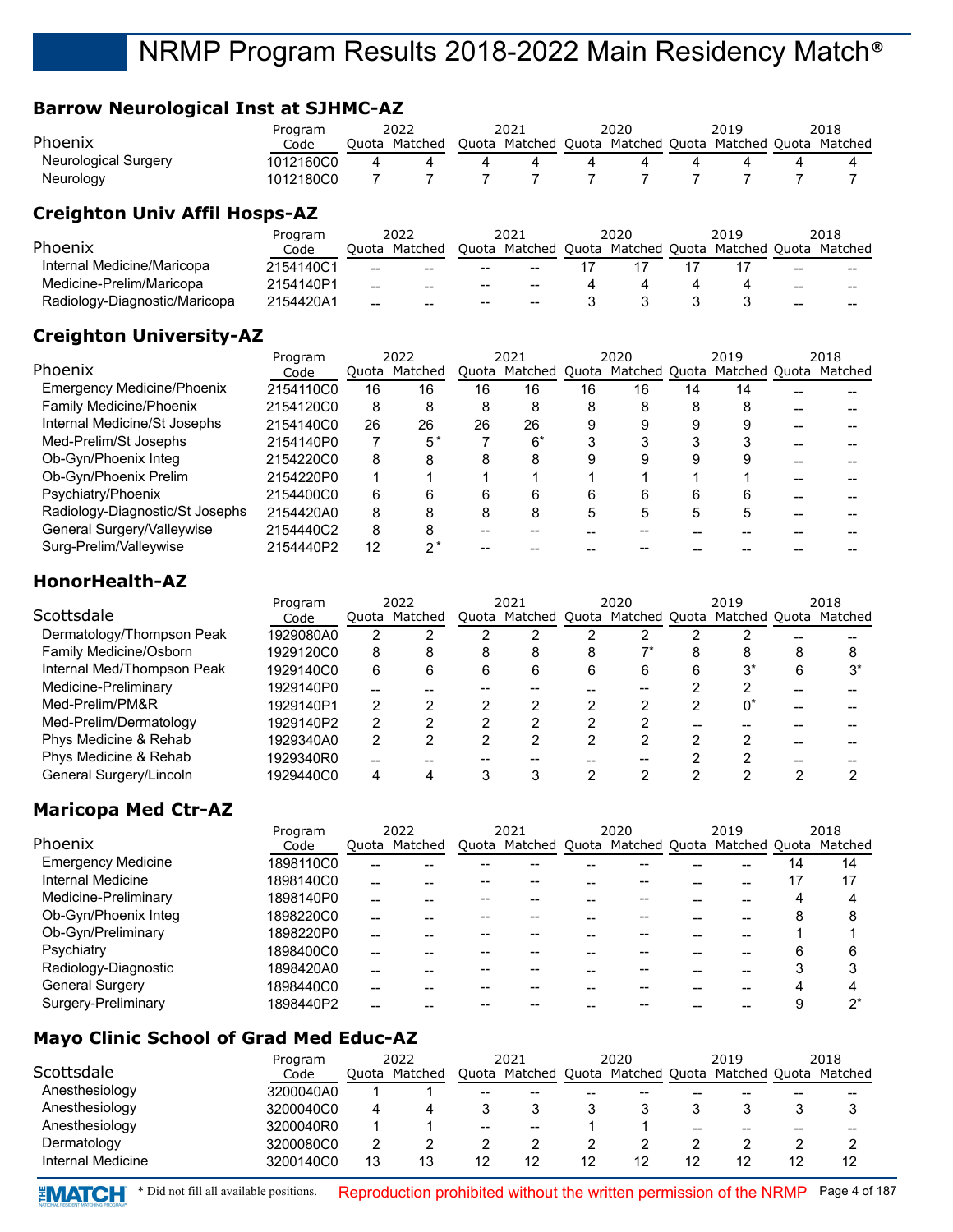## **Mayo Clinic School of Grad Med Educ-AZ (Continued)**

|                              | Program   |   | 2022          |   | 2021 |   | 2020 |   | 2019                                                    | 2018 |
|------------------------------|-----------|---|---------------|---|------|---|------|---|---------------------------------------------------------|------|
| Scottsdale                   | Code      |   | Ouota Matched |   |      |   |      |   | Quota Matched Quota Matched Quota Matched Quota Matched |      |
| Medicine-Primary             | 3200140M0 |   |               |   |      |   |      |   |                                                         |      |
| <b>Neurological Surgery</b>  | 3200160C0 |   |               |   |      |   |      |   |                                                         |      |
| Neuroloav                    | 3200180C0 | 5 | 5             |   |      |   |      |   |                                                         |      |
| <b>Orthopaedic Surgery</b>   | 3200260C0 | 3 |               |   |      |   |      |   |                                                         |      |
| Otolaryngology               | 3200280C0 | 2 |               |   |      |   | ◠    | ◠ |                                                         |      |
| Plastic Surgery (Integrated) | 3200362C0 |   |               |   |      |   |      |   |                                                         |      |
| Radiology-Diagnostic         | 3200420A0 | 2 |               |   | ົ    |   |      |   |                                                         |      |
| Radiology-Diagnostic         | 3200420C0 | 2 | 2             | າ | ົ    |   | 2    |   |                                                         |      |
| Radiology-Diagnostic         | 3200420R0 |   |               |   |      |   |      |   |                                                         |      |
| <b>Radiation Oncology</b>    | 3200430C0 | 1 | 0*            |   |      |   |      |   |                                                         |      |
| <b>General Surgery</b>       | 3200440C0 | 4 |               |   |      |   |      |   |                                                         |      |
| Surgery-Preliminary          | 3200440P0 | и |               |   | ົ    | ົ | ⌒    | ◠ | 2                                                       |      |
| Surg-Prelim/Urology          | 3200440P1 |   |               |   |      |   |      |   |                                                         |      |

## **Midwestern University OPTI-AZ**

|                                | Program   | 2022 |               | 2021 |                                                         |   | 2020 | 2019 | 2018 |
|--------------------------------|-----------|------|---------------|------|---------------------------------------------------------|---|------|------|------|
| Phoenix                        | Code      |      | Quota Matched |      | Quota Matched Quota Matched Quota Matched Quota Matched |   |      |      |      |
| Emergency Medicine/Kingman     | 2156110C0 | 6    |               | 6    |                                                         | 6 | 6    | 6    |      |
| Family Medicine/Sierra Vista   | 2156120C0 | 4    |               |      |                                                         |   |      |      |      |
| Family Medicine/Kingman        | 2156120C1 | 5    |               | 5    |                                                         |   |      |      |      |
| <b>Family Medicine/Mesa</b>    | 2156120C2 | 5    | 3*            |      |                                                         | 5 |      |      |      |
| Internal Medicine/Cottonwood   | 2156140C0 | 5    |               | 5    | $\mathbf{A}^{\circ}$                                    | 5 |      | 5    |      |
| Internal Medicine/Mesa         | 2156140C1 | 5    |               | 5    | $\mathbf{b}$                                            | 5 | 5    |      |      |
| Internal Medicine/Sierra Vista | 2156140C2 | 5    |               |      |                                                         | 5 |      |      |      |
| General Surgery/Mesa           | 2156440C0 | 2    |               |      |                                                         |   |      |      |      |

## **North Country HealthCare-AZ**

|                 | Program   | 2022          | 2021 | 2020 | 2019                                                    |       | 2018 |
|-----------------|-----------|---------------|------|------|---------------------------------------------------------|-------|------|
| Flagstaff       | Code      | Ouota Matched |      |      | Ouota Matched Ouota Matched Ouota Matched Ouota Matched |       |      |
| Family Medicine | 2243120C0 |               |      |      | --                                                      | $- -$ | --   |

## **Phoenix Childrens Hospital-AZ**

|                 | Program   |       | 2022          |       | 2021                                                    |       | 2020  |    | 2019 |    | 2018 |
|-----------------|-----------|-------|---------------|-------|---------------------------------------------------------|-------|-------|----|------|----|------|
| Phoenix         | Code      |       | Ouota Matched |       | Quota Matched Quota Matched Quota Matched Quota Matched |       |       |    |      |    |      |
| Child Neurology | 2952185A1 | $- -$ | --            | $- -$ | $- -$                                                   | $- -$ | $- -$ |    |      |    |      |
| Child Neurology | 2952185C0 |       |               |       |                                                         |       |       |    |      |    |      |
| Pediatrics      | 2952320C0 | 36    | 36            | 34    | 34                                                      | 34    | 34    | 32 |      | 32 | 32   |

## **St Josephs Hospital-AZ**

|                        | Program   | 2022  |         | 2021 |  | 2020 |       | 2019                                            | 2018    |
|------------------------|-----------|-------|---------|------|--|------|-------|-------------------------------------------------|---------|
| Phoenix                | Code      | Ouota | Matched |      |  |      |       | Quota Matched Quota Matched Quota Matched Quota | Matched |
| <b>Family Medicine</b> | 1012120C0 |       |         |      |  |      | --    |                                                 |         |
| Internal Medicine      | 1012140C0 |       |         |      |  |      |       |                                                 |         |
| Medicine-Preliminary   | 1012140P0 |       |         |      |  |      | --    |                                                 |         |
| Radiology-Diagnostic   | 1012420A0 |       |         |      |  |      | $- -$ |                                                 |         |
| General Surgery        | 1012440C0 |       |         |      |  |      | --    |                                                 |         |
| Surgery-Preliminary    | 1012440P0 |       |         |      |  |      |       |                                                 | n*      |

## **Tucson Hospitals Med Ed-AZ**

|                   | Proaram   |       | 2022    |       | 2021                        | 2020 | 2019          |        | 2018                                           |
|-------------------|-----------|-------|---------|-------|-----------------------------|------|---------------|--------|------------------------------------------------|
| Tucson            | Code      | Ouota | Matched | Quota | Matched Quota Matched Quota |      | Matched Quota |        | Matched                                        |
| <b>Pediatrics</b> | 1014320C0 |       |         |       |                             |      |               | $\sim$ | $\hspace{0.1mm}-\hspace{0.1mm}-\hspace{0.1mm}$ |
| Transitional      | 1014999P0 |       |         |       |                             |      |               |        |                                                |

## **U Arizona COM at Tucson**

|             | Program   |     | 2022                                                                  |                          | 2021            |     | 2020 |                                   | 2019 | 2018 |
|-------------|-----------|-----|-----------------------------------------------------------------------|--------------------------|-----------------|-----|------|-----------------------------------|------|------|
| Tucson      | Code      |     | Quota Matched Quota Matched Quota Matched Quota Matched Quota Matched |                          |                 |     |      |                                   |      |      |
| Dermatology | 1015080R0 | $-$ | $-$                                                                   | $\overline{\phantom{m}}$ | $\qquad \qquad$ | $-$ | $-$  | <b>Contract Contract Contract</b> | $-$  |      |

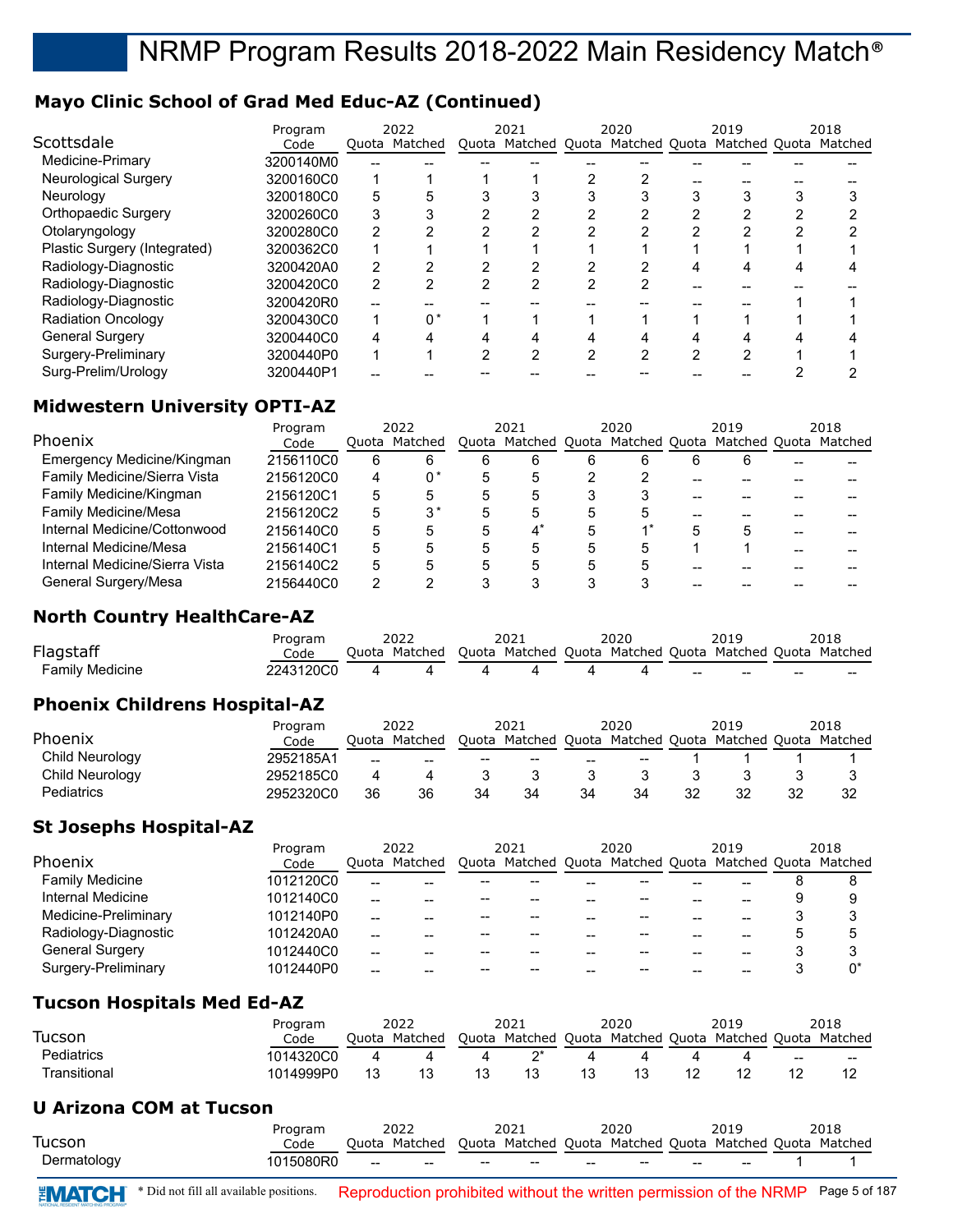## **U Arizona COM at Tucson (Continued)**

| Tucson                       | Program           |       | 2022                   |       | 2021                                                             |    | 2020    | 2019 | 2018 |
|------------------------------|-------------------|-------|------------------------|-------|------------------------------------------------------------------|----|---------|------|------|
| Surg-Prelim/Urology          | Code<br>1015440P1 | $- -$ | Quota Matched<br>$- -$ | $- -$ | Quota Matched Quota Matched Quota Matched Quota Matched<br>$- -$ | -- | $- -$   | --   |      |
| <b>U Arizona COM-Phoenix</b> |                   |       |                        |       | - - - -                                                          |    | - - - - |      |      |

|                                  | Program   |                | 2022          |    | 2021                              |    | 2020 |    | 2019                  |    | 2018 |
|----------------------------------|-----------|----------------|---------------|----|-----------------------------------|----|------|----|-----------------------|----|------|
| Phoenix                          | Code      |                | Quota Matched |    | Quota Matched Quota Matched Quota |    |      |    | Matched Quota Matched |    |      |
| <b>Family Medicine</b>           | 1011120C0 | 8              | 8             | 8  | 8                                 | 8  | 8    | 8  | 8                     | 8  |      |
| Internal Medicine                | 1011140C0 | 23             | 23            | 22 | 22                                | 22 | 22   | 21 | 21                    | 22 | 22   |
| Medicine-Primary                 | 1011140M0 | 2              | ◠             | 2  | $\overline{2}$                    |    | 2    | 2  |                       |    |      |
| Medicine-Preliminary             | 1011140P0 | 8              | 8             | 8  | 8                                 |    | 8    |    | 8                     |    |      |
| Med-Prelim/Neurology             | 1011140P1 |                |               |    | 3                                 |    | 3    |    |                       |    |      |
| Med-Prelim/Military              | 1011140P2 |                |               |    |                                   |    |      |    | 0*                    |    |      |
| Neurology                        | 1011180A0 |                |               |    | 3                                 | 3  | 3    | 3  | 3                     | 3  | 3    |
| Neurology                        | 1011180C0 | 3              |               |    |                                   |    |      |    |                       |    |      |
| Obstetrics-Gynecology            | 1011220C0 | 9              | 9             | 9  | 9                                 | 9  | 9    | 9  | 9                     | 9  | 9    |
| <b>Orthopaedic Surgery</b>       | 1011260C0 | 4              |               |    | 4                                 |    | 4    |    |                       |    |      |
| Psychiatry                       | 1011400C0 | 6              | 6             | 6  | 6                                 | 6  | 6    | 6  | 6                     | 5  | 5    |
| Interventional Radiology (Integ) | 1011416A0 | $\overline{2}$ |               |    |                                   |    |      |    |                       |    |      |
| <b>General Surgery</b>           | 1011440C0 |                |               |    |                                   |    |      |    |                       |    |      |
| General Surgery/Rural            | 1011440C1 |                |               |    |                                   |    |      |    |                       |    |      |
| Surgery-Preliminary              | 1011440P1 | 5              | $3^*$         |    | $2^*$                             | 5  |      | 5  |                       |    | 3*   |
| <b>Medicine-Pediatrics</b>       | 1011700C0 | 6              | 6             | 6  | 6                                 | 6  | 6    | 6  | 6                     | 6  | 6    |
|                                  |           |                |               |    |                                   |    |      |    |                       |    |      |

#### **U Arizona COM-South Campus**

|                           | Program   |        | 2022    |    | 2021                              |    | 2020 | 2019                  |    | 2018 |
|---------------------------|-----------|--------|---------|----|-----------------------------------|----|------|-----------------------|----|------|
| Tucson                    | Code      | Ouota  | Matched |    | Quota Matched Quota Matched Quota |    |      | Matched Quota Matched |    |      |
| <b>Emergency Medicine</b> | 1371110C0 |        |         |    |                                   |    |      |                       |    |      |
| <b>Family Medicine</b>    | 1371120C0 |        |         |    |                                   |    |      |                       |    |      |
| Internal Medicine         | 1371140C0 | $\sim$ | $- -$   | 10 | 10                                | 10 | 10   |                       | 10 |      |

## **U Arizona COM-Tucson**

|                                  | Program   |    | 2022           |    | 2021 |                | 2020  |                | 2019                                            |                | 2018    |
|----------------------------------|-----------|----|----------------|----|------|----------------|-------|----------------|-------------------------------------------------|----------------|---------|
| Tucson                           | Code      |    | Quota Matched  |    |      |                |       |                | Quota Matched Quota Matched Quota Matched Quota |                | Matched |
| Anesthesiology                   | 1015040A0 | 12 | 12             | 12 | 12   | 12             | 12    | 13             | 13                                              | 13             | 13      |
| Anesthesiology                   | 1015040R0 | 2  | 2              |    |      |                |       |                |                                                 |                |         |
| Anesthesiology/Military          | 1015040R1 | -- |                |    |      |                |       |                |                                                 |                |         |
| Dermatology                      | 1015080A2 | 3  | 3              |    |      | 4              | 4     | 3              | 3                                               | $\overline{2}$ |         |
| <b>Emergency Medicine</b>        | 1015110C0 | 15 | 15             | 15 | 15   | 15             | 15    | 15             | 15                                              | 15             | 15      |
| <b>Family Medicine</b>           | 1015120C0 | 8  | 8              | 8  | 8    | 8              | 8     | 8              | 8                                               | 8              | $7^*$   |
| <b>Internal Medicine</b>         | 1015140C0 | 38 | 38             | 27 | 27   | 28             | 28    | 28             | 28                                              | 28             | 28      |
| Medicine-Preliminary             | 1015140P0 | 7  | $6*$           |    |      | 8              | 8     | 8              | 8                                               | 8              | 8       |
| Neurological Surgery             | 1015160C0 |    |                |    |      |                |       |                |                                                 |                |         |
| Neurology                        | 1015180C0 | 6  | 6              | 6  | 6    | 6              | h     |                |                                                 | 6              | 6       |
| Obstetrics-Gynecology            | 1015220C0 | 4  | 4              | 4  | 4    |                |       | 4              |                                                 |                |         |
| Orthopaedic Surgery              | 1015260C0 | 4  | 4              | 4  | 4    |                |       | 4              |                                                 |                |         |
| Otolaryngology                   | 1015280C0 | 2  | $\overline{2}$ | 2  | 2    |                |       |                |                                                 |                |         |
| Pathology                        | 1015300C0 | 4  | 4              | 4  | 4    |                |       | 4              |                                                 | 3              | 3       |
| Pediatrics                       | 1015320C0 | 14 | 14             | 14 | 14   | 16             | 16    | 16             | 16                                              | 16             | 16      |
| Psychiatry                       | 1015400C0 | 12 | 12             | 12 | 12   | 10             | 10    | 12             | 12                                              | 12             | 12      |
| Interventional Radiology (Integ) | 1015416A0 | 1  |                |    |      |                |       |                |                                                 |                |         |
| Radiology-Diagnostic             | 1015420A0 | 9  | 9              | 9  | 9    | 9              | 9     | 9              | 9                                               | 8              | 8       |
| Radiology-Diagnostic             | 1015420R0 |    |                |    |      |                |       |                |                                                 |                |         |
| <b>Radiation Oncology</b>        | 1015430A0 |    |                | 2  | 2    | $\overline{2}$ | $0^*$ | $\overline{2}$ |                                                 |                |         |
| <b>General Surgery</b>           | 1015440C0 | 8  | 8              | 8  | 8    | 8              | 8     | 8              | 8                                               | 8              | 8       |
| Surgery-Preliminary              | 1015440P0 | 8  | 8              | 8  | 4*   | 8              | $2^*$ | 8              | 2*                                              | 8              |         |
| Vascular Surgery                 | 1015451C0 |    |                |    |      |                |       |                |                                                 |                |         |
| Pediatrics-Emergency Med         | 1015725C0 | 3  | 3              | 3  | 3    | 3              | 3     | 3              | 3                                               | 3              | 3       |
|                                  |           |    |                |    |      |                |       |                |                                                 |                |         |

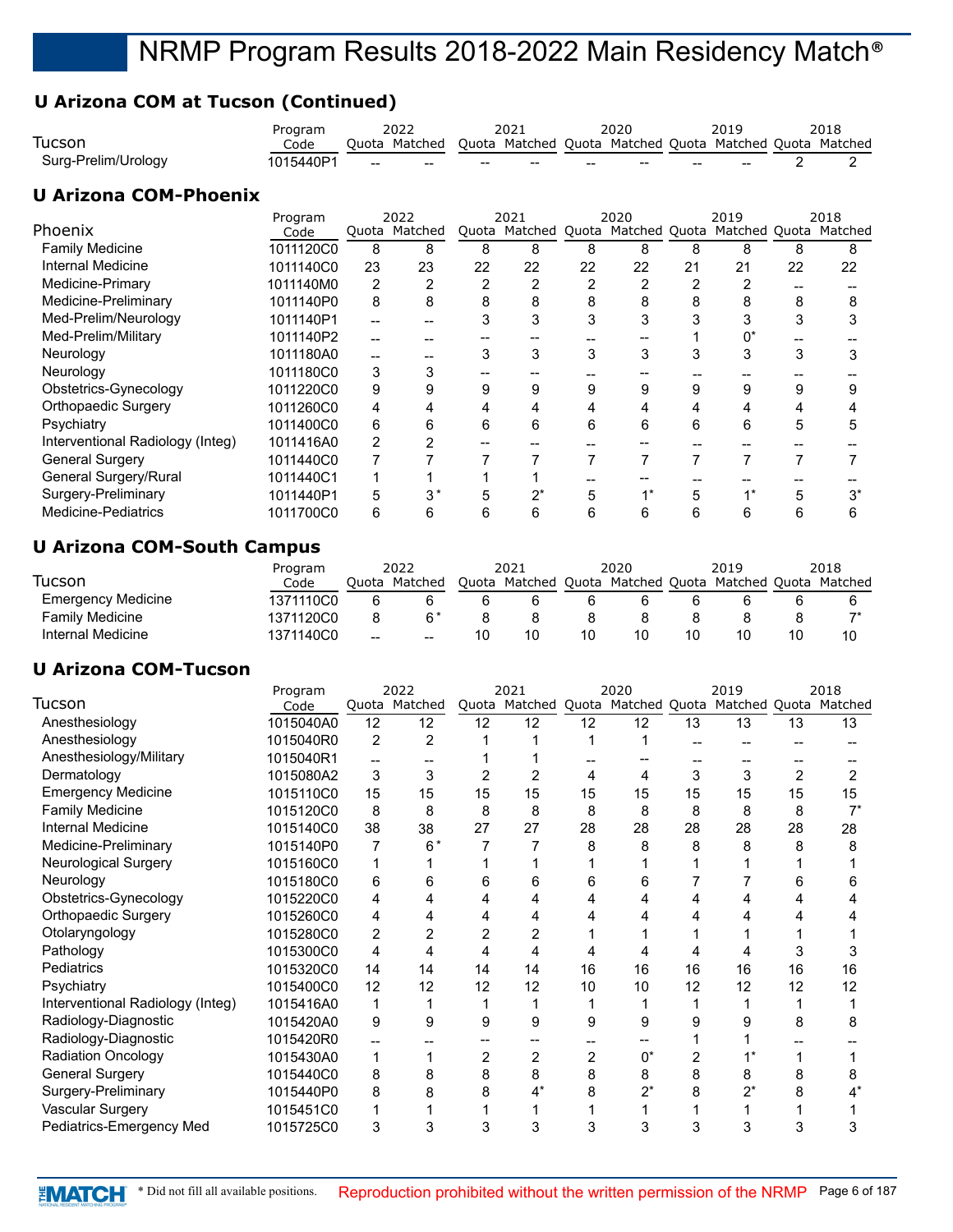## **Yuma Regional Med Ctr-AZ**

|                        | Program   | 2022          | 2021 | 2020 | 2019 | 2018                                                    |
|------------------------|-----------|---------------|------|------|------|---------------------------------------------------------|
| Yuma                   | Code      | Ouota Matched |      |      |      | Quota Matched Quota Matched Quota Matched Quota Matched |
| <b>Family Medicine</b> | 1488120C1 |               |      |      |      |                                                         |

## **ARKANSAS**

#### **Arkansas Coll Osteo Med**

|                                  | Program   | 2022          |                          | 2021                                                    |     | 2020              |    | 2019  |    | 2018  |
|----------------------------------|-----------|---------------|--------------------------|---------------------------------------------------------|-----|-------------------|----|-------|----|-------|
| Fort Smith                       | Code      | Ouota Matched |                          | Quota Matched Quota Matched Quota Matched Quota Matched |     |                   |    |       |    |       |
| Family Medicine/Mercy-Ft Smith   | 2295120C0 |               | $\overline{\phantom{a}}$ | $- -$                                                   | --  | $- -$             |    | --    | -- |       |
| Internal Medicine/Poplar Bluff   | 2295140C0 |               |                          |                                                         | $-$ | $\hspace{0.05cm}$ | -- | $- -$ | -- | $- -$ |
| Internal Medicine/Mercy-Ft Smith | 2295140C1 |               | $\overline{\phantom{a}}$ | $- -$                                                   | --  | $- -$             | -- | --    | -- | --    |

#### **Baptist Health-AR**

|                        | Program   | 2022  |         | 2021  |                     | 2020            |                                                   |    | 2019                  |    | 2018  |
|------------------------|-----------|-------|---------|-------|---------------------|-----------------|---------------------------------------------------|----|-----------------------|----|-------|
| North Little Rock      | Code      | Ouota | Matched |       | Quota Matched Quota |                 | Matched Quota                                     |    | Matched Quota Matched |    |       |
| <b>Family Medicine</b> | 2198120C0 | 12    | $11*$   | 12    | 12                  | 12              | 12                                                |    |                       | -- | $- -$ |
| Internal Medicine      | 2198140C0 | 12    |         | 12    | 12                  |                 | $10^{\circ}$                                      |    |                       | -- | $- -$ |
| Psychiatry             | 2198400C0 | Δ     |         | $- -$ | $- -$               | $\qquad \qquad$ | $- -$                                             | -- | --                    | -- |       |
| Transitional           | 2198999P0 | 12    |         | 12    |                     | $- -$           | $\hspace{0.05cm}-\hspace{0.05cm}-\hspace{0.05cm}$ | -- | --                    | -- | $- -$ |

#### **Baptist Mem Med Education-AR**

|                   |           |       | ררחר    |       |         |       | 2020    |       | 2019    |       | 2018    |
|-------------------|-----------|-------|---------|-------|---------|-------|---------|-------|---------|-------|---------|
| Jonesboro         | Code      | วuota | Matched | Duota | Matched | Ouota | Matched | Ouota | Matched | Ouota | Matched |
| Internal Medicine | 2269140CC |       |         |       |         | $- -$ | $- -$   | $- -$ | $- -$   | $- -$ | $- -$   |

## **CHI St Vincent Hot Springs-AR**

|                    | Program   | 2022          | 2021                                                    |        | 2020                                           |    | 2019  |       | 2018 |
|--------------------|-----------|---------------|---------------------------------------------------------|--------|------------------------------------------------|----|-------|-------|------|
| <b>Hot Springs</b> | Code      | Ouota Matched | Ouota Matched Ouota Matched Ouota Matched Ouota Matched |        |                                                |    |       |       |      |
| Internal Medicine  | 2277140C0 |               |                                                         | $\sim$ | $\hspace{0.1mm}-\hspace{0.1mm}-\hspace{0.1mm}$ | -- | $- -$ | $- -$ | ---  |

## **Conway Reg Health Sys-AR**

|                   | Program   | 2022          |                                                | 2021                                                    |       | 2020 |     | 2019 |     | 2018  |
|-------------------|-----------|---------------|------------------------------------------------|---------------------------------------------------------|-------|------|-----|------|-----|-------|
| Conway            | Code      | Ouota Matched |                                                | Quota Matched Quota Matched Quota Matched Quota Matched |       |      |     |      |     |       |
| Family Medicine   | 2250120C0 |               |                                                |                                                         |       |      | $-$ | $-$  | $-$ | $- -$ |
| Internal Medicine | 2250140C0 |               | $\hspace{0.1mm}-\hspace{0.1mm}-\hspace{0.1mm}$ | $- -$                                                   | $- -$ | $-$  | --  | --   | --  | $- -$ |

#### **St Bernards Med Ctr-AR**

|                   | Program   | 2022            | 2021 | 2020 |     | 2019                                                    |     | 2018  |
|-------------------|-----------|-----------------|------|------|-----|---------------------------------------------------------|-----|-------|
| Jonesboro         | Code      | Ouota Matched   |      |      |     | Quota Matched Quota Matched Quota Matched Quota Matched |     |       |
| Internal Medicine | 2214140C0 | $\rightarrow$ * |      |      | $-$ | $-$                                                     | $-$ | $- -$ |

## **U Arkansas COM-Little Rock**

|                           | Program   |    | 2022          |    | 2021          |    | 2020                |    | 2019                  |    | 2018 |
|---------------------------|-----------|----|---------------|----|---------------|----|---------------------|----|-----------------------|----|------|
| Little Rock               | Code      |    | Quota Matched |    | Quota Matched |    | Quota Matched Quota |    | Matched Quota Matched |    |      |
| Anesthesiology            | 1018040C0 | 13 | 13            | 13 | 13            | 13 | 13                  | 13 | 13                    | 14 | 14   |
| Anesthesiology            | 1018040R0 |    |               |    |               |    |                     |    |                       |    |      |
| Dermatology               | 1018080C0 | 3  | 3             |    | 3             |    |                     | 3  | 3                     |    |      |
| <b>Emergency Medicine</b> | 1018110C0 | 12 | $11*$         | 10 | 10            | 10 | 10                  | 10 | 10 <sup>°</sup>       | 10 | 10   |
| <b>Family Medicine</b>    | 1018120C0 | 6  | 6             | 6  | 6             | 6  | 6                   | 6  | 6                     | 6  | 6    |
| Internal Medicine         | 1018140C0 | 21 | 21            | 21 | 21            | 20 | 20                  | 20 | 20                    | 20 | 20   |
| Neurological Surgery      | 1018160C0 | 2  | 2             | 2  | 2             | 2  | 2                   | 3  | 3                     |    |      |
| Neurology                 | 1018180C0 | 4  | 4             | 4  | 4             |    |                     | 4  | 4                     | 4  |      |
| Neurology                 | 1018180R0 |    |               |    |               |    |                     |    |                       |    |      |
| Child Neurology           | 1018185C0 |    |               |    |               |    |                     |    |                       |    |      |
| Child Neurology           | 1018185R0 |    |               |    |               |    |                     |    |                       |    |      |
| Obstetrics-Gynecology     | 1018220C0 | 5  | 5             | 5  | 5             | 5  | 5                   | 5  | 5                     |    |      |
| Orthopaedic Surgery       | 1018260C0 | 5  | 5             | 5  | 5             | 5  | 5                   | 5  | 5                     |    |      |
| Orthopaedic Surgery       | 1018260C1 |    |               |    |               |    |                     |    |                       |    |      |
| Otolaryngology            | 1018280C0 | 3  |               | ⌒  | 3             | 3  | 3                   | ົ  | 3                     |    |      |

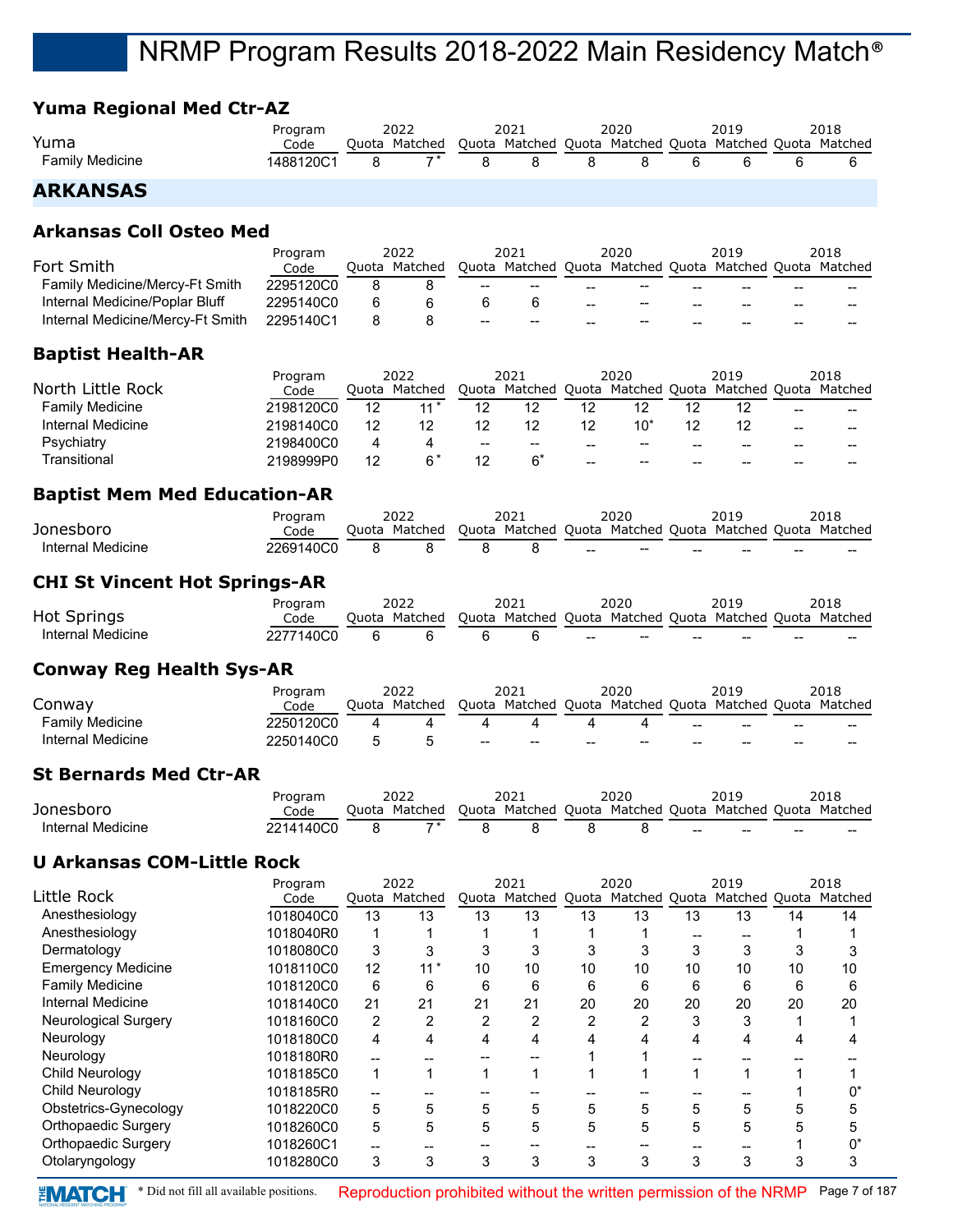## **U Arkansas COM-Little Rock (Continued)**

|                                  | Program   |    | 2022          |    | 2021                                                    |    | 2020 |    | 2019           |    | 2018 |
|----------------------------------|-----------|----|---------------|----|---------------------------------------------------------|----|------|----|----------------|----|------|
| Little Rock                      | Code      |    | Quota Matched |    | Quota Matched Quota Matched Quota Matched Quota Matched |    |      |    |                |    |      |
| Pathology                        | 1018300C0 | 5  |               |    |                                                         |    |      |    |                |    |      |
| <b>Pediatrics</b>                | 1018320C0 | 25 | 25            | 24 | 24                                                      | 25 | 25   | 25 | 24*            | 23 | 23   |
| Phys Medicine & Rehab            | 1018340C0 | 4  |               | 4  | 4                                                       |    | 4    | 4  | 4              |    |      |
| Psychiatry                       | 1018400C0 | 8  | 8             | 8  | 8                                                       |    | 8    | 8  | 8              | 8  |      |
| Interventional Radiology (Integ) | 1018416C0 |    |               |    |                                                         |    |      |    |                |    |      |
| Interventional Radiology (Integ) | 1018416R0 |    |               |    |                                                         |    |      |    |                |    |      |
| Radiology-Diagnostic             | 1018420C0 |    |               |    |                                                         |    |      |    |                |    |      |
| Rad-Diag/NuRad                   | 1018420C3 |    |               |    |                                                         |    |      |    |                |    |      |
| <b>Radiation Oncology</b>        | 1018430A0 | 1  | 0*            |    | 0*                                                      |    | n*   |    | U <sub>*</sub> |    |      |
| <b>General Surgery</b>           | 1018440C0 | 5  | 5             |    | 5                                                       |    |      | 5  |                |    |      |
| Surgery-Preliminary              | 1018440P0 |    |               |    | U,                                                      |    |      |    |                |    |      |
| Vascular Surgery                 | 1018451C0 | 1  |               |    |                                                         |    |      |    |                |    |      |
| <b>Medicine-Pediatrics</b>       | 1018700C0 | 5  | 5             | 5  | 5                                                       |    | 5    | 5  |                |    |      |
| Transitional                     | 1018999P0 |    |               |    |                                                         |    |      | 5  | U <sub>*</sub> |    |      |

## **U Arkansas-Fayetteville Comm Progs**

|                   |           |       |         |       |         | 2020 |                                           | 2018 |
|-------------------|-----------|-------|---------|-------|---------|------|-------------------------------------------|------|
| Fayetteville      | Code      | Ouota | Matched | Ouota | Matched |      | Ouota Matched Ouota Matched Ouota Matched |      |
| Internal Medicine | 1871140C0 |       |         |       |         |      |                                           |      |

## **UAMS Regional Centers-AR**

|                                     | Program   | 2022 |               | 2021 |                                                         | 2020 |    | 2019 |  |   | 2018 |
|-------------------------------------|-----------|------|---------------|------|---------------------------------------------------------|------|----|------|--|---|------|
| Little Rock                         | Code      |      | Ouota Matched |      | Quota Matched Quota Matched Quota Matched Quota Matched |      |    |      |  |   |      |
| <b>Family Medicine/Fayetteville</b> | 1582120C0 | 10   | 10            | 10   | 10                                                      | 10   | 10 |      |  |   |      |
| Family Medicine/Fort Smith          | 1582120C1 | 9    |               | 9    |                                                         | 9    |    |      |  | 8 |      |
| Family Medicine/Jonesboro           | 1582120C2 | 8    | 5*            | 8    |                                                         | 8    |    |      |  | 8 |      |
| Family Medicine/Magnolia            | 1582120C3 |      |               |      |                                                         |      |    |      |  |   |      |
| Family Medicine/Pine Bluff          | 1582120C4 | 9    |               | 9    | 9                                                       | 9    |    |      |  |   |      |
| Family Medicine/Texarkana           | 1582120C5 | 8    |               | 8    |                                                         | 8    |    |      |  | 8 |      |
| <b>Family Medicine/Batesville</b>   | 1582120C6 | 6    |               |      |                                                         |      |    |      |  |   |      |

## **Unity Health-AR**

|                           | Program   |       | 2022    |       | 2021                        |    | 2020 |    | 2019          |    | 2018    |
|---------------------------|-----------|-------|---------|-------|-----------------------------|----|------|----|---------------|----|---------|
| Searcy                    | Code      | Ouota | Matched | Ouota | Matched Quota Matched Quota |    |      |    | Matched Quota |    | Matched |
| <b>Emergency Medicine</b> | 2104110C0 | 6     |         | 6     |                             | 6  |      |    |               | 6  |         |
| <b>Family Medicine</b>    | 2104120C0 | 6     |         | 6     |                             | 6  | ∩∗   |    |               | 4  |         |
| Internal Medicine         | 2104140C0 | 12    |         | 10    |                             | 10 | 10   |    | 10            | h  |         |
| Psychiatry                | 2104400C0 | 5     |         |       |                             | 4  |      |    |               |    |         |
| Transitional              | 2104999P0 | 13    |         | a     |                             | 10 |      | 16 |               | -- |         |

## **White River Health System-AR**

| Batesville        | Program<br>Code |    | 2022<br>Quota Matched |    | 2021 |    | 2020 | 2019<br>Quota Matched Quota Matched Quota Matched Quota Matched |    | 2018 |
|-------------------|-----------------|----|-----------------------|----|------|----|------|-----------------------------------------------------------------|----|------|
| Internal Medicine | 1991140C0       | 10 | 10                    | 10 |      | 10 | 10   |                                                                 | 10 |      |
| ----------        |                 |    |                       |    |      |    |      |                                                                 |    |      |

## **CALIFORNIA**

## **Adventist Health Glendale-CA**

| Glendale                           | Program<br>Code |   | 2022<br>Ouota Matched |   | 2021<br>Quota Matched Quota Matched Quota Matched Quota Matched |   | 2020 |   | 2019 |   | 2018 |
|------------------------------------|-----------------|---|-----------------------|---|-----------------------------------------------------------------|---|------|---|------|---|------|
| <b>Family Medicine</b>             | 1023120C0       | 8 | 8                     | 8 | 8                                                               |   | 8    | 8 | Δ*   |   | 8    |
| <b>Adventist Health Hanford-CA</b> |                 |   |                       |   |                                                                 |   |      |   |      |   |      |
|                                    | Program         |   | 2022                  |   | 2021                                                            |   | 2020 |   | 2019 |   | 2018 |
| Hanford                            | Code            |   | Ouota Matched         |   | Quota Matched Quota Matched Quota Matched Quota Matched         |   |      |   |      |   |      |
| <b>Family Medicine</b>             | 2029120C0       | 6 | 6                     | 6 | 6                                                               | 6 | 6    |   |      | 4 | 4    |
| <b>Family Medicine/Tulare</b>      | 2029120C1       | 6 | 6                     | 6 | 6                                                               |   |      |   |      |   |      |

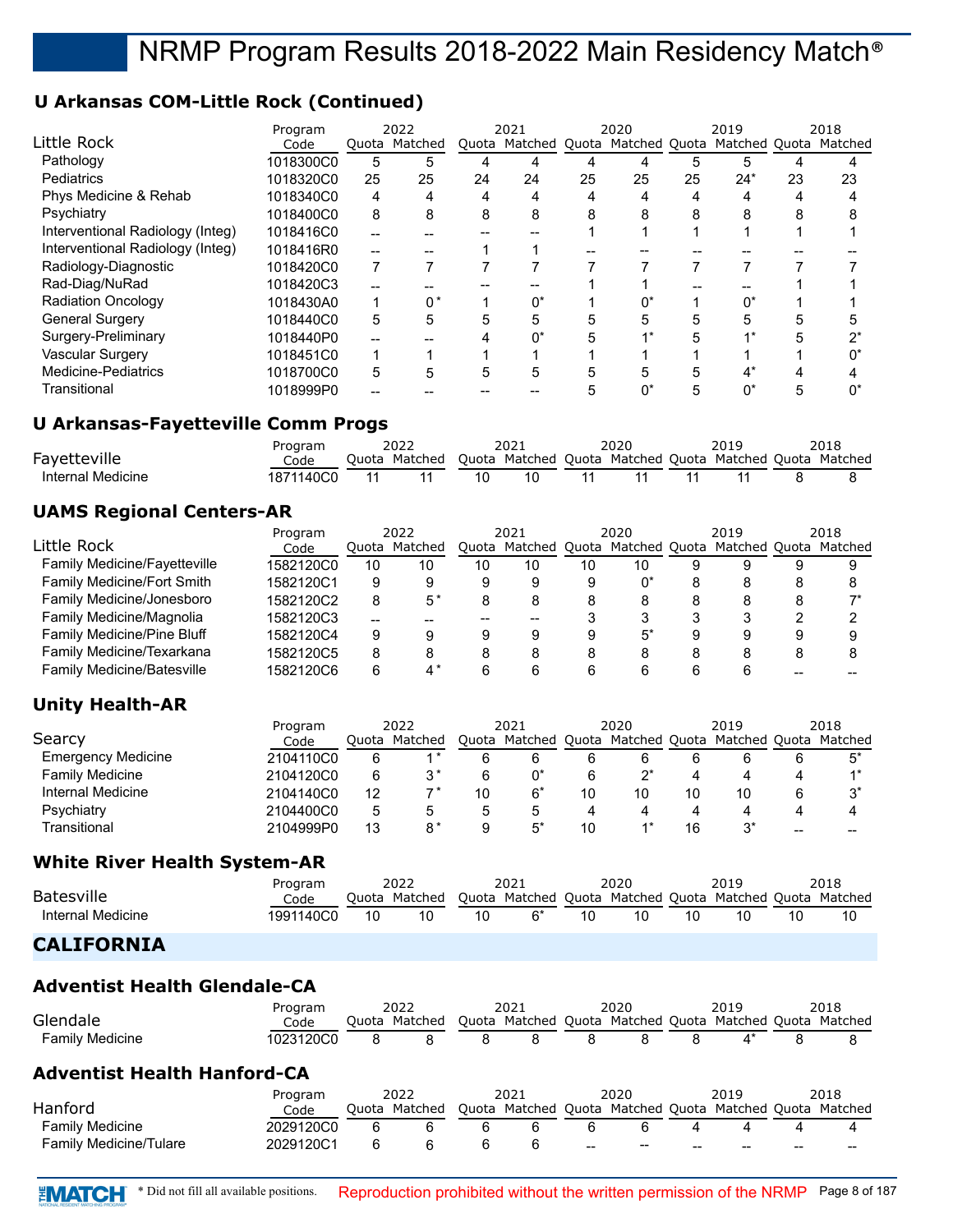## **Adventist Health Ukiah Valley-CA**

| Ukiah           | Program<br>Code | 2022<br>Quota Matched Quota Matched Quota Matched Quota Matched Quota Matched |          | 2021  |     | 2020 | 2019 |                          | 2018  |
|-----------------|-----------------|-------------------------------------------------------------------------------|----------|-------|-----|------|------|--------------------------|-------|
| Family Medicine | 2180120C0       | っ*                                                                            | <b>6</b> | $5^*$ | - 6 |      |      | $\overline{\phantom{a}}$ | $- -$ |

## **Adventist Health White Memorial-CA**

|                        | Program   |       | 2022    | 2021          |       | 2020          | 2019          | 2018    |
|------------------------|-----------|-------|---------|---------------|-------|---------------|---------------|---------|
| Los Angeles            | Code      | Ouota | Matched | Quota Matched | Quota | Matched Quota | Matched Quota | Matched |
| <b>Family Medicine</b> | 1040120C0 |       |         |               |       |               |               |         |
| Internal Medicine      | 1040140C0 |       |         |               |       |               |               |         |
| Medicine-Preliminary   | 1040140P0 |       |         |               | 4     |               |               |         |
| Obstetrics-Gynecology  | 1040220C0 | 5     |         |               |       |               |               |         |

## **Alameda Health Sys-Highland Hosp-CA**

|                           | Program   |       | 2022    |       | 2021                        |    | 2020 |    | 2019          |    | 2018    |
|---------------------------|-----------|-------|---------|-------|-----------------------------|----|------|----|---------------|----|---------|
| <b>Oakland</b>            | Code      | Ouota | Matched | Quota | Matched Quota Matched Quota |    |      |    | Matched Quota |    | Matched |
| <b>Emergency Medicine</b> | 1041110C0 | 11    |         |       |                             | 10 | 10   |    |               | 12 | 12      |
| Internal Medicine         | 1041140C0 | 15    | 15      | 14    | 14                          | 13 | 13   |    |               |    |         |
| Medicine-Primary          | 1041140M0 | 5     |         |       |                             | 5. |      |    |               |    |         |
| Medicine-Preliminary      | 1041140P0 | 12    |         | 13    | 13                          | 13 | 13   | 14 |               | 13 | 13      |

## **AltaMed Health Services-CA**

|                 | Program   | 2022          |  | 2020 |     | 2019                                                    |       | 2018 |
|-----------------|-----------|---------------|--|------|-----|---------------------------------------------------------|-------|------|
| South Gate      | Code      | Ouota Matched |  |      |     | Quota Matched Quota Matched Quota Matched Quota Matched |       |      |
| Family Medicine | 2236120C0 |               |  |      | $-$ | --                                                      | $- -$ | ---  |

## **Arrowhead Reg Med Ctr-CA**

| Colton                    | Program<br>Code |    | 2022<br>Quota Matched |    | 2021<br>Quota Matched Quota Matched Quota |    | 2020 |    | 2019<br>Matched Quota Matched |    | 2018 |
|---------------------------|-----------------|----|-----------------------|----|-------------------------------------------|----|------|----|-------------------------------|----|------|
| <b>Emergency Medicine</b> | 1047110C0       | 8  | 8                     | 8  | 8                                         | 8  | 8    | 8  | 8                             | 8  | 8    |
| <b>Family Medicine</b>    | 1047120C0       | 16 | 16                    | 16 | 16                                        | 16 | 16   | 16 | 16                            | 14 | 14   |
| Internal Medicine         | 1047140C0       | 16 | 16                    | 16 | 16                                        | 12 | 12   | 12 | 12                            | 12 | $8*$ |
| Neurology                 | 1047180C0       | 2  | $0^*$                 | -- |                                           |    |      |    |                               |    |      |
| Obstetrics-Gynecology     | 1047220C0       | 3  |                       | 3  | 3                                         | 4  | 4    |    | 3                             | 3  |      |
| Psychiatry                | 1047400C0       | 6  | 6                     | 6  | 6                                         | 6  | 6    | 6  | 6                             | 6  | 6    |
| Radiology-Diagnostic      | 1047420A0       | 2  |                       | -- |                                           |    |      |    |                               |    |      |
| <b>General Surgery</b>    | 1047440C0       | 5  |                       | 4  | 4                                         | 4  | 4    | Δ  | 4                             | 4  |      |
| Surgery-Preliminary       | 1047440P0       | 2  |                       |    |                                           | Δ  | Δ    |    | $0^*$                         | 4  |      |

## **CA Pacific Med Center**

|                           | Program   |    | 2022          |    | 2021                                            |    | 2020 |    | 2019 |    | 2018    |
|---------------------------|-----------|----|---------------|----|-------------------------------------------------|----|------|----|------|----|---------|
| San Francisco             | Code      |    | Ouota Matched |    | Quota Matched Quota Matched Quota Matched Quota |    |      |    |      |    | Matched |
| Internal Medicine         | 1061140C0 | 14 | 14            | 15 | 15                                              | 14 | 14   | 14 | 14   | 14 | 14      |
| Medicine-Preliminary      | 1061140P0 | 9  |               | 10 | 10                                              | 14 | 14   | 15 | 15   | 12 | 12      |
| Med-Prelim/Neurology      | 1061140P1 |    |               |    |                                                 |    |      |    |      |    |         |
| Med-Prelim/Ophthalmology  | 1061140P2 | 3  |               | 3  |                                                 |    |      |    |      |    |         |
| Med-Prelim/Anesthesiology | 1061140P3 | 2  |               | -- |                                                 |    | --   |    |      |    |         |
| Psychiatry                | 1061400C0 | 4  |               | 4  |                                                 | Δ  | 4    |    |      | Δ  |         |
| <b>Radiation Oncology</b> | 1061430A0 |    |               |    |                                                 |    |      |    |      |    |         |

## **California Hosp Med Ctr**

| Los Angeles                | Program<br>Code |   | 2022<br>Ouota Matched |   | 2021<br>Quota Matched Quota Matched Quota Matched Quota Matched | 2020 | 2019 |    | 2018                                                    |
|----------------------------|-----------------|---|-----------------------|---|-----------------------------------------------------------------|------|------|----|---------------------------------------------------------|
| <b>Family Medicine</b>     | 2092120C0       | 8 |                       | 8 | 8                                                               |      |      |    |                                                         |
| <b>Casa Colina Hosp-CA</b> |                 |   |                       |   |                                                                 |      |      |    |                                                         |
|                            | Program         |   | 2022                  |   | 2021                                                            | 2020 | 2019 |    | 2018                                                    |
| Pomona                     | Code            |   | Ouota Matched         |   |                                                                 |      |      |    | Quota Matched Quota Matched Quota Matched Quota Matched |
| Phys Medicine & Rehab      | 2151340A0       | 2 |                       |   |                                                                 |      |      | -- | $- -$                                                   |

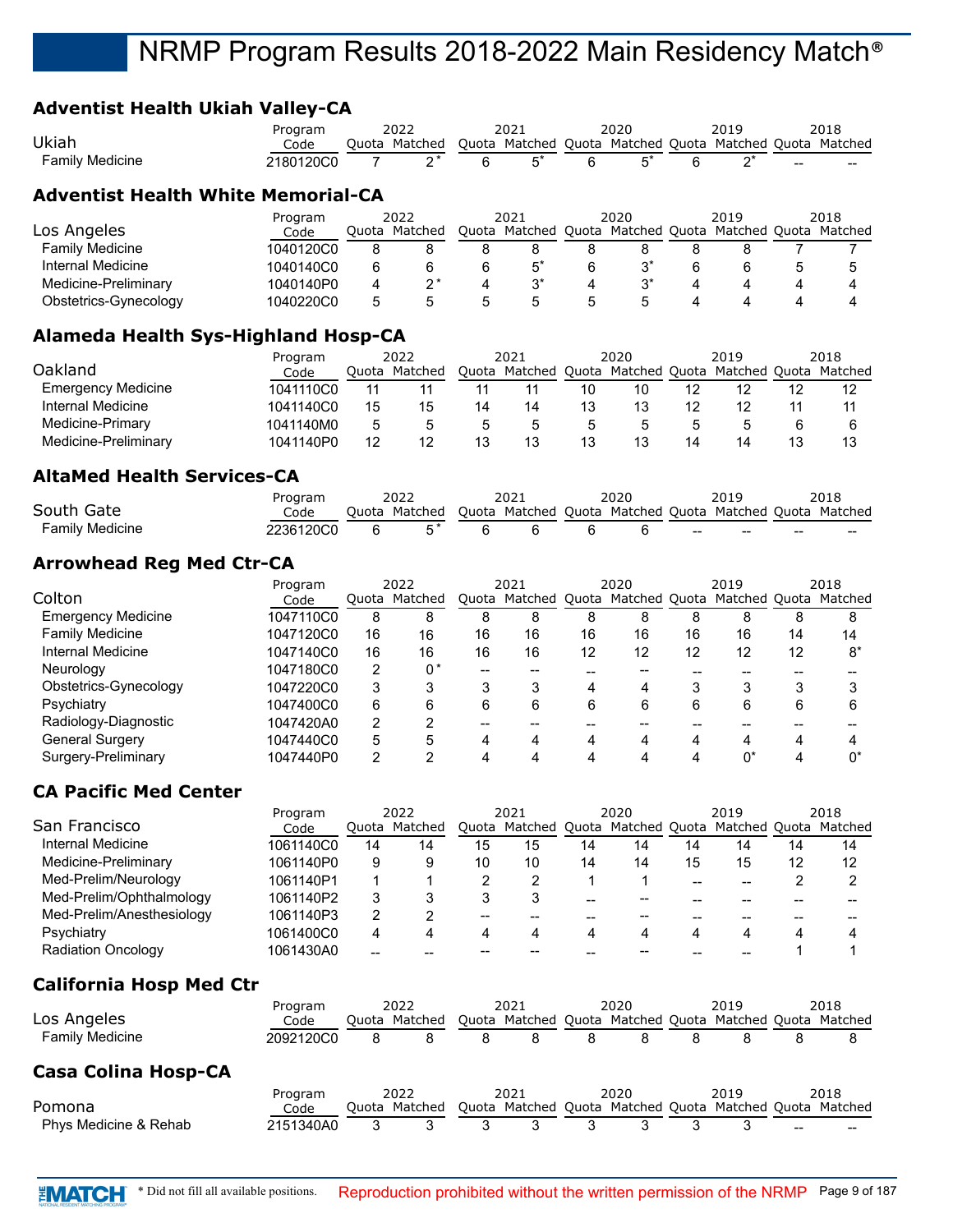## **Cedars-Sinai Med Ctr-CA**

|                             | Program   |    | 2022          |    | 2021                                                    |    | 2020                |                | 2019                  |    | 2018 |
|-----------------------------|-----------|----|---------------|----|---------------------------------------------------------|----|---------------------|----------------|-----------------------|----|------|
| Los Angeles                 | Code      |    | Quota Matched |    | Quota Matched Quota Matched Quota Matched Quota Matched |    |                     |                |                       |    |      |
| Anesthesiology              | 1030040R1 |    |               |    |                                                         |    | 2                   |                |                       |    | 2    |
|                             | Program   |    | 2022          |    | 2021                                                    |    | 2020                |                | 2019                  |    | 2018 |
| West Hollywood              | Code      |    | Quota Matched |    | Quota Matched                                           |    | Quota Matched Quota |                | Matched Quota Matched |    |      |
| Anesthesiology              | 1030040C0 | 14 | 14            | 14 | 14                                                      | 14 | 14                  | 12             | 12                    | 12 | 12   |
| Internal Medicine           | 1030140C0 | 22 | 22            | 22 | 22                                                      | 21 | 21                  | 20             | 20                    | 21 | 21   |
| Internal Medicine/PSTP      | 1030140C1 | 2  | 2             |    |                                                         |    |                     |                |                       |    |      |
| Medicine-Primary            | 1030140M0 |    |               |    |                                                         |    |                     |                |                       |    |      |
| Medicine-Preliminary        | 1030140P0 | 2  | 2             |    | 3                                                       |    |                     |                |                       |    |      |
| Med-Prelim/Neurology        | 1030140P1 | 5  | 5             | 5  | 5                                                       | 5  | 5                   | 5              | 5                     |    |      |
| <b>Neurological Surgery</b> | 1030160C0 | 2  |               |    | 2                                                       |    | 2                   | $\overline{2}$ |                       | 2  |      |
| Neurology                   | 1030180A0 | 4  |               | 5  | 5                                                       | 5  | 5                   | 5              | 5                     |    |      |
| Neurology/PSTP              | 1030180A1 |    |               |    |                                                         |    |                     |                |                       |    |      |
| Obstetrics-Gynecology       | 1030220C0 |    |               |    |                                                         |    |                     |                |                       |    |      |
| Orthopaedic Surgery         | 1030260C0 | 5  | 5             |    | 4                                                       | 4  | 4                   | 4              | 4                     | 4  |      |
| Otolaryngology              | 1030280C0 | 2  |               |    |                                                         |    | 2                   |                |                       |    |      |
| Pathology                   | 1030300C0 | 4  |               |    | $3^*$                                                   | 5  | 5                   |                | $2^*$                 |    |      |
| Pathology/Phys Scientist    | 1030300C1 |    | 0*            |    |                                                         |    |                     |                |                       |    |      |
| Radiology-Diagnostic        | 1030420A0 | 3  | 3             |    |                                                         |    | 3                   | 3              |                       |    |      |
| <b>Radiation Oncology</b>   | 1030430A0 |    |               |    |                                                         |    |                     |                |                       |    |      |
| <b>General Surgery</b>      | 1030440C0 | 6  | 6             | ĥ  | 6                                                       | 6  | 6                   | 5              | 5                     | 5  | 5    |
| Surgery-Preliminary         | 1030440P0 |    |               |    | n*                                                      |    |                     |                |                       |    |      |
| <b>Thoracic Surgery</b>     | 1030461C0 | 2  |               |    |                                                         |    |                     |                |                       |    |      |

#### **Cedars-Sinai Medical Center-CA**

|                     | Program   |     | 2022                                                                  |                          | 2021   |     | 2020                                           |     | 2019 | 2018 |
|---------------------|-----------|-----|-----------------------------------------------------------------------|--------------------------|--------|-----|------------------------------------------------|-----|------|------|
| Los Angeles         | Code      |     | Quota Matched Quota Matched Quota Matched Quota Matched Quota Matched |                          |        |     |                                                |     |      |      |
| Surg-Prelim/Urology | 1030440P1 | $-$ | $-$                                                                   | $\overline{\phantom{a}}$ | $\sim$ | $-$ | $\hspace{0.1mm}-\hspace{0.1mm}-\hspace{0.1mm}$ | $-$ |      |      |

## **Charles R Drew University-CA**

|                        | Program   |       | 2022    | 2021                              |     | 2020             |    | 2019          |    | 2018    |
|------------------------|-----------|-------|---------|-----------------------------------|-----|------------------|----|---------------|----|---------|
| Los Angeles            | Code      | Ouota | Matched | Quota Matched Quota Matched Quota |     |                  |    | Matched Quota |    | Matched |
| <b>Family Medicine</b> | 2114120C0 |       |         |                                   |     |                  |    |               |    |         |
| Internal Medicine      | 2114140C0 |       |         |                                   | $-$ | $\hspace{0.5cm}$ | -- | --            | -- | --      |
| Psychiatry             | 2114400C0 |       |         |                                   |     |                  |    |               |    |         |

## **Childrens Hospital-LA-CA**

|                        | Program   |       | 2022          |                                                   | 2021                                            |       | 2020  |    | 2019  |    | 2018    |
|------------------------|-----------|-------|---------------|---------------------------------------------------|-------------------------------------------------|-------|-------|----|-------|----|---------|
| Los Angeles            | Code      |       | Ouota Matched |                                                   | Quota Matched Quota Matched Quota Matched Quota |       |       |    |       |    | Matched |
| Child Neurology        | 1031185C0 |       |               |                                                   |                                                 |       |       |    |       |    |         |
| Child Neurology        | 1031185R0 | $-$   | $-$           | $\hspace{0.05cm}-\hspace{0.05cm}$                 | $- -$                                           |       |       | -- | $- -$ |    |         |
| Pediatrics             | 1031320C0 | 35    | 35            | 35                                                | 35                                              | 35    | 35    | 35 | 35    | 30 | 30      |
| Pediatrics-Preliminary | 1031320P1 | $- -$ | $- -$         | $\hspace{0.05cm}-\hspace{0.05cm}-\hspace{0.05cm}$ | $- -$                                           | $- -$ | $- -$ | -- | --    | -- | --      |

## **Childrens Hospital-Oakland-CA**

|                             | Program   | 2022          | 2021                                                    | 2020 | 2019 |    | 2018 |
|-----------------------------|-----------|---------------|---------------------------------------------------------|------|------|----|------|
| Oakland                     | Code      | Quota Matched | Ouota Matched Quota Matched Quota Matched Quota Matched |      |      |    |      |
| Pediatrics                  | 1939320C0 | $25*$         |                                                         |      | 26   | 26 |      |
| Peds-Prelim/Child Neurology | 1939320P0 |               |                                                         |      |      |    |      |

## **Chino Valley Med Ctr-CA**

| Chino                  | Program<br>Code | 2022<br>Ouota Matched | 2021                     | 2020<br>Quota Matched Quota Matched Quota Matched Quota Matched | 2019 | 2018        |
|------------------------|-----------------|-----------------------|--------------------------|-----------------------------------------------------------------|------|-------------|
| Dermatology            | 2150080A0       | $- -$<br>--           | $\qquad \qquad$<br>$- -$ | n*                                                              |      | $- -$<br>-- |
| <b>City Of Hope-CA</b> |                 |                       |                          |                                                                 |      |             |
| Duarte                 | Program<br>Code | 2022<br>Quota Matched | 2021                     | 2020<br>Quota Matched Quota Matched Quota Matched Quota Matched | 2019 | 2018        |

| uarte                     | Code      | Ouota | Matched | Duota | Matched | Duotal | Matched | Ouota | Matched | Ouota | Matched |  |
|---------------------------|-----------|-------|---------|-------|---------|--------|---------|-------|---------|-------|---------|--|
| <b>Radiation Oncology</b> | 1183430A0 |       |         |       |         |        |         |       |         |       |         |  |
|                           |           |       |         |       |         |        |         |       |         |       |         |  |

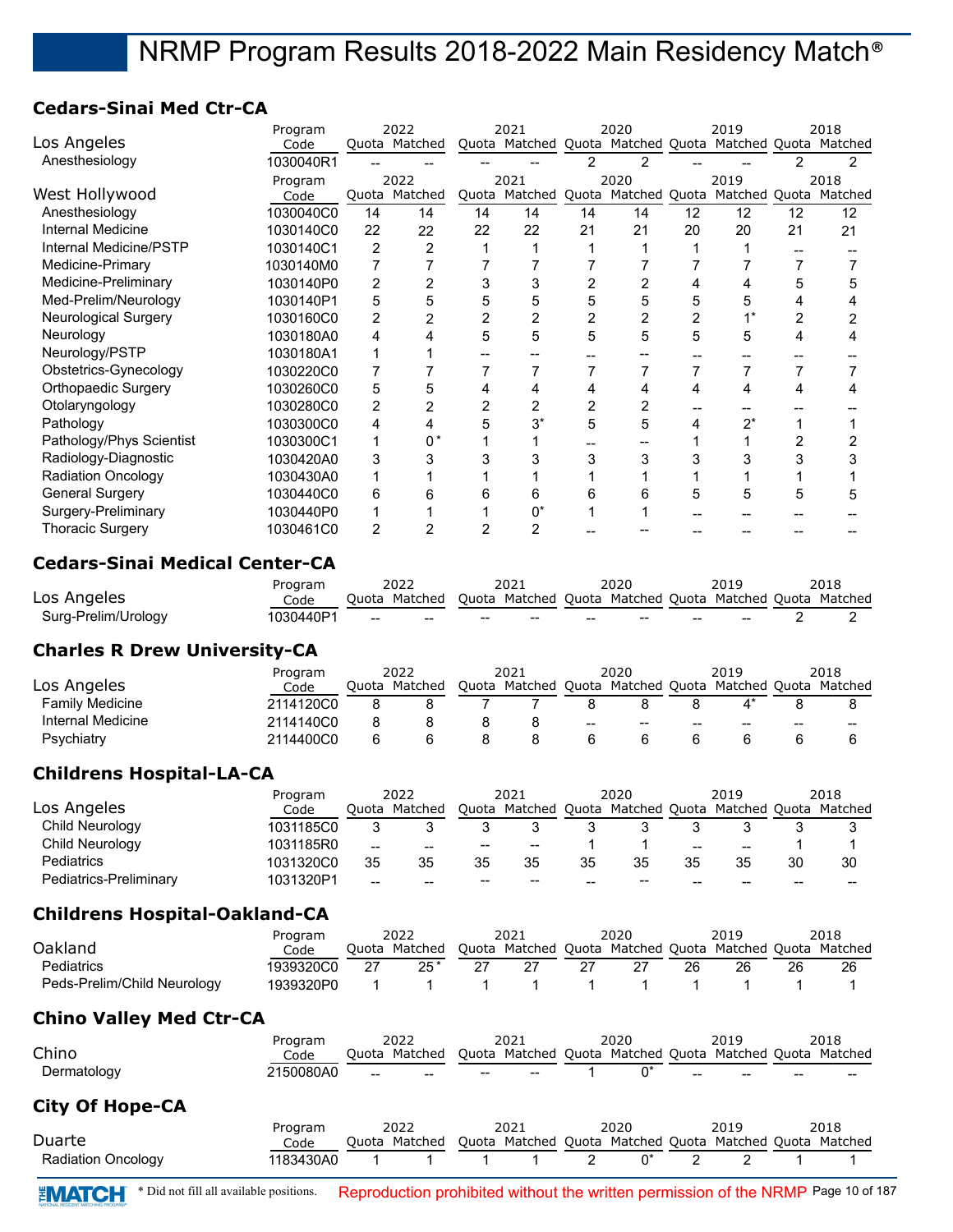## **Clinica Sierra Vista-CA**

| CIIIILA JIEHA VISLA-LA                 |                              |    |                                |    |               |    |                     |                |                                                                          |    |               |
|----------------------------------------|------------------------------|----|--------------------------------|----|---------------|----|---------------------|----------------|--------------------------------------------------------------------------|----|---------------|
| Bakersfield                            | Program<br>Code              |    | 2022<br>Quota Matched          |    | 2021          |    | 2020                |                | 2019<br>Quota Matched Quota Matched Quota Matched Quota Matched          |    | 2018          |
| <b>Family Medicine</b>                 | 1708120C0                    | 8  | 8                              | 8  | 8             | 8  | 8                   | 8              | 8                                                                        | 6  | 6             |
|                                        |                              |    |                                |    |               |    |                     |                |                                                                          |    |               |
| <b>College Med Ctr-CA</b>              |                              |    |                                |    |               |    |                     |                |                                                                          |    |               |
| Long Beach<br><b>Internal Medicine</b> | Program<br>Code<br>2133140C0 | 5  | 2022<br>Quota Matched<br>$2^*$ | 5  | 2021<br>$3^*$ |    | 2020                | 6              | 2019<br>Quota Matched Quota Matched Quota Matched Quota Matched<br>$2^*$ |    | 2018<br>$0^*$ |
|                                        |                              |    |                                |    |               |    |                     |                |                                                                          |    |               |
| <b>Community Mem Health Sys-CA</b>     |                              |    |                                |    |               |    |                     |                |                                                                          |    |               |
|                                        | Program                      |    | 2022                           |    | 2021          |    | 2020                |                | 2019                                                                     |    | 2018          |
| Ventura                                | Code                         |    | Quota Matched                  |    | Quota Matched |    | Quota Matched Quota |                | Matched Quota                                                            |    | Matched       |
| <b>Family Medicine</b>                 | 2018120C0                    | 8  | 6*                             | 6  | 6             | 6  | 6                   | 3              | 3                                                                        | 5  | $3^*$         |
| Internal Medicine                      | 2018140C0                    | 8  | 8                              | 8  | 8             | 8  | 8                   | 8              | $2^*$                                                                    | 3  | $1^*$         |
| <b>Orthopaedic Surgery</b>             | 2018260C0                    | 4  | 4                              | 4  | 4             | 4  | 4                   |                |                                                                          |    |               |
| Psychiatry                             | 2018400C0                    | 4  | 4                              | 4  | 4             | -- |                     |                | $\overline{\phantom{a}}$                                                 |    |               |
| <b>General Surgery</b>                 | 2018440C0                    | 3  | 3                              | 3  | 3             | 3  | 3                   | $\mathfrak{p}$ | $\overline{2}$                                                           |    |               |
| <b>Contra Costa Reg Med Ctr-CA</b>     |                              |    |                                |    |               |    |                     |                |                                                                          |    |               |
|                                        | Program                      |    | 2022                           |    | 2021          |    | 2020                |                | 2019                                                                     |    | 2018          |
| Martinez                               | Code                         |    | Quota Matched                  |    |               |    |                     |                | Quota Matched Quota Matched Quota Matched Quota Matched                  |    |               |
| <b>Family Medicine</b>                 | 2071120C0                    | 13 | 13                             | 13 | 13            | 13 | 13                  | 13             | 13                                                                       | 13 | 13            |
| <b>Desert Regional Med Ctr-CA</b>      |                              |    |                                |    |               |    |                     |                |                                                                          |    |               |
|                                        |                              |    |                                |    | $- - -$       |    | $- - - -$           |                |                                                                          |    |               |

|                           | Program   |                                                | 2022          |       | 2021                |       | 2020                     |    | 2019                  |                 | 2018  |
|---------------------------|-----------|------------------------------------------------|---------------|-------|---------------------|-------|--------------------------|----|-----------------------|-----------------|-------|
| Palm Springs              | Code      |                                                | Ouota Matched |       | Quota Matched Quota |       | Matched Quota            |    | Matched Quota Matched |                 |       |
| <b>Emergency Medicine</b> | 2131110C0 | 10                                             |               | 10    | 10                  | 10    |                          |    |                       |                 |       |
| <b>Family Medicine</b>    | 2131120C0 | 10                                             |               |       | 10*                 | $- -$ | $\overline{\phantom{m}}$ | -- | $- -$                 | --              |       |
| Internal Medicine         | 2131140C0 | $- -$                                          | --            | $- -$ | $- -$               |       |                          |    |                       | $\qquad \qquad$ | $- -$ |
| Neurology                 | 2131180C0 | $\hspace{0.1mm}-\hspace{0.1mm}-\hspace{0.1mm}$ | --            |       |                     |       |                          |    |                       | $\qquad \qquad$ | $- -$ |

## **Dignity Health Northridge Hosp Med Ctr-CA**

|                 | Program   | 2022          | 2021                                                    | 2020 | 2019 | 2018 |
|-----------------|-----------|---------------|---------------------------------------------------------|------|------|------|
| Northridge      | Code      | Ouota Matched | Ouota Matched Ouota Matched Ouota Matched Ouota Matched |      |      |      |
| Family Medicine | 3036120C1 |               |                                                         |      |      |      |

## **Dignity Methodist Hosp-Sacramento-CA**

| Sacramento                                | Program<br>Code |    | 2022<br>Quota Matched |    | 2021<br>Quota Matched Quota Matched Quota |    | 2020  |    | 2019 |    | 2018<br>Matched Quota Matched |
|-------------------------------------------|-----------------|----|-----------------------|----|-------------------------------------------|----|-------|----|------|----|-------------------------------|
| <b>Family Medicine</b>                    | 1140120C0       | 8  | 8                     | 8  | 8                                         | 8  | 8     | 8  | 8    |    |                               |
| <b>Eisenhower Med Ctr-CA</b>              |                 |    |                       |    |                                           |    |       |    |      |    |                               |
|                                           | Program         |    | 2022                  |    | 2021                                      |    | 2020  |    | 2019 |    | 2018                          |
| Rancho Mirage                             | Code            |    | Quota Matched         |    | Quota Matched Quota Matched Quota         |    |       |    |      |    | Matched Quota Matched         |
| <b>Emergency Medicine</b>                 | 1485110C0       | 8  | 8                     | 6  | 6                                         | 6  | 6     | 6  | 6    |    |                               |
| <b>Family Medicine</b>                    | 1485120C0       | 12 | 12                    | 12 | 12                                        | 12 | 12    | 12 | 12   | 12 | 12                            |
| Internal Medicine                         | 1485140C0       | 20 | 20                    | 20 | 20                                        | 20 | 20    | 20 | 20   | 20 | 20                            |
| <b>Emanate Health-CA</b>                  |                 |    |                       |    |                                           |    |       |    |      |    |                               |
|                                           | Program         |    | 2022                  |    | 2021                                      |    | 2020  |    | 2019 |    | 2018                          |
| <b>West Covina</b>                        | Code            |    | Quota Matched         |    | Quota Matched Quota Matched Quota         |    |       |    |      |    | Matched Quota Matched         |
| <b>Family Medicine</b>                    | 1974120C0       | 8  | 8                     | 8  | 8                                         | 8  | 8     | 10 | 10   | 10 | 10                            |
| <b>Family Health Ctrs of San Diego-CA</b> |                 |    |                       |    |                                           |    |       |    |      |    |                               |
|                                           | Program         |    | 2022                  |    | 2021                                      |    | 2020  |    | 2019 |    | 2018                          |
| San Diego                                 | Code            |    | Quota Matched         |    | Quota Matched Quota Matched Quota         |    |       |    |      |    | Matched Quota Matched         |
| <b>Family Medicine</b>                    | 1682120C0       | 6  | 6                     | 6  | 6                                         | 6  | $5^*$ | 6  | 6    | 6  | 6                             |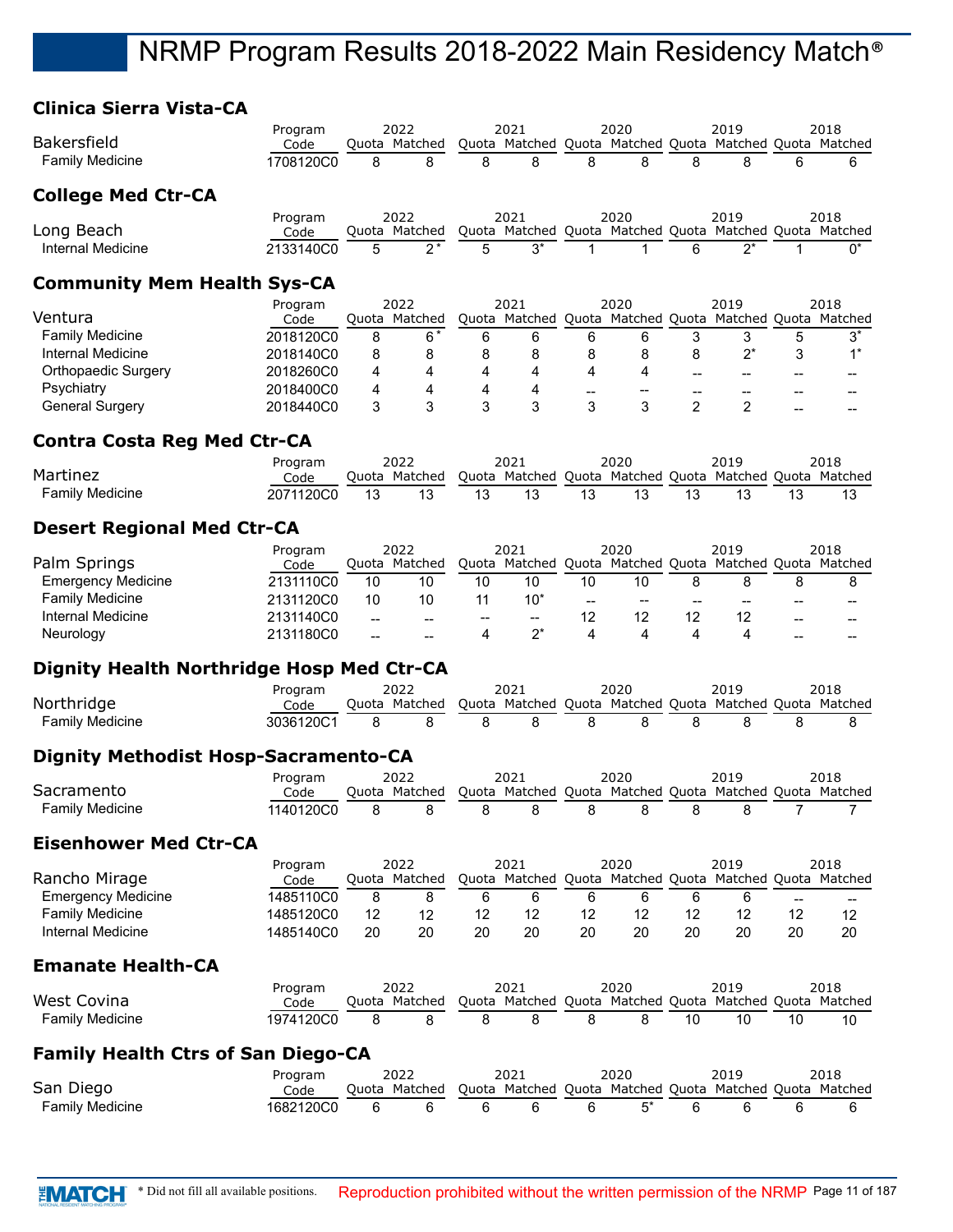## **Harbor-UCLA Med Ctr-CA**

|                           | Program   |     | 2022          |    | 2021  |    | 2020  |    | 2019                                                    |    | 2018 |
|---------------------------|-----------|-----|---------------|----|-------|----|-------|----|---------------------------------------------------------|----|------|
| Torrance                  | Code      |     | Quota Matched |    |       |    |       |    | Quota Matched Quota Matched Quota Matched Quota Matched |    |      |
| Anesthesiology            | 1067040C0 | 9   | 9             | 9  | 9     |    |       |    |                                                         |    |      |
| Dermatology               | 1067080A0 |     |               |    |       |    |       |    |                                                         |    |      |
| <b>Emergency Medicine</b> | 1067110C0 | 16  | 16            | 16 | 16    | 16 | 16    | 16 | 16                                                      | 16 | 16   |
| <b>Family Medicine</b>    | 1067120C0 | 12  | 12            | 12 | 12    | 12 | 12    | 12 | 12                                                      | 12 | 12   |
| Internal Medicine         | 1067140C0 | 17  | 17            | 17 | 17    | 17 | 17    | 14 | 14                                                      | 13 | 13   |
| Medicine-Preliminary      | 1067140P0 | 10  | ¬ *           |    |       |    |       | 11 | 11                                                      | 10 | 10   |
| Med-Prelim/Radiology      | 1067140P1 | 2   | 2             |    | $3^*$ |    | $2^*$ | 3  | 3                                                       |    |      |
| Med-Prelim/Dermatology    | 1067140P2 | $-$ |               |    |       |    | $0^*$ | 2  | 2                                                       |    |      |
| Med-Prelim/Ophthalmology  | 1067140P3 |     |               |    |       |    | 8     |    |                                                         |    |      |
| Neurology                 | 1067180C0 | 4   |               |    | 3     |    | 3     |    |                                                         |    |      |
| Obstetrics-Gynecology     | 1067220C0 | 5   | 5             |    | 5     |    | 5     | 5  | 5                                                       |    |      |
| Orthopaedic Surgery       | 1067260C0 | 5   |               |    | 5     |    | 5     |    |                                                         |    |      |
| Pathology                 | 1067300C0 | 4   | 4             | 4  | 4     |    | 4     | 4  |                                                         |    |      |
| <b>Pediatrics</b>         | 1067320C0 | 10  | 10            | 10 | 10    | 10 | 10    | 10 | 10                                                      | 10 | 10   |
| Psychiatry                | 1067400C0 | 7   |               |    |       |    |       |    |                                                         |    |      |
| Radiology-Diagnostic      | 1067420A0 | 6   | 6             | 6  | 6     | 6  | 6     | 6  |                                                         | 6  | h    |
| <b>General Surgery</b>    | 1067440C0 | 6   | 6             | 6  | 6     | 6  | 6     | 6  | 6                                                       | 6  | 6    |
| Surgery-Preliminary       | 1067440P0 | 8   | $0^*$         | 12 |       | 8  | $1^*$ | 13 | $6*$                                                    | 14 |      |
| Surg-Prelim/Radiology     | 1067440P2 |     |               |    |       | 5  | $0^*$ |    |                                                         |    |      |
| Vascular Surgery          | 1067451C0 | 1   |               |    |       |    |       |    |                                                         |    |      |

## **Hemet Valley Med Ctr-CA**

|                   |           |       | 2022    |       | 2021    |       | 2020    |       | 2019    |       | 2018    |
|-------------------|-----------|-------|---------|-------|---------|-------|---------|-------|---------|-------|---------|
| Hemet             | Code      | Juota | Matched | Juota | Matched | :Uota | Matched | Ouota | Matched | Quota | Matched |
| Internal Medicine | 2124140C0 | $- -$ | $- -$   | $- -$ | $- -$   | $- -$ | $- -$   |       | n*      |       |         |

#### **Huntington Memorial Hosp-CA**

|                      | Program   |       | 2022    |       | 2021    | 2020          |       | 2019          | 2018    |
|----------------------|-----------|-------|---------|-------|---------|---------------|-------|---------------|---------|
| Pasadena             | Code      | Ouota | Matched | Ouota | Matched | Quota Matched | Quota | Matched Quota | Matched |
| Internal Medicine    | 1044140C0 |       |         |       |         |               |       |               |         |
| Medicine-Preliminary | 1044140P0 |       |         |       |         |               |       |               |         |
| General Surgery      | 1044440C0 |       |         |       |         |               |       |               |         |
| Surgery-Preliminary  | 1044440P0 | $- -$ | $- -$   |       |         |               |       |               |         |

## **John Muir Health-CA**

|                        | Program        |       | 2022    |         | 2021                          | 2020 | 2019                  | 2018 |
|------------------------|----------------|-------|---------|---------|-------------------------------|------|-----------------------|------|
| <b>Walnut Creek</b>    | Code           | Duota | Matched | . Ouota | . Matched Ouota Matched Ouota |      | Matched Ouota Matched |      |
| <b>Family Medicine</b> | '7120C0<br>101 |       |         |         |                               |      |                       |      |

#### **KPC Health Hemet Valley Med Ctr-CA**

|                        | Program   |       | 2022    |                                                   | 2021    |       | 2020                                              |       | 2019          |       | 2018    |
|------------------------|-----------|-------|---------|---------------------------------------------------|---------|-------|---------------------------------------------------|-------|---------------|-------|---------|
| Corona                 | Code      | Ouota | Matched | Ouota                                             | Matched |       | Quota Matched                                     | Quota | Matched Quota |       | Matched |
| Radiology-Diagnostic   | 2124420A0 | $-$   | $- -$   |                                                   |         |       |                                                   |       |               | $- -$ | $- -$   |
| Radiology-Diagnostic   | 2124420C0 |       |         | $\hspace{0.05cm}-\hspace{0.05cm}-\hspace{0.05cm}$ | $- -$   | $- -$ | $\hspace{0.05cm}-\hspace{0.05cm}-\hspace{0.05cm}$ | --    |               | --    | --      |
| Transitional           | 2124999P0 | 15    | $11*$   | 15                                                |         | 15    | $14*$                                             |       | 13            | $- -$ | $- -$   |
| Transitional/Radiology | 2124999P1 | $- -$ | --      |                                                   |         |       |                                                   |       |               | $- -$ | $- -$   |

#### **Kaiser Permanente-Central Valley-CA**

|                    | Program   | 2022                                                                  | 2021 | 2020                                           |     | 2019 |       | 2018  |
|--------------------|-----------|-----------------------------------------------------------------------|------|------------------------------------------------|-----|------|-------|-------|
| Modesto            | Code      | Quota Matched Quota Matched Quota Matched Quota Matched Quota Matched |      |                                                |     |      |       |       |
| Emergency Medicine | 2272110C0 |                                                                       |      | $\hspace{0.1mm}-\hspace{0.1mm}-\hspace{0.1mm}$ | $-$ | $-$  | $- -$ | $- -$ |

#### **Kaiser Permanente-Fontana-CA**

|                        | Program   |       | 2022    |       | 2021    |       | 2020              |       | 2019                                      |    | 2018  |
|------------------------|-----------|-------|---------|-------|---------|-------|-------------------|-------|-------------------------------------------|----|-------|
| Fontana                | Code      | Ouota | Matched | Quota | Matched |       |                   |       | Quota Matched Quota Matched Quota Matched |    |       |
| <b>Family Medicine</b> | 2037120C0 | a     |         |       |         |       |                   |       |                                           |    |       |
| Internal Medicine      | 2037140C0 |       |         |       |         |       |                   |       |                                           |    |       |
| Medicine-Preliminary   | 2037140P0 |       |         |       |         | $- -$ | $\hspace{0.05cm}$ | $- -$ | --                                        | -- | $- -$ |

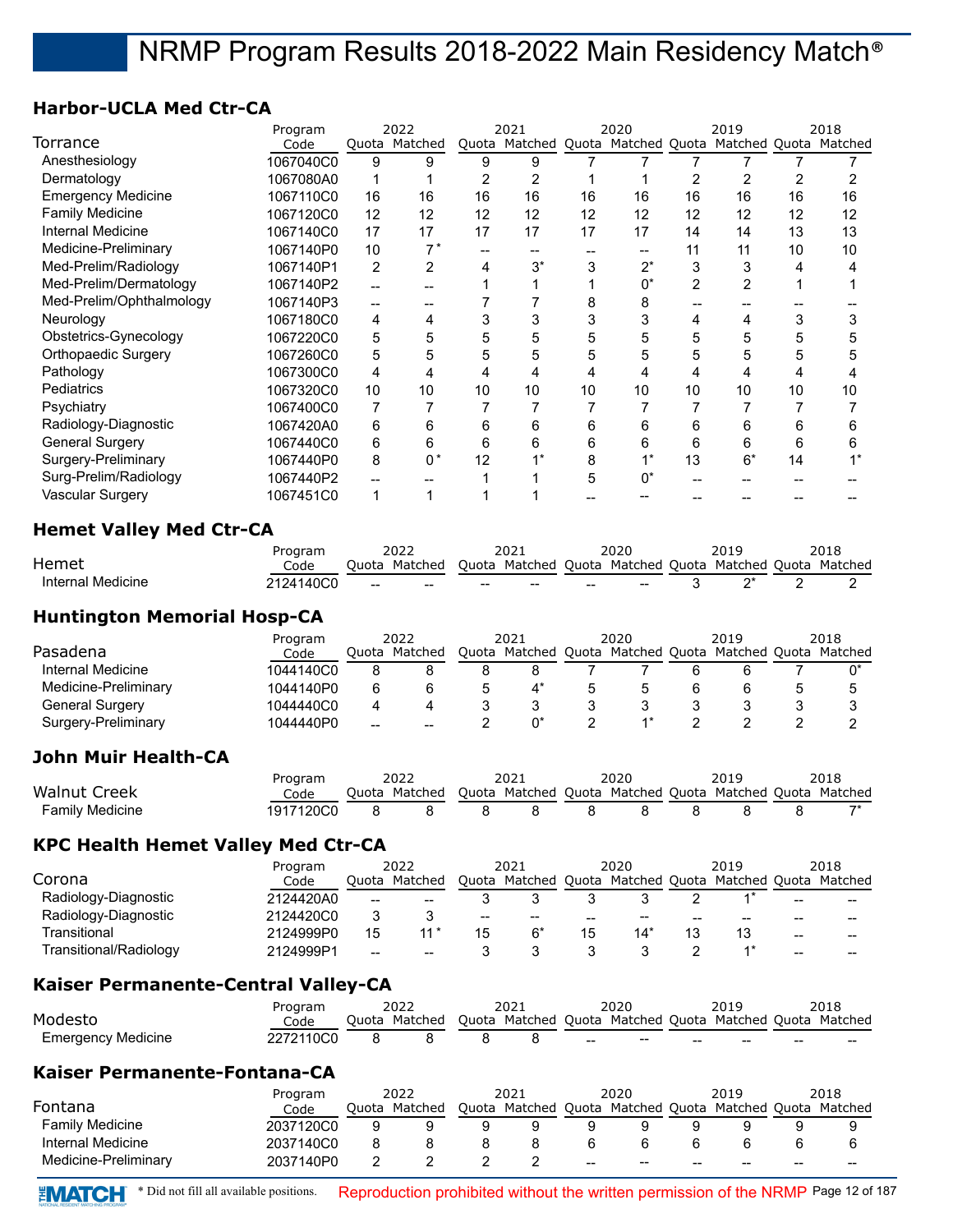## **Kaiser Permanente-Fontana-CA (Continued)**

| Raiser Fermanente-Fontana-CA (Continueu) |           |    |               |    |               |    |                     |                |      |                |                                           |
|------------------------------------------|-----------|----|---------------|----|---------------|----|---------------------|----------------|------|----------------|-------------------------------------------|
|                                          | Program   |    | 2022          |    | 2021          |    | 2020                |                | 2019 |                | 2018                                      |
| Fontana                                  | Code      |    | Quota Matched |    | Quota Matched |    |                     |                |      |                | Quota Matched Quota Matched Quota Matched |
| Psychiatry                               | 2037400C0 | 6  | 6             | 6  | 6             | 5  | 5                   | 5              | 5    | 6              | 6                                         |
| Kaiser Permanente-Los Angeles-CA         |           |    |               |    |               |    |                     |                |      |                |                                           |
|                                          | Program   |    | 2022          |    | 2021          |    | 2020                |                | 2019 |                | 2018                                      |
| Pasadena                                 | Code      |    | Quota Matched |    | Quota Matched |    | Quota Matched Quota |                |      |                | Matched Quota Matched                     |
| Dermatology                              | 2055080A0 |    |               | 2  | 2             | 2  | 2                   | 2              | 2    | 2              |                                           |
| Dermatology                              | 2055080C0 | 2  | 2             |    |               |    |                     |                |      |                |                                           |
| Family Med/LA Med Ctr                    | 2055120C0 | 9  | 9             | 9  | 9             | 9  | 9                   | 9              | 9    | 9              | 9                                         |
| Internal Medicine                        | 2055140C0 | 11 | 11            | 11 | 11            | 11 | 11                  | 12             | 12   | 10             | 10                                        |
| Internal Medicine/MPH                    | 2055140C1 | -- |               |    |               |    |                     |                |      |                |                                           |
| Internal Med/Research                    | 2055140C2 | 1  |               |    |               |    |                     |                |      |                |                                           |
| Medicine-Preliminary                     | 2055140P0 | 6  | 6             | 8  | 8             | 8  | 8                   | 8              | 8    | 8              | 8                                         |
| Neurology                                | 2055180C0 | 3  | 3             | 3  | 3             |    | 3                   | 3              | 3    | 3              |                                           |
| Obstetrics-Gynecology                    | 2055220C0 | 5  | 5             | 5  | 5             | 5  | 5                   | 5              | 5    | 5              | 5                                         |
| <b>Pediatrics</b>                        | 2055320C0 | 8  | 8             | 9  | 9             | 8  | $4^*$               | 8              | 8    |                |                                           |
| Pediatrics-Preliminary                   | 2055320P0 |    |               |    |               |    |                     |                |      |                | 0*                                        |
| Interventional Radiology (Integ)         | 2055416C0 | 1  |               |    |               |    |                     |                |      |                |                                           |
| Radiology-Diagnostic                     | 2055420C0 | 2  | 2             | 2  | 2             | 2  | 2                   | 2              | 2    | 3              | 3                                         |
| <b>Radiation Oncology</b>                | 2055430A0 | 2  | 0*            | 2  | $1*$          | 2  | $0^*$               | $\overline{2}$ | 2    | $\overline{2}$ | 2                                         |
| General Surgery                          | 2055440C0 | 4  | 4             | 4  | 4             | 4  | 4                   | 4              | 4    |                |                                           |
| Surgery-Preliminary                      | 2055440P0 | 5  | 5             | 5  | 5             | 5  | 5                   | 5              | 5    | 5              | 5                                         |
| Surg-Prelim/Urology                      | 2055440P1 | -- |               |    |               |    |                     |                |      |                |                                           |

#### **Kaiser Permanente-Napa/Solano-CA**

|                 | Program     | 2022                                                                  |                | 2021           |       | 2020 | 2019 | 2018 |
|-----------------|-------------|-----------------------------------------------------------------------|----------------|----------------|-------|------|------|------|
| Vallejo         | Code        | Quota Matched Quota Matched Quota Matched Quota Matched Quota Matched |                |                |       |      |      |      |
| Family Medicine | 1637120C0 6 |                                                                       | 6 <sup>6</sup> | $\overline{a}$ | - 6 - | 6    |      |      |

Surg-Prelim/Urology 2055440P1 -- - - -- -- -- -- -- -- 2 2

## **Kaiser Permanente-Oakland-CA**

| Oakland                          | Program<br>Code |   | 2022<br>Quota Matched |   | 2021<br>Quota Matched Quota Matched Quota Matched Quota |    | 2020 | 2019 |   | 2018<br>Matched |
|----------------------------------|-----------------|---|-----------------------|---|---------------------------------------------------------|----|------|------|---|-----------------|
| Internal Medicine                | 1042140C0       | 9 |                       | 9 |                                                         | 9  | 9    |      |   |                 |
| Internal Medicine/MPH            | 1042140C1       | 2 |                       |   |                                                         |    |      | ≘    |   |                 |
| Med-Primary/Equity & Disparities | 1042140M0       | 2 |                       |   |                                                         |    |      |      |   |                 |
| Medicine-Preliminary             | 1042140P0       |   |                       |   |                                                         |    |      | 6    | 6 |                 |
| Obstetrics-Gynecology            | 1042220C0       | 6 | 6                     | 6 | 6                                                       | 6  | 6    | 6    |   |                 |
| Otolaryngology                   | 1042280C0       | 2 |                       |   |                                                         |    |      |      |   |                 |
| <b>Pediatrics</b>                | 1042320C0       | 8 |                       | 8 | 8                                                       | 8  |      | 8    |   |                 |
| Pediatrics/MPH                   | 1042320C1       | 2 |                       |   |                                                         |    |      | ◠    |   |                 |
| Psychiatry/East Bay              | 1042400C0       | 6 |                       |   | ĥ                                                       | ิค | 6    | ี    |   |                 |

## **Kaiser Permanente-Orange Co-CA**

|                 | Program   | 2022          | 2021 | 2020 |                                                         | 2018 |
|-----------------|-----------|---------------|------|------|---------------------------------------------------------|------|
| Santa Ana       | Code      | Ouota Matched |      |      | Quota Matched Quota Matched Quota Matched Quota Matched |      |
| Family Medicine | 1073120C0 |               |      |      |                                                         |      |

## **Kaiser Permanente-Riverside-CA**

|                 | Program   |       | 2022    | 2021                                                    | 2020 | 2019 | 2018 |
|-----------------|-----------|-------|---------|---------------------------------------------------------|------|------|------|
| Riverside       | Code      | Ouota | Matched | Ouota Matched Ouota Matched Ouota Matched Ouota Matched |      |      |      |
| Family Medicine | 3620120C0 |       |         |                                                         |      |      |      |

## **Kaiser Permanente-SF-CA**

|                            | Program   |       | 2022    |       | 2021    |       | 2020          | 2019                  |       | 2018  |
|----------------------------|-----------|-------|---------|-------|---------|-------|---------------|-----------------------|-------|-------|
| San Francisco              | Code      | Ouota | Matched | Ouota | Matched | Quota | Matched Quota | Matched Quota Matched |       |       |
| Internal Medicine          | 1959140C0 | 10    |         |       |         |       |               |                       |       |       |
| Medicine-Preliminary       | 1959140P0 |       |         |       |         |       |               |                       |       |       |
| Med-Prelim/Stanford-Anesth | 1959140P1 | $- -$ | --      |       |         | $- -$ | $- -$         |                       | $- -$ | $- -$ |
| Obstetrics-Gynecology      | 1959220C0 | 4     |         |       | д       |       |               |                       |       | 4     |

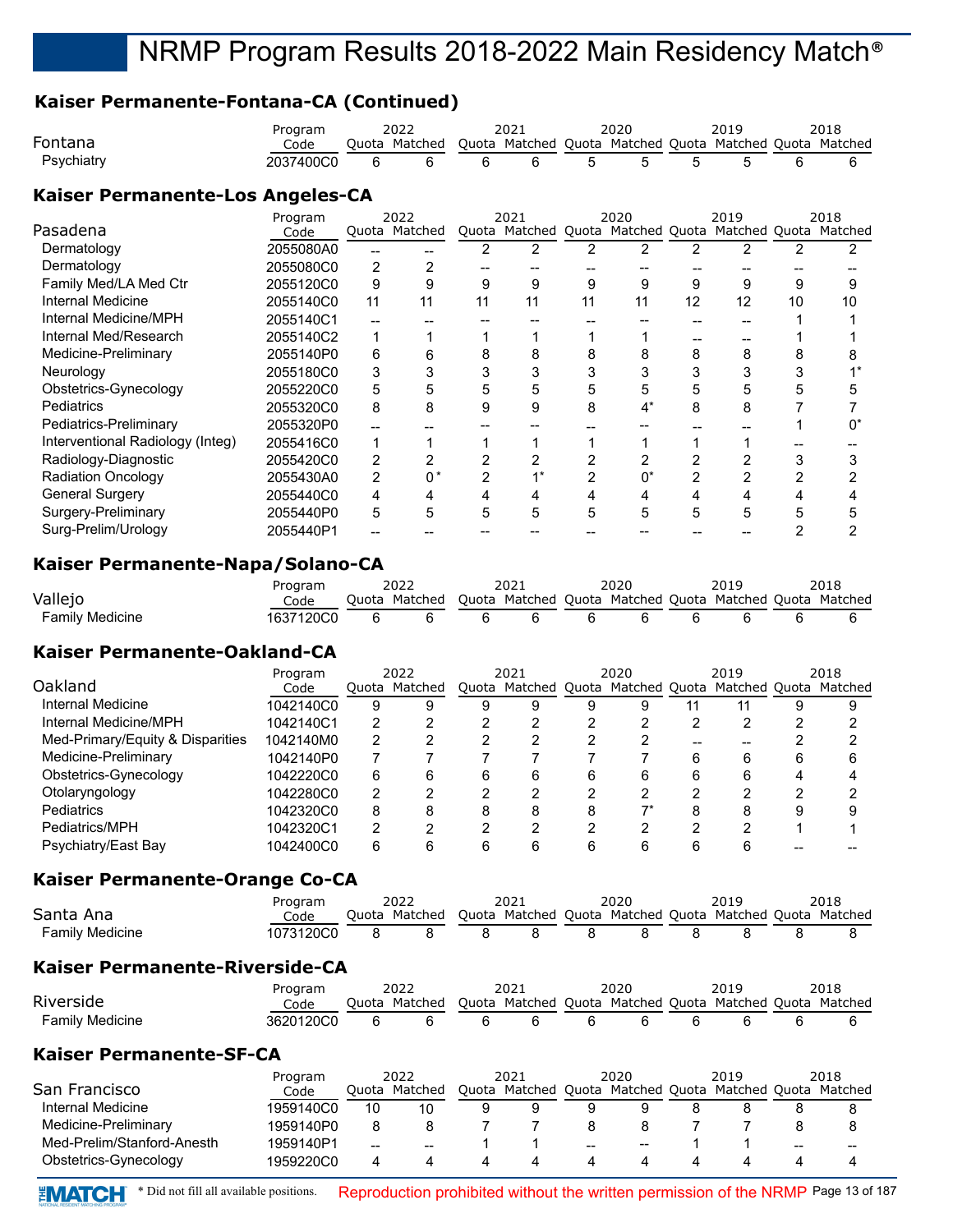## **Kaiser Permanente-SF-CA (Continued)**

|                                        | Program   |   | 2022          |   | 2021 |   | 2020                                                    |   | 2019 |   | 2018           |
|----------------------------------------|-----------|---|---------------|---|------|---|---------------------------------------------------------|---|------|---|----------------|
| San Francisco                          | Code      |   | Quota Matched |   |      |   | Quota Matched Quota Matched Quota Matched Quota         |   |      |   | Matched        |
| Medicine-Preventive Med                | 1959751C0 | 2 | 2             | 2 | 2    | 2 | 2                                                       | 2 | 2    | 2 | $\overline{2}$ |
| Kaiser Permanente-Sacramento Valley-CA |           |   |               |   |      |   |                                                         |   |      |   |                |
|                                        | Program   |   | 2022          |   | 2021 |   | 2020                                                    |   | 2019 |   | 2018           |
| Sacramento                             | Code      |   | Quota Matched |   |      |   | Quota Matched Quota Matched Quota Matched Quota Matched |   |      |   |                |
| <b>Family Medicine</b>                 | 2273120C0 | 6 | 6             | 6 | 6    |   |                                                         |   |      |   |                |
| Kaiser Permanente-San Diego-CA         |           |   |               |   |      |   |                                                         |   |      |   |                |
|                                        | Program   |   | 2022          |   | 2021 |   | 2020                                                    |   | 2019 |   | 2018           |
| San Diego                              | Code      |   | Quota Matched |   |      |   | Quota Matched Quota Matched Quota Matched Quota Matched |   |      |   |                |
| <b>Emergency Medicine</b>              | 1454110C0 | 6 | 6             | 6 | 6    | 6 | 6                                                       | 6 | 6    | 6 | 6              |
| <b>Family Medicine</b>                 | 1454120C0 | 6 | 6             | 6 | 6    | 6 | 6                                                       | 6 | 6    | 6 | 6              |
| Kaiser Permanente-San Jose-CA          |           |   |               |   |      |   |                                                         |   |      |   |                |
|                                        | Program   |   | 2022          |   | 2021 |   | 2020                                                    |   | 2019 |   | 2018           |
| San Jose                               | Code      |   | Quota Matched |   |      |   | Quota Matched Quota Matched Quota Matched Quota         |   |      |   | Matched        |
| <b>Family Medicine</b>                 | 2119120C0 | 6 | 6             | 6 | 6    | 6 | 6                                                       | 6 | 6    | 6 | 6              |
| Psychiatry                             | 2119400C0 | 6 | 6             | 6 | 6    | 6 | $5^*$                                                   | 6 | 6    |   |                |
|                                        |           |   |               |   |      |   |                                                         |   |      |   |                |

#### **Kaiser Permanente-Santa Clara-CA**

|                             | Program   |       | 2022          |       | 2021                        |    | 2020 | 2019          |    | 2018    |
|-----------------------------|-----------|-------|---------------|-------|-----------------------------|----|------|---------------|----|---------|
| Santa Clara                 | Code      |       | Ouota Matched | Ouota | Matched Quota Matched Quota |    |      | Matched Quota |    | Matched |
| Internal Medicine           | 2135140C0 | 12    | 12            | 13    | 13                          | 15 | 15   | 13            | 13 |         |
| Medicine-Primary/CHOICE     | 2135140M0 | 4     |               |       |                             |    |      |               |    |         |
| Medicine-Primary/Fast Track | 2135140M1 | $- -$ | --            |       |                             |    | --   |               |    |         |
| Medicine-Preliminary        | 2135140P0 | 4     |               | 4     |                             | 4  | 4    |               |    |         |
| Obstetrics-Gynecology       | 2135220C0 | 6     |               | 6     |                             | 4  | 4    | 4             |    |         |

#### **Kaiser Permanente-Santa Rosa-CA**

|                 | Program   | 2022                                                                  | 2021 | 2020 | 2019 | 2018 |
|-----------------|-----------|-----------------------------------------------------------------------|------|------|------|------|
| Santa Rosa      | Code      | Quota Matched Quota Matched Quota Matched Quota Matched Quota Matched |      |      |      |      |
| Family Medicine | 2115120C0 |                                                                       |      |      |      |      |

#### **Kaiser Permanente-Woodland Hills-CA**

|                        |           |       |         |       | ິດຕາ    |       | 2020          |               | 2018    |
|------------------------|-----------|-------|---------|-------|---------|-------|---------------|---------------|---------|
| <b>Woodland Hills</b>  | Code      | วนota | Matched | Duota | Matched | Ouota | Matched Ouota | Matched Ouota | Matched |
| <b>Family Medicine</b> | 1001120CC |       |         |       |         |       |               |               |         |

## **Kaweah Delta Health Care District-CA**

|                           | Program         | 2022 |                       | 2021 |                                                                 | 2020 |       | 2019 |                       |    | 2018    |
|---------------------------|-----------------|------|-----------------------|------|-----------------------------------------------------------------|------|-------|------|-----------------------|----|---------|
| Visalia                   | Code            |      | Quota Matched         |      | Quota Matched Quota Matched Quota                               |      |       |      | Matched Quota Matched |    |         |
| Anesthesiology            | 1572040C0       | 4    | 4                     | 4    | 4                                                               | 4    | 4     | 4    | 4                     | 4  | 4       |
| <b>Emergency Medicine</b> | 1572110C0       | 13   | 13                    | 13   | 13                                                              | 13   | 13    | 13   | 13                    | 13 | 13      |
| <b>Family Medicine</b>    | 1572120C0       | 7    |                       | 7    | 7                                                               |      | 7     | 7    |                       |    |         |
| Psychiatry                | 1572400C0       | 7    |                       | 6    | 6                                                               | 6    | 6     | 6    | 6                     | 6  | 6       |
| <b>General Surgery</b>    | 1572440C0       | 3    | 3                     | 3    | 3                                                               | 3    | 3     | 3    | 3                     | 3  | 3       |
| Surgery-Preliminary       | 1572440P0       | 2    | $0*$                  | 2    | 2                                                               | 2    | $1^*$ | 1    | $0^*$                 |    |         |
| Transitional              | 1572999P0       | 12   | 12                    | 12   | 12                                                              | 12   | 12    | 12   | 12                    | 12 | 12      |
| <b>Keck Medicine-CA</b>   |                 |      |                       |      |                                                                 |      |       |      |                       |    |         |
| Los Angeles               | Program<br>Code |      | 2022<br>Quota Matched |      | 2021<br>Quota Matched Quota Matched Quota Matched Quota Matched |      | 2020  |      | 2019                  |    | 2018    |
| <b>Family Medicine</b>    | 2284120C0       | 6    | 6                     | 6    | 6                                                               |      |       |      |                       |    |         |
| <b>Kern Med Ctr-CA</b>    |                 |      |                       |      |                                                                 |      |       |      |                       |    |         |
| <b>Bakersfield</b>        | Program         |      | 2022                  |      | 2021                                                            |      | 2020  |      | 2019                  |    | 2018    |
|                           | Code            |      | Quota Matched         |      | Quota Matched Quota Matched Quota                               |      |       |      | Matched Quota         |    | Matched |
| <b>Emergency Medicine</b> | 1921110C0       |      | $6*$                  |      |                                                                 |      |       |      |                       |    |         |

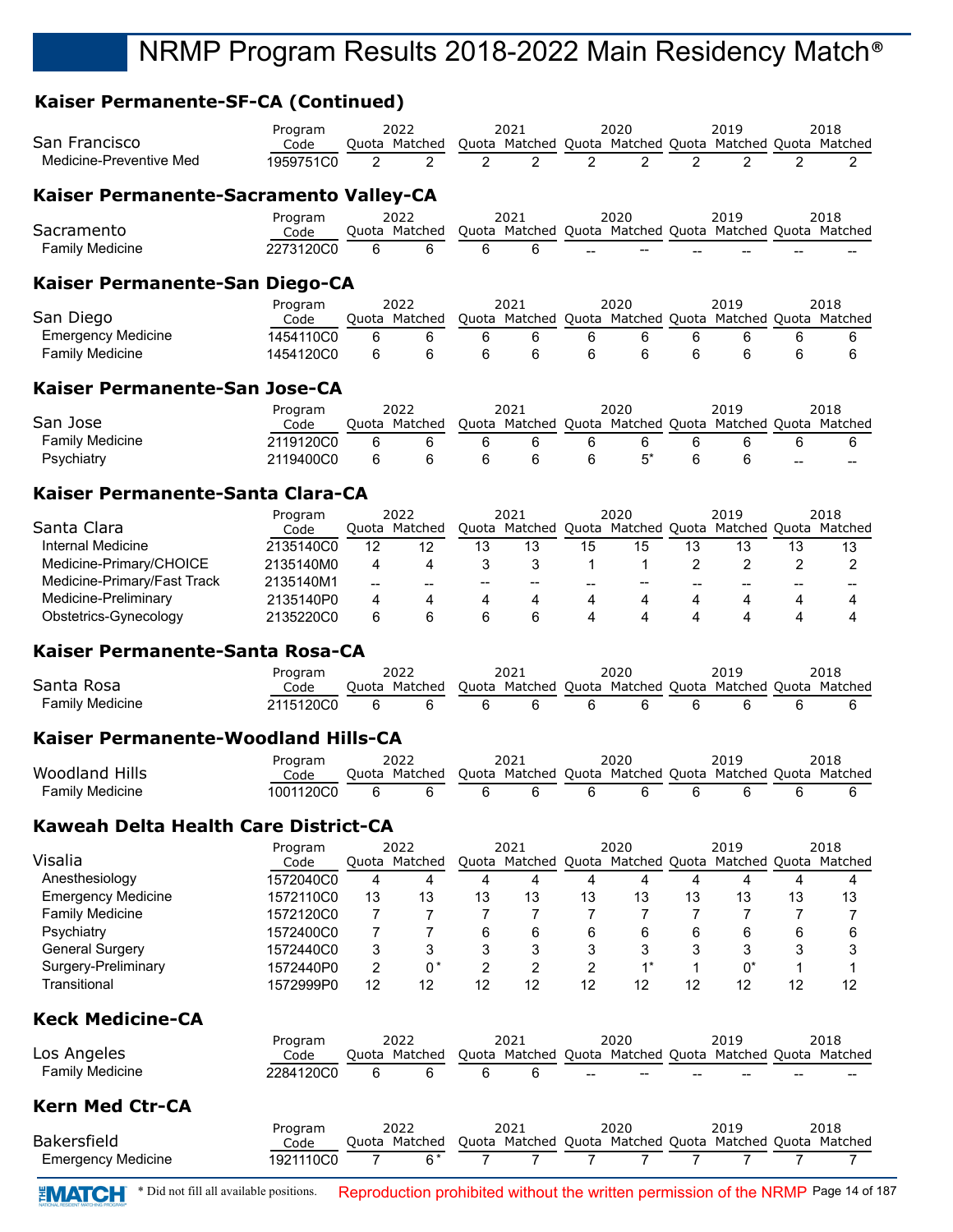## **Kern Med Ctr-CA (Continued)**

| Bakersfield                   | Program<br>Code |     | 2022<br>Quota Matched |    | 2021<br>Quota Matched Quota Matched Quota               |    | 2020 |   | 2019<br>Matched Quota Matched |    | 2018  |
|-------------------------------|-----------------|-----|-----------------------|----|---------------------------------------------------------|----|------|---|-------------------------------|----|-------|
| Internal Medicine             | 1921140C0       | 12  | 12                    | 10 | 10                                                      | 10 | 10   | 9 | 9                             | 10 | 10    |
| Obstetrics-Gynecology         | 1921220C0       | 4   | 4                     | 4  | 4                                                       | 4  | 4    | 4 | 4                             | 3  | 3     |
| Psychiatry                    | 1921400C0       | 6   | 6                     | 6  | 6                                                       | 6  | 6    | 6 | 6                             | 6  | 6     |
| <b>Kern Medical Center-CA</b> |                 |     |                       |    |                                                         |    |      |   |                               |    |       |
|                               | Program         |     | 2022                  |    | 2021                                                    |    | 2020 |   | 2019                          |    | 2018  |
| Bakersfield                   | Code            |     | Ouota Matched         |    | Quota Matched Quota Matched Quota Matched Quota Matched |    |      |   |                               |    |       |
| <b>General Surgery</b>        | 1921440C0       | --  |                       |    |                                                         |    |      |   | --                            | っ  | າ     |
| Surgery-Preliminary           | 1921440P0       | $-$ |                       |    |                                                         |    |      |   |                               | 2  | $0^*$ |

## **Lifelong Medical Care-CA**

|                 | Program   | 2022                                                                  | 2021 | 2020 | 2019   |     | 2018  |
|-----------------|-----------|-----------------------------------------------------------------------|------|------|--------|-----|-------|
| Berkeley        | Code      | Quota Matched Quota Matched Quota Matched Quota Matched Quota Matched |      |      |        |     |       |
| Family Medicine | 2217120C0 |                                                                       |      |      | $\sim$ | $-$ | $- -$ |

## **Loma Linda Univ Med Ctr-Murrieta-CA**

|                        |           |       |         |        | ≏∩ר     | 2020                  |       | ∠∪⊥∶          |       | 2018    |
|------------------------|-----------|-------|---------|--------|---------|-----------------------|-------|---------------|-------|---------|
| Murrieta               | Code      | วนota | Matched | Duotal | Matched | l Ouota Matched Ouota |       | Matched Ouota |       | Matched |
| <b>Family Medicine</b> | 2251120C0 |       |         |        |         |                       | $- -$ | $- -$         | $- -$ | $- -$   |

## **Loma Linda University-CA**

|                                               | Program   |                          | 2022           |                                     | 2021           |                | 2020           |                | 2019                                                    |                | 2018           |
|-----------------------------------------------|-----------|--------------------------|----------------|-------------------------------------|----------------|----------------|----------------|----------------|---------------------------------------------------------|----------------|----------------|
| Loma Linda                                    | Code      |                          | Quota Matched  |                                     |                |                |                |                | Quota Matched Quota Matched Quota Matched Quota Matched |                |                |
| Anesthesiology                                | 1024040C0 | $\overline{14}$          | 14             | 14                                  | 14             | 14             | 14             | 14             | 14                                                      | 14             | 14             |
| Dermatology                                   | 1024080A0 | 3                        | 3              | 3                                   | 3              | 3              | 3              | 3              | 3                                                       | 2              | 2              |
| <b>Emergency Medicine</b>                     | 1024110C0 | 16                       | 16             | 16                                  | 16             | 18             | 18             | 15             | 15                                                      | 15             | 15             |
| <b>Family Medicine</b>                        | 1024120C0 | 12                       | 12             | 12                                  | 12             | 12             | 12             | 9              | 9                                                       | 9              | 9              |
| Internal Medicine                             | 1024140C0 | 28                       | 28             | 30                                  | 30             | 29             | 29             | 26             | 26                                                      | 24             | 24             |
| Medicine-Primary                              | 1024140M0 | 3                        | 3              | 1                                   | 1              | 2              | $\overline{2}$ | 2              | 2                                                       | $\overline{2}$ | $\overline{2}$ |
| Med-Primary/Global Health                     | 1024140M1 | $-$                      | --             |                                     | --             | --             | --             | 1              | 1                                                       | 1              |                |
| Medicine-Preliminary                          | 1024140P0 | 11                       | 11             | 11                                  | 11             | 11             | 11             | 11             | 11                                                      | 11             | 11             |
| Neurological Surgery                          | 1024160C0 | 1                        | 1              | 1                                   | 1              | 1              | 1              | 1              | 1                                                       | 1              | 1              |
| Neurology                                     | 1024180C0 | 4                        | 4              | 4                                   | 4              | 4              | 4              | 4              | $0^*$                                                   | 4              | 4              |
| Neurology                                     | 1024180R0 | $\overline{\phantom{0}}$ |                |                                     |                | 1              |                |                |                                                         |                |                |
| Child Neurology                               | 1024185C0 | 1                        | 1              | 1                                   | 1              | 1              |                | 1              | $0^*$                                                   | 1              |                |
| Obstetrics-Gynecology                         | 1024220C0 | 9                        | 9              | 8                                   | 8              | 8              | 8              | 8              | 8                                                       | 8              | 8              |
| <b>Orthopaedic Surgery</b>                    | 1024260C0 | 5                        | 5              | 5                                   | 5              | 5              | 5              | 5              | 5                                                       | 5              | 5              |
| Otolaryngology                                | 1024280C0 | 4                        | 4              | 4                                   | 4              | 3              | 3              | 3              | 3                                                       | 3              | 3              |
| Pathology                                     | 1024300C0 | 5                        | 5              | 3                                   | 3              | 5              | $4^*$          | 5              | 5                                                       | 4              | 4              |
| Pediatrics                                    | 1024320C0 | 23                       | 23             | 23                                  | 23             | 23             | 23             | 23             | $13*$                                                   | 23             | $19*$          |
| Pediatrics-Primary                            | 1024320M0 | 4                        | 4              | 4                                   | 4              | 4              | 4              | 4              | 4                                                       | 4              | 4              |
| Phys Medicine & Rehab                         | 1024340A0 | 1                        | 1              | 1                                   | 1              | 1              | 1              |                | 1                                                       | 1              |                |
| Phys Medicine & Rehab                         | 1024340C0 | 4                        | 4              | 4                                   | 4              | 4              | 4              | 4              | 4                                                       | 4              | 4              |
| Physical Medicine and Rehabilitatic 1024340R0 |           | 1                        | $0*$           | --                                  |                | --             |                |                |                                                         |                |                |
| Plastic Surgery (Integrated)                  | 1024362C0 | 2                        | 2              | $\overline{c}$                      | $\overline{2}$ | $\overline{c}$ | $\overline{c}$ | $\overline{c}$ | $\overline{2}$                                          | $\overline{c}$ | $\overline{c}$ |
| Psychiatry                                    | 1024400C0 | 8                        | 8              | 6                                   | 6              | 9              | 9              | 8              | 8                                                       | 8              | 8              |
| Psychiatry/CAP                                | 1024400C2 | 2                        | $\overline{2}$ | $\overline{2}$                      | $\overline{2}$ | $\overline{2}$ | $\overline{2}$ | $\overline{2}$ | 2                                                       | $\overline{2}$ | $\overline{2}$ |
| Interventional Radiology (Integ)              | 1024416A0 | $\mathbf{1}$             | 1              | $\hspace{0.05cm}$ $\hspace{0.05cm}$ |                | --             |                |                | $\overline{\phantom{a}}$                                | --             |                |
| Interventional Radiology (Integ)              | 1024416C0 | $\overline{\phantom{a}}$ | $\overline{a}$ | 2                                   | $1^*$          | $\overline{2}$ | $\overline{2}$ | $\overline{c}$ | $\overline{2}$                                          | $\overline{c}$ | $\overline{2}$ |
| Radiology-Diagnostic                          | 1024420A0 | 8                        | 8              | 8                                   | 8              | 7              | 7              | 8              | 8                                                       | 8              | 8              |
| Rad-Diag/Neuroradiology                       | 1024420A1 | $-$                      | --             |                                     |                | 1              | 1              |                |                                                         |                |                |
| Radiology-Diagnostic/ESIR Pathwa              | 1024420A2 | 1                        | 1              | --                                  |                |                |                |                |                                                         | --             |                |
| Radiology-Diagnostic                          | 1024420R0 | 1                        | 1              | $\overline{\phantom{a}}$            | --             | --             | --             | 1              | 1                                                       | --             |                |
| <b>Radiation Oncology</b>                     | 1024430A0 | 1                        | 1              | 1                                   | 1              | 2              | $\overline{c}$ |                | 1                                                       | 1              | 1              |
| <b>General Surgery</b>                        | 1024440C0 | 3                        | 3              | 4                                   | 4              | 4              | 4              | 5              | 5                                                       | 3              | 3              |
| Gen Surg/Dedicated Research                   | 1024440C1 | 2                        | $\overline{2}$ | $\overline{2}$                      | 2              | 2              | $\overline{2}$ |                | 1                                                       | 3              | $\mathsf 3$    |
| Surgery-Preliminary                           | 1024440P0 | 12                       | $7*$           | 9                                   | $7^*$          | 7              | 7              | 5              | 5                                                       | 5              | 5              |
| Surg-Prelim/Urology                           | 1024440P3 | $\overline{a}$           | $-$            | --                                  | --             | 3              | $2^*$          | $\overline{2}$ | $\overline{2}$                                          | $\overline{2}$ | $\overline{2}$ |
|                                               |           |                          |                |                                     |                |                |                |                |                                                         |                |                |

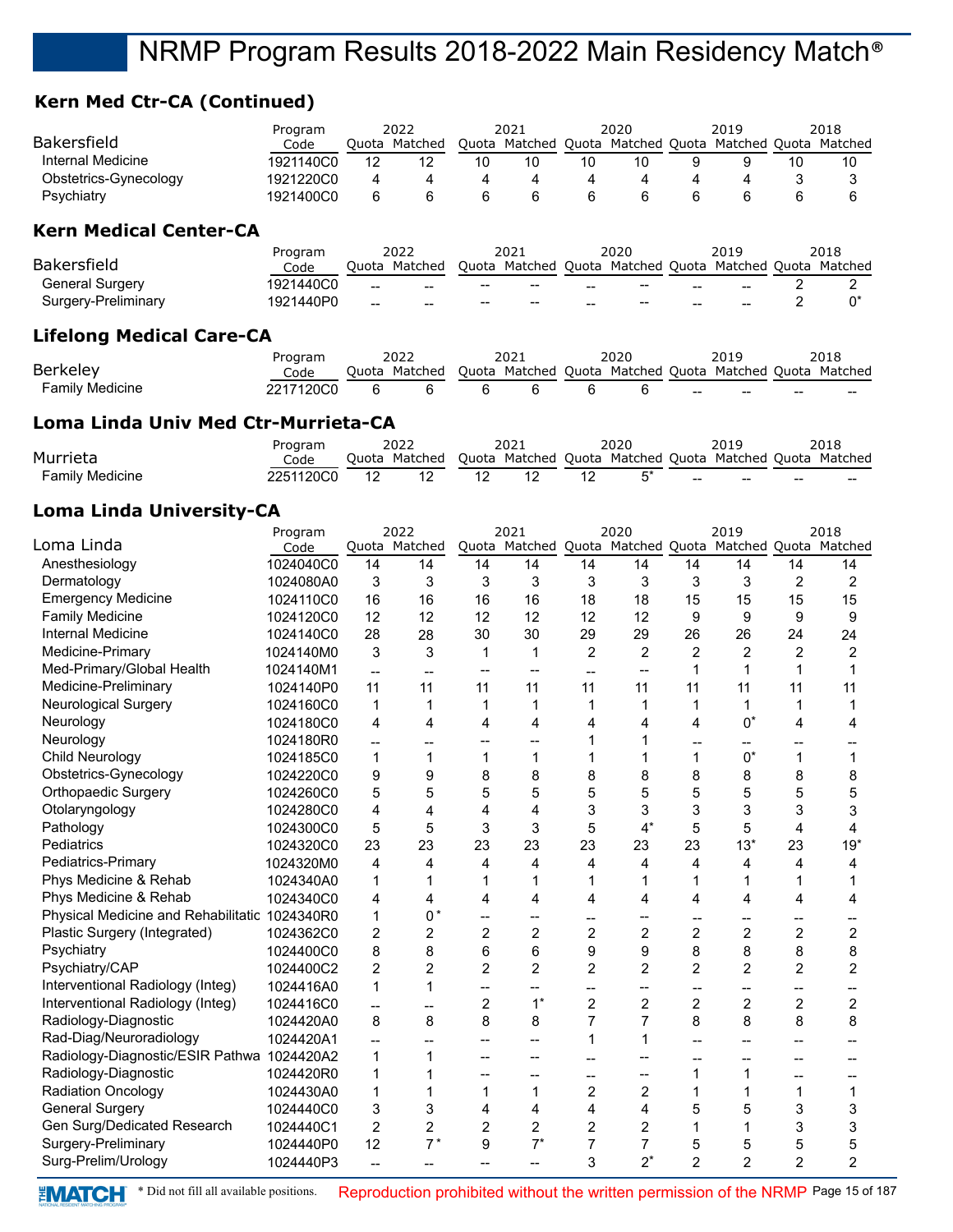## **Loma Linda University-CA (Continued)**

|                               | Program   | 2022 |               | 2021 |                                                         | 2020 |   | 2019 |              | 2018  |
|-------------------------------|-----------|------|---------------|------|---------------------------------------------------------|------|---|------|--------------|-------|
| Loma Linda                    | Code      |      | Quota Matched |      | Quota Matched Quota Matched Quota Matched Quota Matched |      |   |      |              |       |
| Vascular Surgery              | 1024451C0 |      |               |      |                                                         |      |   |      |              |       |
| Medicine-Pediatrics           | 1024700C0 | 4    |               | 4    |                                                         | 4    | 4 | 4    |              |       |
| Medicine-Anesthesiology       | 1024742C0 | 2    |               |      |                                                         |      |   |      |              |       |
| Family Med-Preventive Med     | 1024752C0 |      |               |      |                                                         |      |   |      |              |       |
| Transitional                  | 1024999P0 | 5    | 5             | 6    | 6                                                       | 6    | 6 | 4    | $\mathbf{b}$ | $3^*$ |
| Transitional/Preventive Med   | 1024999P1 |      |               |      |                                                         |      |   |      |              |       |
| Transitional/Occupational Med | 1024999P2 |      |               |      |                                                         |      |   |      |              |       |
| Transitional/OMFS             | 1024999P4 |      |               |      |                                                         |      |   |      |              |       |

## **Long Beach Mem Med Ctr-CA**

|                        | Program   |       | 2022    |         | 2021              | 2020          |               | 2018    |
|------------------------|-----------|-------|---------|---------|-------------------|---------------|---------------|---------|
| Long Beach             | Code      | Duota | Matched | . Ouota | . Matched Ouota ' | Matched Ouota | Matched Ouota | Matched |
| <b>Family Medicine</b> | 1027120C0 |       |         |         |                   |               |               |         |

## **Los Robles Heaith System-CA**

| <b>Thousand Oaks</b>   | Program<br>Code |    | 2022<br>Ouota Matched |                                                   | 2021<br>Quota Matched Quota Matched Quota Matched Quota Matched |       | 2020  | 2019 | 2018 |
|------------------------|-----------------|----|-----------------------|---------------------------------------------------|-----------------------------------------------------------------|-------|-------|------|------|
| Anesthesiology         | 2264040C0       | 6  |                       | --                                                | $- -$                                                           | --    | --    |      |      |
| Internal Medicine      | 2264140C0       | 15 | $11*$                 | 15                                                | 15                                                              | $- -$ | $- -$ |      |      |
| Medicine-Preliminary   | 2264140P0       | 5  | າ*                    |                                                   |                                                                 | $- -$ | $- -$ |      |      |
| Neurology              | 2264180C0       | 3  | $\star$               | $- -$                                             | $- -$                                                           | $- -$ | $- -$ |      |      |
| <b>General Surgery</b> | 2264440C0       |    |                       | $\hspace{0.05cm}-\hspace{0.05cm}-\hspace{0.05cm}$ | $- -$                                                           |       | --    |      |      |

## **MLK Jr Community Hospital**

|                   | Program   |       | 2022    |                                                |                                                         |                 | 2020              |    | 2019  |       | 2018  |
|-------------------|-----------|-------|---------|------------------------------------------------|---------------------------------------------------------|-----------------|-------------------|----|-------|-------|-------|
| Los Angeles       | Code      | Ouota | Matched |                                                | Ouota Matched Ouota Matched Ouota Matched Ouota Matched |                 |                   |    |       |       |       |
| Internal Medicine | 2311140C0 |       |         | $\hspace{0.1mm}-\hspace{0.1mm}-\hspace{0.1mm}$ | $\hspace{0.1mm}-\hspace{0.1mm}-\hspace{0.1mm}$          | $\qquad \qquad$ | $\hspace{0.05cm}$ | -- | $- -$ | $- -$ | $- -$ |

## **Marian Regional Med Ctr-CA**

|                       | Program   | 2022          | 2021                                                    | 2020 | 2019 | 2018 |
|-----------------------|-----------|---------------|---------------------------------------------------------|------|------|------|
| Santa Maria           | Code      | Ouota Matched | Quota Matched Quota Matched Quota Matched Quota Matched |      |      |      |
| Family Medicine       | 1690120C0 |               |                                                         |      |      |      |
| Obstetrics-Gynecology | 1690220C0 |               |                                                         |      |      |      |

## **Mercy Med Ctr-Merced-CA**

|                 | Program   | 2022          | 2021                                                    | 2020 | 2019 | 2018 |
|-----------------|-----------|---------------|---------------------------------------------------------|------|------|------|
| Merced          | Code      | Ouota Matched | Quota Matched Quota Matched Quota Matched Quota Matched |      |      |      |
| Family Medicine | 3080120C0 |               |                                                         |      |      |      |

#### **Mercy Med Ctr-Redding-CA**

|                             | Program   | 2022                                                                  | 2021 | 2020 | 2019 | 2018 |
|-----------------------------|-----------|-----------------------------------------------------------------------|------|------|------|------|
| Redding                     | Code      | Quota Matched Quota Matched Quota Matched Quota Matched Quota Matched |      |      |      |      |
| <b>Family Medicine/MFHC</b> | 3081120C0 |                                                                       |      |      |      |      |

## **Montclair Hosp Med Ctr-CA**

|                 | Program   |        | 2022          |                          | 2021                                                    |     | 2020 | 2019 | 2018 |
|-----------------|-----------|--------|---------------|--------------------------|---------------------------------------------------------|-----|------|------|------|
| Montclair       | Code      |        | Ouota Matched |                          | Quota Matched Quota Matched Quota Matched Quota Matched |     |      |      |      |
| Family Medicine | 2197120C0 | $\sim$ | $\sim$        | $\overline{\phantom{a}}$ | $\overline{\phantom{a}}$                                | $-$ | $--$ |      | $-$  |

## **Natividad Med Ctr-CA**

|                 | Program   |       |         |       | 2021                        | 2020 |    | 2019          | 2018    |
|-----------------|-----------|-------|---------|-------|-----------------------------|------|----|---------------|---------|
| Salinas         | Code      | Ouota | Matched | Ouota | Matched Ouota Matched Ouota |      |    | Matched Ouota | Matched |
| Family Medicine | 2971120C0 |       |         |       | 10                          |      | 10 |               |         |

## **Olive View-UCLA Med Ctr-CA**

| Sylmar            | Program<br>Code | 2022<br>Quota Matched Quota Matched Quota Matched Quota Matched Quota Matched | 2021  |        | 2020  | 2019 | 2018 |
|-------------------|-----------------|-------------------------------------------------------------------------------|-------|--------|-------|------|------|
| Internal Medicine | 2950140C0 21    | - 21                                                                          | 21 21 | - 21 - | 21 21 | - 21 |      |

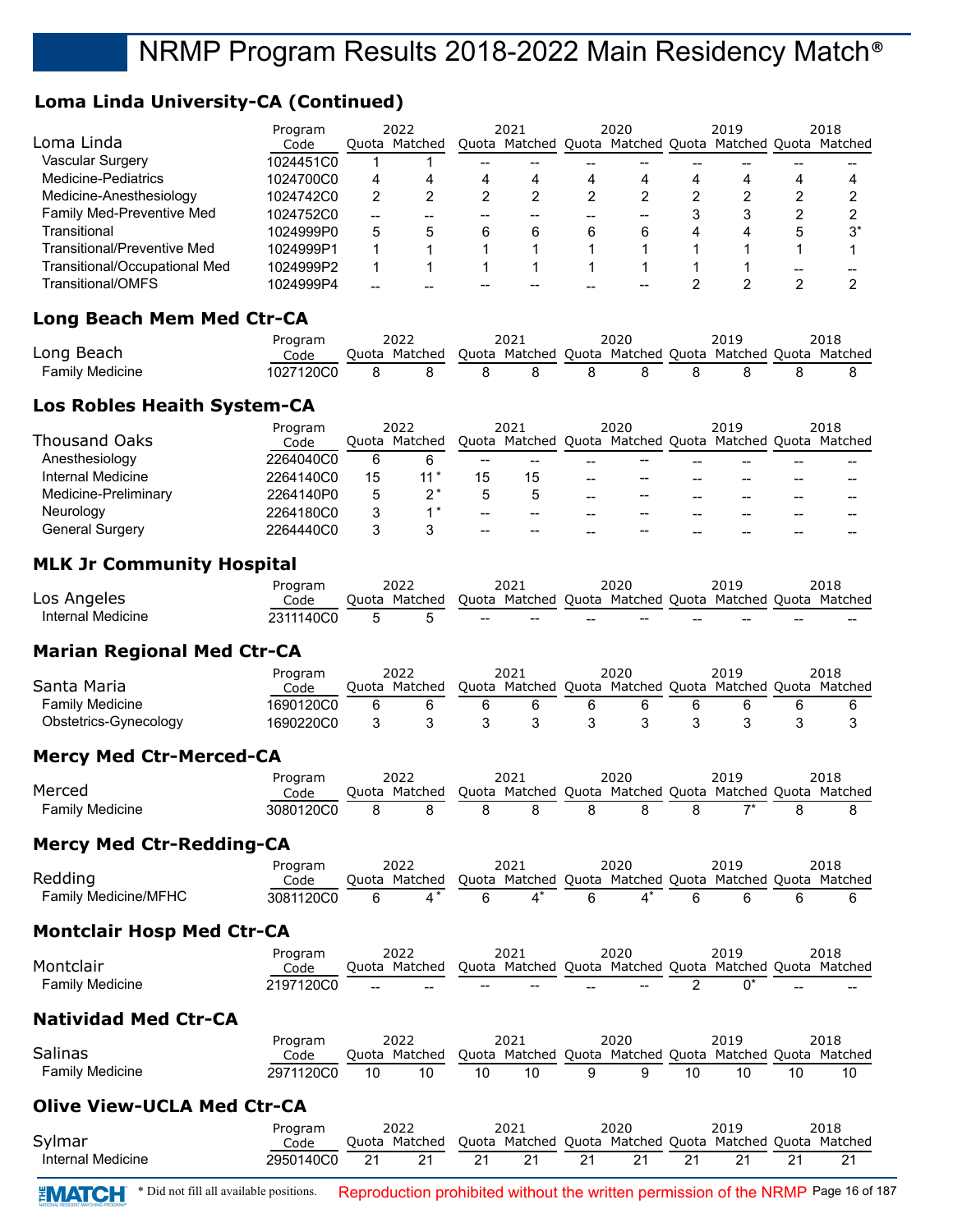## **Olive View-UCLA Med Ctr-CA (Continued)**

|                                      | Program   |   | 2022          |       | 2021    |    | 2020 |    | 2019                                                    |       | 2018    |
|--------------------------------------|-----------|---|---------------|-------|---------|----|------|----|---------------------------------------------------------|-------|---------|
| Sylmar                               | Code      |   | Quota Matched | Quota | Matched |    |      |    | Quota Matched Quota Matched                             | Quota | Matched |
| Medicine-Preliminary                 | 2950140P0 | 4 | 4             | 9     | 9       | 12 | 12   | 12 | 12                                                      | 12    | 12      |
| Med-Prelim/Neurology                 | 2950140P2 | 3 | 3             | 3     | 3       |    | --   |    |                                                         |       |         |
| Med-Prelim/Ophthalmology             | 2950140P3 | 7 |               | --    |         |    |      |    |                                                         |       |         |
| Psychiatry                           | 2950400C0 | 7 |               | 7     | 7       | 7  | 7    | 7  |                                                         |       |         |
| PIH Health Hosp Downey-CA            |           |   |               |       |         |    |      |    |                                                         |       |         |
|                                      | Program   |   | 2022          |       | 2021    |    | 2020 |    | 2019                                                    |       | 2018    |
| Downey                               | Code      |   | Quota Matched |       |         |    |      |    | Quota Matched Quota Matched Quota Matched Quota Matched |       |         |
| <b>Family Medicine</b>               | 2215120C0 |   |               |       | 7       |    | $6*$ |    |                                                         |       |         |
| <b>Pomona Valley Hosp-CA</b>         |           |   |               |       |         |    |      |    |                                                         |       |         |
|                                      | Program   |   | 2022          |       | 2021    |    | 2020 |    | 2019                                                    |       | 2018    |
| Pomona                               | Code      |   | Quota Matched |       |         |    |      |    | Quota Matched Quota Matched Quota Matched Quota         |       | Matched |
| <b>Family Medicine</b>               | 1350120C0 | 8 | $3^*$         | 8     | $6*$    | 8  | 8    | 8  | 8                                                       | 8     | 8       |
| <b>Presby Intercommunity Hosp-CA</b> |           |   |               |       |         |    |      |    |                                                         |       |         |
|                                      | Program   |   | 2022          |       | 2021    |    | 2020 |    | 2019                                                    |       | 2018    |
| Whittier                             | Code      |   | Quota Matched |       |         |    |      |    | Quota Matched Quota Matched Quota Matched Quota         |       | Matched |
| <b>Family Medicine</b>               | 2013120C0 | 4 |               | 2     | 2       | 2  | 2    | 2  | 2                                                       | 3     | 3       |

## **Prime West/Chino Valley Med Ctr-CA**

| Chino                  | Program<br>Code | 2022<br>Quota Matched |        | 2021<br>Quota Matched Quota Matched Quota Matched Quota Matched | 2020 |     | 2019 |    | 2018  |
|------------------------|-----------------|-----------------------|--------|-----------------------------------------------------------------|------|-----|------|----|-------|
| Dermatology            | 2150080R0       |                       | $\sim$ | $-$                                                             |      | $-$ | $-$  | -- | $- -$ |
| <b>Family Medicine</b> | 2150120C0       |                       |        |                                                                 |      |     |      |    |       |

Fam Med/Tropical Med 2013120C1 2 2 2 1\* 2 1\* 2 2 0\* Fam Med/Chronic Dz Mgmt 2013120C2 2 2 2 2 2 1 1 -- -- \* 1

#### **Prime West/West Anaheim Med Ctr-CA**

|                   | Program   |       |         |  |     | 2020              |    | 2019                                                    |       | 2018  |
|-------------------|-----------|-------|---------|--|-----|-------------------|----|---------------------------------------------------------|-------|-------|
| Anaheim           | Code      | Ouota | Matched |  |     |                   |    | Quota Matched Quota Matched Quota Matched Quota Matched |       |       |
| Internal Medicine | 2224140C0 |       |         |  | $-$ | $\hspace{0.05cm}$ | -- | --                                                      | $- -$ | $- -$ |

#### **Riverside Community Hospital-CA**

| Program                   |           | 2022 |               |    | 2021                                                    |    | 2020  |    | 2019            |    | 2018 |
|---------------------------|-----------|------|---------------|----|---------------------------------------------------------|----|-------|----|-----------------|----|------|
| Riverside                 | Code      |      | Quota Matched |    | Quota Matched Quota Matched Quota Matched Quota Matched |    |       |    |                 |    |      |
| Anesthesiology            | 1877040C0 | 8    | 8             | 8  | 8                                                       |    |       |    |                 |    |      |
| <b>Emergency Medicine</b> | 1877110C0 | 13   | 13            | 13 | 13                                                      | 13 | 13    | 13 | 13              | 8  |      |
| <b>Family Medicine</b>    | 1877120C0 | 8    | $4*$          | 8  | 8                                                       | 8  | 8     | 8  | 8               | 8  |      |
| Internal Medicine         | 1877140C0 | 15   | 15            | 15 | 15                                                      | 15 | 15    | 15 | 15              | 15 | 15   |
| Medicine-Preliminary      | 1877140P0 | 10   | 10            | 10 | 10                                                      | 10 | 10    | 10 | $\mathcal{F}^*$ | 10 | 10   |
| Neurology                 | 1877180C0 | 4    |               | 3  | 3                                                       | 3  | 3     | 3  | 3               | 3  |      |
| Obstetrics-Gynecology     | 1877220C0 | 4    |               | -- |                                                         |    |       |    |                 |    |      |
| Radiology-Diagnostic      | 1877420A0 | 4    | 4             | 5  | 5                                                       |    |       |    |                 |    |      |
| Radiology-Diagnostic      | 1877420R0 | $-$  |               |    | $2^*$                                                   |    |       |    |                 |    |      |
| <b>General Surgery</b>    | 1877440C0 | 3    |               |    | 3                                                       | 3  | 3     | 3  | 3               | ິ  |      |
| Surgery-Preliminary       | 1877440P0 | 3    | 0*            | ົ  | n*                                                      | 3  | $0^*$ | 3  |                 |    | n*   |
| Transitional              | 1877999P0 | 17   | 17            | 20 | 20                                                      | 16 | 16    | 13 | 13              | 13 | 13   |

## **Riverside University Health Sys-CA**

|                             | Program   | 2022 |               |    | 2021 |    | 2020   |    | 2019                                            |    | 2018    |
|-----------------------------|-----------|------|---------------|----|------|----|--------|----|-------------------------------------------------|----|---------|
| Moreno Valley               | Code      |      | Ouota Matched |    |      |    |        |    | Quota Matched Quota Matched Quota Matched Quota |    | Matched |
| Anesthesiology              | 1850040C0 | 5    |               | 5  |      | 5  |        |    |                                                 |    | ∽∗      |
| <b>Emergency Medicine</b>   | 1850110C0 | 10   | .9*           | 8  | 8    | -- |        |    |                                                 |    |         |
| <b>Family Medicine</b>      | 1850120C0 | 12   | 12            | 12 | 12   | 12 | $10^*$ | 12 |                                                 | 12 | 12      |
| Internal Medicine           | 1850140C0 | 13   | 13            | 13 | 13   | -- |        |    |                                                 |    |         |
| <b>Neurological Surgery</b> | 1850160C0 |      |               |    |      |    |        |    |                                                 |    |         |
| Neurology                   | 1850180C0 |      |               | -- | --   |    |        |    |                                                 |    |         |

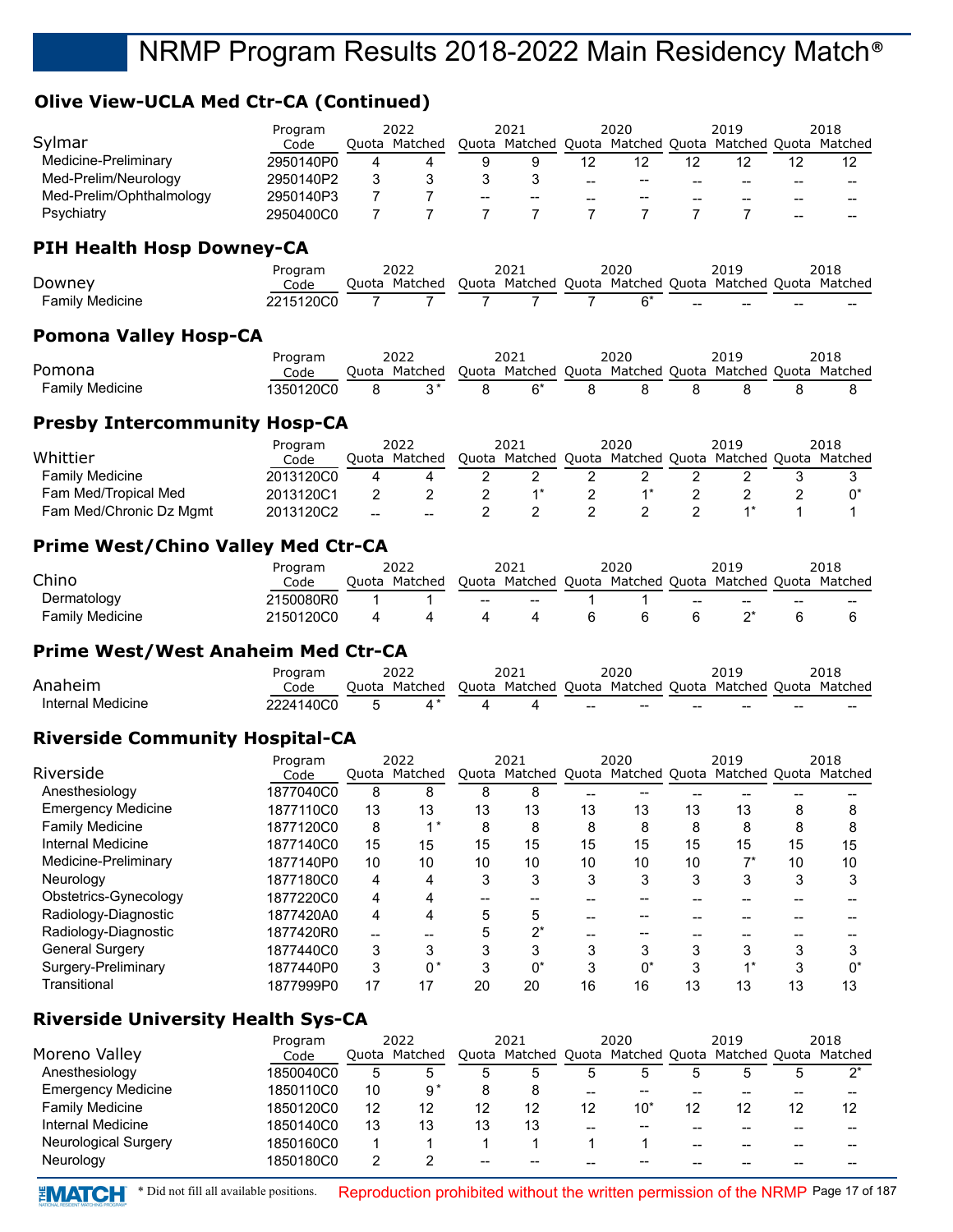## **Riverside University Health Sys-CA (Continued)**

|                      | Program   | 2022 |               | 2021 |   | 2020 |   | 2019 |                                                         |   | 2018 |
|----------------------|-----------|------|---------------|------|---|------|---|------|---------------------------------------------------------|---|------|
| Moreno Valley        | Code      |      | Ouota Matched |      |   |      |   |      | Quota Matched Quota Matched Quota Matched Quota Matched |   |      |
| Orthopaedic Surgery  | 1850260C0 | 3    |               |      |   |      |   |      |                                                         |   |      |
| Psychiatry           | 1850400C0 | 6    |               | 6    | 6 |      |   |      |                                                         |   |      |
| Radiology-Diagnostic | 1850420A0 | $-$  |               |      |   |      |   |      |                                                         |   |      |
| Radiology-Diagnostic | 1850420C0 | 2    |               | --   |   |      |   |      |                                                         |   |      |
| General Surgery      | 1850440C0 | 4    |               | 4    | Δ | 4    | 4 |      | 4                                                       | 4 |      |
| Surgery-Preliminary  | 1850440P0 | 4    |               |      |   |      |   |      |                                                         |   |      |
| Surg-Prelm/Radiology | 1850440P1 | --   |               |      |   |      |   |      |                                                         |   |      |

## **San Joaquin Gen Hosp-CA**

|                        | Program   | 2022  |         | 2021  |         | 2020 |                     | 2019 |               | 2018    |
|------------------------|-----------|-------|---------|-------|---------|------|---------------------|------|---------------|---------|
| French Camp            | Code      | Ouota | Matched | Ouota | Matched |      | Quota Matched Quota |      | Matched Quota | Matched |
| <b>Family Medicine</b> | 1021120C0 | 8     |         |       |         |      |                     |      |               |         |
| Internal Medicine      | 1021140C0 | 10    | 10      |       |         |      |                     |      |               |         |
| Medicine-Preliminary   | 1021140P0 | ◠     |         |       |         |      |                     |      |               |         |
| <b>General Surgery</b> | 1021440C0 |       |         |       |         |      |                     |      |               | n*      |
| Surgery-Preliminary    | 1021440P1 |       |         |       |         |      |                     |      |               |         |

## **San Mateo Behavioral Hlth & Recovery Svcs-CA**

|            | Program                       | 2022                                                                  | 2021 | 2020 | 2019 | 2018 |
|------------|-------------------------------|-----------------------------------------------------------------------|------|------|------|------|
| San Mateo  | Code                          | Quota Matched Quota Matched Quota Matched Quota Matched Quota Matched |      |      |      |      |
| Psychiatry | 1010400C0 4 4 4 4 4 4 4 4 4 4 |                                                                       |      |      |      |      |

## **San Ysidro Health-CA**

|                   | Program   |       | 2022    | 2021                                                    | 2020 | 2019 |     | 2018  |
|-------------------|-----------|-------|---------|---------------------------------------------------------|------|------|-----|-------|
| San Ysidro        | Code      | Ouota | Matched | Quota Matched Quota Matched Quota Matched Quota Matched |      |      |     |       |
| Internal Medicine | ?220140C0 |       |         |                                                         |      | $-$  | $-$ | $- -$ |

## **Santa Barbara Cottage Hosp-CA**

| Program                |           | 2022  |         | 2021  |                                   | 2020 |       | 2019 |               |    | 2018    |
|------------------------|-----------|-------|---------|-------|-----------------------------------|------|-------|------|---------------|----|---------|
| Santa Barbara          | Code      | Ouota | Matched |       | Quota Matched Quota Matched Quota |      |       |      | Matched Quota |    | Matched |
| Internal Medicine      | 1064140C0 | 10    |         | 10    | 10                                | 10   | 10    |      |               |    |         |
| Medicine-Preliminary   | 1064140P0 | 5     |         |       |                                   |      |       |      |               |    |         |
| <b>Pediatrics</b>      | 1064320C0 | 6     |         | $- -$ | $- -$                             | --   | $- -$ |      |               | -- |         |
| Radiology-Diagnostic   | 1064420A0 | 4     |         |       |                                   | 4    |       |      |               | 4  |         |
| <b>General Surgery</b> | 1064440C0 | 4     |         |       |                                   | 4    | 4     |      |               |    |         |

## **Santa Clara Valley Med Ctr-CA**

| Program   |    |    |                          |       |      |       |      | 2019 |    | 2018                                            |
|-----------|----|----|--------------------------|-------|------|-------|------|------|----|-------------------------------------------------|
| Code      |    |    |                          |       |      |       |      |      |    | Matched                                         |
| 1063140C0 | 18 | 18 | 16                       | 16    | 16   | 16    | 16   | 16   | 16 | 16                                              |
| 1063140P0 | 4  |    | 11                       | 5*    | 11   | 11    | 10   | 10   | 10 | 10                                              |
| 1063140P1 | 4  |    |                          |       |      |       |      |      |    |                                                 |
| 1063220C0 | 4  |    |                          | Δ     | 4    | 4     |      | 4    | 4  |                                                 |
| 1063420A0 | 5  |    | 5                        |       | 4    | 4     |      |      | 4  |                                                 |
| 1063420R0 | -- | -- | --                       |       |      | $- -$ |      |      |    |                                                 |
| 1063999P0 | 13 | 13 | 15                       | $10*$ | 12   | 12    | 12   | 12   | 15 | 15                                              |
|           |    |    | 2022<br>Matched<br>Ouota |       | 2021 |       | 2020 |      |    | Quota Matched Quota Matched Quota Matched Quota |

## **Scripps Clinic/Green Hospital-CA**

|                       | Program   |                          | 2022    |       | 2021                        | 2020 | 2019          | 2018    |
|-----------------------|-----------|--------------------------|---------|-------|-----------------------------|------|---------------|---------|
| La Jolla              | Code      | Ouota                    | Matched | Ouota | Matched Quota Matched Quota |      | Matched Quota | Matched |
| Internal Medicine     | 1340140C0 |                          |         |       |                             |      |               |         |
| Internal Med/Research | 1340140C1 | $\overline{\phantom{m}}$ | $- -$   |       |                             |      |               |         |

## **Scripps Mercy Hosp-Chula Vista-CA**

|                 | Program   |    | 2022                                                                  | 2021 | 2020 | 2019 | 2018 |
|-----------------|-----------|----|-----------------------------------------------------------------------|------|------|------|------|
| Chula Vista     | Code      |    | Quota Matched Quota Matched Quota Matched Quota Matched Quota Matched |      |      |      |      |
| Family Medicine | 1375120C0 | -9 |                                                                       |      |      |      |      |

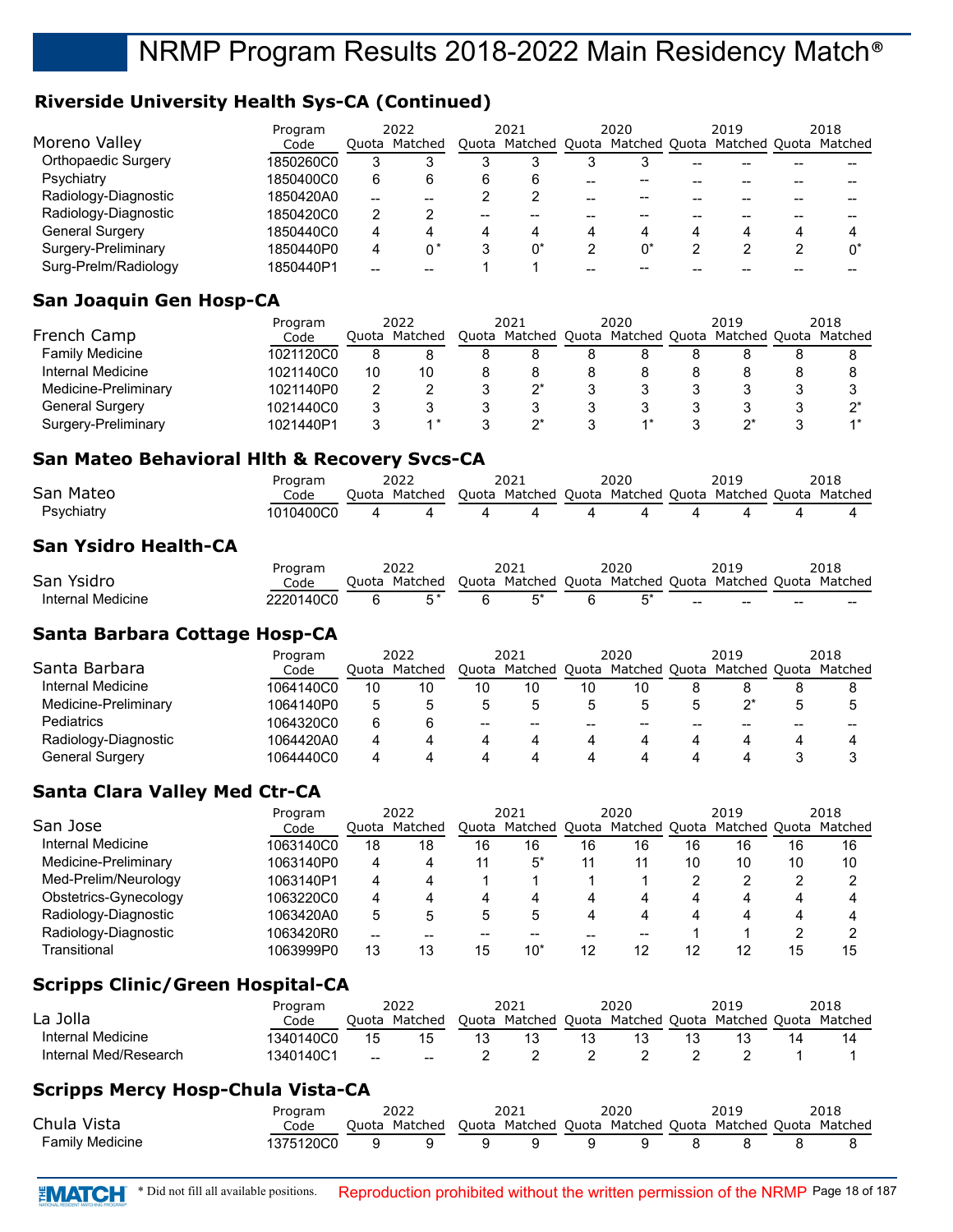## **Scripps Mercy Hosp-San Diego-CA**

| - ,                                   |                 |                   |                 |                   |                       |       |                                                         |    |      |       |                 |
|---------------------------------------|-----------------|-------------------|-----------------|-------------------|-----------------------|-------|---------------------------------------------------------|----|------|-------|-----------------|
| San Diego                             | Program<br>Code | Quota             | 2022<br>Matched |                   | 2021<br>Quota Matched |       | 2020<br>Quota Matched Quota Matched                     |    | 2019 | Quota | 2018<br>Matched |
| Internal Medicine                     | 1048140C0       | 14                | 14              | 14                | 14                    | 14    | 14                                                      | 14 | 14   |       |                 |
|                                       |                 |                   |                 |                   |                       |       |                                                         |    |      | 12    | 12              |
| Transitional                          | 1048999P0       | 12                | 12              | 12                | 12                    | 12    | 12                                                      | 12 | 12   | 12    | 12              |
| Transitional/Anesthesia               | 1048999P2       | 6                 | 6               | 6                 | 6                     | 6     | 6                                                       | 6  | 6    | 6     | 6               |
| <b>Shasta Community Health Ctr-CA</b> |                 |                   |                 |                   |                       |       |                                                         |    |      |       |                 |
|                                       | Program         |                   | 2022            |                   | 2021                  |       | 2020                                                    |    | 2019 |       | 2018            |
| Redding                               | Code            |                   | Quota Matched   |                   |                       |       | Quota Matched Quota Matched Quota Matched Quota Matched |    |      |       |                 |
| <b>Family Medicine</b>                | 1531120C0       | 4                 | 4               | 3                 | 3                     | 3     | 3                                                       | 3  | 3    | 3     | 3               |
| <b>Sierra View Med Ctr-CA</b>         |                 |                   |                 |                   |                       |       |                                                         |    |      |       |                 |
| Porterville                           | Program         |                   | 2022            |                   | 2021                  |       | 2020                                                    |    | 2019 |       | 2018            |
|                                       | Code            |                   | Quota Matched   |                   |                       |       | Quota Matched Quota Matched Quota Matched               |    |      |       | Quota Matched   |
| Internal Medicine                     | 2278140C0       | 12                | 12              | 12                | 12                    |       |                                                         |    |      |       |                 |
| Medicine-Preliminary                  | 2278140P0       | 4                 | $3*$            | 4                 | $2^*$                 |       |                                                         |    |      |       |                 |
| <b>St Agnes Med Ctr-CA</b>            |                 |                   |                 |                   |                       |       |                                                         |    |      |       |                 |
|                                       | Program         |                   | 2022            |                   | 2021                  |       | 2020                                                    |    | 2019 |       | 2018            |
| Fresno                                | Code            |                   | Quota Matched   |                   |                       |       | Quota Matched Quota Matched Quota Matched Quota Matched |    |      |       |                 |
| <b>Emergency Medicine</b>             | 2138110C0       | 8                 | 8               | 8                 | 8                     |       | $\overline{\phantom{a}}$                                |    |      |       |                 |
| <b>Family Medicine</b>                | 2138120C0       | 8                 | 8               | 8                 | 8                     | 8     | 8                                                       | 8  | 8    | --    |                 |
| <b>Internal Medicine</b>              | 2138140C0       | 11                | 11              | 20                | 20                    | 16    | 16                                                      | 12 | 12   | 12    | 12              |
| Medicine-Preliminary                  | 2138140P0       | $\qquad \qquad -$ | $-$             | $\hspace{0.05cm}$ | $- -$                 | 4     | 4                                                       | 4  | 4    | 4     | 4               |
| Transitional                          | 2138999P0       | 12                | 12              | 12                | 12                    | $- -$ |                                                         |    |      |       |                 |
| St Joseph Hospital-Eureka-CA          |                 |                   |                 |                   |                       |       |                                                         |    |      |       |                 |

|                        | Program   | 2022                                                                  | 2021 | 2020 | 2019 | 2018 |
|------------------------|-----------|-----------------------------------------------------------------------|------|------|------|------|
| Eureka                 | Code      | Quota Matched Quota Matched Quota Matched Quota Matched Quota Matched |      |      |      |      |
| <b>Family Medicine</b> | 2160120C0 |                                                                       |      |      |      | $-$  |

## **St Josephs Med Ctr-CA**

|                           | Program   |    | 2022          |    | 2021  |    | 2020 |    | 2019                                                    |    | 2018 |
|---------------------------|-----------|----|---------------|----|-------|----|------|----|---------------------------------------------------------|----|------|
| Stockton                  | Code      |    | Quota Matched |    |       |    |      |    | Quota Matched Quota Matched Quota Matched Quota Matched |    |      |
| Anesthesiology            | 2161040C0 | 8  |               | -- | $- -$ | -- |      |    |                                                         |    |      |
| <b>Emergency Medicine</b> | 2161110C0 | 12 | 6*            | 9  |       | 9  | 9    |    | 9                                                       | -- |      |
| <b>Family Medicine</b>    | 2161120C0 | 6  | 6             | 6  | 6     | 6  | 6    |    | 6                                                       | -- |      |
| Internal Medicine         | 2161140C0 | 10 | 10            | 10 |       | 10 | 10   | -- |                                                         |    |      |
| Psychiatry                | 2161400C0 |    |               | -- |       |    |      |    |                                                         |    |      |
| Transitional              | 2161999P0 | 16 | 16            | 10 |       |    |      |    |                                                         |    |      |

## **St Mary Med Ctr-Long Beach-CA**

|                      | Program   |                   | 2022    |                                                | 2021                |       | 2020              | 2019                  |   | 2018 |
|----------------------|-----------|-------------------|---------|------------------------------------------------|---------------------|-------|-------------------|-----------------------|---|------|
| Long Beach           | Code      | Ouota             | Matched |                                                | Quota Matched Quota |       | Matched Quota     | Matched Quota Matched |   |      |
| Internal Medicine    | 1025140C0 |                   |         |                                                |                     | u     |                   |                       |   |      |
| Medicine-Primary     | 1025140M0 | $\hspace{0.05cm}$ | $- -$   | $\hspace{0.1mm}-\hspace{0.1mm}-\hspace{0.1mm}$ | $- -$               | $- -$ | $\hspace{0.05cm}$ |                       |   |      |
| Medicine-Preliminary | 1025140P0 |                   |         |                                                |                     |       |                   |                       | h |      |

## **St Marys Med Ctr-SF-CA**

|                      | Program   |       | 2022    |       | 2021    |       | 2020          | 2019                  | 2018 |
|----------------------|-----------|-------|---------|-------|---------|-------|---------------|-----------------------|------|
| San Francisco        | Code      | Ouota | Matched | Quota | Matched | Quota | Matched Quota | Matched Quota Matched |      |
| Internal Medicine    | 1057140C0 |       |         |       |         |       |               |                       |      |
| Medicine-Preliminary | 1057140P0 |       |         |       |         |       |               |                       |      |
| Orthopaedic Surgery  | 1057260C0 |       |         |       |         |       |               |                       |      |

## **Stanford Health Care-CA**

| Stanford       | Program<br>Code |    | 2022<br>Ouota Matched | 2021<br>Quota Matched Quota Matched Quota Matched Quota Matched | 2020 |    | 2019 | 2018 |
|----------------|-----------------|----|-----------------------|-----------------------------------------------------------------|------|----|------|------|
| Anesthesiology | 1820040A0       |    |                       |                                                                 |      | 15 | 15   | 16   |
| Anesthesiology | 1820040C0       | 14 | 14                    | 13                                                              | 14   |    |      |      |

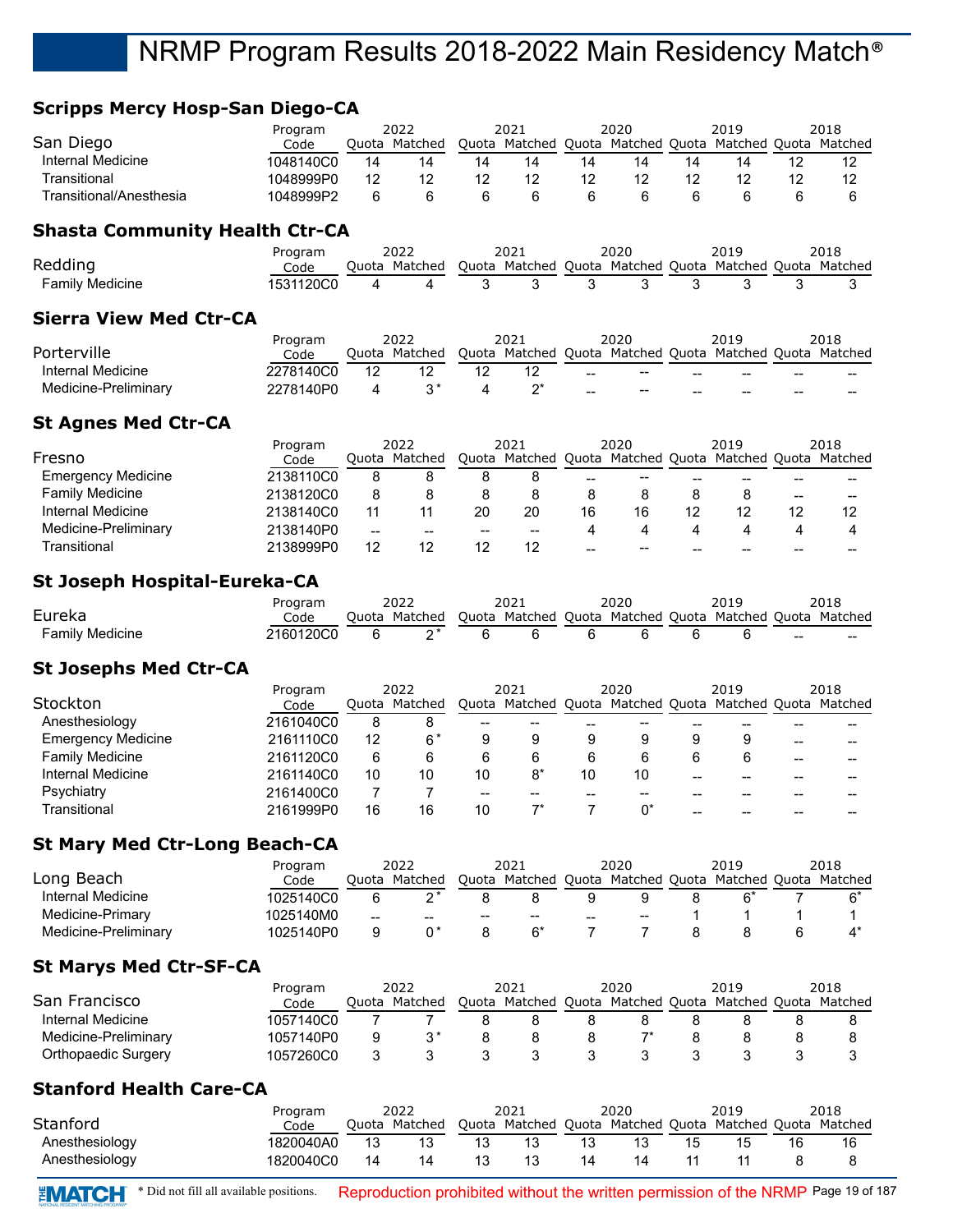## **Stanford Health Care-CA (Continued)**

|                                    | Program   |                          | 2022                     |                          | 2021           |                | 2020                                                    |                          | 2019                     |                          | 2018           |
|------------------------------------|-----------|--------------------------|--------------------------|--------------------------|----------------|----------------|---------------------------------------------------------|--------------------------|--------------------------|--------------------------|----------------|
| Stanford                           | Code      |                          | Quota Matched            |                          |                |                | Quota Matched Quota Matched Quota Matched Quota Matched |                          |                          |                          |                |
| Anesthesiology                     | 1820040R0 | 3                        | 3                        |                          | --             | $\mathbf{1}$   | 1                                                       | $\mathbf{1}$             | 1                        | 1                        | 1              |
| Dermatology                        | 1820080A0 | $\overline{7}$           | 7                        | 8                        | 8              | 10             | 10                                                      | 6                        | 6                        | 9                        | 9              |
| Dermatology                        | 1820080R0 | --                       | <u></u>                  | $\overline{\phantom{a}}$ | --             | $\overline{a}$ | $\overline{\phantom{a}}$                                | $\mathbf{1}$             | 1                        | $\overline{a}$           | $-$            |
| <b>Emergency Medicine</b>          | 1820110C0 | 15                       | 15                       | 15                       | 15             | 15             | 15                                                      | 15                       | 15                       | 15                       | 15             |
| Family Medicine/OConnor            | 1820120C0 | 8                        | 8                        | 8                        | 8              | 8              | 8                                                       | 8                        | 8                        | 8                        | 8              |
| Internal Medicine                  | 1820140C0 | 42                       | 42                       | 34                       | 34             | 40             | 40                                                      | 43                       | 43                       | 35                       | 35             |
| Internal Med/Global Health         | 1820140C1 | $\overline{2}$           | $\overline{2}$           | $\mathbf 1$              | $\mathbf{1}$   | $\overline{2}$ | $\overline{c}$                                          | $\overline{a}$           | $\overline{\phantom{a}}$ | $\overline{2}$           | $\overline{2}$ |
| Med-Prelim/Neurology               | 1820140P1 | $\overline{\phantom{a}}$ | $\overline{a}$           | 4                        | 4              | 4              | 4                                                       | 4                        | 4                        | $\overline{\mathbf{4}}$  | 4              |
| Neurological Surgery               | 1820160C0 | 3                        | 3                        | 4                        | 4              | 3              | 3                                                       | 3                        | 3                        | 3                        | 3              |
| Neurology                          | 1820180A0 | 6                        | 6                        | 12                       | 12             | 10             | 10                                                      | 10                       | 10                       | 10                       | 10             |
| Neurology                          | 1820180C0 | 6                        | 6                        | $\overline{\phantom{a}}$ | --             | --             | --                                                      |                          | --                       | --                       |                |
| <b>Child Neurology</b>             | 1820185C0 | 4                        | 4                        | 4                        | 4              | 4              | 4                                                       | 4                        | 4                        | 3                        | 3              |
| <b>Child Neurology</b>             | 1820185R0 | $\overline{a}$           | $\overline{\phantom{a}}$ | --                       | --             | $\mathbf 1$    | $0^*$                                                   | --                       | --                       | $\overline{\phantom{a}}$ | $-$            |
| Obstetrics-Gynecology              | 1820220C0 | $6\phantom{1}6$          | 6                        | 6                        | 6              | 6              | 6                                                       | 6                        | 6                        | 6                        | $\,6$          |
| <b>Orthopaedic Surgery</b>         | 1820260C0 | 7                        | 7                        | 7                        | $\overline{7}$ | 7              | 7                                                       | 7                        | 7                        | $\overline{7}$           | 7              |
| Otolaryngology                     | 1820280C0 | 4                        | 4                        | 4                        | 4              | 4              | 4                                                       | 4                        | 4                        | 4                        | 4              |
| Otolaryngology/Research            | 1820280C1 | 1                        | 1                        | $\mathbf{1}$             | $\mathbf{1}$   | $\mathbf{1}$   | $\mathbf{1}$                                            | $\mathbf{1}$             | 1                        | $\mathbf{1}$             | $\mathbf{1}$   |
| Pathology                          | 1820300C0 | 9                        | 9                        | 7                        | 7              | 8              | 8                                                       | 6                        | 6                        | 6                        | 6              |
| <b>Clinical Pathology Track</b>    | 1820300C1 | $\overline{2}$           | $\overline{2}$           | 3                        | 3              | $\overline{c}$ | $\overline{c}$                                          | $\overline{2}$           | $\overline{2}$           | 3                        | 3              |
| Path-Anatomic Neuro Track          | 1820300C2 | 1                        | 1                        | $\mathbf{1}$             | $\mathbf{1}$   | $\mathbf{1}$   | $\mathbf{1}$                                            | $\mathbf{1}$             | 1                        | $\mathbf{1}$             | $\mathbf{1}$   |
| Pediatrics                         | 1820320C0 | 27                       | 27                       | 27                       | 27             | 23             | 23                                                      | 23                       | 23                       | 22                       | 22             |
| Pediatrics/Research Trk            | 1820320C1 | 4                        | 4                        | 4                        | 4              | 4              | 4                                                       | 3                        | 3                        | 4                        | 4              |
| Phys Medicine & Rehab              | 1820340A0 | $\overline{7}$           | 7                        | 7                        | $\overline{7}$ | $\overline{7}$ | $\overline{7}$                                          | $\overline{7}$           | $\overline{7}$           | $\overline{7}$           | $\overline{7}$ |
| Plastic Surgery (Integrated)       | 1820362C0 | 4                        | 4                        | $\overline{4}$           | $\overline{4}$ | $\overline{4}$ | 4                                                       | 4                        | $\overline{4}$           | 3                        | 3              |
| Psychiatry                         | 1820400C0 | 9                        | 9                        | 11                       | 11             | 12             | 12                                                      | 11                       | 11                       | 11                       | 11             |
| Psychiatry/Research                | 1820400C1 | $\boldsymbol{2}$         | $\overline{c}$           | $\overline{c}$           | $\overline{c}$ | $\mathbf{1}$   | $\mathbf{1}$                                            | $\overline{2}$           | $\overline{2}$           | $\mathbf{1}$             | $\mathbf{1}$   |
| Psychiatry/Public                  | 1820400C2 | $\overline{2}$           | $\overline{2}$           | $\overline{\phantom{a}}$ | --             | --             | --                                                      | $\overline{\phantom{a}}$ | -−                       | $\overline{a}$           | $\overline{a}$ |
| Interventional Radiology (Integ)   | 1820416A0 | 3                        | 3                        | 3                        | 3              | 3              | 3                                                       | 3                        | 3                        | 3                        | 3              |
| Radiology-Diagnostic               | 1820420A0 | 9                        | 9                        | 9                        | 9              | 9              | 9                                                       | 9                        | 9                        | 9                        | 9              |
| <b>Radiation Oncology</b>          | 1820430A0 | 4                        | 4                        | 5                        | 5              | 4              | 4                                                       | 4                        | 4                        | 4                        | 4              |
| <b>General Surgery</b>             | 1820440C0 | 6                        | 6                        | 6                        | 6              | 6              | 6                                                       | 6                        | 6                        | 5                        | 5              |
| General Surgery/SASS               | 1820440C1 | 1                        | 1                        | 1                        | $\mathbf{1}$   | $\mathbf{1}$   | 1                                                       | $\mathbf{1}$             | 1                        | $\overline{c}$           | $\overline{c}$ |
| Surgery-Preliminary                | 1820440P0 | 6                        | $5*$                     | 6                        | 6              | $\overline{7}$ | $6*$                                                    | 10                       | $3^*$                    | 6                        | $4^*$          |
| Surg-Prelim/PGY2                   | 1820440P3 | $\overline{\phantom{a}}$ | $\overline{\phantom{a}}$ | $\overline{\phantom{a}}$ | --             | --             | --                                                      | $\overline{a}$           | $\overline{a}$           | 1                        | $0^*$          |
| Surg-Prelim/Opthalmology           | 1820440P4 | 5                        | 5                        | 5                        | 5              | 4              | 4                                                       | 1                        | 1                        | --                       |                |
| Vascular Surgery                   | 1820451C0 | $\overline{c}$           | $\overline{2}$           | 2                        | $\overline{c}$ | $\overline{2}$ | $\overline{c}$                                          | $\overline{2}$           | 2                        | $\mathbf{1}$             | $\mathbf{1}$   |
| <b>Thoracic Surgery</b>            | 1820461C0 | 3                        | 3                        | 3                        | 3              | 3              | 3                                                       | 3                        | 3                        | $\overline{c}$           | $\overline{c}$ |
| Pediatrics-Anesthesiology          | 1820726C0 | $\overline{c}$           | $\overline{c}$           | $\overline{c}$           | $\overline{c}$ | $\overline{c}$ | $\overline{c}$                                          | $\overline{c}$           | $\overline{c}$           | 3                        | 3              |
| Medicine-Anesthesiology            | 1820742C0 | 1                        | 1                        | 2                        | $\overline{c}$ | $\mathbf{1}$   | 1                                                       | $\overline{c}$           | $\overline{c}$           | 3                        | 3              |
| <b>Pediatrics-Medical Genetics</b> | 1820765C0 | $\overline{c}$           | $\overline{c}$           | $\overline{c}$           | $\overline{c}$ | $\overline{c}$ | $\overline{c}$                                          | $\overline{c}$           | $\overline{c}$           | $\overline{c}$           | $\overline{c}$ |
| Radiology-Nuclear Medicine         | 1820770A0 | $\mathbf 1$              | 1                        | 1                        | $\mathbf 1$    | $\mathbf{1}$   | $0^*$                                                   | $\mathbf 1$              | 1                        | 1                        | 1              |
| Trans/Anesthesiology Santa Clara   | 1820999P0 | 3                        | 3                        | 1                        | $\mathbf{1}$   | 4              | 4                                                       | 4                        | 4                        | 1                        | 1              |
|                                    |           |                          |                          |                          |                |                |                                                         |                          |                          |                          |                |

## **Stanford Univ Progs-CA**

| Stanford                     | Program<br>Code |     | 2022<br>Ouota Matched |   | 2021<br>Quota Matched Quota Matched Quota Matched Quota Matched |   | 2020                                              |   | 2019 |   | 2018 |
|------------------------------|-----------------|-----|-----------------------|---|-----------------------------------------------------------------|---|---------------------------------------------------|---|------|---|------|
| Surg-Prelim/Urology          | 1820440P2       |     |                       |   |                                                                 |   |                                                   |   |      | د |      |
| Radiology-Nuclear Medicine   | 1820770R0       | $-$ |                       |   |                                                                 |   | $\hspace{0.05cm}-\hspace{0.05cm}-\hspace{0.05cm}$ |   |      |   |      |
| <b>Sutter Health-CA</b>      |                 |     |                       |   |                                                                 |   |                                                   |   |      |   |      |
|                              | Program         |     | 2022                  |   | 2021                                                            |   | 2020                                              |   | 2019 |   | 2018 |
| Sacramento                   | Code            |     | Ouota Matched         |   | Quota Matched Quota Matched Quota Matched Quota Matched         |   |                                                   |   |      |   |      |
| <b>Family Med/Sacramento</b> |                 |     |                       |   |                                                                 |   |                                                   |   |      |   |      |
|                              | 1135120C0       | 5   | 5                     | 5 | 5                                                               | 5 |                                                   | 5 | 5    | 5 |      |
| <b>Family Medicine/Davis</b> | 1135120C1       | 2   |                       | 2 | 2                                                               | 2 | 2                                                 |   |      | 2 |      |

Internal Medicine 1135140C0 13 13 -- -- -- -- -- -- -- -- General Surgery 1135440C0 4 4 -- -- -- -- -- -- -- --

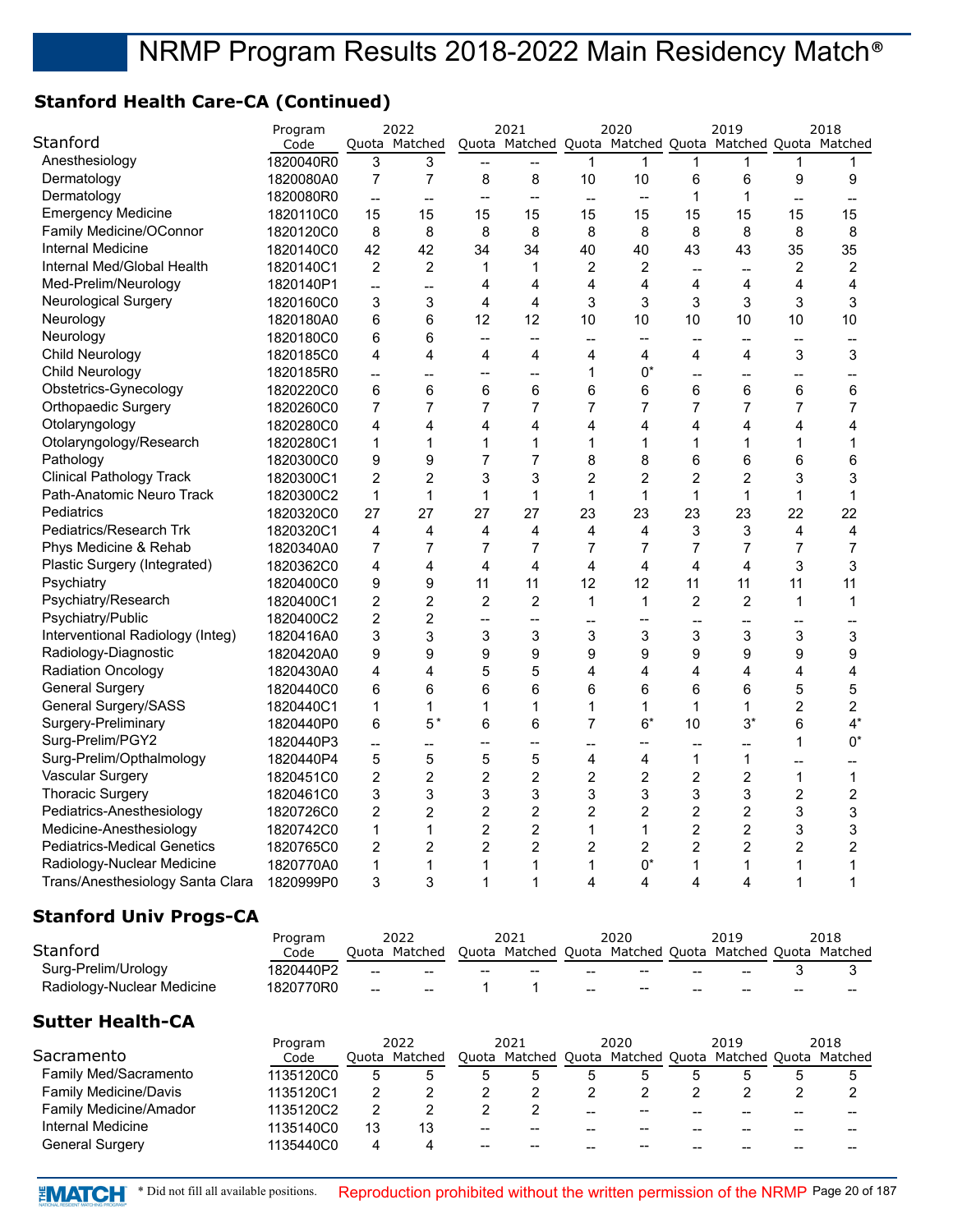## **Sutter Health-CA (Continued)**

| Sacramento<br>Surgery-Preliminary      | Program<br>Code<br>1135440P0 | $\overline{2}$ | 2022<br>Quota Matched<br>$0^*$ |                | 2021<br>Quota Matched Quota Matched Quota Matched Quota Matched |                          | 2020                                      |                | 2019                     |                | 2018           |
|----------------------------------------|------------------------------|----------------|--------------------------------|----------------|-----------------------------------------------------------------|--------------------------|-------------------------------------------|----------------|--------------------------|----------------|----------------|
| <b>Sutter Med Ctr of Santa Rosa-CA</b> |                              |                |                                |                |                                                                 |                          |                                           |                |                          |                |                |
|                                        | Program                      |                | 2022                           |                | 2021                                                            |                          | 2020                                      |                | 2019                     |                | 2018           |
| Santa Rosa                             | Code                         |                | Quota Matched                  |                | Quota Matched                                                   |                          | Quota Matched Quota Matched Quota Matched |                |                          |                |                |
| <b>Family Medicine</b>                 | 1065120C0                    | 12             | 12                             | 12             | 12                                                              | 12                       | 12                                        | 12             | 12                       | 12             | 12             |
| <b>U Southern California</b>           |                              |                |                                |                |                                                                 |                          |                                           |                |                          |                |                |
|                                        | Program                      |                | 2022                           |                | 2021                                                            |                          | 2020                                      |                | 2019                     |                | 2018           |
| Los Angeles                            | Code                         |                | Quota Matched                  |                | Quota Matched                                                   |                          | Quota Matched                             |                | Quota Matched Quota      |                | Matched        |
| Anesthesiology                         | 1033040C0                    | 18             | 18                             | 18             | 18                                                              | 18                       | 18                                        | 18             | 18                       | 18             | $17*$          |
| Dermatology                            | 1033080A0                    | 4              | 4                              | 4              | 4                                                               | 4                        | 4                                         | 4              | 4                        | 4              | 4              |
| <b>Emergency Medicine</b>              | 1033110C0                    | 20             | 20                             | 20             | 20                                                              | 20                       | 20                                        | 20             | 20                       | 18             | 18             |
| <b>Internal Medicine</b>               | 1033140C0                    | 55             | 55                             | 55             | 55                                                              | 55                       | 55                                        | 55             | 55                       | 55             | 55             |
| <b>Neurological Surgery</b>            | 1033160C0                    | 3              | 3                              | 3              | 3                                                               | 3                        | 3                                         | 3              | 3                        | 3              | 3              |
| Neurology                              | 1033180A0                    | 6              | 6                              | 6              | 6                                                               | 6                        | 6                                         | 6              | $4^*$                    | 6              | 6              |
| Obstetrics-Gynecology                  | 1033220C0                    | 9              | 9                              | 9              | 9                                                               | 9                        | 9                                         | 9              | 9                        | 9              | 9              |
| <b>Orthopaedic Surgery</b>             | 1033260C0                    | 8              | 8                              | 8              | 8                                                               | 8                        | 8                                         | 8              | 8                        | 8              | 8              |
| Otolaryngology                         | 1033280C0                    | 3              | 3                              | 4              | 4                                                               | 4                        | 4                                         | 4              | 4                        | 4              | 4              |
| Otolaryngology/Research                | 1033280C1                    | 1              |                                | --             | $- -$                                                           | $\overline{\phantom{m}}$ | --                                        | --             | $\overline{\phantom{a}}$ | --             |                |
| Pathology                              | 1033300C0                    | 6              | 6                              | 6              | 6                                                               | 6                        | 6                                         | 6              | $5^*$                    | 6              | 6              |
| Pediatrics                             | 1033320C0                    | 11             | $8*$                           | 11             | 11                                                              | 11                       | 11                                        | 11             | 11                       | 11             | 11             |
| Plastic Surgery (Integrated)           | 1033362C0                    | 3              | 3                              | 3              | 3                                                               | 3                        | 3                                         | 3              | 3                        | 3              | 3              |
| Psychiatry                             | 1033400C0                    | 12             | 12                             | 12             | 12                                                              | 12                       | 12                                        | 12             | 12                       | 12             | 12             |
| Interventional Radiology (Integ)       | 1033416A0                    | $\overline{c}$ | 2                              | $\overline{c}$ | 2                                                               | 2                        | $\overline{c}$                            | $\overline{2}$ | 2                        | 2              | 2              |
| Radiology-Diagnostic                   | 1033420A0                    | 8              | 8                              | 8              | 8                                                               | 8                        | 8                                         | 8              | 8                        | 8              | 8              |
| <b>Radiation Oncology</b>              | 1033430A0                    | $\mathbf 1$    | 1                              | $\overline{2}$ | 2                                                               | $\overline{2}$           | 2                                         | $\overline{c}$ | 2                        | $\mathbf{1}$   | 1              |
| <b>General Surgery</b>                 | 1033440C0                    | 7              | 7                              | 7              | 7                                                               | 7                        | 7                                         | 7              | 7                        | 7              | 7              |
| Surg-Prelim/OMS                        | 1033440P3                    | $\overline{2}$ | $\overline{2}$                 | $\overline{c}$ | $\overline{2}$                                                  | $\overline{c}$           | $\overline{2}$                            | $\overline{2}$ | $\overline{c}$           | $\overline{c}$ | $\overline{2}$ |
| Surg-Prelim/Urology                    | 1033440P4                    | --             | --                             | --             |                                                                 | --                       | --                                        | --             | --                       | 3              | 3              |
| <b>Vascular Surgery</b>                | 1033451C0                    | 1              | 1                              | 1              | 1                                                               | 1                        | 1                                         | 1              | 1                        | 1              | 1              |
| <b>Thoracic Surgery</b>                | 1033461C0                    | $\overline{2}$ | $\overline{2}$                 | $\overline{c}$ | 2                                                               | 2                        | 2                                         | $\overline{2}$ | $\overline{2}$           | $\overline{2}$ | $\overline{2}$ |
| <b>Medicine-Pediatrics</b>             | 1033700C0                    | 6              | 6                              | 6              | 6                                                               | 6                        | 6                                         | 6              | 6                        | 6              | 6              |

## **UC Davis Med Ctr-CA**

|                                | Program   |     | 2022          |    | 2021                                                    |    | 2020 |    | 2019  |    | 2018  |
|--------------------------------|-----------|-----|---------------|----|---------------------------------------------------------|----|------|----|-------|----|-------|
| Sacramento                     | Code      |     | Quota Matched |    | Quota Matched Quota Matched Quota Matched Quota Matched |    |      |    |       |    |       |
| Anesthesiology                 | 1046040C0 | 14  | 14            | 14 | 14                                                      | 14 | 14   | 14 | 14    | 14 | 14    |
| Anesthesiology                 | 1046040R0 |     |               |    |                                                         |    |      |    |       |    |       |
| Dermatology                    | 1046080A0 | 5   | 5             | 5  | 5                                                       | 5  | 5    | 5  | 5     |    |       |
| Dermatology                    | 1046080R0 | $-$ |               |    |                                                         |    |      |    |       |    |       |
| <b>Emergency Medicine</b>      | 1046110C0 | 15  | 15            | 15 | 15                                                      | 15 | 15   | 15 | 15    | 15 | 15    |
| Emergency Med/AF Civ Sponsored | 1046110C1 |     |               |    |                                                         |    |      |    |       | 3  |       |
| <b>Family Medicine</b>         | 1046120C0 | 10  | $9*$          | 11 | 11                                                      | 10 | 10   | 12 | $11*$ | 12 | $9^*$ |
| Family Medicine/OB             | 1046120C2 |     |               |    |                                                         |    |      |    |       |    |       |
| Internal Medicine              | 1046140C0 | 21  | 21            | 22 | 22                                                      | 24 | 24   | 23 | 23    | 23 | 23    |
| Medicine-Primary               | 1046140M0 | 4   | 4             |    | 5                                                       | 4  | 4    |    |       | 4  |       |
| Med-Primary/Innovations        | 1046140M1 | 2   | 2             |    |                                                         |    |      |    |       |    |       |
| <b>Neurological Surgery</b>    | 1046160C0 | 2   | 2             | 3  | 3                                                       |    |      | 2  |       | 2  |       |
| Neurology                      | 1046180C0 | 8   | 8             | 8  | 8                                                       | հ  | 6    | 6  | 6     | 6  |       |
| Obstetrics-Gynecology          | 1046220C0 |     |               |    |                                                         |    |      |    |       |    |       |
| Orthopaedic Surgery            | 1046260C0 | 3   | 3             |    |                                                         |    |      |    |       |    |       |
| Ortho Surgery/6 Yr Prog        | 1046260C1 |     |               |    |                                                         |    |      |    |       |    |       |
| Otolaryngology                 | 1046280C0 | 3   | 3             |    |                                                         |    |      |    |       |    |       |
| Pathology                      | 1046300C0 | 3   | 3             |    | 3                                                       |    |      |    |       |    |       |
| Pediatrics                     | 1046320C0 | 13  | 13            | 13 | 13                                                      | 13 | 13   | 13 | 13    | 13 | 13    |
| Phys Medicine & Rehab          | 1046340A0 | 2   | 2             |    |                                                         |    |      |    |       |    |       |
| Phys Medicine & Rehab          | 1046340C0 | 2   | 2             |    |                                                         | 2  |      |    |       |    |       |

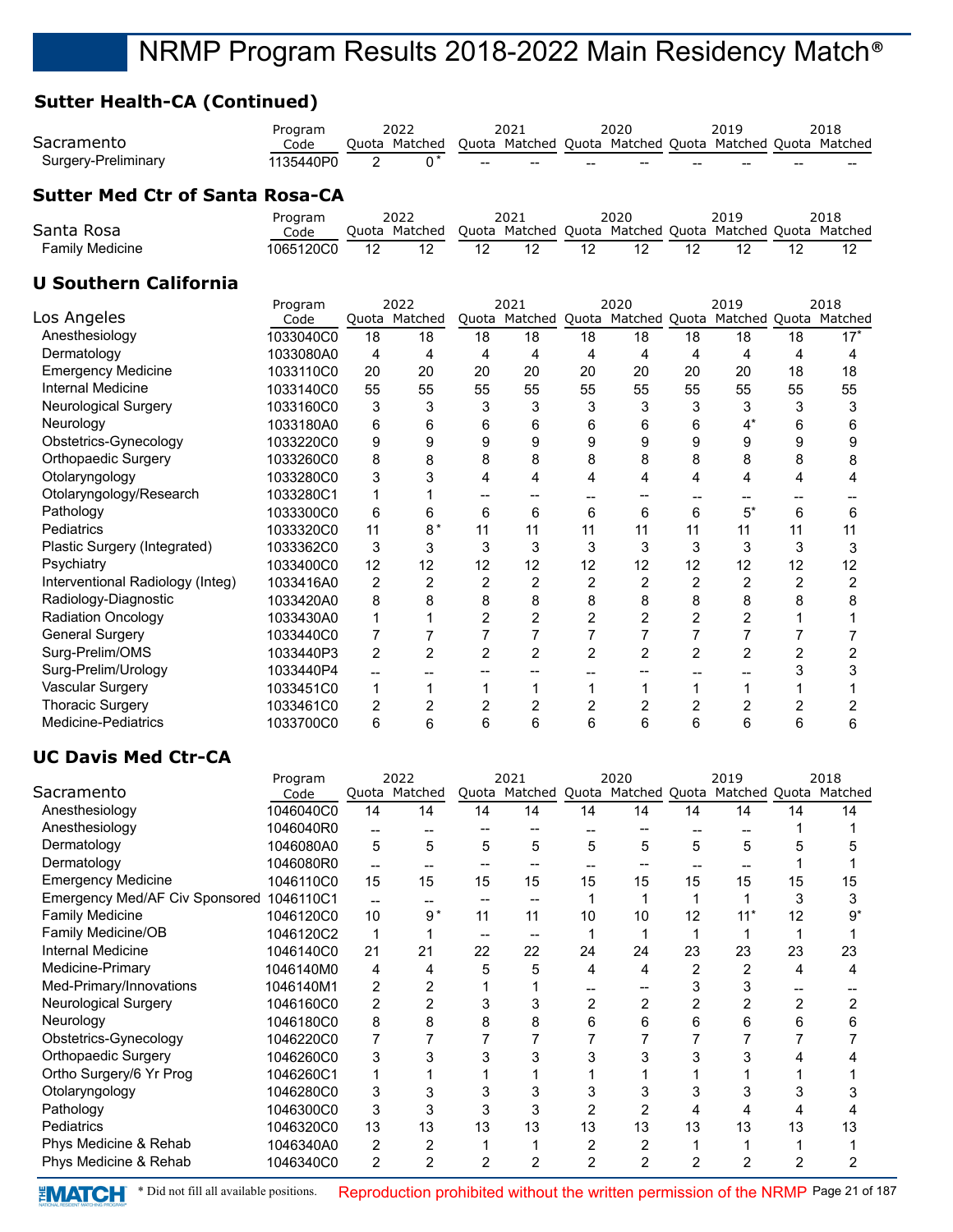## **UC Davis Med Ctr-CA (Continued)**

|                                  | Program   | 2022 |               | 2021 |      | 2020  |   | 2019                                                    | 2018 |
|----------------------------------|-----------|------|---------------|------|------|-------|---|---------------------------------------------------------|------|
| Sacramento                       | Code      |      | Quota Matched |      |      |       |   | Quota Matched Quota Matched Quota Matched Quota Matched |      |
| Plastic Surgery (Integrated)     | 1046362C0 |      |               |      |      |       |   |                                                         |      |
| Psychiatry                       | 1046400C0 | 9    |               |      |      |       |   |                                                         |      |
| Interventional Radiology (Integ) | 1046416A0 | 2    |               |      |      |       |   |                                                         |      |
| Radiology-Diagnostic             | 1046420A0 | 6    | 6             | 5    | 5    | 5     |   |                                                         |      |
| Radiology-Diagnostic/Military    | 1046420A1 |      |               |      |      |       |   | 0*                                                      |      |
| <b>Radiation Oncology</b>        | 1046430A0 |      |               |      | 2    | $4*$  |   |                                                         |      |
| <b>General Surgery</b>           | 1046440C0 |      |               |      |      |       |   |                                                         |      |
| Surgery-Preliminary              | 1046440P0 | 10   | 10            | 10   | $8*$ | $3^*$ |   |                                                         |      |
| Vascular Surgery                 | 1046451C0 |      |               |      |      |       |   |                                                         |      |
| <b>Thoracic Surgery</b>          | 1046461C0 |      |               |      |      |       |   |                                                         |      |
| Medicine-Psychiatry              | 1046715C1 | 2    |               |      |      |       |   |                                                         |      |
| Psychiatry-Family Med            | 1046720C0 | 2    |               |      | っ    |       | ົ | っ                                                       |      |
| Radiology-Nuclear Medicine       | 1046770A0 |      |               |      |      |       |   |                                                         |      |

## **UC Irvine Med Ctr-CA**

|                                    | Program   |    | 2022           |    | 2021           |                | 2020  |                | 2019                                                    |                | 2018  |
|------------------------------------|-----------|----|----------------|----|----------------|----------------|-------|----------------|---------------------------------------------------------|----------------|-------|
| Orange                             | Code      |    | Quota Matched  |    |                |                |       |                | Quota Matched Quota Matched Quota Matched Quota Matched |                |       |
| Anesthesiology                     | 1043040C0 | 12 | 12             | 11 | 11             | 11             | 11    | 12             | 12                                                      | 11             | 11    |
| Anesthesiology/Critical Care Med   | 1043040C1 |    |                |    |                |                |       |                |                                                         |                |       |
| Anesthesiology                     | 1043040R0 |    | --             |    |                |                |       |                |                                                         |                |       |
| Dermatology                        | 1043080A0 | 5  | 5              | 5  | 5              | 5              | 5     | 5              | 5                                                       | 5              | 5     |
| <b>Emergency Medicine</b>          | 1043110C0 | 9  | 9              | 9  | 9              | 9              | 9     | 9              | 9                                                       | 8              | 8     |
| <b>Family Medicine</b>             | 1043120C0 | 10 | 10             | 10 | 10             | 10             | 10    | 10             | 10                                                      | 9              | 9     |
| <b>Internal Medicine</b>           | 1043140C0 | 26 | 26             | 24 | 24             | 24             | 24    | 24             | 24                                                      | 22             | 22    |
| Medicine-Preliminary               | 1043140P0 | 20 | 20             | 21 | 21             | 20             | 20    | 20             | 20                                                      | 21             | $20*$ |
| Med-Prelim/Neurology               | 1043140P1 | 5  | 5              | 4  | 4              | 5              | 5     | 5              | 5                                                       | 4              | 4     |
| Neurological Surgery               | 1043160C0 | 1  |                | 2  | 2              |                |       | 2              | 2                                                       |                |       |
| Neurology                          | 1043180A0 | 5  | 5              | 5  | 5              | 5              | 5     | 5              | 5                                                       |                | 5     |
| Child Neurology                    | 1043185C0 | 2  | $\overline{2}$ | 2  | $\overline{2}$ | 2              | 2     | $\overline{2}$ | $\overline{2}$                                          | 2              | 2     |
| Obstetrics-Gynecology              | 1043220C0 | 7  |                |    |                |                |       |                |                                                         |                |       |
| Orthopaedic Surgery                | 1043260C0 | 4  | 4              | 4  | 4              |                | 4     | 4              |                                                         |                |       |
| Otolaryngology                     | 1043280C0 | 2  | $\overline{2}$ | 3  | 3              | $\overline{2}$ | 2     | 3              | 3                                                       | $\overline{2}$ | 2     |
| Pathology                          | 1043300C0 | 6  | 6              | 4  | 4              | 4              | 4     | 5              | 5                                                       | 3              | 3     |
| Pediatrics/UCI-CHOC                | 1043320C1 | 25 | 25             | 25 | 25             | 25             | 25    | 27             | 27                                                      | 27             | 27    |
| Phys Medicine & Rehab              | 1043340A0 | 5  | 5              | 5  | 5              | 5              | 5     | 5              | 5                                                       | 5              | 5     |
| Plastic Surgery (Integrated)       | 1043362C0 | 3  | 3              | 3  | 3              | 3              | 3     | 3              | 3                                                       | 3              | 3     |
| Psychiatry                         | 1043400C0 | 9  | 9              | g  | 9              | 9              | 9     |                |                                                         | 9              | 9     |
| Interventional Radiology (Integ)   | 1043416A0 |    |                |    |                |                |       |                |                                                         |                |       |
| Radiology-Diagnostic               | 1043420A0 | 6  | 6              | 6  | 6              | 6              | 6     | 6              | 6                                                       | 6              | 6     |
| <b>Radiation Oncology</b>          | 1043430A0 | 1  | $0^*$          |    | $0^*$          |                |       |                |                                                         |                |       |
| <b>Radiation Oncology</b>          | 1043430R0 | -- |                |    | $0^*$          |                |       |                |                                                         |                |       |
| <b>General Surgery</b>             | 1043440C0 | 6  | 6              | 6  | 6              | 6              | 6     | 6              | 6                                                       | 6              | 6     |
| Surg-Prelim/Non-designated         | 1043440P0 | 4  | 4              | 3  | 3              | 4              | $3^*$ | 4              | 4                                                       | 4              | $1^*$ |
| Surg-Prelim/Urology                | 1043440P1 |    |                |    |                |                |       |                |                                                         | 2              | 2     |
| Surg-Prelim/Int Radiology          | 1043440P3 |    |                |    |                |                |       |                |                                                         |                |       |
| <b>Pediatrics-Medical Genetics</b> | 1043765C0 |    |                |    |                | 1              | 1     | 1              | $0^*$                                                   |                |       |
|                                    |           |    |                |    |                |                |       |                |                                                         |                |       |

## **UC Riverside SOM-CA**

|                             | Program   |     | 2022          |    | 2021                                                    |    | 2020 |   | 2019 |    | 2018 |
|-----------------------------|-----------|-----|---------------|----|---------------------------------------------------------|----|------|---|------|----|------|
| Riverside                   | Code      |     | Ouota Matched |    | Quota Matched Quota Matched Quota Matched Quota Matched |    |      |   |      |    |      |
| <b>Family Medicine</b>      | 1522120C0 | --  |               |    | 8                                                       | 8  |      | 8 |      | 8  |      |
| Internal Medicine           | 1522140C0 | $-$ |               |    | --                                                      | 13 | 13   |   | 12   | 12 | 12   |
| Internal Med/St. Bernardine | 1522140C1 | 15  | 15            | 15 | 15                                                      | -- | --   |   |      |    |      |
| Med-Prelim/St. Bernardine   | 1522140P0 | 10  | $3^*$         | 10 | ʻ0*                                                     | -- | --   |   |      |    |      |
| Obstetrics-Gynecology       | 1522220C0 | --  | --            |    |                                                         |    | --   |   | --   | Δ  |      |
| Psychiatry                  | 1522400C0 | 8   |               | 8  |                                                         | 8  |      |   |      | 6  |      |

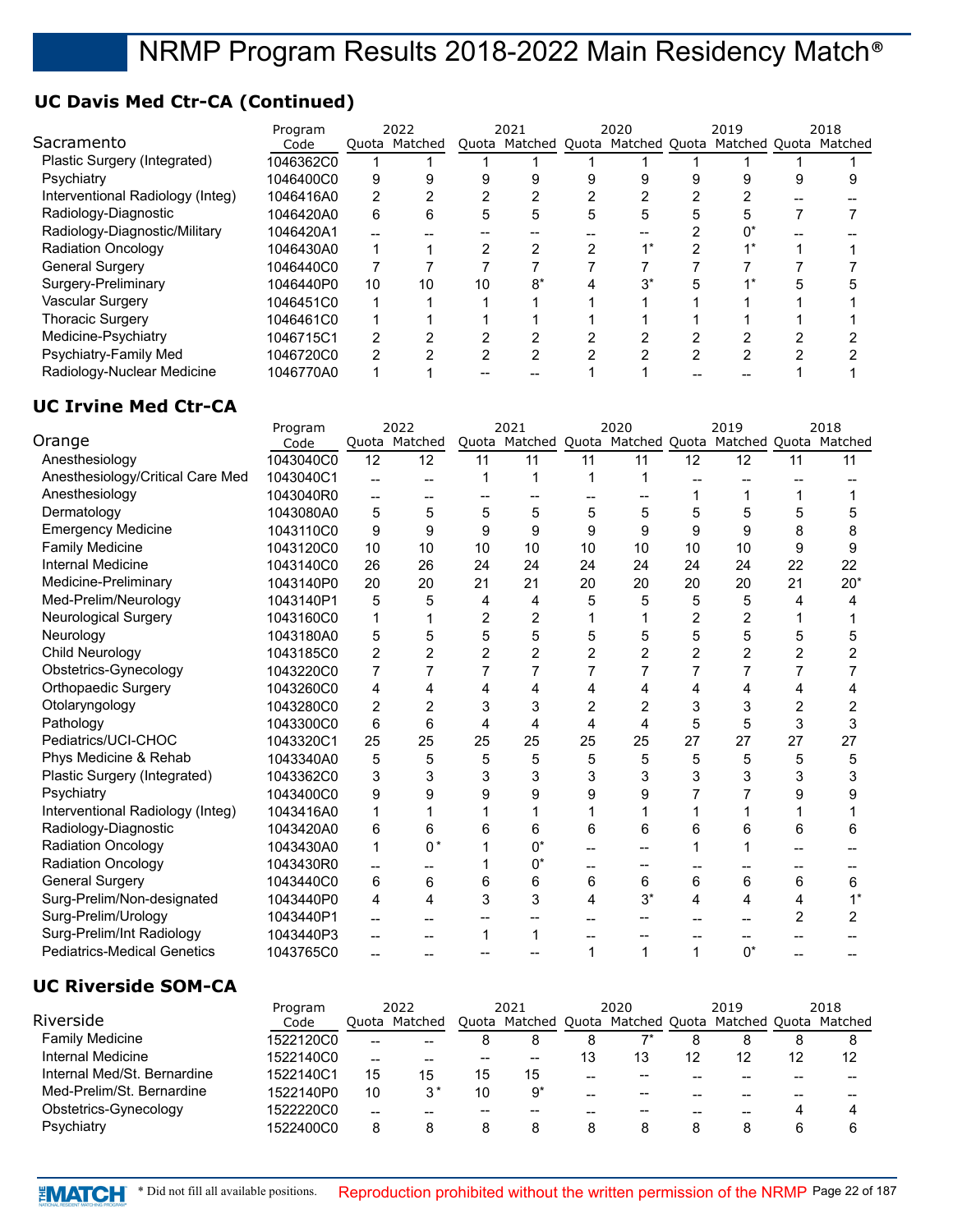## **UC San Diego Med Ctr-CA**

|                                  | Program   |                          | 2022                     |                          | 2021                     |                | 2020                     |                          | 2019                                                    |                | 2018           |
|----------------------------------|-----------|--------------------------|--------------------------|--------------------------|--------------------------|----------------|--------------------------|--------------------------|---------------------------------------------------------|----------------|----------------|
| San Diego                        | Code      |                          | Quota Matched            |                          |                          |                |                          |                          | Quota Matched Quota Matched Quota Matched Quota Matched |                |                |
| Anesthesiology                   | 1049040A0 | 16                       | 16                       | 14                       | 14                       | 14             | 14                       | 14                       | 14                                                      | 14             | 14             |
| Anesthesiology                   | 1049040R0 | $\overline{c}$           | $\overline{c}$           | --                       | --                       | $\overline{a}$ | --                       | --                       | $\overline{\phantom{a}}$                                | 1              | 1              |
| Anesthesiology/Military          | 1049040R1 | $\overline{\phantom{a}}$ | --                       | --                       | --                       | --             | --                       | --                       | --                                                      | 1              | $0^*$          |
| Dermatology                      | 1049080A0 | 5                        | 5                        | 5                        | 5                        | 5              | 5                        | 5                        | 5                                                       | 5              | 5              |
| <b>Emergency Medicine</b>        | 1049110C0 | 12                       | 12                       | 11                       | 11                       | 11             | 11                       | 11                       | 11                                                      | 10             | 10             |
| <b>Emergency Med/Military</b>    | 1049110C1 | $\overline{\phantom{a}}$ | -−                       | $\mathbf 1$              | $0^*$                    | --             | $\overline{\phantom{a}}$ | 1                        | $0^*$                                                   | 1              | 1              |
| <b>Family Medicine</b>           | 1049120C0 | 9                        | 9                        | 8                        | 8                        | 8              | 8                        | 8                        | 8                                                       | 8              | 8              |
| <b>Family Medicine/Military</b>  | 1049120C1 | $\overline{\phantom{a}}$ | $\overline{a}$           | $\overline{\phantom{a}}$ | --                       | $\mathbf{1}$   | $0^*$                    | $\overline{\phantom{a}}$ | $\overline{a}$                                          | --             | --             |
| Internal Medicine                | 1049140C0 | 42                       | 42                       | 36                       | 36                       | 36             | 36                       | 35                       | 35                                                      | 33             | 33             |
| Int Med/Investigator Path        | 1049140C1 | $\overline{\phantom{a}}$ | $\overline{\phantom{a}}$ | 3                        | 3                        | 2              | $\overline{c}$           | 2                        | $\overline{c}$                                          | 3              | 3              |
| Medicine-Preliminary             | 1049140P0 | $\overline{a}$           | $\overline{\phantom{0}}$ | 8                        | $6*$                     | 10             | 10                       | 8                        | 8                                                       | 8              | 8              |
| Med-Prelim/Anesthesia            | 1049140P1 | --                       | $\overline{a}$           | $\overline{a}$           | --                       | --             | $-$                      | 3                        | 3                                                       | $\overline{c}$ | $\overline{c}$ |
| Med-Prelim/Int Radiology         | 1049140P2 | --                       | $\overline{a}$           | --                       | --                       | --             | --                       | --                       | --                                                      | $\mathbf{1}$   | 1              |
| <b>Neurological Surgery</b>      | 1049160C0 | $\overline{c}$           | $\overline{c}$           | $\overline{\mathbf{c}}$  | $\overline{c}$           | 3              | 3                        | $\overline{c}$           | $\overline{c}$                                          | $\overline{c}$ | $\overline{c}$ |
| Neurology                        | 1049180A0 | 6                        | 6                        | 6                        | 6                        | 6              | 6                        | 6                        | 6                                                       | 6              | 6              |
| Neurology/International          | 1049180C1 | <u></u>                  | -−                       | -−                       | <u>.,</u>                | 1              | $\mathbf{1}$             | Ξ.                       | --                                                      | --             | --             |
| Child Neurology                  | 1049185C0 | $\overline{c}$           | $\overline{2}$           | $\overline{c}$           | $\overline{c}$           | $\overline{c}$ | $\overline{c}$           | $\overline{c}$           | $\overline{2}$                                          | $\overline{c}$ | $\overline{c}$ |
| Obstetrics-Gynecology            | 1049220C0 | 6                        | 6                        | 6                        | 6                        | 6              | 6                        | 6                        | 6                                                       | 6              | 6              |
| Orthopaedic Surgery              | 1049260C0 | 4                        | 4                        | 4                        | 4                        | 3              | 3                        | 5                        | 5                                                       | $\overline{4}$ | 4              |
| Ortho Surgery/Research           | 1049260C1 | 1                        | 1                        | 1                        | $\mathbf{1}$             | 1              | 1                        | --                       | --                                                      | --             | --             |
| Otolaryngology                   | 1049280C0 | 3                        | 3                        | $\overline{2}$           | $\overline{c}$           | 3              | 3                        | $\overline{2}$           | $\overline{2}$                                          | 3              | 3              |
| Pathology                        | 1049300C0 | 6                        | $6\phantom{a}$           | 5                        | 5                        | 5              | 5                        | 5                        | 5                                                       | $\overline{4}$ | 4              |
| Pediatrics                       | 1049320C0 | 15                       | 15                       | 17                       | 17                       | 18             | 18                       | 17                       | 17                                                      | 17             | 17             |
| Pediatrics-Research              | 1049320C1 | $\overline{c}$           | $\overline{c}$           | $\overline{a}$           | $\overline{\phantom{a}}$ | --             | --                       | --                       | $\overline{\phantom{a}}$                                | --             | --             |
| Plastic Surgery (Integrated)     | 1049362C0 | $\overline{c}$           | $\overline{c}$           | $\overline{c}$           | $\overline{c}$           | $\mathbf{1}$   | $\mathbf 1$              | 1                        | $\mathbf{1}$                                            | $\overline{c}$ | $\overline{c}$ |
| Psychiatry                       | 1049400C0 | 8                        | 8                        | 8                        | 8                        | 9              | 9                        | 8                        | 8                                                       | 8              | 8              |
| Psychiatry/Research              | 1049400C1 | $\overline{c}$           | $\overline{2}$           | $\overline{c}$           | $\overline{2}$           | 1              | 1                        | $\overline{c}$           | $\overline{c}$                                          | $\overline{c}$ | $\overline{c}$ |
| Psychiatry/Community             | 1049400C2 | $\overline{2}$           | $\overline{2}$           | $\overline{c}$           | $\overline{2}$           | $\overline{c}$ | $\overline{c}$           | $\overline{2}$           | $\overline{2}$                                          | $\overline{2}$ | $\overline{2}$ |
| Interventional Radiology (Integ) | 1049416A0 | 1                        | 1                        | $\overline{c}$           | $\overline{c}$           | $\mathbf{1}$   | 1                        | $\mathbf{1}$             | 1                                                       | 1              | 1              |
| Intervent Rad (Integ)/Research   | 1049416A1 | 1                        | 1                        | $\overline{a}$           | --                       | $\mathbf{1}$   | 1                        | 1                        | 1                                                       | 1              | 1              |
| Radiology-Diagnostic             | 1049420A0 | 6                        | 6                        | 5                        | 5                        | 5              | 5                        | 4                        | 4                                                       | 5              | 5              |
| Rad-Diag/Research                | 1049420A1 | $\overline{c}$           | $\overline{2}$           | 2                        | 2                        | $\overline{c}$ | 2                        | $\overline{c}$           | 2                                                       | 2              | $\overline{c}$ |
| Rad-Diag/IMG Track               | 1049420A2 | u.                       | --                       | 2                        | $0^*$                    | $\overline{c}$ | $1^*$                    | $\overline{2}$           | $\overline{2}$                                          | 3              | $2^*$          |
| Radiology-Diagnostic/Military    | 1049420A3 | --                       | --                       | --                       | --                       | --             | --                       | --                       | -−                                                      | $\mathbf{1}$   | $0^*$          |
| Radiology-Diagnostic             | 1049420R0 | $\overline{a}$           | --                       | --                       | --                       | $\mathbf{1}$   | $\mathbf{1}$             | 1                        | $\mathbf 1$                                             | $\mathbf{1}$   | $0^*$          |
| Rad-Diag/Research                | 1049420R3 | --                       | --                       | --                       | --                       | --             | --                       | 1                        | $\mathbf 1$                                             | --             | --             |
| <b>Radiation Oncology</b>        | 1049430A0 | 3                        | 3                        | $\overline{c}$           | $\overline{c}$           | 3              | 3                        | 3                        | 3                                                       | 3              | 3              |
| <b>General Surgery</b>           | 1049440C0 | 7                        | 7                        | $\overline{7}$           | 7                        | 7              | 7                        | 7                        | 7                                                       | $\overline{7}$ | 7              |
| Surgery-Preliminary              | 1049440P0 | 1                        | 1                        | --                       | --                       | $\mathbf{1}$   | $0^*$                    | 1                        | $\mathbf 1$                                             | 1              | 1              |
| Surg-Prelim/Urology              | 1049440P2 | $\overline{a}$           | --                       | --                       | --                       | $-$            | --                       | $\overline{a}$           | $-$                                                     | 3              | 3              |
| Vascular Surgery                 | 1049451C0 | $\mathbf{1}$             | $\mathbf 1$              | 1                        | $\mathbf{1}$             | --             | $-$                      | --                       | --                                                      | --             | --             |
| <b>Medicine-Pediatrics</b>       | 1049700C0 | 4                        | 4                        | 4                        | 4                        | 4              | 4                        | 4                        | 4                                                       | 4              | 4              |
| Psychiatry-Family Med            | 1049720C0 | $-$                      | --                       | $\overline{2}$           | $\overline{2}$           | $\overline{2}$ | $\overline{2}$           | $\overline{2}$           | $\overline{2}$                                          | $\overline{2}$ | $\overline{2}$ |
|                                  |           |                          |                          |                          |                          |                |                          |                          |                                                         |                |                |

## **UC San Francisco-CA**

| 2022          |    |    |      |    |      | 2019 |                                   | 2018          |
|---------------|----|----|------|----|------|------|-----------------------------------|---------------|
| Quota Matched |    |    |      |    |      |      |                                   | Matched       |
| 16            | 14 | 14 | 15   | 15 | 12   | 12   | 12                                | 12            |
| 10            | 9  | 9  | 9    | 9  |      |      | 8                                 |               |
|               |    |    |      |    |      | 2    | າ                                 |               |
|               |    |    |      |    |      |      |                                   |               |
|               |    |    |      | -- |      | $4*$ | 3                                 |               |
| 5             | 6  | 6  | 5    | 5  |      |      | 5                                 |               |
|               |    | っ  | 2    | っ  |      |      |                                   |               |
|               |    |    |      | -- |      |      |                                   |               |
| 15            | 15 | 15 | 15   | 15 | 14   | 14   | 14                                | 14            |
| 15            | 15 | 15 | 15   | 15 | 15   | 15   | 15                                | 15            |
|               |    |    | 2021 |    | 2020 |      | Quota Matched Quota Matched Quota | Matched Quota |

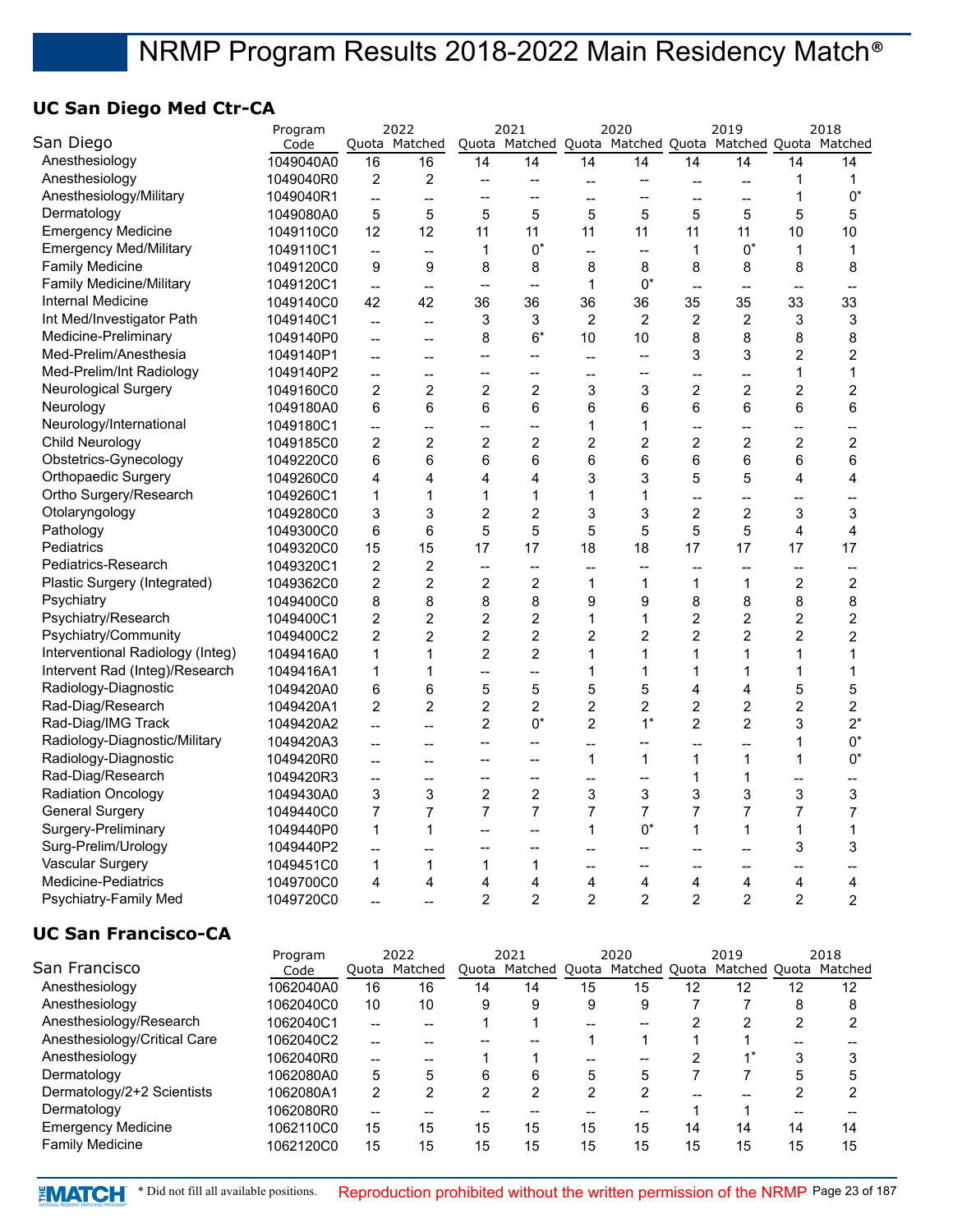## **UC San Francisco-CA (Continued)**

|                                    | Program   |                | 2022           |    | 2021           |                | 2020                |                | 2019                  |    | 2018  |
|------------------------------------|-----------|----------------|----------------|----|----------------|----------------|---------------------|----------------|-----------------------|----|-------|
| San Francisco                      | Code      |                | Quota Matched  |    | Quota Matched  |                | Quota Matched Quota |                | Matched Quota Matched |    |       |
| Internal Medicine                  | 1062140C0 | 45             | 45             | 44 | 44             | 45             | 45                  | 45             | 45                    | 44 | 44    |
| Medicine-Primary/UC                | 1062140M0 | 10             | 10             | 10 | 10             | 10             | 10                  | 10             | 10                    | 10 | 10    |
| Medicine-Primary/SFGH              | 1062140M1 | 8              | 8              | 8  | 8              | 8              | 8                   | 8              | 8                     | 8  | 8     |
| Neurological Surgery               | 1062160C0 | 3              | 3              |    | 3              | 3              | 3                   | 3              | 3                     |    | 3     |
| Neurology                          | 1062180A0 | 2              | $\overline{2}$ |    |                |                |                     | $\overline{2}$ | $\overline{c}$        |    |       |
| Neurology                          | 1062180C0 | 10             | 10             | 10 | 10             | 9              | 9                   | 9              | 9                     |    | 9     |
| Child Neurology/Adv PGY3           | 1062185A0 | 1              |                |    |                |                |                     |                |                       |    |       |
| Child Neurology                    | 1062185C0 | $\overline{2}$ | $\overline{2}$ | 2  | $\overline{2}$ | $\overline{2}$ | 2                   | $\overline{2}$ | $\overline{2}$        |    |       |
| Obstetrics-Gynecology              | 1062220C0 | 10             | 10             | 10 | 10             | 10             | 10                  | 10             | 10                    | 9  | 9     |
| Orthopaedic Surgery                | 1062260C0 | 6              | 6              | 6  | 6              | 6              | 6                   | 6              | 6                     | 6  | 6     |
| Ortho Surgery/Research             | 1062260C1 | 1              |                |    |                |                |                     |                |                       |    | $0^*$ |
| Otolaryngology                     | 1062280C0 | 5              | 5              | 5  | 5              | 5              | 5                   | 5              | 5                     | 4  | 4     |
| Pathology                          | 1062300C0 | 10             | 10             | 8  | 8              | 7              | 7                   | 13             | 13                    | 11 | 11    |
| Pediatrics                         | 1062320C0 | 20             | 20             | 21 | 21             | 21             | 21                  | 22             | 22                    | 22 | 22    |
| Pediatrics/Physician Scientist     | 1062320C2 | 3              | 3              |    |                |                |                     |                |                       |    |       |
| Pediatrics-Primary/PLUS            | 1062320M0 | 5              | 5              | 5  | 5              | 5              | 5                   | 5              | 5                     | 4  | 4     |
| Plastic Surgery (Integrated)       | 1062362C0 | 2              | $\overline{2}$ | 3  | 3              | 3              | 3                   | 3              | 3                     | 3  | 3     |
| Plastic Surgery (Integ)/Research   | 1062362C1 | 1              |                |    |                |                |                     |                |                       |    |       |
| Psychiatry                         | 1062400C0 | 13             | 13             | 16 | 16             | 16             | 16                  | 16             | 16                    | 16 | 16    |
| Psychiatry/Research                | 1062400C2 | 3              | 3              |    |                |                |                     |                |                       |    |       |
| Interventional Radiology (Integ)   | 1062416A0 | 1              |                | 1  | 1              |                |                     | 1              |                       |    |       |
| Radiology-Diagnostic               | 1062420A0 | 14             | 14             | 14 | 14             | 14             | 14                  | 13             | 13                    | 13 | 13    |
| <b>Radiation Oncology</b>          | 1062430A0 | 3              | 3              | 4  | 4              | 3              | 3                   | 3              | 3                     | 3  | 3     |
| <b>General Surgery</b>             | 1062440C0 | 8              | 8              | 8  | 8              | 8              | 8                   | 8              | 8                     |    | 7     |
| Surg-Prelim/General/Specialty      | 1062440P0 | 18             | $10*$          | 18 | $10*$          | 17             | $10*$               | 18             | $9^*$                 | 19 | $15*$ |
| Surg-Prelim/Int Radiology          | 1062440P2 | --             |                |    |                |                | 1                   |                |                       |    |       |
| Vascular Surgery                   | 1062451C0 | 1              |                | 1  | 1              | $\overline{2}$ | $\overline{2}$      |                |                       |    |       |
| <b>Pediatrics-Medical Genetics</b> | 1062765C0 | 1              |                |    |                |                |                     |                |                       |    |       |

## **UC San Francisco-East Bay-CA**

|                        | Program   | 2022 |               | 2021 |                                                         | 2020 |  | 2019 |  | 2018 |
|------------------------|-----------|------|---------------|------|---------------------------------------------------------|------|--|------|--|------|
| Oakland                | Code      |      | Ouota Matched |      | Quota Matched Quota Matched Quota Matched Quota Matched |      |  |      |  |      |
| <b>General Surgery</b> | 3625440C0 |      |               |      |                                                         |      |  |      |  |      |
| Surgery-Preliminary    | 3625440P0 |      |               |      |                                                         |      |  |      |  |      |

## **UC San Francisco-Fresno-CA**

|                           | Program   |       | 2022          |    | 2021 |    | 2020 |    | 2019                                            |    | 2018    |
|---------------------------|-----------|-------|---------------|----|------|----|------|----|-------------------------------------------------|----|---------|
| Fresno                    | Code      |       | Quota Matched |    |      |    |      |    | Quota Matched Quota Matched Quota Matched Quota |    | Matched |
| <b>Emergency Medicine</b> | 1022110C0 | 12    | 12            | 10 | 10   | 12 | 12   | 12 | 12                                              | 10 | 10      |
| <b>Family Medicine</b>    | 1022120C0 | 12    | 12            | 12 | 12   | 12 | 12   | 15 | $14*$                                           | 15 | 15      |
| Internal Medicine         | 1022140C0 | 23    | 23            | 23 | 23   | 23 | 23   | 23 | 23                                              | 23 | 23      |
| Medicine-Preliminary      | 1022140P0 | $- -$ |               |    |      |    |      | 10 | 8*                                              | 10 | 10      |
| Obstetrics-Gynecology     | 1022220C0 | 4     |               | 4  | 4    | Δ  | 4    |    |                                                 | 4  |         |
| Orthopaedic Surgery       | 1022260C0 | 4     |               |    | Δ    |    | 4    |    |                                                 |    |         |
| <b>Pediatrics</b>         | 1022320C0 |       |               |    |      | 6  | 6    | 12 | 12                                              | 12 | 12      |
| Psychiatry                | 1022400C0 | 6     |               | 6  | 6    | 6  | 6    |    | 6                                               | 6  |         |
| <b>General Surgery</b>    | 1022440C0 | 5     |               |    |      |    |      |    | 5                                               |    |         |

## **UCLA Med Ctr-CA**

|                           | Program   | 2022  |         | 2021 |                                                 |    | 2020 |    | 2019 |    | 2018    |
|---------------------------|-----------|-------|---------|------|-------------------------------------------------|----|------|----|------|----|---------|
| Los Angeles               | Code      | Ouota | Matched |      | Quota Matched Quota Matched Quota Matched Quota |    |      |    |      |    | Matched |
| Anesthesiology            | 1956040C0 | 27    | 27      | 25   | 25                                              | 25 | 25   | 25 | 25   | 25 | 25      |
| Dermatology               | 1956080A0 | 3     |         | 4    | 4                                               | 4  | 4    | Δ  |      | 5  | 5       |
| Dermatology/5yr Star      | 1956080A1 | 2     |         |      |                                                 |    |      |    |      | -- |         |
| <b>Emergency Medicine</b> | 1956110C0 | 15    | 15      | 15   | 15                                              | 15 | 15   | 15 | 15   | 15 | 15      |
| Fam Med/UCLA/Santa Monica | 1956120C1 | 12    | 12      | 12   | 12                                              | 12 | 12   | 12 | 12   | 12 | 12      |
| Internal Medicine         | 1956140C0 | 47    | 47      | 46   | 46                                              | 44 | 44   | 44 | 44   | 48 | 48      |
| Internal Med/ProSTAR/PSTP | 1956140C1 | っ     |         |      |                                                 |    |      |    |      |    |         |

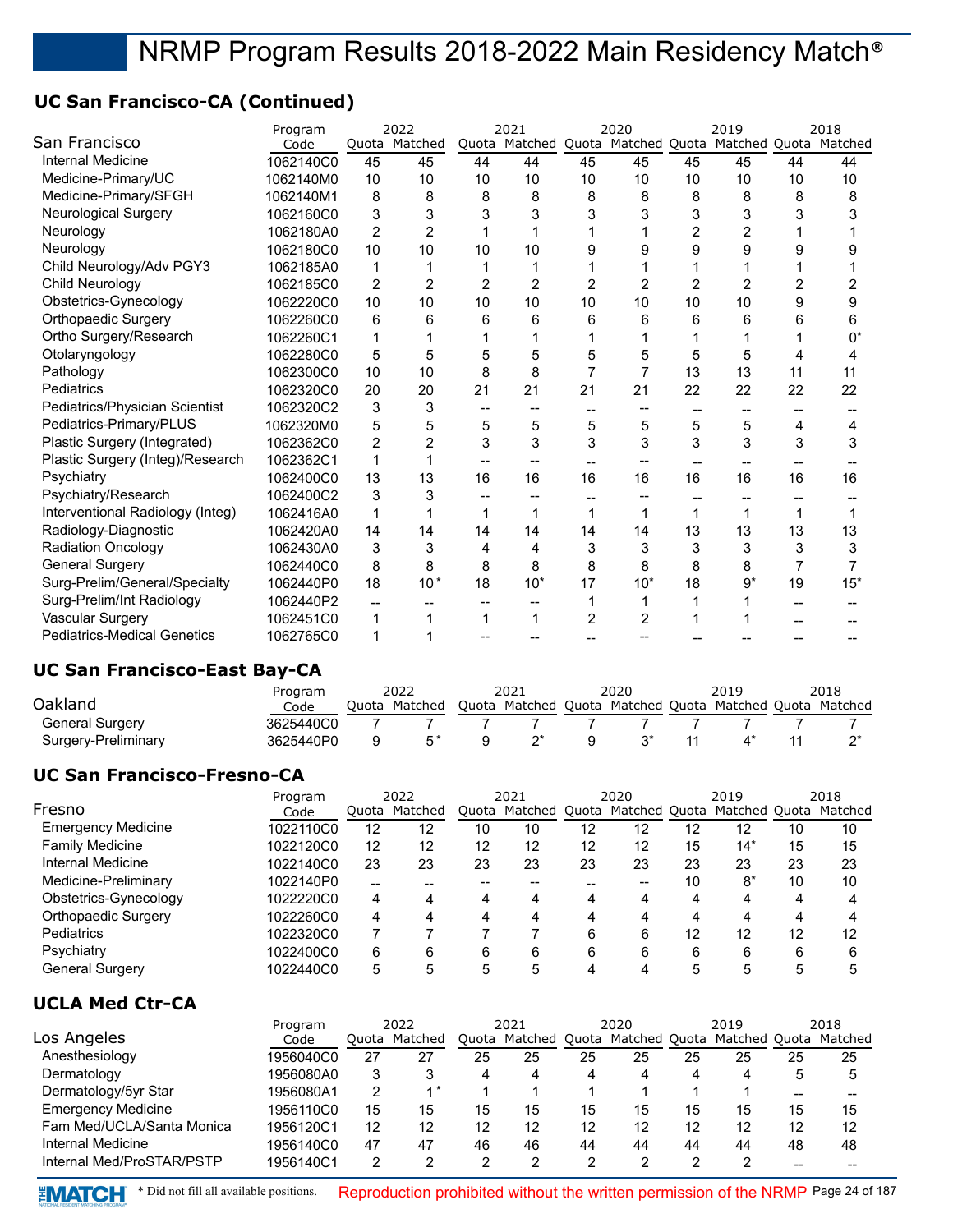## **UCLA Med Ctr-CA (Continued)**

|                                  | Program   |                | 2022           |                | 2021                                                    |                | 2020           |                | 2019           |                | 2018 |
|----------------------------------|-----------|----------------|----------------|----------------|---------------------------------------------------------|----------------|----------------|----------------|----------------|----------------|------|
| Los Angeles                      | Code      |                | Quota Matched  |                | Quota Matched Quota Matched Quota Matched Quota Matched |                |                |                |                |                |      |
| Medicine-Primary/UCLA-VA         | 1956140M0 | 6              | 6              | 6              | 6                                                       | 6              | 6              | 6              | 6              | 6              | 6    |
| Med-Primary/UCLA-Olive View      | 1956140M1 | 6              | 6              | 6              | 6                                                       | 6              | 6              | 6              | 6              | 6              | 6    |
| Med-Prelim/Neurology             | 1956140P1 | 3              | 3              | 5              | 5                                                       |                |                | 2              |                |                |      |
| Neurological Surgery             | 1956160C0 | 3              | 3              |                | 3                                                       |                | 3              | 3              | 3              | 3              | 3    |
| Neurology                        | 1956180A0 | 9              | 9              | 9              | 9                                                       |                | 9              | 9              | 9              | 9              | 9    |
| Neurology                        | 1956180R0 |                |                |                |                                                         |                |                |                |                |                |      |
| Child Neurology                  | 1956185C0 | $\overline{2}$ | $\overline{2}$ | $\overline{2}$ | $\overline{2}$                                          | $\overline{2}$ | $\overline{2}$ | $\overline{2}$ | $\overline{2}$ | $\overline{2}$ |      |
| Child Neurology                  | 1956185R0 |                |                |                |                                                         |                |                | 2              |                |                |      |
| Obstetrics-Gynecology            | 1956220C0 | 8              | 8              | 8              | 8                                                       | 8              | 8              |                |                |                |      |
| Ob-Gyn/Preliminary               | 1956220P0 | $\overline{2}$ | $0^*$          | 2              | $0^*$                                                   |                | $0^*$          | 3              | U <sub>*</sub> |                |      |
| Orthopaedic Surgery              | 1956260C0 | 6              | 6              | 6              | 6                                                       | 6              | 6              | 6              | 6              |                | 6    |
| Otolaryngology                   | 1956280C0 | 5              | 5              | 5              | 5                                                       |                | 5              | 5              |                |                | 5    |
| Pathology                        | 1956300C0 | 6              | 6              | 6              | 6                                                       | 6              | 6              | 5              | 5              | 5              | 5    |
| Pediatrics                       | 1956320C0 | 26             | 26             | 26             | 26                                                      | 26             | 26             | 25             | 25             | 25             | 25   |
| Pediatrics/PSTP                  | 1956320C1 | 1              |                |                |                                                         |                |                |                |                |                |      |
| Plastic Surgery (Integrated)     | 1956362C0 | 3              | 3              |                | 3                                                       |                | 3              | 3              |                | 3              | 3    |
| Interventional Radiology (Integ) | 1956416C0 | 3              | 3              | 3              | 3                                                       |                | 3              | 3              | 3              |                |      |
| Radiology-Diagnostic             | 1956420A0 | 12             | 12             | 12             | 12                                                      | 10             | 10             | 10             | 10             | 10             | 10   |
| <b>Radiation Oncology</b>        | 1956430A0 | 3              | 3              | 3              | 3                                                       | 3              | 3              | 3              | 3              |                | 3    |
| <b>General Surgery</b>           | 1956440C0 |                |                |                |                                                         |                |                |                |                |                |      |
| Surgery-Preliminary              | 1956440P0 | 3              | $2^*$          |                | $0^*$                                                   |                | $^{\circ}$     | 3              | 0*             |                | 2*   |
| Vascular Surgery                 | 1956451C0 |                |                |                |                                                         |                |                |                |                |                |      |
| Medicine-Pediatrics              | 1956700C0 | 4              | 4              | 4              |                                                         |                | 4              | 4              |                |                |      |

## **UCLA Medical Center-CA**

|                                  | Program   |                 | 2022          |       | 2021                                                    |                 | 2020                     |    | 2019 | 2018 |
|----------------------------------|-----------|-----------------|---------------|-------|---------------------------------------------------------|-----------------|--------------------------|----|------|------|
| Los Angeles                      | Code      |                 | Ouota Matched |       | Quota Matched Quota Matched Quota Matched Quota Matched |                 |                          |    |      |      |
| Interventional Radiology (Integ) | 1956416A0 | $-$             | $- -$         | $-$   | $-$                                                     | $- -$           | $\overline{\phantom{a}}$ | -- |      |      |
| Surg-Prelim/Urology              | 1956440P2 | $\qquad \qquad$ | $- -$         | $- -$ | $- -$                                                   | $\qquad \qquad$ | $\hspace{0.05cm}$        | -- |      |      |

## **UCLA Semel Inst for Neuroscience-CA**

|                        | Program   |       | 2022    |       | 2021    | 2020                | 2019                  | 2018 |
|------------------------|-----------|-------|---------|-------|---------|---------------------|-----------------------|------|
| Los Angeles            | Code      | Ouota | Matched | Ouota | Matched | Quota Matched Quota | Matched Quota Matched |      |
| Psychiatry             | 3030400C0 | 14    | 14      |       |         |                     |                       |      |
| Psychiatry/Research    | 3030400C1 | $-$   | --      |       |         |                     |                       |      |
| Psych/Harbor-NPI-WLAVA | 3030400C2 |       |         |       |         |                     |                       |      |

## **UHS So California Med Ed Consortium**

|                           | Program   |    | 2022          |       | 2021                |    | 2020                     |    | 2019                  |       | 2018  |
|---------------------------|-----------|----|---------------|-------|---------------------|----|--------------------------|----|-----------------------|-------|-------|
| Temecula                  | Code      |    | Ouota Matched |       | Quota Matched Quota |    | Matched Quota            |    | Matched Quota Matched |       |       |
| <b>Emergency Medicine</b> | 2213110C0 | 10 | 10            | 10    | 10                  | -- | $\overline{\phantom{m}}$ | -- | --                    | --    |       |
| <b>Family Medicine</b>    | 2213120C0 | 6  |               |       |                     |    |                          |    |                       | $- -$ | $- -$ |
| Internal Medicine         | 2213140C0 | 20 | 20            | 20    | 20                  | 20 | 20                       | 20 | 20                    | --    | $- -$ |
| Transitional Year         | 2213999P0 | 13 |               | $- -$ | $- -$               | -- | $- -$                    | -- | --                    | --    |       |

## **VA Greater LA Hlth Sys-CA**

|                       | Program   |       | 2022    | 2021                              | 2020 | 2019 |     | 2018                  |
|-----------------------|-----------|-------|---------|-----------------------------------|------|------|-----|-----------------------|
| Los Angeles           | Code      | Ouota | Matched | Quota Matched Quota Matched Quota |      |      |     | Matched Ouota Matched |
| Phys Medicine & Rehab | 1039340A0 |       |         |                                   |      |      |     |                       |
| Psychiatry/UCLA/SFVP  | 1039400C0 |       |         |                                   |      |      | $-$ | $- -$                 |

## **Valley Childrens Healthcare-CA**

|            | Program   |                 | 2022          |    | 2021                                                    | 2020 | 2019 | 2018 |
|------------|-----------|-----------------|---------------|----|---------------------------------------------------------|------|------|------|
| Madera     | Code      |                 | Ouota Matched |    | Quota Matched Quota Matched Quota Matched Quota Matched |      |      |      |
| Pediatrics | 1907320C0 | $\overline{13}$ |               | 13 |                                                         |      |      |      |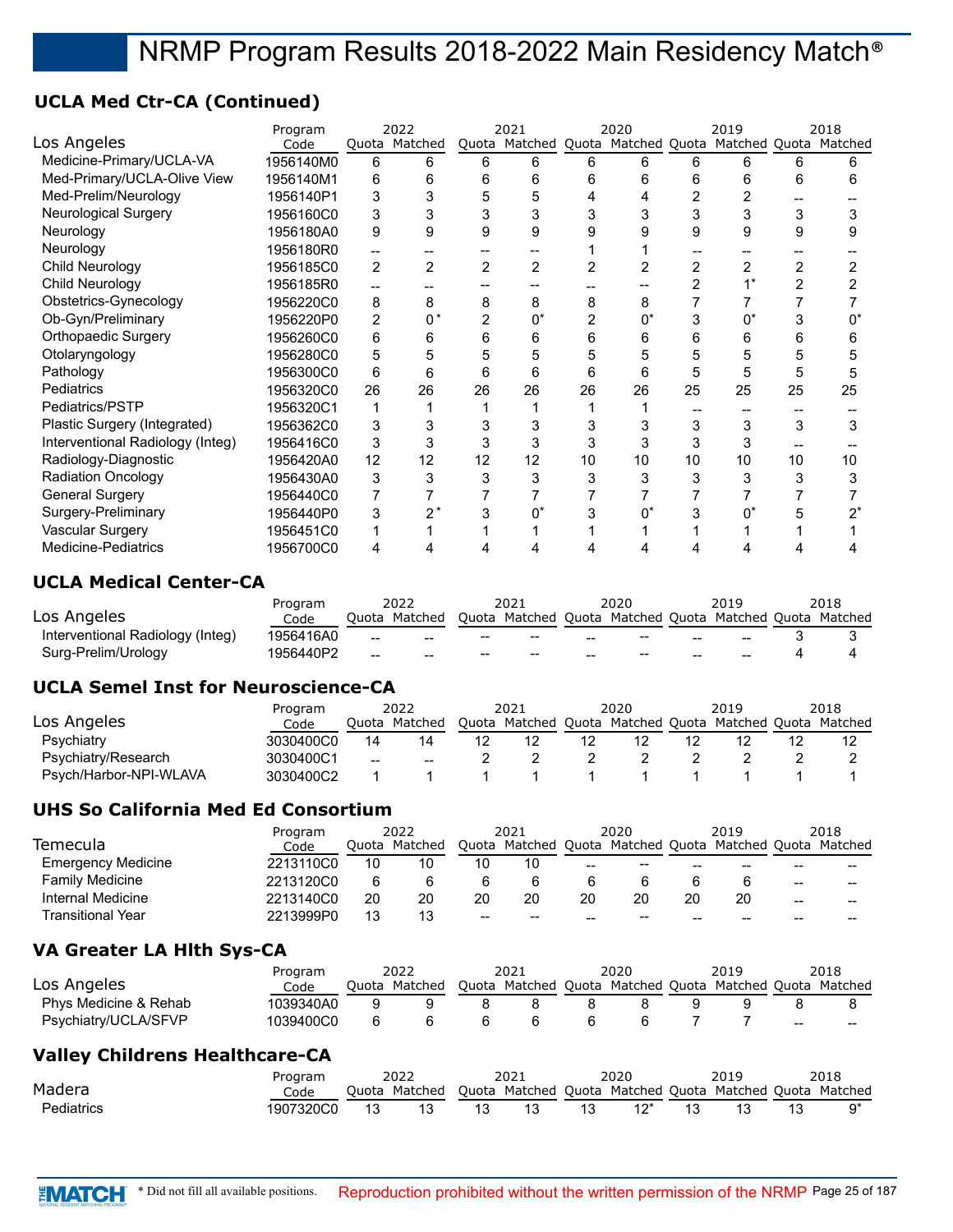## **Valley Consortium-CA**

|                                   | Program           |        | 2022               |                        | 2021                                                            |                     | 2020   |                        | 2019           |         | 2018  |
|-----------------------------------|-------------------|--------|--------------------|------------------------|-----------------------------------------------------------------|---------------------|--------|------------------------|----------------|---------|-------|
| Modesto                           | Code              |        | Quota Matched      |                        | Quota Matched Quota Matched Quota Matched Quota Matched         |                     |        |                        |                |         |       |
| <b>Family Medicine</b>            | 1444120C0         | 12     | 12                 | 12                     | 12                                                              | 12                  | $10*$  | 12                     | 12             | 12      | 12    |
| <b>Orthopaedic Surgery</b>        | 1444260C0         | 3      | 3                  | 3                      | 3                                                               | 3                   | 3      |                        |                |         |       |
| <b>Valley Health Team-CA</b>      |                   |        |                    |                        |                                                                 |                     |        |                        |                |         |       |
|                                   | Program           |        | 2022               |                        | 2021                                                            |                     | 2020   |                        | 2019           |         | 2018  |
| San Joaquin                       | Code              |        | Quota Matched      | <b>Quota</b>           | Matched Quota Matched Quota Matched Quota Matched               |                     |        |                        |                |         |       |
| <b>Family Medicine</b>            | 2111120C0         | 4      | 4                  | $\boldsymbol{\Lambda}$ | 4                                                               | 4                   | 4      | $\boldsymbol{\Lambda}$ | 4              | 4       | 4     |
| <b>Ventura County Med Ctr-CA</b>  |                   |        |                    |                        |                                                                 |                     |        |                        |                |         |       |
|                                   | Program           |        | 2022               |                        | 2021                                                            |                     | 2020   |                        | 2019           |         | 2018  |
| Ventura                           | Code              |        | Quota Matched      |                        | Quota Matched Quota Matched Quota Matched Quota Matched         |                     |        |                        |                |         |       |
| <b>Family Medicine</b>            | 1068120C0         | 15     | 15                 | 15                     | $\overline{15}$                                                 | 15                  | 15     | 15                     | 15             | 15      | 15    |
| <b>West Anaheim Med Ctr-CA</b>    |                   |        |                    |                        |                                                                 |                     |        |                        |                |         |       |
| Anaheim                           | Program           |        | 2022               |                        | 2021                                                            |                     | 2020   |                        | 2019           |         | 2018  |
|                                   | Code              |        | Quota Matched      |                        | Quota Matched Quota Matched Quota Matched Quota Matched         |                     |        |                        |                |         |       |
| Medicine-Primary                  | 2224140M0         |        |                    |                        |                                                                 | 8                   | 4*     |                        |                |         |       |
| <b>COLORADO</b>                   |                   |        |                    |                        |                                                                 |                     |        |                        |                |         |       |
| <b>Colorado Health Foundation</b> |                   |        |                    |                        |                                                                 |                     |        |                        |                |         |       |
|                                   | Program           |        | 2022               |                        | 2021                                                            |                     | 2020   |                        | 2019           |         | 2018  |
| Denver                            | Code              |        | Quota Matched      |                        | Quota Matched Quota Matched Quota Matched Quota Matched         |                     |        |                        |                |         |       |
| Transitional                      | 2065999P0         |        |                    |                        |                                                                 |                     |        |                        |                | 12      | 12    |
| <b>Denver Health Med Ctr-CO</b>   |                   |        |                    |                        |                                                                 |                     |        |                        |                |         |       |
|                                   | Program           |        | 2022               |                        | 2021                                                            |                     | 2020   |                        | 2019           |         | 2018  |
| Denver                            | Code              |        | Quota Matched      |                        | Quota Matched Quota Matched Quota Matched Quota Matched         |                     |        |                        |                |         |       |
| <b>Emergency Medicine</b>         | 1077110C0         | 17     | 17                 | 17                     | 17                                                              | 17                  | 17     | 17                     | 17             | 17      | 17    |
| <b>HealthONE-CO</b>               |                   |        |                    |                        |                                                                 |                     |        |                        |                |         |       |
| Denver                            | Program           |        | 2022               |                        | 2021<br>Quota Matched Quota Matched Quota Matched Quota Matched |                     | 2020   |                        | 2019           |         | 2018  |
| Family Medicine/Aurora            | Code<br>1997120C0 | 8      | Quota Matched<br>8 | 8                      | 8                                                               | 8                   | 8      | 8                      | $5^*$          | 8       | 8     |
| Internal Medicine/Sky Ridge       | 1997140C0         | 18     | $13*$              | 18                     | $14*$                                                           | 18                  | $9*$   | 12                     | $11*$          | 12      | $7^*$ |
| Neurology/Swedish Med Ctr         | 1997180C0         | 6      | 6                  | 6                      | 6                                                               | 6                   | 6      | 6                      | 6              | 6       | $4^*$ |
| Neurology/Swedish Med Ctr         | 1997180R0         |        |                    | 1                      | 1                                                               |                     |        |                        |                |         |       |
| Psychiatry/Aurora                 | 1997400C0         | --     | $-$<br>8           | 8                      | 8                                                               | $\overline{a}$<br>8 | --     |                        | $\overline{a}$ | --      |       |
| General Surgery/Swedish Med Ctr   | 1997440C0         | 8<br>3 | 3                  | 3                      | 3                                                               | 3                   | 8<br>3 | --<br>3                | $-$<br>3       | --<br>3 | 3     |
| General Surgery/Sky Ridge         | 1997440C1         | 3      | 3                  | 3                      | 3                                                               | 3                   | 3      | --                     | $-$            | $-$     |       |
|                                   |                   |        |                    |                        |                                                                 |                     |        |                        |                |         |       |

## **North Colorado Med Ctr**

|                                     | Program         | 2022 |                       | 2021 |      | 2020 |      | 2019  |                                                         |   | 2018            |
|-------------------------------------|-----------------|------|-----------------------|------|------|------|------|-------|---------------------------------------------------------|---|-----------------|
| Greeley                             | Code            |      | Ouota Matched         |      |      |      |      |       | Quota Matched Quota Matched Quota Matched Quota         |   | Matched         |
| <b>Family Medicine</b>              | 1853120C0       | 6    | 6                     | 5    | 5    | 6    | 6    | 6     | 6                                                       | 5 | 5               |
| <b>Family Med/Wray</b>              | 1853120C1       |      | $0^*$                 |      |      |      |      |       |                                                         |   |                 |
| <b>Family Med/Sunrise</b>           | 1853120C2       | 2    | 2                     | 2    | 2    | 2    | 2    |       | 2                                                       | 2 | 2               |
| <b>Family Med/Hospitalist</b>       | 1853120C3       | --   | --                    |      |      |      |      | $- -$ | --                                                      |   |                 |
| <b>Family Medicine/Sterling RTT</b> | 1853120C4       | 2    | 2                     | 2    | 2    |      |      | 2     | $0^*$                                                   | 2 | 2               |
| <b>Parkview Med Ctr-CO</b>          |                 |      |                       |      |      |      |      |       |                                                         |   |                 |
| Pueblo                              | Program<br>Code |      | 2022<br>Ouota Matched |      | 2021 |      | 2020 |       | 2019<br>Quota Matched Quota Matched Quota Matched Quota |   | 2018<br>Matched |
| Internal Medicine                   | 2050140C0       | 10   | 10                    | 10   | 10   | 10   | 10   |       |                                                         | 8 | $3^*$           |

Transitional/Sky Ridge 1997999P0 8 8 8 8 8 8 8 8 5 2\* Transitional/Presbyterian-St Lukes 1997999P1 -- - - - - - - - - - - - 12 12 -- -

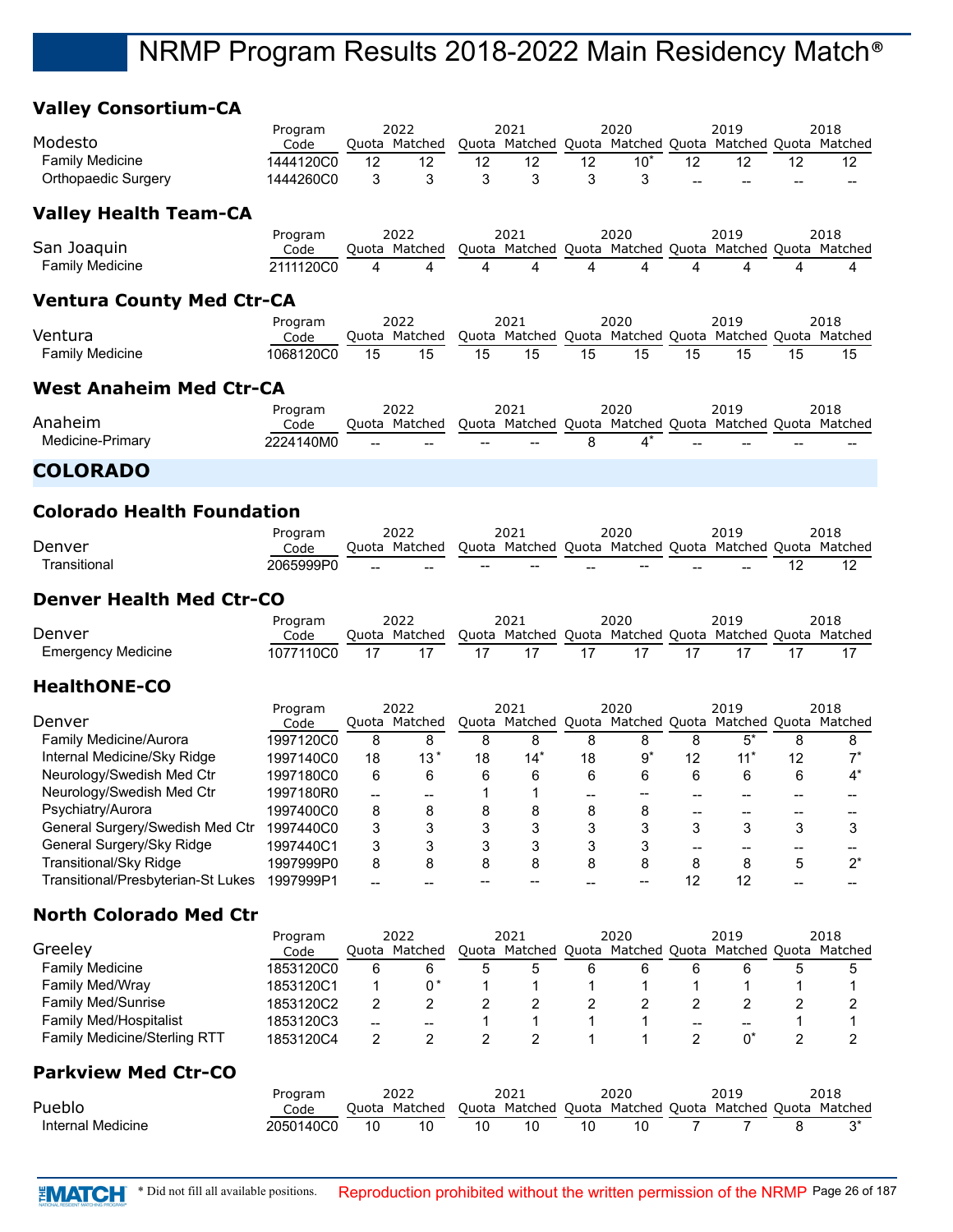## **Penrose Hospital-CO**

| Colorado Springs<br>Pathology                 | Program<br>Code<br>2021300C0 | 2 | 2022<br>Quota Matched<br>2 | $\mathcal{P}$ | 2021<br>2 | 2 | 2020<br>$\mathcal{P}$ | 2 | 2019<br>2     | 2 | 2018<br>Quota Matched Quota Matched Quota Matched Quota Matched<br>$\mathcal{P}$ |
|-----------------------------------------------|------------------------------|---|----------------------------|---------------|-----------|---|-----------------------|---|---------------|---|----------------------------------------------------------------------------------|
| <b>Poudre Valley Hospital-CO</b>              |                              |   |                            |               |           |   |                       |   |               |   |                                                                                  |
| <b>Fort Collins</b><br><b>Family Medicine</b> | Program<br>Code<br>3063120C0 | 8 | 2022<br>Ouota Matched<br>8 |               | 2021      |   | 2020                  |   | 2019          |   | 2018<br>Quota Matched Quota Matched Quota Matched Quota Matched                  |
| <b>Rocky Mountain OPTI-CO</b>                 |                              |   |                            |               |           |   |                       |   |               |   |                                                                                  |
| Parker<br>Internal Medicine                   | Program<br>Code<br>2172140C0 |   | 2022<br>Ouota Matched      |               | 2021      |   | 2020                  | 5 | 2019<br>$2^*$ |   | 2018<br>Quota Matched Quota Matched Quota Matched Quota Matched                  |
| <b>St Anthony Hospital North-CO</b>           |                              |   |                            |               |           |   |                       |   |               |   |                                                                                  |
| Westminister                                  | Program<br>Code              |   | 2022<br>Ouota Matched      |               | 2021      |   | 2020                  |   | 2019          |   | 2018<br>Quota Matched Quota Matched Quota Matched Quota Matched                  |

| Westminister             | Code                          | Quota Matched Quota Matched Quota Matched Quota Matched Quota Matched |  |  |  |  |
|--------------------------|-------------------------------|-----------------------------------------------------------------------|--|--|--|--|
| Family Med/Health Campus | 1922120C0 7 7 7 7 7 7 7 7     |                                                                       |  |  |  |  |
| Family Med/84th Street   | 1922120C1 3 3 3 3 3 3 3 3 3 3 |                                                                       |  |  |  |  |

## **St Joseph Hospital SCL Health-CO**

|                        | Program   | 2022  |         | 2021 |                                   | 2020 |    | 2019          |   | 2018    |
|------------------------|-----------|-------|---------|------|-----------------------------------|------|----|---------------|---|---------|
| Denver                 | Code      | Ouota | Matched |      | Quota Matched Quota Matched Quota |      |    | Matched Quota |   | Matched |
| <b>Family Medicine</b> | 1074120C0 | 9     |         | 9    | 9                                 | 9    | 9  |               |   |         |
| Internal Medicine      | 1074140C0 | 10    | 10      | 10   | 10                                | 10   | 10 |               | 9 |         |
| Medicine-Preliminary   | 1074140P0 | 8     |         | 9    | $8^*$                             | 10   | 10 |               |   | 11      |
| Obstetrics-Gynecology  | 1074220C0 | 5     |         | 5    |                                   | 5    |    |               | 5 |         |
| General Surgery        | 1074440C0 | 5     |         | 5    |                                   | 5    |    |               | 5 |         |
| Surgery-Preliminary    | 1074440P0 | 8     |         | 8    |                                   |      |    | ჩ*            |   |         |

## **St Mary-Corwin Med Ctr-CO**

|                                | Program   | 2022 |               | 2021 |                                                         | 2020 |  | 2019 |  | 2018 |
|--------------------------------|-----------|------|---------------|------|---------------------------------------------------------|------|--|------|--|------|
| Pueblo                         | Code      |      | Quota Matched |      | Quota Matched Quota Matched Quota Matched Quota Matched |      |  |      |  |      |
| Family Medicine                | 3005120C0 |      |               |      |                                                         |      |  |      |  |      |
| <b>Family Medicine/Alamosa</b> | 3005120C1 |      |               |      |                                                         |      |  |      |  |      |

## **St Marys Med Ctr SCL Health-CO**

|                 | Program    | 2022          | 2021                                                    | 2020 | 2019 | 2018 |
|-----------------|------------|---------------|---------------------------------------------------------|------|------|------|
| Grand Junction  | Code       | Ouota Matched | Quota Matched Quota Matched Quota Matched Quota Matched |      |      |      |
| Family Medicine | 3069120C0_ |               |                                                         |      |      |      |

## **Still OPTI-Peak Vista FMRP-CO**

|                        | Program   |       | 2022    |         | 2021    |       | 2020          | 2019          | 2018    |
|------------------------|-----------|-------|---------|---------|---------|-------|---------------|---------------|---------|
| Colorado Springs       | Code      | Juota | Matched | Duota i | Matched | Ouota | Matched Ouota | Matched Ouota | Matched |
| <b>Family Medicine</b> | 2149120C0 | $- -$ | $- -$   |         |         |       |               |               |         |

## **U Colorado SOM-Denver**

|                              | Program   | 2022 |               |    | 2021 |    | 2020         |    | 2019                                                    |    | 2018 |
|------------------------------|-----------|------|---------------|----|------|----|--------------|----|---------------------------------------------------------|----|------|
| Aurora                       | Code      |      | Ouota Matched |    |      |    |              |    | Quota Matched Quota Matched Quota Matched Quota Matched |    |      |
| Anesthesiology               | 1076040A0 | 11   |               | 11 | 11   |    |              | 12 | 12                                                      |    |      |
| Anesthesiology/Critical Care | 1076040A1 |      |               |    |      |    |              |    |                                                         |    |      |
| Anesthesiology               | 1076040C0 | 3    |               |    | 3    |    |              |    | Δ                                                       |    |      |
| Anesthesiology/Critical Care | 1076040C1 | и    |               |    |      |    |              |    |                                                         |    |      |
| Anesthesiology               | 1076040R0 | 2    |               | າ  | າ    | ⌒  | ົ            |    | 4                                                       |    |      |
| Dermatology                  | 1076080A0 | 6    | հ             | 6  | 6    | 6  | $4^{\prime}$ | 6  | 6                                                       | 6  |      |
| Family Med/Denver Hith       | 1076120C0 | 5    |               |    | 5    | 5  | 5            | 5  | 5                                                       |    |      |
| Family Med/Swedish Med       | 1076120C2 | 6    | հ             | 6  | 6    | 6  | 6            | 6  | 6                                                       | 6  |      |
| Family Med/Univ Hosp         | 1076120C3 | 6    | հ             | 6  | 6    | 6  | 6            | 6  | 6                                                       | 6  |      |
| <b>Family Med/Rural</b>      | 1076120C4 | 2    | *             |    | ົ    | ◠  |              |    | ◠                                                       |    |      |
| Internal Medicine            | 1076140C0 | 33   | 33            | 34 | 34   | 33 | 33           | 36 | 36                                                      | 37 | 37   |

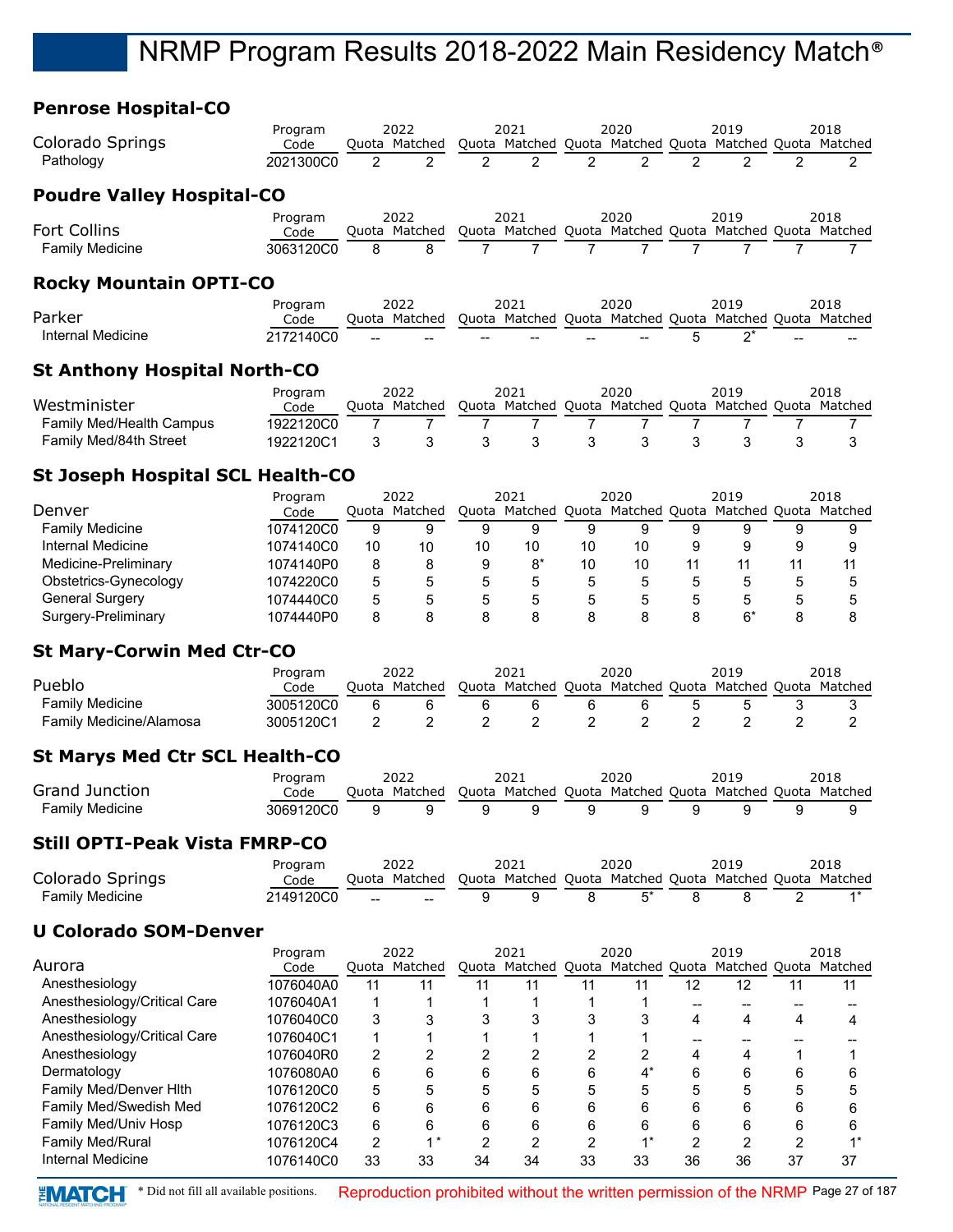## **U Colorado SOM-Denver (Continued)**

|                                    | Program   |                          | 2022           |                | 2021              |                | 2020                                                    |                | 2019           |                | 2018           |
|------------------------------------|-----------|--------------------------|----------------|----------------|-------------------|----------------|---------------------------------------------------------|----------------|----------------|----------------|----------------|
| Aurora                             | Code      |                          | Quota Matched  |                |                   |                | Quota Matched Quota Matched Quota Matched Quota Matched |                |                |                |                |
| Internal Med/Hospitalist           | 1076140C1 | 6                        | 6              | 6              | 6                 | 6              | 6                                                       | 4              | 4              | 6              | 6              |
| Int Med/Physician Scientist        | 1076140C2 | 2                        | 2              |                |                   | 2              | 2                                                       |                |                |                |                |
| Medicine-Primary                   | 1076140M0 | 9                        | 9              | 9              | 9                 | 9              | 9                                                       | 9              | 9              | 9              | 9              |
| Medicine-Preliminary               | 1076140P0 | 9                        | 9              | 10             | 10                | 9              | 9                                                       | 9              | 9              | 8              | 8              |
| <b>Neurological Surgery</b>        | 1076160C0 | 2                        | $\overline{2}$ | 2              | 2                 | $\overline{c}$ | 2                                                       | $\overline{2}$ | 2              | $\overline{2}$ | $\overline{2}$ |
| Neurology                          | 1076180C0 | 9                        | 9              | 9              | 9                 | 8              | 8                                                       | 8              | 8              | 8              | 8              |
| Neurology                          | 1076180R0 | --                       |                |                |                   | 1              | $0^*$                                                   | 1              | $0^*$          |                |                |
| <b>Child Neurology</b>             | 1076185C0 | 1                        | 1              | 4              | 4                 | 4              | 4                                                       | $\overline{2}$ | $\overline{2}$ | 4              | 4              |
| Child Neurology                    | 1076185R0 | $\overline{\phantom{a}}$ |                | $\overline{c}$ | $1^*$             |                |                                                         |                |                |                |                |
| Child Neurology/Adult              | 1076185R1 | 1                        | $0^{\,*}$      | --             |                   |                |                                                         |                |                |                |                |
| Obstetrics-Gynecology              | 1076220C0 | 9                        | 9              | 9              | 9                 | 9              | 9                                                       | 9              | 9              | 9              | 9              |
| Ob-Gyn/Preliminary                 | 1076220P0 | 1                        | $0*$           |                | $0^*$             |                | $0^*$                                                   | 1              | $0^*$          |                | $0^*$          |
| <b>Orthopaedic Surgery</b>         | 1076260C0 | 6                        | 6              | 6              | 6                 | 6              | 6                                                       | 6              | 6              | 6              | 6              |
| Ortho Surgery/Research             | 1076260C1 | 1                        | 1              |                | 1                 |                | $0^*$                                                   | 1              |                |                |                |
| Otolaryngology                     | 1076280C0 | 3                        | 3              | 3              | 3                 | 3              | 3                                                       | 3              | 3              | 3              | 3              |
| Otolaryngology/Research            | 1076280C1 | 1                        | 1              |                | 1                 |                |                                                         | 1              |                |                |                |
| Pathology                          | 1076300C0 | 6                        | $5*$           | $\overline{7}$ | $\overline{7}$    | 7              | 7                                                       | 6              | 6              | 6              | 6              |
| Pediatrics                         | 1076320C0 | 30                       | 30             | 28             | 28                | 28             | 28                                                      | 31             | 31             | 29             | 29             |
| Phys Medicine & Rehab              | 1076340A0 | 6                        | 6              | 6              | 6                 | 6              | 6                                                       | 6              | 6              | 5              | 5              |
| Plastic Surgery (Integrated)       | 1076362C0 | $\overline{2}$           | $\overline{2}$ | $\overline{2}$ | $\overline{2}$    | $\overline{2}$ | $\overline{2}$                                          | $\overline{2}$ | $\overline{2}$ | $\overline{2}$ | $\overline{2}$ |
| Psychiatry                         | 1076400C0 | 13                       | 13             | 13             | 13                | 13             | 13                                                      | 13             | 13             | 13             | 13             |
| Psychiatry/Research                | 1076400C2 | $\overline{2}$           | 2              | --             |                   |                |                                                         |                |                |                |                |
| Interventional Radiology (Integ)   | 1076416A0 | $\overline{2}$           | $\overline{2}$ | $\overline{2}$ | $\overline{2}$    | $\overline{2}$ | 2                                                       | $\overline{2}$ | 2              | $\overline{2}$ | $\overline{2}$ |
| Radiology-Diagnostic               | 1076420A0 | 9                        | 9              | 8              | 8                 | 8              | 8                                                       | 8              | 8              | 9              | 9              |
| <b>Radiation Oncology</b>          | 1076430A0 | 1                        | 1              | 1              | 1                 | $\overline{2}$ | $\overline{2}$                                          | $\overline{2}$ | $\overline{2}$ | $\overline{2}$ | $\overline{2}$ |
| General Surgery/2 Yr Research      | 1076440C0 | 11                       | 11             | 11             | 11                | 11             | 11                                                      | 10             | 10             | 10             | 10             |
| Surgery-Preliminary                | 1076440P0 | 14                       | $4^*$          | 16             | $6*$              | 18             | $5^*$                                                   | 19             | $0^*$          | 18             | $4^*$          |
| Surg-Prelim/Urology                | 1076440P1 | --                       | --             |                |                   |                |                                                         |                | --             | 3              | 3              |
| Medicine-Pediatrics                | 1076700C0 | 4                        | 4              | 4              | 4                 | 4              | 4                                                       | 4              | 4              | 4              | 4              |
| Pediatrics-PM&R                    | 1076735C0 | 1                        | 1              | --             | $\hspace{0.05cm}$ |                |                                                         | 1              | 1              |                |                |
| <b>Pediatrics-Medical Genetics</b> | 1076765C0 | $\overline{2}$           | $\overline{2}$ | $\overline{2}$ | $\overline{2}$    | 1              |                                                         |                |                |                |                |

## **CONNECTICUT**

## **Bridgeport Hospital-CT**

|                       | Program   |       | 2022    |    | 2021                              |    | 2020 |    | 2019          |    | 2018    |
|-----------------------|-----------|-------|---------|----|-----------------------------------|----|------|----|---------------|----|---------|
| Bridgeport            | Code      | Ouota | Matched |    | Quota Matched Quota Matched Quota |    |      |    | Matched Quota |    | Matched |
| Internal Medicine     | 1079140C0 | 18    | 18      | 14 | 14                                | 14 | 14   | 14 | 14            | 14 | 14      |
| Medicine-Preliminary  | 1079140P0 | 4     |         |    |                                   |    |      |    |               |    |         |
| Med-Prelim/Radiology  | 1079140P1 | --    | --      |    |                                   |    |      |    |               |    |         |
| Obstetrics-Gynecology | 1079220C0 | 4     |         | 4  |                                   |    | 4    |    |               |    |         |
| Radiology-Diagnostic  | 1079420A0 | 4     |         |    |                                   |    |      |    |               |    |         |

## **Danbury Hospital-CT**

|                        | Program   |        | 2022       |       | 2021                        |    | 2020 | 2019          |   | 2018    |
|------------------------|-----------|--------|------------|-------|-----------------------------|----|------|---------------|---|---------|
| Danbury                | Code      | Ouota  | Matched    | Ouota | Matched Quota Matched Quota |    |      | Matched Quota |   | Matched |
| Internal Medicine      | 1081140C0 | 16     | 16         | 16    | 16                          | 16 | 16   |               |   |         |
| Medicine-Primary       | 1081140M0 | --     | --         |       |                             |    | --   | 6             | 6 |         |
| Obstetrics-Gynecology  | 1081220C0 | 3      |            |       |                             |    |      |               |   |         |
| Pathology              | 1081300C0 | 2      |            |       |                             |    |      |               |   |         |
| <b>General Surgery</b> | 1081440C0 | 4      |            | 4     | 4                           | 4  | 4    |               | 3 |         |
| Surgery-Preliminary    | 1081440P0 | າ<br>ື | $^{\circ}$ | د     |                             |    |      |               |   | n*      |

## **Eastern CT Health Network**

|                 | Program   | 2022                                                                  | 2021 | 2020 | 2019 |                                 | 2018   |
|-----------------|-----------|-----------------------------------------------------------------------|------|------|------|---------------------------------|--------|
| Manchester      | Code      | Quota Matched Quota Matched Quota Matched Quota Matched Quota Matched |      |      |      |                                 |        |
| Family Medicine | 2186120C0 |                                                                       |      |      |      | <b>Service Contract Service</b> | $\sim$ |

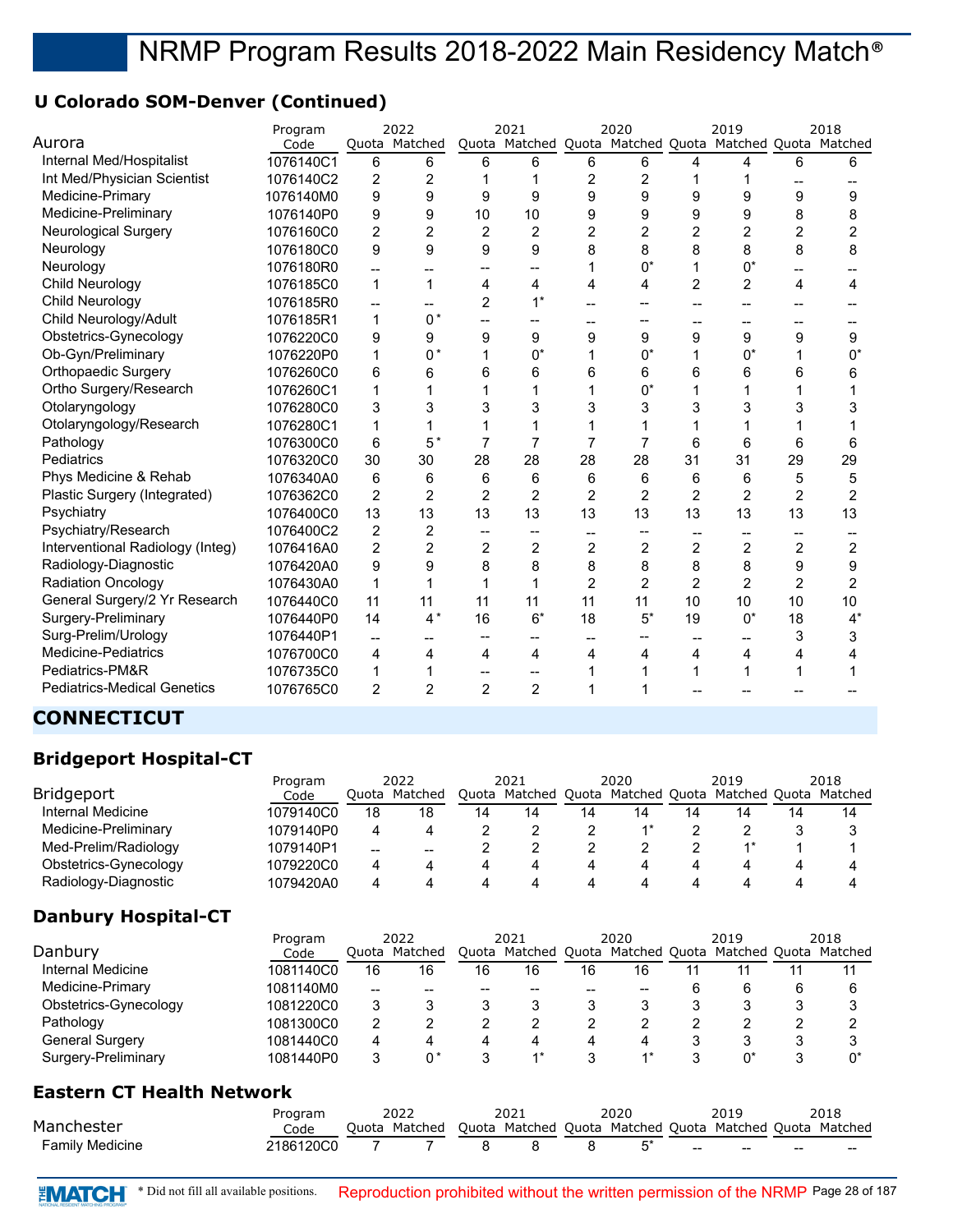## **Eastern CT Health Network (Continued)**

| $1^*$<br>$0^*$<br>$1^*$<br>Osteo Neuromusculo Med<br>$\overline{2}$<br>2<br>2186275A0<br>2<br>--<br>$0^*$<br>Osteo Neuromusculo Med<br>$0^*$<br>2186275R0<br>1<br>1<br>1<br>1<br>$-$<br>--<br>--<br>Transitional<br>8<br>8<br>$6*$<br>7<br>2186999P0<br>8<br>8<br>8<br>7<br>Transitional/ONMM<br>2186999P1<br>1<br>1<br>--<br>$-$<br>--<br>$\overline{a}$<br>--<br>$\overline{\phantom{a}}$<br><b>Greenwich Hospital-CT</b><br>2022<br>2021<br>2020<br>2019<br>2018<br>Program<br>Greenwich<br>Quota Matched<br>Quota Matched Quota Matched Quota Matched Quota Matched<br>Code<br>$5^*$<br>Internal Medicine<br>6<br>6<br>$4^*$<br>1082140C0<br>6<br>6<br>6<br>6<br>6<br>5<br>$7^*$<br>$\overline{7}$<br>$\overline{7}$<br>$\overline{7}$<br>$\overline{7}$<br>7<br>7<br>7<br>$\overline{7}$<br>8<br>Medicine-Preliminary<br>1082140P0<br><b>Griffin Hospital-CT</b><br>2022<br>2021<br>2020<br>2019<br>2018<br>Program<br>Derby<br>Quota Matched<br>Quota Matched Quota Matched Quota Matched Quota Matched<br>Code<br>Internal Medicine<br>6<br>1977140C0<br>6<br>6<br>6<br>6<br>6<br>6<br>6<br>6<br>6<br>3<br>Medicine-Primary<br>2<br>2<br>2<br>2<br>2<br>2<br>3<br>1977140M0<br>--<br>--<br>Medicine-Preliminary<br>6<br>6<br>6<br>5<br>5<br>5<br>5<br>1977140P0<br>6<br>5<br>5<br><b>Preventive Medicine</b><br>1<br>1977380C1<br>1<br>1<br>1<br>1<br>1<br>--<br>$\overline{\phantom{a}}$<br>--<br>--<br>3<br>3<br>3<br>3<br>3<br>3<br>3<br>3<br>Medicine-Preventive Med/General<br>3<br>3<br>1977751C0<br><b>Hartford Hospital-CT</b><br>2022<br>2021<br>2020<br>2019<br>2018<br>Program<br>Hartford<br>Quota Matched<br>Quota Matched Quota Matched Quota Matched Quota Matched<br>Code<br>Pathology<br>3<br>1083300C0<br>3<br>2<br>2<br>3<br>3<br>3<br>3<br>4<br>4<br>Psychiatry<br>6<br>6<br>6<br>6<br>6<br>6<br>6<br>6<br>1083400C0<br>6<br>6<br>5<br>Radiology-Diagnostic<br>5<br>5<br>5<br>5<br>5<br>5<br>5<br>5<br>1083420A0<br>5<br>Radiology-Diagnostic<br>1083420R0<br>1<br>1<br>$\overline{a}$<br><b>Middlesex Hospital-CT</b><br>2022<br>2021<br>2020<br>2019<br>2018<br>Program<br>Middleton<br>Quota Matched Quota Matched Quota Matched Quota Matched<br>Quota Matched<br>Code<br><b>Family Medicine</b><br>1087120C0<br>7<br>7<br>7<br>7<br>7<br>7<br>7<br>7<br>7<br><b>Norwalk Hospital-CT</b><br>2020<br>2019<br>2022<br>2021<br>2018<br>Program<br>Norwalk<br>Quota Matched<br>Quota Matched Quota Matched Quota Matched Quota Matched<br>Code<br>Internal Medicine<br>15<br>1093140C0<br>15<br>15<br>15<br>15<br>15<br>15<br>15<br>15<br>15<br>1093420A0<br>2<br>3<br>3<br>2<br>2<br>2<br>Radiology-Diagnostic<br>2<br>3<br>3<br>2<br><b>St Francis Hospital-CT</b><br>2022<br>2021<br>2020<br>2019<br>2018<br>Program<br>Hartford<br>Quota Matched<br>Quota Matched Quota Matched Quota Matched Quota Matched<br>Code<br>Obstetrics-Gynecology<br>5<br>1085220C0<br>5<br>5<br>5<br>5<br>5<br>5<br>5<br>5<br>5<br><b>St Marys Hospital-CT</b><br>2022<br>2021<br>2020<br>2019<br>2018<br>Program<br>Waterbury<br>Quota Matched<br>Quota Matched Quota Matched Quota Matched Quota Matched<br>Code<br><b>Internal Medicine</b><br>10<br>10<br>10<br>1096140C0<br>10<br>10<br>10<br>10<br>10<br>10<br>10<br>Medicine-Preliminary<br>1096140P0<br>4<br>4<br>4<br>4<br>4<br>4<br>4<br>4<br>4<br>4<br>$\overline{2}$<br><b>General Surgery</b><br>$\overline{c}$<br>2<br>2<br>$\overline{c}$<br>2<br>$\overline{c}$<br>$\overline{c}$<br>$\overline{c}$<br>2<br>1096440C0<br>$1^*$<br>Surgery-Preliminary<br>$\overline{2}$<br>$\overline{2}$<br>$\overline{2}$<br>$\overline{2}$<br>$\overline{2}$<br>$\overline{2}$<br>$\overline{2}$<br>$\overline{2}$<br>$\overline{2}$<br>1096440P0<br><b>St Vincents Med Ctr-CT</b><br>2022<br>2021<br>2020<br>2019<br>2018<br>Program<br>Bridgeport<br>Quota Matched<br>Quota Matched Quota Matched Quota Matched Quota Matched<br>Code<br>Internal Medicine<br>1080140C0<br>9<br>9<br>9<br>9<br>10<br>10<br>11<br>11<br>10<br>10<br>Medicine-Preliminary<br>7<br>7<br>7<br>7<br>5<br>5<br>1080140P0<br>4<br>4<br>6<br>6<br>$\overline{2}$<br>$0^*$ | Manchester           | Program<br>Code | 2022<br>Quota Matched | 2021<br>Quota Matched Quota Matched Quota Matched Quota Matched | 2020 | 2019 | 2018 |
|-------------------------------------------------------------------------------------------------------------------------------------------------------------------------------------------------------------------------------------------------------------------------------------------------------------------------------------------------------------------------------------------------------------------------------------------------------------------------------------------------------------------------------------------------------------------------------------------------------------------------------------------------------------------------------------------------------------------------------------------------------------------------------------------------------------------------------------------------------------------------------------------------------------------------------------------------------------------------------------------------------------------------------------------------------------------------------------------------------------------------------------------------------------------------------------------------------------------------------------------------------------------------------------------------------------------------------------------------------------------------------------------------------------------------------------------------------------------------------------------------------------------------------------------------------------------------------------------------------------------------------------------------------------------------------------------------------------------------------------------------------------------------------------------------------------------------------------------------------------------------------------------------------------------------------------------------------------------------------------------------------------------------------------------------------------------------------------------------------------------------------------------------------------------------------------------------------------------------------------------------------------------------------------------------------------------------------------------------------------------------------------------------------------------------------------------------------------------------------------------------------------------------------------------------------------------------------------------------------------------------------------------------------------------------------------------------------------------------------------------------------------------------------------------------------------------------------------------------------------------------------------------------------------------------------------------------------------------------------------------------------------------------------------------------------------------------------------------------------------------------------------------------------------------------------------------------------------------------------------------------------------------------------------------------------------------------------------------------------------------------------------------------------------------------------------------------------------------------------------------------------------------------------------------------------------------------------------------------------------------------------------------------------------------------------------------------------------------------------------------------------------------------------------------------------------------------------------------------------------------------------------------------------------------------------------------------------------------------------------------------------------------------------------------------------------------------------------------------------------------|----------------------|-----------------|-----------------------|-----------------------------------------------------------------|------|------|------|
|                                                                                                                                                                                                                                                                                                                                                                                                                                                                                                                                                                                                                                                                                                                                                                                                                                                                                                                                                                                                                                                                                                                                                                                                                                                                                                                                                                                                                                                                                                                                                                                                                                                                                                                                                                                                                                                                                                                                                                                                                                                                                                                                                                                                                                                                                                                                                                                                                                                                                                                                                                                                                                                                                                                                                                                                                                                                                                                                                                                                                                                                                                                                                                                                                                                                                                                                                                                                                                                                                                                                                                                                                                                                                                                                                                                                                                                                                                                                                                                                                                                                                                                   |                      |                 |                       |                                                                 |      |      |      |
|                                                                                                                                                                                                                                                                                                                                                                                                                                                                                                                                                                                                                                                                                                                                                                                                                                                                                                                                                                                                                                                                                                                                                                                                                                                                                                                                                                                                                                                                                                                                                                                                                                                                                                                                                                                                                                                                                                                                                                                                                                                                                                                                                                                                                                                                                                                                                                                                                                                                                                                                                                                                                                                                                                                                                                                                                                                                                                                                                                                                                                                                                                                                                                                                                                                                                                                                                                                                                                                                                                                                                                                                                                                                                                                                                                                                                                                                                                                                                                                                                                                                                                                   |                      |                 |                       |                                                                 |      |      |      |
|                                                                                                                                                                                                                                                                                                                                                                                                                                                                                                                                                                                                                                                                                                                                                                                                                                                                                                                                                                                                                                                                                                                                                                                                                                                                                                                                                                                                                                                                                                                                                                                                                                                                                                                                                                                                                                                                                                                                                                                                                                                                                                                                                                                                                                                                                                                                                                                                                                                                                                                                                                                                                                                                                                                                                                                                                                                                                                                                                                                                                                                                                                                                                                                                                                                                                                                                                                                                                                                                                                                                                                                                                                                                                                                                                                                                                                                                                                                                                                                                                                                                                                                   |                      |                 |                       |                                                                 |      |      |      |
|                                                                                                                                                                                                                                                                                                                                                                                                                                                                                                                                                                                                                                                                                                                                                                                                                                                                                                                                                                                                                                                                                                                                                                                                                                                                                                                                                                                                                                                                                                                                                                                                                                                                                                                                                                                                                                                                                                                                                                                                                                                                                                                                                                                                                                                                                                                                                                                                                                                                                                                                                                                                                                                                                                                                                                                                                                                                                                                                                                                                                                                                                                                                                                                                                                                                                                                                                                                                                                                                                                                                                                                                                                                                                                                                                                                                                                                                                                                                                                                                                                                                                                                   |                      |                 |                       |                                                                 |      |      |      |
|                                                                                                                                                                                                                                                                                                                                                                                                                                                                                                                                                                                                                                                                                                                                                                                                                                                                                                                                                                                                                                                                                                                                                                                                                                                                                                                                                                                                                                                                                                                                                                                                                                                                                                                                                                                                                                                                                                                                                                                                                                                                                                                                                                                                                                                                                                                                                                                                                                                                                                                                                                                                                                                                                                                                                                                                                                                                                                                                                                                                                                                                                                                                                                                                                                                                                                                                                                                                                                                                                                                                                                                                                                                                                                                                                                                                                                                                                                                                                                                                                                                                                                                   |                      |                 |                       |                                                                 |      |      |      |
|                                                                                                                                                                                                                                                                                                                                                                                                                                                                                                                                                                                                                                                                                                                                                                                                                                                                                                                                                                                                                                                                                                                                                                                                                                                                                                                                                                                                                                                                                                                                                                                                                                                                                                                                                                                                                                                                                                                                                                                                                                                                                                                                                                                                                                                                                                                                                                                                                                                                                                                                                                                                                                                                                                                                                                                                                                                                                                                                                                                                                                                                                                                                                                                                                                                                                                                                                                                                                                                                                                                                                                                                                                                                                                                                                                                                                                                                                                                                                                                                                                                                                                                   |                      |                 |                       |                                                                 |      |      |      |
|                                                                                                                                                                                                                                                                                                                                                                                                                                                                                                                                                                                                                                                                                                                                                                                                                                                                                                                                                                                                                                                                                                                                                                                                                                                                                                                                                                                                                                                                                                                                                                                                                                                                                                                                                                                                                                                                                                                                                                                                                                                                                                                                                                                                                                                                                                                                                                                                                                                                                                                                                                                                                                                                                                                                                                                                                                                                                                                                                                                                                                                                                                                                                                                                                                                                                                                                                                                                                                                                                                                                                                                                                                                                                                                                                                                                                                                                                                                                                                                                                                                                                                                   |                      |                 |                       |                                                                 |      |      |      |
|                                                                                                                                                                                                                                                                                                                                                                                                                                                                                                                                                                                                                                                                                                                                                                                                                                                                                                                                                                                                                                                                                                                                                                                                                                                                                                                                                                                                                                                                                                                                                                                                                                                                                                                                                                                                                                                                                                                                                                                                                                                                                                                                                                                                                                                                                                                                                                                                                                                                                                                                                                                                                                                                                                                                                                                                                                                                                                                                                                                                                                                                                                                                                                                                                                                                                                                                                                                                                                                                                                                                                                                                                                                                                                                                                                                                                                                                                                                                                                                                                                                                                                                   |                      |                 |                       |                                                                 |      |      |      |
|                                                                                                                                                                                                                                                                                                                                                                                                                                                                                                                                                                                                                                                                                                                                                                                                                                                                                                                                                                                                                                                                                                                                                                                                                                                                                                                                                                                                                                                                                                                                                                                                                                                                                                                                                                                                                                                                                                                                                                                                                                                                                                                                                                                                                                                                                                                                                                                                                                                                                                                                                                                                                                                                                                                                                                                                                                                                                                                                                                                                                                                                                                                                                                                                                                                                                                                                                                                                                                                                                                                                                                                                                                                                                                                                                                                                                                                                                                                                                                                                                                                                                                                   |                      |                 |                       |                                                                 |      |      |      |
|                                                                                                                                                                                                                                                                                                                                                                                                                                                                                                                                                                                                                                                                                                                                                                                                                                                                                                                                                                                                                                                                                                                                                                                                                                                                                                                                                                                                                                                                                                                                                                                                                                                                                                                                                                                                                                                                                                                                                                                                                                                                                                                                                                                                                                                                                                                                                                                                                                                                                                                                                                                                                                                                                                                                                                                                                                                                                                                                                                                                                                                                                                                                                                                                                                                                                                                                                                                                                                                                                                                                                                                                                                                                                                                                                                                                                                                                                                                                                                                                                                                                                                                   |                      |                 |                       |                                                                 |      |      |      |
|                                                                                                                                                                                                                                                                                                                                                                                                                                                                                                                                                                                                                                                                                                                                                                                                                                                                                                                                                                                                                                                                                                                                                                                                                                                                                                                                                                                                                                                                                                                                                                                                                                                                                                                                                                                                                                                                                                                                                                                                                                                                                                                                                                                                                                                                                                                                                                                                                                                                                                                                                                                                                                                                                                                                                                                                                                                                                                                                                                                                                                                                                                                                                                                                                                                                                                                                                                                                                                                                                                                                                                                                                                                                                                                                                                                                                                                                                                                                                                                                                                                                                                                   |                      |                 |                       |                                                                 |      |      |      |
|                                                                                                                                                                                                                                                                                                                                                                                                                                                                                                                                                                                                                                                                                                                                                                                                                                                                                                                                                                                                                                                                                                                                                                                                                                                                                                                                                                                                                                                                                                                                                                                                                                                                                                                                                                                                                                                                                                                                                                                                                                                                                                                                                                                                                                                                                                                                                                                                                                                                                                                                                                                                                                                                                                                                                                                                                                                                                                                                                                                                                                                                                                                                                                                                                                                                                                                                                                                                                                                                                                                                                                                                                                                                                                                                                                                                                                                                                                                                                                                                                                                                                                                   |                      |                 |                       |                                                                 |      |      |      |
|                                                                                                                                                                                                                                                                                                                                                                                                                                                                                                                                                                                                                                                                                                                                                                                                                                                                                                                                                                                                                                                                                                                                                                                                                                                                                                                                                                                                                                                                                                                                                                                                                                                                                                                                                                                                                                                                                                                                                                                                                                                                                                                                                                                                                                                                                                                                                                                                                                                                                                                                                                                                                                                                                                                                                                                                                                                                                                                                                                                                                                                                                                                                                                                                                                                                                                                                                                                                                                                                                                                                                                                                                                                                                                                                                                                                                                                                                                                                                                                                                                                                                                                   |                      |                 |                       |                                                                 |      |      |      |
|                                                                                                                                                                                                                                                                                                                                                                                                                                                                                                                                                                                                                                                                                                                                                                                                                                                                                                                                                                                                                                                                                                                                                                                                                                                                                                                                                                                                                                                                                                                                                                                                                                                                                                                                                                                                                                                                                                                                                                                                                                                                                                                                                                                                                                                                                                                                                                                                                                                                                                                                                                                                                                                                                                                                                                                                                                                                                                                                                                                                                                                                                                                                                                                                                                                                                                                                                                                                                                                                                                                                                                                                                                                                                                                                                                                                                                                                                                                                                                                                                                                                                                                   |                      |                 |                       |                                                                 |      |      |      |
|                                                                                                                                                                                                                                                                                                                                                                                                                                                                                                                                                                                                                                                                                                                                                                                                                                                                                                                                                                                                                                                                                                                                                                                                                                                                                                                                                                                                                                                                                                                                                                                                                                                                                                                                                                                                                                                                                                                                                                                                                                                                                                                                                                                                                                                                                                                                                                                                                                                                                                                                                                                                                                                                                                                                                                                                                                                                                                                                                                                                                                                                                                                                                                                                                                                                                                                                                                                                                                                                                                                                                                                                                                                                                                                                                                                                                                                                                                                                                                                                                                                                                                                   |                      |                 |                       |                                                                 |      |      |      |
|                                                                                                                                                                                                                                                                                                                                                                                                                                                                                                                                                                                                                                                                                                                                                                                                                                                                                                                                                                                                                                                                                                                                                                                                                                                                                                                                                                                                                                                                                                                                                                                                                                                                                                                                                                                                                                                                                                                                                                                                                                                                                                                                                                                                                                                                                                                                                                                                                                                                                                                                                                                                                                                                                                                                                                                                                                                                                                                                                                                                                                                                                                                                                                                                                                                                                                                                                                                                                                                                                                                                                                                                                                                                                                                                                                                                                                                                                                                                                                                                                                                                                                                   |                      |                 |                       |                                                                 |      |      |      |
|                                                                                                                                                                                                                                                                                                                                                                                                                                                                                                                                                                                                                                                                                                                                                                                                                                                                                                                                                                                                                                                                                                                                                                                                                                                                                                                                                                                                                                                                                                                                                                                                                                                                                                                                                                                                                                                                                                                                                                                                                                                                                                                                                                                                                                                                                                                                                                                                                                                                                                                                                                                                                                                                                                                                                                                                                                                                                                                                                                                                                                                                                                                                                                                                                                                                                                                                                                                                                                                                                                                                                                                                                                                                                                                                                                                                                                                                                                                                                                                                                                                                                                                   |                      |                 |                       |                                                                 |      |      |      |
|                                                                                                                                                                                                                                                                                                                                                                                                                                                                                                                                                                                                                                                                                                                                                                                                                                                                                                                                                                                                                                                                                                                                                                                                                                                                                                                                                                                                                                                                                                                                                                                                                                                                                                                                                                                                                                                                                                                                                                                                                                                                                                                                                                                                                                                                                                                                                                                                                                                                                                                                                                                                                                                                                                                                                                                                                                                                                                                                                                                                                                                                                                                                                                                                                                                                                                                                                                                                                                                                                                                                                                                                                                                                                                                                                                                                                                                                                                                                                                                                                                                                                                                   |                      |                 |                       |                                                                 |      |      |      |
|                                                                                                                                                                                                                                                                                                                                                                                                                                                                                                                                                                                                                                                                                                                                                                                                                                                                                                                                                                                                                                                                                                                                                                                                                                                                                                                                                                                                                                                                                                                                                                                                                                                                                                                                                                                                                                                                                                                                                                                                                                                                                                                                                                                                                                                                                                                                                                                                                                                                                                                                                                                                                                                                                                                                                                                                                                                                                                                                                                                                                                                                                                                                                                                                                                                                                                                                                                                                                                                                                                                                                                                                                                                                                                                                                                                                                                                                                                                                                                                                                                                                                                                   |                      |                 |                       |                                                                 |      |      |      |
|                                                                                                                                                                                                                                                                                                                                                                                                                                                                                                                                                                                                                                                                                                                                                                                                                                                                                                                                                                                                                                                                                                                                                                                                                                                                                                                                                                                                                                                                                                                                                                                                                                                                                                                                                                                                                                                                                                                                                                                                                                                                                                                                                                                                                                                                                                                                                                                                                                                                                                                                                                                                                                                                                                                                                                                                                                                                                                                                                                                                                                                                                                                                                                                                                                                                                                                                                                                                                                                                                                                                                                                                                                                                                                                                                                                                                                                                                                                                                                                                                                                                                                                   |                      |                 |                       |                                                                 |      |      |      |
|                                                                                                                                                                                                                                                                                                                                                                                                                                                                                                                                                                                                                                                                                                                                                                                                                                                                                                                                                                                                                                                                                                                                                                                                                                                                                                                                                                                                                                                                                                                                                                                                                                                                                                                                                                                                                                                                                                                                                                                                                                                                                                                                                                                                                                                                                                                                                                                                                                                                                                                                                                                                                                                                                                                                                                                                                                                                                                                                                                                                                                                                                                                                                                                                                                                                                                                                                                                                                                                                                                                                                                                                                                                                                                                                                                                                                                                                                                                                                                                                                                                                                                                   |                      |                 |                       |                                                                 |      |      |      |
|                                                                                                                                                                                                                                                                                                                                                                                                                                                                                                                                                                                                                                                                                                                                                                                                                                                                                                                                                                                                                                                                                                                                                                                                                                                                                                                                                                                                                                                                                                                                                                                                                                                                                                                                                                                                                                                                                                                                                                                                                                                                                                                                                                                                                                                                                                                                                                                                                                                                                                                                                                                                                                                                                                                                                                                                                                                                                                                                                                                                                                                                                                                                                                                                                                                                                                                                                                                                                                                                                                                                                                                                                                                                                                                                                                                                                                                                                                                                                                                                                                                                                                                   |                      |                 |                       |                                                                 |      |      |      |
|                                                                                                                                                                                                                                                                                                                                                                                                                                                                                                                                                                                                                                                                                                                                                                                                                                                                                                                                                                                                                                                                                                                                                                                                                                                                                                                                                                                                                                                                                                                                                                                                                                                                                                                                                                                                                                                                                                                                                                                                                                                                                                                                                                                                                                                                                                                                                                                                                                                                                                                                                                                                                                                                                                                                                                                                                                                                                                                                                                                                                                                                                                                                                                                                                                                                                                                                                                                                                                                                                                                                                                                                                                                                                                                                                                                                                                                                                                                                                                                                                                                                                                                   |                      |                 |                       |                                                                 |      |      |      |
|                                                                                                                                                                                                                                                                                                                                                                                                                                                                                                                                                                                                                                                                                                                                                                                                                                                                                                                                                                                                                                                                                                                                                                                                                                                                                                                                                                                                                                                                                                                                                                                                                                                                                                                                                                                                                                                                                                                                                                                                                                                                                                                                                                                                                                                                                                                                                                                                                                                                                                                                                                                                                                                                                                                                                                                                                                                                                                                                                                                                                                                                                                                                                                                                                                                                                                                                                                                                                                                                                                                                                                                                                                                                                                                                                                                                                                                                                                                                                                                                                                                                                                                   |                      |                 |                       |                                                                 |      |      |      |
|                                                                                                                                                                                                                                                                                                                                                                                                                                                                                                                                                                                                                                                                                                                                                                                                                                                                                                                                                                                                                                                                                                                                                                                                                                                                                                                                                                                                                                                                                                                                                                                                                                                                                                                                                                                                                                                                                                                                                                                                                                                                                                                                                                                                                                                                                                                                                                                                                                                                                                                                                                                                                                                                                                                                                                                                                                                                                                                                                                                                                                                                                                                                                                                                                                                                                                                                                                                                                                                                                                                                                                                                                                                                                                                                                                                                                                                                                                                                                                                                                                                                                                                   |                      |                 |                       |                                                                 |      |      |      |
|                                                                                                                                                                                                                                                                                                                                                                                                                                                                                                                                                                                                                                                                                                                                                                                                                                                                                                                                                                                                                                                                                                                                                                                                                                                                                                                                                                                                                                                                                                                                                                                                                                                                                                                                                                                                                                                                                                                                                                                                                                                                                                                                                                                                                                                                                                                                                                                                                                                                                                                                                                                                                                                                                                                                                                                                                                                                                                                                                                                                                                                                                                                                                                                                                                                                                                                                                                                                                                                                                                                                                                                                                                                                                                                                                                                                                                                                                                                                                                                                                                                                                                                   |                      |                 |                       |                                                                 |      |      |      |
|                                                                                                                                                                                                                                                                                                                                                                                                                                                                                                                                                                                                                                                                                                                                                                                                                                                                                                                                                                                                                                                                                                                                                                                                                                                                                                                                                                                                                                                                                                                                                                                                                                                                                                                                                                                                                                                                                                                                                                                                                                                                                                                                                                                                                                                                                                                                                                                                                                                                                                                                                                                                                                                                                                                                                                                                                                                                                                                                                                                                                                                                                                                                                                                                                                                                                                                                                                                                                                                                                                                                                                                                                                                                                                                                                                                                                                                                                                                                                                                                                                                                                                                   |                      |                 |                       |                                                                 |      |      |      |
|                                                                                                                                                                                                                                                                                                                                                                                                                                                                                                                                                                                                                                                                                                                                                                                                                                                                                                                                                                                                                                                                                                                                                                                                                                                                                                                                                                                                                                                                                                                                                                                                                                                                                                                                                                                                                                                                                                                                                                                                                                                                                                                                                                                                                                                                                                                                                                                                                                                                                                                                                                                                                                                                                                                                                                                                                                                                                                                                                                                                                                                                                                                                                                                                                                                                                                                                                                                                                                                                                                                                                                                                                                                                                                                                                                                                                                                                                                                                                                                                                                                                                                                   |                      |                 |                       |                                                                 |      |      |      |
|                                                                                                                                                                                                                                                                                                                                                                                                                                                                                                                                                                                                                                                                                                                                                                                                                                                                                                                                                                                                                                                                                                                                                                                                                                                                                                                                                                                                                                                                                                                                                                                                                                                                                                                                                                                                                                                                                                                                                                                                                                                                                                                                                                                                                                                                                                                                                                                                                                                                                                                                                                                                                                                                                                                                                                                                                                                                                                                                                                                                                                                                                                                                                                                                                                                                                                                                                                                                                                                                                                                                                                                                                                                                                                                                                                                                                                                                                                                                                                                                                                                                                                                   |                      |                 |                       |                                                                 |      |      |      |
|                                                                                                                                                                                                                                                                                                                                                                                                                                                                                                                                                                                                                                                                                                                                                                                                                                                                                                                                                                                                                                                                                                                                                                                                                                                                                                                                                                                                                                                                                                                                                                                                                                                                                                                                                                                                                                                                                                                                                                                                                                                                                                                                                                                                                                                                                                                                                                                                                                                                                                                                                                                                                                                                                                                                                                                                                                                                                                                                                                                                                                                                                                                                                                                                                                                                                                                                                                                                                                                                                                                                                                                                                                                                                                                                                                                                                                                                                                                                                                                                                                                                                                                   |                      |                 |                       |                                                                 |      |      |      |
|                                                                                                                                                                                                                                                                                                                                                                                                                                                                                                                                                                                                                                                                                                                                                                                                                                                                                                                                                                                                                                                                                                                                                                                                                                                                                                                                                                                                                                                                                                                                                                                                                                                                                                                                                                                                                                                                                                                                                                                                                                                                                                                                                                                                                                                                                                                                                                                                                                                                                                                                                                                                                                                                                                                                                                                                                                                                                                                                                                                                                                                                                                                                                                                                                                                                                                                                                                                                                                                                                                                                                                                                                                                                                                                                                                                                                                                                                                                                                                                                                                                                                                                   |                      |                 |                       |                                                                 |      |      |      |
|                                                                                                                                                                                                                                                                                                                                                                                                                                                                                                                                                                                                                                                                                                                                                                                                                                                                                                                                                                                                                                                                                                                                                                                                                                                                                                                                                                                                                                                                                                                                                                                                                                                                                                                                                                                                                                                                                                                                                                                                                                                                                                                                                                                                                                                                                                                                                                                                                                                                                                                                                                                                                                                                                                                                                                                                                                                                                                                                                                                                                                                                                                                                                                                                                                                                                                                                                                                                                                                                                                                                                                                                                                                                                                                                                                                                                                                                                                                                                                                                                                                                                                                   |                      |                 |                       |                                                                 |      |      |      |
|                                                                                                                                                                                                                                                                                                                                                                                                                                                                                                                                                                                                                                                                                                                                                                                                                                                                                                                                                                                                                                                                                                                                                                                                                                                                                                                                                                                                                                                                                                                                                                                                                                                                                                                                                                                                                                                                                                                                                                                                                                                                                                                                                                                                                                                                                                                                                                                                                                                                                                                                                                                                                                                                                                                                                                                                                                                                                                                                                                                                                                                                                                                                                                                                                                                                                                                                                                                                                                                                                                                                                                                                                                                                                                                                                                                                                                                                                                                                                                                                                                                                                                                   |                      |                 |                       |                                                                 |      |      |      |
|                                                                                                                                                                                                                                                                                                                                                                                                                                                                                                                                                                                                                                                                                                                                                                                                                                                                                                                                                                                                                                                                                                                                                                                                                                                                                                                                                                                                                                                                                                                                                                                                                                                                                                                                                                                                                                                                                                                                                                                                                                                                                                                                                                                                                                                                                                                                                                                                                                                                                                                                                                                                                                                                                                                                                                                                                                                                                                                                                                                                                                                                                                                                                                                                                                                                                                                                                                                                                                                                                                                                                                                                                                                                                                                                                                                                                                                                                                                                                                                                                                                                                                                   |                      |                 |                       |                                                                 |      |      |      |
|                                                                                                                                                                                                                                                                                                                                                                                                                                                                                                                                                                                                                                                                                                                                                                                                                                                                                                                                                                                                                                                                                                                                                                                                                                                                                                                                                                                                                                                                                                                                                                                                                                                                                                                                                                                                                                                                                                                                                                                                                                                                                                                                                                                                                                                                                                                                                                                                                                                                                                                                                                                                                                                                                                                                                                                                                                                                                                                                                                                                                                                                                                                                                                                                                                                                                                                                                                                                                                                                                                                                                                                                                                                                                                                                                                                                                                                                                                                                                                                                                                                                                                                   |                      |                 |                       |                                                                 |      |      |      |
|                                                                                                                                                                                                                                                                                                                                                                                                                                                                                                                                                                                                                                                                                                                                                                                                                                                                                                                                                                                                                                                                                                                                                                                                                                                                                                                                                                                                                                                                                                                                                                                                                                                                                                                                                                                                                                                                                                                                                                                                                                                                                                                                                                                                                                                                                                                                                                                                                                                                                                                                                                                                                                                                                                                                                                                                                                                                                                                                                                                                                                                                                                                                                                                                                                                                                                                                                                                                                                                                                                                                                                                                                                                                                                                                                                                                                                                                                                                                                                                                                                                                                                                   |                      |                 |                       |                                                                 |      |      |      |
|                                                                                                                                                                                                                                                                                                                                                                                                                                                                                                                                                                                                                                                                                                                                                                                                                                                                                                                                                                                                                                                                                                                                                                                                                                                                                                                                                                                                                                                                                                                                                                                                                                                                                                                                                                                                                                                                                                                                                                                                                                                                                                                                                                                                                                                                                                                                                                                                                                                                                                                                                                                                                                                                                                                                                                                                                                                                                                                                                                                                                                                                                                                                                                                                                                                                                                                                                                                                                                                                                                                                                                                                                                                                                                                                                                                                                                                                                                                                                                                                                                                                                                                   |                      |                 |                       |                                                                 |      |      |      |
|                                                                                                                                                                                                                                                                                                                                                                                                                                                                                                                                                                                                                                                                                                                                                                                                                                                                                                                                                                                                                                                                                                                                                                                                                                                                                                                                                                                                                                                                                                                                                                                                                                                                                                                                                                                                                                                                                                                                                                                                                                                                                                                                                                                                                                                                                                                                                                                                                                                                                                                                                                                                                                                                                                                                                                                                                                                                                                                                                                                                                                                                                                                                                                                                                                                                                                                                                                                                                                                                                                                                                                                                                                                                                                                                                                                                                                                                                                                                                                                                                                                                                                                   |                      |                 |                       |                                                                 |      |      |      |
|                                                                                                                                                                                                                                                                                                                                                                                                                                                                                                                                                                                                                                                                                                                                                                                                                                                                                                                                                                                                                                                                                                                                                                                                                                                                                                                                                                                                                                                                                                                                                                                                                                                                                                                                                                                                                                                                                                                                                                                                                                                                                                                                                                                                                                                                                                                                                                                                                                                                                                                                                                                                                                                                                                                                                                                                                                                                                                                                                                                                                                                                                                                                                                                                                                                                                                                                                                                                                                                                                                                                                                                                                                                                                                                                                                                                                                                                                                                                                                                                                                                                                                                   |                      |                 |                       |                                                                 |      |      |      |
|                                                                                                                                                                                                                                                                                                                                                                                                                                                                                                                                                                                                                                                                                                                                                                                                                                                                                                                                                                                                                                                                                                                                                                                                                                                                                                                                                                                                                                                                                                                                                                                                                                                                                                                                                                                                                                                                                                                                                                                                                                                                                                                                                                                                                                                                                                                                                                                                                                                                                                                                                                                                                                                                                                                                                                                                                                                                                                                                                                                                                                                                                                                                                                                                                                                                                                                                                                                                                                                                                                                                                                                                                                                                                                                                                                                                                                                                                                                                                                                                                                                                                                                   |                      |                 |                       |                                                                 |      |      |      |
|                                                                                                                                                                                                                                                                                                                                                                                                                                                                                                                                                                                                                                                                                                                                                                                                                                                                                                                                                                                                                                                                                                                                                                                                                                                                                                                                                                                                                                                                                                                                                                                                                                                                                                                                                                                                                                                                                                                                                                                                                                                                                                                                                                                                                                                                                                                                                                                                                                                                                                                                                                                                                                                                                                                                                                                                                                                                                                                                                                                                                                                                                                                                                                                                                                                                                                                                                                                                                                                                                                                                                                                                                                                                                                                                                                                                                                                                                                                                                                                                                                                                                                                   |                      |                 |                       |                                                                 |      |      |      |
|                                                                                                                                                                                                                                                                                                                                                                                                                                                                                                                                                                                                                                                                                                                                                                                                                                                                                                                                                                                                                                                                                                                                                                                                                                                                                                                                                                                                                                                                                                                                                                                                                                                                                                                                                                                                                                                                                                                                                                                                                                                                                                                                                                                                                                                                                                                                                                                                                                                                                                                                                                                                                                                                                                                                                                                                                                                                                                                                                                                                                                                                                                                                                                                                                                                                                                                                                                                                                                                                                                                                                                                                                                                                                                                                                                                                                                                                                                                                                                                                                                                                                                                   |                      |                 |                       |                                                                 |      |      |      |
|                                                                                                                                                                                                                                                                                                                                                                                                                                                                                                                                                                                                                                                                                                                                                                                                                                                                                                                                                                                                                                                                                                                                                                                                                                                                                                                                                                                                                                                                                                                                                                                                                                                                                                                                                                                                                                                                                                                                                                                                                                                                                                                                                                                                                                                                                                                                                                                                                                                                                                                                                                                                                                                                                                                                                                                                                                                                                                                                                                                                                                                                                                                                                                                                                                                                                                                                                                                                                                                                                                                                                                                                                                                                                                                                                                                                                                                                                                                                                                                                                                                                                                                   |                      |                 |                       |                                                                 |      |      |      |
|                                                                                                                                                                                                                                                                                                                                                                                                                                                                                                                                                                                                                                                                                                                                                                                                                                                                                                                                                                                                                                                                                                                                                                                                                                                                                                                                                                                                                                                                                                                                                                                                                                                                                                                                                                                                                                                                                                                                                                                                                                                                                                                                                                                                                                                                                                                                                                                                                                                                                                                                                                                                                                                                                                                                                                                                                                                                                                                                                                                                                                                                                                                                                                                                                                                                                                                                                                                                                                                                                                                                                                                                                                                                                                                                                                                                                                                                                                                                                                                                                                                                                                                   |                      |                 |                       |                                                                 |      |      |      |
|                                                                                                                                                                                                                                                                                                                                                                                                                                                                                                                                                                                                                                                                                                                                                                                                                                                                                                                                                                                                                                                                                                                                                                                                                                                                                                                                                                                                                                                                                                                                                                                                                                                                                                                                                                                                                                                                                                                                                                                                                                                                                                                                                                                                                                                                                                                                                                                                                                                                                                                                                                                                                                                                                                                                                                                                                                                                                                                                                                                                                                                                                                                                                                                                                                                                                                                                                                                                                                                                                                                                                                                                                                                                                                                                                                                                                                                                                                                                                                                                                                                                                                                   | Med-Prelim/Radiology | 1080140P1       |                       |                                                                 |      |      |      |

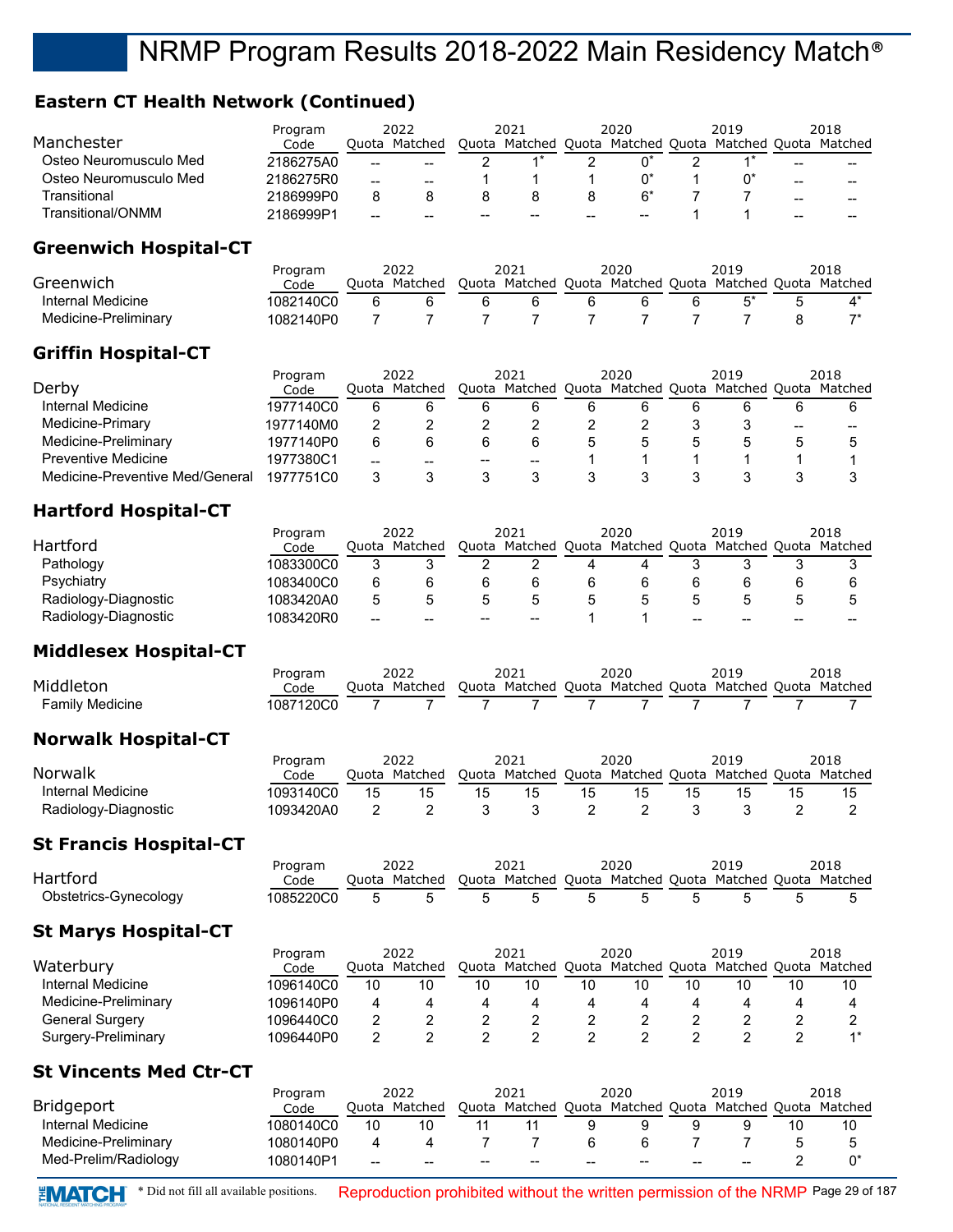## **St Vincents Med Ctr-CT (Continued)**

| <b>Bridgeport</b><br>Radiology-Diagnostic | Program<br>Code<br>1080420A0 | 3 | 2022<br>Ouota Matched |   | 2021<br>Quota Matched Quota Matched Quota Matched Quota Matched |   | 2020 |   | 2019           |    | 2018       |
|-------------------------------------------|------------------------------|---|-----------------------|---|-----------------------------------------------------------------|---|------|---|----------------|----|------------|
| <b>Stamford Hospital/Columbia-CT</b>      |                              |   |                       |   |                                                                 |   |      |   |                |    |            |
|                                           | Program                      |   | 2022                  |   | 2021                                                            |   | 2020 |   | 2019           |    | 2018       |
| Stamford                                  | Code                         |   | Ouota Matched         |   | Quota Matched Quota Matched Quota Matched Quota Matched         |   |      |   |                |    |            |
| <b>Family Medicine</b>                    | 1095120C0                    | 5 | 5                     | 5 | 5                                                               | 5 | 5    | 5 | 5              | 5  | 5          |
| Internal Medicine                         | 1095140C0                    | 8 | 7*                    | 8 | $6^*$                                                           | 8 | 8    |   |                | 6  | 6          |
| Modicino Droliminan                       | A                            |   |                       |   |                                                                 |   |      |   | $\overline{A}$ | C. | $^{\star}$ |

| Internal Medicine     | 1095140C0 |                 |    |    |       |       |    |  |  |
|-----------------------|-----------|-----------------|----|----|-------|-------|----|--|--|
| Medicine-Preliminary  | 1095140P0 | $\qquad \qquad$ | -- | -- | $- -$ | $- -$ | -- |  |  |
| Obstetrics-Gynecology | 1095220C0 |                 |    |    |       |       |    |  |  |
| General Surgery       | 1095440C0 |                 |    |    |       |       |    |  |  |
| Surgery-Preliminary   | 1095440P0 |                 |    |    |       |       |    |  |  |

## **U Connecticut School of Medicine**

|                           | Program   |    | 2022           |                | 2021                                                    |                | 2020           |                | 2019  |    | 2018 |
|---------------------------|-----------|----|----------------|----------------|---------------------------------------------------------|----------------|----------------|----------------|-------|----|------|
| Farmington                | Code      |    | Quota Matched  |                | Quota Matched Quota Matched Quota Matched Quota Matched |                |                |                |       |    |      |
| Anesthesiology            | 1094040A0 | 3  | 3              | 3              | 3                                                       | 3              | 3              | 3              | 3     | 3  |      |
| Anesthesiology            | 1094040C0 | 6  | 6              | 6              | 6                                                       | 6              | 6              | 6              | 6     | 6  |      |
| Anesthesiology            | 1094040R0 |    |                |                |                                                         |                |                |                |       |    |      |
| Dermatology               | 1094080A0 | 4  | 4              | 3              | 3                                                       |                | 3              | 3              | 3     |    |      |
| <b>Emergency Medicine</b> | 1094110C0 | 18 | 18             | 18             | 18                                                      | 18             | 18             | 18             | 18    | 18 | 18   |
| <b>Family Medicine</b>    | 1094120C0 | 7  |                |                | 7                                                       |                | 7              |                |       |    |      |
| <b>Internal Medicine</b>  | 1094140C0 | 40 | 40             | 42             | 42                                                      | 40             | 40             | 41             | 41    | 36 | 36   |
| Medicine-Primary          | 1094140M0 | 16 | 16             | 16             | 16                                                      | 16             | 16             | 16             | 16    | 16 | 16   |
| Medicine-Preliminary      | 1094140P0 | 5  | 5              | 4              | 4                                                       | 5              | 5              | 5              | 5     | 5  | 5    |
| Neurological Surgery      | 1094160C0 |    |                |                |                                                         |                |                |                |       |    |      |
| Neurology                 | 1094180C0 | 7  |                |                |                                                         |                |                | 7              | 7     |    |      |
| Neurology                 | 1094180R0 |    |                |                |                                                         |                |                |                |       |    |      |
| Obstetrics-Gynecology     | 1094220C0 | 10 | 10             | 10             | 10                                                      | 10             | 10             | 10             | 10    | 10 | 10   |
| Orthopaedic Surgery       | 1094260C0 | 5  | 5              | 5              | 5                                                       | 5              | 5              | 5              | 5     | 5  | 5    |
| Otolaryngology            | 1094280C0 | 3  | 3              | $\overline{2}$ | 2                                                       | $\overline{2}$ | 2              | $\overline{2}$ | 2     | 2  |      |
| Pediatrics                | 1094320C0 | 20 | 20             | 20             | 20                                                      | 20             | 20             | 20             | 20    | 20 | 20   |
| Phys Medicine & Rehab     | 1094340C1 | 4  | 4              |                |                                                         |                |                |                |       |    |      |
| Psychiatry                | 1094400C0 | 7  |                | 7              |                                                         |                | 7              |                |       |    |      |
| Radiology-Diagnostic      | 1094420A0 | 2  | $\overline{2}$ | 2              | $\overline{c}$                                          |                | $\overline{2}$ | $\overline{2}$ |       |    |      |
| <b>General Surgery</b>    | 1094440C0 | 6  | 6              | 6              | 6                                                       | 6              | 6              | 6              | 6     | 6  | 6    |
| Surgery-Preliminary       | 1094440P0 | 6  | $3^*$          | 6              |                                                         | 6              | $2^*$          | 5              | $4^*$ | 5  | 2*   |
| Surg-Prelim/Urology       | 1094440P1 |    |                |                |                                                         |                |                |                |       | 2  |      |

## **Waterbury Hospital-CT**

|                        | Program   |       | 2022    | 2021                                                    | 2020 | 2019 | 2018 |
|------------------------|-----------|-------|---------|---------------------------------------------------------|------|------|------|
| Waterbury              | Code      | Duota | Matched | Quota Matched Quota Matched Quota Matched Quota Matched |      |      |      |
| <b>General Surgery</b> | 1097440C0 |       |         |                                                         |      |      |      |
| Surgery-Preliminary    | 1097440P0 |       |         |                                                         |      |      |      |

## **Yale-New Haven Hosp-CT**

|                                  | Program   |    | 2022          |    | 2021                                                    |    | 2020 |    | 2019 |    | 2018  |
|----------------------------------|-----------|----|---------------|----|---------------------------------------------------------|----|------|----|------|----|-------|
| New Haven                        | Code      |    | Quota Matched |    | Quota Matched Quota Matched Quota Matched Quota Matched |    |      |    |      |    |       |
| Anesthesiology                   | 1089040A0 |    |               |    |                                                         |    |      |    |      |    |       |
| Anesthesiology                   | 1089040C0 | 21 | 21            | 21 | 21                                                      | 17 | 17   | 17 | 17   | 17 | $15*$ |
| Anesthesiology                   | 1089040R0 | -- |               |    |                                                         | ◠  |      | ⌒  |      |    |       |
| Dermatology                      | 1089080A0 | 6  | 6             |    | 4                                                       | 5  |      | 5  |      | 5  |       |
| <b>Emergency Medicine</b>        | 1089110C0 | 18 | 18            | 19 | 19                                                      | 18 | 18   | 15 | 15   | 13 | 13    |
| Emergency Medicine/Research      | 1089110C1 |    |               |    |                                                         |    |      | ⌒  |      | າ  |       |
| Internal Medicine                | 1089140C0 | 36 | 36            | 38 | 38                                                      | 36 | 36   | 36 | 36   | 37 | 37    |
| Int Med/Physician Scientist      | 1089140C1 | 6  | 6             | 6  | 6                                                       | 6  | 6    | 6  | 6    | 5  |       |
| Internal Medicine/Yale-Waterbury | 1089140C2 | 10 | 10            | 9  | 9                                                       | 10 | 10   | 10 | 10   | 10 |       |
| Medicine-Primary                 | 1089140M0 | 16 | 16            | 16 | 16                                                      | 17 | 17   | 16 | 16   | 16 | 16    |
| Medicine-Primary/HIV             | 1089140M1 | 2  | ◠             | ົ  | າ                                                       |    |      |    |      | ◠  |       |

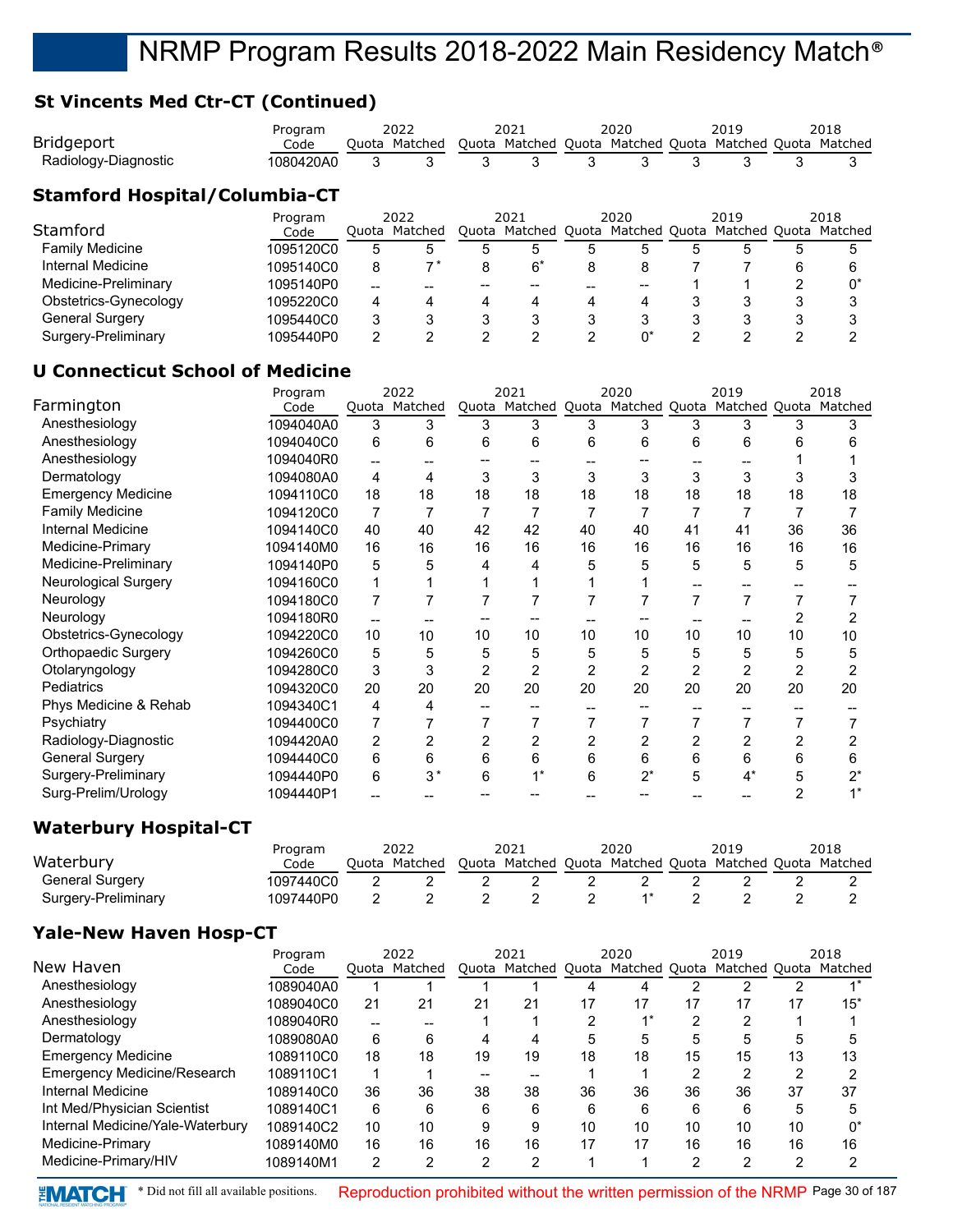## **Yale-New Haven Hosp-CT (Continued)**

|                                  | Program   |                          | 2022           |                | 2021           |                | 2020           |                | 2019                                                    |                | 2018           |
|----------------------------------|-----------|--------------------------|----------------|----------------|----------------|----------------|----------------|----------------|---------------------------------------------------------|----------------|----------------|
| New Haven                        | Code      |                          | Quota Matched  |                |                |                |                |                | Quota Matched Quota Matched Quota Matched Quota Matched |                |                |
| Medicine-Preliminary             | 1089140P0 | $\overline{2}$           | $\overline{2}$ | $\mathcal{P}$  | $\overline{2}$ | 4              | 4              | 5              | 5                                                       |                |                |
| Med-Prelim/Neurology             | 1089140P2 | 9                        | 9              | 10             | 10             | 10             | 10             | 9              | 9                                                       | 7              | 7              |
| Med-Prelim/Yale-Waterbury        | 1089140P4 | 6                        | 6              | 6              | 6              | 6              | 6              | 6              | 6                                                       | 6              | 6              |
| Med-Prelim/Int Radiology         | 1089140P5 | --                       | $\overline{a}$ | 3              | 3              | 3              | 3              |                |                                                         |                |                |
| Med-Prelim/Ophthalmology         | 1089140P6 | 5                        | 5              | 5              | 5              |                |                |                |                                                         |                |                |
| <b>Neurological Surgery</b>      | 1089160C0 | 2                        | $\overline{2}$ | $\overline{2}$ | $\overline{2}$ | 3              | 3              | $\overline{2}$ | $\overline{2}$                                          | $\overline{2}$ | $\overline{2}$ |
| Neurology                        | 1089180A0 | 10                       | 10             | 10             | 10             | 10             | 10             | 10             | 10                                                      | 9              | 9              |
| Neurology/YINP                   | 1089180A1 | --                       | --             | --             | --             | --             | --             | --             | --                                                      |                |                |
| Child Neurology                  | 1089185C0 | $\overline{c}$           | $\overline{2}$ | $\overline{c}$ | 2              | $\overline{2}$ | 2              | $\overline{2}$ | 2                                                       |                |                |
| Obstetrics-Gynecology            | 1089220C0 | 8                        | 8              | 8              | 8              | 8              | 8              | 8              | 8                                                       | 8              | 8              |
| Ob-Gyn/Preliminary               | 1089220P1 | 1                        | 1              | 1              | 1              |                |                | 1              |                                                         | 1              |                |
| Orthopaedic Surgery              | 1089260C0 | 5                        | 5              | 5              | 5              | 5              | 5              | 5              | 5                                                       | 5              | 5              |
| Otolaryngology                   | 1089280C0 | 4                        | 4              | 3              | 3              | 3              | 3              | 3              | 3                                                       | 3              | 3              |
| Pathology/Comb-Anat & Clin       | 1089300C0 | 8                        | 8              | $\overline{7}$ | $\overline{7}$ | $\overline{7}$ | 7              | 7              | $\overline{7}$                                          | 6              | 6              |
| Pathology/Anatomic Only          | 1089300C1 |                          |                |                |                |                |                |                |                                                         |                |                |
| Pathology/Clinical Only          | 1089300C2 | $\mathbf 1$              | 1              | 1              | 1              | 1              | 1              | 1              | 1                                                       | 2              | 2              |
| Pathology/AP & NP                | 1089300C3 | $\overline{a}$           |                |                |                |                |                |                |                                                         |                |                |
| Pediatrics                       | 1089320C0 | 20                       | 20             | 20             | 20             | 20             | 20             | 20             | 20                                                      | 20             | 20             |
| Plastic Surgery (Integrated)     | 1089362C0 | 3                        | 3              | 3              | 3              | 3              | 3              | 3              | 3                                                       | 3              | 3              |
| Psychiatry                       | 1089400C0 | 13                       | 13             | 14             | 14             | 13             | 13             | 13             | 13                                                      | 13             | 13             |
| Psychiatry/Combined Adult/Child  | 1089400C2 | $\boldsymbol{2}$         | $\overline{c}$ | 2              | $\overline{c}$ | $\overline{c}$ | $\overline{c}$ | $\overline{c}$ | $\overline{c}$                                          | 2              | 2              |
| Psychiatry/Research              | 1089400C3 | 3                        | 3              | $\overline{2}$ | $\overline{c}$ | 3              | 3              | 3              | 3                                                       | 3              | $2^*$          |
| Interventional Radiology (Integ) | 1089416A0 | $-$                      | --             | 3              | 3              | 3              | 3              | 3              | 3                                                       | 3              | 3              |
| Interventional Radiology (Integ) | 1089416C0 | 3                        | 3              | $-$            |                |                |                |                |                                                         |                |                |
| Radiology-Diagnostic             | 1089420A0 | 14                       | 14             | 15             | 15             | 13             | 13             | 13             | 13                                                      | 12             | 12             |
| Radiology-Diagnostic             | 1089420R0 | $\overline{\phantom{a}}$ | --             |                | --             |                | --             | 1              | $0^*$                                                   | 1              |                |
| <b>Radiation Oncology</b>        | 1089430A0 | 3                        | 3              | 5              | 5              | 3              | 3              | 3              | 3                                                       | 3              | 3              |
| <b>General Surgery</b>           | 1089440C0 | 8                        | 8              | 8              | 8              | 8              | 8              | 8              | 8                                                       | 8              | 8              |
| Surgery-Preliminary              | 1089440P0 | 9                        | $7*$           | 9              | $8*$           | 8              | $7^*$          | 8              | $5^*$                                                   | 10             | 10             |
| <b>Vascular Surgery</b>          | 1089451C0 | 1                        | 1              | 1              | 1              |                |                | 1              | 1                                                       | 1              |                |
| <b>Thoracic Surgery</b>          | 1089461C0 | 2                        | 2              | 2              | 2              | $\overline{c}$ | 2              | $\overline{c}$ | 2                                                       | $\overline{2}$ | 2              |
| Medicine-Pediatrics              | 1089700C0 | 4                        | 4              | 4              | 4              | 4              | 4              | 4              | 4                                                       | 4              | 4              |
|                                  |           |                          |                |                |                |                |                |                |                                                         |                |                |

## **DELAWARE**

## **Bayhealth Med Ctr-DE**

|                        | Program   |    | 2022          |                  | 2021                                                    |       | 2020                     |    | 2019 |    | 2018  |
|------------------------|-----------|----|---------------|------------------|---------------------------------------------------------|-------|--------------------------|----|------|----|-------|
| Dover                  | Code      |    | Quota Matched |                  | Quota Matched Quota Matched Quota Matched Quota Matched |       |                          |    |      |    |       |
| <b>Family Medicine</b> | 2260120C0 |    |               |                  |                                                         | $- -$ | $\overline{\phantom{m}}$ | -- | --   | -- | $- -$ |
| Internal Medicine      | 2260140C0 | 12 |               | 13               | 13                                                      | $- -$ | $\overline{\phantom{m}}$ | -- | --   | -- |       |
| <b>General Surgery</b> | 2260440C0 |    |               | $\hspace{0.5cm}$ | $\overline{\phantom{m}}$                                | --    | $- -$                    | -- | --   | -- |       |

## **Christiana Care-DE**

|                                  | Program   |    | 2022          |    | 2021 |    | 2020 |    | 2019                                                    |    | 2018 |
|----------------------------------|-----------|----|---------------|----|------|----|------|----|---------------------------------------------------------|----|------|
| <b>Newark</b>                    | Code      |    | Quota Matched |    |      |    |      |    | Quota Matched Quota Matched Quota Matched Quota Matched |    |      |
| <b>Emergency Medicine</b>        | 1099110C0 | 12 | 12            | 12 | 12   | 12 | 12   | 12 | 12                                                      | 12 | 12   |
| <b>Family Medicine</b>           | 1099120C0 | 9  |               | 9  | 9    |    |      | 8  | 8                                                       | 6  |      |
| Internal Medicine                | 1099140C0 | 13 | 13            | 13 | 13   | 12 | 12   | 12 | 12                                                      | 12 | 12   |
| Obstetrics-Gynecology            | 1099220C0 |    |               |    |      |    |      |    |                                                         | 6  | 6    |
| Psychiatry                       | 1099400C0 | 4  |               |    |      |    |      |    |                                                         |    |      |
| Interventional Radiology (Integ) | 1099416C0 |    |               |    |      |    |      |    |                                                         |    |      |
| Radiology-Diagnostic             | 1099420C0 | 4  |               |    |      |    |      | 5  | 5                                                       |    |      |
| General Surgery                  | 1099440C0 | 6  | 6             | 6  | 6    | 6  | 6    | 6  | 6                                                       | 6  |      |
| <b>Medicine-Pediatrics</b>       | 1099700C0 | 5  |               |    |      |    |      |    |                                                         |    |      |
| Medicine-Emergency Med           | 1099705C0 | 3  |               |    | 3    |    |      |    | 3                                                       |    |      |
| <b>Emergency Med-Family Med</b>  | 1099795C0 | 3  |               |    | 3    | ົ  |      | ◠  | າ                                                       |    |      |
| Transitional                     | 1099999P0 |    |               |    |      |    |      |    |                                                         |    |      |

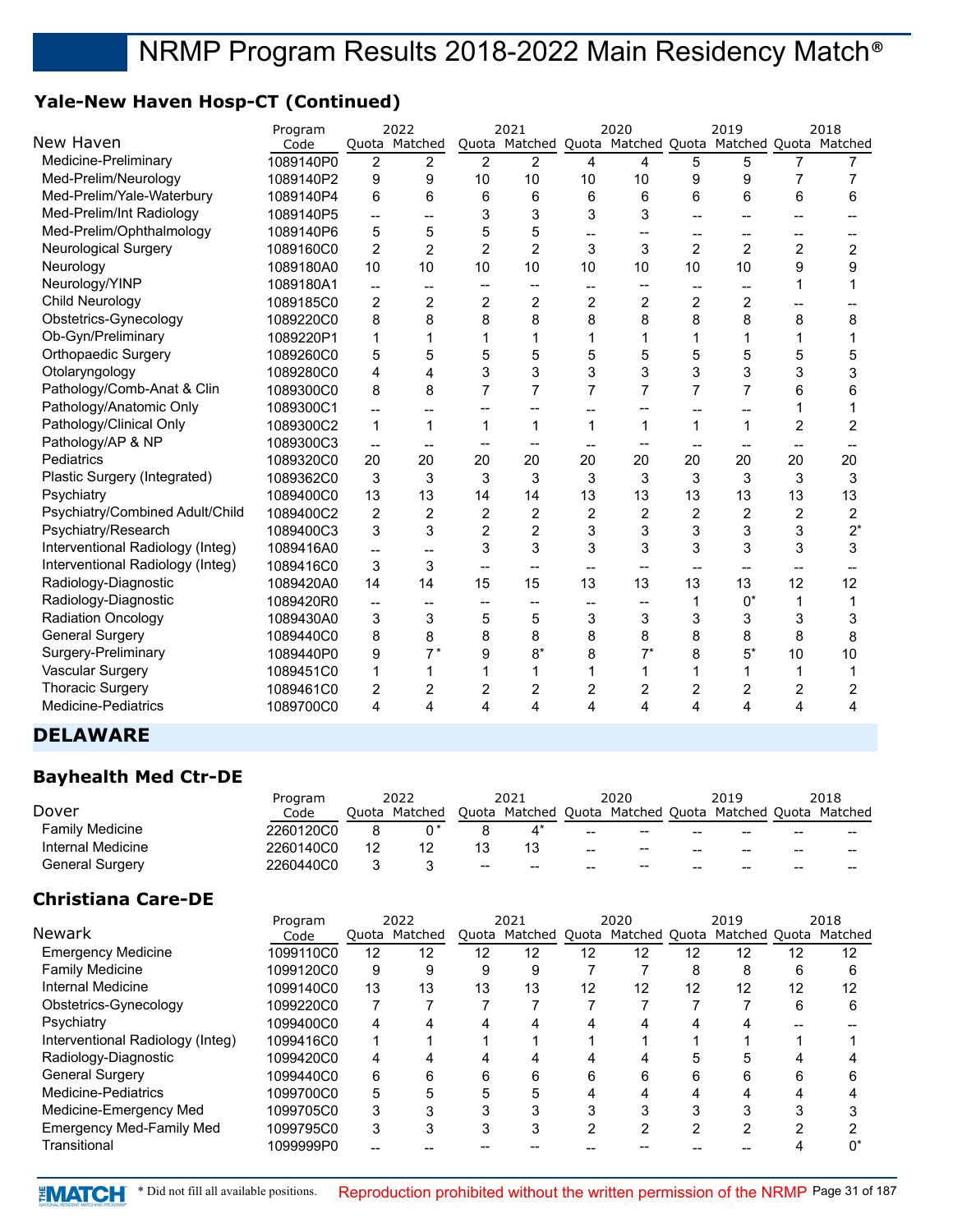## **St Francis Hospital-DE**

|                 | Program   |   | 2022                                                                  |     | 2021 | 2020 | 2019 | 2018 |
|-----------------|-----------|---|-----------------------------------------------------------------------|-----|------|------|------|------|
| Wilmington      | Code      |   | Quota Matched Quota Matched Quota Matched Quota Matched Quota Matched |     |      |      |      |      |
| Family Medicine | 2058120C0 | 6 |                                                                       | - 6 |      |      |      |      |

## **DISTRICT OF COLUMBIA**

#### **Childrens National Med Ctr-DC**

|                                    | Program   | 2022  |               |    | 2021 |    | 2020  |    | 2019                                                    |    | 2018 |
|------------------------------------|-----------|-------|---------------|----|------|----|-------|----|---------------------------------------------------------|----|------|
| Washington                         | Code      |       | Quota Matched |    |      |    |       |    | Quota Matched Quota Matched Quota Matched Quota Matched |    |      |
| Child Neurology                    | 1070185A0 |       |               |    |      |    |       |    | n*                                                      |    |      |
| Child Neurology                    | 1070185C0 | 3     | 3             |    |      |    | 3     |    |                                                         |    |      |
| Child Neurology                    | 1070185R0 | $-$   |               |    |      |    | $0^*$ |    |                                                         | ◠  |      |
| Neurodevelopmental Disabilities    | 1070186A0 |       |               |    |      |    |       |    |                                                         |    |      |
| Neurodevelopmental Disabilities    | 1070186R0 | $- -$ |               |    |      |    |       |    |                                                         |    |      |
| <b>Pediatrics</b>                  | 1070320C0 | 20    | 20            | 21 | 21   | 21 | 21    | 21 | 21                                                      | 21 | 21   |
| Peds/Internationally Sponsored     | 1070320C2 | $-$   |               |    |      |    | 2     |    |                                                         | 2  |      |
| Pediatrics-Research                | 1070320C3 | 2     |               |    |      |    |       |    |                                                         |    |      |
| Pediatrics-Primary                 | 1070320M0 | 5     |               |    |      |    |       |    |                                                         |    |      |
| Peds-Primary/Community Health      | 1070320M1 | 8     | 8             |    | 8    | 8  | 8     | 8  | 8                                                       | 8  |      |
| Peds-Preliminary/NDD               | 1070320P1 |       |               |    |      |    |       |    |                                                         |    |      |
| <b>Pediatrics-Medical Genetics</b> | 1070765C0 |       |               |    |      |    |       |    |                                                         |    |      |

## **George Washington Univ-DC**

|                                    | Program   |                          | 2022           |                | 2021                     |                | 2020           |                          | 2019                                                    |                | 2018           |
|------------------------------------|-----------|--------------------------|----------------|----------------|--------------------------|----------------|----------------|--------------------------|---------------------------------------------------------|----------------|----------------|
| Washington                         | Code      | Quota                    | Matched        |                |                          |                |                |                          | Quota Matched Quota Matched Quota Matched Quota Matched |                |                |
| Anesthesiology                     | 1802040A0 | 5                        | 5              | 3              | 3                        | 3              | 3              | 3                        | 3                                                       | 3              | 3              |
| Anesthesiology                     | 1802040C0 | 5                        | 5              | 5              | 5                        | 5              | 5              | 5                        | 5                                                       | 5              | 5              |
| Anesthesiology                     | 1802040R0 | 2                        | $\overline{2}$ |                |                          |                |                | 1                        | $0^*$                                                   |                | $0^*$          |
| Dermatology                        | 1802080A0 | $\overline{2}$           | $\mathfrak{p}$ | $\overline{2}$ | $\overline{2}$           | $\overline{2}$ | $\overline{2}$ | $\overline{2}$           | 2                                                       | 2              | 2              |
| <b>Emergency Medicine</b>          | 1802110C0 | 11                       | 11             | 10             | 10                       | 10             | 10             | 9                        | 9                                                       | 9              | 9              |
| <b>Emergency Med/International</b> | 1802110C1 | $\overline{a}$           | --             |                | $\overline{\phantom{a}}$ | 1              | 1              | 1                        | 1                                                       | $\overline{2}$ | $1^*$          |
| Internal Medicine                  | 1802140C0 | 28                       | 28             | 27             | 27                       | 24             | 24             | 23                       | 23                                                      | 24             | 24             |
| Int Med/Sponsored IMG              | 1802140C1 | 2                        | 2              | --             | --                       | 3              | 3              | 3                        | 3                                                       | 4              | 4              |
| Medicine-Primary                   | 1802140M0 | 5                        | 5              | 4              | 4                        |                | 4              | 5                        | 5                                                       | 4              | 4              |
| Med-Primary/Sponsored              | 1802140M1 | $\overline{\phantom{a}}$ | --             |                |                          |                |                |                          |                                                         |                |                |
| Medicine-Preliminary               | 1802140P0 | 6                        | 6              | 7              | $\overline{7}$           | 6              | 6              | 4                        | 4                                                       | 3              | 3              |
| Med-Prelim/Sponsored               | 1802140P1 | $\overline{a}$           |                |                |                          | 1              | $0^*$          | $\overline{2}$           | $\overline{2}$                                          |                |                |
| Med-Prelim/Neurology/FIG           | 1802140P2 |                          |                |                |                          |                |                | $\overline{\phantom{a}}$ | --                                                      | 1              |                |
| Med-Prelim/Neurology               | 1802140P3 |                          | --             |                |                          |                |                | $\overline{2}$           | $\overline{2}$                                          | 3              | 3              |
| Med-Prelim/Dermatology             | 1802140P4 | --                       |                | --             |                          | $\mathbf{1}$   | 1              |                          |                                                         |                |                |
| Med-Prelim/Radiology               | 1802140P5 | 1                        | $\mathbf{1}$   | --             | --                       | --             |                | 1                        | 1                                                       |                |                |
| <b>Neurological Surgery</b>        | 1802160C0 | $\mathbf 1$              | 1              | $\overline{c}$ | $\overline{2}$           | $\mathbf{1}$   | $\mathbf 1$    | $\overline{c}$           | $\overline{c}$                                          | $\mathbf{1}$   | 1              |
| Neurology                          | 1802180A0 | --                       |                |                |                          |                |                | 3                        | $2^*$                                                   | 3              | 3              |
| Neurology/Funded IG                | 1802180A1 | --                       | --             |                |                          |                |                | 1                        | $0^*$                                                   |                |                |
| Neurology                          | 1802180C0 | 4                        | 4              | 4              | 4                        | 3              | 3              |                          |                                                         |                |                |
| Neurology/Funded IG                | 1802180C1 | --                       |                |                |                          |                |                |                          |                                                         |                |                |
| Obstetrics-Gynecology              | 1802220C0 | 8                        | 8              | 8              | 8                        | 8              | 8              | 8                        | 8                                                       | $\overline{7}$ | 7              |
| Orthopaedic Surgery                | 1802260C0 | 4                        | 4              | 4              | 4                        | 4              | 4              | 4                        | 4                                                       | 4              | 4              |
| Otolaryngology                     | 1802280C0 | 2                        | $\overline{2}$ |                | 1                        | $\overline{2}$ | $\overline{2}$ | 1                        | 1                                                       | $\overline{2}$ | $\overline{2}$ |
| Pathology                          | 1802300C0 | 4                        | 4              | 4              | 4                        | 4              | 4              | 5                        | 5                                                       | 4              | 4              |
| Psychiatry                         | 1802400C0 | 6                        | 6              | 6              | 6                        | 6              | 6              | 6                        | 6                                                       | 6              | 6              |
| Interventional Radiology (Integ)   | 1802416A0 | 1                        | 1              |                | 1                        |                |                | $\overline{\phantom{a}}$ | --                                                      |                |                |
| Radiology-Diagnostic               | 1802420A0 | 4                        | 4              | 4              | 4                        | 6              | 6              | 5                        | 5                                                       | 4              | 4              |
| Radiology-Diagnostic               | 1802420R0 | --                       | --             |                |                          | 1              |                | --                       | --                                                      |                |                |
| <b>General Surgery</b>             | 1802440C0 | 5                        | 5              | 5              | 5                        | 4              | 4              | 4                        | 4                                                       | 4              | 4              |
| Surg-Prelim/Urology                | 1802440P0 | --                       |                |                |                          |                |                |                          |                                                         | $\overline{c}$ | 2              |
| Surg-Prelim/Funded                 | 1802440P2 |                          |                |                |                          | $\mathbf{1}$   | 1              | 1                        | 1                                                       | 1              | $0^*$          |
|                                    |           |                          |                |                |                          |                |                |                          |                                                         |                |                |

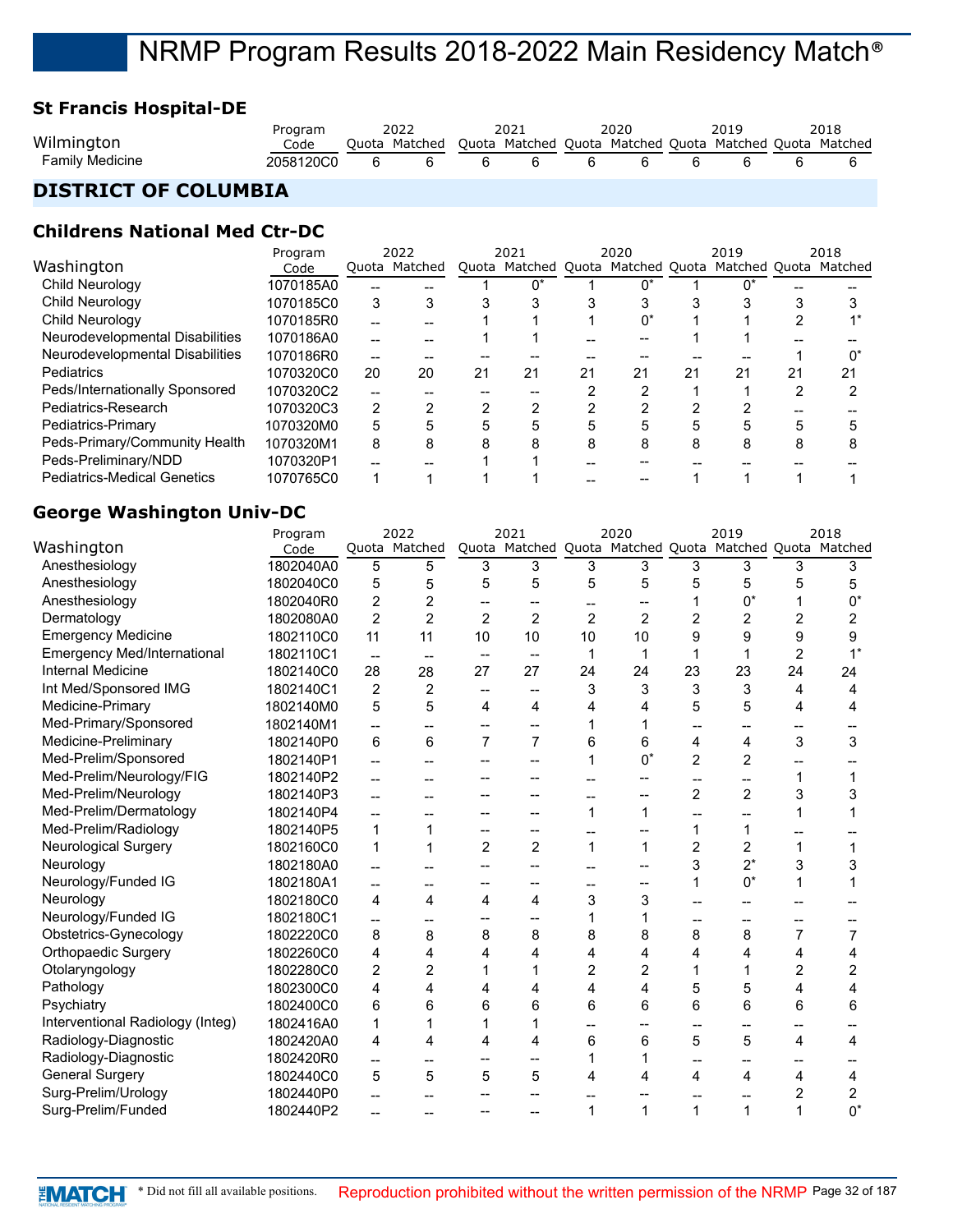## **Howard Univ Hosp-DC**

|                        | Program   |     | 2022          |    | 2021                                                    |    | 2020 |    | 2019 |    | 2018  |
|------------------------|-----------|-----|---------------|----|---------------------------------------------------------|----|------|----|------|----|-------|
| Washington             | Code      |     | Quota Matched |    | Quota Matched Quota Matched Quota Matched Quota Matched |    |      |    |      |    |       |
| Dermatology            | 2193080A0 | 4   |               | 5  | 5                                                       |    | 3    | 3  | 3    |    | $2^*$ |
| Dermatology            | 2193080R0 | $-$ |               |    |                                                         |    |      |    |      |    |       |
| <b>Family Medicine</b> | 2193120C0 | 6   | 6             | 6  | 6                                                       | 6  | 6    | 6  | 6    | 6  |       |
| Internal Medicine      | 2193140C0 | 22  | 22            | 22 | 22                                                      | 22 | 22   | 22 | 22   | 22 | 22    |
| Medicine-Preliminary   | 2193140P0 | 13  | $11*$         | 14 | 14                                                      | 14 | 14   | 14 | 14   | 14 | 14    |
| Neuroloav              | 2193180A0 | 2   | ◠             |    |                                                         | 3  | 3    |    |      | ◠  | ◠     |
| Obstetrics-Gynecology  | 2193220C0 | 4   |               | 4  | 4                                                       | Δ  | 4    |    | 4    |    |       |
| Orthopaedic Surgery    | 2193260C0 | 4   |               |    | 4                                                       | 4  | 4    |    | 4    |    |       |
| Pathology              | 2193300C0 | 3   |               | ົ  | 2                                                       |    |      |    |      | ◠  |       |
| Psychiatry             | 2193400C0 | 4   |               |    | 5                                                       | 5  | 5    |    |      |    |       |
| <b>General Surgery</b> | 2193440C0 | 5   |               |    | 5                                                       | 5  | 5    | 5  | 5    |    |       |
| Surgery-Preliminary    | 2193440P0 | 4   | י פ           |    |                                                         |    |      |    |      |    |       |

#### **MedStar Georgetown Univ Hosp-DC**

|                                  | Program   |    | 2022           |               | 2021          |    | 2020 |    | 2019                                      |    | 2018 |
|----------------------------------|-----------|----|----------------|---------------|---------------|----|------|----|-------------------------------------------|----|------|
| Washington                       | Code      |    | Quota Matched  |               | Quota Matched |    |      |    | Quota Matched Quota Matched Quota Matched |    |      |
| Anesthesiology                   | 1801040C0 | 12 | 12             | 12            | 12            | 10 | 10   | 10 | 10                                        | 10 | 10   |
| Anesthesiology                   | 1801040R0 |    |                |               |               |    |      |    |                                           |    |      |
| Internal Medicine                | 1801140C0 | 29 | 29             | 29            | 29            | 29 | 29   | 29 | 29                                        | 29 | 29   |
| Neurological Surgery             | 1801160C0 | 2  | $\overline{2}$ | $\mathcal{P}$ | 2             |    |      | 2  |                                           |    |      |
| Neurology                        | 1801180C0 | 6  | 6              | 6             | 6             | 6  |      | 6  | 6                                         |    |      |
| Neurology/Clinician Scientist    | 1801180C1 |    |                |               |               |    |      |    |                                           |    |      |
| Orthopaedic Surgery              | 1801260C0 | 4  |                |               |               |    |      |    |                                           |    |      |
| Otolaryngology                   | 1801280C0 | 3  | 3              | 3             | 3             |    |      | 3  | 3                                         |    |      |
| Pathology                        | 1801300C0 | 3  | 3              |               | $2^*$         |    |      |    |                                           |    |      |
| <b>Pediatrics</b>                | 1801320C0 | 11 | 11             | 11            | 11            |    | 11   | 11 |                                           | 11 |      |
| Plastic Surgery (Integrated)     | 1801362C0 | 4  | 4              |               | 4             |    |      |    |                                           |    |      |
| Psychiatry                       | 1801400C0 | 9  | 9              | 9             | 9             |    |      |    |                                           |    |      |
| Interventional Radiology (Integ) | 1801416C0 | 2  | 2              |               | 2             |    |      |    |                                           |    |      |
| Radiology-Diagnostic             | 1801420A0 | 4  |                |               |               |    |      |    |                                           |    |      |
| <b>Radiation Oncology</b>        | 1801430A0 | 2  |                |               | 0*            |    |      |    |                                           |    |      |
| Gen Surgery/Georgetown-WHC       | 1801440C0 | 10 | 10             | 10            | 10            | 10 | 10   | 10 | 10                                        |    |      |
| Surg-Prelim/Georgetown-WHC       | 1801440P0 | 9  | $^{\circ}$     | 9             | $2^*$         | 11 | $4*$ | 11 | $6*$                                      |    |      |
| Medicine-Pediatrics              | 1801700C0 | 4  |                |               |               |    |      |    |                                           |    |      |

## **MedStar National Rehab Hosp-DC**

|                       | Program     | 2022                                                                  |     | 2021 |    | 2020 | 2019 | 2018 |
|-----------------------|-------------|-----------------------------------------------------------------------|-----|------|----|------|------|------|
| Washington            | Code        | Quota Matched Quota Matched Quota Matched Quota Matched Quota Matched |     |      |    |      |      |      |
| Phys Medicine & Rehab | 3191340C0 6 |                                                                       | - 6 |      | ჩ. | - 6  |      |      |

## **MedStar Washington Hosp Ctr-DC**

|                              | Program   | 2022 |               |    | 2021                              |    | 2020 |    | 2019          |    | 2018    |
|------------------------------|-----------|------|---------------|----|-----------------------------------|----|------|----|---------------|----|---------|
| Washington                   | Code      |      | Ouota Matched |    | Quota Matched Quota Matched Quota |    |      |    | Matched Quota |    | Matched |
| Dermatology                  | 1800080A0 | 2    |               |    | ⌒                                 |    | っ    | ◠  | ⌒             |    | ∩       |
| Dermatology                  | 1800080R0 | --   |               |    |                                   |    |      |    |               |    |         |
| Emergency Med/Georgetown-WHC | 1800110C0 | 10   | 10            | 10 | 10                                | 10 | 10   | 10 | 10            | 10 | 10      |
| Family Med/Georgetown-WHC    | 1800120C0 | 4    | 4             | 4  | 4                                 | 4  | 4    |    |               |    |         |
| Internal Medicine            | 1800140C0 | 29   | 29            | 29 | 29                                | 29 | 29   | 28 | 28            | 28 | 28      |
| Medicine-Preliminary         | 1800140P0 | 11   | 11            | 10 | 10                                | 13 | 13   | 13 | 13            | 13 | 13      |
| Obstetrics-Gynecology        | 1800220C0 | 10   | 10            | 10 | 10                                | 10 | 10   | 10 | 10            | 10 | 10      |
| <b>General Surgery</b>       | 1800440C0 | --   |               |    |                                   |    |      |    |               |    | 5       |
| Surgery-Preliminary          | 1800440P0 | --   |               |    |                                   |    |      |    |               |    | 3*      |
| Vascular Surgery             | 1800451C0 | 2    |               |    | າ                                 |    | ົ    | ົ  | ⌒             |    |         |
| Medicine-Dermatology         | 1800785C0 | 2    |               |    |                                   | ◠  |      | ◠  | ⌒             |    |         |

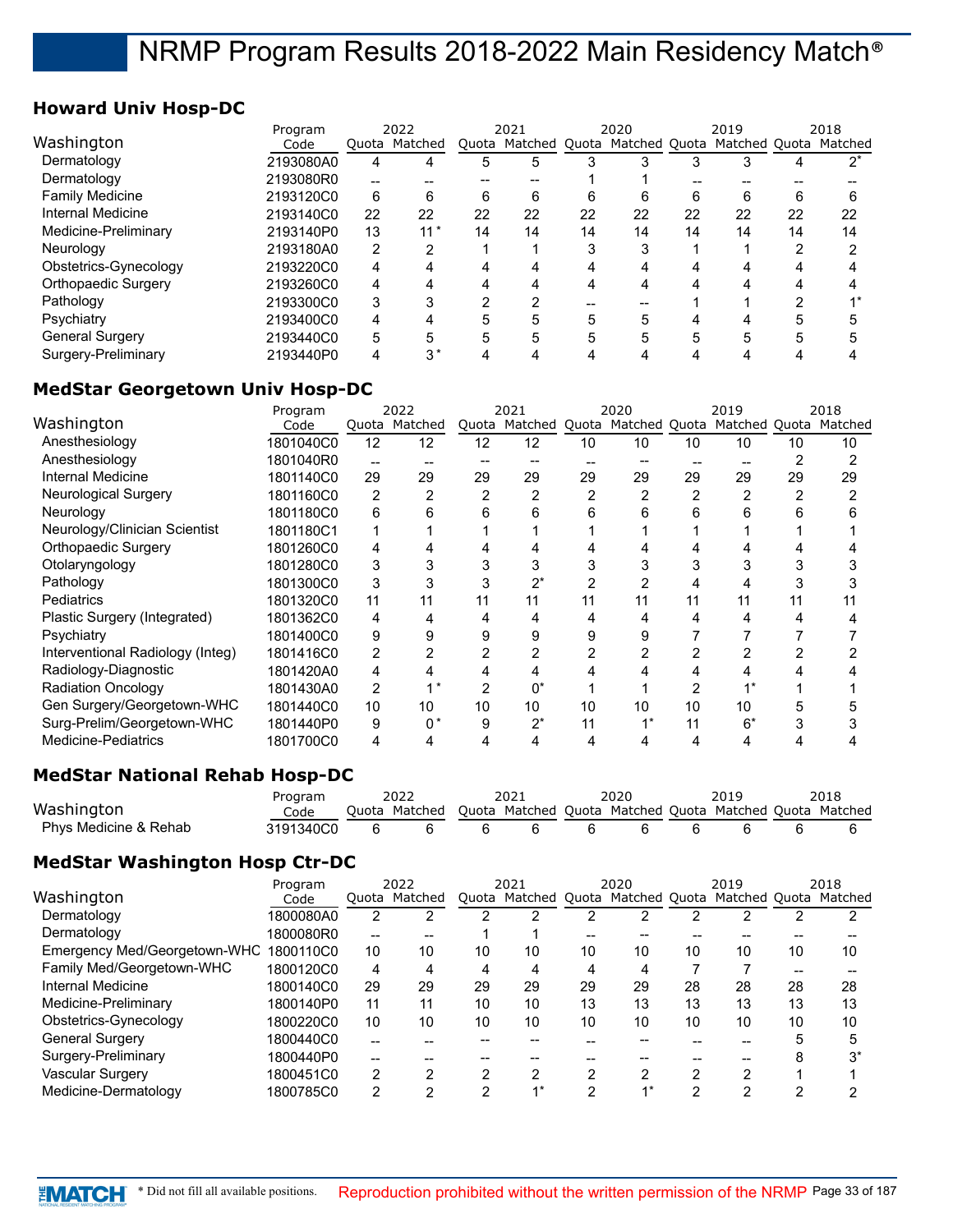## **Providence Hospital-DC**

|                        | Program   |       | 2022                                              |                  | 2021                                                    |                 | 2020  |    | 2019  | 2018 |
|------------------------|-----------|-------|---------------------------------------------------|------------------|---------------------------------------------------------|-----------------|-------|----|-------|------|
| Washington             | Code      |       | Ouota Matched                                     |                  | Quota Matched Quota Matched Quota Matched Quota Matched |                 |       |    |       |      |
| <b>Family Medicine</b> | 1803120C0 | $- -$ | $-$                                               | $\hspace{0.5cm}$ | $- -$                                                   | $- -$           | $- -$ | -- | $-$   |      |
| Internal Medicine      | 1803140C0 | $- -$ | $\hspace{0.05cm}-\hspace{0.05cm}-\hspace{0.05cm}$ | $- -$            | $- -$                                                   | $\qquad \qquad$ | $- -$ | -- | $- -$ |      |
|                        |           |       |                                                   |                  |                                                         |                 |       |    |       |      |

## **St Elizabeths Hospital/DBH-DC**

|            | Program   | 2022                                                                  | 2021 | 2020 | 2019 | 2018 |
|------------|-----------|-----------------------------------------------------------------------|------|------|------|------|
| Washington | Code      | Quota Matched Quota Matched Quota Matched Quota Matched Quota Matched |      |      |      |      |
| Psychiatry | 1804400C0 |                                                                       |      |      |      |      |
|            |           |                                                                       |      |      |      |      |

#### **FLORIDA**

## **AdventHealth Florida**

|                                 | Program   | 2022 |               | 2021 |                                   | 2020 |    | 2019 |                       |    | 2018 |
|---------------------------------|-----------|------|---------------|------|-----------------------------------|------|----|------|-----------------------|----|------|
| Orlando                         | Code      |      | Quota Matched |      | Quota Matched Quota Matched Quota |      |    |      | Matched Quota Matched |    |      |
| <b>Emergency Medicine</b>       | 1102110C0 | 6    | 6             | 6    | 6                                 | 6    | 6  | 6    | 6                     | 6  | 6    |
| <b>Family Medicine</b>          | 1102120C0 | 12   | 12            | 12   | 12                                | 12   | 12 | 12   | 12                    | 12 | 12   |
| Fam Med/East Orlando/Osteopathi | 1102120C1 | 8    | 8             | 8    | 8                                 | 8    | 8  | 8    | 8                     |    |      |
| <b>Family Medicine/Sebring</b>  | 1102120C2 | 8    | 4*            | 8    | 8                                 |      |    |      |                       |    |      |
| Internal Medicine               | 1102140C0 | 12   | 12            | 12   | 12                                | 12   | 12 | 12   | 12                    | 12 | 12   |
| Internal Medicine/Sebring       | 1102140C1 | 8    |               |      |                                   |      |    |      |                       |    |      |
| Medicine-Primary                | 1102140M0 | 2    |               |      |                                   |      |    | ◠    |                       | ົ  |      |
| Pediatrics                      | 1102320C0 | 6    | հ             | 6    | 6                                 | 6    | 6  | 6    | $2^{*}$               | 6  |      |
| Radiology-Diagnostic            | 1102420A0 | 4    |               | 4    | 4                                 | 4    | 4  | 4    | 4                     |    |      |
| <b>General Surgery</b>          | 1102440C0 | 4    |               |      | Δ                                 |      |    |      |                       |    |      |

## **Aventura Hospital-FL**

|                           | Program   |    | 2022          |    | 2021                              |    | 2020  |    | 2019          |    | 2018    |
|---------------------------|-----------|----|---------------|----|-----------------------------------|----|-------|----|---------------|----|---------|
| Aventura                  | Code      |    | Ouota Matched |    | Quota Matched Quota Matched Quota |    |       |    | Matched Quota |    | Matched |
| <b>Emergency Medicine</b> | 1752110C0 | -- | --            | 12 | 12                                | 12 | 12    | 12 | 12            | 10 | 10      |
| Internal Medicine         | 1752140C0 | -- | --            | 15 | 15                                | 15 | 15    | 15 | 15            | 15 | 15      |
| Psychiatry                | 1752400C0 | -- |               | 5  | 5                                 | 5  | 5     |    | 5             |    |         |
| Radiology-Diagnostic      | 1752420A0 | -- |               |    |                                   | 5  | $2^*$ | 5  | $4^*$         | 5  | 4*      |
| Radiology-Diagnostic      | 1752420C0 |    |               |    |                                   |    |       |    |               |    |         |
| Radiology-Diagnostic      | 1752420R0 | -- |               |    |                                   |    | --    |    |               |    |         |
| Transitional              | 1752999P0 | -- |               | 8  | 8                                 | 13 | 13    | 12 | 12            | 11 | $8^*$   |
| Transitional/Radiology    | 1752999P2 |    |               |    |                                   |    |       |    |               |    |         |

## **BayCare Health System-FL**

|                   | Program   | 2022          |                                                | 2021                                                    |                          | 2020                     |       | 2019  |       | 2018  |
|-------------------|-----------|---------------|------------------------------------------------|---------------------------------------------------------|--------------------------|--------------------------|-------|-------|-------|-------|
| Clearwater        | Code      | Ouota Matched |                                                | Quota Matched Quota Matched Quota Matched Quota Matched |                          |                          |       |       |       |       |
| <b>Pediatrics</b> | 2300320C0 |               | $\hspace{0.1mm}-\hspace{0.1mm}-\hspace{0.1mm}$ | $\sim$                                                  | $\overline{\phantom{m}}$ | $\overline{\phantom{a}}$ | $- -$ | $- -$ | $- -$ | $- -$ |
| Psychiatry        | 2300400C0 |               | $\hspace{0.1mm}-\hspace{0.1mm}-\hspace{0.1mm}$ | $\hspace{0.1mm}-\hspace{0.1mm}-\hspace{0.1mm}$          | $- -$                    | $\overline{\phantom{a}}$ | $- -$ | $- -$ | $- -$ | $- -$ |

#### **Bayfront Med Ctr-FL**

|                       | Program   | 2022 |               | 2021 |                                                         | 2020 |  | 2019 |  | 2018 |
|-----------------------|-----------|------|---------------|------|---------------------------------------------------------|------|--|------|--|------|
| St Petersburg         | Code      |      | Ouota Matched |      | Quota Matched Quota Matched Quota Matched Quota Matched |      |  |      |  |      |
| Family Medicine       | 1911120C0 |      |               |      |                                                         |      |  |      |  |      |
| Obstetrics-Gynecology | 1911220C0 |      |               |      |                                                         |      |  |      |  |      |

## **Borinquen Health Care Ctr-FL**

|                 | Program   |       | 2022    | 2021                                                    | 2020 |     | 2019 |     | 2018 |
|-----------------|-----------|-------|---------|---------------------------------------------------------|------|-----|------|-----|------|
| Miami           | Code      | Ouota | Matched | Quota Matched Quota Matched Quota Matched Quota Matched |      |     |      |     |      |
| Family Medicine | 2254120C0 |       |         |                                                         |      | $-$ | $-$  | $-$ | $-$  |

## **Broward Health Med Ctr-FL**

| Fort Lauderdale | Program<br>Code |    | 2022<br>Ouota Matched |                          | 2021<br>Quota Matched Quota Matched Quota Matched Quota Matched |     | 2020  | 2019 | 2018 |
|-----------------|-----------------|----|-----------------------|--------------------------|-----------------------------------------------------------------|-----|-------|------|------|
| Dermatology     | 1892080A0       |    |                       |                          |                                                                 |     |       |      |      |
| Dermatology     | 1892080R0       | -- | $-$                   | $\overline{\phantom{a}}$ | $\hspace{0.1mm}-\hspace{0.1mm}-\hspace{0.1mm}$                  | $-$ | $- -$ |      |      |

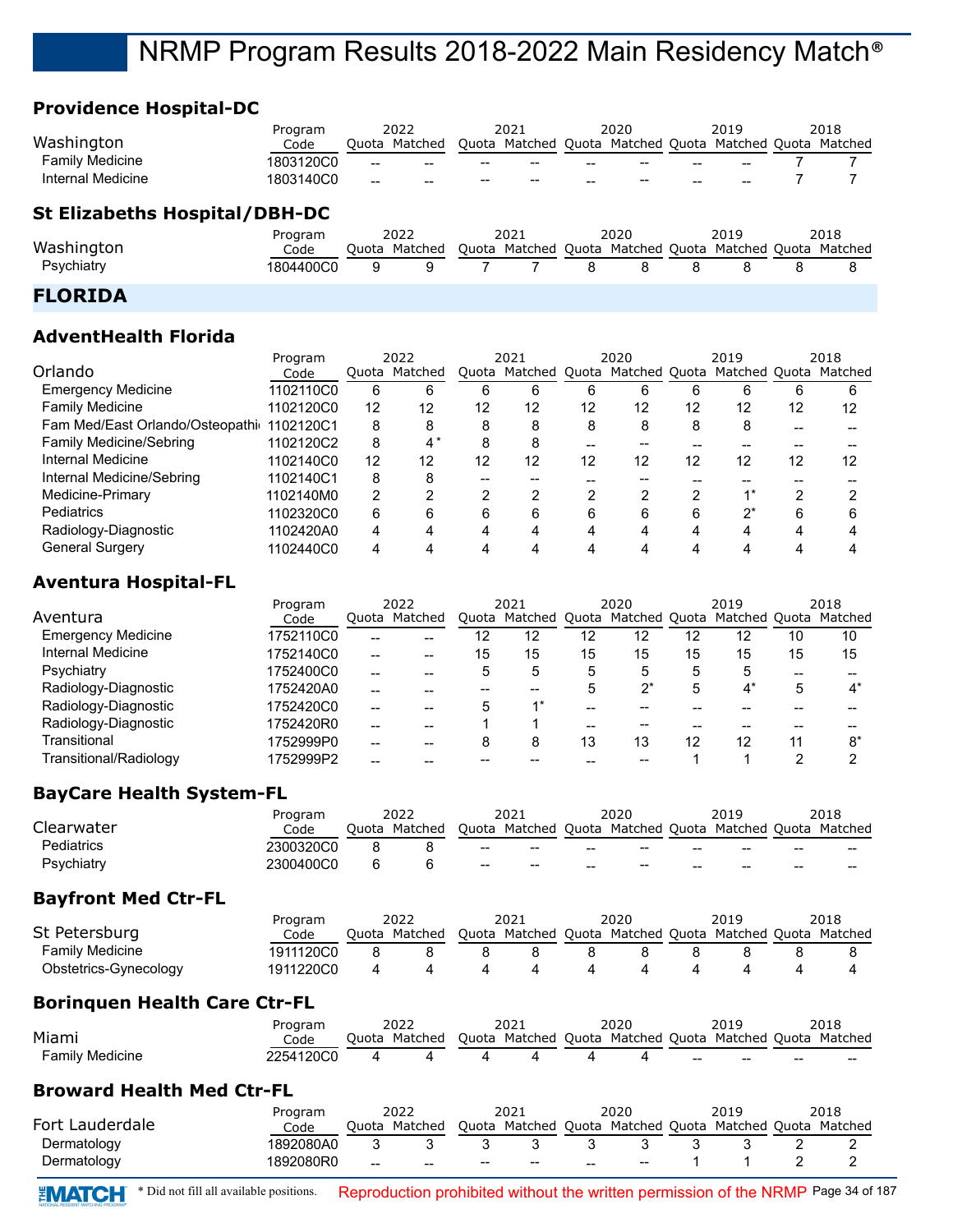## **Broward Health Med Ctr-FL (Continued)**

|                                   | 2022<br>Program |       |               | 2021 |                                                         |    | 2020 |    | 2019 |                | 2018                  |
|-----------------------------------|-----------------|-------|---------------|------|---------------------------------------------------------|----|------|----|------|----------------|-----------------------|
| Fort Lauderdale                   | Code            |       | Quota Matched |      | Quota Matched Quota Matched Quota Matched Quota Matched |    |      |    |      |                |                       |
| <b>Emergency Medicine</b>         | 1892110C0       | 13    | $8*$          | 13   | 13                                                      |    |      |    |      |                |                       |
| <b>Family Medicine</b>            | 1892120C0       | 5     | 5             | 5    | 5                                                       | 5  | 5    | -- |      |                |                       |
| Internal Medicine                 | 1892140C0       | 16    | $12*$         | 16   | 16                                                      | 16 | 16   | 16 | 16   | 14             | $12^*$                |
| Internal Med/North Program        | 1892140C1       | 15    | 15            | 15   | 15                                                      |    |      |    |      |                |                       |
| Orthopaedic Surgery               | 1892260C0       | 3     | 3             | 3    | 3                                                       | 3  | 3    |    |      | $\overline{2}$ | 2                     |
| <b>Pediatrics</b>                 | 1892320C0       | 8     | 8             | 8    | 8                                                       | 8  | 8    | 8  | 8    | 8              | 8                     |
| Psychiatry                        | 1892400C0       | 5     | 5             |      |                                                         |    |      |    |      |                |                       |
| <b>General Surgery</b>            | 1892440C0       | 6     | 6             | 6    | 6                                                       | 6  | 6    | -- |      | --             |                       |
| Transitional                      | 1892999P0       | 4     | 4             | 4    | 4                                                       | 4  | 4    | 4  | 4    | 4              | 4                     |
| <b>Transitional/North Program</b> | 1892999P1       | 16    | 16            | --   |                                                         |    |      |    |      |                |                       |
| <b>Centerstone-FL</b>             |                 |       |               |      |                                                         |    |      |    |      |                |                       |
|                                   | Program         |       | 2022          |      | 2021                                                    |    | 2020 |    | 2019 |                | 2018                  |
| <b>Bradenton</b>                  | Code            | Quota | Matched       |      | Quota Matched Quota Matched Quota                       |    |      |    |      |                | Matched Quota Matched |

| Psvo<br>cniatr               | 24000<br>. |  | $\overline{a}$ | Д | - | $- -$ | $- -$ | $\sim$ | $- -$ |
|------------------------------|------------|--|----------------|---|---|-------|-------|--------|-------|
| $ -$<br>- -<br>$ -$<br>- - - | $-$        |  |                |   |   |       |       |        |       |

#### **Citrus Health Network-FL**

|            | Program   | 2022          | 2021 | 2020 |                                                         | 2018 |
|------------|-----------|---------------|------|------|---------------------------------------------------------|------|
| Hialeah    | Code      | Ouota Matched |      |      | Quota Matched Quota Matched Quota Matched Quota Matched |      |
| Psychiatry | 1864400C0 |               |      |      |                                                         |      |

## **Cleveland Clinic Florida**

|                        | Program   |   | 2022          |   | 2021                                            | 2020 | 2019 | 2018    |
|------------------------|-----------|---|---------------|---|-------------------------------------------------|------|------|---------|
| Weston                 | Code      |   | Ouota Matched |   | Quota Matched Quota Matched Quota Matched Quota |      |      | Matched |
| Anesthesiology         | 1383040C0 | 5 |               |   |                                                 | 5    |      |         |
| Internal Medicine      | 1383140C0 | 9 |               | 9 |                                                 |      |      |         |
| Med-Prelim/Neurology   | 1383140P0 |   |               |   |                                                 |      |      |         |
| Medicine-Preliminary   | 1383140P1 |   |               |   |                                                 |      |      |         |
| Neurology              | 1383180A0 |   |               |   |                                                 |      |      |         |
| <b>General Surgery</b> | 1383440C0 | 3 |               |   |                                                 |      |      |         |
| Surgery-Preliminary    | 1383440P0 | າ |               |   |                                                 |      |      |         |

## **Community Health of South Florida**

|                        | Program   | 2022          | 2021                                                    | 2020 | 2019 |                          | 2018  |
|------------------------|-----------|---------------|---------------------------------------------------------|------|------|--------------------------|-------|
| Miami                  | Code      | Quota Matched | Quota Matched Quota Matched Quota Matched Quota Matched |      |      |                          |       |
| <b>Family Medicine</b> | 2194120C0 |               |                                                         |      |      | $\sim$                   | $- -$ |
| Psychiatry             | 2194400C0 |               |                                                         |      |      | $\overline{\phantom{a}}$ | $- -$ |

## **East Florida GME Consortium**

|                | Program   |       | 2022                                              |                                   |       | 2020              |    |                       |       | 2018  |
|----------------|-----------|-------|---------------------------------------------------|-----------------------------------|-------|-------------------|----|-----------------------|-------|-------|
| Tamarac        | Code      | Juota | Matched                                           | Ouota Matched Ouota Matched Ouota |       |                   |    | Matched Ouota Matched |       |       |
| Anesthesiology | 2232040R0 | $- -$ | $\hspace{0.05cm}-\hspace{0.05cm}-\hspace{0.05cm}$ |                                   | $- -$ | $\hspace{0.05cm}$ | -- | --                    | $- -$ | $- -$ |

## **FAU-Schmidt COM-FL**

| Program                   |           | 2022 |               | 2021 |                                                         | 2020 |                  |    | 2019 |    | 2018 |
|---------------------------|-----------|------|---------------|------|---------------------------------------------------------|------|------------------|----|------|----|------|
| Boca Raton                | Code      |      | Ouota Matched |      | Quota Matched Quota Matched Quota Matched Quota Matched |      |                  |    |      |    |      |
| <b>Emergency Medicine</b> | 1586110C0 | 6    |               | 6    | 6                                                       | 6    | b                | b  | 6    | b  |      |
| Internal Medicine         | 1586140C0 | 24   | 24            | 24   | 24                                                      | 24   | 24               | 24 | 24   | 24 | 24   |
| Medicine-Preliminary      | 1586140P0 | 2    |               | 3    | ′^                                                      |      |                  |    |      | 3  |      |
| Neurology                 | 1586180C0 | 3    |               |      |                                                         |      | 3                |    |      |    |      |
| Psychiatry                | 1586400C0 | 4    |               | 4    |                                                         | 4    | 4                |    |      | Δ  |      |
| <b>General Surgery</b>    | 1586440C0 | 6    |               | 6    | 6                                                       | 6    | 6                |    | 6    |    |      |
| Surgery-Preliminary       | 1586440P0 | 5    | $\star$       |      |                                                         |      | $\overline{A}$ * |    | Δ*   |    | י ∂  |

## **FIU Herbert Wertheim COM-FL**

|                  | Program   | 2022                                                                  |                          | 2021   |       | 2020                                           |    | 2019 |    | 2018  |
|------------------|-----------|-----------------------------------------------------------------------|--------------------------|--------|-------|------------------------------------------------|----|------|----|-------|
| Miami            | Code      | Quota Matched Quota Matched Quota Matched Quota Matched Quota Matched |                          |        |       |                                                |    |      |    |       |
| Medicine-Primary | 2317140M0 |                                                                       | $\overline{\phantom{a}}$ | $\sim$ | $- -$ | $\hspace{0.1mm}-\hspace{0.1mm}-\hspace{0.1mm}$ | -- | --   | -- | $- -$ |

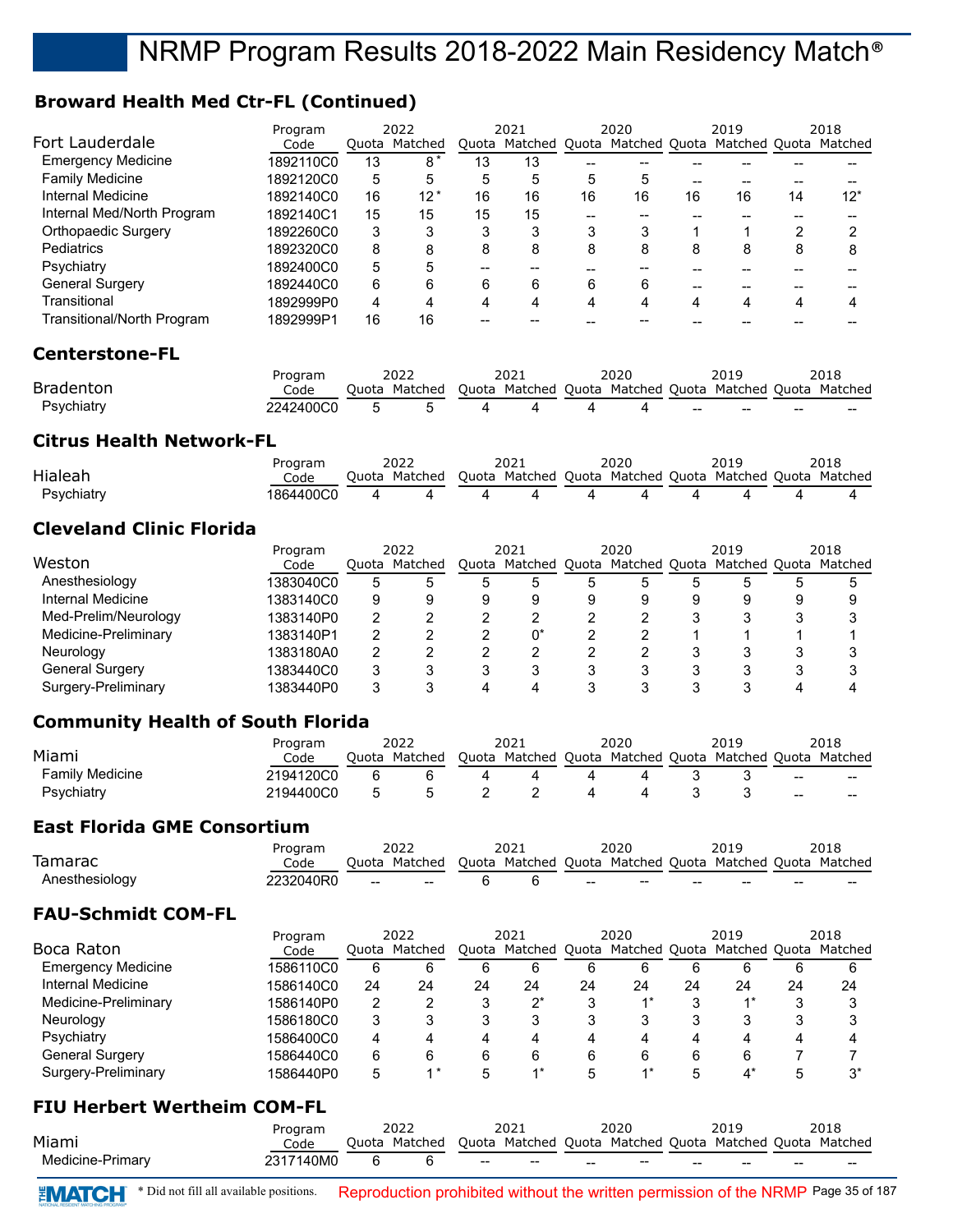## **Florida State University COM**

|                                    | Program   |    | 2022          |    | 2021                                                    |    | 2020 |    | 2019  |    | 2018 |
|------------------------------------|-----------|----|---------------|----|---------------------------------------------------------|----|------|----|-------|----|------|
| Tallahassee                        | Code      |    | Ouota Matched |    | Quota Matched Quota Matched Quota Matched Quota Matched |    |      |    |       |    |      |
| Dermatology                        | 1826080A0 |    |               |    |                                                         |    |      |    |       |    |      |
| <b>Emergency Medicine/Sarasota</b> | 1826110C0 | 9  |               | 9  | 9                                                       | 9  | 9    | 9  | 9     |    |      |
| Family Medicine/Lee Memorial       | 1826120C0 | 8  |               | 8  | 8                                                       | 8  | 8    | 8  | 8     | 8  |      |
| Family Medicine/Winter Haven       | 1826120C1 | 8  |               | 6  | 6                                                       | 6  | 6    |    |       |    |      |
| Internal Medicine/Tallahassee      | 1826140C0 | 8  |               | 8  | 8                                                       |    |      | 8  | 8     | 8  |      |
| Internal Medicine/Sarasota         | 1826140C1 | 13 | 13            | 13 | 13                                                      | 13 | 13   | 13 | 13    | 13 | 13   |
| Internal Medicine/Cape Coral       | 1826140C2 | 12 | 12            |    |                                                         |    |      |    |       |    |      |
| Med-Prelim/Tallahassee             | 1826140P0 | 2  |               | っ  |                                                         |    |      |    | $0^*$ |    |      |
| <b>General Surgery</b>             | 1826440C0 | 2  |               | າ  |                                                         |    | っ    | ◠  | ◠     |    |      |
| Surgery-Preliminary                | 1826440P0 | 2  |               | っ  |                                                         | ⌒  |      | ◠  | $0^*$ | ົ  |      |

## **HCA Healthcare East FL Division GME**

|                                    | Program   |                | 2022          |     | 2021                              |    | 2020  | 2019                  | 2018 |
|------------------------------------|-----------|----------------|---------------|-----|-----------------------------------|----|-------|-----------------------|------|
| Tamarac                            | Code      |                | Quota Matched |     | Quota Matched Quota Matched Quota |    |       | Matched Quota Matched |      |
| Anesthesiology/Kendall             | 2232040A0 | 6              | 6             |     |                                   |    |       |                       |      |
| Anesthesiology/Westside            | 2232040C0 | 6              | 6             | 6   | 6                                 |    |       |                       |      |
| Emergency Medicine/Aventura        | 2232110C0 | 12             | $11*$         | --  |                                   |    |       |                       |      |
| <b>Emergency Medicine/St Lucie</b> | 2232110C1 | 6              | $0^*$         | $-$ |                                   |    |       |                       |      |
| Emergency Medicine/Kendall         | 2232110C2 | 12             | $10*$         |     |                                   |    |       |                       |      |
| <b>Emergency Medicine/Westside</b> | 2232110C3 | 13             | $6*$          |     |                                   |    |       |                       |      |
| <b>Family Medicine/St Lucie</b>    | 2232120C0 | 6              | $5*$          |     |                                   |    |       |                       |      |
| Internal Medicine/Westside         | 2232140C0 | 15             | $2^*$         | 15  | $6*$                              | 15 | $7^*$ |                       |      |
| Internal Medicine/Aventura         | 2232140C1 | 15             | $8*$          |     |                                   |    |       |                       |      |
| Internal Medicine/Kendall          | 2232140C2 | 14             | 14            |     |                                   |    |       |                       |      |
| Obstetrics-Gynecology/Westside     | 2232220C0 | 4              | 4             |     |                                   |    |       |                       |      |
| Pathology/Westside                 | 2232300C0 | $\overline{2}$ |               |     |                                   |    |       |                       |      |
| Pediatrics/Palms West              | 2232320C0 | 6              | $2^*$         |     |                                   |    |       |                       |      |
| Psychiatry/Aventura                | 2232400C0 | 5              | 5             |     |                                   |    |       |                       |      |
| Psychiatry/University              | 2232400C1 | 8              | 8             |     |                                   |    |       |                       |      |
| Radiology-Diagnostic/Aventura      | 2232420C0 | 5              | 5             |     |                                   |    |       |                       |      |
| General Surgery/Westside           | 2232440C0 | 4              | 4             | 4   | 4                                 | 4  | 4     |                       |      |
| General Surgery/Kendall            | 2232440C1 | 5              | 5             |     |                                   |    |       |                       |      |
| Surgery-Preliminary/Kendall        | 2232440P0 | 4              | $0^*$         |     |                                   |    |       |                       |      |
| Surg-Prelim/Anesthesiology-Kenda   | 2232440P1 | 1              |               |     |                                   |    |       |                       |      |
| Transitional/Aventura              | 2232999P0 | 8              | 8             |     |                                   |    |       |                       |      |
| <b>Transitional/Kendall</b>        | 2232999P1 | 8              | 8             |     |                                   |    |       |                       |      |
| Trans/Anesthesiology-Kendall       | 2232999P2 | 5              | 5             |     |                                   |    |       |                       |      |
| Transitional/Westside              | 2232999P3 | 15             | $4^*$         |     |                                   |    |       |                       |      |
|                                    |           |                |               |     |                                   |    |       |                       |      |

## **HCA Healthcare/JFK Med Center-UMiami-FL**

|                      | Program   | 2022  |         | 2021  |         | 2020  |         | 2019  |               | 2018 |         |
|----------------------|-----------|-------|---------|-------|---------|-------|---------|-------|---------------|------|---------|
| Atlantis             | Code      | Ouota | Matched | Quota | Matched | Quota | Matched | Quota | Matched Quota |      | Matched |
| Internal Medicine    | 1384140C0 | 19    | $12*$   | 19    | 19      | 19    | 19      | 19    | 19            | 19   | 19      |
| Medicine-Preliminary | 1384140P0 | $- -$ | --      |       |         |       |         |       |               |      |         |
| General Surgery      | 1384440C0 |       |         |       |         |       |         |       |               |      |         |
| Surgery-Preliminary  | 1384440P0 |       |         |       |         |       |         |       |               |      |         |

## **HCA Healthcare/USF Morsani GME-Blake-FL**

|                      | Program   |       | 2022          |       | 2021    |       | 2020          |       | 2019          |       | 2018    |
|----------------------|-----------|-------|---------------|-------|---------|-------|---------------|-------|---------------|-------|---------|
| <b>Bradenton</b>     | Code      | Ouota | Matched       | Quota | Matched | Ouota | Matched Quota |       | Matched Quota |       | Matched |
| Internal Medicine    | 1899140C0 | 22    | $\rightarrow$ | 22    | 10*     | 22    | ^ يە          |       |               | 15    |         |
| Medicine-Preliminary | 1899140P0 |       |               |       |         |       |               | $- -$ | --            | $- -$ | $- -$   |
| Transitional         | 1899999P0 | 10    |               |       |         |       | ⇁             |       |               | 13    |         |

## **HCA Healthcare/USF Morsani GME-Brandon-FL**

|                    | Program      | 2022 |                                                                       | 2021 |       | 2020 |     | 2019 |  | 2018 |                                                |
|--------------------|--------------|------|-----------------------------------------------------------------------|------|-------|------|-----|------|--|------|------------------------------------------------|
| <b>Brandon</b>     | Code         |      | Quota Matched Quota Matched Quota Matched Quota Matched Quota Matched |      |       |      |     |      |  |      |                                                |
| Emergency Medicine | 1772110C0 15 |      | $11*$                                                                 |      | 15 15 | 15.  | 15. |      |  |      | $\hspace{0.1mm}-\hspace{0.1mm}-\hspace{0.1mm}$ |

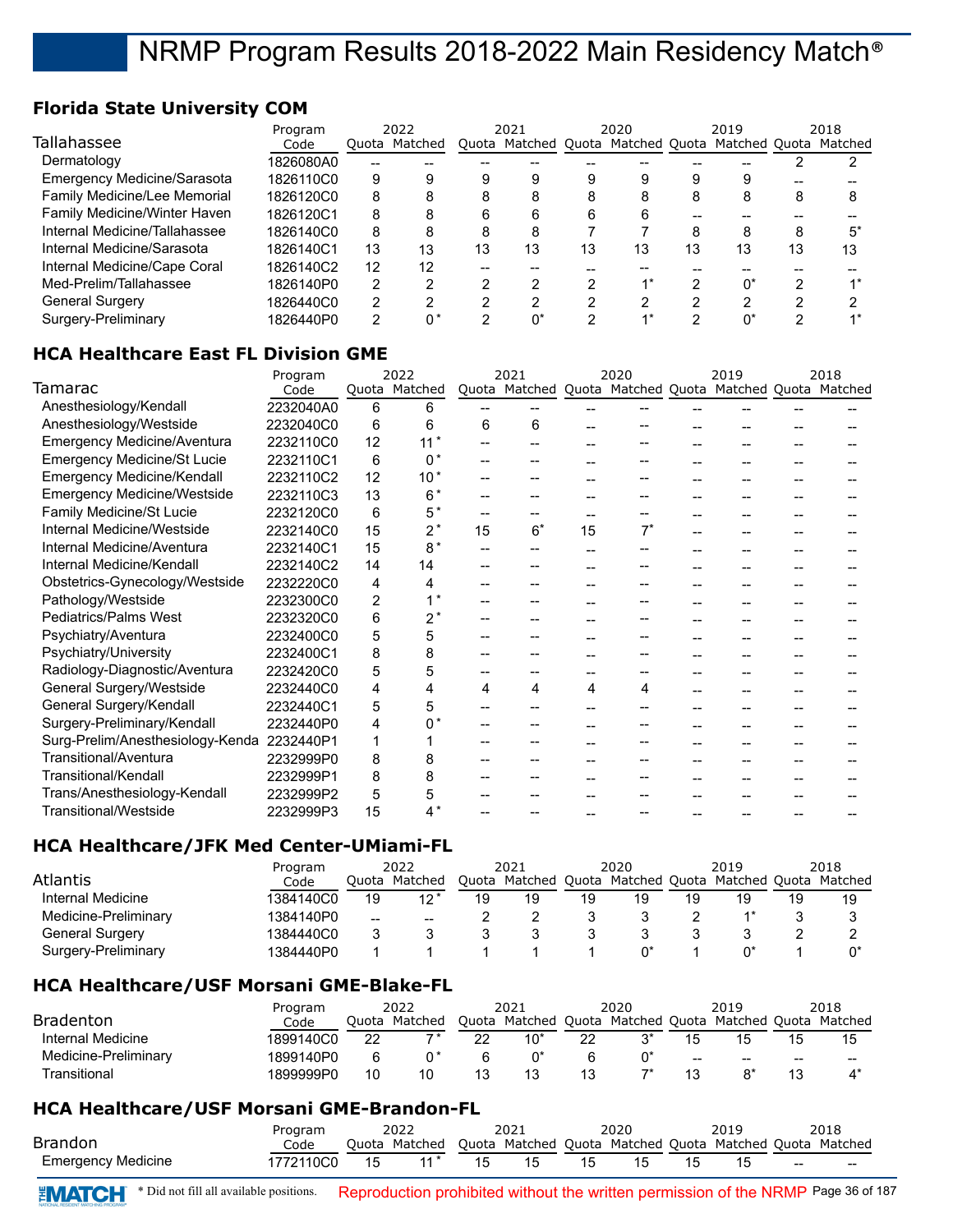## **HCA Healthcare/USF Morsani GME-Brandon-FL (Continued)**

| <b>Brandon</b>        | Program<br>Code |    | 2022<br>Ouota Matched | Ouota | 2021   |    | 2020 |    | 2019<br>Matched Quota Matched Quota Matched Quota Matched |    | 2018        |
|-----------------------|-----------------|----|-----------------------|-------|--------|----|------|----|-----------------------------------------------------------|----|-------------|
| Internal Medicine     | 1772140C0       | 15 | $8*$                  | 20    | $12^*$ | 20 | 6*   | 19 | 11*                                                       | 20 | $15*$       |
| Obstetrics-Gynecology | 1772220C0       | 5  |                       | 5     | 5      | 5  | 5    |    | 5                                                         | 5  | $\Lambda^*$ |
| Pathology             | 1772300C0       | 2  |                       |       |        |    |      |    |                                                           | -- |             |
| General Surgery       | 1772440C0       | 4  |                       | 4     | 4      | 4  | 4    |    |                                                           | 4  |             |
| Surgery-Preliminary   | 1772440P0       | 4  | n*                    | 4     |        | 4  | $4*$ |    |                                                           | 4  | $3^*$       |
| Transitional          | 1772999P0       | 11 |                       | 13    | 13     | 13 | 13   |    | 13                                                        | 13 | 13          |

#### **HCA Healthcare/USF Morsani GME-Citrus-FL**

|                      | Program   | 2022          |    | 2021                                                    |    | 2020 | 2019 |        | 2018 |
|----------------------|-----------|---------------|----|---------------------------------------------------------|----|------|------|--------|------|
| Inverness            | Code      | Ouota Matched |    | Quota Matched Quota Matched Quota Matched Quota Matched |    |      |      |        |      |
| Internal Medicine    | 2195140C0 | $^{\star}$    | 15 |                                                         | 15 |      |      | $\sim$ | $-$  |
| Medicine-Preliminary | 2195140P0 |               |    |                                                         |    |      |      | $\sim$ | $-$  |

### **HCA Healthcare/USF Morsani GME-Largo-FL**

|                          | Program   |    | 2022                |    | 2021   |    | 2020 | 2019                                                    |    | 2018 |
|--------------------------|-----------|----|---------------------|----|--------|----|------|---------------------------------------------------------|----|------|
| Largo                    | Code      |    | Quota Matched       |    |        |    |      | Quota Matched Quota Matched Quota Matched Quota Matched |    |      |
| Dermatology              | 1981080A0 | 3  |                     |    |        |    |      |                                                         | -- |      |
| Internal Medicine        | 1981140C0 | 13 | 13                  | 23 | $21^*$ | 23 | 13*  | $5^*$                                                   |    |      |
| Orthopaedic Surgery      | 1981260C0 | 2  |                     |    |        |    |      |                                                         |    |      |
| Psychiatry               | 1981400C0 | 4  |                     | 4  |        | 4  |      |                                                         | -- |      |
| Transitional             | 1981999P0 | 8  | $\mathbf{1}^{\ast}$ |    |        |    |      | 5*                                                      | -- |      |
| Transitional/Dermatology | 1981999P1 |    |                     |    |        |    |      |                                                         |    |      |

### **HCA Healthcare/USF Morsani GME-Oak Hill-FL**

| Program                     |           |    | 2022          |    | 2021                                                    |    | 2020    |    | 2019   |    | 2018 |
|-----------------------------|-----------|----|---------------|----|---------------------------------------------------------|----|---------|----|--------|----|------|
| <b>Brooksville</b>          | Code      |    | Ouota Matched |    | Quota Matched Quota Matched Quota Matched Quota Matched |    |         |    |        |    |      |
| Anesthesiology              | 1662040A0 | 6  |               | 6  | 6                                                       | 6  | 6       | 6  | 6      | -- |      |
| Anesthesiology              | 1662040R1 | 2  |               | -- |                                                         |    |         |    |        |    |      |
| <b>Emergency Medicine</b>   | 1662110C0 | 6  | $4^*$         | 6  | 6                                                       | 6  | 6       |    | 6      |    |      |
| <b>Family Medicine</b>      | 1662120C0 | 8  | $5*$          | 8  | $\mathbf{A}^*$                                          | 8  | $4^*$   |    | $3^*$  |    |      |
| Internal Medicine           | 1662140C0 | 20 | $\lambda$ *   | 20 |                                                         | 20 | $2^{*}$ | 20 | $12^*$ | 20 | 20   |
| Medicine-Preliminary        | 1662140P0 | 5  | በ*            | -- |                                                         | 5  | $4*$    |    | $0^*$  | 5  | n*   |
| Transitional                | 1662999P0 | 10 | 4*            |    | $3^*$                                                   | 5  | 5       | 10 | ⇁      | 10 | 10   |
| Transitional/Anesthesiology | 1662999P1 |    |               |    |                                                         |    |         |    |        |    |      |

#### **HCA Healthcare/USF Morsani GME-St Pete-FL**

|                     | Program   |       | 2022    | 2021                              |    | 2020 | 2019                  |       | 2018  |
|---------------------|-----------|-------|---------|-----------------------------------|----|------|-----------------------|-------|-------|
| St. Petersburg      | Code      | Ouota | Matched | Quota Matched Quota Matched Quota |    |      | Matched Quota Matched |       |       |
| Family Medicine     | 2196120C0 | 10    |         |                                   | 10 |      |                       | $- -$ | $- -$ |
| <b>Fransitional</b> | 2196999P0 |       |         |                                   |    |      |                       | $- -$ | --    |

#### **HCA Healthcare/USF Morsani GME-Trinity-FL**

|                        | Program   |    | 2022          |    | 2021                                                    |    | 2020 | 2019 | 2018 |
|------------------------|-----------|----|---------------|----|---------------------------------------------------------|----|------|------|------|
| Trinity                | Code      |    | Ouota Matched |    | Quota Matched Quota Matched Quota Matched Quota Matched |    |      |      |      |
| Internal Medicine      | 2235140C0 | 20 | $\Lambda^*$   | 15 | 5*                                                      | 15 | 6*   |      |      |
| Medicine-Preliminary   | 2235140P0 | -- | --            |    | י^                                                      |    |      |      |      |
| Radiology-Diagnostic   | 2235420A0 | 6  |               | 6  | 6                                                       |    | --   |      |      |
| Radiology-Diagnostic   | 2235420R0 | -- |               | 6  | $\mathbf{1}^*$                                          |    | --   |      |      |
| Transitional           | 2235999P0 | 8  |               |    |                                                         |    | --   |      |      |
| Transitional/Radiology | 2235999P1 | ◠  |               | -- |                                                         |    |      |      |      |

#### **HCA Healthcare/USF Morsani-Bayonet Pt-FL**

|                        | Program   |       | 2022    |       | 2021    |       | 2020          |    | 2019          |    | 2018    |
|------------------------|-----------|-------|---------|-------|---------|-------|---------------|----|---------------|----|---------|
| Hudson                 | Code      | Ouota | Matched | Ouota | Matched | Quota | Matched Quota |    | Matched Quota |    | Matched |
| Internal Medicine      | 2137140C0 | 20    |         | 20    | $4^*$   | 20    | $15*$         | 20 |               |    | $6*$    |
| <b>General Surgery</b> | 2137440C0 |       |         |       |         |       |               |    |               |    |         |
| Surgery-Preliminary    | 2137440P0 |       |         |       |         |       |               |    |               |    |         |
| Transitional           | 2137999P0 | 11    |         |       | ∩*      | 13    |               | 13 |               | 13 | ົ∩*     |

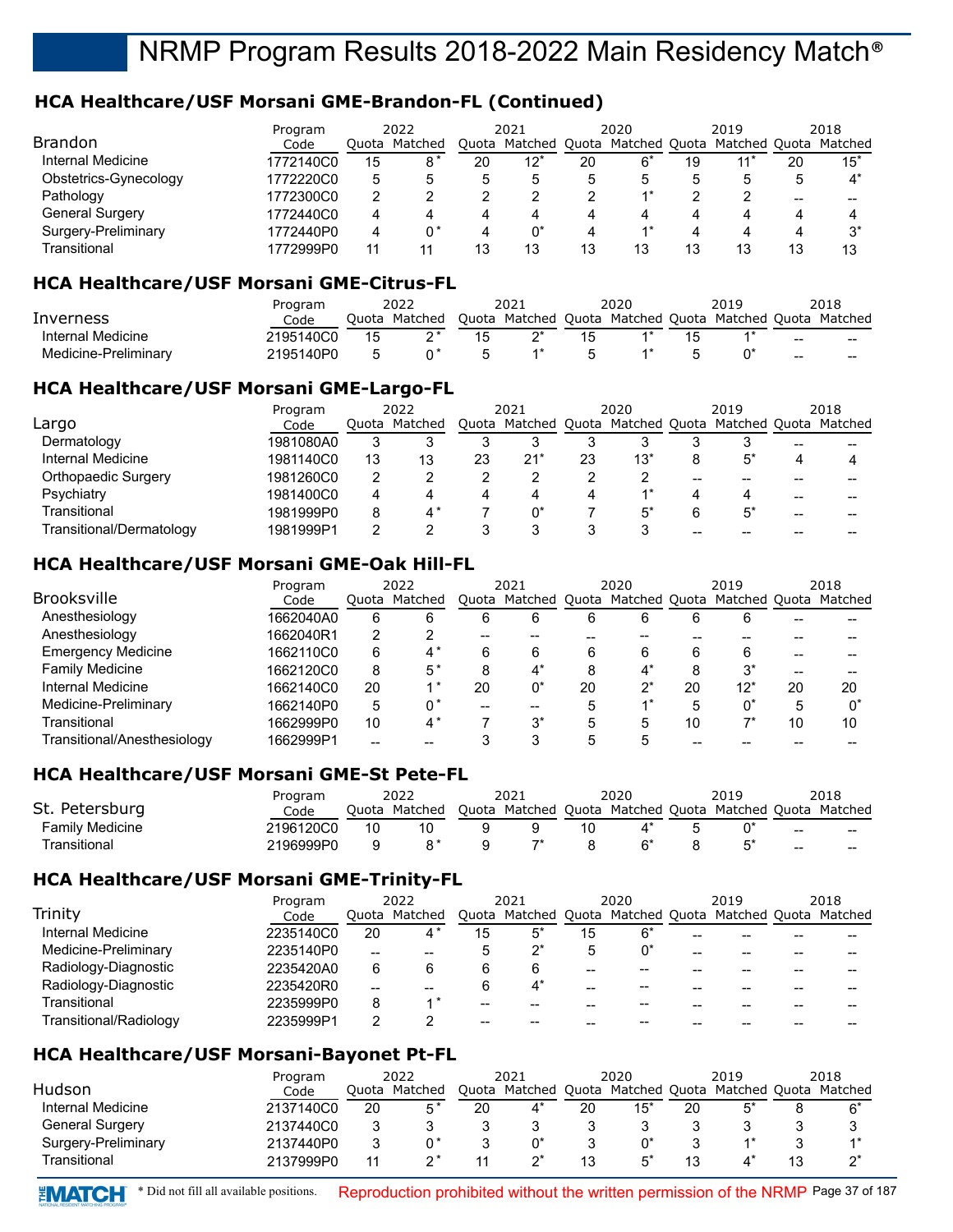## **HCA Healthcare/USF Morsani-Bayonet Pt-FL (Continued)**

|                                                | Program                |                | 2022                     |                         | 2021                                                            |                   | 2020                                              |        | 2019                     |                     | 2018            |
|------------------------------------------------|------------------------|----------------|--------------------------|-------------------------|-----------------------------------------------------------------|-------------------|---------------------------------------------------|--------|--------------------------|---------------------|-----------------|
| Hudson                                         | Code                   |                | Quota Matched            |                         | Quota Matched Quota Matched Quota Matched Quota Matched         |                   |                                                   |        |                          |                     |                 |
| Transitional/Ophthalmology                     | 2137999P1              | $\mathfrak{p}$ | $1^*$                    | $\overline{2}$          | $\overline{2}$                                                  |                   |                                                   |        |                          |                     |                 |
| <b>HCA Healthcare/USF Morsani-Northside-FL</b> |                        |                |                          |                         |                                                                 |                   |                                                   |        |                          |                     |                 |
|                                                | Program                |                | 2022                     |                         | 2021                                                            |                   | 2020                                              |        | 2019                     |                     | 2018            |
| St Petersburg                                  | Code                   |                | Quota Matched            |                         | Quota Matched Quota Matched Quota Matched Quota Matched         |                   |                                                   |        |                          |                     |                 |
| Internal Medicine                              | 2107140C0              | 10             | $3*$                     | 10                      | $7^*$                                                           | 10                | $3^*$                                             | 10     | 4*                       | 7                   | $3^*$           |
| <b>Halifax Med Ctr-FL</b>                      |                        |                |                          |                         |                                                                 |                   |                                                   |        |                          |                     |                 |
| Daytona Beach                                  | Program                |                | 2022                     |                         | 2021                                                            |                   | 2020                                              |        | 2019                     |                     | 2018            |
|                                                | Code                   |                | Quota Matched            |                         | Quota Matched Quota Matched Quota Matched Quota Matched         |                   |                                                   |        |                          |                     |                 |
| <b>Family Medicine</b>                         | 1629120C0              | 8              | $7*$                     | 8                       | 8                                                               | 8                 | 8                                                 | 8      | 8                        | 8                   | 8               |
| <b>Jackson Memorial Hosp-FL</b>                |                        |                |                          |                         |                                                                 |                   |                                                   |        |                          |                     |                 |
| Miami                                          | Program<br>Code        |                | 2022<br>Quota Matched    |                         | 2021<br>Quota Matched Quota Matched Quota Matched Quota Matched |                   | 2020                                              |        | 2019                     |                     | 2018            |
| Interventional Radiology (Integ)               | 1104416R0              |                |                          |                         |                                                                 |                   |                                                   |        |                          | 1                   |                 |
| Surg-Prelim/Urology                            | 1104440P0              |                |                          |                         |                                                                 |                   |                                                   |        |                          | 3                   | 3               |
|                                                |                        |                |                          |                         |                                                                 |                   |                                                   |        |                          |                     |                 |
| <b>Johns Hopkins All Childrens Hosp-FL</b>     |                        |                |                          |                         |                                                                 |                   |                                                   |        |                          |                     |                 |
| St Petersburg                                  | Program                |                | 2022                     |                         | 2021<br>Quota Matched Quota Matched Quota Matched Quota Matched |                   | 2020                                              |        | 2019                     |                     | 2018            |
| Pediatrics                                     | Code                   |                | Quota Matched            |                         |                                                                 |                   |                                                   |        |                          |                     |                 |
|                                                | 1589320C0              | 12             | 12                       | 12                      | 12                                                              | 12                | 12                                                | 12     | 12                       | 12                  | 12              |
| <b>Kendall Regional Med Ctr-FL</b>             |                        |                |                          |                         |                                                                 |                   |                                                   |        |                          |                     |                 |
| Miami                                          | Program<br>Code        |                | 2022<br>Quota Matched    |                         | 2021<br>Quota Matched                                           |                   | 2020<br>Quota Matched Quota Matched Quota Matched |        | 2019                     |                     | 2018            |
| Anesthesiology                                 | 1697040A0              |                | --                       | 6                       | 6                                                               | 6                 | 6                                                 | 7      | 7                        | 6                   | 6               |
| Anesthesiology                                 | 1697040R0              |                |                          | --                      | $-$                                                             |                   | --                                                | 1      | 1                        | 6                   | $0^*$           |
| <b>Emergency Medicine</b>                      | 1697110C0              |                | --                       | 12                      | 12                                                              | 12                | 12                                                | 12     | 12                       | 12                  | 12 <sup>2</sup> |
| Internal Medicine                              | 1697140C0              | $-$            | $\overline{a}$           | 14                      | 14                                                              | 14                | 14                                                | 14     | 14                       | 14                  | 14              |
| <b>General Surgery</b>                         |                        | $-$            | --                       |                         |                                                                 |                   |                                                   |        |                          |                     | $1^*$           |
| Surgery-Preliminary                            | 1697440C0              | $-$            | $-$                      | 5                       | 5<br>$0^*$                                                      | 5<br>4            | 5<br>$1^*$                                        | 5<br>4 | 5<br>$2^*$               | 4                   | $1^*$           |
| Surg-Prelim/Anesthesiology                     | 1697440P0              | $-$            | --                       | 4                       | $1^*$                                                           |                   | $0^*$                                             |        | $\overline{c}$           | 2<br>$\overline{c}$ | $0^*$           |
| Transitional                                   | 1697440P1              | $-$            | $\overline{\phantom{0}}$ | $\overline{\mathbf{c}}$ | $5^\star$                                                       | $\overline{c}$    | $2^*$                                             | 2      | $3^*$                    |                     |                 |
| Transitional/Anesthesiology                    | 1697999P0              | $-$            | --                       | 8                       | 5                                                               | 8                 | $3^*$                                             | 8<br>5 | $3^*$                    | 9                   | 9               |
|                                                | 1697999P1              | $\overline{a}$ | --                       | 5                       |                                                                 | 5                 |                                                   |        |                          | 4                   | 4               |
| <b>Lakeside Med Ctr-FL</b>                     |                        |                |                          |                         |                                                                 |                   |                                                   |        |                          |                     |                 |
| <b>Belle Glade</b>                             | Program<br>Code        |                | 2022<br>Quota Matched    |                         | 2021<br>Quota Matched Quota Matched Quota Matched Quota Matched |                   | 2020                                              |        | 2019                     |                     | 2018            |
| <b>Family Medicine</b>                         | 2282120C0              | 5              | 5                        | 5                       | $2^*$                                                           |                   |                                                   |        |                          |                     |                 |
|                                                |                        |                |                          |                         |                                                                 |                   |                                                   |        |                          |                     |                 |
| <b>Largo Medical Center-FL</b>                 |                        |                |                          |                         |                                                                 |                   |                                                   |        |                          |                     |                 |
| Largo                                          | Program<br>Code        |                | 2022<br>Quota Matched    |                         | 2021<br>Quota Matched Quota Matched Quota Matched Quota Matched |                   | 2020                                              |        | 2019                     |                     | 2018            |
| Anesthesiology                                 | 1981040A0              |                |                          |                         |                                                                 |                   |                                                   | 3      | 3                        |                     |                 |
|                                                |                        |                |                          |                         |                                                                 |                   |                                                   |        |                          |                     |                 |
| <b>Larkin Comm Hosp Palm Springs Campus-FL</b> |                        |                |                          |                         |                                                                 |                   |                                                   |        |                          |                     |                 |
| Hialeah                                        | Program                |                | 2022<br>Quota Matched    |                         | 2021<br>Quota Matched Quota Matched Quota Matched Quota Matched |                   | 2020                                              |        | 2019                     |                     | 2018            |
| Dermatology                                    | Code<br>2238080A0      | 3              | 3                        | 3                       | 3                                                               | 3                 | 3                                                 |        |                          |                     |                 |
| <b>Family Medicine</b>                         |                        |                |                          |                         |                                                                 |                   |                                                   |        |                          |                     |                 |
|                                                | 2238120C0              | 8              | 8<br>7                   | 6                       | 6                                                               | 5                 | 5                                                 |        |                          |                     |                 |
| Internal Medicine<br>Neurology                 | 2238140C0              | 7              |                          | 6                       | 6                                                               | 4                 | 4                                                 |        |                          |                     |                 |
| Osteo Neuromusculo Med                         | 2238180C0              | 4              | 4<br>$4*$                | --<br>1                 | --<br>$0^*$                                                     |                   |                                                   |        |                          |                     |                 |
| Phys Medicine & Rehab                          | 2238275R0<br>2238340C0 | 6<br>8         |                          |                         |                                                                 |                   |                                                   |        |                          |                     |                 |
| Plastic Surgery (Integrated)                   | 2238362C0              | 3              | 8<br>3                   | --<br>3                 | $\overline{\phantom{a}}$<br>3                                   |                   |                                                   |        | --                       |                     |                 |
|                                                |                        |                |                          |                         |                                                                 | $\qquad \qquad -$ |                                                   | --     | $\overline{\phantom{a}}$ |                     | --              |

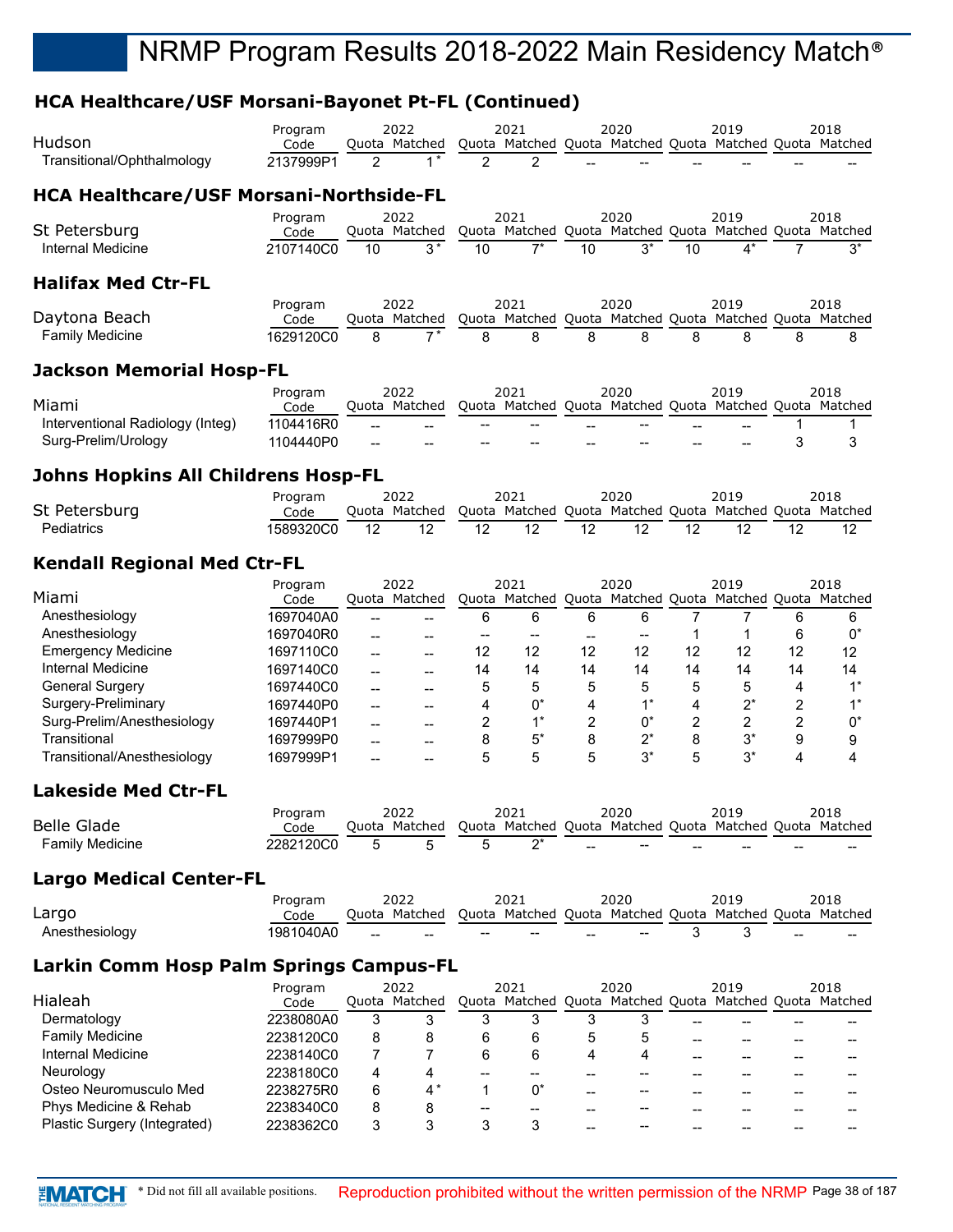## **Larkin Community Hospital-FL**

|                            | Program   | 2022  |               |    | 2021    |    | 2020           |    | 2019                                                    |    | 2018 |
|----------------------------|-----------|-------|---------------|----|---------|----|----------------|----|---------------------------------------------------------|----|------|
| South Miami                | Code      |       | Quota Matched |    |         |    |                |    | Quota Matched Quota Matched Quota Matched Quota Matched |    |      |
| Anesthesiology             | 1481040C0 | 4     |               |    |         |    |                |    |                                                         |    |      |
| Anesthesiology             | 1481040R0 | --    |               |    |         |    |                |    |                                                         |    |      |
| Dermatology                | 1481080A0 | 5     | $3^*$         |    | $2^{*}$ | 5  | $4^*$          |    | $3^*$                                                   |    |      |
| Dermatology                | 1481080R0 | 3     |               |    |         | ⌒  | $\overline{2}$ | 4  |                                                         |    |      |
| <b>Family Medicine</b>     | 1481120C0 | 9     | 9             |    | 5       | 9  | $8*$           | 5  | 5                                                       |    |      |
| Internal Medicine          | 1481140C0 | 6     | 6             |    | 2       | 6  | 6              | 4  |                                                         |    |      |
| Neurology                  | 1481180C0 | 4     | 3*            | 4  | 4       | Δ  | 4              | 3  | 3                                                       |    |      |
| Neurology                  | 1481180R0 | $- -$ |               |    |         |    | $0^*$          |    |                                                         |    |      |
| <b>Orthopaedic Surgery</b> | 1481260C0 | 4     |               | 4  | 4       |    |                |    |                                                         |    |      |
| Phys Medicine & Rehab      | 1481340A0 | 7     |               |    |         | 8  | 8              |    |                                                         |    |      |
| Phys Medicine & Rehab      | 1481340R0 |       |               |    |         | 6  | 6              |    |                                                         |    |      |
| Psychiatry                 | 1481400C0 | 10    | 10            | 13 | 13      | 12 | 12             | 10 | 10                                                      | 12 | 12   |
| Radiology-Diagnostic       | 1481420A0 | 4     | 4             | 4  | 4       | 4  | $3^*$          | 4  | $3^*$                                                   | 4  |      |
| <b>General Surgery</b>     | 1481440C0 | 2     | ◠             |    | 2       | 2  | 2              |    |                                                         |    |      |

## **Manatee Memorial Hosp-FL**

|                   | Program   |       | 2022    |       | 2021                        | 2020 |     | 2019                  |                 | 2018  |
|-------------------|-----------|-------|---------|-------|-----------------------------|------|-----|-----------------------|-----------------|-------|
| <b>Bradenton</b>  | Code      | Ouota | Matched | Quota | Matched Quota Matched Quota |      |     | Matched Quota Matched |                 |       |
| Family Medicine   | 2109120C0 |       |         |       |                             |      | $-$ | $- -$                 | $\qquad \qquad$ | $- -$ |
| Internal Medicine | 2109140C0 |       |         | 10    |                             |      |     |                       | 10              |       |

## **Mayo Clinic School of Grad Med Educ-FL**

|                                  | Program   |    | 2022          |    | 2021 |    | 2020  |    | 2019                                                    |    | 2018 |
|----------------------------------|-----------|----|---------------|----|------|----|-------|----|---------------------------------------------------------|----|------|
| Jacksonville                     | Code      |    | Ouota Matched |    |      |    |       |    | Quota Matched Quota Matched Quota Matched Quota Matched |    |      |
| Anesthesiology                   | 1032040C0 | 6  |               |    |      |    |       |    |                                                         |    |      |
| Dermatology                      | 1032080C0 | 2  |               |    |      |    |       |    |                                                         |    |      |
| <b>Family Medicine</b>           | 1032120C0 | 6  | 6             |    | 6    | 6  | 6     | 6  |                                                         |    |      |
| Internal Medicine                | 1032140C0 | 14 | 14            | 13 | 13   | 13 | $10*$ | 13 | 13                                                      | 12 | 12   |
| Neurological Surgery             | 1032160C0 |    |               |    | ົ    |    |       |    |                                                         |    |      |
| Neurology                        | 1032180C0 | 6  | հ             | ี  | 6    |    |       |    |                                                         |    |      |
| <b>Child Neurology</b>           | 1032185A0 | 2  |               |    |      |    |       |    |                                                         |    |      |
| Interventional Radiology (Integ) | 1032416C0 |    |               |    |      |    |       |    |                                                         |    |      |
| Radiology-Diagnostic             | 1032420C0 | 5  |               |    |      |    | 5     |    |                                                         |    |      |
| <b>Radiation Oncology</b>        | 1032430C0 |    |               |    |      |    |       |    |                                                         |    |      |
| <b>General Surgery</b>           | 1032440C0 | 3  |               |    |      |    |       |    |                                                         |    |      |
| Surgery-Preliminary              | 1032440P0 | 2  |               |    |      |    |       |    | 0*                                                      |    |      |
| Surg-Prelim/Urology              | 1032440P1 |    |               |    |      |    |       |    |                                                         |    |      |

## **Memorial Healthcare System-FL**

|                           | Program   | 2022 |               |    | 2021                                                    |    | 2020  |    | 2019  |    | 2018 |
|---------------------------|-----------|------|---------------|----|---------------------------------------------------------|----|-------|----|-------|----|------|
| Pembroke Pines            | Code      |      | Ouota Matched |    | Quota Matched Quota Matched Quota Matched Quota Matched |    |       |    |       |    |      |
| Anesthesiology            | 2085040C0 | 3    | ົ             |    |                                                         |    |       |    |       |    |      |
| <b>Emergency Medicine</b> | 2085110C0 | 10   | 10            | 10 | 10                                                      |    |       |    |       |    |      |
| Internal Medicine         | 2085140C0 | 15   | 15            | 15 | 15                                                      | 15 | 15    | 15 | 15    | 15 | 15   |
| Medicine-Preliminary      | 2085140P0 | 4    | Δ.            | 4  | 4                                                       | 4  | $2^*$ |    | $3^*$ | 4  |      |
| Neurology                 | 2085180C0 | 4    | Δ             | 4  | 4                                                       | 4  | 4     | 4  | 4     |    |      |
| Obstetrics-Gynecology     | 2085220C0 | 4    |               | 4  | 4                                                       |    |       |    |       |    |      |
| Pediatrics                | 2085320C0 | 8    | 8             | 8  | 8                                                       | 8  | 8     | 8  | 8     | 8  |      |
| Phys Medicine & Rehab     | 2085340C0 | 4    | Δ             | 4  | 4                                                       | 4  |       |    |       | 4  |      |
| Psychiatry                | 2085400C0 | 4    |               | 4  | 4                                                       | 4  |       |    |       |    |      |
| <b>General Surgery</b>    | 2085440C0 | 6    | 6             | 6  | 6                                                       | 6  | 6     | 6  | 6     |    |      |
| Transitional              | 2085999P0 | 20   | 20            |    |                                                         |    |       |    |       |    |      |

## **Mt Sinai Med Ctr-Miami-FL**

| Miami Beach    | Program<br>Code |       | 2022<br>Ouota Matched |     | 2021                     |     | 2020<br>Quota Matched Quota Matched Quota Matched Quota Matched |       | 2019  |    | 2018  |
|----------------|-----------------|-------|-----------------------|-----|--------------------------|-----|-----------------------------------------------------------------|-------|-------|----|-------|
| Anesthesiology | 1105040A0       | $- -$ | $- -$                 | $-$ | $\overline{\phantom{a}}$ |     |                                                                 |       |       |    |       |
| Anesthesiology | 1105040R0       |       |                       |     |                          | $-$ | $\hspace{0.05cm}$                                               | $- -$ | $- -$ | -- | $- -$ |

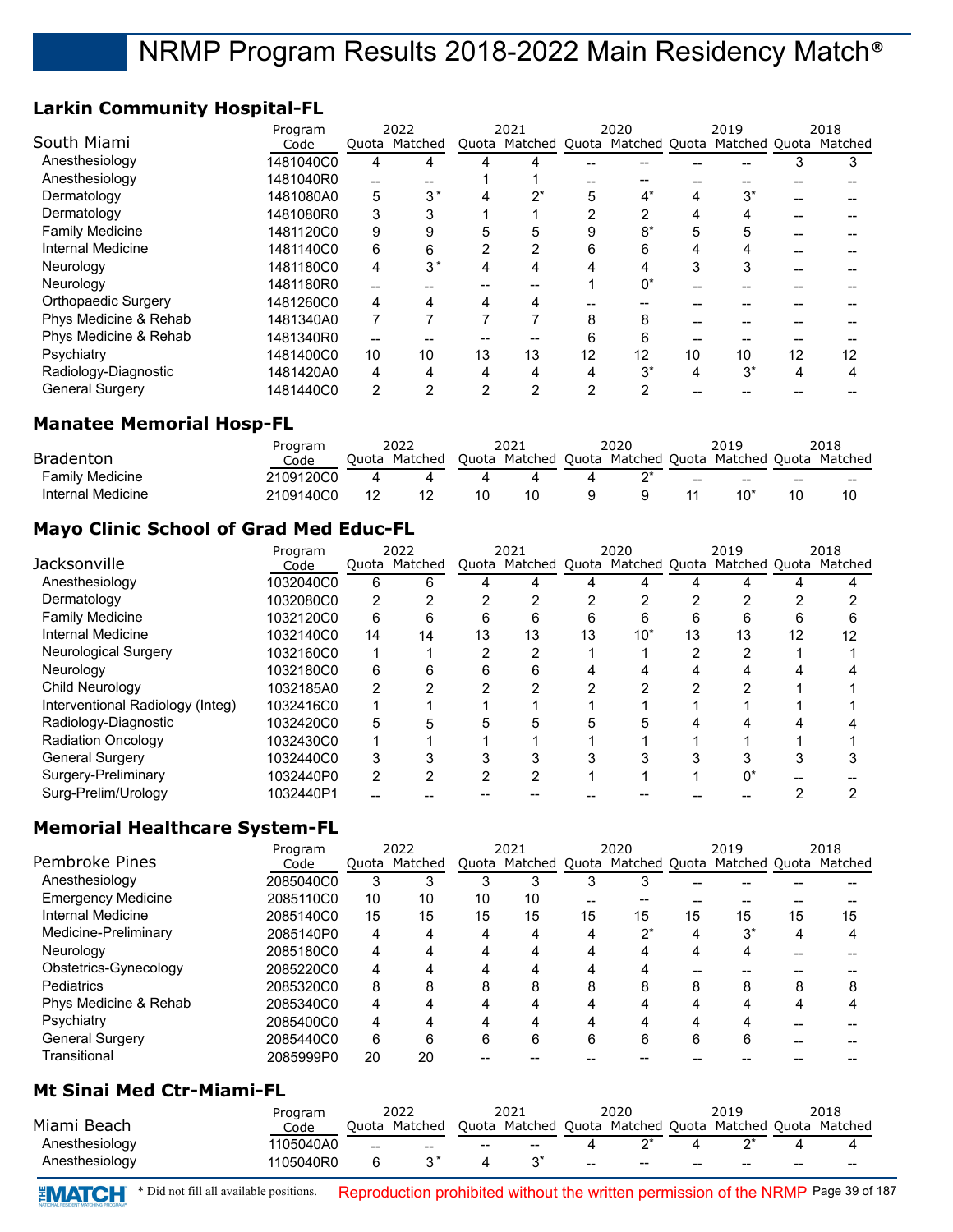## **Mt Sinai Med Ctr-Miami-FL (Continued)**

| Miami Beach               | Program<br>Code |    | 2022<br>Quota Matched |    | 2021<br>Quota Matched Quota Matched Quota Matched Quota Matched |    | 2020  |   | 2019 |    | 2018  |
|---------------------------|-----------------|----|-----------------------|----|-----------------------------------------------------------------|----|-------|---|------|----|-------|
| <b>Emergency Medicine</b> | 1105110C0       |    |                       |    |                                                                 |    |       |   |      |    |       |
| Internal Medicine         | 1105140C0       | 17 | 17                    | 16 | 16                                                              | 17 | 17    |   |      | 17 | 17    |
| Medicine-Preliminary      | 1105140P0       | 4  |                       | 4  | $3^*$                                                           | 4  | $2^*$ |   | 4    | 4  |       |
| Obstetrics-Gynecology     | 1105220C0       | 3  |                       | 3  |                                                                 |    |       |   |      |    |       |
| Pathology                 | 1105300C0       |    |                       |    |                                                                 |    | റ     | ◠ | ◠    | ◠  | $4*$  |
| Psychiatry                | 1105400C0       | 3  |                       |    |                                                                 |    | 3     |   | 3    | ◠  |       |
| Radiology-Diagnostic      | 1105420A0       | 5  |                       | 5  | 5                                                               | 5  | $4^*$ | h | 5    | 5  |       |
| <b>General Surgery</b>    | 1105440C0       | 3  |                       | 3  |                                                                 | 3  | 3     | ົ | 3    | 3  |       |
| Surgery-Preliminary       | 1105440P0       | 3  |                       |    |                                                                 |    | ∩∗    |   | Я    |    | $3^*$ |

#### **NCH Healthcare Sys-FL**

|                   | Program   |    | 2022          |    | 2021                                                    |                   | 2020  |    | 2019  |       | 2018  |
|-------------------|-----------|----|---------------|----|---------------------------------------------------------|-------------------|-------|----|-------|-------|-------|
| <b>Naples</b>     | Code      |    | Quota Matched |    | Quota Matched Quota Matched Quota Matched Quota Matched |                   |       |    |       |       |       |
| Internal Medicine | 1958140C0 | 16 |               | 16 | 16                                                      |                   |       |    |       |       |       |
| Transitional      | 1958999P0 |    |               |    |                                                         | $\hspace{0.05cm}$ | $- -$ | -- | $- -$ | $- -$ | $- -$ |

#### **Nemours Childrens Hosp-FL**

|            | Program   | 2022          | 2021                                                    |     | 2020  | 2019 |     | 2018 |
|------------|-----------|---------------|---------------------------------------------------------|-----|-------|------|-----|------|
| Orlando    | Code      | Ouota Matched | Quota Matched Quota Matched Quota Matched Quota Matched |     |       |      |     |      |
| Pediatrics | 2175320C0 |               |                                                         | -12 | $10*$ |      | $-$ | ---  |

#### **Nicklaus Childrens Hospital-Miami-FL**

|                   | Program   | 2022 |               | 2021 |                                                         | 2020 |  | 2019 |  | 2018 |
|-------------------|-----------|------|---------------|------|---------------------------------------------------------|------|--|------|--|------|
| Miami             | Code      |      | Ouota Matched |      | Quota Matched Quota Matched Quota Matched Quota Matched |      |  |      |  |      |
| <b>Pediatrics</b> | 1110320C0 |      |               | 27   |                                                         |      |  |      |  |      |
| Pediatrics/SACM   | 1110320C1 |      |               |      |                                                         |      |  |      |  |      |

#### **Nova Southeastern University KPCOM-FL**

|                             | Program   |       | 2022    |                                                | 2021                                                    |     | 2020                     |    | 2019  |    | 2018  |
|-----------------------------|-----------|-------|---------|------------------------------------------------|---------------------------------------------------------|-----|--------------------------|----|-------|----|-------|
| Clearwater                  | Code      | Ouota | Matched |                                                | Quota Matched Quota Matched Quota Matched Quota Matched |     |                          |    |       |    |       |
| Psychiatry/Orlando          | 2256400C0 |       |         |                                                |                                                         |     |                          |    | $-$   | -- | $- -$ |
| <b>Psychiatry/Bay Pines</b> | 2256400C1 |       |         | $\hspace{0.1mm}-\hspace{0.1mm}-\hspace{0.1mm}$ | $- -$                                                   | $-$ | $\overline{\phantom{m}}$ | -- | $- -$ | -- | $- -$ |

#### **Oak Hill Hospital-FL**

|                    | Program   |              | 2022    |                          |                                                         | 2020  | 2019 |       | 2018  |
|--------------------|-----------|--------------|---------|--------------------------|---------------------------------------------------------|-------|------|-------|-------|
| <b>Brooksville</b> | Code      | <b>Duota</b> | Matched |                          | Ouota Matched Ouota Matched Ouota Matched Ouota Matched |       |      |       |       |
| Anesthesiology     | 1662040R0 | $- -$        | --      | $\overline{\phantom{m}}$ | $- -$                                                   | $- -$ |      | $- -$ | $- -$ |

### **Orange Park Med Ctr-FL**

|                           | Program   |    | 2022          |    | 2021                                                    |    | 2020  |    | 2019  |    | 2018 |
|---------------------------|-----------|----|---------------|----|---------------------------------------------------------|----|-------|----|-------|----|------|
| Orange Park               | Code      |    | Quota Matched |    | Quota Matched Quota Matched Quota Matched Quota Matched |    |       |    |       |    |      |
| Dermatology               | 1771080A0 | 3  |               |    |                                                         |    | د     |    |       | -- |      |
| Dermatology               | 1771080R0 | -- |               |    |                                                         |    |       |    |       |    |      |
| <b>Emergency Medicine</b> | 1771110C0 | 12 |               | 12 | 12                                                      | 12 | 12    | 12 | 12    | -- |      |
| <b>Family Medicine</b>    | 1771120C0 | 6  | $4^*$         | 6  | $3^*$                                                   | 6  | 5*    |    | 6     | 6  |      |
| Internal Medicine         | 1771140C0 | 13 | 3*            | 13 |                                                         | 13 | $3^*$ | 13 | $12*$ | 10 | 10   |
| Psychiatry                | 1771400C0 | 4  |               | 4  | Δ                                                       | 4  | 4     |    | $4*$  |    |      |
| <b>General Surgery</b>    | 1771440C0 | 3  |               |    |                                                         |    |       |    |       |    |      |
| Surgery-Preliminary       | 1771440P0 |    |               |    |                                                         |    | $2^*$ |    |       |    |      |
| Transitional              | 1771999P0 | 14 | 10 *          | 14 |                                                         | 14 | 14    | 14 | 14    | 14 | 14   |

#### **Orlando Health-FL**

| Orlando                   | Program   | Ouota | 2022<br>Matched | Ouota                                             | 2021<br>Matched Quota Matched Quota |       | 2020  |    | 2019<br>Matched Quota Matched |    | 2018                                           |
|---------------------------|-----------|-------|-----------------|---------------------------------------------------|-------------------------------------|-------|-------|----|-------------------------------|----|------------------------------------------------|
|                           | Code      |       |                 |                                                   |                                     |       |       |    |                               |    |                                                |
| <b>Emergency Medicine</b> | 1107110C0 | 18    | 18              | 18                                                | 18                                  | 18    | 18    | 18 |                               |    |                                                |
| Internal Medicine         | 1107140C0 | 13    |                 | 13                                                | 13                                  |       | 13    |    |                               |    | 13                                             |
| Medicine-Preliminary      | 1107140P0 |       |                 |                                                   |                                     |       |       |    |                               |    |                                                |
| Neurology                 | 1107180C0 |       |                 | $\hspace{0.05cm}-\hspace{0.05cm}-\hspace{0.05cm}$ | $\qquad \qquad$                     | $- -$ | $- -$ | -- | --                            | -- | $\hspace{0.1mm}-\hspace{0.1mm}-\hspace{0.1mm}$ |

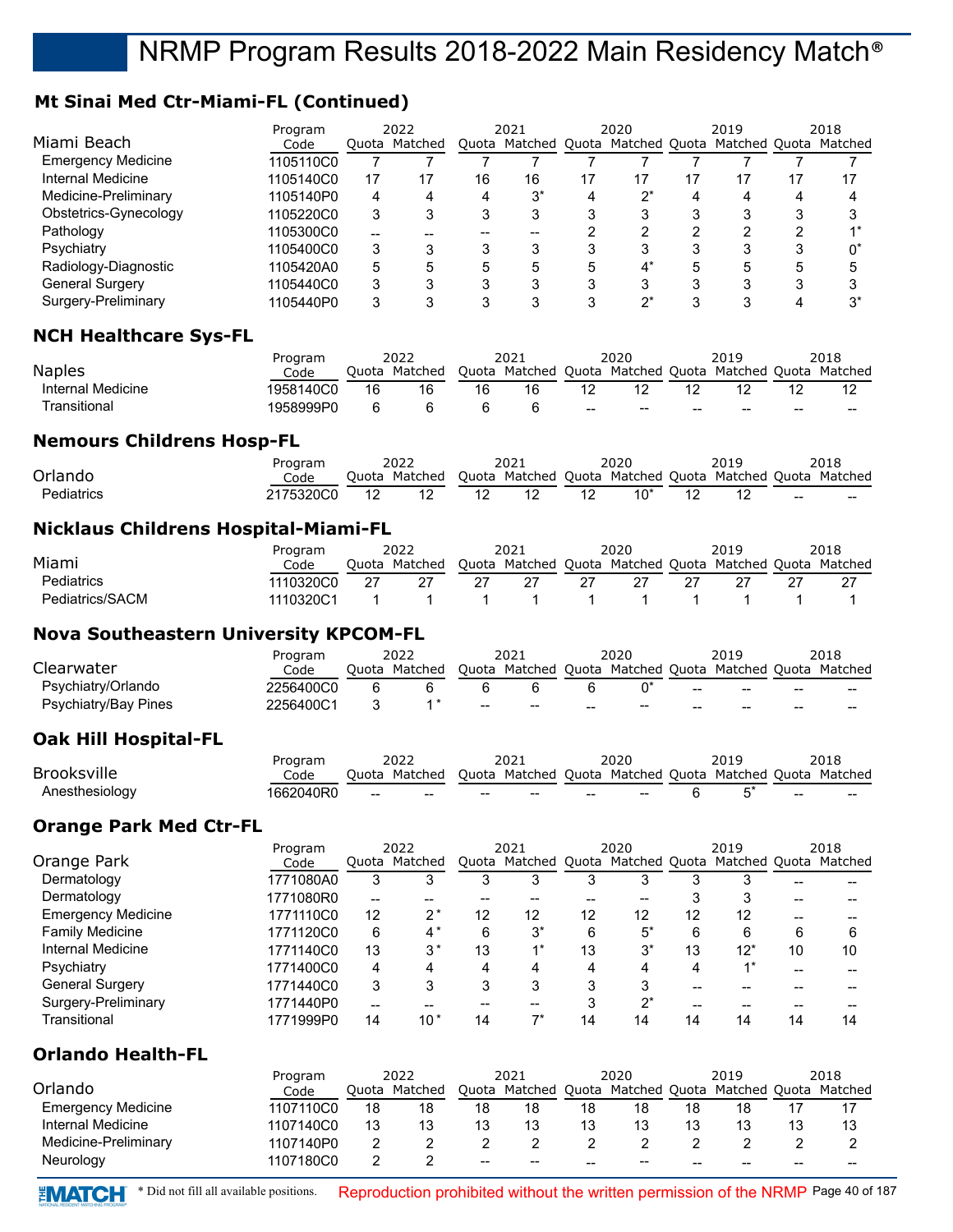## **Orlando Health-FL (Continued)**

| Program                |           | 2022 |               | 2021  |                             | 2020 |  | 2019          | 2018    |
|------------------------|-----------|------|---------------|-------|-----------------------------|------|--|---------------|---------|
| Orlando                | Code      |      | Ouota Matched | Ouota | Matched Quota Matched Quota |      |  | Matched Quota | Matched |
| Obstetrics-Gynecology  | 1107220C0 |      |               |       |                             |      |  |               |         |
| Orthopaedic Surgery    | 1107260C0 | 5    |               |       |                             |      |  |               |         |
| Pathology              | 1107300C0 |      |               |       |                             |      |  |               |         |
| <b>General Surgery</b> | 1107440C0 | 6    |               | h     |                             |      |  |               |         |
| Surgery-Preliminary    | 1107440P0 | 6    |               |       |                             |      |  |               | ∩*      |

### **Palm Beach Consortium for GME-FL**

|                           | Program   |                   | 2022    | 2021                              | 2020 | 2019                  |                 | 2018  |
|---------------------------|-----------|-------------------|---------|-----------------------------------|------|-----------------------|-----------------|-------|
| Ft. Lauderdale            | Code      | Ouota             | Matched | Quota Matched Quota Matched Quota |      | Matched Quota Matched |                 |       |
| <b>Emergency Medicine</b> | 2042110C0 | $- -$             | --      |                                   |      |                       |                 |       |
| <b>Family Medicine</b>    | 2042120C0 | $\hspace{0.05cm}$ | --      |                                   |      |                       | $\qquad \qquad$ | $- -$ |
| <b>Pediatrics</b>         | 2042320C0 | $- -$             | --      |                                   |      |                       | $- -$           | $- -$ |
| Psychiatry                | 2042400C0 | $\qquad \qquad$   | --      |                                   |      |                       |                 |       |

#### **Palmetto General Hosp-FL**

|                        | Program   |       | 2022    |       | 2021    |       | 2020          |    | 2019          |       | 2018    |
|------------------------|-----------|-------|---------|-------|---------|-------|---------------|----|---------------|-------|---------|
| Hialeah                | Code      | Ouota | Matched | Quota | Matched | Quota | Matched Quota |    | Matched Quota |       | Matched |
| <b>Family Medicine</b> | 2121120C0 |       |         |       |         |       |               | -- | $- -$         | $- -$ | $- -$   |
| Internal Medicine      | 2121140C0 | 19    | 13*     | 19    | $10^*$  | 20    | $\rightarrow$ |    |               | 20    | 20      |
| Neurology              | 2121180C0 |       |         |       |         |       |               | -- | --            | --    | $- -$   |

#### **St Vincents Med Ctr-FL**

|                        | Program   |       | 2022    |       | 2021    |    | 2020          |       | 2019      |       | 2018    |
|------------------------|-----------|-------|---------|-------|---------|----|---------------|-------|-----------|-------|---------|
| <b>Jacksonville</b>    | Code      | Ouota | Matched | Duota | Matched |    | Ouota Matched | Ouota | Matched ( | Ouota | Matched |
| <b>Family Medicine</b> | 3125120C0 |       |         |       | 10      | 10 |               |       |           |       |         |

#### **Tallahassee Mem Healthcare-FL**

|                 | Proaram   |       | 2022    | 2021 | 2020 | 2019                                                    | 2018 |
|-----------------|-----------|-------|---------|------|------|---------------------------------------------------------|------|
| Tallahassee     | Code      | Juota | Matched |      |      | Ouota Matched Ouota Matched Ouota Matched Ouota Matched |      |
| Family Medicine | 2926120C0 |       |         |      |      |                                                         |      |

#### **U Central FL/HCA Healthcare GME**

|                                    | Program   |                | 2022           |    | 2021                                                    |    | 2020  |    | 2019  |    | 2018  |
|------------------------------------|-----------|----------------|----------------|----|---------------------------------------------------------|----|-------|----|-------|----|-------|
| Orlando                            | Code      |                | Quota Matched  |    | Quota Matched Quota Matched Quota Matched Quota Matched |    |       |    |       |    |       |
| Anesthesiology/Ocala               | 1587040A0 | 9              | 9              | 9  | 9                                                       | 9  | 9     | 9  | 9     | 9  | 9     |
| Dermatology                        | 1587080A0 | 2              | 2              |    |                                                         |    |       |    |       |    |       |
| Dermatology                        | 1587080R0 | $\overline{2}$ | $\overline{2}$ |    |                                                         |    |       |    |       |    |       |
| Emergency Med/Orlando              | 1587110C0 | 7              |                |    |                                                         |    |       |    | 7     |    |       |
| <b>Emergency Med/Gainesville</b>   | 1587110C1 | 8              | 8              | 8  | 8                                                       | 8  | 8     | 8  | 8     | 8  | 8     |
| <b>Emergency Med/Ocala</b>         | 1587110C2 | 7              | $6*$           |    |                                                         |    |       |    |       |    |       |
| <b>Family Medicine/Gainesville</b> | 1587120C0 | 8              | 8              | 8  | 8                                                       | 8  | 8     | 8  | 8     | 8  | 8     |
| Family Medicine/Ocala              | 1587120C1 | 6              | $3*$           | 6  | 6                                                       | 6  | $3^*$ | 4  | $0^*$ | 3  | 3     |
| Internal Med/Orlando               | 1587140C0 | 25             | 25             | 25 | 25                                                      | 25 | 25    | 25 | 25    | 25 | 25    |
| Internal Medicine/Ocala            | 1587140C1 | 15             | $8*$           | 15 | $8*$                                                    | 15 | 15    | 15 | 15    | 10 | 10    |
| Internal Med/Gainesville           | 1587140C2 | 20             | $15*$          | 20 | 20                                                      | 20 | $11*$ | 20 | 20    | 15 | $13*$ |
| Neurology/Kissimmee                | 1587180C0 | 4              | 4              | 4  | 4                                                       | 4  | $2^*$ | 4  | $3^*$ | 4  | $3^*$ |
| Ob-Gyn/Kissimmee                   | 1587220C0 | 3              | 3              | 3  | 3                                                       | 3  | 3     | 3  | 3     | 3  | 3     |
| Ob-Gyn/Gainesville                 | 1587220C1 | 4              | 4              |    | 4                                                       |    |       | 4  | 4     |    |       |
| Ob-Gyn/Pensacola                   | 1587220C2 | 3              | 3              | 3  | 3                                                       |    |       |    |       |    |       |
| Orthopaedic Surgery/Ocala          | 1587260C0 | 3              | 3              | 3  | 3                                                       | 3  | 3     | 3  | $1^*$ |    |       |
| Phys Med & Rehab/Pensacola         | 1587340A0 | 4              | 4              |    | 4                                                       |    | 0*    |    |       |    |       |
| Psychiatry/Gainesville             | 1587400C0 | 8              | 8              | 8  | 8                                                       | 8  | 8     | 8  | 8     | 8  | 8     |
| Psychiatry/Kissimmee               | 1587400C1 | 6              | 6              | 6  | 6                                                       | 6  | 6     | 6  | 6     | 6  | $0^*$ |
| Psychiatry/Tallahassee             | 1587400C2 | 6              | $4^*$          |    |                                                         |    |       |    |       |    |       |
| General Surgery/Ocala              | 1587440C0 | 4              | 4              | 4  | 4                                                       | 4  | $3^*$ | 4  | 4     | 4  |       |
| General Surgery/Kissimmee          | 1587440C1 | 3              | 3              | 3  | 3                                                       | 3  | 3     | 3  | 3     | 3  | 3     |
| Surg-Prelim/Ocala                  | 1587440P0 | 4              | $0*$           | 4  | $0^*$                                                   | 4  | $0^*$ | 4  | $0^*$ | 4  |       |
| Transitional/Orlando               | 1587999P0 | 14             | 14             | 14 | 14                                                      | 14 | $4^*$ | 14 | 14    | 14 | 14    |

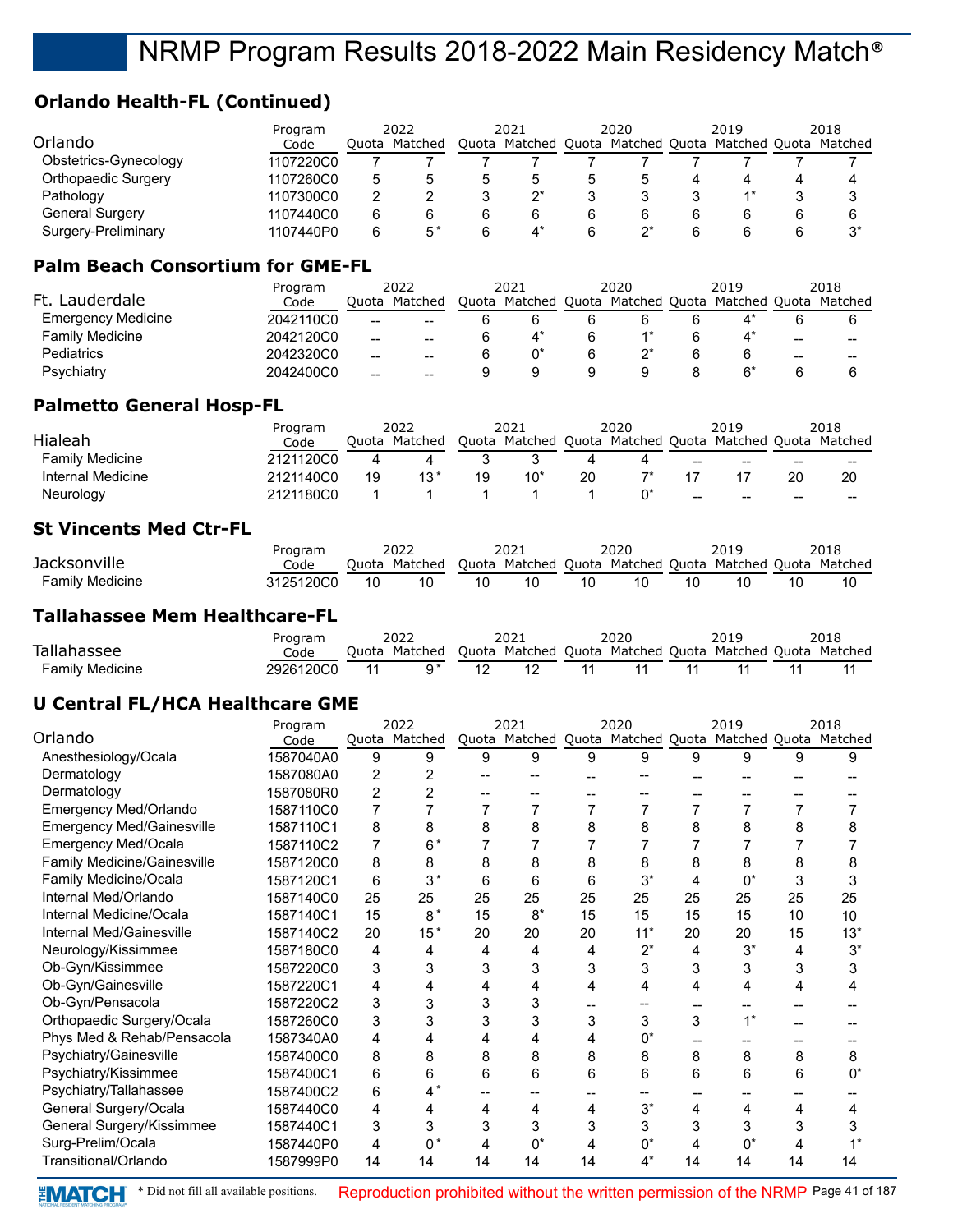## **U Central FL/HCA Healthcare GME (Continued)**

| Orlando                 | Program<br>Code | Duota | 2022<br>Matched | Ouota | 2021<br>Matched | Quota | 2020<br>Matched | Quota | 2019<br>Matched Quota |                        | 2018<br>Matched |
|-------------------------|-----------------|-------|-----------------|-------|-----------------|-------|-----------------|-------|-----------------------|------------------------|-----------------|
| Transitional/Ocala      | 1587999P1       |       | $44*$           |       |                 |       |                 |       |                       |                        |                 |
| TransitionalGainesville | 1587999P2       |       |                 |       | 17              |       |                 |       |                       | $\qquad \qquad \cdots$ | $- -$           |

## **U Florida COM-Jacksonville**

|                                    | Program   |    | 2022          |    | 2021           |    | 2020  |                | 2019                                                    |    | 2018 |
|------------------------------------|-----------|----|---------------|----|----------------|----|-------|----------------|---------------------------------------------------------|----|------|
| Jacksonville                       | Code      |    | Quota Matched |    |                |    |       |                | Quota Matched Quota Matched Quota Matched Quota Matched |    |      |
| Anesthesiology                     | 1101040A0 |    |               |    |                |    |       | 4              | 4                                                       | 4  | 4    |
| Anesthesiology                     | 1101040C0 | 4  | 4             | 4  | 4              |    | 4     |                |                                                         |    |      |
| Anesthesiology                     | 1101040R0 |    |               |    |                |    |       |                |                                                         |    |      |
| <b>Emergency Medicine</b>          | 1101110C0 | 15 | 15            | 15 | 15             | 15 | 15    | 15             | 15                                                      | 15 | 15   |
| <b>Emergency Medicine/Military</b> | 1101110C1 | 1  |               | -- | --             |    |       |                |                                                         |    |      |
| Internal Medicine                  | 1101140C0 | 14 | 14            | 14 | 14             | 14 | 14    | 14             | 14                                                      | 14 | 14   |
| Medicine-Preliminary               | 1101140P0 | 6  | $2^{\,*}$     | 2  | 2              | 2  | $1^*$ | $\overline{2}$ | 2                                                       | 2  |      |
| Med-Prelim/Neurology               | 1101140P1 | 4  |               | 4  | 4              | 4  | 4     | 4              |                                                         |    |      |
| Med-Prelim/Radiology               | 1101140P2 |    |               |    |                |    |       |                |                                                         |    |      |
| Neurology                          | 1101180A0 | 4  |               | 4  | 4              |    | 4     | 4              |                                                         |    |      |
| Obstetrics-Gynecology              | 1101220C0 | 6  | 6             | 6  | 6              | 6  | 6     | 6              | 6                                                       | 6  | 6    |
| <b>Orthopaedic Surgery</b>         | 1101260C0 | 4  |               |    | 4              |    |       | 4              |                                                         |    |      |
| Pathology                          | 1101300C0 | 2  | 2             | 2  | 2              | 2  | 2     | $\overline{2}$ | 2                                                       | 2  | 2    |
| Pediatrics                         | 1101320C0 | 14 | $11*$         | 14 | 14             | 13 | 13    | 12             | 12                                                      | 12 | 12   |
| Peds-Prelim/Child Neurology        | 1101320P0 | 2  | 2             | 2  | 2              | 2  | 2     | $\overline{2}$ | 2                                                       |    |      |
| Psychiatry                         | 1101400C0 | 3  | 3             | 2  | $\overline{2}$ |    | 2     | 4              | 4                                                       |    |      |
| Psychiatry/CAP                     | 1101400C1 | 2  |               |    | 2              |    |       |                |                                                         |    |      |
| Interventional Radiology (Integ)   | 1101416A0 | 1  |               |    |                |    |       |                |                                                         |    |      |
| Radiology-Diagnostic               | 1101420A0 | 5  | 5             |    |                |    |       |                |                                                         |    |      |
| Radiology-Diagnostic               | 1101420R0 |    |               |    |                |    |       |                |                                                         |    |      |
| <b>General Surgery</b>             | 1101440C0 | 5  | 5             |    |                |    | 4     | 4              | 4                                                       | 4  |      |
| Surgery-Preliminary                | 1101440P0 | 6  | 0 *           | 6  |                | 6  | $2^*$ | 3              | 0*                                                      | 2  |      |
| Surg-Prelim/Anesthesiology         | 1101440P1 |    |               |    |                |    |       | 3              | 3                                                       |    |      |
| Surg-Prelim/Ophthalmology          | 1101440P2 |    |               |    |                |    |       |                |                                                         |    |      |

## **U Florida COM-Shands Hosp**

|                             | Program   |                   | 2022           |    | 2021  |                | 2020  |    | 2019  |    | 2018                                                    |
|-----------------------------|-----------|-------------------|----------------|----|-------|----------------|-------|----|-------|----|---------------------------------------------------------|
| Gainesville                 | Code      |                   | Quota Matched  |    |       |                |       |    |       |    | Quota Matched Quota Matched Quota Matched Quota Matched |
| Anesthesiology              | 1824040A0 |                   |                |    | $- -$ |                |       |    | $0^*$ | 2  | 2                                                       |
| Anesthesiology              | 1824040C0 | 20                | 20             | 20 | 20    | 19             | 19    | 20 | 20    | 20 | 20                                                      |
| Anesthesiology/Research     | 1824040C1 | $-$               |                |    |       |                |       |    |       |    |                                                         |
| Anesthesiology              | 1824040R1 | 6                 | 6              | 5  | 5     | 5              | 4*    |    |       | 2  | 2                                                       |
| Dermatology                 | 1824080A0 | 4                 | 4              | 4  | 4     |                | 4     | 4  |       | 4  |                                                         |
| <b>Emergency Medicine</b>   | 1824110C0 | 14                | 14             | 14 | 14    | 14             | 14    | 14 | 14    | 14 | 14                                                      |
| <b>Family Medicine</b>      | 1824120C0 | 9                 | $6*$           | 9  | 9     | 9              | 9     | 9  | $7^*$ | 9  | 9                                                       |
| Internal Med/Gainesville    | 1824140C0 | 33                | 33             | 32 | 32    | 32             | 32    | 30 | 30    | 30 | 30                                                      |
| Internal Med/Pensacola      | 1824140C1 | 4                 | 4              | 4  | 4     | 4              | 4     | 4  | 4     | 4  | 4                                                       |
| Medicine-Preliminary        | 1824140P0 | 14                | 14             | 14 | $12*$ | 17             | $16*$ | 16 | $5^*$ | 13 | 13                                                      |
| Med-Prelim/Neurology        | 1824140P1 | $\qquad \qquad -$ |                |    |       | --             |       |    |       |    | $6*$                                                    |
| <b>Neurological Surgery</b> | 1824160C0 | $\overline{c}$    | $\overline{2}$ | 3  | 3     | $\overline{2}$ | 2     | 3  | 3     | 3  | 3                                                       |
| Neurology                   | 1824180A0 | $\qquad \qquad -$ |                |    |       |                |       |    |       |    |                                                         |
| Neurology                   | 1824180C0 | 8                 | 8              | 8  | 8     | 8              | 8     | 8  | 8     |    |                                                         |
| Neurology                   | 1824180R0 |                   |                |    |       |                |       |    |       |    |                                                         |
| <b>Child Neurology</b>      | 1824185C0 | $\mathbf{1}$      | $0*$           |    |       |                |       |    |       |    |                                                         |
| Ob-Gyn/Gainesville          | 1824220C0 | 5                 | 5              |    | 4     |                |       |    |       | 4  |                                                         |
| Ob-Gyn/Pensacola            | 1824220C1 | 4                 | 4              | 4  | 4     |                |       | 4  |       | 4  |                                                         |
| Orthopaedic Surgery         | 1824260C0 | 4                 |                |    | 4     |                |       | 4  |       | 4  |                                                         |
| Otolaryngology              | 1824280C0 | 3                 | 3              | 3  | 3     | 3              |       | 3  | 3     | 3  | $2^\star$                                               |
| Pathology                   | 1824300C0 | 4                 | 4              |    | 4     | 4              |       | 4  |       | 4  |                                                         |
| Pediatrics/Gainesville      | 1824320C0 | 17                | 17             | 16 | 16    | 17             | 17    | 17 | 17    | 16 | 16                                                      |
| Peds/Arnold Palmer-Orlando  | 1824320C1 | 14                | 14             | 14 | 14    | 14             | 14    | 14 | 14    | 14 | 14                                                      |

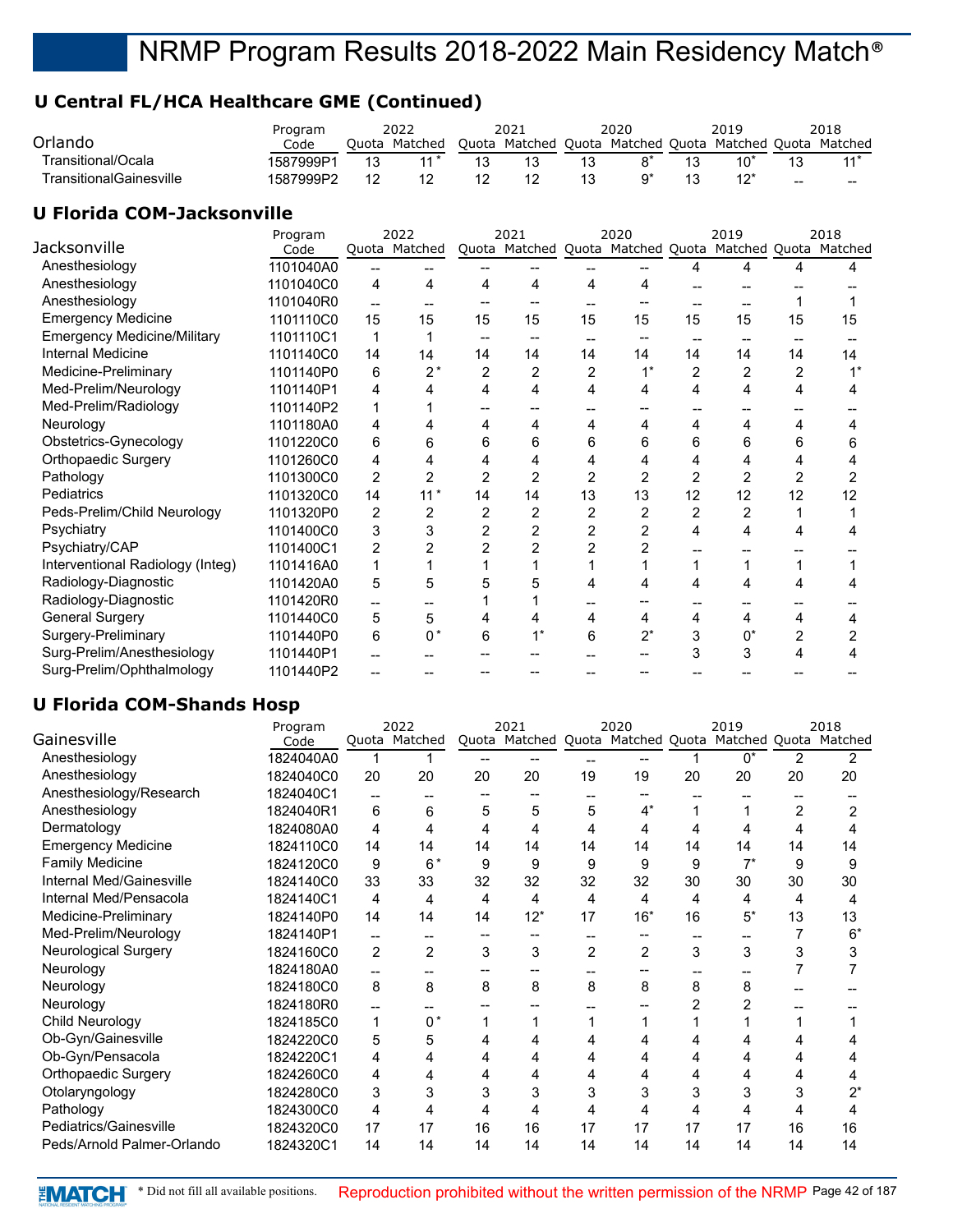## **U Florida COM-Shands Hosp (Continued)**

|                              | Program   |     | 2022          |       | 2021    |    | 2020                |    | 2019          |    | 2018    |
|------------------------------|-----------|-----|---------------|-------|---------|----|---------------------|----|---------------|----|---------|
| Gainesville                  | Code      |     | Ouota Matched | Ouota | Matched |    | Quota Matched Quota |    | Matched Quota |    | Matched |
| Pediatrics/Pensacola         | 1824320C3 | 9   |               | 9     | 9       | 9  | $8*$                |    | 9             | 9  | 9       |
| Phys Medicine & Rehab        | 1824340A0 | 4   | 4             | 4     | 4       |    |                     |    |               |    |         |
| Phys Medicine & Rehab        | 1824340R0 | $-$ |               |       | 4       |    |                     |    |               |    |         |
| Plastic Surgery (Integrated) | 1824362C0 | 1   |               |       |         |    |                     |    |               |    |         |
| Psychiatry                   | 1824400C0 | 11  | 11            | 9     | 9       | 14 | 14                  |    |               | 11 | 11      |
| Radiology-Diagnostic         | 1824420A0 | 11  | 11            | 10    | 10      | 13 | 13                  | 12 | 12            | 12 | 12      |
| <b>Radiation Oncology</b>    | 1824430A0 | 2   | ◠             | ົ     |         | ◠  | ົ                   | ◠  | ◠             | ⌒  | ⌒       |
| General Surgery              | 1824440C0 | 6   | 6             | 6     | 6       | 6  | 6                   | հ  | 6             | 6  |         |
| Surgery-Preliminary          | 1824440P0 | 8   | 3*            | 8     | 8       | 8  | 8                   | 8  | י^            | 11 |         |
| <b>Thoracic Surgery</b>      | 1824461C0 |     |               |       |         |    |                     |    |               |    |         |

## **U Miami MSOM/Holy Cross-FL**

|                      | Program   | 2022  |         | 2021 |                     | 2020 |               | 2019                  |    | 2018  |
|----------------------|-----------|-------|---------|------|---------------------|------|---------------|-----------------------|----|-------|
| Miami                | Code      | Ouota | Matched |      | Quota Matched Quota |      | Matched Quota | Matched Quota Matched |    |       |
| Internal Medicine    | 1821140C0 | 14    | 14      | 14   | 14                  | 14   | 14            |                       | 12 |       |
| Medicine-Preliminary | 1821140P0 |       |         |      |                     |      |               |                       |    |       |
| General Surgery      | 1821440C0 | າ     |         |      |                     |      |               |                       | -- | $- -$ |
| Transitional         | 1821999P0 | 15    |         | 15   | 15                  | 15   | 15            |                       | 15 |       |

## **U Miami/Jackson Health System-FL**

|                                  | Program   |                          | 2022                     |                                     | 2021                                  |                          | 2020                                |                | 2019                                                    |                        | 2018           |
|----------------------------------|-----------|--------------------------|--------------------------|-------------------------------------|---------------------------------------|--------------------------|-------------------------------------|----------------|---------------------------------------------------------|------------------------|----------------|
| Miami                            | Code      |                          | Quota Matched            |                                     |                                       |                          |                                     |                | Quota Matched Quota Matched Quota Matched Quota Matched |                        |                |
| Anesthesiology                   | 1104040A0 | $\overline{c}$           | $\overline{2}$           | $\overline{2}$                      | 2                                     | $\overline{2}$           | $\overline{2}$                      | 4              | 4                                                       | 6                      | 6              |
| Anesthesiology                   | 1104040C3 | 26                       | 26                       | 26                                  | 26                                    | 26                       | 26                                  | 25             | 25                                                      | 22                     | 22             |
| Anesthesiology                   | 1104040R0 | $\overline{\phantom{a}}$ | --                       | --                                  | $\overline{\phantom{a}}$              | 1                        | 1                                   | 1              | 1                                                       | $\qquad \qquad \cdots$ |                |
| Dermatology                      | 1104080A0 | 5                        | 5                        | 7                                   | 7                                     | 7                        | 7                                   | 7              | 7                                                       | 5                      | 5              |
| Dermatology                      | 1104080R0 | $\overline{a}$           | $-$                      | 1                                   | 1                                     | 1                        | 1                                   | 1              | $0^*$                                                   | $\overline{a}$         |                |
| <b>Emergency Medicine</b>        | 1104110C0 | 14                       | 14                       | 14                                  | 14                                    | 14                       | 14                                  | 15             | 15                                                      | 15                     | 15             |
| <b>Emergency Med/Funded</b>      | 1104110C1 | 1                        | $0*$                     | $\mathbf{1}$                        | $0^*$                                 | 1                        | $0^*$                               | --             |                                                         |                        |                |
| <b>Family Medicine</b>           | 1104120C0 | 8                        | 8                        | 8                                   | 8                                     | 8                        | 8                                   | 8              | 8                                                       | 8                      | 8              |
| <b>Internal Medicine</b>         | 1104140C0 | 24                       | 24                       | 23                                  | 23                                    | 25                       | 25                                  | 25             | 25                                                      | 24                     | 24             |
| Internal Med/Funded              | 1104140C1 | 1                        | 1                        | $\hspace{0.05cm}$ $\hspace{0.05cm}$ | $\overline{\phantom{m}}$              | $\overline{\phantom{a}}$ | $\hspace{0.05cm}$ $\hspace{0.05cm}$ | 1              | 1                                                       | 1                      | $0^*$          |
| Internal Med/Harrington          | 1104140C2 | 11                       | 11                       | 12                                  | 12                                    | 12                       | 12                                  | 12             | 12                                                      | 12                     | 12             |
| Internal Med/Urban Health        | 1104140C3 | 2                        | $\overline{2}$           | 3                                   | 3                                     | 1                        | 1                                   | --             | $-$                                                     | 1                      |                |
| Medicine-Preliminary             | 1104140P0 | 4                        | 4                        | 4                                   | 4                                     | $\overline{\mathbf{c}}$  | $\overline{c}$                      | $\overline{7}$ | 7                                                       | $\overline{7}$         | 7              |
| Med-Prelim/Neurology             | 1104140P1 | $\overline{a}$           | --                       | $-$                                 | $-$                                   | $\overline{2}$           | $\overline{2}$                      | $\overline{c}$ | $\overline{2}$                                          | $\overline{2}$         | $\overline{2}$ |
| Med-Prelim/Funded                | 1104140P2 | $\overline{a}$           | --                       | --                                  | $-$                                   | --                       | $\overline{\phantom{0}}$            | 1              | $0^*$                                                   | --                     |                |
| Med-Prelim/BPEI                  | 1104140P3 | 7                        | 7                        | 7                                   | $\overline{7}$                        | 7                        | 7                                   |                |                                                         | --                     |                |
| Neurological Surgery             | 1104160C0 | 3                        | 3                        | 3                                   | 3                                     | 3                        | 3                                   | 3              | 3                                                       | 3                      | 3              |
| Neurology                        | 1104180A0 | 3                        | 3                        | 3                                   | 3                                     | 3                        | 3                                   | 3              | 3                                                       | 3                      | 3              |
| Neurology                        | 1104180C0 | 9                        | 9                        | 8                                   | 8                                     | 9                        | 9                                   | 8              | 8                                                       | 8                      | 8              |
| Neurology                        | 1104180R0 | $\mathbf{1}$             | 1                        | --                                  |                                       | --                       |                                     |                | --                                                      | --                     |                |
| Obstetrics-Gynecology            | 1104220C0 | 8                        | 8                        | 8                                   | 8                                     | 8                        | 8                                   | 8              | 8                                                       | 8                      | 8              |
| Orthopaedic Surgery              | 1104260C0 | 7                        | 7                        | 7                                   | 7                                     | 7                        | 7                                   | 7              | 7                                                       | 7                      | 7              |
| Otolaryngology                   | 1104280C0 | 3                        | 3                        | 3                                   | 3                                     | 3                        | 3                                   | 3              | 3                                                       | 3                      | 3              |
| Otolaryngology/Research          | 1104280C1 | $\mathbf{1}$             | 1                        | $\mathbf{1}$                        | 1                                     | $\mathbf{1}$             | 1                                   | $\mathbf{1}$   | 1                                                       | 1                      | $0^*$          |
| Pathology                        | 1104300C0 | 6                        | 6                        | 5                                   | 5                                     | $\overline{a}$           | --                                  | 5              | 5                                                       | $\overline{7}$         | $4^*$          |
| Pediatrics                       | 1104320C0 | 22                       | 22                       | 22                                  | 22                                    | 21                       | 21                                  | 22             | 22                                                      | 22                     | 22             |
| Phys Medicine & Rehab            | 1104340A0 | 8                        | 8                        | 8                                   | 8                                     | 8                        | 8                                   | 6              | 6                                                       | 6                      | 6              |
| Phys Medicine & Rehab            | 1104340R0 | $\overline{\phantom{a}}$ | --                       | --                                  | $\overline{a}$                        | 2                        | 2                                   | --             |                                                         | --                     |                |
| Plastic Surgery (Integrated)     | 1104362C0 | $\overline{2}$           | $\overline{2}$           | $\overline{2}$                      | $\overline{2}$                        | 1                        | 1                                   | $\mathbf{1}$   | 1                                                       | $\mathbf 1$            | 1              |
| Plastic Surgery (Integ)/Funded   | 1104362C1 | $\overline{a}$           | $\overline{\phantom{0}}$ | $\overline{\phantom{a}}$            | $\overline{a}$                        | 1                        | 1                                   | $-$            |                                                         | --                     |                |
| Psychiatry                       | 1104400C0 | 14                       | 14                       | 12                                  | 12                                    | 12                       | 12                                  | 10             | 10                                                      | 12                     | 12             |
| Psychiatry/Funded IMG            | 1104400C1 | $\overline{\phantom{a}}$ | --                       | --                                  | $\hspace{0.05cm}$ – $\hspace{0.05cm}$ | $\overline{2}$           | $1^*$                               | 3              | $1^*$                                                   | $\overline{2}$         | $\overline{2}$ |
| Interventional Radiology (Integ) | 1104416A0 | 3                        | 3                        | 3                                   | 3                                     | 3                        | 3                                   | 3              | 3                                                       | 3                      | 3              |
| Radiology-Diagnostic             | 1104420A0 | 9                        | 9                        | 9                                   | 9                                     | 9                        | 9                                   | 9              | 9                                                       | 9                      | 9              |
| Rad-Diag/International           | 1104420A2 | 1                        | 1                        | $\overline{2}$                      | $1^*$                                 | $\overline{2}$           | $\overline{2}$                      | $\overline{2}$ | $0^*$                                                   | $\overline{2}$         | $0^*$          |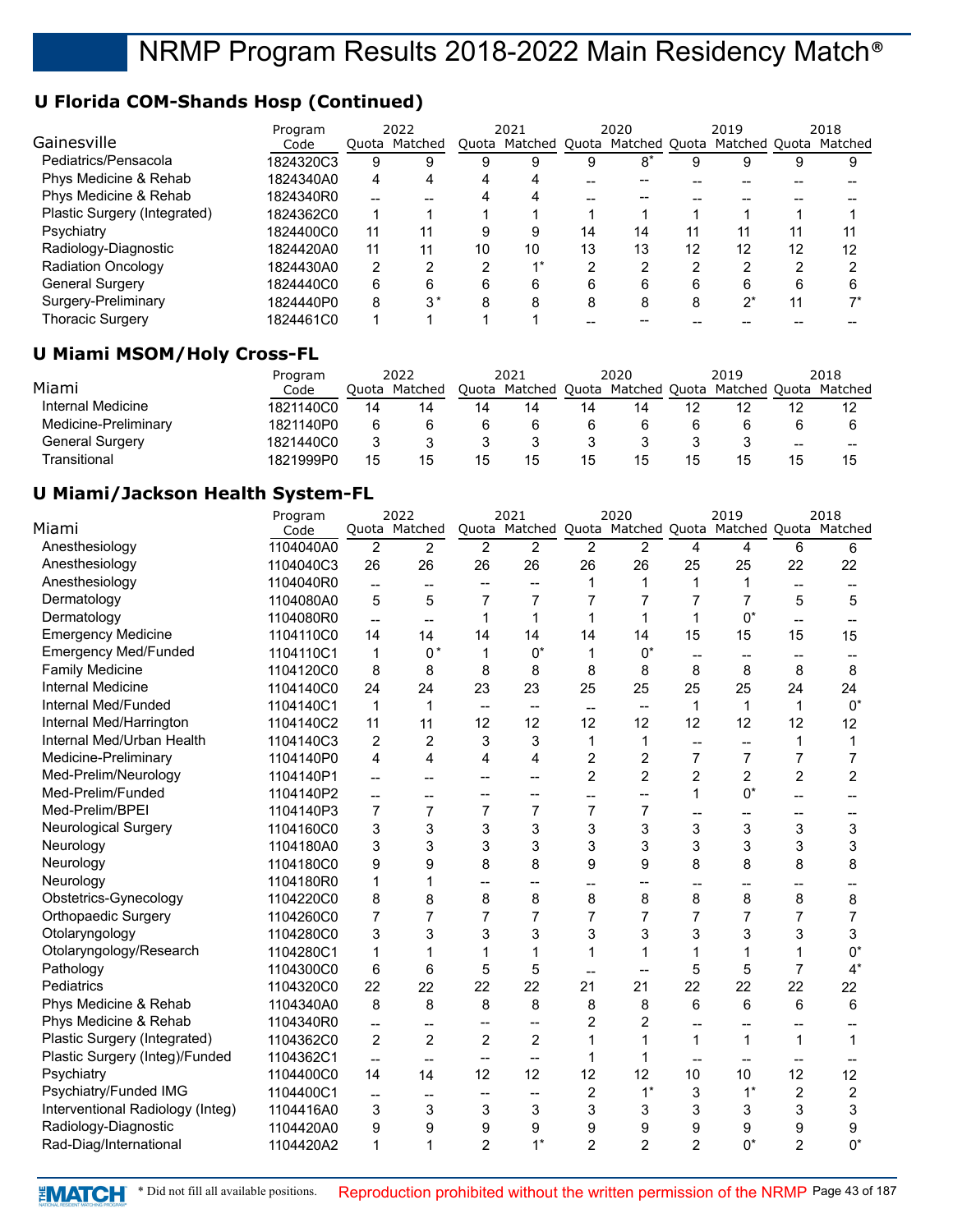## **U Miami/Jackson Health System-FL (Continued)**

|                           | Program   | 2022 |               | 2021  |                                   | 2020 |    | 2019                  |    | 2018 |
|---------------------------|-----------|------|---------------|-------|-----------------------------------|------|----|-----------------------|----|------|
| Miami                     | Code      |      | Ouota Matched |       | Quota Matched Quota Matched Quota |      |    | Matched Quota Matched |    |      |
| <b>Radiation Oncology</b> | 1104430A0 |      |               |       |                                   |      |    |                       |    |      |
| General Surgery           | 1104440C0 |      |               |       |                                   |      |    |                       |    |      |
| Surgery-Preliminary       | 1104440P1 | 13   | 13            |       |                                   |      |    |                       | 10 | 10   |
| Vascular Surgery          | 1104451C0 |      |               | $- -$ | $- -$                             |      | -- | --                    | -- |      |
| Medicine-Pediatrics       | 1104700C0 | :5   |               |       |                                   |      |    |                       |    |      |

## **U South Florida Morsani COM-Tampa**

|                                  | Program   |                | 2022           |                  | 2021  |                | 2020           |                | 2019                                                    |                | 2018           |
|----------------------------------|-----------|----------------|----------------|------------------|-------|----------------|----------------|----------------|---------------------------------------------------------|----------------|----------------|
| Tampa                            | Code      |                | Quota Matched  |                  |       |                |                |                | Quota Matched Quota Matched Quota Matched Quota Matched |                |                |
| Dermatology                      | 1109080A0 | 4              | 4              | 4                | 4     | 4              | 4              | 4              | 4                                                       | 4              |                |
| <b>Emergency Medicine</b>        | 1109110C0 | 10             | 10             | 10               | 10    | 10             | 10             | 10             | 10                                                      | 10             | 10             |
| <b>Family Medicine</b>           | 1109120C0 | 8              | 8              | 8                | 8     | 8              | $6*$           | 8              | 8                                                       | 8              | 8              |
| <b>Internal Medicine</b>         | 1109140C0 | 33             | 33             | 33               | 33    | 33             | 33             | 33             | 33                                                      | 33             | 33             |
| Medicine-Preliminary             | 1109140P0 | 6              | $0*$           | 3                | $2^*$ | 9              | $4^*$          | 7              | $4^*$                                                   | 8              | $3^*$          |
| Med-Prelim/Dermatology           | 1109140P1 | 1              | 1              | $\overline{2}$   | 2     | 1              |                | $\overline{c}$ | $0^*$                                                   | --             |                |
| Med-Prelim/Radiology             | 1109140P2 | 4              | 4              | 3                | 3     | 4              | 4              | 4              | $2^*$                                                   |                |                |
| Med-Prelim/Radiation Onc         | 1109140P3 | 2              | $\overline{2}$ | $\overline{2}$   | 2     |                |                | $\overline{2}$ | $\overline{2}$                                          |                |                |
| Med-Prelim/Ophthalmology         | 1109140P4 | 4              | 4              | 4                | 4     |                |                |                |                                                         |                |                |
| <b>Neurological Surgery</b>      | 1109160C0 | 2              | $\overline{2}$ | $\overline{2}$   | 2     | $\overline{c}$ | $\overline{c}$ | $\overline{c}$ | $\overline{2}$                                          | $\overline{c}$ | $\overline{c}$ |
| Neurology                        | 1109180C0 | 8              | 8              | 8                | 8     | 8              | 8              | 8              | 8                                                       | 8              | 8              |
| Obstetrics-Gynecology            | 1109220C0 | 6              | 6              | 6                | 6     | 6              | 6              | 6              | 6                                                       | 6              | 6              |
| Orthopaedic Surgery              | 1109260C0 | 4              | 4              | 4                | 4     | 4              | 4              | 4              | 4                                                       | 4              | 4              |
| Otolaryngology                   | 1109280C0 | 3              | 3              | 3                | 3     | 3              | 3              | 3              | 3                                                       | $\overline{c}$ | 2              |
| Pathology                        | 1109300C0 | 3              | 3              | 3                | 3     | 4              | 4              | 4              | $3^*$                                                   | 4              | 4              |
| Pediatrics                       | 1109320C0 | 12             | 12             | 12               | 12    | 12             | 12             | 12             | 12                                                      | 12             | 12             |
| Phys Medicine & Rehab            | 1109340C2 | 3              | 3              | 3                | $2^*$ | 3              | 3              | 3              | 3                                                       | 3              | 3              |
| Plastic Surgery (Integrated)     | 1109362C0 | 4              | 4              | 4                | 4     | 4              | 4              | 4              | 4                                                       | 4              | 4              |
| Psychiatry                       | 1109400C0 | 10             | 10             | 10               | 10    | 10             | 10             | 8              | 8                                                       | 8              | 8              |
| Interventional Radiology (Integ) | 1109416A0 | $\overline{2}$ | $\overline{2}$ | $\overline{2}$   | 2     | $\overline{2}$ | $\overline{2}$ | $\overline{2}$ | $\overline{2}$                                          |                |                |
| Interventional Radiology (Integ) | 1109416C0 | $\overline{a}$ | --             |                  |       | $-$            |                |                |                                                         | $\overline{c}$ | $\overline{c}$ |
| Radiology-Diagnostic             | 1109420A0 | 6              | 6              | 6                | 6     | 6              | 6              | 6              | 6                                                       | 4              | 4              |
| Radiology-Diagnostic             | 1109420C0 | --             | --             |                  |       |                |                |                |                                                         | 2              | 2              |
| Radiology-Diagnostic             | 1109420R0 | 1              | 1              | --               | --    |                |                |                |                                                         |                |                |
| <b>Radiation Oncology</b>        | 1109430A0 | 2              | $\overline{2}$ | 3                | 3     | 2              | $\overline{2}$ | 3              | 3                                                       | $\overline{c}$ | $\overline{c}$ |
| <b>General Surgery</b>           | 1109440C0 | 6              | 6              | 6                | 6     | 6              | 6              | 6              | 6                                                       | 6              | 6              |
| Surgery-Preliminary              | 1109440P0 | 4              | $3*$           | 4                | 4     | 4              | 4              | 4              | 4                                                       | 4              | 4              |
| Surg-Prelim/Urology              | 1109440P1 | $\overline{a}$ |                |                  |       |                |                |                |                                                         | 3              | 3              |
| Surg-Prelim/Int Radiology        | 1109440P2 | $- -$          | --             | --               | $-$   | $\overline{c}$ | $0^*$          | $\overline{c}$ | $\overline{c}$                                          | --             |                |
| Vascular Surgery                 | 1109451C0 | 2              | $\overline{2}$ | $\boldsymbol{2}$ | 2     | $\overline{c}$ | $0^*$          | $\overline{c}$ | $\overline{c}$                                          | $\overline{c}$ | 2              |
| Medicine-Pediatrics              | 1109700C0 | 5              | 5              | 3                | 3     | 6              | 6              | 6              | 6                                                       | 5              | 5              |

## **UCF COM/GME Consortium-FL**

| Orlando<br>Anesthesiology/Ocala         | Program<br>Code<br>1587040R0 |    | 2022<br>Ouota Matched      |   | 2021<br>Quota Matched Quota Matched Quota Matched Quota Matched |   | 2020          | 2019 | 9 | 2018<br>9 |
|-----------------------------------------|------------------------------|----|----------------------------|---|-----------------------------------------------------------------|---|---------------|------|---|-----------|
| <b>Wellington Reg Med Ctr-FL</b>        |                              | -- |                            |   |                                                                 |   |               |      |   |           |
| Wellington<br>Internal Medicine         | Program<br>Code<br>2218140C0 | 8  | 2022<br>Ouota Matched<br>8 |   | 2021<br>Quota Matched Quota Matched Quota Matched Quota Matched | 6 | 2020<br>$5^*$ | 2019 |   | 2018      |
| <b>West Kendall Baptist Hospital-FL</b> |                              |    |                            |   |                                                                 |   |               |      |   |           |
| Miami<br><b>Family Medicine</b>         | Program<br>Code<br>1538120C0 | 4  | 2022<br>Ouota Matched      | 4 | 2021<br>Quota Matched Quota Matched Quota Matched Quota Matched | 4 | 2020          | 2019 | 4 | 2018<br>4 |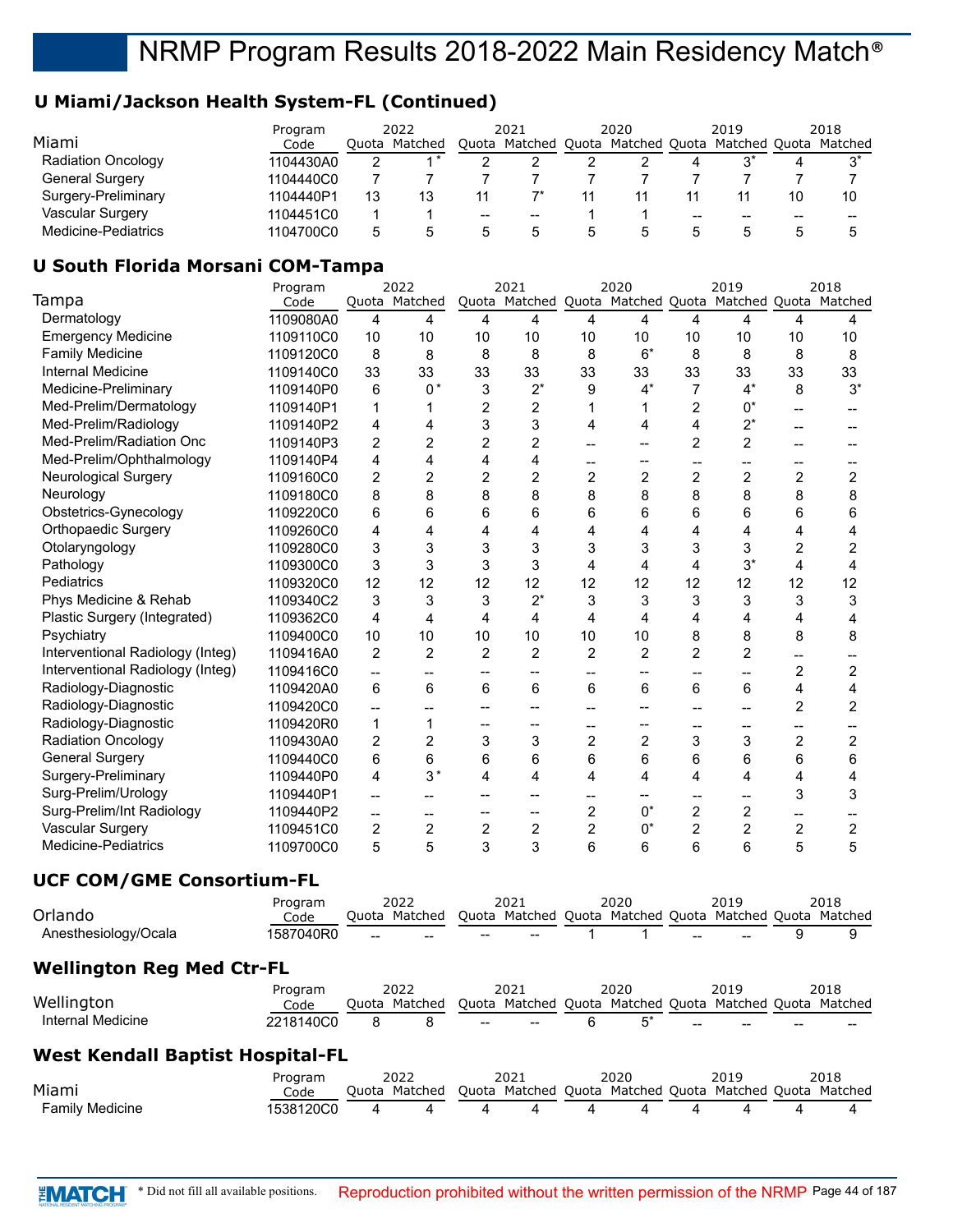## **GEORGIA**

#### **AU-UGA Medical Partnership-GA**

|                      | Program   | 2022          |    | 2021                                                    |                  | 2020 |  | 2019 |     | 2018 |
|----------------------|-----------|---------------|----|---------------------------------------------------------|------------------|------|--|------|-----|------|
| Athens               | Code      | Quota Matched |    | Quota Matched Quota Matched Quota Matched Quota Matched |                  |      |  |      |     |      |
| Internal Medicine    | 1744140C0 | R*            | 11 |                                                         | 10               | 10   |  | 10   | 10  |      |
| Medicine-Preliminary | 1744140P0 |               |    | $\sim$ 1                                                | $\blacksquare$ 1 |      |  |      | $-$ | $-$  |
|                      |           |               |    |                                                         |                  |      |  |      |     |      |

### **Archbold Medical Center**

|                   | Program   |       | ררחר    |                                                | 2021    |                          | 2020              |       | 2019          |       | 2018    |
|-------------------|-----------|-------|---------|------------------------------------------------|---------|--------------------------|-------------------|-------|---------------|-------|---------|
| Thomasville       | Code      | Juota | Matched | Ouota                                          | Matched | Ouota                    | Matched           | Ouota | Matched Ouota |       | Matched |
| Internal Medicine | 2324140C0 |       |         | $\hspace{0.1mm}-\hspace{0.1mm}-\hspace{0.1mm}$ | $\sim$  | $\overline{\phantom{m}}$ | $\hspace{0.04in}$ | --    | $- -$         | $- -$ | $- -$   |

#### **Atlanta Med Ctr-GA**

|                            | Program   | 2022  |         | 2021  |                             | 2020 |    | 2019          |    | 2018    |
|----------------------------|-----------|-------|---------|-------|-----------------------------|------|----|---------------|----|---------|
| Atlanta                    | Code      | Ouota | Matched | Ouota | Matched Quota Matched Quota |      |    | Matched Quota |    | Matched |
| <b>Family Medicine</b>     | 1112120C0 | 6     |         | 6     |                             |      |    |               |    |         |
| Internal Medicine          | 1112140C0 | 10    | 10      | 10    | 10                          | 10   | 10 |               | 10 | 10      |
| <b>Orthopaedic Surgery</b> | 1112260C0 | 4     |         | 4     |                             | 4    |    | Д.            |    |         |
| <b>General Surgery</b>     | 1112440C0 |       |         |       |                             |      |    |               |    |         |
| Surgery-Preliminary        | 1112440P0 | C     |         |       |                             |      |    |               |    |         |

#### **Atrium Health Navicent Med Ctr-GA**

|                        | Program   |   | 2022          |   | 2021 |   | 2020 | 2019                                                    |   | 2018 |
|------------------------|-----------|---|---------------|---|------|---|------|---------------------------------------------------------|---|------|
| Macon                  | Code      |   | Ouota Matched |   |      |   |      | Quota Matched Quota Matched Quota Matched Quota Matched |   |      |
| <b>Family Medicine</b> | 1120120C0 | 6 |               | 6 | 6    | 6 | 6    |                                                         |   |      |
| Internal Medicine      | 1120140C0 | 9 | g             |   |      | 9 | 9    |                                                         | 8 |      |
| Medicine-Preliminary   | 1120140P0 | 3 | $\star$       |   |      |   |      |                                                         |   |      |
| Obstetrics-Gynecology  | 1120220C0 | 4 |               | 4 | 4    | 4 | 4    | 4                                                       | 4 |      |
| Pediatrics             | 1120320C0 | 6 |               | 6 | 5*   | 6 | b    | $5*$                                                    | 6 |      |
| General Surgery        | 1120440C0 | 5 |               |   |      |   |      |                                                         |   |      |

#### **Coliseum Med Ctrs-GA**

|                           | Program   |    | 2022          |    | 2021                |    | 2020          |    | 2019                  |    | 2018 |
|---------------------------|-----------|----|---------------|----|---------------------|----|---------------|----|-----------------------|----|------|
| Macon                     | Code      |    | Ouota Matched |    | Quota Matched Quota |    | Matched Quota |    | Matched Quota Matched |    |      |
| <b>Emergency Medicine</b> | 1972110C0 |    |               | 10 | 10                  | 10 | 10            | -- | --                    | -- | --   |
| Internal Medicine         | 1972140C0 | 10 |               | 10 |                     | 10 |               |    | 10                    | 10 | a*   |
| Psychiatry                | 1972400C0 | 5  |               | 4  |                     |    |               |    |                       | 4  |      |
| Transitional              | 1972999P0 | 13 |               | 13 | 13                  | 13 |               |    |                       | 13 | 13   |

## **Emory Univ SOM-GA**

|                                    | Program   |       | 2022          |    | 2021                                                    |    | 2020 |    | 2019           |                | 2018 |
|------------------------------------|-----------|-------|---------------|----|---------------------------------------------------------|----|------|----|----------------|----------------|------|
| Atlanta                            | Code      |       | Quota Matched |    | Quota Matched Quota Matched Quota Matched Quota Matched |    |      |    |                |                |      |
| Anesthesiology                     | 1113040A0 | 4     |               | 2  | 2                                                       | 6  | 6    | 16 | 16             | 16             | 16   |
| Anesthesiology                     | 1113040C0 | 8     | 8             | 10 | 10                                                      | 6  | 6    |    |                |                |      |
| Dermatology                        | 1113080A0 |       |               | 6  | 6                                                       | 6  | 6    |    |                | 5              | 5    |
| Dermatology/Research               | 1113080A1 |       |               |    |                                                         |    |      |    |                |                |      |
| Dermatology/International          | 1113080A2 |       |               |    |                                                         |    |      |    |                |                |      |
| <b>Emergency Medicine</b>          | 1113110C0 | 19    | 19            | 19 | 19                                                      | 19 | 19   | 19 | 19             | 19             | 19   |
| <b>Emergency Med/International</b> | 1113110C1 | $- -$ |               |    | $0^*$                                                   |    |      | 2  | $\overline{2}$ | $\overline{2}$ | 2    |
| <b>Family Medicine</b>             | 1113120C0 | 10    | 10            | 10 | 10                                                      | 10 | 10   | 10 | 10             | 10             | 10   |
| Internal Medicine                  | 1113140C0 | 43    | 43            | 44 | 44                                                      | 44 | 44   | 44 | 44             | 44             | 44   |
| Internal Med/Research              | 1113140C1 | 3     | 3             |    | $4*$                                                    |    |      | 2  |                |                |      |
| Medicine-Primary                   | 1113140M0 | 8     | 8             | 8  | 8                                                       | 8  | 8    | 8  | 8              | 8              | 8    |
| Med-Prelim/Neurology               | 1113140P0 | --    |               |    |                                                         |    |      | 4  | 4              | 4              |      |
| Medicine-Preliminary               | 1113140P1 | 6     | 6             |    |                                                         |    |      |    |                |                |      |
| <b>Neurological Surgery</b>        | 1113160C0 | 2     |               |    | 3                                                       |    | 2    | 3  | 3              |                |      |
| Neurology                          | 1113180A0 | 10    | 10            | 9  | 9                                                       | 8  | 8    | 8  | 8              | 8              | 8    |
| Neurology                          | 1113180C0 |       |               |    |                                                         |    |      |    |                |                |      |
| Neurology                          | 1113180R0 |       |               |    |                                                         |    |      |    |                |                |      |
| Child Neurology                    | 1113185C0 | 3     | 3             | 3  | 3                                                       |    | 3    | 3  |                | 3              | 3    |

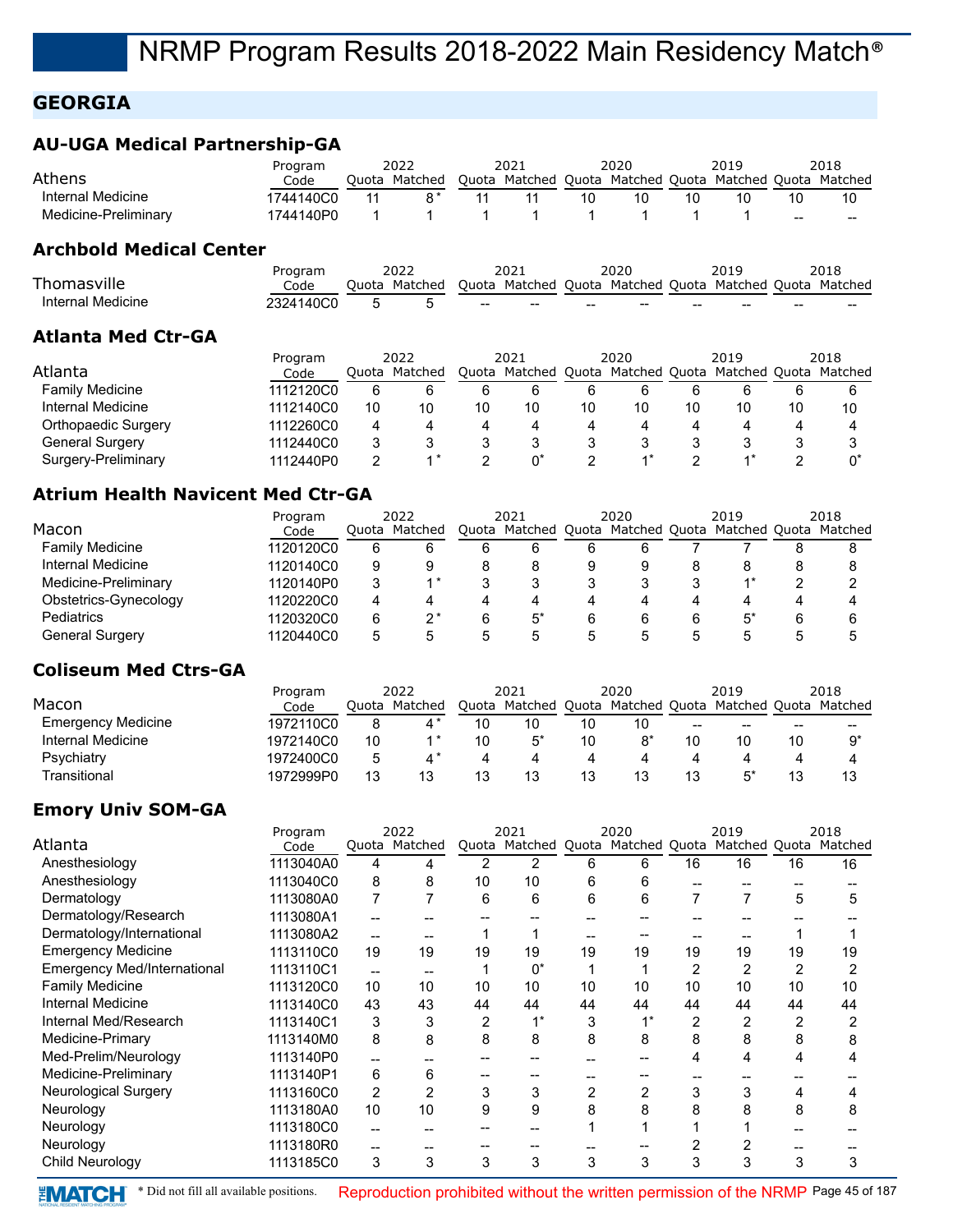## **Emory Univ SOM-GA (Continued)**

|                                             | Program                |                          | 2022                     |                          | 2021                                                    |                          | 2020                                  |                | 2019           |                          | 2018             |
|---------------------------------------------|------------------------|--------------------------|--------------------------|--------------------------|---------------------------------------------------------|--------------------------|---------------------------------------|----------------|----------------|--------------------------|------------------|
| Atlanta                                     | Code                   |                          | Quota Matched            |                          | Quota Matched Quota Matched Quota Matched Quota Matched |                          |                                       |                |                |                          |                  |
| Child Neurology                             | 1113185R1              | 1                        | 1                        | 1                        | 1                                                       |                          | --                                    |                |                |                          |                  |
| Nuclear Medicine                            | 1113200A0              | $\overline{\phantom{a}}$ |                          |                          |                                                         |                          |                                       |                | --             | $\overline{c}$           | $\overline{c}$   |
| Nuclear Medicine                            | 1113200R0              | $\overline{\phantom{a}}$ | $\overline{\phantom{a}}$ |                          |                                                         | --                       |                                       | --             | --             | $\overline{c}$           | $1^*$            |
| Obstetrics-Gynecology                       | 1113220C0              | 9                        | 9                        | 9                        | 9                                                       | 9                        | 9                                     | 9              | 9              | 9                        | 9                |
| Orthopaedic Surgery                         | 1113260C0              | 6                        | 6                        | 6                        | 6                                                       | 6                        | 6                                     | 6              | 6              | 6                        | 6                |
| Otolaryngology                              | 1113280C0              | 4                        | 4                        | 4                        | 4                                                       | 4                        | 4                                     | 4              | 4              | 4                        | 4                |
| Pathology                                   | 1113300C0              | 9                        | 9                        | 7                        | $\overline{7}$                                          | 8                        | 8                                     | $\overline{7}$ | 7              | $\overline{7}$           | 7                |
| Pathology/Research                          | 1113300C1              | $\overline{\phantom{a}}$ | $\overline{\phantom{a}}$ | 1                        | 1                                                       | $\overline{\phantom{a}}$ | $\hspace{0.05cm}$ – $\hspace{0.05cm}$ | 1              | 1              | $\mathbf{1}$             | 1                |
| Pediatrics                                  | 1113320C0              | 25                       | 25                       | 25                       | 25                                                      | 25                       | 25                                    | 25             | 25             | 25                       | 25               |
| Phys Medicine & Rehab                       | 1113340A0              | 6                        | 6                        | 6                        | 6                                                       | 6                        | 6                                     | 6              | 6              | 6                        | 6                |
| Plastic Surgery (Integrated)                | 1113362C0              | $\overline{c}$           | $\overline{c}$           | $\overline{\mathbf{c}}$  | $\boldsymbol{2}$                                        | $\overline{c}$           | $\overline{c}$                        | $\overline{c}$ | $\overline{2}$ | $\boldsymbol{2}$         | $\boldsymbol{2}$ |
| Psychiatry                                  | 1113400C0              | 11                       | 11                       | 9                        | $\boldsymbol{9}$                                        | 10                       | 10                                    | 10             | 10             | 9                        | 9                |
| Psychiatry/Research                         | 1113400C1              | $\mathbf 1$              | 1                        | 2                        | $\overline{c}$                                          | 1                        | 1                                     | 1              | 1              | $\overline{c}$           | $\overline{c}$   |
| Interventional Radiology (Integ)            | 1113416A0              | 4                        | 4                        | 4                        | 4                                                       | 4                        | 4                                     | $\overline{4}$ | 4              | $\overline{4}$           | 4                |
| Radiology-Diagnostic                        | 1113420A0              | 11                       | 11                       | 11                       | 11                                                      | 11                       | 11                                    | 10             | 10             | 9                        | 9                |
| Radiology-Diag/Research                     | 1113420A1              | 2                        | 2                        | $\overline{c}$           | $\overline{c}$                                          | $\overline{c}$           | $\overline{c}$                        | 2              | $\overline{c}$ | $\overline{c}$           | $\overline{c}$   |
| Rad-Diag/Molecular Imaging                  | 1113420A3              | 1                        | 1                        | 1                        | $\mathbf{1}$                                            | $\mathbf{1}$             | 1                                     | $\overline{c}$ | $\overline{c}$ | 1                        | 1                |
| Rad-Diag/Physician                          | 1113420R0              | --                       | $\overline{\phantom{a}}$ | --                       | --                                                      | --                       | --                                    | $\overline{2}$ | $\overline{2}$ | $\overline{c}$           | $\overline{c}$   |
| <b>Radiation Oncology</b>                   | 1113430A0              | 3                        | 3                        | 1                        | 1                                                       | --                       | --                                    | --             | --             | --                       | --               |
| <b>Radiation Oncology</b>                   | 1113430C0              | $\overline{\phantom{a}}$ | $\overline{\phantom{a}}$ | 4                        | $1^*$                                                   | 4                        | 4                                     | 4              | 4              | 4                        | 4                |
| <b>General Surgery</b>                      | 1113440C0              | 10                       | 10                       | 10                       | $10$                                                    | 10                       | 10                                    | 9              | 9              | 9                        | 9                |
| Surgery-Preliminary                         | 1113440P0              | 3                        | 3                        | 3                        | 3                                                       | 3                        | $2^*$                                 | 4              | 4              | 4                        | 4                |
| Surg-Prelim/Urology                         | 1113440P1              | --                       | $\overline{\phantom{a}}$ | $\overline{\phantom{a}}$ | $\overline{\phantom{a}}$                                | --                       | --                                    | --             | --             | 4                        | 4                |
| Vascular Surgery                            | 1113451C0              | 2                        | 2                        | 1                        | 1                                                       | 1                        | $\mathbf{1}$                          | 1              | 1              | 1                        | 1                |
| <b>Thoracic Surgery</b>                     | 1113461C0              | 1                        | 1                        | 1                        | 1                                                       | 1                        | 1                                     | 1              | 1              | 1                        | 1                |
| Medicine-Psychiatry                         | 1113715C0              | $\overline{c}$           | $\overline{c}$           | 2                        | $\overline{c}$                                          | $\overline{c}$           | 2                                     | $\overline{c}$ | $\overline{c}$ | $\overline{c}$           | $\overline{c}$   |
| <b>Pediatrics/Medical Genetics</b>          | 1113765C0              | $-$                      | $\overline{\phantom{a}}$ | $-\!$                    | $\qquad \qquad \textbf{---}$                            | $\mathbf{1}$             | $0^*$                                 | 1              | $0^*$          | $\overline{\phantom{a}}$ | --               |
| Transitional                                | 1113999P0              | 4                        | 4                        | $\overline{7}$           | $3^*$                                                   | 6                        | $5^*$                                 | 8              | 8              | 8                        | 8                |
| Transitional/Anesthesiology                 | 1113999P1              | 4                        | 4                        | 1                        | $\mathbf{1}$                                            | 3                        | 3                                     | 6              | 6              | 6                        | 6                |
| Transitional/Neurology                      | 1113999P2              | 10                       | 10                       | 8                        | 8                                                       | $\overline{7}$           | $\overline{7}$                        | 3              | 3              | 3                        | 3                |
| Transitional/Radiology                      | 1113999P3              | 9                        | 9                        | 7                        | $\overline{7}$                                          | $\overline{7}$           | $\overline{7}$                        | $\overline{7}$ | 7              | $\overline{7}$           | 7                |
| Transitional/Ophthalmology                  | 1113999P4              | $-$                      | $\overline{\phantom{a}}$ | 6                        | 6                                                       | 6                        | 6                                     | --             |                |                          |                  |
| <b>Floyd Med Ctr-GA</b>                     |                        |                          |                          |                          |                                                         |                          |                                       |                |                |                          |                  |
|                                             | Program                |                          | 2022                     |                          | 2021                                                    |                          | 2020                                  |                | 2019           |                          | 2018             |
| Rome                                        | Code                   |                          | Quota Matched            |                          | Quota Matched Quota Matched Quota Matched Quota Matched |                          |                                       |                |                |                          |                  |
| <b>Family Medicine</b>                      | 1992120C0              | 8                        | 8                        | 8                        | 8                                                       | 8                        | $5^*$                                 | 8              | 8              | 8                        | 8                |
| <b>Gateway Behavioral Hith Comm Svc-GA</b>  |                        |                          |                          |                          |                                                         |                          |                                       |                |                |                          |                  |
|                                             | Program                |                          | 2022                     |                          | 2021                                                    |                          | 2020                                  |                | 2019           |                          | 2018             |
| Savannah                                    | Code                   |                          | Quota Matched            |                          | Quota Matched Quota Matched Quota Matched Quota Matched |                          |                                       |                |                |                          |                  |
| Psychiatry                                  | 2165400C0              | 8                        | 8                        | 8                        | 8                                                       | 8                        | 8                                     | 8              | 8              |                          |                  |
| <b>Hamilton Med Ctr-GA</b>                  |                        |                          |                          |                          |                                                         |                          |                                       |                |                |                          |                  |
| Dalton                                      | Program                |                          | 2022                     |                          | 2021                                                    |                          | 2020                                  |                | 2019           |                          | 2018             |
|                                             | Code                   |                          | Quota Matched            |                          | Quota Matched Quota Matched Quota Matched Quota Matched |                          |                                       |                |                |                          |                  |
| <b>Family Medicine</b><br>Internal Medicine | 2222120C0<br>2222140C0 | 6<br>10                  | 6<br>10                  | 6<br>12                  | 6<br>12                                                 | 12                       | 12                                    |                |                |                          |                  |
|                                             |                        |                          |                          |                          |                                                         |                          |                                       |                |                |                          |                  |
| <b>Houston Healthcare-GA</b>                | Program                |                          | 2022                     |                          | 2021                                                    |                          | 2020                                  |                | 2019           |                          | 2018             |
| Warner Robins                               | Code                   |                          | Quota Matched            |                          | Quota Matched Quota Matched Quota Matched Quota Matched |                          |                                       |                |                |                          |                  |
| <b>Family Medicine</b>                      | 2130120C0              | 6                        | 6                        | 6                        | 5*                                                      | 6                        | 6                                     | 6              | 6              | 4                        | 4                |
| <b>Medical College of Georgia</b>           |                        |                          |                          |                          |                                                         |                          |                                       |                |                |                          |                  |
|                                             | Program                |                          | 2022                     |                          | 2021                                                    |                          | 2020                                  |                | 2019           |                          | 2018             |
| Augusta                                     | Code                   |                          | Quota Matched            |                          | Quota Matched Quota Matched Quota Matched Quota Matched |                          |                                       |                |                |                          |                  |
| Anesthesiology                              | 1985040C0              | 11                       | 11                       | 11                       | 11                                                      | 12                       | 12                                    | 12             | 12             | 12                       | 12               |

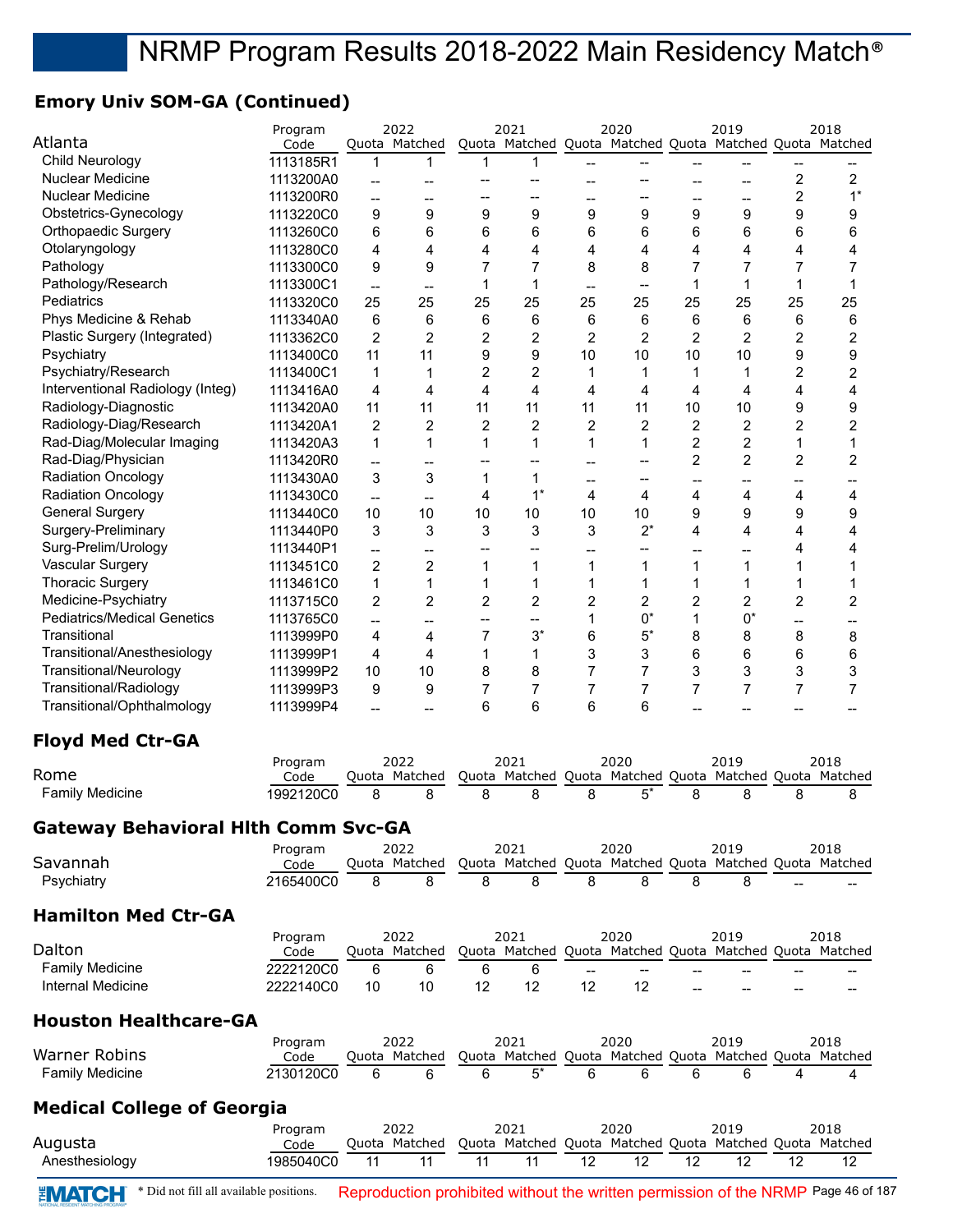## **Medical College of Georgia (Continued)**

|                                  | Program   |                | 2022           |    | 2021                                                    |                | 2020  |                | 2019           |    | 2018  |
|----------------------------------|-----------|----------------|----------------|----|---------------------------------------------------------|----------------|-------|----------------|----------------|----|-------|
| Augusta                          | Code      |                | Quota Matched  |    | Quota Matched Quota Matched Quota Matched Quota Matched |                |       |                |                |    |       |
| Anesthesiology                   | 1985040R0 |                |                |    |                                                         |                |       |                |                |    |       |
| Dermatology                      | 1985080A0 | 3              |                |    |                                                         |                | 3     | 3              |                |    |       |
| <b>Emergency Medicine</b>        | 1985110C0 | 6              | 6              | 6  | 6                                                       | 6              | 6     | 6              | 6              | 6  | 6     |
| <b>Family Medicine</b>           | 1985120C0 | 11             | 11             | 11 | $5^*$                                                   | 12             | 12    | 10             | $9^*$          | 10 | 10    |
| <b>Family Med/Waycross</b>       | 1985120C1 | 2              | $\overline{2}$ | 2  | 2                                                       | $\overline{2}$ | $1^*$ | $\overline{2}$ |                | 2  | 2     |
| Internal Medicine                | 1985140C0 | 20             | 20             | 20 | $14*$                                                   | 20             | 20    | 20             | 20             | 20 | 20    |
| Int Med/Research Clinician       | 1985140C1 | 1              | $0^*$          |    | $0^*$                                                   |                |       |                |                |    | $0^*$ |
| Medicine-Preliminary             | 1985140P0 | 6              | 6              |    | 6                                                       | 6              | 5*    | 9              | 9              | 9  | 9     |
| Med-Prelim/Ophthalmology         | 1985140P1 | 3              | 3              |    | 3                                                       |                | 3     |                |                |    |       |
| Neurological Surgery             | 1985160C0 |                |                |    |                                                         |                |       |                |                |    |       |
| Neurology                        | 1985180C0 | 6              | 6              |    | 6                                                       | 6              | $2^*$ | 6              | 6              |    |       |
| Neurology                        | 1985180R0 |                |                |    | n*                                                      |                |       |                |                |    |       |
| Child Neurology                  | 1985185C0 | 1              | $0^*$          |    | $0^*$                                                   |                |       |                | O              |    |       |
| Obstetrics-Gynecology            | 1985220C0 | 5              | 5              | 5  | 5                                                       | 5              | 5     | 5              | 5              | 5  | 5     |
| <b>Orthopaedic Surgery</b>       | 1985260C0 | 4              |                |    |                                                         |                |       | 4              |                |    |       |
| Otolaryngology                   | 1985280C0 | 3              | 3              |    | 2                                                       |                | 3     | 2              |                |    |       |
| Pathology                        | 1985300C0 | $\overline{2}$ | $\overline{2}$ | 3  | 3                                                       | 4              | 4     | 3              | 3              | 2  | 2     |
| <b>Pediatrics</b>                | 1985320C0 | 15             | 15             | 15 | 15                                                      | 15             | 15    | 15             | 15             | 15 | 15    |
| Psychiatry                       | 1985400C0 | 7              |                |    |                                                         |                |       | 7              | 7              |    |       |
| Interventional Radiology (Integ) | 1985416A0 | 1              |                |    |                                                         |                |       |                |                |    |       |
| Radiology-Diagnostic             | 1985420A0 | 5              | 5              |    | 5                                                       | 5              | 5     | 6              | 6              | 6  | 6     |
| Radiology-Diagnostic             | 1985420R1 |                |                |    | $0^*$                                                   |                |       |                |                |    |       |
| <b>General Surgery</b>           | 1985440C0 | 5              | 5              | 5  | 5                                                       | 5              | 5     | 5              | 5              | 5  | 5     |
| Surg-Prelim/Urology              | 1985440P0 |                |                |    |                                                         |                |       |                |                |    |       |
| Surg-Prelim/Non-designated       | 1985440P1 | 2              | $1*$           |    |                                                         | 2              | $0^*$ | $\overline{2}$ | $\overline{2}$ | 2  |       |

### **Memorial Health-Univ Med Ctr-GA**

|                        | Program   |    | 2022          |    | 2021                                                    |    | 2020  | 2019 |   | 2018 |
|------------------------|-----------|----|---------------|----|---------------------------------------------------------|----|-------|------|---|------|
| Savannah               | Code      |    | Ouota Matched |    | Quota Matched Quota Matched Quota Matched Quota Matched |    |       |      |   |      |
| <b>Family Medicine</b> | 1971120C0 | 5  | י ∩           |    |                                                         | 5  | י^    |      |   |      |
| Internal Medicine      | 1971140C0 | 13 | $11*$         | 12 | 12                                                      | 12 | 12    | 9    | 9 |      |
| Medicine-Preliminary   | 1971140P0 |    |               |    |                                                         |    |       |      | 4 |      |
| Obstetrics-Gynecology  | 1971220C0 | 4  |               | 4  | 4                                                       | 4  | 4     |      | 4 |      |
| Pediatrics             | 1971320C0 |    |               | 8  | $3^*$                                                   | 8  | $3^*$ |      | 8 |      |
| Radiology-Diagnostic   | 1971420A0 | 4  |               | Δ  |                                                         | Δ  |       |      |   |      |
| <b>General Surgery</b> | 1971440C0 | 5  |               |    |                                                         | 5. |       |      |   |      |

## **Morehouse Sch of Med-GA**

|                        | Program   |    | 2022          |    | 2021                              |    | 2020 |    | 2019                  |    | 2018             |
|------------------------|-----------|----|---------------|----|-----------------------------------|----|------|----|-----------------------|----|------------------|
| Atlanta                | Code      |    | Ouota Matched |    | Quota Matched Quota Matched Quota |    |      |    | Matched Quota Matched |    |                  |
| <b>Family Medicine</b> | 2099120C0 | 6  |               | 6  | b                                 | 6  | 6    | 6  | 6                     | 6  |                  |
| Internal Medicine      | 2099140C0 | 27 | $23*$         | 24 | 24                                | 25 | 25   | 22 | $17*$                 | 22 | 22               |
| Medicine-Preliminary   | 2099140P0 | 4  |               | 4  |                                   | Δ  | 4    |    | י ∩*                  |    | $\overline{A}$ * |
| Obstetrics-Gynecology  | 2099220C0 | 4  |               |    |                                   |    | Д    |    |                       |    |                  |
| Pediatrics             | 2099320C0 | 6  | $3^*$         | 6  | 6                                 | 6  | 6    |    | 6                     | 6  |                  |
| Psychiatry             | 2099400C0 | 5  |               |    |                                   |    |      |    |                       |    |                  |
| <b>General Surgery</b> | 2099440C0 | 3  |               |    |                                   |    |      |    |                       |    |                  |
| Surgery-Preliminary    | 2099440P0 | 6  | • ດ           |    | ົດ*                               | 6  | י∩∗  |    | n*                    |    |                  |

## **Northeast Georgia Med Ctr**

|                           | Program   | 2022 |               | 2021 |                                                         | 2020  |       | 2019 |     |       | 2018  |
|---------------------------|-----------|------|---------------|------|---------------------------------------------------------|-------|-------|------|-----|-------|-------|
| Gainesville               | Code      |      | Ouota Matched |      | Quota Matched Quota Matched Quota Matched Quota Matched |       |       |      |     |       |       |
| <b>Emergency Medicine</b> | 2166110C0 | 12   | 12            | --   | $- -$                                                   | $- -$ | $- -$ |      |     |       |       |
| <b>Family Medicine</b>    | 2166120C0 | 12   | 12            | 12   | 12                                                      |       | 12    |      | --  |       |       |
| Internal Medicine         | 2166140C0 | 20   | 20            |      | 21                                                      | 20    | 20    | 20   | 19* | --    | --    |
| Psychiatry                | 2166400C0 | 6    |               | --   | $- -$                                                   | $- -$ | $- -$ |      | --  |       |       |
| <b>General Surgery</b>    | 2166440C0 | 6    |               |      |                                                         |       |       |      |     | $- -$ | $- -$ |

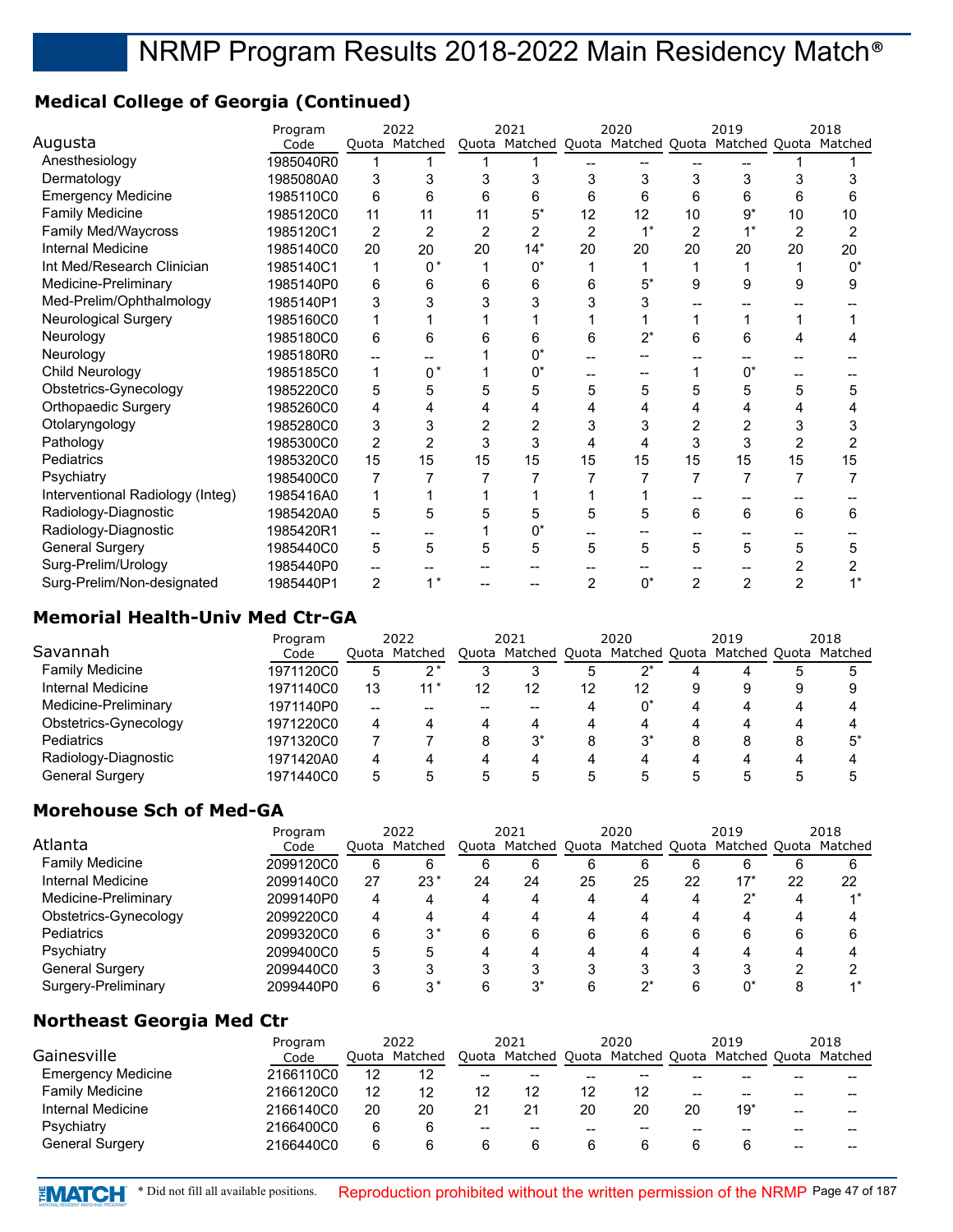#### **Northside Hospital Gwinnett-GA**

| Northside Hospital Gwinnett-GA        |                   |          |                       |          |                |    |       |    |                                                                  |                          |                          |
|---------------------------------------|-------------------|----------|-----------------------|----------|----------------|----|-------|----|------------------------------------------------------------------|--------------------------|--------------------------|
|                                       | Program           |          | 2022                  |          | 2021           |    | 2020  |    | 2019                                                             |                          | 2018                     |
| Lawrenceville                         | Code              |          | Quota Matched         |          |                |    |       |    | Quota Matched Quota Matched Quota Matched Quota Matched          |                          |                          |
| <b>Family Medicine</b>                | 1796120C0         | 5        | 5                     | 5        | 5              | 5  | 5     | 5  | 5                                                                | 2                        | $\overline{2}$           |
| Internal Medicine                     | 1796140C0         | 14       | 14                    | 14       | 14             | 13 | $11*$ | 10 | 10                                                               | 12                       | 12                       |
| Medicine-Preliminary                  | 1796140P0         | 3        | $0*$                  | 3        | 3              | 5  | $2^*$ | 3  | 3                                                                | $\overline{\phantom{a}}$ | $\overline{\phantom{a}}$ |
| Transitional                          | 1796999P0         | 10       | 10                    | 10       | 10             | 10 | 10    | 10 | $9*$                                                             | 10                       | 10                       |
| <b>Phoebe Putney Mem Hosp-GA</b>      |                   |          |                       |          |                |    |       |    |                                                                  |                          |                          |
|                                       | Program           |          | 2022                  |          | 2021           |    | 2020  |    | 2019                                                             |                          | 2018                     |
| Albany                                | Code              |          | Quota Matched         |          |                |    |       |    | Quota Matched Quota Matched Quota Matched Quota Matched          |                          |                          |
| <b>Family Medicine</b>                | 1020120C0         | 8        | $\overline{5}$        | 8        | $\overline{8}$ | 8  | 8     | 8  | 8                                                                | 8                        | 8                        |
| <b>Piedmont Athens Regional-GA</b>    |                   |          |                       |          |                |    |       |    |                                                                  |                          |                          |
|                                       | Program           |          | 2022                  |          | 2021           |    | 2020  |    | 2019                                                             |                          | 2018                     |
| Athens                                | Code              |          | Quota Matched         |          |                |    |       |    | Quota Matched Quota Matched Quota Matched Quota Matched          |                          |                          |
| Internal Medicine                     | 1805140C0         | 20       | 20                    | 20       | 20             | 20 | 20    | 15 | 15                                                               | 15                       | 15                       |
| Transitional                          | 1805999P0         | 10       | $7*$                  | 10       | $4^*$          | 10 | $7^*$ | 10 | $5^*$                                                            | 10                       | $9^*$                    |
| <b>Piedmont Columbus Regional-GA</b>  |                   |          |                       |          |                |    |       |    |                                                                  |                          |                          |
| Columbus                              | Program           |          | 2022                  |          | 2021           |    | 2020  |    | 2019                                                             |                          | 2018                     |
|                                       | Code              |          | Quota Matched         |          |                |    |       |    | Quota Matched Quota Matched Quota Matched Quota Matched          |                          |                          |
| <b>Family Medicine</b>                | 1118120C0         | 12       | $\overline{12}$       | 11       | 11             | 12 | 12    | 9  | 9                                                                | 7                        | 7                        |
| <b>Redmond Regional Med Ctr-GA</b>    |                   |          |                       |          |                |    |       |    |                                                                  |                          |                          |
| Rome                                  | Program           |          | 2022                  |          | 2021           |    | 2020  |    | 2019                                                             |                          | 2018                     |
| Internal Medicine                     | Code<br>1867140C0 |          | Quota Matched         |          | $3^*$          | 16 | $4^*$ | 6  | Quota Matched Quota Matched Quota Matched Quota Matched<br>$5^*$ | 6                        |                          |
| Transitional                          | 1867999P0         | 13<br>13 | 13<br>$10*$           | 13<br>13 | $9*$           | 13 | $12*$ | 13 | 13                                                               | 10                       | 6<br>$5^*$               |
|                                       |                   |          |                       |          |                |    |       |    |                                                                  |                          |                          |
| <b>South Georgia Med Ctr</b>          |                   |          |                       |          |                |    |       |    |                                                                  |                          |                          |
| Valdosta                              | Program           |          | 2022<br>Quota Matched |          | 2021           |    | 2020  |    | 2019<br>Quota Matched Quota Matched Quota Matched Quota Matched  |                          | 2018                     |
| Internal Medicine                     | Code              |          | 8                     |          |                |    |       |    |                                                                  |                          |                          |
|                                       | 2292140C0         | 8        |                       |          |                |    |       |    |                                                                  |                          |                          |
| South Georgia Med Ed & Res Consortium |                   |          |                       |          |                |    |       |    |                                                                  |                          |                          |
| Moultrie                              | Program           |          | 2022                  |          | 2021           |    | 2020  |    | 2019                                                             |                          | 2018                     |
|                                       | Code              |          | Quota Matched         |          |                |    |       |    | Quota Matched Quota Matched Quota Matched Quota Matched          |                          |                          |
| <b>Family Medicine</b>                | 2147120C0         | 4        | 4                     | 4        | 4              | 4  | $1^*$ | 1  |                                                                  | 1                        | 1                        |
| Psychiatry                            | 2147400C0         | 3        | 3                     |          |                |    |       |    |                                                                  |                          |                          |
| <b>St Francis-Emory Healthcare-GA</b> |                   |          |                       |          |                |    |       |    |                                                                  |                          |                          |
|                                       | Program           |          | 2022                  |          | 2021           |    | 2020  |    | 2019                                                             |                          | 2018                     |
| Columbus                              | Code              |          | Quota Matched         |          |                |    |       |    | Quota Matched Quota Matched Quota Matched Quota Matched          |                          |                          |
| Internal Medicine                     | 2326140C0         | 10       | $8*$                  |          |                |    |       |    |                                                                  |                          |                          |
|                                       |                   |          |                       |          |                |    |       |    |                                                                  |                          |                          |

#### **WellStar Kennestone Reg Med Ctr-GA**

|                                      | Program   |       | 2022          |    | 2021                                                    |    | 2020 |    | 2019                  |    | 2018 |
|--------------------------------------|-----------|-------|---------------|----|---------------------------------------------------------|----|------|----|-----------------------|----|------|
| Marietta                             | Code      | Ouota | Matched       |    | Quota Matched Quota Matched Quota                       |    |      |    | Matched Quota Matched |    |      |
| <b>Emergency Medicine</b>            | 1814110C0 | 14    | 14            | 14 | 14                                                      | 14 | 14   | 12 | 12                    | 12 | 12   |
| <b>Family Medicine</b>               | 1814120C0 | 8     | 8             | 8  | 8                                                       | 8  | 8    |    |                       |    |      |
| Internal Medicine                    | 1814140C0 | 17    | 17            | 17 | 17                                                      | 17 | 17   | 10 | 10                    | 10 | 10   |
| Obstetrics-Gynecology                | 1814220C0 | 4     | 4             | 4  | 4                                                       | 4  | 4    | 4  | 4                     | 4  | 4    |
| Transitional                         | 1814999P0 | 20    | 20            | 20 | 20                                                      | 20 | 20   | 12 | 12                    | 12 | 12   |
| <b>Wellstar Spalding Reg Hosp-GA</b> |           |       |               |    |                                                         |    |      |    |                       |    |      |
|                                      | Program   |       | 2022          |    | 2021                                                    |    | 2020 |    | 2019                  |    | 2018 |
| Griffin                              | Code      |       | Quota Matched |    | Quota Matched Quota Matched Quota Matched Quota Matched |    |      |    |                       |    |      |
| Internal Medicine                    | 2328140C0 | 10    | 10            |    |                                                         |    |      |    |                       |    |      |

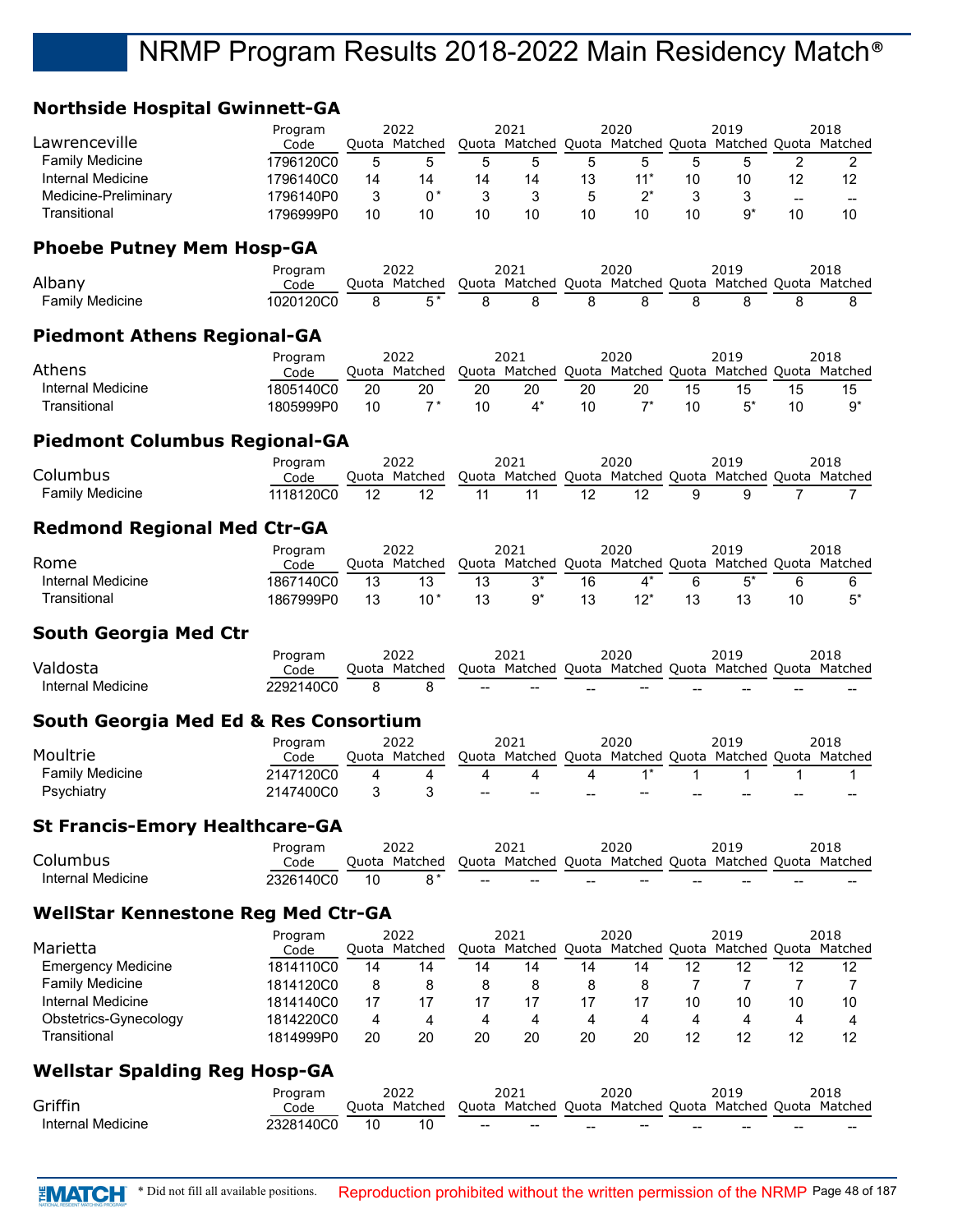## **HAWAII**

#### **Hilo Medical Center-HI**

| Hilo<br><b>Family Medicine</b> | Program<br>Code |   | 2022<br>Ouota Matched |    | 2021 |    | 2020 |   | 2019<br>Quota Matched Quota Matched Quota Matched Quota Matched |   | 2018  |
|--------------------------------|-----------------|---|-----------------------|----|------|----|------|---|-----------------------------------------------------------------|---|-------|
|                                | 1691120C0       | 6 | 6                     | 6  | 6    | 5. | 5    |   |                                                                 | 6 | 6     |
| Kaiser Permanente Hawaii       |                 |   |                       |    |      |    |      |   |                                                                 |   |       |
| Honolulu                       | Program<br>Code |   | 2022<br>Ouota Matched |    | 2021 |    | 2020 |   | 2019<br>Quota Matched Quota Matched Quota Matched Quota Matched |   | 2018  |
| Internal Medicine              | 1727140C0       | 5 | 5                     | 5  | 5    | 5  | 5    | 5 | 5                                                               | 5 | 5     |
| <b>Tripler Army Med Ctr-HI</b> |                 |   |                       |    |      |    |      |   |                                                                 |   |       |
|                                | Program         |   | 2022                  |    | 2021 |    | 2020 |   | 2019                                                            |   | 2018  |
| Tripler Amc                    | Code            |   | Ouota Matched         |    |      |    |      |   | Quota Matched Quota Matched Quota Matched Quota Matched         |   |       |
| Internal Medicine              | 1431140C0       | 6 | 6                     | 6  | 6    | 5  | 4*   | 6 | 6                                                               | 6 | $3^*$ |
| Psychiatry                     | 1431400C0       | 1 |                       | -- |      |    |      |   |                                                                 |   |       |

Radiology-Diagnostic 1431420C0 1 1 11 1 111 1 1

## **University of Hawaii**

|                            | Program   |    | 2022          |    | 2021    |    | 2020           |    | 2019                                                    |    | 2018 |
|----------------------------|-----------|----|---------------|----|---------|----|----------------|----|---------------------------------------------------------|----|------|
| Honolulu                   | Code      |    | Ouota Matched |    |         |    |                |    | Quota Matched Quota Matched Quota Matched Quota Matched |    |      |
| <b>Family Medicine</b>     | 3350120C0 |    |               |    |         |    |                |    |                                                         |    |      |
| Internal Medicine          | 3350140C0 | 17 | 17            | 17 | 17      | 17 | 17             | 19 | 19                                                      | 19 | 19   |
| Medicine-Primary           | 3350140M0 | 2  | າ             | 2  | 2       | 2  | 2              |    |                                                         |    |      |
| Medicine-Preliminary       | 3350140P0 | 2  | $0^*$         | 2  | 2       | 3  | 3              | 4  | 4                                                       | 6  | 6    |
| Obstetrics-Gynecology      | 3350220C0 | 6  | 6             | 6  | 6       | 6  | 6              | 6  | 6                                                       | 6  |      |
| Ob-Gyn/Preliminary         | 3350220P0 | -- |               |    |         |    | 0*             |    | 0*                                                      |    |      |
| <b>Orthopaedic Surgery</b> | 3350260C0 | 1  |               |    |         |    |                |    |                                                         |    |      |
| Ortho Surgery/Research     | 3350260C1 |    |               |    |         |    |                |    |                                                         |    |      |
| Pathology                  | 3350300C0 | 3  |               |    | $2^{*}$ |    |                |    |                                                         |    |      |
| Pediatrics                 | 3350320C0 | 8  | 8             | 8  | 8       | 8  |                | 8  | 8                                                       | 8  |      |
| Psychiatry                 | 3350400C0 | 7  |               | 6  | 6       |    |                | 8  | 8                                                       | 6  | n    |
| <b>General Surgery</b>     | 3350440C0 | 5  | 5             | 4  | 4       |    |                | 4  |                                                         |    |      |
| Surgery-Preliminary        | 3350440P0 |    |               | ⌒  | $0^*$   | 2  | U <sub>*</sub> | າ  | $0^*$                                                   | 2  |      |

### **IDAHO**

#### **Eastern Idaho Reg Med Ctr**

|                   | Program   |       | 2022    |       | 2021                                              | 2020 |       | 2019  |                 | 2018  |
|-------------------|-----------|-------|---------|-------|---------------------------------------------------|------|-------|-------|-----------------|-------|
| Idaho Falls       | Code      | Ouota | Matched | Ouota | Matched Quota Matched Quota Matched Quota Matched |      |       |       |                 |       |
| Family Medicine   | ?140120C0 |       | ົາ *    |       |                                                   |      | $- -$ | $- -$ | $\qquad \qquad$ | $- -$ |
| Internal Medicine | 2140140C0 |       |         |       |                                                   |      |       |       |                 |       |

## **Family Medicine Res of Idaho**

|                               | Program   |       | 2022    |    | 2021          | 2020                | 2019                  |                 | 2018  |
|-------------------------------|-----------|-------|---------|----|---------------|---------------------|-----------------------|-----------------|-------|
| <b>Boise</b>                  | Code      | Ouota | Matched |    | Quota Matched | Quota Matched Quota | Matched Quota Matched |                 |       |
| <b>Family Medicine</b>        | 3039120C0 | 12    |         | 12 | 12            |                     |                       |                 |       |
| <b>Family Med/Rural</b>       | 3039120C1 |       |         |    |               |                     |                       |                 |       |
| Family Med/Magic Valley Rural | 3039120C2 |       |         |    |               |                     |                       |                 |       |
| Family Med/Nampa              | 3039120C3 | 6     |         |    |               |                     |                       | $\qquad \qquad$ | $- -$ |

#### **Idaho State University**

**EMATCH** 

|                                | Program   | 2022          | 2021                                                    | 2020 | 2019 |     | 2018  |
|--------------------------------|-----------|---------------|---------------------------------------------------------|------|------|-----|-------|
| Pocatello                      | Code      | Ouota Matched | Quota Matched Quota Matched Quota Matched Quota Matched |      |      |     |       |
| Family Medicine                | 1005120C0 |               |                                                         |      |      |     |       |
| <b>Family Medicine/Rexburg</b> | 1005120C1 |               |                                                         |      |      | $-$ | $- -$ |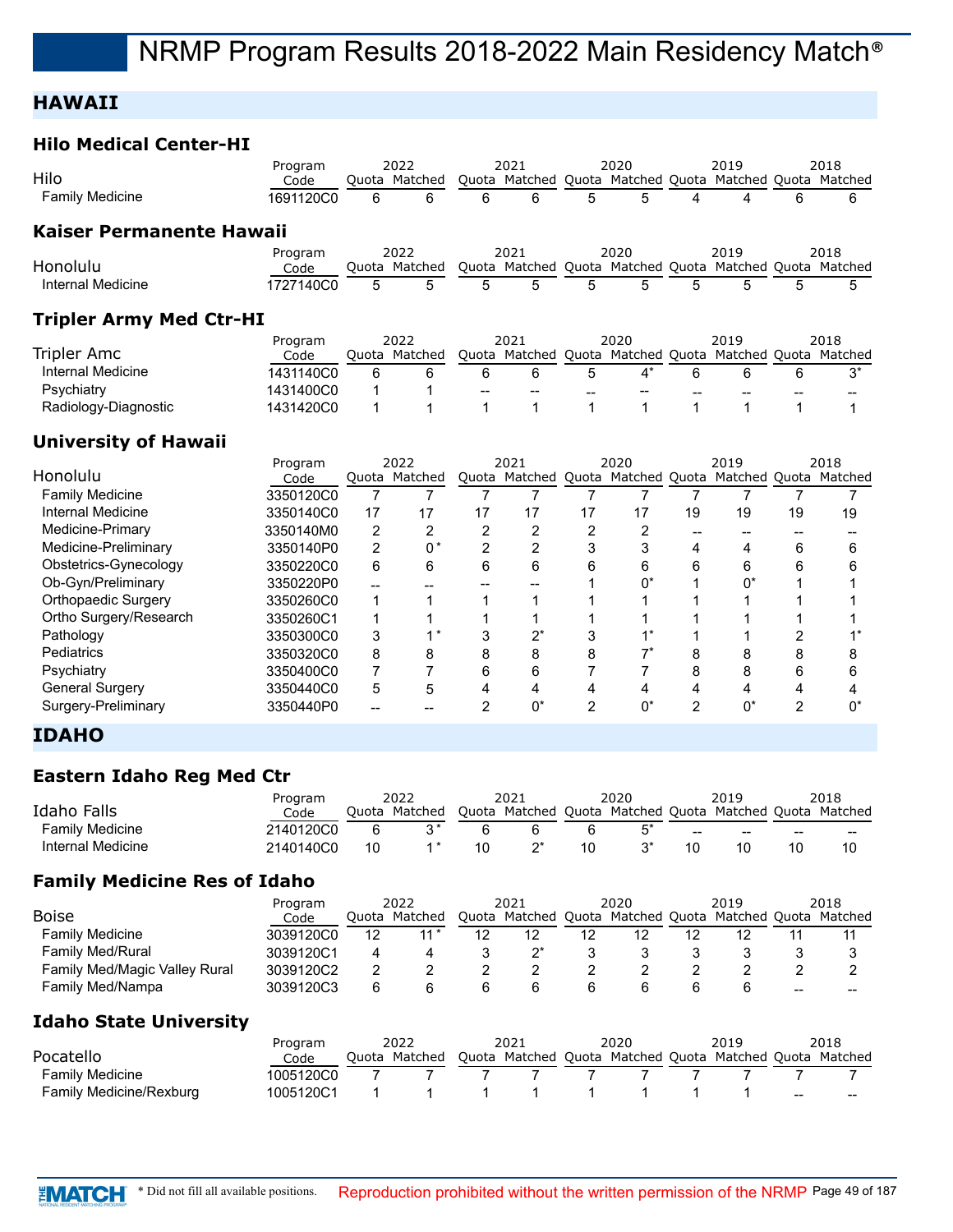### **Kootenai Health-ID**

| Coeur D'Alene<br><b>Family Medicine</b> | Program<br>Code<br>1593120C0 |    | 2022<br>Quota Matched | 6  | 2021<br>Quota Matched Quota Matched Quota Matched Quota Matched<br>6 | 6  | 2020<br>6 | 6  | 2019<br>6 | 6 | 2018<br>6             |
|-----------------------------------------|------------------------------|----|-----------------------|----|----------------------------------------------------------------------|----|-----------|----|-----------|---|-----------------------|
| <b>U Washington Boise-ID</b>            |                              |    |                       |    |                                                                      |    |           |    |           |   |                       |
|                                         | Program                      |    | 2022                  |    | 2021                                                                 |    | 2020      |    | 2019      |   | 2018                  |
| <b>Boise</b>                            | Code                         |    | Quota Matched         |    | Quota Matched Quota Matched Quota                                    |    |           |    |           |   | Matched Quota Matched |
| Internal Medicine                       | 1172140C0                    | 10 | 10                    | 10 | 10                                                                   | 10 | 10        | 10 | 6*        | 9 | 9                     |
| Medicine-Preliminary                    | 1172140P1                    | 4  | 4                     | 4  | 4                                                                    | 4  | 4         | 4  | 4         | 4 | 4                     |
| Psychiatry                              | 1172400C0                    | 4  | 4                     | 4  | 4                                                                    | -- | --        |    |           |   |                       |
| <b>ILLINOIS</b>                         |                              |    |                       |    |                                                                      |    |           |    |           |   |                       |

## **Advocate Health Care-IL**

|                                | Program   |                | 2022           |    | 2021                                                    |    | 2020 |    | 2019  |    | 2018 |
|--------------------------------|-----------|----------------|----------------|----|---------------------------------------------------------|----|------|----|-------|----|------|
| <b>Downers Grove</b>           | Code      |                | Quota Matched  |    | Quota Matched Quota Matched Quota Matched Quota Matched |    |      |    |       |    |      |
| Anesthesiology/AIMMC           | 2117040C0 |                |                | 6  | 6                                                       | 6  | 6    | 6  | 6     | 6  | 6    |
| Anesthesiology/AIMMC           | 2117040R0 |                | $-$            |    | 2                                                       |    |      | 2  |       |    |      |
| <b>Emergency Medicine/ACMC</b> | 2117110C0 | 14             | 14             | 14 | 14                                                      | 14 | 14   | 14 | 14    | 14 | 14   |
| Family Medicine/ACMC           | 2117120C0 | 8              | 8              |    | $6*$                                                    |    |      |    | 5*    | 4  |      |
| Family Medicine/AIMMC          | 2117120C1 | 8              | 8              | 8  | 8                                                       | 8  | 8    | 8  | 8     | 8  | 8    |
| Family Medicine/ALGH           | 2117120C2 | 9              | 9              | 9  | 9                                                       | 9  | 9    | 9  | 9     | 9  | 9    |
| Family Medicine/ABMC           | 2117120C3 |                |                |    |                                                         |    |      |    |       |    |      |
| Internal Medicine/AIMMC        | 2117140C0 | 16             | 16             | 15 | 15                                                      | 16 | 16   | 16 | 16    | 16 | 16   |
| Internal Medicine/ALGH         | 2117140C1 | 18             | 18             | 19 | 19                                                      | 19 | 19   | 19 | 19    | 16 | 16   |
| Internal Medicine/ACMC         | 2117140C2 | 21             | 21             |    |                                                         |    |      |    |       |    |      |
| Med-Prelim/AIMMC               | 2117140P0 | 6              | 6              | 6  | 6                                                       | 6  | 6    | 6  | 6     |    |      |
| Med-Prelim/ALGH                | 2117140P1 | 8              | 8              | 8  | 8                                                       | 8  | 8    | 8  | 8     | 8  | 8    |
| Medicine-Preliminary/ACMC      | 2117140P2 | $\overline{2}$ | $\overline{2}$ |    |                                                         |    |      |    |       |    |      |
| Neurology                      | 2117180C0 | --             |                |    |                                                         |    | n*   |    |       |    |      |
| Obstetrics-Gynecology/AIMMC    | 2117220C0 | 3              | 3              | 3  | 3                                                       |    | 3    | 3  | 3     | 3  | 3    |
| Obstetrics-Gynecology/ALGH     | 2117220C1 | 4              | 4              | 4  | 4                                                       |    | 4    | 4  |       | 3  | 3    |
| Pediatrics/ACMC                | 2117320C0 | 13             | 13             | 13 | 13                                                      | 13 | 13   | 13 | $12*$ | 13 | $6*$ |
| Pediatrics/ALGH                | 2117320C1 | 14             | 14             | 14 | 14                                                      | 14 | 14   | 12 | $8*$  | 12 | 12   |
| Psychiatry/ALGH                | 2117400C0 | 4              | 4              | 3  | 3                                                       | 3  | 3    | 3  | 3     | 3  | 3    |
| Radiology-Diagnostic/AIMMC     | 2117420A0 | 3              | 3              | 3  | 3                                                       | 3  | 3    | 3  | 3     | 3  | 3    |
| <b>General Surgery</b>         | 2117440C0 | 7              |                |    |                                                         |    |      |    |       |    |      |
| Surgery-Preliminary            | 2117440P0 | 2              | 2              |    |                                                         |    |      |    |       |    |      |

## **Amita Resurrection Med Ctr-IL**

| Program                |           | 2022  |         | 2021 |                     | 2020 |               |    | 2019                  |    | 2018 |
|------------------------|-----------|-------|---------|------|---------------------|------|---------------|----|-----------------------|----|------|
| Chicago                | Code      | Ouota | Matched |      | Quota Matched Quota |      | Matched Quota |    | Matched Quota Matched |    |      |
| Emergency Medicine     | 1937110C0 | 13    |         | 13   |                     |      | 13            |    |                       |    |      |
| <b>Family Medicine</b> | 1937120C0 |       |         |      |                     |      |               |    |                       |    |      |
| Transitional           | 1937999P0 | 14    |         | 14   | 14                  | 14   | 14            | 14 | 14                    | 14 |      |

#### **Amita St Francis Hosp-IL**

|                       | Program   | 2022  |         | 2021 |                                   | 2020 |       |    | 2019          |    | 2018    |
|-----------------------|-----------|-------|---------|------|-----------------------------------|------|-------|----|---------------|----|---------|
| Evanston              | Code      | Ouota | Matched |      | Quota Matched Quota Matched Quota |      |       |    | Matched Quota |    | Matched |
| Internal Medicine     | 1168140C0 | 16    | 16      | 16   | 16                                | 16   | 16    | 16 | 16            | 15 | 15      |
| Medicine-Preliminary  | 1168140P0 | 6     |         | 6    |                                   | 6    | 6     |    |               | 6  |         |
| Obstetrics-Gynecology | 1168220C0 | 6     |         | 6    | $5^*$                             | 6    | $4^*$ |    |               |    |         |
| Radiology-Diagnostic  | 1168420A0 | 3     | 2*      |      |                                   |      |       |    |               |    |         |
| Radiology-Diagnostic  | 1168420R0 | $- -$ | --      | --   |                                   |      | --    |    | --            |    |         |
| Transitional          | 1168999P0 | 10    | 10      | 10   | 10                                | 10   | 10    |    | 10            | 10 | 10      |

#### **Amita St Joseph Hosp-IL**

|                 | Program   | 2022                                                                  | 2021 | 2020 | 2019 | 2018 |
|-----------------|-----------|-----------------------------------------------------------------------|------|------|------|------|
| Chicago         | Code      | Quota Matched Quota Matched Quota Matched Quota Matched Quota Matched |      |      |      |      |
| Family Medicine | 1405120C0 |                                                                       |      |      |      |      |

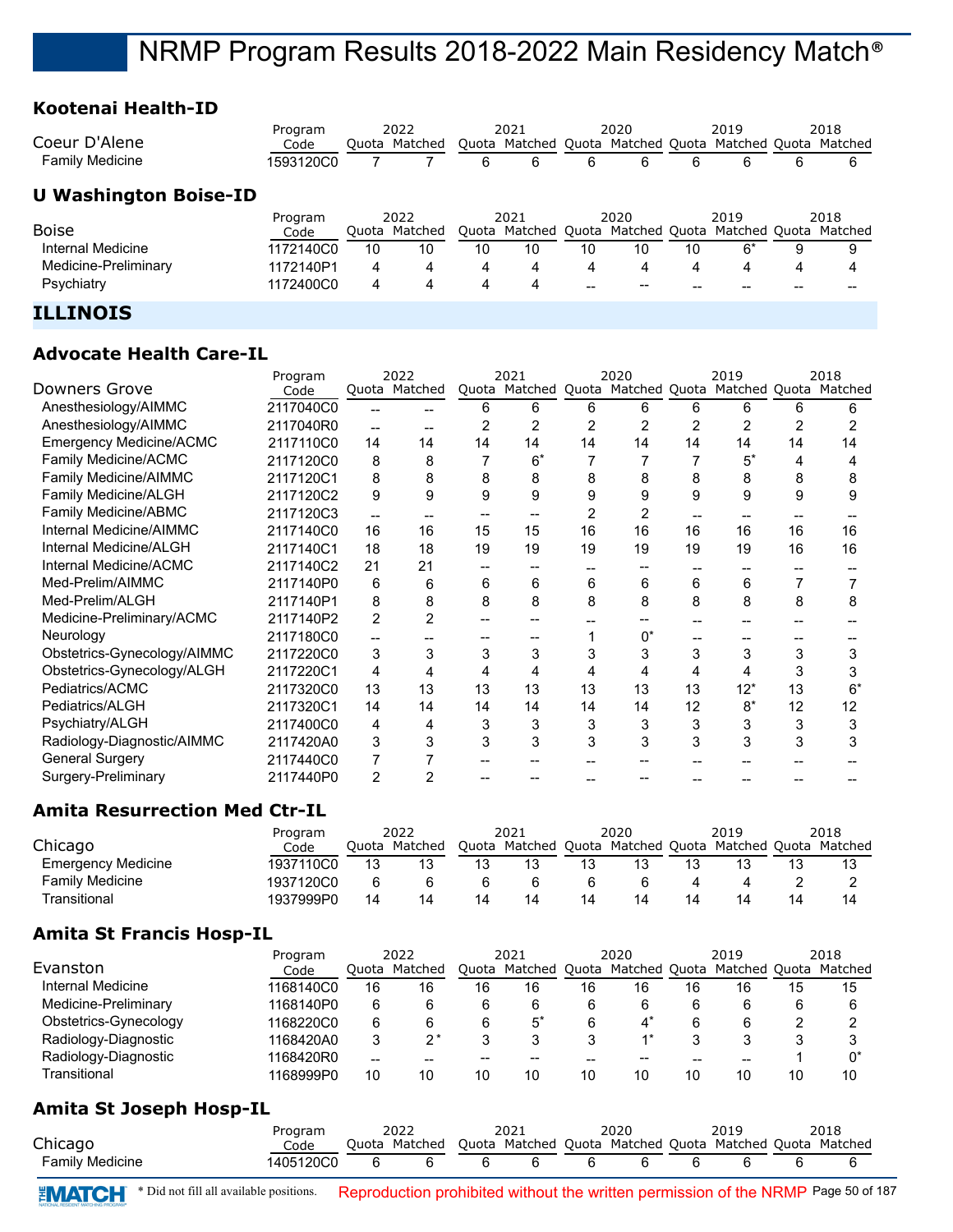## **Amita St Joseph Hosp-IL (Continued)**

|                       | Program   |       | 2022        |       | 2021          |             | 2020          |    | 2019                  |    | 2018 |
|-----------------------|-----------|-------|-------------|-------|---------------|-------------|---------------|----|-----------------------|----|------|
| Chicago               | Code      | Ouota | Matched     | Ouota | Matched Quota |             | Matched Quota |    | Matched Quota Matched |    |      |
| Internal Medicine     | 1405140C0 | 20    | 20          | 20    | 20            | 20          | 20            | 20 | 20                    | 22 | 22   |
| Medicine-Preliminary  | 1405140P0 | 5     |             | 5     |               | $\mathbf b$ |               |    |                       |    |      |
| Obstetrics-Gynecology | 1405220C0 | 3     | $\lambda$ * |       |               |             |               |    |                       |    |      |
| General Surgery       | 1405440C0 | າ     |             |       |               |             |               |    |                       |    |      |
| Surgery-Preliminary   | 1405440P0 | っ     |             |       |               |             |               |    |                       |    |      |
| Transitional          | 1405999P0 | 6     |             |       |               | h           |               |    |                       |    |      |

## **Amita Sts Mary and Elizabeth Med Ctr-IL**

|                        | Program    | 2022  |         |       |                                           | 2020 |  | 2019 |  | 2018    |
|------------------------|------------|-------|---------|-------|-------------------------------------------|------|--|------|--|---------|
| Chicago                | Code       | Ouota | Matched | Ouota | Matched Quota Matched Quota Matched Quota |      |  |      |  | Matched |
| <b>Family Medicine</b> | `389120C0_ |       |         |       |                                           |      |  |      |  |         |

## **Carle Foundation Hosp-IL**

|                               | Program   |    | 2022          |    | 2021                                                    |    | 2020           |    | 2019 |   | 2018 |
|-------------------------------|-----------|----|---------------|----|---------------------------------------------------------|----|----------------|----|------|---|------|
| Urbana                        | Code      |    | Quota Matched |    | Quota Matched Quota Matched Quota Matched Quota Matched |    |                |    |      |   |      |
| Family Medicine/Urbana        | 1226120C0 | 6  | 6             | 6  | 4*                                                      | 6  | $4^*$          | 3  | 3    |   |      |
| <b>Family Medicine/Normal</b> | 1226120C2 | 2  | $0*$          | ົ  | 2                                                       |    |                |    |      |   |      |
| Internal Medicine             | 1226140C0 | 11 | 11            | 11 | 11                                                      | 12 | 12             | 12 | 12   |   |      |
| Int Med/ABIM Research Path    | 1226140C1 | -- |               |    |                                                         |    |                |    |      |   |      |
| Medicine-Primary              | 1226140M0 | 2  |               | っ  |                                                         |    |                |    |      |   |      |
| Medicine-Preliminary          | 1226140P0 | 2  | ⌒             | C  |                                                         | 2  | $\overline{2}$ | 3  | 3    |   |      |
| Neurology                     | 1226180C0 | 1  |               |    |                                                         |    |                |    |      |   |      |
| Obstetrics-Gynecology         | 1226220C0 | 4  | 4             |    |                                                         |    |                |    |      |   |      |
| Psychiatry                    | 1226400C0 | 4  |               | 4  | Δ                                                       |    | 4              |    |      |   |      |
| General Surgery               | 1226440C0 | 4  | 4             | 4  | 4                                                       | 4  | 4              |    |      | າ |      |
| Surgery-Preliminary           | 1226440P0 |    |               |    |                                                         | Δ  | ⊿ *            | ◠  | 0*   | 2 |      |
| Vascular Surgery              | 1226451C0 |    |               |    |                                                         |    |                |    |      |   |      |
|                               |           |    |               |    |                                                         |    |                |    |      |   |      |

## **Cook County Health and Hosps Sys-IL**

|                           | Program   |       | 2022          |    | 2021                                                    |    | 2020 |    | 2019 |    | 2018 |
|---------------------------|-----------|-------|---------------|----|---------------------------------------------------------|----|------|----|------|----|------|
| Chicago                   | Code      |       | Quota Matched |    | Quota Matched Quota Matched Quota Matched Quota Matched |    |      |    |      |    |      |
| Anesthesiology            | 1127040C0 | 9     | 9             | 9  | 9                                                       | 9  | 9    | 9  | 9    | 8  | 8    |
| Anesthesiology            | 1127040R0 | $- -$ | --            |    |                                                         |    |      |    |      |    |      |
| Dermatology               | 1127080A0 | 3     | З             | 3  |                                                         | 4  | 4    | 4  | 4    | 4  |      |
| Dermatology               | 1127080R0 | --    |               |    |                                                         |    |      |    |      |    |      |
| <b>Emergency Medicine</b> | 1127110C0 | 17    | 17            | 17 | 17                                                      | 17 | 17   |    | 17   | 17 |      |
| <b>Family Medicine</b>    | 1127120C0 | 12    | 12            | 12 | 12                                                      | 12 | 12   | 12 | 12   | 12 | 12   |
| Internal Medicine         | 1127140C0 | 41    | 41            | 42 | 42                                                      | 40 | 40   | 39 | 39   | 42 | 42   |
| Medicine-Primary          | 1127140M0 | 4     | 4             | 4  | 4                                                       | 3  | 3    | 5  | 5    | 4  |      |
| <b>Pediatrics</b>         | 1127320C0 | 4     |               | 4  | Δ                                                       | Δ  | 4    |    |      |    |      |
| Radiology-Diagnostic      | 1127420A0 | 4     |               |    | Δ                                                       |    | 4    |    |      |    |      |

## **Franciscan Health Olympia Fields-IL**

|                             | Program   | 2022  |               | 2021 |                                                         | 2020 |       | 2019 |      |                          | 2018 |
|-----------------------------|-----------|-------|---------------|------|---------------------------------------------------------|------|-------|------|------|--------------------------|------|
| Olympia Fields              | Code      |       | Ouota Matched |      | Quota Matched Quota Matched Quota Matched Quota Matched |      |       |      |      |                          |      |
| <b>Emergency Medicine</b>   | 1950110C0 | 8     | 8             |      |                                                         |      |       |      |      |                          |      |
| <b>Family Medicine</b>      | 1950120C0 | $- -$ | --            |      | $- -$                                                   | 10   | $7^*$ | 5    | 5    | $\overline{\phantom{a}}$ |      |
| Internal Medicine           | 1950140C0 | 16    | 16            | 13   | 13                                                      | 14   | 14    | 5    | 5    | --                       |      |
| Orthopaedic Surgery         | 1950260C0 | 4     | 4             | 4    | 4                                                       | 4    | 4     | --   |      |                          |      |
| Radiology-Diagnostic        | 1950420C0 | 3     | 3             | 3    | 3                                                       | 3    | 3     | 2    | 2    | ٠                        |      |
| <b>General Surgery</b>      | 1950440C0 | 3     | 3             | 3    | 3                                                       | 3    | 3     |      |      |                          |      |
| <b>Hinsdale Hospital-IL</b> |           |       |               |      |                                                         |      |       |      |      |                          |      |
|                             | Program   |       | 2022          |      | 2021                                                    |      | 2020  |      | 2019 |                          | 2018 |
| Hinsdale                    | Code      |       | Ouota Matched |      | Quota Matched Quota Matched Quota Matched Quota Matched |      |       |      |      |                          |      |
| <b>Family Medicine</b>      | 3006120C0 | 9     | 9             | 9    | 9                                                       | 9    | 9     | 5    | 5    | 4                        | 4    |

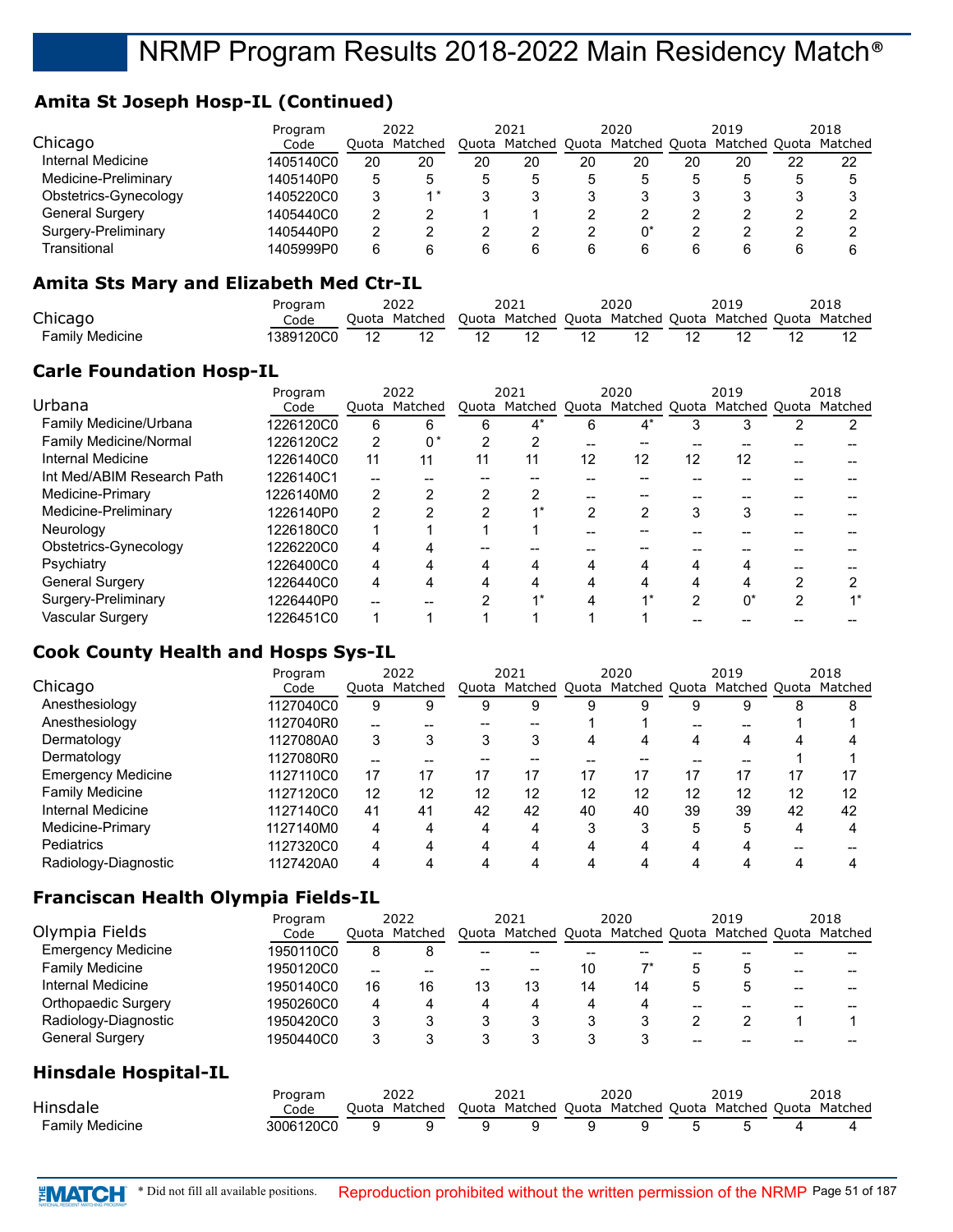#### **Jackson Park Hosp-IL**

| Chicago                                 | Program<br>Code        |                   | 2022<br>Quota Matched |                               | 2021<br>Quota Matched Quota Matched Quota Matched Quota         |                | 2020           |                | 2019                     |                          | 2018<br>Matched       |
|-----------------------------------------|------------------------|-------------------|-----------------------|-------------------------------|-----------------------------------------------------------------|----------------|----------------|----------------|--------------------------|--------------------------|-----------------------|
| <b>Family Medicine</b>                  | 1119120C0              |                   |                       |                               | 7                                                               |                |                | 6              | 6                        | 6                        | 6                     |
| La Grange Mem Hosp-IL                   |                        |                   | 2022                  |                               | 2021                                                            |                | 2020           |                | 2019                     |                          | 2018                  |
| La Grange                               | Program<br>Code        |                   | Quota Matched         |                               | Quota Matched Quota Matched Quota Matched Quota Matched         |                |                |                |                          |                          |                       |
| <b>Family Medicine</b>                  | 3037120C0              | 7                 | 7                     | 7                             | 7                                                               | $\overline{7}$ | $\overline{7}$ | 7              | 7                        | 3                        | 3                     |
| <b>Lawndale Christian Health Ctr-IL</b> |                        |                   |                       |                               |                                                                 |                |                |                |                          |                          |                       |
| Chicago                                 | Program<br>Code        |                   | 2022<br>Quota Matched |                               | 2021<br>Quota Matched Quota Matched Quota Matched Quota Matched |                | 2020           |                | 2019                     |                          | 2018                  |
| <b>Family Medicine</b>                  | 2237120C0              | 6                 | 6                     |                               |                                                                 |                |                |                |                          |                          |                       |
| <b>Loyola Univ Med Ctr-IL</b>           |                        |                   |                       |                               |                                                                 |                |                |                |                          |                          |                       |
|                                         | Program                |                   | 2022                  |                               | 2021                                                            |                | 2020           |                | 2019                     |                          | 2018                  |
| Maywood                                 | Code                   |                   | Quota Matched         |                               | Quota Matched Quota Matched Quota                               |                |                |                |                          |                          | Matched Quota Matched |
| Anesthesiology<br>Anesthesiology        | 1170040A0              | $-$               |                       |                               |                                                                 |                |                |                | --                       | 3                        | 3                     |
| Anesthesiology                          | 1170040C0<br>1170040R0 | 13<br>$\mathbf 1$ | 13<br>1               | 13                            | 13                                                              | 13             | 13             | 12<br>1        | 12<br>1                  | 10<br>1                  | 10<br>1               |
| Dermatology                             | 1170080A0              | 3                 | 3                     | $\overline{\phantom{a}}$<br>3 | $\overline{a}$<br>3                                             | --<br>4        | --<br>4        | 3              | 3                        | 3                        | 3                     |
| <b>Emergency Medicine</b>               | 1170110C0              | 6                 | 6                     | 6                             | 6                                                               | 6              | 6              | 6              | 6                        | $\overline{\phantom{a}}$ |                       |
| <b>Internal Medicine</b>                | 1170140C0              | 34                | 34                    | 40                            | 40                                                              | 33             | 33             | 33             | 33                       | 31                       | 31                    |
| Medicine-Preliminary                    | 1170140P0              | 5                 | 5                     | 5                             | $3^*$                                                           | 9              | 9              | 11             | 11                       | 11                       | 11                    |
| <b>Neurological Surgery</b>             | 1170160C0              | 2                 | $\overline{c}$        | 1                             | 1                                                               | $\overline{c}$ | 2              | 2              | 2                        | 1                        | 1                     |
| Neurology                               | 1170180C0              | 6                 | 6                     | 5                             | 5                                                               | 6              | 6              | 6              | 6                        | 6                        | 6                     |
| Obstetrics-Gynecology                   | 1170220C0              | 5                 | 5                     | 5                             | 5                                                               | 4              | 4              | 4              | 4                        | 4                        | 4                     |
| <b>Orthopaedic Surgery</b>              | 1170260C0              | 5                 | 5                     | 5                             | 5                                                               | 5              | 5              | 5              | 5                        | 5                        | 5                     |
| Otolaryngology                          | 1170280C0              | 3                 | 3                     | 3                             | 3                                                               | 3              | 3              | 3              | 3                        | 3                        | 3                     |
| Pathology                               | 1170300C0              | 4                 | 4                     | 4                             | 4                                                               | 4              | 4              | $\overline{4}$ | 4                        | 4                        | 4                     |
| Pediatrics                              | 1170320C0              | 10                | 10                    | 9                             | 9                                                               | 10             | 10             | 10             | 10                       | 10                       | 10                    |
| Plastic Surgery (Integrated)            | 1170362C0              | 1                 | 1                     | 1                             | 1                                                               | 1              | 1              | 1              | 1                        | 1                        | 1                     |
| Psychiatry                              | 1170400C0              | 6                 | 6                     | 6                             | 6                                                               | 6              | 6              | 6              | 6                        | 6                        | 6                     |
| Radiology-Diagnostic                    | 1170420A0              | $\overline{7}$    | 7                     | 7                             | $\overline{7}$                                                  | $\overline{7}$ | 7              | 7              | 7                        | 6                        | 6                     |
| Radiology-Diagnostic                    | 1170420R1              | --                | --                    | $\overline{\phantom{a}}$      | $\overline{a}$                                                  | $\overline{a}$ | --             | 1              | 1                        | --                       | --                    |
| <b>Radiation Oncology</b>               | 1170430A0              | 2                 | $\overline{2}$        | $\overline{c}$                | 2                                                               | 3              | $2^*$          | $\overline{2}$ | 2                        | $\overline{c}$           | $\overline{c}$        |
| <b>General Surgery</b>                  | 1170440C0              | 6                 | 6                     | 6                             | 6                                                               | 6              | 6              | 6              | 6                        | 6                        | 6                     |
| Surgery-Preliminary                     | 1170440P0              | 10                | $1^*$                 | 10                            | $6*$                                                            | 9              | $3^*$          | 9              | $3^*$                    | 9                        | $4^*$                 |
| Surg-Prelim/Urology<br>Vascular Surgery | 1170440P2<br>1170451C0 | --<br>1           | 1                     | $\overline{\phantom{a}}$      | --                                                              |                | --             |                | --                       | 3                        | 3                     |
| Medicine-Pediatrics                     | 1170700C0              | 4                 | 4                     | 4                             | 4                                                               | 4              | 4              | 4              | 4                        | 4                        | 4                     |
| <b>MacNeal Hospital-IL</b>              |                        |                   |                       |                               |                                                                 |                |                |                |                          |                          |                       |
|                                         | Program                |                   | 2022                  |                               | 2021                                                            |                | 2020           |                | 2019                     |                          | 2018                  |
| Berwyn                                  | Code                   |                   | Quota Matched         |                               | Quota Matched Quota Matched Quota Matched Quota Matched         |                |                |                |                          |                          |                       |
| <b>Family Medicine</b>                  | 1121120C0              | 12                | 12                    | 12                            | 12                                                              | 12             | $11*$          | 12             | 12                       | 12                       | 12                    |
| Internal Medicine                       | 1121140C0              | 14                | 14                    | 13                            | 13                                                              | 14             | 14             | 13             | 13                       | 14                       | 14                    |
| Transitional                            | 1121999P0              | 12                | 12                    | 12                            | 12                                                              | 12             | 12             | 16             | $10*$                    | 16                       | 16                    |
| Transitional/Ophthalmology              | 1121999P1              | 4                 | $3*$                  | 4                             | 4                                                               | 4              | 4              | $\overline{a}$ | $\overline{\phantom{a}}$ | $-$                      | $-$                   |
| <b>Marianjoy Rehab Hosp-IL</b>          |                        |                   |                       |                               |                                                                 |                |                |                |                          |                          |                       |
| Wheaton                                 | Program                |                   | 2022<br>Quota Matched |                               | 2021<br>Quota Matched Quota Matched Quota Matched Quota Matched |                | 2020           |                | 2019                     |                          | 2018                  |
| Phys Medicine & Rehab                   | Code<br>1103340A0      | 6                 | 6                     | 6                             | 6                                                               | 6              | 6              | 6              | 6                        | 6                        | 6                     |
| <b>Mercy Hosp &amp; Med Ctr-IL</b>      |                        |                   |                       |                               |                                                                 |                |                |                |                          |                          |                       |
|                                         | Program                |                   | 2022                  |                               | 2021                                                            |                | 2020           |                | 2019                     |                          | 2018                  |
| Chicago                                 | Code                   |                   | Quota Matched         |                               | Quota Matched Quota Matched Quota Matched Quota Matched         |                |                |                |                          |                          |                       |
| Internal Medicine                       | 1141140C0              |                   |                       |                               |                                                                 | 20             | 20             | 19             | 19                       | 20                       | 20                    |
| Obstetrics-Gynecology                   | 1141220C0              |                   |                       |                               |                                                                 | 4              | 4              | 4              | 4                        | 4                        | 4                     |



**\*MATCH** \* Did not fill all available positions. Reproduction prohibited without the written permission of the NRMP Page 52 of 187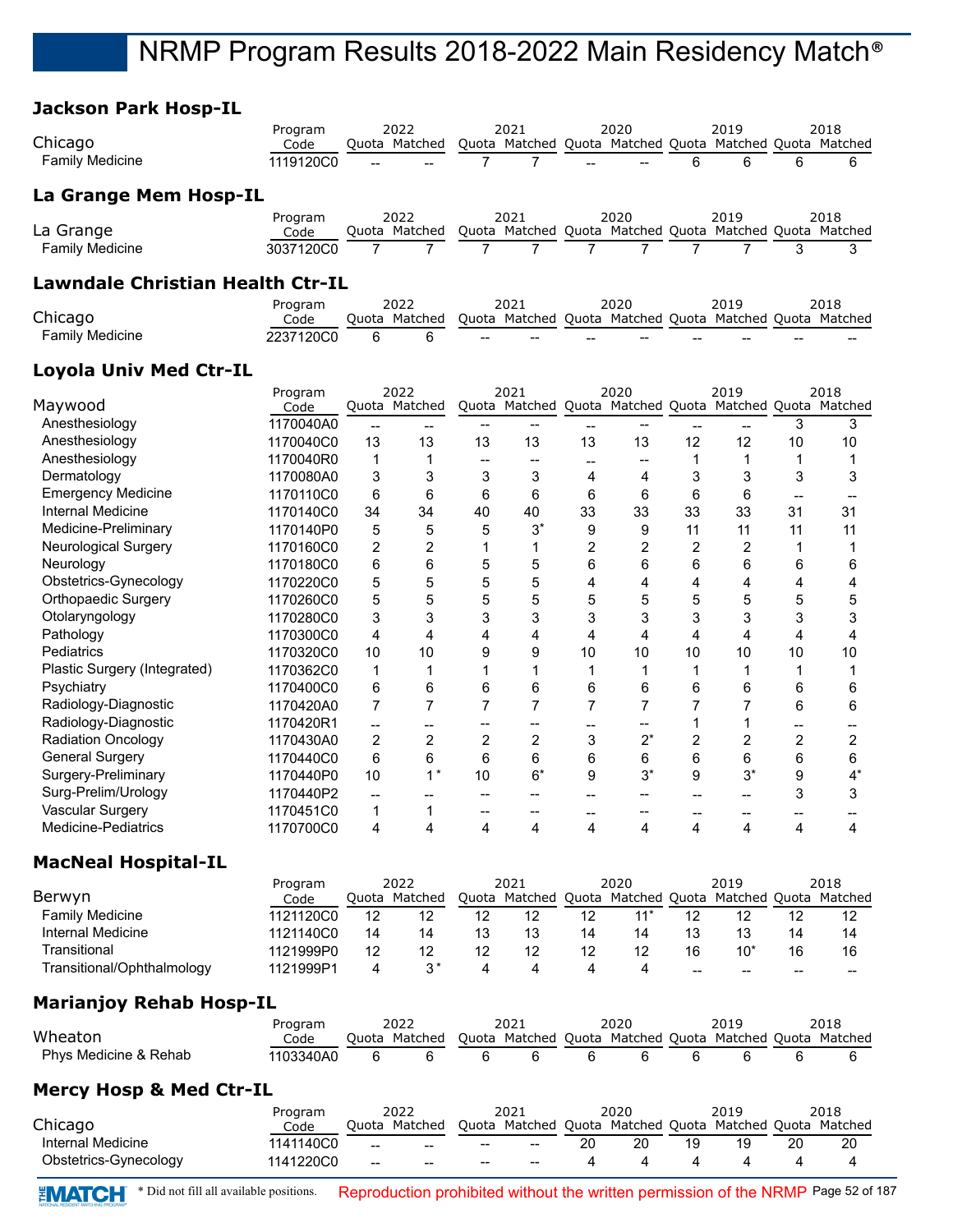#### **Mercyhealth GME Consortium-IL**

|                   | Program   |       | 2022    | 2021                                                    |        | 2020                     |    | 2019  |                 | 2018  |
|-------------------|-----------|-------|---------|---------------------------------------------------------|--------|--------------------------|----|-------|-----------------|-------|
| Rockford          | Code      | Ouota | Matched | Quota Matched Quota Matched Quota Matched Quota Matched |        |                          |    |       |                 |       |
| Family Medicine   | 2163120C0 | 10    | 10      | 10                                                      |        |                          |    |       | $\qquad \qquad$ | $- -$ |
| Internal Medicine | 2163140C0 |       |         |                                                         | $\sim$ | $\overline{\phantom{m}}$ | -- | $- -$ | $\qquad \qquad$ | $- -$ |

#### **Mt Sinai Hosp Med Ctr-IL**

|                       | Program   | 2022          |                          | 2021                                                    |     | 2020                     |       | 2019 |    | 2018  |
|-----------------------|-----------|---------------|--------------------------|---------------------------------------------------------|-----|--------------------------|-------|------|----|-------|
| Chicago               | Code      | Ouota Matched |                          | Ouota Matched Quota Matched Quota Matched Quota Matched |     |                          |       |      |    |       |
| Medicine-Preliminary  | 1144140P0 |               | $\overline{\phantom{a}}$ | $\sim$                                                  | $-$ | $\overline{\phantom{a}}$ | $- -$ | --   | -- | $- -$ |
| Obstetrics-Gynecology | 1144220C0 |               |                          |                                                         |     |                          |       |      |    |       |

#### **Northwestern McGaw/Lurie Childrens-IL**

|                        | Program   |                        | 2022          |    | 2021                                                    |                                                | 2020                     |       | 2019                                              | 2018 |
|------------------------|-----------|------------------------|---------------|----|---------------------------------------------------------|------------------------------------------------|--------------------------|-------|---------------------------------------------------|------|
| Chicago                | Code      |                        | Ouota Matched |    | Quota Matched Quota Matched Quota Matched Quota Matched |                                                |                          |       |                                                   |      |
| <b>Child Neurology</b> | 1842185C0 |                        |               |    |                                                         |                                                |                          |       |                                                   |      |
| Child Neurology        | 1842185R0 | $\qquad \qquad \cdots$ | $- -$         |    |                                                         | $\hspace{0.1mm}-\hspace{0.1mm}-\hspace{0.1mm}$ | $\overline{\phantom{m}}$ | $- -$ | $\hspace{0.05cm}-\hspace{0.05cm}-\hspace{0.05cm}$ |      |
| Pediatrics             | 1842320C0 | 31                     |               | 31 | 31                                                      |                                                | 31                       |       |                                                   |      |

#### **Northwestern McGaw/NMH/VA-IL**

|                                  | Program   |       | 2022           |                | 2021           |                | 2020  |                | 2019                                      |                | 2018           |
|----------------------------------|-----------|-------|----------------|----------------|----------------|----------------|-------|----------------|-------------------------------------------|----------------|----------------|
| Chicago                          | Code      | Quota | Matched        |                | Quota Matched  |                |       |                | Quota Matched Quota Matched Quota Matched |                |                |
| Anesthesiology/3 Yr              | 2247040A0 | 8     | 8              | 8              | 8              | 8              | 8     | 8              | 8                                         | 8              | 8              |
| Anesthesiology/4 Yr              | 2247040C0 | 15    | 15             | 13             | 13             | 13             | 13    | 13             | 13                                        | 13             | 13             |
| Anesthesiology                   | 2247040R0 | 1     |                |                |                |                |       |                |                                           |                |                |
| Dermatology                      | 2247080A0 | 5     | 5              | 4              | 4              | 4              | 4     | 4              | 4                                         | 4              | 4              |
| <b>Emergency Medicine</b>        | 2247110C0 | 15    | 15             | 15             | 15             | 15             | 15    | 15             | 15                                        | 15             | 15             |
| Family Med/Erie-Swedish          | 2247120C0 | 8     | 8              | 8              | $7^*$          | 8              | 8     | 8              | 8                                         | 8              | 8              |
| Family Med/Lake Forest           | 2247120C1 | 8     | 8              | 8              | 8              | 8              | 8     | 8              | 8                                         | 8              | 8              |
| Family Med/Delnor                | 2247120C2 | 8     | 8              | 8              | 8              | 8              | $7^*$ | 8              | $7^*$                                     |                |                |
| <b>Internal Medicine</b>         | 2247140C0 | 34    | 34             | 34             | 34             | 34             | 34    | 34             | 34                                        | 36             | 36             |
| Internal Medicine/PSTP           | 2247140C1 | 4     | 4              | 4              | 4              | 4              | 4     | 4              | 4                                         | 2              | 2              |
| Medicine-Preliminary             | 2247140P0 | 1     | 1              |                | $0^*$          | $\overline{2}$ | 2     | $\overline{c}$ | 2                                         | 2              | 2              |
| Med-Prelim/Neurology             | 2247140P1 | 10    | 10             | 8              | 8              | 7              |       | 6              | 6                                         | 6              | 6              |
| <b>Neurological Surgery</b>      | 2247160C0 | 3     | 3              | 3              | 3              | 3              | 3     | 3              | 3                                         | 3              | 3              |
| Neurology                        | 2247180A0 | 10    | 10             | 8              | 8              | 8              | 8     | 8              | 8                                         | 8              | 8              |
| Obstetrics-Gynecology            | 2247220C0 | 12    | 12             | 12             | 12             | 12             | 12    | 12             | 12                                        | 12             | 12             |
| Orthopaedic Surgery              | 2247260C0 | 6     | 6              | 6              | 6              | 6              | 6     | 6              | 6                                         | 7              | 7              |
| Otolaryngology                   | 2247280C0 | 3     | 3              | 3              | 3              | 3              | 3     | 3              | 3                                         | 3              | 3              |
| Pathology                        | 2247300C0 | 5     | 5              | 6              | 6              | 8              | 8     | 5              | 5                                         | 6              | 6              |
| Pathology/Investigator Trk       | 2247300C1 | 1     |                | --             | --             |                |       | 1              |                                           | --             |                |
| Plastic Surgery (Integrated)     | 2247362C0 | 2     | $\overline{2}$ | $\overline{2}$ | $\overline{2}$ | $\overline{2}$ | 2     | $\overline{2}$ | $\overline{2}$                            | $\overline{2}$ | $\overline{2}$ |
| Psychiatry                       | 2247400C0 | 8     | 8              | 8              | 8              | 8              | 8     | 8              | 8                                         | 8              | 8              |
| Psychiatry/Research              | 2247400C1 | 1     |                |                | 1              |                | $0^*$ |                |                                           |                |                |
| Interventional Radiology (Integ) | 2247416A0 | 2     | $\overline{2}$ | 2              | $\overline{c}$ | $\overline{2}$ | 2     | $\overline{2}$ | $\overline{2}$                            | $\overline{c}$ | $\overline{c}$ |
| Radiology-Diagnostic             | 2247420A0 | 10    | 10             | 9              | 9              | 8              | 8     | 10             | 10                                        | 9              | 9              |
| Radiology-Diagnostic             | 2247420R0 | 1     | 1              |                |                |                |       | --             |                                           | --             |                |
| Radiation Oncology/4 yr          | 2247430A0 | 2     | $\overline{2}$ | 3              | 3              | $\overline{2}$ | $1^*$ | $\overline{2}$ | $\overline{2}$                            | $\overline{2}$ | $\overline{2}$ |
| <b>General Surgery</b>           | 2247440C0 | 6     | 6              | 6              | 6              | 6              | 6     | 6              | 6                                         | 6              | 6              |
| Surgery-Preliminary              | 2247440P0 | 4     | $3*$           | 4              | 4              | 8              | $7^*$ | 8              | 8                                         | 8              |                |
| <b>Vascular Surgery</b>          | 2247451C0 |       |                |                |                |                |       |                |                                           |                |                |
| <b>Thoracic Surgery</b>          | 2247461C0 |       |                |                |                |                |       |                |                                           |                |                |
| Medicine-Dermatology             | 2247785C0 |       |                |                |                |                |       |                |                                           |                |                |

#### **Northwestern McGaw/RIC-IL**

|                       | Program   |       | 2022    |       | 2021                                              |       | 2020                                              |    | 2019 |       | 2018  |
|-----------------------|-----------|-------|---------|-------|---------------------------------------------------|-------|---------------------------------------------------|----|------|-------|-------|
| Chicago               | Code      | Quota | Matched | Ouota | Matched Quota Matched Quota Matched Quota Matched |       |                                                   |    |      |       |       |
| Phys Medicine & Rehab | 2155340A0 |       |         |       |                                                   |       |                                                   |    |      |       |       |
| Phys Medicine & Rehab | 2155340C0 | 4     |         |       |                                                   |       |                                                   |    |      |       |       |
| Phys Medicine & Rehab | 2155340R0 | $-$   |         |       |                                                   | $- -$ | $\hspace{0.05cm}-\hspace{0.05cm}-\hspace{0.05cm}$ | -- |      | $- -$ | $- -$ |

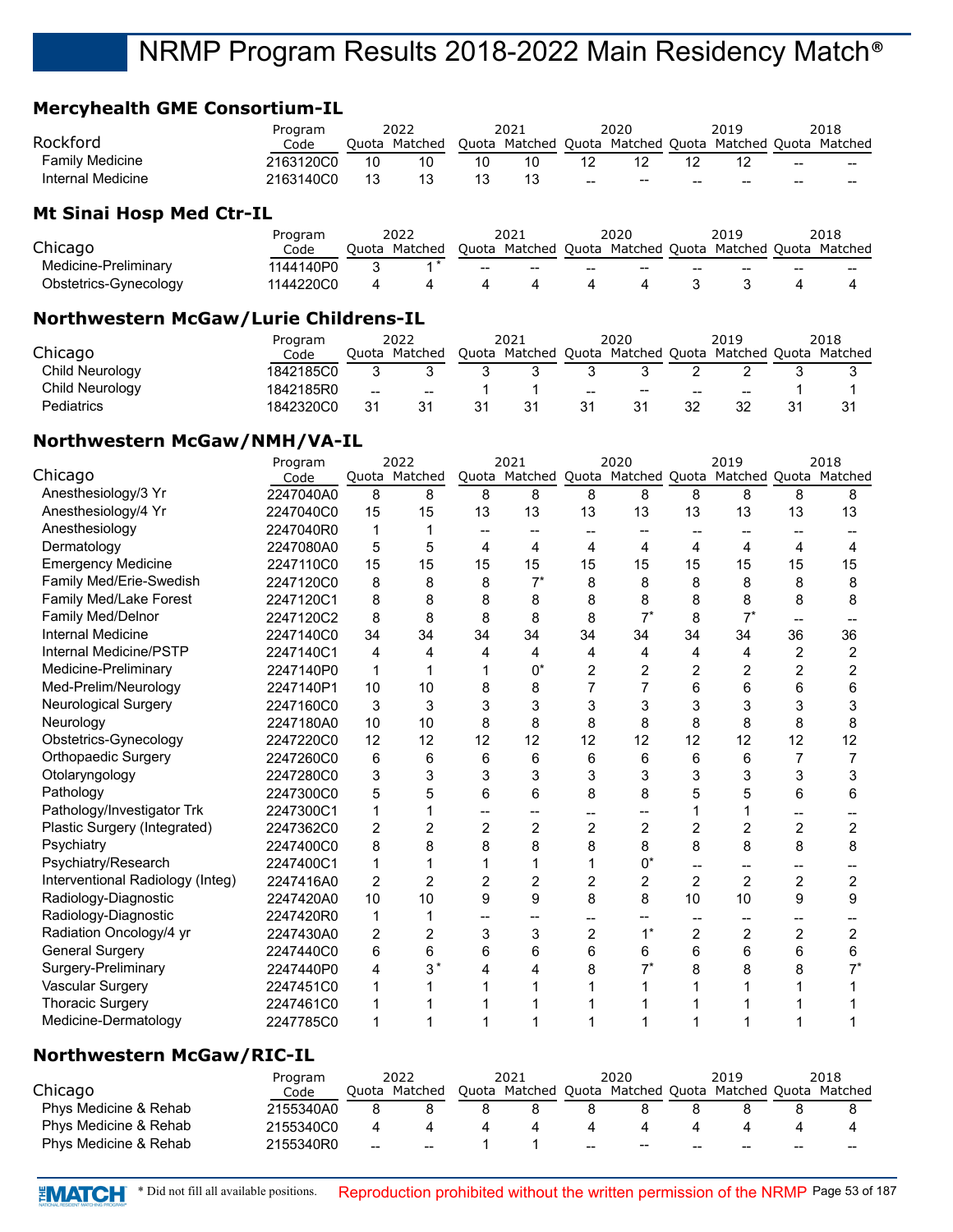## **Quincy Fam Prac Ctr-IL**

| Quincy                                 | Program<br>Code |    | 2022<br>Ouota Matched |    | 2021 |    | 2020 |    | 2019<br>Quota Matched Quota Matched Quota Matched Quota |    | 2018<br>Matched |
|----------------------------------------|-----------------|----|-----------------------|----|------|----|------|----|---------------------------------------------------------|----|-----------------|
| <b>Family Medicine</b>                 | 2026120C0       | 6  | $5*$                  | 6  | 6    | 6  | 6    |    |                                                         |    |                 |
| <b>RFUMS/Chicago Medical School-IL</b> |                 |    |                       |    |      |    |      |    |                                                         |    |                 |
|                                        | Program         |    | 2022                  |    | 2021 |    | 2020 |    | 2019                                                    |    | 2018            |
| North Chicago                          | Code            |    | Ouota Matched         |    |      |    |      |    | Quota Matched Quota Matched Quota Matched Quota         |    | Matched         |
| Internal Medicine                      | 3053140C0       | 10 | 10                    | 10 | 10   | 10 | 10   | 10 | 10                                                      | 10 | 10              |
| Internal Medicine/McHenry              | 3053140C1       | 13 | 13                    | 13 | 13   | 13 | 13   | 12 |                                                         | 10 | 10              |

## **Riverside Medical Ctr-IL**

|                   | Program   | 2022          | 2021                                                    |              | 2020 |       | 2019  |       | 2018  |
|-------------------|-----------|---------------|---------------------------------------------------------|--------------|------|-------|-------|-------|-------|
| Kankakee          | Code      | Ouota Matched | Quota Matched Quota Matched Quota Matched Quota Matched |              |      |       |       |       |       |
| Internal Medicine | 2177140C0 |               | 'n.                                                     | $\mathbf{h}$ |      |       |       | $-$   | $- -$ |
| Psychiatry        | 2177400C0 |               |                                                         |              |      | $- -$ | $- -$ | $- -$ | $- -$ |

Psychiatry 3053400C0 8 8 88 7 766 7 7

## **Rush University Med Ctr-IL**

|                                  | Program   |                          | 2022                     |                                       | 2021                     |                | 2020                                                    |                          | 2019                     |                          | 2018           |
|----------------------------------|-----------|--------------------------|--------------------------|---------------------------------------|--------------------------|----------------|---------------------------------------------------------|--------------------------|--------------------------|--------------------------|----------------|
| Chicago                          | Code      |                          | Quota Matched            |                                       |                          |                | Quota Matched Quota Matched Quota Matched Quota Matched |                          |                          |                          |                |
| Anesthesiology                   | 1147040A0 | $\overline{a}$           | --                       | $\mathbf 1$                           | 1                        | $\overline{4}$ | 4                                                       | 4                        | 4                        | 6                        | 6              |
| Anesthesiology                   | 1147040C0 | 16                       | 16                       | 16                                    | 16                       | 16             | 16                                                      | 16                       | 16                       | 14                       | 14             |
| Anesthesiology                   | 1147040R0 | 4                        | 4                        | $\overline{\phantom{a}}$              | $-$                      | $\overline{2}$ | 2                                                       | --                       | --                       | --                       |                |
| Dermatology                      | 1147080A0 | 2                        | $\overline{2}$           | $\overline{2}$                        | $\overline{c}$           | $\overline{2}$ | $\overline{2}$                                          | $\overline{2}$           | $\overline{2}$           | $\overline{2}$           | 2              |
| <b>Emergency Medicine</b>        | 1147110C0 | 12                       | 12                       | 12                                    | 12                       | 12             | 12                                                      | 12                       | 12                       | 12                       | 12             |
| <b>Family Medicine</b>           | 1147120C0 | 8                        | $3*$                     | $\overline{\phantom{a}}$              | $\overline{\phantom{a}}$ | $\overline{a}$ | $\hspace{0.05cm}$ $\hspace{0.05cm}$                     | $\overline{\phantom{a}}$ | $\overline{\phantom{a}}$ | $\overline{\phantom{a}}$ |                |
| <b>Internal Medicine</b>         | 1147140C0 | 34                       | 34                       | 34                                    | 34                       | 34             | 34                                                      | 34                       | 34                       | 34                       | 34             |
| Medicine-Preliminary             | 1147140P0 | $\overline{a}$           | $\overline{\phantom{0}}$ | --                                    | --                       | $\overline{a}$ | $\overline{\phantom{a}}$                                | $\overline{c}$           | 2                        | 4                        | 4              |
| Med-Prelim/Neurology             | 1147140P1 | $\overline{\phantom{a}}$ | --                       | $-$                                   | $\overline{\phantom{a}}$ | --             | $\overline{\phantom{a}}$                                | 8                        | 8                        | 8                        | 8              |
| Med-Prelim/Ophthalmology         | 1147140P2 | $\overline{a}$           | --                       | $-$                                   | $\overline{\phantom{a}}$ | $\overline{c}$ | $\overline{c}$                                          | $\overline{a}$           | $-$                      | --                       | $\overline{a}$ |
| <b>Neurological Surgery</b>      | 1147160C0 | 3                        | 3                        | $\overline{2}$                        | $\overline{c}$           | 3              | 3                                                       | $\overline{c}$           | $\overline{2}$           | 3                        | 3              |
| Neurology                        | 1147180A0 | $\overline{\phantom{a}}$ | --                       | --                                    | $-$                      | --             | $\overline{\phantom{a}}$                                | 8                        | 8                        | 8                        | 8              |
| Neurology                        | 1147180C0 | 8                        | 8                        | 8                                     | 8                        | 8              | 8                                                       | --                       | $-$                      | --                       |                |
| Obstetrics-Gynecology            | 1147220C0 | 6                        | 6                        | 6                                     | 6                        | 6              | 6                                                       | 6                        | 6                        | 6                        | 6              |
| Orthopaedic Surgery              | 1147260C0 | 5                        | 5                        | 5                                     | 5                        | 5              | 5                                                       | 5                        | 5                        | 5                        | 5              |
| Otolaryngology                   | 1147280C0 | 2                        | $\overline{2}$           | $\overline{2}$                        | $\overline{2}$           | 2              | $\overline{c}$                                          | $\overline{2}$           | $\overline{2}$           | $\overline{c}$           | $\overline{c}$ |
| Pathology                        | 1147300C0 | 4                        | 4                        | 4                                     | 4                        | 4              | 4                                                       | 4                        | 4                        | $\overline{4}$           | 4              |
| Pediatrics                       | 1147320C0 | 11                       | $10*$                    | 11                                    | 11                       | 11             | 11                                                      | 11                       | 11                       | 11                       | 11             |
| Phys Medicine & Rehab            | 1147340A0 | $\overline{\phantom{a}}$ | --                       | $\hspace{0.05cm}$ – $\hspace{0.05cm}$ | --                       | $\overline{a}$ | $\hspace{0.05cm}$ – $\hspace{0.05cm}$                   | 1                        | $\mathbf{1}$             | $\mathbf{1}$             | 1              |
| Phys Medicine & Rehab            | 1147340C0 | 4                        | 4                        | 4                                     | 4                        | 4              | 4                                                       | 3                        | 3                        | 3                        | 3              |
| Phys Medicine & Rehab            | 1147340R1 | $\overline{\phantom{a}}$ | --                       | $\overline{\phantom{a}}$              | --                       | --             | $\overline{\phantom{a}}$                                | --                       | --                       | $\mathbf{1}$             | 1              |
| Plastic Surgery (Integrated)     | 1147362C0 | 2                        | $\overline{2}$           | 1                                     | 1                        | 1              | 1                                                       | $\overline{a}$           | $\overline{a}$           | --                       |                |
| Psychiatry                       | 1147400C0 | 8                        | 8                        | 8                                     | 8                        | 8              | 8                                                       | 8                        | 8                        | 8                        | 8              |
| Interventional Radiology (Integ) | 1147416C0 | 4                        | 4                        | 4                                     | 4                        | 4              | 4                                                       | 4                        | 4                        | 4                        | 4              |
| Radiology-Diagnostic             | 1147420A0 | 5                        | 5                        | 5                                     | 5                        | 5              | 5                                                       | 5                        | 5                        | 5                        | 5              |
| <b>Radiation Oncology</b>        | 1147430A1 | 1                        | 1                        | $\mathbf{1}$                          | 1                        | 1              | 1                                                       | $\overline{\phantom{a}}$ | $-$                      | 1                        | 1              |
| <b>Radiation Oncology</b>        | 1147430C1 | 1                        | $\mathbf{1}$             | 1                                     | 1                        | 1              | 1                                                       | $-$                      | $-$                      | $\mathbf{1}$             | 1              |
| <b>General Surgery</b>           | 1147440C0 | 9                        | 9                        | 9                                     | 9                        | 9              | 9                                                       | 9                        | 9                        | 9                        | 9              |
| Surgery-Preliminary              | 1147440P0 | 12                       | $1^*$                    | 12                                    | $0^*$                    | 14             | $4^*$                                                   | 14                       | $1^*$                    | 11                       | $6*$           |
| <b>Medicine-Pediatrics</b>       | 1147700C0 | 4                        | 4                        | 4                                     | 4                        | 4              | 4                                                       | 5                        | 5                        | 4                        | 4              |
| <b>Rush-Copley Mem Hosp-IL</b>   |           |                          |                          |                                       |                          |                |                                                         |                          |                          |                          |                |
|                                  | Program   |                          | 2022                     |                                       | 2021                     |                | 2020                                                    |                          | 2019                     |                          | 2018           |
| Aurora                           | Code      |                          | Quota Matched            |                                       |                          |                | Quota Matched Quota Matched Quota Matched Quota Matched |                          |                          |                          |                |
| <b>Family Medicine</b>           | 1323120C0 | 4                        | 4                        | 4                                     | 4                        | 4              | 4                                                       | 4                        | 4                        | 4                        | 4              |
| <b>SIU Carbondale-IL</b>         |           |                          |                          |                                       |                          |                |                                                         |                          |                          |                          |                |
|                                  | Program   |                          | 2022                     |                                       | 2021                     |                | 2020                                                    |                          | 2019                     |                          | 2018           |

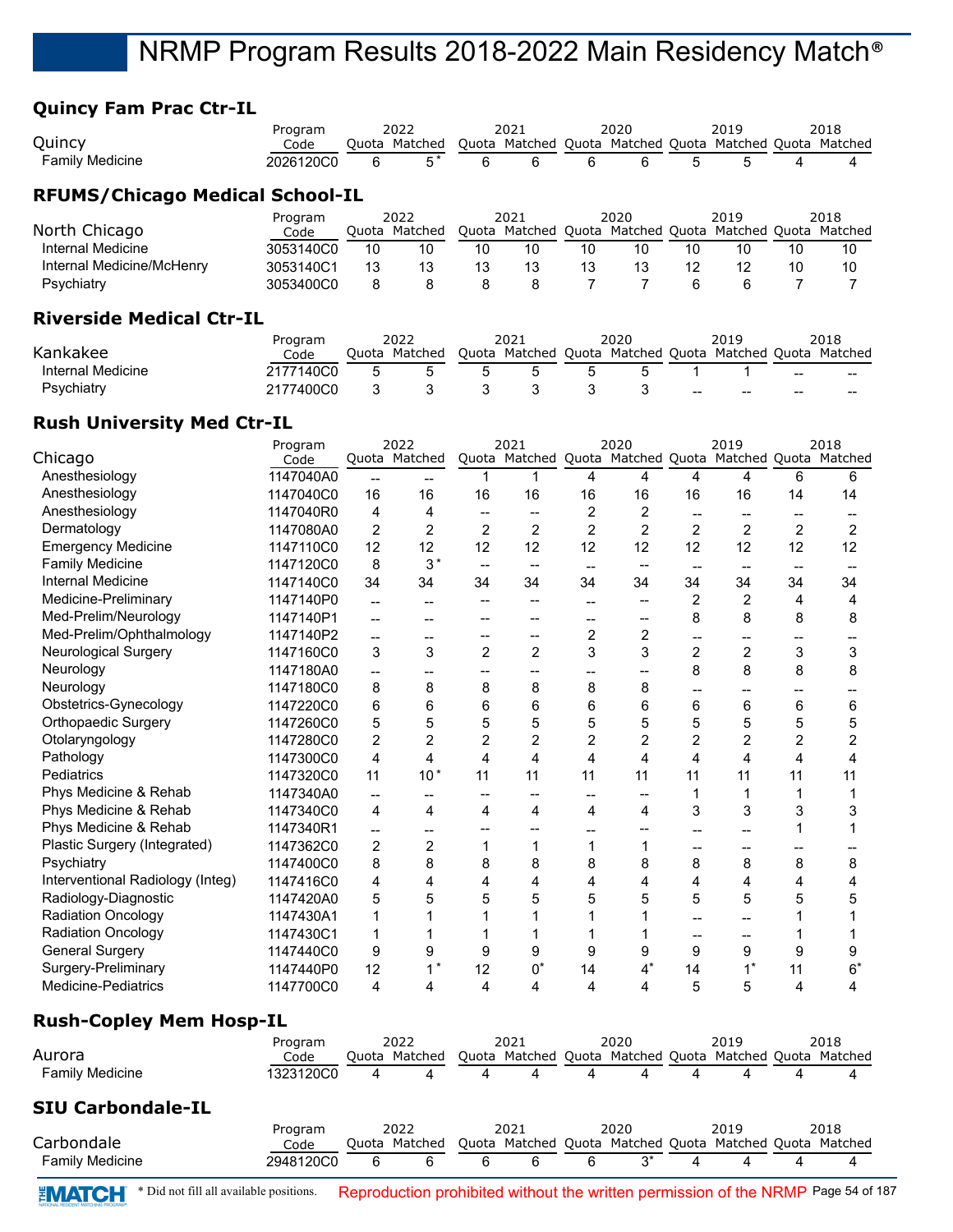### **SIU Decatur-IL**

|                                     | Program   |                | 2022          |       | 2021                                                    |                | 2020           |                | 2019          |                | 2018    |
|-------------------------------------|-----------|----------------|---------------|-------|---------------------------------------------------------|----------------|----------------|----------------|---------------|----------------|---------|
| Decatur                             | Code      |                | Quota Matched |       | Quota Matched Quota Matched Quota Matched Quota Matched |                |                |                |               |                |         |
| <b>Family Medicine</b>              | 2016120C0 | 5              | 5             | 5     | 5                                                       | 5              | 5              | 5              | 5             | 5              | 5       |
| <b>SIU SOM &amp; Affil Hosps-IL</b> |           |                |               |       |                                                         |                |                |                |               |                |         |
|                                     | Program   |                | 2022          |       | 2021                                                    |                | 2020           |                | 2019          |                | 2018    |
| Springfield                         | Code      | Ouota          | Matched       | Quota | Matched                                                 |                | Quota Matched  | Quota          | Matched Quota |                | Matched |
| Dermatology                         | 2922080C0 | 3              | 3             | 3     | 3                                                       | 3              | 3              | 3              | 3             | $\overline{2}$ | 2       |
| <b>Emergency Medicine</b>           | 2922110C0 | 8              | $7*$          | 8     | 8                                                       | 8              | 8              | 8              | 8             | 8              | 8       |
| <b>Family Medicine</b>              | 2922120C0 | 10             | 10            | 10    | 10                                                      | 10             | 10             | 10             | 10            | 9              | 9       |
| Family Medicine/Alton               | 2922120C1 | 6              | 6             | 6     | 6                                                       |                |                |                |               |                |         |
| Internal Medicine                   | 2922140C0 | 16             | 16            | 14    | 14                                                      | 14             | 14             | 14             | 14            | 14             | 14      |
| Medicine-Preliminary                | 2922140P0 | 2              | 2             | 2     | 2                                                       | 2              | 2              | 2              | 2             | $\overline{2}$ | 2       |
| <b>Neurological Surgery</b>         | 2922160C0 | 1              |               |       |                                                         |                |                |                |               |                |         |
| Neurology                           | 2922180C0 | 4              |               |       | 3                                                       |                | 3              | 3              |               | 3              | 3       |
| Obstetrics-Gynecology               | 2922220C0 | 4              | 4             |       | 4                                                       |                |                | 4              |               | 5              | 5       |
| Orthopaedic Surgery                 | 2922260C0 | 3              | 3             | 3     | 3                                                       | 3              | 3              | 3              | 3             | 3              | 3       |
| Otolaryngology                      | 2922280C0 | $\overline{2}$ | 2             | 2     | 2                                                       | $\overline{2}$ | 2              | 2              | 2             | 2              | 2       |
| Pediatrics                          | 2922320C0 | 8              | 8             | 8     | 8                                                       | 8              | 8              | 8              | 8             |                |         |
| Plastic Surgery (Integrated)        | 2922362C0 | $\overline{2}$ | 2             | 2     | 2                                                       | 2              | 2              | $\overline{c}$ | 2             | 2              | 2       |
| Psychiatry                          | 2922400C0 | 4              | 4             | 6     | 6                                                       | 6              | 6              | 6              | 6             | 6              | 6       |
| Psychiatry/Child Psych              | 2922400C2 | $\overline{2}$ | 2             |       |                                                         |                |                | --             | --            |                |         |
| Radiology-Diagnostic                | 2922420C0 | 4              | 4             | 3     | 3                                                       | 3              | $1^*$          | 3              | 3             | 3              | 3       |
| <b>General Surgery</b>              | 2922440C0 | 5              | 5             | 4     | 4                                                       | 4              | 4              | 4              | 4             | 4              |         |
| Surg-Prelim/Urology                 | 2922440P2 |                |               |       |                                                         |                |                |                |               |                |         |
| Vascular Surgery                    | 2922451C0 | 1              |               |       |                                                         |                |                |                |               |                |         |
| Medicine-Psychiatry                 | 2922715C0 | $\overline{2}$ | 2             | 2     | 2                                                       | 2              | $\overline{2}$ | 2              | 2             | 2              |         |

### **Schwab Rehab Hosp-IL**

| Chicago                    | Program<br>Code |   | 2022<br>Ouota Matched |   | 2021 |   | 2020 |    | 2019<br>Quota Matched Quota Matched Quota Matched Quota Matched |    | 2018 |
|----------------------------|-----------------|---|-----------------------|---|------|---|------|----|-----------------------------------------------------------------|----|------|
| Phys Medicine & Rehab      | 1339340A0       | 5 |                       | 5 | 5    | 5 | 5    |    | 5                                                               | 5  |      |
| <b>Swedish Hospital-IL</b> |                 |   |                       |   |      |   |      |    |                                                                 |    |      |
|                            |                 |   |                       |   |      |   |      |    |                                                                 |    |      |
|                            | Program         |   | 2022                  |   | 2021 |   | 2020 |    | 2019                                                            |    | 2018 |
| Chicago                    | Code            |   | Ouota Matched         |   |      |   |      |    | Quota Matched Quota Matched Quota Matched Quota Matched         |    |      |
| <b>Emergency Medicine</b>  | 1159110C0       | 5 |                       | 5 | 5    | 5 | 5    | -- |                                                                 |    |      |
| <b>Family Medicine</b>     | 1159120C1       | 4 | 4                     | 4 | 4    | 4 | 4    | 6  | 6                                                               | -- |      |

## **U Illinois COM-Chicago**

|                              | 2022<br>Program |       |               | 2021 |                                   |    | 2020  |    | 2019                  |    | 2018 |
|------------------------------|-----------------|-------|---------------|------|-----------------------------------|----|-------|----|-----------------------|----|------|
| Chicago                      | Code            |       | Quota Matched |      | Quota Matched Quota Matched Quota |    |       |    | Matched Quota Matched |    |      |
| Anesthesiology               | 1150040C0       | 14    | 14            | 12   | 12                                | 12 | 12    | 12 | 12                    | 11 | 11   |
| Anesthesiology               | 1150040R0       |       |               |      |                                   |    |       |    |                       |    |      |
| Dermatology                  | 1150080A0       | 4     |               | 4    | 4                                 |    |       |    |                       |    |      |
| <b>Emergency Medicine</b>    | 1150110C0       | 15    | 15            | 15   | 15                                | 15 | 15    | 15 | 15                    | 15 | 15   |
| Family Medicine/UIH          | 1150120C1       | 8     | 8             | 8    | 8                                 | 8  | 8     | 8  | 8                     | 8  | 8    |
| Family Med/Gibson City       | 1150120C2       | 1     | 0*            |      |                                   |    |       |    |                       |    |      |
| Internal Medicine/UIC Christ | 1150140C0       | $- -$ | --            | 22   | 22                                | 21 | 21    | 20 | 20                    | 21 | 21   |
| Internal Medicine/UIH        | 1150140C1       | 35    | 35            | 31   | 31                                | 34 | 34    | 32 | 32                    | 34 | 34   |
| Med-Prelim/UIH               | 1150140P0       | 10    | 10            | 15   | $12*$                             | 12 | $11*$ | 14 | 14                    | 14 | 14   |
| Med-Prelim/UIC Christ        | 1150140P1       |       |               | 2    | 2                                 |    | 3     | 4  | 4                     | 5  | 5    |
| Med-Prelim/Ophthalmology     | 1150140P2       |       |               |      |                                   |    | 6     |    |                       |    |      |
| Neurological Surgery         | 1150160C0       | 1     |               | 2    | 2                                 |    |       | 2  | 2                     |    |      |
| Neurology                    | 1150180C0       | 5     | 5             | 6    | 6                                 | 6  | 6     | 6  | 6                     | հ  | 6    |
| Obstetrics-Gynecology        | 1150220C0       |       |               |      |                                   |    |       |    |                       |    |      |
| <b>Orthopaedic Surgery</b>   | 1150260C0       | 6     | 6             |      |                                   |    |       |    |                       |    |      |
| Otolaryngology               | 1150280C0       | 3     |               |      | 3                                 |    | 3     |    |                       |    |      |
| Pathology                    | 1150300C0       |       |               |      |                                   |    |       | 5  | 5                     |    |      |

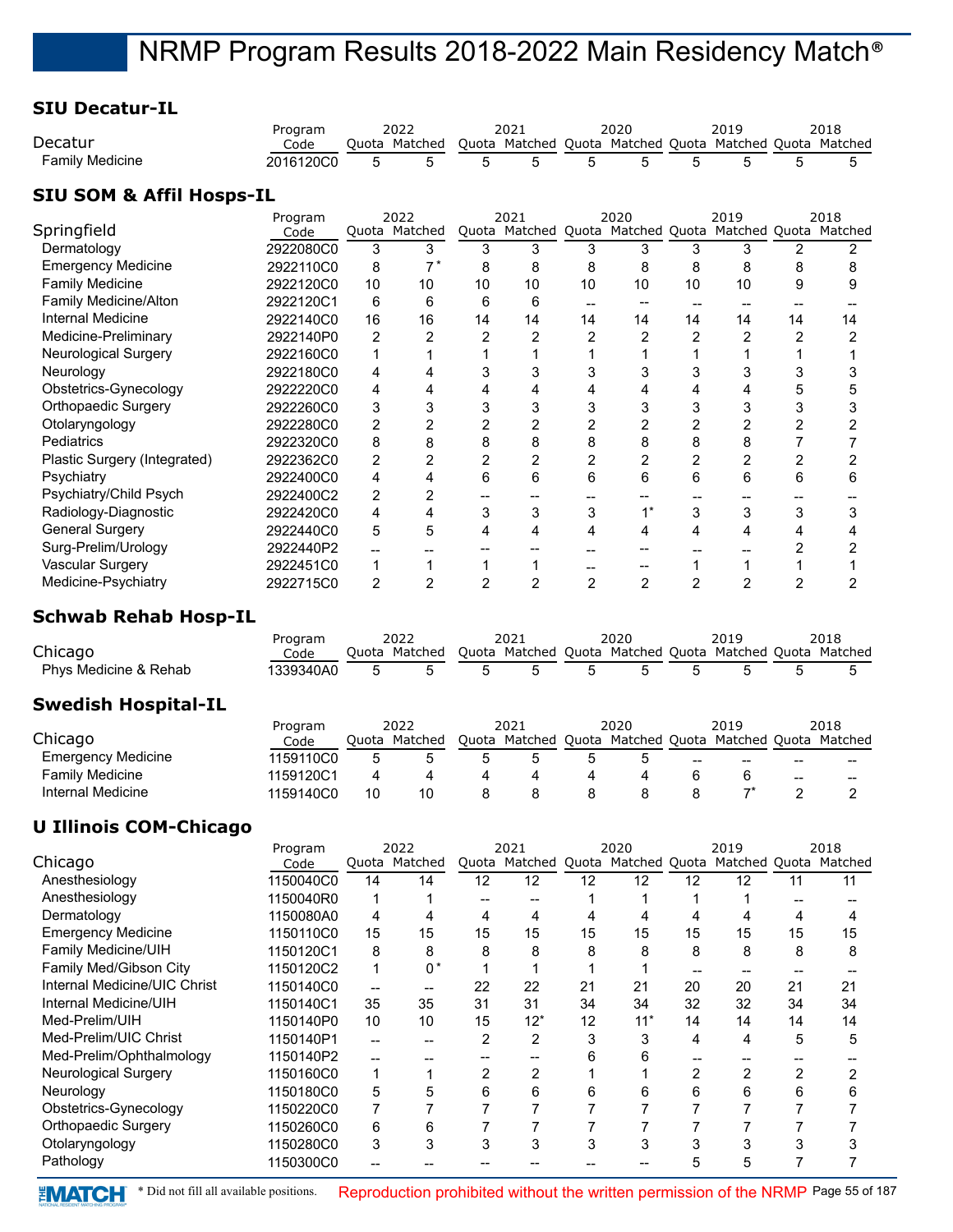## **U Illinois COM-Chicago (Continued)**

|                                   | Program   |                | 2022          |    | 2021                                                    |    | 2020 |    | 2019  |    | 2018 |
|-----------------------------------|-----------|----------------|---------------|----|---------------------------------------------------------|----|------|----|-------|----|------|
| Chicago                           | Code      |                | Quota Matched |    | Quota Matched Quota Matched Quota Matched Quota Matched |    |      |    |       |    |      |
| Pathology                         | 1150300C1 | 6              | 6             |    |                                                         |    |      |    |       |    |      |
| Pediatrics                        | 1150320C0 | 10             | 10            | 12 | 12                                                      | 12 | 12   | 12 | 12    | 12 | 12   |
| Pediatrics/Internationally Funded | 1150320C1 |                |               |    |                                                         |    |      |    |       |    |      |
| Peds-Prelim/Child Neurology       | 1150320P0 |                |               |    |                                                         |    |      |    |       |    |      |
| Psychiatry                        | 1150400C0 | 8              | 8             | 8  | 8                                                       | 10 | 10   | 9  | 9     | 10 | 10   |
| Psychiatry/Research               | 1150400C2 | 2              |               |    | 2                                                       |    |      |    |       |    |      |
| Interventional Radiology (Integ)  | 1150416A0 | $\overline{2}$ |               |    | 2                                                       |    | 2    | C  |       |    |      |
| Radiology-Diagnostic              | 1150420A0 | 4              |               | 3  | 3                                                       | 6  | 6    | 6  | 6     | 6  | 6    |
| Rad-Diagnostic/Military           | 1150420A1 |                |               |    |                                                         |    |      |    | 0*    |    |      |
| Rad-Diag/Intl Funded              | 1150420A2 |                |               |    | 0*                                                      |    |      |    |       |    |      |
| Radiology-Diagnostic/SACM         | 1150420R1 |                |               |    |                                                         |    |      |    |       |    |      |
| <b>General Surgery</b>            | 1150440C0 |                |               | 6  | 6                                                       | 6  | 6    | 6  | 6     | 6  | 6    |
| Surg-Prelim/Urology               | 1150440P0 |                |               |    |                                                         |    |      |    |       |    |      |
| Surg-Prelim/Undesignated          | 1150440P1 | 11             | $0*$          | 8  | $0^*$                                                   |    |      |    | 0*    |    |      |
| Medicine-Pediatrics               | 1150700C0 | 4              |               |    | 4                                                       |    |      |    | $3^*$ |    |      |
| Medicine-Emergency Med            | 1150705C0 | 3              |               |    |                                                         |    |      |    |       |    |      |

## **U Illinois COM-Peoria OSF**

|                             | Program   |    | 2022          |    | 2021          |    | 2020                |    | 2019                  |    | 2018   |
|-----------------------------|-----------|----|---------------|----|---------------|----|---------------------|----|-----------------------|----|--------|
| Peoria                      | Code      |    | Quota Matched |    | Quota Matched |    | Quota Matched Quota |    | Matched Quota Matched |    |        |
| <b>Emergency Medicine</b>   | 1175110C0 | 14 | 14            | 14 | 14            | 14 | 14                  | 12 | 12                    | 12 | 12     |
| Internal Medicine           | 1175140C0 | 12 | 12            | 12 | 12            | 12 | 12                  | 12 | 12                    | 12 | 12     |
| <b>Neurological Surgery</b> | 1175160C0 | 2  | ົ             |    |               | າ  | 2                   |    |                       | ◠  | ◠      |
| Neurology                   | 1175180C0 | 4  | 4             | 4  | 4             | 4  | 4                   |    | 4                     | 4  |        |
| Obstetrics-Gynecology       | 1175220C0 | 4  |               | 3  | 3             | 3  | 3                   | 3  | 3                     | 3  |        |
| Pediatrics                  | 1175320C0 | 12 | 12            | 11 | 11            | 10 | 10                  | 10 | 10                    | 10 | 10     |
| Radiology-Diagnostic        | 1175420C0 | 4  |               | 4  | 4             | 4  | 4                   | 4  | 4                     | 4  |        |
| <b>General Surgery</b>      | 1175440C0 | 4  | Δ             | 4  | 4             | 3  | 3                   | Δ  | 4                     | 4  |        |
| Medicine-Pediatrics         | 1175700C0 | 9  | 9             | 8  | 8             | 8  | 8                   | 8  | 8                     | 8  | o<br>ົ |
| Transitional                | 1175999P0 | 8  | ο             | 8  | 8             | 6  | 6                   | Ο  | י∩∗                   |    |        |

## **U Illinois COM-Peoria UPHM**

|                        | Program   | 2022  |         | 2021 |                                                         | 2020 |  | 2019 | 2018 |
|------------------------|-----------|-------|---------|------|---------------------------------------------------------|------|--|------|------|
| Peoria                 | Code      | Ouota | Matched |      | Quota Matched Quota Matched Quota Matched Quota Matched |      |  |      |      |
| <b>Family Medicine</b> | 2267120C0 | 10    |         | 10   | 10                                                      |      |  | 10   |      |
| Psychiatry             | 2267400C0 |       |         |      |                                                         |      |  |      |      |

## **U Illinois COM-Rockford**

|                               | Program   |       | 2022    |       | 2021    | 2020 | 2019                                      |       | 2018  |
|-------------------------------|-----------|-------|---------|-------|---------|------|-------------------------------------------|-------|-------|
| Rockford                      | Code      | Ouota | Matched | Ouota | Matched |      | Quota Matched Quota Matched Quota Matched |       |       |
| <b>Family Medicine</b>        | 2268120C0 |       |         |       |         |      |                                           |       |       |
| Family Med/Dixon Rural        | 2268120C1 |       |         |       |         |      |                                           |       |       |
| <b>Family Medicine/Monroe</b> | 2268120C2 |       |         |       |         |      |                                           | $- -$ | $- -$ |

## **U Illinois COM-Urbana**

|                      | Program   |                   | 2022    |                                                   | 2021                |       | 2020          |    | 2019                  | 2018 |
|----------------------|-----------|-------------------|---------|---------------------------------------------------|---------------------|-------|---------------|----|-----------------------|------|
| Urbana               | Code      | Duota             | Matched |                                                   | Quota Matched Quota |       | Matched Quota |    | Matched Quota Matched |      |
| Internal Medicine    | 2046140C0 | $\hspace{0.05cm}$ | $- -$   | $\hspace{0.5cm}-\hspace{0.5cm}-\hspace{0.5cm}$    | $- -$               | --    | $- -$         | -- | --                    |      |
| Medicine-Preliminary | 2046140P0 | $- -$             | $- -$   | $- -$                                             | $- -$               | --    | --            | -- | --                    |      |
| Psychiatry           | 2046400C0 | $- -$             | $- -$   | $\hspace{0.05cm}-\hspace{0.05cm}-\hspace{0.05cm}$ | $- -$               | $- -$ | $- -$         | -- | --                    |      |

## **UIC/Metro Group Hospitals-IL**

|                        | Program   |                                                | 2022          | 2021                                                    | 2020 | 2019 | 2018 |
|------------------------|-----------|------------------------------------------------|---------------|---------------------------------------------------------|------|------|------|
| Chicago                | Code      |                                                | Ouota Matched | Quota Matched Quota Matched Quota Matched Quota Matched |      |      |      |
| <b>General Surgery</b> | 2920440C0 | $\hspace{0.1mm}-\hspace{0.1mm}-\hspace{0.1mm}$ | --            |                                                         |      |      |      |
| Surgery-Preliminary    | 2920440P0 | $\hspace{0.1mm}-\hspace{0.1mm}-\hspace{0.1mm}$ | $-$           |                                                         |      |      |      |

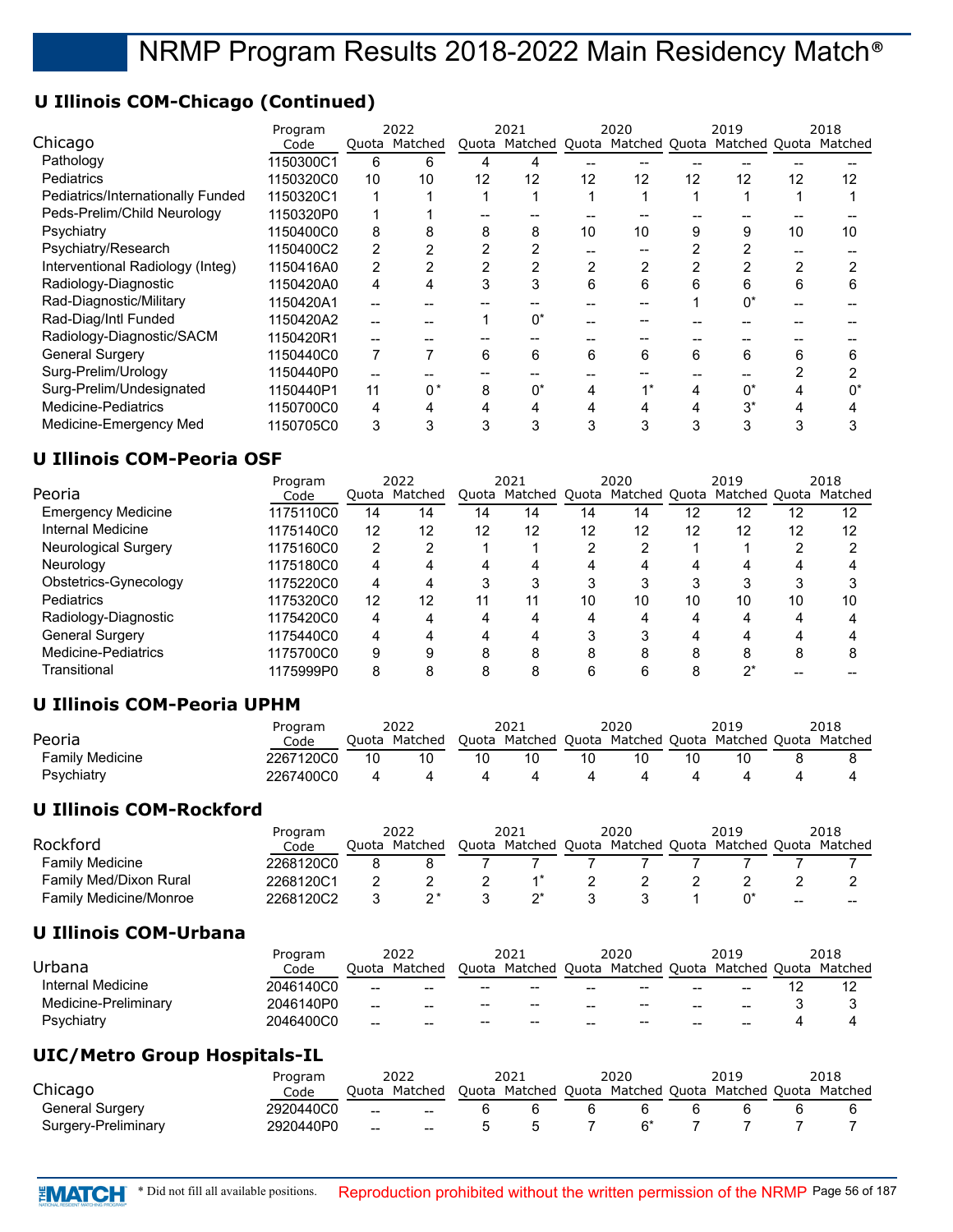## **UIC/Mt Sinai Hosp Med Ctr-IL**

|                     | Program   | 2022 |               | 2021 |                                                         | 2020 |  | 2019 |  | 2018 |
|---------------------|-----------|------|---------------|------|---------------------------------------------------------|------|--|------|--|------|
| Chicago             | Code      |      | Quota Matched |      | Quota Matched Quota Matched Quota Matched Quota Matched |      |  |      |  |      |
| General Surgery     | 1287440C0 |      |               |      |                                                         |      |  |      |  |      |
| Surgery-Preliminary | 1287440P0 |      |               |      |                                                         |      |  |      |  |      |

## **Univ of Chicago Med Ctr-IL**

|                                   | Program   |                | 2022           |                | 2021           |                | 2020           |                          | 2019                                                    |                | 2018                     |
|-----------------------------------|-----------|----------------|----------------|----------------|----------------|----------------|----------------|--------------------------|---------------------------------------------------------|----------------|--------------------------|
| Chicago                           | Code      |                | Quota Matched  |                |                |                |                |                          | Quota Matched Quota Matched Quota Matched Quota Matched |                |                          |
| Anesthesiology                    | 1160040A0 | 8              | 8              | 8              | 8              | 6              | 6              | 10                       | 10                                                      | 10             | 10                       |
| Anesthesiology/UCM-NS Prelim      | 1160040C0 | 12             | 12             | 12             | 12             | 8              | 8              | 8                        | 8                                                       | 8              | 8                        |
| Anesthesiology/IM Prelim          | 1160040C1 | $\overline{a}$ | --             | --             | --             | 4              | 4              | $\overline{\phantom{a}}$ | --                                                      | --             |                          |
| Dermatology                       | 1160080A0 | 3              | 3              | 4              | 4              | 3              | 3              | 3                        | 3                                                       | 3              | 3                        |
| <b>Emergency Medicine</b>         | 1160110C0 | 18             | 18             | 16             | 16             | 16             | 16             | 16                       | 16                                                      | 16             | 16                       |
| Family Medicine/NorthShore        | 1160120C0 | 6              | 6              | 6              | 6              | 6              | 6              | 6                        | 6                                                       | 6              | 6                        |
| Internal Medicine                 | 1160140C0 | 33             | 33             | 30             | 30             | 29             | 29             | 31                       | 31                                                      | 31             | 31                       |
| Int Med/MD Scientist              | 1160140C1 | $\mathbf{1}$   | 1              | 4              | 4              | 5              | 5              | 3                        | 3                                                       | 3              | 3                        |
| Internal Medicine/NorthShore      | 1160140C2 | 16             | 16             | 16             | 16             | 16             | 16             | 16                       | 16                                                      | 15             | 15                       |
| Medicine-Preliminary              | 1160140P0 | 5              | 5              | 6              | 6              | 2              | $\overline{c}$ | 6                        | 6                                                       | 6              | 6                        |
| Med-Prelim/NorthShore             | 1160140P2 | 13             | 13             | $\overline{4}$ | 4              | 4              | 4              | 5                        | 5                                                       | 6              | 6                        |
| Med-Prelim/Neurology-NShore       | 1160140P3 | 5              | 5              | 5              | 5              | 5              | 5              | 5                        | 5                                                       | 4              | 4                        |
| Med-Prelim/Dermatology            | 1160140P4 | --             | --             | --             |                | $\mathbf{1}$   | 1              | $\mathbf{1}$             | 1                                                       | --             |                          |
| Med-Prelim/Neurology              | 1160140P5 | 1              | 1              | $-$            | $-$            | --             | --             | --                       | --                                                      | 1              | 1                        |
| <b>Neurological Surgery</b>       | 1160160C0 | $\overline{2}$ | $\overline{2}$ | 1              | 1              | $\overline{2}$ | $\overline{2}$ | $\overline{2}$           | $\overline{2}$                                          | $\overline{2}$ | $\overline{c}$           |
| Neurology                         | 1160180A0 | 8              | 8              | 8              | 8              | $\overline{7}$ | $\overline{7}$ | $\overline{7}$           | $\overline{7}$                                          | 6              | 6                        |
| Neurology                         | 1160180R1 | --             | $\overline{a}$ | 1              | $\mathbf 1$    | --             | --             | $\mathbf{1}$             | 1                                                       | --             | $\overline{\phantom{a}}$ |
| Child Neurology                   | 1160185C0 | $\overline{c}$ | $\overline{2}$ | $\overline{c}$ | $\overline{c}$ | $\overline{2}$ | $\overline{c}$ | $\overline{c}$           | $\overline{c}$                                          | $\overline{c}$ | $1^*$                    |
| Obstetrics-Gynecology             | 1160220C0 | $\overline{7}$ | $\overline{7}$ | $\overline{7}$ | $\overline{7}$ | 7              | 7              | $\overline{7}$           | 7                                                       | $\overline{7}$ | $\overline{7}$           |
| <b>Orthopaedic Surgery</b>        | 1160260C0 | 5              | 5              | 5              | 5              | 5              | 5              | 5                        | 5                                                       | 5              | 5                        |
| Otolaryngology                    | 1160280C0 | 3              | 3              | 3              | 3              | 3              | 3              | $\overline{c}$           | 2                                                       | $\overline{2}$ | $\overline{c}$           |
| Pathology                         | 1160300C0 | $\overline{7}$ | $\overline{7}$ | 6              | 6              | $\overline{7}$ | $6*$           | 5                        | 5                                                       | 3              | 3                        |
| Pathology/Clinical                | 1160300C1 | 1              | 1              | 1              | 1              | 1              | 1              | 1                        | 1                                                       | --             |                          |
| Pathology/NorthShore              | 1160300C2 | 3              | 3              | $\overline{4}$ | 4              | 3              | 3              | 3                        | 3                                                       | 3              | $1^*$                    |
| Pediatrics                        | 1160320C0 | 20             | 20             | 19             | 19             | 19             | 19             | 20                       | 20                                                      | 20             | 20                       |
| <b>Pediatrics/Med Education</b>   | 1160320C1 | $\mathbf{1}$   | 1              | 1              | 1              | --             | --             |                          | --                                                      | 1              | 1                        |
| <b>Pediatrics/Health Services</b> | 1160320C4 | $\overline{a}$ | --             | 1              | 1              | $\overline{c}$ | $\overline{c}$ | 1                        | $\mathbf{1}$                                            | --             |                          |
| Plastic Surgery (Integrated)      | 1160362C0 | 3              | 3              | 3              | 3              | 3              | 3              | 3                        | 3                                                       | $\overline{c}$ | $\overline{c}$           |
| Psychiatry                        | 1160400C0 | $\overline{7}$ | $\overline{7}$ | 6              | 6              | 6              | 6              | 6                        | 6                                                       | 6              | 6                        |
| Interventional Radiology (Integ)  | 1160416A0 | $\overline{2}$ | $\overline{2}$ | $\overline{c}$ | $\overline{c}$ | $\overline{c}$ | $\overline{2}$ | $\overline{2}$           | $\overline{2}$                                          | $\overline{2}$ | $\overline{c}$           |
| Radiology-Diagnostic              | 1160420A0 | 6              | 6              | 5              | 5              | $\overline{7}$ | $\overline{7}$ | 6                        | 6                                                       | 6              | 6                        |
| Radiology-Diagnostic              | 1160420R0 | $\overline{a}$ | --             | $\overline{c}$ | $\overline{c}$ | $\mathbf{1}$   | 1              | --                       | --                                                      | --             | --                       |
| <b>Radiation Oncology</b>         | 1160430A0 | $\overline{c}$ | $\overline{c}$ | 3              | 3              | 3              | 3              | 3                        | 3                                                       | $\overline{c}$ | $\overline{c}$           |
| <b>General Surgery</b>            | 1160440C0 | $\overline{7}$ | $\overline{7}$ | $\overline{7}$ | $\overline{7}$ | $\overline{7}$ | $\overline{7}$ | $\overline{7}$           | $\overline{7}$                                          | $\overline{7}$ | 7                        |
| Surg-Prelim/Urology               | 1160440P1 | --             | --             | $\overline{a}$ | --             | --             | --             | --                       | $\overline{a}$                                          | 3              | 3                        |
| Surgery-Preliminary               | 1160440P2 | 4              | 4              | 1              | $\mathbf{1}$   | 3              | 3              | 3                        | 3                                                       | 1              | 1                        |
| Medicine-Pediatrics               | 1160700C0 | 4              | 4              | 4              | 4              | 4              | 4              | 4                        | 4                                                       | 4              | 4                        |
| Transitional/NorthShore           | 1160999P0 | --             | --             | 10             | 10             | 10             | 10             | 10                       | 10                                                      | 10             | 10                       |
|                                   |           |                |                |                |                |                |                |                          |                                                         |                |                          |

## **Weiss Memorial Hospital-IL**

|              | Program   |       | 2022    |       |                                                     | 2020 | 2019 | 2018 |
|--------------|-----------|-------|---------|-------|-----------------------------------------------------|------|------|------|
| Chicago      | Code      | Ouota | Matched | Ouota | I Matched Ouota Matched Ouota Matched Ouota Matched |      |      |      |
| Transitional | 1846999PC |       |         |       |                                                     |      |      |      |

## **West Suburban Med Ctr-IL**

|                        | Program   |       | 2022    |       | 2021          |    | 2020          |    | 2019    |       | 2018    |
|------------------------|-----------|-------|---------|-------|---------------|----|---------------|----|---------|-------|---------|
| Oak Park               | Code      | Ouota | Matched | Quota | Matched Quota |    | Matched Quota |    | Matched | Ouota | Matched |
| <b>Family Medicine</b> | 1173120C0 | 10    | ∩ *     | 10    |               | 10 | 10            | 10 |         |       | 10      |
| Internal Medicine      | 1173140C0 | $- -$ | --      |       |               |    |               |    |         |       |         |
| Medicine-Preliminary   | 1173140P0 | $- -$ | --      |       |               |    |               |    |         |       |         |

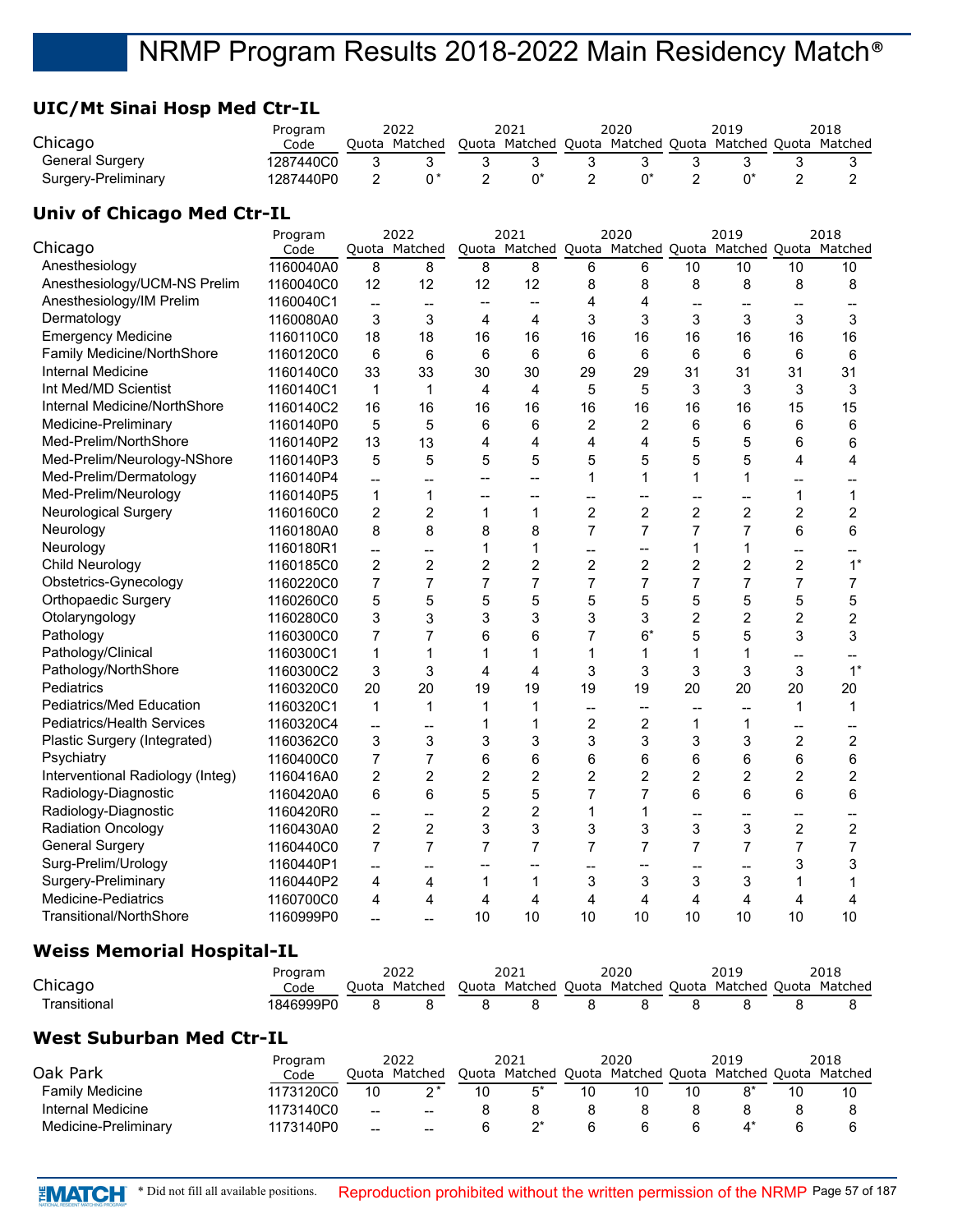## **INDIANA**

### **Ascension St Vincent Hosp-IN**

|                        | Program   |    | 2022          |    | 2021                                            |    | 2020 |    | 2019 |    | 2018    |
|------------------------|-----------|----|---------------|----|-------------------------------------------------|----|------|----|------|----|---------|
| Indianapolis           | Code      |    | Ouota Matched |    | Quota Matched Quota Matched Quota Matched Quota |    |      |    |      |    | Matched |
| <b>Family Medicine</b> | 1189120C0 | 8  |               |    | 8                                               |    | 8    |    |      |    |         |
| Internal Medicine      | 1189140C0 | 16 | 16            | 15 | 15                                              | 15 | 15   | 15 | 15   | 14 | 14      |
| Medicine-Preliminary   | 1189140P0 | 4  |               | 6  | 6                                               | 6  | 6    |    | 6    | 6  |         |
| Obstetrics-Gynecology  | 1189220C0 | 5  |               | 5  | 5                                               | 5  | 5    |    | 5    | 5  |         |
| <b>Pediatrics</b>      | 1189320C0 | 6  |               | 6  | 6                                               | 6  | 6    | h  | 6    | 5  | $3^*$   |
| <b>General Surgery</b> | 1189440C0 | 3  |               | 3  |                                                 |    | 2    |    | 3    | 2  |         |
| Transitional           | 1189999P0 | 18 | 18            | 18 | 18                                              | 18 | 18   | 18 | 18   | 18 | 18      |

#### **Community Health Network-IN**

|                                  | Program   |    | 2022          |    | 2021                              |    | 2020 | 2019                  |       | 2018  |
|----------------------------------|-----------|----|---------------|----|-----------------------------------|----|------|-----------------------|-------|-------|
| Indianapolis                     | Code      |    | Ouota Matched |    | Quota Matched Quota Matched Quota |    |      | Matched Quota Matched |       |       |
| <b>Family Medicine</b>           | 3027120C0 | 10 | 10            | 10 | 10                                | 10 | 10   |                       | 10    |       |
| <b>Family Med/South Hospital</b> | 3027120C1 |    |               |    |                                   |    |      |                       | $- -$ | $- -$ |
| Psychiatry                       | 3027400C0 |    |               |    |                                   |    |      |                       |       |       |

#### **Deaconess Hospital-IN**

|                 | Program   | 2022          | 2021                                                    | 2020 | 2019 | 2018 |
|-----------------|-----------|---------------|---------------------------------------------------------|------|------|------|
| Evansville      | Code      | Ouota Matched | Quota Matched Quota Matched Quota Matched Quota Matched |      |      |      |
| Family Medicine | 3029120C0 |               |                                                         |      |      |      |

#### **Franciscan Health-IN**

|                 | Program   |       | 2022    | 2021                                                    | 2020 | 2019 | 2018 |
|-----------------|-----------|-------|---------|---------------------------------------------------------|------|------|------|
| Indianapolis    | Code      | Ouota | Matched | Quota Matched Quota Matched Quota Matched Quota Matched |      |      |      |
| Family Medicine | 2963120C0 |       |         |                                                         |      |      |      |

#### **Ft Wayne Med Ed Prog-IN**

|                 | Program   | 2022          | 2021                                                    | 2020 | 2019 | 2018 |
|-----------------|-----------|---------------|---------------------------------------------------------|------|------|------|
| Fort Wayne      | Code      | Ouota Matched | Ouota Matched Ouota Matched Ouota Matched Ouota Matched |      |      |      |
| Family Medicine | 1178120C0 |               |                                                         |      |      |      |

#### **Indiana Univ Health Ball Memorial Hosp**

|                        | Program   |       | 2022    |       | 2021          |    | 2020 | 2019                                |    | 2018 |
|------------------------|-----------|-------|---------|-------|---------------|----|------|-------------------------------------|----|------|
| Muncie                 | Code      | Ouota | Matched | Quota | Matched Quota |    |      | Matched Quota Matched Quota Matched |    |      |
| <b>Family Medicine</b> | 1192120C0 |       |         |       |               | 10 | 10   | 10                                  | 10 |      |
| Internal Medicine      | 1192140C0 |       |         |       |               |    |      |                                     |    |      |
| Transitional           | 1192999P0 | 11    |         | 11    |               | 10 | 10   | 10                                  | 10 |      |

#### **Indiana University SOM**

|                               | Program   |       | 2022    |       | 2021    |    | 2020          |       | 2019          |    | 2018    |
|-------------------------------|-----------|-------|---------|-------|---------|----|---------------|-------|---------------|----|---------|
| Indianapolis                  | Code      | Quota | Matched | Quota | Matched |    | Quota Matched | Quota | Matched Quota |    | Matched |
| Anesthesiology                | 1187040A0 | 22    | 22      | 23    | 23      | 22 | 22            | 23    | 23            | 22 | 22      |
| Anesthesiology                | 1187040C0 | 4     | 4       | 4     | 4       | 4  | 4             | 4     | 4             | 4  | 4       |
| Anesthesiology                | 1187040R0 |       |         |       |         |    | 2             |       |               |    |         |
| Anesthesiology                | 1187040R1 |       |         |       |         |    |               |       |               |    |         |
| Dermatology                   | 1187080A0 | 3     |         |       | 2       |    |               | 3     |               |    |         |
| Dermatology                   | 1187080C0 | 2     |         |       | 2       |    |               | ◠     | $0^*$         |    |         |
| Emergency Med/Indianapolis    | 1187110C0 | 21    | 21      | 21    | 21      | 21 | 21            | 21    | 21            | 21 | 21      |
| Family Med/Indianapolis       | 1187120C0 | 13    | 13      | 13    | 13      | 13 | 13            | 13    | 13            | 14 | 14      |
| <b>Family Medicine/Arnett</b> | 1187120C2 | 5     | 5       | 5     | 5       | 5  | 5             | 5     | $4*$          | 5  | 5       |
| <b>Family Medicine/Jasper</b> | 1187120C3 | 5     | 5       | 5     | 5       | 5  | 5             | 5     | 5             |    |         |
| Internal Med/Indianapolis     | 1187140C0 | 35    | 35      | 36    | 36      | 36 | 36            | 35    | 35            | 36 | 36      |
| Internal Medicine/SW Indiana  | 1187140C1 | 16    | 16      | 16    | 16      | 16 | 16            |       |               |    |         |
| Med-Prelim/SW Indiana         | 1187140P0 | 8     | 8       | 8     | 8       | 8  | $4^*$         |       |               |    |         |
| Neurological Surgery          | 1187160C0 | 3     | 3       |       | 2       |    | 3             |       |               |    |         |
| Neurology                     | 1187180C0 | 10    | 10      | 8     | 8       | 8  | 8             | 8     | 8             | 8  | 8       |
| Child Neurology               | 1187185C0 | 2     | 2       |       | 0*      | 2  | 2             |       | 0*            |    |         |
|                               |           |       |         |       |         |    |               |       |               |    |         |

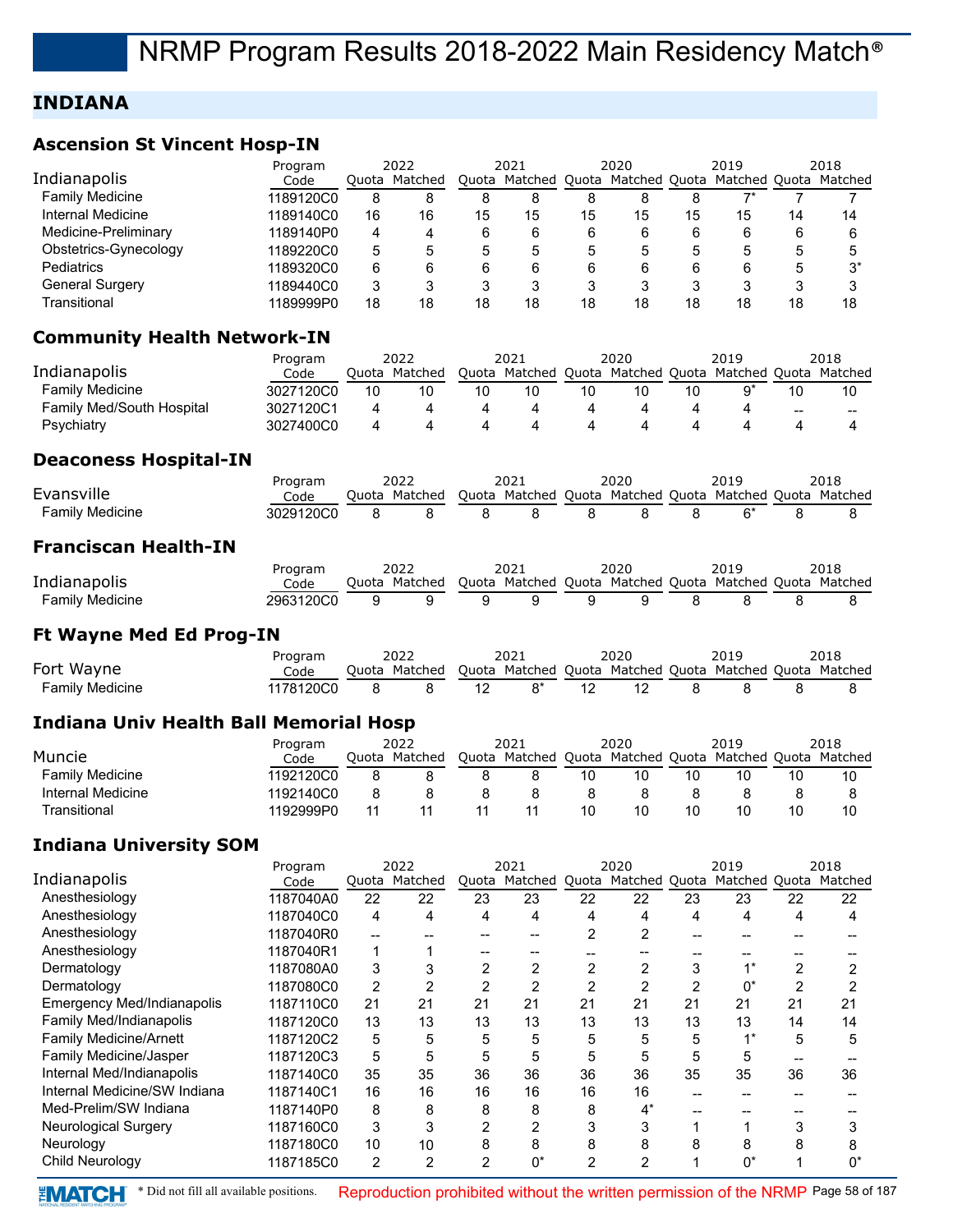## **Indiana University SOM (Continued)**

|                                    | Program                |                          | 2022                     |              | 2021                                                            |                          | 2020                     |                          | 2019           |                                                   | 2018                     |
|------------------------------------|------------------------|--------------------------|--------------------------|--------------|-----------------------------------------------------------------|--------------------------|--------------------------|--------------------------|----------------|---------------------------------------------------|--------------------------|
| Indianapolis                       | Code                   |                          | Quota Matched            |              | Quota Matched Quota Matched Quota Matched Quota Matched         |                          |                          |                          |                |                                                   |                          |
| Neurodevelopmental Disabilities    | 1187186C0              | $\overline{c}$           | $\overline{2}$           | 2            | 2                                                               | 1                        | 1                        | 1                        | 1              | 1                                                 | 1                        |
| Neurodevelopmental Disabilities    | 1187186R0              | $\overline{\phantom{a}}$ | $\overline{\phantom{a}}$ | $-$          | $\overline{\phantom{a}}$                                        | 1                        | $0^*$                    | 1                        | $0^*$          | 1                                                 | $0^*$                    |
| Obstetrics-Gynecology              | 1187220C0              | 10                       | 10                       | 10           | 10                                                              | 10                       | 10                       | 10                       | 10             | 10                                                | 10                       |
| Orthopaedic Surgery                | 1187260C0              | 5                        | 5                        | 5            | 5                                                               | 5                        | 5                        | 5                        | 5              | 5                                                 | 5                        |
| Ortho Surgery/Research             | 1187260C1              | 1                        | 1                        | 1            | 1                                                               | 1                        | 1                        | 1                        | 1              | 1                                                 | 1                        |
| Otolaryngology-Clinical            | 1187280C0              | 4                        | 4                        | 4            | 4                                                               | 3                        | 3                        | 3                        | 3              | 3                                                 | 3                        |
| Pathology                          | 1187300C0              | 4                        | 4                        | 5            | 5                                                               | 6                        | 6                        | 5                        | 5              | 5                                                 | 5                        |
| Pediatrics                         | 1187320C0              | 24                       | 24                       | 25           | 25                                                              | 25                       | 25                       | 25                       | 25             | 25                                                | 25                       |
| Pediatrics/Research                | 1187320C1              | 1                        | 1                        | $-\!$        | --                                                              | $\overline{\phantom{a}}$ | $\overline{\phantom{a}}$ | --                       | --             | --                                                | $\overline{\phantom{a}}$ |
| Phys Medicine & Rehab              | 1187340A0              | 4                        | 4                        | 4            | 4                                                               | 4                        | 4                        | 3                        | 3              | 3                                                 | 3                        |
| Phys Medicine & Rehab              | 1187340R0              | $\overline{\phantom{a}}$ | $\overline{\phantom{a}}$ | --           | --                                                              | 1                        | 1                        | --                       | --             | --                                                | --                       |
| Plastic Surgery (Integrated)       | 1187362C0              | 2                        | 2                        | 2            | $\overline{c}$                                                  | $\overline{c}$           | $\overline{c}$           | $\overline{c}$           | $\overline{c}$ | $\overline{c}$                                    | $\overline{c}$           |
| Psychiatry/Indianapolis            | 1187400C0              | $10$                     | 10                       | 8            | 8                                                               | 8                        | 8                        | 8                        | 8              | 8                                                 | 8                        |
| Psychiatry/Vincennes               | 1187400C1              | 6                        | 6                        | 6            | 6                                                               | 4                        | 4                        | 4                        | 4              |                                                   |                          |
| Psychiatry/Merrillville            | 1187400C2              | 4                        | 4                        | --           |                                                                 |                          |                          |                          |                | --                                                |                          |
| Interventional Radiology (Integ)   | 1187416A0              | 2                        | 2                        | 2            | $\overline{c}$                                                  | $-$<br>1                 | --<br>1                  | --<br>$\overline{c}$     | --<br>2        | $\qquad \qquad \cdots$<br>$\overline{\mathbf{c}}$ | --<br>$\overline{c}$     |
| Radiology-Diagnostic               |                        |                          | 9                        |              | 9                                                               |                          |                          | 9                        | 9              |                                                   | 9                        |
| Radiology-Diagnostic               | 1187420A0              | 9                        | 2                        | 9            |                                                                 | 10                       | 10<br>$\overline{c}$     | $\overline{2}$           | $\overline{c}$ | 9                                                 | $\overline{2}$           |
|                                    | 1187420C0              | 2                        |                          | 2            | 2                                                               | $\overline{c}$           | $0^*$                    |                          |                | 2                                                 | $0^*$                    |
| <b>Radiation Oncology</b>          | 1187430A0              | 1                        | 1                        | 1            | 1                                                               | 1                        |                          | 1                        | $\mathbf 1$    | 1                                                 |                          |
| <b>Radiation Oncology</b>          | 1187430C0              | $\overline{\phantom{a}}$ | $\overline{\phantom{a}}$ | 1            | 1                                                               | $\overline{\phantom{a}}$ | $\overline{\phantom{a}}$ | 1                        | 1              | 1                                                 | $0^*$                    |
| <b>General Surgery</b>             | 1187440C0              | 10                       | 10                       | 10           | 10                                                              | 10                       | 10                       | 10                       | 10             | 10                                                | 10                       |
| Surgery-Preliminary                | 1187440P0              | 6                        | $4*$                     | 6            | $3^*$                                                           | 8                        | $4^*$                    | $\overline{c}$           | $\overline{2}$ | 10                                                | 10                       |
| Vascular Surgery                   | 1187451C0              | 1                        | 1                        | 1            | 1                                                               | 1                        | 1                        | 1                        | $\mathbf 1$    | 1                                                 | 1                        |
| <b>Thoracic Surgery</b>            | 1187461C0              | 1                        | 1                        | 1            | 1                                                               | 1                        | 1                        | 1                        | 1              | 1                                                 | 1                        |
| Medicine-Pediatrics                | 1187700C0              | 14                       | 14                       | 14           | 14                                                              | 14                       | 14                       | 14                       | 14             | 14                                                | 14                       |
| Pediatrics-Emergency Med           | 1187725C0              | 2                        | 2                        | 2            | $\overline{c}$                                                  | $\overline{c}$           | 2                        | 2                        | 2              | 2                                                 | 2                        |
| Peds/Psych/Child Psych             | 1187730C0              | 4                        | 4                        | 2            | $\overline{c}$                                                  | 3                        | 3                        | 3                        | 3              | 3                                                 | 3                        |
| <b>Pediatrics-Medical Genetics</b> | 1187765C0              | 1                        | $0*$                     | $\mathbf{1}$ | $\mathbf{1}$                                                    | $\overline{\phantom{a}}$ | $\overline{\phantom{a}}$ | $\overline{\phantom{a}}$ | $-$            | $\overline{\phantom{a}}$                          |                          |
| Transitional                       | 1187999P0              | 15                       | 15                       | 15           | 15                                                              | 15                       | 15                       | 15                       | 15             | 15                                                | 15                       |
| <b>Memorial Hospital-IN</b>        |                        |                          |                          |              |                                                                 |                          |                          |                          |                |                                                   |                          |
| South Bend                         | Program                |                          | 2022                     |              | 2021                                                            |                          | 2020                     |                          | 2019           |                                                   | 2018                     |
|                                    | Code                   |                          | Quota Matched            |              | Quota Matched Quota Matched Quota Matched Quota Matched         |                          |                          |                          |                |                                                   |                          |
| <b>Family Medicine</b>             | 1193120C0              | 9                        | 9                        | 9            | 9                                                               | 9                        | 9                        | 9                        | 9              | 9                                                 | 9                        |
| <b>Parkview Health-IN</b>          |                        |                          |                          |              |                                                                 |                          |                          |                          |                |                                                   |                          |
| Fort Wayne                         | Program<br>Code        |                          | 2022<br>Quota Matched    |              | 2021<br>Quota Matched Quota Matched Quota Matched Quota Matched |                          | 2020                     |                          | 2019           |                                                   | 2018                     |
| Internal Medicine                  |                        |                          | 15                       |              |                                                                 |                          |                          |                          |                |                                                   |                          |
| <b>General Surgery</b>             | 2306140C0<br>2306440C0 | 15                       |                          |              |                                                                 |                          |                          |                          |                |                                                   |                          |
|                                    |                        | 4                        | 4                        |              |                                                                 |                          |                          |                          |                |                                                   |                          |
| <b>St Josephs Reg Med Ctr-IN</b>   |                        |                          |                          |              |                                                                 |                          |                          |                          |                |                                                   |                          |
| Mishawaka                          | Program                |                          | 2022                     |              | 2021<br>Quota Matched Quota Matched Quota Matched Quota Matched |                          | 2020                     |                          | 2019           |                                                   | 2018                     |
|                                    | Code                   |                          | Quota Matched            |              |                                                                 |                          |                          |                          |                |                                                   |                          |
| <b>Family Medicine</b>             | 1194120C0              | 9                        | 9                        | 9            | $7^*$                                                           | 9                        | 9                        | 9                        | 9              | 9                                                 | 9                        |
| <b>St Vincent Hosp Ctr-IN</b>      |                        |                          |                          |              |                                                                 |                          |                          |                          |                |                                                   |                          |
|                                    | Program                |                          | 2022                     |              | 2021                                                            |                          | 2020                     |                          | 2019           |                                                   | 2018                     |
| Indianapolis                       | Code                   |                          | Quota Matched            |              | Quota Matched Quota Matched Quota Matched Quota Matched         |                          |                          |                          |                |                                                   |                          |
| Medicine-Family Med                | 1189740C0              |                          |                          |              |                                                                 |                          |                          |                          |                | 2                                                 | $\overline{2}$           |
| <b>Union Hospital-IN</b>           |                        |                          |                          |              |                                                                 |                          |                          |                          |                |                                                   |                          |
| Terre Haute                        | Program<br>Code        |                          | 2022<br>Quota Matched    |              | 2021<br>Quota Matched Quota Matched Quota Matched Quota Matched |                          | 2020                     |                          | 2019           |                                                   | 2018                     |
| <b>Family Medicine</b>             | 3007120C0              | 7                        | 6*                       | 7            | 7                                                               | 7                        | 7                        | 7                        | 7              | 7                                                 | 7                        |
|                                    |                        |                          |                          |              |                                                                 |                          |                          |                          |                |                                                   |                          |

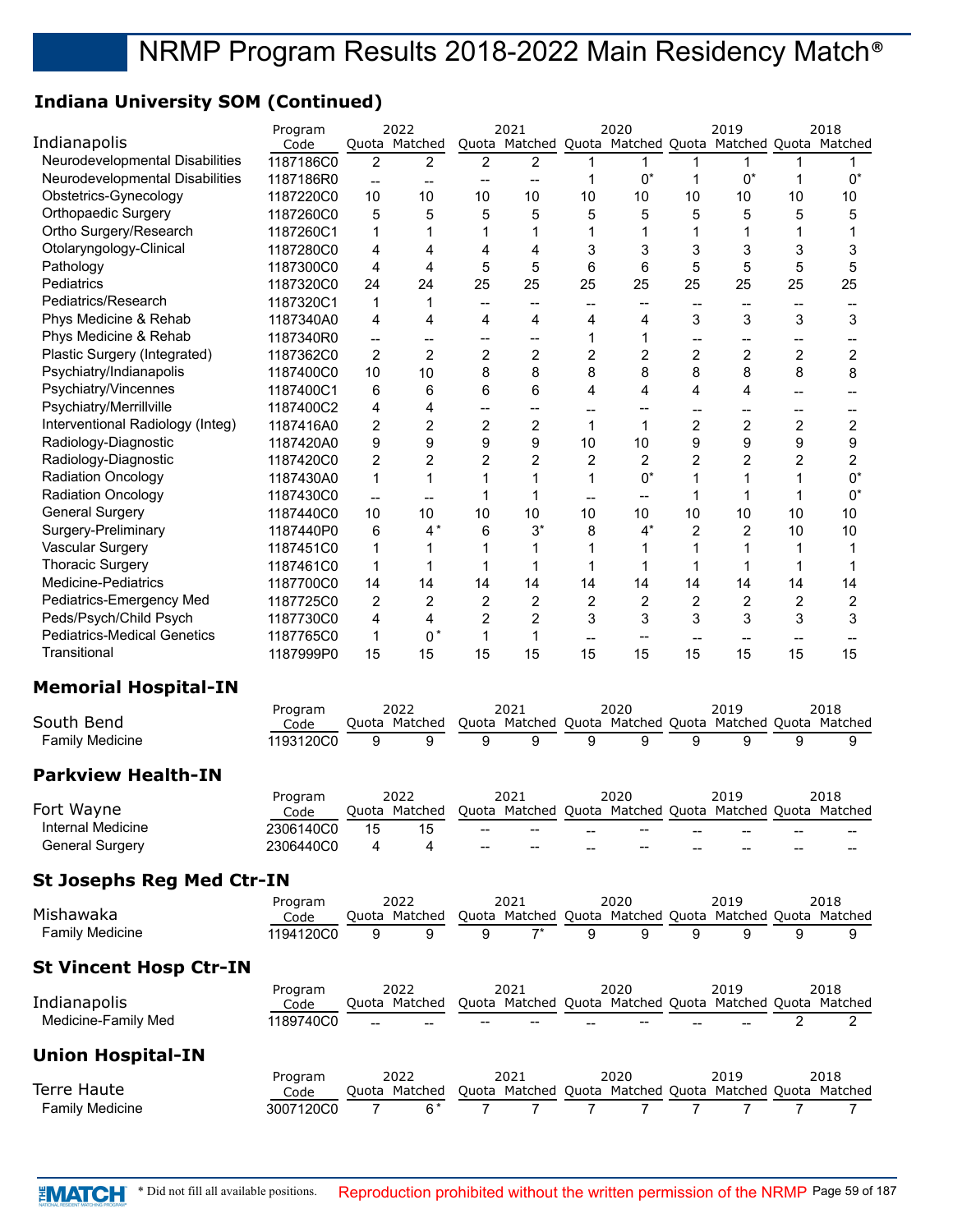## **IOWA**

#### **Broadlawns Med Ctr-IA**

| Des Moines                        | Program<br>Code |       | 2022<br>Quota Matched |    | 2021<br>Quota Matched Quota Matched Quota |                | 2020          |       | 2019<br>Matched Quota Matched |                | 2018    |
|-----------------------------------|-----------------|-------|-----------------------|----|-------------------------------------------|----------------|---------------|-------|-------------------------------|----------------|---------|
| <b>Family Medicine</b>            | 1199120C0       | 8     | 8                     | 8  | 8                                         | 8              | 8             | 8     | 8                             | 8              | 8       |
| Transitional                      | 1199999P0       | 4     | 4                     | 4  | 4                                         | 4              | 4             | 4     | 4                             | 4              | 4       |
| <b>Cedar Rapids Med Ed Fdn-IA</b> |                 |       |                       |    |                                           |                |               |       |                               |                |         |
|                                   | Program         |       | 2022                  |    | 2021                                      |                | 2020          |       | 2019                          |                | 2018    |
| Cedar Rapids                      | Code            |       | Quota Matched         |    | Quota Matched Quota Matched Quota         |                |               |       | Matched Quota                 |                | Matched |
| <b>Family Medicine</b>            | 1196120C0       |       |                       |    |                                           |                |               |       |                               |                | $6*$    |
| <b>Central Iowa Health System</b> |                 |       |                       |    |                                           |                |               |       |                               |                |         |
|                                   | Program         |       | 2022                  |    | 2021                                      |                | 2020          |       | 2019                          |                | 2018    |
| Des Moines                        | Code            | Quota | Matched               |    | Quota Matched                             |                | Quota Matched | Quota | Matched Quota                 |                | Matched |
| Family Medicine/Lutheran-DSM      | 1201120C0       | 6     | 6                     | 6  | 6                                         | 6              | 6             | 6     | 6                             | 6              | 6       |
| Family Med/Allen-Waterloo         | 1201120C1       | 3     | $2^*$                 | 3  | $0^*$                                     |                | --            |       |                               |                |         |
| Internal Medicine/IA Methodist    | 1201140C0       | 10    | 10                    | 10 | 10                                        | 10             | 10            | 10    | $8*$                          | 10             | 10      |
| Med-Prelim/IA Methodist           | 1201140P0       | 2     | 2                     | 2  | 2                                         | $\overline{2}$ | 2             | 2     | 2                             | $\overline{2}$ | 2       |
| <b>Pediatrics/Blank Childrens</b> | 1201320C0       |       |                       |    |                                           |                |               |       |                               |                |         |
| General Surgery/IA Methodist      | 1201440C0       | 4     | 4                     | 4  | 4                                         |                | 4             | 4     | 4                             |                |         |
| Surg-Prelim/IA Methodist          | 1201440P0       | 2     | $1*$                  | 2  | $4*$                                      | 2              | $1*$          | 2     | 2                             | 2              | 0*      |

### **Genesis Quad Cities-IA**

|                 |      |       |         |                                                         | 2020 |  |  |
|-----------------|------|-------|---------|---------------------------------------------------------|------|--|--|
| Davenport       | Code | Ouota | Matched | Ouota Matched Ouota Matched Ouota Matched Ouota Matched |      |  |  |
| Family Medicine |      |       |         |                                                         |      |  |  |

Transitional/IA Methodist 1201999P0 4 4 44 4 444 4 4

#### **Mercy Med Ctr-Des Moines-IA**

|                        | Program   |    | 2022          |    | 2021                                                    |       | 2020  |    | 2019 |    | 2018 |
|------------------------|-----------|----|---------------|----|---------------------------------------------------------|-------|-------|----|------|----|------|
| Des Moines             | Code      |    | Ouota Matched |    | Quota Matched Quota Matched Quota Matched Quota Matched |       |       |    |      |    |      |
| <b>Family Medicine</b> | 1346120C0 |    |               |    |                                                         |       |       |    |      |    |      |
| Family Medicine/Rural  | 1346120C1 |    |               |    |                                                         | $- -$ | $- -$ | -- |      | -- |      |
| Internal Medicine      | 1346140C0 | 10 |               | 10 | 10                                                      | 10    | 10    | 10 | 10   | 10 |      |
| Psychiatry             | 1346400C0 | 4  |               |    |                                                         | 4     |       |    |      |    |      |
| <b>General Surgery</b> | 1346440C1 | 4  |               |    |                                                         |       | 4     | -- | --   | -- |      |

#### **MercyOne North Iowa Med Ctr**

|                          | Program   |       | 2022    | 2021                              |     | 2020              |    | 2019          |    | 2018    |
|--------------------------|-----------|-------|---------|-----------------------------------|-----|-------------------|----|---------------|----|---------|
| Mason City               | Code      | Ouota | Matched | Quota Matched Quota Matched Quota |     |                   |    | Matched Quota |    | Matched |
| <b>Family Medicine</b>   | 2015120C0 |       |         |                                   |     |                   |    |               |    |         |
| Family Medicine/Waterloo | 2015120C1 |       |         |                                   | $-$ | $\hspace{0.05cm}$ | -- | --            | -- | --      |
| Internal Medicine        | 2015140C0 |       |         |                                   |     |                   |    |               |    |         |

#### **Northeast Iowa Med Ed Fdn**

|                        | Program   |        | 2022                     |        | 2021                     | 2020 | 2019                                                    | 2018 |
|------------------------|-----------|--------|--------------------------|--------|--------------------------|------|---------------------------------------------------------|------|
| Waterloo               | Code      |        | Ouota Matched            |        |                          |      | Ouota Matched Ouota Matched Ouota Matched Ouota Matched |      |
| <b>Family Medicine</b> | 3079120C0 | $\sim$ | <b>Contract Contract</b> | $\sim$ | $\overline{\phantom{a}}$ |      |                                                         |      |

#### **Siouxland Med Ed Fdn-IA**

|                 | Program   |       |         | 2021                                                    | 2020 | 2019 | 2018 |
|-----------------|-----------|-------|---------|---------------------------------------------------------|------|------|------|
| Sioux City      | Code      | Ouota | Matched | Ouota Matched Ouota Matched Ouota Matched Ouota Matched |      |      |      |
| Family Medicine | 3022120C0 |       |         |                                                         |      |      |      |

#### **U Iowa Hosps and Clinics**

| Iowa City      | Program<br>Code | 2022<br>Quota Matched |    | 2021<br>Quota Matched Quota Matched Quota Matched Quota Matched | 2020 |    | 2019 | 2018 |
|----------------|-----------------|-----------------------|----|-----------------------------------------------------------------|------|----|------|------|
| Anesthesiology | 1203040C0       | 15                    | 15 | 15                                                              | 15   | 15 |      | 15   |
| Dermatology    | 1203080A0       |                       | 5  |                                                                 | h.   |    |      |      |



**\*MATCH** \* Did not fill all available positions. Reproduction prohibited without the written permission of the NRMP Page 60 of 187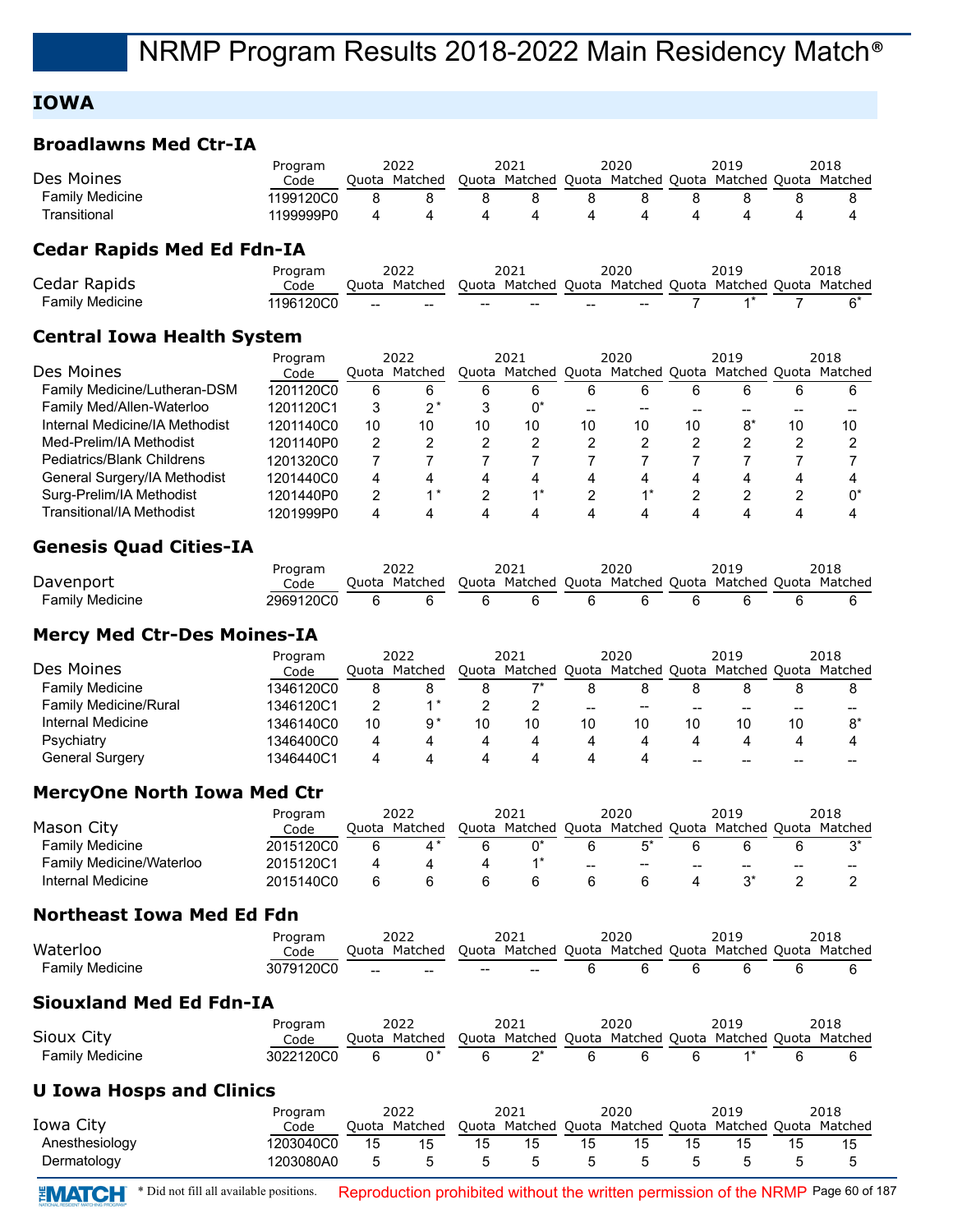## **U Iowa Hosps and Clinics (Continued)**

|                                  | Program   |                | 2022           |                   | 2021                    |                          | 2020                     |                | 2019                                                    |                | 2018           |
|----------------------------------|-----------|----------------|----------------|-------------------|-------------------------|--------------------------|--------------------------|----------------|---------------------------------------------------------|----------------|----------------|
| Iowa City                        | Code      |                | Quota Matched  |                   |                         |                          |                          |                | Quota Matched Quota Matched Quota Matched Quota Matched |                |                |
| <b>Emergency Medicine</b>        | 1203110C0 | 10             | 10             | 9                 | 9                       | 9                        | 9                        | 9              | 9                                                       | 9              | 9              |
| <b>Family Medicine</b>           | 1203120C0 | 8              | 8              | 6                 | 6                       | 6                        | 6                        | 6              | 6                                                       | 6              | 6              |
| <b>Internal Medicine</b>         | 1203140C0 | 23             | 23             | 23                | 23                      | 23                       | 23                       | 23             | 23                                                      | 23             | 23             |
| Medicine-Preliminary             | 1203140P0 | 3              | 3              | 3                 | 3                       | 3                        | 3                        | 3              | 3                                                       | 3              | 3              |
| Med-Prelim/Ophthalmology         | 1203140P2 | 5              | 5              | 5                 | 5                       | 5                        | 5                        | 5              | 5                                                       | 5              | 5              |
| <b>Neurological Surgery</b>      | 1203160C0 | $\overline{2}$ | $\overline{2}$ | $\overline{2}$    | $\overline{2}$          | $\overline{2}$           | 2                        | $\overline{2}$ | $\overline{2}$                                          | $\overline{2}$ | 2              |
| Neurology                        | 1203180C0 | 8              | 8              | 8                 | 8                       | 8                        | 8                        | 8              | $6*$                                                    | 8              | 8              |
| <b>Child Neurology</b>           | 1203185C0 | $\overline{c}$ | $\overline{2}$ | 1                 | 1                       | 1                        | 1                        | 1              | 1                                                       | 1              |                |
| <b>Child Neurology</b>           | 1203185R0 | $-$            | --             | --                | --                      | $-$                      | --                       | --             | --                                                      | 1              |                |
| Obstetrics-Gynecology            | 1203220C0 | 4              | 4              | 4                 | 4                       | 5                        | 5                        | 5              | 5                                                       | 5              | 5              |
| Obstetrics-Gynecology/Rural      | 1203220C1 | 2              | $\overline{2}$ | 1                 | 1                       |                          | $\overline{\phantom{a}}$ |                |                                                         |                |                |
| Orthopaedic Surgery              | 1203260C0 | 6              | 6              | 6                 | 6                       | 6                        | 6                        | 6              | 6                                                       | 6              | 6              |
| Otolaryngology                   | 1203280C0 | 3              | 3              | 3                 | 3                       | 3                        | 3                        | 3              | 3                                                       | 3              | 3              |
| Otolaryngology/Research          | 1203280C1 | $\overline{2}$ | $\overline{2}$ | $\overline{2}$    | $\overline{2}$          | $\overline{2}$           | $\overline{2}$           | $\overline{2}$ | $\overline{2}$                                          | $\overline{2}$ | 2              |
| Pathology                        | 1203300C0 | 6              | 6              | 6                 | 6                       | $\overline{\mathbf{A}}$  | 4                        | 5              | 5                                                       | 6              | 6              |
| Pediatrics                       | 1203320C0 | 15             | 15             | 15                | 15                      | 15                       | 15                       | 15             | 15                                                      | 15             | 15             |
| Psychiatry                       | 1203400C0 | 9              | 9              | 9                 | 9                       | 9                        | 9                        | 7              | 7                                                       | 7              | 7              |
| Interventional Radiology (Integ) | 1203416C0 | 1              | 1              | 1                 | 1                       | 1                        | 1                        | 1              |                                                         | 1              |                |
| Radiology-Diagnostic             | 1203420A0 | 3              | 3              | 3                 | 3                       | 3                        | 3                        | 3              | 3                                                       | 3              | 3              |
| Radiology-Diagnostic             | 1203420C0 | 4              | 4              | 4                 | 4                       | 4                        | 4                        | 4              | 4                                                       | 4              | 4              |
| <b>Radiation Oncology</b>        | 1203430A0 | 3              | 3              | $\overline{c}$    | $1^*$                   | $\overline{\phantom{a}}$ | $\overline{\phantom{a}}$ | $\overline{2}$ | $\overline{2}$                                          | 3              | 3              |
| <b>General Surgery</b>           | 1203440C0 | $\overline{7}$ | $\overline{7}$ | 6                 | 6                       | 6                        | 6                        | 6              | 6                                                       | 6              | 6              |
| Surg-Prelim/Urology              | 1203440P2 | --             | --             | $\hspace{0.05cm}$ | $- -$                   | --                       | $\hspace{0.05cm}$        | --             | --                                                      | 3              | 3              |
| Surgery-Preliminary              | 1203440P3 | $\overline{c}$ | $\overline{2}$ | $\overline{c}$    | $0^*$                   | $\overline{c}$           | $0^*$                    | $\overline{2}$ | $1^*$                                                   | 2              | $1^*$          |
| Vascular Surgery                 | 1203451C0 | 1              | 1              | 1                 | 1                       | 1                        | 1                        | 1              | 1                                                       | 1              |                |
| <b>Thoracic Surgery</b>          | 1203461C0 | 1              | 1              | 1                 | 1                       | 1                        | 1                        | 1              |                                                         | 1              |                |
| Medicine-Psychiatry              | 1203715C0 | 2              | $\overline{c}$ | $\overline{c}$    | $\overline{\mathbf{c}}$ | 3                        | 3                        | $\overline{c}$ | $\overline{\mathbf{c}}$                                 | $\overline{c}$ | 2              |
| Psychiatry-Family Med            | 1203720C0 | $\overline{c}$ | $\overline{2}$ | $\overline{2}$    | $\overline{2}$          | $\overline{2}$           | $\overline{2}$           | $\overline{2}$ | $\overline{2}$                                          | $\overline{2}$ | $\overline{2}$ |
| <b>UnityPoint Broadlawns-IA</b>  |           |                |                |                   |                         |                          |                          |                |                                                         |                |                |
|                                  | Program   |                | 2022           |                   | 2021                    |                          | 2020                     |                | 2019                                                    |                | 2018           |
| Des Moines                       | Code      |                | Quota Matched  |                   |                         |                          |                          |                | Quota Matched Quota Matched Quota Matched Quota Matched |                |                |
| Psychiatry                       | 2184400C0 | 4              | 4              | 4                 | 4                       | 3                        | 3                        | 4              | 4                                                       |                |                |

## **KANSAS**

#### **U Kansas SOM-Kansas City**

|                                          | Program   |                | 2022          |    | 2021                                                    |    | 2020 |    | 2019 |    | 2018 |
|------------------------------------------|-----------|----------------|---------------|----|---------------------------------------------------------|----|------|----|------|----|------|
| Kansas City                              | Code      |                | Quota Matched |    | Quota Matched Quota Matched Quota Matched Quota Matched |    |      |    |      |    |      |
| Anesthesiology                           | 1208040A0 |                |               |    |                                                         |    |      |    |      |    |      |
| Anesthesiology                           | 1208040C0 | 11             | 11            | 9  | 9                                                       | 9  | 9    | 8  | 8    | 8  |      |
| Anesthesiology                           | 1208040R0 | 2              |               |    |                                                         |    |      |    |      |    |      |
| Dermatology                              | 1208080A0 | 5              | 5             | 5  | 5                                                       |    | 4    | 5  | 5    |    |      |
| Dermatology                              | 1208080R0 | --             |               |    |                                                         |    |      |    |      |    |      |
| <b>Emergency Medicine</b>                | 1208110C0 | 10             | 10            | 10 | 10                                                      | 10 | 10   | 10 | 10   | 8  |      |
| <b>Family Medicine</b>                   | 1208120C0 | 9              | 9             | 9  | 9                                                       | 9  | 9    | 9  | 9    | 9  | 9    |
| Family Medicine/KU-CHCSEK Rura 1208120C3 |           | $\overline{2}$ | 2             |    |                                                         |    |      |    |      |    |      |
| Internal Medicine                        | 1208140C0 | 23             | 23            | 23 | 23                                                      | 23 | 23   | 23 | 23   | 23 | 23   |
| Medicine-Preliminary                     | 1208140P0 | 8              | 8             |    | 3                                                       | 6  | 6    | 8  | 8    |    |      |
| Med-Prelim/PM&R                          | 1208140P1 |                |               |    |                                                         |    |      |    |      |    |      |
| Med-Prelim/Radiology                     | 1208140P3 | 2              | 2             |    | 5                                                       |    |      | 2  |      |    |      |
| Med-Prelim/Dermatology                   | 1208140P5 |                |               |    |                                                         |    |      |    |      |    |      |
| Med-Prelim/Radiation Onc                 | 1208140P6 |                |               |    |                                                         |    |      |    |      |    |      |
| Med-Prelim/Ophthalmology                 | 1208140P7 |                |               |    | 2                                                       | 2  | 2    |    |      |    |      |
| Med-Prelim/Int Radiology                 | 1208140P8 | 1              |               |    |                                                         |    |      |    |      |    |      |
| <b>Neurological Surgery</b>              | 1208160C0 | 2              |               |    | 2                                                       | 2  | 2    | 2  |      |    |      |
| Neurology                                | 1208180C0 | 5              | :C            |    |                                                         | 5  | 5    | 8  | 8    | ກ  | h.   |
|                                          |           |                |               |    |                                                         |    |      |    |      |    |      |

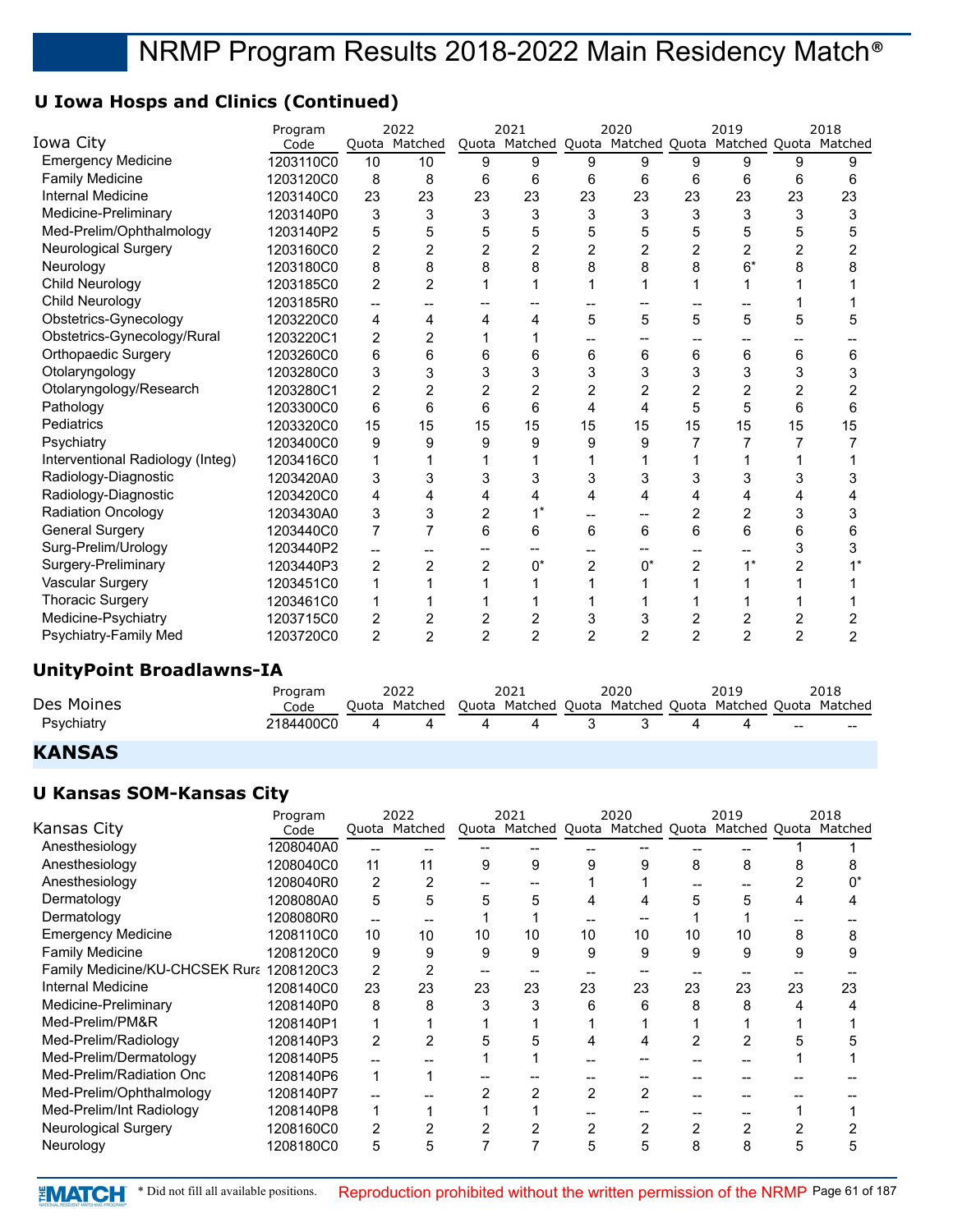## **U Kansas SOM-Kansas City (Continued)**

|                                  | Program   |   | 2022          |   | 2021                                                    |   | 2020 |   | 2019 |   | 2018 |
|----------------------------------|-----------|---|---------------|---|---------------------------------------------------------|---|------|---|------|---|------|
| Kansas City                      | Code      |   | Quota Matched |   | Quota Matched Quota Matched Quota Matched Quota Matched |   |      |   |      |   |      |
| Obstetrics-Gynecology            | 1208220C0 | 4 |               |   |                                                         |   |      |   |      |   |      |
| <b>Orthopaedic Surgery</b>       | 1208260C0 | 5 | n.            |   |                                                         |   | 4    |   |      |   |      |
| Otolaryngology                   | 1208280C0 | 4 |               |   | 4                                                       |   | 4    |   |      |   |      |
| Pathology                        | 1208300C0 | 4 | $3^*$         |   | 4                                                       |   | 4    |   |      |   |      |
| Phys Medicine & Rehab            | 1208340A0 | 4 |               |   |                                                         |   | 3    |   |      |   |      |
| Phys Medicine & Rehab            | 1208340R0 |   |               |   |                                                         |   |      |   |      |   |      |
| Plastic Surgery (Integrated)     | 1208362C0 | 2 |               |   |                                                         |   | ⌒    | ◠ |      |   |      |
| Psychiatry                       | 1208400C0 | 6 | հ             |   | 6                                                       |   | 8    | 6 |      |   |      |
| Interventional Radiology (Integ) | 1208416A0 | 2 |               |   |                                                         |   |      |   |      |   |      |
| Radiology-Diagnostic             | 1208420A0 | 6 | 6             | 6 | 6                                                       | 6 | n    | 6 | 6    | 6 |      |
| Radiology-Diagnostic             | 1208420A1 |   |               |   |                                                         |   |      |   |      |   |      |
| Radiology-Diagnostic             | 1208420R0 |   |               |   |                                                         |   |      |   |      |   |      |
| <b>Radiation Oncology</b>        | 1208430A0 | 2 |               |   |                                                         |   |      |   |      |   |      |
| <b>General Surgery</b>           | 1208440C0 | 5 |               |   | 5                                                       |   | 5    | 5 |      |   |      |
| Surg-Prelim/Urology              | 1208440P1 |   |               |   |                                                         |   |      |   |      |   |      |
| Medicine-Psychiatry              | 1208715C0 | 2 |               |   |                                                         |   |      |   |      |   |      |

## **U Kansas SOM-Wichita**

|                            | Program   |    | 2022          |    | 2021                                                    |    | 2020 |    | 2019 |    | 2018 |
|----------------------------|-----------|----|---------------|----|---------------------------------------------------------|----|------|----|------|----|------|
| Wichita                    | Code      |    | Quota Matched |    | Quota Matched Quota Matched Quota Matched Quota Matched |    |      |    |      |    |      |
| Anesthesiology             | 3054040C0 | 5  | 5             | 5  | 5                                                       | 5  | 5    | 5  | 5    | 5  |      |
| Family Med/Via Christi     | 3054120C0 | 18 | 18            | 18 | 18                                                      | 18 | 18   | 18 | 18   | 18 | 18   |
| Family Med/Smoky Hill      | 3054120C1 | 5  | 5             | 5  | 5                                                       | 5  | 5    | 5  | 5    |    | 5    |
| <b>Family Med/Wesley</b>   | 3054120C2 | 9  | $8*$          |    |                                                         |    |      | 9  | 9    |    |      |
| Internal Medicine          | 3054140C0 | 12 | 12            | 12 | 12                                                      | 11 | 11   |    | 11   | 11 |      |
| Medicine-Preliminary       | 3054140P0 | 6  | 6             |    | 5                                                       | 6  | 6    | 6  | 6    |    |      |
| Obstetrics-Gynecology      | 3054220C0 | 5  | 5             | 5  | 5                                                       | 5  | 5    | 5  | 5    | :C |      |
| <b>Orthopaedic Surgery</b> | 3054260C0 | 4  |               |    | 4                                                       |    |      |    |      |    |      |
| <b>Pediatrics</b>          | 3054320C0 | 5  | 5             |    | 5                                                       |    |      | 5  |      |    |      |
| Psychiatry                 | 3054400C0 | 6  | 6             | 6  | 6                                                       | 6  | 6    | 6  | 6    |    |      |
| Radiology-Diagnostic       | 3054420A0 | 4  |               |    |                                                         |    |      |    | ′^   |    |      |
| <b>General Surgery</b>     | 3054440C0 |    |               |    |                                                         |    | 6    | հ  | 6    |    |      |
| Surgery-Preliminary        | 3054440P0 |    |               |    |                                                         |    |      |    | 0*   |    |      |
| <b>Medicine-Pediatrics</b> | 3054700C0 | 3  |               |    | 3                                                       | 3  |      |    | 3    |    |      |

## **KENTUCKY**

## **Appalachian OPTIC-KY**

|                                  | Program   | 2022 |               | 2021 |                                   | 2020 |     | 2019 |                       |    | 2018 |
|----------------------------------|-----------|------|---------------|------|-----------------------------------|------|-----|------|-----------------------|----|------|
| Pikeville                        | Code      |      | Ouota Matched |      | Quota Matched Quota Matched Quota |      |     |      | Matched Quota Matched |    |      |
| <b>Family Medicine/Pikeville</b> | 2134120C0 | $-$  | --            |      |                                   |      | ير- |      |                       | -- |      |
| Family Med/Lake Cumberland       | 2134120C1 | 6    |               |      |                                   |      |     |      |                       | -- |      |
| Internal Medicine                | 2134140C0 |      | ?*            |      |                                   |      |     |      |                       |    |      |
| Osteo Neuromusculo Med/1Yr       | 2134275R0 | $-$  | --            | --   | --                                |      |     | --   | --                    |    |      |
| Osteo Neuromusculo Med/2Yr       | 2134275R1 | --   | --            | --   |                                   |      |     |      |                       |    |      |

## **Appalachian Regional Healthcare-KY**

|                   | Program   |       |         | 2021                                                    | 2020 | 2019  |       | 2018  |
|-------------------|-----------|-------|---------|---------------------------------------------------------|------|-------|-------|-------|
| Lexington         | Code      | Ouota | Matched | Quota Matched Quota Matched Quota Matched Quota Matched |      |       |       |       |
| Internal Medicine | 2227140C0 |       |         |                                                         |      | $- -$ | $- -$ | $- -$ |

#### **Baptist Health Deaconess-KY**

|                 | Program   |       |         |       | 2021 | 2020 |  | 2018                                              |
|-----------------|-----------|-------|---------|-------|------|------|--|---------------------------------------------------|
| Madisonville    | Code      | Ouota | Matched | Ouota |      |      |  | Matched Ouota Matched Ouota Matched Ouota Matched |
| Family Medicine | 2912120C0 |       |         |       |      |      |  |                                                   |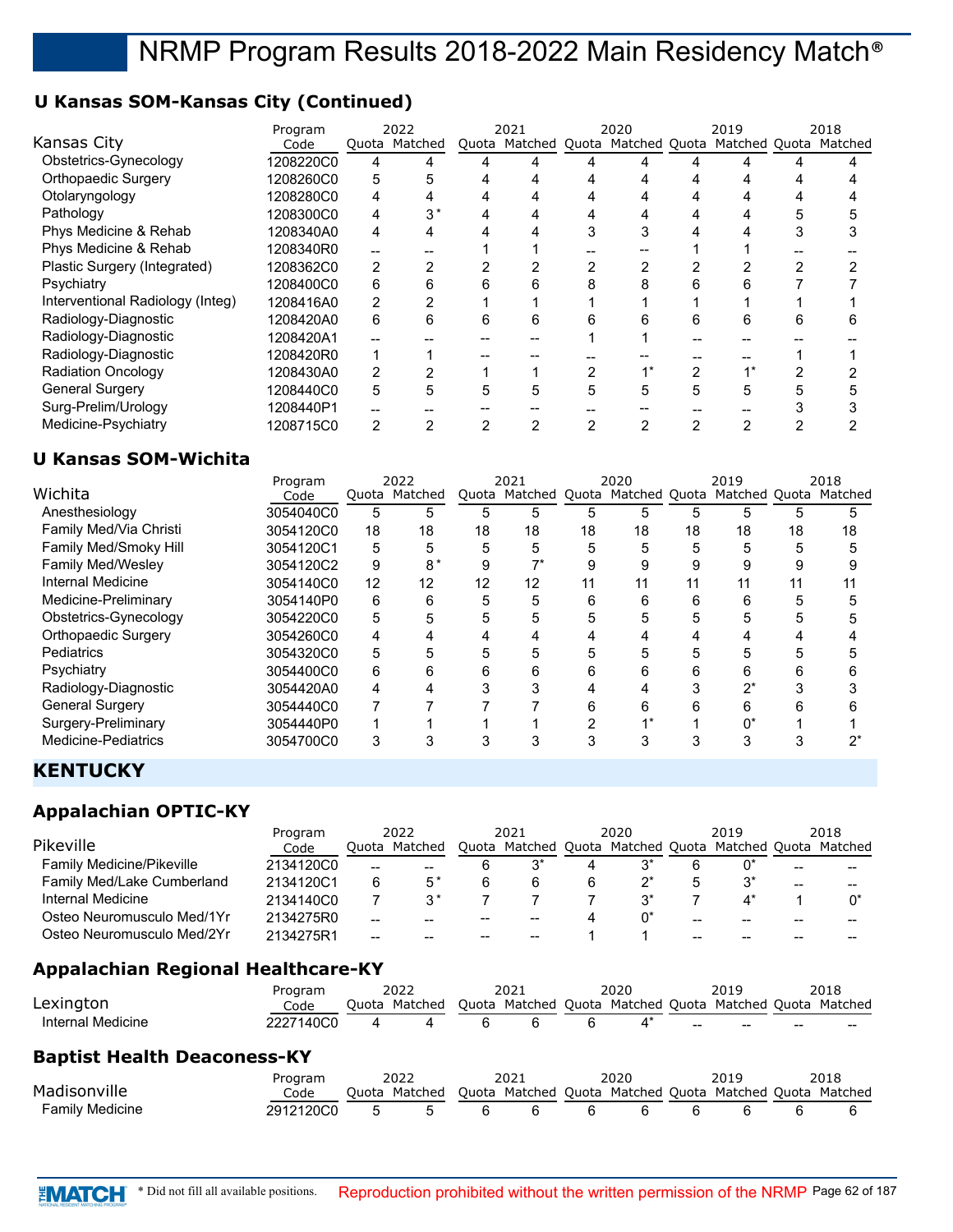## **St Elizabeth Med Ctr-KY**

|                                   | Program   |                                    | 2022                     |                                     | 2021                              |                               | 2020                 |                      | 2019                                                    |                          | 2018                    |
|-----------------------------------|-----------|------------------------------------|--------------------------|-------------------------------------|-----------------------------------|-------------------------------|----------------------|----------------------|---------------------------------------------------------|--------------------------|-------------------------|
| Edgewood                          | Code      |                                    | Quota Matched            |                                     |                                   |                               |                      |                      | Quota Matched Quota Matched Quota Matched Quota Matched |                          |                         |
| <b>Family Medicine</b>            | 1213120C0 | 10                                 | 10                       | 10                                  | 10                                | 10                            | 10                   | $\overline{10}$      | 10                                                      | 8                        | 8                       |
| <b>U Kentucky Med Ctr</b>         |           |                                    |                          |                                     |                                   |                               |                      |                      |                                                         |                          |                         |
|                                   | Program   |                                    | 2022                     |                                     | 2021                              |                               | 2020                 |                      | 2019                                                    |                          | 2018                    |
| Lexington                         | Code      |                                    | Quota Matched            |                                     | Quota Matched Quota Matched Quota |                               |                      |                      | Matched Quota                                           |                          | Matched                 |
| Anesthesiology                    | 1848040C0 | 16                                 | 16                       | 15                                  | 15                                | 14                            | 14                   | 14                   | 14                                                      | 14                       | 14                      |
| <b>Emergency Medicine</b>         | 1848110C0 | 12                                 | 12                       | 12                                  | 12                                | 12                            | 12                   | 12                   | 12                                                      | 12                       | 12                      |
| <b>Family Medicine</b>            | 1848120C0 | 6                                  | $4*$                     | 6                                   | 6                                 | 6                             | 6                    | 6                    | 6                                                       | 6                        | 6                       |
| <b>Family Med/East Kentucky</b>   | 1848120C1 | 4                                  | 4                        | 4                                   | 4                                 | 4                             | $1^*$                | 4                    | 4                                                       | 3                        | 3                       |
| Family Med/Rural-Morehead         | 1848120C3 | 4                                  | 4                        | 4                                   | $\overline{4}$                    | 4                             | 4                    | $\overline{4}$       | $3^*$                                                   | 4                        | 4                       |
| Internal Medicine                 | 1848140C0 | 18                                 | 18                       | 18                                  | 18                                | 19                            | 19                   | 19                   | 19                                                      | 19                       | 19                      |
| Int Med/Bowling Green             | 1848140C1 | $\overline{7}$                     | $2^*$                    | $\overline{7}$                      | $\overline{7}$                    | $\overline{7}$                | $\overline{7}$       | $\overline{7}$       | $6*$                                                    | $\overline{2}$           | 2                       |
| Medicine-Primary                  | 1848140M0 | 6                                  | 6                        | 6                                   | $6\phantom{1}6$                   | 6                             | 6                    | 6                    | 6                                                       | 6                        | 6                       |
| Medicine-Preliminary              | 1848140P0 | 4                                  | $3*$                     | 4                                   | 4                                 | 8                             | $4^*$                | 8                    | $7^*$                                                   | 8                        | 8                       |
| Neurological Surgery              | 1848160C0 | $\boldsymbol{2}$                   | $\overline{\mathbf{c}}$  | 2                                   | 2                                 | $\boldsymbol{2}$              | $\overline{c}$       | $\overline{c}$       | 2                                                       | $\overline{\mathbf{c}}$  | $\overline{\mathbf{c}}$ |
| Neurology                         | 1848180C0 | $\overline{7}$                     | $\overline{7}$           | 6                                   | $\,6$                             | $\overline{7}$                | $\overline{7}$       | 6                    | 6                                                       | 6                        | 6                       |
| Child Neurology                   | 1848185C0 | $\overline{2}$                     | $\overline{2}$           | $\overline{c}$                      | $\overline{c}$                    | $\overline{c}$                | $\overline{2}$       | $\overline{c}$       | $\overline{c}$                                          | $\overline{c}$           | $\overline{c}$          |
| Child Neurology                   | 1848185R0 | --                                 | --                       | $\overline{\phantom{a}}$            | $\overline{\phantom{a}}$          | $\mathbf 1$                   | 0*                   | --                   | $\overline{a}$                                          | --                       | --                      |
| Obstetrics-Gynecology             | 1848220C0 | 5                                  | 5                        | 5                                   | 5                                 | 5                             | 5                    | 5                    | 5                                                       | 5                        | 5                       |
| Ob-Gyn/Bowling Green              | 1848220C1 | 3                                  | 3                        | 3                                   | 3                                 | 3                             | 3                    | 3                    | 3                                                       | --                       | --                      |
| Orthopaedic Surgery               | 1848260C0 | 5                                  | 5                        | 5                                   | 5                                 | 5                             | 5                    | 5                    | 5                                                       | 5                        | 5                       |
| Otolaryngology                    | 1848280C0 | 4                                  | $\overline{4}$           | 4                                   | 4                                 | 4                             | 4                    | 3                    | 3                                                       | 3                        | $2^*$                   |
| Pathology                         | 1848300C0 | 4                                  | $\overline{4}$           | 4                                   | $\overline{4}$                    | 4                             | 4                    | 4                    | 4                                                       | 3                        | 3                       |
| Pediatrics                        | 1848320C0 | 12                                 | 12                       | 12                                  | 12                                | 9                             | 9                    | 9                    | 9                                                       | 8                        | 8                       |
| Phys Medicine & Rehab             | 1848340C0 | 5                                  | 5                        | 5                                   | 5                                 | 5                             | 5                    | $\overline{4}$       | 4                                                       | 4                        | 4                       |
| Phys Medicine & Rehab             | 1848340R0 | $-$                                | $\overline{a}$           | --                                  | $\overline{\phantom{a}}$          | --                            | $\overline{a}$       | 1                    | 1                                                       | --                       | --                      |
| Plastic Surgery (Integrated)      | 1848362C0 | $\overline{c}$                     | $\overline{c}$           | $\overline{c}$                      | $\overline{2}$                    | $\overline{c}$                | $\overline{c}$       | $\overline{2}$       | $\overline{2}$                                          | $\overline{c}$           | $\overline{c}$          |
| Psychiatry                        | 1848400C0 | $\overline{4}$                     | $\overline{\mathbf{4}}$  | 4                                   | 4                                 | 4                             | 4                    | 6                    | 6                                                       | 6                        | 6                       |
| Psychiatry/Bowling Green          | 1848400C1 | $\overline{\phantom{a}}$           | --                       | --                                  | $\overline{\phantom{a}}$          | 4                             | 4                    | 3                    | 3                                                       | --                       | --                      |
| Psychiatry/Adult Child Integ      | 1848400C2 | $\overline{c}$                     | $\overline{2}$           | $\overline{c}$                      | $\overline{c}$                    | $\overline{c}$                | $\overline{c}$       | --                   | --                                                      | --                       | $-$                     |
| Radiology-Diagnostic              | 1848420A0 | 8                                  | 8                        | 8                                   | 8                                 | 8                             | 8                    | 6                    | 6                                                       | 5                        | 5                       |
| Radiology-Diagnostic              | 1848420R0 | $\overline{a}$                     | $\overline{\phantom{0}}$ | --                                  |                                   | $\overline{\phantom{a}}$      | $\overline{a}$       | --                   | $\overline{\phantom{a}}$                                | 1                        | $\mathbf{1}$            |
| <b>Radiation Oncology</b>         | 1848430A0 | --                                 | --                       | $\mathbf{1}$                        | 1                                 | $\mathbf{1}$                  | $\mathbf{1}$         | $\overline{2}$       | $\overline{2}$                                          | $\overline{\mathbf{c}}$  | $\overline{\mathbf{c}}$ |
| <b>Radiation Oncology</b>         | 1848430R0 | --                                 | --                       | $-$                                 | $\overline{\phantom{a}}$          | --                            | --                   | 1                    | 1                                                       | --                       | --                      |
| <b>General Surgery</b>            | 1848440C0 | 8                                  | 8                        | 8                                   | 8                                 | $\overline{7}$                | $\overline{7}$       | $\overline{7}$       | 7                                                       | 6                        | 6                       |
| Gen Surg/Bowling Green            | 1848440C1 | $\overline{c}$                     | $\overline{c}$           | $\overline{c}$                      | $\overline{c}$                    | $\overline{c}$                | $\overline{2}$       | $\overline{c}$       | 2                                                       | $\overline{\phantom{a}}$ | --                      |
| Surgery-Preliminary               | 1848440P0 | 17                                 | $2^*$                    | 17                                  | $5^*$                             | 17                            | $0^*$                | 16                   | $3^*$                                                   | 14                       | $4^*$                   |
| Surg-Prelim/Urology               | 1848440P4 |                                    |                          | --                                  | --                                |                               | --                   |                      |                                                         | 3                        | 3                       |
| Surg-Prelim/Radiology             | 1848440P5 | $\overline{\phantom{a}}$           | $\overline{a}$<br>--     | $\hspace{0.05cm}$ $\hspace{0.05cm}$ | $\overline{\phantom{a}}$          | --                            | --                   | --                   | $\overline{\phantom{a}}$                                | $\mathbf{1}$             | 1                       |
| <b>Thoracic Surgery</b>           | 1848461C0 | --<br>$\mathbf 1$                  | 1                        | 1                                   | $\mathbf 1$                       | $\overline{a}$<br>$\mathbf 1$ | 1                    | --<br>1              | --<br>1                                                 | 1                        | 1                       |
| Medicine-Pediatrics               | 1848700C0 | $6\phantom{1}$                     | 6                        | 6                                   | 6                                 | 6                             | 6                    | 6                    | 6                                                       | 6                        | 6                       |
| Medicine-Psychiatry               |           |                                    |                          |                                     |                                   |                               |                      |                      |                                                         |                          |                         |
| Peds/Psych/Child Psych            | 1848715C0 | $\boldsymbol{2}$<br>$\overline{c}$ | 2<br>$\overline{2}$      | 2<br>$\overline{c}$                 | 2<br>$\overline{\mathbf{c}}$      | $-$<br>$\overline{c}$         | --<br>$\overline{c}$ | --<br>$\overline{c}$ | --<br>$\overline{c}$                                    | --<br>$\overline{2}$     | --<br>$\overline{c}$    |
| <b>Transitional/Bowling Green</b> | 1848730C0 | 12                                 | 12                       | 12                                  | 8*                                |                               | $4^*$                | 12                   | $10*$                                                   |                          |                         |
|                                   | 1848999P0 |                                    |                          |                                     |                                   | 10                            |                      |                      |                                                         | --                       | $\overline{a}$          |

## **U Louisville SOM-KY**

|                           | Program   | 2022 |               |    | 2021                                                    |    | 2020  |    | 2019 |    | 2018   |
|---------------------------|-----------|------|---------------|----|---------------------------------------------------------|----|-------|----|------|----|--------|
| Louisville                | Code      |      | Quota Matched |    | Quota Matched Quota Matched Quota Matched Quota Matched |    |       |    |      |    |        |
| Anesthesiology            | 1217040C0 | 11   | 11            |    | 11                                                      | 10 | 10    | 9  |      | 9  | 9      |
| Anesthesiology            | 1217040R1 | --   |               |    |                                                         |    |       |    |      |    |        |
| Dermatology               | 1217080A0 | 2    |               |    |                                                         |    |       |    |      | 2  |        |
| <b>Emergency Medicine</b> | 1217110C0 | 12   | 12            | 12 | 12                                                      | 12 | 12    | 11 |      | 11 | 11     |
| <b>Family Medicine</b>    | 1217120C0 | 8    |               | 8  | 8                                                       | 8  | 8     |    | 8    |    |        |
| <b>Family Med/Glasgow</b> | 1217120C1 | 4    | 4             | 4  |                                                         | 4  |       |    |      | 4  |        |
| Family Med/Owensboro      | 1217120C2 | 6    | $3^*$         | 6  | 6                                                       | 6  | 6     |    |      |    |        |
| Internal Medicine         | 1217140C0 | 24   | 24            | 24 | 24                                                      | 24 | 24    | 24 | 24   | 24 | 24     |
| Medicine-Preliminary      | 1217140P0 | 12   | 12            | 12 | $3^*$                                                   | 12 | $11*$ | 12 | 12   | 12 | $10^*$ |

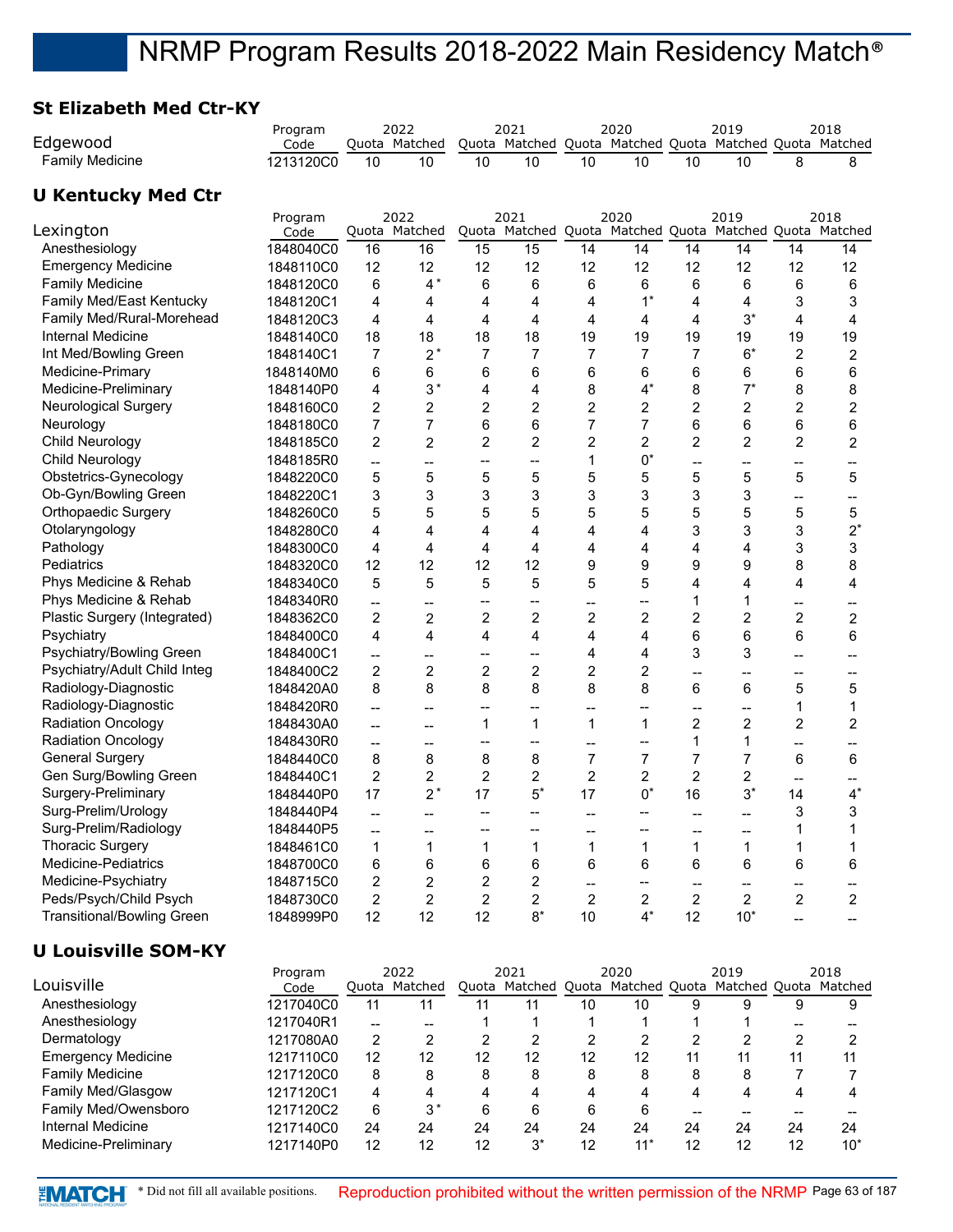## **U Louisville SOM-KY (Continued)**

| Program   |                |       |                       |       |                |               |                | 2019  |    | 2018                                      |
|-----------|----------------|-------|-----------------------|-------|----------------|---------------|----------------|-------|----|-------------------------------------------|
| Code      |                |       |                       |       |                |               |                |       |    |                                           |
| 1217140P1 | 4              | 4     | 4                     | 4     |                |               |                |       |    |                                           |
| 1217160C0 | 2              |       |                       |       |                |               | 2              |       |    |                                           |
| 1217180C0 | 4              | 4     |                       |       |                |               | 4              |       |    |                                           |
| 1217185C0 | 3              | 3     | 3                     |       |                | 3             | 3              |       |    |                                           |
| 1217220C0 | 6              | 6     | 6                     | 6     | 6              | 6             | 6              | 6     | 6  | 6                                         |
| 1217260C0 | 5              | 5     |                       | 5     |                | 5             | 5              | 5     |    |                                           |
| 1217280C0 | 3              | 3     |                       | 3     | 3              | 3             | 2              |       |    |                                           |
| 1217300C0 | 3              | 3     | 4                     | $3^*$ |                | 3             | 3              |       | 3  |                                           |
| 1217320C0 | 24             | $22*$ | 24                    | 24    | 24             | 24            | 24             | 24    | 24 | 24                                        |
| 1217340A0 | 4              | 4     | 4                     | 4     | 3              | 3             | 3              | 3     | 3  | 3                                         |
| 1217340R0 |                |       |                       |       |                |               |                |       |    |                                           |
| 1217362C0 | $\overline{2}$ | 2     |                       |       |                |               |                |       |    |                                           |
| 1217400C0 | 9              | 9     | 9                     | 9     | 9              | 9             | 9              | 9     | 9  | 9                                         |
| 1217420A0 | 6              | 6     | 5                     | 5     | 5              | 5             | 5              | 5     | 5  | 5                                         |
| 1217420R0 |                |       |                       |       |                |               |                |       |    |                                           |
| 1217430A0 |                |       |                       | n*    |                |               | $\overline{2}$ | $1^*$ |    |                                           |
| 1217430R0 |                |       |                       |       |                |               |                |       |    |                                           |
| 1217440C0 | 9              | 9     | 10                    | 10    | 10             | 10            | 10             | 10    | 10 | 10                                        |
| 1217440P0 |                |       |                       |       |                |               |                |       |    |                                           |
| 1217440P1 | $\overline{2}$ | $1*$  | 2                     | $1^*$ | $\overline{2}$ | $0^*$         |                | $0^*$ |    |                                           |
| 1217700C0 | 5              | 5     | 5                     | 5     | 5              | 5             | 5              | 5     | 5  | 5                                         |
|           |                |       | 2022<br>Quota Matched |       | 2021           | Quota Matched | 2020           |       |    | Quota Matched Quota Matched Quota Matched |

## **LOUISIANA**

### **Baton Rouge Gen Med Ctr-LA**

|                   | Program   | 2022          | 202:                                                    | 2020 | 2019 | 2018 |
|-------------------|-----------|---------------|---------------------------------------------------------|------|------|------|
| Baton Rouge       | Code      | Ouota Matched | Quota Matched Quota Matched Quota Matched Quota Matched |      |      |      |
| Family Medicine   | 1139120C0 |               |                                                         |      |      |      |
| Internal Medicine | 1139140C0 |               |                                                         |      |      |      |

#### **East Jefferson Gen Hosp-LA**

|                 | Program   |       | 2022    | 2021 | 2020 | 2019                                                    | 2018 |
|-----------------|-----------|-------|---------|------|------|---------------------------------------------------------|------|
| Metairie        | Code      | Ouota | Matched |      |      | Ouota Matched Ouota Matched Ouota Matched Ouota Matched |      |
| Family Medicine | 1404120C0 |       |         |      |      |                                                         |      |

#### **LSU SOM-Baton Rouge-LA**

|                           | Program   | 2022  |         | 2021 |                                   | 2020 |    | 2019 |               |    | 2018    |
|---------------------------|-----------|-------|---------|------|-----------------------------------|------|----|------|---------------|----|---------|
| Baton Rouge               | Code      | Ouota | Matched |      | Quota Matched Quota Matched Quota |      |    |      | Matched Quota |    | Matched |
| <b>Emergency Medicine</b> | 1221110C0 | 12    |         | 12   | 12                                | 12   |    |      |               | 12 |         |
| Internal Medicine         | 1221140C0 | 12    |         | 12   | 12                                | 12   | 12 |      |               | 12 | 12      |
| Medicine-Preliminary      | 1221140P0 | 4     |         |      |                                   |      |    |      |               |    |         |
| Obstetrics-Gynecology     | 1221220C0 | 4     |         |      |                                   |      |    |      |               |    |         |

#### **LSU SOM-New Orleans-LA**

|                             | Program   |       | 2022          |    | 2021                                            |    | 2020  |    | 2019  |    | 2018    |
|-----------------------------|-----------|-------|---------------|----|-------------------------------------------------|----|-------|----|-------|----|---------|
| New Orleans                 | Code      |       | Ouota Matched |    | Quota Matched Quota Matched Quota Matched Quota |    |       |    |       |    | Matched |
| Anesthesiology              | 1224040C0 |       |               | 6  | 6                                               | 6  | 6     |    |       | 6  |         |
| Dermatology                 | 1224080A0 | 6     | 6             | 6  | 6                                               | 5  | 5     | 5  | 5     | 6  | 6       |
| Dermatology                 | 1224080R0 | $- -$ |               |    |                                                 |    |       |    |       |    |         |
| <b>Emergency Medicine</b>   | 1224110C0 | 12    | 12            | 12 | 12                                              | 12 | 12    | 12 | 12    | 13 | 13      |
| <b>Family Medicine</b>      | 1224120C0 | 6     | $2^*$         | 6  | 6                                               | 6  | 6     | 6  | $5^*$ | 6  |         |
| Family Med/Rural-Bogalusa   | 1224120C1 | 6     | 6             | 6  | 6                                               | 6  | 6     | 6  | $3^*$ | 6  |         |
| Internal Medicine           | 1224140C0 | 18    | 18            | 18 | 18                                              | 18 | 18    | 12 | $11*$ | 12 | 12      |
| Medicine-Preliminary        | 1224140P0 | 5     | 5             | 5  | 5                                               | 9  | 9     | 9  | ⇁     | 8  | 8       |
| Med-Prelim/Ophthalmology    | 1224140P1 |       |               |    |                                                 | 6  | 6     | 6  | 6     |    |         |
| <b>Neurological Surgery</b> | 1224160C0 | 2     |               |    |                                                 |    | ົ     |    |       |    |         |
| Neurology                   | 1224180C0 | 4     |               |    | Δ                                               |    | $3^*$ |    |       |    |         |

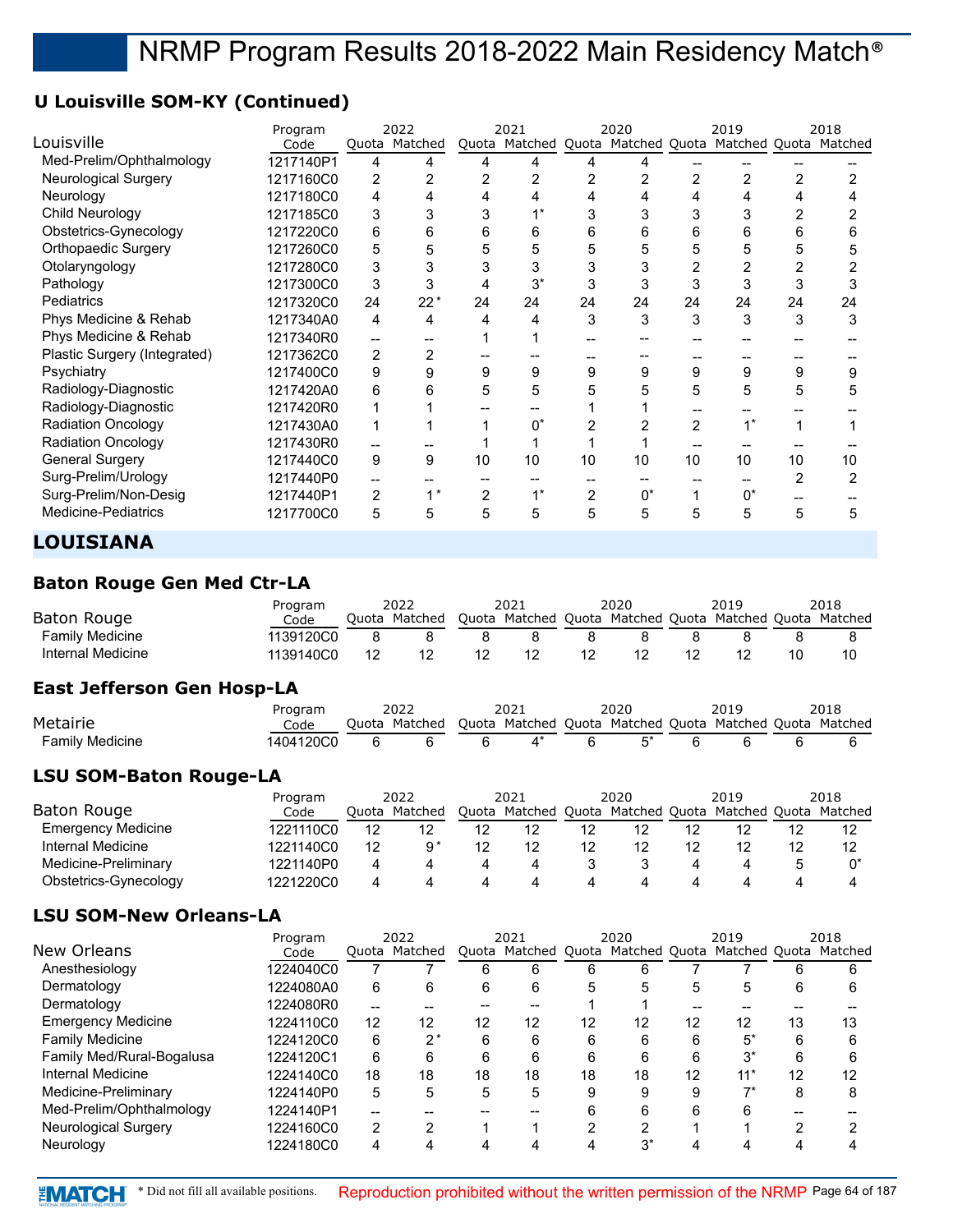## **LSU SOM-New Orleans-LA (Continued)**

|                                  | Program   |                | 2022          |    | 2021                                                    |    | 2020 |    | 2019  |    | 2018  |
|----------------------------------|-----------|----------------|---------------|----|---------------------------------------------------------|----|------|----|-------|----|-------|
| New Orleans                      | Code      |                | Quota Matched |    | Quota Matched Quota Matched Quota Matched Quota Matched |    |      |    |       |    |       |
| Neurology                        | 1224180R0 |                |               |    |                                                         |    |      |    |       |    |       |
| Child Neurology                  | 1224185C0 |                |               |    |                                                         |    |      |    |       |    |       |
| Child Neurology                  | 1224185R0 |                |               |    |                                                         |    |      |    |       |    |       |
| Obstetrics-Gynecology            | 1224220C0 | 6              | 6             | 6  | 6                                                       |    | 6    | 6  | 6     | 6  | 6     |
| Orthopaedic Surgery              | 1224260C0 | 4              |               |    | 4                                                       |    |      |    |       |    |       |
| Otolaryngology                   | 1224280C0 | 4              | 4             |    | 4                                                       |    |      | 4  |       |    |       |
| Pathology                        | 1224300C0 | 3              | 3             | 3  | 3                                                       |    | 3    | 3  |       | 3  |       |
| <b>Pediatrics</b>                | 1224320C0 | 14             | 14            | 15 | 15                                                      | 14 | 14   | 14 | 14    | 15 | $14*$ |
| Phys Medicine & Rehab            | 1224340C0 | 6              | 6             | 6  | 6                                                       | 6  | 6    | 6  | 6     | 6  | 6     |
| Plastic Surgery (Integrated)     | 1224362C0 | 2              | 2             |    | $\overline{2}$                                          |    | 2    | 2  |       |    |       |
| Psychiatry                       | 1224400C0 | 12             | 12            | 12 | 12                                                      | 12 | 12   | 12 | 12    | 12 | 12    |
| Psychiatry-LSU-OLOL              | 1224400C1 | 8              | 8             | 8  | 8                                                       | 8  | 8    |    |       |    |       |
| Interventional Radiology (Integ) | 1224416A0 | $\overline{2}$ | 2             |    | $\overline{2}$                                          |    | 2    |    |       |    |       |
| Radiology-Diagnostic             | 1224420A0 | 5              | 5             | 5  | 5                                                       | 5  | 5    | 5  |       |    | 3     |
| Radiology-Diagnostic             | 1224420R0 |                |               |    |                                                         |    |      |    |       |    |       |
| <b>General Surgery</b>           | 1224440C0 | 11             | 11            | 11 | 11                                                      | 11 | 11   | 11 | 11    | 10 | 10    |
| Surgery-Preliminary              | 1224440P3 | 8              | 2*            | 8  | $5^*$                                                   | 8  |      | 9  | $3^*$ | 10 | $8*$  |
| Vascular Surgery                 | 1224451C0 | 2              |               |    | 2                                                       |    |      | 2  |       |    |       |
| <b>Medicine-Pediatrics</b>       | 1224700C0 | 6              | 6             |    | 5                                                       | 6  | 6    | 6  | 6     | 6  |       |
| Medicine-Emergency Med           | 1224705C0 | $\overline{2}$ |               |    |                                                         |    |      | 2  |       |    |       |
| Pediatrics-Emergency Med         | 1224725C0 | $\overline{2}$ |               |    |                                                         |    |      |    |       |    |       |

### **LSUHSC University Hosps & Clinics-LA**

|                        | Program   |       | 2022    |       | 2021          |   | 2020          | 2019                  | 2018 |
|------------------------|-----------|-------|---------|-------|---------------|---|---------------|-----------------------|------|
| Lafayette              | Code      | Ouota | Matched | Quota | Matched Quota |   | Matched Quota | Matched Quota Matched |      |
| <b>Family Medicine</b> | 1225120C0 |       |         |       |               |   |               |                       |      |
| Internal Medicine      | 1225140C0 |       |         | 12    |               | a |               |                       |      |
| Medicine-Preliminary   | 1225140P0 |       |         |       |               |   |               |                       |      |

## **LSUHSC-Lake Charles-LA**

|                        | Proaram   |       | 2022    |  | 2020 |                                                         | 2018 |
|------------------------|-----------|-------|---------|--|------|---------------------------------------------------------|------|
| Lake Charles           | Code      | Ouota | Matched |  |      | Quota Matched Quota Matched Quota Matched Quota Matched |      |
| <b>Family Medicine</b> | 1278120C0 |       |         |  |      |                                                         |      |

## **LSUHSC-Shreveport-LA**

|                                  | Program   |    | 2022          |    | 2021  |    | 2020  |    | 2019                                                    |    | 2018 |
|----------------------------------|-----------|----|---------------|----|-------|----|-------|----|---------------------------------------------------------|----|------|
| Shreveport                       | Code      |    | Quota Matched |    |       |    |       |    | Quota Matched Quota Matched Quota Matched Quota Matched |    |      |
| Anesthesiology                   | 1232040C0 | 8  | 8             | 8  | 8     | 8  | 8     | 8  | 8                                                       | 8  | 8    |
| <b>Emergency Medicine</b>        | 1232110C0 | 9  | $8*$          | 9  | 9     | 9  | 9     | 8  |                                                         |    |      |
| <b>Family Medicine</b>           | 1232120C0 | 6  | 6             | 6  | 6     |    | 6     | 6  |                                                         |    |      |
| Family Med/N Caddo               | 1232120C1 | 3  | 3             |    | $2^*$ |    | 3     | 2  |                                                         |    |      |
| Family Med/Monroe                | 1232120C3 | 8  | 8             | 8  | 8     | 8  | 8     | 8  | 8                                                       | 8  | 8    |
| <b>Internal Medicine</b>         | 1232140C0 | 26 | 26            | 26 | 26    | 26 | 26    | 25 | 25                                                      | 24 | 24   |
| Medicine-Preliminary             | 1232140P0 | 2  |               |    | 4     | 6  | $4^*$ | 5  | $3^*$                                                   | 4  |      |
| Med-Prelim/Ophthalmology         | 1232140P1 | 4  | 4             |    | 3     |    |       |    |                                                         |    |      |
| Neurological Surgery             | 1232160C0 | 2  |               |    | 2     |    |       | 2  |                                                         |    |      |
| Neurology                        | 1232180C0 | 4  | 4             |    | 4     |    |       | 3  | 3                                                       | 3  | 3    |
| Neurology                        | 1232180R0 |    |               |    |       |    |       |    |                                                         |    |      |
| Obstetrics-Gynecology            | 1232220C0 |    |               |    |       | 6  | 6     | 6  | 6                                                       | 6  | 6    |
| Orthopaedic Surgery              | 1232260C0 | 3  |               |    | 4     |    | 3     |    |                                                         |    |      |
| Otolaryngology                   | 1232280C0 | 3  |               |    | 3     |    | 3     | 3  |                                                         |    |      |
| Pathology                        | 1232300C0 | 4  |               |    | 4     |    |       |    |                                                         |    |      |
| Pediatrics                       | 1232320C0 | 8  | 8             | 9  | 9     | 6  | 6     | 8  |                                                         | 8  |      |
| Psychiatry                       | 1232400C0 | 5  |               | 6  | 6     | 10 | 10    | 9  | 9                                                       | 8  |      |
| Interventional Radiology (Integ) | 1232416C0 | 1  |               |    | 0*    |    |       |    |                                                         |    |      |
| Radiology-Diagnostic             | 1232420C0 | 4  |               |    | 4     |    | 4     | 3  |                                                         |    |      |
| <b>General Surgery</b>           | 1232440C0 | 5  | 5             | 5  | 5     | 5  | 5     | 5  | 5                                                       |    |      |
| Surg-Prelim/Urology              | 1232440P0 |    |               |    |       |    |       |    |                                                         |    |      |
|                                  |           |    |               |    |       |    |       |    |                                                         |    |      |

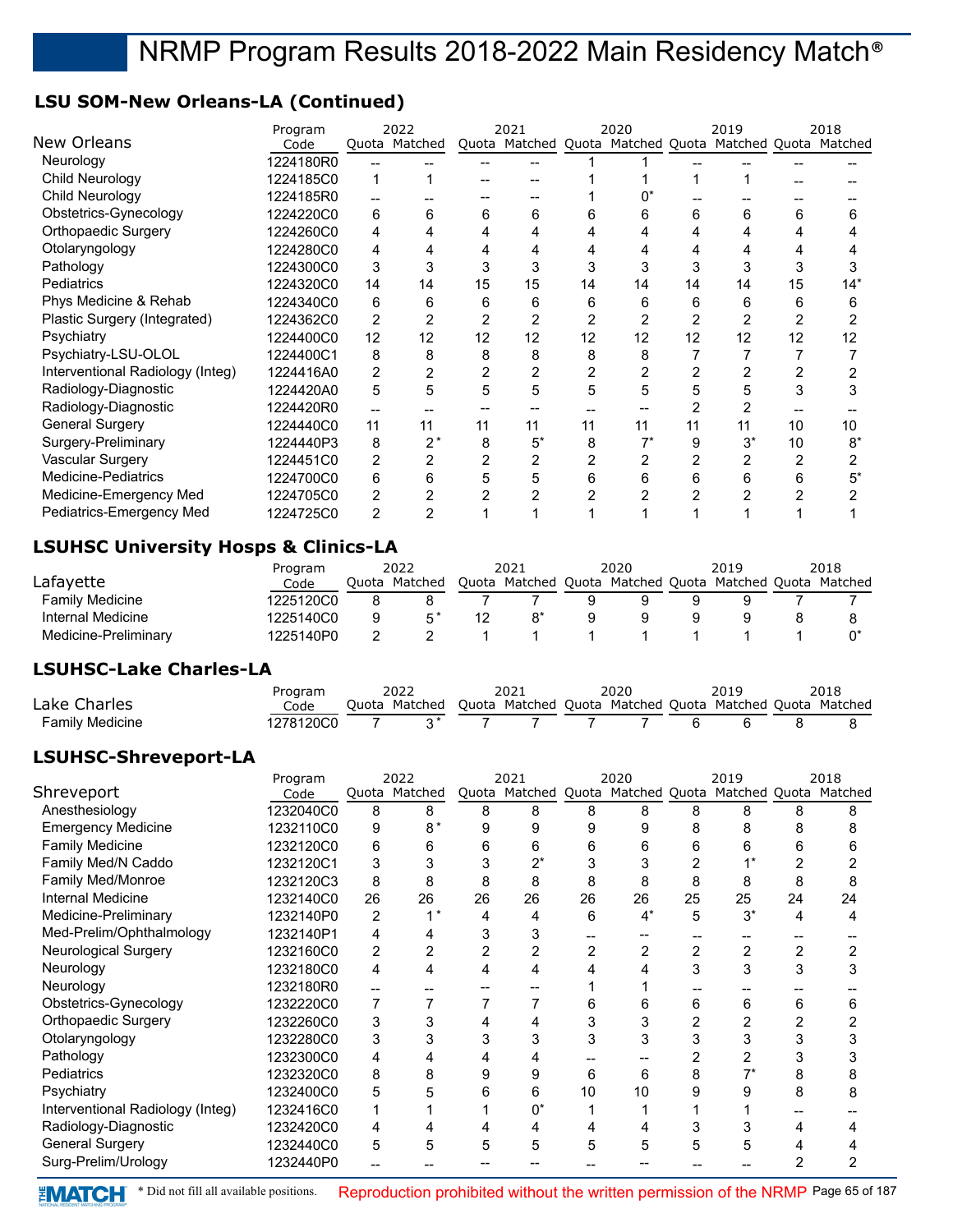## **LSUHSC-Shreveport-LA (Continued)**

|                          | Program   | 2022  |         | 2021  |         | 2020  |               | 2019 |                       | 2018 |
|--------------------------|-----------|-------|---------|-------|---------|-------|---------------|------|-----------------------|------|
| Shreveport               | Code      | Juota | Matched | Quota | Matched | Quota | Matched Quota |      | Matched Quota Matched |      |
| Surgery-Preliminary      | 1232440P1 |       |         |       |         |       |               |      |                       |      |
| Medicine-Pediatrics      | 1232700C0 |       |         |       |         |       |               |      |                       |      |
| Emergency Med-Family Med | 1232795C0 |       |         |       |         |       |               |      |                       |      |

### **Leonard J Chabert Med Ctr-LA**

|                   | Program   |       | 2022          | 2021                                                    | 2020 | 2019 | 2018 |
|-------------------|-----------|-------|---------------|---------------------------------------------------------|------|------|------|
| Houma             | Code      |       | Ouota Matched | Ouota Matched Ouota Matched Ouota Matched Ouota Matched |      |      |      |
| Internal Medicine | 1415140C0 | $- -$ | $- -$         |                                                         |      |      |      |

## **Ochsner Clinic Foundation-LA**

|                            | Program   |    | 2022          |    | 2021                              |    | 2020  |    | 2019                  |    | 2018  |
|----------------------------|-----------|----|---------------|----|-----------------------------------|----|-------|----|-----------------------|----|-------|
| New Orleans                | Code      |    | Quota Matched |    | Quota Matched Quota Matched Quota |    |       |    | Matched Quota Matched |    |       |
| Anesthesiology             | 1966040C0 | 11 | 11            | 11 | 11                                | 11 | 11    | 10 | 10                    | 11 | 11    |
| Anesthesiology             | 1966040R0 | -- |               |    |                                   |    |       |    |                       |    |       |
| <b>Emergency Medicine</b>  | 1966110C0 | 6  | 6             | 6  | 6                                 | 6  | 6     |    |                       |    |       |
| Internal Medicine          | 1966140C0 | 17 | 17            | 16 | 16                                | 16 | 16    | 15 | 15                    | 14 | 14    |
| Internal Medicine/KSA      | 1966140C1 |    |               |    |                                   |    | $0^*$ | 2  |                       |    |       |
| Medicine-Primary           | 1966140M0 | 2  |               |    |                                   |    | ⌒     | ⌒  |                       |    |       |
| Medicine-Preliminary       | 1966140P0 | 4  |               |    |                                   |    |       |    |                       | 6  | 3*    |
| Neurology                  | 1966180C0 | 3  |               |    | 3                                 |    |       | 3  | 3                     |    |       |
| Neurology                  | 1966180R0 |    |               |    |                                   |    |       |    |                       |    |       |
| Obstetrics-Gynecology      | 1966220C0 | 6  | 6             | 5  | 5                                 |    | 5     | 5  | 5                     | :C | 5     |
| <b>Orthopaedic Surgery</b> | 1966260C0 | 3  |               |    | 4                                 |    |       |    |                       |    |       |
| Radiology-Diagnostic       | 1966420C0 | 5  | 5             | 5  | 5                                 |    | 5     |    |                       |    |       |
| Radiology-Diagnostic/KSA   | 1966420C1 |    |               |    |                                   |    |       |    |                       |    |       |
| <b>General Surgery</b>     | 1966440C0 |    |               | 6  | 6                                 | 6  | 6     | h  | 6                     | 6  |       |
| Surgery-Preliminary        | 1966440P0 |    |               |    |                                   |    | 0*    |    |                       |    | $3^*$ |

## **Our Lady of the Lake Reg Med Ctr-LA**

|                    | Program   |    | 2022          |    | 2021                                                    |    | 2020 | 2019 | 2018 |
|--------------------|-----------|----|---------------|----|---------------------------------------------------------|----|------|------|------|
| Baton Rouge        | Code      |    | Quota Matched |    | Quota Matched Quota Matched Quota Matched Quota Matched |    |      |      |      |
| <b>Pediatrics</b>  | 1421320C0 | 12 |               | 10 | 10                                                      | 11 |      |      |      |
| Pediatrics-Primary | 1421320M0 |    |               |    |                                                         |    |      |      |      |

## **Rapides Reg Med Ctr-LA**

|                 | Program    |       | 2022    | 2021                                                    | 2020 | 2019 | 2018 |
|-----------------|------------|-------|---------|---------------------------------------------------------|------|------|------|
| Shreveport      | Code       | Ouota | Matched | Ouota Matched Ouota Matched Ouota Matched Ouota Matched |      |      |      |
| Family Medicine | 1273120C0. |       |         |                                                         |      |      |      |

#### **Tulane Univ SOM-LA**

| Program   |    |    |                       |      |      |    |      | 2019 |                                   | 2018                  |
|-----------|----|----|-----------------------|------|------|----|------|------|-----------------------------------|-----------------------|
| Code      |    |    |                       |      |      |    |      |      |                                   |                       |
| 3073040C0 | 6  | 6  | 6                     | 6    | 6    | 6  | 5    | 5    | 5                                 |                       |
| 3073080A0 | 4  | 4  |                       | 4    |      | 4  |      |      |                                   |                       |
| 3073140C0 | 32 | 32 | 28                    | 28   | 28   | 28 | 29   | 29   | 32                                | 32                    |
| 3073140C1 |    |    | 4                     |      | 2    | 2  | 4    | 4    |                                   |                       |
| 3073140C2 |    |    |                       |      |      |    |      |      |                                   |                       |
| 3073140P0 | 10 | 10 | 10                    | $8*$ | 10   | 10 | 8    | 8    | 13                                | 13                    |
| 3073160C0 |    |    |                       |      |      |    |      |      |                                   |                       |
| 3073180C0 | 5  | 5  | 5                     | 5    | 5    | 5  | 5    | 5    |                                   |                       |
| 3073180R0 |    |    |                       |      |      |    |      |      |                                   |                       |
| 3073220C0 | 6  | 6  | 6                     | 6    | 6    | 6  | 6    | 6    |                                   |                       |
| 3073260C0 | 4  |    |                       | 3    |      |    |      |      |                                   |                       |
| 3073280C0 | 3  |    |                       | 3    |      | 3  | 3    |      |                                   |                       |
| 3073300C0 | 3  |    |                       | 3    |      | 3  |      |      |                                   |                       |
| 3073320C0 | 8  |    | 9                     | 9    | 8    | 8  | 8    | 8    | 8                                 |                       |
| 3073320C1 |    |    |                       |      |      |    |      |      |                                   |                       |
| 3073400C0 |    |    |                       |      |      |    |      |      | 6                                 | 6                     |
|           |    |    | 2022<br>Quota Matched |      | 2021 |    | 2020 |      | Quota Matched Quota Matched Quota | Matched Quota Matched |

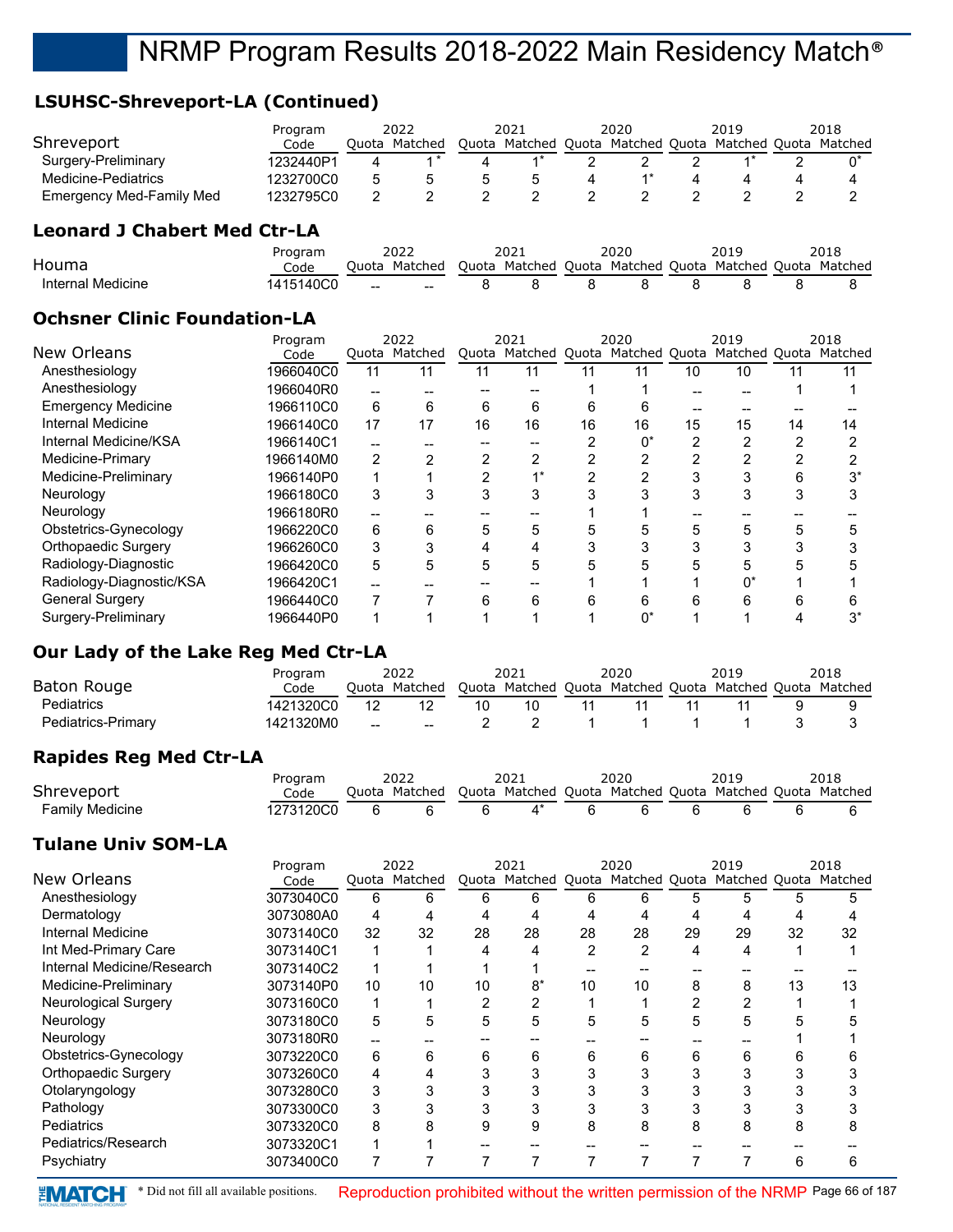## **Tulane Univ SOM-LA (Continued)**

|                        | Program   |       | 2022          |   | 2021 |             | 2020 |   | 2019                                                    |   | 2018 |
|------------------------|-----------|-------|---------------|---|------|-------------|------|---|---------------------------------------------------------|---|------|
| New Orleans            | Code      |       | Ouota Matched |   |      |             |      |   | Quota Matched Quota Matched Quota Matched Quota Matched |   |      |
| Radiology-Diagnostic   | 3073420C0 | 5     |               | b |      | $\mathbf b$ | 5    |   |                                                         |   |      |
| Radiology-Diagnostic   | 3073420R0 | $- -$ |               |   |      |             | --   |   | 0*                                                      |   |      |
| <b>General Surgery</b> | 3073440C0 | 5     |               | 5 |      | 5           | 5    |   |                                                         | 5 |      |
| Surg-Prelim/Desig      | 3073440P0 |       |               |   |      |             |      |   | $0^*$                                                   |   |      |
| Surg-Prelim/Non-Desig  | 3073440P1 | 4     | 4 *           | 4 |      | Δ           |      |   | $4*$                                                    | າ |      |
| Medicine-Pediatrics    | 3073700C0 | 6     |               | 6 | 6    | 6           | 6    | 6 | 6                                                       | 6 |      |
| Medicine-Psychiatry    | 3073715C0 | 2     |               |   |      |             |      |   |                                                         |   |      |
| Peds/Psych/Child Psych | 3073730C0 | っ     |               |   |      | ◠           | ◠    |   | ົ                                                       | ົ |      |

### **Willis-Knighton Health System-LA**

|                        | Program   |    | 2022          |                                                   | 2021                                                    |       | 2020                                           |       | 2019  |       | 2018  |
|------------------------|-----------|----|---------------|---------------------------------------------------|---------------------------------------------------------|-------|------------------------------------------------|-------|-------|-------|-------|
| Shreveport             | Code      |    | Quota Matched |                                                   | Quota Matched Quota Matched Quota Matched Quota Matched |       |                                                |       |       |       |       |
| Internal Medicine      | 2313140C0 | 10 | 10            | $\hspace{0.05cm}-\hspace{0.05cm}-\hspace{0.05cm}$ | $\overline{\phantom{a}}$                                | $- -$ | $\hspace{0.1mm}-\hspace{0.1mm}-\hspace{0.1mm}$ | $- -$ | $- -$ | $- -$ | $- -$ |
| <b>General Surgery</b> | 2313440C0 |    |               | $- -$                                             | $\overline{\phantom{a}}$                                | $- -$ | $- -$                                          | $- -$ | --    | $- -$ | $- -$ |

#### **MAINE**

### **Central Maine Med Ctr**

|                         | Program   |                   | 2022          |               | 2021                                                    |              | 2020 | 2019 | 2018 |
|-------------------------|-----------|-------------------|---------------|---------------|---------------------------------------------------------|--------------|------|------|------|
| Lewiston                | Code      |                   | Ouota Matched |               | Quota Matched Quota Matched Quota Matched Quota Matched |              |      |      |      |
| <b>Family Medicine</b>  | 2327120C0 |                   |               | $\mathcal{D}$ | ÷.                                                      | $\mathbf{L}$ |      |      |      |
| <b>Family Med/Rural</b> | 2327120C1 | $\hspace{0.05cm}$ |               |               |                                                         |              |      |      |      |
| - - -<br>-- - -         |           |                   |               |               |                                                         |              |      |      |      |

#### **Eastern Maine Med Ctr**

|                 | Program   |    | 2022          |    | 2021                                                    |    | 2020 | 2019 | 2018 |
|-----------------|-----------|----|---------------|----|---------------------------------------------------------|----|------|------|------|
| Bangor          | Code      |    | Ouota Matched |    | Ouota Matched Quota Matched Quota Matched Quota Matched |    |      |      |      |
| Family Medicine | 2520120C0 | 10 |               | 10 | 10                                                      | 10 | 10   |      |      |

## **Maine Med Ctr**

|                                  | Program   |    | 2022          |    | 2021  |    | 2020 |    | 2019                                                    |    | 2018 |
|----------------------------------|-----------|----|---------------|----|-------|----|------|----|---------------------------------------------------------|----|------|
| Portland                         | Code      |    | Quota Matched |    |       |    |      |    | Quota Matched Quota Matched Quota Matched Quota Matched |    |      |
| Anesthesiology                   | 1236040C0 | 8  | 8             | 5  | 5     | 5  | 5    | 5  | 5                                                       | 5  | 5    |
| Anesthesiology                   | 1236040R0 |    |               |    |       |    |      |    |                                                         |    |      |
| <b>Emergency Medicine</b>        | 1236110C0 | 10 | 10            | 10 | 10    | 10 | 10   | 10 | 10                                                      | 10 | 10   |
| <b>Family Medicine</b>           | 1236120C0 |    |               |    |       |    |      | 8  | 8                                                       |    |      |
| Internal Medicine                | 1236140C0 | 12 | 12            | 12 | 12    | 12 | 12   | 12 | 12                                                      | 12 | 12   |
| Internal Medicine/Geriatrics     | 1236140C1 | 1  | $^{\circ}$    |    |       |    |      |    |                                                         |    |      |
| Medicine-Primary/Rural           | 1236140M0 |    |               |    |       |    |      |    |                                                         |    |      |
| Neurology                        | 1236180C0 | 3  |               |    |       |    |      |    |                                                         |    |      |
| Obstetrics-Gynecology            | 1236220C0 | 4  |               |    |       |    |      | 4  |                                                         |    |      |
| <b>Pediatrics</b>                | 1236320C0 | 6  | 6             | 6  | $5^*$ | 6  | 6    | 6  | 6                                                       | 6  | 6    |
| Psychiatry                       | 1236400C0 | 4  |               |    |       |    |      |    |                                                         | 5  | 5    |
| Psychiatry/Comb General-Child    | 1236400C1 |    |               |    |       |    |      |    |                                                         |    |      |
| Psychiatry/Rural                 | 1236400C2 | 2  |               |    |       |    |      |    |                                                         |    |      |
| Interventional Radiology (Integ) | 1236416C0 |    |               |    |       |    |      |    |                                                         |    |      |
| Radiology-Diagnostic             | 1236420C0 | 3  |               |    | 3     |    |      | 3  |                                                         |    |      |
| <b>General Surgery</b>           | 1236440C0 | 4  |               |    |       |    |      |    |                                                         |    |      |
| Surgery-Preliminary              | 1236440P0 |    | 0,            |    |       |    |      |    |                                                         |    |      |
| Vascular Surgery                 | 1236451C0 |    |               |    |       |    |      |    |                                                         |    |      |
| <b>Medicine-Pediatrics</b>       | 1236700C0 | 4  | 4             |    | 4     |    |      |    | 4                                                       |    |      |
|                                  |           |    |               |    |       |    |      |    |                                                         |    |      |

#### **Maine Medical Center**

|                     | Program   |                          | 2022          |        | 2021                                                    |                          | 2020 |     | 2019 | 2018 |
|---------------------|-----------|--------------------------|---------------|--------|---------------------------------------------------------|--------------------------|------|-----|------|------|
| Portland            | Code      |                          | Ouota Matched |        | Ouota Matched Ouota Matched Ouota Matched Ouota Matched |                          |      |     |      |      |
| Surg-Prelim/Urology | 1236440P1 | $\overline{\phantom{a}}$ | $-$           | $\sim$ | $- -$                                                   | $\overline{\phantom{a}}$ | $-$  | $-$ | $-$  |      |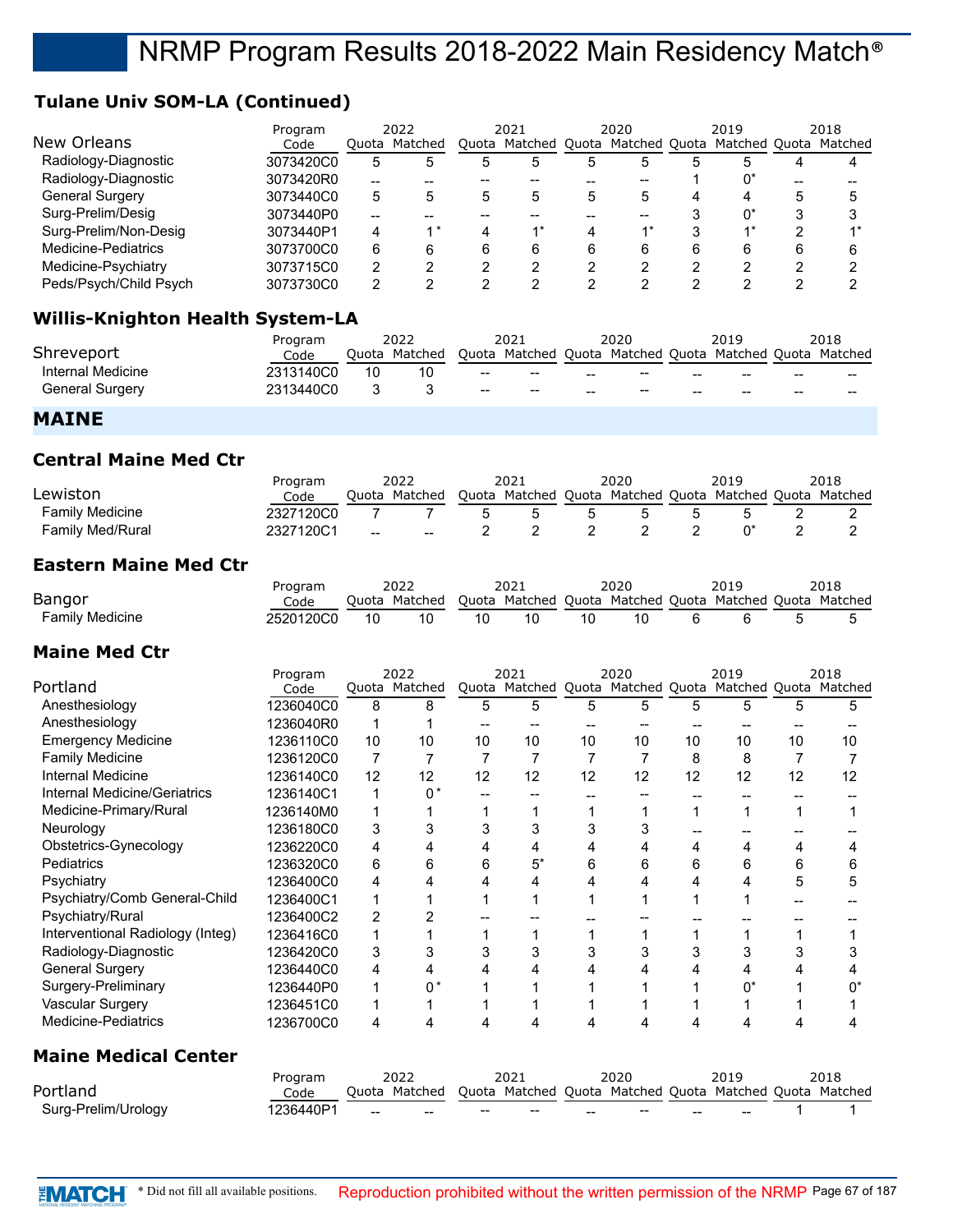## **Maine-Dartmouth Family Med**

|                                    | Program   |       | 2022          |    | 2021                                            | 2020 |       | 2019 |       | 2018    |
|------------------------------------|-----------|-------|---------------|----|-------------------------------------------------|------|-------|------|-------|---------|
| Augusta                            | Code      |       | Quota Matched |    | Quota Matched Quota Matched Quota Matched Quota |      |       |      |       | Matched |
| <b>Family Medicine</b>             | 2956120C0 | 10    |               | 10 |                                                 |      |       |      |       |         |
| <b>Family Medicine/Osteopathic</b> | 2956120C1 | $- -$ | $- -$         | -- | $- -$                                           |      | $- -$ | --   | $- -$ | $- -$   |

### **MARYLAND**

#### **Anne Arundel Med Ctr-MD**

|                       | Program   |       | 2022    |       | 2021                        |    | 2020 |       | 2019          |       | 2018    |
|-----------------------|-----------|-------|---------|-------|-----------------------------|----|------|-------|---------------|-------|---------|
| Annapolis             | Code      | Ouota | Matched | Ouota | Matched Quota Matched Quota |    |      |       | Matched Quota |       | Matched |
| Internal Medicine     | 1942140C0 | 15    |         | 15    | 15                          | 15 |      | --    | --            | $- -$ | $- -$   |
| Obstetrics-Gynecology | 1942220C0 |       |         |       |                             |    |      | $- -$ | --            | $- -$ | $- -$   |
| General Surgery       | 1942440C0 |       |         |       |                             |    |      |       |               |       |         |

## **Greater Baltimore Med Ctr-MD**

|                      | Program   | 2022          | 2021                                                    |    | 2020 | 2019 | 2018 |
|----------------------|-----------|---------------|---------------------------------------------------------|----|------|------|------|
| <b>Baltimore</b>     | Code      | Ouota Matched | Quota Matched Quota Matched Quota Matched Quota Matched |    |      |      |      |
| Medicine-Primary     | 1241140M0 |               |                                                         | 13 |      |      |      |
| Medicine-Preliminary | 1241140P0 |               |                                                         |    |      |      |      |

### **Johns Hopkins Hosp-MD**

|                                  | Program   |                          | 2022           |                          | 2021           |                 | 2020                                |                          | 2019                                                    |                | 2018           |
|----------------------------------|-----------|--------------------------|----------------|--------------------------|----------------|-----------------|-------------------------------------|--------------------------|---------------------------------------------------------|----------------|----------------|
| <b>Baltimore</b>                 | Code      |                          | Quota Matched  |                          |                |                 |                                     |                          | Quota Matched Quota Matched Quota Matched Quota Matched |                |                |
| Anesthesiology                   | 1242040A0 | 20                       | 20             | 23                       | 23             | $\overline{22}$ | 22                                  | $\overline{22}$          | 22                                                      | 22             | 22             |
| Anesthesiology/Critical Care     | 1242040A1 | 1                        | 1              | 1                        | 1              | 2               | 2                                   | $\overline{c}$           | $\overline{c}$                                          | 1              | 1              |
| Anesthesiology/Research          | 1242040A2 | 2                        | $\overline{c}$ | --                       | $-$            | 1               |                                     | --                       |                                                         | 1              | 1              |
| Anesthesiology                   | 1242040R0 | $\overline{c}$           | $1^*$          | $\overline{2}$           | $\overline{c}$ | 1               | 1                                   | 1                        | 1                                                       | 1              | 1              |
| Dermatology                      | 1242080A0 | 6                        | 6              | $\overline{7}$           | $\overline{7}$ | 6               | 6                                   | $\overline{7}$           | $\overline{7}$                                          | 6              | 6              |
| Dermatology/Research             | 1242080A1 | $\mathbf 1$              | $\mathbf 1$    | $\overline{\phantom{a}}$ | $\overline{a}$ | 1               | 1                                   | $\overline{\phantom{a}}$ |                                                         |                |                |
| <b>Emergency Medicine</b>        | 1242110C0 | 11                       | 11             | 11                       | 11             | 12              | 12                                  | 12                       | 12                                                      | 12             | 12             |
| <b>Internal Medicine</b>         | 1242140C0 | 41                       | 41             | 41                       | 41             | 44              | 44                                  | 47                       | 47                                                      | 41             | 41             |
| Internal Med/Urban Health        | 1242140C1 | $\overline{\phantom{a}}$ | --             |                          |                | 4               | 4                                   | --                       | --                                                      | 4              | 4              |
| Medicine-Primary                 | 1242140M0 | 4                        | 4              | 4                        | 4              | $\overline{a}$  |                                     | --                       |                                                         |                |                |
| Medicine-Preliminary             | 1242140P0 | 1                        | $\mathbf 1$    | 1                        | 1              | $\overline{a}$  | $\hspace{0.05cm}$ $\hspace{0.05cm}$ | 1                        | $\mathbf{1}$                                            | 3              | 3              |
| <b>Neurological Surgery</b>      | 1242160C0 | 4                        | 4              | 4                        | 4              | 3               | 3                                   | 4                        | 4                                                       | 4              | 4              |
| Neurology                        | 1242180A0 | 10                       | 10             | 10                       | 10             | 8               | 8                                   | 8                        | 8                                                       | 8              | 8              |
| Child Neurology                  | 1242185A0 | $\overline{\phantom{a}}$ | --             | --                       | --             | --              | $\overline{\phantom{a}}$            | --                       | --                                                      | 1              | $0^*$          |
| <b>Child Neurology</b>           | 1242185C0 | 4                        | 4              | 3                        | 3              | 3               | 3                                   | 3                        | 3                                                       | $\overline{c}$ | 2              |
| Child Neurology                  | 1242185R0 | $\overline{a}$           | --             | --                       | --             | 1               | $0^*$                               | --                       |                                                         | --             |                |
| Neurodevelopmental Disabilities  | 1242186A0 | $\overline{2}$           | $\overline{2}$ | $\overline{2}$           | $0^*$          | $\overline{2}$  | $0^*$                               | $\overline{2}$           | $\overline{2}$                                          | $\overline{2}$ | $\overline{c}$ |
| Neurodevelopmental Disabilities  | 1242186R0 | $\mathbf{1}$             | $\mathbf 1$    | 1                        | 1              | 1               | $0^*$                               | $\mathbf{1}$             | 1                                                       | $\overline{2}$ | $0^*$          |
| Obstetrics-Gynecology            | 1242220C0 | 9                        | 9              | 9                        | 9              | 9               | 9                                   | 9                        | 9                                                       | 9              | 9              |
| <b>Orthopaedic Surgery</b>       | 1242260C0 | 6                        | 6              | 6                        | 6              | 6               | 6                                   | 6                        | 6                                                       | 6              | 6              |
| Otolaryngology                   | 1242280C0 | $\overline{c}$           | $\overline{2}$ | $\overline{2}$           | 2              | 3               | 3                                   | 4                        | 4                                                       | 5              | 5              |
| Otolaryngology/T32 Research      | 1242280C1 | $\overline{2}$           | $\overline{2}$ | $\overline{2}$           | $\overline{c}$ | $\overline{2}$  | 2                                   |                          |                                                         |                |                |
| Pathology AP/CP or AP Only       | 1242300C0 | 12                       | 12             | 5                        | 5              | 9               | 9                                   | 13                       | $12*$                                                   | 8              | 8              |
| Pathology CP Only                | 1242300C1 | $\overline{\phantom{a}}$ | --             | 1                        | 1              | $-$             | $\hspace{0.05cm}$                   |                          | $\overline{a}$                                          | 1              | 1              |
| Pathology AP/NP                  | 1242300C2 | 1                        | 1              | 1                        | 1              | 1               | 1                                   | $\overline{\phantom{a}}$ | $\overline{a}$                                          |                |                |
| Pediatrics                       | 1242320C0 | 19                       | 19             | 17                       | 17             | 18              | 18                                  | 19                       | 19                                                      | 21             | 21             |
| Pediatrics/Research              | 1242320C1 | $\overline{2}$           | $1^*$          | $\overline{2}$           | $1^*$          | $\mathbf 1$     | $0^*$                               | 1                        | $0^*$                                                   | 1              | 1              |
| Peds/Health Equity-Urban Health  | 1242320C2 | 2                        | 2              | $\overline{c}$           | 2              | $\overline{c}$  | 2                                   | $\overline{2}$           | $\overline{c}$                                          |                |                |
| Pediatrics/Global Health         | 1242320C3 | $\overline{2}$           | $\overline{2}$ | $\overline{2}$           | $\overline{2}$ | $\overline{2}$  | 2                                   | $\overline{a}$           | --                                                      |                |                |
| Peds-Prelim/NDD                  | 1242320P2 | 1                        | $\mathbf 1$    | $\mathbf{1}$             | $0^*$          | 1               | $0^*$                               | --                       | --                                                      | --             |                |
| Phys Medicine & Rehab            | 1242340A0 | 8                        | 8              | 8                        | 8              | 6               | 6                                   | 6                        | 6                                                       | 6              | 6              |
| Plastic Surgery (Integrated)     | 1242362C0 | 4                        | 4              | 3                        | 3              | 3               | 3                                   | $\overline{4}$           | 4                                                       | 4              | 4              |
| Psychiatry                       | 1242400C0 | 10                       | 10             | 10                       | 10             | 10              | 10                                  | 10                       | 10                                                      | 10             | 10             |
| Psychiatry/Peds                  | 1242400C1 | 1                        | $0*$           | 1                        | 1              | 1               | $0^*$                               | 1                        | 1                                                       | 1              | $0^*$          |
| Interventional Radiology (Integ) | 1242416A0 | 3                        | 3              | 3                        | 3              | 3               | 3                                   | 3                        | 3                                                       | $-$            |                |
| Radiology-Diagnostic             | 1242420A0 | 8                        | 8              | 8                        | 8              | 8               | 8                                   | 8                        | 8                                                       | 10             | 10             |
|                                  |           |                          |                |                          |                |                 |                                     |                          |                                                         |                |                |

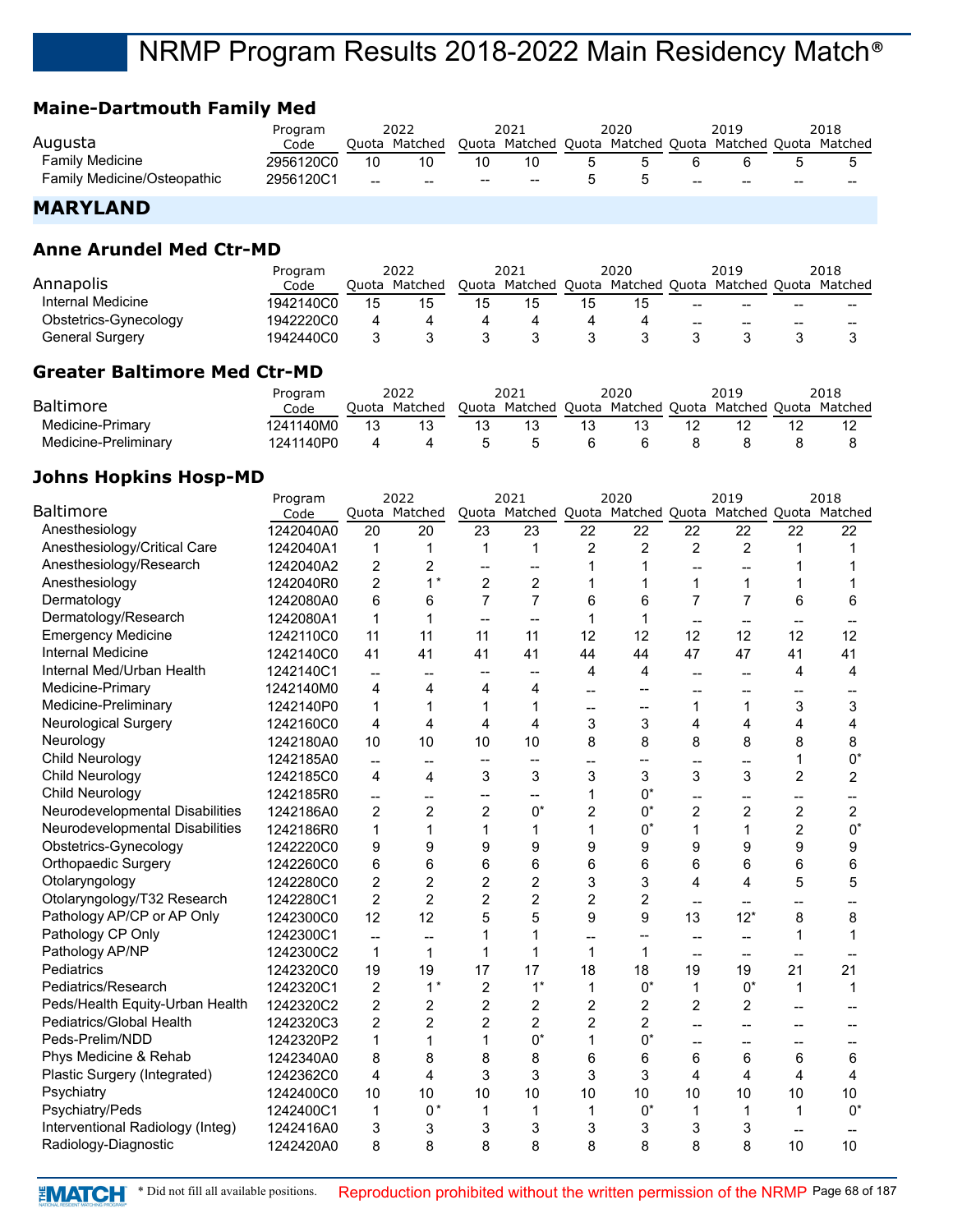## **Johns Hopkins Hosp-MD (Continued)**

|                                    | Program   |   | 2022          |   | 2021                                                    |    | 2020 |    | 2019 |    | 2018 |
|------------------------------------|-----------|---|---------------|---|---------------------------------------------------------|----|------|----|------|----|------|
| <b>Baltimore</b>                   | Code      |   | Ouota Matched |   | Quota Matched Quota Matched Quota Matched Quota Matched |    |      |    |      |    |      |
| <b>Radiation Oncology</b>          | 1242430A0 | 4 |               |   |                                                         |    |      |    |      |    |      |
| <b>General Surgery</b>             | 1242440C0 | 6 | 6             | 6 | 6                                                       | 6  | 6    |    | h    | 6  |      |
| Surgery-Preliminary                | 1242440P0 |   |               | 8 | 8                                                       | 13 | 13   | 13 | 13   | 13 | 13   |
| Surg-Prelim/Designated             | 1242440P1 | 5 | 4*            | 5 | $\Lambda^*$                                             |    |      |    |      |    |      |
| Medicine-Pediatrics                | 1242700C0 | 4 |               |   |                                                         |    |      |    |      |    |      |
| Pediatrics-Anesthesiology          | 1242726C0 |   |               |   | ົ                                                       |    |      |    |      |    |      |
| <b>Pediatrics-Medical Genetics</b> | 1242765C0 |   | በ*            |   |                                                         |    | n*   |    |      |    |      |
| Medicine-Medical Genetics          | 1242766C0 |   | ∩*            |   |                                                         |    |      |    |      |    |      |
| Radiology-Nuclear Medicine         | 1242770A0 |   |               |   |                                                         |    |      |    |      |    |      |
| Emergency Med-Anesthesiology       | 1242796C0 | 2 |               |   | ◠                                                       |    |      |    |      |    |      |

#### **Johns Hopkins/Bayview-MD**

|                      | Program   | 2022  |         | 2021 |               |         | 2020          | 2019          |    | 2018    |
|----------------------|-----------|-------|---------|------|---------------|---------|---------------|---------------|----|---------|
| <b>Baltimore</b>     | Code      | Ouota | Matched |      | Quota Matched | l Quota | Matched Quota | Matched Quota |    | Matched |
| Internal Medicine    | 1237140C0 | 14    |         |      |               |         |               |               | 10 |         |
| Medicine-Primary     | 1237140M0 |       |         |      |               |         |               |               |    |         |
| Medicine-Preliminary | 1237140P0 |       |         |      |               |         |               |               |    |         |
| Med-Prelim/Neurology | 1237140P1 |       |         |      | 4             |         |               |               |    |         |

#### **Kaiser Permanente Mid-Atlantic-MD**

|                   | Program   |       |         |       | ∠∪∠⊥    |       | 2020          |    | 2019          |       | 2018    |
|-------------------|-----------|-------|---------|-------|---------|-------|---------------|----|---------------|-------|---------|
| Rockville         | Code      | Duota | Matched | Juota | Matched | Ouota | Matched Ouota |    | Matched Ouota |       | Matched |
| Internal Medicine | 2219140CC |       |         |       |         |       |               | -- | $- -$         | $- -$ | $- -$   |

#### **MedStar Franklin Square Med Ctr-MD**

|                            | Program   |       | 2022          |       | 2021                                                    | 2020 |    | 2019 |    | 2018 |
|----------------------------|-----------|-------|---------------|-------|---------------------------------------------------------|------|----|------|----|------|
| <b>Baltimore</b>           | Code      |       | Ouota Matched |       | Quota Matched Quota Matched Quota Matched Quota Matched |      |    |      |    |      |
| <b>Family Medicine</b>     | 1240120C0 |       |               |       |                                                         |      |    |      |    |      |
| Family Med-Preventive Med  | 1240752C0 |       |               |       |                                                         |      |    |      |    |      |
| Family Med-Prev Med/Funded | 1240752C1 | $- -$ | --            | $- -$ | $- -$                                                   |      | -- | --   | -- | --   |

#### **MedStar Harbor Hospital-MD**

| <b>Baltimore</b>     | Program<br>Code |     | 2022<br>Ouota Matched |                                                | 2021<br>Quota Matched Quota Matched Quota Matched Quota Matched |       | 2020                     |     | 2019 | 2018 |
|----------------------|-----------------|-----|-----------------------|------------------------------------------------|-----------------------------------------------------------------|-------|--------------------------|-----|------|------|
| Internal Medicine    | 1250140C0       | $-$ | $-$                   | $\hspace{0.1mm}-\hspace{0.1mm}-\hspace{0.1mm}$ | $- -$                                                           | $-$   | $\overline{\phantom{m}}$ | $-$ | --   |      |
| Medicine-Preliminary | 1250140P0       | $-$ | --                    | --                                             | $- -$                                                           | $- -$ | $\overline{\phantom{a}}$ | --  | --   |      |

## **MedStar Union Memorial Hosp-MD**

|                               | Program   |       | 2022    |    | 2021                              |    | 2020 |    | 2019          |    | 2018    |
|-------------------------------|-----------|-------|---------|----|-----------------------------------|----|------|----|---------------|----|---------|
| <b>Baltimore</b>              | Code      | Ouota | Matched |    | Quota Matched Quota Matched Quota |    |      |    | Matched Quota |    | Matched |
| Internal Medicine             | 1251140C0 | 44    | 44      | 44 | 44                                | 46 | 46   | 40 | 40            | 36 | 36      |
| Medicine-Preliminary          | 1251140P0 |       |         | 5  |                                   | 11 | 11   | 13 | 13            |    | 6*      |
| Med-Prelim/Neurology-JHU      | 1251140P3 | 3     |         | 5  | 5                                 |    |      |    |               |    |         |
| Med-Prelim/Radiology-GT       | 1251140P4 |       |         |    |                                   |    |      |    |               |    |         |
| Med-Prelim/Anesthesiology-JHU | 1251140P5 | 6     |         | 6  | 6                                 | 4  | 4    |    |               |    |         |
| <b>Orthopaedic Surgery</b>    | 1251260C0 | 2     |         |    |                                   |    |      |    |               |    |         |
| <b>General Surgery</b>        | 1251440C0 | 3     |         | 3  |                                   |    | ິ    |    |               |    |         |
| Surgery-Preliminary           | 1251440P0 | 6     |         |    | ∩*                                | 6  | י∩∗  |    |               |    |         |

#### **Meritus Medical Center-MD**

|                 | Program   | 2022          | 2021                                                    | 2020                     | 2019  |       | 2018 |
|-----------------|-----------|---------------|---------------------------------------------------------|--------------------------|-------|-------|------|
| Hagerstown      | Code      | Ouota Matched | Ouota Matched Ouota Matched Ouota Matched Ouota Matched |                          |       |       |      |
| Family Medicine | 2274120C0 |               |                                                         | $\overline{\phantom{a}}$ | $- -$ | $- -$ | ---  |

#### **Natl Insts of Health-MD**

|                      | Program    | 2022          | 2021                                                    | 2020 | 2019 | 2018 |
|----------------------|------------|---------------|---------------------------------------------------------|------|------|------|
| Bethesda             | Code       | Ouota Matched | Quota Matched Quota Matched Quota Matched Quota Matched |      |      |      |
| Neurological Surgery | 2006160C0_ |               |                                                         |      |      |      |

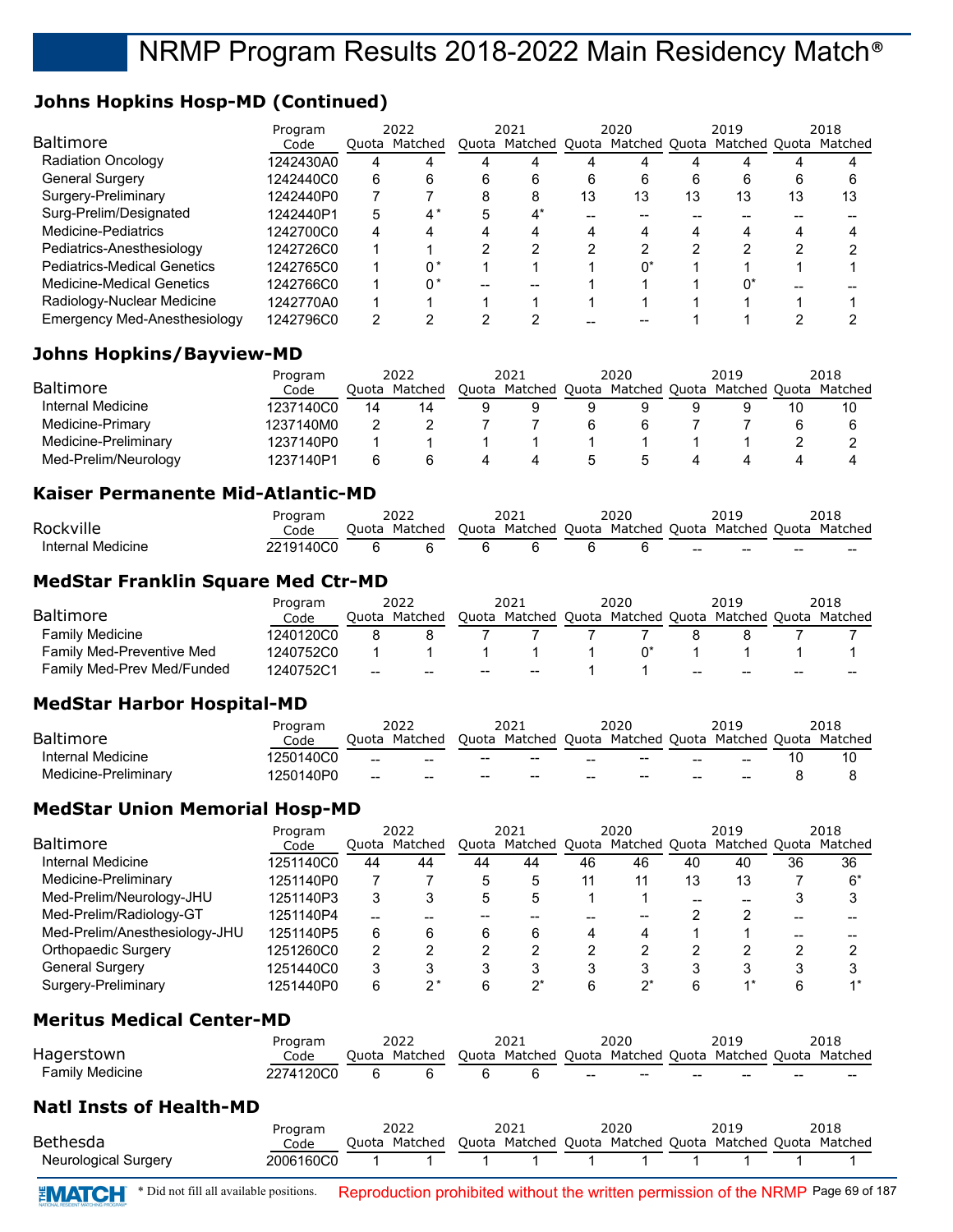## **Natl Insts of Health-MD (Continued)**

| Quota Matched Quota Matched Quota Matched Quota Matched<br>Quota Matched<br>Code<br>$2^*$<br>Pathology<br>3<br>3<br>3<br>3<br>3<br>3<br>3<br>2006300C0<br>3<br>3<br><b>Sinai Hospital of Baltimore-MD</b><br>2022<br>2021<br>2020<br>2019<br>2018<br>Program<br>Baltimore<br>Quota Matched<br>Quota Matched Quota Matched Quota Matched Quota Matched<br>Code<br>Internal Medicine<br>16<br>16<br>16<br>16<br>16<br>16<br>1249140C0<br>16<br>16<br>16<br>16<br>Medicine-Preliminary<br>6<br>5<br>1249140P0<br>4<br>4<br>6<br>5<br>4<br>4<br>8<br>8<br>Med-Prelim/Anesthesiology<br>$\overline{c}$<br>$\overline{2}$<br>$\overline{2}$<br>1249140P1<br>2<br>3<br>3<br>1<br>1<br>$\hspace{0.05cm}$ $\hspace{0.05cm}$<br>--<br>Med-Prelim/KEI<br>3<br>3<br>2<br>$\overline{c}$<br>2<br>3<br>3<br>2<br>1249140P2<br>--<br>4<br>$\overline{\mathbf{A}}$<br>Obstetrics-Gynecology<br>1249220C0<br>4<br>4<br>4<br>4<br>4<br>4<br>4<br>4<br>$\overline{c}$<br>Orthopaedic Surgery<br>2<br>2<br>1249260C0<br>2<br>--<br>$\overline{\phantom{a}}$<br>--<br>--<br>--<br>Pediatrics<br>8<br>8<br>8<br>$6*$<br>8<br>8<br>$6*$<br>1249320C0<br>8<br>8<br>8<br>Peds-Prelim/Child Neurology/NDD<br>1249320P0<br>--<br>$\hspace{0.05cm}$ $\hspace{0.05cm}$<br>--<br>--<br>$\overline{\phantom{a}}$<br>--<br>--<br>--<br>Phys Medicine & Rehab<br>1249340A0<br>4<br>4<br>4<br>4<br>4<br>4<br>4<br>4<br>4<br>4<br>3<br>3<br><b>General Surgery</b><br>3<br>3<br>3<br>3<br>1249440C0<br>4<br>4<br>4<br>4<br><b>St Agnes Hospital-MD</b><br>2022<br>2020<br>2019<br>2018<br>2021<br>Program<br><b>Baltimore</b><br>Quota Matched<br>Quota Matched Quota Matched Quota<br>Quota Matched<br>Matched<br>Code<br>Internal Medicine<br>$9*$<br>12<br>12<br>12<br>1247140C0<br>12<br>12<br>12<br>12<br>12<br>12<br>Medicine-Primary<br>2<br>2<br>$\overline{c}$<br>$\overline{\mathbf{c}}$<br>$\overline{c}$<br>$\overline{\mathbf{c}}$<br>$\overline{c}$<br>2<br>1247140M0<br>2<br>2<br>$3*$<br>4<br>$\overline{4}$<br>4<br>Medicine-Preliminary<br>1247140P0<br>4<br>4<br>4<br>4<br>4<br>4<br><b>General Surgery</b><br>3<br>3<br>3<br>3<br>3<br>3<br>3<br>1247440C0<br>3<br>3<br>3<br>$2^*$<br>Surgery-Preliminary<br>$3^*$<br>4<br>4<br>4<br>4<br>4<br>4<br>1247440P0<br>4<br>4<br><b>TidalHealth</b><br>2019<br>2022<br>2021<br>2020<br>2018<br>Program<br>Salisbury<br>Quota Matched Quota Matched Quota Matched Quota<br>Quota Matched<br>Matched<br>Code<br>Internal Medicine<br>2316140C0<br>10<br>10<br>2022<br>2021<br>2020<br>2019<br>2018<br>Program<br><b>Baltimore</b><br>Quota Matched<br>Quota Matched Quota Matched Quota Matched Quota Matched<br>Code<br>Anesthesiology<br>1252040A0<br>8<br>8<br>8<br>8<br>5<br>5<br>5<br>5<br>8<br>8<br>Anesthesiology<br>1252040C0<br>8<br>8<br>8<br>8<br>8<br>8<br>8<br>8<br>8<br>8<br>Anesthesiology<br>3<br>3<br>1252040R0<br>1<br>1<br>--<br>$\hspace{0.05cm}$ $\hspace{0.05cm}$<br>$\overline{\phantom{a}}$<br>$\overline{\phantom{a}}$<br>--<br>$\hspace{0.05cm}$ $\hspace{0.05cm}$<br>$\overline{2}$<br>$\overline{c}$<br>$\overline{2}$<br>$\overline{c}$<br>3<br>Dermatology<br>3<br>3<br>3<br>3<br>3<br>1252080A0<br>11<br>11<br>11<br>11<br>12<br>12<br>11<br><b>Emergency Medicine</b><br>1252110C0<br>11<br>11<br>11<br><b>Emergency Medicine/SACM</b><br>1252110C1<br>$0^*$<br>$\mathbf 1$<br>1<br>1<br>--<br>$-$<br>$\overline{\phantom{a}}$<br>--<br><b>Emergency Med/Military</b><br>1252110C2<br>$0^*$<br>1<br>$0^*$<br>1<br>--<br>$\overline{\phantom{a}}$<br>--<br>$\overline{\phantom{a}}$<br>$\overline{\phantom{a}}$<br>--<br><b>Family Medicine</b><br>10<br>$8*$<br>10<br>10<br>$6*$<br>1252120C0<br>10<br>10<br>10<br>10<br>10<br>Internal Medicine<br>28<br>28<br>29<br>29<br>30<br>30<br>30<br>30<br>1252140C0<br>30<br>30<br>Internal Med/Research Pathway<br>$\boldsymbol{2}$<br>1252140C1<br>2<br>1<br>1<br>$\overline{\phantom{a}}$<br>$\overline{\phantom{a}}$<br>--<br>$\overline{\phantom{a}}$<br>$\overline{\phantom{a}}$<br>$\hspace{0.05cm}$<br>Internal Med/Intl Scholars<br>$\overline{c}$<br>$\overline{c}$<br>$\overline{c}$<br>3<br>3<br>3<br>2<br>$\overline{\mathbf{c}}$<br>2<br>1252140C2<br>3<br>Medicine-Preliminary<br>8<br>8<br>8<br>8<br>13<br>13<br>10<br>10<br>10<br>1252140P0<br>10<br>Med-Prelim/Neurology<br>3<br>3<br>1252140P1<br>6<br>6<br>4<br>4<br>--<br>$\overline{\phantom{a}}$<br>$\overline{\phantom{a}}$<br>$\qquad \qquad \text{---}$<br>$\overline{\mathbf{c}}$<br>$\boldsymbol{2}$<br>$\overline{\mathbf{c}}$<br>$\overline{\mathbf{c}}$<br>Med-Prelim/Intl Scholars<br>$\mathbf 1$<br>$\overline{\mathbf{c}}$<br>2<br>1252140P2<br>1<br>1<br>1<br>Neurological Surgery<br>$\overline{c}$<br>$\boldsymbol{2}$<br>$\overline{c}$<br>$\overline{c}$<br>$\overline{c}$<br>$\overline{c}$<br>2<br>$\overline{\mathbf{c}}$<br>2<br>2<br>1252160C0<br>$\overline{7}$<br>$3^{\star}$<br>$\overline{7}$<br>$\overline{7}$<br>Neurology<br>6<br>6<br>1252180A0<br>--<br>$\qquad \qquad -$<br>$\overline{a}$<br>$\qquad \qquad -$<br>Neurology<br>$\overline{7}$<br>7<br>1252180C0<br>$\overline{7}$<br>7<br>--<br>--<br>--<br>--<br>--<br>Neurology<br>1252180R0<br>1<br>1<br>--<br>--<br>--<br>$\hspace{0.05cm}$ – $\hspace{0.05cm}$<br>$\hspace{0.05cm}$ –<br>--<br>--<br>$\hspace{0.05cm}$ $\hspace{0.05cm}$<br>Obstetrics-Gynecology<br>$\overline{7}$<br>7<br>7<br>8<br>7<br>8<br>8<br>$\overline{7}$<br>7<br>1252220C0<br>8<br>Orthopaedic Surgery<br>6<br>6<br>6<br>6<br>6<br>6<br>6<br>6<br>6<br>1252260C0<br>6<br>3<br>3<br>3<br>3<br>Otolaryngology<br>1252280C0<br>3<br>3<br>3<br>3<br>3<br>3<br>Pathology<br>3<br>3<br>$\overline{4}$<br>4<br>1252300C0<br>4<br>4<br>4<br>4<br>4<br>4<br>Pediatrics<br>$11*$<br>15<br>15<br>15<br>$13*$<br>15<br>1252320C0<br>15<br>14<br>14<br>14<br>Peds-Prelim/Child Neurology/NDD<br>1252320P0 | Bethesda                  | Program |   | 2022 |                   | 2021                                  |                          | 2020                                |                          | 2019                     |   | 2018 |
|----------------------------------------------------------------------------------------------------------------------------------------------------------------------------------------------------------------------------------------------------------------------------------------------------------------------------------------------------------------------------------------------------------------------------------------------------------------------------------------------------------------------------------------------------------------------------------------------------------------------------------------------------------------------------------------------------------------------------------------------------------------------------------------------------------------------------------------------------------------------------------------------------------------------------------------------------------------------------------------------------------------------------------------------------------------------------------------------------------------------------------------------------------------------------------------------------------------------------------------------------------------------------------------------------------------------------------------------------------------------------------------------------------------------------------------------------------------------------------------------------------------------------------------------------------------------------------------------------------------------------------------------------------------------------------------------------------------------------------------------------------------------------------------------------------------------------------------------------------------------------------------------------------------------------------------------------------------------------------------------------------------------------------------------------------------------------------------------------------------------------------------------------------------------------------------------------------------------------------------------------------------------------------------------------------------------------------------------------------------------------------------------------------------------------------------------------------------------------------------------------------------------------------------------------------------------------------------------------------------------------------------------------------------------------------------------------------------------------------------------------------------------------------------------------------------------------------------------------------------------------------------------------------------------------------------------------------------------------------------------------------------------------------------------------------------------------------------------------------------------------------------------------------------------------------------------------------------------------------------------------------------------------------------------------------------------------------------------------------------------------------------------------------------------------------------------------------------------------------------------------------------------------------------------------------------------------------------------------------------------------------------------------------------------------------------------------------------------------------------------------------------------------------------------------------------------------------------------------------------------------------------------------------------------------------------------------------------------------------------------------------------------------------------------------------------------------------------------------------------------------------------------------------------------------------------------------------------------------------------------------------------------------------------------------------------------------------------------------------------------------------------------------------------------------------------------------------------------------------------------------------------------------------------------------------------------------------------------------------------------------------------------------------------------------------------------------------------------------------------------------------------------------------------------------------------------------------------------------------------------------------------------------------------------------------------------------------------------------------------------------------------------------------------------------------------------------------------------------------------------------------------------------------------------------------------------------------------------------------------------------------------------------------------------------------------------------------------------------------------------------------------------------------------------------------------------------------------------------------------------------------------------------------------------------------------------------------------------------------------------------------------------------------------------------------------------------------------------------------------------------------------------------------------------------------------------------------------|---------------------------|---------|---|------|-------------------|---------------------------------------|--------------------------|-------------------------------------|--------------------------|--------------------------|---|------|
|                                                                                                                                                                                                                                                                                                                                                                                                                                                                                                                                                                                                                                                                                                                                                                                                                                                                                                                                                                                                                                                                                                                                                                                                                                                                                                                                                                                                                                                                                                                                                                                                                                                                                                                                                                                                                                                                                                                                                                                                                                                                                                                                                                                                                                                                                                                                                                                                                                                                                                                                                                                                                                                                                                                                                                                                                                                                                                                                                                                                                                                                                                                                                                                                                                                                                                                                                                                                                                                                                                                                                                                                                                                                                                                                                                                                                                                                                                                                                                                                                                                                                                                                                                                                                                                                                                                                                                                                                                                                                                                                                                                                                                                                                                                                                                                                                                                                                                                                                                                                                                                                                                                                                                                                                                                                                                                                                                                                                                                                                                                                                                                                                                                                                                                                                                                                                                        |                           |         |   |      |                   |                                       |                          |                                     |                          |                          |   |      |
|                                                                                                                                                                                                                                                                                                                                                                                                                                                                                                                                                                                                                                                                                                                                                                                                                                                                                                                                                                                                                                                                                                                                                                                                                                                                                                                                                                                                                                                                                                                                                                                                                                                                                                                                                                                                                                                                                                                                                                                                                                                                                                                                                                                                                                                                                                                                                                                                                                                                                                                                                                                                                                                                                                                                                                                                                                                                                                                                                                                                                                                                                                                                                                                                                                                                                                                                                                                                                                                                                                                                                                                                                                                                                                                                                                                                                                                                                                                                                                                                                                                                                                                                                                                                                                                                                                                                                                                                                                                                                                                                                                                                                                                                                                                                                                                                                                                                                                                                                                                                                                                                                                                                                                                                                                                                                                                                                                                                                                                                                                                                                                                                                                                                                                                                                                                                                                        |                           |         |   |      |                   |                                       |                          |                                     |                          |                          |   |      |
|                                                                                                                                                                                                                                                                                                                                                                                                                                                                                                                                                                                                                                                                                                                                                                                                                                                                                                                                                                                                                                                                                                                                                                                                                                                                                                                                                                                                                                                                                                                                                                                                                                                                                                                                                                                                                                                                                                                                                                                                                                                                                                                                                                                                                                                                                                                                                                                                                                                                                                                                                                                                                                                                                                                                                                                                                                                                                                                                                                                                                                                                                                                                                                                                                                                                                                                                                                                                                                                                                                                                                                                                                                                                                                                                                                                                                                                                                                                                                                                                                                                                                                                                                                                                                                                                                                                                                                                                                                                                                                                                                                                                                                                                                                                                                                                                                                                                                                                                                                                                                                                                                                                                                                                                                                                                                                                                                                                                                                                                                                                                                                                                                                                                                                                                                                                                                                        |                           |         |   |      |                   |                                       |                          |                                     |                          |                          |   |      |
|                                                                                                                                                                                                                                                                                                                                                                                                                                                                                                                                                                                                                                                                                                                                                                                                                                                                                                                                                                                                                                                                                                                                                                                                                                                                                                                                                                                                                                                                                                                                                                                                                                                                                                                                                                                                                                                                                                                                                                                                                                                                                                                                                                                                                                                                                                                                                                                                                                                                                                                                                                                                                                                                                                                                                                                                                                                                                                                                                                                                                                                                                                                                                                                                                                                                                                                                                                                                                                                                                                                                                                                                                                                                                                                                                                                                                                                                                                                                                                                                                                                                                                                                                                                                                                                                                                                                                                                                                                                                                                                                                                                                                                                                                                                                                                                                                                                                                                                                                                                                                                                                                                                                                                                                                                                                                                                                                                                                                                                                                                                                                                                                                                                                                                                                                                                                                                        |                           |         |   |      |                   |                                       |                          |                                     |                          |                          |   |      |
|                                                                                                                                                                                                                                                                                                                                                                                                                                                                                                                                                                                                                                                                                                                                                                                                                                                                                                                                                                                                                                                                                                                                                                                                                                                                                                                                                                                                                                                                                                                                                                                                                                                                                                                                                                                                                                                                                                                                                                                                                                                                                                                                                                                                                                                                                                                                                                                                                                                                                                                                                                                                                                                                                                                                                                                                                                                                                                                                                                                                                                                                                                                                                                                                                                                                                                                                                                                                                                                                                                                                                                                                                                                                                                                                                                                                                                                                                                                                                                                                                                                                                                                                                                                                                                                                                                                                                                                                                                                                                                                                                                                                                                                                                                                                                                                                                                                                                                                                                                                                                                                                                                                                                                                                                                                                                                                                                                                                                                                                                                                                                                                                                                                                                                                                                                                                                                        |                           |         |   |      |                   |                                       |                          |                                     |                          |                          |   |      |
|                                                                                                                                                                                                                                                                                                                                                                                                                                                                                                                                                                                                                                                                                                                                                                                                                                                                                                                                                                                                                                                                                                                                                                                                                                                                                                                                                                                                                                                                                                                                                                                                                                                                                                                                                                                                                                                                                                                                                                                                                                                                                                                                                                                                                                                                                                                                                                                                                                                                                                                                                                                                                                                                                                                                                                                                                                                                                                                                                                                                                                                                                                                                                                                                                                                                                                                                                                                                                                                                                                                                                                                                                                                                                                                                                                                                                                                                                                                                                                                                                                                                                                                                                                                                                                                                                                                                                                                                                                                                                                                                                                                                                                                                                                                                                                                                                                                                                                                                                                                                                                                                                                                                                                                                                                                                                                                                                                                                                                                                                                                                                                                                                                                                                                                                                                                                                                        |                           |         |   |      |                   |                                       |                          |                                     |                          |                          |   |      |
|                                                                                                                                                                                                                                                                                                                                                                                                                                                                                                                                                                                                                                                                                                                                                                                                                                                                                                                                                                                                                                                                                                                                                                                                                                                                                                                                                                                                                                                                                                                                                                                                                                                                                                                                                                                                                                                                                                                                                                                                                                                                                                                                                                                                                                                                                                                                                                                                                                                                                                                                                                                                                                                                                                                                                                                                                                                                                                                                                                                                                                                                                                                                                                                                                                                                                                                                                                                                                                                                                                                                                                                                                                                                                                                                                                                                                                                                                                                                                                                                                                                                                                                                                                                                                                                                                                                                                                                                                                                                                                                                                                                                                                                                                                                                                                                                                                                                                                                                                                                                                                                                                                                                                                                                                                                                                                                                                                                                                                                                                                                                                                                                                                                                                                                                                                                                                                        |                           |         |   |      |                   |                                       |                          |                                     |                          |                          |   |      |
|                                                                                                                                                                                                                                                                                                                                                                                                                                                                                                                                                                                                                                                                                                                                                                                                                                                                                                                                                                                                                                                                                                                                                                                                                                                                                                                                                                                                                                                                                                                                                                                                                                                                                                                                                                                                                                                                                                                                                                                                                                                                                                                                                                                                                                                                                                                                                                                                                                                                                                                                                                                                                                                                                                                                                                                                                                                                                                                                                                                                                                                                                                                                                                                                                                                                                                                                                                                                                                                                                                                                                                                                                                                                                                                                                                                                                                                                                                                                                                                                                                                                                                                                                                                                                                                                                                                                                                                                                                                                                                                                                                                                                                                                                                                                                                                                                                                                                                                                                                                                                                                                                                                                                                                                                                                                                                                                                                                                                                                                                                                                                                                                                                                                                                                                                                                                                                        |                           |         |   |      |                   |                                       |                          |                                     |                          |                          |   |      |
|                                                                                                                                                                                                                                                                                                                                                                                                                                                                                                                                                                                                                                                                                                                                                                                                                                                                                                                                                                                                                                                                                                                                                                                                                                                                                                                                                                                                                                                                                                                                                                                                                                                                                                                                                                                                                                                                                                                                                                                                                                                                                                                                                                                                                                                                                                                                                                                                                                                                                                                                                                                                                                                                                                                                                                                                                                                                                                                                                                                                                                                                                                                                                                                                                                                                                                                                                                                                                                                                                                                                                                                                                                                                                                                                                                                                                                                                                                                                                                                                                                                                                                                                                                                                                                                                                                                                                                                                                                                                                                                                                                                                                                                                                                                                                                                                                                                                                                                                                                                                                                                                                                                                                                                                                                                                                                                                                                                                                                                                                                                                                                                                                                                                                                                                                                                                                                        |                           |         |   |      |                   |                                       |                          |                                     |                          |                          |   |      |
|                                                                                                                                                                                                                                                                                                                                                                                                                                                                                                                                                                                                                                                                                                                                                                                                                                                                                                                                                                                                                                                                                                                                                                                                                                                                                                                                                                                                                                                                                                                                                                                                                                                                                                                                                                                                                                                                                                                                                                                                                                                                                                                                                                                                                                                                                                                                                                                                                                                                                                                                                                                                                                                                                                                                                                                                                                                                                                                                                                                                                                                                                                                                                                                                                                                                                                                                                                                                                                                                                                                                                                                                                                                                                                                                                                                                                                                                                                                                                                                                                                                                                                                                                                                                                                                                                                                                                                                                                                                                                                                                                                                                                                                                                                                                                                                                                                                                                                                                                                                                                                                                                                                                                                                                                                                                                                                                                                                                                                                                                                                                                                                                                                                                                                                                                                                                                                        |                           |         |   |      |                   |                                       |                          |                                     |                          |                          |   |      |
|                                                                                                                                                                                                                                                                                                                                                                                                                                                                                                                                                                                                                                                                                                                                                                                                                                                                                                                                                                                                                                                                                                                                                                                                                                                                                                                                                                                                                                                                                                                                                                                                                                                                                                                                                                                                                                                                                                                                                                                                                                                                                                                                                                                                                                                                                                                                                                                                                                                                                                                                                                                                                                                                                                                                                                                                                                                                                                                                                                                                                                                                                                                                                                                                                                                                                                                                                                                                                                                                                                                                                                                                                                                                                                                                                                                                                                                                                                                                                                                                                                                                                                                                                                                                                                                                                                                                                                                                                                                                                                                                                                                                                                                                                                                                                                                                                                                                                                                                                                                                                                                                                                                                                                                                                                                                                                                                                                                                                                                                                                                                                                                                                                                                                                                                                                                                                                        |                           |         |   |      |                   |                                       |                          |                                     |                          |                          |   |      |
|                                                                                                                                                                                                                                                                                                                                                                                                                                                                                                                                                                                                                                                                                                                                                                                                                                                                                                                                                                                                                                                                                                                                                                                                                                                                                                                                                                                                                                                                                                                                                                                                                                                                                                                                                                                                                                                                                                                                                                                                                                                                                                                                                                                                                                                                                                                                                                                                                                                                                                                                                                                                                                                                                                                                                                                                                                                                                                                                                                                                                                                                                                                                                                                                                                                                                                                                                                                                                                                                                                                                                                                                                                                                                                                                                                                                                                                                                                                                                                                                                                                                                                                                                                                                                                                                                                                                                                                                                                                                                                                                                                                                                                                                                                                                                                                                                                                                                                                                                                                                                                                                                                                                                                                                                                                                                                                                                                                                                                                                                                                                                                                                                                                                                                                                                                                                                                        |                           |         |   |      |                   |                                       |                          |                                     |                          |                          |   |      |
|                                                                                                                                                                                                                                                                                                                                                                                                                                                                                                                                                                                                                                                                                                                                                                                                                                                                                                                                                                                                                                                                                                                                                                                                                                                                                                                                                                                                                                                                                                                                                                                                                                                                                                                                                                                                                                                                                                                                                                                                                                                                                                                                                                                                                                                                                                                                                                                                                                                                                                                                                                                                                                                                                                                                                                                                                                                                                                                                                                                                                                                                                                                                                                                                                                                                                                                                                                                                                                                                                                                                                                                                                                                                                                                                                                                                                                                                                                                                                                                                                                                                                                                                                                                                                                                                                                                                                                                                                                                                                                                                                                                                                                                                                                                                                                                                                                                                                                                                                                                                                                                                                                                                                                                                                                                                                                                                                                                                                                                                                                                                                                                                                                                                                                                                                                                                                                        |                           |         |   |      |                   |                                       |                          |                                     |                          |                          |   |      |
|                                                                                                                                                                                                                                                                                                                                                                                                                                                                                                                                                                                                                                                                                                                                                                                                                                                                                                                                                                                                                                                                                                                                                                                                                                                                                                                                                                                                                                                                                                                                                                                                                                                                                                                                                                                                                                                                                                                                                                                                                                                                                                                                                                                                                                                                                                                                                                                                                                                                                                                                                                                                                                                                                                                                                                                                                                                                                                                                                                                                                                                                                                                                                                                                                                                                                                                                                                                                                                                                                                                                                                                                                                                                                                                                                                                                                                                                                                                                                                                                                                                                                                                                                                                                                                                                                                                                                                                                                                                                                                                                                                                                                                                                                                                                                                                                                                                                                                                                                                                                                                                                                                                                                                                                                                                                                                                                                                                                                                                                                                                                                                                                                                                                                                                                                                                                                                        |                           |         |   |      |                   |                                       |                          |                                     |                          |                          |   |      |
|                                                                                                                                                                                                                                                                                                                                                                                                                                                                                                                                                                                                                                                                                                                                                                                                                                                                                                                                                                                                                                                                                                                                                                                                                                                                                                                                                                                                                                                                                                                                                                                                                                                                                                                                                                                                                                                                                                                                                                                                                                                                                                                                                                                                                                                                                                                                                                                                                                                                                                                                                                                                                                                                                                                                                                                                                                                                                                                                                                                                                                                                                                                                                                                                                                                                                                                                                                                                                                                                                                                                                                                                                                                                                                                                                                                                                                                                                                                                                                                                                                                                                                                                                                                                                                                                                                                                                                                                                                                                                                                                                                                                                                                                                                                                                                                                                                                                                                                                                                                                                                                                                                                                                                                                                                                                                                                                                                                                                                                                                                                                                                                                                                                                                                                                                                                                                                        |                           |         |   |      |                   |                                       |                          |                                     |                          |                          |   |      |
|                                                                                                                                                                                                                                                                                                                                                                                                                                                                                                                                                                                                                                                                                                                                                                                                                                                                                                                                                                                                                                                                                                                                                                                                                                                                                                                                                                                                                                                                                                                                                                                                                                                                                                                                                                                                                                                                                                                                                                                                                                                                                                                                                                                                                                                                                                                                                                                                                                                                                                                                                                                                                                                                                                                                                                                                                                                                                                                                                                                                                                                                                                                                                                                                                                                                                                                                                                                                                                                                                                                                                                                                                                                                                                                                                                                                                                                                                                                                                                                                                                                                                                                                                                                                                                                                                                                                                                                                                                                                                                                                                                                                                                                                                                                                                                                                                                                                                                                                                                                                                                                                                                                                                                                                                                                                                                                                                                                                                                                                                                                                                                                                                                                                                                                                                                                                                                        |                           |         |   |      |                   |                                       |                          |                                     |                          |                          |   |      |
|                                                                                                                                                                                                                                                                                                                                                                                                                                                                                                                                                                                                                                                                                                                                                                                                                                                                                                                                                                                                                                                                                                                                                                                                                                                                                                                                                                                                                                                                                                                                                                                                                                                                                                                                                                                                                                                                                                                                                                                                                                                                                                                                                                                                                                                                                                                                                                                                                                                                                                                                                                                                                                                                                                                                                                                                                                                                                                                                                                                                                                                                                                                                                                                                                                                                                                                                                                                                                                                                                                                                                                                                                                                                                                                                                                                                                                                                                                                                                                                                                                                                                                                                                                                                                                                                                                                                                                                                                                                                                                                                                                                                                                                                                                                                                                                                                                                                                                                                                                                                                                                                                                                                                                                                                                                                                                                                                                                                                                                                                                                                                                                                                                                                                                                                                                                                                                        |                           |         |   |      |                   |                                       |                          |                                     |                          |                          |   |      |
|                                                                                                                                                                                                                                                                                                                                                                                                                                                                                                                                                                                                                                                                                                                                                                                                                                                                                                                                                                                                                                                                                                                                                                                                                                                                                                                                                                                                                                                                                                                                                                                                                                                                                                                                                                                                                                                                                                                                                                                                                                                                                                                                                                                                                                                                                                                                                                                                                                                                                                                                                                                                                                                                                                                                                                                                                                                                                                                                                                                                                                                                                                                                                                                                                                                                                                                                                                                                                                                                                                                                                                                                                                                                                                                                                                                                                                                                                                                                                                                                                                                                                                                                                                                                                                                                                                                                                                                                                                                                                                                                                                                                                                                                                                                                                                                                                                                                                                                                                                                                                                                                                                                                                                                                                                                                                                                                                                                                                                                                                                                                                                                                                                                                                                                                                                                                                                        |                           |         |   |      |                   |                                       |                          |                                     |                          |                          |   |      |
|                                                                                                                                                                                                                                                                                                                                                                                                                                                                                                                                                                                                                                                                                                                                                                                                                                                                                                                                                                                                                                                                                                                                                                                                                                                                                                                                                                                                                                                                                                                                                                                                                                                                                                                                                                                                                                                                                                                                                                                                                                                                                                                                                                                                                                                                                                                                                                                                                                                                                                                                                                                                                                                                                                                                                                                                                                                                                                                                                                                                                                                                                                                                                                                                                                                                                                                                                                                                                                                                                                                                                                                                                                                                                                                                                                                                                                                                                                                                                                                                                                                                                                                                                                                                                                                                                                                                                                                                                                                                                                                                                                                                                                                                                                                                                                                                                                                                                                                                                                                                                                                                                                                                                                                                                                                                                                                                                                                                                                                                                                                                                                                                                                                                                                                                                                                                                                        |                           |         |   |      |                   |                                       |                          |                                     |                          |                          |   |      |
|                                                                                                                                                                                                                                                                                                                                                                                                                                                                                                                                                                                                                                                                                                                                                                                                                                                                                                                                                                                                                                                                                                                                                                                                                                                                                                                                                                                                                                                                                                                                                                                                                                                                                                                                                                                                                                                                                                                                                                                                                                                                                                                                                                                                                                                                                                                                                                                                                                                                                                                                                                                                                                                                                                                                                                                                                                                                                                                                                                                                                                                                                                                                                                                                                                                                                                                                                                                                                                                                                                                                                                                                                                                                                                                                                                                                                                                                                                                                                                                                                                                                                                                                                                                                                                                                                                                                                                                                                                                                                                                                                                                                                                                                                                                                                                                                                                                                                                                                                                                                                                                                                                                                                                                                                                                                                                                                                                                                                                                                                                                                                                                                                                                                                                                                                                                                                                        |                           |         |   |      |                   |                                       |                          |                                     |                          |                          |   |      |
|                                                                                                                                                                                                                                                                                                                                                                                                                                                                                                                                                                                                                                                                                                                                                                                                                                                                                                                                                                                                                                                                                                                                                                                                                                                                                                                                                                                                                                                                                                                                                                                                                                                                                                                                                                                                                                                                                                                                                                                                                                                                                                                                                                                                                                                                                                                                                                                                                                                                                                                                                                                                                                                                                                                                                                                                                                                                                                                                                                                                                                                                                                                                                                                                                                                                                                                                                                                                                                                                                                                                                                                                                                                                                                                                                                                                                                                                                                                                                                                                                                                                                                                                                                                                                                                                                                                                                                                                                                                                                                                                                                                                                                                                                                                                                                                                                                                                                                                                                                                                                                                                                                                                                                                                                                                                                                                                                                                                                                                                                                                                                                                                                                                                                                                                                                                                                                        |                           |         |   |      |                   |                                       |                          |                                     |                          |                          |   |      |
|                                                                                                                                                                                                                                                                                                                                                                                                                                                                                                                                                                                                                                                                                                                                                                                                                                                                                                                                                                                                                                                                                                                                                                                                                                                                                                                                                                                                                                                                                                                                                                                                                                                                                                                                                                                                                                                                                                                                                                                                                                                                                                                                                                                                                                                                                                                                                                                                                                                                                                                                                                                                                                                                                                                                                                                                                                                                                                                                                                                                                                                                                                                                                                                                                                                                                                                                                                                                                                                                                                                                                                                                                                                                                                                                                                                                                                                                                                                                                                                                                                                                                                                                                                                                                                                                                                                                                                                                                                                                                                                                                                                                                                                                                                                                                                                                                                                                                                                                                                                                                                                                                                                                                                                                                                                                                                                                                                                                                                                                                                                                                                                                                                                                                                                                                                                                                                        |                           |         |   |      |                   |                                       |                          |                                     |                          |                          |   |      |
|                                                                                                                                                                                                                                                                                                                                                                                                                                                                                                                                                                                                                                                                                                                                                                                                                                                                                                                                                                                                                                                                                                                                                                                                                                                                                                                                                                                                                                                                                                                                                                                                                                                                                                                                                                                                                                                                                                                                                                                                                                                                                                                                                                                                                                                                                                                                                                                                                                                                                                                                                                                                                                                                                                                                                                                                                                                                                                                                                                                                                                                                                                                                                                                                                                                                                                                                                                                                                                                                                                                                                                                                                                                                                                                                                                                                                                                                                                                                                                                                                                                                                                                                                                                                                                                                                                                                                                                                                                                                                                                                                                                                                                                                                                                                                                                                                                                                                                                                                                                                                                                                                                                                                                                                                                                                                                                                                                                                                                                                                                                                                                                                                                                                                                                                                                                                                                        |                           |         |   |      |                   |                                       |                          |                                     |                          |                          |   |      |
|                                                                                                                                                                                                                                                                                                                                                                                                                                                                                                                                                                                                                                                                                                                                                                                                                                                                                                                                                                                                                                                                                                                                                                                                                                                                                                                                                                                                                                                                                                                                                                                                                                                                                                                                                                                                                                                                                                                                                                                                                                                                                                                                                                                                                                                                                                                                                                                                                                                                                                                                                                                                                                                                                                                                                                                                                                                                                                                                                                                                                                                                                                                                                                                                                                                                                                                                                                                                                                                                                                                                                                                                                                                                                                                                                                                                                                                                                                                                                                                                                                                                                                                                                                                                                                                                                                                                                                                                                                                                                                                                                                                                                                                                                                                                                                                                                                                                                                                                                                                                                                                                                                                                                                                                                                                                                                                                                                                                                                                                                                                                                                                                                                                                                                                                                                                                                                        |                           |         |   |      |                   |                                       |                          |                                     |                          |                          |   |      |
|                                                                                                                                                                                                                                                                                                                                                                                                                                                                                                                                                                                                                                                                                                                                                                                                                                                                                                                                                                                                                                                                                                                                                                                                                                                                                                                                                                                                                                                                                                                                                                                                                                                                                                                                                                                                                                                                                                                                                                                                                                                                                                                                                                                                                                                                                                                                                                                                                                                                                                                                                                                                                                                                                                                                                                                                                                                                                                                                                                                                                                                                                                                                                                                                                                                                                                                                                                                                                                                                                                                                                                                                                                                                                                                                                                                                                                                                                                                                                                                                                                                                                                                                                                                                                                                                                                                                                                                                                                                                                                                                                                                                                                                                                                                                                                                                                                                                                                                                                                                                                                                                                                                                                                                                                                                                                                                                                                                                                                                                                                                                                                                                                                                                                                                                                                                                                                        |                           |         |   |      |                   |                                       |                          |                                     |                          |                          |   |      |
|                                                                                                                                                                                                                                                                                                                                                                                                                                                                                                                                                                                                                                                                                                                                                                                                                                                                                                                                                                                                                                                                                                                                                                                                                                                                                                                                                                                                                                                                                                                                                                                                                                                                                                                                                                                                                                                                                                                                                                                                                                                                                                                                                                                                                                                                                                                                                                                                                                                                                                                                                                                                                                                                                                                                                                                                                                                                                                                                                                                                                                                                                                                                                                                                                                                                                                                                                                                                                                                                                                                                                                                                                                                                                                                                                                                                                                                                                                                                                                                                                                                                                                                                                                                                                                                                                                                                                                                                                                                                                                                                                                                                                                                                                                                                                                                                                                                                                                                                                                                                                                                                                                                                                                                                                                                                                                                                                                                                                                                                                                                                                                                                                                                                                                                                                                                                                                        |                           |         |   |      |                   |                                       |                          |                                     |                          |                          |   |      |
|                                                                                                                                                                                                                                                                                                                                                                                                                                                                                                                                                                                                                                                                                                                                                                                                                                                                                                                                                                                                                                                                                                                                                                                                                                                                                                                                                                                                                                                                                                                                                                                                                                                                                                                                                                                                                                                                                                                                                                                                                                                                                                                                                                                                                                                                                                                                                                                                                                                                                                                                                                                                                                                                                                                                                                                                                                                                                                                                                                                                                                                                                                                                                                                                                                                                                                                                                                                                                                                                                                                                                                                                                                                                                                                                                                                                                                                                                                                                                                                                                                                                                                                                                                                                                                                                                                                                                                                                                                                                                                                                                                                                                                                                                                                                                                                                                                                                                                                                                                                                                                                                                                                                                                                                                                                                                                                                                                                                                                                                                                                                                                                                                                                                                                                                                                                                                                        | <b>U Maryland Med Ctr</b> |         |   |      |                   |                                       |                          |                                     |                          |                          |   |      |
|                                                                                                                                                                                                                                                                                                                                                                                                                                                                                                                                                                                                                                                                                                                                                                                                                                                                                                                                                                                                                                                                                                                                                                                                                                                                                                                                                                                                                                                                                                                                                                                                                                                                                                                                                                                                                                                                                                                                                                                                                                                                                                                                                                                                                                                                                                                                                                                                                                                                                                                                                                                                                                                                                                                                                                                                                                                                                                                                                                                                                                                                                                                                                                                                                                                                                                                                                                                                                                                                                                                                                                                                                                                                                                                                                                                                                                                                                                                                                                                                                                                                                                                                                                                                                                                                                                                                                                                                                                                                                                                                                                                                                                                                                                                                                                                                                                                                                                                                                                                                                                                                                                                                                                                                                                                                                                                                                                                                                                                                                                                                                                                                                                                                                                                                                                                                                                        |                           |         |   |      |                   |                                       |                          |                                     |                          |                          |   |      |
|                                                                                                                                                                                                                                                                                                                                                                                                                                                                                                                                                                                                                                                                                                                                                                                                                                                                                                                                                                                                                                                                                                                                                                                                                                                                                                                                                                                                                                                                                                                                                                                                                                                                                                                                                                                                                                                                                                                                                                                                                                                                                                                                                                                                                                                                                                                                                                                                                                                                                                                                                                                                                                                                                                                                                                                                                                                                                                                                                                                                                                                                                                                                                                                                                                                                                                                                                                                                                                                                                                                                                                                                                                                                                                                                                                                                                                                                                                                                                                                                                                                                                                                                                                                                                                                                                                                                                                                                                                                                                                                                                                                                                                                                                                                                                                                                                                                                                                                                                                                                                                                                                                                                                                                                                                                                                                                                                                                                                                                                                                                                                                                                                                                                                                                                                                                                                                        |                           |         |   |      |                   |                                       |                          |                                     |                          |                          |   |      |
|                                                                                                                                                                                                                                                                                                                                                                                                                                                                                                                                                                                                                                                                                                                                                                                                                                                                                                                                                                                                                                                                                                                                                                                                                                                                                                                                                                                                                                                                                                                                                                                                                                                                                                                                                                                                                                                                                                                                                                                                                                                                                                                                                                                                                                                                                                                                                                                                                                                                                                                                                                                                                                                                                                                                                                                                                                                                                                                                                                                                                                                                                                                                                                                                                                                                                                                                                                                                                                                                                                                                                                                                                                                                                                                                                                                                                                                                                                                                                                                                                                                                                                                                                                                                                                                                                                                                                                                                                                                                                                                                                                                                                                                                                                                                                                                                                                                                                                                                                                                                                                                                                                                                                                                                                                                                                                                                                                                                                                                                                                                                                                                                                                                                                                                                                                                                                                        |                           |         |   |      |                   |                                       |                          |                                     |                          |                          |   |      |
|                                                                                                                                                                                                                                                                                                                                                                                                                                                                                                                                                                                                                                                                                                                                                                                                                                                                                                                                                                                                                                                                                                                                                                                                                                                                                                                                                                                                                                                                                                                                                                                                                                                                                                                                                                                                                                                                                                                                                                                                                                                                                                                                                                                                                                                                                                                                                                                                                                                                                                                                                                                                                                                                                                                                                                                                                                                                                                                                                                                                                                                                                                                                                                                                                                                                                                                                                                                                                                                                                                                                                                                                                                                                                                                                                                                                                                                                                                                                                                                                                                                                                                                                                                                                                                                                                                                                                                                                                                                                                                                                                                                                                                                                                                                                                                                                                                                                                                                                                                                                                                                                                                                                                                                                                                                                                                                                                                                                                                                                                                                                                                                                                                                                                                                                                                                                                                        |                           |         |   |      |                   |                                       |                          |                                     |                          |                          |   |      |
|                                                                                                                                                                                                                                                                                                                                                                                                                                                                                                                                                                                                                                                                                                                                                                                                                                                                                                                                                                                                                                                                                                                                                                                                                                                                                                                                                                                                                                                                                                                                                                                                                                                                                                                                                                                                                                                                                                                                                                                                                                                                                                                                                                                                                                                                                                                                                                                                                                                                                                                                                                                                                                                                                                                                                                                                                                                                                                                                                                                                                                                                                                                                                                                                                                                                                                                                                                                                                                                                                                                                                                                                                                                                                                                                                                                                                                                                                                                                                                                                                                                                                                                                                                                                                                                                                                                                                                                                                                                                                                                                                                                                                                                                                                                                                                                                                                                                                                                                                                                                                                                                                                                                                                                                                                                                                                                                                                                                                                                                                                                                                                                                                                                                                                                                                                                                                                        |                           |         |   |      |                   |                                       |                          |                                     |                          |                          |   |      |
|                                                                                                                                                                                                                                                                                                                                                                                                                                                                                                                                                                                                                                                                                                                                                                                                                                                                                                                                                                                                                                                                                                                                                                                                                                                                                                                                                                                                                                                                                                                                                                                                                                                                                                                                                                                                                                                                                                                                                                                                                                                                                                                                                                                                                                                                                                                                                                                                                                                                                                                                                                                                                                                                                                                                                                                                                                                                                                                                                                                                                                                                                                                                                                                                                                                                                                                                                                                                                                                                                                                                                                                                                                                                                                                                                                                                                                                                                                                                                                                                                                                                                                                                                                                                                                                                                                                                                                                                                                                                                                                                                                                                                                                                                                                                                                                                                                                                                                                                                                                                                                                                                                                                                                                                                                                                                                                                                                                                                                                                                                                                                                                                                                                                                                                                                                                                                                        |                           |         |   |      |                   |                                       |                          |                                     |                          |                          |   |      |
|                                                                                                                                                                                                                                                                                                                                                                                                                                                                                                                                                                                                                                                                                                                                                                                                                                                                                                                                                                                                                                                                                                                                                                                                                                                                                                                                                                                                                                                                                                                                                                                                                                                                                                                                                                                                                                                                                                                                                                                                                                                                                                                                                                                                                                                                                                                                                                                                                                                                                                                                                                                                                                                                                                                                                                                                                                                                                                                                                                                                                                                                                                                                                                                                                                                                                                                                                                                                                                                                                                                                                                                                                                                                                                                                                                                                                                                                                                                                                                                                                                                                                                                                                                                                                                                                                                                                                                                                                                                                                                                                                                                                                                                                                                                                                                                                                                                                                                                                                                                                                                                                                                                                                                                                                                                                                                                                                                                                                                                                                                                                                                                                                                                                                                                                                                                                                                        |                           |         |   |      |                   |                                       |                          |                                     |                          |                          |   |      |
|                                                                                                                                                                                                                                                                                                                                                                                                                                                                                                                                                                                                                                                                                                                                                                                                                                                                                                                                                                                                                                                                                                                                                                                                                                                                                                                                                                                                                                                                                                                                                                                                                                                                                                                                                                                                                                                                                                                                                                                                                                                                                                                                                                                                                                                                                                                                                                                                                                                                                                                                                                                                                                                                                                                                                                                                                                                                                                                                                                                                                                                                                                                                                                                                                                                                                                                                                                                                                                                                                                                                                                                                                                                                                                                                                                                                                                                                                                                                                                                                                                                                                                                                                                                                                                                                                                                                                                                                                                                                                                                                                                                                                                                                                                                                                                                                                                                                                                                                                                                                                                                                                                                                                                                                                                                                                                                                                                                                                                                                                                                                                                                                                                                                                                                                                                                                                                        |                           |         |   |      |                   |                                       |                          |                                     |                          |                          |   |      |
|                                                                                                                                                                                                                                                                                                                                                                                                                                                                                                                                                                                                                                                                                                                                                                                                                                                                                                                                                                                                                                                                                                                                                                                                                                                                                                                                                                                                                                                                                                                                                                                                                                                                                                                                                                                                                                                                                                                                                                                                                                                                                                                                                                                                                                                                                                                                                                                                                                                                                                                                                                                                                                                                                                                                                                                                                                                                                                                                                                                                                                                                                                                                                                                                                                                                                                                                                                                                                                                                                                                                                                                                                                                                                                                                                                                                                                                                                                                                                                                                                                                                                                                                                                                                                                                                                                                                                                                                                                                                                                                                                                                                                                                                                                                                                                                                                                                                                                                                                                                                                                                                                                                                                                                                                                                                                                                                                                                                                                                                                                                                                                                                                                                                                                                                                                                                                                        |                           |         |   |      |                   |                                       |                          |                                     |                          |                          |   |      |
|                                                                                                                                                                                                                                                                                                                                                                                                                                                                                                                                                                                                                                                                                                                                                                                                                                                                                                                                                                                                                                                                                                                                                                                                                                                                                                                                                                                                                                                                                                                                                                                                                                                                                                                                                                                                                                                                                                                                                                                                                                                                                                                                                                                                                                                                                                                                                                                                                                                                                                                                                                                                                                                                                                                                                                                                                                                                                                                                                                                                                                                                                                                                                                                                                                                                                                                                                                                                                                                                                                                                                                                                                                                                                                                                                                                                                                                                                                                                                                                                                                                                                                                                                                                                                                                                                                                                                                                                                                                                                                                                                                                                                                                                                                                                                                                                                                                                                                                                                                                                                                                                                                                                                                                                                                                                                                                                                                                                                                                                                                                                                                                                                                                                                                                                                                                                                                        |                           |         |   |      |                   |                                       |                          |                                     |                          |                          |   |      |
|                                                                                                                                                                                                                                                                                                                                                                                                                                                                                                                                                                                                                                                                                                                                                                                                                                                                                                                                                                                                                                                                                                                                                                                                                                                                                                                                                                                                                                                                                                                                                                                                                                                                                                                                                                                                                                                                                                                                                                                                                                                                                                                                                                                                                                                                                                                                                                                                                                                                                                                                                                                                                                                                                                                                                                                                                                                                                                                                                                                                                                                                                                                                                                                                                                                                                                                                                                                                                                                                                                                                                                                                                                                                                                                                                                                                                                                                                                                                                                                                                                                                                                                                                                                                                                                                                                                                                                                                                                                                                                                                                                                                                                                                                                                                                                                                                                                                                                                                                                                                                                                                                                                                                                                                                                                                                                                                                                                                                                                                                                                                                                                                                                                                                                                                                                                                                                        |                           |         |   |      |                   |                                       |                          |                                     |                          |                          |   |      |
|                                                                                                                                                                                                                                                                                                                                                                                                                                                                                                                                                                                                                                                                                                                                                                                                                                                                                                                                                                                                                                                                                                                                                                                                                                                                                                                                                                                                                                                                                                                                                                                                                                                                                                                                                                                                                                                                                                                                                                                                                                                                                                                                                                                                                                                                                                                                                                                                                                                                                                                                                                                                                                                                                                                                                                                                                                                                                                                                                                                                                                                                                                                                                                                                                                                                                                                                                                                                                                                                                                                                                                                                                                                                                                                                                                                                                                                                                                                                                                                                                                                                                                                                                                                                                                                                                                                                                                                                                                                                                                                                                                                                                                                                                                                                                                                                                                                                                                                                                                                                                                                                                                                                                                                                                                                                                                                                                                                                                                                                                                                                                                                                                                                                                                                                                                                                                                        |                           |         |   |      |                   |                                       |                          |                                     |                          |                          |   |      |
|                                                                                                                                                                                                                                                                                                                                                                                                                                                                                                                                                                                                                                                                                                                                                                                                                                                                                                                                                                                                                                                                                                                                                                                                                                                                                                                                                                                                                                                                                                                                                                                                                                                                                                                                                                                                                                                                                                                                                                                                                                                                                                                                                                                                                                                                                                                                                                                                                                                                                                                                                                                                                                                                                                                                                                                                                                                                                                                                                                                                                                                                                                                                                                                                                                                                                                                                                                                                                                                                                                                                                                                                                                                                                                                                                                                                                                                                                                                                                                                                                                                                                                                                                                                                                                                                                                                                                                                                                                                                                                                                                                                                                                                                                                                                                                                                                                                                                                                                                                                                                                                                                                                                                                                                                                                                                                                                                                                                                                                                                                                                                                                                                                                                                                                                                                                                                                        |                           |         |   |      |                   |                                       |                          |                                     |                          |                          |   |      |
|                                                                                                                                                                                                                                                                                                                                                                                                                                                                                                                                                                                                                                                                                                                                                                                                                                                                                                                                                                                                                                                                                                                                                                                                                                                                                                                                                                                                                                                                                                                                                                                                                                                                                                                                                                                                                                                                                                                                                                                                                                                                                                                                                                                                                                                                                                                                                                                                                                                                                                                                                                                                                                                                                                                                                                                                                                                                                                                                                                                                                                                                                                                                                                                                                                                                                                                                                                                                                                                                                                                                                                                                                                                                                                                                                                                                                                                                                                                                                                                                                                                                                                                                                                                                                                                                                                                                                                                                                                                                                                                                                                                                                                                                                                                                                                                                                                                                                                                                                                                                                                                                                                                                                                                                                                                                                                                                                                                                                                                                                                                                                                                                                                                                                                                                                                                                                                        |                           |         |   |      |                   |                                       |                          |                                     |                          |                          |   |      |
|                                                                                                                                                                                                                                                                                                                                                                                                                                                                                                                                                                                                                                                                                                                                                                                                                                                                                                                                                                                                                                                                                                                                                                                                                                                                                                                                                                                                                                                                                                                                                                                                                                                                                                                                                                                                                                                                                                                                                                                                                                                                                                                                                                                                                                                                                                                                                                                                                                                                                                                                                                                                                                                                                                                                                                                                                                                                                                                                                                                                                                                                                                                                                                                                                                                                                                                                                                                                                                                                                                                                                                                                                                                                                                                                                                                                                                                                                                                                                                                                                                                                                                                                                                                                                                                                                                                                                                                                                                                                                                                                                                                                                                                                                                                                                                                                                                                                                                                                                                                                                                                                                                                                                                                                                                                                                                                                                                                                                                                                                                                                                                                                                                                                                                                                                                                                                                        |                           |         |   |      |                   |                                       |                          |                                     |                          |                          |   |      |
|                                                                                                                                                                                                                                                                                                                                                                                                                                                                                                                                                                                                                                                                                                                                                                                                                                                                                                                                                                                                                                                                                                                                                                                                                                                                                                                                                                                                                                                                                                                                                                                                                                                                                                                                                                                                                                                                                                                                                                                                                                                                                                                                                                                                                                                                                                                                                                                                                                                                                                                                                                                                                                                                                                                                                                                                                                                                                                                                                                                                                                                                                                                                                                                                                                                                                                                                                                                                                                                                                                                                                                                                                                                                                                                                                                                                                                                                                                                                                                                                                                                                                                                                                                                                                                                                                                                                                                                                                                                                                                                                                                                                                                                                                                                                                                                                                                                                                                                                                                                                                                                                                                                                                                                                                                                                                                                                                                                                                                                                                                                                                                                                                                                                                                                                                                                                                                        |                           |         |   |      |                   |                                       |                          |                                     |                          |                          |   |      |
|                                                                                                                                                                                                                                                                                                                                                                                                                                                                                                                                                                                                                                                                                                                                                                                                                                                                                                                                                                                                                                                                                                                                                                                                                                                                                                                                                                                                                                                                                                                                                                                                                                                                                                                                                                                                                                                                                                                                                                                                                                                                                                                                                                                                                                                                                                                                                                                                                                                                                                                                                                                                                                                                                                                                                                                                                                                                                                                                                                                                                                                                                                                                                                                                                                                                                                                                                                                                                                                                                                                                                                                                                                                                                                                                                                                                                                                                                                                                                                                                                                                                                                                                                                                                                                                                                                                                                                                                                                                                                                                                                                                                                                                                                                                                                                                                                                                                                                                                                                                                                                                                                                                                                                                                                                                                                                                                                                                                                                                                                                                                                                                                                                                                                                                                                                                                                                        |                           |         |   |      |                   |                                       |                          |                                     |                          |                          |   |      |
|                                                                                                                                                                                                                                                                                                                                                                                                                                                                                                                                                                                                                                                                                                                                                                                                                                                                                                                                                                                                                                                                                                                                                                                                                                                                                                                                                                                                                                                                                                                                                                                                                                                                                                                                                                                                                                                                                                                                                                                                                                                                                                                                                                                                                                                                                                                                                                                                                                                                                                                                                                                                                                                                                                                                                                                                                                                                                                                                                                                                                                                                                                                                                                                                                                                                                                                                                                                                                                                                                                                                                                                                                                                                                                                                                                                                                                                                                                                                                                                                                                                                                                                                                                                                                                                                                                                                                                                                                                                                                                                                                                                                                                                                                                                                                                                                                                                                                                                                                                                                                                                                                                                                                                                                                                                                                                                                                                                                                                                                                                                                                                                                                                                                                                                                                                                                                                        |                           |         |   |      |                   |                                       |                          |                                     |                          |                          |   |      |
|                                                                                                                                                                                                                                                                                                                                                                                                                                                                                                                                                                                                                                                                                                                                                                                                                                                                                                                                                                                                                                                                                                                                                                                                                                                                                                                                                                                                                                                                                                                                                                                                                                                                                                                                                                                                                                                                                                                                                                                                                                                                                                                                                                                                                                                                                                                                                                                                                                                                                                                                                                                                                                                                                                                                                                                                                                                                                                                                                                                                                                                                                                                                                                                                                                                                                                                                                                                                                                                                                                                                                                                                                                                                                                                                                                                                                                                                                                                                                                                                                                                                                                                                                                                                                                                                                                                                                                                                                                                                                                                                                                                                                                                                                                                                                                                                                                                                                                                                                                                                                                                                                                                                                                                                                                                                                                                                                                                                                                                                                                                                                                                                                                                                                                                                                                                                                                        |                           |         |   |      |                   |                                       |                          |                                     |                          |                          |   |      |
|                                                                                                                                                                                                                                                                                                                                                                                                                                                                                                                                                                                                                                                                                                                                                                                                                                                                                                                                                                                                                                                                                                                                                                                                                                                                                                                                                                                                                                                                                                                                                                                                                                                                                                                                                                                                                                                                                                                                                                                                                                                                                                                                                                                                                                                                                                                                                                                                                                                                                                                                                                                                                                                                                                                                                                                                                                                                                                                                                                                                                                                                                                                                                                                                                                                                                                                                                                                                                                                                                                                                                                                                                                                                                                                                                                                                                                                                                                                                                                                                                                                                                                                                                                                                                                                                                                                                                                                                                                                                                                                                                                                                                                                                                                                                                                                                                                                                                                                                                                                                                                                                                                                                                                                                                                                                                                                                                                                                                                                                                                                                                                                                                                                                                                                                                                                                                                        |                           |         |   |      |                   |                                       |                          |                                     |                          |                          |   |      |
|                                                                                                                                                                                                                                                                                                                                                                                                                                                                                                                                                                                                                                                                                                                                                                                                                                                                                                                                                                                                                                                                                                                                                                                                                                                                                                                                                                                                                                                                                                                                                                                                                                                                                                                                                                                                                                                                                                                                                                                                                                                                                                                                                                                                                                                                                                                                                                                                                                                                                                                                                                                                                                                                                                                                                                                                                                                                                                                                                                                                                                                                                                                                                                                                                                                                                                                                                                                                                                                                                                                                                                                                                                                                                                                                                                                                                                                                                                                                                                                                                                                                                                                                                                                                                                                                                                                                                                                                                                                                                                                                                                                                                                                                                                                                                                                                                                                                                                                                                                                                                                                                                                                                                                                                                                                                                                                                                                                                                                                                                                                                                                                                                                                                                                                                                                                                                                        |                           |         |   |      |                   |                                       |                          |                                     |                          |                          |   |      |
|                                                                                                                                                                                                                                                                                                                                                                                                                                                                                                                                                                                                                                                                                                                                                                                                                                                                                                                                                                                                                                                                                                                                                                                                                                                                                                                                                                                                                                                                                                                                                                                                                                                                                                                                                                                                                                                                                                                                                                                                                                                                                                                                                                                                                                                                                                                                                                                                                                                                                                                                                                                                                                                                                                                                                                                                                                                                                                                                                                                                                                                                                                                                                                                                                                                                                                                                                                                                                                                                                                                                                                                                                                                                                                                                                                                                                                                                                                                                                                                                                                                                                                                                                                                                                                                                                                                                                                                                                                                                                                                                                                                                                                                                                                                                                                                                                                                                                                                                                                                                                                                                                                                                                                                                                                                                                                                                                                                                                                                                                                                                                                                                                                                                                                                                                                                                                                        |                           |         |   |      |                   |                                       |                          |                                     |                          |                          |   |      |
|                                                                                                                                                                                                                                                                                                                                                                                                                                                                                                                                                                                                                                                                                                                                                                                                                                                                                                                                                                                                                                                                                                                                                                                                                                                                                                                                                                                                                                                                                                                                                                                                                                                                                                                                                                                                                                                                                                                                                                                                                                                                                                                                                                                                                                                                                                                                                                                                                                                                                                                                                                                                                                                                                                                                                                                                                                                                                                                                                                                                                                                                                                                                                                                                                                                                                                                                                                                                                                                                                                                                                                                                                                                                                                                                                                                                                                                                                                                                                                                                                                                                                                                                                                                                                                                                                                                                                                                                                                                                                                                                                                                                                                                                                                                                                                                                                                                                                                                                                                                                                                                                                                                                                                                                                                                                                                                                                                                                                                                                                                                                                                                                                                                                                                                                                                                                                                        |                           |         |   |      |                   |                                       |                          |                                     |                          |                          |   |      |
|                                                                                                                                                                                                                                                                                                                                                                                                                                                                                                                                                                                                                                                                                                                                                                                                                                                                                                                                                                                                                                                                                                                                                                                                                                                                                                                                                                                                                                                                                                                                                                                                                                                                                                                                                                                                                                                                                                                                                                                                                                                                                                                                                                                                                                                                                                                                                                                                                                                                                                                                                                                                                                                                                                                                                                                                                                                                                                                                                                                                                                                                                                                                                                                                                                                                                                                                                                                                                                                                                                                                                                                                                                                                                                                                                                                                                                                                                                                                                                                                                                                                                                                                                                                                                                                                                                                                                                                                                                                                                                                                                                                                                                                                                                                                                                                                                                                                                                                                                                                                                                                                                                                                                                                                                                                                                                                                                                                                                                                                                                                                                                                                                                                                                                                                                                                                                                        |                           |         |   |      |                   |                                       |                          |                                     |                          |                          |   |      |
| Psychiatry/Sheppard Pratt<br>16<br>17<br>17<br>16<br>17<br>16<br>1252400C0<br>16<br>16<br>17<br>16                                                                                                                                                                                                                                                                                                                                                                                                                                                                                                                                                                                                                                                                                                                                                                                                                                                                                                                                                                                                                                                                                                                                                                                                                                                                                                                                                                                                                                                                                                                                                                                                                                                                                                                                                                                                                                                                                                                                                                                                                                                                                                                                                                                                                                                                                                                                                                                                                                                                                                                                                                                                                                                                                                                                                                                                                                                                                                                                                                                                                                                                                                                                                                                                                                                                                                                                                                                                                                                                                                                                                                                                                                                                                                                                                                                                                                                                                                                                                                                                                                                                                                                                                                                                                                                                                                                                                                                                                                                                                                                                                                                                                                                                                                                                                                                                                                                                                                                                                                                                                                                                                                                                                                                                                                                                                                                                                                                                                                                                                                                                                                                                                                                                                                                                     |                           |         | 1 | 1    | $\qquad \qquad -$ | $\hspace{0.05cm}$ – $\hspace{0.05cm}$ | $\overline{\phantom{a}}$ | $\hspace{0.05cm}$ $\hspace{0.05cm}$ | $\overline{\phantom{a}}$ | $\overline{\phantom{a}}$ | 1 | 1    |

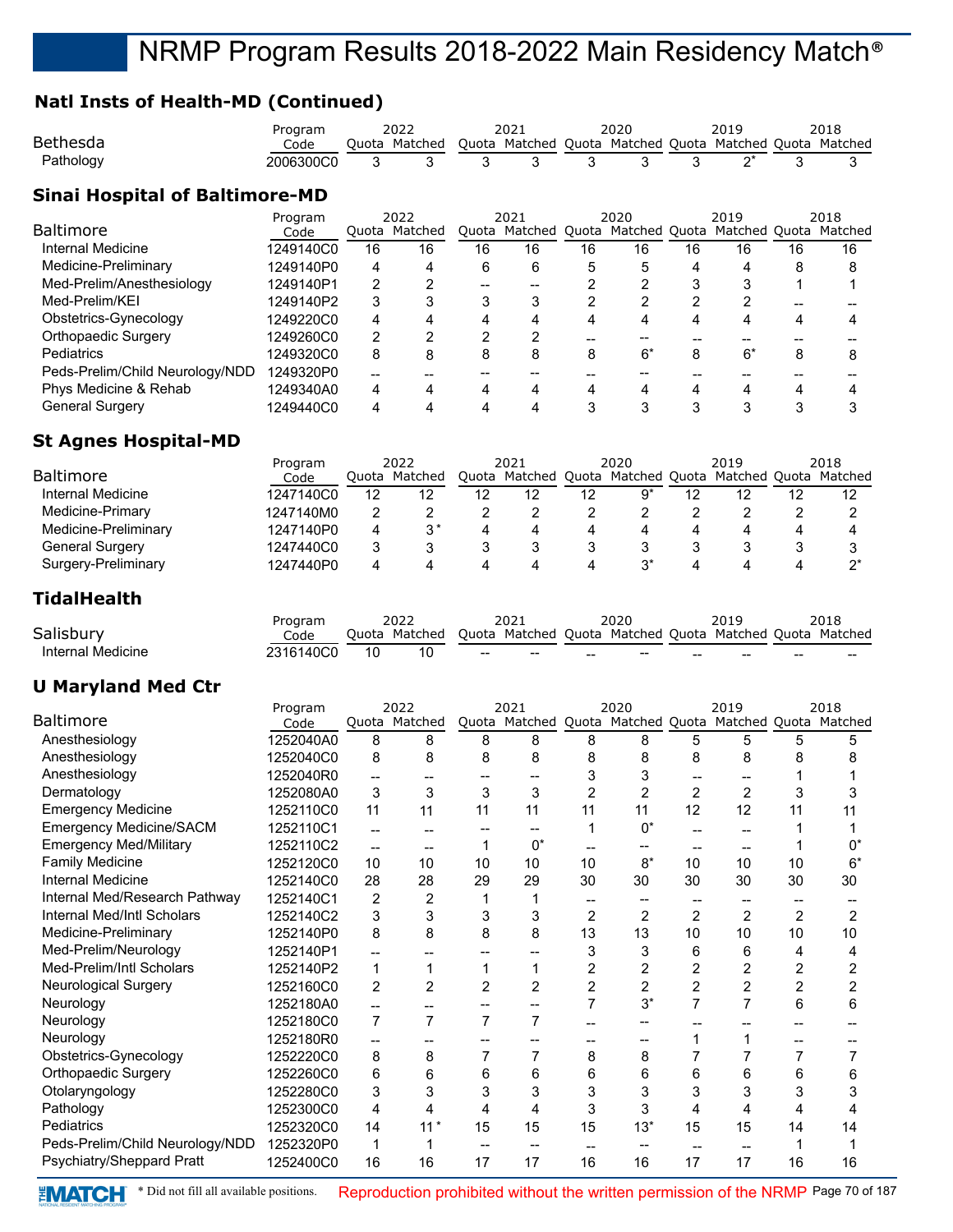## **U Maryland Med Ctr (Continued)**

|                                  | Program   | 2022 |               | 2021 |   |   | 2020 |   | 2019                                                    | 2018 |  |
|----------------------------------|-----------|------|---------------|------|---|---|------|---|---------------------------------------------------------|------|--|
| <b>Baltimore</b>                 | Code      |      | Quota Matched |      |   |   |      |   | Quota Matched Quota Matched Quota Matched Quota Matched |      |  |
| Psychiatry/Physician Scientist   | 1252400C1 |      |               |      |   |   |      |   |                                                         |      |  |
| Interventional Radiology (Integ) | 1252416A0 | 2    |               |      |   |   |      |   |                                                         |      |  |
| Radiology-Diagnostic             | 1252420A0 |      |               |      |   |   | 9    | 8 |                                                         |      |  |
| Rad-Diag/SACM-Advanced           | 1252420A1 |      |               |      |   |   | 0*   |   |                                                         |      |  |
| Radiology-Diagnostic/SACM        | 1252420R0 |      |               |      |   |   |      |   |                                                         |      |  |
| <b>Radiation Oncology</b>        | 1252430A0 | 3    |               | 3    | 3 |   | 3    | 2 | 2                                                       |      |  |
| <b>Radiation Oncology</b>        | 1252430R1 |      |               |      |   |   |      |   |                                                         |      |  |
| <b>General Surgery</b>           | 1252440C0 | 6    | 6             | 6    | 6 | h | 6    | 6 |                                                         |      |  |
| Surgery-Preliminary              | 1252440P0 | 5    | 5             | 6    | 6 | 6 | 6    | 6 | 6                                                       |      |  |
| Surg-Prelim/Urology              | 1252440P2 |      |               |      |   |   |      |   |                                                         |      |  |
| Surg-Prelim/SACM                 | 1252440P3 |      |               |      |   |   |      |   |                                                         |      |  |
| Surg-Prelim/Int Radiology        | 1252440P4 |      |               |      |   |   |      |   |                                                         |      |  |
| <b>Thoracic Surgery</b>          | 1252461C0 |      |               |      |   |   |      |   |                                                         |      |  |
| Medicine-Pediatrics              | 1252700C0 | 4    |               |      |   |   |      |   |                                                         |      |  |
| Medicine-Emergency Med           | 1252705C0 | 2    |               |      |   |   |      |   |                                                         |      |  |
| Pediatrics-Emergency Med         | 1252725C0 | 2    |               |      |   |   |      |   |                                                         |      |  |

### **U Maryland Med Ctr Midtown Campus**

|                            | Program   |       | 2022    |   | 2021          |     | 2020                |       | 2019          |       | 2018    |
|----------------------------|-----------|-------|---------|---|---------------|-----|---------------------|-------|---------------|-------|---------|
| <b>Baltimore</b>           | Code      | Ouota | Matched |   | Quota Matched |     | Quota Matched Quota |       | Matched Quota |       | Matched |
| Internal Medicine          | 1244140C0 | ч     |         |   |               |     |                     |       |               |       |         |
| Transitional               | 1244999P0 |       |         | 5 |               |     |                     |       |               | 10    |         |
| Transitional/Ophthalmology | 1244999P1 |       |         |   |               | $-$ | $\hspace{0.05cm}$   | $- -$ | --            | $- -$ | $- -$   |

### **U Maryland Mercy Med Ctr**

|                               | Program   | 2022          | 2021                                                    | 2020 | 2019 | 2018 |
|-------------------------------|-----------|---------------|---------------------------------------------------------|------|------|------|
| <b>Baltimore</b>              | Code      | Ouota Matched | Quota Matched Quota Matched Quota Matched Quota Matched |      |      |      |
| Medicine-Preliminary          | 1245140P0 |               |                                                         |      |      |      |
| Med-Prelim/Anesthesiology-JHU | 1245140P1 |               |                                                         |      |      |      |

#### **U Maryland Prince Georges Hosp Ctr**

|                        | Program   |       | 2022    |    | 2021                              | 2020 | 2019          | 2018    |
|------------------------|-----------|-------|---------|----|-----------------------------------|------|---------------|---------|
| Largo                  | Code      | Ouota | Matched |    | Quota Matched Quota Matched Quota |      | Matched Quota | Matched |
| <b>Family Medicine</b> | 1905120C0 |       |         |    |                                   |      |               |         |
| Internal Medicine      | 1905140C0 | 12    |         | 12 | 12                                |      |               |         |
| Medicine-Preliminary   | 1905140P0 |       |         | n  |                                   |      |               |         |

## **MASSACHUSETTS**

#### **B I Deaconess Med Ctr-MA**

|                               | Program   |       | 2022          |                | 2021          |    | 2020                |    | 2019          |    | 2018    |
|-------------------------------|-----------|-------|---------------|----------------|---------------|----|---------------------|----|---------------|----|---------|
| Boston                        | Code      |       | Quota Matched |                | Quota Matched |    | Quota Matched Quota |    | Matched Quota |    | Matched |
| Anesthesiology                | 1256040A0 | 6     | 6             | 6              | 6             | 6  | 6                   | 6  | 6             | 5  | 5       |
| Anesthesiology                | 1256040C0 | 12    | 12            | 11             | 11            | 10 | 10                  | 10 | 10            | 12 | 12      |
| Anesthesiology/Clin Scientist | 1256040C1 | --    |               |                |               | 2  | 2                   |    | 2             |    |         |
| Anesthesiology                | 1256040R0 | $- -$ |               |                |               |    |                     |    |               |    |         |
| <b>Emergency Medicine</b>     | 1256110C0 | 13    | 13            | 13             | 13            | 13 | 13                  | 13 | 13            | 13 | 13      |
| Internal Medicine             | 1256140C0 | 49    | 49            | 48             | 48            | 48 | 48                  | 49 | 49            | 46 | 46      |
| Medicine-Primary              | 1256140M0 | 2     | 2             | 4              | 4             | 2  | 2                   | 4  | 4             | 4  | 4       |
| Medicine-Preliminary          | 1256140P0 | 8     | 8             | 10             | 10            | 9  | 9                   | 9  | 9             | 10 | 10      |
| Med-Prelim/Neurology          | 1256140P1 | 4     |               | $\overline{2}$ | 2             | 5  | 5                   | 2  | 2             |    |         |
| Neurological Surgery          | 1256160C0 |       |               |                |               |    |                     |    |               |    |         |
| Neurology                     | 1256180A0 | 4     |               | 8              | 8             | 8  | 8                   | 8  | $5^*$         |    |         |
| Neurology                     | 1256180C0 | 4     | 4             |                |               |    |                     |    |               |    |         |
| Obstetrics-Gynecology         | 1256220C0 | 6     | 6             | 6              | 6             | 6  | 6                   | 6  | 6             | 6  | 6       |
| Otolaryngology                | 1256280C0 | 2     | 2             | 2              | 2             |    |                     |    |               |    |         |
| Pathology                     | 1256300C0 | 10    | 10            |                |               | 10 | 10                  | 8  | $4^*$         |    |         |

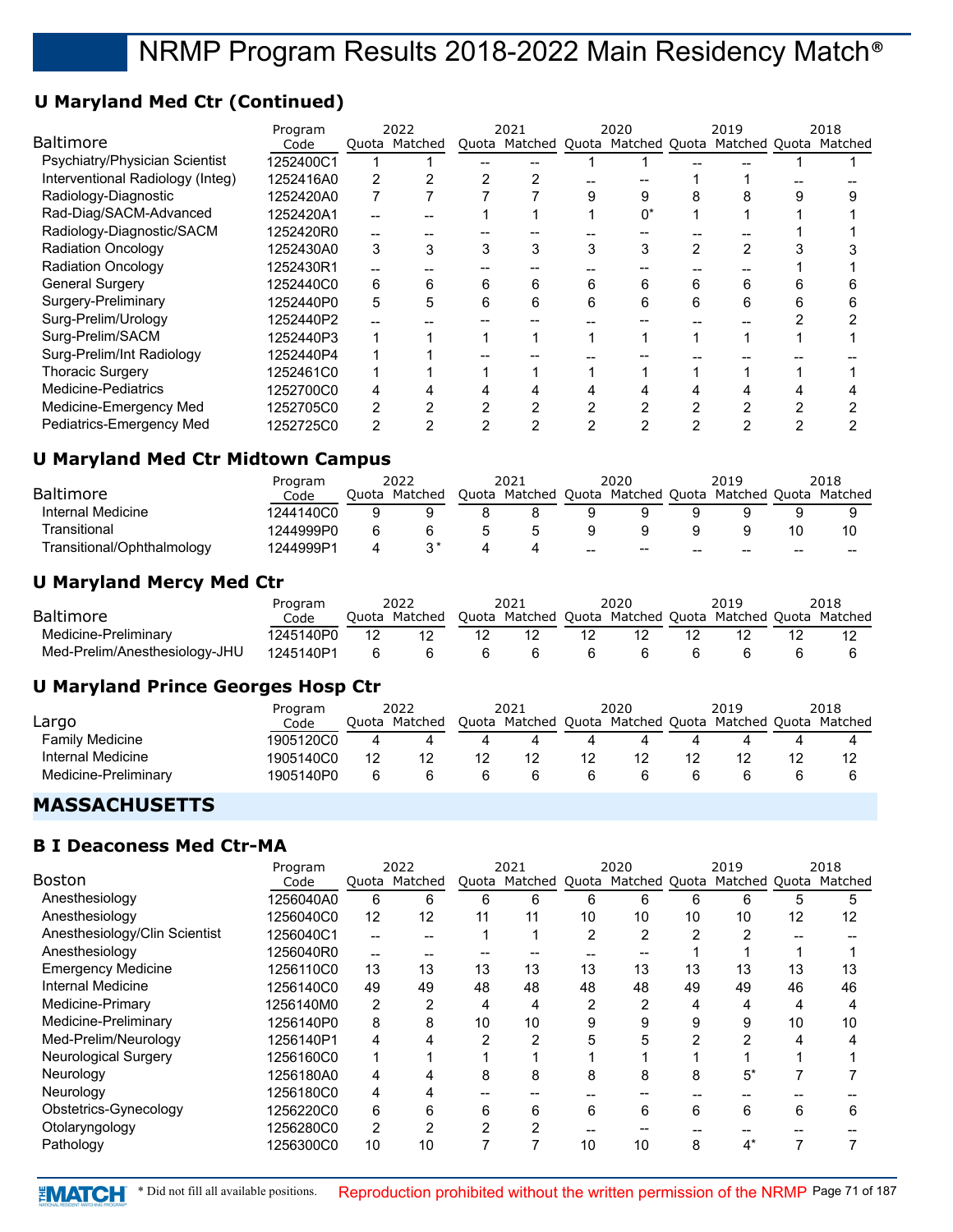## **B I Deaconess Med Ctr-MA (Continued)**

| <b>Boston</b>                    | Program<br>Code | Ouota | 2022<br>Matched |    | 2021 |    | 2020 |    | 2019<br>Quota Matched Quota Matched Quota Matched Quota Matched |    | 2018  |
|----------------------------------|-----------------|-------|-----------------|----|------|----|------|----|-----------------------------------------------------------------|----|-------|
| Plastic Surgery (Integrated)     | 1256362C0       |       |                 |    |      |    |      |    |                                                                 |    |       |
| Psychiatry                       | 1256400C0       | 9     |                 | 10 | 10   | 10 | 10   | 10 | 10                                                              | 10 | 10    |
| Psychiatry/Research              | 1256400C1       |       |                 |    |      |    |      |    |                                                                 |    |       |
| Interventional Radiology (Integ) | 1256416A0       | 2     |                 | າ  |      |    |      |    |                                                                 |    |       |
| Radiology-Diagnostic             | 1256420A0       | 8     |                 | 8  | 8    | 8  | 8    | 8  | 8                                                               | 8  |       |
| <b>General Surgery</b>           | 1256440C0       | 9     |                 | 9  | 9    | 9  | 9    | я  | 9                                                               | 9  |       |
| Surgery-Preliminary              | 1256440P0       | 5     |                 | 5  | 5    | 5  |      |    | 6                                                               | 6  | $3^*$ |
| Vascular Surgery                 | 1256451C0       |       |                 |    |      |    |      |    |                                                                 |    |       |
| Transitional/Brockton-BIDMC      | 1256999P0       | 9     |                 | 9  |      |    |      |    | 9                                                               | 9  |       |

### **Baystate Franklin Med Ctr-MA**

|                        | Program   | 2022 |                                                                       | 2021   |     | 2020            |                   | 2019  |                 | 2018  |
|------------------------|-----------|------|-----------------------------------------------------------------------|--------|-----|-----------------|-------------------|-------|-----------------|-------|
| Greenfield             | Code      |      | Quota Matched Quota Matched Quota Matched Quota Matched Quota Matched |        |     |                 |                   |       |                 |       |
| <b>Family Medicine</b> | 2303120C0 |      |                                                                       | $\sim$ | $-$ | $\qquad \qquad$ | $\hspace{0.04in}$ | $- -$ | $\qquad \qquad$ | $- -$ |

## **Berkshire Med Ctr-MA**

|                      | Program   |    | 2022          |    | 2021 |    | 2020  |    | 2019                                                    |    | 2018 |
|----------------------|-----------|----|---------------|----|------|----|-------|----|---------------------------------------------------------|----|------|
| Pittsfield           | Code      |    | Quota Matched |    |      |    |       |    | Quota Matched Quota Matched Quota Matched Quota Matched |    |      |
| Internal Medicine    | 1281140C0 | 13 | 13            | 13 | 13   | 13 | 13    |    |                                                         | 12 |      |
| Medicine-Preliminary | 1281140P0 | ۰. |               |    |      |    |       |    |                                                         |    |      |
| Psychiatry           | 1281400C0 | 4  |               |    |      |    | 4     | -- | --                                                      | -- |      |
| General Surgery      | 1281440C1 |    |               |    |      |    |       | -- | --                                                      |    |      |
| Surgery-Preliminary  | 1281440P1 |    |               |    |      | -- | $- -$ | -- | --                                                      |    |      |

## **Boston Univ Med Ctr-MA**

|                                  | Program   |                          | 2022           |                | 2021           |                | 2020           |                | 2019                                              |                | 2018           |
|----------------------------------|-----------|--------------------------|----------------|----------------|----------------|----------------|----------------|----------------|---------------------------------------------------|----------------|----------------|
| <b>Boston</b>                    | Code      | Quota                    | Matched        | Quota          |                |                |                |                | Matched Quota Matched Quota Matched Quota Matched |                |                |
| Anesthesiology                   | 1257040A0 | 4                        | 4              | 5              | 5              | 5              | 5              | 5              | 5                                                 | 5              | 5              |
| Anesthesiology                   | 1257040C0 | 7                        | 7              | 6              | 6              | 6              | 6              | 6              | 6                                                 | 6              | 6              |
| Anesthesiology                   | 1257040R0 | --                       |                |                |                |                | $0^*$          |                |                                                   |                |                |
| Dermatology                      | 1257080A0 | 5                        | 5              | 5              | 5              | 5              | 5              | 5              | 5                                                 | 5              | 5              |
| Dermatology                      | 1257080R0 | $\overline{a}$           | --             |                |                |                |                | --             |                                                   |                |                |
| <b>Emergency Medicine</b>        | 1257110C0 | 14                       | 14             | 12             | 12             | 12             | 12             | 12             | 12                                                | 12             | 12             |
| <b>Family Medicine</b>           | 1257120C0 | 12                       | $8*$           | 12             | 12             | 12             | 12             | 12             | 12                                                | 12             | 12             |
| <b>Internal Medicine</b>         | 1257140C0 | 41                       | 41             | 40             | 40             | 41             | 41             | 40             | 40                                                | 40             | 40             |
| Int Med/ABIM Research Pathway    | 1257140C1 | $\overline{\phantom{a}}$ | --             |                |                |                |                |                |                                                   |                |                |
| Medicine-Primary                 | 1257140M0 | 5                        | 5              | 5              | 5              | 5              | 5              | 5              | 5                                                 | 5              | 5              |
| Medicine-Preliminary             | 1257140P0 | $\overline{a}$           |                |                |                | $\overline{2}$ | $\overline{2}$ | 1              | 1                                                 | $\overline{2}$ | 2              |
| Med-Prelim/Neurology             | 1257140P1 | $\overline{a}$           | $-$            | 7              | $6*$           | $\overline{7}$ | 7              | 7              | $\overline{7}$                                    | 6              | 6              |
| Med-Prelim/Ophthalmology         | 1257140P2 | 4                        | 4              | 4              | 4              | --             |                | --             | --                                                | --             |                |
| Neurology                        | 1257180A0 | --                       | $\overline{a}$ | 7              | 7              | 7              | $\overline{7}$ | 7              | $\overline{7}$                                    | $\overline{7}$ | $\overline{7}$ |
| Neurology                        | 1257180C0 | $\overline{7}$           | 7              |                |                |                |                |                |                                                   |                |                |
| Neurology                        | 1257180R0 | --                       |                |                |                |                |                |                |                                                   | 1              |                |
| Child Neurology                  | 1257185C0 | 1                        | 1              | 1              | 1              |                | 1              |                |                                                   |                |                |
| Child Neurology                  | 1257185R0 | 1                        | $0*$           | 2              | 2              |                | $0^*$          | 1              | $0^*$                                             | 2              | $1^*$          |
| Obstetrics-Gynecology            | 1257220C0 | 5                        | 5              | 5              | 5              | 5              | 5              | 5              | 5                                                 | 5              | 5              |
| <b>Orthopaedic Surgery</b>       | 1257260C0 | 4                        | 4              | 4              | 4              | 4              | 4              | 4              | 4                                                 | 4              | 4              |
| Ortho Surgery/Research           | 1257260C1 | 1                        |                |                |                |                | $0^*$          | 1              |                                                   |                |                |
| Otolaryngology                   | 1257280C0 | 4                        | 4              | 4              | 4              | 4              | 4              | 3              | 3                                                 | 3              | 3              |
| Pathology                        | 1257300C0 | $\overline{2}$           | $\overline{2}$ | 4              | 4              | 4              | 4              | 3              | 3                                                 | $\overline{2}$ | $1^*$          |
| Psychiatry                       | 1257400C0 | 8                        | 8              | 8              | 8              | 8              | 8              | 8              | 8                                                 | 8              | 8              |
| Interventional Radiology (Integ) | 1257416A0 | 1                        |                |                |                |                |                |                |                                                   |                |                |
| Radiology-Diagnostic             | 1257420A0 | 9                        | 9              | 10             | 10             | 10             | 10             | 10             | 10                                                | 9              | 9              |
| Radiology-Diagnostic             | 1257420R0 | --                       | $\overline{a}$ | 1              | 1              | --             | --             | 1              |                                                   |                |                |
| <b>General Surgery</b>           | 1257440C0 | $\mathbf 5$              | 5              | 5              | 5              | 5              | $\sqrt{5}$     | 5              | 5                                                 | 5              | 5              |
| Surgery-Preliminary              | 1257440P0 | 4                        | 4              | 5              | $2^*$          | 5              | $3^*$          | 6              | $5^*$                                             | 4              | $3^*$          |
| Surg-Prelim/Urology              | 1257440P1 | --                       |                |                |                |                |                |                |                                                   | 2              | 2              |
| Psychiatry-Family Med            | 1257720C0 | $\overline{c}$           | $\overline{2}$ | $\overline{2}$ | $\overline{2}$ | $\overline{2}$ | $\overline{2}$ | $\overline{2}$ | $\overline{2}$                                    | $\overline{2}$ | 2              |
|                                  |           |                          |                |                |                |                |                |                |                                                   |                |                |

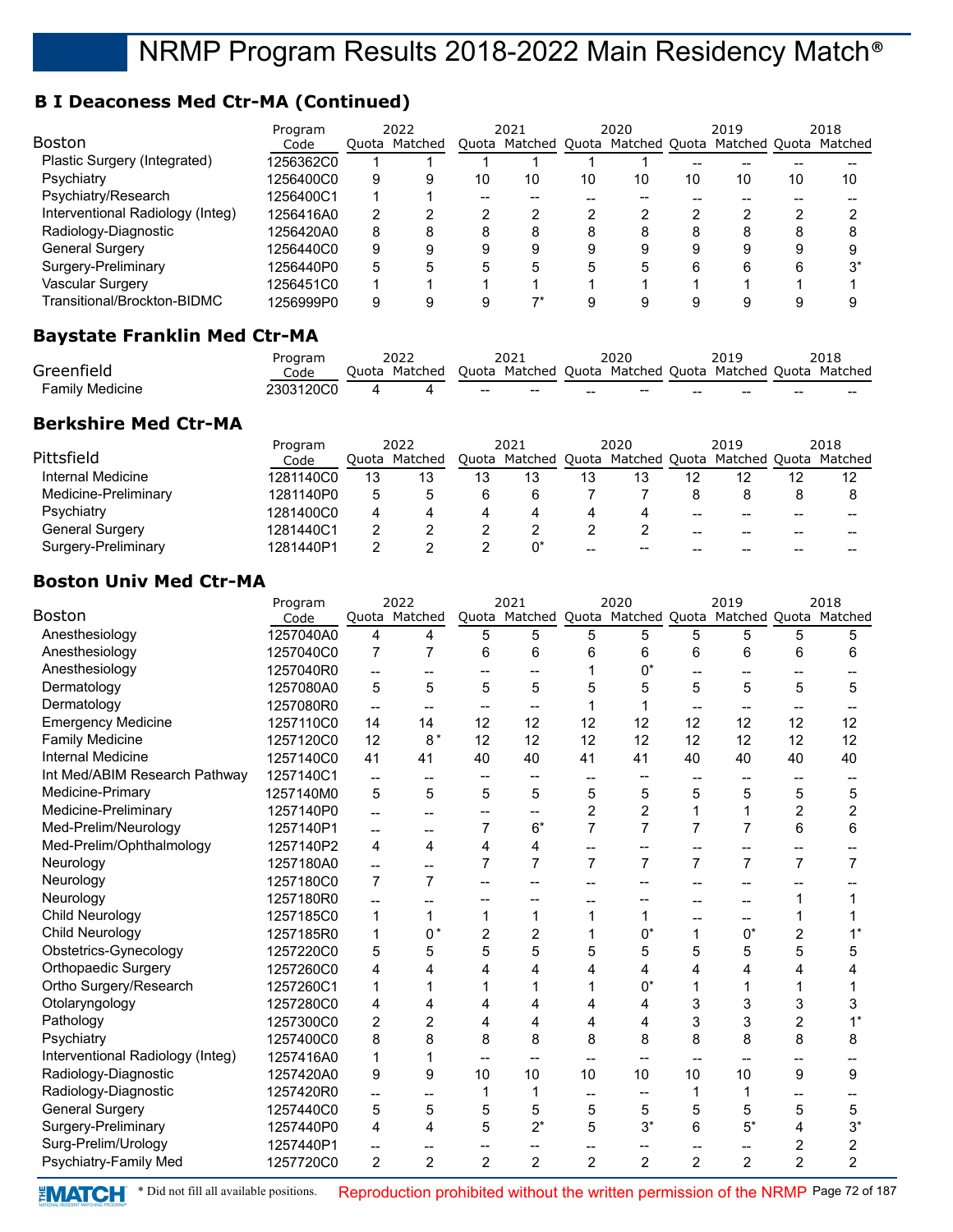## **Brigham & Womens Hosp-MA**

|                                  | Program   |                | 2022           |                | 2021           |                | 2020                              |                | 2019           |                | 2018    |
|----------------------------------|-----------|----------------|----------------|----------------|----------------|----------------|-----------------------------------|----------------|----------------|----------------|---------|
| <b>Boston</b>                    | Code      |                | Quota Matched  | Quota          | Matched        |                | Quota Matched Quota Matched Quota |                |                |                | Matched |
| Anesthesiology                   | 1265040A0 | 7              |                | 6              | 6              | 6              | 6                                 |                | 7              | 9              |         |
| Anesthesiology                   | 1265040C0 | 16             | 16             | 16             | 16             | 18             | 18                                | 17             | 17             | 18             | 18      |
| Anesthesiology/Research          | 1265040C1 | 2              | 2              | 2              | 2              |                |                                   |                |                |                |         |
| Anesthesiology                   | 1265040R0 |                |                |                |                |                |                                   |                |                |                |         |
| <b>Internal Medicine</b>         | 1265140C0 | 41             | 41             | 40             | 40             | 40             | 40                                | 40             | 40             | 40             | 40      |
| Medicine-Primary/DGM             | 1265140M0 | 8              | 8              | 8              | 8              | 8              | 8                                 | 8              | 8              | 8              | 8       |
| Medicine-Primary/HVMA            | 1265140M1 | 4              | 4              | 4              | 4              | 4              | 4                                 | 4              | 4              | 4              | 4       |
| Medicine-Preliminary             | 1265140P0 | 11             | 11             | 11             | 11             | 11             | 11                                | 11             | 11             | 12             | 12      |
| Med-Prelim/Neurology             | 1265140P1 | 8              | 8              | 8              | 8              | 8              | 8                                 | 8              | 8              |                |         |
| <b>Neurological Surgery</b>      | 1265160C0 | 3              | 3              | 3              | 3              | 3              | 3                                 | 3              | 3              | $\overline{2}$ | 2       |
| Neurology/BWH-MGH                | 1265180A0 | 19             | 19             | 19             | 19             | 19             | 19                                | 19             | 19             | 18             | 18      |
| Neurology/BWH-MGH                | 1265180R0 | --             |                |                |                |                |                                   |                |                |                |         |
| Obstetrics-Gynecology/BWH-MGH    | 1265220C0 | 11             | 11             | 11             | 11             | 11             | 11                                | 11             | 11             | 11             | 11      |
| Pathology/AP only or AP/CP       | 1265300C0 | 9              | 9              | 9              | 9              | 10             | 10                                | 9              | 9              | 9              | 9       |
| Pathology/CP only                | 1265300C1 | 2              | $\overline{2}$ | $\overline{2}$ | $\overline{c}$ | 3              | 3                                 | 2              |                | 3              | 3       |
| Plastic Surgery (Integrated)     | 1265362C0 | 3              | 3              | 3              | 3              | 3              | 3                                 | 3              | 3              | 3              | 3       |
| Psychiatry                       | 1265400C0 | 10             | 10             | 6              | 6              | 6              | 6                                 |                |                |                |         |
| Psychiatry/Research              | 1265400C1 | $\overline{2}$ | $\overline{2}$ | $\overline{2}$ | $\overline{2}$ | 2              | 2                                 |                |                |                |         |
| Psychiatry/Child                 | 1265400C2 | 2              | $\overline{2}$ | $\overline{2}$ | $\overline{2}$ | $\overline{2}$ | 2                                 | $\overline{2}$ | 2              |                |         |
| Interventional Radiology (Integ) | 1265416C0 | 2              | $\overline{2}$ | 2              | $\overline{2}$ | $\overline{2}$ | 2                                 | $\overline{2}$ | $\overline{2}$ |                | 2       |
| Radiology-Diagnostic             | 1265420A0 | 8              | 8              | 8              | 8              | 8              | 8                                 | 8              | 8              |                |         |
| Radiology-Diagnostic             | 1265420R0 | --             |                |                |                |                |                                   |                |                |                | $0^*$   |
| <b>General Surgery</b>           | 1265440C0 | 9              | 9              | 9              | 9              | 9              | 9                                 | 9              | 9              |                | 9       |
| Surgery-Preliminary              | 1265440P0 | 5              | $3*$           | 5              | $0^*$          | 5              | 5                                 | 5              | $0^*$          |                | $5^*$   |
| Thoracic Surgery/Non-cardiac     | 1265461C0 |                |                |                | በ*             |                |                                   |                |                |                |         |
| Thoracic Surgery/Cardiac         | 1265461C1 |                |                |                |                |                |                                   |                |                |                |         |
| Med-Peds/Harvard BWH/CHB         | 1265700C0 | 4              |                |                |                |                |                                   |                |                |                |         |

## **Cambridge Health Alliance-MA**

|                              | Program   | 2022          |       | 2021                                              | 2020 | 2019 | 2018 |
|------------------------------|-----------|---------------|-------|---------------------------------------------------|------|------|------|
| Cambridge                    | Code      | Ouota Matched | Quota | Matched Quota Matched Quota Matched Quota Matched |      |      |      |
| <b>Family Medicine/Tufts</b> | 1268120C0 |               |       |                                                   |      |      |      |
| Medicine-Primary             | 1268140M0 |               |       |                                                   |      |      |      |
| Psychiatry                   | 1268400C0 |               |       |                                                   |      |      |      |
| Transitional                 | 1268999P0 |               |       |                                                   |      |      |      |

## **Childrens Hospital-Boston-MA**

| Program                                     |     |    |                       |    |      |    |      | 2019 |    | 2018                                            |
|---------------------------------------------|-----|----|-----------------------|----|------|----|------|------|----|-------------------------------------------------|
| Code                                        |     |    |                       |    |      |    |      |      |    | Matched                                         |
| 1259185C0                                   | 5   |    |                       |    | 5    | 5  |      |      |    |                                                 |
| 1259185R0                                   |     |    |                       |    |      |    |      |      |    |                                                 |
| 1259186A0                                   |     |    |                       |    |      |    |      | U,   |    |                                                 |
| 1259186R0                                   | $-$ |    |                       |    |      |    |      |      |    | U,                                              |
| 1259320C0                                   | 35  | 35 | 28                    | 28 | 29   | 29 | 27   | 27   | 30 | 30                                              |
| Peds/Urban Health Advocacy-BMC<br>1259320C1 | 10  | 10 | 10                    | 10 | 10   | 10 | 11   |      | 10 | 10                                              |
| 1259726C0                                   |     |    |                       |    |      |    |      |      |    |                                                 |
| 1259765C0                                   | 2   |    |                       |    |      |    |      |      |    |                                                 |
|                                             |     |    | 2022<br>Ouota Matched |    | 2021 |    | 2020 |      |    | Quota Matched Quota Matched Quota Matched Quota |

## **Grtr Lawrence Fam Hlth Ctr-MA**

|                        | Program   | 2022  |         |       | 2021 | 2020 |  | 2019 |  | 2018                                              |
|------------------------|-----------|-------|---------|-------|------|------|--|------|--|---------------------------------------------------|
| Lawrence               | Code      | Ouota | Matched | Ouota |      |      |  |      |  | Matched Ouota Matched Ouota Matched Ouota Matched |
| <b>Family Medicine</b> | 1283120C0 |       |         |       |      |      |  |      |  |                                                   |

## **Harvard Med School/Mass Eye and Ear**

|                         | Program   | 2022 |               | 2021 |                                                         | 2020 |  | 2019 |  | 2018 |
|-------------------------|-----------|------|---------------|------|---------------------------------------------------------|------|--|------|--|------|
| Boston                  | Code      |      | Ouota Matched |      | Quota Matched Quota Matched Quota Matched Quota Matched |      |  |      |  |      |
| Otolaryngology          | 1180280C0 |      |               |      |                                                         |      |  |      |  |      |
| Otolaryngology/Research | 1180280C1 |      |               |      |                                                         |      |  |      |  |      |

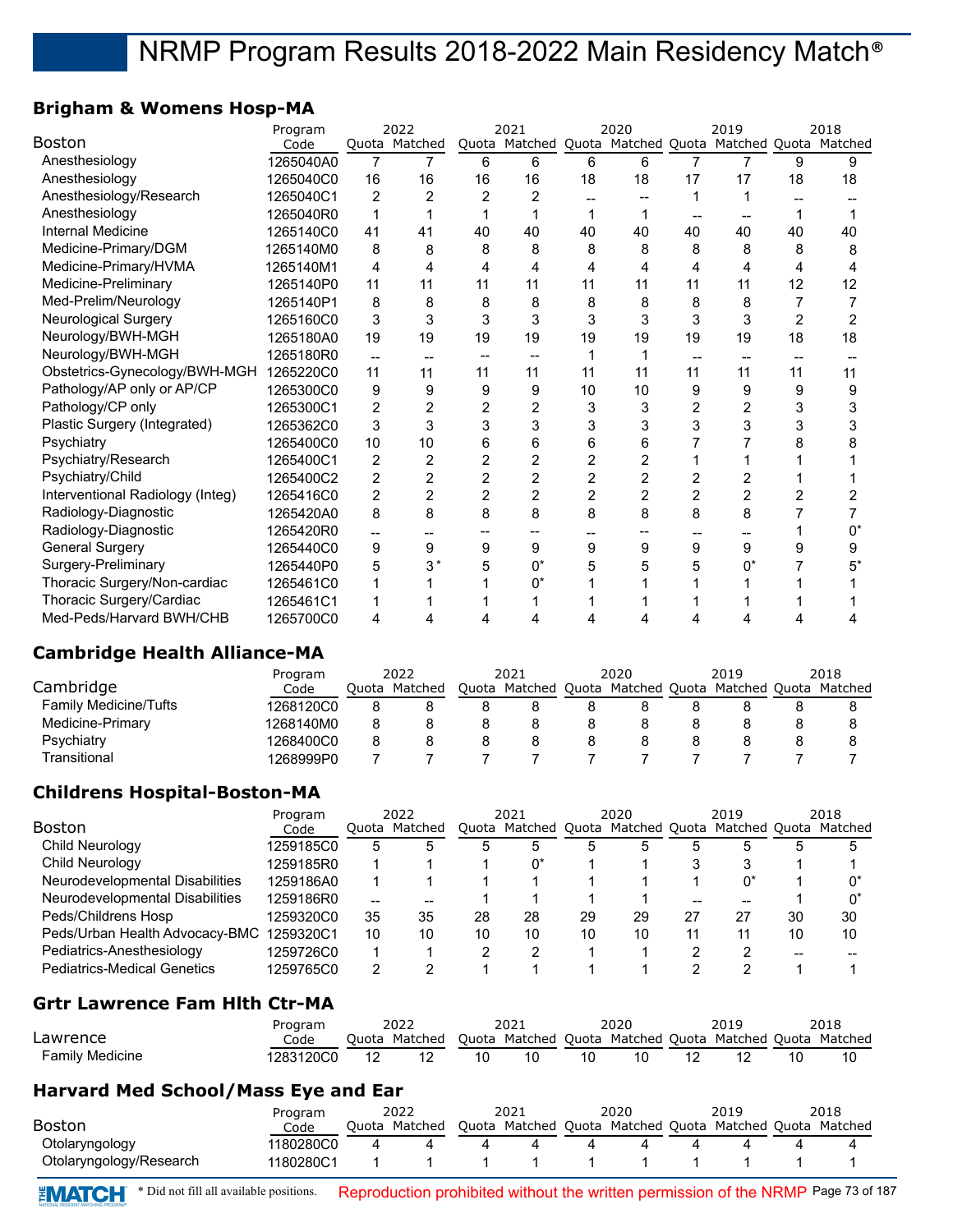#### **Harvard South Shore-MA**

| unui                                   |                 |                          |                                     |                          |                          |                          |                                                         |                |                |                          |                  |
|----------------------------------------|-----------------|--------------------------|-------------------------------------|--------------------------|--------------------------|--------------------------|---------------------------------------------------------|----------------|----------------|--------------------------|------------------|
|                                        | Program         |                          | 2022                                |                          | 2021                     |                          | 2020                                                    |                | 2019           |                          | 2018             |
| <b>Brockton</b>                        | Code            |                          | Quota Matched                       |                          |                          |                          | Quota Matched Quota Matched Quota Matched Quota Matched |                |                |                          |                  |
| Psychiatry                             | 3120400C0       | 8                        | 8                                   | 8                        | 8                        | 8                        | 8                                                       | 8              | 8              | 8                        | 8                |
| <b>Harvard Spaulding Rehab Hosp-MA</b> |                 |                          |                                     |                          |                          |                          |                                                         |                |                |                          |                  |
| Charlestown                            | Program         |                          | 2022                                |                          | 2021                     |                          | 2020                                                    |                | 2019           |                          | 2018             |
|                                        | Code            |                          | Quota Matched                       |                          |                          |                          | Quota Matched Quota Matched Quota Matched Quota Matched |                |                |                          |                  |
| Phys Medicine & Rehab                  | 1260340A0       | 8                        | 8                                   | 8                        | 8                        | 9                        | 9                                                       | 8              | 8              | 8                        | 8                |
| <b>Lahey Clinic-MA</b>                 |                 |                          |                                     |                          |                          |                          |                                                         |                |                |                          |                  |
| Burlington                             | Program<br>Code |                          | 2022<br>Quota Matched               |                          | 2021                     |                          | 2020<br>Quota Matched Quota Matched Quota Matched Quota |                | 2019           |                          | 2018<br>Matched  |
| Anesthesiology                         | 3130040C0       | 8                        | 8                                   | 6                        | 6                        | 6                        | 6                                                       | 6              | 6              | 6                        | 6                |
| Internal Medicine                      | 3130140C0       | 12                       | 12                                  | 12                       | 12                       | 12                       | 12                                                      | 12             | 12             | 12                       | 12               |
| Medicine-Preliminary                   | 3130140P0       | $\overline{\phantom{a}}$ | --                                  | $\overline{\phantom{a}}$ | $\overline{\phantom{a}}$ | $\overline{\phantom{a}}$ | $\overline{\phantom{a}}$                                | 4              | 4              | 3                        | 3                |
| Med-Prelim/Neurology-Tufts             | 3130140P1       | 6                        | 6                                   | 6                        | $5^*$                    | 6                        | 6                                                       | $\overline{c}$ | 2              | 3                        | 3                |
| Plastic Surgery (Integrated)           | 3130362C0       | 1                        | 1                                   | 1                        | 1                        | 1                        | 1                                                       | 1              | 1              | 1                        | 1                |
| Radiology-Diagnostic                   | 3130420A0       | 4                        | 4                                   | 4                        | 4                        | 4                        | 4                                                       | 4              | 4              | 4                        | 4                |
| Radiology-Diag/Sponsored               | 3130420A1       | $-$                      | $-$                                 | 1                        | 1                        | 1                        | 1                                                       | 1              | 1              | $\overline{c}$           | $\boldsymbol{2}$ |
| <b>General Surgery</b>                 | 3130440C0       | 5                        | 5                                   | 5                        | 5                        | 5                        | 5                                                       | 3              | 3              | 3                        | 3                |
| Surg-Prelim/Urology                    | 3130440P0       | $\overline{\phantom{a}}$ |                                     | --                       | $\overline{\phantom{a}}$ |                          | --                                                      |                |                | 3                        | 3                |
|                                        |                 |                          |                                     |                          |                          |                          |                                                         |                |                |                          |                  |
| <b>Lemuel Shattuck Hosp-MA</b>         |                 |                          |                                     |                          |                          |                          |                                                         |                |                |                          |                  |
| Jamaica Plain                          | Program         |                          | 2022                                |                          | 2021                     |                          | 2020                                                    |                | 2019           |                          | 2018             |
| Transitional                           | Code            |                          | Quota Matched                       |                          | 6                        |                          | Quota Matched Quota Matched Quota Matched Quota Matched |                |                |                          |                  |
|                                        | 3112999P0       | 6                        | 6                                   | 6                        |                          | 6                        | 6                                                       | 6              | 6              | 6                        | 6                |
| <b>Massachusetts Gen Hosp</b>          |                 |                          |                                     |                          |                          |                          |                                                         |                |                |                          |                  |
|                                        | Program         |                          | 2022                                |                          | 2021                     |                          | 2020                                                    |                | 2019           |                          | 2018             |
| <b>Boston</b>                          | Code            |                          | Quota Matched                       | Quota                    | Matched                  |                          | Quota Matched Quota Matched Quota                       |                |                |                          | Matched          |
| Anesthesiology/PG 2-4                  | 1261040A0       | $-$                      | $\overline{\phantom{a}}$            |                          | $\overline{\phantom{a}}$ | 17                       | 17                                                      | 17             | 17             | 17                       | 17               |
| Anesthesiology/PG 1-4                  | 1261040C0       | 24                       | 24                                  | 23                       | 23                       | 4                        | 4                                                       | 6              | 6              | 7                        | 7                |
| Anesthesiology/Research                | 1261040C1       | $\overline{c}$           | $\overline{2}$                      | 1                        | 1                        | $\overline{2}$           | 2                                                       | 1              | 1              | $\overline{\phantom{a}}$ |                  |
| Anesthesiology/F                       | 1261040C2       | --                       | --                                  | 1                        | 1                        | 1                        | 1                                                       | 1              | 1              | --                       | --               |
| Anesthesiology/IS                      | 1261040R0       | 2                        | 2                                   | 2                        | $\overline{c}$           | 3                        | 3                                                       | $\overline{2}$ | $\overline{2}$ | $\overline{c}$           | 2                |
| Dermatology/Harvard Combined           | 1261080A0       | 8                        | 8                                   | 8                        | 8                        | 8                        | 8                                                       | 10             | 10             | 8                        | 8                |
| Emergency Med/BWH-Harvard              | 1261110C0       | 15                       | 15                                  | 15                       | 15                       | 15                       | 15                                                      | 15             | 15             | 15                       | 15               |
| Internal Medicine                      | 1261140C0       | 54                       | 54                                  | 53                       | 53                       | 51                       | 51                                                      | 51             | 51             | 47                       | 47               |
| Int Med/Global Medicine                | 1261140C1       | $\overline{\phantom{a}}$ | $\overline{\phantom{a}}$            | $\overline{\phantom{a}}$ | $-$                      | $\overline{2}$           | $\overline{\mathbf{c}}$                                 | $\overline{c}$ | 2              | $\overline{c}$           | $\boldsymbol{2}$ |
| Medicine-Primary                       | 1261140M0       | 7                        | 7                                   | 7                        | 7                        | 7                        | $\overline{7}$                                          | $\overline{7}$ | 7              | 6                        | $\,6\,$          |
| Medicine-Preliminary                   | 1261140P0       | 8                        | 8                                   | 8                        | 8                        | 9                        | 9                                                       | 11             | 11             | 8                        | 8                |
| Med-Prelim/Neurology                   | 1261140P1       | 7                        | 7                                   | 7                        | 7                        | 7                        | 7                                                       | 5              | 5              | 6                        | 6                |
| <b>Neurological Surgery</b>            | 1261160C0       | 3                        | 3                                   | 3                        | 3                        | 3                        | 3                                                       | 4              | 4              | $\overline{\mathbf{c}}$  | 2                |
| <b>Child Neurology</b>                 | 1261185A0       |                          | --                                  | --                       |                          |                          |                                                         | 1              | 1              | $\mathbf{1}$             | 1                |
| Child Neurology/Neuroscience           | 1261185A1       | --                       | $\hspace{0.05cm}$ $\hspace{0.05cm}$ | 1                        | $0^*$                    | --                       | $\overline{\phantom{a}}$                                |                |                | --                       |                  |
| <b>Child Neurology</b>                 | 1261185C0       | 2                        | $\overline{c}$                      | $\overline{c}$           | $\overline{2}$           | 1                        | 1                                                       | $\mathbf{1}$   | $\mathbf{1}$   | $\mathbf{1}$             | $\mathbf{1}$     |
| Ortho Surgery/Harvard Combined         | 1261260C0       | 12                       | 12                                  | 12                       | 12                       | 12                       | 12                                                      | 12             | 12             | 12                       | 12               |
| Pathology/CP only                      | 1261300C0       | $\overline{c}$           | $\overline{\mathbf{c}}$             | $\overline{\mathbf{c}}$  | $\overline{c}$           | $\boldsymbol{2}$         | $\overline{\mathbf{c}}$                                 | 3              | 3              | $\overline{c}$           | $\sqrt{2}$       |
| Pathology/AP only or AP/CP             | 1261300C1       | $\boldsymbol{9}$         | 9                                   | $\overline{7}$           | $\overline{7}$           | $\overline{7}$           | $\overline{7}$                                          | 6              | 6              | 6                        | $\,6\,$          |
| Pediatrics                             | 1261320C0       | 14                       | 14                                  | 13                       | 13                       | 14                       | 14                                                      | 14             | 14             | 14                       | 14               |

Pediatrics-Preliminary 1261320P0 2 2 3 3 3 3 3 3 2 2 Peds-Prelim/Child Neurology 1261320P1 -- -- -- -- -- -- -- -- 1 1 Peds/Adult/Child Psychiatry 1261400C0 2 2 22 2 222 2 2 Psychiatry 1261400C1 14 14 14 14 14 14 14 14 14 14 Interventional Radiology (Integ) 1261416C0 3 3 3 3 3 3 3 3 3 3 3 Radiology-Diagnostic 1261420A0 8 8 8 8 8 8 8 8 8 8 Radiation Oncology/BWH-Harvard 1261430A0 6 6 6 6 6 6 6 6 7 7 7 7 General Surgery 1261440C0 10 10 10 10 9 9 9 9 9 9 Surgery-Preliminary 1261440P0 4 2 \* 33 4 133 5 \* 5 Vascular Surgery 1261451C0 2 2 22 2 222 2 2

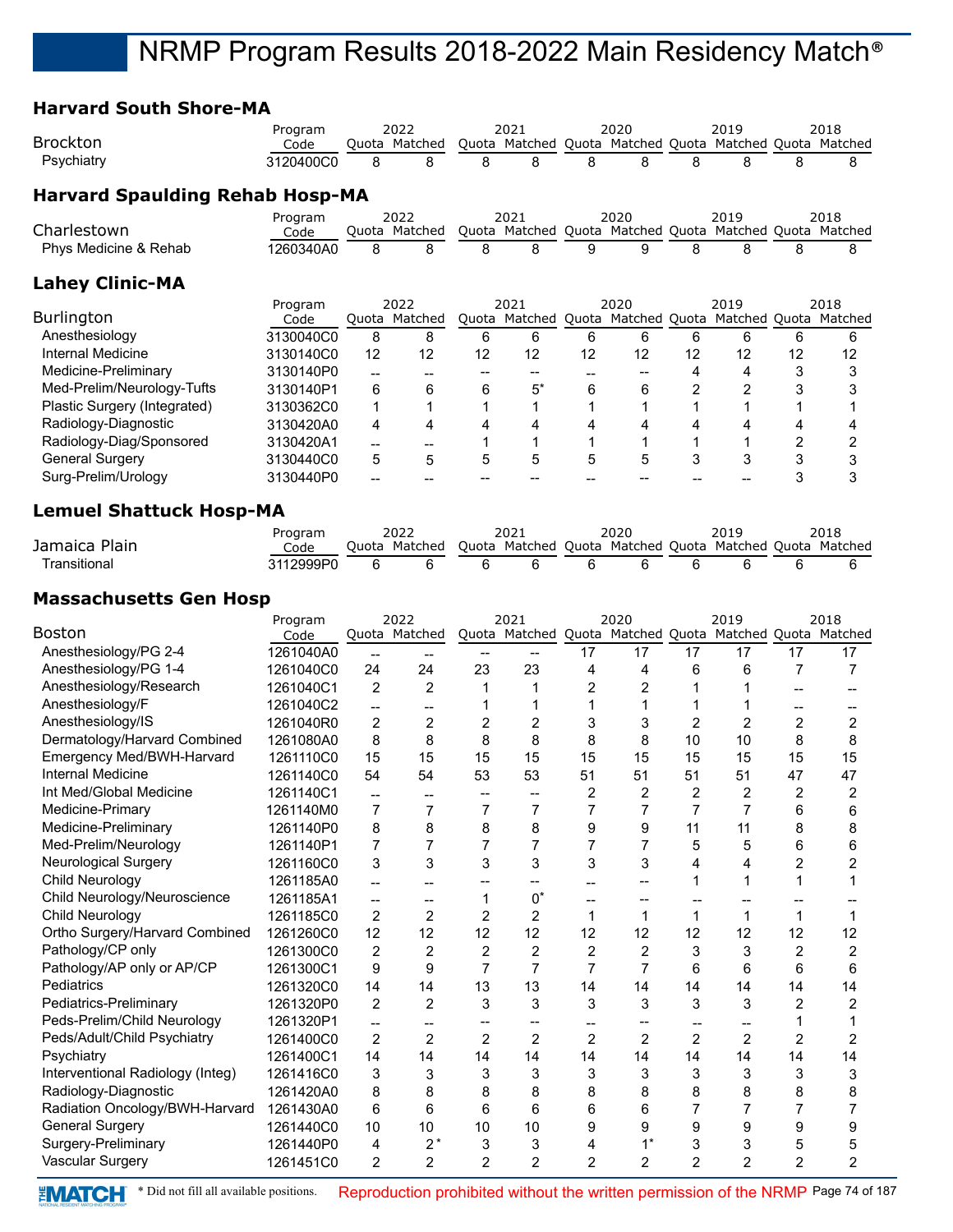## **Massachusetts Gen Hosp (Continued)**

|                          | Program   | 2022 |               | 2021                                                    | 2020 |  | 2019 |  | 2018 |
|--------------------------|-----------|------|---------------|---------------------------------------------------------|------|--|------|--|------|
| <b>Boston</b>            | Code      |      | Ouota Matched | Quota Matched Quota Matched Quota Matched Quota Matched |      |  |      |  |      |
| Med-Peds/Harvard MGH     | 1261700C2 |      |               |                                                         |      |  |      |  |      |
| Medicine-Dermatology/BWH | 1261785C0 |      |               |                                                         |      |  |      |  |      |

#### **MetroWest Med Ctr-Framingham-MA**

|                   | Program   | 2022          | 2021                                                    | 2020 | 2019 | 2018 |
|-------------------|-----------|---------------|---------------------------------------------------------|------|------|------|
| Framingham        | Code      | Ouota Matched | Quota Matched Quota Matched Quota Matched Quota Matched |      |      |      |
| Internal Medicine | 1812140C0 |               |                                                         |      |      |      |
| Transitional      | 1812999P0 |               |                                                         |      |      |      |

#### **Mt Auburn Hospital-MA**

|                      | Program   |       | 2022    |       | 2021    |       | 2020                                              |       | 2019          |    | 2018    |
|----------------------|-----------|-------|---------|-------|---------|-------|---------------------------------------------------|-------|---------------|----|---------|
| Cambridge            | Code      | Ouota | Matched | Ouota | Matched |       | Quota Matched                                     | Quota | Matched Quota |    | Matched |
| Internal Medicine    | 1269140C0 | 13    |         | 13    | 13      | 14    | 14                                                |       | 14            | 13 |         |
| Medicine-Primary     | 1269140M0 |       |         |       |         | $- -$ | $\hspace{0.05cm}-\hspace{0.05cm}-\hspace{0.05cm}$ | --    | --            |    |         |
| Medicine-Preliminary | 1269140P0 |       |         |       |         |       |                                                   |       |               |    |         |
| Med-Prelim/Neurology | 1269140P1 | --    | --      |       |         | $- -$ | $\overline{\phantom{m}}$                          | --    |               | -- |         |
| Radiology-Diagnostic | 1269420A0 |       |         |       |         |       |                                                   |       |               |    |         |

#### **Newton-Wellesley Hosp-MA**

|              | Program  |       | 2022    |       | רחר     |       | 2020          | 2019                  | 2018 |
|--------------|----------|-------|---------|-------|---------|-------|---------------|-----------------------|------|
| Newton       | Code     | วuota | Matched | Ouota | Matched | Ouota | Matched Ouota | Matched Quota Matched |      |
| Transitional | 280999P0 |       |         |       |         | 10    |               |                       |      |

#### **North Shore Med Ctr/Salem Hosp-MA**

|                          | Program   |       | 2022    | 2021                              |     | 2020              |    | 2019                  |    | 2018  |
|--------------------------|-----------|-------|---------|-----------------------------------|-----|-------------------|----|-----------------------|----|-------|
| Salem                    | Code      | Ouota | Matched | Quota Matched Quota Matched Quota |     |                   |    | Matched Quota Matched |    |       |
| Internal Medicine        | 1284140C0 |       |         |                                   |     |                   |    |                       |    |       |
| Medicine-Preliminary     | 1284140P0 |       |         |                                   |     |                   |    |                       |    |       |
| Med-Prelim/Neurology-MGH | 1284140P1 | $- -$ | --      |                                   | $-$ | $\hspace{0.05cm}$ | -- | --                    | -- | $- -$ |

#### **St Elizabeths Med Ctr-MA**

|                            | Program   | 2022 |               |    | 2021                                                    |    | 2020 |    | 2019 |    | 2018  |
|----------------------------|-----------|------|---------------|----|---------------------------------------------------------|----|------|----|------|----|-------|
| <b>Boston</b>              | Code      |      | Quota Matched |    | Quota Matched Quota Matched Quota Matched Quota Matched |    |      |    |      |    |       |
| Anesthesiology             | 1266040A0 | 2    |               |    |                                                         |    |      |    |      | 8  | $6^*$ |
| Anesthesiology             | 1266040C0 | 6    |               | 6  | 6                                                       | 6  | 6    |    | 5*   |    |       |
| Anesthesiology             | 1266040R0 |      |               | ◠  | າ                                                       | າ  |      |    |      |    |       |
| Internal Medicine          | 1266140C0 | 15   | 15            | 16 | 16                                                      | 16 | 16   | 16 | 16   | 16 | 16    |
| Medicine-Preliminary       | 1266140P0 | 8    | ⊿ *           | 8  | 8                                                       | 9  | 5*   | 5  | 5    |    |       |
| Med-Prelim/Neurology-Tufts | 1266140P1 | --   |               |    |                                                         |    |      |    |      |    |       |
| Psychiatry                 | 1266400C0 | 5    |               |    | 5                                                       | 5  | 5    | h  | h.   |    |       |
| <b>General Surgery</b>     | 1266440C0 | 3    |               |    |                                                         |    |      |    |      |    |       |
| Surgery-Preliminary        | 1266440P0 | 4    | ⊿ *           |    | U,                                                      | 5  | 0*   |    | n*   |    |       |

#### **St Vincent Hosp-Worcester-MA**

|                      | Program   |       | 2022    |       | 2021    |       | 2020          | 2019          |    | 2018    |
|----------------------|-----------|-------|---------|-------|---------|-------|---------------|---------------|----|---------|
| Worcester            | Code      | Ouota | Matched | Quota | Matched | Quota | Matched Quota | Matched Quota |    | Matched |
| Internal Medicine    | 1290140C0 | 24    | 24      | 24    | 24      | 23    | 23            |               |    |         |
| Medicine-Preliminary | 1290140P0 |       |         |       |         |       |               |               | 10 |         |
| Radiology-Diagnostic | 1290420A0 |       |         |       |         |       |               |               |    |         |

## **Steward Carney Hospital-MA**

|                            | Program   |       | 2022    |    | 2021                                            |    | 2020 |    | 2019 |    | 2018    |
|----------------------------|-----------|-------|---------|----|-------------------------------------------------|----|------|----|------|----|---------|
| <b>Boston</b>              | Code      | Ouota | Matched |    | Quota Matched Quota Matched Quota Matched Quota |    |      |    |      |    | Matched |
| Internal Medicine          | 1258140C0 |       |         |    |                                                 |    |      |    |      |    |         |
| Medicine-Preliminary       | 1258140P0 |       |         |    |                                                 |    |      |    |      |    |         |
| Med-Prelim/Neurology-Tufts | 1258140P1 | --    | --      | -- | $- -$                                           | -- | --   | -- | --   | -- | $- -$   |
| Transitional               | 1258999P0 |       |         |    |                                                 |    |      |    |      |    |         |

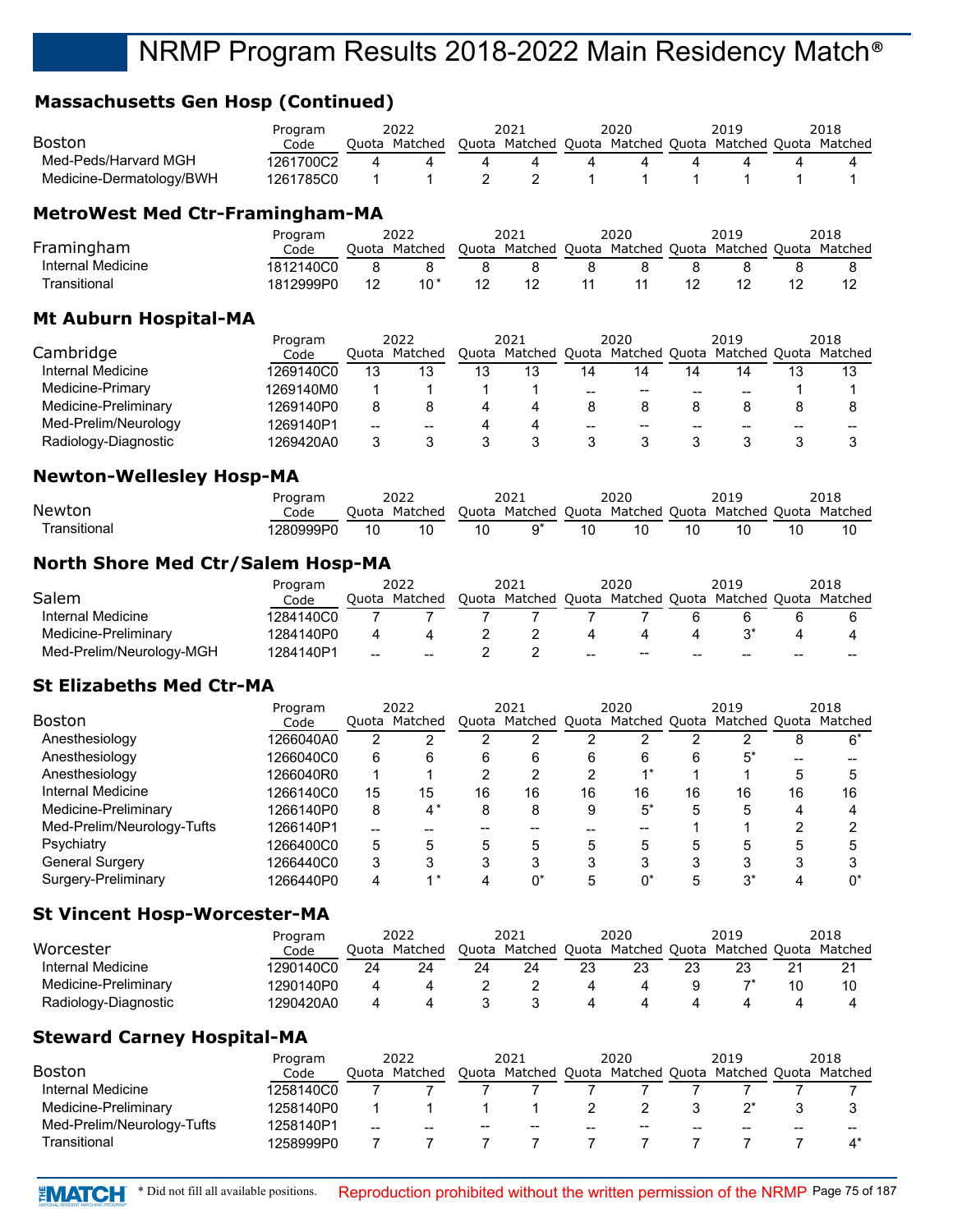#### **Tufts Medical Center-MA**

|                                | Program   |                          | 2022           |                | 2021           |                | 2020           |                | 2019                                                    |                | 2018  |
|--------------------------------|-----------|--------------------------|----------------|----------------|----------------|----------------|----------------|----------------|---------------------------------------------------------|----------------|-------|
| <b>Boston</b>                  | Code      |                          | Quota Matched  |                |                |                |                |                | Quota Matched Quota Matched Quota Matched Quota Matched |                |       |
| Anesthesiology                 | 1263040A0 | 10                       | 10             | 10             | 10             | 10             | 10             | 8              | 8                                                       | 8              | 8     |
| Anesthesiology/FAP             | 1263040A1 |                          |                |                |                |                |                | $\overline{2}$ |                                                         |                |       |
| Anesthesiology                 | 1263040R3 |                          |                |                |                |                |                |                |                                                         |                |       |
| Dermatology                    | 1263080A0 | 4                        | 4              | 3              | $2^*$          | 3              | 3              | 3              | 3                                                       |                |       |
| Dermatology/Sponsored          | 1263080A1 | $\overline{\phantom{a}}$ |                |                | $0^*$          |                | $0^*$          |                |                                                         |                |       |
| Internal Medicine              | 1263140C0 | 26                       | 26             | 26             | 26             | 26             | 26             | 25             | 25                                                      | 25             | 25    |
| Neurological Surgery           | 1263160C0 | 1                        |                | $\overline{2}$ | $\overline{2}$ | $\overline{2}$ | $\overline{2}$ |                |                                                         |                |       |
| Neurology                      | 1263180A0 | 6                        | 6              | 6              | 6              | 7              | 7              | 5              | 5                                                       | 5              | 5     |
| Neurology/Sponsored            | 1263180A1 |                          |                |                |                |                |                |                | $0^*$                                                   |                |       |
| Neurology                      | 1263180R0 |                          |                |                |                |                |                |                |                                                         |                |       |
| Neurology - Neurology/FAP      | 1263180R1 |                          |                |                |                |                |                |                | $0^*$                                                   |                |       |
| Child Neurology                | 1263185C0 |                          |                |                | 1              |                |                |                |                                                         |                |       |
| Child Neurology                | 1263185R0 | --                       |                |                |                |                | $0^*$          | 1              | $0^*$                                                   |                |       |
| Obstetrics-Gynecology          | 1263220C0 | 5                        | 5              | 5              | 5              | 5              | 5              | 5              | 5                                                       | 5              | 5     |
| Ob-Gyn/Preliminary             | 1263220P0 | 1                        |                |                |                |                |                |                |                                                         |                |       |
| Orthopaedic Surgery            | 1263260C0 | 4                        | 4              |                | 4              | 4              | 4              | 4              |                                                         |                | 4     |
| Otolaryngology                 | 1263280C0 | 2                        | $\overline{c}$ | 2              | $\overline{c}$ | $\overline{c}$ | 2              | $\overline{c}$ | $\overline{c}$                                          | 2              | $0^*$ |
| Pathology                      | 1263300C0 | 3                        | 3              | 3              | 3              | 3              | $1^*$          | $\overline{2}$ | $\overline{2}$                                          | 3              | $2^*$ |
| Pediatrics                     | 1263320C0 | --                       |                | 10             | 10             | 10             | 10             | 11             | 11                                                      | 10             | 10    |
| Phys Medicine & Rehab          | 1263340A0 | 3                        | 3              | 3              | $1*$           | 3              | 3              | 3              | 3                                                       | 3              | 3     |
| Psychiatry                     | 1263400C0 | 7                        | $\overline{7}$ |                | 5              | 5              | 5              | 5              | 5                                                       |                | 5     |
| Psychiatry/Sponsored           | 1263400C1 | --                       | --             |                |                |                |                |                |                                                         |                |       |
| Radiology-Diagnostic           | 1263420A0 | 5                        | 5              | 5              | 5              | 5              | 5              | 5              | 5                                                       | 5              | 5     |
| Radiology-Diagnostic/Sponsored | 1263420A2 | --                       |                |                |                |                | $0^*$          |                | 0*                                                      |                |       |
| <b>Radiation Oncology</b>      | 1263430A0 | $\overline{2}$           | $0^*$          | $\overline{c}$ | $0^*$          | 3              |                | $\overline{c}$ | $\overline{c}$                                          | 3              | $2^*$ |
| <b>General Surgery</b>         | 1263440C0 | 4                        | 4              | 4              | 4              | Δ              | 4              | 3              | 3                                                       | 3              | 3     |
| Surgery-Preliminary            | 1263440P0 | 3                        | $0*$           | 3              | 3              | 3              | 3              | 5              | $3^*$                                                   | 5              | 5     |
| Surg-Prelim/Anesthesiology     | 1263440P2 | 2                        | 2              | 2              | 2              |                |                |                |                                                         |                |       |
| Peds/Psych/Child Psych         | 1263730C0 |                          |                | $\overline{2}$ | $\overline{2}$ | $\overline{2}$ | 2              | $\overline{2}$ | 2                                                       | $\overline{2}$ | 2     |

#### **U Massachusetts Med School**

|                     | Program   |       | 2022    |       | 2021                        |                                                | 2020                                              |    | 2019          |       | 2018    |
|---------------------|-----------|-------|---------|-------|-----------------------------|------------------------------------------------|---------------------------------------------------|----|---------------|-------|---------|
| Worcester           | Code      | Ouota | Matched | Quota | Matched Quota Matched Quota |                                                |                                                   |    | Matched Quota |       | Matched |
| Anesthesiology      | 3050040R0 | $- -$ | $- -$   | --    | $- -$                       | $\hspace{0.1mm}-\hspace{0.1mm}-\hspace{0.1mm}$ | $\hspace{0.05cm}-\hspace{0.05cm}-\hspace{0.05cm}$ |    |               | $- -$ | $- -$   |
| Neurology           | 3050180R0 | $- -$ | --      | --    | $- -$                       | $\hspace{0.1mm}-\hspace{0.1mm}-\hspace{0.1mm}$ | $\hspace{0.05cm}-\hspace{0.05cm}-\hspace{0.05cm}$ |    |               | $- -$ | $- -$   |
| Surg-Prelim/Urology | 3050440P1 | $- -$ | $- -$   | --    | $- -$                       | $\overline{\phantom{m}}$                       | --                                                | -- | $- -$         |       |         |

#### **UMass Chan - Baystate-MA**

|                                  | Program   |    | 2022          |    | 2021                                                    |    | 2020 |    | 2019 |    | 2018 |
|----------------------------------|-----------|----|---------------|----|---------------------------------------------------------|----|------|----|------|----|------|
| Springfield                      | Code      |    | Quota Matched |    | Quota Matched Quota Matched Quota Matched Quota Matched |    |      |    |      |    |      |
| Anesthesiology-3 yr              | 1286040A0 |    |               |    |                                                         |    | 8    | 8  | 8    | 8  | 8    |
| Anesthesiology-4 yr              | 1286040C0 | 8  | 8             | 8  | 8                                                       |    |      |    |      |    |      |
| Anesthesiology                   | 1286040R0 | -- | --            |    |                                                         |    |      |    |      |    |      |
| <b>Emergency Medicine</b>        | 1286110C0 | 16 | 16            | 16 | 16                                                      | 16 | 16   | 16 | 16   | 14 | 14   |
| Internal Medicine                | 1286140C0 | 16 | 16            | 16 | 16                                                      | 17 | 17   | 14 | 14   | 15 | 15   |
| Medicine-Primary                 | 1286140M0 | 2  |               |    | 2                                                       |    |      |    |      |    |      |
| Obstetrics-Gynecology            | 1286220C0 | 6  | 6             | 6  | 6                                                       | 6  | 6    | 6  | 6    | 6  |      |
| Pathology                        | 1286300C0 | 4  |               |    | 3                                                       |    |      |    |      |    |      |
| Pediatrics                       | 1286320C0 | 9  |               |    | 9                                                       |    | 9    | 9  |      |    |      |
| Peds-Prelim/Boston Childrens NDC | 1286320P1 |    |               |    |                                                         |    |      |    |      |    |      |
| Psychiatry                       | 1286400C0 | 4  | 4             |    | 4                                                       |    | 4    |    |      |    |      |
| Radiology-Diagnostic             | 1286420A0 | 4  |               |    | 4                                                       |    |      |    |      |    |      |
| <b>General Surgery</b>           | 1286440C0 | 7  |               |    |                                                         |    |      | 6  | 6    |    |      |
| Surgery-Preliminary              | 1286440P0 |    |               |    |                                                         |    |      | 5  |      |    | U,   |
| <b>Medicine-Pediatrics</b>       | 1286700C0 | 8  | 8             | 8  | 8                                                       | 8  | 8    | 8  | 8    | റ  |      |
|                                  |           |    |               |    |                                                         |    |      |    |      |    |      |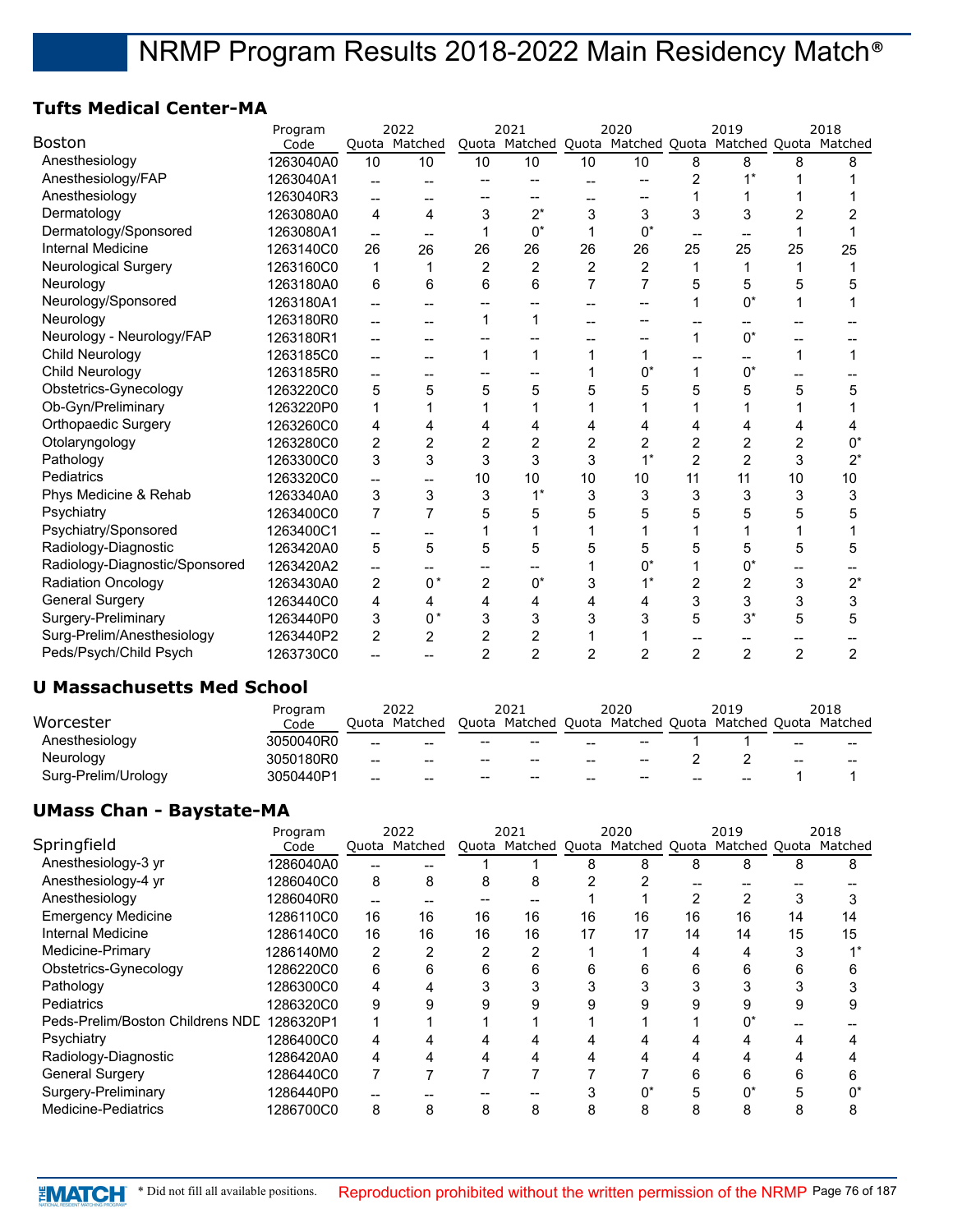#### **UMass Chan Medical School-MA**

|                                  | Program   |                | 2022           |                | 2021           |                | 2020           |                | 2019                                                    |                | 2018           |
|----------------------------------|-----------|----------------|----------------|----------------|----------------|----------------|----------------|----------------|---------------------------------------------------------|----------------|----------------|
| Worcester                        | Code      |                | Quota Matched  |                |                |                |                |                | Quota Matched Quota Matched Quota Matched Quota Matched |                |                |
| Anesthesiology                   | 3050040A1 | 1              |                |                |                |                |                |                |                                                         |                |                |
| Anesthesiology                   | 3050040C0 | 8              | 8              | 8              | 8              | 8              | 8              | 8              | 8                                                       | 8              | 8              |
| Dermatology                      | 3050080A0 | 4              | 4              | 3              | 3              | 3              | 3              | 3              | 3                                                       | 3              | 3              |
| Dermatology                      | 3050080R0 | 1              |                |                |                |                |                |                |                                                         |                |                |
| <b>Emergency Medicine</b>        | 3050110C0 | 14             | 14             | 14             | 14             | 12             | 12             | 12             | 12                                                      | 12             | 12             |
| Fam Med/Hahnemann FHC            | 3050120C0 | 4              | 4              | 4              | 4              | 4              | 4              | 4              | 4                                                       | 4              | 4              |
| Fam Med/Queen St FHC             | 3050120C1 | 4              | 4              | 4              | 4              | 4              | 4              | 4              | 4                                                       | 4              | 4              |
| Family Med/Barre FHC             | 3050120C2 | 4              | 4              | 4              | 4              | 4              | 4              | 4              | 4                                                       | 4              | 4              |
| Family Med/Fitchburg             | 3050120C3 | 5              | 5              | 5              | 5              | 5              | 5              | 3              | 3                                                       | $\overline{2}$ | 2              |
| <b>Internal Medicine</b>         | 3050140C0 | 29             | 29             | 28             | 28             | 27             | 27             | 28             | 28                                                      | 28             | 28             |
| Medicine-Primary                 | 3050140M0 | 4              | 4              | 4              | 4              | 4              | 4              |                |                                                         |                |                |
| Medicine-Preliminary             | 3050140P0 | 4              | 4              |                | 7              | 4              | 4              | 3              | 3                                                       | 3              | 3              |
| Med-Prelim/Neurology             | 3050140P1 | 7              | 7              | 8              | 8              | 7              | 7              | 8              | 8                                                       | 6              | 6              |
| <b>Neurological Surgery</b>      | 3050160C0 | 1              |                |                |                |                |                | 1              |                                                         |                |                |
| Neurology                        | 3050180A0 | 8              | 8              | 8              | 8              | 8              | 8              | 8              | 8                                                       | 6              | 6              |
| Obstetrics-Gynecology            | 3050220C0 | 5              | 5              | 5              | 5              | 5              | 5              | 5              | 5                                                       | 5              | 5              |
| Orthopaedic Surgery              | 3050260C0 | 4              | 4              | 4              | 4              | 4              | 4              | 4              | 4                                                       | 4              | 4              |
| Ortho Surgery/Research           | 3050260C1 | 1              |                |                | 1              |                |                | 1              |                                                         |                |                |
| Pathology                        | 3050300C0 | 4              | 4              | 4              | 4              | 4              | 4              | 4              | 4                                                       | 4              | 4              |
| Pediatrics                       | 3050320C0 | 8              | 8              | 8              | 8              | 8              | 8              | 8              | $1^*$                                                   | 8              | 8              |
| Plastic Surgery (Integrated)     | 3050362C0 | $\overline{c}$ | $\overline{2}$ | $\overline{2}$ | $\overline{2}$ | $\overline{2}$ | $\overline{2}$ | $\overline{c}$ | 2                                                       | $\overline{2}$ | $\overline{2}$ |
| Psychiatry                       | 3050400C0 | 4              | 4              | 4              | 4              | 5              | 5              | 6              | 6                                                       | 4              | 4              |
| Psychiatry/Child Psych           | 3050400C1 | 2              | $\overline{2}$ | $\overline{2}$ | 2              | $\overline{2}$ | 2              |                |                                                         | 2              | 2              |
| Interventional Radiology (Integ) | 3050416A0 | 1              | 1              |                |                | 1              | 1              | --             |                                                         |                |                |
| Radiology-Diagnostic             | 3050420A0 | 4              | 4              | 5              | 5              | 4              | 4              | 5              | 5                                                       | 5              | 5              |
| Radiology-Diagnostic             | 3050420R0 | --             | --             |                | 1              |                |                |                |                                                         |                |                |
| <b>General Surgery</b>           | 3050440C0 | 8              | 8              | 7              | 7              | 7              | 7              | 7              | 7                                                       | 6              | 6              |
| Surgery-Preliminary              | 3050440P0 | 4              | 4              | 4              | 4              | 4              | $3^*$          | 4              | $3^*$                                                   | 4              | $1^*$          |
| Vascular Surgery                 | 3050451C0 | 2              | $\overline{2}$ | $\overline{2}$ | $\overline{2}$ | $\overline{2}$ | 2              | $\overline{c}$ | 2                                                       | $\overline{2}$ | 2              |
| Medicine-Pediatrics              | 3050700C0 | 4              | 4              | 4              | 4              | 4              | 4              | 4              | 4                                                       | 4              | 4              |
| Psychiatry-Neurology             | 3050755C1 | 1              | 1              | 1              |                |                |                | 1              | 1                                                       |                |                |

#### **MICHIGAN**

## **Ascension Genesys Hospital-MI**

|                           | Program   | 2022  |         | 2021  |                             | 2020 |             | 2019          |   | 2018    |
|---------------------------|-----------|-------|---------|-------|-----------------------------|------|-------------|---------------|---|---------|
| Grand Blanc               | Code      | Ouota | Matched | Ouota | Matched Quota Matched Quota |      |             | Matched Quota |   | Matched |
| <b>Emergency Medicine</b> | 1308110C0 | 6     | $4^*$   | 6     | 6                           | 6    | 6           | $5^*$         | 6 |         |
| <b>Family Medicine</b>    | 1308120C0 | 13    | 13      | 13    | 5*                          | 13   | 13          | $10^*$        | 8 |         |
| Internal Medicine         | 1308140C0 | 13    | 13      | 13    | 11'                         | 10   | $\Lambda^*$ | $6*$          |   |         |
| Obstetrics-Gynecology     | 1308220C0 | 3     |         | 3     |                             |      |             |               |   |         |
| Orthopaedic Surgery       | 1308260C0 | 3     |         | 4     |                             |      | っ*          |               |   |         |
| General Surgery           | 1308440C0 | ຈ     |         |       |                             | Δ    |             |               |   |         |

## **Ascension Macomb-Oakland Hosp-MI**

| Warren                      | Program<br>Code |    | 2022<br>Ouota Matched |    | 2021<br>Quota Matched Quota Matched Quota Matched Quota Matched |    | 2020  |    | 2019  |    | 2018 |
|-----------------------------|-----------------|----|-----------------------|----|-----------------------------------------------------------------|----|-------|----|-------|----|------|
| <b>Emergency Medicine</b>   | 1930110C0       | 8  |                       | 8  | 8                                                               | 8  | 8     | 8  | 8     | 8  |      |
| Family Medicine/Osteopathic | 1930120C0       | 5  | י ∩                   | 6  | ົດ*                                                             | 6  | $4^*$ |    | $4^*$ | 6  |      |
| Internal Medicine           | 1930140C0       | 12 | 12                    | 12 | 12                                                              | 12 | 12    | 12 |       | 12 | 12   |
| Neurology                   | 1930180C0       | 3  | *                     | າ  | 0*                                                              | っ  | ◠     |    |       |    |      |
| Obstetrics-Gynecology       | 1930220C0       | 3  |                       | 3  | 2                                                               | 3  | 2     | ◠  | 3     |    |      |
| Orthopaedic Surgery         | 1930260C0       | 2  |                       |    |                                                                 |    |       |    |       |    |      |
| Otolaryngology              | 1930280C0       | 2  |                       | ◠  |                                                                 | ∩  |       |    | ≘     |    |      |
| <b>General Surgery</b>      | 1930440C0       | 4  |                       |    |                                                                 | 2  | 3     |    |       |    |      |
| Transitional/Osteopathic    | 1930999P0       |    |                       |    |                                                                 |    | ^2    |    | ^י    |    | n*   |

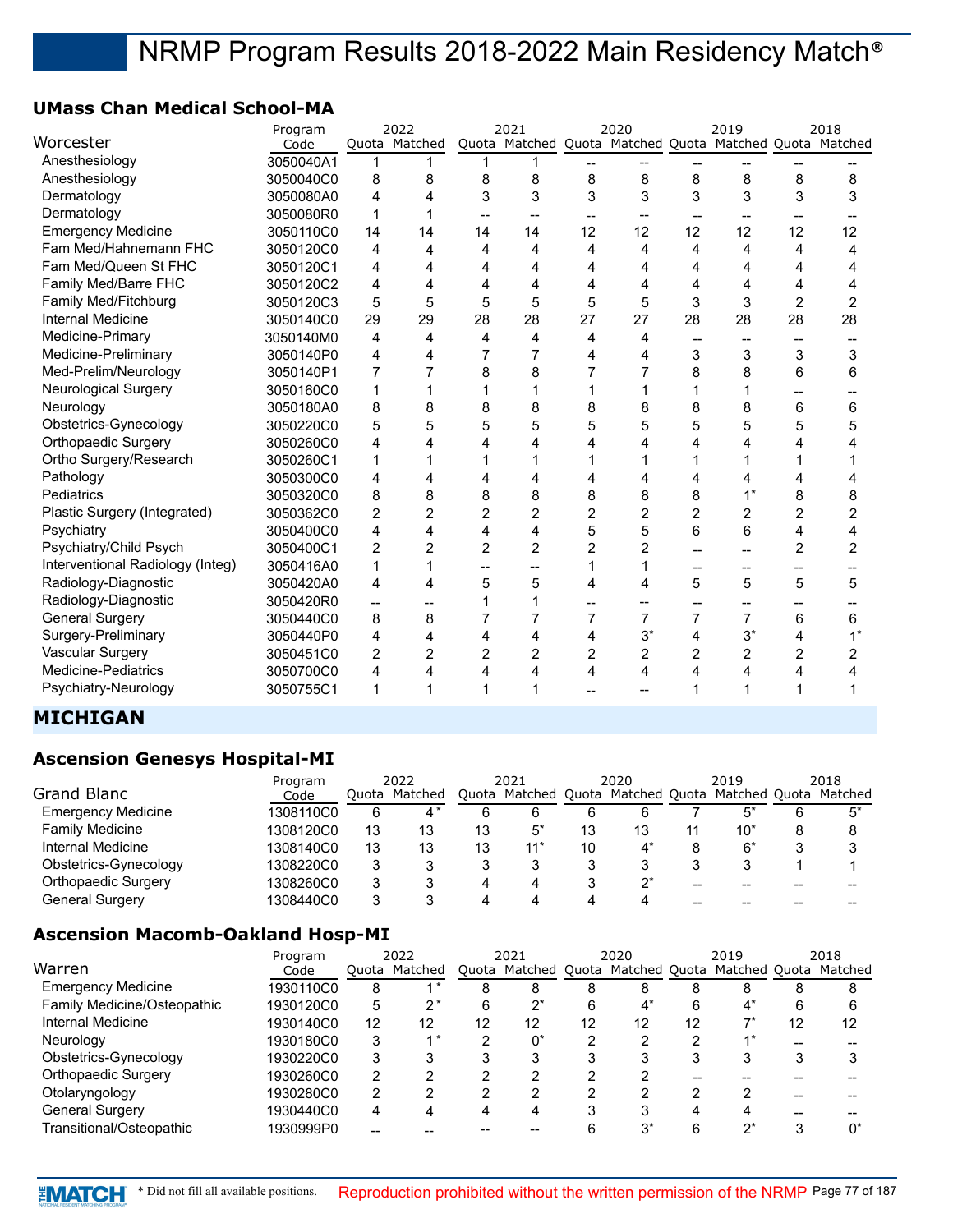## **Ascension Providence/MSUCHM-MI**

|                             | Program   | 2022 |               |    | 2021 |    | 2020 |    | 2019                                                    |    | 2018 |
|-----------------------------|-----------|------|---------------|----|------|----|------|----|---------------------------------------------------------|----|------|
| Southfield                  | Code      |      | Quota Matched |    |      |    |      |    | Quota Matched Quota Matched Quota Matched Quota Matched |    |      |
| <b>Emergency Medicine</b>   | 1303110C0 | 10   | 4*            | 10 | 10   |    |      |    |                                                         |    |      |
| <b>Family Medicine</b>      | 1303120C0 | 9    | 9             | 9  | 9    | 9  | 9    |    | 6*                                                      | 9  |      |
| Internal Medicine           | 1303140C0 | 17   | 17            | 13 | 13   | 13 | 13   | 13 | 13                                                      | 11 |      |
| <b>Neurological Surgery</b> | 1303160C0 | 2    | ◠             | റ  | ົ    | っ  | ◠    | ◠  | ົ                                                       | റ  |      |
| Obstetrics-Gynecology       | 1303220C0 | 5    |               |    | 5    | 5  | 5    | 5  | 5                                                       |    |      |
| Orthopaedic Surgery         | 1303260C0 | 3    |               |    |      |    | 3    |    |                                                         |    |      |
| Radiology-Diagnostic        | 1303420A0 | 3    |               |    | 3    |    | 3    |    |                                                         |    |      |
| <b>General Surgery</b>      | 1303440C0 | 3    |               |    |      |    |      |    |                                                         |    |      |
| Surgery-Preliminary         | 1303440P0 | 6    |               |    | 5*   | 6  | 6    | 6  |                                                         |    |      |
| Transitional                | 1303999P0 |      |               |    |      |    |      |    |                                                         |    |      |
| Transitional/Radiology      | 1303999P1 | 3    | ∩ *           |    |      |    | ⌒    |    | n*                                                      |    |      |

## **Ascension St John Hosp-MI**

|                             | Program   |    | 2022          |    | 2021                              |    | 2020  |    | 2019          |    | 2018           |
|-----------------------------|-----------|----|---------------|----|-----------------------------------|----|-------|----|---------------|----|----------------|
| Detroit                     | Code      |    | Ouota Matched |    | Quota Matched Quota Matched Quota |    |       |    | Matched Ouota |    | Matched        |
| <b>Emergency Medicine</b>   | 1915110C0 | 12 | 12            |    |                                   | 12 | 12    | 12 | 12            | 12 | 12             |
| <b>Family Medicine</b>      | 1915120C0 |    |               |    |                                   |    |       |    |               |    |                |
| Internal Medicine           | 1915140C0 | 21 | 21            | 21 | 21                                | 20 | 20    | 18 | 18            | 18 | 18             |
| Internal Med/SACM Sponsored | 1915140C1 | -- |               |    |                                   |    | 0*    | ◠  | ົ             | ◠  | $4*$           |
| Medicine-Preliminary        | 1915140P0 | 4  | 0*            | 4  |                                   |    | $0^*$ |    |               | 6  |                |
| Med-Prelim/SACM Sponsored   | 1915140P1 | -- |               |    |                                   |    | $0^*$ | ◠  | 0*            |    |                |
| Obstetrics-Gynecology       | 1915220C0 | 4  | 4             | 4  | 4                                 |    | 4     |    |               | Δ  |                |
| Pathology                   | 1915300C0 | 2  | ◠             | ◠  | ົ                                 |    | ∩     | ⌒  | ົ             |    |                |
| <b>Pediatrics</b>           | 1915320C0 | 8  |               | 9  | 9                                 | 9  | 4*    | я  | я             |    |                |
| <b>General Surgery</b>      | 1915440C0 | 5  |               |    | 5                                 | 5  | 5     | 5  | 5             |    |                |
| Surgery-Preliminary         | 1915440P0 | 2  | 0*            |    |                                   |    | 0*    |    |               |    | U <sub>*</sub> |

## **Authority Health GME-MI**

|                        | Program   | 2022  |         | 2021 |                                   | 2020 |  |    | 2019          |    | 2018    |
|------------------------|-----------|-------|---------|------|-----------------------------------|------|--|----|---------------|----|---------|
| Detroit                | Code      | Ouota | Matched |      | Quota Matched Quota Matched Quota |      |  |    | Matched Quota |    | Matched |
| <b>Family Medicine</b> | 1920120C0 | 6     |         |      | ?*                                |      |  | -- | --            | -- | --      |
| Internal Medicine      | 1920140C0 |       |         |      |                                   |      |  |    |               |    |         |
| <b>Pediatrics</b>      | 1920320C0 |       | $6*$    |      |                                   |      |  |    |               |    |         |
| Psychiatry             | 1920400C0 |       |         |      |                                   |      |  |    |               |    |         |

#### **Beaumont Health System-OUWB-MI**

|                     | Program   | 2022                                                                  |       | 2021  |     | 2020                   |     | 2019 | 2018 |
|---------------------|-----------|-----------------------------------------------------------------------|-------|-------|-----|------------------------|-----|------|------|
| Royal Oak           | Code      | Quota Matched Quota Matched Quota Matched Quota Matched Quota Matched |       |       |     |                        |     |      |      |
| Surg-Prelim/Urology | 1978440P1 | $-$                                                                   | $- -$ | $- -$ | $-$ | $\qquad \qquad \cdots$ | $-$ | $-$  |      |

## **Beaumont Health-MI**

|                                 | Program   |    | 2022          |    | 2021          |    | 2020 |    | 2019                                      |    | 2018 |
|---------------------------------|-----------|----|---------------|----|---------------|----|------|----|-------------------------------------------|----|------|
| Southfield                      | Code      |    | Quota Matched |    | Quota Matched |    |      |    | Quota Matched Quota Matched Quota Matched |    |      |
| Anesthesiology/Royal Oak        | 1978040C0 | 6  | 6             | 6  | 6             |    |      |    | հ                                         | 6  |      |
| Dermatology/Trenton             | 1978080C0 | 2  |               |    |               |    |      |    |                                           |    |      |
| Derm/Farm Hills/Osteopathic     | 1978080C2 | 2  | $0*$          |    |               |    |      |    |                                           |    |      |
| Emergency Medicine/Royal Oak    | 1978110C0 | 14 | 14            | 14 | 14            | 14 | 14   | 14 | 14                                        | 14 | 14   |
| Emergency Med/Farm Hills        | 1978110C1 |    | $5^*$         | 6  | 6             | 6  | 6    | 6  | 6                                         |    |      |
| Emer Med/Trenton & Dearborn     | 1978110C2 | 8  | 8             | 6  | 6             | 6  | 6    | 5  | 5                                         |    |      |
| <b>Family Medicine/Troy</b>     | 1978120C0 | 8  | 8             | 8  | 8             |    |      | 8  | 8                                         |    |      |
| <b>Family Med/Grosse Pointe</b> | 1978120C1 | 6  | 6             | 6  | 6             | 6  | 6    | 6  | 6                                         | 6  |      |
| Fam Med/Farm Hills/Osteopathic  | 1978120C2 | 5  |               |    |               |    |      | 5  | $4^*$                                     |    |      |
| <b>Family Medicine/Wayne</b>    | 1978120C3 | 10 | 10            | 10 | 10            | 10 | 10   | 10 | 10                                        |    |      |
| Internal Medicine/Royal Oak     | 1978140C0 | 24 | 24            | 24 | 24            | 24 | 24   | 20 | 20                                        | 20 | 20   |
| Internal Medicine/Dearborn      | 1978140C1 | 10 | 10            | 10 | 10            | 10 | 10   | 10 | 10                                        |    |      |
| Internal Medicine/Trenton       | 1978140C2 | 5  | $3^*$         |    | 5             | 5  |      | 5  | 5                                         |    |      |
| Internal Medicine/Farm Hills    | 1978140C3 | 8  | 8             | 8  | $6*$          | 8  |      |    |                                           |    |      |
| Med-Prelim/Dearborn             | 1978140P1 | 3  |               |    |               |    |      |    |                                           |    |      |
|                                 |           |    |               |    |               |    |      |    |                                           |    |      |

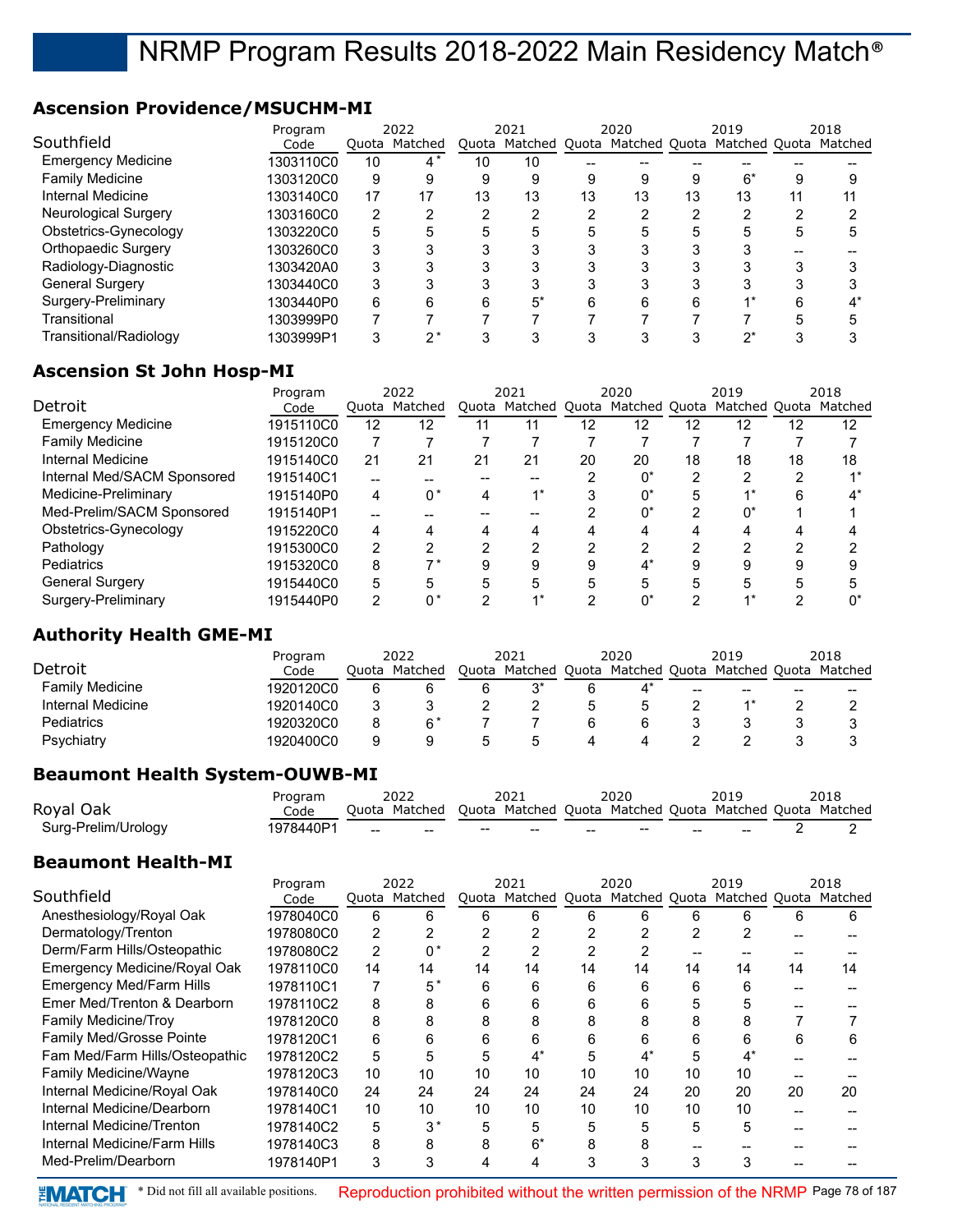## **Beaumont Health-MI (Continued)**

|                                  | Program   |                | 2022           |                | 2021           |                | 2020           |                | 2019                                                    |                | 2018       |
|----------------------------------|-----------|----------------|----------------|----------------|----------------|----------------|----------------|----------------|---------------------------------------------------------|----------------|------------|
| Southfield                       | Code      |                | Quota Matched  |                |                |                |                |                | Quota Matched Quota Matched Quota Matched Quota Matched |                |            |
| Neuro Surg/Royal Oak & Dearborn  | 1978160C0 | 1              |                |                |                |                |                |                |                                                         |                |            |
| Neurology/Farm Hills & Royal Oak | 1978180C0 | 4              | 4              | 4              | $3^*$          | 4              | 4              | 2              | 2                                                       |                |            |
| Obstetrics-Gynecology/Royal Oak  | 1978220C0 | 6              | 6              |                | 6              | 6              | 6              | 6              | 6                                                       | 6              | 6          |
| Obstetrics-Gynecology/Dearborn   | 1978220C1 | 4              | 4              |                | 4              |                |                | 4              | 4                                                       |                |            |
| Obstetrics-Gynecology/Trenton    | 1978220C2 | 2              | 2              | 2              | $\overline{2}$ | 2              | 2              |                |                                                         |                |            |
| Obstetrics-Gynecology/Farm Hills | 1978220C3 | $\overline{2}$ | $\overline{2}$ | 2              | $\overline{2}$ | 2              | $1^*$          |                |                                                         |                |            |
| Ortho Surgery/Royal Oak & Taylor | 1978260C0 | 8              | 8              | 8              | 8              | 8              | 8              | 8              | 8                                                       | 8              | 8          |
| Ortho Surg/Farm Hills & Dearborn | 1978260C1 | 4              | 4              |                |                |                |                |                |                                                         |                |            |
| Otolaryngology/Farmington Hills  | 1978280C0 | 1              |                |                |                |                | U,             |                |                                                         |                |            |
| Pathology/Royal Oak              | 1978300C0 | 3              | 3              |                | 3              |                | 3              | 3              | 3                                                       | 3              | 3          |
| Pediatrics/Royal Oak             | 1978320C0 | 8              | 8              |                | 8              | 8              | 8              | 8              | 8                                                       | 8              | 8          |
| Phys Med & Rehab/Royal Oak       | 1978340C0 | 4              | 4              |                | 4              | 4              | 4              | 4              | 4                                                       | 4              | 4          |
| Phys Medicine & Rehab/Taylor     | 1978340C1 | 5              | 5              |                | 5              | 5              | 5              | 4              |                                                         |                |            |
| Psychiatry/Southfield            | 1978400C0 | 6              | 6              | 6              | 6              |                |                |                |                                                         |                |            |
| Intervent Rad (Integ)/Royal Oak  | 1978416C0 | 2              | $\overline{2}$ |                |                | 1              | 1              | 1              | 1                                                       |                |            |
| Rad-Diag/Farmington Hills        | 1978420A0 |                |                |                |                |                |                | 2              |                                                         |                |            |
| Radiology-Diagnostic/Royal Oak   | 1978420C0 | 8              | 8              | 6              | 6              | 6              | 6              | 6              | 6                                                       | 6              | 6          |
| Radiology-Diagnostic/Dearborn    | 1978420C1 | 4              | 4              | 4              | 4              | 4              | 4              | 4              | 4                                                       |                |            |
| Radiology-Diagnostic/Farm Hills  | 1978420C2 | $\overline{2}$ | $\overline{c}$ | 2              | $\overline{2}$ | $\overline{2}$ | 2              |                |                                                         |                |            |
| Radiology-Diagnostic/Dearborn    | 1978420R0 |                |                |                |                |                |                | 1              |                                                         |                |            |
| Radiation Oncology/Royal Oak     | 1978430C0 | 3              | 3              | 3              | 3              | 3              | $0^*$          | 3              | $2^*$                                                   | 3              | 3          |
| General Surgery/Royal Oak        | 1978440C0 | 6              | 6              | 6              | 6              | 6              | 6              | 6              | 6                                                       | 6              | 6          |
| Gen Surg/Trenton & Dearborn      | 1978440C1 | 4              | 4              |                | 4              |                |                |                |                                                         |                |            |
| General Surgery/Farm Hills       | 1978440C2 | 3              | 3              | 3              | 3              | 3              | 3              |                |                                                         |                |            |
| Surg-Prelim/Royal Oak            | 1978440P0 | $\overline{2}$ | 2              | 2              | $1^*$          | $\overline{2}$ | 2              | $\overline{2}$ | $\overline{2}$                                          | $\overline{2}$ | $^{\circ}$ |
| Medicine-Pediatrics/Royal Oak    | 1978700C0 | 4              | 4              | 4              | 4              | 4              | 4              | 4              | 4                                                       | 4              | 4          |
| Trans/Ophthalmology/Royal Oak    | 1978999P1 | 3              | 3              | 3              | 3              | 3              | 3              | 3              | 3                                                       | 3              | 3          |
| <b>Transitional/Royal Oak</b>    | 1978999P2 |                |                |                |                |                |                |                |                                                         |                | 3          |
| Transitional/Dearborn & Taylor   | 1978999P3 | --             |                |                |                | 4              | 4              | 6              | 6                                                       |                |            |
| Trans/Ophthal/Dearborn & Taylor  | 1978999P4 | $\overline{2}$ | $\overline{2}$ | $\overline{2}$ | 2              | $\overline{2}$ | $\overline{2}$ | $\overline{2}$ | $\overline{2}$                                          |                |            |
|                                  |           |                |                |                |                |                |                |                |                                                         |                |            |

## **Botsford Hospital-MI**

|                         | Program   |       | 2022          |                                                | 2021                                                    |       | 2020                                              |     | 2019 | 2018 |
|-------------------------|-----------|-------|---------------|------------------------------------------------|---------------------------------------------------------|-------|---------------------------------------------------|-----|------|------|
| <b>Farmington Hills</b> | Code      |       | Quota Matched |                                                | Quota Matched Quota Matched Quota Matched Quota Matched |       |                                                   |     |      |      |
| Neurology               | 1910180C0 | --    | --            | $\hspace{0.1mm}-\hspace{0.1mm}-\hspace{0.1mm}$ | $- -$                                                   | $-$   | $\hspace{0.05cm}-\hspace{0.05cm}-\hspace{0.05cm}$ | $-$ |      |      |
| Radiology-Diagnostic    | 1910420A0 | $- -$ | --            | --                                             | $\qquad \qquad$                                         | $- -$ | $\sim$                                            |     |      |      |

## **Central Michigan University COM**

|                                   | Program   |                | 2022           |                | 2021           |       | 2020           |                | 2019           |    | 2018    |
|-----------------------------------|-----------|----------------|----------------|----------------|----------------|-------|----------------|----------------|----------------|----|---------|
| Saginaw                           | Code      | Quota          | Matched        | Quota          | Matched        | Quota | Matched        | Quota          | Matched Quota  |    | Matched |
| <b>Emergency Medicine</b>         | 1320110C0 | 10             | 10             | 10             | 10             | 10    | 10             | 10             | 10             | 9  | 9       |
| <b>Family Medicine</b>            | 1320120C0 | 6              | 6              | 6              | $5^*$          | 6     | 6              | 6              | $3^*$          | 6  | 6       |
| <b>Family Medicine/MIDOCS</b>     | 1320120C1 | 2              | $\overline{2}$ | 2              | 2              | 2     | $4*$           | --             |                |    |         |
| Internal Medicine                 | 1320140C0 | 8              | 8              | 8              | 8              | 8     | 8              | 8              | 8              | 8  | $6^*$   |
| Internal Medicine/SACM            | 1320140C1 |                |                |                |                |       | --             |                |                |    |         |
| Internal Medicine/MIDOCS          | 1320140C2 | 2              | $^{\circ}$     |                | 0*             | 2     | $0^*$          |                |                |    |         |
| Obstetrics-Gynecology             | 1320220C0 | 4              | 4              | 4              | 4              | 4     | 4              | 4              | 4              | 4  | 4       |
| <b>Pediatrics</b>                 | 1320320C0 | 4              | 4              | --             |                |       |                |                |                |    |         |
| Psychiatry                        | 1320400C0 | 4              | 4              | 4              | 4              | 4     | 4              | 4              | 4              | 6  | 6       |
| Psychiatry/MIDOCS                 | 1320400C1 | $\overline{2}$ | $\star$        | $\overline{2}$ | $\overline{2}$ | 2     | $\overline{2}$ | $\overline{2}$ | $\overline{2}$ | -- |         |
| <b>General Surgery</b>            | 1320440C0 | 4              | 4              | 4              | 4              | 4     | 4              |                | 4              |    |         |
| <b>Childrens Hosp of Michigan</b> |           |                |                |                |                |       |                |                |                |    |         |
|                                   | Program   |                | 2022           |                | 2021           |       | 2020           |                | 2019           |    | 2018    |
| Detroit                           | Code      | Quota          | Matched        | Quota          | Matched        |       | Quota Matched  | Quota          | Matched Quota  |    | Matched |
| Pediatrics                        | 1843320C0 | 24             | 24             | 27             | 27             | 27    | 27             | 25             | 25             | 25 | 25      |
| Peds-Prelim/Child Neurology       | 1843320P0 | 2              | 2              | 2              | 2              | 2     | $0^*$          | 2              | 2              | 2  | 2       |

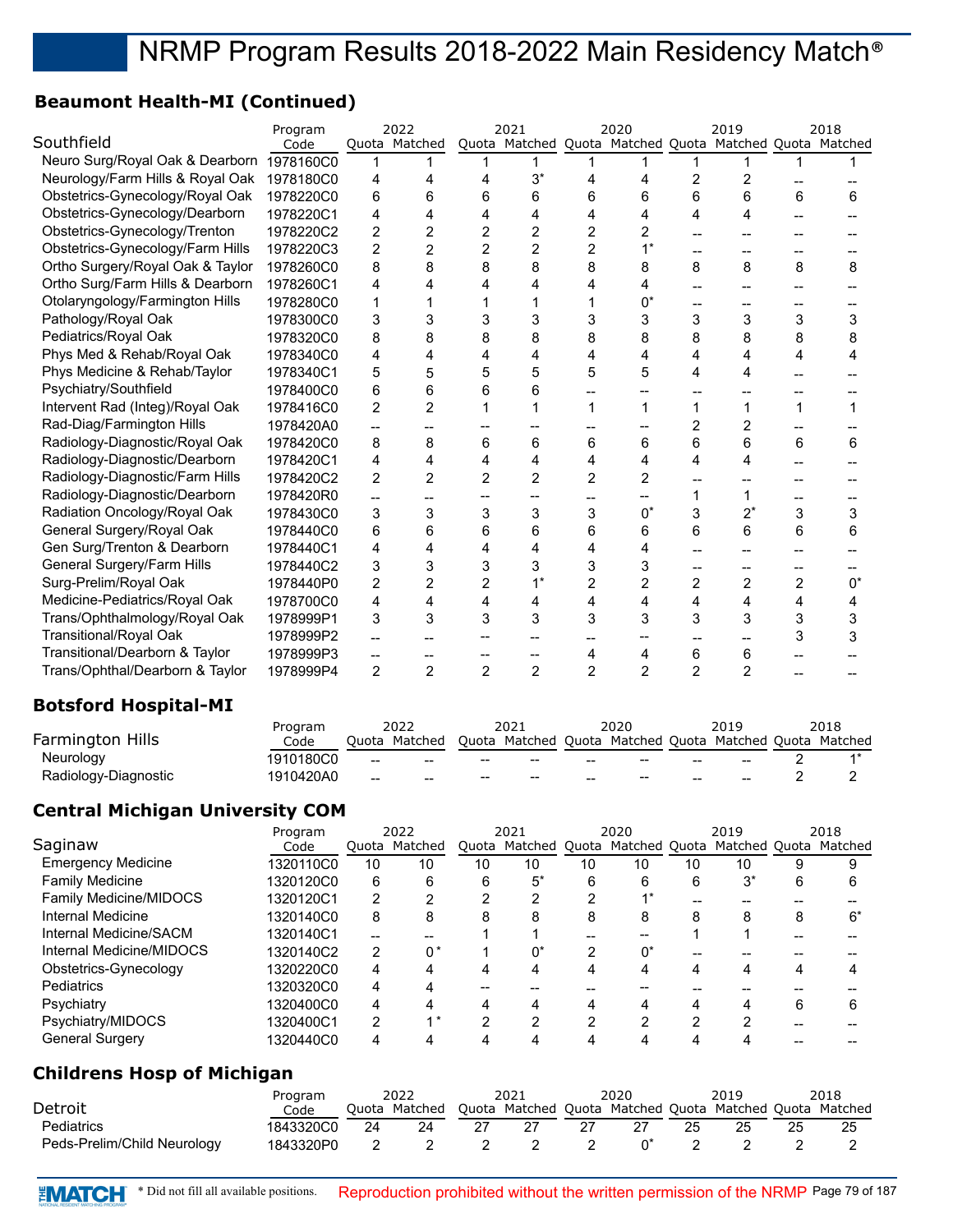## **Detroit Med Ctr/WSU-MI**

|                                    | Program   |                          | 2022           |                | 2021                     |                | 2020           |                        | 2019                                                    |                          | 2018           |
|------------------------------------|-----------|--------------------------|----------------|----------------|--------------------------|----------------|----------------|------------------------|---------------------------------------------------------|--------------------------|----------------|
| Detroit                            | Code      |                          | Quota Matched  |                |                          |                |                |                        | Quota Matched Quota Matched Quota Matched Quota Matched |                          |                |
| Anesthesiology                     | 1295040C0 | 12                       | 12             | 12             | 12                       | 12             | 12             | 12                     | 12                                                      | 12                       | 12             |
| Anesthesiology/Military            | 1295040C1 | 1                        | $0*$           | --             |                          |                |                |                        |                                                         |                          |                |
| <b>Emergency Medicine</b>          | 1295110C0 | 14                       | 14             | 14             | 14                       | 14             | 14             | 14                     | 14                                                      | 14                       | 14             |
| <b>Emergency Med/Sinai-Grace</b>   | 1295110C1 | 12                       | 12             | 12             | 12                       | 12             | 12             | 16                     | 16                                                      | 12                       | 12             |
| <b>Family Medicine</b>             | 1295120C0 | 5                        | 5              | 5              | 5                        | 6              | 6              | 6                      | 6                                                       | 6                        | 6              |
| Int Med/Det/Harper/VA              | 1295140C0 | 36                       | 36             | 36             | 36                       | 38             | 38             | 48                     | 48                                                      | 35                       | 35             |
| Internal Med/Sinai-Grace           | 1295140C1 | 20                       | 20             | 20             | 20                       | 20             | 20             | 24                     | 24                                                      | 19                       | 19             |
| Internal Medicine/HVSH             | 1295140C2 | 8                        | $6*$           | 8              | 8                        | 8              | 8              | 8                      | 8                                                       | 6                        | 6              |
| <b>Neurological Surgery</b>        | 1295160C0 | --                       |                |                |                          | --             | --             | $\overline{c}$         | $\overline{c}$                                          | 2                        | 2              |
| Neurology                          | 1295180A0 | $\overline{\phantom{a}}$ | $-$            |                |                          | --             | --             | 8                      | 8                                                       | 7                        | 7              |
| Neurology/Sponsored                | 1295180A1 | --                       | $-$            | --             | --                       | --             | --             | --                     |                                                         | 1                        | 1              |
| Neurology                          | 1295180C0 | 9                        | 9              | 8              | 8                        | 8              | 8              | --                     |                                                         |                          |                |
| Neurology                          | 1295180R0 | --                       | $\overline{a}$ | --             |                          | 1              | 1              | --                     | $-$                                                     | --                       |                |
| <b>Child Neurology</b>             | 1295185A0 | $\overline{2}$           | $\overline{2}$ | $\overline{2}$ | $\overline{2}$           | $\overline{2}$ | $\overline{c}$ | $\overline{2}$         | $\overline{2}$                                          | $\overline{2}$           | 2              |
| Child Neurology                    | 1295185R0 | 1                        | $0*$           | $-$            |                          |                | --             |                        |                                                         |                          |                |
| Obstetrics-Gynecology              | 1295220C0 | 10                       | 10             | 10             | 10                       | 10             | 10             | 10                     | 10                                                      | 10                       | 10             |
| <b>Orthopaedic Surgery</b>         | 1295260C0 | 4                        | 4              | 4              | 4                        | 4              | 4              | 4                      | 4                                                       | 4                        | 4              |
| Otolaryngology/Huron Valley        | 1295280C1 | $\overline{c}$           | $\overline{2}$ | $\overline{c}$ | $\overline{c}$           | $\overline{2}$ | 2              | $\overline{2}$         | $\overline{2}$                                          | --                       |                |
| Pathology                          | 1295300C0 | 3                        | 3              | 5              | 5                        | 4              | 4              |                        |                                                         | $\overline{c}$           | 2              |
| Phys Medicine & Rehab              | 1295340A0 | 4                        | 4              | 4              | $\overline{4}$           | 4              | 4              | 5                      | 5                                                       | 4                        | 4              |
| Psychiatry                         | 1295400C0 | 9                        | 9              | 10             | 10                       | 10             | 10             | 10                     | 10                                                      | 10                       | 10             |
| Psychiatry/Child Psych             | 1295400C2 | $\overline{c}$           | $\overline{2}$ | $\overline{a}$ | $\overline{\phantom{a}}$ | $-$            | --             | $\qquad \qquad \cdots$ | $\qquad \qquad \qquad -$                                | $\overline{\phantom{a}}$ |                |
| Radiology-Diagnostic               | 1295420A0 | 9                        | 9              | 10             | 10                       | 10             | $8*$           | 10                     | 10                                                      | 10                       | 10             |
| Radiology-Diagnostic/SACM          | 1295420A1 | --                       | --             | 2              | $0^*$                    |                |                | --                     | $-$                                                     | $-$                      |                |
| <b>Radiation Oncology</b>          | 1295430A0 | $\overline{c}$           | $\overline{2}$ |                | 1                        | $\mathbf{1}$   | 1              | $\overline{2}$         | $\overline{2}$                                          | $\mathbf{1}$             | 1              |
| <b>General Surgery</b>             | 1295440C0 | $\overline{7}$           | $\overline{7}$ | 7              | 7                        | 8              | 8              | 8                      | 8                                                       | $\overline{7}$           | $\overline{7}$ |
| General Surgery/Sinai-Grace        | 1295440C1 | 3                        | 3              | 3              | 3                        | 3              | 3              |                        |                                                         |                          |                |
| Surgery-Preliminary                | 1295440P0 | 10                       | $2^*$          | 10             | $2^*$                    | 10             | $0^*$          | 10                     | $5^*$                                                   | 11                       | $10*$          |
| Medicine-Pediatrics                | 1295700C0 | 5                        | 5              | 5              | 5                        | 6              | 6              | 7                      | 7                                                       | 5                        | 5              |
| <b>Pediatrics-Medical Genetics</b> | 1295765C0 | 1                        | 1              | $\overline{c}$ | $\overline{c}$           | $\overline{c}$ | $\overline{c}$ | $\mathbf{1}$           | $0^*$                                                   | 1                        | 1              |
| Transitional                       | 1295999P0 | 22                       | $13*$          | 22             | $15*$                    | 22             | 22             | 20                     | 20                                                      | 15                       | 15             |
| Transitional/Neurology             | 1295999P1 | --                       |                |                |                          |                |                | 8                      | 8                                                       | 7                        | 7              |
| Trans/Neurology-Spons              | 1295999P2 | --                       | --             | --             | --                       |                | $-$            |                        |                                                         | 1                        |                |
|                                    |           |                          |                |                |                          |                |                |                        |                                                         |                          |                |

#### **Garden City Hospital-MI**

|                            | Program   |   | 2022          |   | 2021                                                    |   | 2020 | 2019 | 2018 |
|----------------------------|-----------|---|---------------|---|---------------------------------------------------------|---|------|------|------|
| Garden City                | Code      |   | Quota Matched |   | Quota Matched Quota Matched Quota Matched Quota Matched |   |      |      |      |
| <b>Emergency Medicine</b>  | 2106110C0 | 6 | っ*            | 6 | $4^*$                                                   | 6 | 6    |      |      |
| <b>Family Medicine</b>     | 2106120C0 | 4 |               | 4 |                                                         |   |      |      |      |
| Internal Medicine          | 2106140C0 | 8 | 8             | 8 | 3*                                                      | 8 | 8    |      |      |
| Neurology                  | 2106180C0 | 2 |               | າ |                                                         |   | 2    |      |      |
| Obstetrics-Gynecology      | 2106220C0 | 3 |               | 3 | 3                                                       | 3 |      |      |      |
| <b>Orthopaedic Surgery</b> | 2106260C0 | 2 |               | າ | ◠                                                       |   |      |      |      |
| <b>General Surgery</b>     | 2106440C0 | 2 |               | 3 |                                                         |   |      |      |      |
| Transitional               | 2106999P0 |   |               |   | n*                                                      |   |      |      |      |

## **Henry Ford Allegiance Health-MI**

| Program                |           | 2022 |               | 2021 |                                                         | 2020 |       |    | 2019 |    | 2018 |
|------------------------|-----------|------|---------------|------|---------------------------------------------------------|------|-------|----|------|----|------|
| Jackson                | Code      |      | Ouota Matched |      | Quota Matched Quota Matched Quota Matched Quota Matched |      |       |    |      |    |      |
| Emergency Medicine     | 1741110C0 | 8    | በ*            | 8    | 8                                                       | 9    | $8^*$ |    | 5*   |    | י∩   |
| <b>Family Medicine</b> | 1741120C0 | 6    | 6             | 6    |                                                         | 6    | 6     |    | 6    | 6  |      |
| Internal Medicine      | 1741140C0 | 8    |               | 8    |                                                         | 8    |       |    |      |    |      |
| Psychiatry             | 1741400C0 | 4    |               | 4    | 4                                                       | 4    | 4     |    |      | -- |      |
| <b>General Surgery</b> | 1741440C0 | 4    |               | 4    | 4                                                       |      |       |    |      |    |      |
| Transitional           | 1741999P0 | 6    |               | 10   |                                                         | 10   | 10    | 10 | n*   | 10 |      |

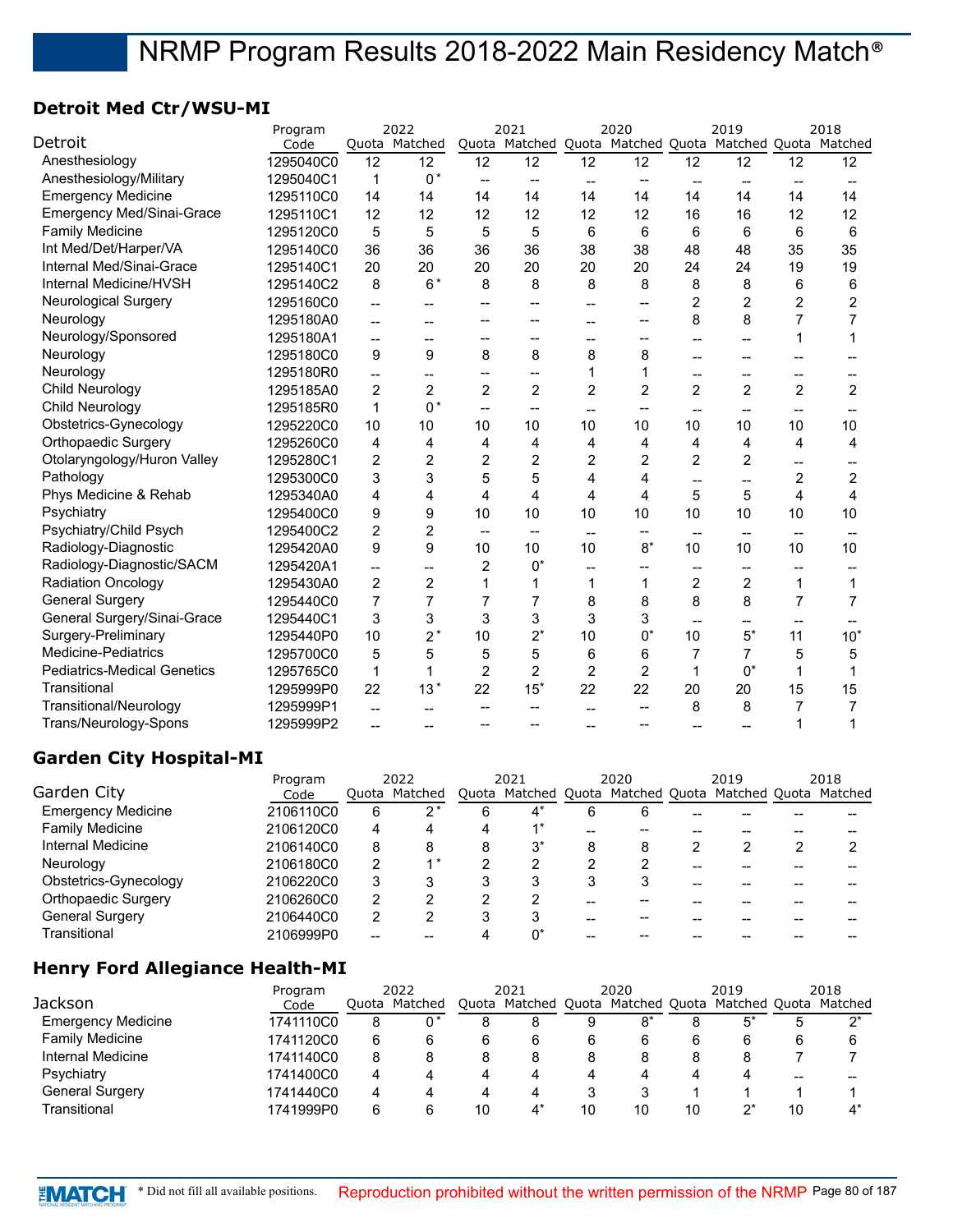## **Henry Ford Hospital-MI**

|                                  | Program   |                | 2022           |                | 2021           |                | 2020  |                | 2019                                      |    | 2018 |
|----------------------------------|-----------|----------------|----------------|----------------|----------------|----------------|-------|----------------|-------------------------------------------|----|------|
| Detroit                          | Code      |                | Quota Matched  |                | Quota Matched  |                |       |                | Quota Matched Quota Matched Quota Matched |    |      |
| Anesthesiology                   | 1300040C0 | 12             | 12             | 12             | 12             | 12             | 12    | 12             | 12                                        | 12 | 12   |
| Dermatology                      | 1300080A0 | 7              |                | 7              | 7              | 7              | 7     | 7              | 7                                         |    |      |
| Dermatology                      | 1300080R0 | --             |                |                |                |                |       |                |                                           |    |      |
| <b>Emergency Medicine</b>        | 1300110C0 | 15             | 15             | 15             | 15             | 15             | 15    | 15             | 15                                        | 15 | 15   |
| <b>Family Medicine</b>           | 1300120C0 | 8              | 8              | 8              | 8              | 8              | 8     | 8              | 8                                         | 8  | 8    |
| Internal Medicine                | 1300140C0 | 36             | 36             | 36             | 36             | 36             | 36    | 36             | 36                                        | 36 | 36   |
| <b>Neurological Surgery</b>      | 1300160C0 | $\overline{2}$ | $\overline{2}$ | 2              | $\overline{2}$ | 2              | 2     | 2              | 2                                         | 2  |      |
| Neurology                        | 1300180C0 | 6              | 6              | 6              | 6              | 6              | 6     | 6              | 6                                         | 6  | 6    |
| Obstetrics-Gynecology            | 1300220C0 | 5              | 5              | 5              | 5              |                |       | 4              |                                           |    |      |
| Orthopaedic Surgery              | 1300260C0 | 6              | 6              | 6              | 6              | 6              | 6     | 6              | 6                                         | 6  | 6    |
| Otolaryngology                   | 1300280C0 | 3              | 3              |                | 2              |                | 3     | 2              |                                           |    | 3    |
| Pathology                        | 1300300C0 | 4              | 4              |                |                |                |       | 4              |                                           |    |      |
| Psychiatry                       | 1300400C0 | 6              | 6              | 6              | 6              | 6              | 6     | 6              | 6                                         | 6  |      |
| Interventional Radiology (Integ) | 1300416C0 |                |                |                |                |                |       |                |                                           |    |      |
| Radiology-Diagnostic             | 1300420C0 | 8              | 8              | 8              | 8              | 8              | 8     | 8              | 8                                         | 8  | 8    |
| <b>Radiation Oncology</b>        | 1300430A0 | 2              | $0^*$          | 2              |                |                |       |                |                                           |    |      |
| <b>General Surgery</b>           | 1300440C0 | 6              | 6              | 6              | 6              | 6              | 6     | 6              | 6                                         | 6  | 6    |
| Surgery-Preliminary              | 1300440P0 | $\overline{2}$ | $4*$           | $\overline{2}$ | $0^*$          | $\overline{2}$ | $0^*$ | $\overline{2}$ | 2                                         |    |      |
| Surg-Prelim/Urology              | 1300440P1 | --             |                |                |                |                |       |                |                                           |    |      |
| Medicine-Emergency Med           | 1300705C0 | 2              | $\overline{2}$ | 2              | 2              | 2              | 2     | 2              | 2                                         |    |      |
| <b>Transitional</b>              | 1300999P0 | 15             | 15             | 15             | 15             | 15             | 15    | 17             | 17                                        | 17 | 17   |
|                                  |           |                |                |                |                |                |       |                |                                           |    |      |

#### **Henry Ford Macomb Hospital-MI**

| Program                   |           | 2022 |               | 2021 |    | 2020 |    |    | 2019                                            |    | 2018    |
|---------------------------|-----------|------|---------------|------|----|------|----|----|-------------------------------------------------|----|---------|
| Clinton Township          | Code      |      | Quota Matched |      |    |      |    |    | Quota Matched Quota Matched Quota Matched Quota |    | Matched |
| <b>Emergency Medicine</b> | 1924110C0 | 8    |               |      |    | 8    |    |    |                                                 |    |         |
| <b>Family Medicine</b>    | 1924120C0 | 4    |               | 4    | 4  | 4    | 4  |    |                                                 | 4  |         |
| Internal Medicine         | 1924140C0 | 13   | 13            | 13   | 13 | 13   | 13 | 13 | 13                                              | 13 | $10^*$  |
| Obstetrics-Gynecology     | 1924220C0 | 3    |               |      |    |      |    |    |                                                 | 3  |         |
| Orthopaedic Surgery       | 1924260C0 | 2    |               |      |    |      |    |    |                                                 |    |         |
| Otolaryngology            | 1924280C0 |      |               |      |    |      |    |    |                                                 |    |         |
| General Surgery           | 1924440C0 | 4    | ?*            |      |    |      |    |    |                                                 |    |         |

#### **Henry Ford Wyandotte Hospital-MI**

|                        | Program   | 2022           |       | 2021                        | 2020 | 2019                  |                        | 2018  |
|------------------------|-----------|----------------|-------|-----------------------------|------|-----------------------|------------------------|-------|
| Wyandotte              | Code      | Ouota Matched  | Quota | Matched Quota Matched Quota |      | Matched Quota Matched |                        |       |
| Emergency Medicine     | 2043110C0 | 6 <sup>*</sup> |       |                             |      |                       |                        |       |
| Obstetrics-Gynecology  | 2043220C0 |                |       |                             |      |                       | $\qquad \qquad \cdots$ | $- -$ |
| <b>General Surgery</b> | 2043440C0 |                |       |                             |      |                       |                        |       |

#### **Hurley Medical Ctr-MI**

|                       | Program   |    | 2022          |       | 2021                        |    | 2020 | 2019          |    | 2018    |
|-----------------------|-----------|----|---------------|-------|-----------------------------|----|------|---------------|----|---------|
| Flint                 | Code      |    | Ouota Matched | Ouota | Matched Quota Matched Quota |    |      | Matched Quota |    | Matched |
| Internal Medicine     | 1307140C0 | 15 |               | 15    | 15                          | 15 | 15   | 15            | 15 |         |
| Obstetrics-Gynecology | 1307220C0 | 4  |               | 4     |                             | 4  | 4    |               | 4  |         |
| Pediatrics            | 1307320C0 |    |               |       |                             |    |      |               |    |         |
| Medicine-Pediatrics   | 1307700C0 | 2  |               |       |                             |    |      |               |    |         |
| Transitional          | 1307999P0 | 6  | っ*            | 6     |                             | 6  |      |               | 6  |         |

## **MSUCOM Statewide Campus Sys-MI**

|                        | Program   | 2022          | 2021                                                    | 2020 | 2019 | 2018 |
|------------------------|-----------|---------------|---------------------------------------------------------|------|------|------|
| East Lansing           | Code      | Ouota Matched | Ouota Matched Ouota Matched Ouota Matched Ouota Matched |      |      |      |
| Osteo Neuromusculo Med | 2123275C0 |               |                                                         |      |      |      |

#### **Mary Free Bed Hospital-MI**

|                       | Program   | 2022                                                                  | 2021         | 2020 | 2019 | 2018 |
|-----------------------|-----------|-----------------------------------------------------------------------|--------------|------|------|------|
| <b>Grand Rapids</b>   | Code      | Quota Matched Quota Matched Quota Matched Quota Matched Quota Matched |              |      |      |      |
| Phys Medicine & Rehab | 1944340A0 |                                                                       | $\mathbf{A}$ |      |      |      |

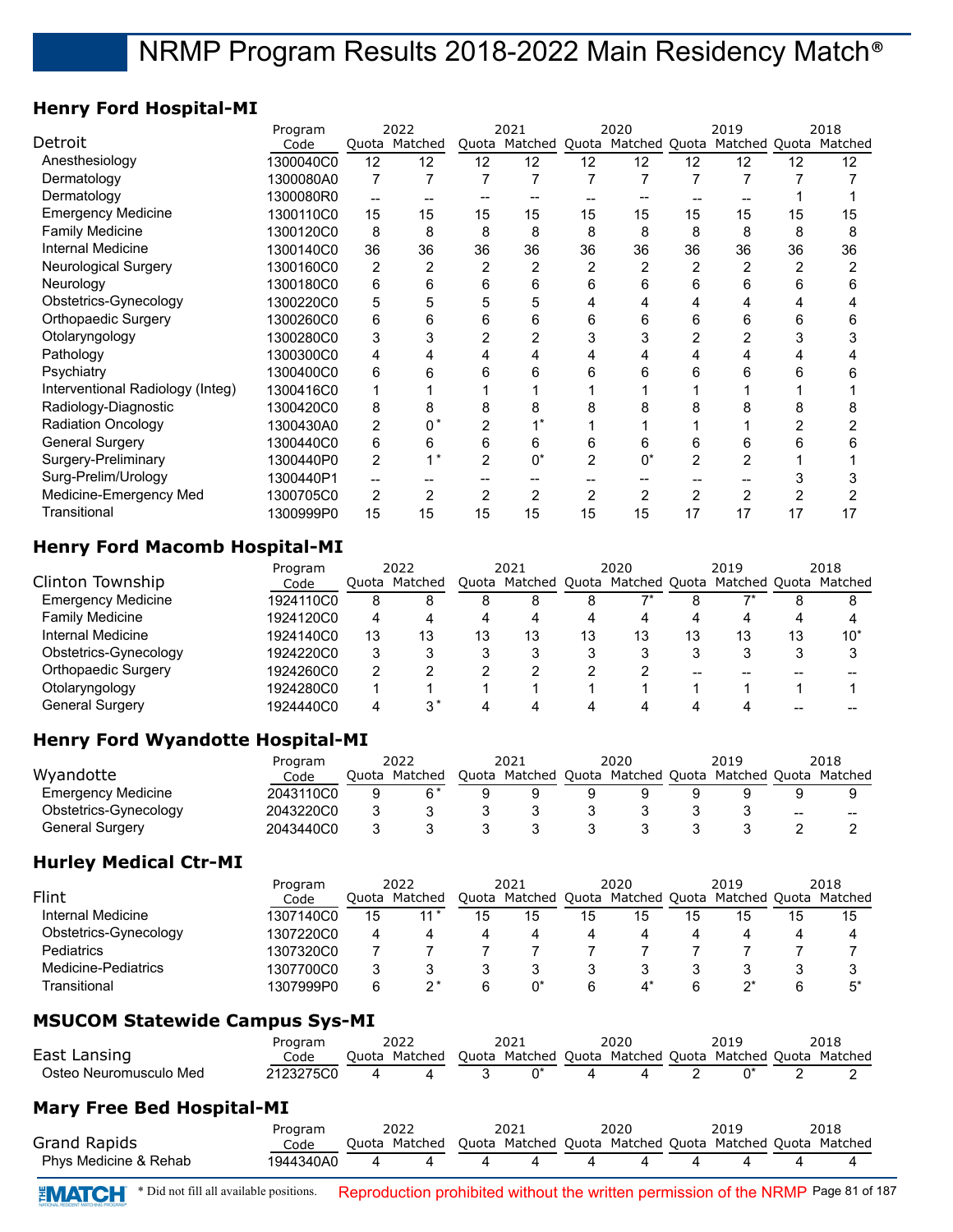#### **McLaren Health Care Corp-MI**

|                                   | Program   |    | 2022           |    | 2021                                                    |    | 2020  |                | 2019           |    | 2018 |
|-----------------------------------|-----------|----|----------------|----|---------------------------------------------------------|----|-------|----------------|----------------|----|------|
| <b>Grand Blanc</b>                | Code      |    | Quota Matched  |    | Quota Matched Quota Matched Quota Matched Quota Matched |    |       |                |                |    |      |
| Anesthesiology/Lansing            | 1866040C0 | 4  | 4              | 4  | 4                                                       | 4  | 4     | 4              | $2^{*}$        |    |      |
| Anesthesiology/Oakland            | 1866040C1 | 3  | 3              | 3  | 3                                                       | 3  | 3     | 3              | 3              |    |      |
| Emergency Medicine/Macomb         | 1866110C0 | 6  | $5*$           | 6  | 6                                                       |    | 6     | 6              | 2*             |    |      |
| <b>Emergency Medicine/Oakland</b> | 1866110C1 | 6  | 6              | 6  | 6                                                       | 6  | 6     | 6              | 5*             |    |      |
| <b>Family Medicine/Flint</b>      | 1866120C0 | 6  | 6              | 6  | 6                                                       | 6  | 6     | 6              | 6              | 6  | 6    |
| Family Medicine/Macomb            | 1866120C1 | 4  | $3*$           | 4  | 4                                                       | 4  | 4     | 4              | 3*             |    |      |
| Family Medicine/Oakland           | 1866120C2 | 4  | $3*$           | 4  | 4                                                       | 4  | 2*    | 4              | $3^*$          |    |      |
| Family Medicine/Lansing           | 1866120C3 | 4  | 4              |    | 4                                                       | 4  | $3^*$ | $\overline{2}$ | $0^*$          |    |      |
| Family Medicine/Bay               | 1866120C4 | 4  | $0^*$          |    | $3^*$                                                   | 3  | 3     |                |                |    |      |
| Family Medicine/St Lukes          | 1866120C5 | 6  | $3*$           |    |                                                         |    |       |                |                |    |      |
| Family Medicine/Petoskey          | 1866120C6 | 2  | 2              |    |                                                         |    |       |                |                |    |      |
| Internal Medicine/Flint           | 1866140C0 | 12 | 12             | 12 | 12                                                      | 12 | 12    | 12             | 12             | 12 | 12   |
| Internal Medicine/Lansing         | 1866140C1 | 10 | 8*             | 10 |                                                         | 8  | 8     |                |                |    |      |
| Internal Medicine/Macomb          | 1866140C2 | 8  | 8              | 8  | 8                                                       | 8  | 8     | 8              | 2*             |    |      |
| Internal Medicine/Oakland         | 1866140C3 | 5  | 5              | 5  | 5                                                       |    | 5     | 5              | 5              |    |      |
| Obstetrics-Gynecology/Lansing     | 1866220C0 | 3  | 3              |    | 3                                                       |    | 3     | 3              | 3              |    |      |
| Obstetrics-Gynecology/Macomb      | 1866220C1 | 2  |                |    | 2                                                       |    |       |                |                |    |      |
| Orthopaedic Surgery/Flint         | 1866260C0 | 3  | 3              |    | 3                                                       |    | $2^*$ | 3              | 3              | 3  | 3    |
| Orthopaedic Surgery/Oakland       | 1866260C1 | 3  | 3              |    | 3                                                       |    | 3     | 3              | 3              |    |      |
| Orthopaedic Surgery/Macomb        | 1866260C2 | 3  | 3              |    | 3                                                       |    | 3     |                |                |    |      |
| Orthopaedic Surgery/Lansing       | 1866260C3 | 4  | 4              |    | $3^*$                                                   |    |       |                |                |    |      |
| Otolaryngology/Oakland            | 1866280C0 | 2  | $\overline{2}$ |    | $\overline{2}$                                          | 2  | 2     | $\overline{2}$ | $\overline{2}$ |    |      |
| Radiology-Diagnostic/Oakland      | 1866420C0 | 3  | 3              |    | 3                                                       |    |       | 3              |                |    |      |
| General Surgery/Lansing           | 1866440C0 | 3  | 3              | 3  | 3                                                       | 3  | 3     | $\overline{2}$ | $\overline{2}$ |    |      |
| General Surgery/Macomb            | 1866440C1 | 5  | 5              | 5  | 4*                                                      | 5  | 5     |                |                |    |      |
| Transitional/Oakland              | 1866999P0 | 4  | $2^*$          | 3  | $2^*$                                                   | 3  | $0^*$ | 3              | $2^*$          |    |      |

#### **McLaren Oakland-MI**

|                           | Program   | 2022  |               | 2021 |                                   | 2020 |       | 2019                  | 2018 |
|---------------------------|-----------|-------|---------------|------|-----------------------------------|------|-------|-----------------------|------|
| Pontiac                   | Code      |       | Ouota Matched |      | Quota Matched Quota Matched Quota |      |       | Matched Quota Matched |      |
| <b>Emergency Medicine</b> | 1947110C0 | --    |               |      |                                   |      | $- -$ |                       |      |
| Emergency Med/Macomb      | 1947110C1 | --    |               | --   |                                   |      | $- -$ |                       |      |
| Internal Medicine         | 1947140C0 | --    |               | --   |                                   |      | --    |                       |      |
| Internal Med/Macomb       | 1947140C1 | $- -$ |               | --   |                                   |      | --    |                       |      |
| Radiology-Diagnostic      | 1947420A0 | --    |               |      |                                   |      | --    |                       |      |

#### **Mercy Health Grand Rapids-MI**

|                        | Program   | 2022  |         | 2021 |               | 2020 |                     | 2019          |    | 2018    |
|------------------------|-----------|-------|---------|------|---------------|------|---------------------|---------------|----|---------|
| Grand Rapids           | Code      | Ouota | Matched |      | Quota Matched |      | Quota Matched Quota | Matched Quota |    | Matched |
| <b>Family Medicine</b> | 1995120C0 | 10    |         |      | 10            | 10   | 10                  | 10            | 10 | R*      |
| Internal Medicine      | 1995140C0 |       |         |      |               |      |                     |               |    |         |
| Neurology              | 1995180C0 |       |         |      |               |      |                     |               |    |         |
| Transitional           | 1995999P0 |       |         |      |               |      |                     |               |    |         |

#### **Mercy Health Muskegon-MI**

|                           | Program   | 2022 |               | 2021 |                                   | 2020 |  | 2019          |       | 2018    |
|---------------------------|-----------|------|---------------|------|-----------------------------------|------|--|---------------|-------|---------|
| Muskegon                  | Code      |      | Ouota Matched |      | Quota Matched Quota Matched Quota |      |  | Matched Quota |       | Matched |
| <b>Emergency Medicine</b> | 2102110C0 |      |               |      |                                   |      |  |               |       |         |
| <b>Family Medicine</b>    | 2102120C0 |      |               |      |                                   |      |  |               | --    | --      |
| Internal Medicine         | 2102140C0 |      |               |      |                                   |      |  |               |       |         |
| Obstetrics-Gynecology     | 2102220C0 |      |               |      |                                   |      |  |               | $- -$ | $- -$   |

#### **Metro Health/U Michigan Health**

|                                    | Program   |       | 2022    |   | 2021                                                    | 2020 | 2019 |                 | 2018  |
|------------------------------------|-----------|-------|---------|---|---------------------------------------------------------|------|------|-----------------|-------|
| Wyoming                            | Code      | Ouota | Matched |   | Quota Matched Quota Matched Quota Matched Quota Matched |      |      |                 |       |
| <b>Emergency Medicine</b>          | 2170110C0 | რ     |         |   |                                                         |      |      | $-$             | $- -$ |
| <b>Family Medicine/Osteopathic</b> | 2170120C0 | 5     |         | h |                                                         |      |      | $\qquad \qquad$ | $- -$ |
| Internal Medicine                  | 2170140C0 | ี     |         |   | h                                                       |      |      | $- -$           | $- -$ |

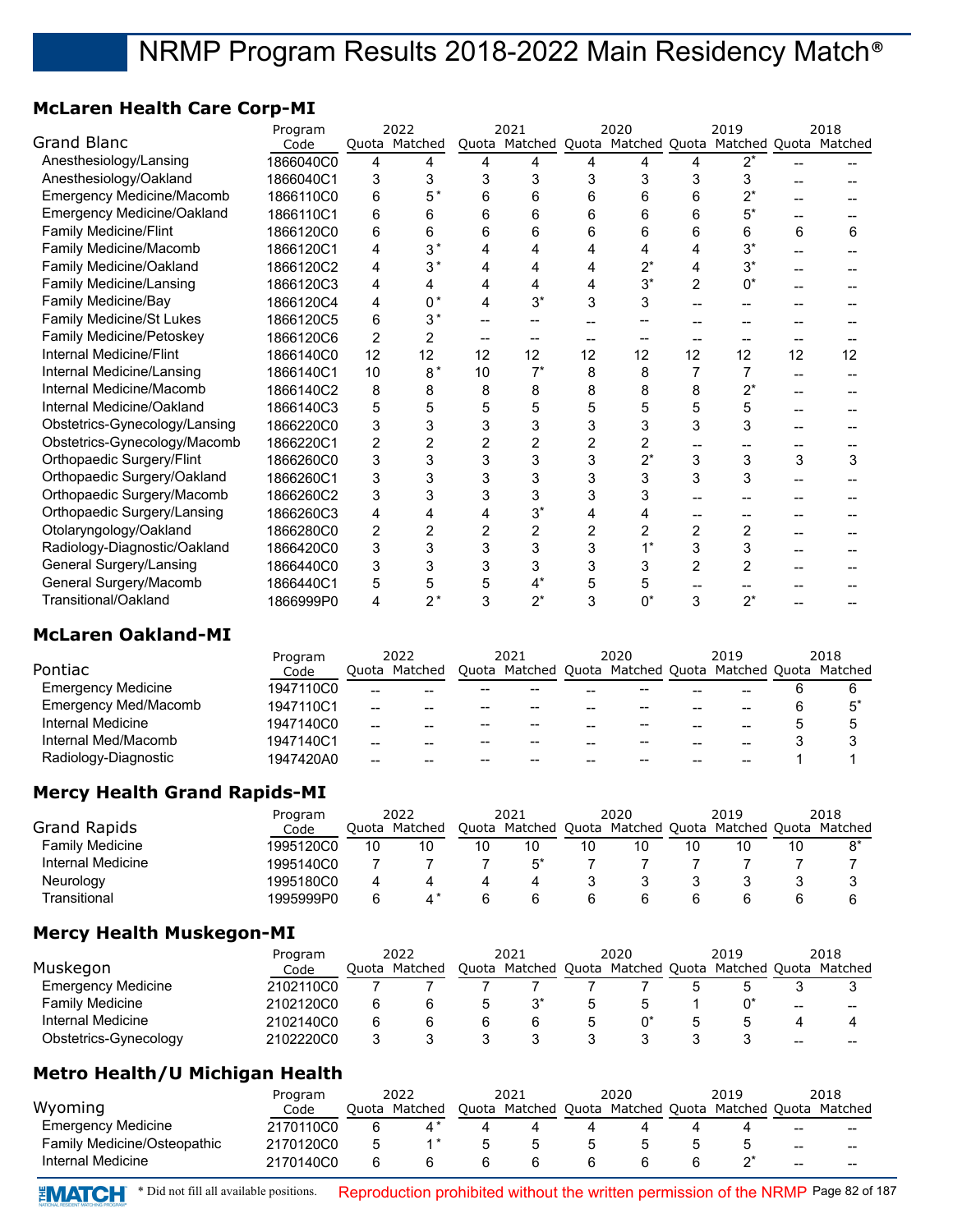## **Metro Health/U Michigan Health (Continued)**

|                                             | Program   | 2022          | 2021          | 2020 | 2019                                      |       | 2018  |
|---------------------------------------------|-----------|---------------|---------------|------|-------------------------------------------|-------|-------|
| Wyoming                                     | Code      | Ouota Matched | Quota Matched |      | Quota Matched Quota Matched Quota Matched |       |       |
| Obstetrics-Gynecology/Osteopathic 2170220C0 |           |               |               |      |                                           | $- -$ | $- -$ |
| Orthopaedic Surgery                         | 2170260C0 |               |               |      |                                           | $- -$ | $- -$ |
| General Surgery/Osteopathic                 | 2170440C0 |               |               |      |                                           | $- -$ | $- -$ |

#### **Michigan St Univ CHM-East Lansing**

|                           | Program   |     | 2022          |   | 2021                              |   | 2020 |    | 2019                  |    | 2018 |
|---------------------------|-----------|-----|---------------|---|-----------------------------------|---|------|----|-----------------------|----|------|
| Lansing                   | Code      |     | Quota Matched |   | Quota Matched Quota Matched Quota |   |      |    | Matched Quota Matched |    |      |
| <b>Family Medicine</b>    | 2436120C0 | 4   |               |   |                                   |   |      |    |                       |    |      |
| Internal Medicine         | 2436140C0 | --  |               |   |                                   |   |      | 13 | 13                    | 10 | 10   |
| Internal Medicine/Scholar | 2436140C1 |     |               |   |                                   |   |      |    |                       |    |      |
| Pediatrics                | 2436320C0 |     |               |   |                                   | 8 | 8    | 8  |                       | 8  |      |
| Phys Medicine & Rehab     | 2436340C0 | $-$ |               |   |                                   |   |      |    | 4                     |    |      |
| Psychiatry                | 2436400C0 | 5   | 5             | 5 | 5                                 | 5 | 5    | 5  | 5                     | 3  |      |
| Psychiatry/Rural          | 2436400C1 | 2   |               |   |                                   | 2 | າ    | ⌒  | っ                     |    |      |
| <b>General Surgery</b>    | 2436440C0 |     |               |   |                                   |   |      |    | 4                     |    |      |
| Surgery-Preliminary       | 2436440P0 |     |               |   |                                   |   |      |    | $0^*$                 | 3  |      |
| Surg-Prelim/Urology       | 2436440P1 |     |               |   |                                   |   |      |    |                       |    |      |

#### **MidMichigan Med Center-MI**

|                                | Program   |       | 2022    | 2021                                                    | 2020 |     | 2019 |       | 2018  |
|--------------------------------|-----------|-------|---------|---------------------------------------------------------|------|-----|------|-------|-------|
| Midland                        | Code      | Ouota | Matched | Quota Matched Quota Matched Quota Matched Quota Matched |      |     |      |       |       |
| <b>Family Medicine/Midland</b> | 1961120C0 |       |         |                                                         |      |     |      |       |       |
| Family Med/Rural-Alpena        | 1961120C1 |       |         |                                                         |      | $-$ | --   | $- -$ | $- -$ |

#### **Munson Med Ctr-MI**

|                 | Program   | 2022          |    | 2021                                                    |    | 2020 | 2019 | 2018 |
|-----------------|-----------|---------------|----|---------------------------------------------------------|----|------|------|------|
| Traverse City   | Code      | Quota Matched |    | Quota Matched Quota Matched Quota Matched Quota Matched |    |      |      |      |
| Family Medicine | 1349120C0 | $\Lambda^*$   | -6 |                                                         | -6 |      |      |      |
|                 |           |               |    |                                                         |    |      |      |      |

#### **Oakland Physicians Med Ctr-MI**

|            | Program   | 2022                                                                  |                                       | 2021  |       | 2020  |    | 2019  |       | 2018 |
|------------|-----------|-----------------------------------------------------------------------|---------------------------------------|-------|-------|-------|----|-------|-------|------|
| Pontiac    | Code      | Quota Matched Quota Matched Quota Matched Quota Matched Quota Matched |                                       |       |       |       |    |       |       |      |
| Psychiatry | 1318400C0 |                                                                       | $\hspace{0.05cm}$ – $\hspace{0.05cm}$ | $- -$ | $- -$ | $- -$ | -- | $- -$ | $- -$ | ---  |

#### **Oakwood Heritage Hospital-MI**

| Taylor       | Program<br>Code |     | 2022<br>Quota Matched Quota Matched Quota Matched Quota Matched Quota Matched |                   | 2021                                           |     | 2020                                           |     | 2019 | 2018 |
|--------------|-----------------|-----|-------------------------------------------------------------------------------|-------------------|------------------------------------------------|-----|------------------------------------------------|-----|------|------|
| Transitional | 1523999P0       | $-$ | $-$                                                                           | $\hspace{0.05cm}$ | $\hspace{0.1mm}-\hspace{0.1mm}-\hspace{0.1mm}$ | $-$ | $\hspace{0.1mm}-\hspace{0.1mm}-\hspace{0.1mm}$ | $-$ | $-$  |      |

#### **Oakwood Hospital-MI**

| Program                |           |    | 2022          | 2021                                                    | 2020 | 2019 |    | 2018 |
|------------------------|-----------|----|---------------|---------------------------------------------------------|------|------|----|------|
| Dearborn               | Code      |    | Ouota Matched | Quota Matched Quota Matched Quota Matched Quota Matched |      |      |    |      |
| <b>Family Medicine</b> | 1946120C0 | -- |               |                                                         | --   |      |    |      |
| Internal Medicine      | 1946140C0 |    |               |                                                         | --   |      | 10 | 10   |
| Medicine-Preliminary   | 1946140P0 | -- |               |                                                         | --   |      |    |      |
| Obstetrics-Gynecology  | 1946220C0 | -- |               |                                                         | --   |      |    |      |
| Radiology-Diagnostic   | 1946420C0 |    |               |                                                         | --   |      |    |      |
| Transitional           | 1946999P0 |    |               |                                                         | --   |      |    |      |

#### **Oakwood Southshore Hosp-MI**

|             | Program               |                                                | 2022          |       | 2021                                                    |     | 2020                     |     | 2019 | 2018 |
|-------------|-----------------------|------------------------------------------------|---------------|-------|---------------------------------------------------------|-----|--------------------------|-----|------|------|
| Trenton     | Code                  |                                                | Ouota Matched |       | Quota Matched Quota Matched Quota Matched Quota Matched |     |                          |     |      |      |
| Dermatology | <sup>2</sup> 146080A0 | $\hspace{0.1mm}-\hspace{0.1mm}-\hspace{0.1mm}$ | $- -$         | $- -$ | $\overline{\phantom{a}}$                                | $-$ | $\overline{\phantom{a}}$ | $-$ | --   |      |

#### **Pine Rest Christian Mental Hlth Svcs-MI**

|                     | Program   |    | 2022                                                                  |    | 2021 | 2020 |    | 2019 | 2018 |
|---------------------|-----------|----|-----------------------------------------------------------------------|----|------|------|----|------|------|
| <b>Grand Rapids</b> | Code      |    | Quota Matched Quota Matched Quota Matched Quota Matched Quota Matched |    |      |      |    |      |      |
| Psychiatry          | 1634400C0 | 10 |                                                                       | 10 | 10   | 10   | 10 |      | 10   |

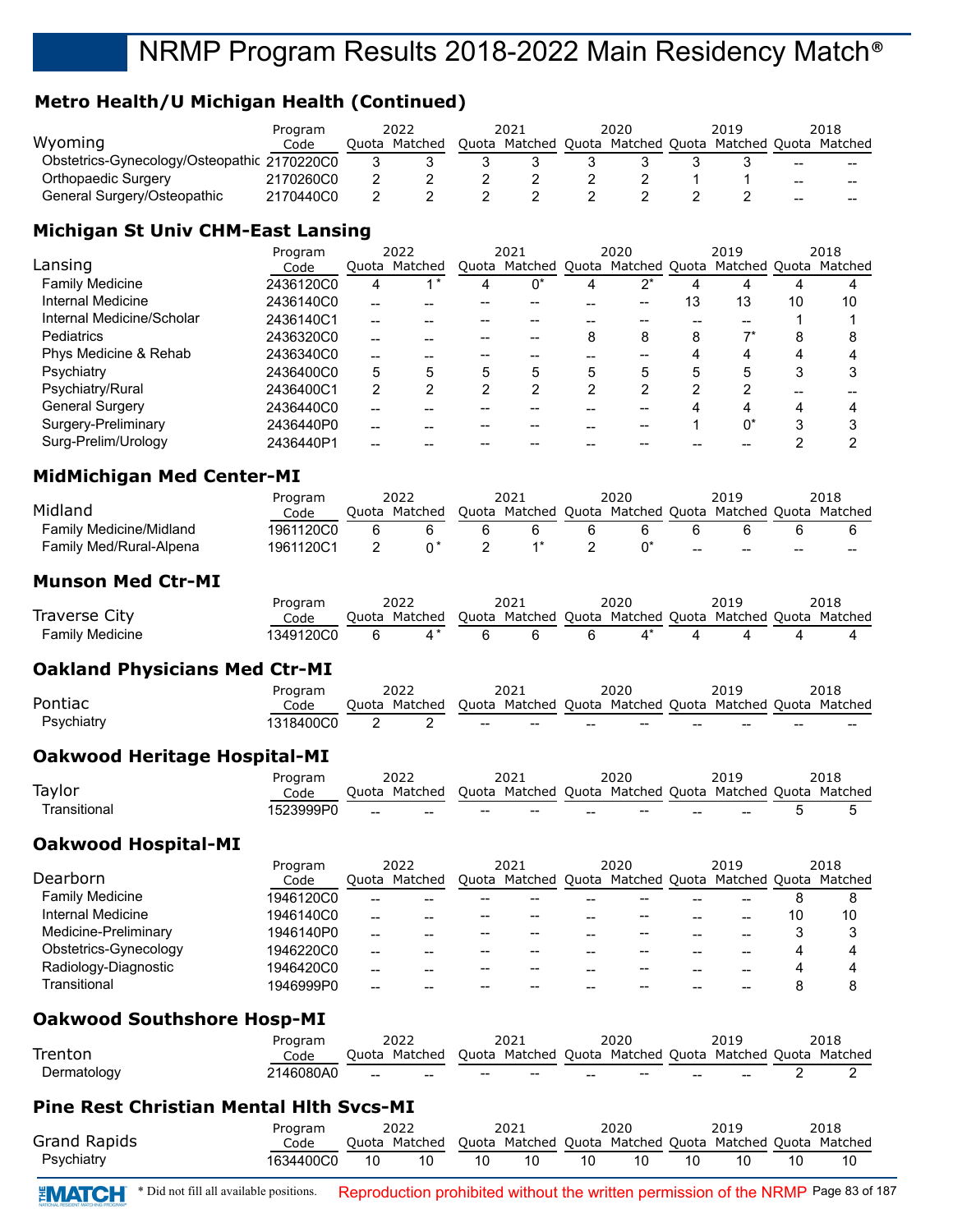## **Pine Rest Christian Mental Hlth Svcs-MI (Continued)**

| Grand Rapids                        | Program<br>Code | Ouota | 2022<br>Matched | 2021<br>Quota Matched Quota Matched Quota Matched Quota Matched |   | 2020 |    | 2019 |    | 2018  |
|-------------------------------------|-----------------|-------|-----------------|-----------------------------------------------------------------|---|------|----|------|----|-------|
| Psychiatry/Rural                    | 1634400C1       | 2     |                 |                                                                 |   |      | -- |      |    |       |
| <b>Promedica Monroe Reg Hosp-MI</b> |                 |       |                 |                                                                 |   |      |    |      |    |       |
|                                     | Program         |       | 2022            | 2021                                                            |   | 2020 |    | 2019 |    | 2018  |
| Monroe                              | Code            |       | Ouota Matched   | Quota Matched Quota Matched Quota Matched Quota Matched         |   |      |    |      |    |       |
| <b>Emergency Medicine</b>           | 1530110C0       | 8     | $3^*$           |                                                                 | 8 | 8    | h. |      | -- | $- -$ |

Family Medicine 1530120C0 6 3 \* 6 0\* 6 6 6 1\* 6 0\*  $\text{Translation} \qquad \qquad 1530999 \text{P0} \qquad 6 \qquad 6 \qquad 6 \qquad 4^* \qquad 6 \qquad 5^* \qquad 6 \qquad 1^* \qquad \text{---}$ 

#### **Sparrow Hospital-MI**

|                           | Program   |    | 2022          |    | 2021                                                    |    | 2020  |    | 2019 |   | 2018 |
|---------------------------|-----------|----|---------------|----|---------------------------------------------------------|----|-------|----|------|---|------|
| Lansing                   | Code      |    | Quota Matched |    | Quota Matched Quota Matched Quota Matched Quota Matched |    |       |    |      |   |      |
| <b>Emergency Medicine</b> | 1315110C0 | 8  |               | 8  | Õ                                                       | 8  | 8     |    | ŏ    |   |      |
| <b>Family Medicine</b>    | 1315120C0 | 9  | 9             | 10 | 10                                                      | 10 | 10    | 10 | 10   | 9 | 9    |
| Internal Medicine         | 1315140C0 | 15 | 15            | 15 | 15                                                      | 15 | 15    |    |      |   |      |
| Neurology                 | 1315180C0 | 5  |               | 5  | 5                                                       | 5  | 5     |    | 5    |   |      |
| Obstetrics-Gynecology     | 1315220C0 | 4  |               | 4  | Δ                                                       | Δ  | 4     |    | Λ    | Λ |      |
| <b>Pediatrics</b>         | 1315320C0 |    |               | 8  | 8                                                       |    |       |    |      |   |      |
| Phys Medicine & Rehab     | 1315340C0 | 4  |               | 4  | 4                                                       | 4  | 4     |    |      |   |      |
| <b>General Surgery</b>    | 1315440C0 | 5  | 5             |    |                                                         | 4  | 4     |    |      |   |      |
| Surgery-Preliminary       | 1315440P0 |    |               |    | n*                                                      |    | $0^*$ |    |      |   |      |

#### **Spectrum Health Lakeland-MI**

|                           | Program   |       | 2022    | 2021                              | 2020 | 2019                  | 2018 |
|---------------------------|-----------|-------|---------|-----------------------------------|------|-----------------------|------|
| Saint Joseph              | Code      | Ouota | Matched | Quota Matched Quota Matched Quota |      | Matched Quota Matched |      |
| <b>Emergency Medicine</b> | 1951110C0 |       |         |                                   |      |                       |      |
| <b>Family Medicine</b>    | 1951120C0 |       |         |                                   |      |                       |      |
| Internal Medicine         | 1951140C0 |       |         |                                   |      |                       |      |

#### **Spectrum Health/Michigan State Univ**

|                                  | Program   |    | 2022          |    | 2021          |    | 2020                |                | 2019           |                | 2018                  |
|----------------------------------|-----------|----|---------------|----|---------------|----|---------------------|----------------|----------------|----------------|-----------------------|
| <b>Grand Rapids</b>              | Code      |    | Quota Matched |    | Quota Matched |    | Quota Matched Quota |                |                |                | Matched Quota Matched |
| <b>Emergency Medicine</b>        | 2077110C0 | 10 | 10            | 10 | 10            | 10 | 10                  | 10             | 10             | 10             | 10                    |
| <b>Family Medicine</b>           | 2077120C1 | 6  | 6             | 6  | 6             | 6  | 6                   | 6              | 6              | 6              | 6                     |
| Internal Medicine                | 2077140C0 | 15 | 15            | 15 | $12*$         | 12 | 12                  | 12             | 12             | 10             | 10                    |
| Neurological Surgery             | 2077160C0 |    |               |    |               |    |                     |                |                |                |                       |
| Neurology                        | 2077180C1 | 4  |               |    |               |    |                     | 4              | 4              |                |                       |
| Child Neurology                  | 2077185C0 | 2  |               |    |               |    |                     |                |                |                |                       |
| Obstetrics-Gynecology            | 2077220C0 | 8  | 8             |    | 8             |    | 8                   | 8              | 8              |                |                       |
| <b>Orthopaedic Surgery</b>       | 2077260C0 | 5  | 5             |    | 5             |    | 5                   | 5              |                |                | 5                     |
| <b>Pediatrics</b>                | 2077320C0 | 20 | 20            | 20 | 20            | 20 | 20                  | 20             | 20             | 18             | $15*$                 |
| Plastic Surgery (Integrated)     | 2077362C0 | 3  | 3             | 2  | 2             | 2  | $\overline{2}$      | $\overline{2}$ | $\overline{2}$ | $\overline{2}$ | 2                     |
| Interventional Radiology (Integ) | 2077416C0 | 3  | 3             |    | 3             |    |                     |                |                |                |                       |
| Radiology-Diagnostic             | 2077420C0 | 3  | 3             |    | 3             |    | 3                   | 3              | 3              | 3              |                       |
| Radiology-Diagnostic             | 2077420R0 |    |               |    |               |    |                     |                |                |                |                       |
| <b>General Surgery</b>           | 2077440C0 |    |               |    |               |    |                     |                |                |                |                       |
| Surgery-Preliminary              | 2077440P0 | 3  | $^{\circ}$    |    | በ*            |    |                     | 3              | U <sub>*</sub> |                |                       |
| Vascular Surgery                 | 2077451C0 |    |               |    |               |    |                     |                |                |                |                       |
| Medicine-Pediatrics              | 2077700C0 | 4  |               |    |               |    |                     |                |                |                |                       |
| Transitional                     | 2077999P0 | 6  | հ             | 6  | 6             | n  | n                   | 6              | 6              | n              |                       |

#### **St Joseph Mercy-Ann Arbor-MI**

| Ann Arbor              | Program<br>Code | Ouota | 2022<br>Matched |    | 2021<br>Quota Matched | Quota | 2020<br>Matched Quota |    | 2019<br>Matched Quota |    | 2018<br>Matched |
|------------------------|-----------------|-------|-----------------|----|-----------------------|-------|-----------------------|----|-----------------------|----|-----------------|
| Internal Medicine      | 1292140C0       | 16    | 16              |    |                       | 16    | 16                    |    |                       | 16 | 16              |
| Obstetrics-Gynecology  | 1292220C0       | 4     |                 |    | 4                     |       |                       |    |                       |    | 4               |
| <b>General Surgery</b> | 1292440C0       | 5     |                 | b. |                       | 5     |                       |    |                       |    | 5               |
| Transitional           | 1292999P0       | 12    |                 |    | 12                    |       |                       | 12 |                       |    | 12              |

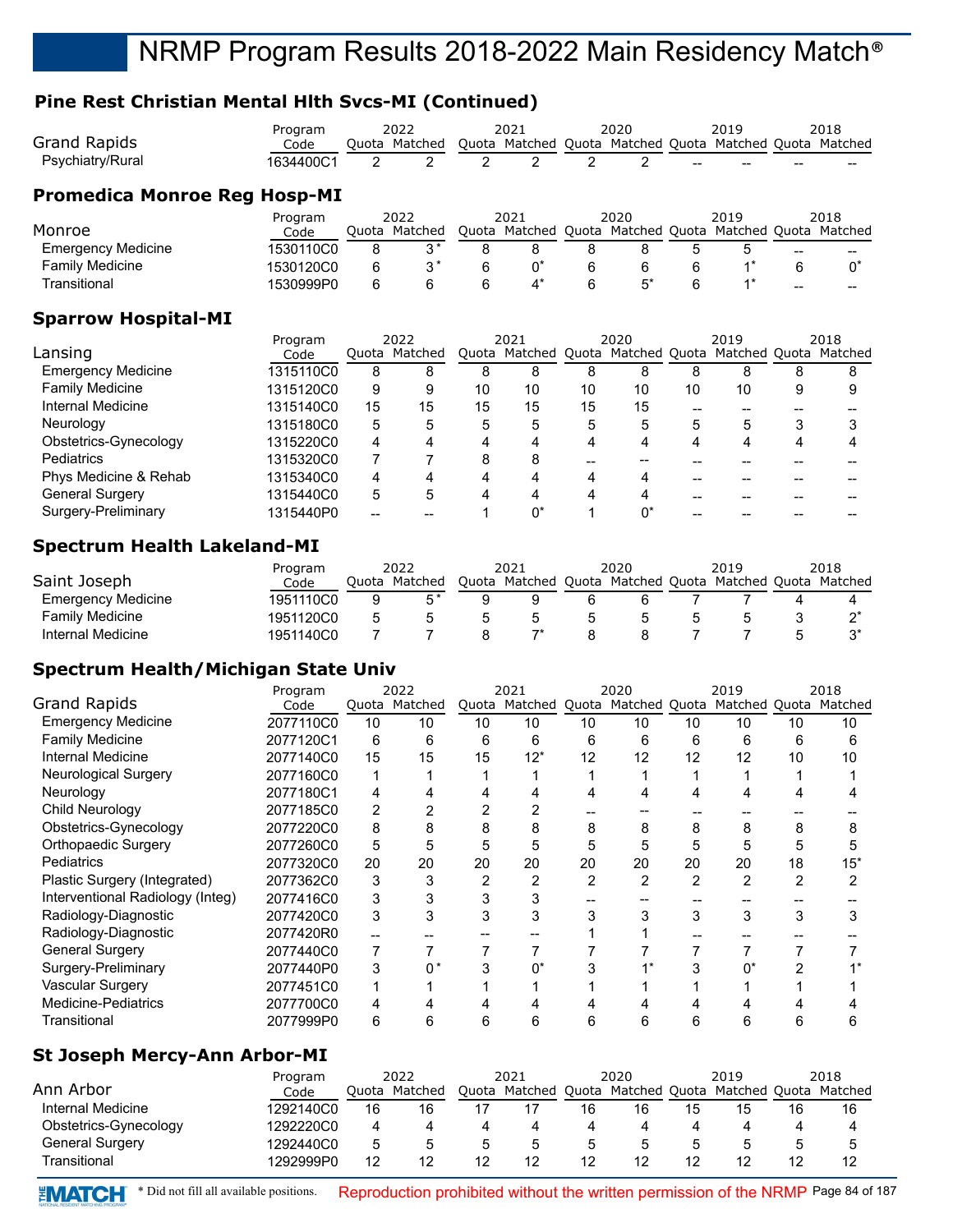#### **St Joseph Mercy-Livingston-MI**

|                 | Program   | 2022  |         | 2021 |                                                         | 2020 |  | 2019 |  | 2018 |
|-----------------|-----------|-------|---------|------|---------------------------------------------------------|------|--|------|--|------|
| Howell          | Code      | Ouota | Matched |      | Quota Matched Quota Matched Quota Matched Quota Matched |      |  |      |  |      |
| Dermatology     | 1400080A0 |       |         |      |                                                         |      |  |      |  |      |
| Family Medicine | 1400120C0 |       |         |      |                                                         |      |  |      |  |      |

#### **St Joseph Mercy-Oakland-MI**

|                                | Program   |    | 2022          | 2021                              |    | 2020 | 2019          |    | 2018    |
|--------------------------------|-----------|----|---------------|-----------------------------------|----|------|---------------|----|---------|
| <b>Pontiac</b>                 | Code      |    | Ouota Matched | Quota Matched Quota Matched Quota |    |      | Matched Quota |    | Matched |
| Internal Medicine              | 1319140C0 | 18 | 18            |                                   | 18 | 18   | $14*$         | 16 | 16      |
| Obstetrics-Gynecology          | 1319220C0 | 4  |               |                                   | 4  | 4    |               | 4  | $3^*$   |
| Radiology-Diagnostic           | 1319420C0 | 3  |               |                                   | 4  | 4    |               | 4  |         |
| General Surgery                | 1319440C0 |    | * *           |                                   |    |      |               |    |         |
| Surgery-Preliminary            | 1319440P0 | 2  | ሰ*            |                                   |    |      | n*            |    | U,      |
| Surg-Prelim/Anesthesiology-WSU | 1319440P1 | 2  |               |                                   |    |      |               |    |         |
| Transitional                   | 1319999P0 | ⌒  |               |                                   |    |      |               |    |         |

#### **St Mary Mercy Hospital-MI**

|                           | Program   | 2022  |         | 2021 |                                   | 2020 |       |    | 2019                  |    | 2018  |
|---------------------------|-----------|-------|---------|------|-----------------------------------|------|-------|----|-----------------------|----|-------|
| Livonia                   | Code      | Ouota | Matched |      | Quota Matched Quota Matched Quota |      |       |    | Matched Quota Matched |    |       |
| <b>Emergency Medicine</b> | 1418110C0 | 6     |         | 6    |                                   | 6    | 6     |    |                       | b  |       |
| <b>Family Medicine</b>    | 1418120C0 |       |         |      |                                   |      |       |    |                       | 6  |       |
| Internal Medicine         | 1418140C0 | 15    | 15      | 13   | 13                                | 13   | 13    |    | 13                    | 13 |       |
| Psychiatry                | 1418400C0 |       |         |      |                                   |      |       |    |                       |    |       |
| Transitional              | 1418999P0 | 16    | 16      | 18   | $14*$                             | 18   | $14*$ | 18 | 18                    |    | $13*$ |

#### **U Michigan Hosps-Ann Arbor**

|                                  | Program   |                          | 2022           |                | 2021            |    | 2020  |                | 2019                                                    |                | 2018           |
|----------------------------------|-----------|--------------------------|----------------|----------------|-----------------|----|-------|----------------|---------------------------------------------------------|----------------|----------------|
| Ann Arbor                        | Code      |                          | Quota Matched  |                |                 |    |       |                | Quota Matched Quota Matched Quota Matched Quota Matched |                |                |
| Anesthesiology                   | 1293040C0 | 27                       | 27             | 27             | $\overline{27}$ | 28 | 28    | 28             | 28                                                      | 28             | 28             |
| Anesthesiology                   | 1293040R0 | $\overline{\phantom{a}}$ |                | 1              | 1               | 3  | 3     | $\overline{c}$ | 2                                                       | 2              | $\overline{2}$ |
| Dermatology                      | 1293080A0 | 8                        | 8              | 8              | 8               | 8  | 8     | 6              | 6                                                       | 8              | 8              |
| Dermatology                      | 1293080R0 | $\overline{\phantom{a}}$ |                |                |                 |    |       |                |                                                         |                |                |
| <b>Emergency Medicine</b>        | 1293110C0 | 16                       | 16             | 16             | 16              | 16 | 16    | 16             | 16                                                      | 16             | 16             |
| Family Med/Ypsilanti             | 1293120C0 | 5                        | 5              | 5              | 5               | 5  | 5     | 5              | 5                                                       | 5              | 5              |
| Family Med/Chelsea               | 1293120C1 | 7                        | 7              |                | 7               |    |       | 7              | 7                                                       | 8              | 8              |
| Family Med/Spanish               | 1293120C3 | 1                        | 1              |                | 1               |    |       | 1              |                                                         | --             |                |
| Internal Medicine                | 1293140C0 | 42                       | 42             | 42             | 42              | 42 | 42    | 46             | 46                                                      | 44             | 44             |
| Internal Medicine/PSTP           | 1293140C1 | 4                        | 4              | 4              | 4               | 4  | 4     |                |                                                         |                |                |
| Med-Prelim/Ophthalmology         | 1293140P2 | 7                        | 7              |                | 7               | 7  | 7     | 7              | 7                                                       |                |                |
| <b>Neurological Surgery</b>      | 1293160C0 | 3                        | 3              | 2              | $\overline{2}$  | 3  | 3     | 3              | 3                                                       | $\overline{2}$ | $\overline{2}$ |
| Neurology                        | 1293180C0 | 9                        | 9              | 9              | 9               | 7  | 7     | 7              | 7                                                       | $\overline{7}$ | 7              |
| Child Neurology                  | 1293185C0 | 4                        | 4              | 3              | 3               | 4  | 4     | $\overline{2}$ | 2                                                       | $\overline{2}$ | $\overline{2}$ |
| Child Neurology                  | 1293185R0 |                          |                |                |                 |    |       | 1              |                                                         |                |                |
| Obstetrics-Gynecology            | 1293220C0 | 6                        | 6              | 6              | 6               | 6  | 6     | 6              | 6                                                       | 6              | 6              |
| Orthopaedic Surgery              | 1293260C0 | 7                        | 7              | 8              | 8               | 8  | 8     | 8              | 8                                                       | 8              | 8              |
| Otolaryngology                   | 1293280C0 | 4                        | 4              | 4              | 4               | 4  | 4     | 4              | 4                                                       | 3              | 3              |
| Otolaryngology/Research          | 1293280C1 | 1                        | 1              | 1              | 1               |    |       | 1              | 1                                                       |                |                |
| Pathology                        | 1293300C0 | 6                        | 6              | 6              | 6               | 7  | 7     | 8              | 8                                                       | 8              | 8              |
| Pathology/PSTP                   | 1293300C1 | 1                        | 1              |                |                 | 1  |       |                |                                                         |                |                |
| Pediatrics                       | 1293320C0 | 20                       | 20             | 22             | 22              | 22 | 22    | 21             | 21                                                      | 21             | 21             |
| Pediatrics/PPSTP                 | 1293320C2 | 1                        | 1              |                |                 |    |       |                |                                                         |                |                |
| Phys Medicine & Rehab            | 1293340A0 | 6                        | 6              | 6              | 6               | 6  | 6     | 6              | 6                                                       | 5              | 5              |
| Phys Medicine & Rehab            | 1293340R0 | --                       | --             |                |                 |    |       |                |                                                         |                |                |
| Plastic Surgery (Integrated)     | 1293362C0 | 4                        | 4              | 4              | 4               | 4  | 4     | 4              | 4                                                       | 4              | 4              |
| Psychiatry                       | 1293400C0 | 12                       | 12             | 12             | 12              | 12 | 12    | 11             | 11                                                      | 11             | 11             |
| Interventional Radiology (Integ) | 1293416C0 | 3                        | 3              | 3              | 3               | 3  | 3     | 3              | 3                                                       | 3              | 3              |
| Radiology-Diagnostic             | 1293420A0 | 8                        | 8              | 8              | 8               | 8  | 8     | 8              | 8                                                       | 8              | 8              |
| <b>Radiation Oncology</b>        | 1293430A0 | 3                        | 3              | $\overline{2}$ | $\overline{c}$  | 3  | 3     | 3              | 3                                                       | 3              | 3              |
| <b>General Surgery</b>           | 1293440C0 | 7                        | $\overline{7}$ | 7              | 7               | 7  | 7     | 7              | 7                                                       | 7              |                |
| Surgery-Preliminary              | 1293440P0 | 4                        | $2^*$          | 4              | 4               | 4  | $3^*$ | 4              | $0^*$                                                   | 4              | 4              |
|                                  |           |                          |                |                |                 |    |       |                |                                                         |                |                |

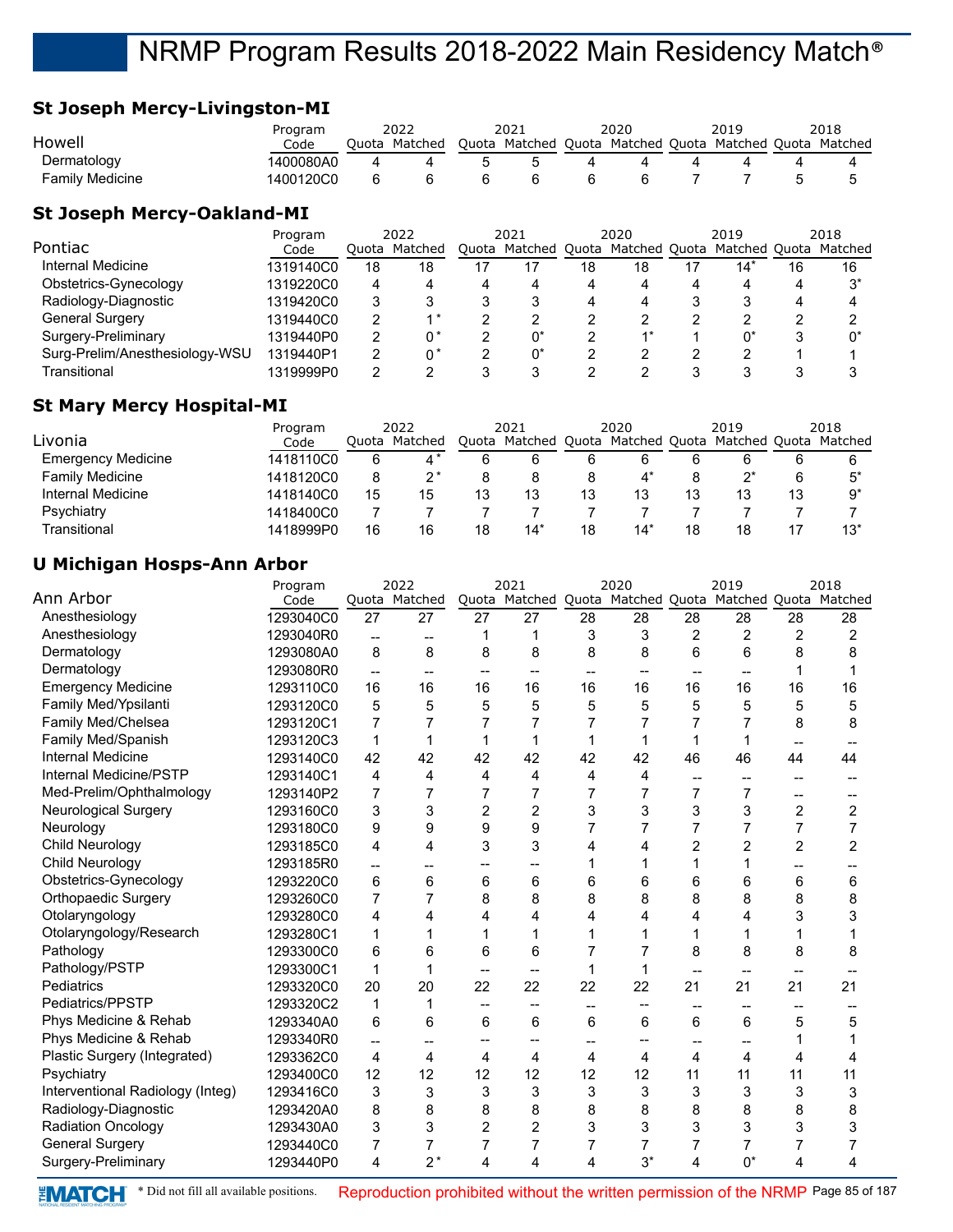## **U Michigan Hosps-Ann Arbor (Continued)**

|                                    | Program   | 2022  |         | 2021 |   |    | 2020 | 2019                                                    |   | 2018 |
|------------------------------------|-----------|-------|---------|------|---|----|------|---------------------------------------------------------|---|------|
| Ann Arbor                          | Code      | Ouota | Matched |      |   |    |      | Quota Matched Quota Matched Quota Matched Quota Matched |   |      |
| Surg-Prelim/Urology                | 1293440P2 | $- -$ | --      |      |   |    |      |                                                         |   |      |
| Vascular Surgery                   | 1293451C0 |       |         |      |   |    |      |                                                         |   |      |
| <b>Thoracic Surgery</b>            | 1293461C0 | 2     |         |      |   |    |      |                                                         |   |      |
| Medicine-Pediatrics                | 1293700C0 | 8     |         | 8    | 8 | 8  | 8    |                                                         | 8 |      |
| <b>Pediatrics-Medical Genetics</b> | 1293765C0 | 2     |         |      |   | -- | --   |                                                         |   |      |
|                                    |           |       |         |      |   |    |      |                                                         |   |      |

#### **UP Health System-Marquette-MI**

|                 | 'rogram   |       | יר∩ר    |       | 2021    |       | 2020    |       |         |       |         |
|-----------------|-----------|-------|---------|-------|---------|-------|---------|-------|---------|-------|---------|
| Marquette       | Code      | ിuota | Matched | Ouota | Matched | Duota | Matched | Ouota | Matched | Ouota | Matched |
| Family Medicine | 2014120CC |       |         |       |         |       |         |       |         |       |         |

#### **Wayne State University SOM-MI**

|                             | Program   |     | 2022          |    | 2021                                                    |    | 2020 |    | 2019 |    | 2018 |
|-----------------------------|-----------|-----|---------------|----|---------------------------------------------------------|----|------|----|------|----|------|
| Detroit                     | Code      |     | Quota Matched |    | Quota Matched Quota Matched Quota Matched Quota Matched |    |      |    |      |    |      |
| Anesthesiology              | 1361040A0 | 6   | 6             | 6  | 6                                                       | 6  | 6    | 6  | 6    | 6  | 6    |
| Dermatology                 | 1361080A0 | 4   | 4             | 4  | 4                                                       |    | 3    |    | 3    | 3  |      |
| Dermatology                 | 1361080R0 | $-$ |               |    |                                                         |    |      |    |      |    |      |
| <b>Family Medicine</b>      | 1361120C0 | 6   | $4^*$         | 6  | $5^*$                                                   | 6  | 6    | 6  | 6    | 6  |      |
| Family Medicine/Urban       | 1361120C1 | 3   | 0*            |    |                                                         | Δ  | 4    |    |      |    |      |
| Internal Medicine           | 1361140C0 | 12  | 12            | 12 | 12                                                      | 12 | 12   | 12 | 12   | 12 | 12   |
| Otolaryngology              | 1361280C0 | 4   |               | 4  | 4                                                       |    | 4    |    | 4    |    |      |
| Phys Medicine & Rehab       | 1361340C0 |     |               |    |                                                         |    |      |    |      |    |      |
| Transitional                | 1361999P0 | 4   |               |    | Δ                                                       |    |      |    |      |    |      |
| Transitional/Preventive Med | 1361999P1 | っ   |               |    |                                                         | ∩  |      |    |      |    |      |

#### **Western Michigan Univ Stryker SOM**

|                              | Program   |    | 2022          |    | 2021          |    | 2020 |    | 2019                                      |    | 2018 |
|------------------------------|-----------|----|---------------|----|---------------|----|------|----|-------------------------------------------|----|------|
| Kalamazoo                    | Code      |    | Quota Matched |    | Quota Matched |    |      |    | Quota Matched Quota Matched Quota Matched |    |      |
| <b>Emergency Medicine</b>    | 1314110C0 | 15 | 15            | 15 | 15            | 16 | 16   | 16 | 16                                        | 16 | 16   |
| Family Medicine/Kalamazoo    | 1314120C0 | 8  | 8             | 8  | 8             | 8  | 8    | 8  | 8                                         | 8  | 8    |
| Family Medicine/Battle Creek | 1314120C1 | 6  | 6             | 6  | 6             | 6  | 6    | 6  | 6                                         |    |      |
| Family Med/Kalamazoo MIDocs  | 1314120C2 |    |               |    |               |    |      |    |                                           |    |      |
| Internal Medicine            | 1314140C0 | 11 | 11            | 11 | 11            | 11 | 11   | 11 |                                           | 11 | 11   |
| Medicine-Primary/MIDocs      | 1314140M0 |    | $0^*$         |    |               |    | n*   |    |                                           |    |      |
| Obstetrics-Gynecology        | 1314220C0 | 4  | 4             |    |               |    |      |    |                                           |    |      |
| Orthopaedic Surgery          | 1314260C0 | 3  | 3             |    | 3             |    |      | 3  |                                           |    |      |
| <b>Pediatrics</b>            | 1314320C0 | 8  | 8             | 8  | 8             | 8  | 8    | 8  | 8                                         | 8  | 8    |
| Pediatrics-Primary/MIDocs    | 1314320M0 | 2  | $\star$       |    | $0^*$         |    |      |    |                                           |    |      |
| Psychiatry                   | 1314400C0 | 6  | 6             | 5  | 5             | 5  | 5    | 6  | 6                                         | 6  | 6    |
| Psychiatry/MIDocs            | 1314400C1 |    |               |    |               |    |      |    |                                           |    |      |
| <b>General Surgery</b>       | 1314440C0 | 4  | 4             |    |               |    |      | 4  | 4                                         | 3  |      |
| Gen Surg/MIDocs Rural Surg   | 1314440C1 | 1  |               |    |               |    |      |    |                                           |    |      |
| Surgery-Preliminary          | 1314440P0 |    |               |    |               |    |      |    |                                           |    |      |
| <b>Medicine-Pediatrics</b>   | 1314700C0 | 4  |               | 4  | 4             |    | 4    | 4  | 4                                         |    |      |

#### **MINNESOTA**

#### **Abbott Northwestern Hosp-MN**

| Minneapolis             | Program<br>Code |    | 2022<br>Ouota Matched |    | 2021 | 2020 |    | 2019<br>Quota Matched Quota Matched Quota Matched Quota Matched |    | 2018 |
|-------------------------|-----------------|----|-----------------------|----|------|------|----|-----------------------------------------------------------------|----|------|
| Internal Medicine       | 1330140C0       | 11 |                       | 11 | 11   | 11   | 10 | 10                                                              | 10 | 10   |
| <b>Allina Health-MN</b> |                 |    |                       |    |      |      |    |                                                                 |    |      |
| St Paul                 | Program<br>Code |    | 2022<br>Ouota Matched |    | 2021 | 2020 |    | 2019<br>Quota Matched Quota Matched Quota Matched Quota Matched |    | 2018 |
| <b>Family Medicine</b>  | 1342120C0       |    |                       |    |      |      |    |                                                                 |    |      |

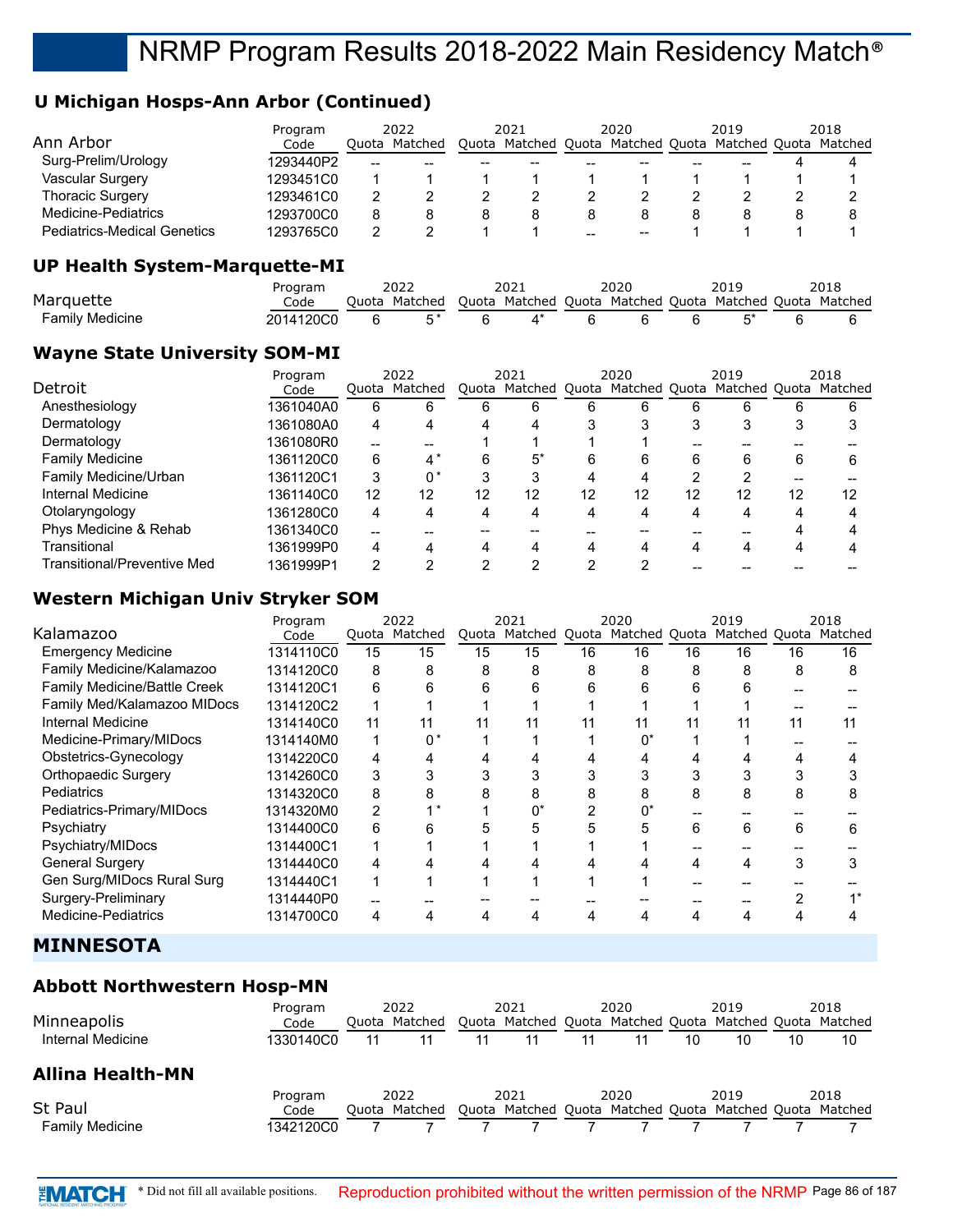#### **HealthPartners Institute-MN**

|                             | Program   |    | 2022          |                                                | 2021                              |  | 2020 |    | 2019                  |    | 2018 |
|-----------------------------|-----------|----|---------------|------------------------------------------------|-----------------------------------|--|------|----|-----------------------|----|------|
| St Paul                     | Code      |    | Quota Matched |                                                | Quota Matched Quota Matched Quota |  |      |    | Matched Quota Matched |    |      |
| Dermatology                 | 1335080A0 |    |               |                                                |                                   |  |      | -- | --                    | -- |      |
| Dermatology                 | 1335080R0 |    |               | $\hspace{0.1mm}-\hspace{0.1mm}-\hspace{0.1mm}$ | $\overline{\phantom{m}}$          |  |      | -- | $- -$                 | -- |      |
| <b>Emergency Medicine</b>   | 1335110C0 | 11 |               |                                                |                                   |  |      |    |                       |    |      |
| Family Med/Western WI Rural | 1335120C2 |    |               |                                                |                                   |  |      |    |                       |    |      |

#### **Hennepin Co Med Ctr-MN**

|                            | Program   |    | 2022          |    | 2021 |    | 2020<br>Quota Matched Quota Matched Quota |    | 2019                  |    | 2018 |
|----------------------------|-----------|----|---------------|----|------|----|-------------------------------------------|----|-----------------------|----|------|
| Minneapolis                | Code      |    | Quota Matched |    |      |    |                                           |    | Matched Quota Matched |    |      |
| <b>Emergency Medicine</b>  | 1329110C0 | 12 | 12            | 12 | 12   | 12 | 12                                        | 12 | 12                    | 12 | 12   |
| <b>Family Medicine</b>     | 1329120C0 | 11 | 11            | 12 | 12   | 10 | 10                                        | 11 | 9*                    | 11 | 11   |
| Internal Medicine          | 1329140C0 | 19 | 19            | 19 | 19   | 19 | 19                                        | 19 | 19                    | 19 | 19   |
| Med-Primary/MNDOH Grant    | 1329140M0 | 2  |               | -- |      | 2  | 0*                                        |    |                       |    |      |
| Psychiatry                 | 1329400C0 |    |               |    |      |    |                                           |    |                       | 8  | 8    |
| Psychiatry/MNDOH IMG Grant | 1329400C1 | -- |               |    |      |    |                                           |    |                       |    |      |
| <b>General Surgery</b>     | 1329440C0 | 5  |               | 5  | 5    | 5  | 5                                         | 5  | 5                     | 5  |      |
| Surgery-Preliminary        | 1329440P0 | и  | በ*            |    | 0*   |    | 0*                                        |    |                       |    |      |
| Medicine-Emergency Med     | 1329705C0 | 2  | ◠             | ◠  | າ    | ≘  | ≘                                         | ◠  | ◠                     | റ  |      |
| Transitional               | 1329999P0 | 5  |               |    | 5    | 5  | 5                                         | Ο  | 8                     | 8  |      |

#### **Mayo Clinic School of Grad Med Educ-MN**

|                                  | Program   |                | 2022           |                          | 2021           |                          | 2020           |                | 2019                                                    |                | 2018           |
|----------------------------------|-----------|----------------|----------------|--------------------------|----------------|--------------------------|----------------|----------------|---------------------------------------------------------|----------------|----------------|
| Rochester                        | Code      |                | Quota Matched  |                          |                |                          |                |                | Quota Matched Quota Matched Quota Matched Quota Matched |                |                |
| Anesthesiology                   | 1328040A0 | 6              | 6              | 6                        | 6              | 6                        | 6              | 6              | 6                                                       | 6              | 6              |
| Anesthesiology                   | 1328040C0 | 12             | 12             | 12                       | 12             | 12                       | 12             | 12             | 12                                                      | 12             | 12             |
| Anesthesiology                   | 1328040R0 | $\overline{c}$ | $\overline{c}$ | $\overline{\phantom{a}}$ | --             | $\overline{\phantom{a}}$ | $\overline{a}$ | 1              | 1                                                       | 1              |                |
| Dermatology                      | 1328080A0 | 5              | 5              | 6                        | 6              | 6                        | 6              | 5              | 5                                                       | 5              | 5              |
| Dermatology/Research             | 1328080A1 | 1              | 1              | $\overline{\phantom{a}}$ | --             | --                       | --             | 1              | 1                                                       | 1              |                |
| Dermatology                      | 1328080C0 | 2              | $\overline{c}$ | $\overline{c}$           | $\overline{c}$ | $\overline{c}$           | $\overline{c}$ | $\overline{c}$ | 2                                                       | $\overline{c}$ | $\overline{c}$ |
| <b>Emergency Medicine</b>        | 1328110C0 | 9              | 9              | 9                        | 9              | 9                        | 9              | 9              | 9                                                       | 9              | 9              |
| <b>Family Medicine</b>           | 1328120C0 | 9              | 9              | 9                        | 9              | 9                        | 9              | 9              | 9                                                       | 9              | 9              |
| Family Medicine/Eau Claire       | 1328120C1 | 5              | 5              | 5                        | 5              | 5                        | 5              | 5              | $3^*$                                                   | 5              | 5              |
| Family Medicine/LaCrosse         | 1328120C2 | 6              | 6              | 6                        | 6              | 6                        | 6              | 6              | 6                                                       | 6              | 6              |
| <b>Internal Medicine</b>         | 1328140C0 | 49             | 49             | 49                       | 49             | 49                       | 49             | 50             | 50                                                      | 51             | 51             |
| Int Med/CI Research              | 1328140C1 | 3              | 3              | 3                        | 3              | 3                        | 3              | $\overline{2}$ | 2                                                       | 1              | 1              |
| Medicine-Preliminary             | 1328140P0 | 2              | $\overline{2}$ | $\overline{2}$           | $\overline{c}$ | 4                        | 4              | 4              | 4                                                       | 4              | 4              |
| <b>Neurological Surgery</b>      | 1328160C0 | 4              | 4              | 4                        | 4              | 4                        | 4              | 4              | 4                                                       | 3              | 3              |
| Neurology                        | 1328180A0 | 3              | 3              | 3                        | 3              | 3                        | 3              | 3              | 3                                                       | 3              | 3              |
| Neurology                        | 1328180C0 | 6              | 6              | 6                        | 6              | 6                        | 6              | 6              | 6                                                       | 6              | 6              |
| <b>Child Neurology</b>           | 1328185C0 | $\overline{2}$ | $\overline{2}$ | $\overline{2}$           | $\overline{2}$ | 2                        | $\overline{2}$ | $\overline{2}$ | $\overline{c}$                                          | $\overline{2}$ | $\overline{2}$ |
| Child Neurology                  | 1328185R0 | $-$            | --             | $\overline{\phantom{a}}$ | --             | 2                        | $\overline{2}$ | 1              | $0^*$                                                   | --             |                |
| Obstetrics-Gynecology            | 1328220C0 | 5              | 5              | 5                        | 5              | 5                        | 5              | 5              | 5                                                       | 5              | 5              |
| Orthopaedic Surgery              | 1328260C0 | 12             | 12             | 12                       | 12             | 13                       | 13             | 13             | 13                                                      | 13             | 13             |
| Otolaryngology                   | 1328280C0 | 5              | 5              | 5                        | 5              | 5                        | 5              | 5              | 5                                                       | 5              | 5              |
| Path-Anatomic and Clinical       | 1328300C0 | 6              | 6              | 6                        | 6              | 6                        | 6              | 6              | 6                                                       | 6              | 6              |
| Path-Anatomic/Neuropathology     | 1328300C2 | $\mathbf{1}$   | 1              | 1                        | 1              | 1                        | 1              | 1              | 1                                                       | 1              | 1              |
| Path-Physician Scientist         | 1328300C4 | $\overline{a}$ | $\overline{a}$ |                          |                | $-$                      |                |                |                                                         |                |                |
| Pediatrics                       | 1328320C0 | 13             | 13             | 13                       | 13             | 12                       | 12             | 12             | 12                                                      | 11             | 11             |
| Pediatrics/Mayo IMG Primary      | 1328320C1 | $-$            | --             |                          |                | --                       |                |                | $\overline{\phantom{a}}$                                | 1              | $\mathbf 1$    |
| Phys Medicine & Rehab            | 1328340A0 | 6              | 6              | 6                        | 6              | 6                        | 6              | 6              | 6                                                       | 6              | 6              |
| Phys Medicine & Rehab            | 1328340C0 | $\overline{2}$ | 2              | $\overline{2}$           | $\overline{2}$ | $\overline{2}$           | $\overline{2}$ | $\overline{2}$ | $\overline{2}$                                          | $\overline{2}$ | $\overline{2}$ |
| Plastic Surgery (Integrated)     | 1328362C0 | 4              | $\overline{4}$ | 4                        | 4              | 3                        | 3              | 4              | 4                                                       | 3              | 3              |
| Psychiatry                       | 1328400C0 | 11             | 11             | 11                       | 11             | 11                       | 11             | 9              | 9                                                       | 9              | 9              |
| Interventional Radiology (Integ) | 1328416A0 | 1              | 1              | $\mathbf{1}$             | $\mathbf 1$    | $\mathbf 1$              | 1              | 1              | 1                                                       | 1              | 1              |
| Radiology-Diagnostic             | 1328420A0 | 12             | 12             | 12                       | 12             | 12                       | 12             | 12             | 12                                                      | 12             | 12             |
| Radiology-Diagnostic             | 1328420R0 | 1              | 1              | $\overline{\phantom{a}}$ | --             | $\overline{a}$           |                |                | $\overline{\phantom{a}}$                                | --             |                |
| <b>Radiation Oncology</b>        | 1328430A0 | 3              | 3              | 3                        | 3              | 3                        | 3              | 3              | 3                                                       | 3              | 3              |
| <b>General Surgery</b>           | 1328440C0 | 9              | 9              | 9                        | 9              | 8                        | 8              | $\overline{7}$ | $\overline{7}$                                          | $\overline{7}$ | $\overline{7}$ |
|                                  |           |                |                |                          |                |                          |                |                |                                                         |                |                |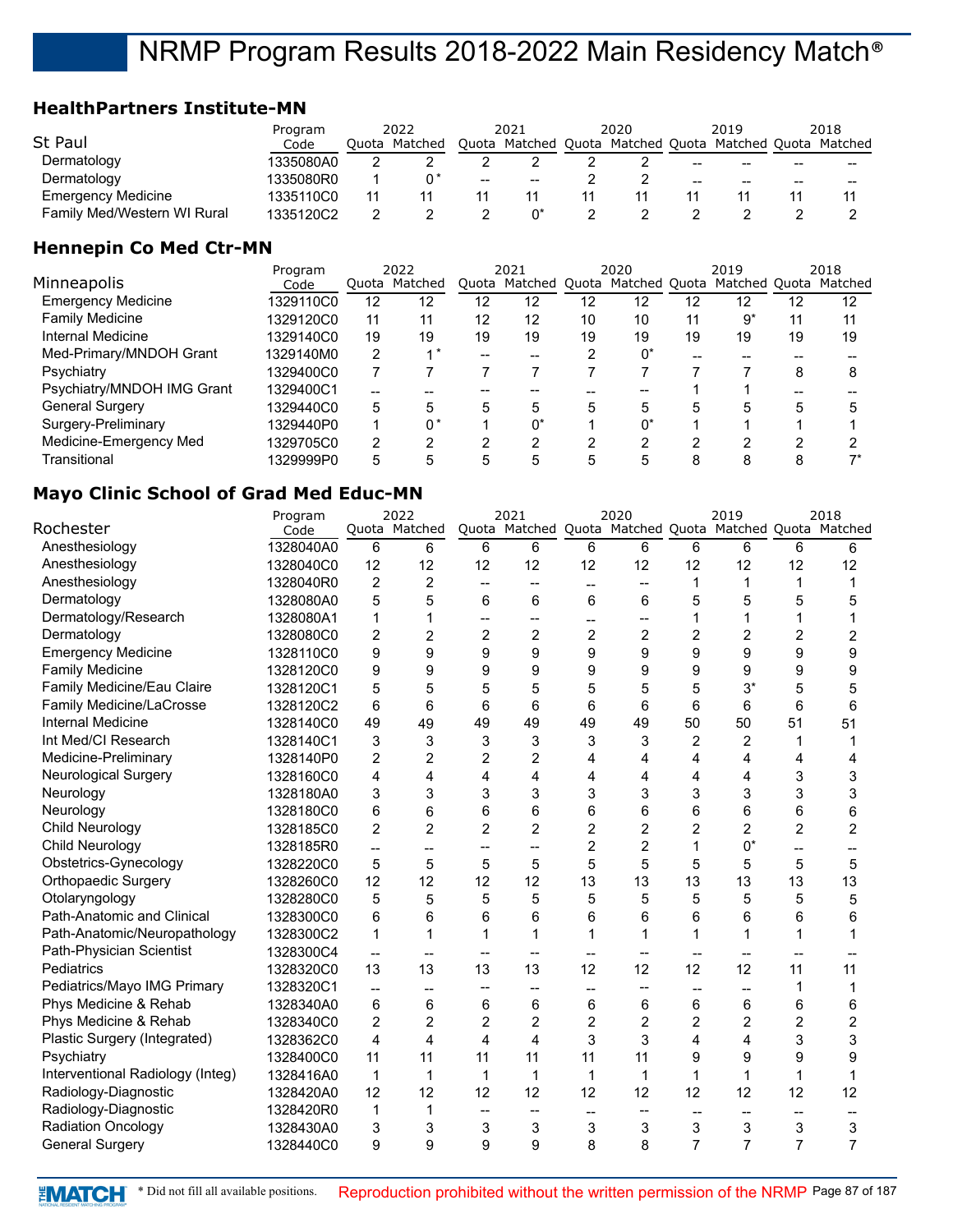## **Mayo Clinic School of Grad Med Educ-MN (Continued)**

|                                           | Program   | 2022  |         | 2021 |                                   | 2020 |    | 2019 |               |    | 2018    |
|-------------------------------------------|-----------|-------|---------|------|-----------------------------------|------|----|------|---------------|----|---------|
| Rochester                                 | Code      | Ouota | Matched |      | Quota Matched Quota Matched Quota |      |    |      | Matched Quota |    | Matched |
| Joint Gen & Thoracic Surg                 | 1328440C1 |       |         |      |                                   |      |    |      |               |    |         |
| Gen Surg/Integrated Comm & Rura 1328440C2 |           |       |         |      | --                                |      |    |      |               |    |         |
| Joint Gen & Cardiovascular Surg           | 1328440C3 |       |         |      |                                   |      |    |      |               |    |         |
| Gen Surg/Joint CT Surgery                 | 1328440C4 | --    |         |      |                                   |      |    |      |               |    |         |
| Surgery-Preliminary                       | 1328440P0 | 12    | 12      | 12   | 12                                | 12   | 12 | 12   | 12            | 12 | 12      |
| Surg-Prelim/Urology                       | 1328440P3 |       |         |      |                                   |      |    |      |               |    |         |
| Vascular Surgery                          | 1328451C0 |       |         |      |                                   |      |    |      |               |    |         |

#### **U Minnesota Med School**

|                                            | Program   |                | 2022           |                          | 2021                     |                | 2020           |                          | 2019                                                    |                          | 2018                     |
|--------------------------------------------|-----------|----------------|----------------|--------------------------|--------------------------|----------------|----------------|--------------------------|---------------------------------------------------------|--------------------------|--------------------------|
| Minneapolis                                | Code      |                | Quota Matched  |                          |                          |                |                |                          | Quota Matched Quota Matched Quota Matched Quota Matched |                          |                          |
| Anesthesiology                             | 1334040C0 | 9              | 9              | 10                       | 10                       | 10             | 10             | 10                       | 10                                                      | 7                        | 7                        |
| Anesthesiology                             | 1334040R0 | --             | --             | 1                        | 1                        | 1              | 1              | --                       | $\overline{\phantom{a}}$                                |                          | --                       |
| Dermatology                                | 1334080A0 | 4              | 4              | 5                        | 5                        | 4              | 4              | 4                        | 4                                                       | 5                        | 5                        |
| Family Med/Methodist                       | 1334120C0 | 6              | 6              | 6                        | 6                        | 6              | 6              | 6                        | 6                                                       | 6                        | 6                        |
| Family Med/N Memorial                      | 1334120C1 | 8              | 8              | 9                        | 9                        | 8              | 8              | 8                        | 8                                                       | 8                        | 8                        |
| <b>Family Med/Smileys</b>                  | 1334120C2 | 6              | 6              | 6                        | 6                        | 6              | 6              | 6                        | 6                                                       | 6                        | 6                        |
| <b>Family Med/St Johns</b>                 | 1334120C3 | 6              | 6              | 6                        | 6                        | 6              | 6              | 6                        | 6                                                       | 6                        | 6                        |
| <b>Family Med/Woodwinds</b>                | 1334120C4 | 8              | 8              | 8                        | 8                        | 8              | 8              | 8                        | 8                                                       | 8                        | 8                        |
| Family Med/Mankato                         | 1334120C5 | 5              | 5              | 5                        | 5                        | 5              | 5              | 5                        | 3*                                                      | 4                        | 4                        |
| Family Med/St Cloud                        | 1334120C6 | 6              | 6              | 6                        | 6                        | 6              | 6              | 6                        | 6                                                       | 6                        | 6                        |
| <b>Family Med/Duluth</b>                   | 1334120C7 | 8              | 8              | 8                        | 8                        | 9              | 9              | 9                        | 9                                                       | 9                        | 9                        |
| Internal Medicine                          | 1334140C0 | 30             | 30             | 31                       | 31                       | 30             | 30             | 28                       | 28                                                      | 29                       | 29                       |
| Internal Medicine/PSTP                     | 1334140C1 | 1              | 1              | $\overline{\phantom{0}}$ | $\overline{\phantom{a}}$ | $\mathbf 1$    | 1              | $\overline{c}$           | $\overline{2}$                                          | $\overline{c}$           | $\overline{c}$           |
| Medicine-Primary                           | 1334140M0 | $\mathbf 1$    | 1              | $\mathbf{1}$             | $\mathbf{1}$             | $\mathbf 1$    | 1              | $\mathbf{1}$             | 1                                                       | $\overline{a}$           | $\overline{a}$           |
| <b>Neurological Surgery</b>                | 1334160C0 | $\overline{c}$ | $\overline{c}$ | $\overline{c}$           | $\overline{c}$           | $\mathbf{1}$   | 1              | $\overline{c}$           | $\overline{c}$                                          | $\overline{c}$           | $\overline{c}$           |
| Neurology                                  | 1334180C0 | 6              | 6              | 6                        | 6                        | 6              | 6              | 6                        | 6                                                       | 6                        | 6                        |
| Obstetrics-Gynecology                      | 1334220C0 | 9              | 9              | 9                        | 9                        | 9              | 9              | 9                        | 9                                                       | 9                        | 9                        |
| Orthopaedic Surgery                        | 1334260C0 | 8              | 8              | 8                        | 8                        | 8              | 8              | 8                        | 8                                                       | 8                        | 8                        |
| Otolaryngology                             | 1334280C0 | 4              | 4              | 4                        | 4                        | 4              | 4              | 4                        | 4                                                       | 4                        | 4                        |
| Pathology                                  | 1334300C0 | 3              | 3              | 3                        | 3                        | 4              | $2^*$          | 3                        | 3                                                       | $\overline{c}$           | $\overline{c}$           |
| Pathology/CP only                          | 1334300C1 | --             | --             | 1                        | $\mathbf{1}$             | $\overline{a}$ | --             | --                       | --                                                      | 1                        | $\mathbf{1}$             |
| Pathology/AP only                          | 1334300C2 | $\overline{a}$ | --             | $\overline{a}$           | $-$                      | $-$            | $\overline{a}$ | $\mathbf{1}$             | 1                                                       | 1                        | 1                        |
| Pathology/AP-NP                            | 1334300C3 | $\mathbf{1}$   | $\mathbf{1}$   | $\overline{\phantom{a}}$ | $-$                      | $\overline{a}$ | --             | $\overline{\phantom{a}}$ | $\overline{a}$                                          | $\overline{a}$           | $-$                      |
| Pediatrics                                 | 1334320C0 | 23             | 23             | 24                       | 24                       | 24             | 24             | 24                       | 24                                                      | 24                       | 24                       |
| Pediatrics/MN Immigrant IMG                | 1334320C1 | $\mathbf 1$    | 1              | $\mathbf{1}$             | $\mathbf{1}$             | $\mathbf 1$    | $\mathbf 1$    | $\mathbf{1}$             | $\mathbf{1}$                                            | 1                        | 1                        |
| Pediatrics/PSTP                            | 1334320C2 | $\overline{2}$ | $\overline{2}$ | 1                        | 1                        | $\mathbf 1$    | $0^*$          | $\mathbf{1}$             | 1                                                       | 1                        | 1                        |
| Phys Medicine & Rehab                      | 1334340A0 | $\mathbf 1$    | $\mathbf{1}$   | $\mathbf{1}$             | $\mathbf{1}$             | $\mathbf 1$    | 1              | --                       | $\overline{\phantom{a}}$                                | 1                        | 1                        |
| Phys Medicine & Rehab                      | 1334340C0 | 4              | 4              | 4                        | 4                        | 4              | 4              | 4                        | $\overline{\mathbf{4}}$                                 | 4                        | 4                        |
| Phys Medicine & Rehab                      | 1334340R0 | --             | $\overline{a}$ | --                       | --                       | $\mathbf 1$    | 1              | $\overline{a}$           | --                                                      | $\overline{\phantom{a}}$ | $\overline{a}$           |
| Plastic Surgery (Integrated)               | 1334362C0 | 2              | $\overline{c}$ | $\overline{c}$           | $\overline{2}$           | $\overline{2}$ | $\overline{c}$ | $\overline{c}$           | $\overline{c}$                                          | $\overline{c}$           | $\overline{c}$           |
| Psychiatry                                 | 1334400C0 | $\overline{7}$ | $\overline{7}$ | 8                        | 8                        | 9              | 9              | $\overline{7}$           | 7                                                       | $\overline{7}$           | $\overline{7}$           |
| Psychiatry/PSTP                            | 1334400C1 | 1              | 1              | 1                        | $\mathbf 1$              | $\mathbf{1}$   | 1              | 1                        | 1                                                       | $\overline{\phantom{a}}$ | $\overline{\phantom{a}}$ |
| Interventional Radiology (Integ)           | 1334416C0 | $\overline{c}$ | $\overline{2}$ | $\overline{2}$           | $\overline{2}$           | $\overline{2}$ | $\overline{c}$ | $\overline{2}$           | $\overline{2}$                                          | $\overline{c}$           | $\overline{2}$           |
| Radiology-Diagnostic                       | 1334420A0 | $\overline{a}$ | $\overline{a}$ | --                       | Ш.                       | $\mathbf 1$    | 1              | $\overline{a}$           | --                                                      | --                       | --                       |
| Radiology-Diagnostic                       | 1334420C0 | 8              | 8              | 8                        | 8                        | 8              | 8              | 8                        | 8                                                       | 8                        | 8                        |
| Radiology-Diagnostic                       | 1334420R0 | 1              | 1              | --                       | --                       | $\mathbf{1}$   | 1              | $\overline{c}$           | $\overline{c}$                                          | $\overline{c}$           | $\overline{c}$           |
| <b>Radiation Oncology</b>                  | 1334430A0 | 1              | $0*$           | $\overline{c}$           | $0^*$                    | $\mathbf 1$    | 1              | $\overline{2}$           | 0*                                                      | 1                        | $\mathbf{1}$             |
| <b>General Surgery</b>                     | 1334440C0 | 7              | 7              | 7                        | $\overline{7}$           | $\overline{7}$ | $\overline{7}$ | 6                        | 6                                                       | 6                        | 6                        |
| General Surgery/Rural                      | 1334440C1 | 1              | 1              | 1                        | $\mathbf{1}$             | $\mathbf 1$    | 1              | 1                        | 1                                                       | 1                        | 1                        |
| Surgery-Preliminary                        | 1334440P0 | 4              | 4              | 4                        | $2^*$                    | 4              | $3^*$          | 4                        | 4                                                       | 6                        | $5^*$                    |
| Surg-Prelim/Gen Surg & Neurosurg 1334440P1 |           | 1              | 1              | 1                        | $\mathbf 1$              | $\mathbf{1}$   | 1              | --                       | --                                                      | --                       |                          |
| <b>Vascular Surgery</b>                    | 1334451C0 | 1              | 1              | 1                        | $\mathbf 1$              | $\mathbf 1$    | 1              | $\overline{a}$           | $\overline{a}$                                          | $\overline{a}$           | $-$                      |
| Medicine-Pediatrics                        | 1334700C0 | 10             | 10             | 10                       | 10                       | 10             | 10             | 10                       | 10                                                      | 10                       | 10                       |
| Medicine-Dermatology                       | 1334785C0 | $\overline{2}$ | $\overline{2}$ | $\overline{2}$           | $\overline{2}$           | $\overline{2}$ | $\overline{2}$ | $\overline{2}$           | $\overline{2}$                                          | $\overline{2}$           | $1^*$                    |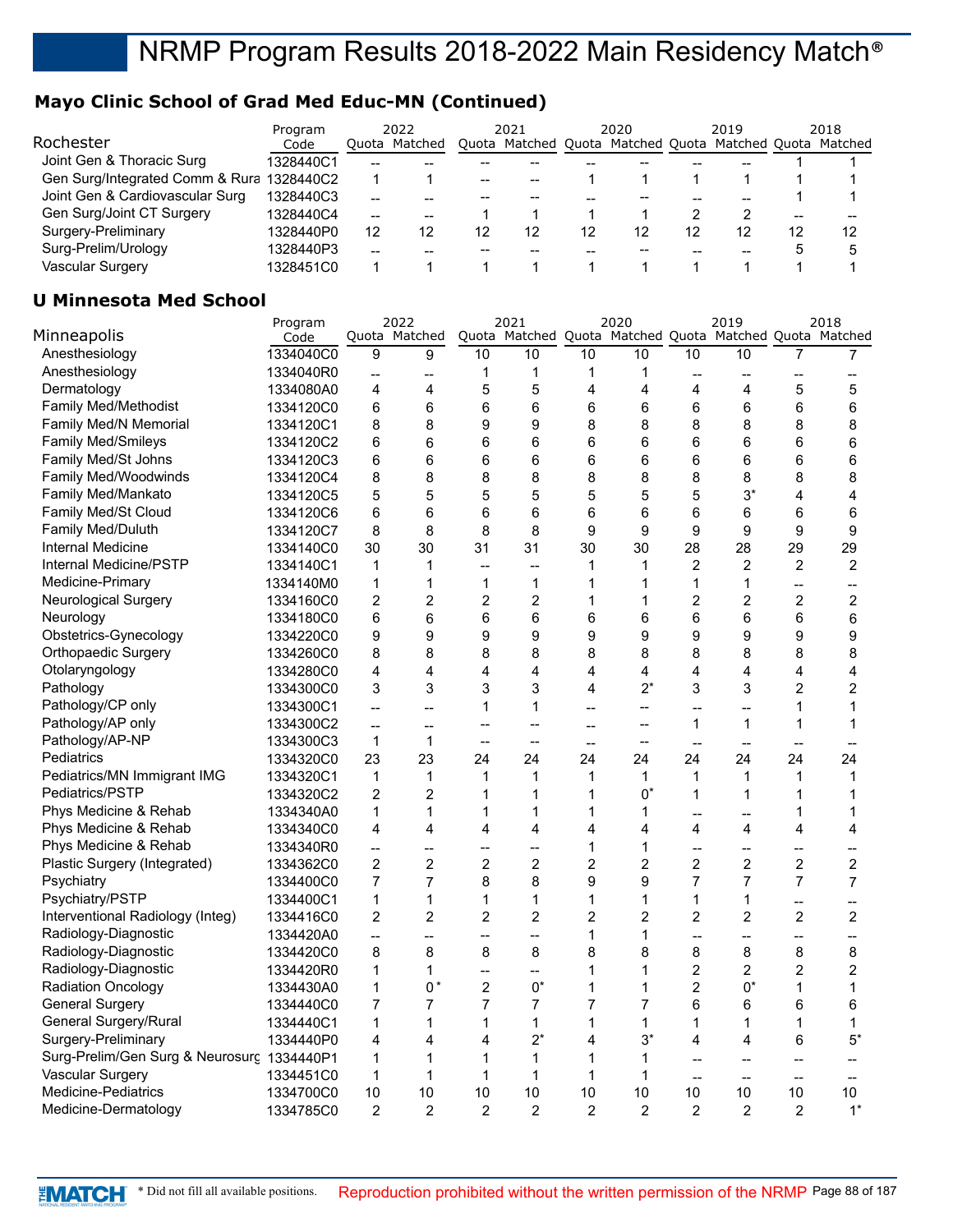## **MISSISSIPPI**

#### **Baptist Mem Hosp DeSoto-MS**

| Southaven                                  | Program         |    | 2022<br>Quota Matched                                                 |    | 2021  |    | 2020                                                    |   | 2019  |                | 2018           |
|--------------------------------------------|-----------------|----|-----------------------------------------------------------------------|----|-------|----|---------------------------------------------------------|---|-------|----------------|----------------|
|                                            | Code            |    |                                                                       |    |       |    | Quota Matched Quota Matched Quota Matched Quota Matched |   |       |                |                |
| <b>Family Medicine</b>                     | 2299120C0       | 6  | 6                                                                     |    |       |    |                                                         |   |       |                |                |
| Transitional                               | 2299999P0       | 6  | $4*$                                                                  |    |       |    |                                                         |   |       |                |                |
| <b>Baptist Mem Hosp Golden Triangle-MS</b> |                 |    |                                                                       |    |       |    |                                                         |   |       |                |                |
|                                            | Program         |    | 2022                                                                  |    | 2021  |    | 2020                                                    |   | 2019  |                | 2018           |
| Columbus                                   | Code            |    | Quota Matched                                                         |    |       |    | Quota Matched Quota Matched Quota Matched Quota Matched |   |       |                |                |
| Internal Medicine                          | 2266140C0       | 6  | 6                                                                     | 6  | $3^*$ |    |                                                         |   |       |                |                |
|                                            |                 |    |                                                                       |    |       |    |                                                         |   |       |                |                |
| <b>Baptist Mem Hosp North-MS</b>           | Program         |    | 2022                                                                  |    | 2021  |    | 2020                                                    |   | 2019  |                | 2018           |
| Oxford                                     | Code            |    | Quota Matched                                                         |    |       |    | Quota Matched Quota Matched Quota Matched Quota Matched |   |       |                |                |
| Internal Medicine                          | 2288140C0       | 12 | 12                                                                    | 12 | 12    |    |                                                         |   |       |                |                |
|                                            |                 |    |                                                                       |    |       |    |                                                         |   |       |                |                |
| <b>East Central Mississippi Health</b>     |                 |    | 2022                                                                  |    | 2021  |    | 2020                                                    |   | 2019  |                | 2018           |
| Meridian                                   | Program<br>Code |    | Quota Matched                                                         |    |       |    | Quota Matched Quota Matched Quota Matched Quota Matched |   |       |                |                |
| <b>Family Medicine</b>                     | 2144120C0       | 6  | 6                                                                     | 6  | 6     | 6  | 6                                                       | 6 | $3^*$ | 5              | 5              |
|                                            |                 |    |                                                                       |    |       |    |                                                         |   |       |                |                |
| <b>Forrest General Hospital-MS</b>         |                 |    |                                                                       |    |       |    |                                                         |   |       |                |                |
|                                            | Program         |    | 2022                                                                  |    | 2021  |    | 2020                                                    |   | 2019  |                | 2018           |
| Hattiesburg                                | Code            |    | Quota Matched                                                         |    |       |    | Quota Matched Quota Matched Quota Matched Quota Matched |   |       |                |                |
| <b>Family Medicine</b>                     | 1692120C0       | 6  | $3*$                                                                  | 6  | 6     | 6  | 4*                                                      | 6 | 6     | 6              | 6              |
| <b>Magnolia Regional Health Ctr-MS</b>     |                 |    |                                                                       |    |       |    |                                                         |   |       |                |                |
|                                            | Program         |    | 2022                                                                  |    | 2021  |    | 2020                                                    |   | 2019  |                | 2018           |
| Corinth                                    | Code            |    | Quota Matched                                                         |    |       |    | Quota Matched Quota Matched Quota Matched Quota Matched |   |       |                |                |
| <b>Emergency Medicine</b>                  | 1923110C0       | 6  | 6                                                                     | 6  | 6     |    |                                                         |   |       |                |                |
| Internal Medicine                          | 1923140C0       | 6  | 6                                                                     | 6  | $5^*$ | 6  | 6                                                       | 6 | 6     | $\overline{7}$ | $\overline{7}$ |
|                                            |                 |    |                                                                       |    |       |    |                                                         |   |       |                |                |
| <b>Memorial Hospital at Gulfport-MS</b>    |                 |    |                                                                       |    |       |    |                                                         |   |       |                |                |
|                                            | Program         |    | 2022                                                                  |    | 2021  |    | 2020                                                    |   | 2019  |                | 2018           |
| Gulfport                                   | Code            |    | Quota Matched                                                         |    |       |    | Quota Matched Quota Matched Quota Matched Quota Matched |   |       |                |                |
| <b>Family Medicine</b>                     | 2294120C0       | 9  | 9                                                                     | 10 | $5^*$ |    |                                                         |   |       |                |                |
| <b>Merit Health Wesley-MS</b>              |                 |    |                                                                       |    |       |    |                                                         |   |       |                |                |
|                                            | Program         |    | 2022                                                                  |    | 2021  |    | 2020                                                    |   | 2019  |                | 2018           |
| Hattiesburg                                | Code            |    | Quota Matched                                                         |    |       |    | Quota Matched Quota Matched Quota Matched Quota Matched |   |       |                |                |
| <b>Emergency Medicine</b>                  | 2174110C0       | 6  | $5*$                                                                  | 6  | $5^*$ | 6  | 6                                                       | 6 | 6     |                |                |
| Internal Medicine                          | 2174140C0       | 8  | 8                                                                     | 10 | 10    | 10 | $9^*$                                                   | 5 | 4*    |                |                |
| Transitional                               | 2174999P0       | 11 | $1^*$                                                                 | 12 | $4^*$ | 12 | $3^*$                                                   |   |       |                |                |
|                                            |                 |    |                                                                       |    |       |    |                                                         |   |       |                |                |
| <b>Mississippi Med Ed Res Consortium</b>   |                 |    |                                                                       |    |       |    |                                                         |   |       |                |                |
|                                            | Program         |    | 2022                                                                  |    | 2021  |    | 2020                                                    |   | 2019  |                | 2018           |
| Greenville                                 | Code            |    | Quota Matched Quota Matched Quota Matched Quota Matched Quota Matched |    |       |    |                                                         |   |       |                |                |
| <b>Family Medicine</b>                     | 2253120C0       | 6  | $4^*$                                                                 | 9  | 9     | 8  | $3^*$                                                   |   |       |                |                |
| <b>Mississippi State Hospital</b>          |                 |    |                                                                       |    |       |    |                                                         |   |       |                |                |
|                                            | Program         |    | 2022                                                                  |    | 2021  |    | 2020                                                    |   | 2019  |                | 2018           |
| Whitfield                                  | Code            |    | Quota Matched                                                         |    |       |    | Quota Matched Quota Matched Quota Matched Quota Matched |   |       |                |                |
| Psychiatry                                 | 2296400C0       | 6  | 6                                                                     | 6  | 6     |    |                                                         |   |       |                |                |
| <b>North Mississippi Med Ctr</b>           |                 |    |                                                                       |    |       |    |                                                         |   |       |                |                |
|                                            | Program         |    | 2022                                                                  |    | 2021  |    | 2020                                                    |   | 2019  |                | 2018           |
| Tupelo                                     | Code            |    | Quota Matched                                                         |    |       |    | Quota Matched Quota Matched Quota Matched Quota Matched |   |       |                |                |
| <b>Family Medicine</b>                     | 1218120C0       | 8  | 8                                                                     | 8  | $6^*$ | 8  | $7^*$                                                   | 8 | 8     | 8              | 8              |
| Internal Medicine                          | 1218140C0       | 12 | 12                                                                    | 12 | 12    | -- |                                                         |   |       |                |                |

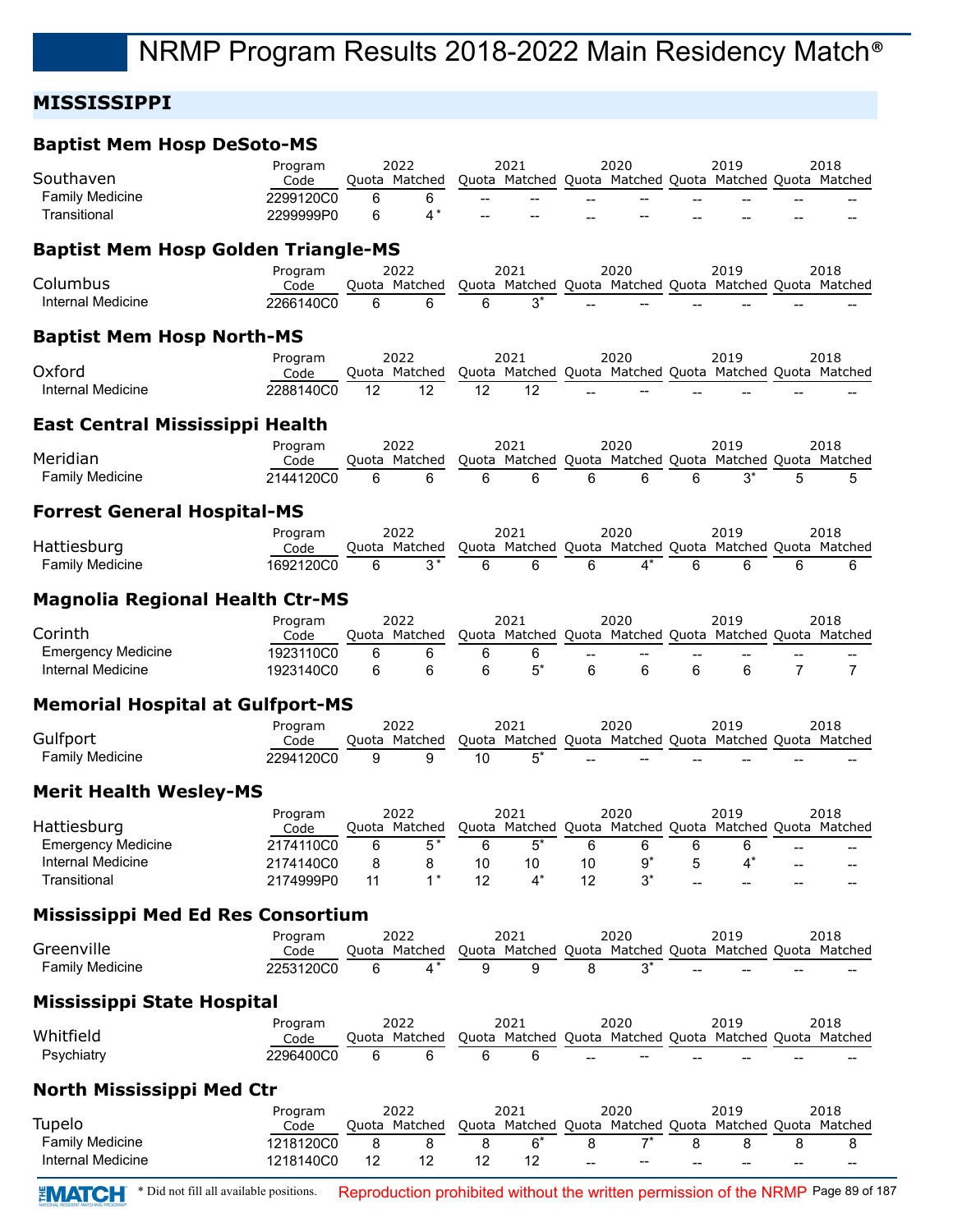## **University Hosps-Jackson-MS**

|                                  | Program   |                          | 2022           |                | 2021                                                    |                | 2020  |                | 2019  |    | 2018           |
|----------------------------------|-----------|--------------------------|----------------|----------------|---------------------------------------------------------|----------------|-------|----------------|-------|----|----------------|
| Jackson                          | Code      |                          | Quota Matched  |                | Quota Matched Quota Matched Quota Matched Quota Matched |                |       |                |       |    |                |
| Anesthesiology                   | 1957040C0 | 8                        | 8              | 8              | 8                                                       | 8              | 8     | 8              | 8     | 8  | 8              |
| Anesthesiology                   | 1957040R0 | 2                        | $\overline{c}$ | 2              | 2                                                       | 2              | 2     | 2              | 2     | 2  | 2              |
| Dermatology                      | 1957080A0 | 4                        | 4              | 3              | 3                                                       | 4              | 4     | $\overline{2}$ | 2     | 2  | $\overline{c}$ |
| Dermatology/Special funded       | 1957080A1 | $\overline{\phantom{a}}$ |                |                |                                                         |                |       | 1              | 1     | 1  | $0^*$          |
| <b>Emergency Medicine</b>        | 1957110C0 | 16                       | 16             | 16             | 16                                                      | 16             | 16    | 15             | 15    | 14 | 14             |
| <b>Family Medicine</b>           | 1957120C0 | 10                       | 10             | 10             | $6*$                                                    | 10             | 10    | 10             | 10    | 9  | 9              |
| <b>Internal Medicine</b>         | 1957140C0 | 25                       | 25             | 26             | 26                                                      | 24             | 24    | 24             | 24    | 27 | 27             |
| Medicine-Primary                 | 1957140M0 | 1                        | 1              |                |                                                         | $\overline{2}$ | 2     | 2              | 2     |    |                |
| Medicine-Preliminary             | 1957140P0 | 4                        | 4              | 4              | 4                                                       | 4              | 4     | 4              | 4     | 4  | 4              |
| Med-Prelim/Ophthalmology         | 1957140P2 | 4                        | 4              | 4              | 4                                                       | 4              | 4     | 4              | 4     | 4  | 4              |
| Med-Prelim/Dermatology           | 1957140P4 | 4                        | $\star$<br>1   | 3              | $2^*$                                                   | 3              | $2^*$ | 3              | $2^*$ | 3  | $1^*$          |
| Med-Prelim/Radiation Onc         | 1957140P5 | 1                        | 1              | --             | --                                                      | 1              | $0^*$ | 1              | $0^*$ | 1  | 1              |
| Med-Prelim/Prevent Med           | 1957140P6 | 2                        | $\star$<br>1   | $\overline{2}$ | $1^*$                                                   | $\overline{2}$ | 2     | $\overline{2}$ | 2     |    |                |
| Neurological Surgery             | 1957160C0 | 2                        | $\overline{2}$ | $\overline{2}$ | 2                                                       | 1              |       | $\overline{2}$ | 2     | 1  | 1              |
| Neurology                        | 1957180C0 | 4                        | 4              | 5              | 5                                                       | 4              | 4     | 4              | $0^*$ | 4  | 4              |
| Child Neurology                  | 1957185C0 |                          | 1              | 2              | $1^*$                                                   |                |       | $\overline{2}$ | $1^*$ |    |                |
| Child Neurology                  | 1957185R0 | 1                        |                | 1              | 1                                                       |                | $0^*$ | 1              | $0^*$ | -- |                |
| Obstetrics-Gynecology            | 1957220C0 | 6                        | 6              | 6              | 6                                                       | 6              | 6     | 5              | 5     | 5  | 5              |
| Orthopaedic Surgery              | 1957260C0 | 4                        | $\overline{4}$ | 4              | 4                                                       | 4              | 4     | 4              | 4     | 4  | 4              |
| Otolaryngology                   | 1957280C0 | 3                        | 3              | 3              | 3                                                       | 3              | 3     | 3              | 3     | 3  | 3              |
| Pathology                        | 1957300C0 | 4                        | 4              | 4              | 4                                                       | 3              | 3     | 3              | 3     | 4  | 4              |
| Pediatrics                       | 1957320C0 | 16                       | 16             | 16             | 16                                                      | 16             | 16    | 16             | 16    | 16 | 16             |
| Plastic Surgery (Integrated)     | 1957362C0 | 2                        | $\overline{c}$ | $\overline{c}$ | 2                                                       | 2              | 2     | 1              | 1     | 1  |                |
| Psychiatry                       | 1957400C0 | 7                        | $\overline{7}$ |                | 7                                                       | 3              | 3     | 10             | 10    | 6  | 6              |
| Psychiatry/Child/Adult Psych     | 1957400C1 | 2                        | $\overline{c}$ |                | 1                                                       | 3              | 3     |                |       |    |                |
| Interventional Radiology (Integ) | 1957416C0 |                          |                |                | $0^*$                                                   | 1              | $0^*$ | --             |       |    |                |
| Radiology-Diagnostic             | 1957420A0 |                          |                |                | 1                                                       |                |       |                | --    |    |                |
| Radiology-Diagnostic             | 1957420C0 | 8                        | 8              | 6              | 6                                                       | 6              | $5^*$ | $\overline{7}$ | 7     | 6  | 6              |
| <b>Radiation Oncology</b>        | 1957430A0 | 1                        | 1              |                |                                                         |                |       |                |       |    |                |
| <b>General Surgery</b>           | 1957440C0 | 5                        | 5              | 6              | 6                                                       | 6              | 6     | 6              | 6     | 5  | 5              |
| Surgery-Preliminary              | 1957440P0 | 5                        | $3*$           | 5              | $2^*$                                                   | 4              | $1^*$ | 5              | $3^*$ | 5  | $2^*$          |
| Surg-Prelim/Urology              | 1957440P1 | --                       |                |                |                                                         |                |       | --             | --    | 2  | $\overline{c}$ |
| Medicine-Pediatrics              | 1957700C0 | 5                        | 5              | 5              | 5                                                       | 5              | 5     | 5              | 5     | 4  | 4              |
|                                  |           |                          |                |                |                                                         |                |       |                |       |    |                |

## **MISSOURI**

#### **Barnes-Jewish Hosp-MO**

|                                 | Program   |       | 2022          |    | 2021          |     | 2020                |    | 2019          |    | 2018    |
|---------------------------------|-----------|-------|---------------|----|---------------|-----|---------------------|----|---------------|----|---------|
| St Louis                        | Code      |       | Quota Matched |    | Quota Matched |     | Quota Matched Quota |    | Matched Quota |    | Matched |
| Anesthesiology/3 yr             | 1353040A0 |       |               |    |               |     |                     | 2  | 2             | 2  |         |
| Anesthesiology/4 yr             | 1353040C0 | 17    | 17            | 18 | 18            | 20  | 20                  | 18 | 18            | 17 | 17      |
| Anesthesiology/ASAP 5 yr        | 1353040C1 | 2     | 2             |    |               |     |                     |    |               |    |         |
| Anesthesiology                  | 1353040R0 |       |               |    |               |     | 0*                  |    |               |    |         |
| Dermatology                     | 1353080A0 | 7     |               | 5  | 5             | 6   | 6                   | 6  | 6             | 6  | 6       |
| Dermatology/Physician Scientist | 1353080A1 |       |               |    |               |     |                     |    |               |    |         |
| <b>Emergency Medicine</b>       | 1353110C0 | 14    | 14            | 14 | 14            | 14  | 14                  | 14 | 14            | 13 | 13      |
| <b>Emergency Med/Military</b>   | 1353110C1 | $- -$ |               |    |               | $-$ |                     |    |               |    |         |
| <b>Internal Medicine</b>        | 1353140C0 | 41    | 41            | 47 | 47            | 47  | 47                  | 47 | 47            | 47 | 47      |
| Internal Medicine/PSTP          | 1353140C1 | 6     | 6             |    |               |     |                     |    |               |    |         |
| Medicine-Primary                | 1353140M0 | 5     | 5             | 5  | 5             | 5   | 5                   | 5  | 5             | 5  | 5       |
| Medicine-Preliminary            | 1353140P0 | 5     | 5             |    |               | 5   | 5                   | 5  | 5             |    |         |
| Med-Prelim/Ophthalmology        | 1353140P2 | 5     | 5             |    | 3             |     |                     | 5  | 5             | 5  | 5       |
| Neurological Surgery            | 1353160C0 | 4     | 4             | 3  | 3             | 3   |                     | 3  | 3             | 3  |         |
| Neurology                       | 1353180C0 | 11    | 11            | 11 | 11            | 11  | 11                  | 11 | 11            | 11 | 11      |
| Neurology                       | 1353180R0 | --    |               |    |               |     |                     |    |               |    |         |
| Obstetrics-Gynecology           | 1353220C0 | 9     | 9             | 9  | 9             | 9   | 9                   | 9  | 9             | 9  | 9       |
| Orthopaedic Surgery             | 1353260C0 | 8     | 8             | 8  | 8             | 8   | 8                   | 8  | 8             | 8  | 8       |
|                                 |           |       |               |    |               |     |                     |    |               |    |         |

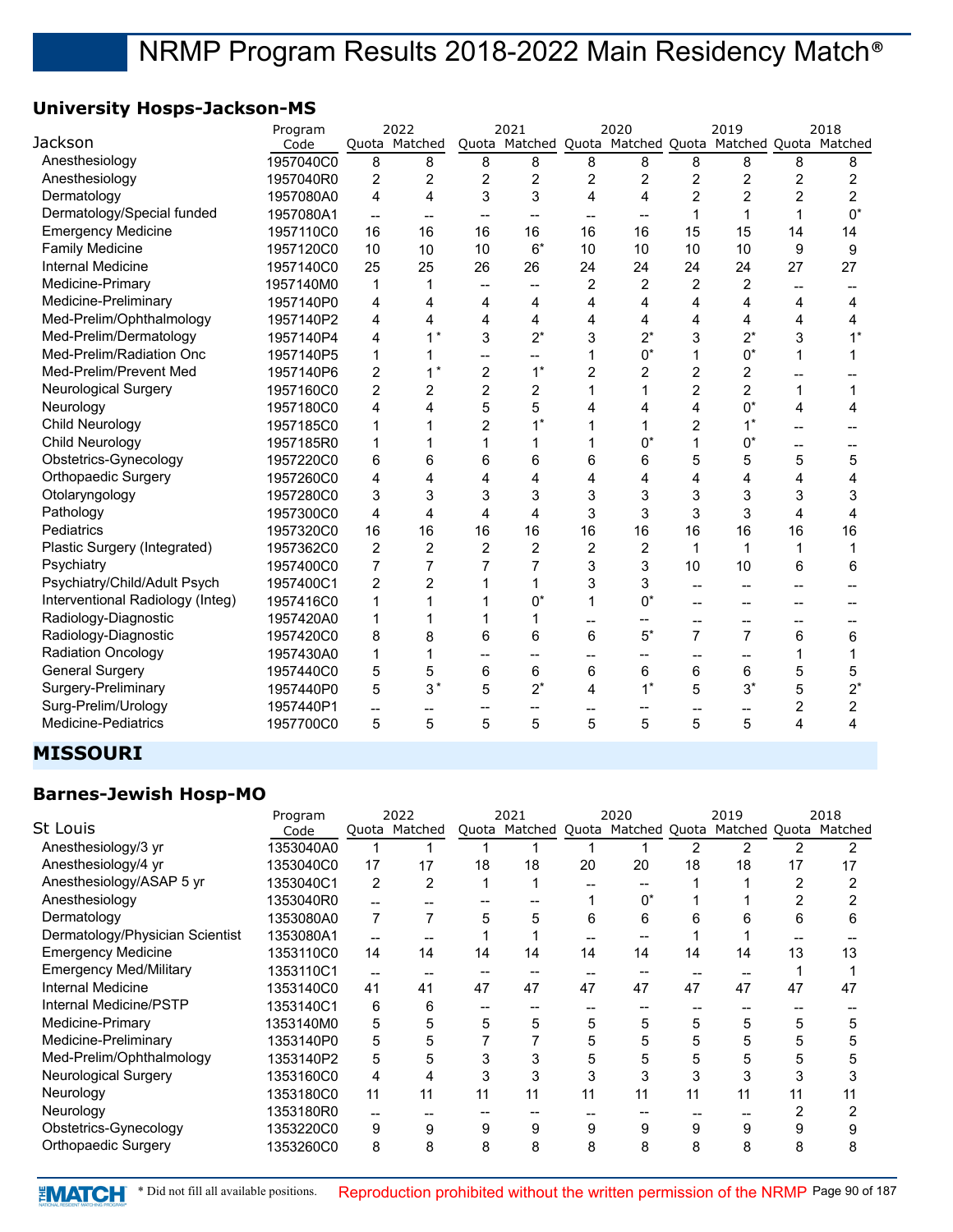## **Barnes-Jewish Hosp-MO (Continued)**

|                                  | Program   |                | 2022           |       | 2021           |    | 2020           |       | 2019                  |                | 2018 |
|----------------------------------|-----------|----------------|----------------|-------|----------------|----|----------------|-------|-----------------------|----------------|------|
| St Louis                         | Code      | Quota          | Matched        | Quota | Matched        |    | Quota Matched  | Quota | Matched Quota Matched |                |      |
| Otolaryngology                   | 1353280C0 | 3              | 3              |       | 3              | 3  | 3              | 3     |                       |                |      |
| Otolaryngology/Research          | 1353280C1 | 2              |                |       |                |    |                |       |                       |                |      |
| <b>Clinical Pathology</b>        | 1353300C0 | 3              |                |       | $2^*$          |    |                |       | ?                     |                | ∩∗   |
| Anat/Clin & Anat Path            | 1353300C1 | 8              | 8              | 8     | 8              | 8  | 8              | 8     |                       |                | 5*   |
| Phys Medicine & Rehab            | 1353340A0 | 3              | 3              |       | 2              |    |                | 3     |                       |                |      |
| Phys Medicine & Rehab            | 1353340C0 | 2              |                |       |                |    |                |       |                       |                |      |
| Plastic Surgery (Integrated)     | 1353362C0 | 4              |                |       | 3              |    |                | 3     |                       |                |      |
| Psychiatry                       | 1353400C0 | 14             | 14             | 13    | 13             | 13 | 13             | 13    | 13                    | 12             | 12   |
| Interventional Radiology (Integ) | 1353416A0 | $\overline{2}$ | $\overline{2}$ | 2     | $\overline{2}$ | 2  | $\overline{2}$ | 2     | $\overline{2}$        | $\overline{2}$ |      |
| Radiology-Diagnostic             | 1353420A0 | 16             | 16             | 15    | 15             | 15 | 15             | 15    | 15                    | 16             | 16   |
| Rad-Diag/Research                | 1353420A1 | 1              |                |       |                |    |                |       |                       |                |      |
| Radiology-Diagnostic             | 1353420R0 |                |                |       |                |    |                |       |                       |                |      |
| <b>Radiation Oncology</b>        | 1353430A0 | 3              |                | 4     | 4              |    | 4              | 5     |                       |                |      |
| <b>General Surgery</b>           | 1353440C0 | 9              | 9              | 8     | 8              | 8  | 8              | 8     | 8                     |                |      |
| Surg-Prelim/Urology              | 1353440P0 |                |                |       |                |    |                |       |                       |                |      |
| Surgery-Preliminary              | 1353440P2 | 5              | 5              |       | $4^*$          | 6  | 6              | 4     | 4                     |                |      |
| Surg-Prelim/Int Radiology        | 1353440P3 |                |                |       |                |    |                |       |                       |                |      |
| Vascular Surgery                 | 1353451C0 |                |                |       |                |    |                |       |                       |                |      |
|                                  |           |                |                |       |                |    |                |       |                       |                |      |

#### **Childrens Mercy Hospital-MO**

|                        | Program   |       | 2022    |    | 2021                              |    | 2020 |    | 2019                  |    | 2018 |
|------------------------|-----------|-------|---------|----|-----------------------------------|----|------|----|-----------------------|----|------|
| Kansas City            | Code      | Ouota | Matched |    | Quota Matched Quota Matched Quota |    |      |    | Matched Quota Matched |    |      |
| Child Neurology        | 1494185C0 |       |         |    |                                   |    |      |    |                       |    |      |
| Pediatrics             | 1494320C0 |       |         | 24 | 24                                | 24 | 24   | 24 |                       | 24 | 24   |
| Pediatrics-Preliminary | 1494320P0 |       |         |    |                                   |    |      |    |                       |    |      |

#### **CoxHealth-MO**

|                          | Program   | 2022          | 2021                                                    | 2020                                           |     | 2019 |    | 2018  |
|--------------------------|-----------|---------------|---------------------------------------------------------|------------------------------------------------|-----|------|----|-------|
| Springfield              | Code      | Ouota Matched | Quota Matched Quota Matched Quota Matched Quota Matched |                                                |     |      |    |       |
| Family Medicine          | 3167120C0 |               |                                                         |                                                |     |      |    |       |
| Family Med/Jordan Valley | 3167120C1 |               |                                                         | $\hspace{0.1mm}-\hspace{0.1mm}-\hspace{0.1mm}$ | $-$ |      | -- | $- -$ |

#### **HCA Healthcare Kansas City-MO**

|                             | Program   | 2022 |               | 2021 |                     | 2020 |               |    | 2019          |    | 2018    |
|-----------------------------|-----------|------|---------------|------|---------------------|------|---------------|----|---------------|----|---------|
| Kansas City                 | Code      |      | Ouota Matched |      | Quota Matched Quota |      | Matched Quota |    | Matched Quota |    | Matched |
| Family Med/Research Med Ctr | 2984120C0 |      |               |      | 12                  |      |               |    |               |    |         |
| Internal Med/Overland Park  | 2984140C0 | 12   |               |      |                     | --   | $- -$         |    |               |    |         |
| Ob-Gyn/Overland Park        | 2984220C0 | 5    |               |      |                     |      |               | -- | --            | -- |         |
| General Surgery/Menorah     | 2984440C0 | 5    |               |      |                     |      |               |    |               |    |         |

## **KCU-GME Consortium-MO**

|                                | Program   |   | 2022          |   | 2021          |   | 2020                |   | 2019                  | 2018 |
|--------------------------------|-----------|---|---------------|---|---------------|---|---------------------|---|-----------------------|------|
| Kansas City                    | Code      |   | Quota Matched |   | Quota Matched |   | Quota Matched Quota |   | Matched Quota Matched |      |
| Dermatology/Phoenix            | 1987080A0 |   |               |   |               |   |                     |   |                       |      |
| Dermatology/ADCS-Orlando       | 1987080A2 | 3 |               | 3 | 3             |   |                     |   |                       |      |
| Dermatology/Phoenix            | 1987080R0 |   |               |   |               |   |                     |   |                       |      |
| Dermatology/ADCS-Orlando       | 1987080R2 |   |               |   |               |   |                     |   |                       |      |
| Emergency Medicine/Freeman     | 1987110C0 | 6 |               | 6 | 6             | 6 |                     |   |                       |      |
| Family Medicine/Reid           | 1987120C0 | 5 | 5             | 6 | $3^*$         | 6 | 6                   | 6 | 6                     |      |
| Family Med/St Lukes Des Peres  | 1987120C1 | 4 |               |   | $3^*$         |   | $3^*$               |   |                       |      |
| <b>Family Medicine/Freeman</b> | 1987120C2 | 5 | י ר           |   |               |   |                     |   |                       |      |
| Internal Medicine/Freeman      | 1987140C0 | 5 | $3^*$         |   | 5             |   |                     | 5 | $2^*$                 |      |
| Orthopaedic Surgery/HCA        | 1987260C0 | 4 |               |   | 3             |   |                     |   |                       |      |
| Otolaryngology/Freeman         | 1987280C0 |   |               |   |               |   |                     |   |                       |      |
| Psychiatry/Ozark               | 1987400C0 | 4 |               |   |               |   |                     |   |                       |      |
| General Surgery/St Anthony     | 1987440C0 | 2 |               |   |               |   |                     |   | ⌒                     |      |
| General Surgery/St Marys       | 1987440C1 | 2 |               |   |               |   |                     |   |                       |      |
|                                |           |   |               |   |               |   |                     |   |                       |      |

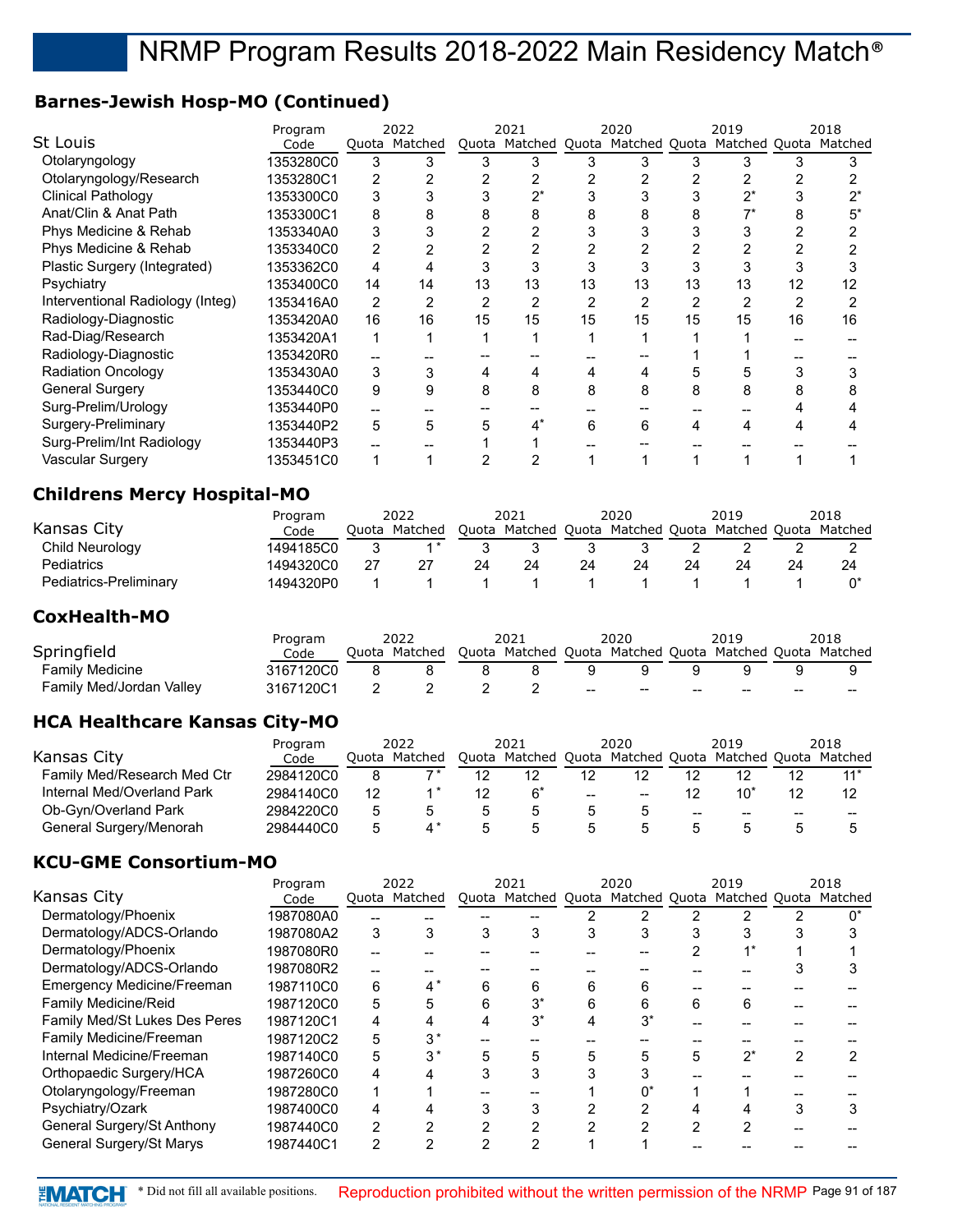## **Mercy Hospital St Louis-MO**

|                        | Program   | 2022  |         | 2021  |         | 2020 |                     | 2019          | 2018    |
|------------------------|-----------|-------|---------|-------|---------|------|---------------------|---------------|---------|
| St Louis               | Code      | Ouota | Matched | Ouota | Matched |      | Quota Matched Quota | Matched Quota | Matched |
| <b>Family Medicine</b> | 1362120C0 | 6     |         | b     |         |      |                     |               |         |
| Internal Medicine      | 1362140C0 |       |         |       |         |      |                     |               |         |
| Obstetrics-Gynecology  | 1362220C0 | 6     |         | h     |         |      |                     |               |         |
| Transitional           | 1362999P0 |       |         |       |         |      |                     |               |         |

#### **SSM St Marys Hospital-St Louis-MO**

|                      | Program   |       | 2022          |       | 2021                                                    |     | 2020 | 2019 | 2018 |
|----------------------|-----------|-------|---------------|-------|---------------------------------------------------------|-----|------|------|------|
| St Louis             | Code      |       | Ouota Matched |       | Quota Matched Quota Matched Quota Matched Quota Matched |     |      |      |      |
| Internal Medicine    | 1999140C0 | 10    |               | 10    |                                                         | 10  |      |      |      |
| Medicine-Preliminary | 1999140P0 | $- -$ | --            | $- -$ | $- -$                                                   | $-$ | --   |      |      |

#### **St Louis Childrens Hosp-MO**

| St Louis                           | Program<br>Code |    | 2022<br>Ouota Matched |       | 2021 |    | 2020<br>Quota Matched Quota Matched Quota Matched Quota Matched | 2019 |    | 2018 |
|------------------------------------|-----------------|----|-----------------------|-------|------|----|-----------------------------------------------------------------|------|----|------|
| Child Neurology                    | 1869185C0       | 5  |                       |       |      | 5  |                                                                 |      |    | י ∂  |
| Child Neurology                    | 1869185R0       |    |                       | $- -$ | --   |    |                                                                 |      | -- |      |
| <b>Pediatrics</b>                  | 1869320C0       | 31 |                       | 30    | 30   | 31 | 31                                                              |      | 33 | 33   |
| Pediatrics-Preliminary             | 1869320P0       |    |                       |       |      | -- | --                                                              |      |    |      |
| <b>Pediatrics-Medical Genetics</b> | 1869765C0       |    |                       |       |      |    |                                                                 |      |    |      |

#### **St Louis Univ SOM-MO**

|                                  | Program   |                | 2022           |                | 2021                                                    |                | 2020           |                | 2019           |                | 2018           |
|----------------------------------|-----------|----------------|----------------|----------------|---------------------------------------------------------|----------------|----------------|----------------|----------------|----------------|----------------|
| <b>St Louis</b>                  | Code      |                | Quota Matched  |                | Quota Matched Quota Matched Quota Matched Quota Matched |                |                |                |                |                |                |
| Anesthesiology                   | 1365040A0 | --             | --             |                |                                                         | 3              | 3              | 3              | 3              |                |                |
| Anesthesiology                   | 1365040C0 | 10             | 10             | 10             | 10                                                      | 7              | 7              | 7              | 7              | 7              | 7              |
| Anesthesiology                   | 1365040R0 | --             |                |                |                                                         |                |                | 2              | 2              |                |                |
| Dermatology                      | 1365080A0 | 4              | 4              | 4              | 4                                                       | 4              | 4              | 4              | 4              | 4              | 4              |
| <b>Emergency Medicine</b>        | 1365110C0 | 6              | 6              | 6              | 6                                                       | 6              | 6              | 5              | 5              |                |                |
| Family Med/Belleville            | 1365120C0 | 6              | 6              | 6              | 6                                                       | 6              | 6              | 6              | 6              | 6              | 6              |
| <b>Family Medicine</b>           | 1365120C1 | 6              | 6              | 6              | 6                                                       | 6              | $2^*$          | 6              | 6              | 6              | 6              |
| <b>Internal Medicine</b>         | 1365140C0 | 26             | 26             | 25             | 25                                                      | 24             | 24             | 25             | 25             | 24             | 24             |
| Internal Medicine/Med-Geri Trk   | 1365140C1 | $\overline{a}$ |                |                |                                                         |                | --             |                |                |                |                |
| Medicine-Preliminary             | 1365140P0 | 6              | 6              | 7              | 7                                                       | $\overline{7}$ | 7              | 6              | 6              | 6              | 6              |
| Neurological Surgery             | 1365160C0 | $\overline{c}$ | $\overline{c}$ | 1              | 1                                                       |                |                | $\overline{2}$ | 2              |                |                |
| Neurology                        | 1365180A0 | --             | --             |                |                                                         |                |                | --             |                | 2              | $0^*$          |
| Neurology                        | 1365180C0 | 5              | 5              | 6              | 6                                                       | 6              | 6              | 6              | 6              | 3              | 3              |
| Neurology                        | 1365180R0 | --             |                |                |                                                         |                |                | 1              | $0^*$          |                |                |
| Child Neurology                  | 1365185C0 | $\overline{c}$ | $1^*$          | $\overline{2}$ | $\overline{2}$                                          | $\overline{2}$ | $1^*$          | $\overline{2}$ | $\overline{2}$ | $\overline{2}$ | $\overline{2}$ |
| <b>Child Neurology</b>           | 1365185R0 | --             |                | 1              | 1                                                       |                |                |                |                |                |                |
| Obstetrics-Gynecology            | 1365220C0 | 6              | 6              | 6              | 6                                                       | 6              | 6              | 6              | 6              | 6              | 6              |
| Orthopaedic Surgery              | 1365260C0 | 5              | 5              | 5              | 5                                                       | 5              | 5              | 5              | 5              | 4              | 4              |
| Otolaryngology                   | 1365280C0 | 2              | $\overline{2}$ | $\overline{2}$ | $\overline{c}$                                          | $\overline{2}$ | $\overline{c}$ | $\overline{c}$ | 2              | $\overline{c}$ | 2              |
| Pathology                        | 1365300C0 | 3              | 3              | 4              | 4                                                       | 3              | 3              | $\overline{2}$ | $\overline{c}$ | 3              | 3              |
| Pediatrics                       | 1365320C0 | 20             | 20             | 20             | 20                                                      | 16             | 16             | 16             | $15*$          | 16             | 16             |
| Plastic Surgery (Integrated)     | 1365362C0 | $\overline{c}$ | $\overline{2}$ | $\overline{2}$ | $\overline{c}$                                          | $\overline{2}$ | 2              | $\overline{2}$ | 2              | $\overline{2}$ | $\overline{2}$ |
| Psychiatry                       | 1365400C0 | 8              | 8              | 8              | 8                                                       | 8              | 8              | 6              | 6              | 6              | 6              |
| Psychiatry/Geriatric             | 1365400C2 |                |                |                |                                                         |                |                |                |                | 2              | 2              |
| Interventional Radiology (Integ) | 1365416A0 | 1              | 1              | 1              | 1                                                       | 1              | $0^*$          |                | 1              |                |                |
| Interventional Radiology (Integ) | 1365416R0 | 1              |                | --             |                                                         | --             |                | --             |                |                |                |
| Radiology-Diagnostic             | 1365420A0 | 6              | 6              | 6              | 6                                                       | 6              | $5^{\star}$    | 6              | 6              | 6              | 6              |
| Radiology-Diagnostic             | 1365420R0 | 1              | 1              |                |                                                         |                |                |                |                |                |                |
| <b>General Surgery</b>           | 1365440C0 | 5              | $\sqrt{5}$     | 5              | 5                                                       | 5              | 5              | 5              | 5              | 5              | 5              |
| Surgery-Preliminary              | 1365440P0 | 6              | $0*$           | 4              | 4                                                       | 4              | 4              | 4              | $1^*$          | 5              | $3^*$          |
| Vascular Surgery                 | 1365451C0 | 1              |                |                | 1                                                       |                |                | 1              | 1              |                |                |
|                                  |           |                |                |                |                                                         |                |                |                |                |                |                |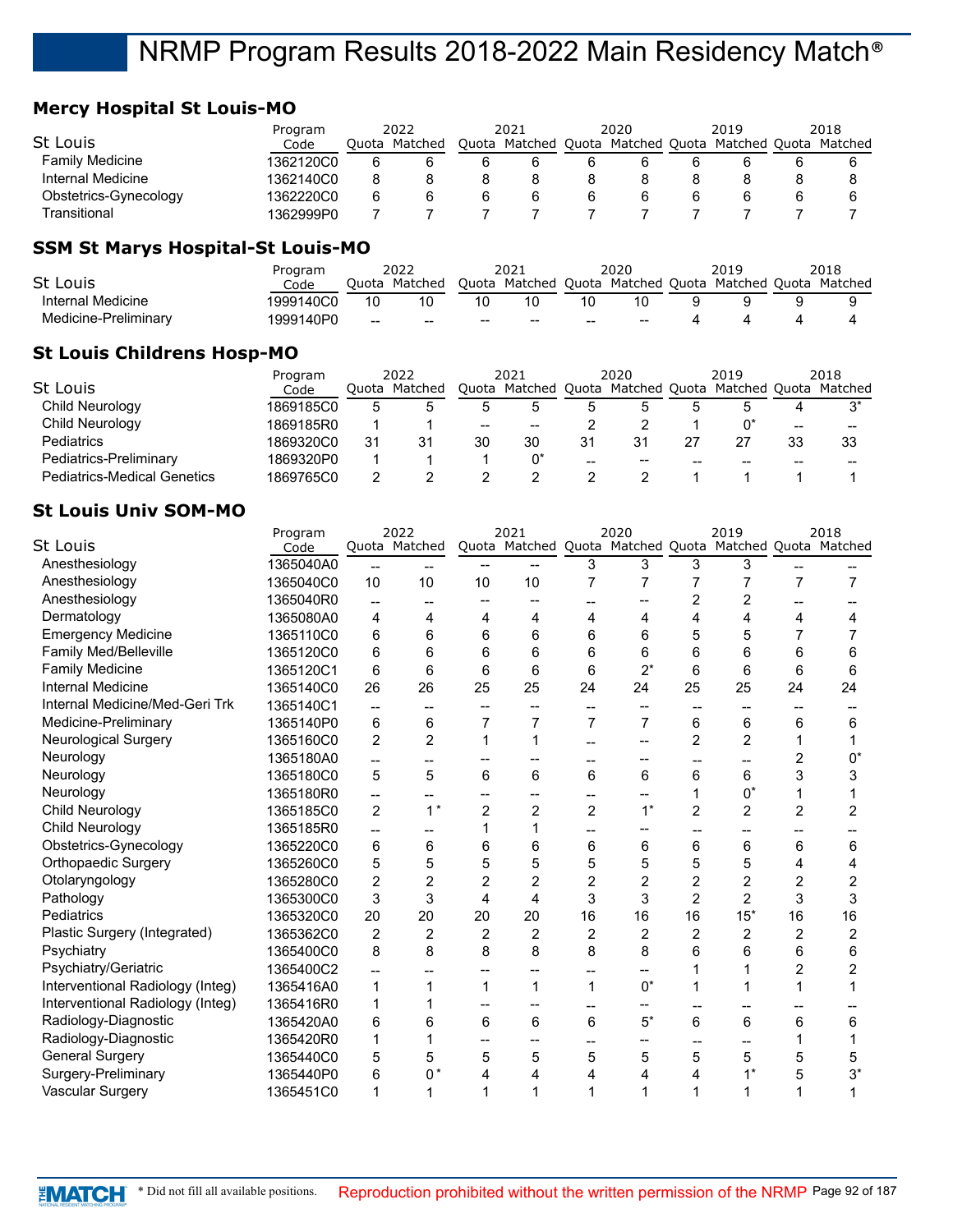#### **St Lukes Hospital-St Louis-MO**

|                      | Program   |       | 2022    | 2021                                                    | 2020 | 2019 | 2018 |
|----------------------|-----------|-------|---------|---------------------------------------------------------|------|------|------|
| Chesterfield         | Code      | Ouota | Matched | Quota Matched Quota Matched Quota Matched Quota Matched |      |      |      |
| Internal Medicine    | 1364140C0 |       |         |                                                         |      |      |      |
| Medicine-Preliminary | '364140P0 |       |         |                                                         |      |      |      |

## **Still OPTI-Northeast Reg Med Ctr-MO**

|                         | Program   |       | 2022    |                                                   | 2021                              | 2020 |    | 2019                                              |    | 2018 |
|-------------------------|-----------|-------|---------|---------------------------------------------------|-----------------------------------|------|----|---------------------------------------------------|----|------|
| Kirksville              | Code      | Ouota | Matched |                                                   | Quota Matched Quota Matched Quota |      |    | Matched Quota Matched                             |    |      |
| Dermatology/Osteopathic | 2152080A0 |       |         |                                                   |                                   |      | -- | $\hspace{0.05cm}-\hspace{0.05cm}-\hspace{0.05cm}$ | -- |      |
| <b>Family Medicine</b>  | 2152120C0 |       |         |                                                   |                                   |      |    |                                                   |    |      |
| Internal Medicine       | 2152140C0 | --    | --      | $\hspace{0.05cm}-\hspace{0.05cm}-\hspace{0.05cm}$ | $- -$                             |      | -- | --                                                | -- |      |
| Osteo Neuromusculo Med  | 2152275C0 |       |         |                                                   |                                   |      | -- | --                                                | -- |      |

## **Univ of Missouri-KC Programs**

|                            | Program   |    | 2022          |    | 2021                                                    |    | 2020 |    | 2019  |    | 2018  |
|----------------------------|-----------|----|---------------|----|---------------------------------------------------------|----|------|----|-------|----|-------|
| Kansas City                | Code      |    | Quota Matched |    | Quota Matched Quota Matched Quota Matched Quota Matched |    |      |    |       |    |       |
| Anesthesiology/St Lukes    | 1343040C0 | 6  | 6             | 6  | 6                                                       | 6  | 6    | 6  | 6     | 6  | 6     |
| <b>Emergency Medicine</b>  | 1343110C0 | 11 | 11            | 11 | 11                                                      | 11 | 11   | 11 | 11    | 11 | 11    |
| <b>Family Medicine</b>     | 1343120C0 | 12 | $11*$         | 12 | 12                                                      | 12 | 12   | 12 | $10*$ | 12 | $10*$ |
| Internal Medicine          | 1343140C0 | 19 | 19            | 19 | 19                                                      | 19 | 19   | 17 | 17    | 17 | 17    |
| Medicine-Preliminary       | 1343140P0 |    |               | 10 | 10                                                      | 12 | 12   | 9  | 9     | 9  |       |
| Neurology                  | 1343180C0 | 3  | 3             | 3  | 3                                                       | 3  | 3    | 3  | 3     |    |       |
| Neurology                  | 1343180R0 | -- |               |    |                                                         |    |      |    |       |    |       |
| Obstetrics-Gynecology      | 1343220C0 | 8  | 8             | 8  | 8                                                       | 8  | 8    | 8  | 8     |    |       |
| <b>Orthopaedic Surgery</b> | 1343260C0 | 4  | 4             |    | 4                                                       |    | 4    | 4  |       |    |       |
| Pathology                  | 1343300C0 | 2  |               |    | 2                                                       | 2  | っ    | 2  | 2     | 2  |       |
| Radiology-Diagnostic       | 1343420A0 | 6  | 6             | 6  | 6                                                       | 6  | 6    |    |       |    |       |
| Radiology-Diagnostic       | 1343420C0 |    |               |    |                                                         |    |      | 6  | 6     | հ  | 6     |
| <b>General Surgery</b>     | 1343440C0 | 5  | 5             | 5  | 5                                                       | 5  | 5    | 5  | 5     |    |       |
| Surgery-Preliminary        | 1343440P0 | 4  | 4             | 4  | 4                                                       |    | 4    |    |       |    |       |
| Medicine-Pediatrics        | 1343700C0 | 6  | 6             | 6  | 6                                                       | 6  | 6    | h  | 6     | 6  |       |

## **Univ of Missouri-KC/CBM**

|             | Proaram   |       |         | 2021 | 2020 | 2019                                                    | 2018 |
|-------------|-----------|-------|---------|------|------|---------------------------------------------------------|------|
| Kansas City | Code      | Juota | Matched |      |      | Ouota Matched Ouota Matched Ouota Matched Ouota Matched |      |
| Psychiatry  | 2075400C0 |       |         |      |      |                                                         |      |

## **University Hosps-Columbia-MO**

|                                | Program   |    | 2022          |    | 2021                                                    |    | 2020  |    | 2019  |    | 2018  |
|--------------------------------|-----------|----|---------------|----|---------------------------------------------------------|----|-------|----|-------|----|-------|
| Columbia                       | Code      |    | Quota Matched |    | Quota Matched Quota Matched Quota Matched Quota Matched |    |       |    |       |    |       |
| Anesthesiology                 | 1994040C0 | 4  |               |    |                                                         |    |       |    |       |    |       |
| Anesthesiology                 | 1994040R0 |    |               |    |                                                         |    |       |    |       |    |       |
| Dermatology                    | 1994080A0 | 3  |               |    |                                                         |    |       | 3  |       |    |       |
| <b>Emergency Medicine</b>      | 1994110C0 | 10 | 10            | 10 | 10                                                      | 10 | 10    | 10 | 10    | 10 | 10    |
| <b>Family Medicine</b>         | 1994120C0 | 14 | 14            | 14 | 14                                                      | 14 | 14    | 14 | 14    | 12 | 12    |
| <b>Family Medicine/CRMC</b>    | 1994120C1 | 3  | 3             | 4  | $0^*$                                                   | 3  | 3     | 2  | $1^*$ |    |       |
| Family Med/Bothwell Rural      | 1994120C2 | 2  |               |    |                                                         |    |       |    |       |    |       |
| Internal Medicine              | 1994140C0 | 21 | 21            | 21 | 21                                                      | 21 | 21    | 21 | 21    | 21 | $20*$ |
| Internal Medicine/Research     | 1994140C1 | -- |               |    |                                                         |    | $0^*$ |    | 0*    |    |       |
| Medicine-Preliminary           | 1994140P0 | 6  | 6             | 8  | 8                                                       | 5  | 5     | հ  | 6     | 6  | 6     |
| Neurological Surgery           | 1994160C0 |    |               |    |                                                         |    |       |    |       |    |       |
| Neurology                      | 1994180C0 | 6  | 6             | հ  | 6                                                       |    | 5     | 5  |       |    | 5     |
| Obstetrics-Gynecology          | 1994220C0 | 4  |               |    |                                                         |    |       | 3  |       |    |       |
| Orthopaedic Surgery/5 Yr       | 1994260C0 | 5  | 5             | 5  | 5                                                       | 5  | 5     | 5  | 5     |    | 5     |
| Otolaryngology                 | 1994280C0 | 3  |               |    |                                                         |    | 3     |    |       |    |       |
| Pathology                      | 1994300C0 | 3  |               |    | 3                                                       |    | $2^*$ | 3  |       |    |       |
| <b>Pediatrics</b>              | 1994320C0 |    |               |    |                                                         |    |       |    |       | 6  | 6     |
| <b>Peds/Health Informatics</b> | 1994320C1 |    |               |    | $0^*$                                                   |    |       |    |       |    |       |
| Phys Medicine & Rehab          | 1994340A0 | 4  |               |    | 4                                                       |    | 4     | 4  | 4     |    |       |
| Plastic Surgery (Integrated)   | 1994362C0 |    |               |    | 2                                                       |    |       | 2  | 2     | 2  |       |

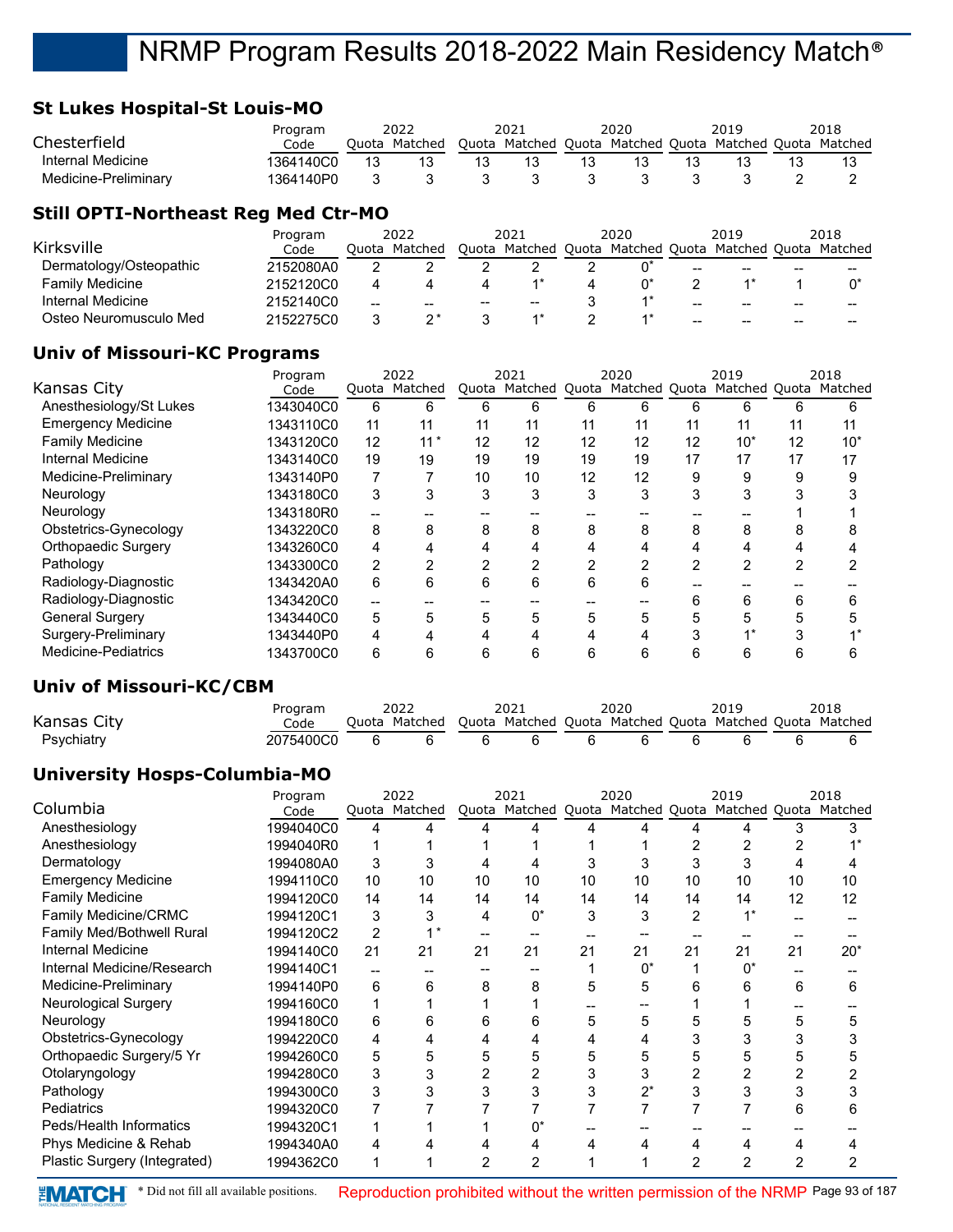## **University Hosps-Columbia-MO (Continued)**

|                        | Program   |       | 2022    |    | 2021                              |    | 2020                                              |    | 2019                  |    | 2018 |
|------------------------|-----------|-------|---------|----|-----------------------------------|----|---------------------------------------------------|----|-----------------------|----|------|
| Columbia               | Code      | Ouota | Matched |    | Quota Matched Quota Matched Quota |    |                                                   |    | Matched Quota Matched |    |      |
| Psychiatry             | 1994400C0 | 10    | 10      | 10 | 10                                | 10 | 10                                                | 10 | 10                    | 10 | 10   |
| Radiology-Diagnostic   | 1994420A0 | 5     |         |    |                                   |    | $\mathbf{\Lambda}^*$                              |    |                       | 5  |      |
| <b>General Surgery</b> | 1994440C0 | 4     |         | 4  |                                   |    |                                                   |    |                       | 4  |      |
| Surgery-Preliminary    | 1994440P0 |       | ∩*      |    |                                   |    |                                                   |    |                       |    | n*   |
| Surg-Prelim/Urology    | 1994440P1 | --    |         |    |                                   |    | $\hspace{0.05cm}-\hspace{0.05cm}-\hspace{0.05cm}$ |    | --                    |    |      |
| Medicine-Pediatrics    | 1994700C0 | 4     |         |    |                                   |    |                                                   |    |                       |    | n*   |

#### **MONTANA**

#### **Billings Clinic-MT**

|                      | Program   | 2022          | 2021                                                    | 2020 | 2019 | 2018 |
|----------------------|-----------|---------------|---------------------------------------------------------|------|------|------|
| <b>Billings</b>      | Code      | Ouota Matched | Quota Matched Quota Matched Quota Matched Quota Matched |      |      |      |
| Internal Medicine    | 1633140C0 |               |                                                         |      |      |      |
| Medicine-Preliminary | 1633140P0 |               |                                                         |      |      |      |

#### **Montana Family Medicine**

|                 | Program   |    | 2022                                                                  |              | 2021 |     | 2020  | 2019 | 2018 |
|-----------------|-----------|----|-----------------------------------------------------------------------|--------------|------|-----|-------|------|------|
| <b>Billings</b> | Code      |    | Quota Matched Quota Matched Quota Matched Quota Matched Quota Matched |              |      |     |       |      |      |
| Family Medicine | 1216120C0 | 10 | 4 *                                                                   | $\mathsf{R}$ |      | - 8 | $5^*$ |      |      |
|                 |           |    |                                                                       |              |      |     |       |      |      |

#### **University of Montana**

|                                  | Program   | 2022 |               | 2021 |                                                         | 2020 |  | 2019 |  | 2018 |
|----------------------------------|-----------|------|---------------|------|---------------------------------------------------------|------|--|------|--|------|
| Missoula                         | Code      |      | Quota Matched |      | Quota Matched Quota Matched Quota Matched Quota Matched |      |  |      |  |      |
| <b>Family Medicine/Missoula</b>  | 1524120C0 |      |               |      |                                                         |      |  |      |  |      |
| <b>Family Medicine/Kalispell</b> | 1524120C1 |      |               |      | $1^*$ 3 3 3 3                                           |      |  |      |  |      |

#### **NEBRASKA**

#### **Clarkson Family Med Res-NE**

|                 | Program   | 2022          | 2021 | 2020 | 2019                                                    | 2018 |
|-----------------|-----------|---------------|------|------|---------------------------------------------------------|------|
| Omaha           | Code      | Ouota Matched |      |      | Ouota Matched Ouota Matched Ouota Matched Ouota Matched |      |
| Family Medicine | 3197120C0 |               |      |      |                                                         |      |

#### **Creighton Univ Affil Hosps-AZ**

|                            | Program   | 2022  |         | 2021  |         | 2020  |               | 2019          |       | 2018    |
|----------------------------|-----------|-------|---------|-------|---------|-------|---------------|---------------|-------|---------|
| Omaha                      | Code      | Ouota | Matched | Ouota | Matched | Quota | Matched Quota | Matched Quota |       | Matched |
| General Surgery/St Josephs | 2154440C0 | $- -$ | --      |       |         |       |               |               | $- -$ |         |
| General Surgery/Maricopa   | 2154440C1 | $- -$ | --      |       |         |       |               |               | $- -$ |         |
| Surg-Prelim/St Josephs     | 2154440P0 | $-$   | --      |       |         |       |               |               | --    | $- -$   |
| Surg-Prelim/Maricopa       | 2154440P1 | $- -$ | --      |       |         |       |               |               | --    | $- -$   |

#### **Creighton Univ Affil Hosps-NE**

|                      | Program   |       | 2022    |       | 2021                                           |       | 2020          |    | 2019                  |    | 2018  |
|----------------------|-----------|-------|---------|-------|------------------------------------------------|-------|---------------|----|-----------------------|----|-------|
| Omaha                | Code      | Ouota | Matched | Ouota | Matched                                        | Quota | Matched Quota |    | Matched Quota Matched |    |       |
| Neurology            | 1372180R0 | $- -$ | $- -$   | $- -$ | $- -$                                          | $- -$ | --            |    |                       | -- | $- -$ |
| Radiology-Diagnostic | 1372420R0 | $- -$ | $- -$   | $- -$ | $\hspace{0.1mm}-\hspace{0.1mm}-\hspace{0.1mm}$ |       |               | -- | $- -$                 | -- | $- -$ |
| Surg-Prelim/Urology  | 1372440P1 | $- -$ | $- -$   | $- -$ | $- -$                                          | --    | --            | -- | $- -$                 |    |       |

#### **Creighton University-NE**

|                        | Program   | 2022 |               | 2021 |                                                         | 2020 |       | 2019 |    |    | 2018 |
|------------------------|-----------|------|---------------|------|---------------------------------------------------------|------|-------|------|----|----|------|
| Omaha                  | Code      |      | Ouota Matched |      | Quota Matched Quota Matched Quota Matched Quota Matched |      |       |      |    |    |      |
| <b>Family Medicine</b> | 1372120C0 | 8    |               | 8    |                                                         | 8    |       |      |    |    |      |
| Internal Medicine      | 1372140C0 | 23   | 23            | 22   | 22                                                      | 24   | 24    | 23   | 23 | 23 | 23   |
| Medicine-Primary       | 1372140M0 | 2    |               |      |                                                         | --   | $- -$ |      |    |    |      |
| Medicine-Preliminary   | 1372140P0 | $-$  |               |      | ′^                                                      |      | 4     |      |    |    |      |
| Neurology              | 1372180C0 |      |               |      |                                                         |      |       |      |    | -- |      |
| Obstetrics-Gynecology  | 1372220C0 | 4    |               | 4    |                                                         |      | 4     |      |    | 4  |      |

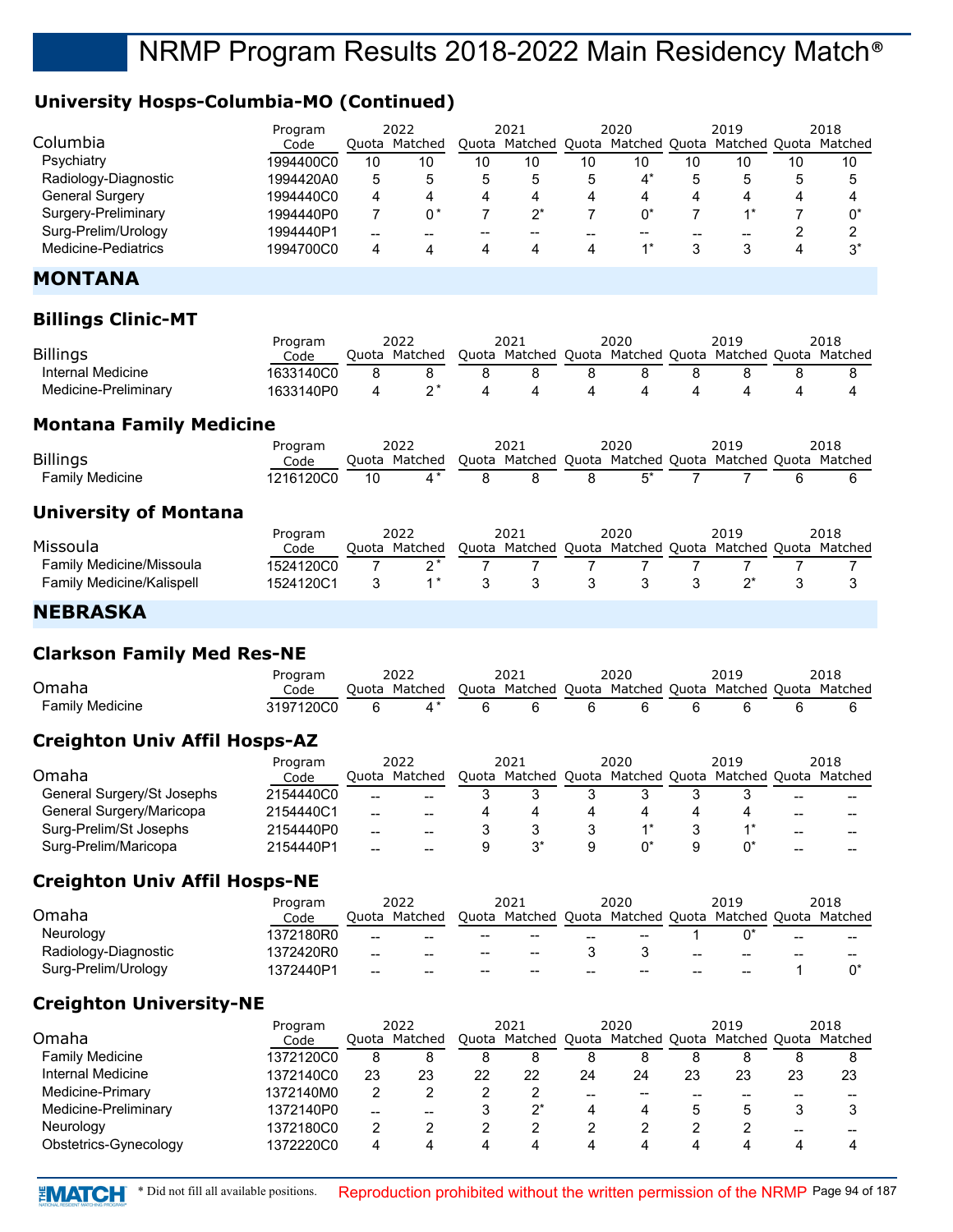## **Creighton University-NE (Continued)**

|                                       | Program   |                          | 2022                     |                                     | 2021                                                            |                          | 2020                     |                      | 2019                     |                          | 2018                     |
|---------------------------------------|-----------|--------------------------|--------------------------|-------------------------------------|-----------------------------------------------------------------|--------------------------|--------------------------|----------------------|--------------------------|--------------------------|--------------------------|
| Omaha                                 | Code      |                          | Quota Matched            |                                     | Quota Matched Quota Matched Quota Matched Quota Matched         |                          |                          |                      |                          |                          |                          |
| Pathology                             | 1372300C0 | $\overline{2}$           | $\overline{c}$           | $\overline{2}$                      | $\overline{c}$                                                  | 2                        | $\overline{c}$           | $\overline{2}$       | 2                        | $\overline{2}$           | 2                        |
| Psychiatry                            | 1372400C0 | 6                        | 6                        | 5                                   | 5                                                               | 6                        | 6                        | 9                    | 9                        | 9                        | 9                        |
| Radiology-Diagnostic                  | 1372420A0 | 3                        | 3                        | 3                                   | 3                                                               | 3                        | 3                        | --                   | --                       | 3                        | 3                        |
| <b>General Surgery</b>                | 1372440C0 | 4                        | 4                        | 4                                   | 4                                                               | 4                        | 4                        | 4                    | 4                        | 4                        | 4                        |
| Surgery-Preliminary                   | 1372440P0 | 2                        | $\overline{c}$           | $\overline{c}$                      | $0^*$                                                           | $\overline{2}$           | $\overline{c}$           | $\overline{2}$       | $\overline{2}$           | $\overline{c}$           | $1^*$                    |
|                                       |           |                          |                          |                                     |                                                                 |                          |                          |                      |                          |                          |                          |
| <b>Lincoln Med Ed Partnership-NE</b>  |           |                          |                          |                                     |                                                                 |                          |                          |                      |                          |                          |                          |
| Lincoln                               | Program   |                          | 2022<br>Quota Matched    |                                     | 2021<br>Quota Matched Quota Matched Quota Matched Quota Matched |                          | 2020                     |                      | 2019                     |                          | 2018                     |
| <b>Family Medicine</b>                | Code      | 8                        | 8                        | 8                                   | 8                                                               | 8                        | $6*$                     | 8                    | 8                        | 8                        | 8                        |
|                                       | 3021120C0 |                          |                          |                                     |                                                                 |                          |                          |                      |                          |                          |                          |
| <b>University of Nebraska Med Ctr</b> |           |                          |                          |                                     |                                                                 |                          |                          |                      |                          |                          |                          |
|                                       | Program   |                          | 2022                     |                                     | 2021                                                            |                          | 2020                     |                      | 2019                     |                          | 2018                     |
| Omaha                                 | Code      |                          | Quota Matched            |                                     | Quota Matched Quota Matched Quota Matched Quota Matched         |                          |                          |                      |                          |                          |                          |
| Anesthesiology                        | 1376040A0 | $\overline{2}$           | $\overline{2}$           | 2                                   | $\overline{c}$                                                  | 2                        | $\overline{2}$           | $\overline{2}$       | $\overline{2}$           | $\overline{2}$           | $\overline{2}$           |
| Anesthesiology                        | 1376040C0 | 8                        | 8                        | 8                                   | 8                                                               | 8                        | 8                        | 8                    | 8                        | 10                       | 10                       |
| Anesthesiology                        | 1376040R0 | 1                        | 1                        | $\hspace{0.05cm}$ $\hspace{0.05cm}$ |                                                                 | $-$                      | --                       | $\overline{a}$       | $\overline{\phantom{0}}$ | --                       |                          |
| Dermatology                           | 1376080A0 | 3                        | 3                        | 3                                   | 3                                                               |                          | --                       | --                   |                          |                          |                          |
| Dermatology                           | 1376080R0 | $\overline{\phantom{a}}$ | $\overline{\phantom{a}}$ | 3                                   | 3                                                               | $\overline{a}$           | --                       | $\overline{a}$       | $\overline{\phantom{0}}$ | $\qquad \qquad \cdots$   | --                       |
| <b>Emergency Medicine</b>             | 1376110C0 | 12                       | 12                       | 12                                  | 12                                                              | 11                       | 11                       | 11                   | 11                       | 10                       | 10                       |
| Fam Med/Grand Island                  | 1376120C1 | $\overline{2}$           | 2                        | 2                                   | $\overline{2}$                                                  | $\overline{2}$           | $0^*$                    | $\overline{2}$       | $\overline{2}$           | $\overline{c}$           | 2                        |
| Fam Med/North Platte                  | 1376120C3 | 1                        | 1                        | 1                                   | 1                                                               | 1                        | 1                        | 1                    | 1                        | 1                        | 1                        |
| Fam Med/Scottsbluff                   | 1376120C4 | $\overline{c}$           | $\overline{\mathbf{c}}$  | 2                                   | $\overline{c}$                                                  | $\overline{c}$           | $1^*$                    | $\overline{c}$       | 2                        | $\overline{\mathbf{c}}$  | $\overline{\mathbf{c}}$  |
| Fam Med/Traditional                   | 1376120C5 | 7                        | 7                        | 7                                   | $\overline{7}$                                                  | $\overline{7}$           | 7                        | 7                    | 7                        | 7                        | $\overline{7}$           |
| Family Med/Kearney                    | 1376120C6 | $\overline{c}$           | $\overline{c}$           | 1                                   | 1                                                               | $\overline{c}$           | 2                        | 1                    | 1                        | $\overline{c}$           | $\overline{c}$           |
| Family Med/Urban                      | 1376120C7 | 1                        | $\mathbf{1}$             | 1                                   | $0^*$                                                           | $\mathbf 1$              | 1                        | 1                    | 1                        | $\mathbf{1}$             | 1                        |
| Family Med/Norfolk                    | 1376120C8 | $\overline{\phantom{a}}$ | $\overline{\phantom{a}}$ | $\overline{\phantom{a}}$            | $-$                                                             | 1                        | 1                        | 1                    | 1                        | 1                        | 1                        |
| Internal Medicine                     | 1376140C0 | 23                       | 23                       | 25                                  | 25                                                              | 25                       | 25                       | 21                   | 21                       | 20                       | 20                       |
| Internal Medicine/Geriatrics          | 1376140C1 | 1                        | 1                        | $-\!$                               | --                                                              | $\overline{\phantom{a}}$ | $\overline{\phantom{a}}$ | 1                    | 1                        | 1                        | 1                        |
| Medicine-Primary                      | 1376140M0 | 1                        | 1                        | 1                                   | $\mathbf 1$                                                     | $\overline{\phantom{a}}$ | --                       | --                   | --                       | $\overline{\phantom{a}}$ | $\overline{\phantom{a}}$ |
| Medicine-Preliminary                  | 1376140P0 | 6                        | 6                        | 6                                   | 6                                                               | 8                        | 8                        | 6                    | $4^*$                    | 6                        | 6                        |
| <b>Neurological Surgery</b>           | 1376160C0 | $\overline{c}$           | $\overline{2}$           | 2                                   | $\overline{c}$                                                  | $\overline{c}$           | $\boldsymbol{2}$         | $\overline{c}$       | $\overline{c}$           | $\overline{c}$           | $\overline{c}$           |
| Neurology                             | 1376180C0 | 6                        | 6                        | 6                                   | 6                                                               | 5                        | 5                        | 5                    | 5                        | 4                        | 4                        |
| Obstetrics-Gynecology                 | 1376220C0 | 4                        | 4                        | 4                                   | 4                                                               | 4                        | 4                        | 4                    | 4                        | 4                        | 4                        |
| Orthopaedic Surgery                   | 1376260C0 | 5                        | 5                        | 5                                   | 5                                                               | 5                        | 5                        | 5                    | 5                        | 5                        | 5                        |
| Otolaryngology                        | 1376280C0 | 3                        | 3                        | 3                                   | 3                                                               | 3                        | 3                        | 3                    | 3                        | 3                        | 3                        |
| Pathology                             | 1376300C0 | 4                        | 4                        | 3                                   | 3                                                               | 3                        | 3                        | 3                    | $2^*$                    | 4                        | $2^*$                    |
| Pediatrics                            | 1376320C0 | 15                       | 15                       | 15                                  | 15                                                              | 15                       | 15                       | 15                   | 15                       | 14                       | 14                       |
| Phys Medicine & Rehab                 | 1376340C0 | 4                        | 4                        | 4                                   | 4                                                               | 4                        | 4                        | 4                    | 4                        | 4                        | 4                        |
| Phys Medicine & Rehab                 | 1376340R0 | --                       | --                       |                                     |                                                                 |                          |                          |                      | $-$                      | $\overline{c}$           | $\overline{\mathbf{c}}$  |
| Psychiatry                            | 1376400C0 | $\mathbf 5$              | 5                        | 5                                   | 5                                                               | 4                        | $\overline{\mathbf{4}}$  | --                   | $\overline{\phantom{a}}$ | --                       |                          |
| Interventional Radiology (Integ)      | 1376416A0 | 1                        | 1                        | 1                                   | $0^*$                                                           | $\mathbf 1$              | $0^*$                    | 1                    | 1                        |                          |                          |
| Radiology-Diagnostic                  | 1376420A0 | 5                        | 5                        | 5                                   | 5                                                               | 6                        | 6                        | 5                    | 5                        | --<br>5                  | 5                        |
| Radiology-Diagnostic                  | 1376420R0 |                          |                          |                                     | --                                                              |                          | --                       |                      |                          | 1                        | $0^\star$                |
| Radiation Oncology                    | 1376430A0 | --<br>1                  | --<br>1                  | $\mathbf{1}$                        | $0^*$                                                           | $\mathbf{1}$             | 1                        | --<br>1              | --<br>$\mathbf{1}$       | 1                        | 1                        |
| <b>General Surgery</b>                | 1376440C0 | 6                        | 6                        | 6                                   | 6                                                               | 6                        | 6                        | 6                    | 6                        | 5                        |                          |
| Surgery-Preliminary                   |           |                          |                          |                                     |                                                                 |                          |                          |                      |                          | 3                        | 5<br>$2^*$               |
| Medicine-Pediatrics                   | 1376440P0 | --                       | --<br>4                  | $\overline{\phantom{a}}$<br>4       | 4                                                               | --<br>4                  | --<br>$\overline{4}$     | --<br>$\overline{4}$ | --<br>4                  | 4                        | 4                        |
|                                       | 1376700C0 | 4                        |                          |                                     |                                                                 |                          |                          |                      |                          |                          |                          |

## **NEVADA**

#### **Kirk Kerkorian SOM at UNLV-NV**

|                              | Program   |       | 2022    |       | 2021    | 2020 | 2019                                      | 2018 |
|------------------------------|-----------|-------|---------|-------|---------|------|-------------------------------------------|------|
| Las Vegas                    | Code      | Ouota | Matched | Ouota | Matched |      | Quota Matched Quota Matched Quota Matched |      |
| <b>Emergency Medicine</b>    | 2028110C0 | 6     |         |       |         |      |                                           |      |
| <b>Family Medicine</b>       | 2028120C0 | 5     |         |       |         |      |                                           |      |
| <b>Family Medicine/Rural</b> | 2028120C1 |       |         |       |         |      |                                           |      |

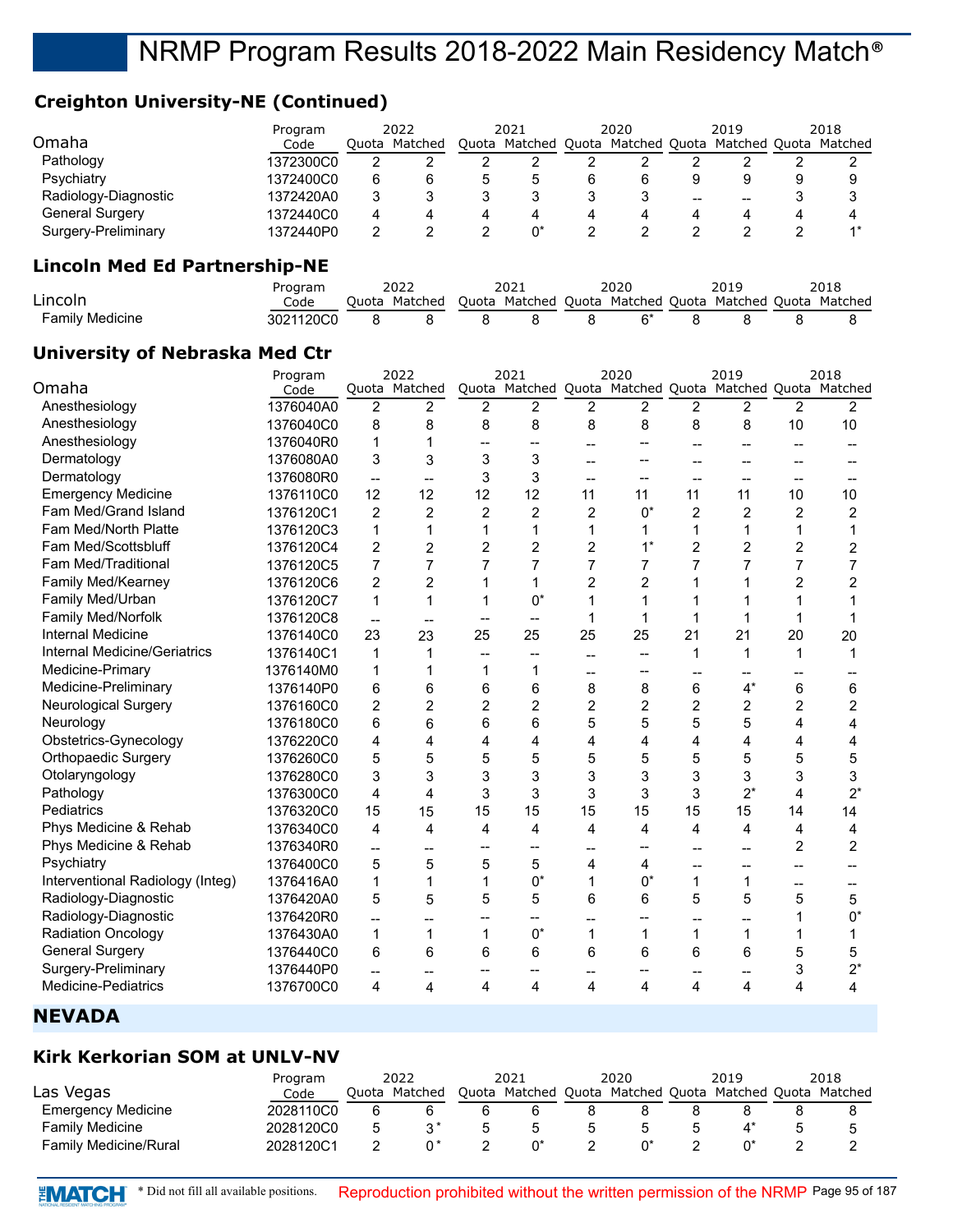## **Kirk Kerkorian SOM at UNLV-NV (Continued)**

|                              | Program   |    | 2022          |       | 2021          |    | 2020             |    | 2019 |    | 2018                  |
|------------------------------|-----------|----|---------------|-------|---------------|----|------------------|----|------|----|-----------------------|
| Las Vegas                    | Code      |    | Ouota Matched | Ouota | Matched Quota |    | Matched Quota    |    |      |    | Matched Quota Matched |
| Internal Medicine            | 2028140C0 | 22 | $20*$         | 22    | 22            | 22 | $21^*$           | 22 | 22   | 22 | $9^*$                 |
| Medicine-Preliminary         | 2028140P0 | 4  | 4             | 4     |               | Δ  | $\overline{A}$ * |    | $4*$ | 4  | י∩∗                   |
| Obstetrics-Gynecology        | 2028220C0 | 4  | 4             | 4     | 4             | Δ  | 4                | 4  | 4    | 6  |                       |
| Orthopaedic Surgery          | 2028260C0 | 4  | 4             | 4     | Δ             | Δ  | 4                |    | 4    | 4  |                       |
| Otolaryngology               | 2028280C0 |    |               | ົ     | າ             |    |                  |    |      |    |                       |
| Pediatrics                   | 2028320C0 | 10 | 6*            | 10    | $8*$          | 10 | 10               | 13 | "    | 13 | 13                    |
| Plastic Surgery (Integrated) | 2028362C0 |    |               |       |               |    |                  |    |      |    |                       |
| Psychiatry                   | 2028400C0 | 10 | 10            | 10    | 10            | 10 | 10               | 10 | 10   | 10 | 10                    |
| <b>General Surgery</b>       | 2028440C0 | 3  | ົ             | 3     | 3             | 3  | 3                | ົ  | 3    | 3  |                       |
| Surgery-Preliminary          | 2028440P0 |    | 0*            |       | $0^*$         |    | 0*               |    | 0*   |    |                       |

## **Sunrise Health GME Consortium-NV**

|                                    | Program   |    | 2022          |    | 2021                                                    |    | 2020  |    | 2019  |    | 2018  |
|------------------------------------|-----------|----|---------------|----|---------------------------------------------------------|----|-------|----|-------|----|-------|
| Henderson                          | Code      |    | Quota Matched |    | Quota Matched Quota Matched Quota Matched Quota Matched |    |       |    |       |    |       |
| Anesthesiology                     | 1884040A0 |    |               |    |                                                         |    |       |    | 5*    | 6  | $5^*$ |
| Radiology-Diagnostic               | 1884420R0 |    |               |    |                                                         |    | $3^*$ |    |       |    |       |
|                                    | Program   |    | 2022          |    | 2021                                                    |    | 2020  |    | 2019  |    | 2018  |
| Las Vegas                          | Code      |    | Quota Matched |    | Quota Matched Quota Matched Quota Matched Quota Matched |    |       |    |       |    |       |
| Anesthesiology                     | 1884040C0 | 8  | 8             | 8  |                                                         |    |       |    |       |    |       |
| Anesthesiology                     | 1884040R0 |    |               |    |                                                         |    |       |    |       | 6  | 6     |
| <b>Emergency Medicine</b>          | 1884110C0 | 11 | 11            | 11 | 11                                                      | 11 | 11    | 8  | 8     | 8  | 8     |
| <b>Family Medicine</b>             | 1884120C0 | 8  | $4^*$         | 8  | $7^*$                                                   | 8  | 8     | 8  | $2^*$ | 8  | 8     |
| <b>Internal Medicine</b>           | 1884140C0 | 22 | $16*$         | 22 | $17*$                                                   | 22 | 22    | 22 | 22    | 20 | $13*$ |
| Neurology                          | 1884180C0 | 3  | 3             |    | 3                                                       |    |       |    |       |    |       |
| Obstetrics-Gynecology              | 1884220C0 | 4  | 4             | 4  | 4                                                       |    | 4     | 4  | 4     | 4  | 4     |
| Phys Medicine & Rehab              | 1884340A0 | 6  | 6             | 5  | 5                                                       | 6  | 6     | 5  | 4*    |    |       |
| Phys Medicine & Rehab              | 1884340R0 |    |               |    |                                                         |    |       | 5  | 5     |    |       |
| Psychiatry                         | 1884400C0 | 4  |               | 4  | 4                                                       |    |       |    |       |    |       |
| Radiology-Diagnostic               | 1884420A0 | 5  | 5             | 5  | 5                                                       | 5  | $4^*$ |    |       |    |       |
| <b>General Surgery</b>             | 1884440C0 | 4  | 4             | 4  | 4                                                       |    | 4     | 4  | 4     | 4  |       |
| Surgery-Preliminary                | 1884440P0 | 8  | $0^*$         | 8  |                                                         | 8  |       | 4  | $2^*$ |    |       |
| <b>Transitional/Mountain View</b>  | 1884999P0 | 13 | 13            | 13 | 13                                                      | 17 | $13*$ | 13 | 13    | 13 | 13    |
| <b>Transitional/Southern Hills</b> | 1884999P1 | 13 | $11*$         | 13 | $11*$                                                   | 13 | 13    | 13 | $12*$ | 13 | 13    |

## **U Nevada Reno SOM**

|                         | Program   |    | 2022          |                                                   | 2021 |             | 2020 |    | 2019                                                    |    | 2018 |
|-------------------------|-----------|----|---------------|---------------------------------------------------|------|-------------|------|----|---------------------------------------------------------|----|------|
| Reno                    | Code      |    | Ouota Matched |                                                   |      |             |      |    | Quota Matched Quota Matched Quota Matched Quota Matched |    |      |
| <b>Family Medicine</b>  | 2017120C0 |    |               | 6                                                 | 6    | 8           | 8    |    |                                                         | 8  |      |
| <b>Family Med/Rural</b> | 2017120C1 | ⌒  | ∩*            |                                                   |      |             |      |    |                                                         |    |      |
| Internal Medicine       | 2017140C0 | 18 | 10 *          | 19                                                | 19   | 20          | 20   | 22 | 22                                                      | 20 | 20   |
| Medicine-Primary        | 2017140M0 | -- | --            |                                                   |      | $\mathbf b$ |      |    |                                                         | 5  |      |
| Medicine-Preliminary    | 2017140P0 | 5  |               | $\hspace{0.05cm}-\hspace{0.05cm}-\hspace{0.05cm}$ | --   |             |      |    |                                                         | 4  |      |
| Psychiatry              | 2017400C0 | 6  |               | 6                                                 |      | 6           |      |    |                                                         |    |      |

## **Valley Health System-NV**

|                           | Program   | 2022 |                 | 2021 |                                   | 2020 |    |    | 2019                  |                 | 2018  |
|---------------------------|-----------|------|-----------------|------|-----------------------------------|------|----|----|-----------------------|-----------------|-------|
| Las Vegas                 | Code      |      | Quota Matched   |      | Quota Matched Quota Matched Quota |      |    |    | Matched Quota Matched |                 |       |
| <b>Emergency Medicine</b> | 2201110C0 |      | $\rightarrow$ * |      |                                   |      |    | -- | --                    | --              |       |
| <b>Family Medicine</b>    | 2201120C0 | 10   | 10              | 10   | 10                                | 10   | 10 |    |                       | --              | $- -$ |
| General Surgery           | 2201440C0 | 4    |                 |      |                                   |      |    |    |                       | $- -$           | $- -$ |
| Surgery-Preliminary       | 2201440P0 |      |                 |      |                                   |      |    |    |                       | $\qquad \qquad$ | $- -$ |

## **Valley Hosp Med Ctr-NV**

|                        | Program   |       | 2022    |    | 2021                                                    |     | 2020 |                 | 2019  |       | 2018  |
|------------------------|-----------|-------|---------|----|---------------------------------------------------------|-----|------|-----------------|-------|-------|-------|
| Las Vegas              | Code      | Ouota | Matched |    | Quota Matched Quota Matched Quota Matched Quota Matched |     |      |                 |       |       |       |
| <b>Family Medicine</b> | 2223120C0 | 5     | n*      |    |                                                         |     | ⌒∗   | $\qquad \qquad$ | $- -$ | $- -$ | $- -$ |
| Internal Medicine      | 2223140C0 | 15    |         | 15 |                                                         | 6 ו |      | $-$             | $- -$ | $- -$ | $- -$ |
| Neurology              | 2223180C0 | ົ     |         |    |                                                         |     |      | --              | $- -$ | $- -$ | $- -$ |



**\*MATCH** \* Did not fill all available positions. Reproduction prohibited without the written permission of the NRMP Page 96 of 187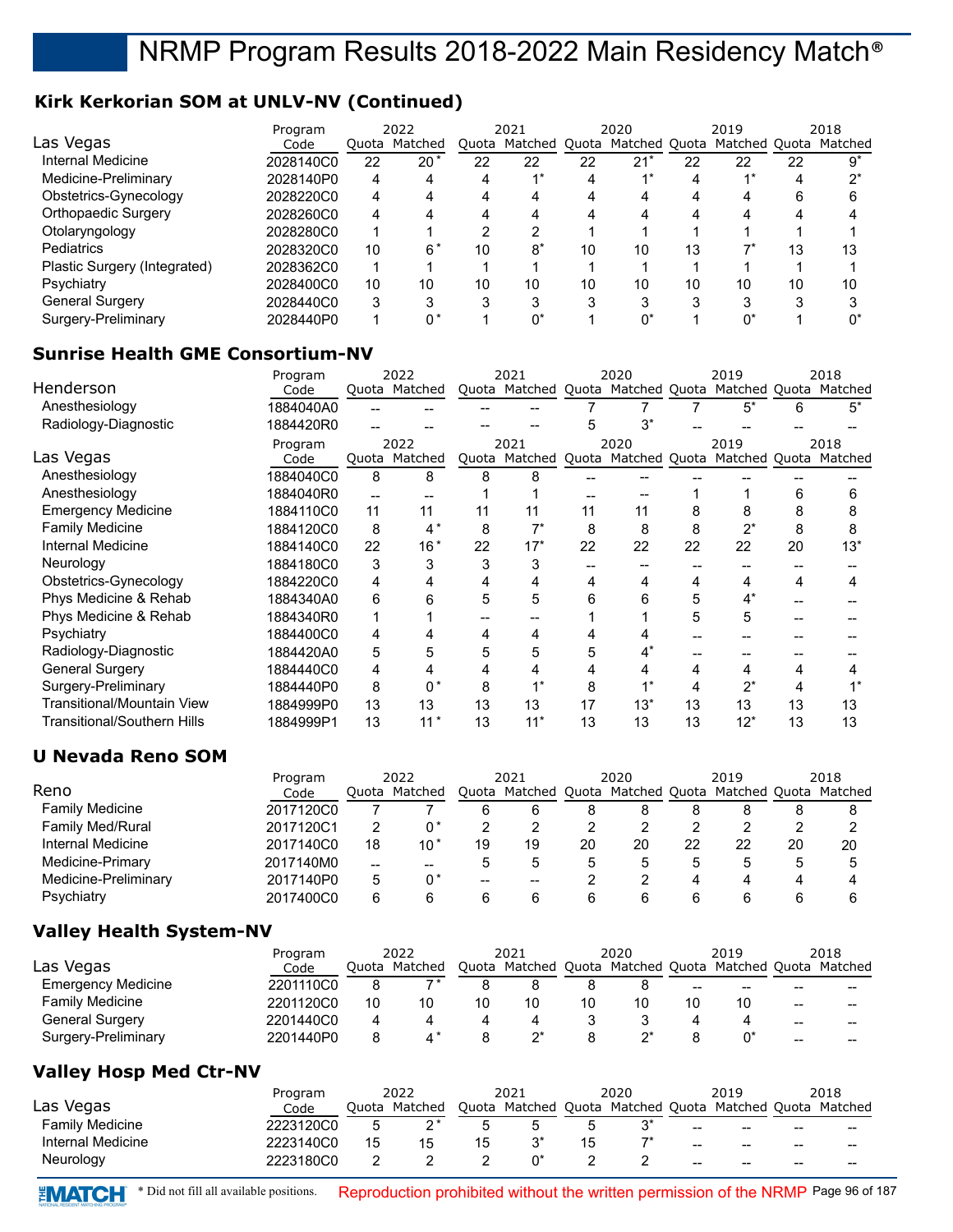## **Valley Hosp Med Ctr-NV (Continued)**

|                     | Program     | 2022                                                                  | 2021 | 2020 | 2019 | 2018 |
|---------------------|-------------|-----------------------------------------------------------------------|------|------|------|------|
| Las Vegas           | Code        | Quota Matched Quota Matched Quota Matched Quota Matched Quota Matched |      |      |      |      |
| Orthopaedic Surgery | 2223260C0 2 |                                                                       |      |      |      | $-$  |

## **NEW HAMPSHIRE**

#### **Concord Hospital-NH**

|                 | Program   | 2022                                                                  | 2021 | 2020 | 2019 | 2018 |
|-----------------|-----------|-----------------------------------------------------------------------|------|------|------|------|
| Concord         | Code      | Quota Matched Quota Matched Quota Matched Quota Matched Quota Matched |      |      |      |      |
| Family Medicine | 1091120C0 |                                                                       |      |      |      |      |

#### **Dartmouth-Hitchcock Med Ctr-NH**

|                                  | Program   |                | 2022           |                | 2021           |                | 2020                                      |                | 2019  |                | 2018  |
|----------------------------------|-----------|----------------|----------------|----------------|----------------|----------------|-------------------------------------------|----------------|-------|----------------|-------|
| Lebanon                          | Code      |                | Quota Matched  |                | Quota Matched  |                | Quota Matched Quota Matched Quota Matched |                |       |                |       |
| Anesthesiology                   | 1377040C0 | 7              | 7              |                | 7              |                | 7                                         |                |       |                |       |
| Anesthesiology                   | 1377040R0 | 2              | $\star$<br>1   | $\overline{2}$ | $\overline{2}$ |                |                                           |                |       |                |       |
| Dermatology                      | 1377080A0 | 3              | 3              | 3              | 3              | 3              | 3                                         | 3              | 3     |                |       |
| Dermatology                      | 1377080R0 | --             |                |                |                |                |                                           |                |       |                |       |
| <b>Emergency Medicine</b>        | 1377110C0 | 6              | 6              | 6              | 6              | 6              | 6                                         | 6              | 6     | 6              | 6     |
| <b>Internal Medicine</b>         | 1377140C0 | 18             | 18             | 16             | 16             | 15             | 15                                        | 18             | 18    | 15             | 15    |
| Medicine-Primary                 | 1377140M0 | 3              | 3              | 3              | 3              | 4              | 4                                         |                |       | 4              | 4     |
| Medicine-Preliminary             | 1377140P0 | 4              | 4              |                | $\overline{2}$ | 2              | 2                                         | $\overline{2}$ | 2     |                |       |
| <b>Neurological Surgery</b>      | 1377160C0 |                |                |                |                |                |                                           |                |       |                |       |
| Neurology                        | 1377180C0 | 5              | 5              |                |                |                | $3^*$                                     | 4              | $3^*$ |                | 4     |
| Neurology                        | 1377180R0 | --             |                |                |                |                |                                           |                |       |                |       |
| Obstetrics-Gynecology            | 1377220C0 | 4              | 4              | 4              | 4              | 4              | 4                                         | 4              | 4     | 4              | 4     |
| <b>Orthopaedic Surgery</b>       | 1377260C0 | 4              | 4              |                | 4              | 4              | 4                                         | 4              | 4     | $\overline{2}$ | 2     |
| Ortho Surgery-TDI                | 1377260C1 |                |                |                |                |                |                                           |                |       |                |       |
| Otolaryngology                   | 1377280C0 | 1              |                |                |                |                |                                           |                |       |                |       |
| Pathology                        | 1377300C0 | 4              | 4              |                |                |                | 3                                         | 3              | 3     |                |       |
| Pediatrics                       | 1377320C0 | 7              |                |                |                |                |                                           | 7              |       |                | 5*    |
| Plastic Surgery (Integrated)     | 1377362C0 | 1              |                |                |                |                |                                           |                |       |                |       |
| Psychiatry                       | 1377400C0 | 9              | 9              | 8              | 8              |                |                                           | 6              | 6     |                |       |
| Psychiatry/Reseach Track         | 1377400C1 |                |                |                |                |                |                                           |                |       |                |       |
| Psychiatry/Child Track           | 1377400C2 | --             | --             |                | 1              |                |                                           |                |       |                |       |
| Interventional Radiology (Integ) | 1377416A0 | $\overline{2}$ | $\overline{2}$ |                | $2^*$          | $\overline{2}$ | 2                                         | $\overline{2}$ | 2     | 2              | 2     |
| Interventional Radiology (Integ) | 1377416R0 | --             |                |                |                |                |                                           |                |       |                |       |
| Radiology-Diagnostic             | 1377420A0 | 3              | 3              |                | 3              | 3              | 3                                         | 3              | 3     | 3              | 3     |
| <b>Radiation Oncology</b>        | 1377430A0 |                | $0^*$          |                | $0^*$          |                |                                           |                | 0*    |                |       |
| <b>General Surgery</b>           | 1377440C0 | 4              | 4              |                |                |                |                                           | 4              | 4     | 4              | 4     |
| Surgery-Preliminary              | 1377440P0 | 6              | $3*$           | 6              | 6              | 6              |                                           | 5              | $3^*$ | 6              | $3^*$ |
| <b>Vascular Surgery</b>          | 1377451C0 |                |                |                |                |                |                                           |                |       |                |       |

## **Portsmouth Regional Hosp-NH**

|                        | Program   |       | 2022           |                          | 2021                        |                   | 2020  |       | 2019          |    | 2018    |
|------------------------|-----------|-------|----------------|--------------------------|-----------------------------|-------------------|-------|-------|---------------|----|---------|
| Portsmouth             | Code      | Ouota | Matched        | Quota                    | Matched Quota Matched Quota |                   |       |       | Matched Quota |    | Matched |
| <b>Family Medicine</b> | 2248120C0 |       | $\sim$ *       |                          |                             | $\hspace{0.05cm}$ | $- -$ | --    | --            | -- | $- -$   |
| Internal Medicine      | 2248140C0 | 10    | 6 <sup>*</sup> | 10                       |                             | 10                |       | $- -$ | --            | -- | $- -$   |
| Psychiatry             | 2248400C0 |       |                | $\overline{\phantom{a}}$ | $\hspace{0.05cm}$           | $- -$             | --    | --    | --            | -- | $- -$   |

## **NEW JERSEY**

## **AtlantiCare Reg Med Ctr-NJ**

|                        | Program   |       | 2022    |       | 2021                                              |    | 2020 |       | 2019                  |       | 2018                                           |
|------------------------|-----------|-------|---------|-------|---------------------------------------------------|----|------|-------|-----------------------|-------|------------------------------------------------|
| <b>Atlantic City</b>   | Code      | Ouota | Matched |       | Quota Matched Quota Matched Quota                 |    |      |       | Matched Quota Matched |       |                                                |
| <b>Family Medicine</b> | 1378120C0 | 4     |         |       | 4                                                 |    | 3*   | $- -$ | --                    | $- -$ | $\hspace{0.1mm}-\hspace{0.1mm}-\hspace{0.1mm}$ |
| Internal Medicine      | 1378140C0 | 14    | 14      | 14    | 14                                                | 14 | 14   | 14    |                       | 14    | 14                                             |
| Medicine-Preliminary   | 1378140P0 | $- -$ | --      | $- -$ | $\hspace{0.05cm}-\hspace{0.05cm}-\hspace{0.05cm}$ |    |      |       |                       |       | 4                                              |
| Psychiatry             | 1378400C0 | 4     |         |       |                                                   |    |      | --    | --                    | --    | $- -$                                          |

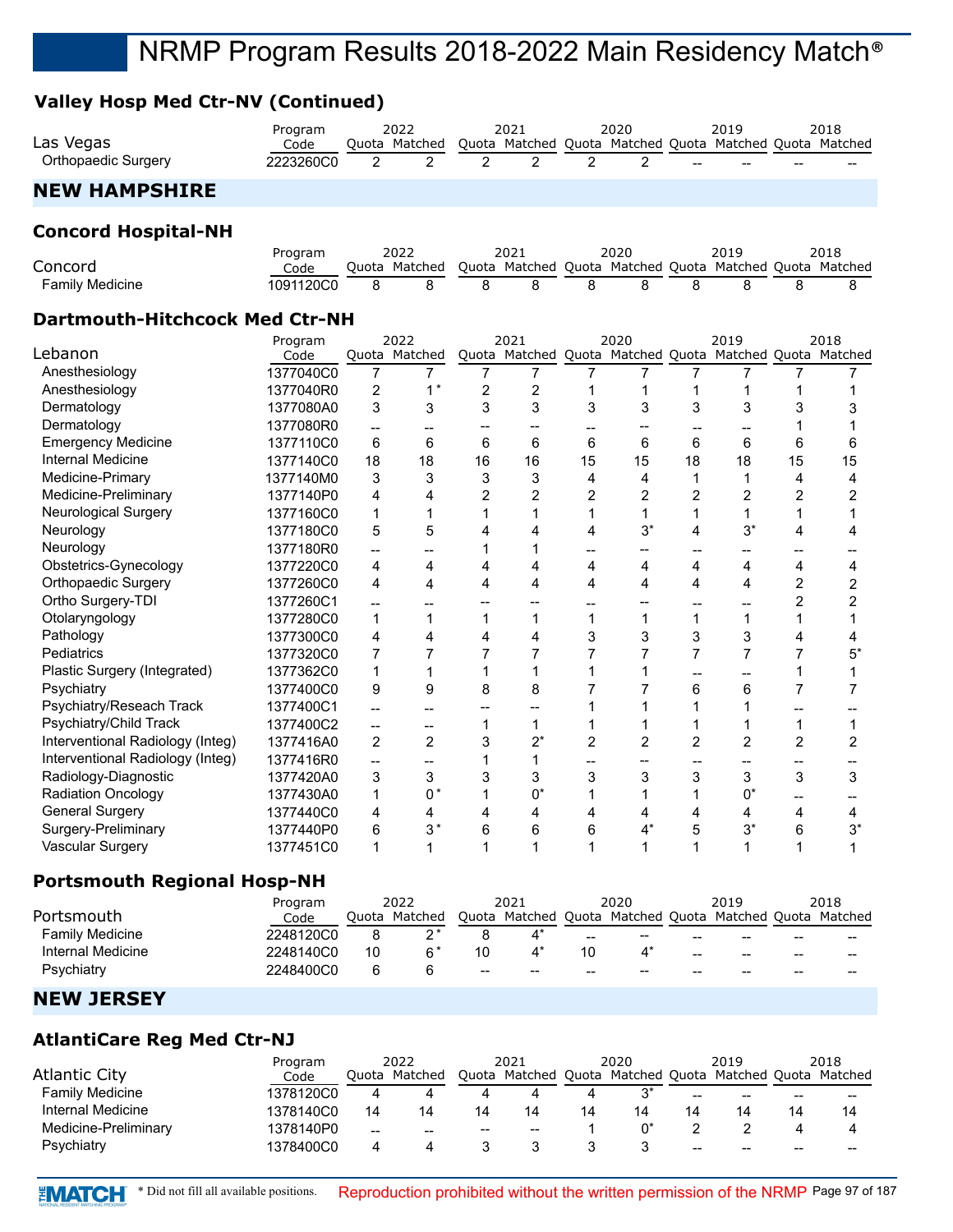## **Atlantic Health System-NJ**

| Morristown                                 | Program<br>Code |                | 2022<br>Quota Matched |                          | 2021<br>Quota Matched Quota Matched Quota Matched Quota Matched |                | 2020  |                | 2019           |                | 2018  |
|--------------------------------------------|-----------------|----------------|-----------------------|--------------------------|-----------------------------------------------------------------|----------------|-------|----------------|----------------|----------------|-------|
| Pediatrics                                 | 3033320C0       | 12             | 12                    | 12                       | 12                                                              | 12             | $10*$ | 12             | 12             | 12             | 12    |
| <b>CMSRU/Cooper University Hospital-NJ</b> |                 |                |                       |                          |                                                                 |                |       |                |                |                |       |
|                                            | Program         |                | 2022                  |                          | 2021                                                            |                | 2020  |                | 2019           |                | 2018  |
| Camden                                     | Code            |                | Quota Matched         |                          | Quota Matched Quota Matched Quota Matched Quota Matched         |                |       |                |                |                |       |
| Anesthesiology                             | 1380040A0       |                |                       |                          |                                                                 |                |       |                |                |                |       |
| Anesthesiology                             | 1380040C0       | 5              | 5                     | 5                        | 5                                                               | 5              | 5     | 4              | 4              |                | 3     |
| Dermatology                                | 1380080A0       | $\overline{2}$ | 2                     |                          |                                                                 |                |       |                |                |                |       |
| <b>Emergency Medicine</b>                  | 1380110C0       | 13             | 13                    | 13                       | 13                                                              | 13             | 13    | 11             | 11             | 11             | 11    |
| <b>Family Medicine</b>                     | 1380120C0       | 10             | 10                    | $\overline{\phantom{a}}$ | $\sim$                                                          |                | --    |                |                |                |       |
| Internal Medicine                          | 1380140C0       | 22             | 22                    | 22                       | 22                                                              | 19             | 19    | 16             | 16             | 16             | 16    |
| Medicine-Primary                           | 1380140M0       | 3              | 3                     | 5                        | 5                                                               | 3              | 3     | $\overline{2}$ | 2              | $\overline{2}$ | 2     |
| Medicine-Primary/3-yr MD Path              | 1380140M1       | $\overline{2}$ | 2                     |                          |                                                                 |                |       |                |                |                |       |
| Medicine-Preliminary                       | 1380140P0       | 1              |                       |                          |                                                                 |                |       |                |                | $\overline{c}$ | 2     |
| Neurology                                  | 1380180C0       | 4              | 4                     | 4                        | 4                                                               | 3              | 3     | 3              | 3              | 3              | 3     |
| Obstetrics-Gynecology                      | 1380220C0       | 4              | 4                     |                          | 4                                                               | 4              | 4     | 4              | 4              | 4              | 4     |
| Orthopaedic Surgery                        | 1380260C0       | $\overline{2}$ | 2                     | 2                        | 2                                                               | $\overline{2}$ | 2     | $\overline{2}$ | $\overline{2}$ | $\overline{2}$ | 2     |
| Otolaryngology                             | 1380280C0       | 1              |                       |                          |                                                                 |                |       |                |                |                |       |
| Pediatrics                                 | 1380320C0       | 8              | 8                     | 8                        | 8                                                               | 8              | 8     | 8              | 8              | 8              | 8     |
| Pediatrics-Primary                         | 1380320M0       |                |                       | 2                        | 2                                                               | $\overline{2}$ | 2     | $\overline{2}$ | 2              | $\overline{2}$ | $0^*$ |
| Pediatrics Primary/3-yr MD Path            | 1380320M1       | $\overline{2}$ | 2                     |                          |                                                                 |                |       |                |                |                |       |
| Plastic Surgery (Integrated)               | 1380362C0       | 1              |                       | 1                        |                                                                 | 1              | 1     |                |                |                |       |
| Psych/Cooper Hosp                          | 1380400C0       | 4              | 4                     | 3                        | 3                                                               | 3              | 3     | 4              | 4              | 1              |       |
| Psych/Atlantic City MC                     | 1380400C1       |                |                       |                          |                                                                 |                |       | 2              | 2              | 2              | 2     |
| Radiology-Diagnostic                       | 1380420A0       | 5              | 5                     | 5                        | 5                                                               | 5              | 5     | 4              | 4              | 4              | 4     |
| <b>General Surgery</b>                     | 1380440C0       | 4              | 4                     | 4                        | 4                                                               | 4              | 4     | 4              | 4              | Δ              | 4     |
| Surg-Prelim/Urology                        | 1380440P0       | --             |                       |                          |                                                                 |                |       |                |                |                | 0*    |
| Vascular Surgery                           | 1380451C0       | 2              | $\overline{2}$        | 1                        | 1                                                               | 1              | 1     | 1              | 1              |                |       |

#### **Capital Health Reg Med Ctr-NJ**

|                          | Program   | 2022 |                 | 2021 |                                                         | 2020  |                                                   | 2019 |    | 2018 |  |
|--------------------------|-----------|------|-----------------|------|---------------------------------------------------------|-------|---------------------------------------------------|------|----|------|--|
| Trenton                  | Code      |      | Ouota Matched   |      | Quota Matched Quota Matched Quota Matched Quota Matched |       |                                                   |      |    |      |  |
| Emergency Medicine       | 2003110C0 | 6    |                 |      |                                                         | $- -$ | $- -$                                             | --   | -- | --   |  |
| <b>Family Medicine</b>   | 2003120C0 | 6    |                 |      |                                                         | $- -$ | $\hspace{0.05cm}-\hspace{0.05cm}-\hspace{0.05cm}$ | --   | -- | --   |  |
| Internal Medicine        | 2003140C0 | 20   | 20              | 20   | 20                                                      | 18    | 18                                                |      |    | 13   |  |
| <b>Transitional Year</b> | 2003999P0 | 13   | $\rightarrow$ * | --   | $- -$                                                   | --    | $- -$                                             | --   |    | --   |  |

#### **Englewood Hosp-NJ**

|                      | Program   | 2022  |         | 2021 |                                                         | 2020 |  | 2019 |  |       | 2018  |
|----------------------|-----------|-------|---------|------|---------------------------------------------------------|------|--|------|--|-------|-------|
| Englewood            | Code      | Ouota | Matched |      | Quota Matched Quota Matched Quota Matched Quota Matched |      |  |      |  |       |       |
| Internal Medicine    | I386140C0 |       |         |      |                                                         |      |  |      |  | $- -$ | $- -$ |
| Medicine-Preliminary | 1386140P0 |       |         |      |                                                         |      |  |      |  | $- -$ | $- -$ |

## **HMH-Palisades Med Ctr-NJ**

|                             | Program   | 2022 |               | 2021 |                                                         |    | 2020 |    | 2019  |    | 2018 |
|-----------------------------|-----------|------|---------------|------|---------------------------------------------------------|----|------|----|-------|----|------|
| North Bergen                | Code      |      | Ouota Matched |      | Quota Matched Quota Matched Quota Matched Quota Matched |    |      |    |       |    |      |
| Dermatology                 | 2136080A0 | 3    |               |      | د                                                       | O  | دت   |    |       | -- |      |
| Dermatology                 | 2136080R0 |      |               |      |                                                         |    | --   |    |       |    |      |
| <b>Family Medicine</b>      | 2136120C0 | 4    | Δ             | 4    | 4                                                       | 4  | 4    |    | $3^*$ | 3  |      |
| Internal Medicine           | 2136140C0 | 10   | 10            | 10   | 10                                                      | 10 | 10   | 10 | 10    | 9  | 9    |
| Internal Medicine/Phase 3-R | 2136140C1 |      |               |      |                                                         |    |      |    |       |    |      |
| <b>General Surgery</b>      | 2136440C0 | 4    |               | 4    | 4                                                       | 4  | 4    |    |       |    |      |
| Surgery-Preliminary         | 2136440P0 | 2    |               |      | 0*                                                      | າ  | 0*   |    | 0*    |    |      |
| Transitional                | 2136999P0 | 18   | 18            | 18   | 18                                                      | 18 | 18   |    |       |    |      |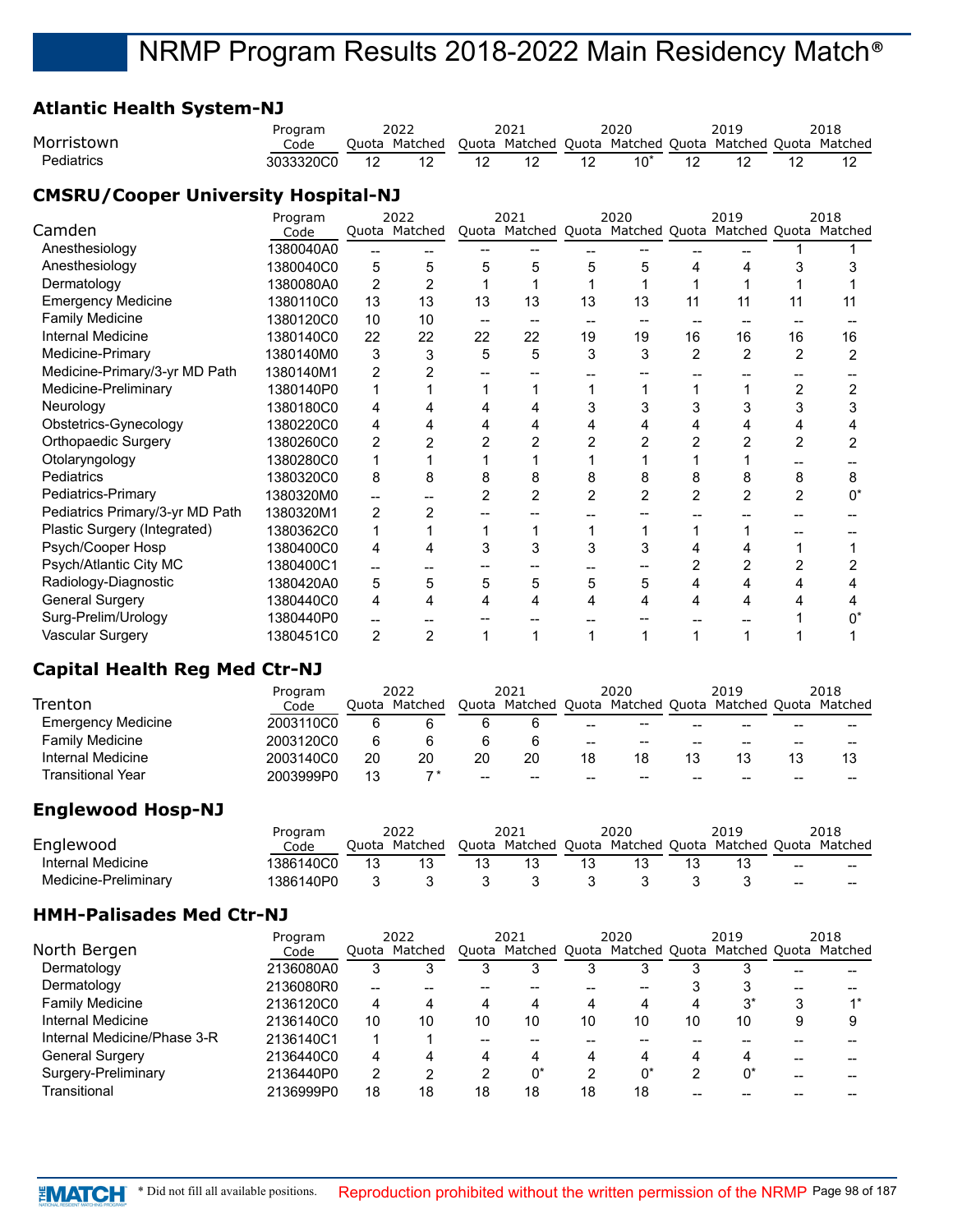## **Hackensack U Med Ctr-NJ**

|                                 | Program   | 2022 |               |    | 2021 |    | 2020 |    | 2019                                                    |    | 2018 |
|---------------------------------|-----------|------|---------------|----|------|----|------|----|---------------------------------------------------------|----|------|
| Hackensack                      | Code      |      | Quota Matched |    |      |    |      |    | Quota Matched Quota Matched Quota Matched Quota Matched |    |      |
| Anesthesiology                  | 1387040C0 |      |               | 5  | 5    |    | 4    |    |                                                         |    |      |
| Anesthesiology/Phase 3-R        | 1387040C1 | 2    |               |    |      |    |      |    |                                                         |    |      |
| <b>Emergency Medicine</b>       | 1387110C0 | 10   | 10            | 10 | 10   | 12 | 12   | 12 | 12                                                      | 12 | 12   |
| Internal Medicine               | 1387140C0 |      |               | 10 | 10   | 12 | 12   | 13 | 13                                                      | 12 | 12   |
| Internal Medicine/Phase 3-R     | 1387140C1 | 5    |               |    |      |    |      |    |                                                         |    |      |
| Medicine-Preliminary            | 1387140P0 | -1   |               |    |      |    |      |    |                                                         |    |      |
| Obstetrics-Gynecology           | 1387220C0 | 3    |               | 4  | 4    |    | 4    |    | 4                                                       |    |      |
| Obstetrics-Gynecology/Phase 3-R | 1387220C1 |      |               |    |      |    |      |    |                                                         |    |      |
| Pediatrics                      | 1387320C0 | 5    |               | 8  | 8    | 8  | 8    | 8  | 8                                                       | 8  | 8    |
| Pediatrics/Phase 3-R            | 1387320C1 | 3    |               |    |      |    |      |    |                                                         |    |      |
| <b>General Surgery</b>          | 1387440C0 | 3    |               | 5  | 5    | 5  | 5    | 5  | 5                                                       |    |      |
| General Surgery/Phase 3-R       | 1387440C1 | 2    |               |    |      |    |      |    |                                                         |    |      |
| Surgery-Preliminary             | 1387440P0 | 2    |               |    |      | າ  | 2    | ົ  | 2                                                       |    |      |

#### **Hoboken Univ Med Ctr-NJ**

|                               | Program   | 2022 |               | 2021 |  | 2020 |    | 2019 |                                                         | 2018 |  |
|-------------------------------|-----------|------|---------------|------|--|------|----|------|---------------------------------------------------------|------|--|
| Hoboken                       | Code      |      | Ouota Matched |      |  |      |    |      | Quota Matched Quota Matched Quota Matched Quota Matched |      |  |
| Family Medicine/NYMC          | 1451120C0 | 8    |               | 8    |  |      |    |      |                                                         |      |  |
| <b>Family Medicine/Christ</b> | 1451120C1 | 6    |               | 6    |  |      |    | --   | --                                                      | --   |  |
| Internal Medicine/Bayonne     | 1451140C0 | 12   |               | 12   |  | 12   |    | --   | --                                                      | --   |  |
| General Surgery               | 1451440C0 | 4    |               | 4    |  | --   | -- |      |                                                         |      |  |
| Transitional/Bayonne          | 1451999P0 | 4    |               |      |  | 10   |    | --   | --                                                      | --   |  |

#### **Hunterdon Med Ctr-NJ**

|                 | Program     | 2022                                                                  |     | 2021 |     | 2020 | 2019 | 2018 |
|-----------------|-------------|-----------------------------------------------------------------------|-----|------|-----|------|------|------|
| Flemington      | Code        | Quota Matched Quota Matched Quota Matched Quota Matched Quota Matched |     |      |     |      |      |      |
| Family Medicine | 1838120C0 6 |                                                                       | - 6 |      | - 6 |      |      |      |

#### **Inspira Health Network-NJ**

|                               | Program   | 2022 |               |    | 2021                                                    |    | 2020 |    | 2019 |   | 2018 |
|-------------------------------|-----------|------|---------------|----|---------------------------------------------------------|----|------|----|------|---|------|
| Vineland                      | Code      |      | Ouota Matched |    | Quota Matched Quota Matched Quota Matched Quota Matched |    |      |    |      |   |      |
| <b>Emergency Med/Vineland</b> | 2086110C0 | 11   | $3*$          | 9  |                                                         | 12 | 12   |    |      | 8 |      |
| Emergency Med/Mullica Hill    | 2086110C1 | 8    | 3*            |    |                                                         |    |      |    |      |   |      |
| Family Medicine/Mullica Hill  | 2086120C0 | 6    | $4^*$         | 6  | 6                                                       |    |      |    |      |   |      |
| Family Medicine/Vineland      | 2086120C2 | 6    | 2*            | 6  |                                                         | 6  | 5*   |    |      |   |      |
| Internal Medicine/Vineland    | 2086140C0 | 11   | 11            | 10 | 10                                                      | 9  | 8*   | 8  | ?    |   |      |
| Internal Med/Mullica Hill     | 2086140C1 | 12   | 9*            | 12 | 6*                                                      |    |      |    |      |   |      |
| Obstetrics-Gynecology         | 2086220C0 | 4    | 4             | 4  | Δ                                                       |    | Δ    |    |      |   |      |
| Orthopaedic Surgery           | 2086260C0 | 3    |               |    |                                                         |    |      |    |      |   |      |
| <b>General Surgery</b>        | 2086440C0 | 4    |               |    | Δ                                                       |    |      |    |      |   |      |
| Transitional/Vineland         | 2086999P0 | 15   | በ*            | 15 | $2^*$                                                   | 16 | 6*   | 10 | 0*   |   |      |
| Transitional/Mullica Hill     | 2086999P1 | 12   | 5*            |    |                                                         |    |      |    |      |   |      |

## **Inspira Med Ctr Woodbury-NJ**

|                           | Program   | 2022 |               |    | 2021                              |    | 2020 |   | 2019                                                    |    | 2018    |
|---------------------------|-----------|------|---------------|----|-----------------------------------|----|------|---|---------------------------------------------------------|----|---------|
| Woodbury                  | Code      |      | Ouota Matched |    |                                   |    |      |   | Quota Matched Quota Matched Quota Matched Quota Matched |    |         |
| <b>Family Medicine</b>    | 2086120C1 |      |               |    |                                   |    |      |   |                                                         |    |         |
| <b>JFK Med Ctr-NJ</b>     |           |      |               |    |                                   |    |      |   |                                                         |    |         |
|                           | Program   |      | 2022          |    | 2021                              |    | 2020 |   | 2019                                                    |    | 2018    |
| Edison                    | Code      |      | Ouota Matched |    | Quota Matched Quota Matched Quota |    |      |   | Matched Quota                                           |    | Matched |
| <b>Family Medicine</b>    | 3043120C0 | 8    | 8             | 8  | 8                                 | 8  | 8    | 8 | 8                                                       | 8  | 8       |
| Neurology                 | 3043180A0 | $-$  |               |    | --                                | -- |      | っ | $0^*$                                                   | -- | $-$     |
| Neurology                 | 3043180C0 | 8    | 8             | 8  | 8                                 | 8  | 8    | 5 | 5                                                       |    |         |
| Neurology/Phase-3-R       | 3043180C1 | 1    |               | -- | $- -$                             |    | --   |   |                                                         |    |         |
| Phys Medicine & Rehab/RWJ | 3043340A0 | 5    | 5             | 4  | 4                                 | 4  | 4    | 4 | $3^*$                                                   | -- |         |
| Phys Medicine & Rehab     | 3043340R0 |      |               |    |                                   |    |      |   |                                                         |    |         |

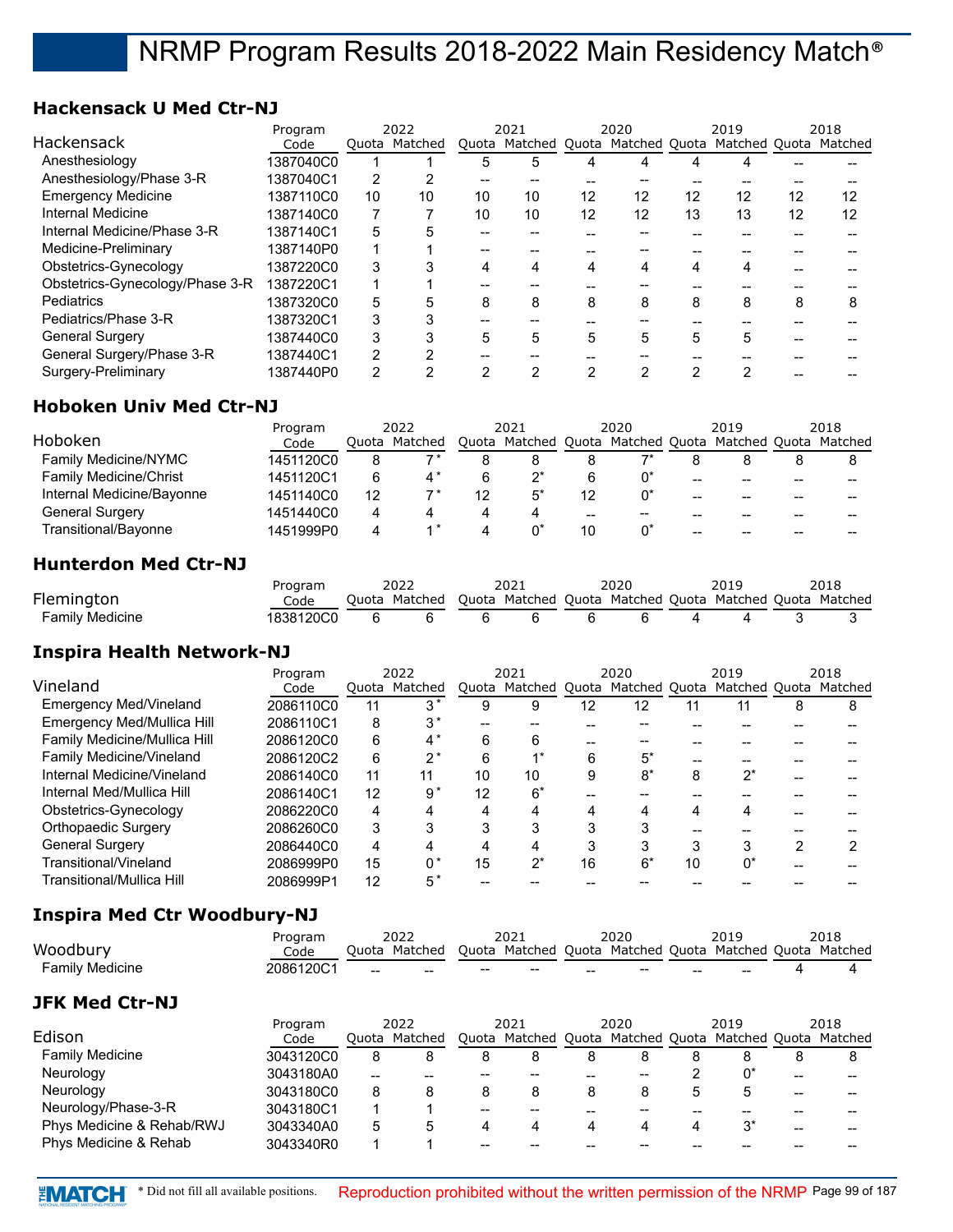### **Jersey Shore Univ Med Ctr-NJ**

| Program   | 2022 |      |               |       |      |               |               | 2019 |                     | 2018                  |
|-----------|------|------|---------------|-------|------|---------------|---------------|------|---------------------|-----------------------|
| Code      |      |      |               |       |      |               |               |      |                     |                       |
| 1395140C0 | 18   | 18   | 16            | 16    | 16   | 16            | 16            | 16   | 16                  | 16                    |
| 1395140C1 | 2    | 2    |               |       |      |               |               |      |                     |                       |
| 1395140P0 | 9    | 9    | 18            | $12*$ | 10   | 10            | 10            | 10   | 10                  | 10                    |
| 1395140P1 |      |      |               |       |      |               |               |      |                     |                       |
| 1395185C0 | 2    |      |               |       |      |               |               |      |                     |                       |
| 1395185R0 | --   |      |               | በ*    |      |               |               |      |                     |                       |
| 1395220C0 | 3    |      | 4             | 4     | 4    | 4             | 4             | 4    | 4                   |                       |
| 1395220C1 |      |      |               |       |      |               |               |      |                     |                       |
| 1395320C0 |      | $6*$ | 9             | 9     | 9    | 9             | 9             | 9    | 9                   | 9                     |
| 1395320C1 | 2    |      |               |       |      |               |               |      |                     |                       |
| 1395400C0 | 2    |      | 5             | 5     | 4    | 4             | 4             | 4    | 4                   |                       |
| 1395400C1 |      |      |               |       |      |               |               |      |                     |                       |
| 1395400C2 |      |      |               |       |      |               |               |      |                     |                       |
| 1395400C4 |      |      |               |       |      |               |               |      |                     |                       |
| 1395400C5 |      |      |               |       |      |               |               |      |                     |                       |
| 1395440C0 | 3    |      | 3             | 3     | 3    | 3             | $\mathcal{P}$ | 2    | $\mathcal{P}$       |                       |
| 1395440P0 |      |      |               |       |      |               |               |      |                     |                       |
|           |      |      | Quota Matched |       | 2021 | Quota Matched | 2020          |      | Quota Matched Quota | Matched Quota Matched |

#### **Monmouth Med Ctr-NJ**

|                        | Program   | 2022            |               | 2021                                              |                                                         | 2020  |                                                   | 2019 |  | 2018 |  |
|------------------------|-----------|-----------------|---------------|---------------------------------------------------|---------------------------------------------------------|-------|---------------------------------------------------|------|--|------|--|
| Long Branch            | Code      |                 | Ouota Matched |                                                   | Quota Matched Quota Matched Quota Matched Quota Matched |       |                                                   |      |  |      |  |
| <b>General Surgery</b> | 1392440C0 | $-$             | $- -$         | $\hspace{0.05cm}-\hspace{0.05cm}-\hspace{0.05cm}$ | $- -$                                                   | $-$   | $\hspace{0.05cm}$                                 |      |  |      |  |
| Surgery-Preliminary    | 1392440P0 | $\qquad \qquad$ | $- -$         | --                                                | $\hspace{0.1mm}-\hspace{0.1mm}-\hspace{0.1mm}$          | $- -$ | $\hspace{0.05cm}-\hspace{0.05cm}-\hspace{0.05cm}$ |      |  |      |  |

#### **Morristown Med Ctr-NJ**

| Program<br>Morristown |    |    |                       |    |      |    |      | 2019 |    | 2018                                            |
|-----------------------|----|----|-----------------------|----|------|----|------|------|----|-------------------------------------------------|
| Code                  |    |    |                       |    |      |    |      |      |    | Matched                                         |
| 1394110C0             | 10 | 10 | 8                     | 8  | 10   | 10 | 9    | 9    |    |                                                 |
| 1394120C0             |    |    | 5                     |    | 5    | 5  |      | 5    |    |                                                 |
| 1394140C0             | 16 | 16 | 15                    | 15 | 15   | 15 | 15   | 15   | 15 | 15                                              |
| 1394140P0             | 9  |    | 9                     |    | 9    | 9  |      | 9    | 9  |                                                 |
| 1394220C0             | 5  |    | 5                     | 5  | 5    | 5  |      | 5    |    |                                                 |
| 1394420A0             | 5  |    |                       |    | 5    | 5  |      | 5    |    |                                                 |
| 1394440C0             |    |    |                       |    | 6    | 6  |      | 6    | 6  |                                                 |
| 1394440P0             | 3  |    |                       |    |      |    |      |      |    |                                                 |
|                       |    |    | 2022<br>Ouota Matched |    | 2021 |    | 2020 |      |    | Quota Matched Quota Matched Quota Matched Quota |

## **Mountainside Hosp-NJ**

|                           | Program   | 2022 |               | 2021  |       | 2020 |       | 2019 |                                                         |    | 2018 |
|---------------------------|-----------|------|---------------|-------|-------|------|-------|------|---------------------------------------------------------|----|------|
| Montclair                 | Code      |      | Ouota Matched |       |       |      |       |      | Quota Matched Quota Matched Quota Matched Quota Matched |    |      |
| Family Medicine           | 1393120C0 | 4    |               |       |       |      |       |      |                                                         |    |      |
| Family Medicine/Phase 3-R | 1393120C1 |      |               | $- -$ | $- -$ | --   | $- -$ | --   |                                                         | -- |      |
| Internal Medicine         | 1393140C0 |      |               |       |       |      |       |      |                                                         |    |      |
| Medicine-Preliminary      | 1393140P0 |      |               |       |       |      |       | --   | --                                                      | -- |      |

## **NYMC-St Michaels Med Ctr-NJ**

| <b>Newark</b>                      | Program<br>Code |    | 2022<br>Quota Matched |    | 2021<br>Quota Matched Quota Matched Quota Matched Quota Matched |    | 2020 |   | 2019 |   | 2018 |
|------------------------------------|-----------------|----|-----------------------|----|-----------------------------------------------------------------|----|------|---|------|---|------|
| Internal Medicine                  | 1857140C0       | 19 | 19                    | 19 | 19                                                              | 19 | 19   |   |      |   |      |
| <b>New Bridge Med Ctr-NJ</b>       |                 |    |                       |    |                                                                 |    |      |   |      |   |      |
|                                    | Program         |    | 2022                  |    | 2021                                                            |    | 2020 |   | 2019 |   | 2018 |
| Paramus                            | Code            |    | Ouota Matched         |    | Quota Matched Quota Matched Quota Matched Quota Matched         |    |      |   |      |   |      |
| Psychiatry                         | 1908400C0       | 9  |                       | 8  | 8                                                               | 10 | 10   | 9 | 9    |   |      |
| <b>Ocean Med Ctr-NJ</b>            |                 |    |                       |    |                                                                 |    |      |   |      |   |      |
|                                    | Program         |    | 2022                  |    | 2021                                                            |    | 2020 |   | 2019 |   | 2018 |
| <b>Brick</b>                       | Code            |    | Ouota Matched         |    | Quota Matched Quota Matched Quota Matched Quota Matched         |    |      |   |      |   |      |
| <b>Family Medicine/Osteopathic</b> | 2108120C0       | 8  | $4^*$                 | 8  | 8                                                               | 8  | 8    | 8 | 8    | 8 | 8    |

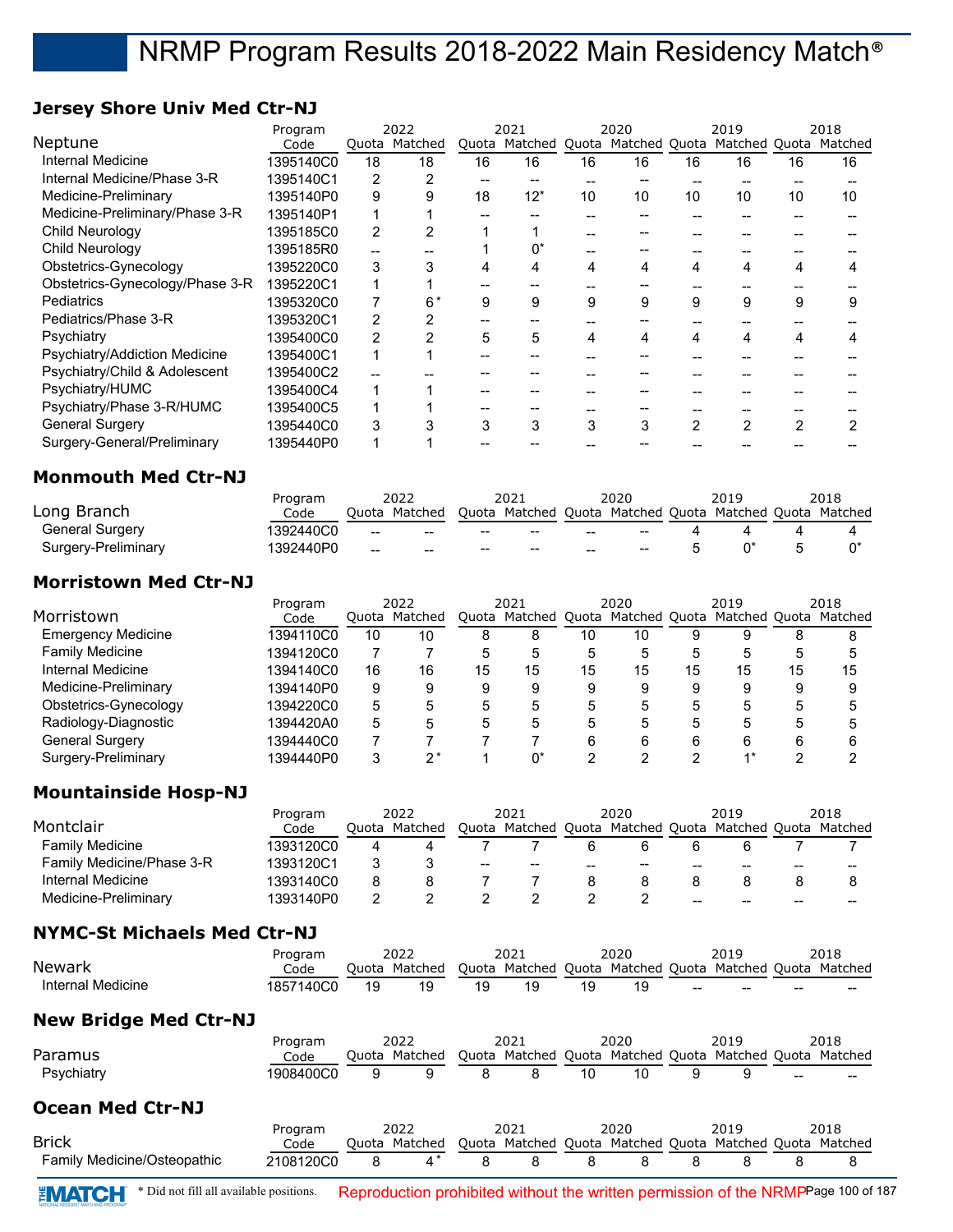## **Ocean Med Ctr-NJ (Continued)**

|                               | Program   | 2022 |               | 2021 |                                                         | 2020 |    | 2019 |    | 2018 |
|-------------------------------|-----------|------|---------------|------|---------------------------------------------------------|------|----|------|----|------|
| <b>Brick</b>                  | Code      |      | Ouota Matched |      | Quota Matched Quota Matched Quota Matched Quota Matched |      |    |      |    |      |
| Internal Medicine             | 2108140C0 |      |               | 8    |                                                         |      |    |      | -- |      |
| Psychiatry                    | 2108400C0 | 5    |               | 9    |                                                         | 9    |    | 6    | 6  |      |
| Psychiatry/Addiction Medicine | 2108400C1 |      |               | --   |                                                         |      |    |      |    |      |
| Psychiatry/Geriatric Medicine | 2108400C3 |      |               | --   | --                                                      |      | -- |      |    |      |
| Psychiatry/Phase 3-R          | 2108400C4 | 2    |               | --   | --                                                      |      |    |      |    |      |
| Transitional                  | 2108999P0 | 12   |               | 12   | 12                                                      |      | -- |      |    |      |

## **Overlook Hospital-NJ**

|                        | Program   |       | 2022    |       | 2021    | 2020                | 2019          | 2018    |
|------------------------|-----------|-------|---------|-------|---------|---------------------|---------------|---------|
| Summit                 | Code      | Ouota | Matched | Quota | Matched | Quota Matched Quota | Matched Quota | Matched |
| <b>Family Medicine</b> | 1408120C0 |       |         |       |         |                     |               |         |
| Internal Medicine      | 1408140C0 |       |         | 10    | 10      |                     |               |         |
| Medicine-Preliminary   | 1408140P0 |       |         |       |         |                     |               |         |

## **Raritan Bay Med Ctr-NJ**

|                   | Program   |                          |         |                          |     | 2020 |                                                         | 2018 |
|-------------------|-----------|--------------------------|---------|--------------------------|-----|------|---------------------------------------------------------|------|
| Perth Amboy       | Code      | Ouota                    | Matched |                          |     |      | Quota Matched Quota Matched Quota Matched Quota Matched |      |
| Internal Medicine | 1873140C0 | $\overline{\phantom{m}}$ | $\sim$  | $\overline{\phantom{a}}$ | $-$ |      |                                                         |      |

## **Rowan University SOM-NJ**

|                             | Program   | 2022 |               | 2021 |       |    | 2020  |    | 2019                                                    | 2018 |
|-----------------------------|-----------|------|---------------|------|-------|----|-------|----|---------------------------------------------------------|------|
| Stratford                   | Code      |      | Quota Matched |      |       |    |       |    | Quota Matched Quota Matched Quota Matched Quota Matched |      |
| <b>Emergency Medicine</b>   | 2120110C0 | 11   | 11            |      |       |    | 9*    |    |                                                         |      |
| Family Medicine/Osteopathic | 2120120C0 | 8    |               | 8    | 6*    | 8  | 8     |    | 2*                                                      |      |
| Internal Medicine           | 2120140C0 | 18   | 18            | 18   | 12*   | 18 | $10*$ | 10 | 10                                                      |      |
| Obstetrics-Gynecology       | 2120220C0 | 2    |               | 2    |       | າ  | າ     |    | ◠                                                       |      |
| <b>Orthopaedic Surgery</b>  | 2120260C0 | 5    |               | 5    | 5     | 5  | 5     |    |                                                         |      |
| Psychiatry                  | 2120400C0 | 5    |               | 4    | 4     | 4  | 4     |    | າ                                                       |      |
| <b>General Surgery</b>      | 2120440C0 |      |               | 5    | ヮ*    | 5  | 5     |    |                                                         |      |
| Transitional                | 2120999P0 | 9    |               | a    | $8^*$ |    |       |    |                                                         |      |

## **Rutgers-Community Med Ctr-NJ**

|                           | Program   |    | 2022          |                          | 2021                                                    |    | 2020  |    | 2019 |    | 2018 |
|---------------------------|-----------|----|---------------|--------------------------|---------------------------------------------------------|----|-------|----|------|----|------|
| Tom'S River               | Code      |    | Ouota Matched |                          | Quota Matched Quota Matched Quota Matched Quota Matched |    |       |    |      |    |      |
| <b>Emergency Medicine</b> | 2298110C0 | 13 |               | $- -$                    | $- -$                                                   | -- | $- -$ | -- | --   | -- |      |
| Internal Medicine         | 2298140C0 | 12 |               | $\overline{\phantom{a}}$ | $- -$                                                   | -- | $- -$ | -- | --   | -- |      |
| <b>General Surgery</b>    | 2298440C0 | 4  |               | $\sim$                   | $- -$                                                   | -- | $- -$ | -- | --   | -- | --   |

## **Rutgers-Jersey City Med Ctr-NJ**

|                       | Program   |       | 2022    |       | 2021    | 2020 |    | 2019                                      |       | 2018  |
|-----------------------|-----------|-------|---------|-------|---------|------|----|-------------------------------------------|-------|-------|
| Jersey City           | Code      | Ouota | Matched | Ouota | Matched |      |    | Quota Matched Quota Matched Quota Matched |       |       |
| Internal Medicine     | 1390140C0 | 18    |         |       |         | 16   | -- | $- -$                                     | $- -$ | $- -$ |
| Obstetrics-Gynecology | 1390220C0 |       |         |       |         |      |    |                                           |       |       |
| Orthopaedic Surgery   | 1390260C0 |       |         |       |         |      | -- | $- -$                                     | $- -$ | $- -$ |

## **Rutgers-Monmouth Med Ctr-NJ**

|                       | Program   | 2022  |         | 2021  |               | 2020 |               | 2019 |               |    | 2018    |
|-----------------------|-----------|-------|---------|-------|---------------|------|---------------|------|---------------|----|---------|
| Long Branch           | Code      | Ouota | Matched | Ouota | Matched Quota |      | Matched Quota |      | Matched Quota |    | Matched |
| Internal Medicine     | 1392140C0 | 13    | 13      | 13    | 13            | 13   | 13            |      |               | 13 |         |
| Obstetrics-Gynecology | 1392220C0 | 4     |         |       |               |      |               |      |               |    |         |
| Orthopaedic Surgery   | 1392260C0 |       |         |       |               |      |               |      |               |    |         |
| <b>Pediatrics</b>     | 1392320C0 | 5     |         |       |               |      |               |      |               |    |         |
| Radiology-Diagnostic  | 1392420A0 | 4     |         |       |               |      |               |      |               |    |         |

## **Rutgers-New Jersey Medical School**

|                | Program   | 2022                                                                  | 2021 | 2020 | 2019 | 2018 |
|----------------|-----------|-----------------------------------------------------------------------|------|------|------|------|
| <b>Newark</b>  | Code      | Quota Matched Quota Matched Quota Matched Quota Matched Quota Matched |      |      |      |      |
| Anesthesiology | 1398040A0 |                                                                       |      |      |      |      |

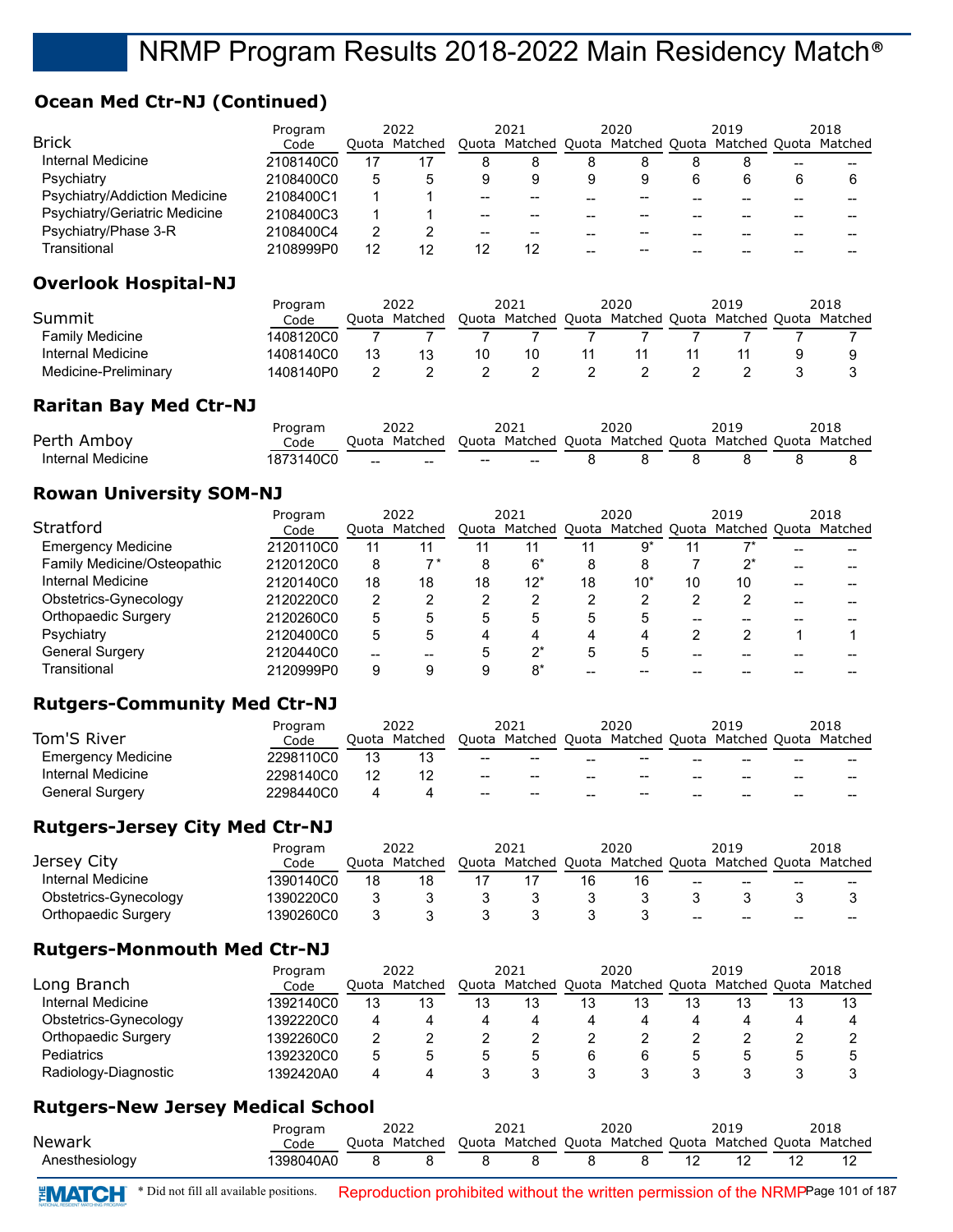## **Rutgers-New Jersey Medical School (Continued)**

| Newark                       | Program           |                          | 2022<br>Quota Matched |                | 2021<br>Quota Matched Quota Matched Quota Matched Quota Matched |    | 2020  |                | 2019           |                | 2018           |
|------------------------------|-------------------|--------------------------|-----------------------|----------------|-----------------------------------------------------------------|----|-------|----------------|----------------|----------------|----------------|
| Anesthesiology               | Code<br>1398040C0 |                          |                       |                |                                                                 |    |       |                |                |                |                |
|                              |                   | 6                        | 6                     | 4              | 4                                                               | 4  | 4     |                |                |                |                |
| Anesthesiology               | 1398040R0         | 2                        | 2                     |                |                                                                 |    |       |                |                |                |                |
| <b>Emergency Medicine</b>    | 1398110C0         | 9                        | 9                     | 9              | 9                                                               | 8  | 8     | 8              | 8              | 9              | 9              |
| <b>Internal Medicine</b>     | 1398140C0         | 33                       | 33                    | 34             | 34                                                              | 33 | 33    | 25             | 25             | 20             | 20             |
| <b>Internal Med/Trinitas</b> | 1398140C2         | 10                       | 10                    | 10             | 10                                                              | 10 | 10    | 10             | $8*$           | 10             | 10             |
| Internal Medicine/4 yr IM-PM | 1398140C3         | $\overline{2}$           |                       | --             |                                                                 |    |       |                |                |                |                |
| Medicine-Preliminary         | 1398140P0         | 9                        | 9                     | 8              | 8                                                               | 11 | 11    | 7              | 7              | 12             | 12             |
| Med-Prelim/Anesthesiology    | 1398140P3         | 1                        |                       |                |                                                                 |    |       |                |                |                |                |
| <b>Neurological Surgery</b>  | 1398160C0         | 3                        | 3                     | $\overline{c}$ | $\overline{2}$                                                  | 3  | 3     | $\overline{2}$ | 2              | $\overline{c}$ | 2              |
| Neurology                    | 1398180C0         | 5                        | 5                     | 5              | 5                                                               | 5  | 5     | 5              | 5              | 5              | 5              |
| Neurology                    | 1398180R0         |                          |                       |                |                                                                 |    |       |                |                |                |                |
| Child Neurology              | 1398185A0         |                          |                       |                |                                                                 |    | 0*    |                |                |                |                |
| Child Neurology              | 1398185C0         | 1                        | 1                     | 1              | 1                                                               |    |       |                |                |                |                |
| Obstetrics-Gynecology        | 1398220C0         | --                       |                       |                |                                                                 |    |       |                |                | 6              | 6              |
| Orthopaedic Surgery          | 1398260C0         | 6                        | 6                     | 6              | 6                                                               | 6  | 6     | 6              | 6              | 6              | 6              |
| Otolaryngology               | 1398280C0         | 4                        | 4                     | 3              | 3                                                               | 4  | 4     | 2              | 2              | 2              | 2              |
| Pathology                    | 1398300C0         | --                       |                       | 2              | 2                                                               | 5  | 5     | 3              | 3              | 5              | 5              |
| Phys Medicine & Rehab        | 1398340A0         | 9                        | 9                     | 8              | 8                                                               | 8  | 8     | 9              | 9              | 8              | 8              |
| Plastic Surgery (Integrated) | 1398362C0         | 2                        | 2                     | 3              | 3                                                               | 2  | 2     | 3              |                | 2              | 2              |
| Psychiatry                   | 1398400C0         | 8                        | 8                     | 6              | 6                                                               | 6  | 6     |                |                | 9              | 9              |
| Radiology-Diagnostic         | 1398420A0         | 4                        | 4                     | 5              | 5                                                               | 4  | 4     | 5              | 5              |                |                |
| <b>General Surgery</b>       | 1398440C0         | 10                       | 10                    | 10             | 10                                                              | 10 | 10    | 7              | 7              | 8              | 8              |
| Surgery-Preliminary          | 1398440P0         | 18                       | $5*$                  | 17             | $7^*$                                                           | 19 | $11*$ | 6              | 6              | 10             | 5*             |
| Surg-Prelim/Urology          | 1398440P2         | --                       |                       |                |                                                                 |    |       |                |                | 2              | 2              |
| Surg-Prelim/Anesthesiology   | 1398440P4         | $\overline{\phantom{a}}$ |                       |                |                                                                 | 1  | 1     | $\overline{2}$ | $\overline{2}$ | $\overline{2}$ | $\overline{2}$ |
| Vascular Surgery             | 1398451C0         | 1                        |                       |                |                                                                 |    |       |                |                |                |                |
| <b>Medicine-Pediatrics</b>   | 1398700C0         | 4                        | 4                     | 4              | 4                                                               | 4  | 4     | 4              | 4              | 4              | 4              |

## **Rutgers-Newark Beth Israel Med Ctr-NJ**

|                           | Program   |       | 2022          |    | 2021                                                    |    | 2020 |    | 2019 |   | 2018  |
|---------------------------|-----------|-------|---------------|----|---------------------------------------------------------|----|------|----|------|---|-------|
| <b>Newark</b>             | Code      |       | Ouota Matched |    | Quota Matched Quota Matched Quota Matched Quota Matched |    |      |    |      |   |       |
| <b>Emergency Medicine</b> | 1397110C0 | 8     |               | 8  | 8                                                       | 8  | 8    |    | 8    | 8 |       |
| Internal Medicine         | 1397140C0 | 12    | 12            | 12 | 12                                                      | 12 | 12   | 12 | 12   |   |       |
| Medicine-Preliminary      | 1397140P0 | $- -$ | --            |    |                                                         |    |      |    |      | 4 | $3^*$ |
| Med-Prelim/Neurology      | 1397140P1 | 4     | 3*            |    |                                                         |    |      |    |      |   |       |
| Obstetrics-Gynecology     | 1397220C0 | 4     |               | 4  |                                                         | Δ  | 4    |    |      | 4 |       |
| Pediatrics                | 1397320C0 | 10    | 10            | 10 | 5*                                                      | 10 | 10   | 10 | 10   | 9 |       |
| Radiology-Diagnostic      | 1397420A0 | 3     |               |    |                                                         | 3  | 3    |    | ≏    |   |       |

#### **Rutgers-R W Johnson Medical School-NJ**

|                               | Program   |       | 2022          |       | 2021    |    | 2020          |       | 2019          |    | 2018    |
|-------------------------------|-----------|-------|---------------|-------|---------|----|---------------|-------|---------------|----|---------|
| <b>New Brunswick</b>          | Code      |       | Quota Matched | Quota | Matched |    | Quota Matched | Quota | Matched Quota |    | Matched |
| Anesthesiology                | 2918040A0 | 8     | 8             | 10    | 10      | 12 | 12            | 10    | 10            | 10 | 10      |
| Anesthesiology                | 2918040C0 | 4     | 4             | 2     | 2       |    |               |       |               |    |         |
| Anesthesiology                | 2918040R1 |       |               |       |         |    |               |       |               |    |         |
| Dermatology                   | 2918080A0 | 2     | 2             | 2     | 2       |    |               |       |               |    |         |
| Dermatology                   | 2918080R0 |       |               |       |         |    |               |       |               |    |         |
| <b>Emergency Medicine</b>     | 2918110C0 | 6     | 6             | 6     | 6       | 6  | 6             | 6     | 6             | 6  | 6       |
| Emergency Med/Comm Med Ctr    | 2918110C1 | $- -$ |               | 12    | 12      |    |               |       |               |    |         |
| Family Medicine/A-Prog        | 2918120C0 | 5     | 5             | 5     | 5       | 5  | 5             | 5     | 5             | 5  | 5       |
| <b>Family Med/CentraState</b> | 2918120C2 | 6     | 6             | 6     | 6       | 6  | 6             | 6     | 6             | 6  | 6       |
| <b>Internal Medicine</b>      | 2918140C0 | 24    | 24            | 25    | 25      | 22 | 22            | 25    | 25            | 24 | 24      |
| Internal Med/Comm Med Ctr     | 2918140C1 |       |               | 12    | 12      |    |               |       |               |    |         |
| Medicine-Preliminary          | 2918140P0 | --    |               |       |         |    |               |       |               |    |         |
| Med-Prelim/Neurology          | 2918140P1 |       |               |       |         |    |               |       |               |    |         |
| Neurology                     | 2918180A0 | 4     |               | 4     | 4       | 4  | 4             |       | 4             |    |         |
| Obstetrics-Gynecology         | 2918220C0 | 5     |               |       | 5       | 5  | 5             |       | 5             |    | 5       |

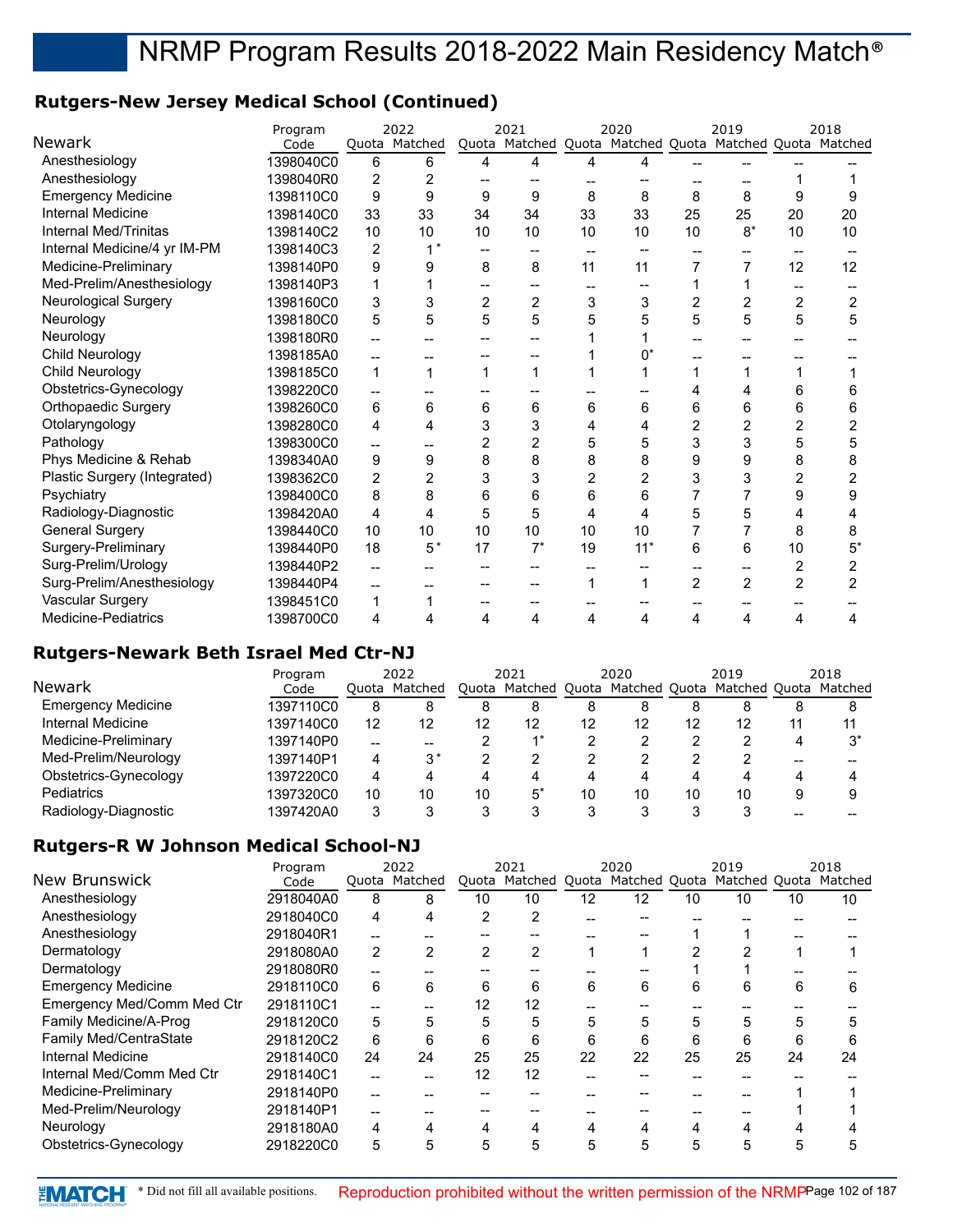## **Rutgers-R W Johnson Medical School-NJ (Continued)**

|                                  | Program   |    | 2022          |    | 2021  |    | 2020  |    | 2019                                                    |    | 2018 |
|----------------------------------|-----------|----|---------------|----|-------|----|-------|----|---------------------------------------------------------|----|------|
| New Brunswick                    | Code      |    | Ouota Matched |    |       |    |       |    | Quota Matched Quota Matched Quota Matched Quota Matched |    |      |
| Orthopaedic Surgery              | 2918260C0 | 3  |               |    |       |    |       |    |                                                         |    |      |
| Pathology                        | 2918300C0 | 2  |               |    | 3     |    | د     |    |                                                         |    |      |
| Pediatrics                       | 2918320C0 | 11 |               | 11 | 11    | 11 | $8*$  | 11 | 11                                                      | 11 |      |
| Phys Med & Rehab/JFK Edison      | 2918340A0 |    |               |    |       |    |       |    |                                                         |    |      |
| Psychiatry                       | 2918400C0 | 6  | 6             | 6  | 6     | 6  | 6     | 6  | 6                                                       | 6  | 6    |
| Interventional Radiology (Integ) | 2918416A0 | 1  |               |    |       |    |       |    |                                                         |    |      |
| Radiology-Diagnostic             | 2918420A0 | 4  |               |    |       |    |       |    |                                                         | 5  | 5    |
| Radiology-Diagnostic             | 2918420R0 |    |               |    |       |    |       |    |                                                         |    |      |
| <b>Radiation Oncology</b>        | 2918430A0 | 2  |               | 2  | 2     |    | 2     | ∩  | 2                                                       | 2  |      |
| <b>Radiation Oncology</b>        | 2918430R1 |    |               |    |       |    |       |    |                                                         |    |      |
| <b>General Surgery</b>           | 2918440C0 |    |               |    |       |    |       | 6  | 6                                                       | 6  |      |
| Surgery-Preliminary              | 2918440P0 | 5  | n*            |    | $2^*$ | 8  | $0^*$ | 5  | 5                                                       | 5  | 5    |
| Surg-Prelim/Anesthesiology       | 2918440P1 | 2  |               |    |       |    |       |    |                                                         |    |      |
| Vascular Surgery                 | 2918451C0 |    |               |    |       |    |       |    |                                                         |    |      |

## **Rutgers-RWJUH Somerset-NJ**

|                        | Program   |       | 2022    |       |  | 2020 | 2019                                                | 2018 |
|------------------------|-----------|-------|---------|-------|--|------|-----------------------------------------------------|------|
| Somerville             | Code      | Juota | Matched | Ouota |  |      | a Matched Ouota Matched Ouota Matched Ouota Matched |      |
| <b>Family Medicine</b> | 1934120CC |       |         |       |  |      |                                                     |      |

#### **Rutgers-St Barnabas Med Ctr-NJ**

|                       | Program   | 2022 |               | 2021 |                                                         | 2020 |  | 2019 |  | 2018 |
|-----------------------|-----------|------|---------------|------|---------------------------------------------------------|------|--|------|--|------|
| Livingston            | Code      |      | Ouota Matched |      | Quota Matched Quota Matched Quota Matched Quota Matched |      |  |      |  |      |
| Obstetrics-Gynecology | 1396220C0 |      |               | 10   |                                                         |      |  |      |  |      |
| Radiology-Diagnostic  | 1396420A0 |      |               |      |                                                         |      |  |      |  |      |

#### **Seton Hall Univ Sch of Health & Med Sci-NJ**

|                        | Program   |                 | 2022          |       | 2021                        |    | 2020  | 2019          | 2018    |
|------------------------|-----------|-----------------|---------------|-------|-----------------------------|----|-------|---------------|---------|
| South Orange           | Code      |                 | Ouota Matched | Quota | Matched Quota Matched Quota |    |       | Matched Quota | Matched |
| Internal Med/Englewood | 3194140C3 | $- -$           | --            | --    |                             |    | --    |               |         |
| Med-Prelim/Englewood   | 3194140P0 | $\qquad \qquad$ | --            | --    | --                          |    | --    | --            |         |
| Neurology              | 3194180C0 | $\qquad \qquad$ | --            | --    |                             |    | --    | --            |         |
| Ortho Surg/St Josephs  | 3194260C0 | $- -$           | --            | --    | --                          | -- | $- -$ | --            |         |

#### **St Barnabas Med Ctr-NJ**

|                      | Program   | 2022  |               | 2021 |                                                         | 2020 |    | 2019 |       |   | 2018 |
|----------------------|-----------|-------|---------------|------|---------------------------------------------------------|------|----|------|-------|---|------|
| Livingston           | Code      |       | Ouota Matched |      | Quota Matched Quota Matched Quota Matched Quota Matched |      |    |      |       |   |      |
| Anesthesiology       | 1396040A0 | $- -$ |               |      |                                                         |      | -- |      |       |   |      |
| Anesthesiology       | 1396040C0 | $- -$ |               | --   |                                                         |      | -- |      |       |   |      |
| Internal Medicine    | 1396140C0 | $-$   |               |      |                                                         |      | -- |      |       |   | 11   |
| Medicine-Preliminary | 1396140P0 | $- -$ |               |      |                                                         |      | -- |      |       |   |      |
| General Surgery      | 1396440C0 | $- -$ |               |      |                                                         |      | -- |      | 5     | b |      |
| Surgery-Preliminary  | 1396440P0 | $- -$ |               |      |                                                         |      |    |      | $3^*$ |   | ົາ∗  |

#### **St Francis Med Ctr-NJ**

|                   | Program   |       | 2022    |       | 2021    |       | 2020          | 2019          | 2018    |
|-------------------|-----------|-------|---------|-------|---------|-------|---------------|---------------|---------|
| Trenton           | Code      | Ouota | Matched | Ouota | Matched | Ouota | Matched Quota | Matched Ouota | Matched |
| Internal Medicine | 3194140C1 |       |         | 10    |         |       |               |               |         |

## **St Josephs Univ Med Ctr-NJ**

|                              | Program   | 2022 |               | 2021 |   | 2020 |   | 2019 |                                                 |   | 2018    |
|------------------------------|-----------|------|---------------|------|---|------|---|------|-------------------------------------------------|---|---------|
| Paterson                     | Code      |      | Ouota Matched |      |   |      |   |      | Quota Matched Quota Matched Quota Matched Quota |   | Matched |
| Anesthesiology               | 1406040A0 |      |               |      |   |      |   |      |                                                 |   |         |
| Anesthesiology/Shabbos       | 1406040A1 | --   |               |      |   |      |   |      |                                                 |   |         |
| Anesthesiology               | 1406040R0 |      |               |      |   |      |   |      |                                                 |   |         |
| <b>Emergency Medicine</b>    | 1406110C0 | 8    |               | 8    | 8 | 8    | 8 |      |                                                 |   |         |
| <b>Emergency Med/Shabbos</b> | 1406110C1 | --   |               |      |   |      |   |      |                                                 |   |         |
| <b>Family Medicine</b>       | 1406120C0 | 4    |               |      |   | 4    | 4 |      | 4                                               | 4 | 4       |



**\*MATCH** \* Did not fill all available positions. Reproduction prohibited without the written permission of the NRMPPage 103 of 187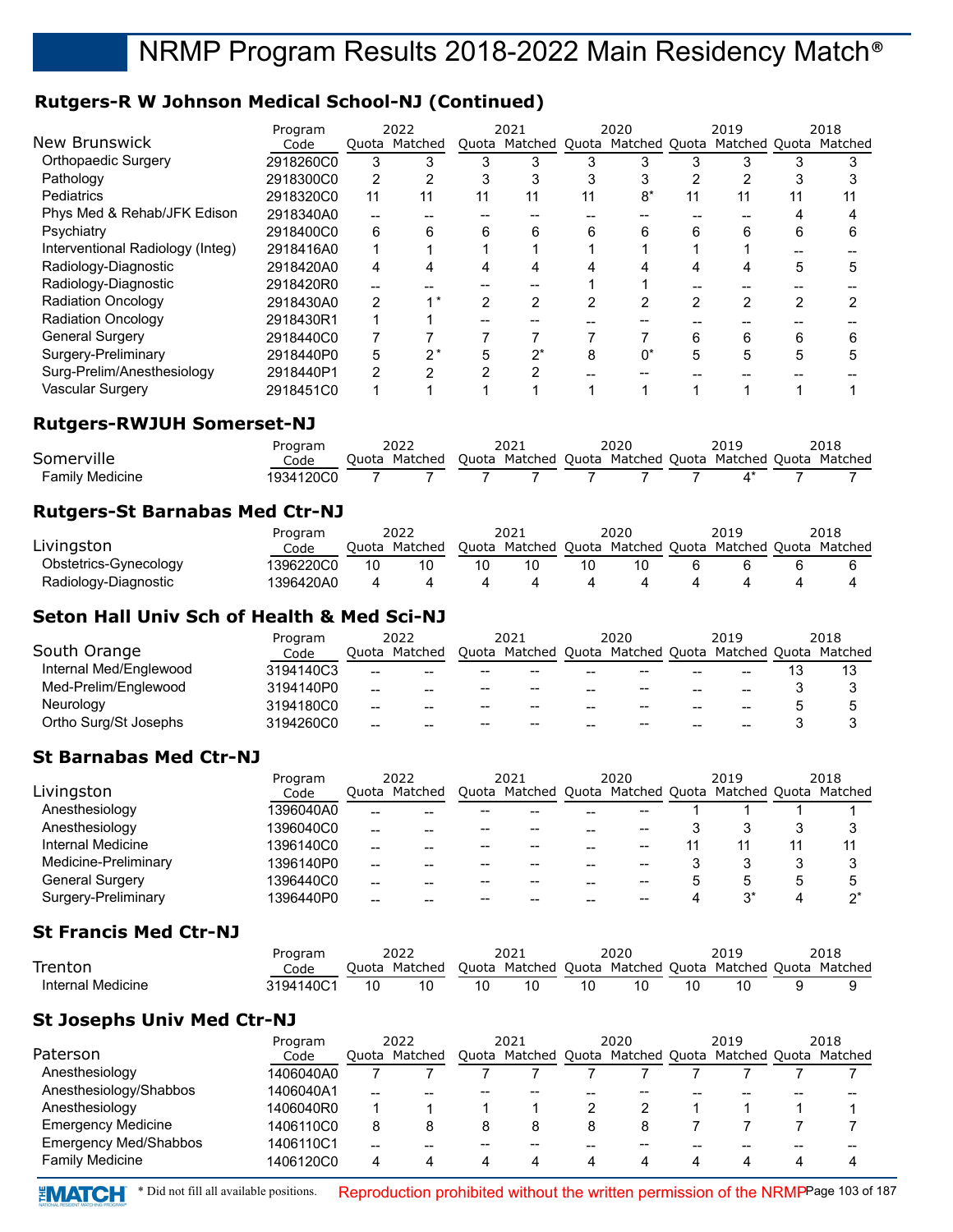## **St Josephs Univ Med Ctr-NJ (Continued)**

| Paterson                   | Program<br>Code | Ouota | 2022<br>Matched |    | 2021<br>Quota Matched |    | 2020<br>Quota Matched Quota |    | 2019<br>Matched Quota |    | 2018<br>Matched |
|----------------------------|-----------------|-------|-----------------|----|-----------------------|----|-----------------------------|----|-----------------------|----|-----------------|
| Internal Medicine          | 1406140C1       | 19    | 19              | 19 | 19                    | 19 | 19                          | 19 | 19                    | 19 | 19              |
| Internal Med/Shabbos       | 1406140C2       | --    |                 |    |                       |    |                             |    |                       |    |                 |
| Obstetrics-Gynecology      | 1406220C0       | 3     |                 | 3  | 3                     | 3  |                             |    | 3                     | 3  |                 |
| Orthopaedic Surgery        | 1406260C0       | 3     | ົ               | 3  | 3                     | 3  | 3                           |    | 3                     | -- |                 |
| Pediatrics                 | 1406320C0       | 12    | 12              | 12 | 12                    | 12 | 12                          | 12 | 12                    | 12 | 12              |
| Pediatrics/Shabbos         | 1406320C1       | --    |                 |    |                       |    |                             |    |                       |    |                 |
| <b>General Surgery</b>     | 1406440C0       | 3     |                 | 3  | 3                     |    | 3                           |    | 3                     | -- |                 |
| Surg-Prelim/Anesthesiology | 1406440P0       | 2     | 0*              | າ  | ົ                     | ⌒  | $\overline{A}$              | ◠  | ◠                     | ◠  |                 |
| Surgery-Preliminary        | 1406440P1       |       | $0^*$           |    |                       |    | 0*                          |    |                       |    |                 |

#### **St Lukes Warren Hospital-NJ**

|                 | Program   | 2022                                                                  | 2021 | 2020 | 2019 | 2018 |
|-----------------|-----------|-----------------------------------------------------------------------|------|------|------|------|
| Phillipsburg    | Code      | Quota Matched Quota Matched Quota Matched Quota Matched Quota Matched |      |      |      |      |
| Family Medicine | 2091120C0 |                                                                       |      |      |      |      |

## **St Peters University Hosp-NJ**

|                              | Program   | 2022  |         | 2021  |                                   | 2020  |    | 2019 |               |              | 2018    |
|------------------------------|-----------|-------|---------|-------|-----------------------------------|-------|----|------|---------------|--------------|---------|
| New Brunswick                | Code      | Ouota | Matched |       | Quota Matched Quota Matched Quota |       |    |      | Matched Quota |              | Matched |
| Internal Medicine            | 3211140C0 |       |         |       |                                   |       |    |      |               | 14           |         |
| Med-Prelim/Neurology-Rutgers | 3211140P1 | --    | --      | $- -$ | $- -$                             | $- -$ | -- | --   | --            |              | ∩*      |
| Obstetrics-Gynecology        | 3211220C0 | 5     |         |       |                                   |       |    |      |               | <sub>5</sub> |         |
| <b>Pediatrics</b>            | 3211320C0 | 8     |         |       |                                   |       |    |      |               |              |         |
|                              |           |       |         |       |                                   |       |    |      |               |              |         |

#### **Virtua-NJ**

|                       | Program   | 2022 |               | 2021 |                                                         | 2020  |                                                | 2019 |    |       | 2018  |
|-----------------------|-----------|------|---------------|------|---------------------------------------------------------|-------|------------------------------------------------|------|----|-------|-------|
| Voorhees              | Code      |      | Ouota Matched |      | Quota Matched Quota Matched Quota Matched Quota Matched |       |                                                |      |    |       |       |
| Family Medicine       | 3084120C0 |      | ς*            |      |                                                         |       |                                                |      |    |       |       |
| Obstetrics-Gynecology | 3084220C0 |      |               |      |                                                         | $- -$ | $\hspace{0.1mm}-\hspace{0.1mm}-\hspace{0.1mm}$ | --   | -- | $- -$ | $- -$ |

#### **NEW MEXICO**

## **Hidalgo Medical Services-NM**

|                                    | Program   |    | 2022           |                | 2021                                                    |                | 2020           |                | 2019 |                | 2018                  |
|------------------------------------|-----------|----|----------------|----------------|---------------------------------------------------------|----------------|----------------|----------------|------|----------------|-----------------------|
| <b>Silver City</b>                 | Code      |    | Quota Matched  |                | Quota Matched Quota Matched Quota Matched Quota Matched |                |                |                |      |                |                       |
| <b>Family Medicine</b>             | 1622120C0 |    |                | $\overline{2}$ | 2                                                       | 2              | $\overline{2}$ | 2              | 2    | $\overline{2}$ | 2                     |
| <b>Memorial Med Ctr-NM</b>         |           |    |                |                |                                                         |                |                |                |      |                |                       |
|                                    | Program   |    | 2022           |                | 2021                                                    |                | 2020           |                | 2019 |                | 2018                  |
| Las Cruces                         | Code      |    | Quota Matched  |                | Quota Matched Quota Matched Quota                       |                |                |                |      |                | Matched Quota Matched |
| <b>Family Medicine</b>             | 1214120C0 | 10 | 10             | 10             | 10                                                      | 6              | 6              | 6              | 6    | 6              | 6                     |
| <b>Family Medicine/Rural</b>       | 1214120C1 | 2  | $\overline{2}$ | 3              | 3                                                       | 3              | 3              |                |      |                |                       |
| <b>MountainView Reg Med Ctr-NM</b> |           |    |                |                |                                                         |                |                |                |      |                |                       |
|                                    | Program   |    | 2022           |                | 2021                                                    |                | 2020           |                | 2019 |                | 2018                  |
| Las Cruces                         | Code      |    | Quota Matched  |                | Quota Matched Quota Matched Quota                       |                |                |                |      |                | Matched Quota Matched |
| Internal Medicine                  | 2182140C0 | 9  | $8*$           | 8              | 8                                                       | 8              | 8              | 8              | 8    |                |                       |
| Osteo Neuromusculo Med             | 2182275A0 | 2  | 2              | 2              | $1^*$                                                   | 2              | 2              | 2              | 2    | --             |                       |
| Transitional                       | 2182999P0 | 7  |                | 4              | 4                                                       | 4              | 4              | $\overline{2}$ | 2    | --             |                       |
| Transitional/ONMM                  | 2182999P1 | 2  | $\overline{2}$ | $\overline{2}$ | $1^*$                                                   | $\overline{2}$ | $\overline{2}$ |                |      |                |                       |
| <b>Northern NM Family Med</b>      |           |    |                |                |                                                         |                |                |                |      |                |                       |
|                                    |           |    |                |                |                                                         |                |                |                |      |                |                       |

|                 | Program   |               |  | 2020 |                                                         | 2018 |
|-----------------|-----------|---------------|--|------|---------------------------------------------------------|------|
| Santa Fe        | Code      | Ouota Matched |  |      | Quota Matched Quota Matched Quota Matched Quota Matched |      |
| Family Medicine | 1277120C0 |               |  |      |                                                         |      |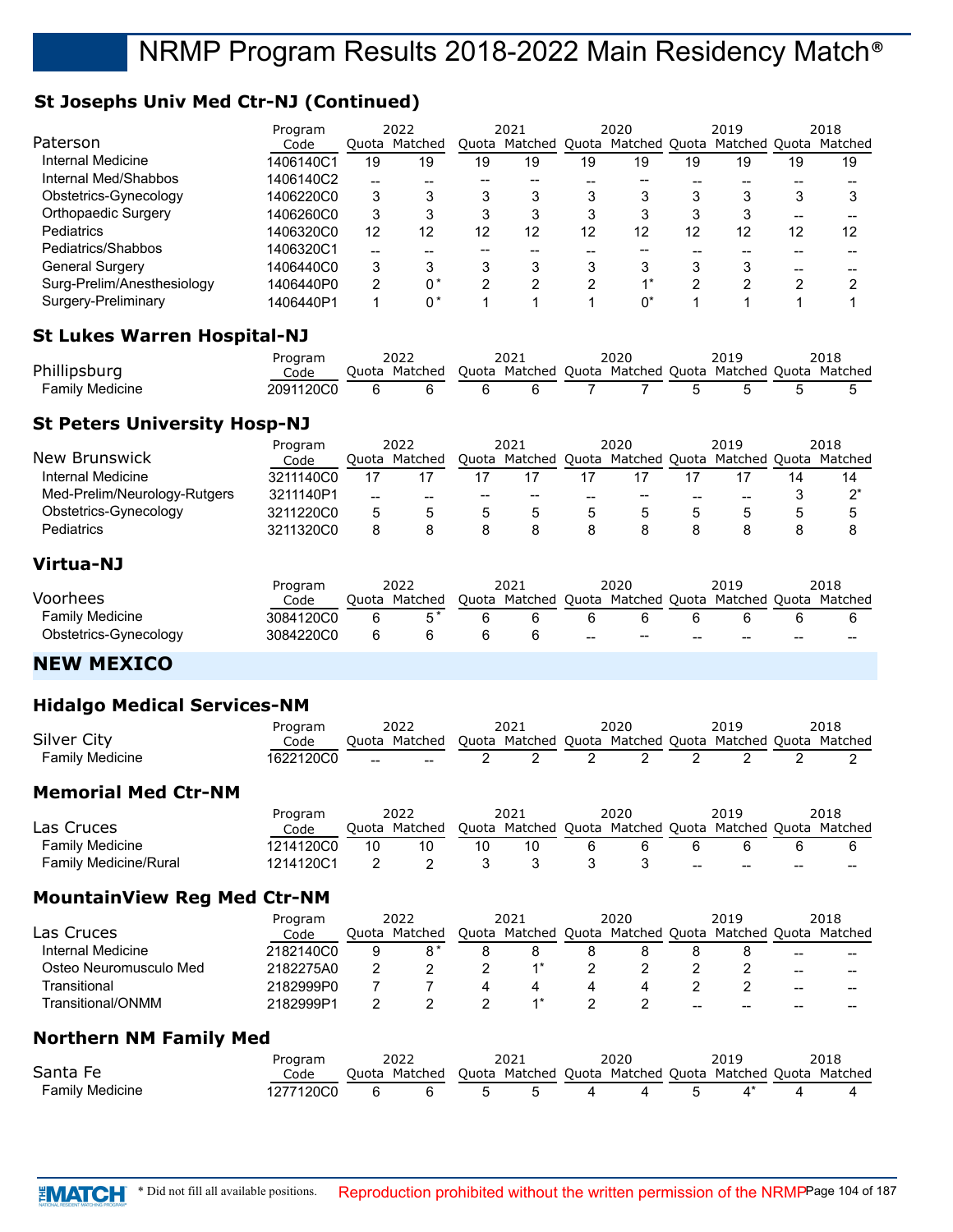## **Rehoboth McKinley CHCS-NM**

|                                 | Program   |                          | 2022                     |                          | 2021                     |                                       | 2020                                |                          | 2019                                                    |                          | 2018                    |
|---------------------------------|-----------|--------------------------|--------------------------|--------------------------|--------------------------|---------------------------------------|-------------------------------------|--------------------------|---------------------------------------------------------|--------------------------|-------------------------|
| Gallup                          | Code      |                          | Quota Matched            |                          |                          |                                       |                                     |                          | Quota Matched Quota Matched Quota Matched Quota Matched |                          |                         |
| <b>Family Medicine</b>          | 2261120C0 |                          |                          | 4                        | 4                        |                                       |                                     |                          |                                                         |                          |                         |
| <b>U New Mexico SOM</b>         |           |                          |                          |                          |                          |                                       |                                     |                          |                                                         |                          |                         |
|                                 | Program   |                          | 2022                     |                          | 2021                     |                                       | 2020                                |                          | 2019                                                    |                          | 2018                    |
| Albuquerque                     | Code      |                          | Quota Matched            |                          | Quota Matched            |                                       |                                     |                          | Quota Matched Quota Matched Quota Matched               |                          |                         |
| Anesthesiology                  | 1962040A0 | 1                        | 1                        | 1                        | 1                        | 1                                     | 1                                   | 1                        | 1                                                       | 1                        | 1                       |
| Anesthesiology                  | 1962040C0 | 6                        | 6                        | 6                        | 6                        | 6                                     | 6                                   | 6                        | 6                                                       | 6                        | 6                       |
| Anesthesiology                  | 1962040R0 | $\mathbf{1}$             | 1                        | 1                        | 1                        | 1                                     | 1                                   | 1                        | $0^*$                                                   | 1                        | 1                       |
| Dermatology                     | 1962080A0 | 3                        | 3                        | 3                        | 3                        | 3                                     | $1^*$                               | $\overline{c}$           | $\overline{2}$                                          | $\overline{\phantom{a}}$ |                         |
| Dermatology                     | 1962080R0 | $\overline{\phantom{a}}$ | $\overline{a}$           | $\overline{a}$           | $\overline{a}$           | 1                                     | 1                                   | $\overline{\phantom{a}}$ | $\overline{\phantom{a}}$                                | $\overline{\phantom{a}}$ | $-$                     |
| <b>Emergency Medicine</b>       | 1962110C0 | 12                       | 12                       | 12                       | 12                       | 12                                    | 12                                  | 12                       | 12                                                      | 12                       | 12                      |
| <b>Family Medicine</b>          | 1962120C0 | 14                       | 14                       | 14                       | 14                       | 14                                    | 14                                  | 14                       | 14                                                      | 14                       | 14                      |
| <b>Family Medicine/Shiprock</b> | 1962120C1 | $\overline{c}$           | $\overline{c}$           | $\overline{\phantom{a}}$ | $\overline{\phantom{a}}$ | $\overline{\phantom{a}}$              | $\overline{\phantom{a}}$            | $\overline{\phantom{a}}$ | $\overline{\phantom{a}}$                                | $\overline{\phantom{a}}$ |                         |
| Internal Medicine               | 1962140C0 | 30                       | 30                       | 28                       | 28                       | 26                                    | 26                                  | 28                       | 28                                                      | 26                       | 26                      |
| Medicine-Preliminary            | 1962140P0 | 10                       | 10                       | $\overline{7}$           | $\overline{7}$           | 8                                     | 8                                   | 6                        | 6                                                       | 8                        | 8                       |
| Med-Prelim/PM&R                 | 1962140P3 | $\overline{a}$           | $\overline{\phantom{0}}$ | --                       | --                       | $\overline{a}$                        | $\overline{\phantom{a}}$            | 5                        | 5                                                       | --                       |                         |
| <b>Neurological Surgery</b>     | 1962160C0 | $\overline{\phantom{a}}$ | --                       | --                       | --                       | $-$                                   | $\overline{\phantom{a}}$            | 1                        | $\mathbf{1}$                                            | 1                        | $\mathbf{1}$            |
| Neurology                       | 1962180C0 | 5                        | 5                        | 5                        | 5                        | 5                                     | 5                                   | 5                        | 5                                                       | 5                        | 5                       |
| Neurology                       | 1962180R0 | 1                        | 1                        | --                       | --                       | --                                    | $-$                                 | --                       |                                                         | --                       |                         |
| Child Neurology                 | 1962185C0 | 2                        | $1^*$                    | $\mathbf{1}$             | $0^*$                    | 2                                     | $0^*$                               | 1                        | $\mathbf{1}$                                            | 1                        | 1                       |
| Obstetrics-Gynecology           | 1962220C0 | 6                        | 6                        | 6                        | 6                        | 6                                     | 6                                   | 6                        | 6                                                       | 6                        | 6                       |
| Orthopaedic Surgery             | 1962260C0 | 5                        | 5                        | 5                        | 5                        | 5                                     | 5                                   | 5                        | 5                                                       | 5                        | 5                       |
| Otolaryngology                  | 1962280C0 | $\overline{c}$           | $\overline{2}$           | $\overline{2}$           | $\overline{c}$           | $\overline{2}$                        | $\overline{2}$                      | $\overline{2}$           | $\overline{2}$                                          | 1                        | $0^*$                   |
| Pathology                       | 1962300C0 | 4                        | $\overline{4}$           | 4                        | 4                        | 4                                     | 4                                   | 4                        | 4                                                       | 4                        | 4                       |
| Pediatrics                      | 1962320C0 | 21                       | 21                       | 19                       | 19                       | 16                                    | 16                                  | 16                       | $15*$                                                   | 16                       | 16                      |
| Phys Medicine & Rehab           | 1962340A0 | $\overline{a}$           | $\overline{a}$           | --                       | --                       | $\overline{a}$                        | $\overline{\phantom{a}}$            | 5                        | 5                                                       | $\overline{\phantom{a}}$ |                         |
| Phys Medicine & Rehab           | 1962340C0 | 5                        | 5                        | 4                        | 4                        | 5                                     | 5                                   | $\overline{a}$           | $\overline{a}$                                          | --                       |                         |
| Phys Medicine & Rehab           | 1962340R0 | $-$                      | $-$                      | --                       | --                       |                                       | $\overline{\phantom{a}}$            | 5                        | 5                                                       | --                       |                         |
| Phys Medicine & Rehab           | 1962340R1 | 1                        | 1                        | 1                        | 1                        | $\hspace{0.05cm}$ – $\hspace{0.05cm}$ | $\hspace{0.05cm}$ $\hspace{0.05cm}$ | --                       | --                                                      | $\qquad \qquad -$        | --                      |
| Plastic Surgery (Integrated)    | 1962362C0 | 1                        | 1                        | $\mathbf{1}$             | $\mathbf{1}$             | 1                                     | $\mathbf{1}$                        | $\mathbf{1}$             | $\mathbf{1}$                                            | 1                        | 1                       |
| Psychiatry                      | 1962400C0 | 15                       | 15                       | 11                       | 11                       | 10                                    | 10                                  | 10                       | 10                                                      | 9                        | 9                       |
| Psychiatry/Child                | 1962400C1 | $\mathbf{1}$             | $0*$                     | $\overline{c}$           | $\overline{c}$           | $\overline{c}$                        | $1^*$                               | $\overline{c}$           | $\overline{c}$                                          | --                       |                         |
| Radiology-Diagnostic            | 1962420A0 | 8                        | 8                        | 8                        | 8                        | 8                                     | 8                                   | $\overline{7}$           | $\overline{7}$                                          | $\overline{7}$           | $\overline{7}$          |
| Radiology-Diagnostic            | 1962420R0 | $\overline{\phantom{a}}$ | --                       | --                       | --                       | $\overline{\phantom{a}}$              | $\overline{\phantom{a}}$            |                          | --                                                      | 1                        | 1                       |
| <b>General Surgery</b>          | 1962440C0 | $\overline{7}$           | $\overline{7}$           | 6                        | 6                        | 6                                     | 6                                   | 5                        | 5                                                       | 6                        | 6                       |
| Surg-Prelim/Urology             | 1962440P0 | $\overline{\phantom{a}}$ | --                       | --                       | --                       | $\qquad \qquad \textbf{---}$          | --                                  | $\overline{\phantom{a}}$ | --                                                      | $\overline{c}$           | $\overline{\mathbf{c}}$ |
| Surgery-Preliminary             | 1962440P1 | 5                        | $1^*$                    | 3                        | $1^*$                    | 3                                     | $1^*$                               | 3                        | $1^*$                                                   | 3                        | $2^*$                   |
|                                 |           |                          |                          |                          |                          |                                       |                                     |                          |                                                         |                          |                         |

#### **NEW YORK**

#### **Albany Med Ctr-NY**

|                             | Program   |    | 2022          |    | 2021                              |    | 2020  |    | 2019                  |    | 2018 |
|-----------------------------|-----------|----|---------------|----|-----------------------------------|----|-------|----|-----------------------|----|------|
| Albany                      | Code      |    | Quota Matched |    | Quota Matched Quota Matched Quota |    |       |    | Matched Quota Matched |    |      |
| Anesthesiology              | 1414040C0 | 6  | 6             | 6  | 6                                 | 6  | 6     | 6  | 6                     | 6  | 6    |
| <b>Emergency Medicine</b>   | 1414110C0 | 12 | 12            | 12 | 12                                | 12 | 12    | 12 | 12                    | 12 | 12   |
| <b>Family Medicine</b>      | 1414120C0 | 6  | 6             | 6  | 6                                 | 6  | 6     | 6  | 6                     | 6  | 6    |
| Internal Medicine           | 1414140C0 | 18 | 18            | 16 | 16                                | 16 | 16    | 16 | 16                    | 16 | 16   |
| Medicine-Preliminary        | 1414140P0 | 6  | 6             | 9  | $\overline{ }$                    | 8  | $3^*$ | 8  | 8                     | 8  | 8    |
| <b>Neurological Surgery</b> | 1414160C0 | 2  |               | 2  | 2                                 | 2  | 2     | ◠  | 2                     | 2  |      |
| Neurology                   | 1414180A0 |    |               |    |                                   |    |       |    |                       |    |      |
| Neurology                   | 1414180C0 | 6  | 6             | 6  | 6                                 | 6  | $5^*$ | 6  | 6                     | 6  |      |
| Obstetrics-Gynecology       | 1414220C0 | 6  | 6             | 6  | 6                                 | 6  | 6     | 6  | 6                     | 6  | 6    |
| Orthopaedic Surgery         | 1414260C0 | 5  |               |    | 5                                 |    | 5     | 5  | 5                     |    |      |
| Otolaryngology              | 1414280C0 | 2  |               |    | 2                                 |    |       | ◠  |                       |    |      |
| Pathology                   | 1414300C0 | 3  | 3             |    | 3                                 |    | 3     | 4  | 4                     |    |      |
| Pediatrics                  | 1414320C0 | 11 | 11            | 11 | 11                                | 11 | 11    | 10 | $9^*$                 | 10 | 10   |
| Phys Medicine & Rehab       | 1414340C0 | 2  | 2             | 2  | 2                                 | 2  | 2     | ◠  | 2                     | 2  | ◠    |

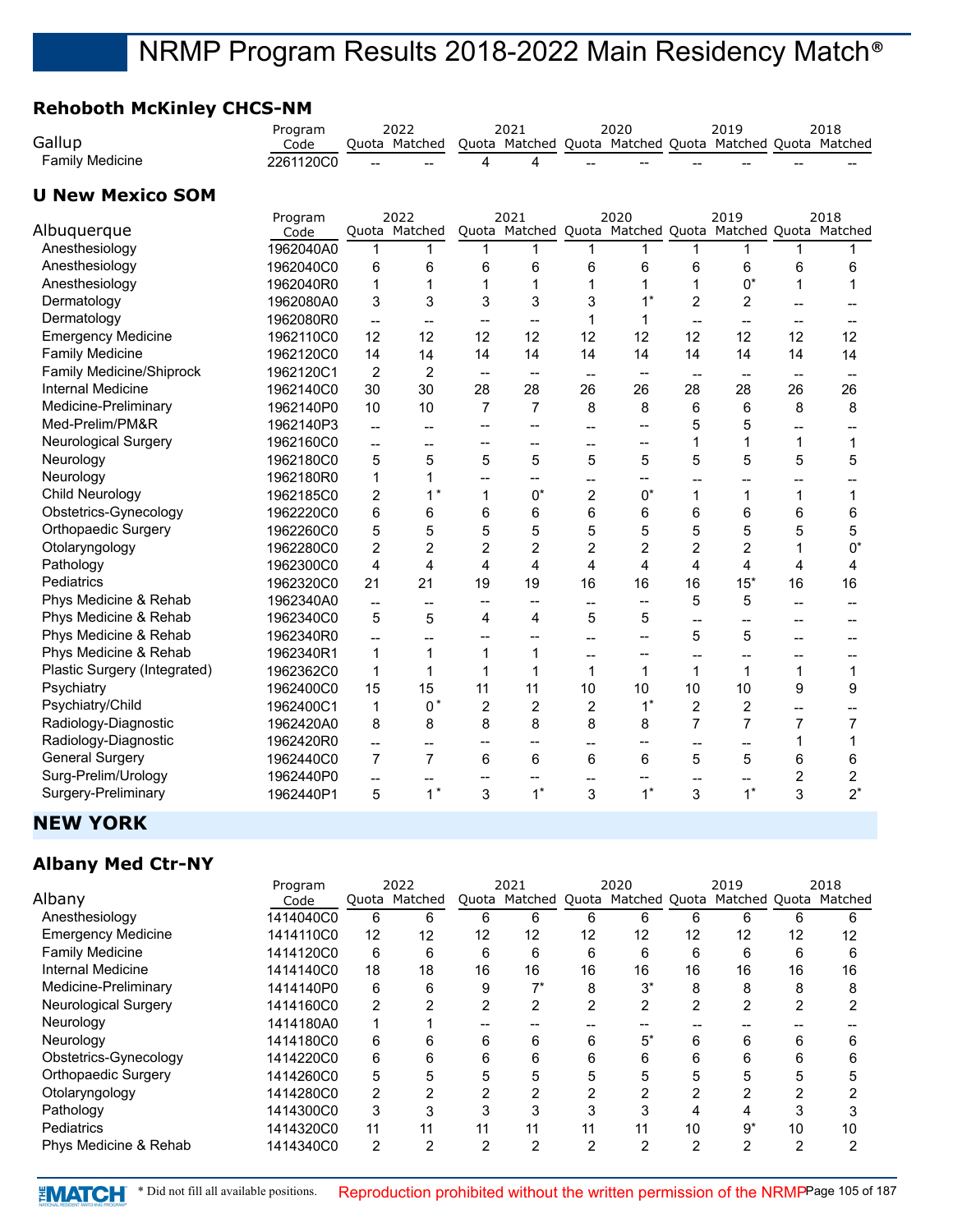## **Albany Med Ctr-NY (Continued)**

|                                  | Program   |   | 2022          |   | 2021 |   | 2020  |   | 2019                                                    |             | 2018 |
|----------------------------------|-----------|---|---------------|---|------|---|-------|---|---------------------------------------------------------|-------------|------|
| Albany                           | Code      |   | Ouota Matched |   |      |   |       |   | Quota Matched Quota Matched Quota Matched Quota Matched |             |      |
| Plastic Surgery (Integrated)     | 1414362C0 | 2 |               |   |      |   |       |   |                                                         |             |      |
| Psychiatry                       | 1414400C0 | 6 |               | 5 |      | 8 | 8     |   | 8                                                       | 6           |      |
| Interventional Radiology (Integ) | 1414416C0 |   |               |   |      |   |       |   |                                                         |             |      |
| Radiology-Diagnostic             | 1414420A0 | 5 |               | 5 | b    | 5 | $4^*$ |   | 5                                                       | $\mathbf b$ |      |
| <b>General Surgery</b>           | 1414440C0 | 6 |               | 6 | 6    | 6 | 6     | 6 | 6                                                       | 6           |      |
| Surgery-Preliminary              | 1414440P0 | 4 |               |   |      |   |       |   | n*                                                      | 6           |      |
| Vascular Surgery                 | 1414451C0 |   |               |   |      |   |       |   |                                                         |             |      |
| Medicine-Pediatrics              | 1414700C0 | 4 |               |   |      |   |       |   |                                                         |             |      |

## **Arnot Ogden Med Ctr-NY**

|                           | Program   | 2022 |               | 2021 |                                                 | 2020 |    | 2019 |    |    | 2018    |
|---------------------------|-----------|------|---------------|------|-------------------------------------------------|------|----|------|----|----|---------|
| Elmira                    | Code      |      | Ouota Matched |      | Quota Matched Quota Matched Quota Matched Quota |      |    |      |    |    | Matched |
| <b>Emergency Medicine</b> | 2113110C0 | 6    | າ*            | 6    | 6                                               | 6    | 6  |      | 6  | h  |         |
| <b>Family Medicine</b>    | 2113120C0 | 8    |               |      |                                                 |      | 8  |      |    | 4  |         |
| Internal Medicine         | 2113140C0 | 10   | 10            | 10   | 10                                              | 10   | 10 |      |    | 10 | 6*      |
| Psychiatry                | 2113400C0 | 6    | $5*$          | 6    |                                                 | 4    | 4  |      |    |    |         |
| Radiology-Diagnostic      | 2113420C0 | 2    |               |      |                                                 |      |    | --   | -- | -- |         |
| General Surgery           | 2113440C0 | 3    |               |      |                                                 |      |    |      |    | -- |         |

## **Bassett Med Ctr-NY**

|                      | Program   | 2022  |         | 2021 |                                   | 2020 |    | 2019 |               |    | 2018    |
|----------------------|-----------|-------|---------|------|-----------------------------------|------|----|------|---------------|----|---------|
| Cooperstown          | Code      | Ouota | Matched |      | Quota Matched Quota Matched Quota |      |    |      | Matched Quota |    | Matched |
| Internal Medicine    | 1442140C0 | 11    |         | 10   | 10                                | 10   | 10 |      | 10            | 10 | 10      |
| Medicine-Preliminary | 1442140P0 |       |         |      |                                   |      |    |      |               | -- |         |
| General Surgery      | 1442440C0 | 3     |         |      |                                   |      |    |      |               |    |         |
| Surgery-Preliminary  | 1442440P0 | 2     |         |      |                                   |      |    |      |               |    |         |
| Transitional         | 1442999P0 | 9     | 6*      |      |                                   | 9    | 9  |      |               |    |         |
| Transitional/Hopkins | 1442999P1 | --    |         | --   |                                   |      | -- |      |               |    |         |

## **BronxCare Health System-NY**

|                        | Program   |       | 2022    |       | 2021 |       | 2020                                              |    | 2019                                      |    | 2018    |
|------------------------|-----------|-------|---------|-------|------|-------|---------------------------------------------------|----|-------------------------------------------|----|---------|
| <b>Bronx</b>           | Code      | Ouota | Matched | Ouota |      |       |                                                   |    | Matched Quota Matched Quota Matched Quota |    | Matched |
| <b>Family Medicine</b> | 1471120C1 | $- -$ | --      | 16    | 16   | $- -$ | $\hspace{0.05cm}-\hspace{0.05cm}-\hspace{0.05cm}$ | -- | --                                        | -- |         |
| Pediatrics-Primary     | 1471320M1 | 14    | 14      | 14    | 14   | 14    | 14                                                | 14 | 14                                        | 14 | 14      |
| General Surgery        | 1471440C0 |       |         |       |      |       |                                                   |    |                                           |    |         |
| Surgery-Preliminary    | 1471440P0 | 5     |         | 6     |      | 6     |                                                   |    | $5^*$                                     |    |         |
| Transitional           | 1471999P0 | 6     |         |       |      |       |                                                   |    |                                           |    |         |

## **Brooklyn Hosp Ctr-NY**

|                           | Program   |    | 2022          |    | 2021                                                    |    | 2020 |    | 2019 |    | 2018  |
|---------------------------|-----------|----|---------------|----|---------------------------------------------------------|----|------|----|------|----|-------|
| <b>Brooklyn</b>           | Code      |    | Ouota Matched |    | Quota Matched Quota Matched Quota Matched Quota Matched |    |      |    |      |    |       |
| <b>Emergency Medicine</b> | 1420110C0 | 8  |               |    |                                                         | 8  | 8    |    |      |    |       |
| <b>Family Medicine</b>    | 1420120C0 |    |               |    |                                                         |    |      |    |      |    |       |
| Internal Medicine         | 1420140C0 | 29 | 29            | 29 | 29                                                      | 29 | 29   | 29 | 29   | 30 | $12*$ |
| Obstetrics-Gynecology     | 1420220C0 | 4  |               | 4  |                                                         | 4  | 4    |    | 4    | 4  |       |
| Pediatrics                | 1420320C0 | 11 |               | 11 | 11                                                      | 11 | 11   | 12 | 12   | 11 | 8*    |
| General Surgery           | 1420440C0 | 3  |               |    |                                                         |    |      |    |      |    |       |
| Surgery-Preliminary       | 1420440P0 | 6  | ?*            |    |                                                         | 6  | n*   |    |      | 6  |       |

## **Burke Rehabilitation Hosp-NY**

| White Plains             | Program<br>Code |    | 2022<br>Ouota Matched |   | 2021  |   | 2020 |   | 2019<br>Quota Matched Quota Matched Quota Matched Quota Matched |    | 2018  |
|--------------------------|-----------------|----|-----------------------|---|-------|---|------|---|-----------------------------------------------------------------|----|-------|
| Phys Medicine & Rehab    | 1940340A0       | 6  | 6                     | 6 | 6     | 6 | 6    | 4 |                                                                 | 4  |       |
| <b>Cayuga Med Ctr-NY</b> |                 |    |                       |   |       |   |      |   |                                                                 |    |       |
|                          | Program         |    | 2022                  |   | 2021  |   | 2020 |   | 2019                                                            |    | 2018  |
| Ithaca                   | Code            |    | Ouota Matched         |   |       |   |      |   | Quota Matched Quota Matched Quota Matched Quota Matched         |    |       |
| Internal Medicine        | 2207140C0       | -- |                       |   | $- -$ |   | 8    |   |                                                                 | -- | $- -$ |

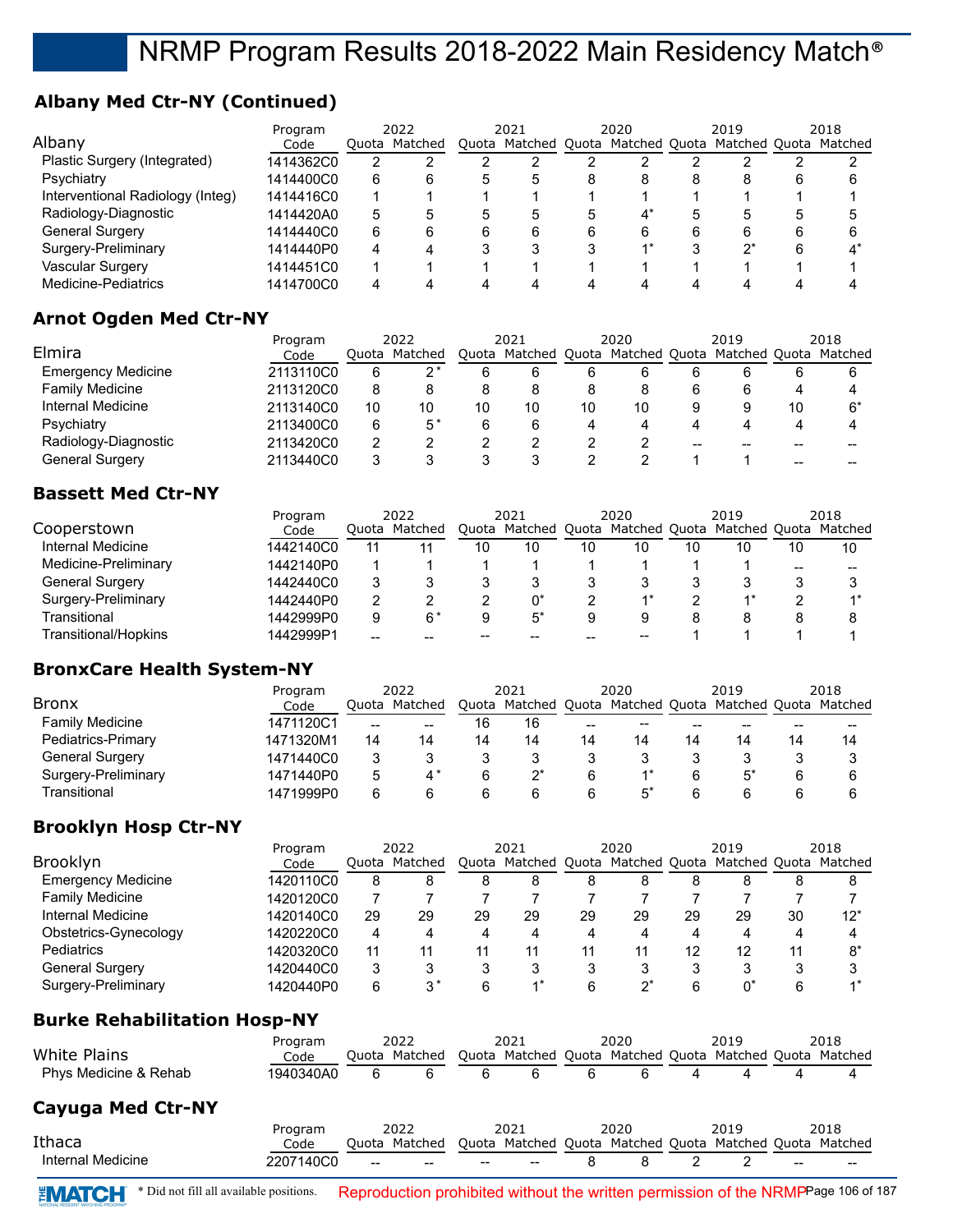## **Cayuga Med Ctr-NY (Continued)**

|                            | Program   | 2022                                           |               | 2021  |                     | 2020  |               | 2019 |                       |       | 2018  |
|----------------------------|-----------|------------------------------------------------|---------------|-------|---------------------|-------|---------------|------|-----------------------|-------|-------|
| Ithaca                     | Code      |                                                | Ouota Matched |       | Quota Matched Quota |       | Matched Quota |      | Matched Quota Matched |       |       |
| Int Med/Cayuga-Cornell     | 2207140C1 | $\hspace{0.1mm}-\hspace{0.1mm}-\hspace{0.1mm}$ | $- -$         | $- -$ | --                  |       |               |      |                       | $- -$ | $- -$ |
| Medicine-Primary           | 2207140M0 |                                                |               |       |                     | $- -$ | $- -$         | --   | --                    | --    |       |
| Med-Primary/Cayuga-Cornell | 2207140M1 |                                                |               |       |                     | $- -$ | $- -$         | --   | --                    | --    | --    |

### **Coney Island Hospital-NY**

|                            | Program   |     | 2022          |    | 2021                                                    |    | 2020 |    | 2019 |     | 2018  |
|----------------------------|-----------|-----|---------------|----|---------------------------------------------------------|----|------|----|------|-----|-------|
| Brooklyn                   | Code      |     | Ouota Matched |    | Quota Matched Quota Matched Quota Matched Quota Matched |    |      |    |      |     |       |
| <b>Emergency Medicine</b>  | 1422110C0 |     |               | 6  |                                                         |    |      | -- | --   | --  |       |
| Internal Medicine          | 1422140C0 | 25  | 25            | 25 | 25                                                      | 24 | 24   |    |      |     | 21    |
| Obstetrics-Gynecology      | 1422220C0 |     |               |    |                                                         |    |      |    |      |     |       |
| Transitional               | 1422999P0 | $-$ | --            |    |                                                         |    |      |    |      | $-$ | $- -$ |
| Transitional/Ophthalmology | 1422999P1 |     |               | -- | $- -$                                                   |    | --   |    |      |     |       |

## **Creedmoor Psych Ctr-NY**

| Queens Village           | Program<br>Code |    | 2022<br>Ouota Matched |    | 2021<br>Quota Matched Quota Matched Quota Matched Quota Matched |    | 2020 | 2019 |   | 2018 |
|--------------------------|-----------------|----|-----------------------|----|-----------------------------------------------------------------|----|------|------|---|------|
| Psychiatry               | 2599400C0       | 4  |                       |    | 4                                                               | 4  | 4    | 4    | 4 |      |
| <b>Ellis Hospital-NY</b> |                 |    |                       |    |                                                                 |    |      |      |   |      |
|                          | Program         |    | 2022                  |    | 2021                                                            |    | 2020 | 2019 |   | 2018 |
| Schenectady              | Code            |    | Ouota Matched         |    | Quota Matched Quota Matched Quota Matched Quota Matched         |    |      |      |   |      |
| <b>Family Medicine</b>   | 1513120C0       | 10 | 10                    | 10 | 10                                                              | 10 | 10   |      | 8 |      |

#### **Family Health Ctrs at NYU Langone-NY**

|                   | Program   | 2022          |     | 2021                                                    |                 | 2020                     |    | 2019                                              |       | 2018  |
|-------------------|-----------|---------------|-----|---------------------------------------------------------|-----------------|--------------------------|----|---------------------------------------------------|-------|-------|
| <b>Brooklyn</b>   | Code      | Ouota Matched |     | Quota Matched Quota Matched Quota Matched Quota Matched |                 |                          |    |                                                   |       |       |
| Internal Medicine | 1663140C0 |               |     |                                                         |                 |                          |    |                                                   |       |       |
| Psychiatry        | 1663400C0 |               | $-$ | $-$                                                     | $\qquad \qquad$ | $\overline{\phantom{a}}$ | -- | $\hspace{0.05cm}-\hspace{0.05cm}-\hspace{0.05cm}$ | $- -$ | $- -$ |

## **Flushing Hospital Med Ctr-NY**

|                        | Program   |       | 2022    |    | 2021                                            |    | 2020 |    | 2019 |    | 2018    |
|------------------------|-----------|-------|---------|----|-------------------------------------------------|----|------|----|------|----|---------|
| <b>Flushing</b>        | Code      | Ouota | Matched |    | Quota Matched Quota Matched Quota Matched Quota |    |      |    |      |    | Matched |
| Internal Medicine      | 1445140C0 | 15    | 15      | 14 | 14                                              | 15 | 15   | 14 | 14   | 14 | 14      |
| Medicine-Preliminary   | 1445140P0 | 10    | 9*      | 11 | 6*                                              | 10 | 10   |    |      | 10 | 10      |
| Obstetrics-Gynecology  | 1445220C0 | 3     |         |    |                                                 |    | 3    |    |      |    |         |
| Ob-Gyn/Preliminary     | 1445220P0 |       |         |    |                                                 |    |      |    |      |    |         |
| Pediatrics             | 1445320C0 | 10    | 10      | 10 | 10                                              | 9  | 9    | -- |      | -- |         |
| <b>General Surgery</b> | 1445440C0 | 3     |         |    |                                                 |    |      |    |      |    |         |

#### **Garnet Health Med Ctr-NY**

|                           | Program   |    | 2022          |    | 2021                                                    |    | 2020  |    | 2019 |    | 2018 |
|---------------------------|-----------|----|---------------|----|---------------------------------------------------------|----|-------|----|------|----|------|
| Middletown                | Code      |    | Ouota Matched |    | Quota Matched Quota Matched Quota Matched Quota Matched |    |       |    |      |    |      |
| <b>Emergency Medicine</b> | 2230110C0 | 6  | $3^*$         | 6  |                                                         | 6  | 6     | -- |      | -- |      |
| <b>Family Medicine</b>    | 2230120C0 | 3  |               |    |                                                         | 4  | 4     | -- |      |    |      |
| Internal Medicine         | 2230140C0 | 10 | 10            | 9  |                                                         | 11 |       | -- |      | -- |      |
| Psychiatry                | 2230400C0 | 2  |               |    |                                                         | 4  |       | -- |      | -- |      |
| <b>General Surgery</b>    | 2230440C0 | 3  |               |    |                                                         |    |       |    |      | -- |      |
| Transitional              | 2230999P0 | 12 |               | 12 | ና*                                                      | 12 | $10*$ |    |      |    |      |

## **Good Samaritan Hosp Med Ctr-NY**

|                           | Program   | 2022  |               | 2021 |   | 2020 |   | 2019 |                                                 | 2018 |         |
|---------------------------|-----------|-------|---------------|------|---|------|---|------|-------------------------------------------------|------|---------|
| West Islip                | Code      |       | Ouota Matched |      |   |      |   |      | Quota Matched Quota Matched Quota Matched Quota |      | Matched |
| <b>Emergency Medicine</b> | 2007110C0 | 6     |               |      | 6 | 6    | 6 |      |                                                 | 4    | 4       |
| <b>Family Medicine</b>    | 2007120C0 | 6     |               |      |   | 5    |   |      |                                                 | --   | --      |
| Obstetrics-Gynecology     | 2007220C0 | 4     |               |      |   |      |   |      |                                                 |      |         |
| Pediatrics                | 2007320C0 | 5     |               | ۰.   |   | 5    |   |      |                                                 | --   |         |
| Phys Medicine & Rehab     | 2007340A0 | 3     |               |      |   |      |   |      |                                                 | --   |         |
| Phys Medicine & Rehab     | 2007340R0 | $- -$ |               |      |   | --   |   |      |                                                 |      |         |

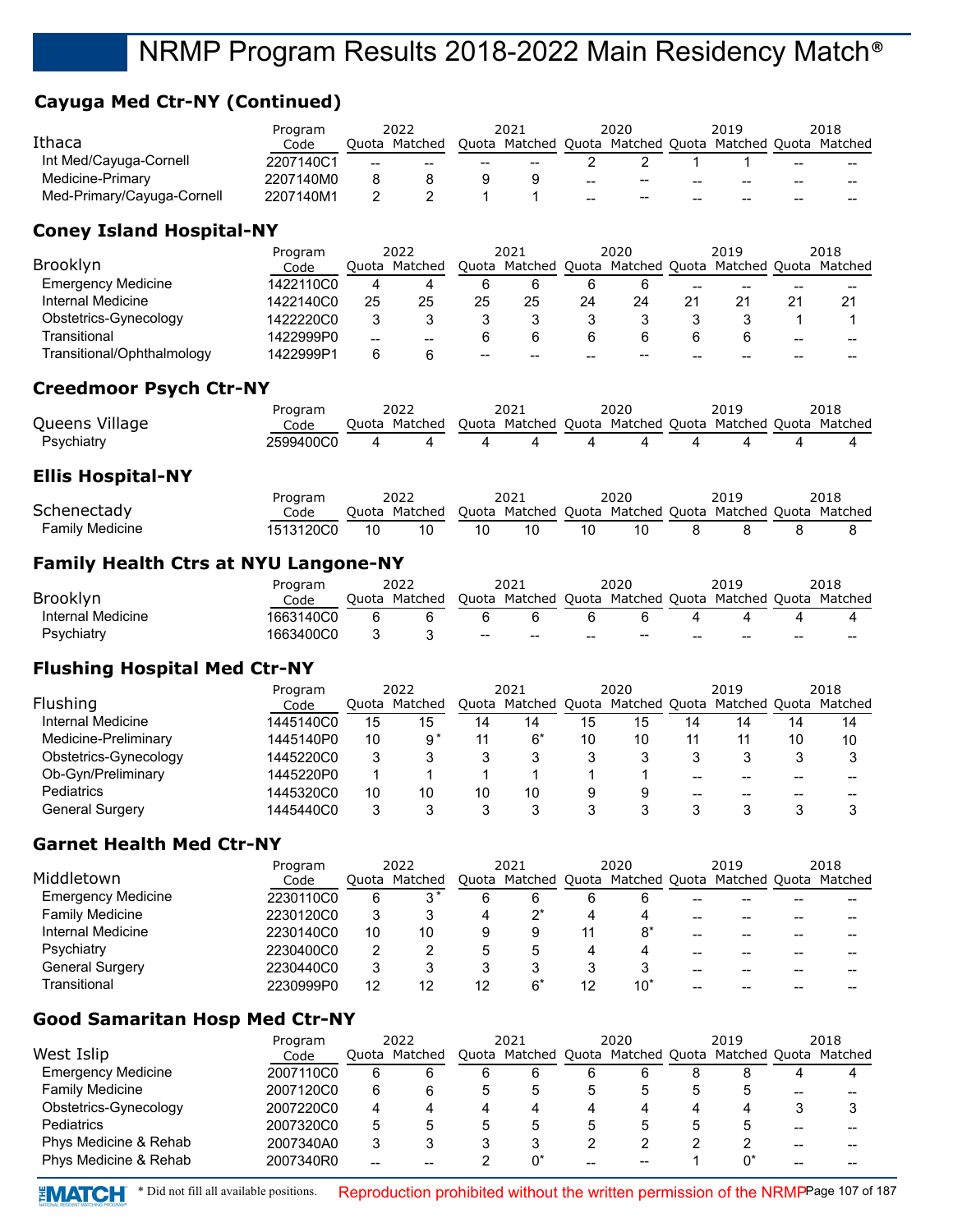### **Harlem Hospital Ctr-NY**

|                      | Program   |       | 2022    |    | 2021 |    | 2020 | 2019                                            |    | 2018    |
|----------------------|-----------|-------|---------|----|------|----|------|-------------------------------------------------|----|---------|
| New York             | Code      | Ouota | Matched |    |      |    |      | Quota Matched Quota Matched Quota Matched Quota |    | Matched |
| Internal Medicine    | 1478140C0 | 25    | 25      | 24 | 24   | 25 | 25   | 22                                              | 25 | 25      |
| Pediatrics           | 1478320C0 | 8     |         |    |      |    |      |                                                 | 8  |         |
| Psychiatry           | 1478400C0 | 6     |         | 5  |      | 8  | 8    |                                                 | 4  |         |
| Radiology-Diagnostic | 1478420A0 | 3     |         |    |      |    | $4*$ | 4                                               | 4  |         |
| General Surgery      | 1478440C0 | 3     |         |    |      |    |      |                                                 |    |         |
| Surgery-Preliminary  | 1478440P0 |       | հ*      |    |      |    | $6*$ |                                                 |    |         |

#### **Hofstra Northwell SOM-Long Island Jewish-NY**

|                        | Program   |      | 2022          |                                                   | 2021                                                      |     | 2020                                           |     | 2019 | 2018 |
|------------------------|-----------|------|---------------|---------------------------------------------------|-----------------------------------------------------------|-----|------------------------------------------------|-----|------|------|
| New Hyde Park          | Code      |      | Ouota Matched |                                                   | l Quota Matched Quota Matched Quota Matched Quota Matched |     |                                                |     |      |      |
| Medicine-Emergency Med | 1963705C0 | $ -$ | $-$           | $\hspace{0.05cm}-\hspace{0.05cm}-\hspace{0.05cm}$ | $- -$                                                     | $-$ | $\hspace{0.1mm}-\hspace{0.1mm}-\hspace{0.1mm}$ | $-$ | $-$  |      |

#### **Hofstra Northwell SOM-NY**

|                     | Program  | 2022                                                                  |                                                | 2021  |       | 2020                     |     | 2019 | 2018 |
|---------------------|----------|-----------------------------------------------------------------------|------------------------------------------------|-------|-------|--------------------------|-----|------|------|
| Manhasset           | Code     | Quota Matched Quota Matched Quota Matched Quota Matched Quota Matched |                                                |       |       |                          |     |      |      |
| Surg-Prelim/Urology | 700440P1 | $-$                                                                   | $\hspace{0.1mm}-\hspace{0.1mm}-\hspace{0.1mm}$ | $- -$ | $- -$ | $\overline{\phantom{m}}$ | $-$ |      |      |

#### **Hosp For Special Surgery-NY**

|                     | Program   | 2022                                                                  | 2021 |   | 2020 | 2019 | 2018 |
|---------------------|-----------|-----------------------------------------------------------------------|------|---|------|------|------|
| New York            | Code      | Quota Matched Quota Matched Quota Matched Quota Matched Quota Matched |      |   |      |      |      |
| Orthopaedic Surgery | 3128260C0 |                                                                       |      | Q |      |      |      |

#### **ISMMS James J Peters VAMC-NY**

|                      | Program   |       | 2022          |                                                   | 2021                                                    | 2020 |       | 2019  |    | 2018  |
|----------------------|-----------|-------|---------------|---------------------------------------------------|---------------------------------------------------------|------|-------|-------|----|-------|
| <b>Bronx</b>         | Code      |       | Ouota Matched |                                                   | Quota Matched Quota Matched Quota Matched Quota Matched |      |       |       |    |       |
| Internal Medicine    | 1477140C0 | $-$   | $-$           | $- -$                                             | $\hspace{0.05cm}$                                       |      |       | $-$   | -- | $- -$ |
| Medicine-Preliminary | 1477140P0 | $- -$ | --            | $\hspace{0.05cm}-\hspace{0.05cm}-\hspace{0.05cm}$ | $- -$                                                   |      | $- -$ | $- -$ | -- | $- -$ |

#### **ISMMS Mount Sinai Beth Israel-NY**

| Program                  |           |    | 2022          |    | 2021                                            |    | 2020 |    | 2019 |    | 2018    |
|--------------------------|-----------|----|---------------|----|-------------------------------------------------|----|------|----|------|----|---------|
| New York                 | Code      |    | Ouota Matched |    | Quota Matched Quota Matched Quota Matched Quota |    |      |    |      |    | Matched |
| Internal Medicine        | 1470140C0 | 31 | 31            | 25 | 25                                              | 23 | 23   | 26 | 26   | 26 | 26      |
| Medicine-Preliminary     | 1470140P0 | 10 | 10            | 11 | 11                                              | 10 | 10   | 20 | 20   | 21 | 21      |
| Med-Prelim/Neurology     | 1470140P1 | 5  | 5             | 4  | 4                                               | 5  | 5    |    | 5    | 4  |         |
| Med-Prelim/Ophthalmology | 1470140P2 | 10 | 10            | 10 | 10                                              | 10 | 10   |    |      |    |         |
| Neurology                | 1470180A0 | 5  |               | 5  | 5                                               | 5  | 5    | 5  | 5    | 4  |         |
| Neurology                | 1470180R0 | -- | --            |    |                                                 |    | --   |    |      |    | n*      |
| Psychiatry               | 1470400C0 | 13 | 13            | 13 | 13                                              | 13 | 13   | 13 | 13   | 13 | 13      |

#### **ISMMS Mount Sinai Hospital-NY**

|                             | Program   |                | 2022          | 2021  |         |    | 2020          |       | 2019          |    | 2018    |
|-----------------------------|-----------|----------------|---------------|-------|---------|----|---------------|-------|---------------|----|---------|
| New York                    | Code      |                | Quota Matched | Quota | Matched |    | Quota Matched | Quota | Matched Quota |    | Matched |
| Anesthesiology              | 1490040C0 | 26             | 26            | 26    | 26      | 26 | 26            | 26    | 26            | 26 | 26      |
| Dermatology                 | 1490080A0 | 9              | 9             | 9     | 9       | 8  | 8             | 8     | 8             | 8  | 8       |
| Dermatology                 | 1490080R0 |                |               |       |         |    |               |       |               |    |         |
| <b>Emergency Medicine</b>   | 1490110C0 | 25             | 25            | 25    | 25      | 25 | 25            | 25    | 25            | 25 | 25      |
| <b>Family Medicine</b>      | 1490120C0 | 6              | 6             | 6     | 6       | 6  | 6             | 6     | 6             |    |         |
| Internal Medicine           | 1490140C0 | 43             | 43            | 41    | 41      | 36 | 36            | 35    | 35            | 35 | 35      |
| Internal Med/Research       | 1490140C1 | 4              | 4             | 4     | 4       | 4  | 4             | 4     | 4             | 4  |         |
| Internal Med/Comm Prim Care | 1490140C2 | 8              | 8             | 6     | 6       | 6  | 6             | 6     | 6             | 6  |         |
| Neurological Surgery        | 1490160C0 | 2              |               |       | 2       |    | ⌒             |       |               |    |         |
| Neurology                   | 1490180A0 | $\overline{2}$ |               |       | 2       |    | ົ             | 5     | 5             | 8  |         |
| Neurology                   | 1490180C0 | 8              | 8             | 8     | 8       | 8  | 8             | 5     | 5             | ົ  |         |
| Child Neurology             | 1490185C0 |                |               |       |         |    |               |       |               |    |         |
| Child Neurology             | 1490185R0 |                |               |       | 0*      |    |               |       |               |    |         |
| Obstetrics-Gynecology       | 1490220C0 | 8              | 8             | 8     | 8       | 8  | 8             | 8     | 8             |    |         |
| Orthopaedic Surgery         | 1490260C0 |                |               |       |         |    |               |       |               |    |         |
| Otolaryngology              | 1490280C0 | 6              | 6             | 6     | 6       | 6  | 6             | հ     | 6             | 6  | n       |
|                             |           |                |               |       |         |    |               |       |               |    |         |

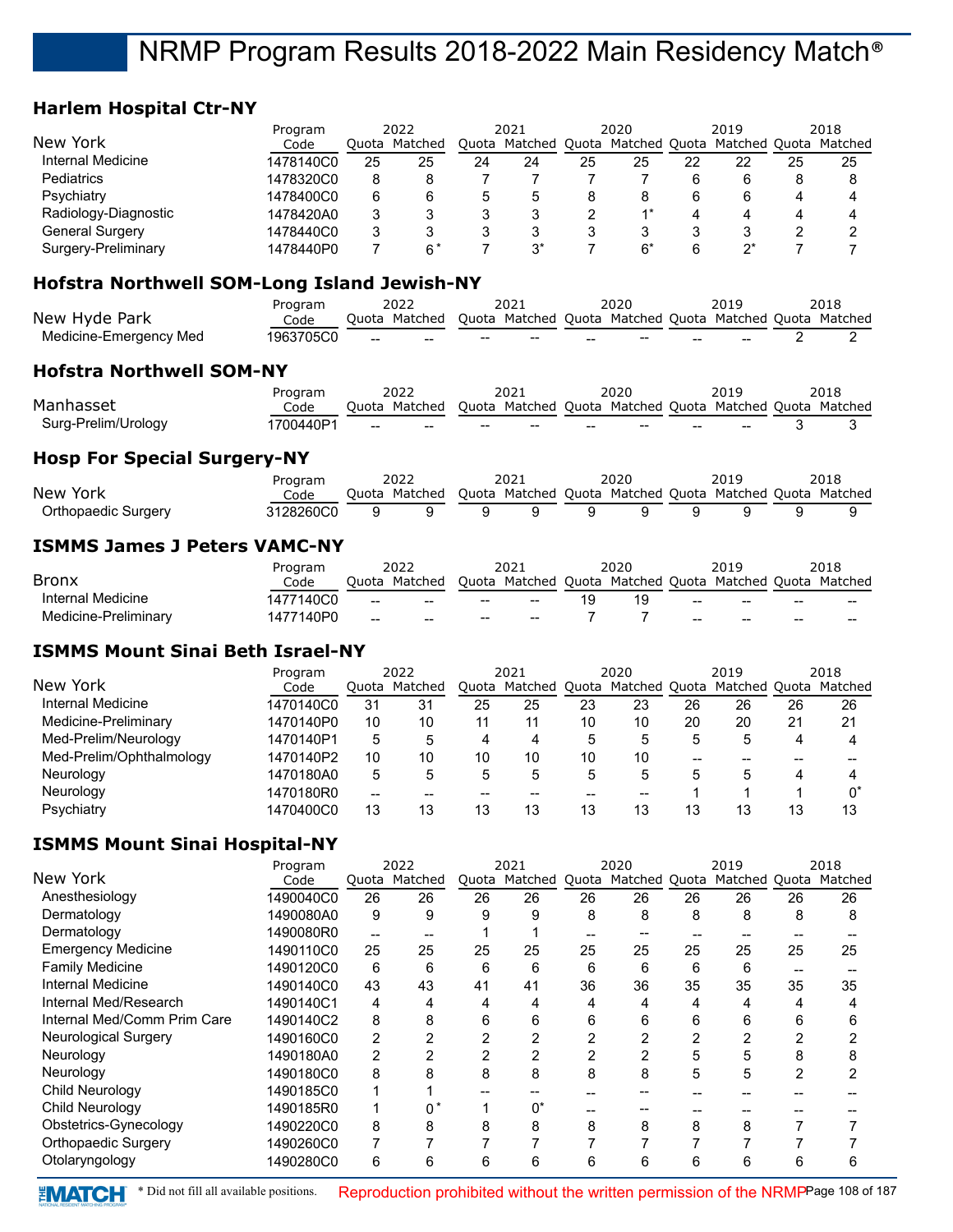# **ISMMS Mount Sinai Hospital-NY (Continued)**

| New York                           | Program<br>Code |                | 2022<br>Quota Matched |                | 2021<br>Quota Matched Quota Matched Quota Matched Quota Matched |    | 2020  |    | 2019 |    | 2018 |
|------------------------------------|-----------------|----------------|-----------------------|----------------|-----------------------------------------------------------------|----|-------|----|------|----|------|
| Pathology                          |                 |                |                       |                |                                                                 |    |       |    | 6    |    |      |
|                                    | 1490300C0       | 6              | 6                     | 6              | 6                                                               | 6  | 6     | 6  |      | 6  | 6    |
| Pediatrics                         | 1490320C0       | 14             | 14                    | 14             | 14                                                              | 16 | 16    | 17 | 17   | 14 | 14   |
| Pediatrics/Research                | 1490320C1       | $\overline{2}$ | $\overline{2}$        | 3              | 3                                                               |    |       |    |      |    |      |
| Peds-Prelim/Child Neurology        | 1490320P0       |                |                       |                |                                                                 |    |       |    |      |    |      |
| Pediatrics-Preliminary             | 1490320P1       |                |                       |                |                                                                 |    |       |    |      |    |      |
| Phys Medicine & Rehab              | 1490340A0       | 2              |                       |                | 2                                                               |    |       |    |      |    |      |
| Phys Medicine & Rehab              | 1490340C0       | 5              | 5                     | 5              | 5                                                               |    | 5     |    |      |    |      |
| Plastic Surgery (Integrated)       | 1490362C0       | 3              | 3                     |                | 3                                                               |    | 3     | 3  |      | 3  | 3    |
| Psychiatry                         | 1490400C0       | 12             | 12                    | 14             | 14                                                              | 14 | 14    | 13 | 13   | 10 | 10   |
| Psych/Physician-Scientist          | 1490400C2       | $\overline{2}$ | $\overline{2}$        | $\overline{2}$ | 2                                                               | 2  | 2     | 2  |      | 2  |      |
| Psych/Res+PhD                      | 1490400C3       |                |                       |                |                                                                 |    |       |    |      |    |      |
| Interventional Radiology (Integ)   | 1490416A0       | 3              | 3                     | 3              | 3                                                               |    |       |    |      |    |      |
| Radiology-Diagnostic               | 1490420A0       | 8              | 8                     |                | 8                                                               | 8  | 8     | 8  |      | 8  | 8    |
| <b>Radiation Oncology</b>          | 1490430A0       | 3              | 3                     |                |                                                                 |    |       | 3  |      |    |      |
| <b>General Surgery</b>             | 1490440C0       | 12             | 12                    |                |                                                                 | 8  | 8     |    |      |    |      |
| Surgery-Preliminary                | 1490440P0       | 10             | 10                    |                | $5^*$                                                           | 14 | $11*$ | 12 |      |    |      |
| Surg-Prelim/Designated             | 1490440P1       | 11             | $10*$                 |                | $2^*$                                                           |    |       |    |      | 12 |      |
| Vascular Surgery                   | 1490451C0       | 3              | 3                     |                | 3                                                               |    | 3     | 3  |      | 2  |      |
| <b>Thoracic Surgery</b>            | 1490461C0       | 2              | 2                     |                | 2                                                               |    |       | 2  |      |    |      |
| <b>Medicine-Pediatrics</b>         | 1490700C1       | 4              |                       |                | 4                                                               |    |       |    |      |    |      |
| Peds/Psych/Child Psych             | 1490730C0       | 2              |                       |                |                                                                 |    |       | 2  |      |    |      |
| <b>Pediatrics-Medical Genetics</b> | 1490765C0       |                |                       |                |                                                                 |    |       |    |      |    |      |
| <b>Medicine-Medical Genetics</b>   | 1490766C0       |                |                       |                |                                                                 |    |       |    |      |    |      |

## **ISMMS Mount Sinai Morningside-West-NY**

|                           | Program   |     | 2022          |    | 2021                              |    | 2020  |    | 2019                  |    | 2018 |
|---------------------------|-----------|-----|---------------|----|-----------------------------------|----|-------|----|-----------------------|----|------|
| New York                  | Code      |     | Ouota Matched |    | Quota Matched Quota Matched Quota |    |       |    | Matched Quota Matched |    |      |
| Anesthesiology            | 2070040A0 | 2   |               |    |                                   |    | 2     |    |                       |    |      |
| Anesthesiology            | 2070040C0 | 13  | 13            | 13 | 13                                | 13 | 13    | 13 | 13                    | 12 | 12   |
| <b>Emergency Medicine</b> | 2070110C0 | 20  | 20            | 20 | 20                                | 20 | 20    | 20 | 20                    | 20 | 20   |
| Internal Medicine         | 2070140C0 | 43  | 43            | 38 | 38                                | 37 | 37    | 38 | 38                    | 38 | 38   |
| Medicine-Primary          | 2070140M0 | 4   | 4             | 4  | 4                                 | 4  | 4     | 4  | 4                     | 4  |      |
| Medicine-Preliminary      | 2070140P0 | 19  | 19            | 18 | 18                                | 19 | $16*$ | 19 | 19                    | 19 | 19   |
| Obstetrics-Gynecology     | 2070220C0 | 6   | հ             | 6  | 6                                 | 6  | 6     | 6  | 6                     | 6  | 6    |
| Pathology                 | 2070300C0 | 5   | 5             | 6  | 6                                 | 5  | 5     |    |                       |    |      |
| Psychiatry                | 2070400C0 | 12  | 12            | 12 | 12                                | 11 | 11    | 10 | 10                    | 12 | 12   |
| Radiology-Diagnostic      | 2070420A0 | 11  | 11            | 11 | 11                                | 11 | 11    | 11 | 11                    | 11 | 11   |
| <b>General Surgery</b>    | 2070440C0 | $-$ |               |    | 5                                 | 5  | 5     | 5  | 5                     | 5  | 5    |
| Surgery-Preliminary       | 2070440P0 |     |               |    |                                   | 6  | $5^*$ | h  | 5                     | 5  |      |

### **ISMMS Mount Sinai South Nassau-NY**

|                           | Program   |   | 2022          |   | 2021 |   | 2020 | 2019                                                    |    | 2018 |
|---------------------------|-----------|---|---------------|---|------|---|------|---------------------------------------------------------|----|------|
| Oceanside                 | Code      |   | Ouota Matched |   |      |   |      | Quota Matched Quota Matched Quota Matched Quota Matched |    |      |
| <b>Family Medicine</b>    | 3067120C0 | 8 |               | 8 |      |   | 8    |                                                         | 6  |      |
| Internal Medicine         | 3067140C0 | 8 |               |   |      |   |      |                                                         | -- |      |
| Int Med/Sabbath Observant | 3067140C1 | 2 |               |   |      |   |      |                                                         |    |      |
| Obstetrics-Gynecology     | 3067220C0 |   |               |   |      |   |      |                                                         |    |      |
| General Surgery           | 3067440C0 | 3 |               |   |      |   |      |                                                         |    |      |
| Transitional              | 3067999P0 | 4 | າ*            |   |      | Δ |      |                                                         |    |      |

# **ISMMS NYC Health+Hospitals/Elmhurst-NY**

|                      | Program   |    | 2022          |    | 2021                                                    |    | 2020 | 2019 | 2018 |
|----------------------|-----------|----|---------------|----|---------------------------------------------------------|----|------|------|------|
| Elmhurst             | Code      |    | Ouota Matched |    | Quota Matched Quota Matched Quota Matched Quota Matched |    |      |      |      |
| Internal Medicine    | 1491140C0 | 20 |               | 15 |                                                         | 15 | 15   |      |      |
| Medicine-Preliminary | 1491140P0 | 15 | $14*$         |    |                                                         |    |      |      |      |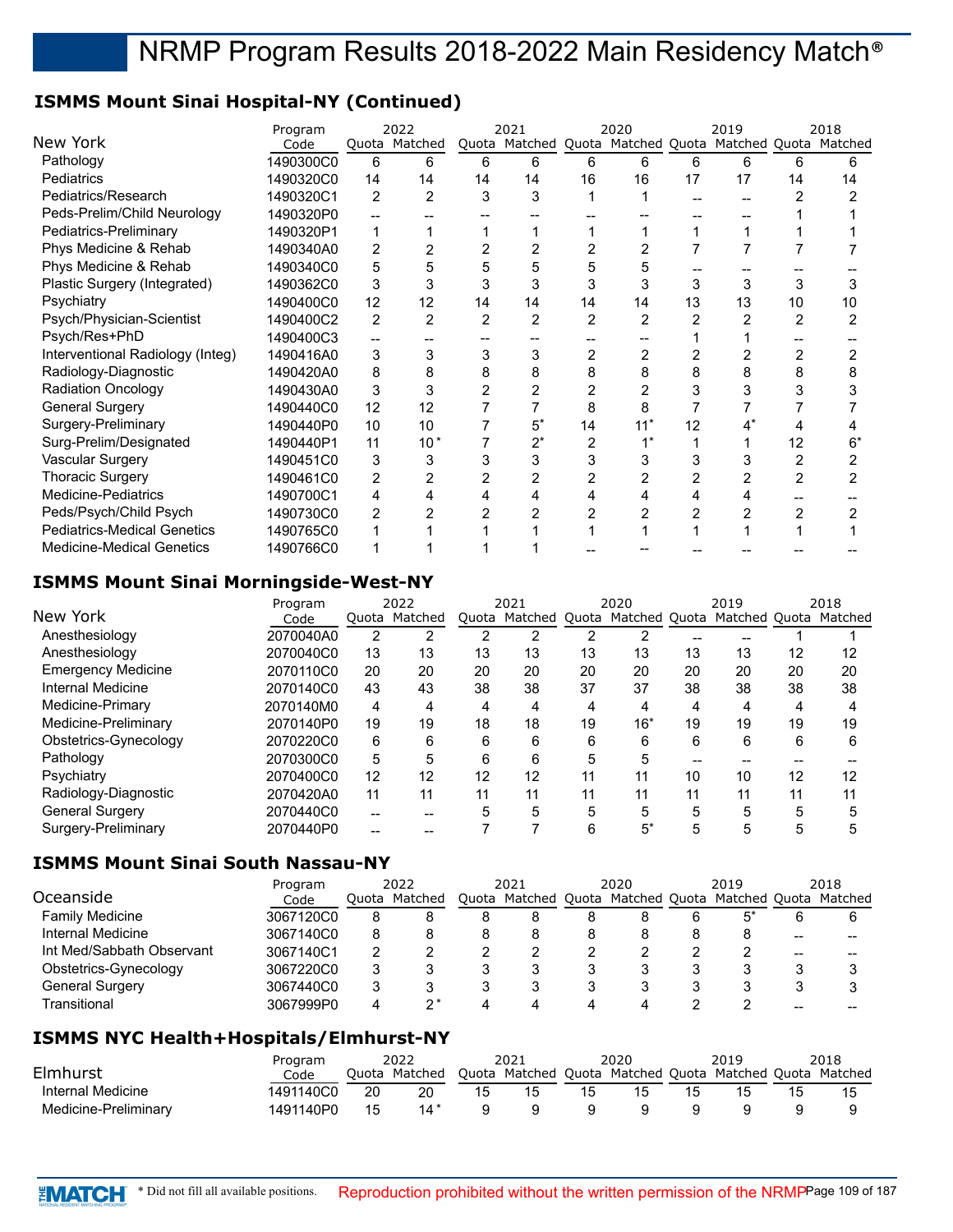### **ISMMS NYC Health+Hospitals/Queens-NY**

|                       | Program   | 2022  |         | 2021  |         | 2020  |               | 2019 |                       |    | 2018  |
|-----------------------|-----------|-------|---------|-------|---------|-------|---------------|------|-----------------------|----|-------|
| Jamaica               | Code      | Ouota | Matched | Ouota | Matched | Ouota | Matched Quota |      | Matched Quota Matched |    |       |
| Internal Medicine     | 1489140C0 | 20    | 20      | 20    | 20      | 20    | 20            | 20   | 20                    | 19 | $18*$ |
| Medicine Preliminary  | 1489140P0 |       |         |       |         |       |               |      |                       |    |       |
| Obstetrics-Gynecology | 1489220C0 |       |         |       |         |       |               |      |                       |    |       |

### **Icahn SOM Beth Israel-NY**

|                 | Program   |       | 2022              |                                                | 2021                                           |       | 2020                                           |    | 2019                                                    | 2018 |
|-----------------|-----------|-------|-------------------|------------------------------------------------|------------------------------------------------|-------|------------------------------------------------|----|---------------------------------------------------------|------|
| New York        | Code      |       | Ouota Matched     |                                                |                                                |       |                                                |    | Ouota Matched Ouota Matched Ouota Matched Ouota Matched |      |
| Familv Medicine | 1470120C0 | $- -$ | $\hspace{0.05cm}$ | $\hspace{0.1mm}-\hspace{0.1mm}-\hspace{0.1mm}$ | $\hspace{0.1mm}-\hspace{0.1mm}-\hspace{0.1mm}$ | $- -$ | $\hspace{0.1mm}-\hspace{0.1mm}-\hspace{0.1mm}$ | -- | $- -$                                                   |      |

### **Icahn SOM St Lukes-Roosevelt-NY**

|                      | Program   |       | 2022                                              |       | 2021                |       | 2020          |    | 2019                  |    | 2018 |
|----------------------|-----------|-------|---------------------------------------------------|-------|---------------------|-------|---------------|----|-----------------------|----|------|
| New York             | Code      | Ouota | Matched                                           |       | Quota Matched Quota |       | Matched Quota |    | Matched Quota Matched |    |      |
| Anesthesiology       | 2070040R0 | $- -$ | --                                                | $- -$ | $- -$               |       |               | -- | --                    | -- |      |
| Anesthesiology       | 2070040R1 | $- -$ | --                                                | $- -$ | $- -$               | $- -$ | $- -$         | -- | --                    |    |      |
| Radiology-Diagnostic | 2070420R0 | $- -$ | $\hspace{0.05cm}-\hspace{0.05cm}-\hspace{0.05cm}$ | $- -$ | $- -$               | $- -$ | $- -$         | -- | --                    |    |      |

### **Icahn SOM at Mount Sinai-NY**

|                      | Program   |       | 2022    |                                                   | 2021          |    | 2020                                              |    | 2019                              | 2018    |
|----------------------|-----------|-------|---------|---------------------------------------------------|---------------|----|---------------------------------------------------|----|-----------------------------------|---------|
| New York             | Code      | Ouota | Matched |                                                   | Quota Matched |    |                                                   |    | Quota Matched Quota Matched Quota | Matched |
| Anesthesiology       | 1490040R0 | --    | --      | $\hspace{0.05cm}-\hspace{0.05cm}-\hspace{0.05cm}$ | $- -$         | -- | --                                                | -- | --                                |         |
| Medicine-Preliminary | 1490140P0 | $- -$ | --      | --                                                | $- -$         | -- | $\hspace{0.05cm}-\hspace{0.05cm}-\hspace{0.05cm}$ |    |                                   |         |
| Med-Prelim/Neurology | 1490140P1 | $- -$ | --      | $- -$                                             | $- -$         | -- | $- -$                                             |    | --                                |         |
| Ob-Gyn/Preliminary   | 1490220P0 | --    | --      | $\hspace{0.05cm}-\hspace{0.05cm}-\hspace{0.05cm}$ | --            | -- | $- -$                                             |    | --                                |         |

#### **Institute for Family Health-NY**

|                                          | Program   |       | 2022    | 2021                                                    |       | 2020  |    | 2019 |       | 2018 |
|------------------------------------------|-----------|-------|---------|---------------------------------------------------------|-------|-------|----|------|-------|------|
| New York                                 | Code      | Ouota | Matched | Quota Matched Quota Matched Quota Matched Quota Matched |       |       |    |      |       |      |
| Family Medicine/Mid-Hudson               | 2004120C0 | a     |         |                                                         | 10    | 10    |    |      |       |      |
| Family Medicine/Harlem-Mt Sinai          | 2004120C1 |       |         |                                                         |       |       |    |      |       |      |
| Fam Med/Mid-Hudson/Osteopathic 2004120C2 |           |       |         |                                                         | $- -$ | $- -$ | -- | --   | $- -$ | --   |

### **Jacobi Med Ctr/Einstein-NY**

|                              | Program   |       | 2022    |    | 2021                              |    | 2020 |    | 2019                  |    | 2018 |
|------------------------------|-----------|-------|---------|----|-----------------------------------|----|------|----|-----------------------|----|------|
| <b>Bronx</b>                 | Code      | Quota | Matched |    | Quota Matched Quota Matched Quota |    |      |    | Matched Quota Matched |    |      |
| Internal Medicine            | 3172140C0 | 29    | 29      | 28 | 28                                | 27 |      | 24 | 24                    | 25 | 25   |
| Int Med/Sabbath Observed     | 3172140C1 |       |         | 2  | 2                                 | 2  | 2    |    | ົ                     |    |      |
| Internal Med/N Central Bronx | 3172140C4 | 16    | 16      | 16 | 16                                |    |      |    |                       |    |      |
| Medicine-Primary             | 3172140M0 | 4     |         | 3  | 3                                 | 4  | 4    | 4  | 4                     | 3  |      |
| Medicine-Preliminary         | 3172140P0 | --    |         |    | 4                                 |    |      | 10 | 9*                    | 10 | 8*   |
| <b>Pediatrics</b>            | 3172320C0 | 15    | 15      | 15 | 15                                | 15 | 15   | 15 | 15                    | 15 | 15   |
| Radiology-Diagnostic         | 3172420A0 | 4     |         | 4  | 4                                 | 3  | 3    |    | $0^*$                 | 4  |      |
| Radiology-Diagnostic/Sabbath | 3172420A1 |       |         |    |                                   |    |      |    |                       |    |      |

### **Jamaica Hosp Med Ctr-NY**

|                        | Program   |        | 2022          |       | 2021    |       | 2020                |    | 2019          |       | 2018    |
|------------------------|-----------|--------|---------------|-------|---------|-------|---------------------|----|---------------|-------|---------|
| Jamaica                | Code      |        | Ouota Matched | Ouota | Matched |       | Quota Matched Quota |    | Matched Quota |       | Matched |
| <b>Family Medicine</b> | 1449120C0 | 10     | 10            | 10    | 10      | 10    | 10                  |    |               |       |         |
| Obstetrics-Gynecology  | 1449220C0 | 2<br>ມ |               |       |         |       |                     |    |               |       |         |
| Ob-Gyn/Preliminary     | 1449220P0 |        | ∩*            |       |         |       |                     |    |               |       |         |
| Psychiatry             | 1449400C0 | 8      |               |       |         | $- -$ | $- -$               | -- | $- -$         | $- -$ | $- -$   |
|                        |           |        |               |       |         |       |                     |    |               |       |         |

#### **Kingsbrook Jewish Med Ctr-NY**

|                   | Program   |                                                | 2022          |                                                |                                                         |       | 2020 | 2019 | 2018 |
|-------------------|-----------|------------------------------------------------|---------------|------------------------------------------------|---------------------------------------------------------|-------|------|------|------|
| Brooklyn          | Code      |                                                | Ouota Matched |                                                | Ouota Matched Ouota Matched Ouota Matched Ouota Matched |       |      |      |      |
| Internal Medicine | 1476140C0 | $\hspace{0.1mm}-\hspace{0.1mm}-\hspace{0.1mm}$ | $-$           | $\hspace{0.1mm}-\hspace{0.1mm}-\hspace{0.1mm}$ | $- -$                                                   | $- -$ | $-$  |      |      |

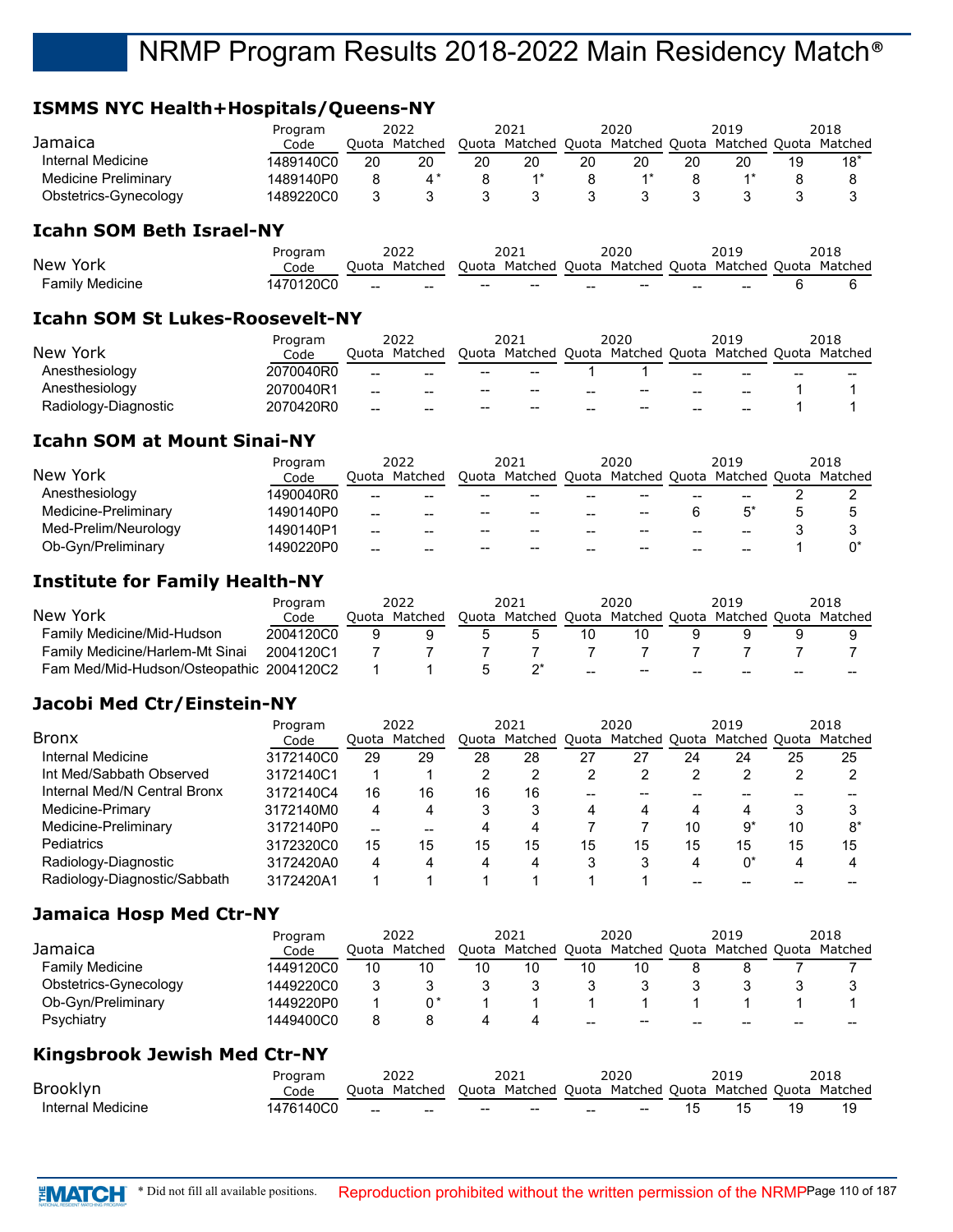## **Lincoln Med Ctr-NY**

|                                    | Program   |    | 2022          |    | 2021                              |    | 2020  |    | 2019                  |    | 2018 |
|------------------------------------|-----------|----|---------------|----|-----------------------------------|----|-------|----|-----------------------|----|------|
| <b>Bronx</b>                       | Code      |    | Quota Matched |    | Quota Matched Quota Matched Quota |    |       |    | Matched Quota Matched |    |      |
| <b>Emergency Medicine</b>          | 1484110C0 | 11 | 11            | 11 | 11                                | 11 | 11    |    |                       | 9  | 9    |
| <b>Emergency Medicine/Military</b> | 1484110C1 | -- |               |    |                                   |    | --    |    | 0*                    |    |      |
| Internal Medicine                  | 1484140C0 | 34 | 34            | 33 | 33                                | 31 | 31    | 33 | 33                    | 31 | 31   |
| Medicine-Preliminary               | 1484140P0 | 11 | 11            | 14 | 14                                | 21 | $19*$ | 17 | $16*$                 | 16 | 16   |
| Obstetrics-Gynecology              | 1484220C0 | 4  | 4             | 4  | 4                                 | 4  | 4     | 4  | 4                     | 4  |      |
| Pediatrics-Primary                 | 1484320M0 | 17 | 17            | 17 | 17                                | 17 | 17    | 17 | 17                    | 17 | 17   |
| Psychiatry                         | 1484400C0 | -- |               |    |                                   |    |       | Δ  |                       |    |      |
| <b>General Surgery</b>             | 1484440C0 | 3  | 3             | 3  | 3                                 | 3  | 3     | 3  | 3                     | 3  |      |
| Surgery-Preliminary                | 1484440P0 | 3  | 3             | 4  | 4                                 | 4  | 4     |    | ′?                    | 4  |      |
| Transitional                       | 1484999P0 | 13 | 13            | 13 | 13                                | 13 | 13    | 13 | 13                    | 13 | 13   |

## **Maimonides Med Ctr-NY**

|                           | Program   |    | 2022          |    | 2021                              |    | 2020 |    | 2019          |    | 2018    |
|---------------------------|-----------|----|---------------|----|-----------------------------------|----|------|----|---------------|----|---------|
| Brooklyn                  | Code      |    | Quota Matched |    | Quota Matched Quota Matched Quota |    |      |    | Matched Quota |    | Matched |
| Anesthesiology            | 1428040A0 | 9  | 9             | 11 | 11                                | 10 | 10   | 9  | 9             | 10 | 10      |
| Anesthesiology            | 1428040R0 |    |               | c  | 2                                 |    |      |    |               |    |         |
| <b>Emergency Medicine</b> | 1428110C0 | 18 | 18            | 18 | 18                                | 18 | 18   | 16 | 16            | 16 | 16      |
| Internal Medicine         | 1428140C0 | 29 | 29            | 29 | 29                                | 29 | 29   | 30 | 30            | 30 | 30      |
| Internal Medicine/ROAP    | 1428140C1 |    |               |    |                                   |    |      |    |               |    |         |
| Medicine-Preliminary      | 1428140P0 | 16 | 16            | 16 | $12*$                             | 16 | 16   | 17 | 17            | 17 | 17      |
| Obstetrics-Gynecology     | 1428220C0 | 6  | 6             | 6  | 6                                 | 6  | 6    | 6  | 6             | 6  | 6       |
| Orthopaedic Surgery       | 1428260C0 | 3  |               |    | 3                                 |    | 3    | 3  | $2^*$         |    |         |
| <b>Pediatrics</b>         | 1428320C0 | 18 | 18            | 18 | 18                                |    |      |    |               |    |         |
| Pediatrics-Primary        | 1428320M0 | -- |               |    |                                   | 18 | 18   | 18 | $17*$         | 17 | $15*$   |
| Psychiatry                | 1428400C0 | 11 | 11            | 10 | 10                                | 8  | 8    | 10 | 10            | 8  |         |
| Radiology-Diagnostic      | 1428420A0 | 4  |               | 4  | 4                                 |    | 4    |    |               |    |         |
| <b>General Surgery</b>    | 1428440C0 | 4  | Δ             | 4  | 4                                 | 4  | 4    | 5  | 5             |    |         |
| Surgery-Preliminary       | 1428440P0 | 4  |               |    |                                   |    | 4    |    |               |    |         |

## **Memorial Sloan-Kettering-NY**

| New York                  | Program<br>Code |    | 2022<br>Ouota Matched |    | 2021<br>Quota Matched Quota Matched Quota Matched Quota Matched |    | 2020 | 2019 |    | 2018 |
|---------------------------|-----------------|----|-----------------------|----|-----------------------------------------------------------------|----|------|------|----|------|
| <b>Radiation Oncology</b> | 1466430A0       |    |                       |    |                                                                 |    |      |      |    |      |
| Transitional              | I466999P0       | 24 |                       | 24 | 24                                                              | 24 | 24   |      | 24 |      |

## **Montefiore Med Ctr/Einstein-NY**

|                             | Program   |                | 2022          |    | 2021                                                    |    | 2020 |    | 2019 |    | 2018 |
|-----------------------------|-----------|----------------|---------------|----|---------------------------------------------------------|----|------|----|------|----|------|
| <b>Bronx</b>                | Code      |                | Quota Matched |    | Quota Matched Quota Matched Quota Matched Quota Matched |    |      |    |      |    |      |
| Anesthesiology              | 3153040A0 | 6              | 6             | 6  | 6                                                       | 6  | 6    | 6  | 6    | 6  |      |
| Anesthesiology              | 3153040C0 | 11             | 11            | 11 | 11                                                      | 11 | 11   | 11 | 11   | 11 | 5*   |
| Anesthesiology              | 3153040R0 | --             |               |    |                                                         |    |      |    |      |    |      |
| Dermatology                 | 3153080A0 | 6              | 6             | 6  | 6                                                       |    |      | 6  | 6    | 6  | 6    |
| Dermatology                 | 3153080R0 |                |               |    |                                                         |    |      |    |      |    |      |
| Emergency Medicine/Jacobi   | 3153110C0 | 21             | 21            | 21 | 21                                                      | 21 | 21   | 21 | 21   | 21 | 21   |
| <b>Family Medicine</b>      | 3153120C0 | 10             | 10            | 10 | $8*$                                                    | 10 | 10   | 10 | 10   | 10 | 10   |
| Internal Medicine           | 3153140C0 | 39             | 39            | 39 | 39                                                      | 39 | 39   | 39 | 39   | 38 | 38   |
| Internal Med/Wakefield      | 3153140C3 | 23             | 23            | 22 | 22                                                      | 23 | 23   | 23 | 23   | 23 | 23   |
| Med-Primary/Social Int Med  | 3153140M0 | 10             | 10            | 10 | 10                                                      | 10 | 10   | 10 | 10   | 10 | 10   |
| Medicine-Preliminary        | 3153140P0 | --             |               |    | $0^*$                                                   |    |      | 6  | 6    |    |      |
| Med-Prelim/Wakefield        | 3153140P3 | 8              | $4^*$         | 8  | 8                                                       | 8  |      | 4  | 4    | 4  | 4    |
| Med-Prelim/Ophthalmology    | 3153140P4 | 5              | 5             | 5  | 5                                                       | 5  | 5    |    |      |    |      |
| <b>Neurological Surgery</b> | 3153160C0 | $\overline{2}$ |               |    |                                                         |    |      | 2  | 2    |    |      |
| Neurology                   | 3153180A0 | 3              | 3             |    | $3^*$                                                   |    |      | 4  |      |    |      |
| Neurology                   | 3153180C0 | 6              | 6             | 5  | 5                                                       | 5  | 5    | 5  | 5    | 5  | 5    |
| Neurology                   | 3153180R0 |                |               |    |                                                         |    |      |    |      |    |      |
| Child Neurology             | 3153185A0 |                |               |    |                                                         |    |      |    |      |    |      |
| Child Neurology             | 3153185C0 | 2              | 2             |    |                                                         |    |      |    |      |    |      |
| Obstetrics-Gynecology       | 3153220C0 | 11             | 11            | 11 | 11                                                      | 11 | 11   | 11 | 11   | 11 | 11   |
|                             |           |                |               |    |                                                         |    |      |    |      |    |      |

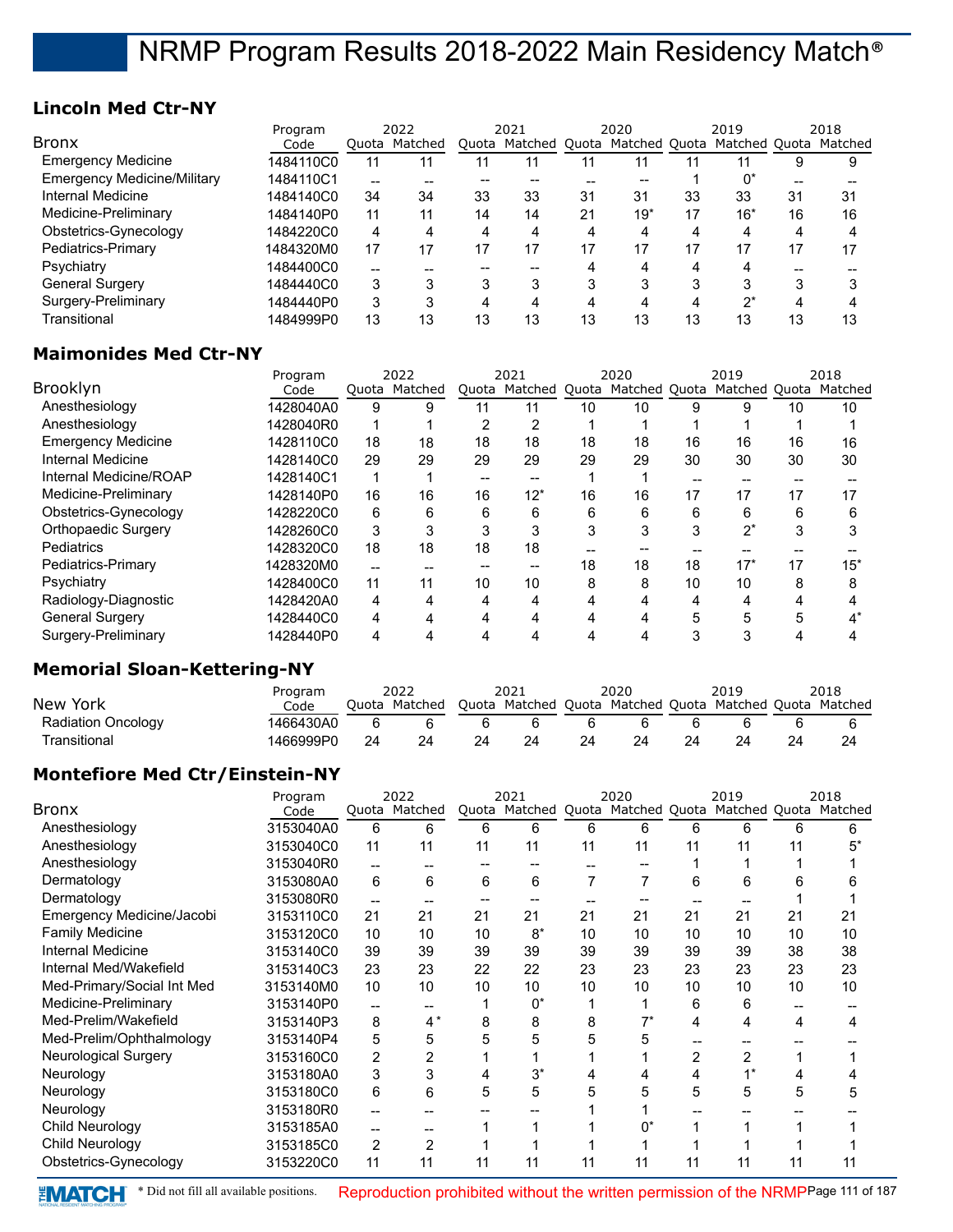# **Montefiore Med Ctr/Einstein-NY (Continued)**

|                                                       | Program         |                          | 2022                       |                                     | 2021                          |                          | 2020                                                            |                          | 2019                     |                | 2018           |
|-------------------------------------------------------|-----------------|--------------------------|----------------------------|-------------------------------------|-------------------------------|--------------------------|-----------------------------------------------------------------|--------------------------|--------------------------|----------------|----------------|
| <b>Bronx</b>                                          | Code            |                          | Quota Matched              | Quota                               | Matched Quota                 |                          | Matched Quota                                                   |                          | Matched Quota            |                | Matched        |
| Ob-Gyn/Preliminary                                    | 3153220P0       | $\overline{2}$           | $0^*$                      | 2                                   | $1^*$                         | $\overline{2}$           | $0^*$                                                           | $\overline{2}$           | $\overline{c}$           | $\overline{2}$ | $0^*$          |
| <b>Orthopaedic Surgery</b>                            | 3153260C0       | 6                        | 6                          | 6                                   | 6                             | 6                        | 6                                                               | 6                        | 6                        | 6              | 6              |
| Otolaryngology                                        | 3153280C0       | 4                        | 4                          | 4                                   | 4                             | 4                        | 4                                                               | 4                        | 4                        | 4              | 4              |
| Pathology                                             | 3153300C0       | 6                        | 6                          | 5                                   | 5                             | $\overline{7}$           | 7                                                               | 5                        | 5                        | 5              | 5              |
| Pediatrics                                            | 3153320C0       | 23                       | 23                         | 23                                  | 23                            | 24                       | 24                                                              | 23                       | 23                       | 23             | 23             |
| Pediatrics-Primary/Social                             | 3153320M0       | 4                        | 4                          | 4                                   | 4                             | 4                        | 4                                                               | 4                        | 4                        | 4              | 4              |
| Peds-Prelim/Child Neurology                           | 3153320P0       | $\overline{a}$           | --                         | 1                                   | 1                             | --                       | $-$                                                             | 1                        | 1                        | 1              | 1              |
| Phys Medicine & Rehab                                 | 3153340A0       | 9                        | 9                          | 9                                   | 9                             | 9                        | 9                                                               | 9                        | 9                        | 9              | 9              |
| Plastic Surgery (Integrated)                          | 3153362C0       | $\overline{c}$           | $\overline{c}$             | $\overline{c}$                      | $\overline{c}$                | $\overline{2}$           | $\overline{c}$                                                  | $\overline{c}$           | $\overline{c}$           | 3              | 3              |
| Psychiatry                                            | 3153400C0       | 12                       | 12                         | 12                                  | 12                            | 12                       | 12                                                              | 12                       | 12                       | 12             | 12             |
| Interventional Radiology (Integ)                      | 3153416A0       | $\overline{c}$           | $\overline{c}$             | 2                                   | $\overline{c}$                | 2                        | 2                                                               | $\overline{c}$           | $\overline{c}$           | 2              | 2              |
| Radiology-Diagnostic                                  | 3153420A0       | $\overline{7}$           | 7                          | 7                                   | $\overline{7}$                | $\overline{7}$           | 7                                                               | 7                        | 7                        | $\overline{7}$ | 7              |
| <b>Radiation Oncology</b>                             | 3153430A0       | $\overline{c}$           | $\overline{2}$             | $\overline{c}$                      | $\overline{2}$                | $\mathbf{1}$             | 1                                                               | $\overline{2}$           | $0^*$                    | 2              | $\overline{c}$ |
| <b>General Surgery</b>                                | 3153440C0       | 10                       | 10                         | 10                                  | 10                            | 10                       | 10                                                              | 10                       | 10                       | 10             | 10             |
| Surg-Prelim/Urology                                   | 3153440P2       | $\overline{\phantom{a}}$ | $\overline{\phantom{a}}$   | $\hspace{0.05cm}$ $\hspace{0.05cm}$ | --                            | $\overline{\phantom{a}}$ | --                                                              | $\overline{\phantom{a}}$ | $\overline{\phantom{a}}$ | $\overline{2}$ | 2              |
| Surgery-Preliminary                                   | 3153440P3       | 20                       | $12*$                      | 20                                  | $11*$                         | 20                       | $3^*$                                                           | 20                       | $1^*$                    | 20             | $2^*$          |
| Vascular Surgery                                      | 3153451C0       | 1                        | 1                          | 1                                   | 1                             | $\mathbf 1$              | 1                                                               | 1                        | $\mathbf{1}$             | 1              | 1              |
| <b>Thoracic Surgery</b>                               | 3153461C0       | 1                        | 1                          | 1                                   | $\mathbf{1}$                  |                          |                                                                 |                          |                          |                |                |
| <b>Montefiore St Lukes Cornwall-NY</b>                |                 |                          |                            |                                     |                               |                          |                                                                 |                          |                          |                |                |
|                                                       | Program         |                          | 2022                       |                                     | 2021                          |                          | 2020                                                            |                          | 2019                     |                | 2018           |
| Newburgh                                              | Code            |                          | Quota Matched              |                                     |                               |                          | Quota Matched Quota Matched Quota Matched Quota Matched         |                          |                          |                |                |
| Internal Medicine                                     | 2309140C0       | 13                       | 13                         |                                     |                               |                          |                                                                 |                          |                          |                |                |
| <b>Montefiore-New Rochelle/Einstein-NY</b>            |                 |                          |                            |                                     |                               |                          |                                                                 |                          |                          |                |                |
|                                                       | Program         |                          | 2022                       |                                     | 2021                          |                          | 2020                                                            |                          | 2019                     |                | 2018           |
| New Rochelle                                          | Code            |                          | Quota Matched              |                                     |                               |                          | Quota Matched Quota Matched Quota Matched Quota Matched         |                          |                          |                |                |
| Internal Medicine                                     | 1459140C0       | 13                       | 13                         | 12                                  | 12                            | 11                       | 11                                                              | 13                       | 13                       | 13             | 13             |
| Medicine-Preliminary                                  | 1459140P0       | 8                        | 8                          | 8                                   | 8                             | 8                        | 8                                                               | 8                        | 8                        | 8              | 8              |
| <b>NYCOMEC-NY</b>                                     |                 |                          |                            |                                     |                               |                          |                                                                 |                          |                          |                |                |
|                                                       | Program         |                          | 2022                       |                                     | 2021                          |                          | 2020                                                            |                          | 2019                     |                | 2018           |
| Old Westbury                                          | Code            |                          | Quota Matched              |                                     |                               |                          | Quota Matched Quota Matched Quota Matched Quota                 |                          |                          |                | Matched        |
| <b>Emergency Medicine</b>                             | 2125110C0       | --                       | --                         |                                     |                               |                          | --                                                              | 6                        | 6                        | 3              | 3              |
| Family Medicine/ORMC                                  | 2125120C0       | $-$                      | $\overline{\phantom{a}}$   | --                                  | $\qquad \qquad -$             | $-$                      | --                                                              | 1                        | 1                        | --             |                |
| <b>Family Medicine/NUMC</b>                           | 2125120C1       | --                       | $\qquad \qquad \text{---}$ | 7                                   | $\overline{7}$                | $\overline{7}$           | 7                                                               | 3                        | 3                        | --             |                |
| Internal Medicine/St Bernards                         | 2125140C0       | --                       | $-$                        |                                     |                               | $-$                      |                                                                 | 8                        | 8                        | 6              | $1^*$          |
| Internal Medicine/ORMC                                | 2125140C1       | --                       | $-$                        | $-$                                 | $-$                           | $-$                      | $-$                                                             | 8                        | 8                        | --             |                |
| Psychiatry                                            | 2125400C0       |                          |                            |                                     |                               |                          |                                                                 | 1                        | 1                        | 2              | 2              |
| Transitional/ORMC                                     | 2125999P0       |                          |                            |                                     |                               |                          |                                                                 | 5                        | $3^*$                    |                |                |
| <b>NYMC-Metropolitan Hosp Ctr-NY</b>                  |                 |                          |                            |                                     |                               |                          |                                                                 |                          |                          |                |                |
| Valhalla                                              | Program<br>Code |                          | 2022<br>Quota Matched      |                                     | 2021                          |                          | 2020<br>Quota Matched Quota Matched Quota Matched Quota Matched |                          | 2019                     |                | 2018           |
| Anesthesiology                                        | 1473040C0       | 4                        | 4                          | 4                                   | 4                             | 4                        |                                                                 |                          |                          |                |                |
| Anesthesiology                                        | 1473040R0       |                          |                            |                                     |                               | 4                        | 4<br>$3^*$                                                      | --                       |                          |                |                |
|                                                       |                 | --                       | $-$<br>2                   | --                                  | $\overline{\phantom{a}}$      |                          |                                                                 | --<br>$\overline{2}$     | --                       |                |                |
| Dermatology<br>Dermatology                            | 1473080A0       | 2                        |                            | 2                                   | 2                             | 2                        | $\overline{c}$                                                  |                          | 2                        |                |                |
|                                                       | 1473080R0       | $\overline{\phantom{a}}$ | $\overline{\phantom{a}}$   | $\overline{\phantom{a}}$            | $\qquad \qquad \qquad \qquad$ | 1                        | 1                                                               | --                       | --                       | --             | --             |
| <b>Emergency Medicine</b><br><b>Internal Medicine</b> | 1473110C0       | 12                       | 12                         | 12                                  | 12                            | 13                       | 13                                                              | 9                        | 9                        | 6              | 6              |
|                                                       | 1473140C0       | 20                       | 20                         | 20                                  | 20                            | 20                       | 20                                                              | 20                       | 20                       | 19             | 19             |
| Medicine-Preliminary                                  | 1473140P0       | 6                        | 6                          | 5                                   | 5                             | $\overline{7}$           | 7                                                               | $\overline{7}$           | 7                        | 5              | 5              |

Pediatrics 1473320C0 7 7 77 6 566 7 \* 7 Phys Medicine & Rehab 1473340A1 3 3 33 3 311 4 4 Phys Medicine & Rehab 1473340R0 1 1 -- -- -- -- -- --Phys Medicine & Rehab 1473340R1 1 1 2 -- -- -- -- -- -- 2 Psychiatry 1473400C0 5 5 77 7 766 -- -- General Surgery 1473440C0 4 4 4 3 3 3 3 3 Surgery-Preliminary 1473440P0 6 5\* 6 6 3 3 6 6 6 6

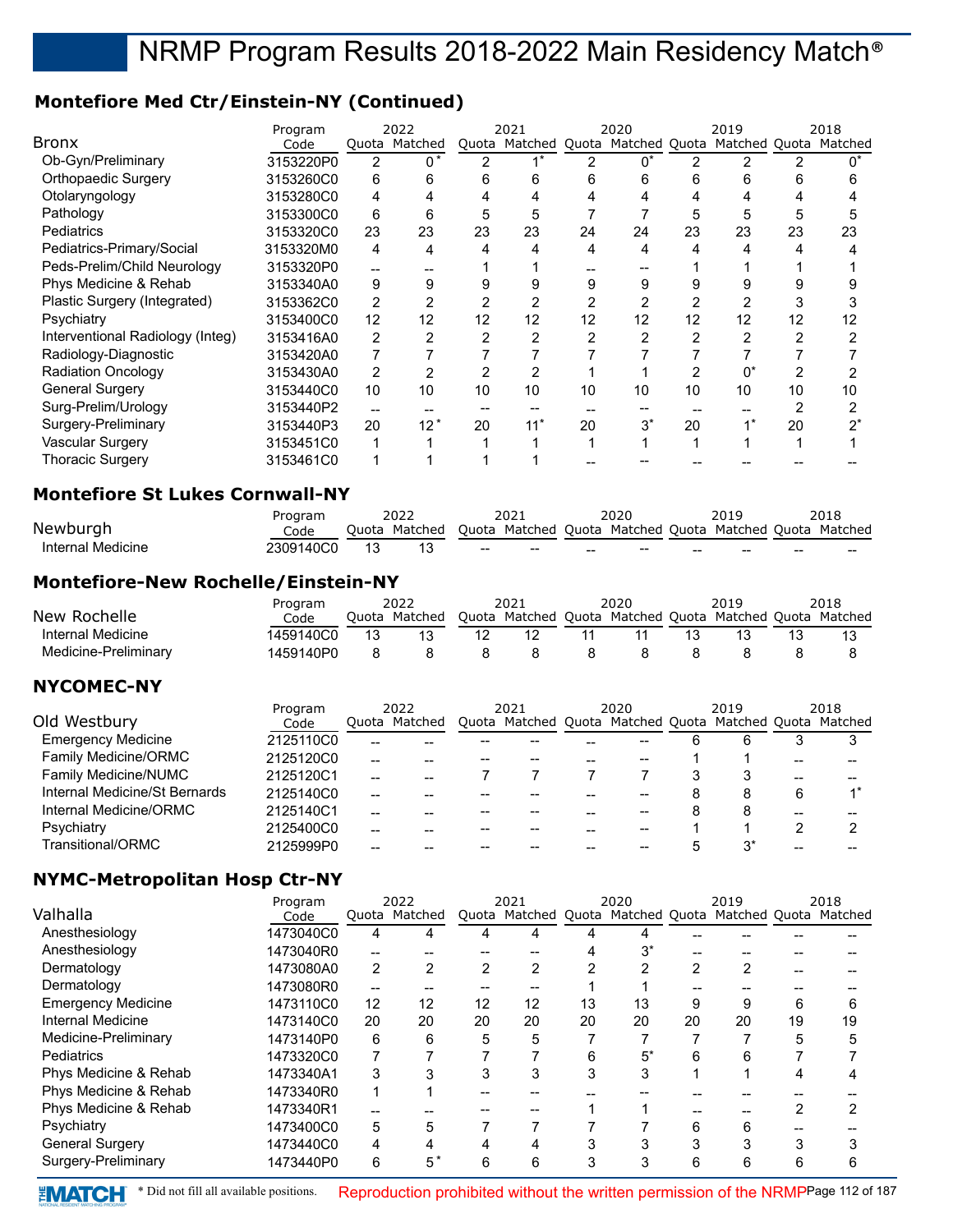# **NYMC-Metropolitan Hosp Ctr-NY (Continued)**

| Surg-Prelim/Anesthesiology<br><b>NYMC-St Josephs Med Ctr-NY</b> | 1473440P2       | $-$ | $- -$                 | $- -$ | $- -$                                                           | -- | $- -$ | -- | --   | -- | $- -$ |
|-----------------------------------------------------------------|-----------------|-----|-----------------------|-------|-----------------------------------------------------------------|----|-------|----|------|----|-------|
| Valhalla                                                        | Program<br>Code |     | 2022<br>Quota Matched |       | 2021<br>Quota Matched Quota Matched Quota Matched Quota Matched |    | 2020  |    | 2019 |    | 2018  |

|                        | Program   |    | 2022          |    | 2021 |    | 2020 | 2019                                                    | 2018 |
|------------------------|-----------|----|---------------|----|------|----|------|---------------------------------------------------------|------|
| Valhalla               | Code      |    | Quota Matched |    |      |    |      | Quota Matched Quota Matched Quota Matched Quota Matched |      |
| <b>Family Medicine</b> | 1525120C0 | 10 |               | 10 |      | 10 |      |                                                         |      |

#### **NYMC-Westchester Med Ctr-NY**

|                              | Program   |     | 2022          | 2021                                                    | 2020 | 2019 |    | 2018  |
|------------------------------|-----------|-----|---------------|---------------------------------------------------------|------|------|----|-------|
| Valhalla                     | Code      |     | Quota Matched | Quota Matched Quota Matched Quota Matched Quota Matched |      |      |    |       |
| Anesthesiology               | 2998040A0 |     |               |                                                         |      |      | 5  | 5.    |
| Anesthesiology               | 2998040C0 | --  |               |                                                         |      |      |    | 5     |
| Anesthesiology               | 2998040R0 | $-$ |               |                                                         |      |      |    |       |
| Internal Medicine            | 2998140C0 |     |               |                                                         |      |      | 17 | 17    |
| Internal Med/Shabbos         | 2998140C1 |     |               |                                                         |      |      |    |       |
| Medicine-Preliminary         | 2998140P0 |     |               |                                                         |      |      |    |       |
| Med-Prelim/Shabbos           | 2998140P1 | $-$ |               |                                                         |      |      |    |       |
| Neurological Surgery         | 2998160C0 |     |               |                                                         |      |      |    |       |
| Neurology                    | 2998180C0 | $-$ |               |                                                         |      |      |    | 3     |
| Orthopaedic Surgery          | 2998260C0 | --  |               |                                                         |      |      |    | 3     |
| Pathology                    | 2998300C0 | $-$ |               |                                                         |      |      | 3  | 3     |
| Pathology/Shabbos            | 2998300C1 |     |               |                                                         |      |      |    |       |
| <b>Pediatrics</b>            | 2998320C0 | --  |               |                                                         |      |      | 18 | 18    |
| Pediatrics-Preliminary       | 2998320P1 | --  |               |                                                         |      |      |    |       |
| Psychiatry                   | 2998400C0 | --  |               |                                                         |      |      | 11 | 11    |
| Psychiatry/Shabbos           | 2998400C1 |     |               |                                                         |      |      |    |       |
| Radiology-Diagnostic         | 2998420A0 | --  |               |                                                         |      |      | 5  | 5     |
| Radiology-Diagnostic/Shabbos | 2998420A1 | $-$ |               |                                                         |      |      |    |       |
| <b>General Surgery</b>       | 2998440C0 |     |               |                                                         |      |      |    |       |
| Surgery-Preliminary          | 2998440P0 |     |               |                                                         |      |      | 5  | $3^*$ |

#### **NYMC-Westchester/Metropolitan-NY**

|                       | Program   | 2022   |               | 2021 |                                                         | 2020 |  | 2019 |  | 2018 |
|-----------------------|-----------|--------|---------------|------|---------------------------------------------------------|------|--|------|--|------|
| Valhalla              | Code      |        | Ouota Matched |      | Quota Matched Quota Matched Quota Matched Quota Matched |      |  |      |  |      |
| Obstetrics-Gynecology | 1443220C0 | $- -$  |               |      |                                                         |      |  |      |  |      |
| Ob-Gyn/Preliminary    | 1443220P0 | $\sim$ |               |      |                                                         |      |  |      |  |      |

### **NYP Brooklyn Methodist Hosp-NY**

|                           | Program   |    | 2022          |    | 2021                              |    | 2020  |    | 2019                  |    | 2018  |
|---------------------------|-----------|----|---------------|----|-----------------------------------|----|-------|----|-----------------------|----|-------|
| <b>Brooklyn</b>           | Code      |    | Quota Matched |    | Quota Matched Quota Matched Quota |    |       |    | Matched Quota Matched |    |       |
| <b>Emergency Medicine</b> | 1429110C0 | 14 | 14            | 13 | 13                                | 13 | 13    | 13 | 13                    | 13 | 13    |
| Internal Medicine         | 1429140C0 | 34 | 34            | 34 | 34                                | 34 | 34    | 33 | 33                    | 33 | 33    |
| Medicine-Preliminary      | 1429140P0 | 8  |               | 8  | $4^*$                             | 9  | $4^*$ |    | $\lambda$ *           | 9  | $3^*$ |
| Obstetrics-Gynecology     | 1429220C0 | 4  |               |    |                                   | Δ  | 4     |    | 4                     |    |       |
| Ob-Gyn/Preliminary        | 1429220P0 |    |               |    |                                   |    |       |    |                       |    |       |
| Pediatrics                | 1429320C0 | 10 | 10            | 9  | 9                                 | 10 | 10    | 11 | 9*                    | 9  |       |
| <b>Radiation Oncology</b> | 1429430A0 | -- |               |    |                                   | າ  | $0^*$ |    |                       |    |       |
| General Surgery           | 1429440C0 | 3  |               |    |                                   | 3  | 3     |    | Ω                     | 3  |       |
| Surgery-Preliminary       | 1429440P0 | 5  | $3^*$         |    |                                   |    | 5     |    |                       |    |       |

### **NYP Hosp-Columbia & Cornell-NY**

|                                  | Program   | 2022  |         | 2021  |         | 2020  |               | 2019 |         |       | 2018    |
|----------------------------------|-----------|-------|---------|-------|---------|-------|---------------|------|---------|-------|---------|
| New York                         | Code      | Ouota | Matched | Quota | Matched | Quota | Matched Quota |      | Matched | Ouota | Matched |
| <b>Emergency Medicine</b>        | 1409110C0 | 12    |         |       |         |       |               |      |         |       |         |
| Otolaryngology                   | 1409280C0 |       |         |       |         |       |               |      |         |       |         |
| <b>Phys Medicine &amp; Rehab</b> | 1409340A0 |       |         |       |         |       |               |      |         |       |         |

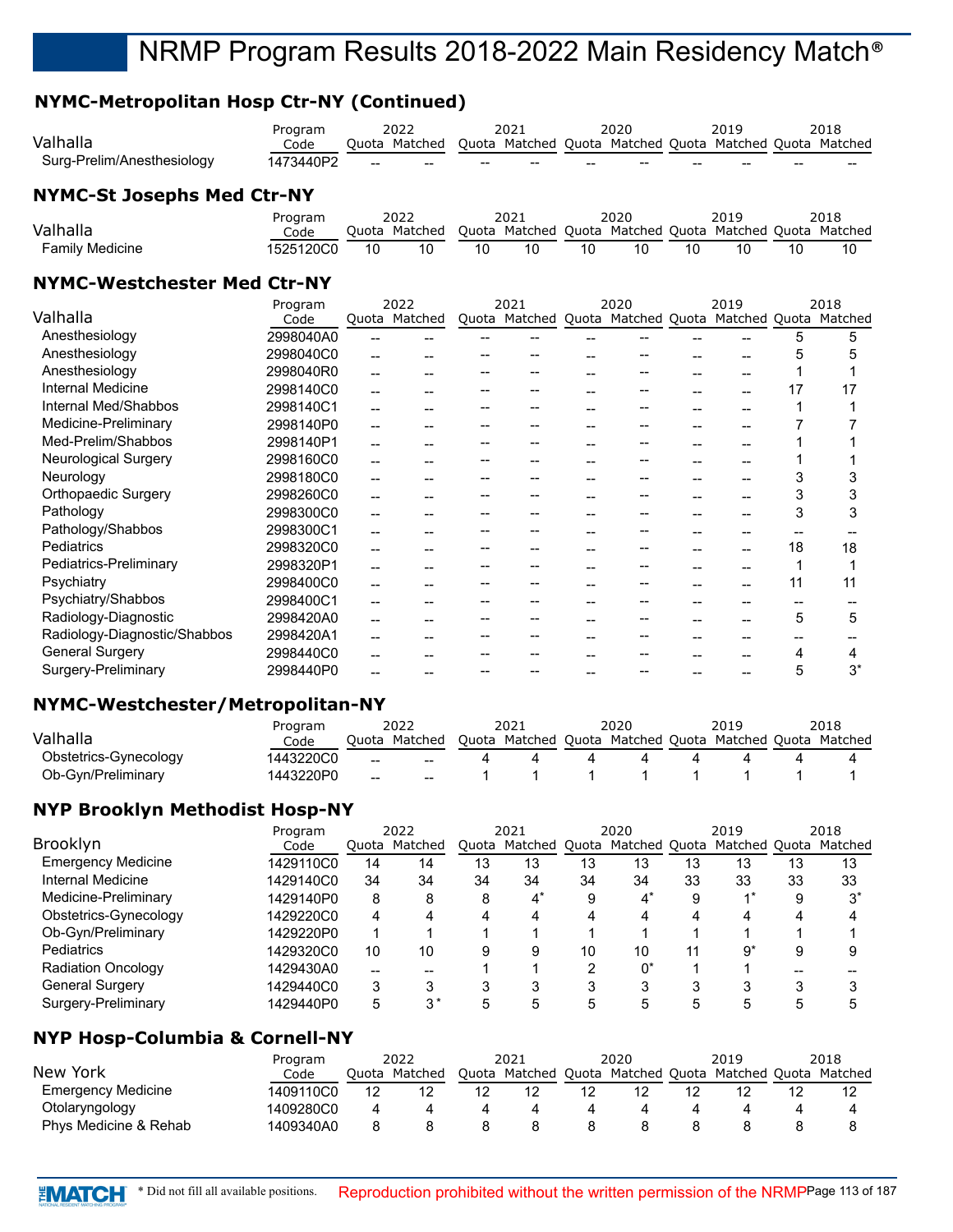## **NYP Hosp-Columbia Univ Med Ctr-NY**

|                                    | Program   |                | 2022           |                | 2021           |                | 2020           |                | 2019                                              |                | 2018 |
|------------------------------------|-----------|----------------|----------------|----------------|----------------|----------------|----------------|----------------|---------------------------------------------------|----------------|------|
| New York                           | Code      |                | Quota Matched  | Quota          |                |                |                |                | Matched Quota Matched Quota Matched Quota Matched |                |      |
| Anesthesiology                     | 1495040C0 | 24             | 24             | 24             | 24             | 24             | 24             | 23             | 23                                                | 24             | 24   |
| Anesthesiology/Apgar Research      | 1495040C1 | $\overline{2}$ | $\overline{2}$ | $\overline{2}$ | $\overline{2}$ | $\overline{2}$ | 2              | 3              | 3                                                 | 2              |      |
| Dermatology                        | 1495080A0 | 4              | 4              |                | 3              | 5              | 5              | 4              |                                                   |                |      |
| <b>Family Medicine</b>             | 1495120C0 | 6              | 6              | 6              | 6              | 6              | 6              | 6              | 6                                                 | 6              | 6    |
| <b>Internal Medicine</b>           | 1495140C0 | 44             | 44             | 44             | 44             | 44             | 44             | 44             | 44                                                | 44             | 44   |
| <b>Neurological Surgery</b>        | 1495160C0 | 3              | 3              | $\overline{2}$ | $\overline{c}$ | $\overline{2}$ | 2              | 2              | $\overline{2}$                                    | 3              | 3    |
| Neurology                          | 1495180C0 | 10             | 10             | 10             | 10             | 10             | 10             | 10             | 10                                                | 10             | 10   |
| Child Neurology                    | 1495185C0 | 2              | 2              |                | 2              | 2              | 2              | 2              | 2                                                 |                |      |
| Child Neurology                    | 1495185R1 | 1              | $0*$           |                |                |                |                |                | 0*                                                |                |      |
| Obstetrics-Gynecology              | 1495220C0 | 6              | 6              | 6              | 6              | 6              | 6              | 6              | 6                                                 |                |      |
| <b>Orthopaedic Surgery</b>         | 1495260C0 | 5              | 5              |                | 5              | 5              | 5              | 5              | 5                                                 |                |      |
| Ortho Surgery/Research COR 6 yr    | 1495260C2 | 1              |                |                |                |                |                |                |                                                   |                |      |
| Pathology                          | 1495300C0 | 7              |                |                |                | 6              | 6              | 6              | 5'                                                |                |      |
| Pediatrics                         | 1495320C0 | 24             | 24             | 24             | 24             | 24             | 24             | 24             | 24                                                | 24             | 24   |
| Pediatrics/Physician Scientist     | 1495320C2 | 1              |                |                | $0^*$          |                |                |                |                                                   |                |      |
| Psychiatry                         | 1495400C0 | 10             | 10             | 10             | 10             | 11             | 11             | 10             | 10                                                | 10             | 10   |
| Psychiatry/Research                | 1495400C3 | $\overline{2}$ | 2              | 2              | 2              |                |                | 2              |                                                   | 2              | 2    |
| Interventional Radiology (Integ)   | 1495416A0 | 2              | 2              | 2              | 2              |                | 2              | $\overline{c}$ | 2                                                 | 2              | 2    |
| Radiology-Diagnostic               | 1495420A0 | 6              | 6              | 6              | 6              | 6              | 6              | 6              | 6                                                 | 6              | 6    |
| <b>Radiation Oncology</b>          | 1495430A0 | 1              |                | 2              | $\overline{2}$ |                |                | $\overline{2}$ | $1*$                                              |                |      |
| <b>Radiation Oncology</b>          | 1495430R0 |                |                |                |                |                |                |                |                                                   |                |      |
| <b>General Surgery</b>             | 1495440C0 | 7              |                |                |                |                |                |                |                                                   |                |      |
| Surgery-Preliminary                | 1495440P0 | 2              | 2              | 2              | $0^*$          | $\overline{2}$ | 2              | $\overline{2}$ |                                                   | 5              | 5    |
| Surg-Prelim/Non-designated         | 1495440P2 | 5              | $0^*$          | 5              | $0^*$          | 5              | $0^*$          | 6              | 6                                                 | 5              | 5    |
| <b>Thoracic Surgery</b>            | 1495461C0 | 2              | 2              | 2              | $\overline{c}$ | $\overline{2}$ | $\overline{2}$ | $\overline{2}$ | $\overline{2}$                                    | $\overline{2}$ | 2    |
| <b>Pediatrics-Medical Genetics</b> | 1495765C0 | 1              |                |                |                |                |                |                |                                                   |                |      |

## **NYP Hosp-Weill Cornell Med Ctr-NY**

|                                           | Program   |                | 2022           |                | 2021           |                | 2020           |                | 2019                                                    |                | 2018           |
|-------------------------------------------|-----------|----------------|----------------|----------------|----------------|----------------|----------------|----------------|---------------------------------------------------------|----------------|----------------|
| New York                                  | Code      |                | Quota Matched  |                | Quota Matched  |                |                |                | Quota Matched Quota Matched Quota Matched               |                |                |
| Anesthesiology                            | 1492040C0 | 18             | 18             | 18             | 18             | 18             | 18             | 18             | 18                                                      | 18             | 18             |
| Anesth/Research Scholars                  | 1492040C1 | --             |                |                |                |                |                |                |                                                         |                |                |
| Anesthesiology                            | 1492040R0 | $\overline{2}$ | $\overline{2}$ | $\overline{2}$ | $\overline{2}$ | $\overline{2}$ | $\overline{2}$ | $\overline{2}$ | $\overline{2}$                                          | $\overline{2}$ | 2              |
| Dermatology                               | 1492080A0 | 4              | 4              | 5              | 5              | 4              | 4              | 4              | 4                                                       | 5              | 5              |
| Internal Medicine                         | 1492140C0 | 36             | 36             | 35             | 35             | 36             | 36             | 38             | 38                                                      | 35             | 35             |
| Internal Med/Research                     | 1492140C1 | 5              | 5              | 5              | 5              | 5              | 5              | 3              | 3                                                       | 5              | 5              |
| Medicine-Primary                          | 1492140M0 | 4              | 4              | 4              | 4              |                | 4              | 4              | 4                                                       | 4              | 4              |
| <b>Neurological Surgery</b>               | 1492160C0 | $\overline{c}$ | $\overline{c}$ | $\overline{2}$ | 2              | 2              | 2              | 2              | 2                                                       | 2              | 2              |
| Neurology                                 | 1492180C0 | 8              | 8              |                | 7              | 8              | 8              |                |                                                         | 8              | 8              |
| Child Neurology                           | 1492185C0 | 1              |                |                |                |                |                |                |                                                         |                |                |
| Obstetrics-Gynecology                     | 1492220C0 | 7              | 7              | 6              | 6              | 6              | 6              | 6              | 6                                                       | 6              | 6              |
| Ob-Gyn/Preliminary                        | 1492220P0 | --             |                |                |                |                |                |                | $0^*$                                                   |                |                |
| Pathology                                 | 1492300C0 | 6              | 6              |                | 7              | 8              | 8              | 5              | 5                                                       | 5              | 5              |
| Pediatrics                                | 1492320C0 | 18             | 18             | 19             | 19             | 19             | 19             | 19             | 19                                                      | 19             | 19             |
| Pediatrics/Gen Phys Sci Path              | 1492320C1 | 2              | 2              |                | --             | $- -$          |                |                |                                                         |                |                |
| Plastic Surgery (Integrated)              | 1492362C0 | $\overline{c}$ | $\overline{2}$ | $\overline{2}$ | $\overline{c}$ | 2              | $\overline{c}$ | $\overline{2}$ | $\overline{2}$                                          | $\overline{2}$ | $\overline{2}$ |
| Psych/Payne Whitney                       | 1492400C0 | 11             | 11             | 10             | 10             | 10             | 10             | 10             | 10                                                      | 10             | 10             |
| Interventional Radiology (Integ)          | 1492416C0 | 3              | 3              | 3              | 3              | 3              | 3              | 3              | 3                                                       | 3              | 3              |
| Radiology-Diagnostic                      | 1492420A0 | 6              | 6              | 6              | 6              | 6              | 6              | 6              | 6                                                       | 6              | 6              |
| <b>Radiation Oncology</b>                 | 1492430A0 | --             |                | --             | $- -$          | 2              | 2              |                |                                                         |                |                |
| <b>General Surgery</b>                    | 1492440C0 | 8              | 8              | 8              | 8              | 8              | 8              | 8              | 8                                                       | 8              | 8              |
| Surgery-Preliminary                       | 1492440P0 | 5              | 5              | 5              | 5              | 5              | 5              | 5              | $1^*$                                                   | 7              |                |
| <b>NYU Grossman School Of Medicine-NY</b> |           |                |                |                |                |                |                |                |                                                         |                |                |
|                                           | Program   |                | 2022           |                | 2021           |                | 2020           |                | 2019                                                    |                | 2018           |
| New York                                  | Code      |                | Quota Matched  |                |                |                |                |                | Quota Matched Quota Matched Quota Matched Quota Matched |                |                |

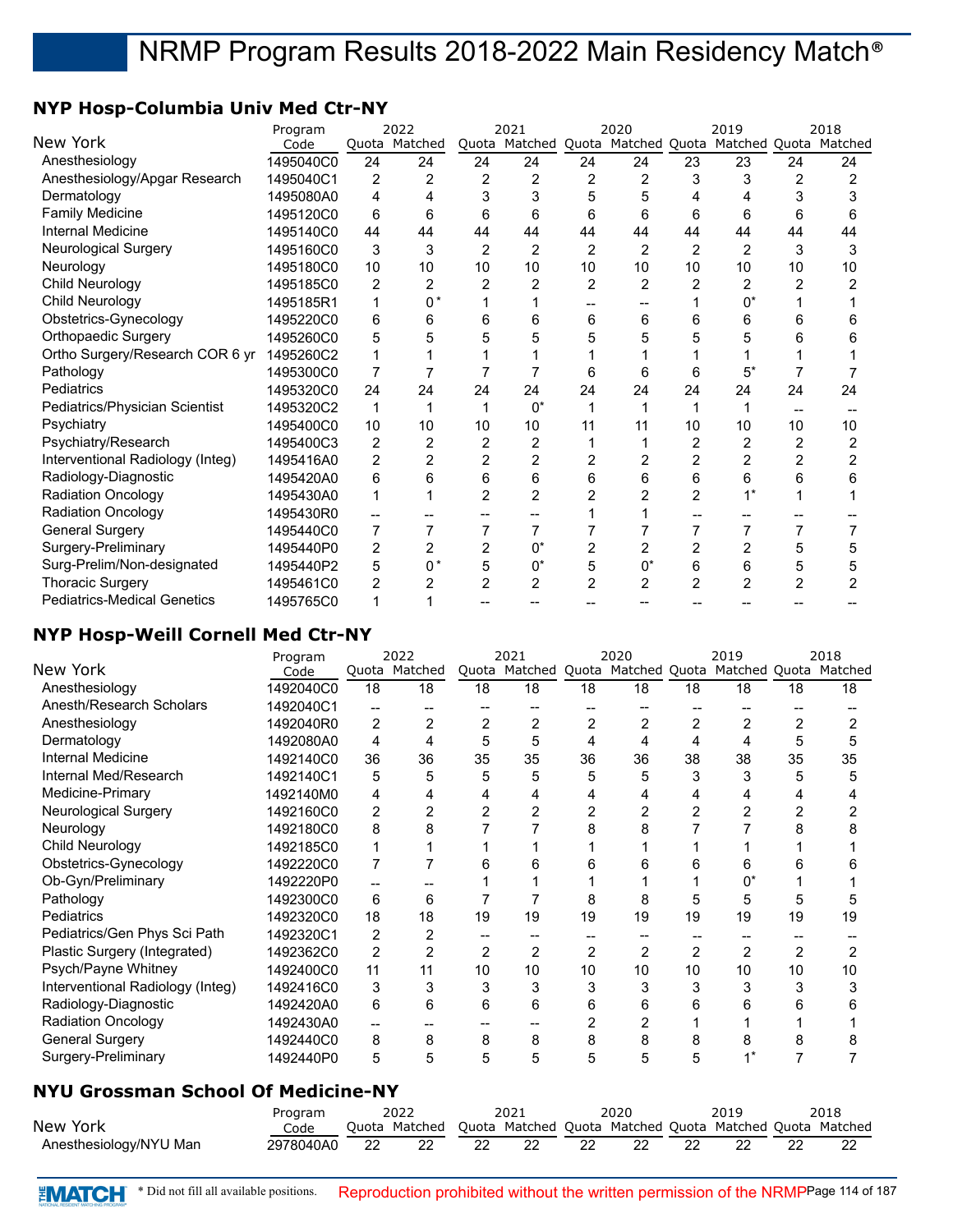## **NYU Grossman School Of Medicine-NY (Continued)**

|                                     | Program   |                         | 2022                                  |                                       | 2021                     |                          | 2020                     |                          | 2019                                                    |                          | 2018                    |
|-------------------------------------|-----------|-------------------------|---------------------------------------|---------------------------------------|--------------------------|--------------------------|--------------------------|--------------------------|---------------------------------------------------------|--------------------------|-------------------------|
| New York                            | Code      |                         | Quota Matched                         |                                       |                          |                          |                          |                          | Quota Matched Quota Matched Quota Matched Quota Matched |                          |                         |
| Anesthesiology/NYU Bkln             | 2978040A1 | 6                       | 6                                     | 6                                     | 6                        | 6                        | 6                        | 6                        | 6                                                       | 6                        | 6                       |
| Anesthesiology/3-yr MD Path         | 2978040A2 | --                      | $\hspace{0.05cm}$ – $\hspace{0.05cm}$ | --                                    |                          | $-$                      |                          | --                       | --                                                      |                          |                         |
| Anesthesiology                      | 2978040R0 | 2                       | $\overline{c}$                        | 1                                     | 1                        | --                       | --                       | --                       | --                                                      | --                       |                         |
| Dermatology                         | 2978080A0 | 8                       | 8                                     | 8                                     | 8                        | 8                        | 8                        | 9                        | 9                                                       | 8                        | 8                       |
| Dermatology/3-yr MD Path            | 2978080A2 | 1                       | 1                                     | $\hspace{0.05cm}$ – $\hspace{0.05cm}$ | $\qquad \qquad -$        |                          | --                       | $\overline{\phantom{a}}$ |                                                         |                          |                         |
| <b>Emergency Medicine</b>           | 2978110C0 | 18                      | 18                                    | 18                                    | 18                       | 18                       | 18                       | 18                       | 18                                                      | 16                       | 16                      |
| Internal Medicine                   | 2978140C0 | 24                      | 24                                    | 26                                    | 26                       | 26                       | 26                       | 28                       | 28                                                      | 29                       | 29                      |
| Int Med/Research Pathway            | 2978140C1 | --                      | $\overline{\phantom{a}}$              | $\overline{\phantom{a}}$              | $\overline{\phantom{a}}$ | $\overline{\phantom{a}}$ | --                       | --                       | --                                                      | 1                        | 1                       |
| Int Med/Clin Invest Track           | 2978140C2 | 8                       | 8                                     | 6                                     | 6                        | 6                        | 6                        | 6                        | 6                                                       | 6                        | 6                       |
| Int Med/NYU-Tisch-Kimmel            | 2978140C3 | 12                      | 12                                    | 12                                    | 12                       | 12                       | 12                       | 10                       | 10                                                      | 9                        | 9                       |
| Int Med/3-yr MD Path                | 2978140C4 | 2                       | $\overline{c}$                        | $\overline{\phantom{a}}$              | $\qquad \qquad -$        | $\overline{\phantom{a}}$ | $\overline{\phantom{a}}$ | $\overline{\phantom{a}}$ | --                                                      | $\overline{\phantom{a}}$ |                         |
| Medicine-Primary/NYU Man            | 2978140M0 | 8                       | 8                                     | 10                                    | 10                       | 10                       | 10                       | 10                       | 10                                                      | 10                       | 10                      |
| Medicine-Primary/NYU Bkln           | 2978140M1 | 10                      | 10                                    | 10                                    | $10$                     | 10                       | $10$                     | 10                       | 10                                                      | 10                       | 10                      |
| Med-Prelim/NYU Man                  | 2978140P0 | 1                       | 1                                     | 4                                     | 4                        | 4                        | 4                        | 5                        | $4^*$                                                   | 5                        | 5                       |
| Med-Prelim/Neurology NYU Man        | 2978140P1 | 9                       | 9                                     | 9                                     | 9                        | 7                        | $\overline{7}$           | $\,6$                    | 6                                                       | 6                        | 6                       |
| Med-Prelim/Anesthesia NYU Man       | 2978140P2 | 8                       | 8                                     | 5                                     | 5                        | 6                        | 6                        | 5                        | 5                                                       | 5                        | 5                       |
| Med-Prelim/NYU Bkln                 | 2978140P3 | 1                       | 1                                     | 1                                     | $0^*$                    | 5                        | $3^{\star}$              | 4                        | $3^*$                                                   | $\overline{c}$           | $\overline{\mathbf{c}}$ |
| Med-Prelim/Neurology NYU Bkln       | 2978140P4 | 5                       | 5                                     | 5                                     | 5                        | 5                        | 5                        | 3                        | 3                                                       | $\overline{c}$           | $\overline{c}$          |
| Med-Prelim/Anesthesia NYU Bkln      | 2978140P5 | 4                       | 4                                     | 5                                     | 5                        | 4                        | 4                        | 3                        | 3                                                       | 5                        | 5                       |
| Med-Prelim/3-yr MD Path Man         | 2978140P6 | 3                       | 3                                     | $\overline{\phantom{a}}$              | --                       | --                       | --                       | --                       | --                                                      | $\overline{\phantom{a}}$ |                         |
| <b>Neurological Surgery</b>         | 2978160C0 | 3                       | 3                                     | 3                                     | 3                        | 3                        | 3                        | $\overline{2}$           | $\overline{2}$                                          | 3                        | 3                       |
| Neurology/NYU Man                   | 2978180A0 | 12                      | 12                                    | 11                                    | 11                       | 11                       | 11                       | 11                       | 11                                                      | 11                       | 11                      |
| Neurology/NYU Bkln                  | 2978180A1 | 5                       | 5                                     | 5                                     | 5                        | 5                        | 5                        | 3                        | 3                                                       | 3                        | 3                       |
| Neurology/NYU Man                   | 2978180R0 | 1                       | 1                                     | $\overline{\phantom{a}}$              | --                       | --                       | --                       | --                       | --                                                      | 1                        | 1                       |
| Child Neurology                     | 2978185C0 | 2                       | $\overline{c}$                        | $\overline{c}$                        | $1^*$                    | $\overline{c}$           | 2                        | 2                        | $\overline{c}$                                          | $\overline{c}$           | $\overline{\mathbf{c}}$ |
| Obstetrics-Gynecology               | 2978220C0 | 9                       | 9                                     | 10                                    | 10 <sup>°</sup>          | 10                       | 10                       | 10                       | 10                                                      | 10                       | 10                      |
| Ob-Gyn/3-yr MD Path                 | 2978220C1 | 1                       | 1                                     | $\overline{\phantom{a}}$              | $\overline{\phantom{a}}$ | $\overline{\phantom{a}}$ | --                       |                          | --                                                      |                          |                         |
| Orthopaedic Surgery                 | 2978260C0 | 11                      | 11                                    | 14                                    | 14                       | 14                       | 14                       | 14                       | 14                                                      | 14                       | 14                      |
| Ortho Surgery/3-yr MD Path          | 2978260C1 | 3                       | 3                                     | $\overline{\phantom{a}}$              | --                       | $\overline{\phantom{a}}$ | --                       |                          | --                                                      | --                       |                         |
| Otolaryngology                      | 2978280C0 | 3                       | 3                                     | 4                                     | 4                        | 4                        | 4                        | 4                        | 4                                                       | 4                        | 4                       |
| Otolaryngology/3-yr MD Path         | 2978280C1 | 1                       | 1                                     | $\overline{\phantom{a}}$              | --                       | --                       | --                       | --                       | --                                                      | --                       |                         |
| Pathology                           | 2978300C0 | $\overline{7}$          | 7                                     | 6                                     | 6                        | 5                        | 5                        | $\overline{7}$           | $6*$                                                    | $\overline{7}$           | $\overline{7}$          |
| Pediatrics                          | 2978320C0 | 19                      | 19                                    | 18                                    | 18                       | 18                       | 18                       | 18                       | 18                                                      | 18                       | 18                      |
| Phys Medicine & Rehab               | 2978340A0 | 12                      | 12                                    | 12                                    | 12                       | 12                       | 12                       | 12                       | 12                                                      | 12                       | 12                      |
| Plastic Surgery (Integrated)        | 2978362C0 | 4                       | $\overline{4}$                        | 4                                     | 4                        | 4                        | 4                        | 3                        | 3                                                       | 3                        | 3                       |
| Psychiatry                          | 2978400C0 | 13                      | 13                                    | 12                                    | 12                       | 13                       | 13                       | 13                       | 13                                                      | 14                       | 14                      |
| Psychiatry/Research/MDPhD           | 2978400C1 | 3                       | $1^*$                                 | 1                                     | 1                        | 1                        | 1                        | 1                        | 1                                                       |                          |                         |
| Psychiatry/Child/Research           | 2978400C2 | 1                       | $\mathbf{1}$                          | $\mathbf 1$                           | 1                        | 1                        | 1                        | 1                        | $0^*$                                                   |                          |                         |
| Interventional Radiology (Integ)    | 2978416A0 | $\overline{\mathbf{c}}$ | 2                                     | $\overline{c}$                        | $\overline{c}$           | 2                        | $\overline{\mathbf{c}}$  | 2                        | $\boldsymbol{2}$                                        | $\overline{\mathbf{c}}$  | 2                       |
| Radiology-Diagnostic                | 2978420A0 | 8                       | 8                                     | 10                                    | 10                       | 8                        | 8                        | 8                        | 8                                                       | 8                        | 8                       |
| Radiology-Diag/3-Yr MD Path         | 2978420A1 | 2                       | 2                                     | $\qquad \qquad -$                     | --                       | $\overline{\phantom{a}}$ | --                       | --                       | --                                                      | --                       | --                      |
| <b>Radiation Oncology</b>           | 2978430A0 | 3                       | 3                                     | 2                                     | $\overline{\mathbf{c}}$  | 3                        | 3                        | 2                        | 2                                                       | 3                        | 3                       |
| General Surgery/NYU Man             | 2978440C0 | 7                       | 7                                     | 7                                     | $\overline{7}$           | 7                        | $\overline{7}$           | $\overline{7}$           | $\overline{7}$                                          | $\overline{7}$           | 7                       |
| General Surgery/NYU Bkln            | 2978440C1 | 3                       | 3                                     | 3                                     | 3                        | 3                        | 3                        | 3                        | 3                                                       | 3                        | 3                       |
| Gen Surgery/3-yr MD Path Man        | 2978440C2 | 1                       | 1                                     | $\overline{\phantom{a}}$              | --                       | --                       | --                       | --                       | $\qquad \qquad \qquad \blacksquare$                     | --                       | --                      |
| Surg-Prelim/NYU Man                 | 2978440P0 | 4                       | 4                                     | 5                                     | $3^*$                    | 5                        | $2^*$                    | 6                        | $3^*$                                                   | 8                        | $6*$                    |
| Surg-Prelim/Int Radiology           | 2978440P2 | 1                       | 1                                     | 1                                     | $\mathbf{1}$             | $\mathbf{1}$             | 1                        | $\overline{\phantom{a}}$ | --                                                      | --                       | --                      |
| Vascular Surgery                    | 2978451C0 | 1                       | 1                                     | 1                                     | $\mathbf 1$              | $\mathbf 1$              | 1                        | --                       | --                                                      | $\mathbf{1}$             | $\mathbf{1}$            |
| <b>Thoracic Surgery</b>             | 2978461C0 | 1                       | 1                                     | 1                                     | 1                        | $\mathbf 1$              | $\mathbf{1}$             | --                       | --                                                      | -−                       |                         |
| Psychiatry-Neurology                | 2978755C0 | 1                       | 1                                     | 1                                     | 1                        | --                       | --                       | $\mathbf{1}$             | $\mathbf{1}$                                            | $\mathbf{1}$             | $\mathbf{1}$            |
| <b>NYU Langone Hosp-Brooklyn-NY</b> |           |                         |                                       |                                       |                          |                          |                          |                          |                                                         |                          |                         |

#### Brooklyn Program Code Quota Matched Quota Matched Quota Matched Quota Matched Quota Matched Program 2022 2021 2020 2019 2018 Family Medicine 1430120C0 \_\_ \_\_ \_\_ \_\_ \_\_ \_\_ \_\_ \_\_ 8 8

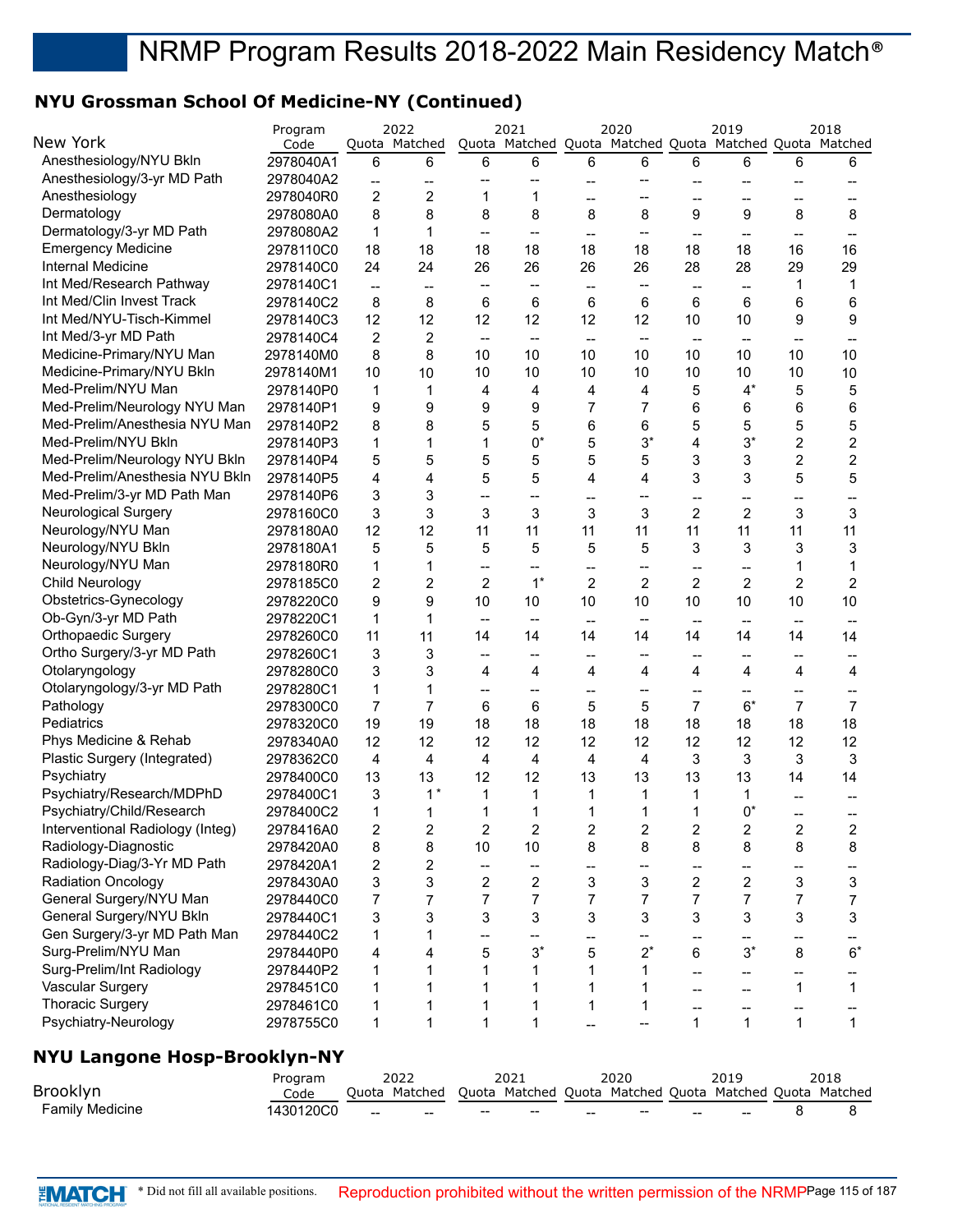## **NYU Long Island SOM-NY**

|                                 | Program   |    | 2022          |    | 2021                              |    | 2020    |    | 2019          |    | 2018    |
|---------------------------------|-----------|----|---------------|----|-----------------------------------|----|---------|----|---------------|----|---------|
| Mineola                         | Code      |    | Ouota Matched |    | Quota Matched Quota Matched Quota |    |         |    | Matched Ouota |    | Matched |
| Internal Medicine               | 1455140C0 | 18 | 18            | 22 | 22                                | 22 | 22      | 22 | 22            | 22 | 22      |
| Internal Medicine/LISOM Trk     | 1455140C1 | 4  | 4             |    |                                   |    |         |    |               |    |         |
| Medicine-Preliminary            | 1455140P0 | 16 | 16            | 16 | 12*                               | 16 | 16      | 16 | 16            | 15 | 15      |
| Obstetrics-Gynecology           | 1455220C0 | 4  | 4             | 5  | 5                                 | 5  | 5       | 5  | 5             | 5  | 5       |
| Obstetrics-Gynecology/LISOM Trk | 1455220C1 |    |               | -- |                                   |    |         |    |               |    |         |
| Orthopaedic Surgery             | 1455260C0 | 3  |               | 3  | 3                                 | 3  | $2^{*}$ | 3  | 3             |    |         |
| Pathology                       | 1455300C0 | 2  |               | 3  | 3                                 | 2  |         | -- |               |    |         |
| Pediatrics                      | 1455320C0 | 11 | 11            | 12 | 12                                | 12 | 12      | 12 | 12            | 12 | 12      |
| Pediatrics/LISOM Trk            | 1455320C1 |    |               | -- |                                   |    |         |    |               |    |         |
| <b>General Surgery</b>          | 1455440C0 | 5  | 5             | 5  | 5                                 | 5  | 5       | 5  | 5             |    |         |
| Surgery-Preliminary             | 1455440P0 | 5  | $3^*$         | 5  | י^                                | 5  | 5       |    | $3^*$         |    |         |

## **NYU Winthrop Hospital-NY**

|                      | Program  | 2022          |        | 2021                                                    | 2020 | 2019 | 2018 |
|----------------------|----------|---------------|--------|---------------------------------------------------------|------|------|------|
| Mineola              | Code     | Ouota Matched |        | Ouota Matched Ouota Matched Ouota Matched Ouota Matched |      |      |      |
| Radiology-Diagnostic | 455420A0 | $- -$         | $\sim$ | $ -$                                                    |      |      |      |

## **Nassau Univ Med Ctr-NY**

|                              | Program   | 2022 |               | 2021 |               | 2020 |       |    | 2019                                      |    | 2018  |
|------------------------------|-----------|------|---------------|------|---------------|------|-------|----|-------------------------------------------|----|-------|
| <b>East Meadow</b>           | Code      |      | Quota Matched |      | Quota Matched |      |       |    | Quota Matched Quota Matched Quota Matched |    |       |
| <b>Emergency Medicine</b>    | 1448110C0 | 5    | 5             | 6    | 6             | 6    | 6     |    |                                           |    |       |
| Internal Medicine            | 1448140C0 | 26   | $15*$         | 26   | 26            | 26   | $11*$ | 24 | 24                                        | 24 | 24    |
| Medicine-Preliminary         | 1448140P0 |      | $6*$          |      |               | 6    | $5^*$ | 10 | $8^*$                                     | 14 | $5^*$ |
| Med-Prelim/Ophthalmology     | 1448140P1 | 4    | 4             |      |               |      |       |    |                                           |    |       |
| Obstetrics-Gynecology        | 1448220C0 | 4    | $3^*$         | 4    | 4             |      | 4     | 4  | 4                                         | 4  |       |
| Ob-Gyn/Preliminary           | 1448220P0 |      | $0^*$         |      |               |      |       |    |                                           |    |       |
| <b>Orthopaedic Surgery</b>   | 1448260C0 | 2    |               |      | 3             |      |       |    |                                           |    |       |
| <b>Pediatrics</b>            | 1448320C0 | 6    | 6             | 6    | 6             | 6    | 6     |    |                                           |    |       |
| Phys Medicine & Rehab        | 1448340A0 | 5    | 5             |      |               |      |       |    |                                           |    |       |
| Plastic Surgery (Integrated) | 1448362C0 |      |               |      |               |      |       |    |                                           |    |       |
| Psychiatry                   | 1448400C0 |      |               |      |               |      | 9     | 9  | 9                                         | 6  |       |
| Psychiatry/CAP 5 yr          | 1448400C1 | 2    |               |      |               |      |       |    |                                           |    |       |
| Radiology-Diagnostic         | 1448420A0 | 4    |               |      |               |      | 4     | 4  | 4                                         |    |       |
| <b>General Surgery</b>       | 1448440C0 | 3    |               |      | 3             |      |       | 3  |                                           |    |       |
| Surgery-Preliminary          | 1448440P0 | 7    | $3^*$         |      | ク*            |      | $2^*$ |    | 3*                                        |    |       |
| Transitional                 | 1448999P0 | 10   | $6*$          | 10   | 10            |      |       |    |                                           |    |       |

## **New York Institute Technology COM**

|                 | Program   | 2022                                                                  |                                                | 2021  |     | 2020                     |    | 2019  |       | 2018 |
|-----------------|-----------|-----------------------------------------------------------------------|------------------------------------------------|-------|-----|--------------------------|----|-------|-------|------|
| Old Westbury    | Code      | Ouota Matched Ouota Matched Ouota Matched Ouota Matched Ouota Matched |                                                |       |     |                          |    |       |       |      |
| Family Medicine | 2314120C0 |                                                                       | $\hspace{0.1mm}-\hspace{0.1mm}-\hspace{0.1mm}$ | $- -$ | $-$ | $\overline{\phantom{m}}$ | -- | $- -$ | $- -$ | ---  |

### **New York-Presbyterian/Queens**

|                                     | Program   |       | 2022          |    | 2021                              |    | 2020        |    | 2019                  |    | 2018                  |
|-------------------------------------|-----------|-------|---------------|----|-----------------------------------|----|-------------|----|-----------------------|----|-----------------------|
| Flushing                            | Code      |       | Quota Matched |    | Quota Matched Quota Matched Quota |    |             |    |                       |    | Matched Quota Matched |
| <b>Emergency Medicine</b>           | 1822110C0 | 9     |               | 9  | 9                                 | 9  | 9           |    |                       | 8  |                       |
| <b>Emergency Med/Military</b>       | 1822110C1 | $- -$ | --            |    |                                   |    |             |    | --                    | 2  | $0^*$                 |
| Internal Medicine                   | 1822140C0 | 18    | 18            | 18 | 18                                | 18 | 18          | 18 | 18                    | 18 | 18                    |
| Medicine-Preliminary                | 1822140P0 | 6     | 6             | 6  | $5^*$                             | 6  | $3^*$       | 6  | 6                     | 6  | $3^*$                 |
| <b>General Surgery</b>              | 1822440C0 | 5     | 5             | 5  | 5                                 | 5  | 5           | 5  | 5                     | 5  | 5                     |
| Surgery-Preliminary                 | 1822440P0 | 6     | $0^*$         | 6  | 0*                                | 6  | $\lambda^*$ | 6  | 0*                    | 6  |                       |
| <b>Niagara Falls Mem Med Ctr-NY</b> |           |       |               |    |                                   |    |             |    |                       |    |                       |
|                                     | Program   |       | 2022          |    | 2021                              |    | 2020        |    | 2019                  |    | 2018                  |
| Niagara Falls                       | Code      |       | Ouota Matched |    | Quota Matched Quota Matched Quota |    |             |    | Matched Ouota Matched |    |                       |

Family Medicine 2205120C0 4 4 44 4 422 -- --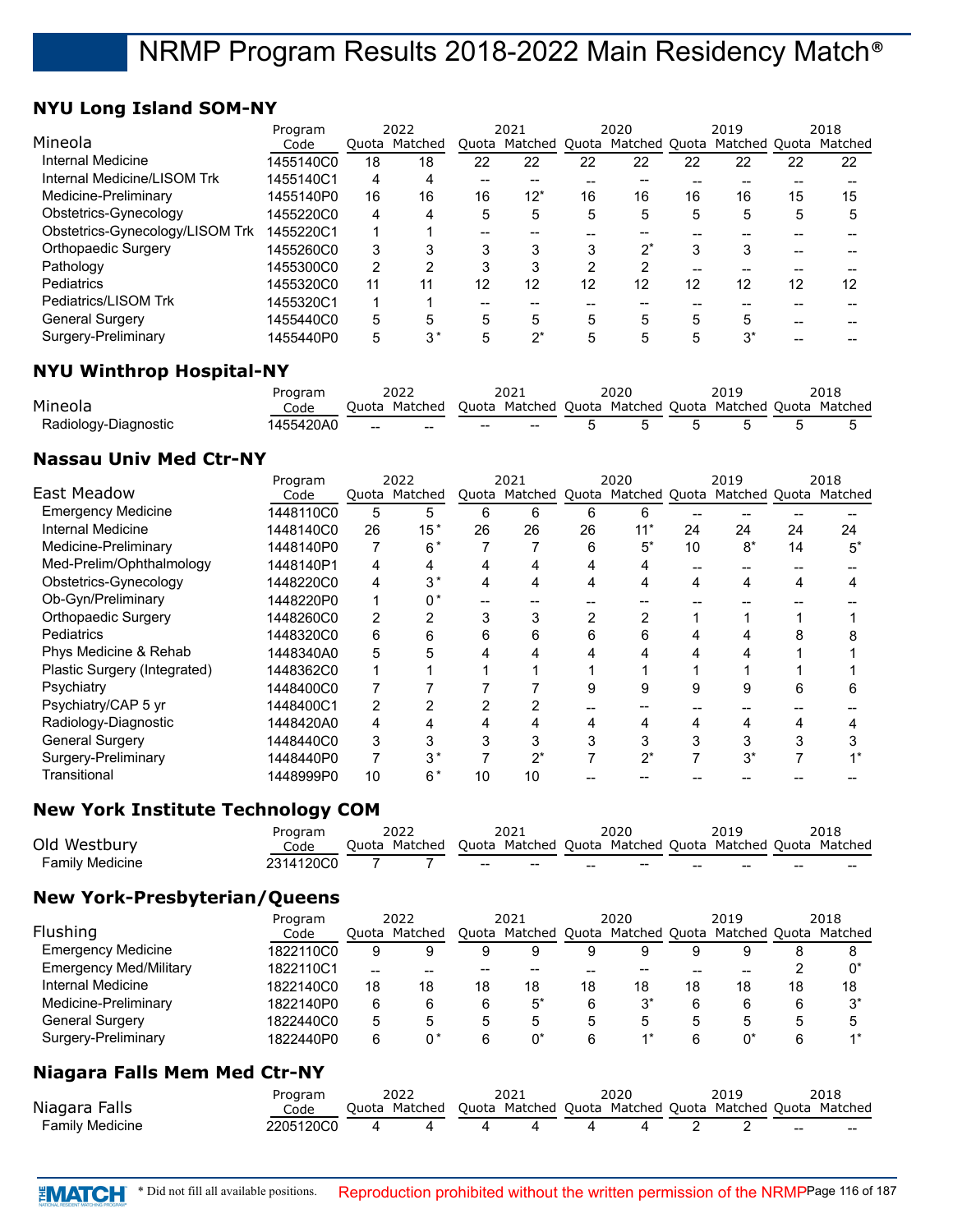### **Nuvance Health-NY**

|                           | Program   |       | 2022            |    | 2021                              |    | 2020           |    | 2019                                                    | 2018 |
|---------------------------|-----------|-------|-----------------|----|-----------------------------------|----|----------------|----|---------------------------------------------------------|------|
| Lagrangerville            | Code      |       | Quota Matched   |    |                                   |    |                |    | Quota Matched Quota Matched Quota Matched Quota Matched |      |
| Anesthesiology            | 2183040R0 |       |                 |    |                                   | 6  | 6              |    |                                                         |      |
| Neurology                 | 2183180R0 |       |                 | 5  | 5                                 |    |                |    |                                                         |      |
|                           | Program   |       | 2022            |    | 2021                              |    | 2020           |    | 2019                                                    | 2018 |
| Poughkeepsie              | Code      |       | Quota Matched   |    | Quota Matched Quota Matched Quota |    |                |    | Matched Quota Matched                                   |      |
| Anesthesiology            | 2183040C0 | 6     | 6               | 6  | $4^*$                             | 6  | 6              |    |                                                         |      |
| <b>Emergency Medicine</b> | 2183110C0 | 10    | 5*              | 10 | 10                                | 10 | 10             |    |                                                         |      |
| <b>Family Medicine</b>    | 2183120C0 | 8     | $\rightarrow$ * | 8  | 8                                 | 8  | 8              | 8  | 8                                                       |      |
| Internal Medicine         | 2183140C0 | 25    | 25              | 25 | 25                                | 25 | 25             | 25 | 25                                                      |      |
| Neurology                 | 2183180C0 | 5     | 5               | 5  | 5                                 |    |                |    |                                                         |      |
| Obstetrics-Gynecology     | 2183220C0 | $- -$ |                 | 4  | 4                                 | 6  | 6              |    |                                                         |      |
| Psychiatry                | 2183400C0 | 9     | 9               | 9  | 9                                 | 8  | $\overline{ }$ |    |                                                         |      |
| <b>General Surgery</b>    | 2183440C0 | 3     | 3               | 3  | 3                                 | 3  | 3              | 3  | 3                                                       |      |
| Transitional              | 2183999P0 | 4     | $4 *$           |    |                                   | 12 | 12             |    |                                                         |      |

## **OBH Brookdale Univ Hosp Med Ctr-NY**

|                           | Program   | 2022  |         | 2021 |                     | 2020 |               | 2019 |                       |   | 2018 |
|---------------------------|-----------|-------|---------|------|---------------------|------|---------------|------|-----------------------|---|------|
| Brooklyn                  | Code      | Ouota | Matched |      | Quota Matched Quota |      | Matched Quota |      | Matched Quota Matched |   |      |
| <b>Emergency Medicine</b> | 1419110C0 |       |         |      |                     | 9    |               |      |                       |   |      |
| Psychiatry                | 1419400C0 |       |         |      |                     |      |               |      |                       |   |      |
| General Surgery           | 1419440C0 |       |         |      |                     |      |               |      |                       |   |      |
| Surgery-Preliminary       | 1419440P0 |       |         |      |                     |      |               |      |                       | a |      |

### **OBH Interfaith Med Ctr-NY**

|                 | Program    | 2022                                                                  | 2021 | 2020 | 2019 | 2018 |
|-----------------|------------|-----------------------------------------------------------------------|------|------|------|------|
| <b>Brooklyn</b> | Code       | Quota Matched Quota Matched Quota Matched Quota Matched Quota Matched |      |      |      |      |
| Psychiatry      | 1425400C0_ |                                                                       |      |      |      |      |

#### **OBH Kingsbrook Jewish Med Ctr-NY**

|                                  | Program   | 2022          | 2021                                                    |      | 2020                                           |       | 2019 |    | 2018 |
|----------------------------------|-----------|---------------|---------------------------------------------------------|------|------------------------------------------------|-------|------|----|------|
| <b>Brooklyn</b>                  | Code      | Ouota Matched | Quota Matched Quota Matched Quota Matched Quota Matched |      |                                                |       |      |    |      |
| <b>Phys Medicine &amp; Rehab</b> | 1476340A0 |               |                                                         | - 3- |                                                |       |      |    |      |
| <b>Phys Medicine &amp; Rehab</b> | 1476340R0 |               |                                                         |      | $\hspace{0.1mm}-\hspace{0.1mm}-\hspace{0.1mm}$ | $- -$ | --   | -- | --   |

### **Our Lady Of Lourdes-NY**

|                 | Program               |       | 2022    | 2021                                            | 2020 | 2019 |        | 2018    |
|-----------------|-----------------------|-------|---------|-------------------------------------------------|------|------|--------|---------|
| Binghamton      | Code                  | วนota | Matched | Ouota Matched Ouota Matched Ouota Matched Ouota |      |      |        | Matched |
| Family Medicine | <sup>2</sup> 185120C0 | 10.   |         |                                                 |      |      | $\sim$ | $- -$   |

### **Richmond Univ Med Ctr-NY**

| Program               |           |       | 2022    |    | 2021                                            |    | 2020 |    | 2019 |    | 2018    |
|-----------------------|-----------|-------|---------|----|-------------------------------------------------|----|------|----|------|----|---------|
| Staten Island         | Code      | Ouota | Matched |    | Quota Matched Quota Matched Quota Matched Quota |    |      |    |      |    | Matched |
| Internal Medicine     | 1514140C0 | 12    | $11*$   | 12 | `9                                              | 12 | 12   | 12 | 12   | 12 | $10*$   |
| Medicine-Preliminary  | 1514140P0 | 14    | $4^*$   | 14 | $3^*$                                           | 14 |      | 14 | 8*   | 14 | հ*      |
| Obstetrics-Gynecology | 1514220C0 | 4     |         | 4  |                                                 | 4  | 4    |    | 4    | 4  |         |
| Pediatrics            | 1514320C0 | 6     |         | 6  |                                                 | 6  | 6    |    | 6    | 6  |         |
| Psychiatry            | 1514400C0 | 6     |         | 8  |                                                 | 6  | h    |    | 8    | 6  |         |
| Radiology-Diagnostic  | 1514420A0 |       |         |    |                                                 |    |      |    |      |    |         |

## **Rochester Gen Hosp-NY**

|                                  | Program   | 2022 |               | 2021  |                                           | 2020 |    | 2019 |    |    | 2018    |
|----------------------------------|-----------|------|---------------|-------|-------------------------------------------|------|----|------|----|----|---------|
| Rochester                        | Code      |      | Ouota Matched | Ouota | Matched Quota Matched Quota Matched Quota |      |    |      |    |    | Matched |
| <b>Family Medicine</b>           | 1509120C0 | 5    |               | 5     | $4^*$                                     | 4    |    |      |    |    | 0*      |
| Internal Medicine                | 1509140C0 | 24   | 24            | 24    | 24                                        | 24   | 24 | 19   | 19 | 19 | 19      |
| Obstetrics-Gynecology            | 1509220C0 | 5    |               | 5     | 5                                         | 5    | 5  |      |    | 4  | 4       |
| Psychiatry                       | 1509400C0 | 4    |               | 4     | 4                                         | --   |    |      |    |    |         |
| Interventional Radiology (Integ) | 1509416A0 | 2    |               |       |                                           |      |    |      |    |    |         |
| Radiology-Diagnostic             | 1509420A0 | 5    |               | 4     | 4                                         |      | 4  |      |    | 4  |         |
| Radiology-Diagnostic             | 1509420R0 |      |               |       |                                           |      |    |      |    |    |         |

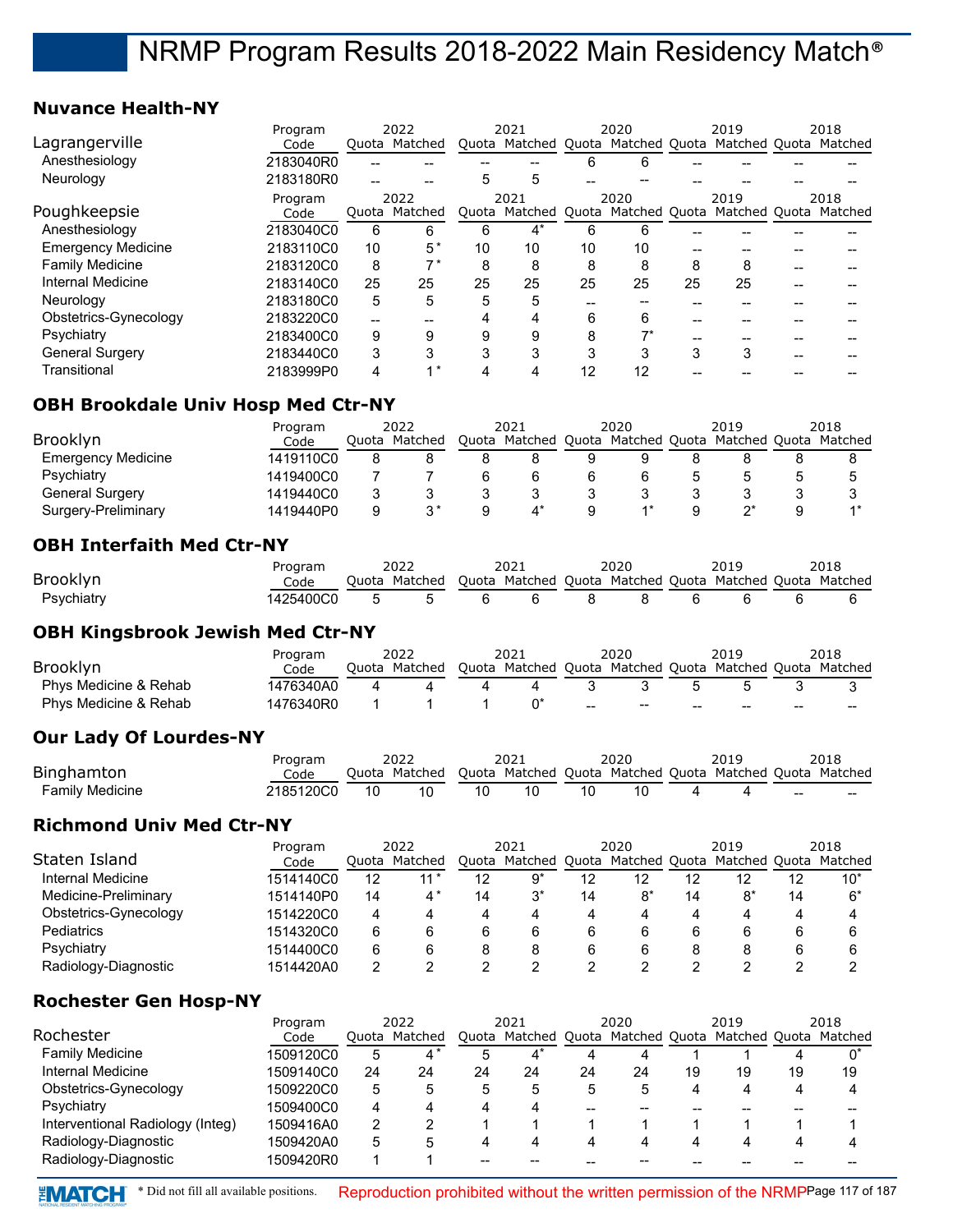## **Rochester Regional Health/Unity Hosp-NY**

|                       | Program   |    | 2022          |                                                | 2021                |       | 2020          |    | 2019          |    | 2018    |
|-----------------------|-----------|----|---------------|------------------------------------------------|---------------------|-------|---------------|----|---------------|----|---------|
| Rochester             | Code      |    | Ouota Matched |                                                | Quota Matched Quota |       | Matched Quota |    | Matched Quota |    | Matched |
| Internal Medicine     | 1510140C0 | 16 |               | 16                                             | 16                  | 13    |               |    |               | 13 |         |
| Medicine-Preliminary  | 1510140P0 | 2  |               |                                                |                     |       |               |    |               |    |         |
| Phys Medicine & Rehab | 1510340A0 | 2  |               | $\hspace{0.1mm}-\hspace{0.1mm}-\hspace{0.1mm}$ | $- -$               | $- -$ | $- -$         | -- | --            | -- |         |
| Phys Medicine & Rehab | 1510340R0 |    |               | $- -$                                          | $- -$               | --    | $- -$         | -- | --            | -- |         |

# **SUNY HSC Brooklyn-NY**

|                            | Program   |                | 2022           |                | 2021                                                    |                | 2020  |    | 2019  |                | 2018  |
|----------------------------|-----------|----------------|----------------|----------------|---------------------------------------------------------|----------------|-------|----|-------|----------------|-------|
| Brooklyn                   | Code      |                | Quota Matched  |                | Quota Matched Quota Matched Quota Matched Quota Matched |                |       |    |       |                |       |
| Anesthesiology             | 1426040C0 | 13             | 13             | 13             | 13                                                      | 15             | 15    | 15 | 15    | 15             | $9^*$ |
| Anesthesiology             | 1426040R0 | 4              | 4              | 2              | $\overline{c}$                                          | 4              | 4     | 3  | 3     | 4              | 4     |
| Dermatology                | 1426080A0 | 8              | 8              | 8              | 8                                                       | 8              | 8     |    |       |                |       |
| Dermatology                | 1426080R0 | --             |                |                |                                                         | $\overline{2}$ | 2     |    |       |                |       |
| <b>Emergency Medicine</b>  | 1426110C0 | 21             | 21             | 21             | 21                                                      | 16             | 16    | 19 | 19    | 21             | 21    |
| <b>Family Medicine</b>     | 1426120C0 | 6              | 6              | 6              | 6                                                       | 6              | 6     | 6  | 6     | 6              | 6     |
| <b>Internal Medicine</b>   | 1426140C0 | 47             | 47             | 42             | 42                                                      | 47             | 47    | 40 | 40    | 45             | 45    |
| Medicine-Primary           | 1426140M0 | 12             | 12             | 12             | 12                                                      | 12             | 12    | 4  | 4     |                |       |
| Medicine-Preliminary       | 1426140P0 | 8              | 8              | 10             | 10                                                      | 9              | 9     | 13 | 13    | 7              | 7     |
| Med-Prelim/Ophthalmology   | 1426140P3 | 2              | 2              |                |                                                         |                |       |    |       |                |       |
| Neurology                  | 1426180A0 | 1              | $0^*$          | --             |                                                         |                |       |    |       |                |       |
| Neurology                  | 1426180C0 | 11             | 11             | 11             | 11                                                      | 11             | 11    | 11 | $8*$  | 11             | 11    |
| Neurology                  | 1426180R0 | --             | --             |                |                                                         |                | $0^*$ | 1  | $0^*$ | $\overline{c}$ | $1^*$ |
| Child Neurology            | 1426185C0 | 2              | $\overline{2}$ | $\overline{2}$ | $\overline{2}$                                          | $\overline{2}$ | 2     | 2  | 2     | 2              | 2     |
| Obstetrics-Gynecology      | 1426220C0 | 6              | 6              | 6              | 6                                                       | 6              | 6     | 6  | 6     | 6              | 6     |
| <b>Orthopaedic Surgery</b> | 1426260C0 | 6              | 6              | 6              | 6                                                       | 6              | 6     | 6  | 6     | 6              | 6     |
| Otolaryngology             | 1426280C0 | 3              | 3              | 3              | 3                                                       | 3              | 3     | 3  | 3     | 3              | $2^*$ |
| Pathology                  | 1426300C0 | 6              | 6              | 7              | 7                                                       | 5              | 5     | 7  | 7     | 3              | $2^*$ |
| Pediatrics                 | 1426320C0 | 26             | 26             | 29             | 29                                                      | 28             | 28    | 27 | 27    | 29             | 29    |
| Pediatrics/Shabbat         | 1426320C1 | $-$            |                |                |                                                         |                | 1     | 2  | 2     |                |       |
| Pediatrics-Preliminary     | 1426320P0 | $\overline{a}$ | --             |                |                                                         |                |       |    | $0^*$ | --             |       |
| Phys Medicine & Rehab      | 1426340A0 | 6              | 6              | 6              | 6                                                       | 7              | 7     | 7  | $6*$  | 7              | 7     |
| Psychiatry                 | 1426400C0 | 13             | 13             | 12             | 12                                                      | 12             | 12    | 12 | 12    | 12             | 12    |
| Radiology-Diagnostic       | 1426420A0 | 8              | 8              | 8              | 8                                                       | 8              | 8     | 8  | 8     | 8              | 8     |
| <b>Radiation Oncology</b>  | 1426430A0 | $\overline{c}$ | $0^*$          | $\overline{2}$ | $0^*$                                                   | $\overline{2}$ | $0^*$ | 2  | $0^*$ | 2              | 2     |
| <b>General Surgery</b>     | 1426440C0 | 8              | 8              | 8              | 8                                                       | 8              | 8     | 8  | 8     | 8              | 8     |
| Surgery-Preliminary        | 1426440P0 | 12             | $10*$          | 12             | $5^*$                                                   | 11             | 11    | 11 | $9^*$ | 14             | 14    |
| Medicine-Emergency Med     | 1426705C0 | 4              | 4              | 4              | 4                                                       | 4              | 4     | 4  | 4     | 4              | 4     |

## **SUNY Upstate Med University**

|                             | Program   |    | 2022          |    | 2021                                                    |    | 2020  |    | 2019  |    | 2018 |
|-----------------------------|-----------|----|---------------|----|---------------------------------------------------------|----|-------|----|-------|----|------|
| Syracuse                    | Code      |    | Quota Matched |    | Quota Matched Quota Matched Quota Matched Quota Matched |    |       |    |       |    |      |
| Anesthesiology              | 1516040A0 |    |               |    |                                                         |    |       |    |       | 8  |      |
| Anesthesiology              | 1516040C0 | 11 | 11            | 8  | 8                                                       | 11 | 11    | 11 | 11    | 4  |      |
| Anesthesiology              | 1516040R0 | 3  | 3             |    |                                                         |    |       |    |       |    |      |
| <b>Emergency Medicine</b>   | 1516110C0 | 11 | $10*$         | 11 | 11                                                      | 12 | 12    | 11 | g*    | 11 | 11   |
| <b>Family Medicine</b>      | 1516120C0 | 6  | 6             | 6  | 6                                                       | 6  | 6     | 6  | 6     |    |      |
| Internal Medicine           | 1516140C0 | 35 | 35            | 32 | 32                                                      | 36 | 36    | 36 | 36    | 36 | 36   |
| Medicine-Preliminary        | 1516140P0 | 18 | 18            | 13 | $12*$                                                   | 16 | $8^*$ | 12 | $10*$ |    |      |
| Med-Prelim/Anesthesiology   | 1516140P1 | -- |               |    |                                                         |    |       |    |       |    |      |
| Med-Prelim/Neurology        | 1516140P2 |    |               |    |                                                         |    |       |    |       |    |      |
| Med-Prelim/PM&R             | 1516140P3 | 1  |               | 2  | 2                                                       |    | 3     | 5  | 5     |    |      |
| Med-Prelim/Radiology        | 1516140P4 | 6  | 6             | 6  | 6                                                       |    | 3     | 5  | 5     |    |      |
| Med-Prelim/Ophthalmology    | 1516140P5 | -- |               |    |                                                         |    |       |    |       |    |      |
| <b>Neurological Surgery</b> | 1516160C0 | 2  | 2             |    |                                                         | 2  | 2     |    |       |    |      |
| Neurology                   | 1516180A0 | -- |               |    |                                                         |    |       |    |       |    |      |
| Neurology                   | 1516180C0 | 9  | 9             | 8  | 8                                                       | 9  | 9     | 9  | 9     | 5  | 5    |
| Neurology                   | 1516180R0 | -- |               |    |                                                         |    |       |    |       |    |      |
| Obstetrics-Gynecology       | 1516220C0 | 5  | 5             | 5  | 5                                                       | 5  | 5     | 5  | 5     | 5  | 5    |

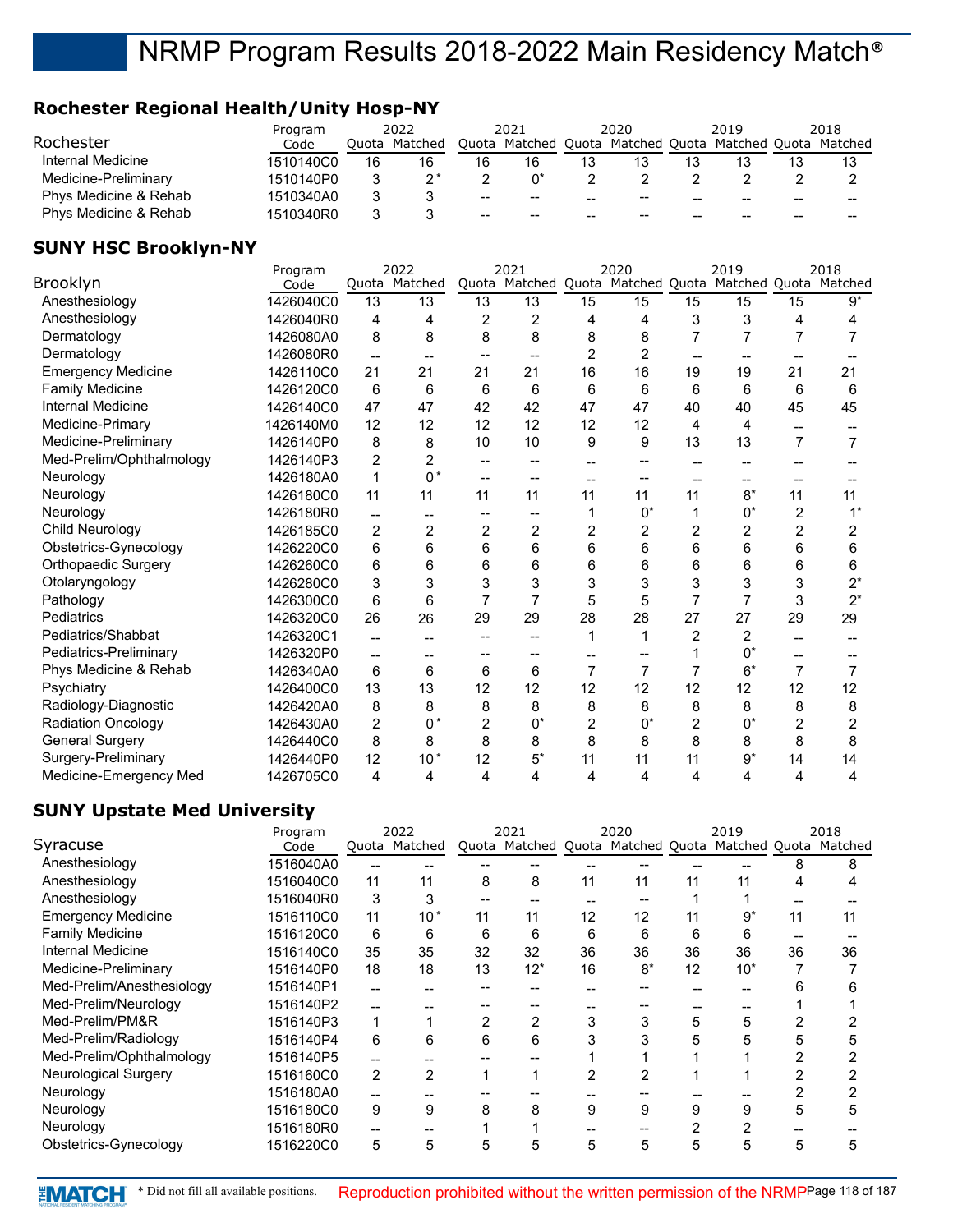# **SUNY Upstate Med University (Continued)**

|                            | Program   |                | 2022          |    | 2021                              |    | 2020  |    | 2019                  |    | 2018  |
|----------------------------|-----------|----------------|---------------|----|-----------------------------------|----|-------|----|-----------------------|----|-------|
| Syracuse                   | Code      |                | Quota Matched |    | Quota Matched Quota Matched Quota |    |       |    | Matched Quota Matched |    |       |
| <b>Orthopaedic Surgery</b> | 1516260C0 | 5              | 5             | 5  | 5                                 | 5  | 5     | 5  | 5                     | 5  |       |
| Otolaryngology             | 1516280C0 | 3              | 3             |    | 3                                 |    |       |    |                       |    |       |
| Pathology                  | 1516300C0 | 5              | 5             |    | 4                                 |    | 3     | 3  |                       |    |       |
| Pediatrics                 | 1516320C0 | 15             | $10*$         | 15 | 15                                | 15 | 15    | 15 | 15                    | 15 | 15    |
| Phys Medicine & Rehab      | 1516340A0 | 6              | 6             | 6  | 6                                 | 6  | 6     | 6  | 6                     | 6  | 6     |
| Psychiatry                 | 1516400C0 | 8              | 8             | 8  | 8                                 | 8  | 8     | 8  | 8                     | 8  |       |
| Psych/Rural-Watertown      | 1516400C1 |                |               |    |                                   |    |       |    |                       |    |       |
| Psych/Rural-Binghamton     | 1516400C2 | --             |               |    |                                   |    |       |    | $0^*$                 |    |       |
| Psych/Rural-Oswego         | 1516400C3 |                |               |    |                                   |    |       |    |                       |    |       |
| Psychiatry/Rural-Utica     | 1516400C4 |                |               |    |                                   |    | $0^*$ |    |                       |    |       |
| Psych/Rural-MVPC           | 1516400C5 |                |               |    |                                   |    | 2     |    | 0*                    |    |       |
| Psych/Rural-SLPC           | 1516400C6 |                |               |    |                                   |    | $0^*$ |    | 0*                    |    |       |
| Psychiatry/Rural-GBHC      | 1516400C7 | 2              | 2             |    | $\overline{2}$                    |    |       |    |                       |    |       |
| Psychiatry/Rural-HPC       | 1516400C8 | $\overline{2}$ |               |    | 2                                 |    |       |    |                       |    |       |
| Radiology-Diagnostic       | 1516420A0 | 7              |               |    |                                   |    |       | 6  | 6                     | 6  | 6     |
| <b>Radiation Oncology</b>  | 1516430A0 | 2              |               |    | $0^*$                             |    | 2     |    | 0*                    |    |       |
| <b>General Surgery</b>     | 1516440C0 | 5              | 5             | 6  | 6                                 | 6  | 6     | 6  | 6                     | 6  | 6     |
| Surgery-Preliminary        | 1516440P0 |                |               | 6  | $1*$                              | 6  | $0^*$ |    | $3^*$                 | 8  | $3^*$ |
|                            |           |                |               |    |                                   |    |       |    |                       |    |       |

#### **Samaritan Med Ctr-NY**

|                        | Program   |       | 2022    |       | 202.                        | 2020 | 2019                  | 2018 |
|------------------------|-----------|-------|---------|-------|-----------------------------|------|-----------------------|------|
| Watertown              | Code      | Ouota | Matched | Ouota | Matched Quota Matched Quota |      | Matched Quota Matched |      |
| <b>Family Medicine</b> | 2024120C0 |       |         |       |                             |      |                       |      |
| Internal Medicine      | 2024140C0 |       |         |       |                             |      |                       |      |

## **St Barnabas Hosp-NY**

|                                | Program   | 2022 |               | 2021 |                                                         | 2020 |    |    | 2019 |                 | 2018 |
|--------------------------------|-----------|------|---------------|------|---------------------------------------------------------|------|----|----|------|-----------------|------|
| <b>Bronx</b>                   | Code      |      | Ouota Matched |      | Quota Matched Quota Matched Quota Matched Quota Matched |      |    |    |      |                 |      |
| Dermatology                    | 3113080A0 |      |               |      |                                                         |      |    |    |      | $- -$           | --   |
| Emergency Medicine/Osteopathic | 3113110C0 | 15   |               | 15   | 15                                                      | 15   | 15 |    | 15   | 15              | 15   |
| Osteo Neuromusculo Med         | 3113275C0 |      |               |      |                                                         |      |    | -- | --   | --              |      |
| Pediatrics                     | 3113320C0 | 6    |               |      |                                                         |      |    |    |      |                 |      |
| General Surgery                | 3113440C0 |      |               |      |                                                         |      |    | -- | --   | $\qquad \qquad$ |      |

### **St Elizabeth Med Ctr-NY**

|                        |           |       | 2022    |       | 2021    |       | 2020          | 2019          | 2018    |
|------------------------|-----------|-------|---------|-------|---------|-------|---------------|---------------|---------|
| Utica                  | Code      | วนota | Matched | Ouota | Matched | Ouota | Matched Ouota | Matched Ouota | Matched |
| <b>Family Medicine</b> | 3064120C0 |       |         |       |         |       |               |               |         |

#### **St Johns Riverside Hospital-NY**

|                           | Program   |       | 2022          |    | 2021          |         | 2020          | 2019          | 2018    |
|---------------------------|-----------|-------|---------------|----|---------------|---------|---------------|---------------|---------|
| Yonkers                   | Code      | Ouota | Matched       |    | Quota Matched | ' Quota | Matched Quota | Matched Quota | Matched |
| <b>Emergency Medicine</b> | 1897110C0 | 10    | $\rightarrow$ | 10 | 10            |         |               |               |         |
| Internal Medicine         | 1897140C0 |       |               |    |               |         |               |               |         |
| Medicine-Preliminary      | 1897140P0 |       |               |    |               |         |               |               |         |

### **St Josephs Health-NY**

|                 | Program   |       | 2022    |    | 2021                                                    |    | 2020 | 2019 | 2018 |
|-----------------|-----------|-------|---------|----|---------------------------------------------------------|----|------|------|------|
| Syracuse        | Code      | Ouota | Matched |    | Quota Matched Quota Matched Quota Matched Quota Matched |    |      |      |      |
| Family Medicine | 1518120C0 | 14    | 11      | 14 | 10 $^*$                                                 | 11 |      |      |      |
| Transitional    | 1518999P0 |       |         |    |                                                         |    |      |      |      |

### **Stony Brook Teach Hosps-NY**

|                           | Program   |       | 2022    |    | 2021          |    | 2020 |    | 2019                                        |    | 2018 |
|---------------------------|-----------|-------|---------|----|---------------|----|------|----|---------------------------------------------|----|------|
| Stony Brook               | Code      | Ouota | Matched |    | Quota Matched |    |      |    | l Quota Matched Quota Matched Quota Matched |    |      |
| Anesthesiology            | 2919040C0 |       |         | 10 | 10            | 10 | 10   | 10 |                                             | 10 |      |
| Dermatology               | 2919080A0 |       |         |    |               |    |      |    |                                             |    |      |
| <b>Emergency Medicine</b> | 2919110C0 | 15    | 15      | 16 | 16            | 16 |      | 16 |                                             |    | 16   |

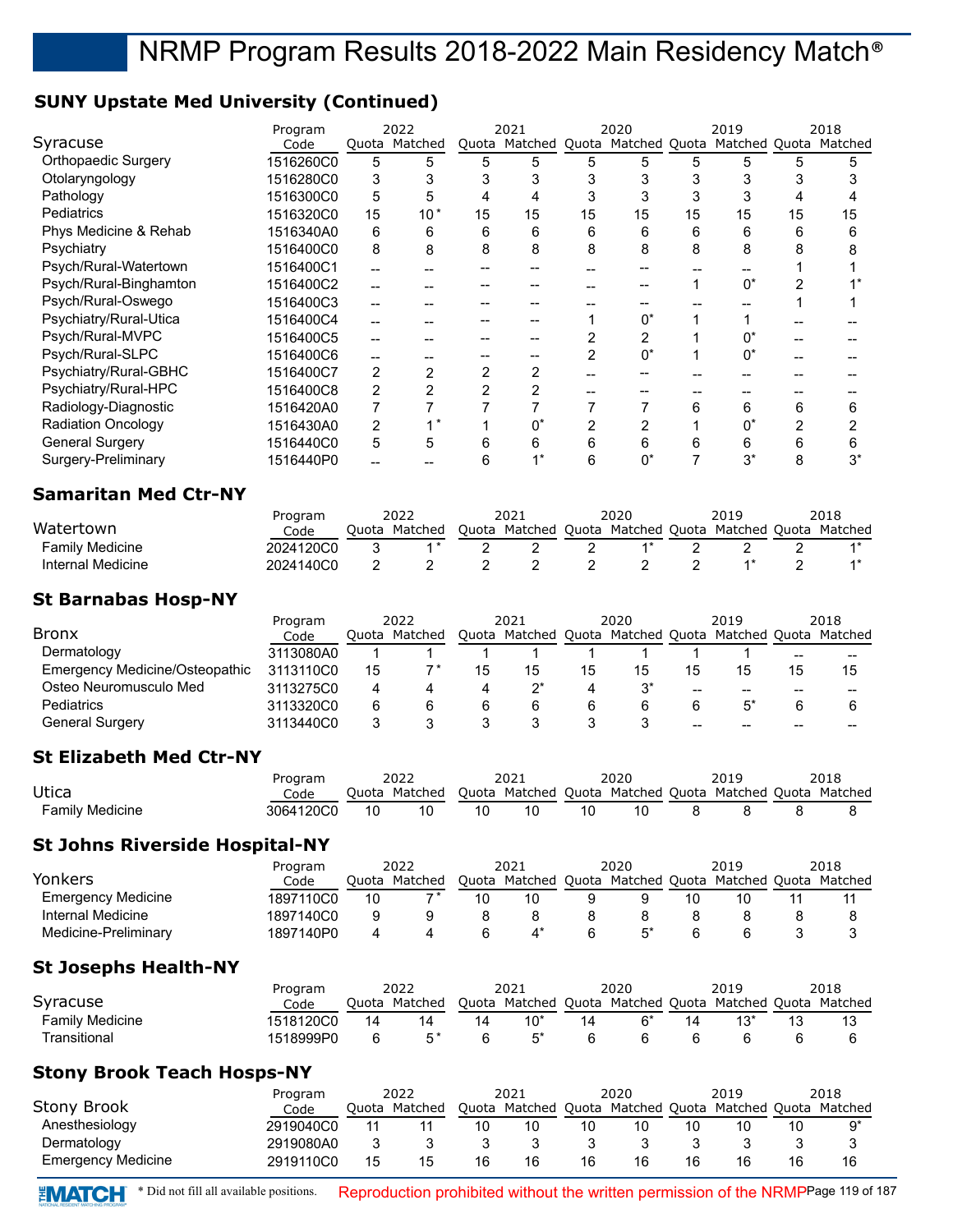# **Stony Brook Teach Hosps-NY (Continued)**

| Quota Matched Quota Matched Quota Matched Quota Matched<br>Quota Matched<br>Code<br>Emergency Medicine/3-yr MD Path<br>2919110C1<br>$\mathbf{1}$<br>$\mathbf{1}$<br>$\overline{\phantom{a}}$<br>--<br>--<br>$6*$<br><b>Family Medicine</b><br>$\overline{7}$<br>$\overline{7}$<br>7<br>$5^*$<br>$\overline{7}$<br>7<br>7<br>2919120C0<br>7<br>7<br>Internal Medicine<br>32<br>32<br>30<br>26<br>30<br>31<br>31<br>26<br>24<br>24<br>2919140C0<br>Internal Medicine/Mather<br>15<br>15<br>2919140C1<br>--<br>--<br>$\overline{\phantom{a}}$<br>$\overline{a}$<br>$\overline{\phantom{a}}$<br>$\overline{\phantom{a}}$<br>$\overline{\phantom{a}}$<br>--<br>$\overline{7}$<br>Internal Med/Southampton<br>$\overline{7}$<br>7<br>7<br>7<br>7<br>7<br>7<br>2919140C2<br>7<br>7<br>3<br>$\overline{c}$<br>$\overline{c}$<br>$\overline{c}$<br>1<br>3<br>$\overline{c}$<br>Medicine-Primary<br>1<br>4<br>2919140M0<br>4<br>$3^*$<br>Medicine-Preliminary<br>4<br>4<br>2919140P0<br>4<br>--<br>--<br>$\overline{a}$<br>$\overline{a}$<br>$\overline{a}$<br>Med-Prelim/Neurology<br>3<br>3<br>5<br>2919140P1<br>5<br>--<br>--<br>--<br>--<br>--<br>3<br>Med-Prelim/Mather<br>2919140P2<br>3<br>--<br>--<br>--<br>--<br>--<br>Med-Prelim/Radiation Onc<br>2919140P3<br>1<br>1<br>--<br>--<br>--<br>--<br>--<br>--<br>--<br>Med-Prelim/Radiology<br>3<br>3<br>2919140P4<br>--<br>--<br>$\overline{\phantom{a}}$<br>$\hspace{0.05cm}$ $\hspace{0.05cm}$<br>--<br>--<br>$\mathbf{1}$<br>Neurological Surgery<br>1<br>1<br>1<br>1<br>1<br>2919160C0<br>--<br>--<br>$\overline{\phantom{a}}$<br>$-$<br>5<br>Neurology<br>5<br>5<br>5<br>2919180A0<br>--<br>--<br>--<br>--<br>--<br>$5^*$<br>Neurology<br>5<br>5<br>6<br>6<br>6<br>2919180C0<br>--<br>--<br>--<br>Neurology/3-yr MD Path<br>1<br>2919180C1<br>1<br>$\overline{\phantom{a}}$<br>--<br>--<br>--<br>Neurology<br>1<br>2919180R0<br>1<br>--<br>--<br>--<br>$\overline{\phantom{a}}$<br>--<br>--<br><b>Child Neurology</b><br>$0*$<br>$0^*$<br>2919185C0<br>1<br>1<br>1<br>1<br>1<br>1<br>1<br>1<br>$0^*$<br>$0^*$<br>$0^*$<br>Child Neurology<br>1<br>2919185R0<br>1<br>1<br>--<br>$\overline{\phantom{a}}$<br>$\overline{\phantom{a}}$<br>--<br>5<br>Obstetrics-Gynecology<br>5<br>5<br>5<br>5<br>5<br>2919220C0<br>5<br>5<br>5<br>5<br>5<br>Orthopaedic Surgery<br>5<br>5<br>5<br>5<br>5<br>5<br>5<br>5<br>2919260C0<br>5<br>1<br>Otolaryngology<br>2919280C1<br>1<br>1<br>1<br>1<br>1<br>1<br>1<br>1<br>1<br>3<br>3<br>3<br>Pathology<br>4<br>4<br>4<br>3<br>4<br>2919300C0<br>4<br>4<br>$11*$<br>12<br>12<br>Pediatrics<br>12<br>12<br>12<br>12<br>12<br>12<br>12<br>2919320C0<br>Phys Medicine & Rehab<br>3<br>3<br>3<br>3<br>3<br>3<br>3<br>3<br>3<br>3<br>2919340A0<br>Psychiatry<br>6<br>6<br>5<br>5<br>2919400C0<br>6<br>6<br>6<br>6<br>6<br>6<br>Psychiatry/Mather<br>5<br>2919400C1<br>5<br>--<br>--<br>--<br>$\overline{\phantom{a}}$<br>--<br>--<br>$\overline{c}$<br>$\overline{c}$<br>$\overline{2}$<br>$\overline{c}$<br>Psychiatry/Comb Adult/Child<br>$\overline{c}$<br>2<br>2<br>2<br>2919400C2<br>Psychiatry/ELIH<br>5<br>5<br>5<br>5<br>5<br>2919400C3<br>5<br>--<br>--<br>--<br>Intervent Rad (Integ)/Mather<br>$0^*$<br>$\mathbf{1}$<br>$\mathbf{1}$<br>1<br>1<br>$\mathbf{1}$<br>1<br>1<br>2919416A0<br>$\overline{a}$<br>$-$<br>Interventional Rad (Integ)/Mather<br>2919416R0<br>1<br>1<br>--<br>$\overline{\phantom{a}}$<br>--<br>--<br>--<br>Radiology-Diagnostic<br>$\overline{7}$<br>7<br>6<br>6<br>6<br>6<br>6<br>6<br>6<br>6<br>2919420A0<br>3<br>3<br>3<br>3<br>3<br>Radiology-Diagnostic/Mather<br>3<br>3<br>3<br>2919420A1<br>--<br>$\overline{\phantom{a}}$<br>Radiology-Diagnostic<br>2919420R1<br>1<br>1<br>$\overline{\phantom{a}}$<br>$\overline{\phantom{a}}$<br>--<br><b>Radiation Oncology</b><br>$0*$<br>$0^*$<br>$0^*$<br>2919430A0<br>1<br>1<br>1<br>1<br>1<br>1<br>1<br>General Surgery/SBUH<br>5<br>5<br>6<br>6<br>6<br>2919440C0<br>6<br>$\overline{a}$<br>--<br>--<br>General Surgery/Southampton<br>3<br>3<br>4<br>4<br>2919440C1<br>$\overline{a}$<br>--<br>$\overline{\phantom{a}}$<br>--<br>$\overline{7}$<br>General Surgery/Combined<br>$\overline{7}$<br>7<br>7<br>2919440C2<br>--<br>--<br>$- -$<br>$2^*$<br>$2^*$<br>$3^*$<br>Surgery-Preliminary/SBUH<br>6<br>6<br>6<br>2919440P0<br>$\overline{\phantom{a}}$<br>--<br>Surg-Prelim/Urology<br>2919440P1<br>3<br>3<br>$\overline{\phantom{a}}$<br>Surg-Prelim/Combined<br>$2^*$<br>9<br>9<br>10<br>2919440P3<br>$0^*$<br>Vascular Surgery<br>1<br>$\mathbf{1}$<br>$\mathbf 1$<br>$\mathbf 1$<br>2919451C0<br>1<br>1<br>1<br>1<br>1<br>Medicine-Pediatrics<br>3<br>$\overline{\mathbf{c}}$<br>2<br>3<br>3<br>3<br>3<br>3<br>2919700C0<br>4<br>4<br>Medicine-Pediatrics/3-yr MD Path<br>2919700C1<br>1<br>1<br>--<br>--<br>--<br>--<br><b>Transitional/Mather</b><br>13<br>13<br>2919999P0<br>$\overline{a}$<br>$\hspace{0.05cm}$ $\hspace{0.05cm}$<br>--<br>--<br>$\overline{\phantom{a}}$<br>$-$<br>$\overline{\phantom{a}}$<br>$\overline{\phantom{a}}$<br>Transitional/Southhampton<br>$10*$<br>12<br>12<br>2919999P1<br>12<br>12<br>12<br>12<br>15<br>--<br>Transitional/Ophthalmology<br>$\ensuremath{\mathsf{3}}$<br>$\sqrt{3}$<br>3<br>3<br>$\mathfrak{S}$<br>$\ensuremath{\mathsf{3}}$<br>2919999P2<br>--<br>$\qquad \qquad \blacksquare$<br>۰.<br>$\overline{\phantom{a}}$ |                    | Program | 2022 | 2021 | 2020 | 2019 | 2018 |
|---------------------------------------------------------------------------------------------------------------------------------------------------------------------------------------------------------------------------------------------------------------------------------------------------------------------------------------------------------------------------------------------------------------------------------------------------------------------------------------------------------------------------------------------------------------------------------------------------------------------------------------------------------------------------------------------------------------------------------------------------------------------------------------------------------------------------------------------------------------------------------------------------------------------------------------------------------------------------------------------------------------------------------------------------------------------------------------------------------------------------------------------------------------------------------------------------------------------------------------------------------------------------------------------------------------------------------------------------------------------------------------------------------------------------------------------------------------------------------------------------------------------------------------------------------------------------------------------------------------------------------------------------------------------------------------------------------------------------------------------------------------------------------------------------------------------------------------------------------------------------------------------------------------------------------------------------------------------------------------------------------------------------------------------------------------------------------------------------------------------------------------------------------------------------------------------------------------------------------------------------------------------------------------------------------------------------------------------------------------------------------------------------------------------------------------------------------------------------------------------------------------------------------------------------------------------------------------------------------------------------------------------------------------------------------------------------------------------------------------------------------------------------------------------------------------------------------------------------------------------------------------------------------------------------------------------------------------------------------------------------------------------------------------------------------------------------------------------------------------------------------------------------------------------------------------------------------------------------------------------------------------------------------------------------------------------------------------------------------------------------------------------------------------------------------------------------------------------------------------------------------------------------------------------------------------------------------------------------------------------------------------------------------------------------------------------------------------------------------------------------------------------------------------------------------------------------------------------------------------------------------------------------------------------------------------------------------------------------------------------------------------------------------------------------------------------------------------------------------------------------------------------------------------------------------------------------------------------------------------------------------------------------------------------------------------------------------------------------------------------------------------------------------------------------------------------------------------------------------------------------------------------------------------------------------------------------------------------------------------------------------------------------------------------------------------------------------------------------------------------------------------------------------------------------------------------------------------------------------------------------------------------------------------------------------------------------------------------------------------------------------------------------------------------------------------------------------------------------------------------------------------------------------------------------------------------------------------------------------------------------------------------------------------------------------------------------------------------|--------------------|---------|------|------|------|------|------|
|                                                                                                                                                                                                                                                                                                                                                                                                                                                                                                                                                                                                                                                                                                                                                                                                                                                                                                                                                                                                                                                                                                                                                                                                                                                                                                                                                                                                                                                                                                                                                                                                                                                                                                                                                                                                                                                                                                                                                                                                                                                                                                                                                                                                                                                                                                                                                                                                                                                                                                                                                                                                                                                                                                                                                                                                                                                                                                                                                                                                                                                                                                                                                                                                                                                                                                                                                                                                                                                                                                                                                                                                                                                                                                                                                                                                                                                                                                                                                                                                                                                                                                                                                                                                                                                                                                                                                                                                                                                                                                                                                                                                                                                                                                                                                                                                                                                                                                                                                                                                                                                                                                                                                                                                                                                                                                                                             | <b>Stony Brook</b> |         |      |      |      |      |      |
|                                                                                                                                                                                                                                                                                                                                                                                                                                                                                                                                                                                                                                                                                                                                                                                                                                                                                                                                                                                                                                                                                                                                                                                                                                                                                                                                                                                                                                                                                                                                                                                                                                                                                                                                                                                                                                                                                                                                                                                                                                                                                                                                                                                                                                                                                                                                                                                                                                                                                                                                                                                                                                                                                                                                                                                                                                                                                                                                                                                                                                                                                                                                                                                                                                                                                                                                                                                                                                                                                                                                                                                                                                                                                                                                                                                                                                                                                                                                                                                                                                                                                                                                                                                                                                                                                                                                                                                                                                                                                                                                                                                                                                                                                                                                                                                                                                                                                                                                                                                                                                                                                                                                                                                                                                                                                                                                             |                    |         |      |      |      |      |      |
|                                                                                                                                                                                                                                                                                                                                                                                                                                                                                                                                                                                                                                                                                                                                                                                                                                                                                                                                                                                                                                                                                                                                                                                                                                                                                                                                                                                                                                                                                                                                                                                                                                                                                                                                                                                                                                                                                                                                                                                                                                                                                                                                                                                                                                                                                                                                                                                                                                                                                                                                                                                                                                                                                                                                                                                                                                                                                                                                                                                                                                                                                                                                                                                                                                                                                                                                                                                                                                                                                                                                                                                                                                                                                                                                                                                                                                                                                                                                                                                                                                                                                                                                                                                                                                                                                                                                                                                                                                                                                                                                                                                                                                                                                                                                                                                                                                                                                                                                                                                                                                                                                                                                                                                                                                                                                                                                             |                    |         |      |      |      |      |      |
|                                                                                                                                                                                                                                                                                                                                                                                                                                                                                                                                                                                                                                                                                                                                                                                                                                                                                                                                                                                                                                                                                                                                                                                                                                                                                                                                                                                                                                                                                                                                                                                                                                                                                                                                                                                                                                                                                                                                                                                                                                                                                                                                                                                                                                                                                                                                                                                                                                                                                                                                                                                                                                                                                                                                                                                                                                                                                                                                                                                                                                                                                                                                                                                                                                                                                                                                                                                                                                                                                                                                                                                                                                                                                                                                                                                                                                                                                                                                                                                                                                                                                                                                                                                                                                                                                                                                                                                                                                                                                                                                                                                                                                                                                                                                                                                                                                                                                                                                                                                                                                                                                                                                                                                                                                                                                                                                             |                    |         |      |      |      |      |      |
|                                                                                                                                                                                                                                                                                                                                                                                                                                                                                                                                                                                                                                                                                                                                                                                                                                                                                                                                                                                                                                                                                                                                                                                                                                                                                                                                                                                                                                                                                                                                                                                                                                                                                                                                                                                                                                                                                                                                                                                                                                                                                                                                                                                                                                                                                                                                                                                                                                                                                                                                                                                                                                                                                                                                                                                                                                                                                                                                                                                                                                                                                                                                                                                                                                                                                                                                                                                                                                                                                                                                                                                                                                                                                                                                                                                                                                                                                                                                                                                                                                                                                                                                                                                                                                                                                                                                                                                                                                                                                                                                                                                                                                                                                                                                                                                                                                                                                                                                                                                                                                                                                                                                                                                                                                                                                                                                             |                    |         |      |      |      |      |      |
|                                                                                                                                                                                                                                                                                                                                                                                                                                                                                                                                                                                                                                                                                                                                                                                                                                                                                                                                                                                                                                                                                                                                                                                                                                                                                                                                                                                                                                                                                                                                                                                                                                                                                                                                                                                                                                                                                                                                                                                                                                                                                                                                                                                                                                                                                                                                                                                                                                                                                                                                                                                                                                                                                                                                                                                                                                                                                                                                                                                                                                                                                                                                                                                                                                                                                                                                                                                                                                                                                                                                                                                                                                                                                                                                                                                                                                                                                                                                                                                                                                                                                                                                                                                                                                                                                                                                                                                                                                                                                                                                                                                                                                                                                                                                                                                                                                                                                                                                                                                                                                                                                                                                                                                                                                                                                                                                             |                    |         |      |      |      |      |      |
|                                                                                                                                                                                                                                                                                                                                                                                                                                                                                                                                                                                                                                                                                                                                                                                                                                                                                                                                                                                                                                                                                                                                                                                                                                                                                                                                                                                                                                                                                                                                                                                                                                                                                                                                                                                                                                                                                                                                                                                                                                                                                                                                                                                                                                                                                                                                                                                                                                                                                                                                                                                                                                                                                                                                                                                                                                                                                                                                                                                                                                                                                                                                                                                                                                                                                                                                                                                                                                                                                                                                                                                                                                                                                                                                                                                                                                                                                                                                                                                                                                                                                                                                                                                                                                                                                                                                                                                                                                                                                                                                                                                                                                                                                                                                                                                                                                                                                                                                                                                                                                                                                                                                                                                                                                                                                                                                             |                    |         |      |      |      |      |      |
|                                                                                                                                                                                                                                                                                                                                                                                                                                                                                                                                                                                                                                                                                                                                                                                                                                                                                                                                                                                                                                                                                                                                                                                                                                                                                                                                                                                                                                                                                                                                                                                                                                                                                                                                                                                                                                                                                                                                                                                                                                                                                                                                                                                                                                                                                                                                                                                                                                                                                                                                                                                                                                                                                                                                                                                                                                                                                                                                                                                                                                                                                                                                                                                                                                                                                                                                                                                                                                                                                                                                                                                                                                                                                                                                                                                                                                                                                                                                                                                                                                                                                                                                                                                                                                                                                                                                                                                                                                                                                                                                                                                                                                                                                                                                                                                                                                                                                                                                                                                                                                                                                                                                                                                                                                                                                                                                             |                    |         |      |      |      |      |      |
|                                                                                                                                                                                                                                                                                                                                                                                                                                                                                                                                                                                                                                                                                                                                                                                                                                                                                                                                                                                                                                                                                                                                                                                                                                                                                                                                                                                                                                                                                                                                                                                                                                                                                                                                                                                                                                                                                                                                                                                                                                                                                                                                                                                                                                                                                                                                                                                                                                                                                                                                                                                                                                                                                                                                                                                                                                                                                                                                                                                                                                                                                                                                                                                                                                                                                                                                                                                                                                                                                                                                                                                                                                                                                                                                                                                                                                                                                                                                                                                                                                                                                                                                                                                                                                                                                                                                                                                                                                                                                                                                                                                                                                                                                                                                                                                                                                                                                                                                                                                                                                                                                                                                                                                                                                                                                                                                             |                    |         |      |      |      |      |      |
|                                                                                                                                                                                                                                                                                                                                                                                                                                                                                                                                                                                                                                                                                                                                                                                                                                                                                                                                                                                                                                                                                                                                                                                                                                                                                                                                                                                                                                                                                                                                                                                                                                                                                                                                                                                                                                                                                                                                                                                                                                                                                                                                                                                                                                                                                                                                                                                                                                                                                                                                                                                                                                                                                                                                                                                                                                                                                                                                                                                                                                                                                                                                                                                                                                                                                                                                                                                                                                                                                                                                                                                                                                                                                                                                                                                                                                                                                                                                                                                                                                                                                                                                                                                                                                                                                                                                                                                                                                                                                                                                                                                                                                                                                                                                                                                                                                                                                                                                                                                                                                                                                                                                                                                                                                                                                                                                             |                    |         |      |      |      |      |      |
|                                                                                                                                                                                                                                                                                                                                                                                                                                                                                                                                                                                                                                                                                                                                                                                                                                                                                                                                                                                                                                                                                                                                                                                                                                                                                                                                                                                                                                                                                                                                                                                                                                                                                                                                                                                                                                                                                                                                                                                                                                                                                                                                                                                                                                                                                                                                                                                                                                                                                                                                                                                                                                                                                                                                                                                                                                                                                                                                                                                                                                                                                                                                                                                                                                                                                                                                                                                                                                                                                                                                                                                                                                                                                                                                                                                                                                                                                                                                                                                                                                                                                                                                                                                                                                                                                                                                                                                                                                                                                                                                                                                                                                                                                                                                                                                                                                                                                                                                                                                                                                                                                                                                                                                                                                                                                                                                             |                    |         |      |      |      |      |      |
|                                                                                                                                                                                                                                                                                                                                                                                                                                                                                                                                                                                                                                                                                                                                                                                                                                                                                                                                                                                                                                                                                                                                                                                                                                                                                                                                                                                                                                                                                                                                                                                                                                                                                                                                                                                                                                                                                                                                                                                                                                                                                                                                                                                                                                                                                                                                                                                                                                                                                                                                                                                                                                                                                                                                                                                                                                                                                                                                                                                                                                                                                                                                                                                                                                                                                                                                                                                                                                                                                                                                                                                                                                                                                                                                                                                                                                                                                                                                                                                                                                                                                                                                                                                                                                                                                                                                                                                                                                                                                                                                                                                                                                                                                                                                                                                                                                                                                                                                                                                                                                                                                                                                                                                                                                                                                                                                             |                    |         |      |      |      |      |      |
|                                                                                                                                                                                                                                                                                                                                                                                                                                                                                                                                                                                                                                                                                                                                                                                                                                                                                                                                                                                                                                                                                                                                                                                                                                                                                                                                                                                                                                                                                                                                                                                                                                                                                                                                                                                                                                                                                                                                                                                                                                                                                                                                                                                                                                                                                                                                                                                                                                                                                                                                                                                                                                                                                                                                                                                                                                                                                                                                                                                                                                                                                                                                                                                                                                                                                                                                                                                                                                                                                                                                                                                                                                                                                                                                                                                                                                                                                                                                                                                                                                                                                                                                                                                                                                                                                                                                                                                                                                                                                                                                                                                                                                                                                                                                                                                                                                                                                                                                                                                                                                                                                                                                                                                                                                                                                                                                             |                    |         |      |      |      |      |      |
|                                                                                                                                                                                                                                                                                                                                                                                                                                                                                                                                                                                                                                                                                                                                                                                                                                                                                                                                                                                                                                                                                                                                                                                                                                                                                                                                                                                                                                                                                                                                                                                                                                                                                                                                                                                                                                                                                                                                                                                                                                                                                                                                                                                                                                                                                                                                                                                                                                                                                                                                                                                                                                                                                                                                                                                                                                                                                                                                                                                                                                                                                                                                                                                                                                                                                                                                                                                                                                                                                                                                                                                                                                                                                                                                                                                                                                                                                                                                                                                                                                                                                                                                                                                                                                                                                                                                                                                                                                                                                                                                                                                                                                                                                                                                                                                                                                                                                                                                                                                                                                                                                                                                                                                                                                                                                                                                             |                    |         |      |      |      |      |      |
|                                                                                                                                                                                                                                                                                                                                                                                                                                                                                                                                                                                                                                                                                                                                                                                                                                                                                                                                                                                                                                                                                                                                                                                                                                                                                                                                                                                                                                                                                                                                                                                                                                                                                                                                                                                                                                                                                                                                                                                                                                                                                                                                                                                                                                                                                                                                                                                                                                                                                                                                                                                                                                                                                                                                                                                                                                                                                                                                                                                                                                                                                                                                                                                                                                                                                                                                                                                                                                                                                                                                                                                                                                                                                                                                                                                                                                                                                                                                                                                                                                                                                                                                                                                                                                                                                                                                                                                                                                                                                                                                                                                                                                                                                                                                                                                                                                                                                                                                                                                                                                                                                                                                                                                                                                                                                                                                             |                    |         |      |      |      |      |      |
|                                                                                                                                                                                                                                                                                                                                                                                                                                                                                                                                                                                                                                                                                                                                                                                                                                                                                                                                                                                                                                                                                                                                                                                                                                                                                                                                                                                                                                                                                                                                                                                                                                                                                                                                                                                                                                                                                                                                                                                                                                                                                                                                                                                                                                                                                                                                                                                                                                                                                                                                                                                                                                                                                                                                                                                                                                                                                                                                                                                                                                                                                                                                                                                                                                                                                                                                                                                                                                                                                                                                                                                                                                                                                                                                                                                                                                                                                                                                                                                                                                                                                                                                                                                                                                                                                                                                                                                                                                                                                                                                                                                                                                                                                                                                                                                                                                                                                                                                                                                                                                                                                                                                                                                                                                                                                                                                             |                    |         |      |      |      |      |      |
|                                                                                                                                                                                                                                                                                                                                                                                                                                                                                                                                                                                                                                                                                                                                                                                                                                                                                                                                                                                                                                                                                                                                                                                                                                                                                                                                                                                                                                                                                                                                                                                                                                                                                                                                                                                                                                                                                                                                                                                                                                                                                                                                                                                                                                                                                                                                                                                                                                                                                                                                                                                                                                                                                                                                                                                                                                                                                                                                                                                                                                                                                                                                                                                                                                                                                                                                                                                                                                                                                                                                                                                                                                                                                                                                                                                                                                                                                                                                                                                                                                                                                                                                                                                                                                                                                                                                                                                                                                                                                                                                                                                                                                                                                                                                                                                                                                                                                                                                                                                                                                                                                                                                                                                                                                                                                                                                             |                    |         |      |      |      |      |      |
|                                                                                                                                                                                                                                                                                                                                                                                                                                                                                                                                                                                                                                                                                                                                                                                                                                                                                                                                                                                                                                                                                                                                                                                                                                                                                                                                                                                                                                                                                                                                                                                                                                                                                                                                                                                                                                                                                                                                                                                                                                                                                                                                                                                                                                                                                                                                                                                                                                                                                                                                                                                                                                                                                                                                                                                                                                                                                                                                                                                                                                                                                                                                                                                                                                                                                                                                                                                                                                                                                                                                                                                                                                                                                                                                                                                                                                                                                                                                                                                                                                                                                                                                                                                                                                                                                                                                                                                                                                                                                                                                                                                                                                                                                                                                                                                                                                                                                                                                                                                                                                                                                                                                                                                                                                                                                                                                             |                    |         |      |      |      |      |      |
|                                                                                                                                                                                                                                                                                                                                                                                                                                                                                                                                                                                                                                                                                                                                                                                                                                                                                                                                                                                                                                                                                                                                                                                                                                                                                                                                                                                                                                                                                                                                                                                                                                                                                                                                                                                                                                                                                                                                                                                                                                                                                                                                                                                                                                                                                                                                                                                                                                                                                                                                                                                                                                                                                                                                                                                                                                                                                                                                                                                                                                                                                                                                                                                                                                                                                                                                                                                                                                                                                                                                                                                                                                                                                                                                                                                                                                                                                                                                                                                                                                                                                                                                                                                                                                                                                                                                                                                                                                                                                                                                                                                                                                                                                                                                                                                                                                                                                                                                                                                                                                                                                                                                                                                                                                                                                                                                             |                    |         |      |      |      |      |      |
|                                                                                                                                                                                                                                                                                                                                                                                                                                                                                                                                                                                                                                                                                                                                                                                                                                                                                                                                                                                                                                                                                                                                                                                                                                                                                                                                                                                                                                                                                                                                                                                                                                                                                                                                                                                                                                                                                                                                                                                                                                                                                                                                                                                                                                                                                                                                                                                                                                                                                                                                                                                                                                                                                                                                                                                                                                                                                                                                                                                                                                                                                                                                                                                                                                                                                                                                                                                                                                                                                                                                                                                                                                                                                                                                                                                                                                                                                                                                                                                                                                                                                                                                                                                                                                                                                                                                                                                                                                                                                                                                                                                                                                                                                                                                                                                                                                                                                                                                                                                                                                                                                                                                                                                                                                                                                                                                             |                    |         |      |      |      |      |      |
|                                                                                                                                                                                                                                                                                                                                                                                                                                                                                                                                                                                                                                                                                                                                                                                                                                                                                                                                                                                                                                                                                                                                                                                                                                                                                                                                                                                                                                                                                                                                                                                                                                                                                                                                                                                                                                                                                                                                                                                                                                                                                                                                                                                                                                                                                                                                                                                                                                                                                                                                                                                                                                                                                                                                                                                                                                                                                                                                                                                                                                                                                                                                                                                                                                                                                                                                                                                                                                                                                                                                                                                                                                                                                                                                                                                                                                                                                                                                                                                                                                                                                                                                                                                                                                                                                                                                                                                                                                                                                                                                                                                                                                                                                                                                                                                                                                                                                                                                                                                                                                                                                                                                                                                                                                                                                                                                             |                    |         |      |      |      |      |      |
|                                                                                                                                                                                                                                                                                                                                                                                                                                                                                                                                                                                                                                                                                                                                                                                                                                                                                                                                                                                                                                                                                                                                                                                                                                                                                                                                                                                                                                                                                                                                                                                                                                                                                                                                                                                                                                                                                                                                                                                                                                                                                                                                                                                                                                                                                                                                                                                                                                                                                                                                                                                                                                                                                                                                                                                                                                                                                                                                                                                                                                                                                                                                                                                                                                                                                                                                                                                                                                                                                                                                                                                                                                                                                                                                                                                                                                                                                                                                                                                                                                                                                                                                                                                                                                                                                                                                                                                                                                                                                                                                                                                                                                                                                                                                                                                                                                                                                                                                                                                                                                                                                                                                                                                                                                                                                                                                             |                    |         |      |      |      |      |      |
|                                                                                                                                                                                                                                                                                                                                                                                                                                                                                                                                                                                                                                                                                                                                                                                                                                                                                                                                                                                                                                                                                                                                                                                                                                                                                                                                                                                                                                                                                                                                                                                                                                                                                                                                                                                                                                                                                                                                                                                                                                                                                                                                                                                                                                                                                                                                                                                                                                                                                                                                                                                                                                                                                                                                                                                                                                                                                                                                                                                                                                                                                                                                                                                                                                                                                                                                                                                                                                                                                                                                                                                                                                                                                                                                                                                                                                                                                                                                                                                                                                                                                                                                                                                                                                                                                                                                                                                                                                                                                                                                                                                                                                                                                                                                                                                                                                                                                                                                                                                                                                                                                                                                                                                                                                                                                                                                             |                    |         |      |      |      |      |      |
|                                                                                                                                                                                                                                                                                                                                                                                                                                                                                                                                                                                                                                                                                                                                                                                                                                                                                                                                                                                                                                                                                                                                                                                                                                                                                                                                                                                                                                                                                                                                                                                                                                                                                                                                                                                                                                                                                                                                                                                                                                                                                                                                                                                                                                                                                                                                                                                                                                                                                                                                                                                                                                                                                                                                                                                                                                                                                                                                                                                                                                                                                                                                                                                                                                                                                                                                                                                                                                                                                                                                                                                                                                                                                                                                                                                                                                                                                                                                                                                                                                                                                                                                                                                                                                                                                                                                                                                                                                                                                                                                                                                                                                                                                                                                                                                                                                                                                                                                                                                                                                                                                                                                                                                                                                                                                                                                             |                    |         |      |      |      |      |      |
|                                                                                                                                                                                                                                                                                                                                                                                                                                                                                                                                                                                                                                                                                                                                                                                                                                                                                                                                                                                                                                                                                                                                                                                                                                                                                                                                                                                                                                                                                                                                                                                                                                                                                                                                                                                                                                                                                                                                                                                                                                                                                                                                                                                                                                                                                                                                                                                                                                                                                                                                                                                                                                                                                                                                                                                                                                                                                                                                                                                                                                                                                                                                                                                                                                                                                                                                                                                                                                                                                                                                                                                                                                                                                                                                                                                                                                                                                                                                                                                                                                                                                                                                                                                                                                                                                                                                                                                                                                                                                                                                                                                                                                                                                                                                                                                                                                                                                                                                                                                                                                                                                                                                                                                                                                                                                                                                             |                    |         |      |      |      |      |      |
|                                                                                                                                                                                                                                                                                                                                                                                                                                                                                                                                                                                                                                                                                                                                                                                                                                                                                                                                                                                                                                                                                                                                                                                                                                                                                                                                                                                                                                                                                                                                                                                                                                                                                                                                                                                                                                                                                                                                                                                                                                                                                                                                                                                                                                                                                                                                                                                                                                                                                                                                                                                                                                                                                                                                                                                                                                                                                                                                                                                                                                                                                                                                                                                                                                                                                                                                                                                                                                                                                                                                                                                                                                                                                                                                                                                                                                                                                                                                                                                                                                                                                                                                                                                                                                                                                                                                                                                                                                                                                                                                                                                                                                                                                                                                                                                                                                                                                                                                                                                                                                                                                                                                                                                                                                                                                                                                             |                    |         |      |      |      |      |      |
|                                                                                                                                                                                                                                                                                                                                                                                                                                                                                                                                                                                                                                                                                                                                                                                                                                                                                                                                                                                                                                                                                                                                                                                                                                                                                                                                                                                                                                                                                                                                                                                                                                                                                                                                                                                                                                                                                                                                                                                                                                                                                                                                                                                                                                                                                                                                                                                                                                                                                                                                                                                                                                                                                                                                                                                                                                                                                                                                                                                                                                                                                                                                                                                                                                                                                                                                                                                                                                                                                                                                                                                                                                                                                                                                                                                                                                                                                                                                                                                                                                                                                                                                                                                                                                                                                                                                                                                                                                                                                                                                                                                                                                                                                                                                                                                                                                                                                                                                                                                                                                                                                                                                                                                                                                                                                                                                             |                    |         |      |      |      |      |      |
|                                                                                                                                                                                                                                                                                                                                                                                                                                                                                                                                                                                                                                                                                                                                                                                                                                                                                                                                                                                                                                                                                                                                                                                                                                                                                                                                                                                                                                                                                                                                                                                                                                                                                                                                                                                                                                                                                                                                                                                                                                                                                                                                                                                                                                                                                                                                                                                                                                                                                                                                                                                                                                                                                                                                                                                                                                                                                                                                                                                                                                                                                                                                                                                                                                                                                                                                                                                                                                                                                                                                                                                                                                                                                                                                                                                                                                                                                                                                                                                                                                                                                                                                                                                                                                                                                                                                                                                                                                                                                                                                                                                                                                                                                                                                                                                                                                                                                                                                                                                                                                                                                                                                                                                                                                                                                                                                             |                    |         |      |      |      |      |      |
|                                                                                                                                                                                                                                                                                                                                                                                                                                                                                                                                                                                                                                                                                                                                                                                                                                                                                                                                                                                                                                                                                                                                                                                                                                                                                                                                                                                                                                                                                                                                                                                                                                                                                                                                                                                                                                                                                                                                                                                                                                                                                                                                                                                                                                                                                                                                                                                                                                                                                                                                                                                                                                                                                                                                                                                                                                                                                                                                                                                                                                                                                                                                                                                                                                                                                                                                                                                                                                                                                                                                                                                                                                                                                                                                                                                                                                                                                                                                                                                                                                                                                                                                                                                                                                                                                                                                                                                                                                                                                                                                                                                                                                                                                                                                                                                                                                                                                                                                                                                                                                                                                                                                                                                                                                                                                                                                             |                    |         |      |      |      |      |      |
|                                                                                                                                                                                                                                                                                                                                                                                                                                                                                                                                                                                                                                                                                                                                                                                                                                                                                                                                                                                                                                                                                                                                                                                                                                                                                                                                                                                                                                                                                                                                                                                                                                                                                                                                                                                                                                                                                                                                                                                                                                                                                                                                                                                                                                                                                                                                                                                                                                                                                                                                                                                                                                                                                                                                                                                                                                                                                                                                                                                                                                                                                                                                                                                                                                                                                                                                                                                                                                                                                                                                                                                                                                                                                                                                                                                                                                                                                                                                                                                                                                                                                                                                                                                                                                                                                                                                                                                                                                                                                                                                                                                                                                                                                                                                                                                                                                                                                                                                                                                                                                                                                                                                                                                                                                                                                                                                             |                    |         |      |      |      |      |      |
|                                                                                                                                                                                                                                                                                                                                                                                                                                                                                                                                                                                                                                                                                                                                                                                                                                                                                                                                                                                                                                                                                                                                                                                                                                                                                                                                                                                                                                                                                                                                                                                                                                                                                                                                                                                                                                                                                                                                                                                                                                                                                                                                                                                                                                                                                                                                                                                                                                                                                                                                                                                                                                                                                                                                                                                                                                                                                                                                                                                                                                                                                                                                                                                                                                                                                                                                                                                                                                                                                                                                                                                                                                                                                                                                                                                                                                                                                                                                                                                                                                                                                                                                                                                                                                                                                                                                                                                                                                                                                                                                                                                                                                                                                                                                                                                                                                                                                                                                                                                                                                                                                                                                                                                                                                                                                                                                             |                    |         |      |      |      |      |      |
|                                                                                                                                                                                                                                                                                                                                                                                                                                                                                                                                                                                                                                                                                                                                                                                                                                                                                                                                                                                                                                                                                                                                                                                                                                                                                                                                                                                                                                                                                                                                                                                                                                                                                                                                                                                                                                                                                                                                                                                                                                                                                                                                                                                                                                                                                                                                                                                                                                                                                                                                                                                                                                                                                                                                                                                                                                                                                                                                                                                                                                                                                                                                                                                                                                                                                                                                                                                                                                                                                                                                                                                                                                                                                                                                                                                                                                                                                                                                                                                                                                                                                                                                                                                                                                                                                                                                                                                                                                                                                                                                                                                                                                                                                                                                                                                                                                                                                                                                                                                                                                                                                                                                                                                                                                                                                                                                             |                    |         |      |      |      |      |      |
|                                                                                                                                                                                                                                                                                                                                                                                                                                                                                                                                                                                                                                                                                                                                                                                                                                                                                                                                                                                                                                                                                                                                                                                                                                                                                                                                                                                                                                                                                                                                                                                                                                                                                                                                                                                                                                                                                                                                                                                                                                                                                                                                                                                                                                                                                                                                                                                                                                                                                                                                                                                                                                                                                                                                                                                                                                                                                                                                                                                                                                                                                                                                                                                                                                                                                                                                                                                                                                                                                                                                                                                                                                                                                                                                                                                                                                                                                                                                                                                                                                                                                                                                                                                                                                                                                                                                                                                                                                                                                                                                                                                                                                                                                                                                                                                                                                                                                                                                                                                                                                                                                                                                                                                                                                                                                                                                             |                    |         |      |      |      |      |      |
|                                                                                                                                                                                                                                                                                                                                                                                                                                                                                                                                                                                                                                                                                                                                                                                                                                                                                                                                                                                                                                                                                                                                                                                                                                                                                                                                                                                                                                                                                                                                                                                                                                                                                                                                                                                                                                                                                                                                                                                                                                                                                                                                                                                                                                                                                                                                                                                                                                                                                                                                                                                                                                                                                                                                                                                                                                                                                                                                                                                                                                                                                                                                                                                                                                                                                                                                                                                                                                                                                                                                                                                                                                                                                                                                                                                                                                                                                                                                                                                                                                                                                                                                                                                                                                                                                                                                                                                                                                                                                                                                                                                                                                                                                                                                                                                                                                                                                                                                                                                                                                                                                                                                                                                                                                                                                                                                             |                    |         |      |      |      |      |      |
|                                                                                                                                                                                                                                                                                                                                                                                                                                                                                                                                                                                                                                                                                                                                                                                                                                                                                                                                                                                                                                                                                                                                                                                                                                                                                                                                                                                                                                                                                                                                                                                                                                                                                                                                                                                                                                                                                                                                                                                                                                                                                                                                                                                                                                                                                                                                                                                                                                                                                                                                                                                                                                                                                                                                                                                                                                                                                                                                                                                                                                                                                                                                                                                                                                                                                                                                                                                                                                                                                                                                                                                                                                                                                                                                                                                                                                                                                                                                                                                                                                                                                                                                                                                                                                                                                                                                                                                                                                                                                                                                                                                                                                                                                                                                                                                                                                                                                                                                                                                                                                                                                                                                                                                                                                                                                                                                             |                    |         |      |      |      |      |      |
|                                                                                                                                                                                                                                                                                                                                                                                                                                                                                                                                                                                                                                                                                                                                                                                                                                                                                                                                                                                                                                                                                                                                                                                                                                                                                                                                                                                                                                                                                                                                                                                                                                                                                                                                                                                                                                                                                                                                                                                                                                                                                                                                                                                                                                                                                                                                                                                                                                                                                                                                                                                                                                                                                                                                                                                                                                                                                                                                                                                                                                                                                                                                                                                                                                                                                                                                                                                                                                                                                                                                                                                                                                                                                                                                                                                                                                                                                                                                                                                                                                                                                                                                                                                                                                                                                                                                                                                                                                                                                                                                                                                                                                                                                                                                                                                                                                                                                                                                                                                                                                                                                                                                                                                                                                                                                                                                             |                    |         |      |      |      |      |      |
|                                                                                                                                                                                                                                                                                                                                                                                                                                                                                                                                                                                                                                                                                                                                                                                                                                                                                                                                                                                                                                                                                                                                                                                                                                                                                                                                                                                                                                                                                                                                                                                                                                                                                                                                                                                                                                                                                                                                                                                                                                                                                                                                                                                                                                                                                                                                                                                                                                                                                                                                                                                                                                                                                                                                                                                                                                                                                                                                                                                                                                                                                                                                                                                                                                                                                                                                                                                                                                                                                                                                                                                                                                                                                                                                                                                                                                                                                                                                                                                                                                                                                                                                                                                                                                                                                                                                                                                                                                                                                                                                                                                                                                                                                                                                                                                                                                                                                                                                                                                                                                                                                                                                                                                                                                                                                                                                             |                    |         |      |      |      |      |      |
|                                                                                                                                                                                                                                                                                                                                                                                                                                                                                                                                                                                                                                                                                                                                                                                                                                                                                                                                                                                                                                                                                                                                                                                                                                                                                                                                                                                                                                                                                                                                                                                                                                                                                                                                                                                                                                                                                                                                                                                                                                                                                                                                                                                                                                                                                                                                                                                                                                                                                                                                                                                                                                                                                                                                                                                                                                                                                                                                                                                                                                                                                                                                                                                                                                                                                                                                                                                                                                                                                                                                                                                                                                                                                                                                                                                                                                                                                                                                                                                                                                                                                                                                                                                                                                                                                                                                                                                                                                                                                                                                                                                                                                                                                                                                                                                                                                                                                                                                                                                                                                                                                                                                                                                                                                                                                                                                             |                    |         |      |      |      |      |      |
|                                                                                                                                                                                                                                                                                                                                                                                                                                                                                                                                                                                                                                                                                                                                                                                                                                                                                                                                                                                                                                                                                                                                                                                                                                                                                                                                                                                                                                                                                                                                                                                                                                                                                                                                                                                                                                                                                                                                                                                                                                                                                                                                                                                                                                                                                                                                                                                                                                                                                                                                                                                                                                                                                                                                                                                                                                                                                                                                                                                                                                                                                                                                                                                                                                                                                                                                                                                                                                                                                                                                                                                                                                                                                                                                                                                                                                                                                                                                                                                                                                                                                                                                                                                                                                                                                                                                                                                                                                                                                                                                                                                                                                                                                                                                                                                                                                                                                                                                                                                                                                                                                                                                                                                                                                                                                                                                             |                    |         |      |      |      |      |      |
|                                                                                                                                                                                                                                                                                                                                                                                                                                                                                                                                                                                                                                                                                                                                                                                                                                                                                                                                                                                                                                                                                                                                                                                                                                                                                                                                                                                                                                                                                                                                                                                                                                                                                                                                                                                                                                                                                                                                                                                                                                                                                                                                                                                                                                                                                                                                                                                                                                                                                                                                                                                                                                                                                                                                                                                                                                                                                                                                                                                                                                                                                                                                                                                                                                                                                                                                                                                                                                                                                                                                                                                                                                                                                                                                                                                                                                                                                                                                                                                                                                                                                                                                                                                                                                                                                                                                                                                                                                                                                                                                                                                                                                                                                                                                                                                                                                                                                                                                                                                                                                                                                                                                                                                                                                                                                                                                             |                    |         |      |      |      |      |      |
|                                                                                                                                                                                                                                                                                                                                                                                                                                                                                                                                                                                                                                                                                                                                                                                                                                                                                                                                                                                                                                                                                                                                                                                                                                                                                                                                                                                                                                                                                                                                                                                                                                                                                                                                                                                                                                                                                                                                                                                                                                                                                                                                                                                                                                                                                                                                                                                                                                                                                                                                                                                                                                                                                                                                                                                                                                                                                                                                                                                                                                                                                                                                                                                                                                                                                                                                                                                                                                                                                                                                                                                                                                                                                                                                                                                                                                                                                                                                                                                                                                                                                                                                                                                                                                                                                                                                                                                                                                                                                                                                                                                                                                                                                                                                                                                                                                                                                                                                                                                                                                                                                                                                                                                                                                                                                                                                             |                    |         |      |      |      |      |      |
|                                                                                                                                                                                                                                                                                                                                                                                                                                                                                                                                                                                                                                                                                                                                                                                                                                                                                                                                                                                                                                                                                                                                                                                                                                                                                                                                                                                                                                                                                                                                                                                                                                                                                                                                                                                                                                                                                                                                                                                                                                                                                                                                                                                                                                                                                                                                                                                                                                                                                                                                                                                                                                                                                                                                                                                                                                                                                                                                                                                                                                                                                                                                                                                                                                                                                                                                                                                                                                                                                                                                                                                                                                                                                                                                                                                                                                                                                                                                                                                                                                                                                                                                                                                                                                                                                                                                                                                                                                                                                                                                                                                                                                                                                                                                                                                                                                                                                                                                                                                                                                                                                                                                                                                                                                                                                                                                             |                    |         |      |      |      |      |      |
|                                                                                                                                                                                                                                                                                                                                                                                                                                                                                                                                                                                                                                                                                                                                                                                                                                                                                                                                                                                                                                                                                                                                                                                                                                                                                                                                                                                                                                                                                                                                                                                                                                                                                                                                                                                                                                                                                                                                                                                                                                                                                                                                                                                                                                                                                                                                                                                                                                                                                                                                                                                                                                                                                                                                                                                                                                                                                                                                                                                                                                                                                                                                                                                                                                                                                                                                                                                                                                                                                                                                                                                                                                                                                                                                                                                                                                                                                                                                                                                                                                                                                                                                                                                                                                                                                                                                                                                                                                                                                                                                                                                                                                                                                                                                                                                                                                                                                                                                                                                                                                                                                                                                                                                                                                                                                                                                             |                    |         |      |      |      |      |      |
|                                                                                                                                                                                                                                                                                                                                                                                                                                                                                                                                                                                                                                                                                                                                                                                                                                                                                                                                                                                                                                                                                                                                                                                                                                                                                                                                                                                                                                                                                                                                                                                                                                                                                                                                                                                                                                                                                                                                                                                                                                                                                                                                                                                                                                                                                                                                                                                                                                                                                                                                                                                                                                                                                                                                                                                                                                                                                                                                                                                                                                                                                                                                                                                                                                                                                                                                                                                                                                                                                                                                                                                                                                                                                                                                                                                                                                                                                                                                                                                                                                                                                                                                                                                                                                                                                                                                                                                                                                                                                                                                                                                                                                                                                                                                                                                                                                                                                                                                                                                                                                                                                                                                                                                                                                                                                                                                             |                    |         |      |      |      |      |      |
|                                                                                                                                                                                                                                                                                                                                                                                                                                                                                                                                                                                                                                                                                                                                                                                                                                                                                                                                                                                                                                                                                                                                                                                                                                                                                                                                                                                                                                                                                                                                                                                                                                                                                                                                                                                                                                                                                                                                                                                                                                                                                                                                                                                                                                                                                                                                                                                                                                                                                                                                                                                                                                                                                                                                                                                                                                                                                                                                                                                                                                                                                                                                                                                                                                                                                                                                                                                                                                                                                                                                                                                                                                                                                                                                                                                                                                                                                                                                                                                                                                                                                                                                                                                                                                                                                                                                                                                                                                                                                                                                                                                                                                                                                                                                                                                                                                                                                                                                                                                                                                                                                                                                                                                                                                                                                                                                             |                    |         |      |      |      |      |      |
|                                                                                                                                                                                                                                                                                                                                                                                                                                                                                                                                                                                                                                                                                                                                                                                                                                                                                                                                                                                                                                                                                                                                                                                                                                                                                                                                                                                                                                                                                                                                                                                                                                                                                                                                                                                                                                                                                                                                                                                                                                                                                                                                                                                                                                                                                                                                                                                                                                                                                                                                                                                                                                                                                                                                                                                                                                                                                                                                                                                                                                                                                                                                                                                                                                                                                                                                                                                                                                                                                                                                                                                                                                                                                                                                                                                                                                                                                                                                                                                                                                                                                                                                                                                                                                                                                                                                                                                                                                                                                                                                                                                                                                                                                                                                                                                                                                                                                                                                                                                                                                                                                                                                                                                                                                                                                                                                             |                    |         |      |      |      |      |      |
|                                                                                                                                                                                                                                                                                                                                                                                                                                                                                                                                                                                                                                                                                                                                                                                                                                                                                                                                                                                                                                                                                                                                                                                                                                                                                                                                                                                                                                                                                                                                                                                                                                                                                                                                                                                                                                                                                                                                                                                                                                                                                                                                                                                                                                                                                                                                                                                                                                                                                                                                                                                                                                                                                                                                                                                                                                                                                                                                                                                                                                                                                                                                                                                                                                                                                                                                                                                                                                                                                                                                                                                                                                                                                                                                                                                                                                                                                                                                                                                                                                                                                                                                                                                                                                                                                                                                                                                                                                                                                                                                                                                                                                                                                                                                                                                                                                                                                                                                                                                                                                                                                                                                                                                                                                                                                                                                             |                    |         |      |      |      |      |      |

# **U Rochester/Strong Memorial-NY**

|                           | Program   | 2022 |               | 2021 |                                                         | 2020 |       |    | 2019 |    | 2018 |
|---------------------------|-----------|------|---------------|------|---------------------------------------------------------|------|-------|----|------|----|------|
| Rochester                 | Code      |      | Quota Matched |      | Quota Matched Quota Matched Quota Matched Quota Matched |      |       |    |      |    |      |
| Anesthesiology            | 1511040A0 | --   |               |      | --                                                      | --   | $- -$ |    |      |    |      |
| Anesthesiology            | 1511040C0 | 16   | 16            | 16   | 16                                                      | 16   | 16    | 16 | 16   | 13 | 13   |
| Anesthesiology            | 1511040R0 | --   | --            |      | 2                                                       |      |       |    |      | -- | --   |
| Dermatology               | 1511080A0 | 4    |               | 4    | 4                                                       | 4    | 4     |    |      | 4  | Δ    |
| Dermatology               | 1511080R0 |      |               |      |                                                         |      |       |    |      |    |      |
| <b>Emergency Medicine</b> | 1511110C0 | 14   | 14            | 14   | 14                                                      | 14   | 14    | 15 | 15   | 14 | 14   |
| Family Medicine/Urban     | 1511120C0 | 10   | 10            | 10   | 10                                                      | 10   | 10    | 10 | 10   | 10 | 10   |

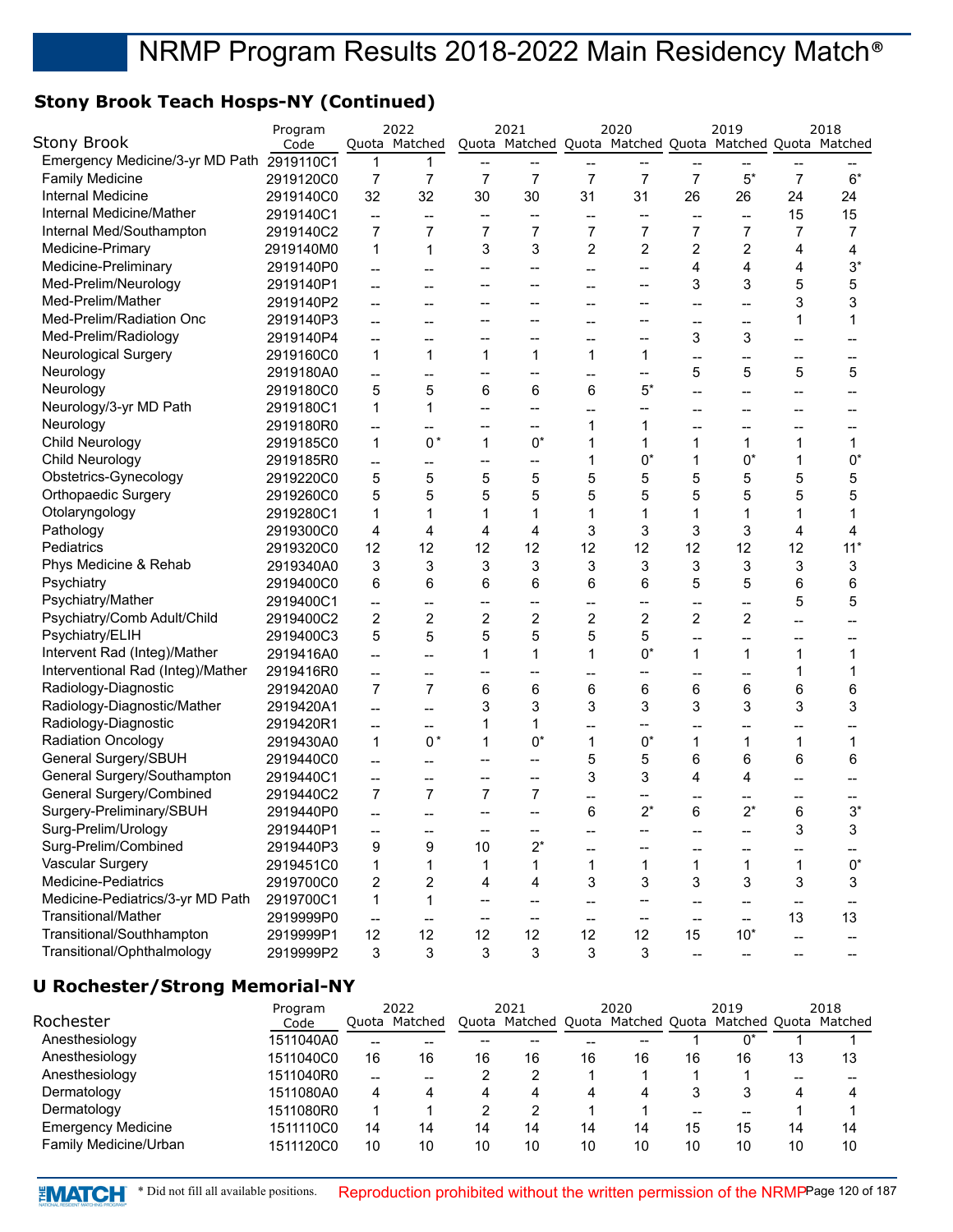# **U Rochester/Strong Memorial-NY (Continued)**

|                                  | Program   |                | 2022           |                | 2021                                                    |                | 2020  |                | 2019           |                | 2018     |
|----------------------------------|-----------|----------------|----------------|----------------|---------------------------------------------------------|----------------|-------|----------------|----------------|----------------|----------|
| Rochester                        | Code      |                | Quota Matched  |                | Quota Matched Quota Matched Quota Matched Quota Matched |                |       |                |                |                |          |
| Family Med/Inner City            | 1511120C1 | $\overline{2}$ | $\overline{2}$ | $\overline{2}$ | 2                                                       | 2              | 2     | $\overline{2}$ | 2              | $\overline{2}$ | 2        |
| Internal Medicine                | 1511140C0 | 21             | 21             | 25             | 25                                                      | 21             | 21    | 23             | 23             | 18             | 18       |
| Int Med/Research Pathway         | 1511140C1 | 3              | 3              |                |                                                         |                |       | 1              | 1              | $\overline{2}$ | 2        |
| Medicine-Primary                 | 1511140M0 | 3              | 3              |                |                                                         | 3              | 3     | $\overline{2}$ | $\overline{2}$ | 4              | 4        |
| Medicine-Primary/Rural           | 1511140M1 |                |                |                |                                                         |                |       |                |                |                |          |
| Medicine-Preliminary             | 1511140P0 | 3              | 3              | 4              | 4                                                       |                | 7     | $\overline{2}$ | 2              | 6              | 6        |
| <b>Neurological Surgery</b>      | 1511160C0 | 2              | $\overline{2}$ | 2              | $\overline{2}$                                          | $\overline{2}$ | 2     | $\overline{2}$ | $\overline{2}$ | 2              | 2        |
| Neurology                        | 1511180C0 | 8              | 8              | 8              | 8                                                       | 8              | 8     | 8              | 8              | 6              | 6        |
| Child Neurology                  | 1511185C0 | 2              | 2              | 2              | 2                                                       | 2              | 2     | 2              | 2              | 2              | 2        |
| Obstetrics-Gynecology            | 1511220C0 | 8              | 8              | 8              | 8                                                       | 8              | 8     | 8              | 8              |                | 8        |
| <b>Orthopaedic Surgery</b>       | 1511260C0 | 7              |                |                |                                                         |                |       |                |                |                |          |
| Ortho Surgery/Research           | 1511260C1 | 1              |                |                |                                                         |                |       |                |                |                |          |
| Otolaryngology                   | 1511280C0 | 3              | 3              |                | 3                                                       | 3              | 3     | $\overline{c}$ | 2              |                | $2^\ast$ |
| Pathology                        | 1511300C0 | 6              | 6              | 4              | 4                                                       |                |       | 3              | 3              | 4              | 4        |
| Pediatrics                       | 1511320C0 | 14             | 14             | 14             | 14                                                      | 14             | $12*$ | 14             | 14             | 14             | 14       |
| Phys Medicine & Rehab            | 1511340C0 | 4              | 4              | 3              | 3                                                       | 3              | 3     | 3              | 3              | 3              | 3        |
| Plastic Surgery (Integrated)     | 1511362C0 | 2              | $\overline{2}$ | 2              | $\overline{c}$                                          | $\overline{2}$ | 2     | 2              | $\overline{2}$ |                | 2        |
| Psychiatry                       | 1511400C0 | 7              |                | 6              | 6                                                       | 6              | 6     | 6              | 6              |                |          |
| Psychiatry/Child Psych           | 1511400C1 | 1              |                | 2              | $\overline{c}$                                          | $\overline{2}$ | 2     | 2              | $\overline{c}$ |                |          |
| Interventional Radiology (Integ) | 1511416A0 | 2              | 2              | 2              | $\overline{2}$                                          | $\overline{2}$ | 2     | $\overline{2}$ | $\overline{2}$ |                |          |
| Radiology-Diagnostic             | 1511420A0 | 9              | 9              | 9              | 9                                                       | 9              | 9     | 7              | 7              |                |          |
| Radiology-Diagnostic             | 1511420R0 | 1              |                |                |                                                         | 2              | 2     |                |                |                |          |
| <b>Radiation Oncology</b>        | 1511430A0 | 2              | $0*$           | 1              |                                                         | $\overline{c}$ | $0^*$ | 3              | $0^*$          | 2              | 2        |
| <b>General Surgery</b>           | 1511440C0 | 7              | 7              |                | 7                                                       | $\overline{7}$ | 7     | 7              | 7              |                |          |
| Surg-Prelim/Urology              | 1511440P0 |                |                |                |                                                         |                |       |                |                |                | 2        |
| Surg-Prelim/Non-Designated       | 1511440P2 | 2              | $\overline{2}$ | 2              | $\overline{c}$                                          | 3              | 3     | $\overline{2}$ | 2              | 2              | 2        |
| Vascular Surgery                 | 1511451C0 | 1              |                |                |                                                         |                | 2     |                |                |                |          |
| <b>Thoracic Surgery</b>          | 1511461C0 | 1              |                |                |                                                         |                |       |                |                |                |          |
| Medicine-Pediatrics              | 1511700C0 | 8              | 8              | 8              | 8                                                       | 9              | 9     | 8              | 8              | 8              | 8        |
|                                  |           |                |                |                |                                                         |                |       |                |                |                |          |

### **UHS-Wilson Med Ctr-NY**

|                        | Program   |       | 2022    |       | 2021                |    | 2020          | 2019                  |    | 2018 |
|------------------------|-----------|-------|---------|-------|---------------------|----|---------------|-----------------------|----|------|
| Johnson City           | Code      | Ouota | Matched |       | Quota Matched Quota |    | Matched Quota | Matched Quota Matched |    |      |
| <b>Family Medicine</b> | 1452120C0 | a     |         |       |                     |    |               |                       |    |      |
| Internal Medicine      | 1452140C0 | 12    |         | $- -$ | $-$                 | -- | $- -$         | --                    | -- |      |
| Medicine-Primary       | 1452140M0 | $-$   | --      | 10    | 10                  |    |               |                       |    |      |
| Medicine-Preliminary   | 1452140P0 |       |         |       |                     |    |               |                       |    |      |

## **UHS-Wilson Medical Center-NY**

|              | Program   |       | 2022                                                                  |       | 2021  |     | 2020                                           |     | 2019 | 2018 |
|--------------|-----------|-------|-----------------------------------------------------------------------|-------|-------|-----|------------------------------------------------|-----|------|------|
| Johnson City | Code      |       | Quota Matched Quota Matched Quota Matched Quota Matched Quota Matched |       |       |     |                                                |     |      |      |
| Transitional | 1452999P0 | $- -$ | $-$                                                                   | $- -$ | $- -$ | $-$ | $\hspace{0.1mm}-\hspace{0.1mm}-\hspace{0.1mm}$ | $-$ | $-$  |      |
|              |           |       |                                                                       |       |       |     |                                                |     |      |      |

## **UVM Health Network CVPH-NY**

|                 | Program   | 2022          | 2021 | 2020 | 2019                                                    | 2018 |
|-----------------|-----------|---------------|------|------|---------------------------------------------------------|------|
| Plattsburgh     | Code      | Ouota Matched |      |      | Quota Matched Quota Matched Quota Matched Quota Matched |      |
| Family Medicine | 1813120C0 |               |      |      |                                                         |      |

### **University at Buffalo SOM-NY**

|                           | Program   | 2022 |               |    | 2021                                            |    | 2020 |    | 2019 |    | 2018    |
|---------------------------|-----------|------|---------------|----|-------------------------------------------------|----|------|----|------|----|---------|
| <b>Buffalo</b>            | Code      |      | Ouota Matched |    | Quota Matched Quota Matched Quota Matched Quota |    |      |    |      |    | Matched |
| Anesthesiology            | 3099040C0 | 12   | 12            | 12 | 12                                              | 12 | 12   | 12 | 12   | 12 |         |
| Anesthesiology            | 3099040R0 | --   |               |    |                                                 |    |      |    |      |    | $- -$   |
| <b>Emergency Medicine</b> | 3099110C0 | 16   | 13*           | 16 | 16                                              | 16 | 16   | 16 | 16   | 16 | 16      |
| Fam Med/Buffalo General   | 3099120C0 | 4    |               | 4  | 4                                               |    |      |    |      |    | $- -$   |
| Fam Med/Erie County       | 3099120C1 | 5    |               | 5  | 5                                               |    |      |    |      | 6  | 6       |
| Fam Med/Millard Fillmore  | 3099120C2 | 5    |               | 5  | 5                                               | 5  | 5    |    |      | 6  | 6       |
| Family Med/Olean          | 3099120C4 |      |               |    |                                                 |    |      |    |      |    |         |

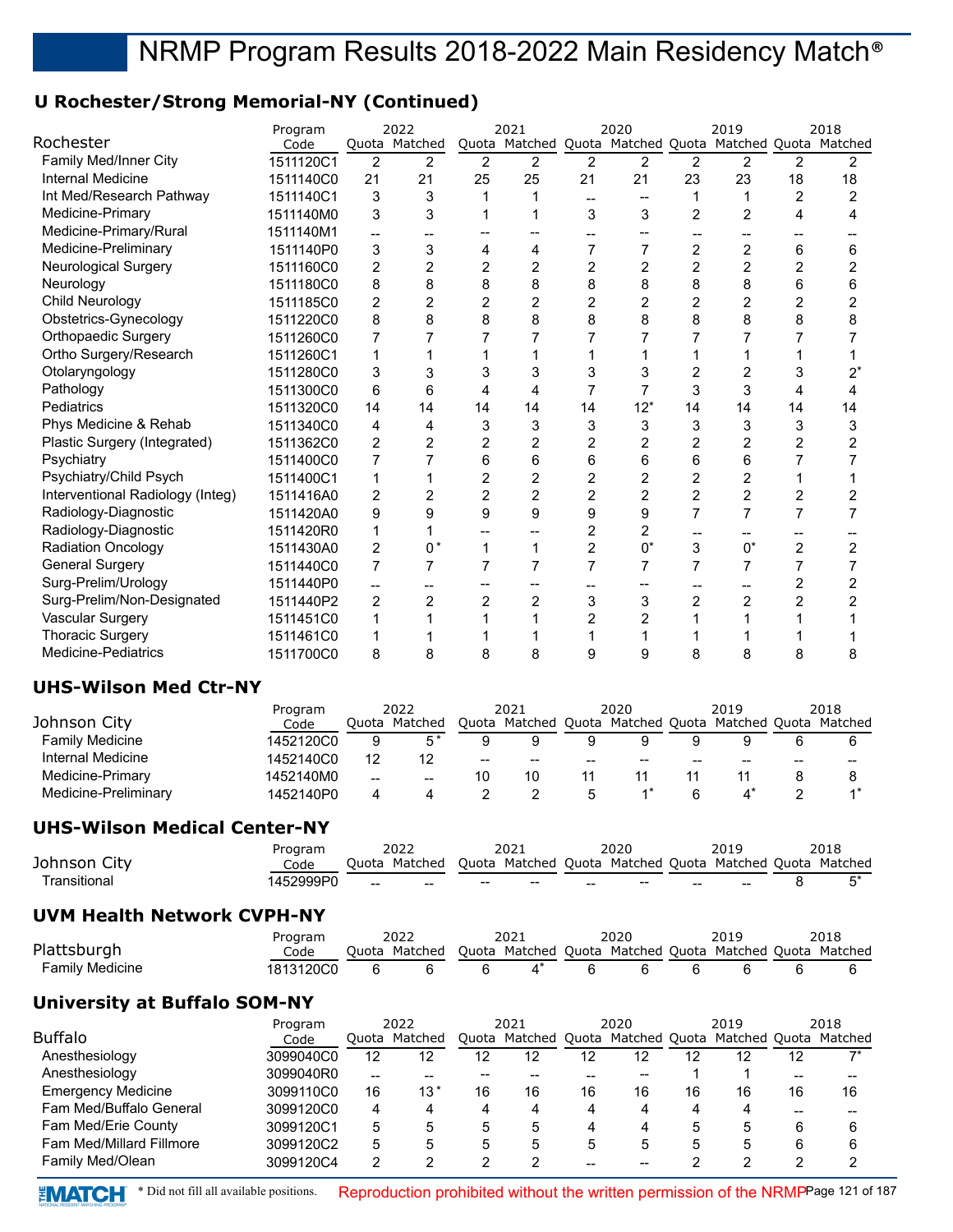# **University at Buffalo SOM-NY (Continued)**

|                                   | Program   |                | 2022           |       | 2021                                              |                | 2020 |                | 2019  |    | 2018  |
|-----------------------------------|-----------|----------------|----------------|-------|---------------------------------------------------|----------------|------|----------------|-------|----|-------|
| <b>Buffalo</b>                    | Code      | Quota          | Matched        | Quota | Matched Quota Matched Quota Matched Quota Matched |                |      |                |       |    |       |
| <b>Family Medicine/Sisters</b>    | 3099120C5 | 5              | $4*$           | 5     | 5                                                 | 5              | 5    | 5              | 5     |    |       |
| Internal Medicine                 | 3099140C0 | 33             | 33             | 33    | 33                                                | 33             | 33   | 33             | 33    | 33 | 33    |
| <b>Internal Med/Sisters</b>       | 3099140C5 | 13             | 13             | 11    | 11                                                | 11             | 11   | 11             | 11    | 8  | 8     |
| Medicine-Preliminary              | 3099140P1 | 1              |                |       |                                                   |                |      | 4              | 4     |    | $2^*$ |
| Med-Prelim/Sisters                | 3099140P4 | 2              | 2              |       | 4                                                 |                | 3*   | 4              | $3^*$ |    | 4     |
| Med-Prelim/Ophthalmology          | 3099140P6 | 3              | 3              |       | 3                                                 |                | 3    |                |       |    |       |
| <b>Neurological Surgery</b>       | 3099160C0 | 3              | 3              |       | 3                                                 |                | 3    | $\overline{2}$ | 2     | 3  | 3     |
| Neurology                         | 3099180C0 | 5              | 5              |       | 5                                                 | 5              | 5    | 5              | $4^*$ |    | 5     |
| <b>Child Neurology</b>            | 3099185C0 | 1              |                |       |                                                   |                |      |                | $0^*$ |    |       |
| Child Neurology                   | 3099185R0 |                |                |       |                                                   |                |      |                | 0*    |    |       |
| Obstetrics-Gynecology             | 3099220C0 | 9              | 9              | 8     | 8                                                 | 8              | 8    | 8              | 8     | 8  | 8     |
| Obstetrics-Gynecology/Sisters     | 3099220C1 | 4              | 4              |       | 4                                                 | 4              | 4    | 4              | 4     |    |       |
| Ob-Gyn/Preliminary                | 3099220P0 |                |                |       |                                                   |                |      |                |       |    |       |
| <b>Orthopaedic Surgery</b>        | 3099260C0 | 5              | 5              | 5     | 5                                                 | 5              | 5    | 5              | 5     | 5  | 5     |
| Otolaryngology                    | 3099280C0 | $\overline{c}$ | $\overline{2}$ |       | $\overline{2}$                                    | $\overline{2}$ | 2    | $\overline{2}$ |       | 2  |       |
| Pathology                         | 3099300C0 | 3              | 3              | 5     | 5                                                 | 4              | 4    | 4              | 4     | 4  |       |
| Pediatrics                        | 3099320C0 | 15             | 15             | 15    | 15                                                | 15             | 15   | 15             | 15    | 15 | 15    |
| Psychiatry                        | 3099400C0 | 5              | 5              | 4     | 4                                                 | 4              | 4    | 4              | 4     | 4  | 4     |
| <b>Combined Adult/Child Psych</b> | 3099400C1 | 2              | 2              |       | 3                                                 |                | 3    | 3              |       |    | 3     |
| Radiology-Diagnostic              | 3099420A0 | 4              | 4              |       | 4                                                 | 4              | 4    | 4              |       |    |       |
| <b>Radiation Oncology</b>         | 3099430A0 | 1              | $0^*$          |       | $0^*$                                             | 2              |      | 2              |       |    |       |
| <b>General Surgery</b>            | 3099440C0 | 9              | 9              | g     | 9                                                 | 9              | 9    | 9              | 9     | 9  |       |
| Surgery-Preliminary               | 3099440P0 | 5              | $2^*$          |       |                                                   |                | 0*   | 2              |       |    |       |
| Vascular Surgery                  | 3099451C0 | 1              |                |       |                                                   |                |      |                |       |    |       |
| <b>Medicine-Pediatrics</b>        | 3099700C0 | 4              |                |       |                                                   |                |      |                |       |    |       |
| Medicine-Preventive Med           | 3099751C0 | 1              |                |       |                                                   |                |      |                |       |    |       |

## **Westchester Medical Ctr-NY**

| Program   |     |                |                       |       |      |       |      | 2019  | 2018                                                    |
|-----------|-----|----------------|-----------------------|-------|------|-------|------|-------|---------------------------------------------------------|
| Code      |     |                |                       |       |      |       |      |       |                                                         |
| 2157040A0 |     | --             |                       |       | 5    | 5     | 5    | 5     |                                                         |
| 2157040C0 | 10  | 10             | 10                    | 10    | 5    | 5     | 5    | 5     |                                                         |
| 2157140C0 | 18  | 18             | 18                    | 18    | 17   | 17    | 17   | 17    |                                                         |
| 2157140C1 | 2   | $\overline{2}$ | $\overline{2}$        | 2     |      |       |      |       |                                                         |
| 2157140P0 |     |                |                       | $0^*$ | 5    |       | 11   | 11    |                                                         |
| 2157140P1 |     |                |                       |       |      |       |      |       |                                                         |
| 2157140P2 |     |                |                       |       |      |       |      |       |                                                         |
| 2157160C0 | 2   | $\overline{2}$ | 2                     | 2     | 2    | 2     |      |       |                                                         |
| 2157180C0 | 4   | 4              | 3                     | 3     | 3    | 3     | 3    | $2^*$ |                                                         |
| 2157220C0 | 4   |                |                       |       |      |       |      |       |                                                         |
| 2157220P0 |     |                |                       |       |      |       |      |       |                                                         |
| 2157260C0 | 3   | 3              | 3                     | 3     | 3    | 3     | 3    | 3     |                                                         |
| 2157300C0 | 2   | 2              | 3                     | 3     | 3    | 3     | 3    | 3     |                                                         |
| 2157300C1 |     |                |                       |       |      |       |      |       |                                                         |
| 2157320C0 | 19  | 19             | 21                    | 21    | 19   | 19    | 21   | 21    |                                                         |
| 2157320P0 |     |                |                       |       |      |       |      |       |                                                         |
| 2157320P1 | 2   |                |                       |       |      |       |      |       |                                                         |
| 2157400C0 | 11  | 11             | 9                     | 9     | 10   | 10    | 9    |       |                                                         |
| 2157400C1 | $-$ |                |                       |       |      |       |      |       |                                                         |
| 2157420A0 | 5   | 5              | 4                     |       | 5    | 5     |      |       |                                                         |
| 2157420A1 | --  |                |                       |       |      |       |      |       |                                                         |
| 2157440C0 | 2   | $\overline{2}$ | 4                     | 4     | 4    | 4     | 4    | 4     |                                                         |
| 2157440C1 | 2   | $\overline{2}$ |                       |       |      |       |      |       |                                                         |
| 2157440P0 | 5   | $4^*$          | 5                     | $1^*$ | 5    | $2^*$ | 4    | $2^*$ |                                                         |
|           |     |                | 2022<br>Quota Matched |       | 2021 |       | 2020 |       | Quota Matched Quota Matched Quota Matched Quota Matched |

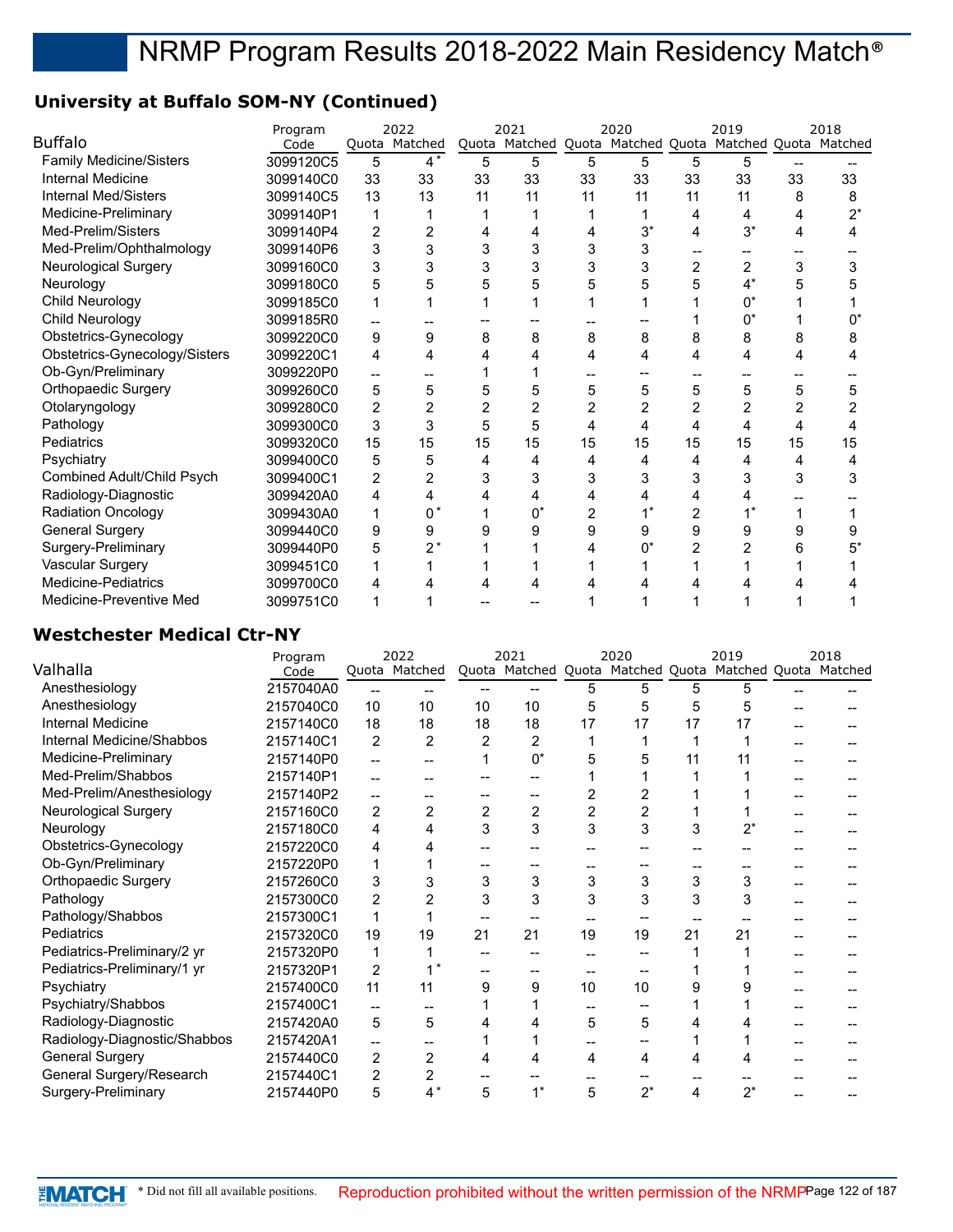## **Woodhull Med Ctr-NY**

|                      | Program   |       | 2022    |    | 2021                                                    |    | 2020 | 2019 | 2018 |
|----------------------|-----------|-------|---------|----|---------------------------------------------------------|----|------|------|------|
| <b>Brooklyn</b>      | Code      | Ouota | Matched |    | Quota Matched Quota Matched Quota Matched Quota Matched |    |      |      |      |
| Medicine-Primary     | 3116140M0 |       |         | 20 | 20                                                      | 19 |      |      |      |
| Medicine-Preliminary | 3116140P0 |       |         |    |                                                         |    |      |      |      |

## **Wyckoff Heights Med Ctr-NY**

| Program                   |           | 2022 |               | 2021 |    | 2020 |    | 2019                                                    |    | 2018 |
|---------------------------|-----------|------|---------------|------|----|------|----|---------------------------------------------------------|----|------|
| Brooklyn                  | Code      |      | Ouota Matched |      |    |      |    | Quota Matched Quota Matched Quota Matched Quota Matched |    |      |
| <b>Emergency Medicine</b> | 1435110C0 | 6    |               | 6    |    | 6    |    |                                                         |    |      |
| Internal Medicine         | 1435140C0 | 20   | 20            | 23   | 23 | 21   | 21 | 13                                                      | 22 | 22   |
| Obstetrics-Gynecology     | 1435220C0 | 2    |               |      |    |      |    |                                                         |    |      |
| <b>Pediatrics</b>         | 1435320C0 | 2    |               |      |    |      |    |                                                         | -- | --   |
| General Surgery           | 1435440C0 |      |               |      |    | 4    | Д. |                                                         | 4  |      |

## **Zucker SOM-Northwell Cohen Childrens-NY**

| Program                |           | 2022  |               | 2021  |                             | 2020 |    |    | 2019          |    | 2018    |
|------------------------|-----------|-------|---------------|-------|-----------------------------|------|----|----|---------------|----|---------|
| New Hyde Park          | Code      |       | Ouota Matched | Ouota | Matched Quota Matched Quota |      |    |    | Matched Quota |    | Matched |
| Child Neurology        | 1861185A0 | $- -$ |               |       |                             |      | -- |    |               | -- |         |
| Child Neurology        | 1861185A1 |       |               | --    | --                          |      | -- |    |               |    |         |
| Child Neurology        | 1861185C0 | $- -$ |               |       |                             |      |    |    |               |    |         |
| Child Neurology        | 1861185R0 | $-$   | --            | --    | $- -$                       | --   | -- |    |               |    |         |
| <b>Pediatrics</b>      | 1861320C0 | 33    | 33            | 30    | 30                          | 33   | 33 | 31 | 31            | 33 | 33      |
| Pediatrics-Preliminary | 1861320P0 | ົ     |               |       |                             |      | -- |    |               |    |         |

### **Zucker SOM-Northwell Forest Hills Hosp-NY**

|                      | Program   | 2022 |               | 2021 |                                                         | 2020 |  | 2019 |  | 2018 |
|----------------------|-----------|------|---------------|------|---------------------------------------------------------|------|--|------|--|------|
| <b>Forest Hills</b>  | Code      |      | Ouota Matched |      | Quota Matched Quota Matched Quota Matched Quota Matched |      |  |      |  |      |
| Internal Medicine    | 2062140C0 |      |               |      |                                                         |      |  |      |  |      |
| Medicine-Preliminary | 2062140P0 |      |               |      |                                                         |      |  |      |  |      |

#### **Zucker SOM-Northwell Glen Cove Hosp-NY**

|                 | Program   | 2022                                                                  | 2021 | 2020 | 2019 | 2018 |
|-----------------|-----------|-----------------------------------------------------------------------|------|------|------|------|
| Glen Cove       | Code      | Quota Matched Quota Matched Quota Matched Quota Matched Quota Matched |      |      |      |      |
| Family Medicine | 1446120C0 |                                                                       |      |      |      |      |

#### **Zucker SOM-Northwell Huntington Hosp-NY**

|                     | Program   | 2022          |                  | 2021 |       | 2020 |    | 2019                                                    |    | 2018 |
|---------------------|-----------|---------------|------------------|------|-------|------|----|---------------------------------------------------------|----|------|
| Huntington          | Code      | Ouota Matched |                  |      |       |      |    | Quota Matched Quota Matched Quota Matched Quota Matched |    |      |
| Orthopaedic Surgery | 2319260C0 |               | $\hspace{0.5cm}$ | $-$  | $- -$ | --   | -- | --                                                      | -- | ---  |

### **Zucker SOM-Northwell Lenox Hill Hosp-NY**

|                        | Program   |                | 2022          |    | 2021                              |    | 2020 |    | 2019          |    | 2018    |
|------------------------|-----------|----------------|---------------|----|-----------------------------------|----|------|----|---------------|----|---------|
| New York               | Code      |                | Ouota Matched |    | Quota Matched Quota Matched Quota |    |      |    | Matched Quota |    | Matched |
| Internal Medicine      | 1483140C0 | 23             | 23            | 23 | 23                                | 23 | 23   | 23 | 23            | 22 | 22      |
| Medicine-Primary       | 1483140M0 | 3              |               |    | 3                                 |    | 3    | 3  | 3             |    |         |
| Medicine-Preliminary   | 1483140P0 | 14             | 14            | 13 | 13                                | 16 | 16   | 16 | 16            | 16 | 16      |
| Med-Prelim/Neurology   | 1483140P1 | $\overline{2}$ | ◠             |    | 3                                 |    |      |    |               |    |         |
| Obstetrics-Gynecology  | 1483220C0 | 4              |               |    | 4                                 | Δ  | 4    | 4  |               |    |         |
| Orthopaedic Surgery    | 1483260C0 | 2              |               |    | ົ                                 |    | ⌒    | ⌒  |               |    |         |
| Otolaryngology         | 1483280C0 |                |               |    | ◠                                 | ◠  | ⌒    | ◠  | ⌒             |    |         |
| Pathology              | 1483300C0 | 3              |               |    | າ                                 |    | ⌒    | ◠  | າ             |    |         |
| Radiology-Diagnostic   | 1483420A0 | 4              |               | Δ  | 4                                 |    | 4    |    |               |    |         |
| <b>General Surgery</b> | 1483440C0 | 4              |               |    |                                   |    | ◠    | ົ  |               |    |         |
| Surgery-Preliminary    | 1483440P0 | 3              |               |    | 3                                 |    | ົ    | ົ  |               |    |         |
| Vascular Surgery       | 1483451C0 |                |               |    |                                   |    |      |    |               |    |         |

### **Zucker SOM-Northwell Mather Hosp-NY**

|                   | Program   | 2022                                                                  |    | 2021 | 2020 | 2019 |     | 2018 |
|-------------------|-----------|-----------------------------------------------------------------------|----|------|------|------|-----|------|
| Port Jefferson    | Code      | Quota Matched Quota Matched Quota Matched Quota Matched Quota Matched |    |      |      |      |     |      |
| Internal Medicine | 2187140C0 |                                                                       | 15 |      |      |      | $-$ | $-$  |

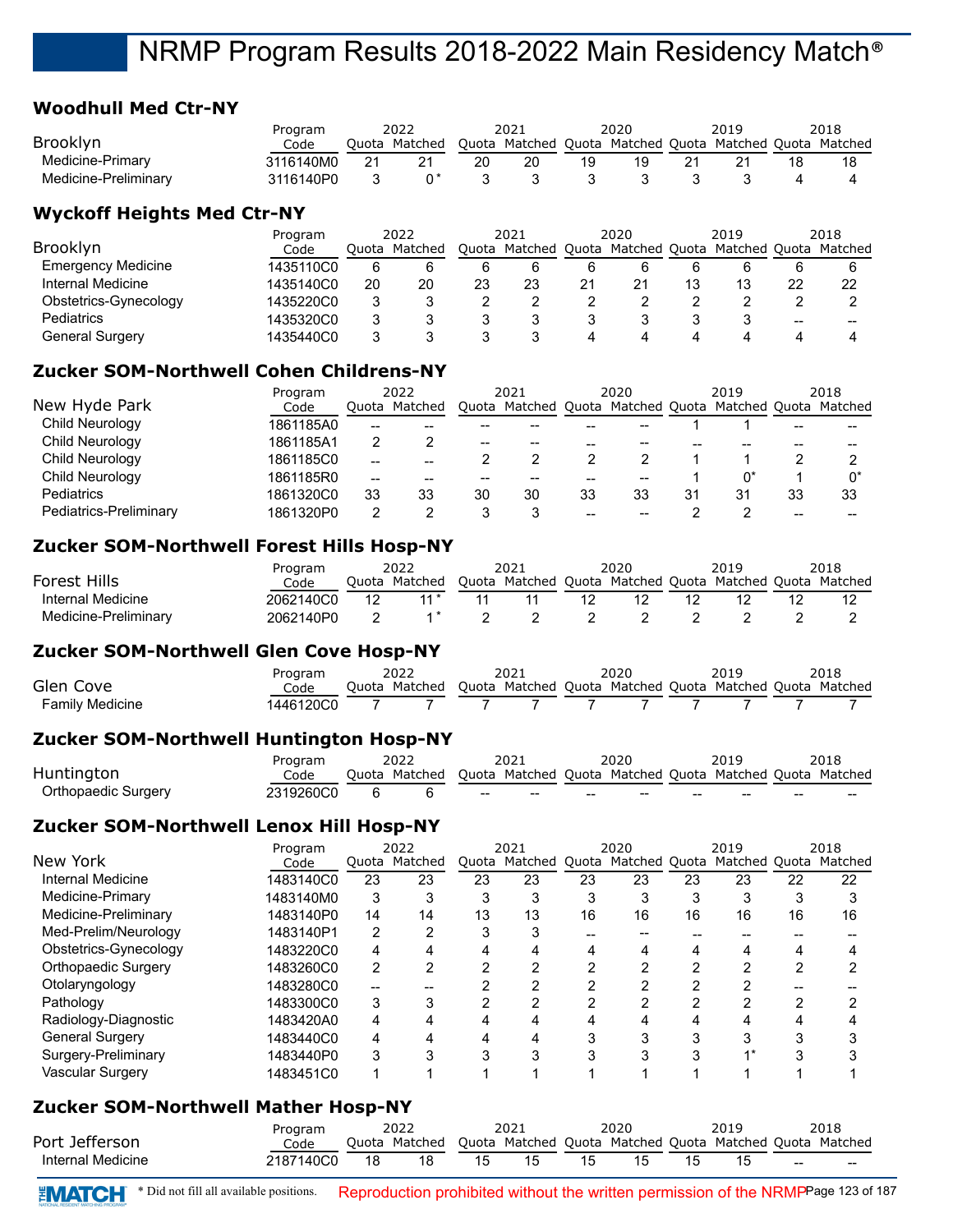# **Zucker SOM-Northwell Mather Hosp-NY (Continued)**

| Port Jefferson                    | Program   |    | 2022          |    | 2021                                                    |    | 2020 |   | 2019 | 2018 |
|-----------------------------------|-----------|----|---------------|----|---------------------------------------------------------|----|------|---|------|------|
|                                   | Code      |    | Quota Matched |    | Quota Matched Quota Matched Quota Matched Quota Matched |    |      |   |      |      |
| Medicine-Primary                  | 2187140M0 |    |               |    |                                                         |    |      |   |      |      |
| Medicine-Preliminary              | 2187140P0 | -- |               |    |                                                         |    | 3    |   | ′?   |      |
| Psychiatry                        | 2187400C0 | 6  |               | 6  | 6                                                       | 6  | 6    | 6 | 6    |      |
| Interventional Radiology (Integ)  | 2187416A0 |    |               |    |                                                         |    |      |   |      |      |
| Radiology-Diagnostic              | 2187420A0 | 3  |               | -- |                                                         |    |      |   |      |      |
| Transitional                      | 2187999P0 | 9  |               | 15 | 15                                                      | 10 | 10   |   |      |      |
| Trans/Radiology Mather            | 2187999P1 | 3  |               | 2  |                                                         | 3  | 3    |   | ⌒    |      |
| <b>Trans/Int Radiology Mather</b> | 2187999P2 |    |               |    |                                                         |    |      |   |      |      |

## **Zucker SOM-Northwell NS/LIJ-NY**

|                                  | Program   |                | 2022            |                | 2021                                                    |                | 2020           |                | 2019           |                | 2018  |
|----------------------------------|-----------|----------------|-----------------|----------------|---------------------------------------------------------|----------------|----------------|----------------|----------------|----------------|-------|
| Manhasset                        | Code      |                | Quota Matched   |                | Quota Matched Quota Matched Quota Matched Quota Matched |                |                |                |                |                |       |
| Phys Medicine & Rehab            | 1700340R0 |                |                 |                |                                                         |                |                |                |                |                |       |
|                                  | Program   |                | 2022            |                | 2021                                                    |                | 2020           |                | 2019           |                | 2018  |
| New Hyde Park                    | Code      | Quota          | Matched         |                | Quota Matched Quota Matched Quota Matched Quota Matched |                |                |                |                |                |       |
| Anesthesiology                   | 1700040C0 | 6              | 6               | 6              | 6                                                       | 6              | 6              | 6              | 6              |                |       |
| Dermatology                      | 1700080A0 | 5              | 5               | 4              | 4                                                       | 4              | 4              | 4              | 4              | 4              |       |
| Dermatology                      | 1700080R0 |                |                 |                |                                                         |                |                |                |                |                |       |
| <b>Emergency Medicine</b>        | 1700110C2 | 23             | 23              | 23             | 23                                                      | 23             | 23             | 23             | 23             | 23             | 23    |
| <b>Internal Medicine</b>         | 1700140C0 | 36             | 36              | 36             | 36                                                      | 36             | 36             | 36             | 36             | 36             | 36    |
| Medicine-Preliminary             | 1700140P0 | 19             | 19              | 19             | 19                                                      | 22             | 22             | 22             | 22             | 22             | 22    |
| Neurological Surgery             | 1700160C0 | 2              | $\overline{2}$  | 3              | 3                                                       | $\overline{2}$ | $\overline{2}$ | $\overline{c}$ | $\overline{2}$ | $\overline{c}$ | 2     |
| Neurology                        | 1700180A0 | $\overline{7}$ | $\overline{7}$  |                | 7                                                       | 7              | 7              | 7              | 7              | 7              |       |
| Neurology                        | 1700180R0 | --             |                 |                |                                                         |                |                |                |                | 2              | 2     |
| Obstetrics-Gynecology            | 1700220C0 | 10             | 10 <sup>1</sup> | 10             | 10                                                      | 10             | 10             | 10             | 10             | 10             | 10    |
| Ob-Gyn/Preliminary               | 1700220P0 | 2              | $0^*$           | $\overline{c}$ | $0^*$                                                   | $\overline{2}$ | $0^*$          | 2              | $0^*$          | $\overline{c}$ | $0^*$ |
| Orthopaedic Surgery              | 1700260C0 | 4              | 4               | 4              | 4                                                       | 4              | 4              | 4              | 4              | 4              |       |
| Otolaryngology                   | 1700280C0 | $\overline{2}$ | 2               |                |                                                         |                |                |                |                |                |       |
| Pathology                        | 1700300C0 | 4              | 4               | 4              | 4                                                       | 4              | 4              | 4              | 4              | 4              | 4     |
| Phys Medicine & Rehab            | 1700340A0 | 4              | 4               | 4              | 4                                                       | 4              | 4              | 4              | 4              | 4              | 4     |
| Plastic Surgery (Integrated)     | 1700362C0 | 3              | 3               | 3              | 3                                                       | 2              | 2              | 3              | 3              | 2              | 2     |
| Interventional Radiology (Integ) | 1700416A0 | $\overline{2}$ | $\overline{2}$  | $\overline{2}$ | 2                                                       | 2              | 2              | $\overline{2}$ | 2              | $\overline{c}$ | 2     |
| Radiology-Diagnostic             | 1700420A0 | 10             | 10              | 10             | 10                                                      | 10             | 10             | 10             | 10             | 8              | 8     |
| <b>Radiation Oncology</b>        | 1700430A0 | 2              | $\overline{2}$  |                |                                                         | $\overline{2}$ | 2              | 2              | 2              | 2              | 2     |
| <b>Radiation Oncology</b>        | 1700430R0 |                | $0^*$           |                |                                                         |                |                |                |                |                |       |
| <b>General Surgery</b>           | 1700440C0 | 8              | 8               | 8              | 8                                                       | 8              | 8              | 8              | 8              | 8              | 8     |
| Surgery-Preliminary              | 1700440P0 | 12             | $0*$            | 12             | $3^*$                                                   | 12             | $1^*$          | 12             | $2^*$          | 10             | $2^*$ |
| Vascular Surgery                 | 1700451C1 |                |                 |                |                                                         |                |                |                |                |                |       |
| <b>Thoracic Surgery</b>          | 1700461C0 |                |                 |                |                                                         |                |                |                | 1              | 1              |       |
| Medicine-Emergency Med           | 1700705C0 | 2              | $\overline{2}$  | $\overline{2}$ | 2                                                       | 2              | 2              | 2              | 2              |                |       |
|                                  |           |                |                 |                |                                                         |                |                |                |                |                |       |

### **Zucker SOM-Northwell Peconic Bay-NY**

|                        | Program   |       | 2022    | 2021 | 2020 |    | 2019  |        | 2018                                                    |
|------------------------|-----------|-------|---------|------|------|----|-------|--------|---------------------------------------------------------|
| Riverhead              | Code      | Ouota | Matched |      |      |    |       |        | Quota Matched Quota Matched Quota Matched Quota Matched |
| <b>Family Medicine</b> | 2200120C0 |       |         |      |      |    |       | $\sim$ | $-$                                                     |
| Transitional           | 2200999P0 |       |         |      |      | -- | $- -$ | $- -$  | $- -$                                                   |

### **Zucker SOM-Northwell Phelps Hosp-NY**

|                 | Program   |       | 2022    | 2021                                                    | 2020 | 2019 | 2018 |
|-----------------|-----------|-------|---------|---------------------------------------------------------|------|------|------|
| Sleepy Holllow  | Code      | Ouota | Matched | Quota Matched Quota Matched Quota Matched Quota Matched |      |      |      |
| Family Medicine | 1453120C0 |       |         |                                                         |      |      |      |

# **Zucker SOM-Northwell Plainview Hosp-NY**

|                        | Program   |       | 2022    |       | 2021    |    | 2020 |    | 2019                                      |    | 2018 |
|------------------------|-----------|-------|---------|-------|---------|----|------|----|-------------------------------------------|----|------|
| Plainview              | Code      | Ouota | Matched | Ouota | Matched |    |      |    | Quota Matched Quota Matched Quota Matched |    |      |
| <b>Family Medicine</b> | 1938120C0 | 10    | 10      | 10    | 10      | 10 | 10   | 10 |                                           | 10 |      |
| Orthopaedic Surgery    | 1938260C0 | $- -$ | --      |       | 6       |    |      |    |                                           |    |      |
| Transitional           | 1938999P0 | 10    | 10      | 10    | 10      | 10 |      | 10 |                                           |    | 10   |

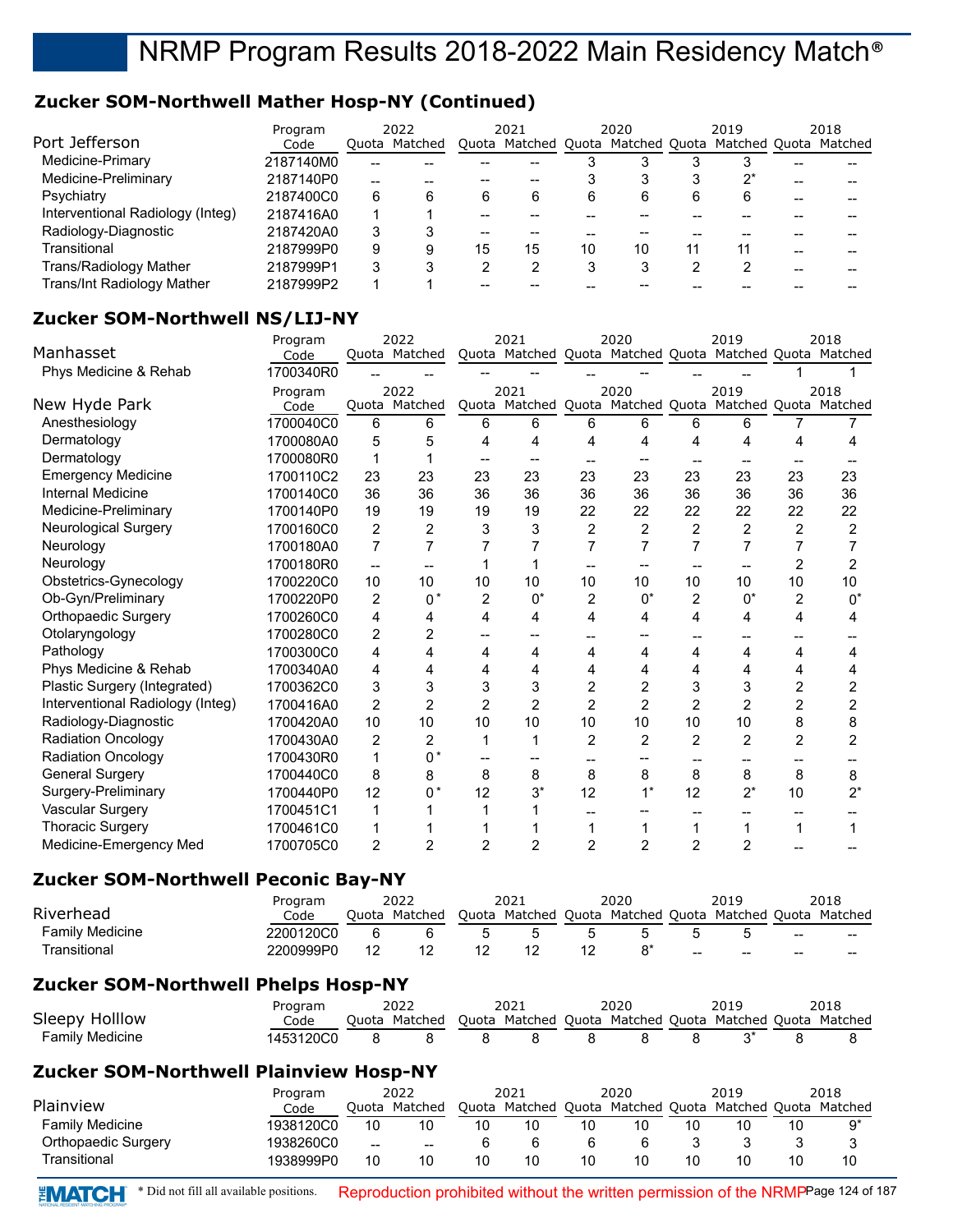## **Zucker SOM-Northwell South Shore-NY**

| Bay Shore                 | Program<br>Code |    | 2022<br>Ouota Matched |    | 2021<br>Quota Matched Quota Matched Quota Matched Quota |    | 2020                                              | 2019 |                 | 2018<br>Matched |
|---------------------------|-----------------|----|-----------------------|----|---------------------------------------------------------|----|---------------------------------------------------|------|-----------------|-----------------|
| <b>Emergency Medicine</b> | 1417110C0       | 6  |                       |    |                                                         |    |                                                   |      | $\qquad \qquad$ | $- -$           |
| Obstetrics-Gynecology     | 1417220C0       | 4  |                       | 4  |                                                         |    |                                                   |      | 4               | 4               |
| Ob-Gyn/Preliminary        | 1417220P0       |    |                       | -- | $- -$                                                   | -- | $- -$                                             | --   | --              | --              |
| General Surgery           | 1417440C0       | 2  |                       | -- | $- -$                                                   | -- | $\hspace{0.05cm}-\hspace{0.05cm}-\hspace{0.05cm}$ |      |                 | --              |
| Surgery-Preliminary       | 1417440P0       | ۰. |                       | -- | --                                                      | -- | $\hspace{0.05cm}-\hspace{0.05cm}-\hspace{0.05cm}$ |      |                 |                 |

## **Zucker SOM-Northwell Southside Hosp-NY**

|                  | Program   |       | 2022    |                                                   | 2021                                                    |    | 2020  |    | 2018 |
|------------------|-----------|-------|---------|---------------------------------------------------|---------------------------------------------------------|----|-------|----|------|
| <b>Bay Shore</b> | Code      | Ouota | Matched |                                                   | Ouota Matched Ouota Matched Ouota Matched Ouota Matched |    |       |    |      |
| Family Medicine  | 1417120C0 | $- -$ | --      | $\hspace{0.05cm}-\hspace{0.05cm}-\hspace{0.05cm}$ | $- -$                                                   | -- | $- -$ | -- |      |

## **Zucker SOM-Northwell Staten Island Univ-NY**

|                           | Program   |     | 2022          |    | 2021                              |    | 2020 |    | 2019                  |    | 2018 |
|---------------------------|-----------|-----|---------------|----|-----------------------------------|----|------|----|-----------------------|----|------|
| Staten Island             | Code      |     | Quota Matched |    | Quota Matched Quota Matched Quota |    |      |    | Matched Quota Matched |    |      |
| <b>Emergency Medicine</b> | 1515110C0 | 10  | 10            | 10 | 10                                | 10 | 10   | 10 | 10                    | 10 | 10   |
| Internal Medicine         | 1515140C0 | 33  | 33            | 33 | 33                                | 33 | 33   | 33 | 33                    | 31 | 31   |
| Medicine-Preliminary      | 1515140P0 | 16  | 16            | 18 | 18                                | 20 | 20   | 20 | 20                    | 17 | 17   |
| Med-Prelim/Neurology      | 1515140P1 | 3   |               | 2  | 2                                 |    |      |    |                       |    |      |
| Med-Prelim/Radiology      | 1515140P2 |     |               |    |                                   |    |      |    |                       |    |      |
| Neurology                 | 1515180A0 | 6   | 6             | 6  | 6                                 |    |      |    |                       |    |      |
| Neurology                 | 1515180R0 | $-$ |               | 6  | 6                                 |    |      |    |                       |    |      |
| Obstetrics-Gynecology     | 1515220C0 | 4   |               |    | 4                                 |    | 4    |    | 4                     |    |      |
| Pathology                 | 1515300C0 | 2   |               |    | っ                                 |    | 3    | ົ  |                       |    |      |
| Pediatrics                | 1515320C0 | 8   | 8             |    |                                   | 8  | 8    | 8  | 8                     | 8  | 8    |
| Psychiatry                | 1515400C0 | 4   |               |    |                                   |    | 4    |    |                       |    |      |
| Radiology-Diagnostic      | 1515420A0 | 4   |               |    | 4                                 |    |      | 3  |                       |    |      |
| <b>General Surgery</b>    | 1515440C0 | 3   |               |    | 3                                 |    | 3    |    |                       |    |      |
| Surgery-Preliminary       | 1515440P0 | 6   |               | 6  | 6                                 | h  | 5*   | հ  | h                     | 6  | n    |

### **Zucker SOM-Northwell Zucker Hillside-NY**

| Glen Oaks           | Program<br>Code | 2022<br>Ouota Matched |     | 2021<br>Quota Matched Quota Matched Quota Matched Quota Matched |                 | 2020  |    | 2019  |    | 2018  |
|---------------------|-----------------|-----------------------|-----|-----------------------------------------------------------------|-----------------|-------|----|-------|----|-------|
| Psychiatry          | 1860400C0       |                       |     | 13                                                              |                 |       |    |       |    |       |
| Psychiatry/Research | 1860400C1       |                       | $-$ | $- -$                                                           | $\qquad \qquad$ | $- -$ | -- | $- -$ | -- | $- -$ |

# **NORTH CAROLINA**

## **Atrium Health Cabarrus-NC**

|                                       | Program   |       | 2022          |    | 2021                              |    | 2020                |    | 2019                  |   | 2018                  |
|---------------------------------------|-----------|-------|---------------|----|-----------------------------------|----|---------------------|----|-----------------------|---|-----------------------|
| Concord                               | Code      |       | Quota Matched |    | Quota Matched Quota Matched Quota |    |                     |    | Matched Quota Matched |   |                       |
| <b>Family Med/Cabarrus</b>            | 1231120C0 | 8     | 8             | 8  | 8                                 | 8  | 8                   | 8  |                       | 8 | 8                     |
| <b>Campbell University-NC</b>         |           |       |               |    |                                   |    |                     |    |                       |   |                       |
|                                       | Program   |       | 2022          |    | 2021                              |    | 2020                |    | 2019                  |   | 2018                  |
| Lillington                            | Code      |       | Quota Matched |    | Quota Matched                     |    | Quota Matched Quota |    |                       |   | Matched Quota Matched |
| Dermatology/Sampson RMC               | 2128080A0 | 2     | 2             |    |                                   | 2  | 2                   |    |                       |   |                       |
| Dermatology/Sampson RMC               | 2128080R0 | $- -$ |               |    |                                   |    |                     |    |                       |   |                       |
| Emergency Medicine/Cape Fear          | 2128110C0 | 11    | $5*$          | 11 | 11                                | 8  | 8                   | 6  | 6                     |   |                       |
| Emergency Med/Southeastern Hith       | 2128110C1 | 6     | $3^*$         | 6  | 6                                 | 6  | 6                   | 3  | 3                     | 2 | 2                     |
| <b>Family Medicine/Harnett Health</b> | 2128120C0 | 4     | 4             | 4  | $2^*$                             |    | 4                   | 3  |                       |   |                       |
| <b>Family Medicine/Sampson RMC</b>    | 2128120C1 | 4     | $^{\circ}$    | 5  | $3^*$                             |    | 4                   | 2  |                       |   |                       |
| Family Medicine/Southeastern Hith     | 2128120C2 | 8     | $2^{\,*}$     | 8  | $5^*$                             | 8  | $5^*$               | 4  | 4                     |   |                       |
| <b>Family Medicine/Conway MC</b>      | 2128120C3 | 8     | $5*$          | 8  | 8                                 | 8  | 8                   |    |                       |   |                       |
| Internal Medicine/Cape Fear           | 2128140C0 | 20    | $16*$         | 20 | $9^*$                             | 15 | $6*$                | 12 | $2^*$                 |   | n*                    |
| Internal Medicine/Southeastern Hith   | 2128140C1 | 13    | 5*            | 13 | $10^*$                            | 13 | 13                  | 5  | 5                     |   |                       |
| Internal Medicine/Harnett Health      | 2128140C2 | 8     | 8             | 8  | 8                                 | 8  | $4^*$               | 5  | 5                     |   |                       |
| Obstetrics-Gynecology/Cape Fear       | 2128220C0 | 4     | 4             |    | 4                                 |    | 4                   | 4  |                       |   |                       |
| Psychiatry/Cape Fear                  | 2128400C0 | 9     | 9             |    | 4                                 |    | 4                   | 4  | 4                     |   |                       |

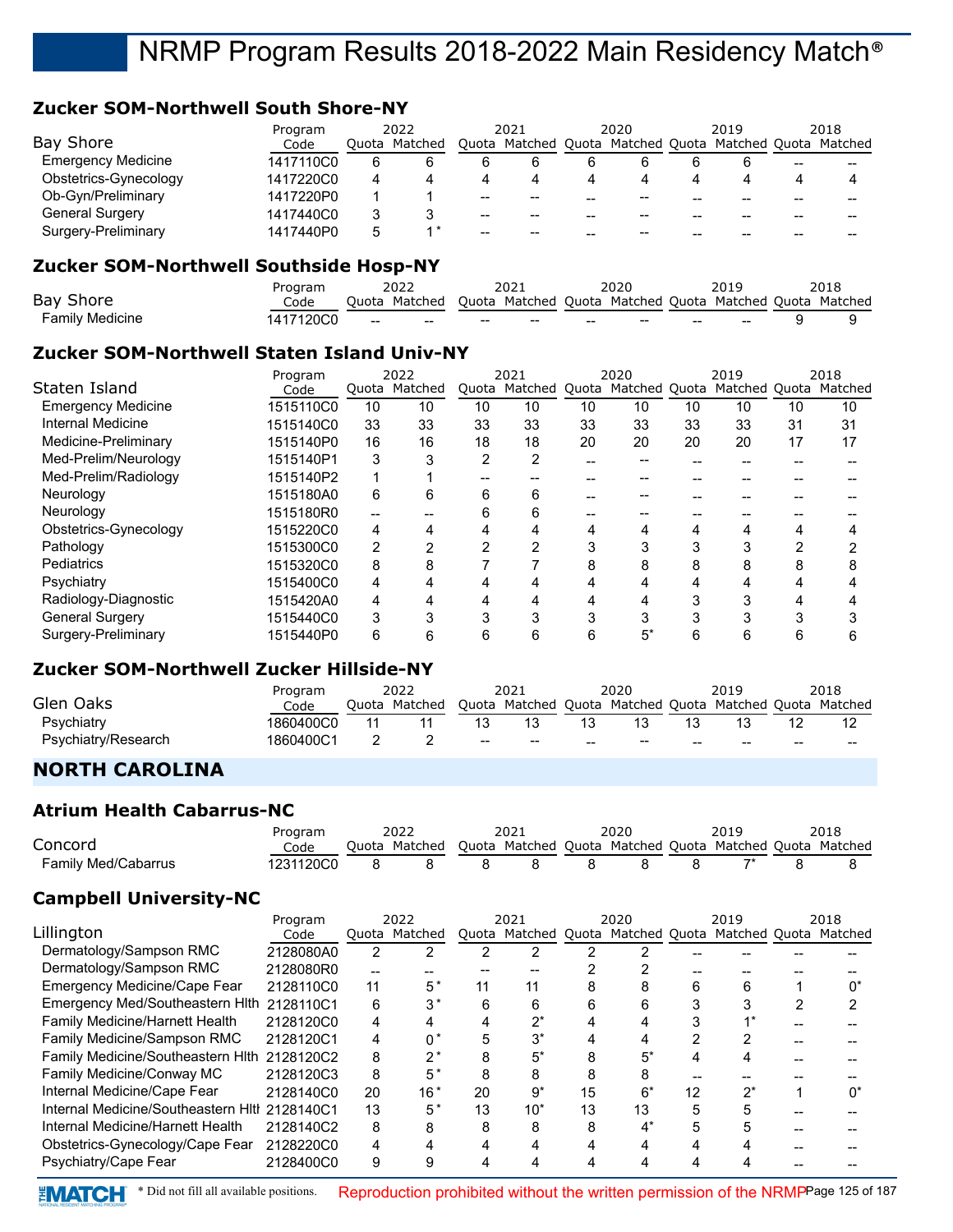# **Campbell University-NC (Continued)**

|                               | Program   |    | 2022                |    | 2021 |    | 2020 |    | 2019                                                    |    | 2018 |
|-------------------------------|-----------|----|---------------------|----|------|----|------|----|---------------------------------------------------------|----|------|
| Lillington                    | Code      |    | Ouota Matched       |    |      |    |      |    | Quota Matched Quota Matched Quota Matched Quota Matched |    |      |
| General Surgery/Cape Fear     | 2128440C0 | 4  |                     |    |      |    |      | -- |                                                         |    |      |
| Transitional/Cape Fear        | 2128999P0 | 20 | $\mathbf{1}^{\ast}$ | 13 |      | 13 |      |    |                                                         | -- |      |
| Transitional/Harnett Health   | 2128999P1 | 13 |                     | 13 |      | 13 |      |    |                                                         | -- |      |
| Transitional/Sampson RMC      | 2128999P2 |    |                     |    |      |    |      |    |                                                         |    |      |
| Trans/Sampson RMC Dermatology | 2128999P3 | 2  |                     |    |      |    |      |    |                                                         |    |      |
| Transitional/Conway MC        | 2128999P4 | 10 | * ج                 | -- |      |    |      |    |                                                         |    |      |

## **Carolinas Med Ctr-NC**

|                                  | Program   |    | 2022          |    | 2021                                                    |    | 2020 |    | 2019   |    | 2018 |
|----------------------------------|-----------|----|---------------|----|---------------------------------------------------------|----|------|----|--------|----|------|
| Charlotte                        | Code      |    | Quota Matched |    | Quota Matched Quota Matched Quota Matched Quota Matched |    |      |    |        |    |      |
| <b>Emergency Medicine</b>        | 1527110C0 | 14 | 14            | 14 | 14                                                      | 14 | 14   | 14 | 14     | 14 | 14   |
| Family Med/Elizabeth/Traditional | 1527120C0 | 6  | 6             | 6  | 6                                                       | 6  | 6    | 6  | 6      | հ  | 6    |
| Family Med/Biddle Point/Urban    | 1527120C1 | 3  |               |    |                                                         |    |      |    |        |    |      |
| Family Med/Union/Apprenticeship  | 1527120C2 | 3  |               |    | 3                                                       |    |      | 3  |        |    |      |
| Internal Medicine                | 1527140C0 | 12 | 12            | 12 | 12                                                      | 12 | 12   | 12 | $10^*$ | 12 | 12   |
| Medicine-Preliminary             | 1527140P0 | 6  | 6             | 6  | 6                                                       | 6  | 6    | 6  | 6      | 6  | 6    |
| Med-Prelim/PM&R                  | 1527140P1 | 2  |               |    |                                                         |    |      |    |        |    |      |
| Neurological Surgery             | 1527160C0 |    |               |    |                                                         |    |      |    |        |    |      |
| Obstetrics-Gynecology            | 1527220C0 | 6  | 6             |    | 6                                                       |    |      | 6  |        |    |      |
| <b>Orthopaedic Surgery</b>       | 1527260C0 | 5  |               |    | 5                                                       | 6  | 6    | 5  |        |    |      |
| <b>Pediatrics</b>                | 1527320C0 | 12 | 12            | 12 | 12                                                      | 12 | 12   | 12 | 12     | 12 | 12   |
| Phys Medicine & Rehab            | 1527340A0 | 5  | 5             | 5  | 5                                                       | 5  | 5    | 5  | 5      |    |      |
| Psychiatry                       | 1527400C0 | 4  |               |    |                                                         |    |      |    |        |    |      |
| <b>General Surgery</b>           | 1527440C0 | 6  | 6             | 6  | 6                                                       | ี  | 6    | 6  | 6      | ี  |      |
| Surgery-Preliminary              | 1527440P0 |    |               |    |                                                         |    | n*   |    | n*     |    |      |
| Surg-Prelim/Urology              | 1527440P1 |    |               |    |                                                         |    |      |    |        |    |      |

## **Cone Health-NC**

|                        | Program   | 2022 |               | 2021 |               | 2020  |       |    | 2019                              |       | 2018    |
|------------------------|-----------|------|---------------|------|---------------|-------|-------|----|-----------------------------------|-------|---------|
| Greensboro             | Code      |      | Ouota Matched |      | Quota Matched |       |       |    | Quota Matched Quota Matched Quota |       | Matched |
| <b>Family Medicine</b> | 1943120C0 |      |               |      |               |       |       |    |                                   |       |         |
| Internal Medicine      | 1943140C0 |      |               |      |               |       |       |    |                                   |       |         |
| Medicine-Preliminary   | 1943140P0 |      |               |      |               | 4     |       |    |                                   |       |         |
| Psychiatry             | 1943400C0 |      |               |      |               | $- -$ | $- -$ | -- | --                                | $- -$ | --      |

## **Duke Univ Med Ctr-NC**

|                               | Program   |    | 2022          |    | 2021           |    | 2020 |    | 2019                                                    |    | 2018 |
|-------------------------------|-----------|----|---------------|----|----------------|----|------|----|---------------------------------------------------------|----|------|
| Durham                        | Code      |    | Quota Matched |    |                |    |      |    | Quota Matched Quota Matched Quota Matched Quota Matched |    |      |
| Anesthesiology                | 1529040C0 | 15 | 15            | 15 | 15             | 12 | 12   | 12 | 12                                                      | 14 | 14   |
| Anesthesiology/ACES 60 months | 1529040C1 |    |               |    |                |    | 2    | 2  |                                                         |    |      |
| Anesthesiology                | 1529040R0 |    |               |    |                |    |      |    |                                                         |    |      |
| Dermatology                   | 1529080A0 | 3  |               | 4  | 4              |    |      | 3  |                                                         |    |      |
| Dermatology/Diversity         | 1529080A2 |    |               |    |                |    |      |    |                                                         |    |      |
| Dermatology/Research          | 1529080A3 |    |               |    |                |    |      |    |                                                         |    |      |
| <b>Emergency Medicine</b>     | 1529110C0 | 12 | 12            | 12 | 12             | 12 | 12   | 12 | 12                                                      | 12 | 12   |
| <b>Family Medicine</b>        | 1529120C0 | 6  | 6             | 6  | 6              | 6  | 6    | 6  | 6                                                       | 6  | 6    |
| Family Medicine/Rural         | 1529120C1 | 2  | 2             |    | 2              |    |      |    |                                                         |    |      |
| Internal Medicine             | 1529140C0 | 46 | 46            | 46 | 46             | 46 | 46   | 46 | 46                                                      | 43 | 43   |
| Medicine-Preliminary          | 1529140P0 | 4  | 4             | Δ  | 4              | Δ  | 4    | 4  | 4                                                       |    |      |
| Med-Prelim/Neurology          | 1529140P1 |    |               |    |                |    |      |    |                                                         |    | 6*   |
| Med-Prelim/Ophthalmology      | 1529140P2 |    |               |    |                |    | 5    |    |                                                         |    |      |
| <b>Neurological Surgery</b>   | 1529160C0 | 3  | 3             | 3  | 3              |    | 3    | 3  | 3                                                       |    | 3    |
| Neurology                     | 1529180A0 |    |               |    |                |    |      |    |                                                         |    |      |
| Child Neurology               | 1529185A0 |    |               |    |                |    |      |    |                                                         |    |      |
| Child Neurology               | 1529185C0 | 2  |               | 2  | $\overline{2}$ |    | 2    |    |                                                         | 2  |      |
| Child Neurology               | 1529185R0 |    |               |    |                |    |      |    |                                                         |    |      |
| Obstetrics-Gynecology         | 1529220C0 | 9  | 9             | 9  | 9              | 8  | 8    | 8  | 8                                                       | 8  | 8    |
| Orthopaedic Surgery           | 1529260C0 | 8  | 8             |    |                | 8  | 8    | 8  | 8                                                       | 8  | 8    |
|                               |           |    |               |    |                |    |      |    |                                                         |    |      |

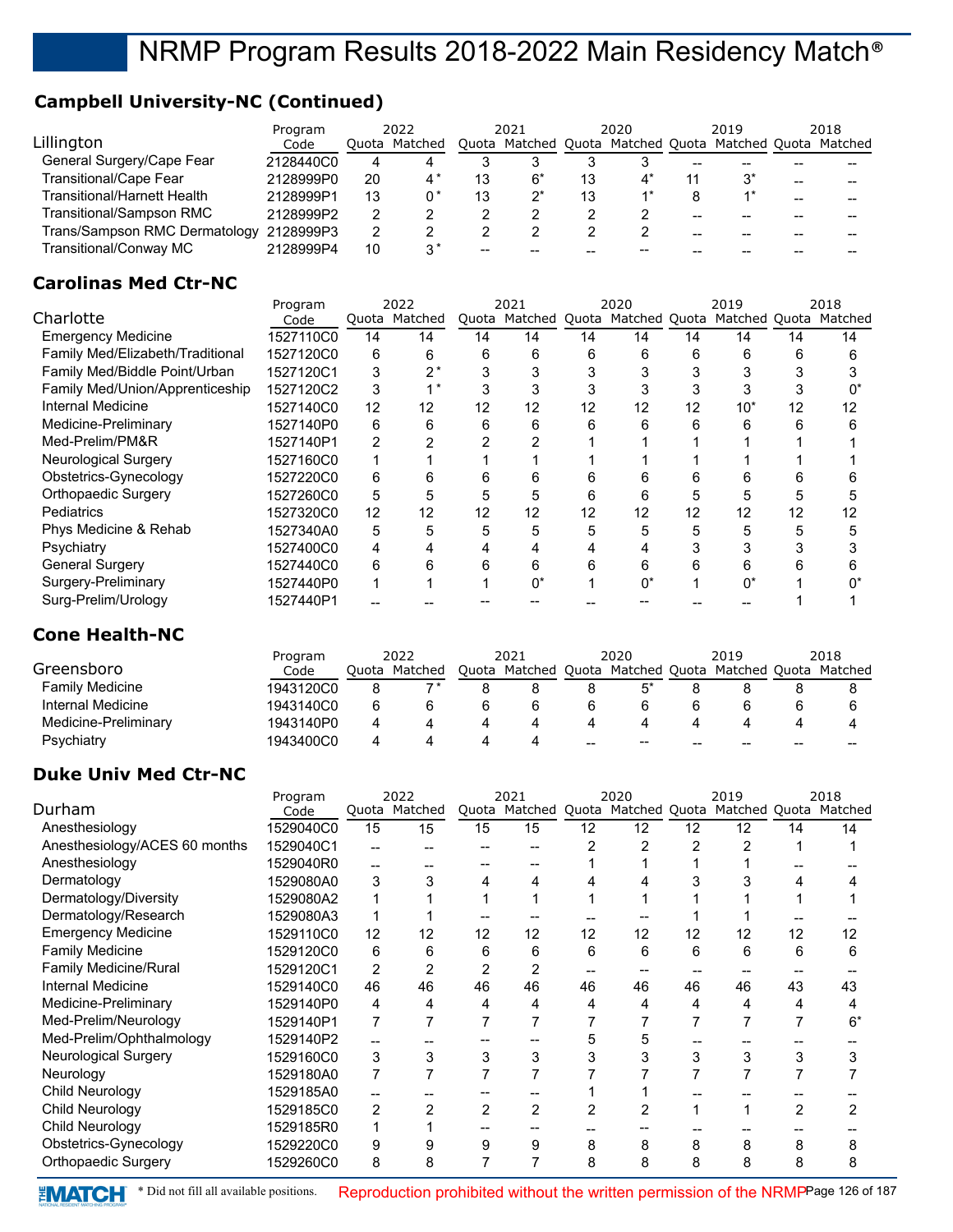# **Duke Univ Med Ctr-NC (Continued)**

|                                     | Program   |    | 2022          |    | 2021                                                    |    | 2020  |    | 2019 |    | 2018 |
|-------------------------------------|-----------|----|---------------|----|---------------------------------------------------------|----|-------|----|------|----|------|
| Durham                              | Code      |    | Quota Matched |    | Quota Matched Quota Matched Quota Matched Quota Matched |    |       |    |      |    |      |
| Otolaryngology                      | 1529280C0 | 3  | 3             | 3  |                                                         |    |       |    |      |    |      |
| Otolaryngology/Research             | 1529280C1 |    |               |    |                                                         |    |       |    |      |    |      |
| Pathology                           | 1529300C0 | 6  | 6             | 6  | 6                                                       |    | 5     | 5  | 5    | 6  | n    |
| <b>Pediatrics</b>                   | 1529320C0 | 15 | 15            | 15 | 15                                                      | 14 | 14    | 15 | 15   | 14 | 14   |
| <b>Pediatrics/Research Scholars</b> | 1529320C1 |    |               |    | 0*                                                      |    |       |    |      |    |      |
| Plastic Surgery (Integrated)        | 1529362C0 | 3  |               |    | 3                                                       |    |       | 3  |      |    |      |
| Psychiatry                          | 1529400C0 | 10 | 10            | 10 | 10                                                      | 10 | 10    | 11 | 11   | 11 | 11   |
| Psychiatry/Research                 | 1529400C3 | 2  |               |    | 2                                                       |    |       |    |      |    |      |
| Interventional Radiology (Integ)    | 1529416A0 | 3  | 3             |    | 3                                                       |    | 3     | 3  |      |    |      |
| Radiology-Diagnostic                | 1529420A0 | 10 | 10            | 10 | 10                                                      | 10 | 10    | 10 | 10   | 9  | 9    |
| Radiology-Diagnostic                | 1529420R0 |    |               |    |                                                         |    |       |    |      |    |      |
| <b>Radiation Oncology</b>           | 1529430A0 |    |               |    |                                                         |    |       |    |      |    |      |
| Rad Onc/Research Scholar            | 1529430A1 |    |               |    |                                                         |    |       |    |      |    |      |
| <b>General Surgery</b>              | 1529440C0 |    |               |    |                                                         |    |       |    |      |    |      |
| Surgery-Preliminary                 | 1529440P0 | 3  | 3             |    |                                                         |    |       | 5  |      |    |      |
| Surg-Prelim/Urology                 | 1529440P3 |    |               |    |                                                         |    |       |    |      |    |      |
| Surg-Prelim/Int Radiology           | 1529440P4 | 3  | $^{\circ}$    |    | $2^*$                                                   |    | $0^*$ |    |      |    |      |
| Vascular Surgery                    | 1529451C0 |    |               |    |                                                         |    |       |    |      |    |      |
| <b>Thoracic Surgery</b>             | 1529461C0 |    |               |    |                                                         |    |       |    |      |    |      |
| Medicine-Pediatrics                 | 1529700C0 | 6  | 6             | 6  | 6                                                       | 6  | 6     | 6  | 6    | 6  |      |
| Medicine-Psychiatry                 | 1529715C0 | 2  |               |    |                                                         |    |       | 2  |      |    |      |

## **Mountain AHEC-NC**

|                                  | Program   |    | 2022          |    | 2021 |    | 2020  |    | 2019                                                    |    | 2018 |
|----------------------------------|-----------|----|---------------|----|------|----|-------|----|---------------------------------------------------------|----|------|
| Asheville                        | Code      |    | Quota Matched |    |      |    |       |    | Quota Matched Quota Matched Quota Matched Quota Matched |    |      |
| <b>Family Medicine/Asheville</b> | 3023120C0 | 12 | 5*            | 12 | 12   | 12 | 12    | 12 | 12                                                      | 12 | 12   |
| Family Med/Hendersonville        | 3023120C1 | 6  | 6             | 5  | 5    | 5  | 5     |    | $4^*$                                                   | 5  |      |
| <b>Family Medicine/Boone</b>     | 3023120C2 | 6  | 2*            | 4  |      | 4  | $3^*$ |    |                                                         |    |      |
| Internal Medicine                | 3023140C0 | 15 | 15            | 15 | 15   |    |       |    |                                                         |    |      |
| Obstetrics-Gynecology            | 3023220C0 | 5  |               | 4  | Δ    | 4  | 4     |    | 4                                                       | 4  |      |
| Psychiatry                       | 3023400C0 | 6  | 6             | 6  | 6    | 6  | 6     |    | $3^*$                                                   | Δ  |      |
| <b>General Surgery</b>           | 3023440C0 | 5  |               | 5  | 5    | 5  | 5     |    | Δ                                                       |    |      |
| Transitional                     | 3023999P0 | 12 | 10 *          | 13 |      |    |       |    |                                                         |    |      |

## **New Hanover Reg Med Ctr-NC**

| Program                |           | 2022 |               | 2021 |                                                         | 2020 |   |   | 2019 |   | 2018 |
|------------------------|-----------|------|---------------|------|---------------------------------------------------------|------|---|---|------|---|------|
| Wilmington             | Code      |      | Ouota Matched |      | Quota Matched Quota Matched Quota Matched Quota Matched |      |   |   |      |   |      |
| <b>Family Medicine</b> | 1534120C0 | 6    | 6             | 6    | 6                                                       | 6    | 4 | 6 | 6    | 4 | 4    |
| Internal Medicine      | 1534140C0 |      |               |      |                                                         |      |   |   |      |   |      |
| Medicine-Preliminary   | 1534140P0 | 2    |               |      |                                                         | າ    | っ |   |      |   |      |
| Obstetrics-Gynecology  | 1534220C0 | 4    |               | 4    | 4                                                       | 4    | 4 |   | 4    | 4 | $4*$ |
| Ob-Gyn/Preliminary     | 1534220P1 |      |               |      |                                                         |      |   |   |      |   |      |
| <b>General Surgery</b> | 1534440C0 | 4    |               | 4    | 4                                                       | 4    | 4 |   | 3    | 3 |      |
| Surgery-Preliminary    | 1534440P0 |      |               |      |                                                         |      |   |   | 0*   |   |      |
|                        |           |      |               |      |                                                         |      |   |   |      |   |      |

#### **Novant Health-NC**

|                        | Program  |       |         |       |         |       | 2020          |               |         |
|------------------------|----------|-------|---------|-------|---------|-------|---------------|---------------|---------|
| ~<br>Cornelius         | Code     | Juota | Matched | Ouota | Matched | Ouota | Matched Ouota | Matched Ouota | Matched |
| <b>Family Medicine</b> | 891120C0 |       |         |       |         |       |               |               |         |

## **Southern Regional AHEC-NC**

|                 | Program   | 2022          | 2021 | 2020 | 2019                                                    | 2018 |
|-----------------|-----------|---------------|------|------|---------------------------------------------------------|------|
| Fayetteville    | Code      | Ouota Matched |      |      | Quota Matched Quota Matched Quota Matched Quota Matched |      |
| Family Medicine | 3046120C0 | $6*$          |      |      |                                                         |      |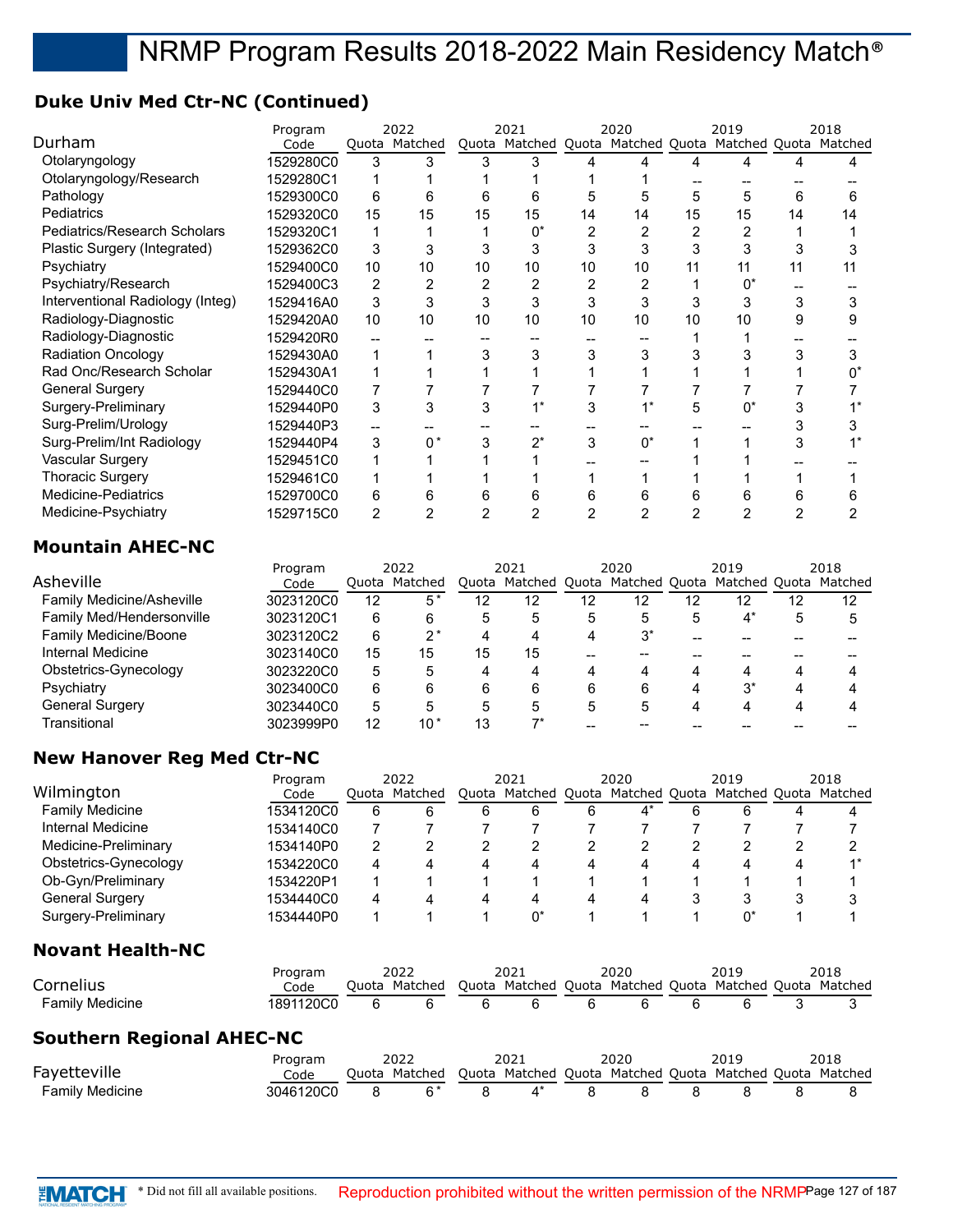## **U North Carolina Hospitals**

|                                  | Program   |                  | 2022           |                | 2021                                                    |                | 2020           |                | 2019                     |                | 2018           |
|----------------------------------|-----------|------------------|----------------|----------------|---------------------------------------------------------|----------------|----------------|----------------|--------------------------|----------------|----------------|
| Chapel Hill                      | Code      |                  | Quota Matched  |                | Quota Matched Quota Matched Quota Matched Quota Matched |                |                |                |                          |                |                |
| Anesthesiology                   | 1900040A0 | $\overline{2}$   | $\overline{2}$ | $\overline{2}$ | $\overline{2}$                                          | $\overline{2}$ | $\overline{2}$ | $\overline{2}$ | 2                        | $\overline{2}$ | $\overline{2}$ |
| Anesthesiology                   | 1900040C0 | 12               | 12             | 10             | 10                                                      | 10             | 10             | 10             | 10                       | 10             | 10             |
| Anesthesiology                   | 1900040R0 | 4                | 4              | 2              | $\overline{2}$                                          | $\overline{2}$ | 2              | $\overline{2}$ | 2                        | $\overline{c}$ | 2              |
| Dermatology                      | 1900080A0 | 6                | 6              | 5              | 5                                                       | 5              | 5              | 6              | 6                        | 5              | 5              |
| <b>Emergency Medicine</b>        | 1900110C0 | 12               | 12             | 12             | 12                                                      | 12             | 12             | 10             | 10                       | 10             | 10             |
| <b>Family Medicine</b>           | 1900120C0 | 10               | 10             | 8              | 8                                                       | 8              | 8              | 8              | 8                        | 8              | 8              |
| Family Med/Rural Health          | 1900120C1 | 3                | 3              | 6              | 6                                                       | 6              | 6              | 6              | 6                        | 3              | 3              |
| <b>Family Medicine-FIRST</b>     | 1900120C2 | $\mathbf{1}$     | $\mathbf 1$    | --             |                                                         | $-$            | --             | --             |                          |                |                |
| Internal Medicine                | 1900140C0 | 26               | 26             | 28             | 28                                                      | 27             | 27             | 29             | 29                       | 27             | 27             |
| Internal Med/Research            | 1900140C1 | 3                | 3              | 1              | $\mathbf 1$                                             | $\overline{2}$ | $\overline{2}$ | --             | $\overline{\phantom{a}}$ | $\overline{c}$ | $\overline{c}$ |
| Medicine-Preliminary             | 1900140P0 | 10               | 10             | 10             | 10                                                      | 10             | 10             | 6              | 6                        | 6              | 6              |
| <b>Neurological Surgery</b>      | 1900160C0 | $\overline{2}$   | $\overline{2}$ | $\overline{2}$ | $\overline{2}$                                          | $\overline{2}$ | $\overline{2}$ | $\overline{2}$ | $\overline{2}$           | $\overline{2}$ | $\overline{2}$ |
| Neurology                        | 1900180C0 | 7                | 7              | 7              | $\overline{7}$                                          | $\overline{7}$ | 7              | 7              | 7                        | 7              | 7              |
| <b>Child Neurology</b>           | 1900185C0 | $\overline{c}$   | $1^*$          | $\overline{c}$ | $1^*$                                                   | $\overline{c}$ | $\overline{c}$ | 1              | $0^*$                    | 1              | 1              |
| Obstetrics-Gynecology            | 1900220C0 | 7                | $\overline{7}$ | 7              | $\overline{7}$                                          | $\overline{7}$ | 7              | $\overline{7}$ | 7                        | $\overline{7}$ | 7              |
| <b>Orthopaedic Surgery</b>       | 1900260C0 | 4                | 4              | 4              | $\overline{4}$                                          | $\overline{4}$ | 4              | $\overline{4}$ | 4                        | 4              | 4              |
| Ortho Surgery/Research 6 yr      | 1900260C1 | 1                | 1              | 1              | 1                                                       | 1              | 1              | 1              | 1                        | 1              | 1              |
| Otolaryngology                   | 1900280C0 | 3                | 3              | 3              | 3                                                       | 3              | 3              | 3              | 3                        | 3              | 3              |
| Otolaryngology/Research          | 1900280C1 | 1                | 1              | 1              | $\mathbf 1$                                             | 1              | 1              | 1              | 1                        | 1              | 1              |
| Pathology                        | 1900300C0 | 5                | 5              | 4              | 4                                                       | 4              | 4              | $\overline{4}$ | 4                        | 4              | $3^*$          |
| Pediatrics                       | 1900320C0 | 15               | 15             | 17             | 17                                                      | 17             | 17             | 16             | 16                       | 16             | 16             |
| Pediatrics/Physician Scientist   | 1900320C2 | $\boldsymbol{2}$ | $\overline{c}$ | --             | --                                                      |                | --             |                |                          | --             |                |
| Pediatrics-Primary               | 1900320M0 | 4                | 4              | 4              | 4                                                       | 4              | 4              | 4              | 4                        | 4              | 4              |
| Pediatrics-Preliminary           | 1900320P0 | 1                | 1              | $\overline{c}$ | $\overline{\mathbf{c}}$                                 | $\overline{c}$ | 2              | $\overline{c}$ | $0^*$                    | $\overline{c}$ | $1^*$          |
| Phys Medicine & Rehab            | 1900340C0 | 4                | 4              | 4              | $\overline{4}$                                          | 3              | 3              | 3              | 3                        | 3              | 3              |
| Plastic Surgery (Integrated)     | 1900362C0 | $\overline{c}$   | $\overline{2}$ | $\overline{c}$ | $\overline{2}$                                          | $\overline{2}$ | $\overline{c}$ | $\overline{2}$ | $\overline{2}$           | $\overline{2}$ | $\overline{c}$ |
| Psychiatry                       | 1900400C0 | 16               | 16             | 18             | 18                                                      | 17             | 17             | 16             | 16                       | 16             | 16             |
| Psychiatry/FIRST                 | 1900400C1 | 1                | 1              | --             |                                                         | $\overline{a}$ | --             | --             | $-$                      | --             |                |
| Psychiatry/PSTP                  | 1900400C2 | 1                | 1              | $-$            | $\overline{a}$                                          | $\overline{a}$ | --             | --             | --                       | --             |                |
| Interventional Radiology (Integ) | 1900416A0 | 1                | 1              | 1              | 1                                                       | $\overline{2}$ | $\overline{2}$ | 1              | $\mathbf{1}$             | 1              | 1              |
| Radiology-Diagnostic             | 1900420A0 | 9                | 9              | 9              | 9                                                       | 9              | 9              | 9              | 9                        | 9              | 9              |
| <b>Radiation Oncology</b>        | 1900430A0 | 2                | $\overline{c}$ | $\overline{2}$ | $1^*$                                                   | $\overline{2}$ | $\overline{2}$ | $\overline{2}$ | $\overline{2}$           | $\overline{2}$ | $\overline{2}$ |
| <b>Radiation Oncology</b>        | 1900430R0 | 1                | $0*$           | --             | --                                                      | --             | --             | --             | --                       | --             |                |
| <b>General Surgery</b>           | 1900440C0 | 7                | $\overline{7}$ | $\overline{7}$ | $\overline{7}$                                          | $\overline{7}$ | 7              | $\overline{7}$ | 7                        | 6              | 6              |
| Surgery-Preliminary              | 1900440P0 | 7                | $2^*$          | 8              | $4^*$                                                   | 8              | $7^*$          | 9              | $4^*$                    | 9              | $7^*$          |
| Vascular Surgery                 | 1900451C0 | 1                | 1              | 1              | 1                                                       | 1              | 1              | 1              | 1                        | --             |                |
| <b>Thoracic Surgery</b>          | 1900461C0 | 1                | 1              | 1              | 1                                                       | 1              | 1              | 1              | 1                        | 1              | 1              |
| Medicine-Pediatrics              | 1900700C0 | 6                | 6              | 6              | 6                                                       | 6              | 6              | 6              | 6                        | 6              | 6              |
| Pediatrics-Anesthesiology        | 1900726C0 | $\overline{a}$   |                |                |                                                         |                |                |                |                          |                |                |

## **UNC Health Blue Ridge-NC**

|                   | Program   | 2022          | 2021 | 2020 | 2019                                                    | 2018 |
|-------------------|-----------|---------------|------|------|---------------------------------------------------------|------|
| Morganton         | Code      | Ouota Matched |      |      | Ouota Matched Ouota Matched Ouota Matched Ouota Matched |      |
| Internal Medicine | 1914140C0 |               |      |      |                                                         |      |

## **Vidant Med Ctr/East Carolina Univ-NC**

|                               | Program   |    | 2022          |    | 2021                              |    | 2020  |    | 2019                  |    | 2018           |
|-------------------------------|-----------|----|---------------|----|-----------------------------------|----|-------|----|-----------------------|----|----------------|
| Greenville                    | Code      |    | Ouota Matched |    | Quota Matched Quota Matched Quota |    |       |    | Matched Quota Matched |    |                |
| <b>Emergency Medicine</b>     | 3057110C0 | 12 | 12            | 12 | 12                                | 12 | 12    | 12 | 12                    | 12 | 12             |
| <b>Family Medicine</b>        | 3057120C0 | 12 | 12            | 12 | 12                                | 12 | 12    | 12 | $11*$                 | 12 | 12             |
| Family Medicine/Rural-Ahoskie | 3057120C1 | 2  | ົ             | 2  | າ                                 |    |       |    |                       |    |                |
| Family Medicine/Rural-Duplin  | 3057120C2 | 2  |               | 2  |                                   |    |       |    |                       |    |                |
| Internal Medicine             | 3057140C0 | 18 | 18            | 16 | 16                                | 16 | 16    | 17 | 17                    | 15 | 15             |
| Medicine-Preliminary          | 3057140P0 | 5  | $3^*$         | 3  | 3                                 | 6  | $2^*$ | 5  | 5                     | 6  | $\mathbf{1}^*$ |
| Obstetrics-Gynecology         | 3057220C0 | 5  |               | 5  | 5                                 | 5  | 5     | 5  | 5                     | 5  |                |
| Pathology                     | 3057300C0 | 3  |               | 2  | 3                                 | 3  | $2^*$ | ◠  | 2                     | 3  |                |
| Pediatrics                    | 3057320C0 | 10 | 10            | 10 | 10                                | 10 | 10    | 10 | 9*                    | 10 | 10             |

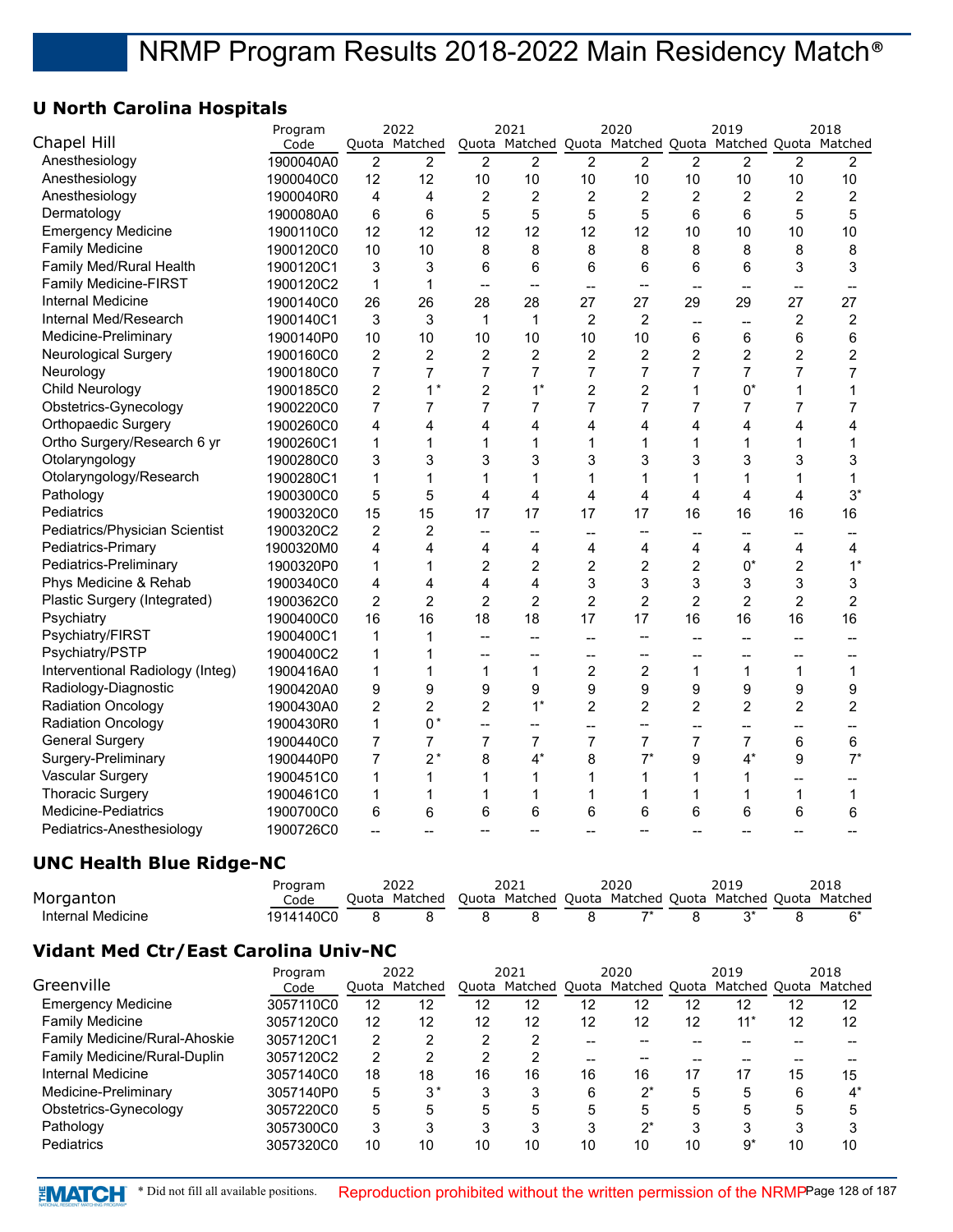# **Vidant Med Ctr/East Carolina Univ-NC (Continued)**

| Greenville             | Program   |       | 2022          |   | 2021                                                    |   | 2020 |   | 2019 |   | 2018 |
|------------------------|-----------|-------|---------------|---|---------------------------------------------------------|---|------|---|------|---|------|
|                        | Code      |       | Ouota Matched |   | Quota Matched Quota Matched Quota Matched Quota Matched |   |      |   |      |   |      |
| Phys Medicine & Rehab  | 3057340C0 | 5     |               | 5 |                                                         |   | 5    |   | 5    | 5 |      |
| Phys Medicine & Rehab  | 3057340R0 | $- -$ |               |   |                                                         |   |      |   |      |   |      |
| Psychiatry             | 3057400C0 | 9     |               | 8 | 8                                                       | 8 | 8    |   | 8    | 8 |      |
| <b>General Surgery</b> | 3057440C0 | 5     |               | 5 | $\mathbf{b}$                                            | 5 | 5    |   | 5    | b |      |
| Surgery-Preliminary    | 3057440P0 | 4     |               |   |                                                         | 4 | ヮ*   |   | $4*$ |   | ∗ר   |
| Medicine-Pediatrics    | 3057700C0 | 6     | 6             | 6 | 6                                                       | 6 | 6    | 6 | 6    | 6 |      |
| Medicine-Emergency Med | 3057705C0 | 2     |               |   |                                                         |   |      |   |      |   |      |
| Medicine-Psychiatry    | 3057715C0 | 2     |               |   |                                                         |   |      |   |      |   |      |

## **Wake Forest Baptist Med Ctr-NC**

|                                  | Program   |                | 2022           |                | 2021           |                | 2020           |                | 2019                                      |                | 2018           |
|----------------------------------|-----------|----------------|----------------|----------------|----------------|----------------|----------------|----------------|-------------------------------------------|----------------|----------------|
| Winston Salem                    | Code      |                | Quota Matched  |                | Quota Matched  |                |                |                | Quota Matched Quota Matched Quota Matched |                |                |
| Anesthesiology                   | 1537040C0 | 14             | 14             | 14             | 14             | 14             | 14             | 14             | 14                                        | 14             | 14             |
| Dermatology                      | 1537080A0 | 4              | 4              | 4              | 4              | 4              | 4              | 3              | 3                                         | 4              | 4              |
| <b>Emergency Medicine</b>        | 1537110C0 | 15             | 15             | 15             | 15             | 15             | 15             | 15             | 15                                        | 15             | 15             |
| <b>Family Medicine</b>           | 1537120C0 | 10             | 10             | 10             | 10             | 10             | 10             | 10             | 10                                        | 10             | 10             |
| Internal Medicine                | 1537140C0 | 31             | 31             | 30             | 30             | 30             | 30             | 29             | 29                                        | 33             | 33             |
| Medicine-Primary                 | 1537140M0 | 3              | 3              | 4              | 4              | 4              | 4              | 4              | 4                                         |                |                |
| Medicine-Preliminary             | 1537140P0 | 3              | 3              | 3              | 3              | 6              | 6              |                | $5^*$                                     |                | $5^*$          |
| <b>Neurological Surgery</b>      | 1537160C0 | $\overline{2}$ | $\overline{2}$ | $\overline{2}$ | 2              | $\overline{2}$ | 2              | $\overline{2}$ | 2                                         | 2              | 2              |
| Neurology                        | 1537180C0 | 6              | 6              | 6              | 6              | 6              | 6              | 5              | 5                                         | 5              | 5              |
| Child Neurology                  | 1537185C0 | 2              | $\overline{2}$ | $\overline{2}$ | $\overline{2}$ | $\overline{2}$ | $\overline{c}$ | 2              |                                           |                |                |
| Child Neurology                  | 1537185R0 | --             |                |                |                |                |                |                | $0^*$                                     |                |                |
| Obstetrics-Gynecology            | 1537220C0 | 6              | 6              | 6              | 6              | 6              | 6              | 6              | 6                                         | 6              | 6              |
| Orthopaedic Surgery              | 1537260C0 | 5              | 5              | 5              | 5              | 5              | 5              | 5              | 5                                         | 5              | 5              |
| Otolaryngology                   | 1537280C0 | 3              | 3              | 3              | 3              | 3              | 3              | 3              | 3                                         | 3              | 3              |
| Pathology                        | 1537300C0 | 5              | 5              | 5              | $4^*$          | 5              | 5              | 5              | 5                                         | 5              | 5              |
| Pediatrics                       | 1537320C0 | 14             | 14             | 14             | $11*$          | 14             | 14             | 14             | 14                                        | 14             | 14             |
| Plastic Surgery (Integrated)     | 1537362C0 | 3              | 3              | $\overline{2}$ | 2              | 3              | 3              | $\overline{2}$ | 2                                         | $\overline{c}$ | 2              |
| Psychiatry                       | 1537400C0 | 7              |                |                |                |                |                |                |                                           |                |                |
| Interventional Radiology (Integ) | 1537416C0 | 1              |                |                |                |                |                |                |                                           |                |                |
| Radiology-Diagnostic             | 1537420A0 | 9              | 9              | 9              | 9              | 9              | 9              | 9              | 9                                         | 10             | 10             |
| <b>Radiation Oncology</b>        | 1537430A0 | 1              |                | $\overline{2}$ | 0*             |                |                | $\overline{2}$ | 2                                         | 2              | $\overline{2}$ |
| <b>General Surgery</b>           | 1537440C0 | 7              |                | 7              | 7              | 7              | 7              | 7              | 7                                         | 6              | 6              |
| Surgery-Preliminary              | 1537440P0 | 9              | $2^*$          | 9              | $2^*$          | 9              | $3^*$          | 9              | $3^*$                                     | 10             | $3^*$          |
| Surg-Prelim/Urology              | 1537440P3 |                |                |                |                |                |                |                |                                           | 3              | 3              |
|                                  |           |                |                |                |                |                |                |                |                                           |                |                |

### **WakeMed Health and Hospitals-NC**

|                     | Program   | 2022          |               | 2021 |     | 2020                                           |       | 2019  |       | 2018                                                    |
|---------------------|-----------|---------------|---------------|------|-----|------------------------------------------------|-------|-------|-------|---------------------------------------------------------|
| Raleigh             | Code      | Quota Matched |               |      |     |                                                |       |       |       | Quota Matched Quota Matched Quota Matched Quota Matched |
| Internal Medicine   | 2275140C0 | h             | $\mathcal{L}$ |      | $-$ | $\hspace{0.1mm}-\hspace{0.1mm}-\hspace{0.1mm}$ | $- -$ | $- -$ | $- -$ | $- -$                                                   |
| <b>NORTH DAKOTA</b> |           |               |               |      |     |                                                |       |       |       |                                                         |

# **Altru Health System-ND**

| Grand Forks                            | Program<br>Code |                | 2022<br>Ouota Matched |   | 2021<br>Quota Matched Quota Matched Quota Matched Quota Matched |   | 2020  |   | 2019 |   | 2018    |
|----------------------------------------|-----------------|----------------|-----------------------|---|-----------------------------------------------------------------|---|-------|---|------|---|---------|
| <b>Family Med/Grand Forks</b>          | 1100120C0       | 8              | 8                     | 8 | 6*                                                              | 8 | 8     | 8 |      | 8 | 8       |
| <b>U North Dakota SOM</b>              |                 |                |                       |   |                                                                 |   |       |   |      |   |         |
|                                        | Program         |                | 2022                  |   | 2021                                                            |   | 2020  |   | 2019 |   | 2018    |
| Grand Forks                            | Code            |                | Ouota Matched         |   | Quota Matched Quota Matched Quota Matched Quota                 |   |       |   |      |   | Matched |
| <b>Family Med/Bismarck</b>             | 1539120C1       | 5              | 5                     | 5 | 5                                                               | 4 |       | 5 |      | 5 | 5       |
| <b>Family Medicine/Minot</b>           | 1539120C2       | 6              | 6                     | 6 | 6                                                               | 6 | 6     | 6 | 6    | 6 | 6       |
| <b>Family Medicine/Hettinger</b>       | 1539120C3       | 2              | 2                     | 2 | 2                                                               | 2 | $0^*$ |   |      |   |         |
| <b>Family Medicine/Rural Williston</b> | 1539120C4       | $\overline{2}$ | 2                     | 2 | 2                                                               | 2 | 2     | 2 | 2    | 2 | າ       |
| Family Medicine/Fargo                  | 1539120C5       | 6              | 6                     | 6 | 6                                                               | 6 | 6     | 6 | 6    | 5 | 5       |

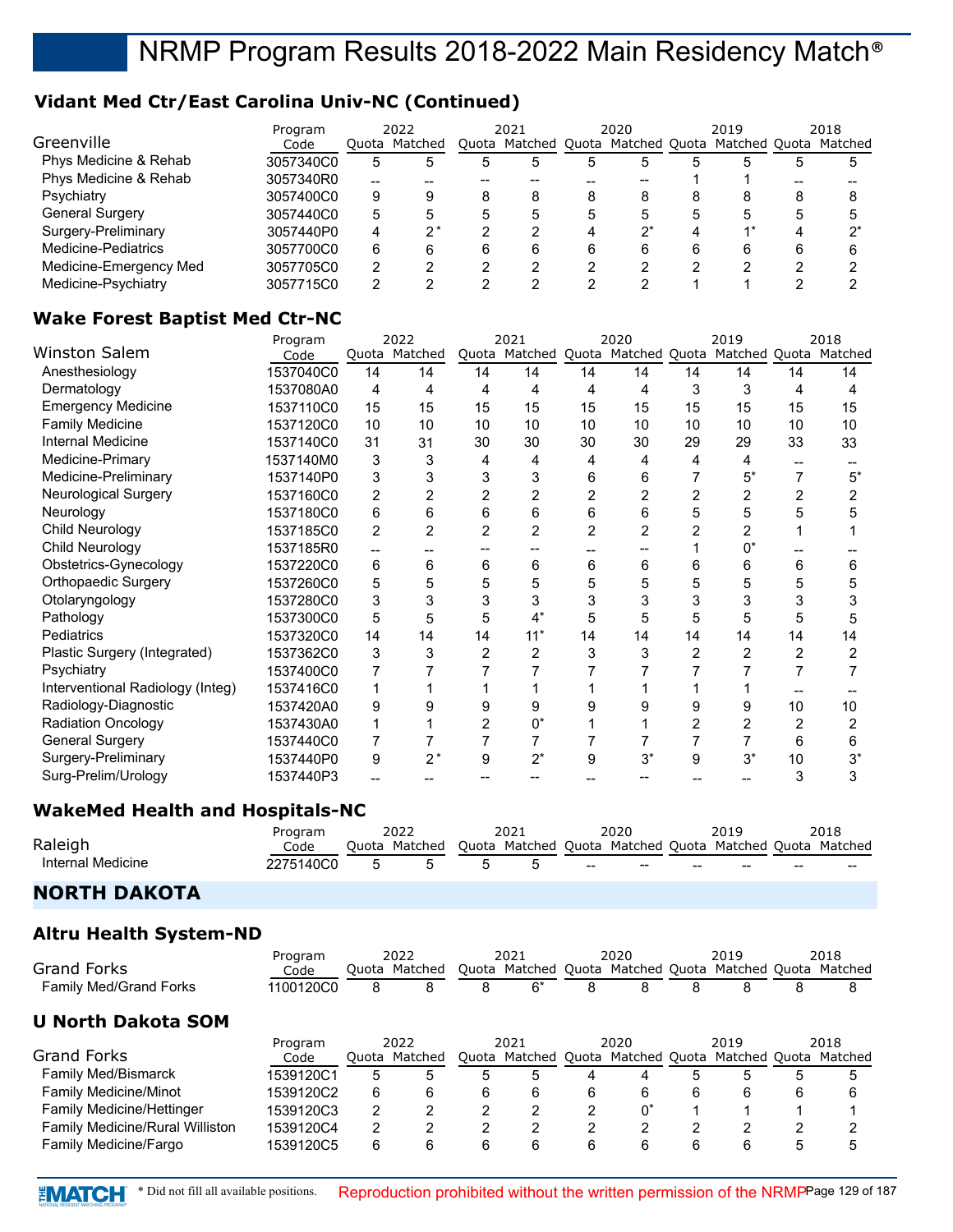# **U North Dakota SOM (Continued)**

|                            | Program   | 2022 |               | 2021 |                                   | 2020 |       | 2019 |   |   | 2018                  |
|----------------------------|-----------|------|---------------|------|-----------------------------------|------|-------|------|---|---|-----------------------|
| Grand Forks                | Code      |      | Quota Matched |      | Quota Matched Quota Matched Quota |      |       |      |   |   | Matched Quota Matched |
| Internal Medicine          | 1539140C0 | 8    | 8             | 8    | 8                                 | 8    | 8     | 8    | 8 | 8 | 8                     |
| Neurology                  | 1539180C0 | 3    |               | 3    | 3                                 |      |       |      |   |   |                       |
| <b>Orthopaedic Surgery</b> | 1539260C0 | 3    |               | 3    |                                   |      | 3     |      | 3 | 3 |                       |
| Psychiatry                 | 1539400C0 | 6    | 6             | 6    | 6                                 | 6    | 6     | 6    | 6 | 6 |                       |
| <b>General Surgery</b>     | 1539440C0 | 3    |               | 3    | 3                                 | 3    | 3     |      | 3 | 3 |                       |
| General Surgery/Rural      | 1539440C1 | 2    | ◠             | ົ    | ≘                                 | っ    | ົ     | ◠    | ◠ | ⌒ |                       |
| Surgery-Preliminary        | 1539440P0 | 3    | $2^*$         | 3    |                                   | 3    | $2^*$ |      | 3 | 3 | י∩∗                   |
| Transitional               | 1539999P0 | 5    | 5             | 5    | 5                                 | 8    | 8     | 8    | 8 | 8 |                       |
| $   -$                     |           |      |               |      |                                   |      |       |      |   |   |                       |

## **OHIO**

## **Adena Health System-OH**

| Chillicothe               | Program   |       | 2022<br>Ouota Matched |                                                   | 2021<br>Quota Matched Quota Matched Quota Matched Quota Matched |    | 2020 |    | 2019 |    | 2018 |
|---------------------------|-----------|-------|-----------------------|---------------------------------------------------|-----------------------------------------------------------------|----|------|----|------|----|------|
|                           | Code      |       |                       |                                                   |                                                                 |    |      |    |      |    |      |
| <b>Emergency Medicine</b> | 2127110C0 | $- -$ | --                    | $\hspace{0.05cm}-\hspace{0.05cm}-\hspace{0.05cm}$ | --                                                              | -- | --   |    |      | -- |      |
| <b>Family Medicine</b>    | 2127120C0 | 5     |                       |                                                   |                                                                 |    |      |    |      |    |      |
| Internal Medicine         | 2127140C0 |       |                       |                                                   |                                                                 |    |      |    |      |    |      |
| Psychiatry                | 2127400C0 |       |                       |                                                   |                                                                 |    |      | -- | --   | -- |      |
| Transitional              | 2127999P0 | $- -$ | --                    | --                                                | --                                                              |    | --   |    |      | h  |      |

## **Akron Gen Med Ctr/NEOMED-OH**

| Program   | 2022 |    | 2021          |       | 2020 |       |    |         |      | 2018                                                    |
|-----------|------|----|---------------|-------|------|-------|----|---------|------|---------------------------------------------------------|
| Code      |      |    |               |       |      |       |    |         |      |                                                         |
| 1542110C0 | 11   |    | 11            | 11    |      |       |    |         |      |                                                         |
| 1542120C0 | 4    |    |               |       |      | $4^*$ |    | $3^*$   |      |                                                         |
| 1542140C0 | 12   | 12 | 12            | 12    | 12   | 12    | 10 | 10      | 10   | 10                                                      |
| 1542140P0 | 4    |    | 4             | $3^*$ | 4    | י?    |    | $2^{*}$ | 4    | $3^*$                                                   |
| 1542220C0 | 5    |    | 5             | 5     | 5    | 5     |    | 4       |      |                                                         |
| 1542260C0 | 3    |    | 3             |       |      | 3     |    | 3       | ົ    |                                                         |
| 1542400C0 | 4    |    | 4             |       |      |       |    |         |      |                                                         |
| 1542440C0 | 4    |    |               | Δ     |      |       |    | 3       |      |                                                         |
| 1542440P1 |      |    |               |       |      | 0*    |    |         |      |                                                         |
| 1542440P2 |      |    |               |       |      |       |    |         |      |                                                         |
|           |      |    | Ouota Matched |       |      |       |    |         | 2019 | Quota Matched Quota Matched Quota Matched Quota Matched |

## **Aultman Hospital/NEOMED-OH**

|                           | Program   | 2022 |               | 2021 |               | 2020  |                       | 2019 |                       |    | 2018 |
|---------------------------|-----------|------|---------------|------|---------------|-------|-----------------------|------|-----------------------|----|------|
| Canton                    | Code      |      | Ouota Matched |      | Quota Matched |       | l Quota Matched Quota |      | Matched Quota Matched |    |      |
| <b>Emergency Medicine</b> | 1544110C0 |      |               |      |               | $- -$ | $- -$                 | --   | --                    | -- |      |
| <b>Family Medicine</b>    | 1544120C0 |      |               |      |               |       |                       |      |                       |    |      |
| Obstetrics-Gynecology     | 1544220C0 | 5    |               |      |               |       |                       |      |                       |    |      |
| Radiology-Diagnostic      | 1544420A0 |      |               |      |               |       |                       |      |                       |    |      |

### **Bethesda Hospital-OH**

|                        |           |       |         |       |         |       | 2020 |                                     | 2018 |
|------------------------|-----------|-------|---------|-------|---------|-------|------|-------------------------------------|------|
| Cincinnati             | Code      | วuota | Matched | Ouota | Matched | Ouota |      | Matched Ouota Matched Ouota Matched |      |
| <b>Family Medicine</b> | 2689120CC |       |         |       |         |       |      |                                     |      |

## **Canton Med Ed Fdn/NEOMED-OH**

|                   | Program   |       | 2022    |       | 2021          | 2020          |    | 2019          | 2018    |
|-------------------|-----------|-------|---------|-------|---------------|---------------|----|---------------|---------|
| Canton            | Code      | Ouota | Matched | Ouota | Matched Ouota | Matched Ouota |    | Matched Ouota | Matched |
| Internal Medicine | 2009140C0 |       |         |       |               |               | 41 |               |         |

### **Case Western/MetroHealth Med Ctr-OH**

|                | Program   |       | 2022    | 2021          | 2020                | 2019                  | 2018 |
|----------------|-----------|-------|---------|---------------|---------------------|-----------------------|------|
| Cleveland      | Code      | Ouota | Matched | Quota Matched | Quota Matched Quota | Matched Quota Matched |      |
| Anesthesiology | 1553040A0 | 4     |         |               |                     |                       | 4    |
| Anesthesiology | 1553040C0 |       |         |               |                     |                       |      |
| Dermatology    | 1553080A0 |       |         |               |                     |                       |      |

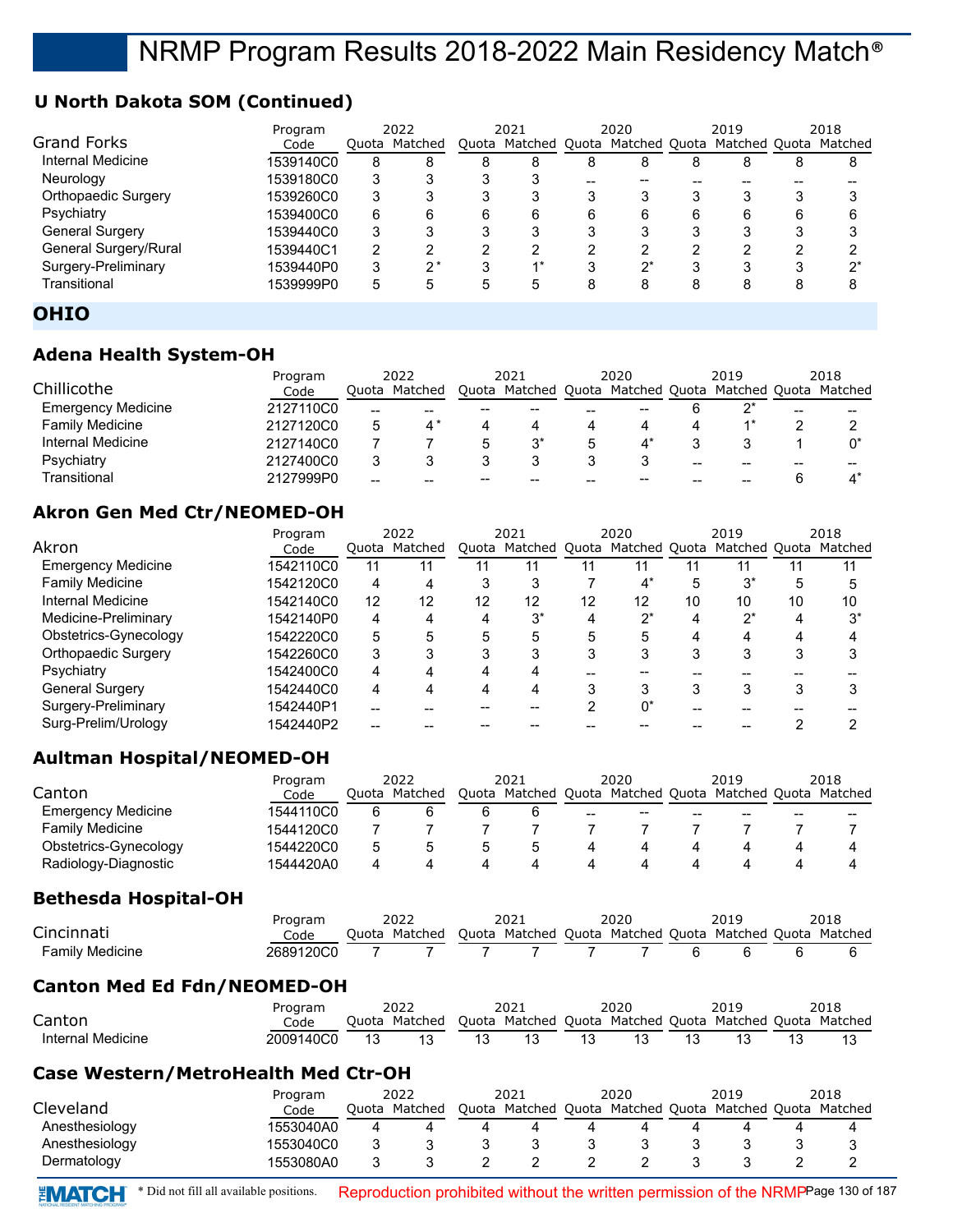## **Case Western/MetroHealth Med Ctr-OH (Continued)**

|                                   | Program   |                | 2022          |       | 2021    |    | 2020          |       | 2019                  |    | 2018 |
|-----------------------------------|-----------|----------------|---------------|-------|---------|----|---------------|-------|-----------------------|----|------|
| Cleveland                         | Code      |                | Quota Matched | Quota | Matched |    | Quota Matched | Quota | Matched Quota Matched |    |      |
| <b>Emergency Medicine</b>         | 1553110C0 | 13             | 13            | 13    | 13      | 13 | 13            | 13    | 13                    | 13 | 13   |
| <b>Family Medicine</b>            | 1553120C0 | 6              | 6             | 6     | 6       |    | $4^*$         | 6     | 6                     | 6  | 6    |
| Internal Medicine                 | 1553140C0 | 22             | 22            | 20    | 20      | 21 | 21            | 21    | 21                    | 22 | 22   |
| Int Med/Intl Health               | 1553140C3 | --             |               |       |         |    |               |       |                       |    |      |
| Internal Med/Leadership in Med Ed | 1553140C5 | 1              |               | 2     | 2       |    |               |       |                       |    |      |
| Med-Primary/Vulnerable Pop        | 1553140M1 | $\overline{2}$ |               |       |         |    |               |       |                       |    |      |
| Medicine-Preliminary              | 1553140P0 | 5              | 5             | 6     | $3^*$   | 6  | 6             | 7     |                       |    |      |
| Med-Prelim/Anesthesiology         | 1553140P1 |                |               |       |         |    |               |       |                       |    |      |
| Obstetrics-Gynecology             | 1553220C0 | 5              | 5             | 5     | 5       | 5  | 5             | 5     | 5                     |    |      |
| Ob-Gyn/Preliminary                | 1553220P0 | $-$            |               |       |         |    |               |       |                       |    |      |
| Pathology                         | 1553300C0 | 3              | 3             | 2     | 2       |    |               | 2     |                       |    |      |
| <b>Pediatrics</b>                 | 1553320C0 | 8              | 8             | 9     | 9       |    | 8             | 8     |                       |    |      |
| Phys Medicine & Rehab             | 1553340A0 | --             |               |       |         |    | 3             | 3     | 3                     |    |      |
| Phys Medicine & Rehab             | 1553340C0 | 6              | 6             | 6     | 6       |    | 3             |       |                       |    |      |
| Psychiatry                        | 1553400C0 | 8              | 8             | 6     | 6       |    | 5             | 4     |                       | 5  |      |
| Radiology-Diagnostic              | 1553420A0 | 4              | 4             | 6     | 6       |    | 5             | 4     | 4                     | 5  | 5    |
| Radiology-Diagnostic              | 1553420R1 | --             |               |       |         |    |               |       |                       |    |      |
| <b>General Surgery</b>            | 1553440C0 | 3              |               |       |         |    |               |       |                       |    |      |
| Surgery-Preliminary               | 1553440P0 | 2              |               |       |         |    |               |       |                       |    |      |
| Medicine-Pediatrics               | 1553700C0 | 6              | 6             | 6     | 6       | 6  | $5^*$         | 6     | 6                     | 6  | 6    |
|                                   |           |                |               |       |         |    |               |       |                       |    |      |

## **Case Western/Univ Hosps Cleveland Med Ctr-OH**

|                                  | Program   |                          | 2022                     |                                     | 2021           |                | 2020           |                | 2019                                                    |                               | 2018           |
|----------------------------------|-----------|--------------------------|--------------------------|-------------------------------------|----------------|----------------|----------------|----------------|---------------------------------------------------------|-------------------------------|----------------|
| Cleveland                        | Code      |                          | Quota Matched            |                                     |                |                |                |                | Quota Matched Quota Matched Quota Matched Quota Matched |                               |                |
| Anesthesiology                   | 1552040C0 | 12                       | 12                       | 12                                  | 12             | 12             | 12             | 12             | 12                                                      | 12                            | 12             |
| Anes/CCM-Periop Leadership       | 1552040C1 | 1                        | 1                        | 1                                   | 1              | 1              | 1              | 1              | 1                                                       | $\overline{2}$                | $0^*$          |
| Anesthesiology/Funded            | 1552040C3 | $\overline{c}$           | $\overline{c}$           |                                     |                | 1              | $0^*$          |                |                                                         |                               |                |
| Dermatology                      | 1552080A0 | 4                        | 4                        | 4                                   | 4              | 4              | 4              | 4              | 4                                                       | 4                             | 4              |
| Dermatology/Osteopathic          | 1552080A1 | $\overline{2}$           | $\overline{2}$           | $\overline{2}$                      | $\overline{2}$ | $\overline{2}$ | $\overline{2}$ | $\overline{2}$ | $\overline{2}$                                          | $\overline{2}$                | 2              |
| <b>Emergency Medicine</b>        | 1552110C0 | 12                       | 12                       | 12                                  | 12             | 12             | 12             | 10             | 10                                                      | 10                            | 10             |
| <b>Family Medicine</b>           | 1552120C0 | 6                        | 6                        | 6                                   | $4^*$          | $\overline{7}$ | 7              | 8              | 8                                                       | 8                             | 8              |
| <b>Internal Medicine</b>         | 1552140C0 | 23                       | 23                       | 26                                  | 26             | 22             | 22             | 22             | 22                                                      | 22                            | 22             |
| Int Med/International Health     | 1552140C1 | $\overline{\phantom{a}}$ | $\overline{\phantom{0}}$ | 1                                   | 1              | 1              | 1              | 1              | 1                                                       | --                            |                |
| Int Med/Harrington Phys-Sci Path | 1552140C2 | 2                        | $\overline{c}$           | --                                  | --             | $\overline{2}$ | 2              | 2              | 2                                                       | $\overline{2}$                | 2              |
| Int Med/Ctr of Outpatient Ed     | 1552140C5 | 5                        | 5                        | 4                                   | 4              | 5              | 5              | 5              | 5                                                       | 5                             | 5              |
| Int Med/International Scholar    | 1552140C6 | $\overline{c}$           | $\overline{2}$           | $\overline{2}$                      | $\overline{2}$ | $\overline{2}$ | $\overline{2}$ | $\overline{2}$ | $\overline{2}$                                          | $\overline{2}$                | $\overline{2}$ |
| Int Med/Geriatrics               | 1552140C7 | $-$                      | $\overline{a}$           | $\hspace{0.05cm}$ $\hspace{0.05cm}$ | --             |                |                |                | --                                                      | $\qquad \qquad \qquad \qquad$ |                |
| Int Med/Leadership in Med Ed     | 1552140C8 | $\overline{2}$           | $\overline{2}$           | $\overline{2}$                      | $\overline{2}$ | $\overline{2}$ | $\overline{2}$ | $\overline{2}$ | $\overline{2}$                                          | $\overline{2}$                | 2              |
| Medicine-Preliminary             | 1552140P0 | 6                        | 6                        | 5                                   | $4^*$          | 5              | 5              | $\overline{7}$ | $\overline{7}$                                          | 9                             | 9              |
| Med-Prelim/Intl Scholar          | 1552140P2 | $\overline{\phantom{a}}$ | --                       |                                     |                |                |                | $\overline{2}$ | $\overline{2}$                                          | 2                             | 2              |
| Med-Prelim/Ophthalmology         | 1552140P3 | 6                        | 6                        | 6                                   | 6              | 6              | 6              | $\overline{c}$ | $\overline{c}$                                          | --                            |                |
| <b>Neurological Surgery</b>      | 1552160C0 | 1                        | 1                        | 4                                   | 4              | 4              | 4              | $\overline{4}$ | 4                                                       | 3                             | 3              |
| Neurology                        | 1552180C0 | 10                       | 10                       | 10                                  | 10             | 9              | 9              | 10             | 10                                                      | 10                            | 10             |
| Neurology/Funded                 | 1552180C1 | $\overline{2}$           | $\overline{2}$           | $\overline{2}$                      | 2              | 3              | 3              | $\overline{2}$ | $\overline{2}$                                          | 1                             | $0^*$          |
| <b>Child Neurology</b>           | 1552185C0 | 1                        | 1                        | 1                                   | 1              |                |                | 1              | $0^*$                                                   | 1                             |                |
| Obstetrics-Gynecology            | 1552220C0 | 6                        | 6                        | 6                                   | 6              | 6              | 6              | 6              | 6                                                       | 6                             | 6              |
| Orthopaedic Surgery              | 1552260C0 | 5                        | 5                        | 5                                   | 5              | 5              | 5              | 5              | 5                                                       | 5                             | 5              |
| Ortho Surgery/Research           | 1552260C2 | 1                        | 1                        | 1                                   | 1              |                |                | 1              |                                                         | 1                             |                |
| Ortho Surgery/Regional           | 1552260C3 | 2                        | $\overline{2}$           | $\overline{2}$                      | $\overline{2}$ | 1              |                | --             | --                                                      | $\overline{\phantom{a}}$      |                |
| Otolaryngology                   | 1552280C0 | 4                        | 4                        | 4                                   | 4              | 4              | 4              | 4              | 4                                                       | 4                             | 4              |
| Pathology                        | 1552300C0 | 7                        | $\overline{7}$           | 6                                   | 6              | 6              | 6              | 7              | $\overline{7}$                                          | 6                             | 6              |
| Pathology/AP Research            | 1552300C2 | $\overline{\phantom{a}}$ | $\overline{a}$           | --                                  |                |                |                |                |                                                         |                               |                |
| Pathology/CP Research            | 1552300C3 | $\overline{a}$           | $\overline{\phantom{0}}$ |                                     | --             | $\overline{a}$ |                |                | $\overline{a}$                                          |                               |                |
| Pediatrics                       | 1552320C0 | 27                       | 27                       | 28                                  | 28             | 28             | 28             | 27             | 27                                                      | 29                            | 29             |
| Plastic Surgery (Integrated)     | 1552362C0 | $\overline{\phantom{a}}$ | --                       | 2                                   | $\overline{c}$ | $\overline{c}$ | $\overline{c}$ | $\overline{c}$ | $\overline{c}$                                          | $\overline{c}$                | $\overline{c}$ |
| Psychiatry                       | 1552400C0 | 9                        | 9                        | 9                                   | 9              | 9              | 9              | 9              | 9                                                       | 8                             | 8              |
| Interventional Radiology (Integ) | 1552416A0 | 1                        | 1                        | $\mathbf 1$                         | 1              |                |                |                |                                                         |                               |                |
|                                  |           |                          |                          |                                     |                |                |                |                |                                                         |                               |                |

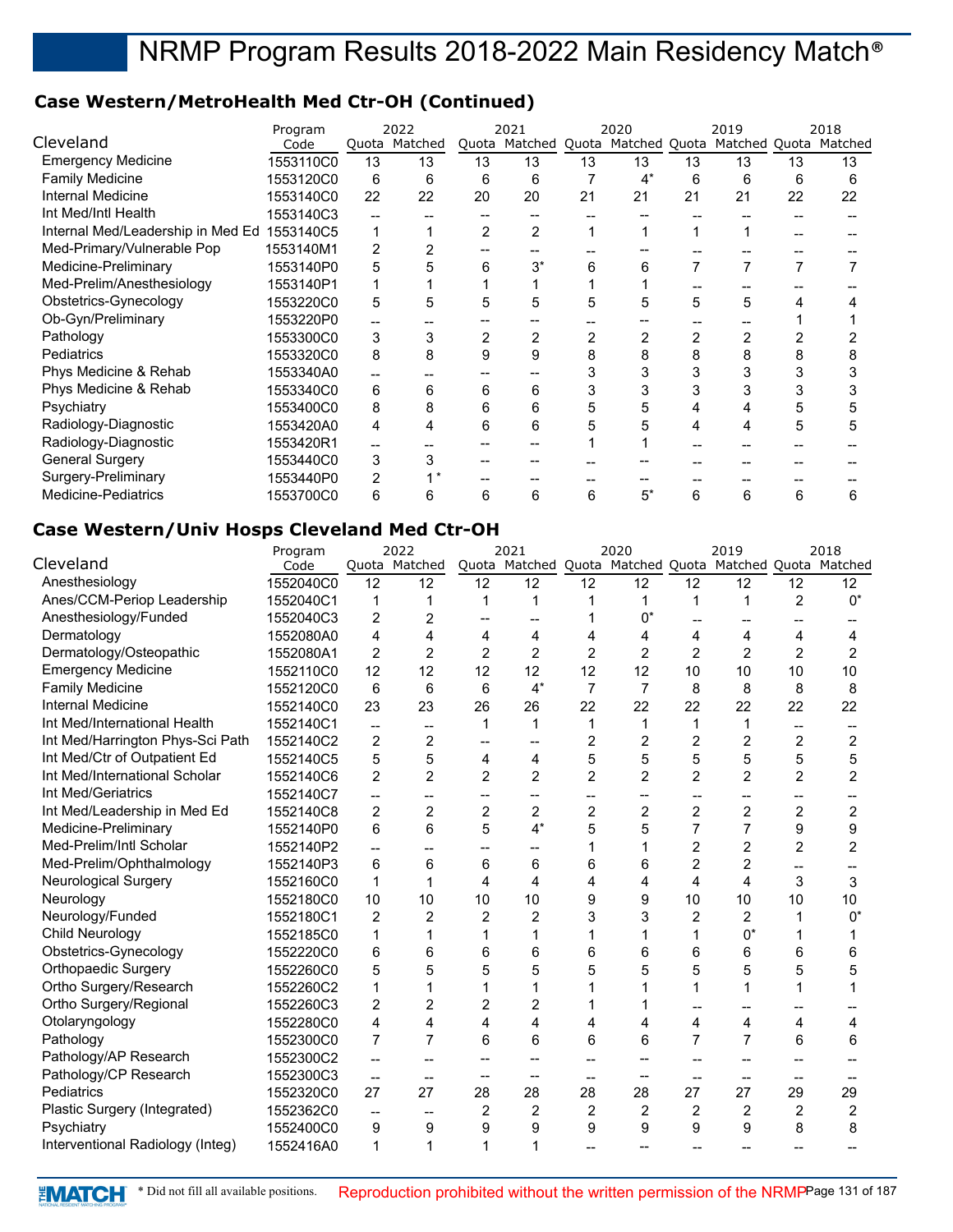# **Case Western/Univ Hosps Cleveland Med Ctr-OH (Continued)**

|                                    | Program   |       | 2022          |    | 2021          |    | 2020                |    | 2019 |    | 2018                  |
|------------------------------------|-----------|-------|---------------|----|---------------|----|---------------------|----|------|----|-----------------------|
| Cleveland                          | Code      |       | Ouota Matched |    | Ouota Matched |    | Quota Matched Quota |    |      |    | Matched Quota Matched |
| Radiology-Diagnostic               | 1552420A0 | 9     | 9             | 9  | 9             | 10 | 10                  | 10 | 10   | 10 | 10                    |
| Radiology-Diagnostic               | 1552420R0 |       |               |    |               |    |                     |    |      |    |                       |
| <b>Radiation Oncology</b>          | 1552430A0 |       |               |    |               |    | 0*                  | ≘  | 0*   |    |                       |
| <b>General Surgery</b>             | 1552440C0 |       |               |    |               |    |                     |    |      | 6  |                       |
| Surgery-Preliminary                | 1552440P0 | 10    |               | 10 |               | 10 | 10                  | 10 | 10   | 10 | 10                    |
| Surg-Prelim/Urology                | 1552440P2 | $- -$ |               |    |               |    |                     |    |      |    |                       |
| Surg-Prelim/Int Radiology          | 1552440P4 |       |               |    |               |    |                     |    |      |    |                       |
| Vascular Surgery                   | 1552451C0 | 1     |               |    |               |    |                     |    |      |    |                       |
| Medicine-Pediatrics                | 1552700C0 | 4     | 4             |    | 4             | Δ  |                     |    | 4    |    |                       |
| <b>Family Med-Preventive Med</b>   | 1552752C0 |       |               |    |               |    |                     |    |      |    |                       |
| <b>Pediatrics-Medical Genetics</b> | 1552765C0 |       |               |    |               |    |                     |    |      |    |                       |
| Medicine-Medical Genetics          | 1552766C0 |       |               |    |               |    |                     |    |      |    |                       |

## **Childrens Hospital-NEOMED-OH**

|                   | Program   | 2022          |    | 2021                                                    |    | 2020 | 2019 | 2018 |
|-------------------|-----------|---------------|----|---------------------------------------------------------|----|------|------|------|
| Akron             | Code      | Ouota Matched |    | Quota Matched Quota Matched Quota Matched Quota Matched |    |      |      |      |
| <b>Pediatrics</b> | 1895320C0 | 21            | 21 |                                                         | 21 | -21  |      |      |

## **Christ Hospital-OH**

|                        | Program   |       | 2022    | 2021                |    | 2020          | 2019                  |    | 2018 |
|------------------------|-----------|-------|---------|---------------------|----|---------------|-----------------------|----|------|
| Cincinnati             | Code      | Ouota | Matched | Quota Matched Quota |    | Matched Quota | Matched Quota Matched |    |      |
| <b>Family Medicine</b> | 1547120C0 |       |         |                     |    |               |                       |    |      |
| Internal Medicine      | 1547140C0 |       |         |                     |    |               |                       | a  |      |
| Medicine-Preliminary   | 1547140P0 | 10    |         |                     | 10 | 10            |                       | 10 | 10   |

## **Cincinnati Childrens Hosp MC-OH**

|                 | Program   | 2022                                                                  |                                   | 2021 | 2020 | 2019 | 2018 |
|-----------------|-----------|-----------------------------------------------------------------------|-----------------------------------|------|------|------|------|
| Cincinnati      | Code      | Quota Matched Quota Matched Quota Matched Quota Matched Quota Matched |                                   |      |      |      |      |
| Child Neurology | 1808185R0 | and the second contract of the second second                          | and the state of the state of the |      |      |      |      |

### **Cincinnati Childrens Hosp Med Ctr-OH**

|                                    | Program   |                | 2022    |    | 2021          |       | 2020          |           | 2019          |    | 2018    |
|------------------------------------|-----------|----------------|---------|----|---------------|-------|---------------|-----------|---------------|----|---------|
| Cincinnati                         | Code      | Ouota          | Matched |    | Quota Matched | Quota | Matched Quota |           | Matched Ouota |    | Matched |
| Child Neurology                    | 1808185C0 |                |         |    |               |       |               |           |               |    |         |
| <b>Pediatrics</b>                  | 1808320C0 | 4 <sup>1</sup> |         | 41 | 41            | 42    | 42            | $\Lambda$ |               | 40 | 40      |
| Peds/Psych/Child Psych             | 1808730C0 |                |         |    |               |       |               |           |               |    |         |
| <b>Pediatrics-Medical Genetics</b> | 1808765C0 |                |         |    |               |       |               |           |               |    |         |

# **Cleveland Clinic Fdn-OH**

|                             | Program   |    | 2022          |    | 2021          |    | 2020          |       | 2019                  |    | 2018 |
|-----------------------------|-----------|----|---------------|----|---------------|----|---------------|-------|-----------------------|----|------|
| Cleveland                   | Code      |    | Quota Matched |    | Quota Matched |    | Quota Matched | Quota | Matched Quota Matched |    |      |
| Anesthesiology              | 1968040C0 | 22 | 22            | 22 | 22            | 22 | 22            | 22    | 22                    | 22 | 22   |
| Anesthesiology/South Pointe | 1968040C1 | 3  | J.            |    | 3             |    |               |       |                       |    |      |
| Dermatology                 | 1968080C0 | 4  |               |    |               |    |               |       | 4                     |    |      |
| <b>Family Medicine</b>      | 1968120C0 | 4  | 4             |    | 4             | 6  | 6             |       |                       |    |      |
| Internal Medicine           | 1968140C0 | 42 | 42            | 42 | 42            | 44 | 44            | 42    | 42                    | 49 | 49   |
| Internal Med/Clin Ed        | 1968140C1 | 3  |               |    | 3             |    | 3             | 3     |                       | 2  |      |
| Internal Med/VA             | 1968140C2 | 6  | 6             | 6  | 6             | 5  | 5             | 6     | 6                     |    |      |
| Internal Med/South Pointe   | 1968140C3 | 4  | 4             |    | 4             |    |               |       |                       |    |      |
| Internal Med/Fairview       | 1968140C4 | 12 | 12            | 12 | 12            | 12 | 12            |       |                       |    |      |
| Medicine-Primary            | 1968140M0 | 4  | 4             |    | 4             |    | 4             | 4     | 4                     |    |      |
| Medicine-Preliminary        | 1968140P0 |    |               |    |               |    | 2             | 3     | 3                     |    |      |
| Med-Prelim/Fairview         | 1968140P2 | 2  |               |    |               |    |               |       |                       |    |      |
| Neurological Surgery        | 1968160C0 | 3  |               |    | 3             |    |               |       |                       |    |      |
| Neurology                   | 1968180C0 | 12 | 12            | 12 | 12            | 10 | 10            | 10    | 10                    | 10 | 10   |
| Child Neurology             | 1968185C0 | 2  | ◠             |    |               | 2  | 2             |       |                       |    |      |
| Child Neurology             | 1968185R0 |    |               |    |               |    |               |       |                       |    |      |
| Obstetrics-Gynecology       | 1968220C0 |    |               |    |               |    |               |       |                       |    |      |

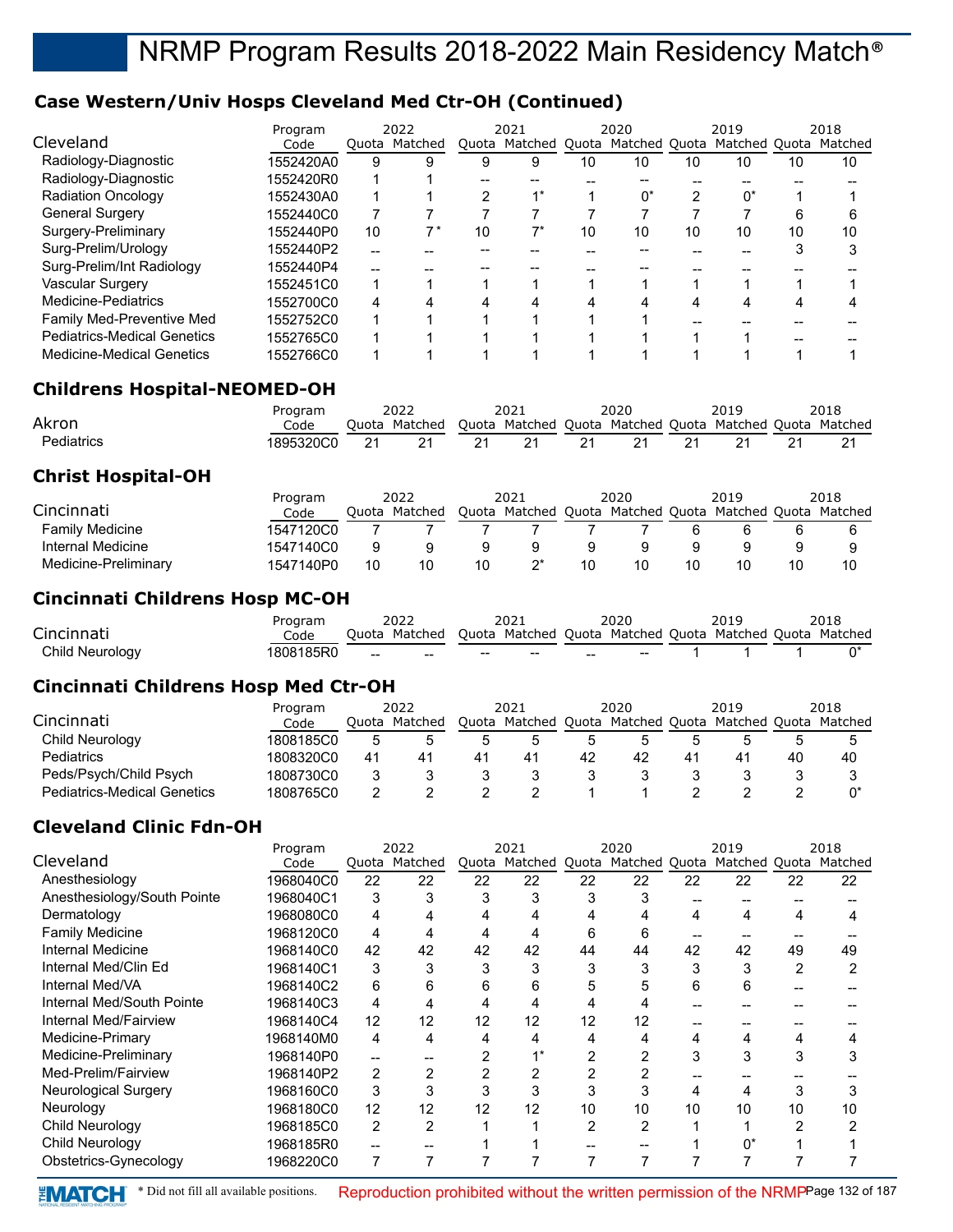# **Cleveland Clinic Fdn-OH (Continued)**

|                                   | Program   |    | 2022          |    | 2021                                                    |    | 2020 |    | 2019 |    | 2018 |
|-----------------------------------|-----------|----|---------------|----|---------------------------------------------------------|----|------|----|------|----|------|
| Cleveland                         | Code      |    | Quota Matched |    | Quota Matched Quota Matched Quota Matched Quota Matched |    |      |    |      |    |      |
| Orthopaedic Surgery               | 1968260C1 | 6  | 6             | 6  | 6                                                       | 6  | 6    | 6  | 6    | 6  | 6    |
| Ortho Surgery/South Pointe        | 1968260C2 | 3  |               |    |                                                         |    |      |    |      |    |      |
| Otolaryngology                    | 1968280C0 | 4  |               |    |                                                         |    |      |    |      |    |      |
| Pathology                         | 1968300C0 | 7  |               |    |                                                         |    |      |    |      |    |      |
| <b>Pediatrics</b>                 | 1968320C0 | 13 | 13            | 15 | 15                                                      | 11 | 11   | 12 | 12   | 10 | 10   |
| Phys Medicine & Rehab             | 1968340A0 | 2  |               |    | 2                                                       |    | 2    | 2  |      |    |      |
| Plastic Surgery (Integrated)      | 1968362C0 | 3  |               |    |                                                         |    |      | 2  |      |    |      |
| Plastic Surg (Integ)/South Pointe | 1968362C1 |    |               |    |                                                         |    |      |    |      |    |      |
| Psychiatry                        | 1968400C0 | 8  | 8             |    | 8                                                       |    |      | 8  | 8    | 8  | 8    |
| Interventional Radiology (Integ)  | 1968416A0 | 2  |               |    |                                                         |    |      |    |      |    |      |
| Radiology-Diagnostic              | 1968420A0 | 8  | 8             |    | 8                                                       |    | 8    | 8  |      | 8  |      |
| <b>Radiation Oncology</b>         | 1968430A0 | 2  |               |    | 3                                                       |    |      | 3  |      |    |      |
| <b>General Surgery</b>            | 1968440C0 | 10 | 10            | 10 | 10                                                      | 10 | 10   | 10 | 10   | 10 | 10   |
| General Surgery/South Pointe      | 1968440C1 | 2  | 2             |    | 2                                                       |    |      |    |      |    |      |
| Surgery-Preliminary               | 1968440P0 | 9  | 9             | 8  | 8                                                       | 9  | 9    | 8  | 8    | 9  |      |
| Surg-Prelim/Urology               | 1968440P2 |    |               |    |                                                         |    |      |    |      |    |      |
| Surg-Prelim/Int Radiology         | 1968440P3 |    |               |    |                                                         |    |      |    |      |    |      |
| Vascular Surgery                  | 1968451C0 | 3  | 3             | 3  | 3                                                       |    | 3    | 2  |      | 2  |      |
| <b>Thoracic Surgery</b>           | 1968461C0 | 3  |               |    |                                                         |    |      | 2  |      |    |      |

# **East Liverpool City Hosp-OH**

| East Liverpool              | Program<br>Code |   | 2022<br>Ouota Matched | 2021<br>Quota Matched Quota Matched Quota Matched Quota Matched | 2020  | 2019 |    | 2018 |
|-----------------------------|-----------------|---|-----------------------|-----------------------------------------------------------------|-------|------|----|------|
| <b>Family Medicine</b>      | 2199120C0       | 4 | $3^*$                 |                                                                 | $3^*$ |      | -- |      |
| Internal Medicine           | 2199140C0       | 6 |                       |                                                                 | 4     |      | -- |      |
| <b>Fairfield Med Ctr-OH</b> |                 |   |                       |                                                                 |       |      |    |      |
| Lancaster                   | Program<br>Code |   | 2022<br>Ouota Matched | 2021<br>Quota Matched Quota Matched Quota Matched Quota Matched | 2020  | 2019 |    | 2018 |

2022

| Lancaster                   | coue              |                | Ouvid Mallieu | Quota Mattheu Quota Mattheu Quota Mattheu Quota Mattheu |  |                                                                                                                                                                                                                                |       |
|-----------------------------|-------------------|----------------|---------------|---------------------------------------------------------|--|--------------------------------------------------------------------------------------------------------------------------------------------------------------------------------------------------------------------------------|-------|
| Family Medicine/Osteopathic | 2208120C0 4 4 4 4 |                |               |                                                         |  | and the contract of the contract of the contract of the contract of the contract of the contract of the contract of the contract of the contract of the contract of the contract of the contract of the contract of the contra | $-$   |
| Internal Medicine           | 2208140C0         | $\overline{a}$ |               | 44444                                                   |  |                                                                                                                                                                                                                                | $- -$ |
|                             |                   |                |               |                                                         |  |                                                                                                                                                                                                                                |       |

## **Fairview Hospital-OH**

|                        | Program   |       | 2022    |                  | 2021    |       | 2020                     | 2019          | 2018    |
|------------------------|-----------|-------|---------|------------------|---------|-------|--------------------------|---------------|---------|
| Cleveland              | Code      | Ouota | Matched | Ouota            | Matched |       | l Quota Matched Quota    | Matched Quota | Matched |
| <b>Family Medicine</b> | 3187120C0 | $- -$ | $- -$   | $\hspace{0.5cm}$ | $- -$   | $- -$ | $\overline{\phantom{m}}$ |               |         |
| Internal Medicine      | 3187140C0 | $- -$ | --      | $- -$            | $- -$   | $- -$ | $-$                      |               |         |
| Medicine-Preliminary   | 3187140P0 | $- -$ | $- -$   | $\hspace{0.5cm}$ | $- -$   | $-$   | $-$                      |               |         |

### **Firelands Regional Med Ctr-OH**

|                          | Program   | 2022  |         | 2021 |                                   | 2020 |  | 2019                  | 2018 |
|--------------------------|-----------|-------|---------|------|-----------------------------------|------|--|-----------------------|------|
| Sandusky                 | Code      | Ouota | Matched |      | Quota Matched Quota Matched Quota |      |  | Matched Quota Matched |      |
| <b>Family Medicine</b>   | 1984120C0 |       |         |      |                                   |      |  |                       |      |
| <sup>-</sup> ransitional | 1984999P0 |       |         |      |                                   |      |  |                       |      |

## **Good Samaritan Hosp-Cinn-OH**

| Program             |           | 2022 |               | 2021 |                                   | 2020 |   | 2019          |   | 2018    |
|---------------------|-----------|------|---------------|------|-----------------------------------|------|---|---------------|---|---------|
| Cincinnati          | Code      |      | Ouota Matched |      | Quota Matched Quota Matched Quota |      |   | Matched Quota |   | Matched |
| Internal Medicine   | 1550140C0 | 10   | 10            | 10   | 10                                | 9    | 9 |               |   |         |
| Ob-Gyn/GSH Bethesda | 1550220C0 | 8    |               |      |                                   | 8    |   |               | 8 |         |
| General Surgery     | 1550440C0 | 4    |               | 4    |                                   | 4    | 4 |               | 4 |         |
| Surgery-Preliminary | 1550440P0 |      |               |      |                                   |      |   |               |   |         |
| Vascular Surgery    | 1550451C0 |      |               |      |                                   |      |   |               |   |         |

### **Jewish Hospital-OH**

|                   | Program   | 2022  |          | 2021 |                                                         | 2020 |    | 2019 |  | 2018 |
|-------------------|-----------|-------|----------|------|---------------------------------------------------------|------|----|------|--|------|
| Cincinnati        | Code      | Ouota | Matched  |      | Quota Matched Quota Matched Quota Matched Quota Matched |      |    |      |  |      |
| Internal Medicine | 1551140C0 |       | $4 \cap$ | 12   |                                                         |      | 13 |      |  |      |

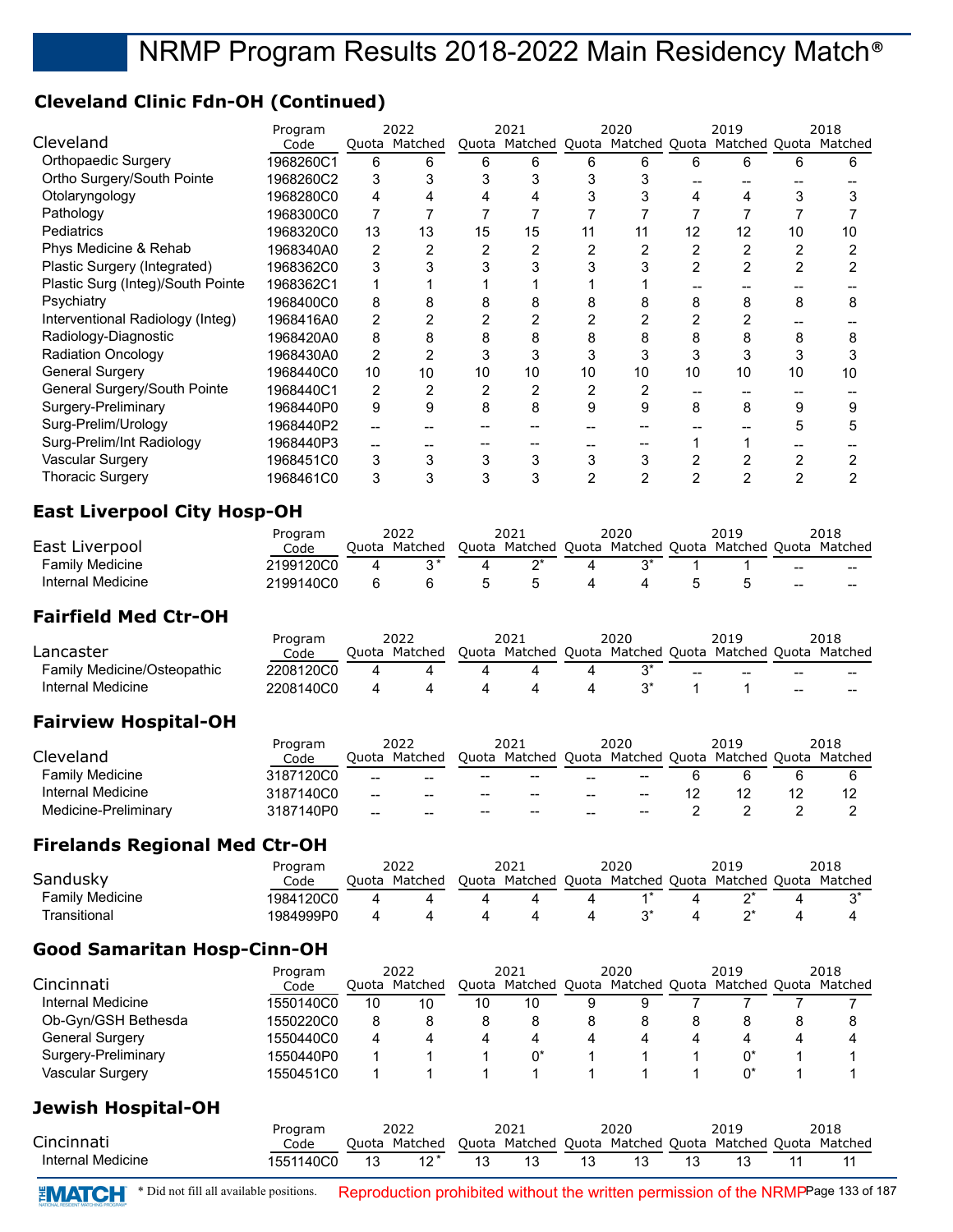# **Jewish Hospital-OH (Continued)**

|                        | Program   |       | 2022    |                                       | 2021          |         | 2020          | 2019                  | 2018   |
|------------------------|-----------|-------|---------|---------------------------------------|---------------|---------|---------------|-----------------------|--------|
| Cincinnati             | Code      | Ouota | Matched |                                       | Quota Matched | ' Quota | Matched Quota | Matched Quota Matched |        |
| Medicine-Preliminary   | 1551140P0 |       |         | 11                                    | 1በ*           |         | $10^*$        |                       | $10^*$ |
| <b>General Surgery</b> | 1551440C0 |       |         | $\hspace{0.05cm}$ – $\hspace{0.05cm}$ | $- -$         |         |               |                       |        |
| Surgery-Preliminary    | 1551440P0 | $- -$ | --      | $- -$                                 | $- -$         |         |               |                       |        |

## **Kettering Health Network-OH**

|                                | Program   |    | 2022          |    | 2021                              |    | 2020  |   | 2019 |    | 2018                  |
|--------------------------------|-----------|----|---------------|----|-----------------------------------|----|-------|---|------|----|-----------------------|
| Kettering                      | Code      |    | Quota Matched |    | Quota Matched Quota Matched Quota |    |       |   |      |    | Matched Quota Matched |
| Anesthesiology/Grandview       | 1576040C0 | 3  | 3             | 3  |                                   |    | 3     | 3 | 3    |    |                       |
| <b>Emergency Med/Grandview</b> | 1576110C0 | 6  |               | n  | 6                                 | h  |       |   |      |    |                       |
| Family Medicine/Soin           | 1576120C0 | 8  | 8             |    | $6*$                              |    | 9     | 6 | 6    | 6  | n                     |
| <b>Family Med/Grandview</b>    | 1576120C1 | 5  | $3^*$         |    | 5                                 | 5  | 5     |   |      |    |                       |
| Family Med/Soin Rural          | 1576120C2 | 2  |               |    |                                   |    |       |   |      |    |                       |
| Internal Medicine/Kettering    | 1576140C0 | 11 | $10*$         | 11 | $10*$                             | 11 | 11    |   | 11   | 11 |                       |
| Internal Med/Grandview         | 1576140C1 | 6  | 5*            | հ  | 6                                 | 6  | $4^*$ |   |      |    |                       |
| Neurology/Grandview            | 1576180C0 | 3  |               |    |                                   |    | 2     | 2 |      |    |                       |
| Ob-Gyn/Grandview               | 1576220C0 | 3  |               |    | 3                                 |    |       | 3 | 3    |    |                       |
| Ortho Surgery/Grandview        | 1576260C0 | 3  |               |    |                                   |    |       |   |      |    |                       |
| Otolaryngology/Grandview       | 1576280C0 |    |               |    |                                   |    |       |   |      |    |                       |
| Radiology-Diag/Grandview       | 1576420A0 | 2  |               |    |                                   |    |       | 2 | 2    |    |                       |
| General Surgery/Grandview      | 1576440C0 | 2  |               |    |                                   |    |       |   |      |    |                       |
| Transitional/Kettering         | 1576999P0 | 10 | 10            | 10 | 10                                | 11 | 11    |   | 11   | 11 |                       |
| <b>Transitional/Soin</b>       | 1576999P1 | 5  |               |    | $4^*$                             | 6  | 6     |   |      |    |                       |
| Trans/Soin/Ophthalmology       | 1576999P2 |    |               |    |                                   |    |       |   |      |    |                       |
| Trans/Kettering/Ophthalmology  | 1576999P3 |    |               |    |                                   |    |       |   |      |    |                       |

## **Kettering Med Ctr-OH**

|                          | Program   | 2022                                                                                                             | 2021 | 2020                                                                                                            | 2019 | 2018 |
|--------------------------|-----------|------------------------------------------------------------------------------------------------------------------|------|-----------------------------------------------------------------------------------------------------------------|------|------|
| Kettering                | Code      | Quota Matched Quota Matched Quota Matched Quota Matched Quota Matched                                            |      |                                                                                                                 |      |      |
| Psychiatry/KHN Grandview | 1576400C0 | and the company of the company of the company of the company of the company of the company of the company of the |      | and the same of the same of the same of the same of the same of the same of the same of the same of the same of |      | $-$  |

### **Memorial Health System-OH**

|                           | Program   | 2022  |         | 2021 |                                                         | 2020 |  | 2019 |  |       | 2018  |
|---------------------------|-----------|-------|---------|------|---------------------------------------------------------|------|--|------|--|-------|-------|
| Marietta                  | Code      | Ouota | Matched |      | Quota Matched Quota Matched Quota Matched Quota Matched |      |  |      |  |       |       |
| <b>Emergency Medicine</b> | 1954110C0 |       |         |      |                                                         |      |  |      |  |       |       |
| <b>Family Medicine</b>    | 1954120C0 |       |         |      |                                                         |      |  |      |  | $- -$ | $- -$ |

### **Mercy Health-Anderson Hosp-OH**

|                 | Program   | 2022                                                                  |                          | 2021  |     | 2020                     |    | 2019  |       | 2018  |
|-----------------|-----------|-----------------------------------------------------------------------|--------------------------|-------|-----|--------------------------|----|-------|-------|-------|
| Cincinnati      | Code      | Ouota Matched Ouota Matched Ouota Matched Ouota Matched Ouota Matched |                          |       |     |                          |    |       |       |       |
| Family Medicine | 2302120C0 |                                                                       | $\overline{\phantom{a}}$ | $- -$ | $-$ | $\overline{\phantom{a}}$ | -- | $- -$ | $- -$ | $- -$ |

### **Mercy Health-St Ritas Med Ctr-OH**

|                        | Program   |       | 2022    |       | 2021                        | 2020 |    | 2019                  |       | 2018  |
|------------------------|-----------|-------|---------|-------|-----------------------------|------|----|-----------------------|-------|-------|
| Lima                   | Code      | Juota | Matched | Quota | Matched Quota Matched Quota |      |    | Matched Quota Matched |       |       |
| Emergency Medicine     | 2203110C0 |       |         |       |                             |      | -- | --                    | --    | $- -$ |
| <b>Family Medicine</b> | 2203120C0 |       |         |       |                             |      |    |                       | $- -$ | $- -$ |
| Internal Medicine      | 2203140C0 | 12    |         |       |                             |      | -- | --                    | $- -$ | $- -$ |

## **Mercy St Vincent Med Ctr-OH**

|                           | Program   | 2022 |               | 2021 |                                                 | 2020 |    | 2019 |    |    | 2018    |
|---------------------------|-----------|------|---------------|------|-------------------------------------------------|------|----|------|----|----|---------|
| Toledo                    | Code      |      | Ouota Matched |      | Quota Matched Quota Matched Quota Matched Quota |      |    |      |    |    | Matched |
| <b>Emergency Medicine</b> | 1580110C0 | 11   |               |      |                                                 |      | 11 |      |    | 13 | 13      |
| <b>Family Medicine</b>    | 1580120C0 | 6    |               | 6    | 6                                               | 6    | 5* | 6    |    | 6  | $5^*$   |
| Internal Medicine         | 1580140C0 | 12   | 12            | 12   | 12                                              | 12   | 12 | 12   | 12 | 12 | 12      |
| Neurology                 | 1580180A0 | 4    |               |      | 4                                               | 4    | 4  | 4    |    | 4  |         |
| Obstetrics-Gynecology     | 1580220C0 | 4    |               |      | 4                                               | 4    | 4  |      |    |    |         |
| Orthopaedic Surgery       | 1580260C0 | 3    |               | 3    |                                                 | 3    | 3  |      |    |    |         |
| Pediatrics                | 1580320C0 | 4    | າ*            |      |                                                 | Δ    | 4  | 4    | ?* |    |         |

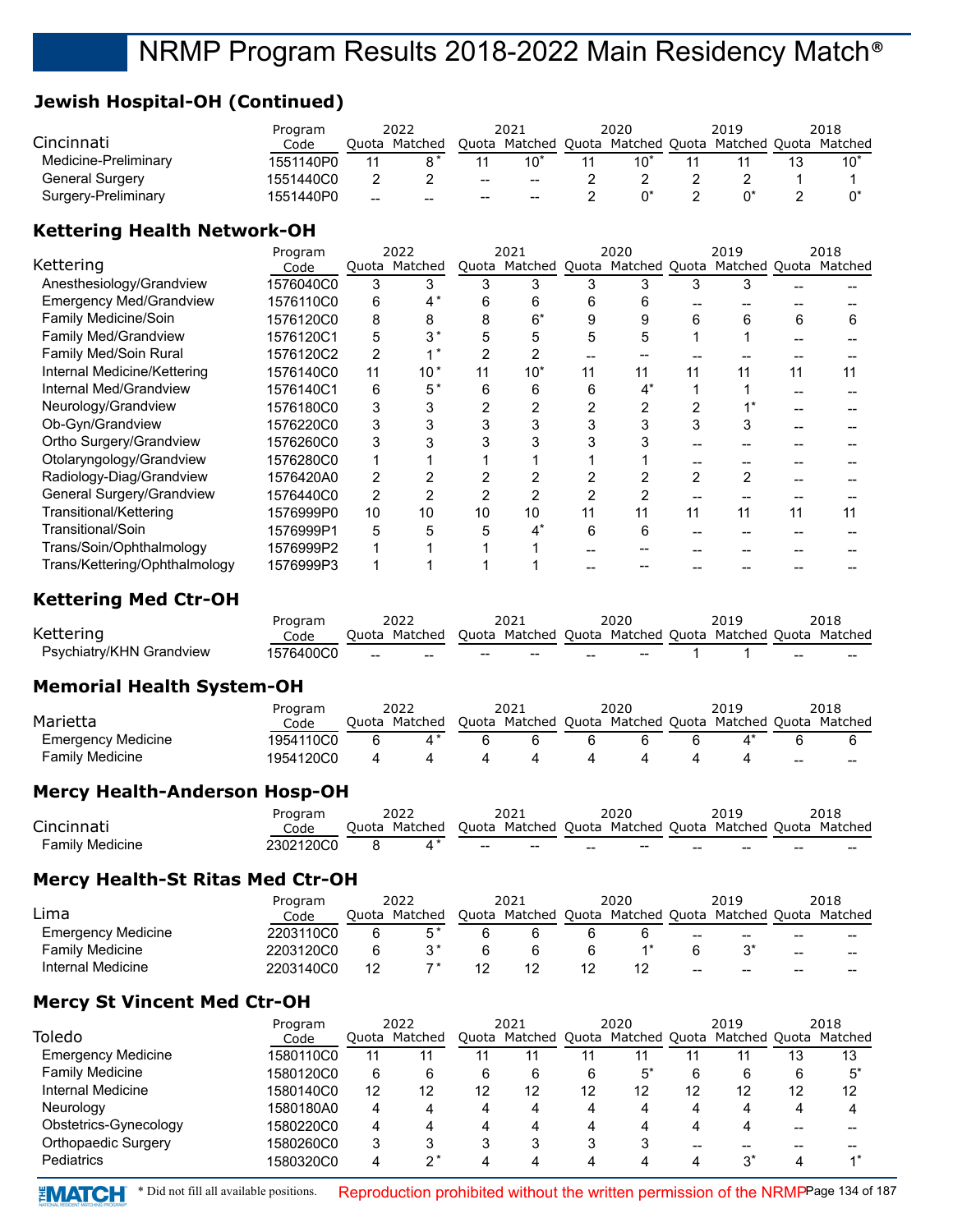# **Mercy St Vincent Med Ctr-OH (Continued)**

|                        | Program   |       | 2022    | 2021          |       | 2020          | 2019                  | 2018 |
|------------------------|-----------|-------|---------|---------------|-------|---------------|-----------------------|------|
| Toledo                 | Code      | Ouota | Matched | Quota Matched | Quota | Matched Quota | Matched Quota Matched |      |
| General Surgery        | 1580440C0 |       |         |               |       |               |                       |      |
| Transitional           | 1580999P0 |       |         |               |       |               |                       |      |
| Transitional/Neurology | 1580999P1 |       |         |               |       |               |                       |      |

### **Mount Carmel Health System-OH**

|                            | Program   | 2022  |         |   | 2021  |   | 2020  | 2019                                            |   | 2018    |
|----------------------------|-----------|-------|---------|---|-------|---|-------|-------------------------------------------------|---|---------|
| Grove City                 | Code      | Ouota | Matched |   |       |   |       | Quota Matched Quota Matched Quota Matched Quota |   | Matched |
| <b>Family Medicine</b>     | 1565120C0 |       |         |   | $4^*$ |   | $6^*$ | h                                               | 6 |         |
| Internal Medicine          | 1565140C0 | 9     | $5*$    | 9 |       | 9 | 9     |                                                 | 8 | Δ*      |
| <b>Orthopaedic Surgery</b> | 1565260C0 | 2     |         |   |       |   |       |                                                 |   |         |
| <b>General Surgery</b>     | 1565440C0 | 3     |         |   |       |   |       |                                                 |   |         |
| Surgery-Preliminary        | 1565440P0 | າ     | * *     |   |       |   |       |                                                 |   |         |
| Transitional               | 1565999P0 | 4     |         |   |       | Δ | 4     |                                                 |   |         |

# **Nationwide Childrens Hosp-OH**

|                                    | Program   | 2022 |               | 2021 |                                                         | 2020 |    |    | 2019 |    | 2018 |
|------------------------------------|-----------|------|---------------|------|---------------------------------------------------------|------|----|----|------|----|------|
| Columbus                           | Code      |      | Quota Matched |      | Quota Matched Quota Matched Quota Matched Quota Matched |      |    |    |      |    |      |
| Child Neurology                    | 1351185C0 | 5    |               | 4    | 4                                                       | 4    | 4  |    | 5    |    |      |
| Child Neurology/Research           | 1351185C1 | --   |               |      |                                                         |      |    | -- | --   |    |      |
| Child Neurology                    | 1351185R0 | $-$  | --            | --   | --                                                      |      |    |    |      |    |      |
| Pediatrics                         | 1351320C0 | 34   | 34            | 34   | 34                                                      | 29   | 29 | 30 | 30   | 25 | 25   |
| Pediatrics/Osteopathic             | 1351320C1 | --   |               |      |                                                         |      | 4  |    | 4    | 4  |      |
| Pediatrics-Primary                 | 1351320M0 | 4    |               | 4    | 4                                                       | 4    | 4  |    | 4    | 4  |      |
| <b>Pediatrics-Medical Genetics</b> | 1351765C0 | --   |               |      |                                                         |      |    |    |      |    |      |

## **Ohio State University Med Ctr**

|                                  | Program   |                          | 2022              |                | 2021           |                         | 2020           |                | 2019                                      |                | 2018           |
|----------------------------------|-----------|--------------------------|-------------------|----------------|----------------|-------------------------|----------------|----------------|-------------------------------------------|----------------|----------------|
| Columbus                         | Code      |                          | Quota Matched     |                | Quota Matched  |                         |                |                | Quota Matched Quota Matched Quota Matched |                |                |
| Anesthesiology                   | 1566040A0 |                          | --                |                |                | 3                       | 3              | $\overline{2}$ | $\overline{2}$                            | 3              | 3              |
| Anest/Clinical Base Year         | 1566040C0 | 16                       | 16                | 16             | 16             | 13                      | 13             | 11             | 11                                        | 11             | 11             |
| Anesthesiology                   | 1566040R1 | $\overline{c}$           | $1^*$             |                |                | 3                       | 3              |                |                                           |                |                |
| Dermatology                      | 1566080A0 | 2                        | $\overline{2}$    | 1              | 1              |                         |                |                |                                           | 1              |                |
| Dermatology                      | 1566080C0 | $\overline{2}$           | $\overline{2}$    | 2              | 2              | 2                       | 2              | 2              | 2                                         | 2              | 2              |
| <b>Emergency Medicine</b>        | 1566110C0 | 16                       | 16                | 16             | 16             | 16                      | 16             | 16             | 16                                        | 16             | 16             |
| Family Med/Rardin FPC            | 1566120C0 | 9                        | 9                 | 7              | $6*$           | 7                       | 7              |                |                                           | 7              |                |
| Family Med/OCE FPC               | 1566120C2 | $\overline{\phantom{a}}$ | --                | $\overline{2}$ | $\overline{2}$ | $\overline{2}$          | $\overline{2}$ | $\overline{2}$ | $\overline{2}$                            | $\overline{2}$ | $\overline{2}$ |
| <b>Internal Medicine</b>         | 1566140C0 | 26                       | 26                | 25             | 25             | 27                      | 27             | 24             | 24                                        | 24             | 24             |
| Internal Medicine/Research       | 1566140C1 | 3                        | 3                 | 4              | 4              | $\overline{2}$          | $\overline{2}$ | $\overline{2}$ | $\overline{2}$                            | $\overline{2}$ | $\overline{c}$ |
| Internal Medicine/Res Cardio     | 1566140C2 | $\overline{\phantom{a}}$ | --                |                |                |                         |                |                |                                           |                |                |
| Internal Med/Intl Scholars       | 1566140C4 | $\overline{c}$           | $\overline{2}$    |                |                | --                      |                |                |                                           |                |                |
| Medicine-Primary                 | 1566140M0 | 4                        | 4                 | 4              | 4              | 4                       | 4              | 4              | $2^*$                                     | 4              | 4              |
| Internal Medicine/Geriatrics     | 1566140M1 | $-$                      |                   |                |                |                         |                |                |                                           |                |                |
| Medicine-Preliminary             | 1566140P0 | 6                        | 6                 | 6              | 6              | 6                       | 6              | 6              | 6                                         | 6              | 6              |
| <b>Neurological Surgery</b>      | 1566160C0 | 3                        | 3                 | 3              | 3              | 2                       | $\overline{c}$ | $\overline{c}$ | $\overline{c}$                            | 3              | 3              |
| Neurology                        | 1566180C0 | 8                        | 8                 | 6              | 6              | 6                       | 6              | 6              | 6                                         | 6              | 6              |
| Neurology                        | 1566180R0 | $\overline{2}$           | $\overline{2}$    | $-$            | --             |                         |                |                |                                           |                |                |
| Obstetrics-Gynecology            | 1566220C0 | 11                       | 11                | 11             | 11             | 11                      | 11             | 11             | 11                                        | 11             | 11             |
| <b>Orthopaedic Surgery</b>       | 1566260C0 | 6                        | 6                 | 6              | 6              | 6                       | 6              | 5              | 5                                         | 5              | 5              |
| Ortho Surg/Research Trk          | 1566260C1 | $\overline{\phantom{a}}$ | $\qquad \qquad -$ |                | --             | --                      |                |                |                                           | 1              |                |
| Otolaryngology                   | 1566280C0 | 5                        | 5                 | 5              | 5              | 5                       | 5              | 5              | 5                                         | 4              | 4              |
| Pathology                        | 1566300C0 | 4                        | 4                 | 4              | 4              | 4                       | 4              | 4              | 4                                         | 4              |                |
| Phys Medicine & Rehab            | 1566340A0 | 4                        | 4                 | 4              | 4              | 4                       | 4              | 4              | 4                                         | 4              | 4              |
| Phys Medicine & Rehab            | 1566340C0 | 3                        | 3                 | 3              | 3              | 3                       | 3              | 3              | 3                                         | 3              | 3              |
| Plastic Surgery (Integrated)     | 1566362C0 | 4                        | 4                 | 3              | 3              | 3                       | 3              | $\overline{2}$ | $\overline{2}$                            | $\overline{c}$ | $\overline{2}$ |
| Psychiatry                       | 1566400C0 | 15                       | 15                | 14             | 14             | 14                      | 14             | 14             | 14                                        | 10             | 10             |
| Psychiatry/Research              | 1566400C1 | $\overline{\phantom{a}}$ | --                | $-$            | $\overline{a}$ | --                      |                |                |                                           |                |                |
| Interventional Radiology (Integ) | 1566416A0 | $\overline{c}$           | $\overline{2}$    | $\overline{c}$ | 2              | $\overline{\mathbf{c}}$ | $\overline{c}$ | $\overline{c}$ | $\overline{2}$                            | $\overline{c}$ | $\overline{c}$ |
| Radiology-Diagnostic             | 1566420A0 | 11                       | 11                | $\overline{7}$ | $\overline{7}$ | $\overline{7}$          | 7              | 5              | 5                                         | 5              | 5              |

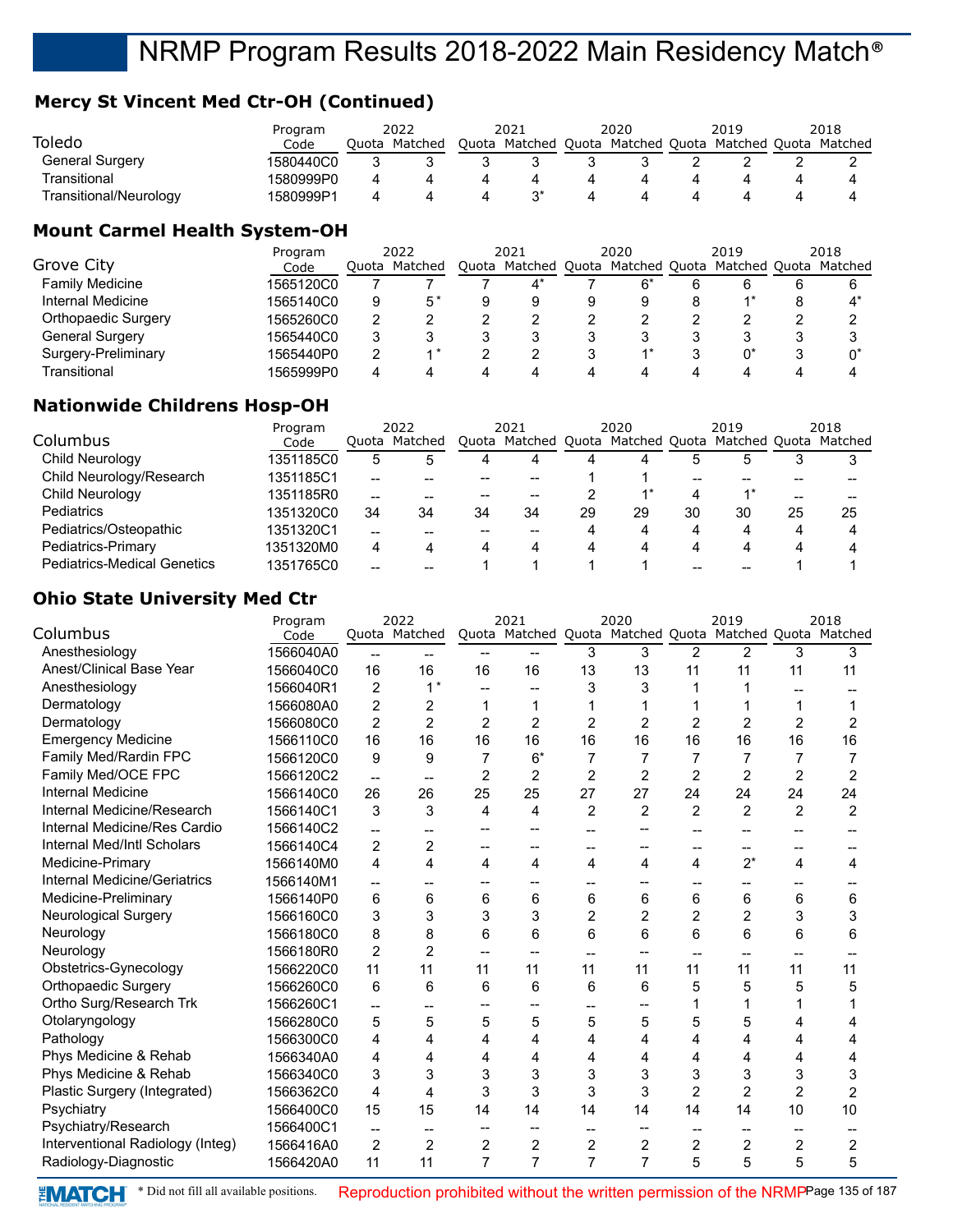# **Ohio State University Med Ctr (Continued)**

|                           | Program   |       | 2022          |    | 2021                              |    | 2020 |    | 2019          |    | 2018    |
|---------------------------|-----------|-------|---------------|----|-----------------------------------|----|------|----|---------------|----|---------|
| Columbus                  | Code      |       | Ouota Matched |    | Quota Matched Quota Matched Quota |    |      |    | Matched Quota |    | Matched |
| <b>Radiation Oncology</b> | 1566430A0 | 2     |               |    |                                   |    |      |    |               |    |         |
| <b>General Surgery</b>    | 1566440C0 |       |               |    |                                   |    |      |    | 6             | 6  |         |
| Surgery-Preliminary       | 1566440P0 | 5     | $3^*$         | 3  |                                   |    |      |    | $4*$          | 3  |         |
| Surg-Prelim/Urology       | 1566440P1 | $- -$ |               |    |                                   |    |      |    |               |    |         |
| Vascular Surgery          | 1566451C0 |       |               |    |                                   |    |      |    |               |    |         |
| <b>Thoracic Surgery</b>   | 1566461C0 |       |               |    |                                   |    |      |    |               |    |         |
| Medicine-Pediatrics       | 1566700C0 | 10    | 10            | 10 | 10                                | 10 | 10   | 10 | 10            | 10 | 10      |
| Medicine-Emergency Med    | 1566705C0 | 2     |               | ົ  |                                   | ∩  | ◠    |    |               | ົ  |         |

## **OhioHealth-Doctors Hosp**

|                             | Program   |   | 2022          |   | 2021                                                    |   | 2020  |   | 2019  |   | 2018 |
|-----------------------------|-----------|---|---------------|---|---------------------------------------------------------|---|-------|---|-------|---|------|
| Columbus                    | Code      |   | Quota Matched |   | Quota Matched Quota Matched Quota Matched Quota Matched |   |       |   |       |   |      |
| Anesthesiology              | 2122040C0 | 2 |               |   |                                                         |   |       |   |       |   |      |
| <b>Emergency Medicine</b>   | 2122110C0 | 8 |               |   |                                                         | 8 | 8     |   |       | 8 |      |
| Family Medicine/Osteopathic | 2122120C0 | 6 | 4*            | 6 | 6                                                       | 6 | $2^*$ |   | $4^*$ |   |      |
| Internal Medicine           | 2122140C0 | 8 | 6*            | 8 | 5*                                                      | 8 | 8     |   | $5^*$ |   |      |
| Obstetrics-Gynecology       | 2122220C0 | 6 |               | 5 | ۰.                                                      | 6 | 6     | 6 | 6     |   |      |
| Orthopaedic Surgery         | 2122260C0 | 5 |               |   |                                                         | 5 | 5     |   |       |   |      |
| Otolaryngology              | 2122280C0 |   |               |   |                                                         |   |       |   |       |   |      |
| <b>General Surgery</b>      | 2122440C0 | 4 |               |   |                                                         |   |       |   |       |   |      |

## **OhioHealth-Dublin Methodist Hosp**

|                 |           |       | ררחר    |       | 2021    |         | 2020    |       | 2019    |       | 2018    |
|-----------------|-----------|-------|---------|-------|---------|---------|---------|-------|---------|-------|---------|
| Dublin          | Code      | Juota | Matched | Juota | Matched | . Ouota | Matched | Ouota | Matched | Ouota | Matched |
| Family Medicine | 2100120C0 |       |         |       |         |         |         |       |         |       |         |

### **OhioHealth-Grant Med Ctr**

|                 | Program   |       | 2022    |  |    | 2020 | 2019                                                    | 2018 |
|-----------------|-----------|-------|---------|--|----|------|---------------------------------------------------------|------|
| Columbus        | Code      | Ouota | Matched |  |    |      | Ouota Matched Ouota Matched Ouota Matched Ouota Matched |      |
| Family Medicine | 1564120C0 |       |         |  | 10 | 10   |                                                         |      |

### **OhioHealth-OBleness Hosp**

|                 | Program   | 2022                                                                  | 2021 | 2020 | 2019 |        | 2018  |
|-----------------|-----------|-----------------------------------------------------------------------|------|------|------|--------|-------|
| Athens          | Code      | Quota Matched Quota Matched Quota Matched Quota Matched Quota Matched |      |      |      |        |       |
| Family Medicine | 2221120C0 |                                                                       |      |      |      | $\sim$ | $- -$ |

### **OhioHealth-Riverside Methodist**

|                        | Program   |    | 2022          |    | 2021                                            |    | 2020 |    | 2019 |    | 2018    |
|------------------------|-----------|----|---------------|----|-------------------------------------------------|----|------|----|------|----|---------|
| Columbus               | Code      |    | Ouota Matched |    | Quota Matched Quota Matched Quota Matched Quota |    |      |    |      |    | Matched |
| Dermatology            | 1567080C0 | 2  |               |    |                                                 |    |      |    |      |    |         |
| <b>Family Medicine</b> | 1567120C0 | 6  |               | 6  | 6                                               | 6  | 6    |    | 6    | 6  |         |
| Internal Medicine      | 1567140C0 | 18 | 18            | 16 | 16                                              | 15 | 15   | 15 | 15   | 15 | 15      |
| Medicine-Preliminary   | 1567140P0 | 6  |               | 6  | $5^*$                                           |    |      |    |      | 9  |         |
| Obstetrics-Gynecology  | 1567220C0 | 6  |               | 6  | 6                                               | 6  | 6    |    | 5    |    |         |
| Psychiatry             | 1567400C0 | 3  |               |    |                                                 |    | ິ    |    |      |    |         |
| <b>General Surgery</b> | 1567440C0 | 5  |               | 5  |                                                 | Δ  | 4    |    |      | Λ  |         |
| Surgery-Preliminary    | 1567440P0 | 4  | $\lambda$ *   | 3  | n*                                              | Δ  | 4*   |    | 0*   | Δ  | n*      |
| Transitional           | 1567999P0 | 12 | 12            | 12 | 12                                              | 12 | 12   | 12 | 12   | 12 | 12      |

### **Riverside Methodist-OH**

|             | Program   |                          | 2022          |                          | 2021   |     | 2020   | 2019 |     | 2018                                                    |
|-------------|-----------|--------------------------|---------------|--------------------------|--------|-----|--------|------|-----|---------------------------------------------------------|
| Columbus    | Code      |                          | Ouota Matched |                          |        |     |        |      |     | Quota Matched Quota Matched Quota Matched Quota Matched |
| Dermatology | 1567080R0 | $\overline{\phantom{a}}$ | $\sim$        | $\overline{\phantom{a}}$ | $\sim$ | $-$ | $\sim$ |      | $-$ | $-$                                                     |

### **St Elizabeth Health Ctr-Boardman-OH**

|                    | Program   | 2022                                                                  | 2021 | 2020 | 2019 | 2018 |
|--------------------|-----------|-----------------------------------------------------------------------|------|------|------|------|
| Boardman           | Code      | Quota Matched Quota Matched Quota Matched Quota Matched Quota Matched |      |      |      |      |
| Emergency Medicine | 1904110C0 |                                                                       |      |      |      |      |

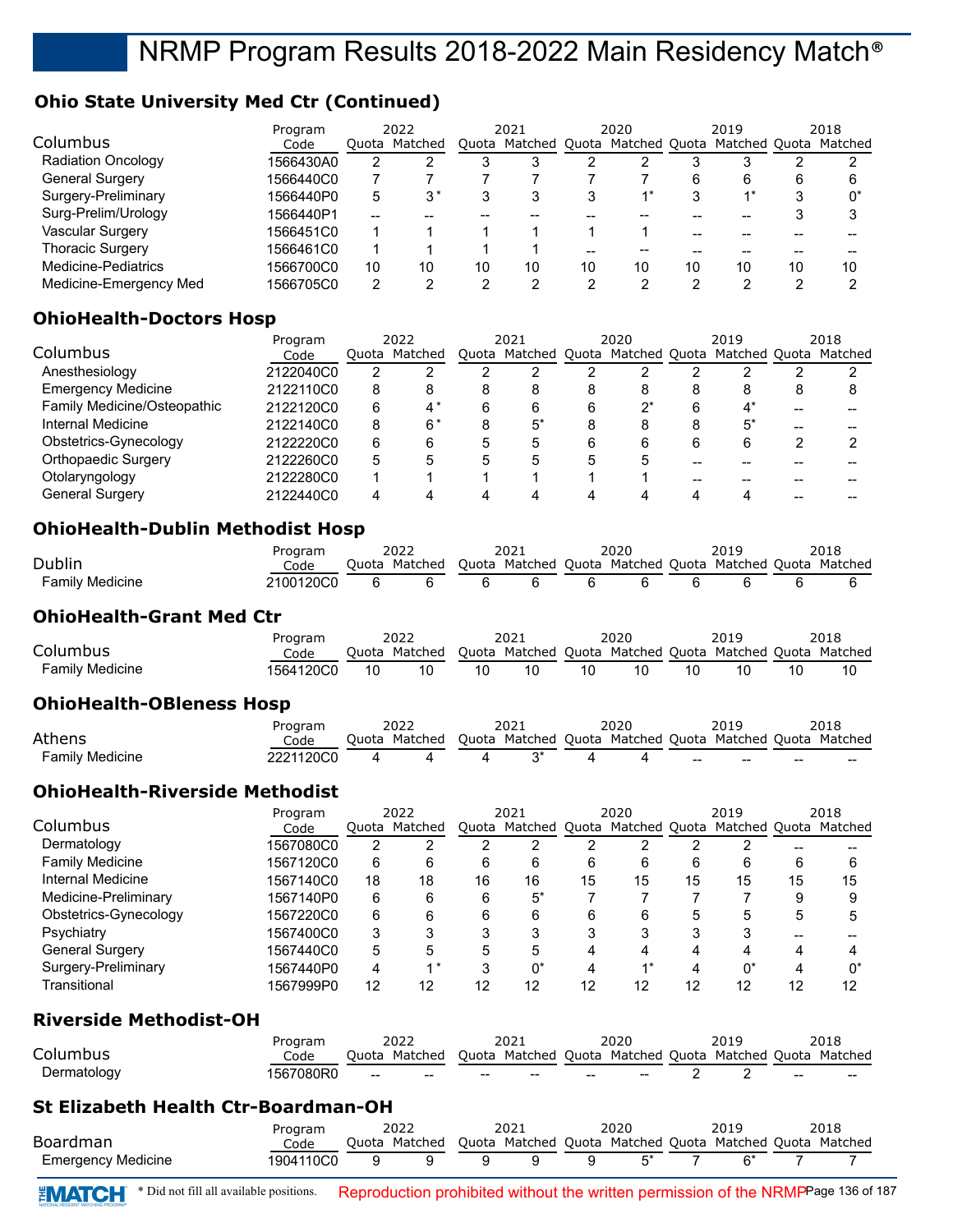# **St Elizabeth Health Ctr-Boardman-OH (Continued)**

| Boardman                                       | Program<br>Code   |       | 2022<br>Quota Matched |                          | 2021  |                | 2020<br>Quota Matched Quota Matched Quota Matched Quota Matched |                | 2019                          |    | 2018  |
|------------------------------------------------|-------------------|-------|-----------------------|--------------------------|-------|----------------|-----------------------------------------------------------------|----------------|-------------------------------|----|-------|
| <b>Family Medicine</b>                         | 1904120C0         | 5     | 5                     | 4                        | 4     | 4              | 4                                                               | 4              | 4                             | 4  | 4     |
| Otolaryngology                                 | 1904280C0         | 1     | 1                     | 1                        | 1     | 1              | 1                                                               |                |                               |    |       |
| <b>St Elizabeth Youngstown Hosp-OH</b>         |                   |       |                       |                          |       |                |                                                                 |                |                               |    |       |
| Youngstown                                     | Program<br>Code   | Quota | 2022<br>Matched       |                          | 2021  |                | 2020<br>Quota Matched Quota Matched Quota                       |                | 2019<br>Matched Quota Matched |    | 2018  |
| <b>Family Medicine</b>                         | 1584120C0         | 4     | 4                     | 4                        | 4     | 4              | $3^*$                                                           | 4              | 4                             | 4  | 4     |
| Internal Medicine                              | 1584140C0         | 11    | 11                    | 10                       | 10    | 11             | 11                                                              | 11             | 11                            | 11 | 11    |
| Orthopaedic Surgery                            | 1584260C0         | 3     | 3                     | 3                        | 3     | 3              | 3                                                               | --             | $\overline{\phantom{a}}$      | -- | --    |
| <b>General Surgery</b>                         | 1584440C0         | 4     | 4                     | 4                        | 4     | 4              | 4                                                               | 3              | 3                             | 3  | 3     |
| Transitional                                   | 1584999P0         | 4     | 4                     | 4                        | $2^*$ | 4              | 4                                                               | 4              | $3^*$                         | 4  | 4     |
| <b>St Lukes Hospital-OH</b>                    |                   |       |                       |                          |       |                |                                                                 |                |                               |    |       |
| Maumee                                         | Program           |       | 2022<br>Quota Matched |                          | 2021  |                | 2020<br>Quota Matched Quota Matched Quota Matched Quota Matched |                | 2019                          |    | 2018  |
| <b>Family Medicine</b>                         | Code<br>1382120C0 |       |                       | 6                        | $3^*$ | 6              | 6                                                               | 6              | 6                             | 6  | 6     |
| <b>St Vincent Charity Med Ctr-OH</b>           |                   |       |                       |                          |       |                |                                                                 |                |                               |    |       |
|                                                | Program           |       | 2022                  |                          | 2021  |                | 2020                                                            |                | 2019                          |    | 2018  |
| Cleveland                                      | Code              |       | Quota Matched         |                          |       |                | Quota Matched Quota Matched Quota Matched Quota Matched         |                |                               |    |       |
| Internal Medicine                              | 1560140C0         | 12    | 12                    | 17                       | 17    | 18             | 18                                                              | 12             | 12                            | 15 | 15    |
| Medicine-Preliminary                           | 1560140P0         | $-$   | --                    | $\overline{\phantom{a}}$ | $-$   |                | $\overline{\phantom{a}}$                                        | 3              | $1^*$                         | 6  | $0^*$ |
| <b>St Vincent Mercy Med Ctr-OH</b>             |                   |       |                       |                          |       |                |                                                                 |                |                               |    |       |
|                                                | Program           |       | 2022                  |                          | 2021  |                | 2020                                                            |                | 2019                          |    | 2018  |
| Toledo                                         | Code              |       | Quota Matched         |                          |       |                | Quota Matched Quota Matched Quota Matched Quota Matched         |                |                               |    |       |
| Neurology                                      | 1580180R0         |       |                       |                          |       |                |                                                                 |                |                               | 4  | 4     |
| <b>Summa Health/NEOMED-OH</b>                  |                   |       |                       |                          |       |                |                                                                 |                |                               |    |       |
| Akron                                          | Program<br>Code   |       | 2022<br>Quota Matched |                          | 2021  |                | 2020<br>Quota Matched Quota Matched Quota                       |                | 2019<br>Matched Quota Matched |    | 2018  |
| <b>Emergency Medicine</b>                      | 1541110C0         | 8     | 8                     | 8                        | 8     | 8              | 8                                                               |                | --                            |    |       |
| <b>Family Medicine</b>                         | 1541120C0         | 7     | 7                     | 8                        | 8     | 8              | 8                                                               | 8              | 8                             | 5  | 5     |
| <b>Family Med/Barberton Campus</b>             | 1541120C1         | 6     | 6                     | 6                        | 6     | 6              | 6                                                               | 6              | 6                             | 6  | 6     |
| <b>Internal Medicine</b>                       | 1541140C0         | 20    | 20                    | 20                       | $19*$ | 20             | 20                                                              | 20             | 20                            | 18 | 18    |
| Medicine-Preliminary                           | 1541140P0         | 2     | 2                     | 3                        | $2^*$ | 3              | 3                                                               | 6              | 6                             | 2  | 2     |
| Obstetrics-Gynecology                          | 1541220C0         | 6     | 6                     | 6                        | 6     | 6              | 6                                                               | 6              | 6                             | 5  | 5     |
| Orthopaedic Surgery                            | 1541260C0         | 4     | 4                     | 4                        | 4     | 4              | 4                                                               | 4              | 4                             | 4  | 4     |
| Pathology                                      | 1541300C0         | 3     | 3                     | 2                        | $1^*$ | 2              | 2                                                               | 2              | 2                             | 2  | $1^*$ |
| Psychiatry                                     | 1541400C0         | 5     | 5                     | 4                        | 4     | 4              | 4                                                               | 4              | 4                             | 4  | 4     |
| <b>General Surgery</b>                         | 1541440C0         | 4     | 4                     | 4                        | 4     | 4              | 4                                                               | 4              | 4                             | 4  | 4     |
| Surgery-Preliminary                            | 1541440P0         |       |                       |                          |       | $\overline{2}$ | $1^*$                                                           | $\overline{2}$ | $0^*$                         |    |       |
| Transitional                                   | 1541999P0         | 10    | 10                    | 10                       | 10    | 10             | 10                                                              | 10             | 10                            | 10 | 10    |
| <b>Trinity Health System-OH</b>                |                   |       |                       |                          |       |                |                                                                 |                |                               |    |       |
|                                                | Program           |       | 2022                  |                          | 2021  |                | 2020                                                            |                | 2019                          |    | 2018  |
| Steubenville                                   | Code              |       | Quota Matched         |                          |       |                | Quota Matched Quota Matched Quota Matched Quota Matched         |                |                               |    |       |
| <b>Emergency Medicine</b><br>Internal Medicine | 2308110C0         | 7     | $1^*$<br>$8*$         |                          |       |                |                                                                 |                |                               |    |       |
|                                                | 2308140C0         | 10    |                       |                          |       |                |                                                                 |                |                               |    |       |

### **U Cincinnati Med Ctr-OH**

|                           | Program   | 2022  |         | 2021  |                             | 2020 |    | 2019 |               |    | 2018    |
|---------------------------|-----------|-------|---------|-------|-----------------------------|------|----|------|---------------|----|---------|
| Cincinnati                | Code      | Ouota | Matched | Ouota | Matched Quota Matched Quota |      |    |      | Matched Quota |    | Matched |
| Anesthesiology            | 1548040C0 |       |         |       |                             |      |    |      |               |    |         |
| Dermatology               | 1548080A0 |       |         |       |                             |      |    |      |               |    |         |
| <b>Emergency Medicine</b> | 1548110C0 | 14    | 14      | 14    | 14                          | 14   | 14 | 14   |               | 14 | 14      |
| Internal Medicine         | 1548140C0 | 31    | 31      | 31    | 31                          | 31   | 31 | 27   |               | 26 | 26      |
| Internal Med/Clinical Sci | 1548140C1 |       |         |       |                             |      |    | --   |               |    |         |

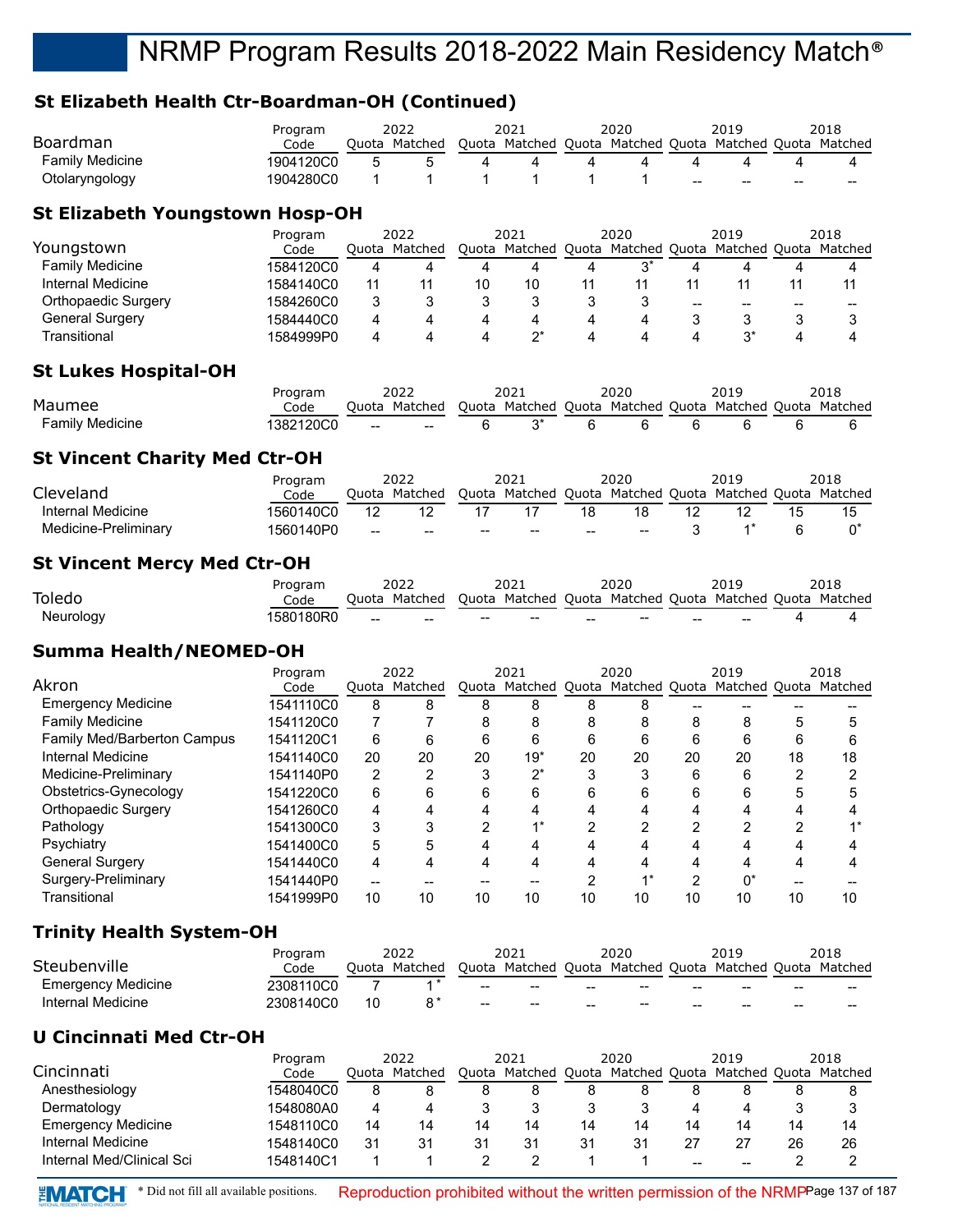# **U Cincinnati Med Ctr-OH (Continued)**

|                              | Program   |    | 2022          |    | 2021                                                    |    | 2020 |   | 2019 |   | 2018 |
|------------------------------|-----------|----|---------------|----|---------------------------------------------------------|----|------|---|------|---|------|
| Cincinnati                   | Code      |    | Quota Matched |    | Quota Matched Quota Matched Quota Matched Quota Matched |    |      |   |      |   |      |
| Medicine-Preliminary         | 1548140P0 | 3  | 3             | 10 | 10                                                      | 10 | 10   | 8 | 8    |   | 4*   |
| Med-Prelim/Ophthalmology     | 1548140P2 | 4  |               |    |                                                         |    |      |   |      |   |      |
| <b>Neurological Surgery</b>  | 1548160C0 | 2  | 2             |    |                                                         |    | 2    |   |      |   |      |
| Neurology                    | 1548180C0 | 10 | 10            | 8  | 8                                                       | 8  | 8    | 8 | 8    |   |      |
| Neurology                    | 1548180R0 | -- |               |    |                                                         |    |      |   |      |   |      |
| Obstetrics-Gynecology        | 1548220C0 | 7  |               |    |                                                         |    |      |   |      |   |      |
| <b>Orthopaedic Surgery</b>   | 1548260C0 | 5  | 5             |    | 5                                                       |    |      | 5 |      |   |      |
| Otolaryngology               | 1548280C0 | 4  |               |    |                                                         |    |      | 4 |      |   |      |
| Pathology                    | 1548300C0 | 3  |               |    | 0*                                                      |    |      |   |      |   |      |
| Phys Medicine & Rehab        | 1548340C0 | 3  |               |    |                                                         |    |      |   |      |   |      |
| Plastic Surgery (Integrated) | 1548362C0 |    |               |    |                                                         |    |      |   |      |   |      |
| Psychiatry                   | 1548400C0 | 6  | 6             |    | 6                                                       |    | 6    | 6 | 6    |   |      |
| Radiology-Diagnostic         | 1548420A0 | 8  | 8             |    | 8                                                       |    | 8    | 8 | 8    |   | 8    |
| <b>Radiation Oncology</b>    | 1548430A0 | 2  |               |    |                                                         |    | 2    |   |      |   |      |
| <b>General Surgery</b>       | 1548440C0 | 6  | 6             | 6  | 6                                                       | 6  | 6    | 6 | 6    | 6 | 6    |
| Surg-Prelim/Urology          | 1548440P0 |    |               |    |                                                         |    |      |   |      |   |      |
| Surgery-Preliminary          | 1548440P1 |    | $^{\circ}$    |    | n*                                                      |    |      |   | U,   |   |      |
| Vascular Surgery             | 1548451C0 |    |               |    |                                                         |    |      |   |      |   |      |
| <b>Thoracic Surgery</b>      | 1548461C0 |    |               |    |                                                         |    |      |   |      |   |      |
| <b>Medicine-Pediatrics</b>   | 1548700C0 |    |               |    |                                                         |    |      |   |      |   |      |
| Psychiatry-Family Med        | 1548720C0 | 2  |               |    |                                                         |    |      |   |      |   |      |
| Pediatrics-PM&R              | 1548735C0 |    |               |    |                                                         |    | 2    |   |      |   |      |

## **Univ Hosps Community Consortium-OH**

|                                | Program   | 2022  |         | 2021 |                                                         | 2020 |       | 2019 |       | 2018 |
|--------------------------------|-----------|-------|---------|------|---------------------------------------------------------|------|-------|------|-------|------|
| Westlake                       | Code      | Ouota | Matched |      | Quota Matched Quota Matched Quota Matched Quota Matched |      |       |      |       |      |
| <b>Emergency Medicine/SJMC</b> | 2189110C0 | 6     | ∩ *     |      |                                                         |      | n*    |      |       |      |
| Family Medicine/SJMC           | 2189120C0 | 4     |         |      | Δ                                                       | 4    | 4     |      |       |      |
| Fam Med/Osteo/Regionals        | 2189120C1 | 4     |         |      | $3^*$                                                   | 5    | 5     |      | 0*    |      |
| Internal Medicine/Parma        | 2189140C0 | 8     | 2*      | 8    | * 2                                                     | 8    | 8     |      | $3^*$ |      |
| Internal Medicine/Regionals    | 2189140C1 |       | 6*      |      | հ*                                                      | 10   |       |      |       |      |
| Internal Medicine/SJMC         | 2189140C2 | 6     | 6       | 6    | 6                                                       | 6    | $4^*$ |      | 3     |      |
| PMR/Osteopathic/Regionals      | 2189340C0 | 3     | 2       | 3    |                                                         |      |       |      |       |      |
| Transitional                   | 2189999P0 | 10    | 10      | 10   | 10                                                      | 10   | 10    |      |       |      |

## **University of Toledo-OH**

|                                | Program   |       | 2022          |    | 2021                                                    |    | 2020  |    | 2019 |    | 2018 |
|--------------------------------|-----------|-------|---------------|----|---------------------------------------------------------|----|-------|----|------|----|------|
| Toledo                         | Code      |       | Quota Matched |    | Quota Matched Quota Matched Quota Matched Quota Matched |    |       |    |      |    |      |
| Anesthesiology                 | 1579040A0 |       |               |    |                                                         |    |       |    |      |    |      |
| Anesthesiology                 | 1579040C0 | 5     | 5             | 4  | 4                                                       | 5  | 5     | 5  |      |    | 4*   |
| Anesthesiology                 | 1579040R0 | $- -$ |               |    |                                                         |    |       |    |      |    |      |
| <b>Emergency Medicine</b>      | 1579110C0 | 8     | $7*$          | 8  | 8                                                       | 8  | 8     | 8  | 8    |    |      |
| <b>Emergency Medicine/SACM</b> | 1579110C1 | --    |               |    |                                                         |    |       |    |      |    |      |
| <b>Family Medicine</b>         | 1579120C1 | 6     | $2^*$         | 6  | 6                                                       |    |       |    |      |    |      |
| Internal Medicine              | 1579140C0 | 14    | 14            | 12 | 12                                                      | 12 | 12    | 12 | 12   | 12 | 12   |
| Internal Medicine/SACM         | 1579140C1 | $- -$ |               |    |                                                         |    |       |    |      |    |      |
| Medicine-Primary               | 1579140M0 | 4     |               |    |                                                         |    |       |    |      |    |      |
| Medicine-Preliminary           | 1579140P0 | 6     | 5*            |    |                                                         |    |       | 4  |      |    |      |
| Med-Prelim/SACM                | 1579140P1 |       |               |    |                                                         |    |       |    |      |    |      |
| Neurology                      | 1579180C0 | 5     | 5             | 5  | 5                                                       | 5  | 5     | 5  | 5    |    |      |
| Neurology/PG2                  | 1579180R0 | 1     |               |    |                                                         |    |       |    |      |    |      |
| Obstetrics-Gynecology          | 1579220C0 | 5     | 5             | 5  | 5                                                       |    | 5     | 4  |      | h. |      |
| <b>Orthopaedic Surgery</b>     | 1579260C0 | 4     |               |    |                                                         |    |       | 4  |      |    |      |
| Pathology                      | 1579300C0 | 2     |               |    | 2                                                       |    |       | 2  |      |    |      |
| <b>Pediatrics</b>              | 1579320C0 | 10    | 5*            | 10 | 10                                                      | 10 | $9^*$ | 8  |      | 8  |      |
| Phys Medicine & Rehab          | 1579340A0 | 3     |               |    | 3                                                       |    | 3     | 3  |      |    |      |
| Psychiatry                     | 1579400C0 | 4     |               |    |                                                         |    |       |    |      |    |      |
|                                |           |       |               |    |                                                         |    |       |    |      |    |      |

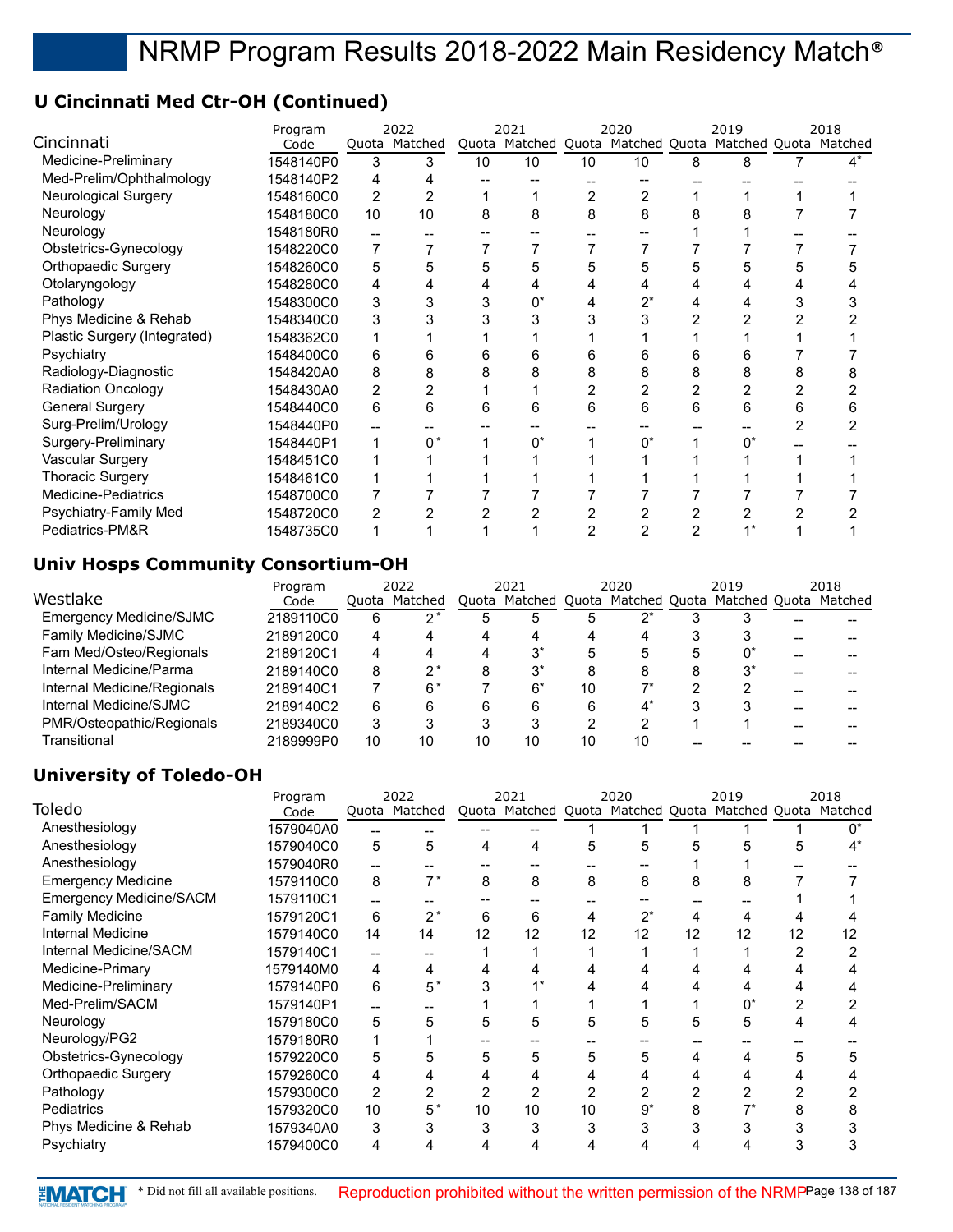# **University of Toledo-OH (Continued)**

|                                 | Program   | 2022 |               | 2021  |                             | 2020 |    | 2019 |                       |             | 2018 |
|---------------------------------|-----------|------|---------------|-------|-----------------------------|------|----|------|-----------------------|-------------|------|
| Toledo                          | Code      |      | Ouota Matched | Ouota | Matched Quota Matched Quota |      |    |      | Matched Quota Matched |             |      |
| Psychiatry/Child-Adolescent Trk | 1579400C1 |      |               |       |                             |      | -- |      |                       |             |      |
| Radiology-Diagnostic            | 1579420A0 | 4    |               | 4     | 4                           | 4    | 4  |      |                       | 4           |      |
| Radiology-Diagnostic            | 1579420R0 | --   |               |       |                             |      | -- |      |                       |             |      |
| General Surgery                 | 1579440C0 | 5    |               | 5     | .5                          | 4    | 4  |      | 4                     | 4           |      |
| General Surgery/SACM            | 1579440C1 | --   |               |       |                             |      |    |      |                       |             |      |
| Surgery-Preliminary             | 1579440P0 | 5    | $3^*$         |       |                             | 5    | っ  |      | 6                     | $\mathbf b$ |      |
| Surg-Prelim/Urology             | 1579440P1 |      |               |       |                             |      |    |      |                       |             |      |

# **Western Reserve Health Ed/NEOMED-OH**

|                        | Program   | 2022  |         | 2021 |                                   | 2020 |    |    | 2019                  |    | 2018 |
|------------------------|-----------|-------|---------|------|-----------------------------------|------|----|----|-----------------------|----|------|
| Warren                 | Code      | Ouota | Matched |      | Quota Matched Quota Matched Quota |      |    |    | Matched Quota Matched |    |      |
| <b>Family Medicine</b> | 1585120C0 | 6     |         |      |                                   | 6    |    |    |                       | b  | n*   |
| Internal Medicine      | 1585140C0 | 12    |         | 12   | 12                                | 12   | 12 |    | 10                    | 10 | 10   |
| Medicine-Preliminary   | 1585140P0 |       |         |      |                                   |      |    |    |                       |    |      |
| General Surgery        | 1585440C0 |       |         |      |                                   |      |    | -- | --                    |    |      |
| Surgery-Preliminary    | 1585440P0 |       |         |      |                                   |      |    |    |                       |    |      |

## **Western Reserve Hosp-OH**

|                              | Program   | 2022 |               | 2021 |    | 2020 | 2019                                                    |    | 2018 |
|------------------------------|-----------|------|---------------|------|----|------|---------------------------------------------------------|----|------|
| Cuyahoga Falls               | Code      |      | Ouota Matched |      |    |      | Quota Matched Quota Matched Quota Matched Quota Matched |    |      |
| <b>Family Medicine</b>       | 2179120C0 | 2    |               |      |    |      |                                                         | -- |      |
| Internal Medicine            | 2179140C0 | 6    |               |      |    |      |                                                         | -- |      |
| Orthopaedic Surgery          | 2179260C0 |      |               |      |    |      |                                                         | -- |      |
| Orthopaedic Surgery/Military | 2179260C1 | --   | --            |      | -- | --   |                                                         |    |      |
| Otolaryngology               | 2179280C0 |      |               |      |    |      |                                                         | -- |      |
| <b>General Surgery</b>       | 2179440C0 |      |               |      |    |      |                                                         | -- |      |

## **Wright State Univ Boonshoft SOM-OH**

|                              | Program   | 2022 |               | 2021 |                                                         |    | 2020 |    | 2019 |    | 2018 |
|------------------------------|-----------|------|---------------|------|---------------------------------------------------------|----|------|----|------|----|------|
| Dayton                       | Code      |      | Quota Matched |      | Quota Matched Quota Matched Quota Matched Quota Matched |    |      |    |      |    |      |
| Dermatology                  | 2011080A0 | 2    |               |      |                                                         |    |      |    |      |    |      |
| <b>Emergency Medicine</b>    | 2011110C0 | 8    | $5*$          |      | 8                                                       | 8  | 8    | 8  | ŏ    |    |      |
| <b>Family Medicine</b>       | 2011120C0 | 10   | 10            |      | $5^*$                                                   | 9  | 5*   | 8  | 8    | ሾ  |      |
| Internal Medicine            | 2011140C0 | 11   | 9*            | 11   | $10*$                                                   | 11 | 11   | 11 | 11   | 14 | ጸ*   |
| Neurology                    | 2011180C0 | 4    | 4             |      | 4                                                       |    | 4    |    | 4    |    |      |
| Obstetrics-Gynecology        | 2011220C0 | 3    |               |      | ◠                                                       |    |      |    |      |    |      |
| <b>Orthopedic Surgery</b>    | 2011260C0 | 2    |               |      |                                                         |    |      |    |      |    |      |
| Ortho Surgery/Research       | 2011260C1 | 2    |               |      | っ                                                       |    | ◠    | ◠  | ⌒    |    |      |
| <b>Pediatrics</b>            | 2011320C0 | 9    | 9             | 10   | 10                                                      | 8  | 8    | я  | 6*   |    |      |
| Plastic Surgery (Integrated) | 2011362C0 | 2    |               |      | ◠                                                       |    |      |    |      |    |      |
| Psychiatry                   | 2011400C0 | 5    |               |      | 5                                                       |    | 5    | h  |      |    |      |
| <b>General Surgery</b>       | 2011440C0 | 3    |               |      |                                                         |    | 4    |    |      |    |      |
| Surgery-Preliminary          | 2011440P0 |      |               |      |                                                         |    |      |    |      |    |      |

# **OKLAHOMA**

# **Griffin Memorial Hospital-OK**

|                            | Program   |      | 2022          |    | 2021         |    | 2020 |    | 2019                                                    |      | 2018 |
|----------------------------|-----------|------|---------------|----|--------------|----|------|----|---------------------------------------------------------|------|------|
| Norman                     | Code      |      | Ouota Matched |    |              |    |      |    | Quota Matched Quota Matched Quota Matched Quota Matched |      |      |
| Psychiatry                 | 1184400C0 | 6    |               | 6  | 6            |    | 6    |    |                                                         |      |      |
| In His Image Family Med-OK |           |      |               |    |              |    |      |    |                                                         |      |      |
|                            | Program   | 2022 |               |    | 2021<br>2020 |    |      |    | 2019                                                    | 2018 |      |
| Tulsa                      | Code      |      | Ouota Matched |    |              |    |      |    | Quota Matched Quota Matched Quota Matched Quota Matched |      |      |
| <b>Family Medicine</b>     | 3192120C0 | 10   | 10            | 10 | 10           | 10 | 10   | 10 | 10                                                      | 12   | 12   |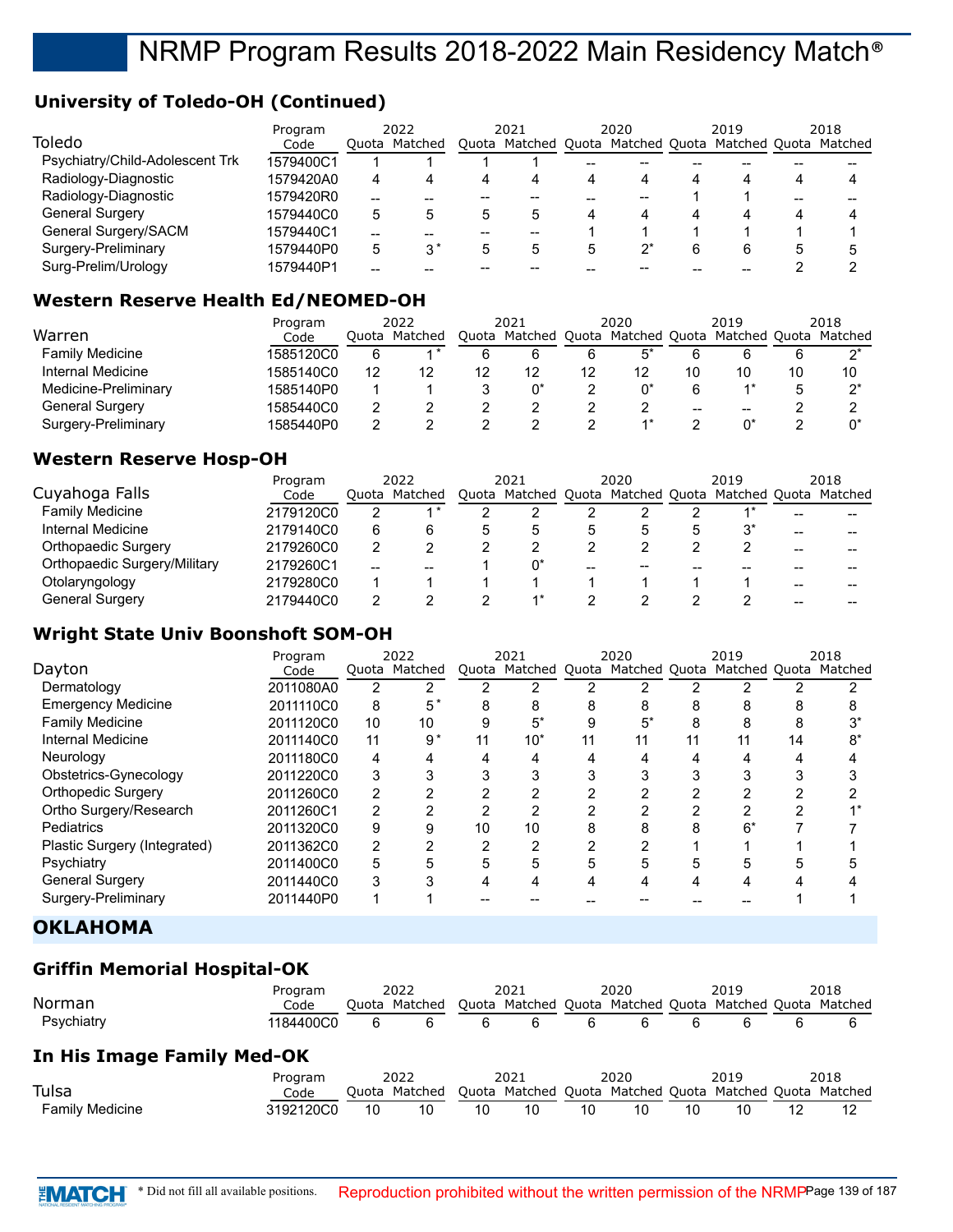## **Integris Health-OK**

|                              | Program          | 2022   |               | 2021 |                                   | 2020 |       | 2019 |                                                         |   | 2018                  |
|------------------------------|------------------|--------|---------------|------|-----------------------------------|------|-------|------|---------------------------------------------------------|---|-----------------------|
| Oklahoma City                | Code             |        | Quota Matched |      |                                   |      |       |      | Quota Matched Quota Matched Quota Matched Quota Matched |   |                       |
| <b>Emergency Medicine</b>    | 1830110C0        | 8      |               |      |                                   | 9    | 9     |      |                                                         |   |                       |
| <b>Family Medicine</b>       | 1830120C0        | 5      | 5             | 5    | 5                                 | 5    | 5     | 5    | 5                                                       | 5 | 5                     |
| Radiology-Diagnostic         | 1830420A0        | 4      |               | 4    | 4                                 | 5    | 5     | 4    | 4                                                       | 4 | 4                     |
| Radiology-Diagnostic         | 1830420R1        |        |               | --   |                                   |      | 0*    |      |                                                         |   |                       |
| <b>OMECO-OK</b>              |                  |        |               |      |                                   |      |       |      |                                                         |   |                       |
|                              | Program          |        | 2022          |      | 2021                              |      | 2020  |      | 2019                                                    |   | 2018                  |
| Tulsa                        | Code             |        | Quota Matched |      | Quota Matched Quota Matched Quota |      |       |      |                                                         |   | Matched Quota Matched |
| <b>Family Medicine/Tulsa</b> | 2171120C0        | 5      | י פ           | 5    |                                   | 5    | $4^*$ |      | 2*                                                      |   |                       |
|                              | . . <del>.</del> | $\sim$ | $\sim$        |      |                                   |      |       |      |                                                         |   |                       |

| alliily iviculuilic/ Tuisa                  | Z I LIZUUU | υ | IJ |     | -30 | 4                                                 |       |    | -- |    |
|---------------------------------------------|------------|---|----|-----|-----|---------------------------------------------------|-------|----|----|----|
| <b>Family Medicine/Talihina</b>             | 2171120C1  |   |    |     |     |                                                   | $- -$ | -- | -- |    |
| Family Medicine/Ada                         | 2171120C2  | 4 |    |     |     |                                                   | --    | -- | -- | -- |
| Internal Medicine                           | 2171140C1  |   |    |     | --  | $\hspace{0.05cm}-\hspace{0.05cm}-\hspace{0.05cm}$ | --    |    | -- |    |
| Obstetrics-Gynecology/Osteopathic 2171220C0 |            |   |    |     |     |                                                   |       |    | -- |    |
| Pediatrics/Osteopathic                      | 2171320C0  |   |    |     |     |                                                   |       |    | -- | -- |
| Pediatrics/Osteo-Tribal                     | 2171320C1  |   | -- | $-$ |     | $\hspace{0.05cm}-\hspace{0.05cm}-\hspace{0.05cm}$ | --    |    |    |    |

## **Oklahoma State U Ctr for Health Sci**

|                                   | Program   |    | 2022          |    | 2021                                                    |    | 2020  |    | 2019 | 2018 |
|-----------------------------------|-----------|----|---------------|----|---------------------------------------------------------|----|-------|----|------|------|
| Tulsa                             | Code      |    | Quota Matched |    | Quota Matched Quota Matched Quota Matched Quota Matched |    |       |    |      |      |
| Anesthesiology                    | 2162040C0 | 3  | 3             | 2  | 2                                                       | 3  | 3     | 3  |      |      |
| <b>Emergency Med/Osteopathic</b>  | 2162110C0 |    | 6*            |    |                                                         |    |       | 6  | 6    |      |
| <b>Emergency Med/Lawton</b>       | 2162110C1 | 6  | $5*$          |    | 6                                                       |    | 6     | հ  | 6    |      |
| Emergency Med/Norman              | 2162110C2 | 6  | 6             | 6  | 6                                                       |    | 5     |    |      |      |
| <b>Family Medicine/Tulsa</b>      | 2162120C0 | 9  | $4^*$         | 8  | $6*$                                                    |    | 8     |    | 0*   |      |
| Family Medicine/Tahlequah         | 2162120C1 | -- |               |    |                                                         |    |       |    |      |      |
| Family Medicine/Lawton            | 2162120C2 | 4  | $3*$          | 4  |                                                         |    |       |    |      |      |
| <b>Family Medicine/Durant</b>     | 2162120C4 | 5  |               |    |                                                         |    |       |    |      |      |
| <b>Family Medicine/McAlester</b>  | 2162120C5 | 4  |               |    |                                                         |    |       |    |      |      |
| Family Med/Cherokee Nation        | 2162120C6 | 6  | 6             | 6  | 6                                                       |    |       |    |      |      |
| Internal Medicine/Tulsa           | 2162140C0 | 13 | 13            | 11 | 11                                                      | 11 | 11    | 10 | 9*   |      |
| Internal Medicine/Stillwater      | 2162140C1 | 5  | 5             |    |                                                         |    |       |    |      |      |
| Med-Prelim/Radiology              | 2162140P0 | 3  | $2^*$         |    | 3                                                       | 3  | $2^*$ | 3  | 3    |      |
| Obstetrics-Gynecology/Osteopathic | 2162220C0 |    |               |    | 3                                                       |    |       | 2  |      |      |
| Orthopaedic Surgery               | 2162260C0 | 2  |               |    |                                                         |    |       |    |      |      |
| Otolaryngology                    | 2162280C0 |    |               |    |                                                         |    |       |    |      |      |
| Pediatrics/Osteopathic            | 2162320C0 | 4  |               | 6  | 6                                                       |    |       |    |      |      |
| Psychiatry                        | 2162400C0 | 6  | 6             | 6  | 6                                                       |    | 5     | 5  |      |      |
| Radiology-Diagnostic              | 2162420A0 | 3  |               |    |                                                         |    |       | 3  |      |      |
| <b>General Surgery</b>            | 2162440C0 | 3  | 3             |    |                                                         |    | 3     | 3  |      |      |
|                                   |           |    |               |    |                                                         |    |       |    |      |      |

# **SW Oklahoma Family Med**

|                 | Program   |       | 2022          |                                                | 2021                                                    |       | 2020              |    | 2019  | 2018 |
|-----------------|-----------|-------|---------------|------------------------------------------------|---------------------------------------------------------|-------|-------------------|----|-------|------|
| Lawton          | Code      |       | Ouota Matched |                                                | Quota Matched Quota Matched Quota Matched Quota Matched |       |                   |    |       |      |
| Family Medicine | 2640120C0 | $- -$ | $- -$         | $\hspace{0.1mm}-\hspace{0.1mm}-\hspace{0.1mm}$ | $- -$                                                   | $- -$ | $\hspace{0.05cm}$ | -- | $- -$ |      |

## **St Anthony Hospital-OK**

|                        | Program   |       | 2022    | 2021          | 2020                | 2019    |                                                | 2018    |
|------------------------|-----------|-------|---------|---------------|---------------------|---------|------------------------------------------------|---------|
| Oklahoma City          | Code      | Ouota | Matched | Quota Matched | Quota Matched Quota | Matched | Ouota                                          | Matched |
| <b>Family Medicine</b> | 2087120C0 |       |         |               |                     |         |                                                |         |
| Obstetrics-Gynecology  | 2087220C0 |       |         |               |                     |         |                                                |         |
| Transitional           | 2087999P0 |       |         |               |                     |         | $\hspace{0.1mm}-\hspace{0.1mm}-\hspace{0.1mm}$ | $-$     |

### **U Oklahoma COM-OK City**

|                        | Program   |       | 2022    | 2021          | 2020 | 2019 | 2018                                      |
|------------------------|-----------|-------|---------|---------------|------|------|-------------------------------------------|
| Oklahoma City          | Code      | Ouota | Matched | Quota Matched |      |      | Quota Matched Quota Matched Quota Matched |
| Anesthesiology         | 1588040C0 |       |         |               |      |      |                                           |
| Dermatology            | 1588080A0 |       |         |               |      |      |                                           |
| <b>Family Medicine</b> | 1588120C0 | 12    |         | 12            |      |      | 12                                        |

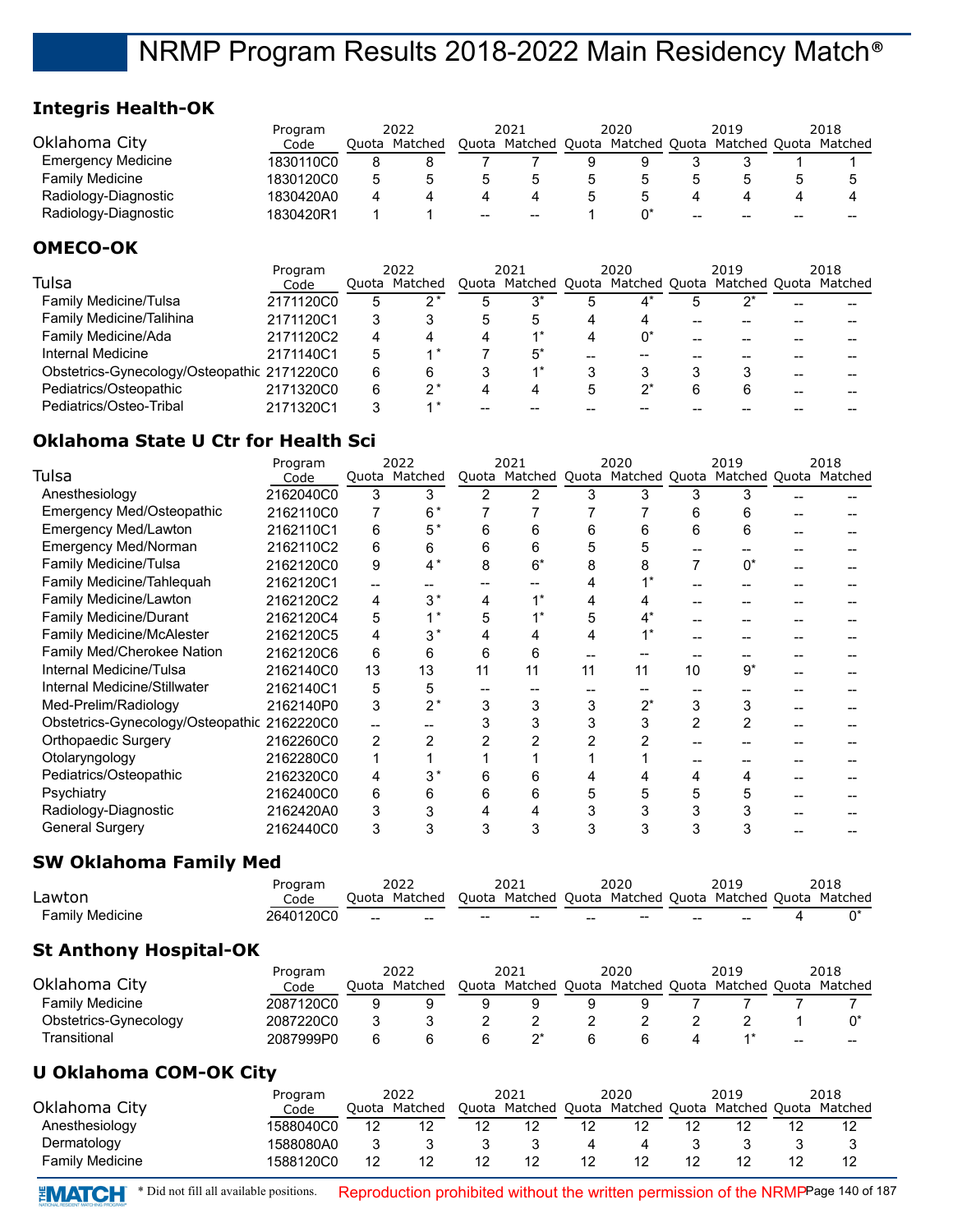# **U Oklahoma COM-OK City (Continued)**

|                                    | Program   |                | 2022          |     | 2021          |    | 2020          |       | 2019                  |    | 2018  |
|------------------------------------|-----------|----------------|---------------|-----|---------------|----|---------------|-------|-----------------------|----|-------|
| Oklahoma City                      | Code      |                | Quota Matched |     | Quota Matched |    | Quota Matched | Quota | Matched Quota Matched |    |       |
| Internal Medicine                  | 1588140C0 | 20             | 20            | 16  | 16            | 16 | 16            | 16    | 16                    | 16 | 16    |
| Medicine-Preliminary               | 1588140P0 | 6              | 4 *           | ี่ค | 6             | 6  | 6             | 8     | 8                     |    |       |
| Neurological Surgery               | 1588160C0 | 2              |               |     |               |    |               |       |                       |    |       |
| Neurology                          | 1588180C0 | 6              | 6             | 6   | 6             | 6  | 6             | 6     | 6                     | 6  |       |
| Nuclear Medicine                   | 1588200A0 |                | 0*            |     | 0*            |    | $0^*$         |       |                       |    |       |
| Obstetrics-Gynecology              | 1588220C0 | 6              | 6             | 6   | 6             | 6  | 6             | 6     | 6                     | h  |       |
| Orthopaedic Surgery                | 1588260C0 | 6              | 6             | 6   | 6             | 6  | 6             | 6     | 6                     | 6  |       |
| Otolaryngology                     | 1588280C0 | 2              |               |     | 3             |    |               |       |                       |    |       |
| Pathology                          | 1588300C0 | 4              | 4             |     | 3             |    | 3             | 4     |                       |    | ∗ר    |
| <b>Pediatrics</b>                  | 1588320C0 | 22             | 22            | 19  | 19            | 20 | 20            | 19    | 19                    | 19 | $18*$ |
| Psychiatry                         | 1588400C0 | 6              | 6             | 6   | 6             | 6  | 6             | 6     | 6                     | 6  | 6     |
| Radiology-Diagnostic               | 1588420A0 | 6              | 6             | 6   | 6             | 6  | 6             | 6     | 6                     | n  |       |
| Radiology-Diagnostic - PGY2        | 1588420R0 |                |               |     |               |    |               |       |                       |    |       |
| <b>Radiation Oncology</b>          | 1588430A0 | $\overline{2}$ |               |     |               |    | n*            | 2     |                       |    |       |
| <b>General Surgery</b>             | 1588440C0 | 6              | 6             | 6   | 6             | 6  | 6             | 6     | 6                     | 6  |       |
| Surgery-Preliminary                | 1588440P0 | 6              | $3^*$         |     |               |    |               |       |                       |    |       |
| Surg-Prelim/Urology                | 1588440P3 |                |               |     |               |    |               |       |                       |    |       |
| Medicine-Pediatrics                | 1588700C0 | 3              |               | 3   | 3             | 3  | 3             | 3     | 3                     |    |       |
| <b>Pediatrics-Medical Genetics</b> | 1588765C0 |                |               |     |               |    |               |       |                       |    |       |

## **U Oklahoma COM-Tulsa**

|                            | Program   |    | 2022          |   | 2021                                                    |   | 2020 |   | 2019 |   | 2018 |
|----------------------------|-----------|----|---------------|---|---------------------------------------------------------|---|------|---|------|---|------|
| Tulsa                      | Code      |    | Ouota Matched |   | Quota Matched Quota Matched Quota Matched Quota Matched |   |      |   |      |   |      |
| <b>Emergency Medicine</b>  | 2727110C0 | 9  | 9             |   | 9                                                       |   | 8    |   |      | 8 |      |
| <b>Family Medicine</b>     | 2727120C0 | 8  | Õ             | 6 | 6                                                       | 6 | 6    | 8 | 8    | 8 | 6*   |
| Internal Medicine          | 2727140C0 | 11 | 11            | 9 | 9                                                       | 9 | 9    | 9 | 9    | 9 | $6*$ |
| Medicine-Preliminary       | 2727140P0 | 3  |               |   | 3                                                       |   | 3    |   |      |   |      |
| Obstetrics-Gynecology      | 2727220C0 | 4  |               |   | 3                                                       |   |      |   |      |   |      |
| <b>Pediatrics</b>          | 2727320C0 | 8  |               |   | 8                                                       |   | $6*$ |   | 8    |   |      |
| Psychiatry                 | 2727400C0 | 5  |               |   | 5                                                       | 5 | 5    |   | h.   |   |      |
| <b>General Surgery</b>     | 2727440C0 | 4  |               |   | Δ                                                       |   |      |   |      |   |      |
| Surgery-Preliminary        | 2727440P0 | 2  |               |   |                                                         |   |      | ົ | 0*   |   | י^   |
| <b>Medicine-Pediatrics</b> | 2727700C0 |    |               |   |                                                         |   |      |   | 0*   | 3 |      |
|                            |           |    |               |   |                                                         |   |      |   |      |   |      |

## **OREGON**

## **Legacy Emanuel/Good Samaritan-OR**

|                      | Program   |       | 2022          |    | 2021                                                    |    | 2020 | 2019 |    | 2018 |
|----------------------|-----------|-------|---------------|----|---------------------------------------------------------|----|------|------|----|------|
| Portland             | Code      |       | Ouota Matched |    | Quota Matched Quota Matched Quota Matched Quota Matched |    |      |      |    |      |
| Internal Medicine    | 1594140C0 | 18    |               | 18 | 18                                                      | 18 |      | 16   | 16 |      |
| Medicine-Preliminary | 1594140P0 | $- -$ | $-$           |    |                                                         |    |      |      |    |      |

## **Oregon Health & Science Univ**

| Program   |      |    |                       |    |      |    |      |    |      | 2018                                                    |
|-----------|------|----|-----------------------|----|------|----|------|----|------|---------------------------------------------------------|
|           |      |    |                       |    |      |    |      |    |      |                                                         |
| 1599040A0 |      |    |                       |    |      |    |      |    |      |                                                         |
| 1599040A2 |      |    |                       |    |      |    |      |    |      |                                                         |
| 1599040C0 | 12   | 12 | 10                    | 10 | 10   | 10 | 8    | 8  | 8    |                                                         |
| 1599040C2 | $-$  |    |                       |    |      |    |      |    |      |                                                         |
| 1599040C3 |      |    |                       | 2  |      |    |      |    |      |                                                         |
| 1599040R0 |      |    |                       |    |      |    |      |    |      |                                                         |
| 1599040R1 | $-$  |    |                       |    |      |    |      |    |      |                                                         |
| 1599080A0 | 4    |    | 5                     | 5  | 5    | 5  | 5    | 5  | 5    | 5                                                       |
| 1599080A1 | 1    |    |                       |    |      |    |      |    |      |                                                         |
| 1599080A2 |      |    |                       |    |      |    |      |    |      |                                                         |
| 1599110C0 | 11   | 11 | 11                    | 11 | 11   | 11 | 11   | 11 | 11   | 11                                                      |
| 1599120C0 | 12   | 12 | 12                    | 12 | 12   | 12 | 12   | 12 | 12   | 12                                                      |
|           | Code |    | 2022<br>Quota Matched |    | 2021 |    | 2020 |    | 2019 | Quota Matched Quota Matched Quota Matched Quota Matched |

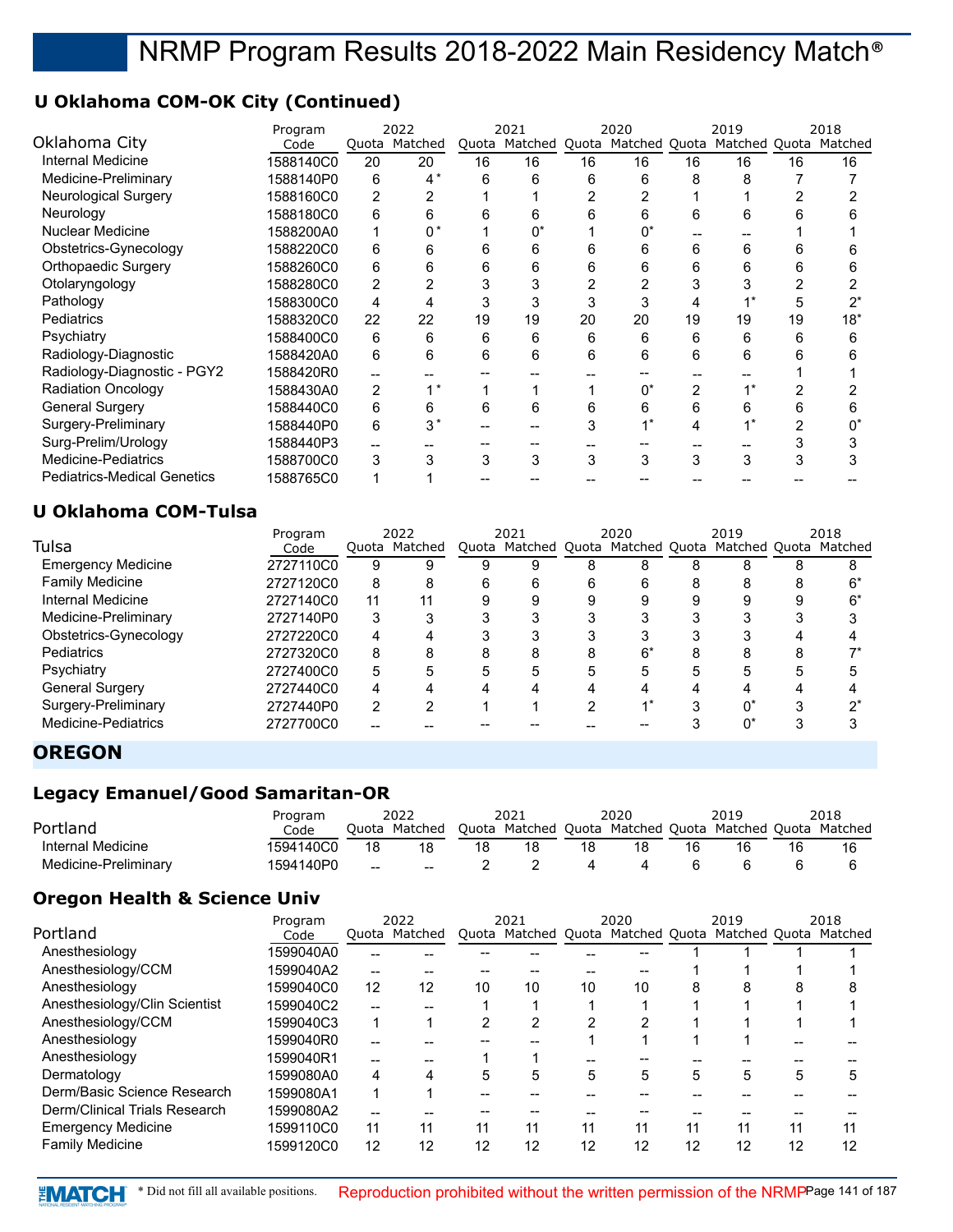# **Oregon Health & Science Univ (Continued)**

|                                  | Program   |                | 2022           |                | 2021                                                    |                | 2020           |                | 2019           |                | 2018           |
|----------------------------------|-----------|----------------|----------------|----------------|---------------------------------------------------------|----------------|----------------|----------------|----------------|----------------|----------------|
| Portland                         | Code      |                | Quota Matched  |                | Quota Matched Quota Matched Quota Matched Quota Matched |                |                |                |                |                |                |
| Fam Med/Cascades East            | 1599120C2 | 8              | 8              | 8              | 8                                                       | 8              | 8              | 8              | 8              | 8              | 8              |
| Family Medicine/Hillsboro        | 1599120C3 | 8              | 8              | 8              | 8                                                       |                |                |                |                |                |                |
| Internal Medicine                | 1599140C0 | 35             | 35             | 36             | 36                                                      | 35             | 35             | 34             | 34             | 34             | 34             |
| Internal Medicine/Hillsboro      | 1599140C1 | 8              | 8              | 8              | $5^*$                                                   |                |                |                |                |                |                |
| Med-Prelim/Neurology             | 1599140P0 | --             | --             | 5              | $3^*$                                                   | 5              | 5              | 5              | $4^*$          | 5              | 5              |
| <b>Neurological Surgery</b>      | 1599160C0 | 3              | 3              | 3              | 3                                                       | 3              | 3              | 3              | 3              | 3              | 3              |
| Neurology                        | 1599180A0 | --             |                | 5              | 5                                                       | 5              | 5              | 5              | 5              | 5              | 5              |
| Neurology                        | 1599180C0 | 5              | 5              |                |                                                         |                |                |                |                |                |                |
| <b>Child Neurology</b>           | 1599185C0 | 1              |                |                |                                                         |                |                | 1              | 1              |                |                |
| Child Neurology                  | 1599185R0 | --             |                |                |                                                         |                | $0^*$          |                |                |                |                |
| Obstetrics-Gynecology            | 1599220C0 | 7              | 7              |                | 7                                                       |                | 7              | 7              | 7              |                |                |
| <b>Orthopaedic Surgery</b>       | 1599260C0 | 5              | 5              | 5              | 5                                                       | 5              | 5              | 5              | 5              | 5              | 5              |
| Otolaryngology                   | 1599280C0 | 3              | 3              | 3              | 3                                                       | 3              | 3              | 3              | 3              | 3              | 3              |
| Pathology                        | 1599300C0 | 3              | 3              | 3              | 3                                                       | 4              | 4              | 4              | 4              | 3              | $2^*$          |
| Pediatrics                       | 1599320C0 | 18             | 18             | 18             | 18                                                      | 18             | 18             | 18             | 18             | 18             | 18             |
| Plastic Surgery (Integrated)     | 1599362C0 | 3              | 3              | $\overline{2}$ | 2                                                       | 3              | 3              | $\overline{2}$ | $\overline{2}$ | 3              | 3              |
| Psychiatry                       | 1599400C0 | 8              | 8              | 8              | 8                                                       | 8              | 8              | 8              | 8              | 8              | 8              |
| Psychiatry/Research              | 1599400C1 | --             |                |                |                                                         |                |                |                |                |                |                |
| Interventional Radiology (Integ) | 1599416A0 | 2              | $\overline{2}$ | 1              | 1                                                       | $\overline{2}$ | $\overline{2}$ | $\overline{c}$ | $\overline{2}$ | 1              |                |
| Radiology-Diagnostic             | 1599420A0 | 5              | 5              | 5              | 5                                                       | 5              | 5              | 5              | 5              | 5              | 5              |
| Radiology-Diagnostic             | 1599420R1 | --             | $-$            | $\overline{2}$ | $\overline{2}$                                          |                |                |                |                |                |                |
| <b>Radiation Oncology</b>        | 1599430A0 | $\overline{2}$ | $\overline{2}$ | $\overline{2}$ | $\overline{2}$                                          |                | --             | $\overline{2}$ | $\overline{2}$ | $\overline{2}$ | $\overline{2}$ |
| <b>General Surgery</b>           | 1599440C0 | 12             | 12             | 12             | 12                                                      | 12             | 12             | 12             | 12             | 12             | 12             |
| Surgery-Preliminary              | 1599440P0 | 10             | $5*$           | 8              | 8                                                       | 9              | $3^*$          | 7              | $4^*$          |                | $4^*$          |
| Surg-Prelim/Urology              | 1599440P3 | $-$            |                |                |                                                         |                |                |                |                | 3              | 3              |
| Surg-Prelim/Int Radiology        | 1599440P4 | $-$            |                | 1              | $\mathbf{1}$                                            |                |                | 1              | 1              |                |                |
| Transitional/Radiology           | 1599999P0 | 3              | 3              |                |                                                         |                |                |                |                |                |                |
| Transitional                     | 1599999P1 | 1              |                |                |                                                         |                |                |                |                |                |                |
|                                  |           |                |                |                |                                                         |                |                |                |                |                |                |

## **Providence Health-OR**

|                                  | Program   |   | 2022          |   | 2021 |   | 2020 | 2019                                            |   | 2018    |
|----------------------------------|-----------|---|---------------|---|------|---|------|-------------------------------------------------|---|---------|
| Portland                         | Code      |   | Ouota Matched |   |      |   |      | Quota Matched Quota Matched Quota Matched Quota |   | Matched |
| <b>Family Medicine/Milwaukie</b> | 1827120C0 |   |               |   |      |   |      |                                                 |   |         |
| Family Medicine/Hood River       | 1827120C1 |   |               |   |      |   |      |                                                 |   |         |
| Internal Medicine/Portland       | 1827140C0 | 9 | $5*$          | 9 | 9    | 9 | 9    |                                                 | 9 |         |
| Internal Medicine/St Vincent     | 1827140C1 | 8 |               | 8 |      | 8 | 8    |                                                 | 8 |         |
| Med-Prelim/Portland              | 1827140P0 | 4 |               | 4 |      | 4 | Д    |                                                 |   |         |
| Med-Prelim/St Vincent            | 1827140P1 | 4 |               |   |      | 4 | 4    |                                                 |   |         |

## **Roseburg Family Medicine-OR**

|                 | Proaram   | 2022          | 2021                                                    | 2020 |    |       | 2018  |
|-----------------|-----------|---------------|---------------------------------------------------------|------|----|-------|-------|
| Roseburg        | Code      | Ouota Matched | Quota Matched Quota Matched Quota Matched Quota Matched |      |    |       |       |
| Family Medicine | 2190120C0 |               |                                                         |      | -- | $- -$ | $- -$ |

## **Samaritan Health Services-Corvallis-OR**

|                             | Program   |    | 2022          |     | 2021                                                    |   | 2020  |   | 2019 |   | 2018 |
|-----------------------------|-----------|----|---------------|-----|---------------------------------------------------------|---|-------|---|------|---|------|
| Corvallis                   | Code      |    | Quota Matched |     | Quota Matched Quota Matched Quota Matched Quota Matched |   |       |   |      |   |      |
| Dermatology                 | 1715080A0 | 2  |               |     |                                                         |   |       |   | ⌒    |   |      |
| Dermatology                 | 1715080C0 | -- |               |     |                                                         |   |       |   |      |   |      |
| <b>Family Medicine</b>      | 1715120C0 | 9  |               | 9   | 9                                                       | 9 | $6^*$ | 4 | 4    | 4 |      |
| Family Medicine/RTT-Newport | 1715120C1 | 3  | ິ             | --  |                                                         |   |       |   |      |   |      |
| Internal Medicine           | 1715140C0 | 9  |               | 9   | 9                                                       | 9 | 9     | 6 | 6    | 3 |      |
| Medicine-Preliminary        | 1715140P0 | 2  |               | - 2 |                                                         | າ | ົ     |   |      |   |      |
| Orthopaedic Surgery         | 1715260C0 | 3  | ⌒             | 3   | 3                                                       | 3 | 3     |   |      |   |      |
| Psychiatry                  | 1715400C0 | 2  |               | 2   | 3                                                       | ≘ | ◠     |   | っ    |   |      |
| Psychiatry/Child Psych      | 1715400C1 | 2  |               |     |                                                         | ≘ | ◠     | ◠ | っ    | ົ |      |
| <b>General Surgery</b>      | 1715440C0 | 2  |               |     | າ                                                       | າ | າ     |   |      |   |      |

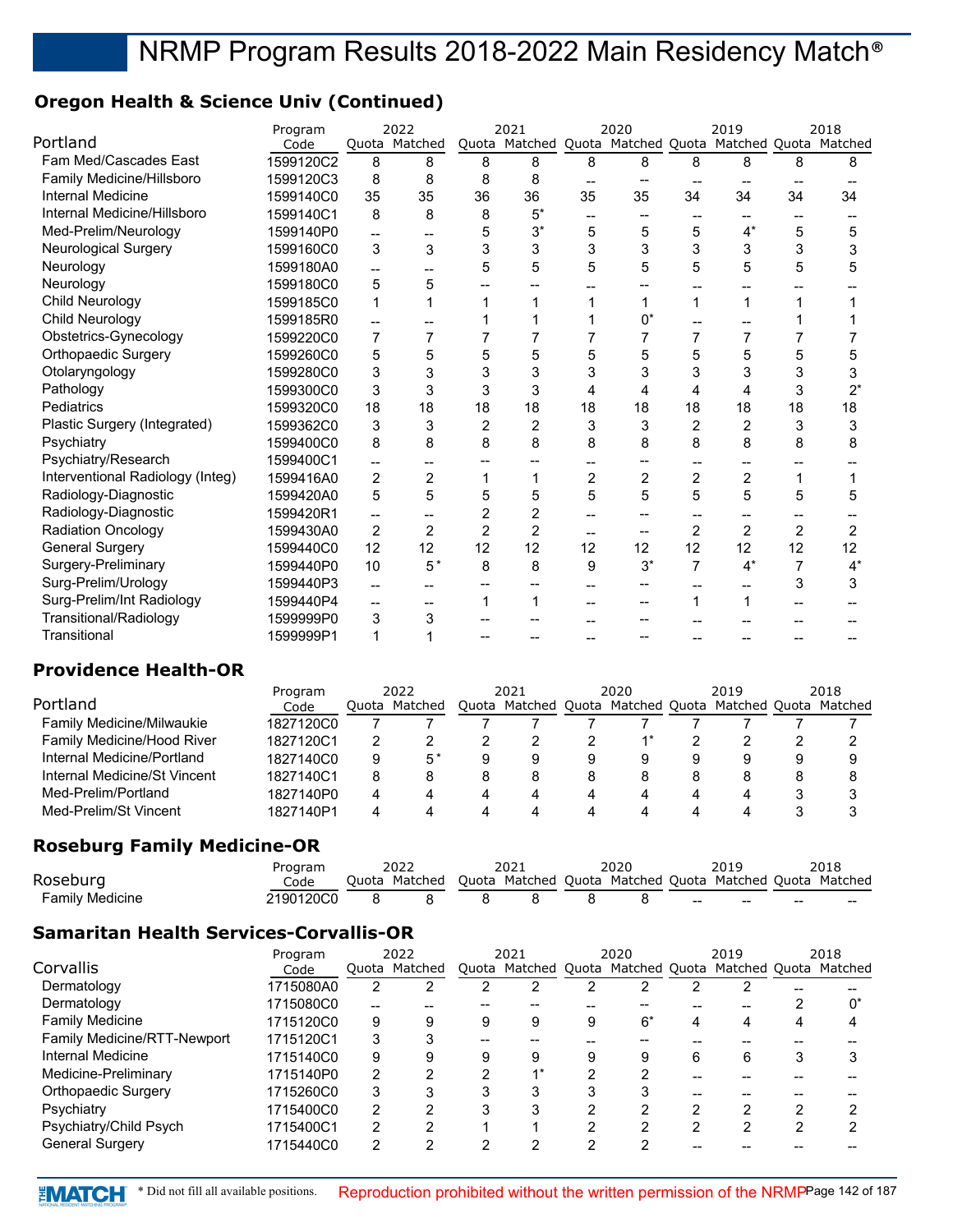# **PENNSYLVANIA**

## **Abington Mem Hosp-PA**

|                        | Program   |    | 2022          |    | 2021                                            |    | 2020 |    | 2019 |    | 2018    |
|------------------------|-----------|----|---------------|----|-------------------------------------------------|----|------|----|------|----|---------|
| Abington               | Code      |    | Ouota Matched |    | Quota Matched Quota Matched Quota Matched Quota |    |      |    |      |    | Matched |
| <b>Family Medicine</b> | 1600120C0 | 8  |               |    |                                                 |    |      |    |      |    |         |
| Internal Medicine      | 1600140C0 | 20 | 20            | 20 | 20                                              | 20 | 20   | 12 | 12   | 12 | 12      |
| Medicine-Preliminary   | 1600140P0 | -- | --            | 8  |                                                 |    |      |    |      |    |         |
| Obstetrics-Gynecology  | 1600220C0 | 6  |               | 6  |                                                 | 5  | đ    |    | 5    | 5  |         |
| General Surgery        | 1600440C0 | 5  |               |    |                                                 | 5  |      |    |      |    |         |
| Surgery-Preliminary    | 1600440P0 | 4  |               |    |                                                 | Δ  |      |    |      |    |         |

## **Albert Einstein Healthcare Network-PA**

|                           | Program   | 2022  |               | 2021 |    | 2020 |       | 2019 |                                                         | 2018 |  |
|---------------------------|-----------|-------|---------------|------|----|------|-------|------|---------------------------------------------------------|------|--|
| Philadelphia              | Code      |       | Ouota Matched |      |    |      |       |      | Quota Matched Quota Matched Quota Matched Quota Matched |      |  |
| <b>Emergency Medicine</b> | 2206110C0 | 8     |               | 8    |    |      |       |      |                                                         |      |  |
| <b>Family Medicine</b>    | 2206120C0 | 6     |               | 6    | 6  | 6    | 6     |      |                                                         | --   |  |
| Internal Med/Montgomery   | 2206140C0 | 15    | 15            | 15   | 15 | 15   | 15    | --   |                                                         |      |  |
| Radiology-Diagnostic      | 2206420A0 | 3     |               |      |    |      |       |      |                                                         | --   |  |
| Radiology-Diagnostic      | 2206420R0 | $- -$ | --            |      |    |      | $- -$ |      |                                                         |      |  |
| Vascular Surgery          | 2206451C0 |       |               |      |    |      |       |      |                                                         | --   |  |

## **Albert Einstein Med Ctr-PA**

|                                  | Program   |    | 2022          |    | 2021 |    | 2020  |                | 2019                                                    |    | 2018 |
|----------------------------------|-----------|----|---------------|----|------|----|-------|----------------|---------------------------------------------------------|----|------|
| Philadelphia                     | Code      |    | Quota Matched |    |      |    |       |                | Quota Matched Quota Matched Quota Matched Quota Matched |    |      |
| <b>Emergency Medicine</b>        | 1631110C0 | 13 | 13            | 14 | 14   | 13 | 13    | 13             | 13                                                      | 14 | 14   |
| <b>Family Medicine</b>           | 1631120C0 | 6  | 6             |    |      |    |       |                |                                                         |    |      |
| <b>Internal Medicine</b>         | 1631140C0 | 30 | 30            | 30 | 30   | 24 | 24    | 24             | 24                                                      | 25 | 25   |
| Medicine-Preliminary             | 1631140P0 | 11 | 11            | 9  | 9    |    |       | 10             | 10                                                      | 4  | 4    |
| Med-Prelim/Neurology             | 1631140P1 | 4  | 4             | 3  | 3    |    | 3     | $\overline{2}$ | 2                                                       | 3  | 3    |
| Med-Prelim/Rad-Philadelphia      | 1631140P2 |    |               |    |      |    |       |                |                                                         |    | 3    |
| Med-Prelim/Rad-Montgomery        | 1631140P3 |    |               | 2  | 2    |    |       |                |                                                         |    |      |
| Med-Prelim/PM&R                  | 1631140P4 | 2  | 2             | 3  | 3    |    |       |                |                                                         |    |      |
| Neurology                        | 1631180A0 | 4  |               | 3  | 3    | 3  | 3     | 3              | 3                                                       | 3  | 3    |
| Neurology                        | 1631180R0 |    |               |    |      |    |       |                |                                                         |    |      |
| Obstetrics-Gynecology            | 1631220C0 | 5  | 5             | 5  | 5    | 5  | 5     | 5              | 5                                                       | 5  | 5    |
| <b>Orthopaedic Surgery</b>       | 1631260C0 | 3  | 3             | 3  | 3    |    | 2     | 2              |                                                         | 2  |      |
| Pediatrics                       | 1631320C0 | 10 | 10            | 10 | 10   | 10 | 10    | 10             | 10                                                      | 10 | 10   |
| Phys Medicine & Rehab            | 1631340A0 | 7  |               | 6  | 6    |    |       |                |                                                         |    |      |
| Phys Medicine & Rehab            | 1631340R0 | 1  |               |    |      |    |       |                |                                                         |    |      |
| Psychiatry                       | 1631400C0 | 10 | 10            | 9  | 9    | 9  | 9     | 10             | 10                                                      | 10 | 10   |
| Interventional Radiology (Integ) | 1631416A0 |    |               |    |      |    |       |                |                                                         |    |      |
| Radiology-Diagnostic             | 1631420A0 | 6  | 6             |    | 4    |    |       | 4              | 4                                                       | 5  | 5    |
| Radiology-Diagnostic             | 1631420R0 | 3  | 3             |    |      |    |       |                |                                                         |    |      |
| <b>General Surgery</b>           | 1631440C0 | 4  | 4             | 3  | 3    | 3  | 3     | 3              | 3                                                       | 3  | 3    |
| Surgery-Preliminary              | 1631440P0 | 4  | $0*$          | 5  | 5    |    | $0^*$ | 4              | $1^*$                                                   |    | 4*   |
| Surg-Prelim/Int Radiology        | 1631440P1 |    |               |    |      |    |       |                |                                                         |    |      |
|                                  |           |    |               |    |      |    |       |                |                                                         |    |      |

## **Allegheny Gen Hosp-PA**

|                           | Program   |    | 2021<br>2022  |    | 2020                              |    | 2019 |    |    | 2018 |                       |
|---------------------------|-----------|----|---------------|----|-----------------------------------|----|------|----|----|------|-----------------------|
| Pittsburgh                | Code      |    | Ouota Matched |    | Quota Matched Quota Matched Quota |    |      |    |    |      | Matched Quota Matched |
| Anesthesiology            | 1648040A0 | 3  |               |    |                                   |    |      |    | 5  | 10   | 10                    |
| Anesthesiology            | 1648040C0 |    |               |    |                                   | 6  | 6    |    | 5  |      |                       |
| <b>Emergency Medicine</b> | 1648110C0 | 12 | 12            | 12 | 12                                | 12 | 12   | 12 | 12 | 11   |                       |
| Internal Medicine         | 1648140C0 | 31 | 31            | 31 | 31                                | 31 | 31   | 31 | 31 | 19   | 19                    |
| Medicine-Preliminary      | 1648140P0 | 5  |               | 5  | 5                                 | 5  | 5    | 5  | 5  |      |                       |
| Med-Prelim/Neurology      | 1648140P1 | 5  |               |    | 5                                 | 5  | 5    | 5  | 5  |      |                       |
| Neurological Surgery      | 1648160C0 | 2  |               |    |                                   |    |      |    |    |      |                       |
| Neurology                 | 1648180A0 | 5  |               | 5  | 5                                 | 5  | 5    | 5  | 5  |      |                       |
| Orthopaedic Surgery       | 1648260C0 | 5  |               |    | 5                                 | 5  | 5    | 5  | 5  |      |                       |

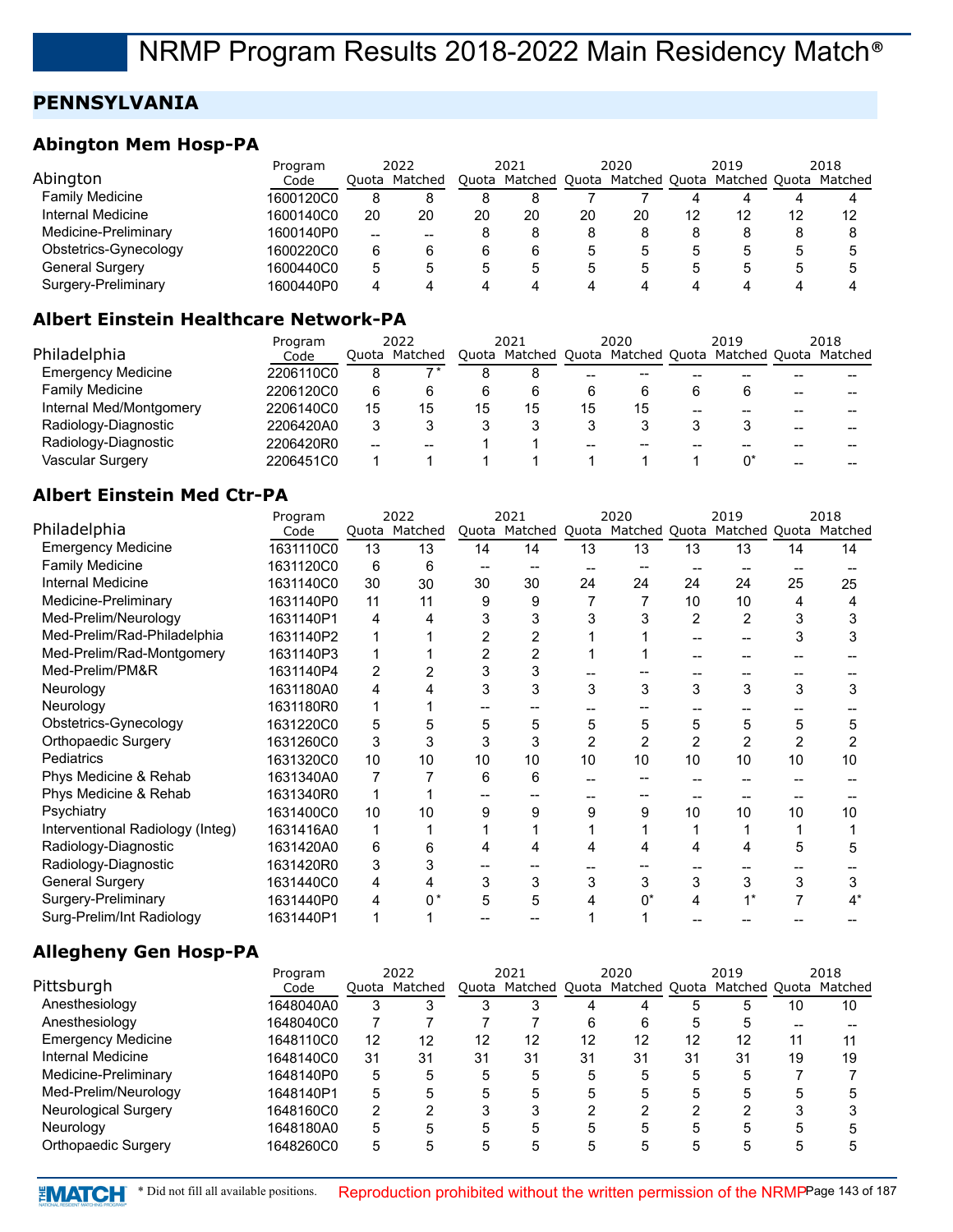# **Allegheny Gen Hosp-PA (Continued)**

|                           | Program   |   | 2022          |    | 2021                                                    |   | 2020 |   | 2019  |   | 2018 |
|---------------------------|-----------|---|---------------|----|---------------------------------------------------------|---|------|---|-------|---|------|
| Pittsburgh                | Code      |   | Quota Matched |    | Quota Matched Quota Matched Quota Matched Quota Matched |   |      |   |       |   |      |
| Otolaryngology            | 1648280C0 |   |               | -- |                                                         |   |      |   |       |   |      |
| Pathology                 | 1648300C0 | 3 |               |    |                                                         |   |      |   | 4     |   |      |
| Psychiatry                | 1648400C0 | 5 |               | 5  |                                                         | 5 | 5    |   | 4     |   |      |
| Radiology-Diagnostic      | 1648420A0 |   |               |    |                                                         |   |      |   | 6     | 6 |      |
| <b>Radiation Oncology</b> | 1648430A0 |   | ∩*            |    |                                                         |   |      |   |       |   |      |
| <b>General Surgery</b>    | 1648440C0 | 6 | 6             | 6  | 6                                                       | 6 | 6    | 6 | 6     | 5 |      |
| Surgery-Preliminary       | 1648440P0 | 6 | በ*            | 5  | $3^*$                                                   | 5 |      |   | $3^*$ | 8 |      |
| Vascular Surgery          | 1648451C0 |   |               |    |                                                         |   |      |   |       |   |      |

### **Bryn Mawr Hospital-PA**

|                  | Program   | 2022          |  | 2020 | 2019                                                    | 2018 |
|------------------|-----------|---------------|--|------|---------------------------------------------------------|------|
| <b>Bryn Mawr</b> | Code      | Ouota Matched |  |      | Quota Matched Quota Matched Quota Matched Quota Matched |      |
| Family Medicine  | 1606120C0 |               |  |      |                                                         |      |

## **Childrens Hosp-Philadelphia-PA**

|                                    | Program   | 2022  |         | 2021 |                                   | 2020 |       | 2019 |               | 2018 |         |
|------------------------------------|-----------|-------|---------|------|-----------------------------------|------|-------|------|---------------|------|---------|
| Philadelphia                       | Code      | Ouota | Matched |      | Quota Matched Quota Matched Quota |      |       |      | Matched Quota |      | Matched |
| Child Neurology                    | 1863185C0 |       |         |      |                                   |      |       |      |               |      |         |
| Child Neurology                    | 1863185R0 | $- -$ | --      | --   | --                                |      |       |      |               | --   |         |
| Pediatrics                         | 1863320C0 | 42    | 42      | 43   | 43                                | 43   | 43    | 43   | 43            | 44   | 44      |
| Pediatrics/Global Health           | 1863320C1 |       |         |      |                                   |      |       |      |               |      |         |
| Peds-Prelim/Anesthesia             | 1863320P1 | --    | --      |      |                                   | --   | $- -$ |      |               | --   |         |
| <b>Pediatrics-Medical Genetics</b> | 1863765C0 |       |         |      |                                   |      |       |      |               |      |         |

## **Clarion Hospital-PA**

|                        | Program   |              | 2022    | 2021                                                    | 2020 |       | 2019  |       | 2018  |
|------------------------|-----------|--------------|---------|---------------------------------------------------------|------|-------|-------|-------|-------|
| Clarion                | Code      | <b>Ouota</b> | Matched | Quota Matched Quota Matched Quota Matched Quota Matched |      |       |       |       |       |
| <b>Family Medicine</b> | 2164120C0 |              |         |                                                         |      |       |       | $- -$ | $- -$ |
| Transitional           | 2164999P0 |              |         |                                                         |      | $- -$ | $- -$ | $- -$ | $- -$ |

### **Conemaugh Memorial Med Ctr-PA**

|                           | Program   |   | 2022          |       | 2021                        |   | 2020  | 2019          |   | 2018    |
|---------------------------|-----------|---|---------------|-------|-----------------------------|---|-------|---------------|---|---------|
| Johnstown                 | Code      |   | Ouota Matched | Ouota | Matched Quota Matched Quota |   |       | Matched Ouota |   | Matched |
| <b>Emergency Medicine</b> | 1616110C0 | 8 |               |       | 8                           | 8 | 8     |               | 8 |         |
| <b>Family Medicine</b>    | 1616120C0 | 6 | $5*$          | 6     | 6                           | 6 | $3^*$ |               | 6 |         |
| Internal Medicine         | 1616140C0 |   |               |       |                             |   |       |               |   |         |
| Medicine-Preliminary      | 1616140P0 | 4 |               | 4     |                             | Δ | 4     |               |   |         |
| General Surgery           | 1616440C0 |   |               |       |                             |   |       |               |   |         |
| Surgery-Preliminary       | 1616440P0 |   |               |       |                             |   |       |               |   |         |

### **Cornerstone Care THC-PA**

|                        |           |       | 2022    |                          | 2021                                                    |       | 2020                                              |    | 2019  |       | 2018  |
|------------------------|-----------|-------|---------|--------------------------|---------------------------------------------------------|-------|---------------------------------------------------|----|-------|-------|-------|
| <b>Mount Morris</b>    | Code      | Ouota | Matched |                          | Ouota Matched Ouota Matched Ouota Matched Ouota Matched |       |                                                   |    |       |       |       |
| <b>Family Medicine</b> | 2310120C0 |       |         | $\overline{\phantom{a}}$ | $\hspace{0.1mm}-\hspace{0.1mm}-\hspace{0.1mm}$          | $- -$ | $\hspace{0.05cm}-\hspace{0.05cm}-\hspace{0.05cm}$ | -- | $- -$ | $- -$ | $- -$ |

## **Crozer-Chester Med Ctr-PA**

|                           | Program   | 2022 |               | 2021 |                                   | 2020 |     | 2019 |                       | 2018 |    |
|---------------------------|-----------|------|---------------|------|-----------------------------------|------|-----|------|-----------------------|------|----|
| Upland                    | Code      |      | Ouota Matched |      | Quota Matched Quota Matched Quota |      |     |      | Matched Quota Matched |      |    |
| <b>Emergency Medicine</b> | 3185110C0 | 8    |               | 8    | 8                                 | 6    | 6   |      | 6                     | 6    |    |
| <b>Family Medicine</b>    | 3185120C0 | 10   | 10            | 10   | 10                                | 9    | 9   |      | 4                     | 4    |    |
| Internal Medicine         | 3185140C0 | 8    |               | 8    | 8                                 | 8    |     |      | 5                     | 5    |    |
| Obstetrics-Gynecology     | 3185220C0 | 3    |               | 3    |                                   |      | 3   |      |                       | 3    |    |
| Pediatrics                | 3185320C0 | --   |               |      |                                   |      | --  |      | $4^*$                 | 6    |    |
| <b>General Surgery</b>    | 3185440C0 | 3    |               |      |                                   |      |     |      |                       |      |    |
| Transitional              | 3185999P0 | 14   | $12*$         | 14   | .6*                               | 14   | 12* | 14   | 14                    | 14   | 14 |

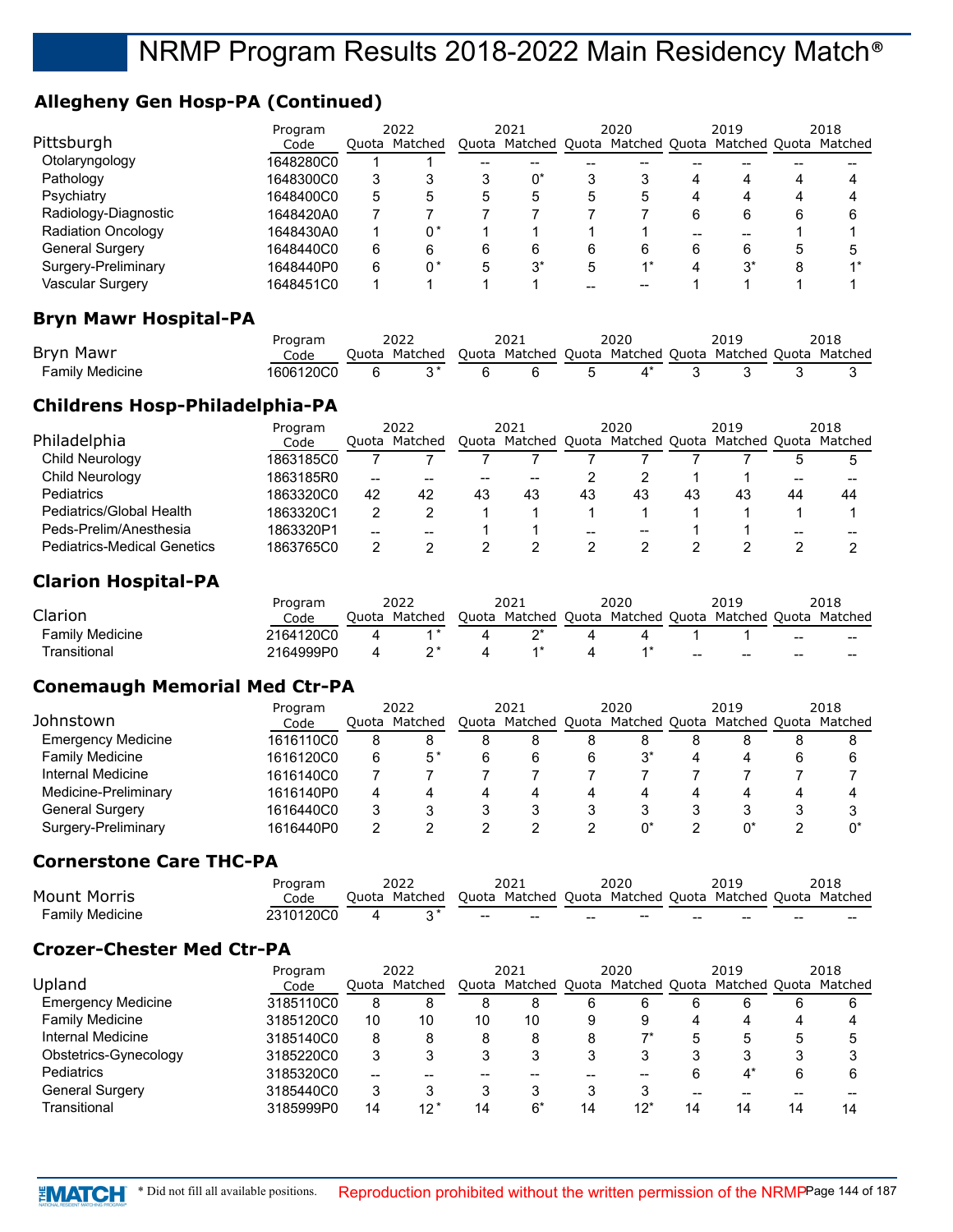## **Drexel Univ COM/Hahnemann Univ Hosp-PA**

|                                 | Program   |     | 2022          | 2021                              | 2020 |    | 2019                  |    | 2018 |
|---------------------------------|-----------|-----|---------------|-----------------------------------|------|----|-----------------------|----|------|
| Philadelphia                    | Code      |     | Quota Matched | Quota Matched Quota Matched Quota |      |    | Matched Quota Matched |    |      |
| Anesthesiology                  | 1849040A0 |     |               |                                   |      |    |                       |    |      |
| Anesthesiology                  | 1849040C0 | --  |               |                                   |      |    |                       |    |      |
| Anesthesiology                  | 1849040R0 | $-$ |               |                                   |      |    |                       |    |      |
| <b>Emergency Medicine</b>       | 1849110C0 |     |               |                                   |      | 15 | 15                    | 15 | 15   |
| <b>Family Medicine</b>          | 1849120C0 | $-$ |               |                                   |      |    |                       |    |      |
| Internal Medicine               | 1849140C0 | --  |               |                                   |      | 42 | 42                    | 42 | 42   |
| Medicine-Preliminary            | 1849140P0 | $-$ |               |                                   |      |    |                       | 9  | 9    |
| Med-Prelim/Neurology            | 1849140P2 |     |               |                                   |      | 6  | 6                     |    | 4    |
| Neurology                       | 1849180A0 |     |               |                                   |      | 6  | 6                     | 6  |      |
| Obstetrics-Gynecology           | 1849220C0 | $-$ |               |                                   |      | 6  | 6                     | 6  | 6    |
| Orthopaedic Surgery             | 1849260C0 |     |               |                                   |      |    |                       |    |      |
| Pathology                       | 1849300C0 | $-$ |               |                                   |      | 5  | 5                     | 5  | 5    |
| Psychiatry                      | 1849400C0 | $-$ |               |                                   |      |    |                       | 8  | 8    |
| Psychiatry/Early Child          | 1849400C1 |     |               |                                   |      |    |                       |    |      |
| Radiology-Diagnostic            | 1849420A0 | --  |               |                                   |      |    |                       |    |      |
| Radiology-Diagnostic/Peds Track | 1849420A2 |     |               |                                   |      |    |                       |    |      |
| Radiology-Diagnostic            | 1849420C0 |     |               |                                   |      |    |                       |    |      |
| <b>Radiation Oncology</b>       | 1849430A0 | --  |               |                                   |      |    |                       |    |      |
| <b>General Surgery</b>          | 1849440C0 |     |               |                                   |      | 5  | 5                     |    | 5    |
| Surgery-Preliminary             | 1849440P0 |     |               |                                   |      |    | 4*                    |    | 5*   |
|                                 |           |     |               |                                   |      |    |                       |    |      |

## **Easton Hospital-PA**

|                        | 2022<br>Program |       | 2021                                              |                                                | 2020                                                    |     | 2019                     |  | 2018 |  |
|------------------------|-----------------|-------|---------------------------------------------------|------------------------------------------------|---------------------------------------------------------|-----|--------------------------|--|------|--|
| Easton                 | Code            |       | Ouota Matched                                     |                                                | Quota Matched Quota Matched Quota Matched Quota Matched |     |                          |  |      |  |
| <b>General Surgery</b> | 1610440C0       | $-$   | $- -$                                             | $ -$                                           | $-$                                                     | $-$ | $-$                      |  |      |  |
| Surgery-Preliminary    | 1610440P0       | $- -$ | $\hspace{0.05cm}-\hspace{0.05cm}-\hspace{0.05cm}$ | $\hspace{0.1mm}-\hspace{0.1mm}-\hspace{0.1mm}$ | $-$                                                     | $-$ | $\overline{\phantom{a}}$ |  |      |  |

## **Excela Health Latrobe Hosp-PA**

|                 | Program   | 2022 |               | 2021 |  | 2020 |  | 2019 |                                                         | 2018 |
|-----------------|-----------|------|---------------|------|--|------|--|------|---------------------------------------------------------|------|
| Latrobe         | Code      |      | Ouota Matched |      |  |      |  |      | Quota Matched Quota Matched Quota Matched Quota Matched |      |
| Family Medicine | 2965120C0 |      |               |      |  |      |  |      |                                                         |      |

## **Forbes Family Medicine-PA**

|                        | Program   |       |         |  | 2020 |  | 2019 |                                                         | 2018 |
|------------------------|-----------|-------|---------|--|------|--|------|---------------------------------------------------------|------|
| Monroeville            | Code      | Ouota | Matched |  |      |  |      | Quota Matched Quota Matched Quota Matched Quota Matched |      |
| <b>Family Medicine</b> | 3087120C0 |       |         |  |      |  |      |                                                         |      |

## **Geisinger Health System-PA**

|                                     | Program   |    | 2022          |    | 2021          |    | 2020                                      |    | 2019 |    | 2018  |
|-------------------------------------|-----------|----|---------------|----|---------------|----|-------------------------------------------|----|------|----|-------|
| Danville                            | Code      |    | Quota Matched |    | Quota Matched |    | Quota Matched Quota Matched Quota Matched |    |      |    |       |
| Anesthesiology                      | 1608040C0 | 6  | 6             | 6  | 6             | 6  | 6                                         | հ  | 6    | 6  |       |
| Dermatology                         | 1608080A0 | 4  | 4             |    |               |    |                                           |    |      |    |       |
| <b>Emergency Medicine</b>           | 1608110C0 | 9  | 9             |    |               |    |                                           | 8  | 8    |    | $8^*$ |
| <b>Family Medicine/Wilkes-Barre</b> | 1608120C1 | 6  | 3*            |    |               |    |                                           | 5  |      | 6  | $0^*$ |
| <b>Family Medicine/Lewistown</b>    | 1608120C2 | 6  | 6             |    |               |    |                                           |    |      |    |       |
| Internal Medicine/Danville          | 1608140C0 | 17 | 17            | 17 | 17            | 17 | 17                                        | 13 | 13   | 13 | 13    |
| Internal Medicine/Wilkes-Barre      | 1608140C1 | 13 | 13            | 13 | 13            | 13 | 13                                        |    |      |    |       |
| Neurological Surgery                | 1608160C0 |    |               |    |               |    |                                           |    |      |    |       |
| Neurology                           | 1608180C0 | 4  |               |    |               |    |                                           |    |      |    |       |
| Obstetrics-Gynecology               | 1608220C0 | 4  |               |    |               |    |                                           |    |      |    |       |
| Orthopaedic Surgery                 | 1608260C0 | 4  |               |    | 4             |    |                                           | 4  | 4    |    |       |
| Ortho Surgery/Wilkes-Barre          | 1608260C1 | 4  |               |    |               |    |                                           |    |      |    |       |
| Otolaryngology                      | 1608280C0 | 2  |               |    |               |    |                                           |    |      |    |       |
| Pathology                           | 1608300C0 | 2  |               |    |               |    |                                           |    |      |    |       |
| Pediatrics                          | 1608320C0 | 11 | $4*$          | 11 | 11            | 11 | $10*$                                     | 6  | 6    |    | 5*    |
| Pediatrics-Preliminary              | 1608320P0 | 2  |               | 2  | 2             |    | $0^*$                                     | ◠  |      |    |       |
| Phys Medicine & Rehab               | 1608340C0 | 3  |               |    |               |    |                                           |    |      |    |       |
| Plastic Surgery (Integrated)        | 1608362C0 |    |               |    |               |    |                                           |    |      |    |       |
|                                     |           |    |               |    |               |    |                                           |    |      |    |       |

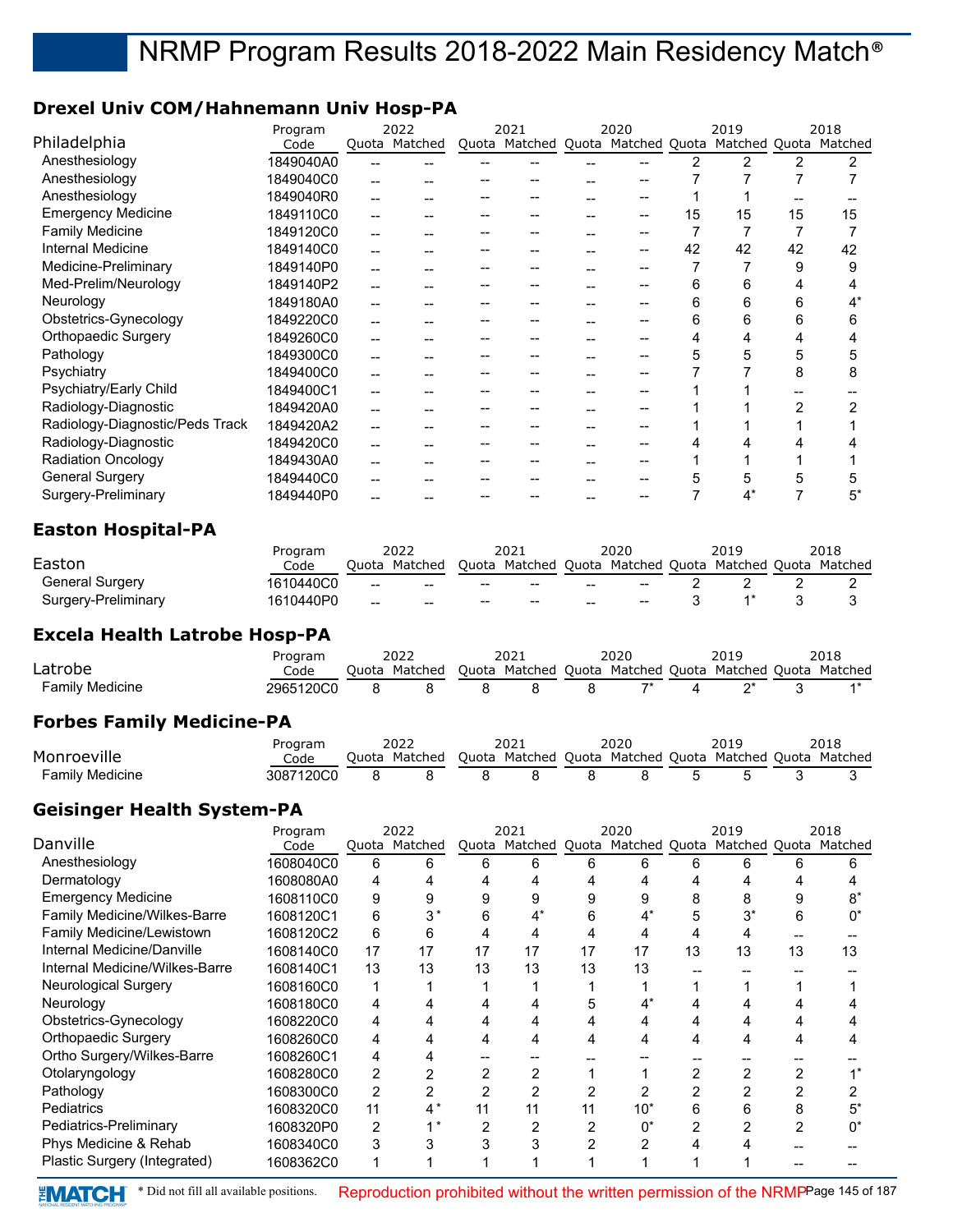## **Geisinger Health System-PA (Continued)**

| Danville                         | Program<br>Code |   | 2022<br>Quota Matched |   | 2021<br>Quota Matched Quota Matched Quota |    | 2020 |    | 2019<br>Matched Quota Matched |   | 2018 |
|----------------------------------|-----------------|---|-----------------------|---|-------------------------------------------|----|------|----|-------------------------------|---|------|
| Psychiatry                       | 1608400C0       |   |                       |   |                                           |    |      |    |                               |   |      |
| Interventional Radiology (Integ) | 1608416A0       | 2 |                       |   |                                           |    |      |    | ⌒                             |   |      |
| Radiology-Diagnostic             | 1608420A0       | 5 |                       | 4 | Δ                                         | 4  | 4    |    | 4                             | 6 |      |
| <b>General Surgery</b>           | 1608440C0       | 5 |                       | 5 | 5                                         | 5  | 5    |    |                               |   |      |
| General Surgery/Wilkes Barre     | 1608440C1       | 5 |                       | 5 | 5                                         | 5  | 4*   | ◠  | ◠                             |   |      |
| Surg-Prelim/Non-Designated       | 1608440P0       | 2 | $\star$               | っ |                                           |    |      |    | 3                             |   |      |
| Surg-Prelim/Urology              | 1608440P2       |   |                       |   |                                           |    |      |    |                               |   |      |
| Medicine-Pediatrics              | 1608700C0       | 5 |                       |   | 5                                         | 5  | 5    |    | 5                             |   |      |
| Transitional                     | 1608999P0       | 8 |                       |   |                                           | 10 | 10   | 10 | 10                            |   |      |

## **Guthrie/Robert Packer Hosp-PA**

|                            | 2022<br>Program |    |               | 2021 |                                                         | 2020 |       |   | 2019 |   | 2018 |
|----------------------------|-----------------|----|---------------|------|---------------------------------------------------------|------|-------|---|------|---|------|
| Sayre                      | Code            |    | Quota Matched |      | Quota Matched Quota Matched Quota Matched Quota Matched |      |       |   |      |   |      |
| Anesthesiology             | 1664040A0       | 3  |               |      |                                                         |      |       |   |      |   |      |
| Anesthesiology             | 1664040R0       | -- |               |      |                                                         |      |       |   |      |   |      |
| <b>Emergency Medicine</b>  | 1664110C0       | 6  | $3^*$         | 6    | 6                                                       | 6    | 6     |   |      |   |      |
| <b>Family Medicine</b>     | 1664120C0       | 6  | 6             | 6    | 6                                                       | 6    | $3^*$ |   |      | ◠ |      |
| Internal Medicine          | 1664140C0       | 12 | 12            | 12   | 12                                                      | 12   | 12    | 9 | 9    | 9 |      |
| Orthopaedic Surgery        | 1664260C0       | 3  |               | --   |                                                         |      |       |   |      |   |      |
| <b>General Surgery</b>     | 1664440C0       | 4  |               | 4    | Δ                                                       | Δ    | 4     |   | 4    | 3 |      |
| Surgery-Preliminary        | 1664440P0       | 4  | $2^*$         |      |                                                         | Δ    | ′^    |   | 0*   |   |      |
| Surg-Prelim/Anesthesiology | 1664440P1       |    |               |      |                                                         |      |       |   |      |   |      |

## **Heritage Valley Beaver-PA**

|                 | Program   |          | 2022                                                                  |       | 2021 |       | 2020 | 2019 | 2018 |
|-----------------|-----------|----------|-----------------------------------------------------------------------|-------|------|-------|------|------|------|
| Beaver Falls    | Code      |          | Quota Matched Quota Matched Quota Matched Quota Matched Quota Matched |       |      |       |      |      |      |
| Family Medicine | 2044120C0 | $\sim$ 6 |                                                                       | - 6 - |      | - 6 - |      |      |      |

## **Hosp of the Univ of PA**

|                               | Program   |                | 2022           |                | 2021          |                | 2020 |                | 2019                                      |                | 2018           |
|-------------------------------|-----------|----------------|----------------|----------------|---------------|----------------|------|----------------|-------------------------------------------|----------------|----------------|
| Philadelphia                  | Code      |                | Quota Matched  |                | Quota Matched |                |      |                | Quota Matched Quota Matched Quota Matched |                |                |
| Anesthesiology                | 1628040A0 | 4              | 4              | 4              | 4             | 6              | 6    | 6              | 6                                         |                |                |
| Anesthesiology                | 1628040C0 | 20             | 20             | 18             | 18            | 16             | 16   | 16             | 16                                        | 16             | 16             |
| Anesthesiology                | 1628040R0 | 4              | 4              | $\overline{2}$ | 2             | $\overline{2}$ | 2    | 4              | $3^*$                                     | 5              | $2^*$          |
| Anesthesiology/Military       | 1628040R1 | --             |                |                |               |                |      |                |                                           |                |                |
| Dermatology/3 yr              | 1628080A0 | 3              | 3              | 4              | 4             | 4              | 4    | 5              | 5                                         | 5              | 5              |
| Derm Res & Cut Onc Fell/4 yr  | 1628080A1 |                |                |                |               |                |      |                |                                           |                |                |
| Dermatology/Research          | 1628080A4 | 2              | $\overline{2}$ |                |               | 2              | 2    |                |                                           |                |                |
| Dermatology/Diversity&Comm    | 1628080A5 |                |                |                |               |                |      |                |                                           |                |                |
| <b>Emergency Medicine</b>     | 1628110C0 | 14             | 14             | 13             | 13            | 12             | 12   | 12             | 12                                        | 12             | 12             |
| <b>Family Medicine</b>        | 1628120C0 | 12             | 12             | 9              | 9             | 9              | 9    | 9              | 9                                         | 9              | 9              |
| <b>Internal Medicine</b>      | 1628140C0 | 44             | 44             | 39             | 39            | 38             | 38   | 37             | 37                                        | 38             | 38             |
| Int Med/ABIM Research Pathway | 1628140C1 | 6              | 6              | 6              | 6             | 6              | 6    | 6              | 6                                         | 6              | 6              |
| Medicine-Primary              | 1628140M0 | 6              | 6              | 6              | 6             | 6              | 6    | 6              | 6                                         | 6              | 6              |
| Neurological Surgery          | 1628160C0 | 3              | 3              | 3              | 3             | 3              | 3    | 3              | 3                                         | 3              | 3              |
| Neurology                     | 1628180A0 | 4              | 4              | 4              | 4             |                |      |                | 7                                         | 6              | 6              |
| Neurology                     | 1628180C0 | 10             | 10             | 10             | 10            | 10             | 10   |                |                                           |                |                |
| Obstetrics-Gynecology         | 1628220C0 | 8              | 8              |                | 7             |                |      |                | 7                                         |                |                |
| Ortho Surgery/Clinical-5 yr   | 1628260C0 | 6              | 6              | 6              | 6             | 6              | 6    | 6              | 6                                         | 6              | 6              |
| Ortho Surgery/Research-6 yr   | 1628260C1 | $\overline{2}$ | $\overline{2}$ | $\overline{2}$ | 2             | $\overline{2}$ | 2    | 2              | $\overline{2}$                            | $\overline{2}$ | $\overline{2}$ |
| Otolaryngology                | 1628280C0 | 5              | 5              | 5              | 5             | 5              | 5    | 5              | 5                                         | 5              | 5              |
| Pathology-AP/CP               | 1628300C0 | 9              | 9              |                |               | 7              |      | 6              | 6                                         | 6              | 6              |
| Pathology-AP/NP               | 1628300C1 |                |                |                |               |                |      |                |                                           |                |                |
| Pathology-AP Only             | 1628300C2 |                |                |                |               |                |      |                |                                           |                |                |
| Pathology-CP Only             | 1628300C3 | 1              |                | $\overline{2}$ | 2             | 2              | 2    | $\overline{c}$ | 2                                         |                |                |
| Phys Medicine & Rehab         | 1628340A0 | 2              | 2              | 2              | 2             | 2              | 2    | 2              | 2                                         |                | 2              |
| Phys Medicine & Rehab         | 1628340C0 | 4              | 4              | 4              | 4             | 4              | 4    | 4              | 4                                         | 4              | 4              |
| Plastic Surgery (Integrated)  | 1628362C0 | 3              | 3              | 3              | 3             | 3              | 3    | 3              | 3                                         | 3              | 3              |
|                               |           |                |                |                |               |                |      |                |                                           |                |                |

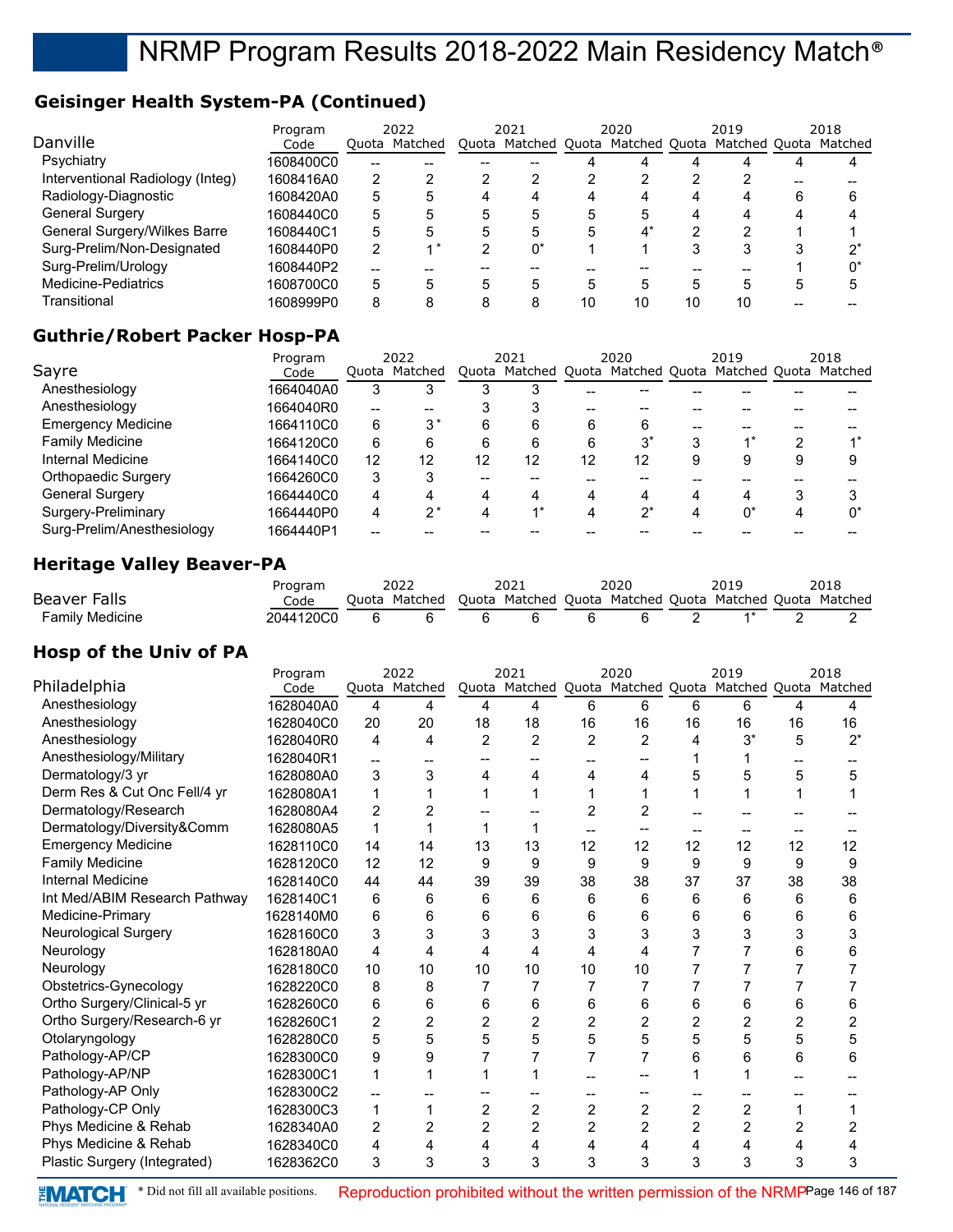## **Hosp of the Univ of PA (Continued)**

|                                  | Program   | 2022 |               | 2021 |                                   | 2020 |    | 2019 |                       |   | 2018 |
|----------------------------------|-----------|------|---------------|------|-----------------------------------|------|----|------|-----------------------|---|------|
| Philadelphia                     | Code      |      | Quota Matched |      | Quota Matched Quota Matched Quota |      |    |      | Matched Quota Matched |   |      |
| Psychiatry                       | 1628400C0 | 12   | 12            | 12   | 12                                | 12   | 12 |      |                       |   |      |
| Interventional Radiology (Integ) | 1628416A0 | 4    | 4             | 4    | 4                                 |      | 4  |      |                       |   |      |
| Radiology-Diag/Clin-4 yr         | 1628420A0 | 10   | 10            | 10   | 10                                | 10   | 10 | 6    | 6                     | 6 |      |
| Radiology-Diag/Research-4 yr     | 1628420A1 | 3    | 3             | 3    | 3                                 | 3    |    |      |                       |   |      |
| Radiology-Diagnostic             | 1628420R0 | $-$  |               |      |                                   |      |    |      |                       |   |      |
| <b>Radiation Oncology</b>        | 1628430C0 | 4    |               |      | 4                                 |      |    | 5    | 5                     |   |      |
| <b>General Surgery</b>           | 1628440C0 | 9    |               | 8    | 8                                 | 8    | 8  | 8    | 8                     | 8 |      |
| Surgery-Preliminary              | 1628440P0 | 10   | 10            | 8    | 8                                 | 8    | 8  |      |                       |   |      |
| Surg-Prelim/Urology              | 1628440P1 | --   |               |      |                                   |      |    |      |                       |   |      |
| Vascular Surgery                 | 1628451C0 | 1    |               |      |                                   |      |    |      |                       |   |      |
| <b>Thoracic Surgery</b>          | 1628461C0 | 2    |               |      | 2                                 |      |    |      |                       |   |      |
| <b>Medicine-Pediatrics</b>       | 1628700C0 | 6    |               |      |                                   |      | 4  |      |                       |   |      |
| Medicine-Dermatology             | 1628785C0 | 2    |               |      |                                   |      |    |      |                       |   |      |

## **Indiana Regional Med Ctr**

|                 | Program   |       | 2022    |                                                |                                                         |     | 2020              |    |    |       |       |
|-----------------|-----------|-------|---------|------------------------------------------------|---------------------------------------------------------|-----|-------------------|----|----|-------|-------|
| Indiana         | Code      | Juota | Matched |                                                | Quota Matched Quota Matched Quota Matched Quota Matched |     |                   |    |    |       |       |
| Family Medicine | 2322120C0 |       |         | $\hspace{0.1mm}-\hspace{0.1mm}-\hspace{0.1mm}$ | $\hspace{0.1mm}-\hspace{0.1mm}-\hspace{0.1mm}$          | $-$ | $\hspace{0.05cm}$ | -- | -- | $- -$ | $- -$ |

## **Jefferson Health-Northeast-PA**

|                                     | Program   | 2022 |               | 2021 |  | 2020 |    | 2019                                                    | 2018 |
|-------------------------------------|-----------|------|---------------|------|--|------|----|---------------------------------------------------------|------|
| Philadelphia                        | Code      |      | Ouota Matched |      |  |      |    | Quota Matched Quota Matched Quota Matched Quota Matched |      |
| <b>Emergency Medicine</b>           | 2103110C0 | 8    |               |      |  | 6    | 6  |                                                         |      |
| <b>Emergency Med/Military Track</b> | 2103110C1 |      |               |      |  |      |    |                                                         |      |
| <b>Family Medicine</b>              | 2103120C0 | 8    |               |      |  |      |    |                                                         |      |
| Internal Medicine                   | 2103140C0 | 9    |               |      |  | 9    | 6* |                                                         |      |
| Medicine-Emergency Med              | 2103705C0 | 5    |               |      |  | 4    |    |                                                         |      |
| <b>Emergency Med-Family Med</b>     | 2103795C0 |      |               |      |  |      |    |                                                         |      |

## **Jefferson Med Coll/duPont Childrens-PA**

|                   | Program   | 2022  |         | 2021             |                                   | 2020 |    |    | 2019          |    | 2018    |
|-------------------|-----------|-------|---------|------------------|-----------------------------------|------|----|----|---------------|----|---------|
| Philadelphia      | Code      | Ouota | Matched |                  | Quota Matched Quota Matched Quota |      |    |    | Matched Quota |    | Matched |
| Child Neurology   | 1654185C0 |       |         |                  |                                   |      |    |    |               |    |         |
| Child Neurology   | 1654185R0 | $- -$ | --      | $\hspace{0.5cm}$ | $- -$                             |      |    | -- | --            |    |         |
| <b>Pediatrics</b> | 1654320C0 | 22    | 22      | 22               | 22                                | 22   | 22 | 22 |               | 22 | 22      |
| Pediatrics-PM&R   | 1654735C0 |       |         |                  |                                   |      |    |    |               |    |         |

## **LECOM Health-PA**

|                        | Program   |   | 2022          |   | 2021                              | 2020 |    | 2019          |                 | 2018    |
|------------------------|-----------|---|---------------|---|-----------------------------------|------|----|---------------|-----------------|---------|
| Erie                   | Code      |   | Quota Matched |   | Quota Matched Quota Matched Quota |      |    | Matched Quota |                 | Matched |
| <b>Family Medicine</b> | 2031120C0 | 4 |               | 4 |                                   |      |    |               | $- -$           |         |
| Internal Medicine      | 2031140C0 | 5 |               |   |                                   |      |    |               | $- -$           | --      |
| Orthopaedic Surgery    | 2031260C0 |   |               |   |                                   |      | -- | --            | $\qquad \qquad$ |         |
| Psychiatry             | 2031400C0 | 5 |               |   |                                   |      |    |               |                 |         |
| Transitional           | 2031999P0 | 4 |               |   |                                   | д    |    |               | --              |         |

## **Lancaster Gen Hosp-PA**

|                 | Program   | 2022          | 2021                                                    | 2020 | 2019 | 2018 |
|-----------------|-----------|---------------|---------------------------------------------------------|------|------|------|
| Lancaster       | Code      | Ouota Matched | Ouota Matched Quota Matched Quota Matched Quota Matched |      |      |      |
| Family Medicine | 1618120C0 |               |                                                         |      |      |      |

## **Lankenau Med Ctr-PA**

|                        | Program   | 2022  |         | 2021  |         | 2020 |                     |    | 2019 |       | 2018                                           |
|------------------------|-----------|-------|---------|-------|---------|------|---------------------|----|------|-------|------------------------------------------------|
| Wynnewood              | Code      | Ouota | Matched | Ouota | Matched |      | Quota Matched Quota |    |      |       | Matched Quota Matched                          |
| <b>Family Medicine</b> | 1632120C0 | $- -$ | --      |       |         |      |                     | -- | --   | $- -$ | $\hspace{0.1mm}-\hspace{0.1mm}-\hspace{0.1mm}$ |
| Internal Medicine      | 1632140C0 | 16    | 16      | 16    | 16      |      |                     |    |      |       |                                                |
| Medicine-Preliminary   | 1632140P0 | 16    | 16      | 16    | 16      |      |                     |    |      |       | 13                                             |
| Obstetrics-Gynecology  | 1632220C0 |       |         |       |         |      |                     |    |      |       |                                                |



**\*MATCH** \* Did not fill all available positions. Reproduction prohibited without the written permission of the NRMPPage 147 of 187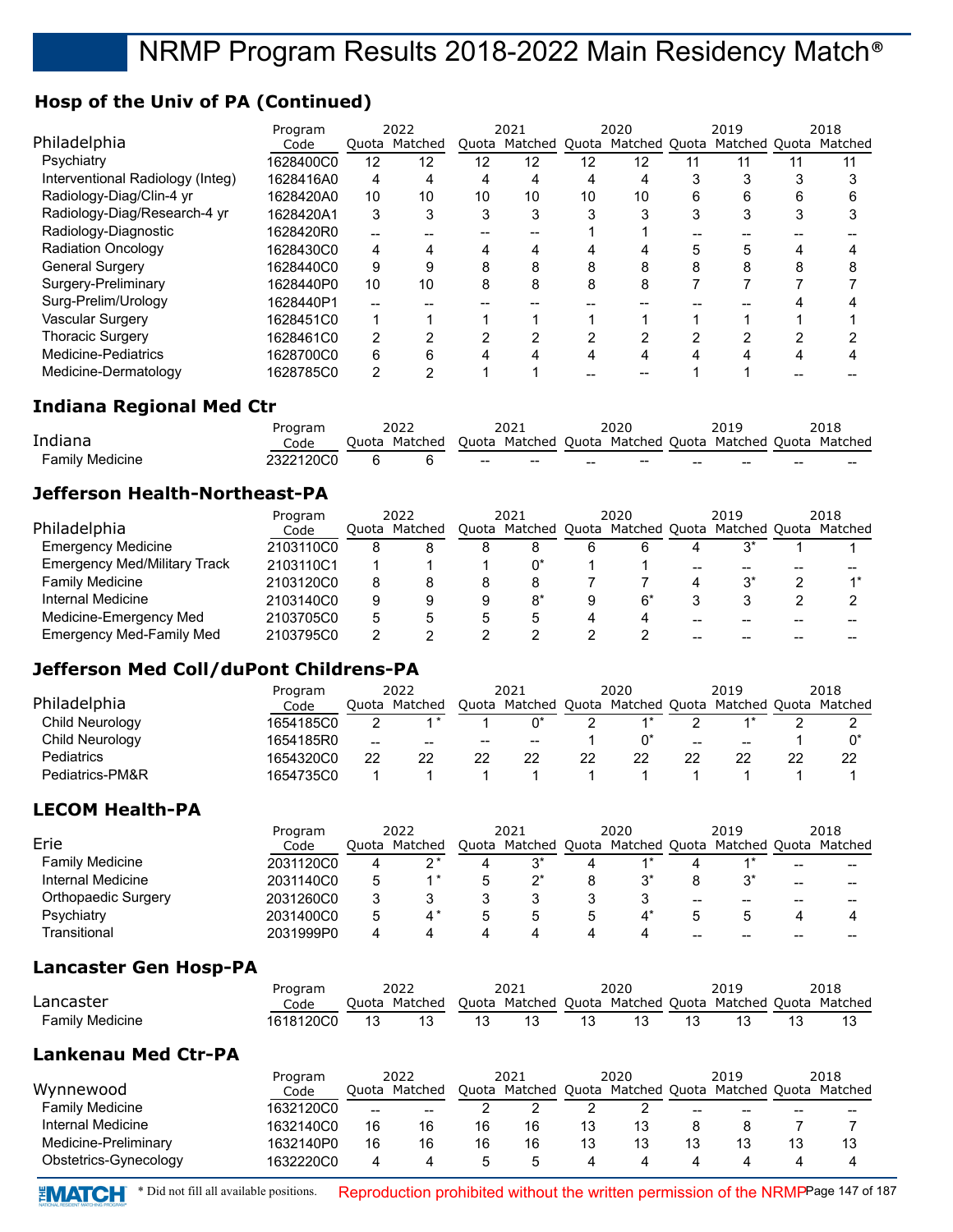## **Lankenau Med Ctr-PA (Continued)**

|                        | Program   | 2022          | 2021                                                    |  | 2020 |  | 2019 | 2018 |
|------------------------|-----------|---------------|---------------------------------------------------------|--|------|--|------|------|
| Wynnewood              | Code      | Quota Matched | Quota Matched Quota Matched Quota Matched Quota Matched |  |      |  |      |      |
| <b>General Surgery</b> | 1632440C0 |               |                                                         |  |      |  |      |      |
| Surgery-Preliminary    | 1632440P0 |               |                                                         |  |      |  |      |      |

## **Lehigh Valley Hosp-PA**

|                                   | Program   |    | 2022          |    | 2021                                                    |    | 2020 |    | 2019 |   | 2018 |
|-----------------------------------|-----------|----|---------------|----|---------------------------------------------------------|----|------|----|------|---|------|
| Allentown                         | Code      |    | Quota Matched |    | Quota Matched Quota Matched Quota Matched Quota Matched |    |      |    |      |   |      |
| Dermatology                       | 1601080A0 | 2  | 2             |    |                                                         | 2  |      |    |      |   |      |
| <b>Emergency Medicine</b>         | 1601110C0 | 16 | $15*$         | 14 | 14                                                      | 14 | 14   |    |      | 9 |      |
| <b>Family Medicine/USF</b>        | 1601120C0 | 6  | 6             |    | 3                                                       | 6  | 6    |    |      | 3 |      |
| Family Medicine/USF Osteopathic   | 1601120C1 | 2  |               |    | 0*                                                      |    |      |    |      |   |      |
| <b>Family Medicine/Pottsville</b> | 1601120C2 | 4  |               |    |                                                         |    |      |    |      |   |      |
| Internal Medicine                 | 1601140C0 | 18 | 18            | 16 | 16                                                      | 16 | 16   | 8  | 8    | 6 | 6    |
| Neurology                         | 1601180A0 | 5  |               |    | 5                                                       | 3  | 3    | 3  |      |   |      |
| Neurology                         | 1601180R0 |    |               |    |                                                         |    |      |    |      |   |      |
| Obstetrics-Gynecology             | 1601220C0 | 6  | 6             | 6  | 6                                                       | 6  | 6    | 6  | 6    | 6 |      |
| Pediatrics                        | 1601320C0 | 6  | հ             | հ  | 6                                                       | 6  | 6    | 6  | ค    |   |      |
| Plastic Surgery (Integrated)      | 1601362C0 |    |               |    |                                                         |    |      |    |      |   |      |
| Psychiatry                        | 1601400C0 | 6  | 6             |    |                                                         |    |      |    |      |   |      |
| <b>General Surgery</b>            | 1601440C0 | 6  | հ             | 6  | 6                                                       |    | 5    | 5  | 5    |   | 5    |
| Surgery-Preliminary               | 1601440P1 | 2  |               |    | 2                                                       |    |      | 2  | n*   |   |      |
| Transitional                      | 1601999P0 | 10 | 10            | 10 | 10                                                      | 10 | 10   | 10 | 10   | 9 |      |
| Transitional/Neurology            | 1601999P1 | 5  | 5             |    | 4                                                       |    | 3    | 3  | 3    |   |      |
| Transitional/Dermatology          | 1601999P2 |    |               |    |                                                         |    |      |    |      |   |      |

## **Lower Bucks Hosp-PA**

| Program                |           | 2022  |         | 2021  |                                                   | 2020 |  |    | 2019  |       | 2018  |
|------------------------|-----------|-------|---------|-------|---------------------------------------------------|------|--|----|-------|-------|-------|
| <b>Bristol</b>         | Code      | Ouota | Matched | Ouota | Matched Quota Matched Quota Matched Quota Matched |      |  |    |       |       |       |
| <b>Family Medicine</b> | 2229120C0 |       |         |       |                                                   |      |  | -- | $-$   | --    | $- -$ |
| Internal Medicine      | 2229140C0 |       |         |       |                                                   |      |  | -- | $- -$ | $- -$ | $- -$ |

## **Meadville Med Ctr-PA**

|                        |           |       |         |       |         |       | 2020    |       |           |                 | 2018    |
|------------------------|-----------|-------|---------|-------|---------|-------|---------|-------|-----------|-----------------|---------|
| Mean                   | Code      | วuota | Matched | Juota | Matched | Ouota | Matched | Ouota | Matched C | Ouota           | Matched |
| <b>Family Medicine</b> | 2446120C0 |       |         |       |         |       |         |       |           | $\qquad \qquad$ | $- -$   |

## **Mercy Catholic Med Ctr-PA**

|                      | 2022<br>Program |       |         | 2021 |                                                 | 2020 |    | 2019 |    | 2018 |         |
|----------------------|-----------------|-------|---------|------|-------------------------------------------------|------|----|------|----|------|---------|
| Darby                | Code            | Ouota | Matched |      | Quota Matched Quota Matched Quota Matched Quota |      |    |      |    |      | Matched |
| Internal Medicine    | 1636140C0       | 21    | 21      | 21   | 21                                              | 21   | 21 | 21   | 21 | 20   | 20      |
| Medicine-Preliminary | 1636140P0       | 6     |         |      |                                                 |      |    |      |    |      |         |
| Radiology-Diagnostic | 1636420C0       | 2     |         |      |                                                 |      |    |      |    |      |         |
| General Surgery      | 1636440C0       | 2     |         |      |                                                 |      |    |      |    |      |         |
| Surgery-Preliminary  | 1636440P0       | 2     |         |      |                                                 |      |    |      |    |      |         |
| Transitional         | 1636999P0       | 10    | $6*$    |      |                                                 |      |    |      |    |      |         |

## **Nazareth Hospital-PA**

|                    | Program   |       | 2022    |       | 2021    |       | 2020          |       | 2019                  |       | 2018  |
|--------------------|-----------|-------|---------|-------|---------|-------|---------------|-------|-----------------------|-------|-------|
| Philadelphia       | Code      | Ouota | Matched | Quota | Matched | Quota | Matched Quota |       | Matched Quota Matched |       |       |
| Emergency Medicine | 1932110C0 |       |         |       |         |       |               | $- -$ | $- -$                 | $- -$ | $- -$ |
| Internal Medicine  | 1932140C0 | 11    |         | 10    | 10      |       |               |       |                       |       |       |
| Transitional       | 1932999P0 |       |         |       |         |       |               |       |                       |       |       |

## **Penn Highlands Healthcare-PA**

|                        | Program   | 2022          |                                       | 2021                                                    |       | 2020  |       | 2019 |       | 2018  |
|------------------------|-----------|---------------|---------------------------------------|---------------------------------------------------------|-------|-------|-------|------|-------|-------|
| <b>Dubois</b>          | Code      | Ouota Matched |                                       | Quota Matched Quota Matched Quota Matched Quota Matched |       |       |       |      |       |       |
| <b>Family Medicine</b> | 2226120C0 |               |                                       |                                                         |       | ∩∗    | $- -$ | --   | $- -$ | $-$   |
| Psychiatry             | 2226400C0 |               | $\hspace{0.05cm}$ – $\hspace{0.05cm}$ | $\hspace{0.1mm}-\hspace{0.1mm}-\hspace{0.1mm}$          | $- -$ | $- -$ | $- -$ | --   | $- -$ | $- -$ |

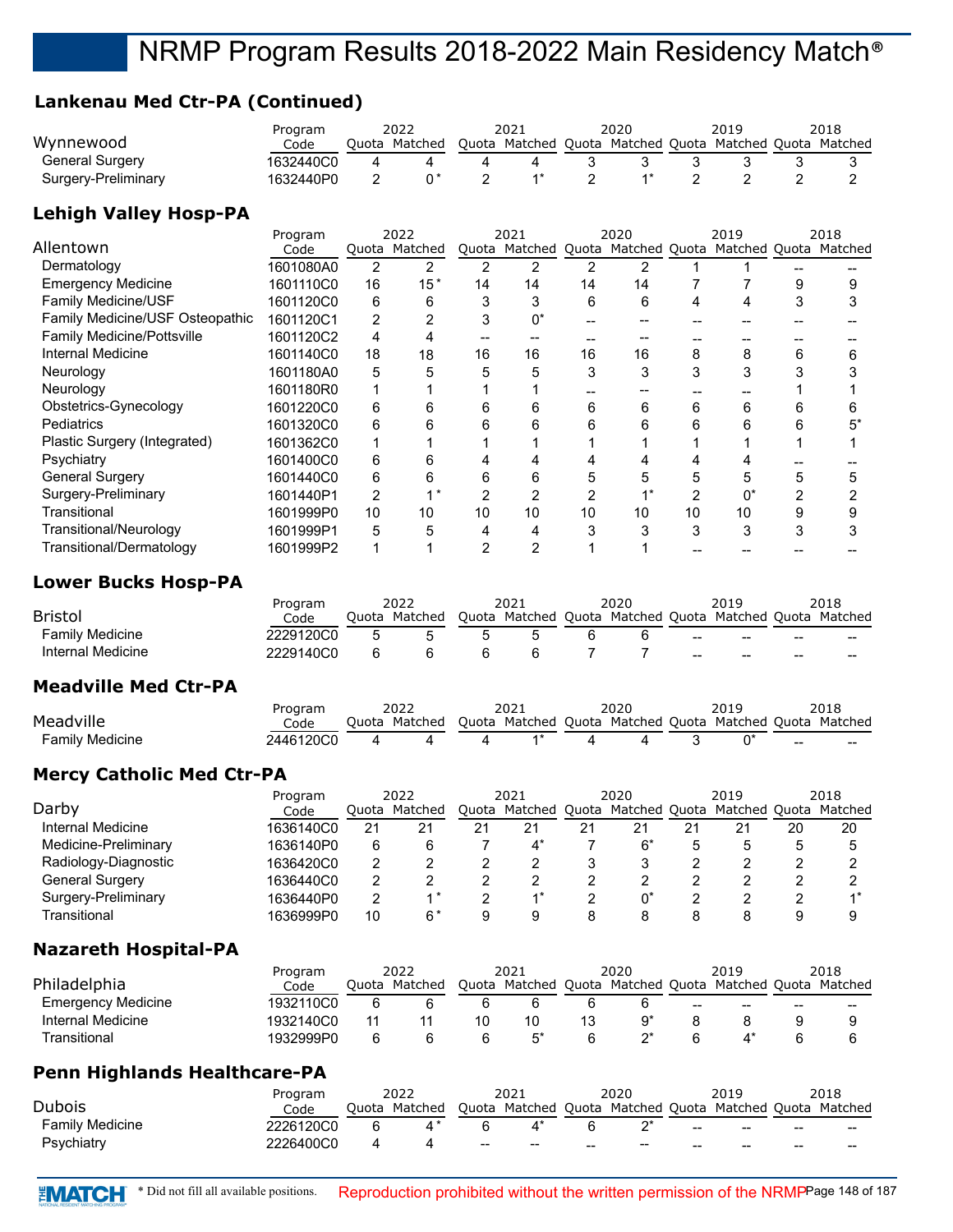## **Penn State Hershey Med Ctr-PA**

|                                  | Program   |                | 2022           |                | 2021           |                | 2020  |                          | 2019                                                    |                        | 2018           |
|----------------------------------|-----------|----------------|----------------|----------------|----------------|----------------|-------|--------------------------|---------------------------------------------------------|------------------------|----------------|
| Hershey                          | Code      |                | Quota Matched  |                |                |                |       |                          | Quota Matched Quota Matched Quota Matched Quota Matched |                        |                |
| Anesthesiology                   | 1617040C0 | 19             | 19             | 18             | 18             | 17             | 17    | 17                       | 17                                                      | 17                     | 17             |
| Anesthesiology                   | 1617040R0 | 1              | 1              | 1              | 1              | 2              | 2     | --                       |                                                         |                        |                |
| Dermatology                      | 1617080A0 | 4              | 4              | 4              | 4              | 4              | 4     | 4                        | 4                                                       | 4                      | 4              |
| <b>Emergency Medicine</b>        | 1617110C0 | 11             | $9*$           | 10             | 10             | 10             | 10    | 11                       | 11                                                      | 9                      | 9              |
| <b>Emergency Med/PSTP</b>        | 1617110C1 | --             |                |                |                |                |       |                          |                                                         |                        | $0^*$          |
| <b>Family Medicine</b>           | 1617120C0 | 9              | 9              | 8              | 8              | 8              | $5^*$ | 8                        | 8                                                       | 8                      | $4^*$          |
| Family Med/State College         | 1617120C1 | 6              | 6              | 6              | $4^*$          | 6              | $3^*$ | $\overline{7}$           | 7                                                       | 6                      | 6              |
| Family Med/St Joseph             | 1617120C2 | $\overline{7}$ | $\overline{7}$ | 6              | $2^*$          | 6              | $5^*$ | $\overline{2}$           | $\overline{2}$                                          | $\qquad \qquad \cdots$ |                |
| Internal Medicine                | 1617140C0 | 21             | 21             | 21             | 21             | 21             | 21    | 21                       | 21                                                      | 20                     | 20             |
| Internal Med/Research            | 1617140C1 | $\overline{c}$ | $\overline{c}$ | $\overline{c}$ | $1^*$          | $\overline{2}$ | $1^*$ | $\overline{2}$           | $0^*$                                                   | --                     |                |
| Medicine-Preliminary             | 1617140P0 | $\overline{7}$ | $\overline{7}$ |                | 7              | 6              | 6     | $\overline{7}$           | 7                                                       | 7                      | 7              |
| <b>Neurological Surgery</b>      | 1617160C0 | 3              | 3              | 3              | 3              | 3              | 3     | 3                        | 3                                                       | $\overline{2}$         | 2              |
| Neurology                        | 1617180C0 | 5              | 5              | 5              | 5              | 5              | 5     | 5                        | 5                                                       | 4                      | 4              |
| Obstetrics-Gynecology            | 1617220C0 | 5              | 5              | 5              | 5              | 5              | 5     | 5                        | 5                                                       | 5                      | 5              |
| Orthopaedic Surgery              | 1617260C0 | 5              | 5              | 5              | 5              | 5              | 5     | 5                        | 5                                                       | 5                      | 5              |
| Otolaryngology                   | 1617280C0 | $\overline{c}$ | $\overline{2}$ |                | 1              |                |       | 1                        | 1                                                       | 2                      | 2              |
| Otolaryngology/Research          | 1617280C1 | 1              | 1              |                |                |                |       | 1                        | 1                                                       |                        | 1              |
| Pathology                        | 1617300C0 | 3              | 3              | 3              | 3              | 5              | 5     | 6                        | $5^*$                                                   | 4                      | 4              |
| Pediatrics                       | 1617320C0 | 16             | 16             | 16             | 16             | 16             | 16    | 15                       | 15                                                      | 14                     | $12*$          |
| Pediatrics/PSTP                  | 1617320C1 | --             |                |                |                |                |       |                          |                                                         | 1                      | $0^*$          |
| Phys Medicine & Rehab            | 1617340A0 | 4              | 4              | 4              | 4              | 4              | 4     | 4                        | 4                                                       | 4                      | 4              |
| Plastic Surgery (Integrated)     | 1617362C0 | 2              | $\overline{2}$ | $\overline{c}$ | $\overline{c}$ | $\overline{2}$ | 2     | $\overline{c}$           | 2                                                       | 2                      | 2              |
| Psychiatry                       | 1617400C0 | 6              | 6              | 5              | 5              | 5              | 5     | 5                        | 5                                                       | 4                      | 4              |
| Interventional Radiology (Integ) | 1617416A0 | 1              | 1              |                | 1              | 1              | 1     | 1                        | 1                                                       | 1                      |                |
| Radiology-Diagnostic             | 1617420A0 | 6              | 6              | 6              | 6              | 6              | $4^*$ | 6                        | 6                                                       | 5                      | 5              |
| Radiology-Diagnostic             | 1617420R0 | --             | --             |                | 1              |                |       | $\overline{\phantom{a}}$ |                                                         |                        |                |
| <b>General Surgery</b>           | 1617440C0 | 4              | 4              | 4              | 4              | 5              | 5     | 5                        | 5                                                       | 4                      | 4              |
| Surgery-Preliminary              | 1617440P0 | 10             | $0^*$          | 9              | $1^*$          | 12             | $0^*$ | 12                       | $0^*$                                                   | 9                      | $3^*$          |
| Surg-Prelim/Urology              | 1617440P1 | --             | $-$            |                | --             |                |       |                          |                                                         | $\overline{2}$         | $\overline{2}$ |
| Surg-Prelim/Int Radiology        | 1617440P2 | --             | $\overline{a}$ | 1              | 1              |                |       |                          |                                                         |                        |                |
| Vascular Surgery                 | 1617451C0 | 1              | 1              | 1              | 1              | $\mathbf 1$    | 1     | 1                        | 1                                                       | 1                      | 1              |
| Medicine-Pediatrics              | 1617700C0 | 4              | 4              | 4              | 4              | 4              | 4     | 4                        | 4                                                       | 4                      | 4              |
|                                  |           |                |                |                |                |                |       |                          |                                                         |                        |                |

## **Pennsylvania Hospital**

|                          | Program   | 2022 |               | 2021  |                             | 2020 |    |    | 2019                  |              | 2018 |
|--------------------------|-----------|------|---------------|-------|-----------------------------|------|----|----|-----------------------|--------------|------|
| Philadelphia             | Code      |      | Quota Matched | Quota | Matched Quota Matched Quota |      |    |    | Matched Quota Matched |              |      |
| Internal Medicine        | 1639140C0 | 14   | 14            | 14    | 14                          | 12   | 12 | 9  |                       | 9            |      |
| Medicine-Preliminary     | 1639140P0 | 11   |               | 11    | 11                          | 14   | 14 | 14 | 14                    | 14           | 14   |
| Med-Prelim/Neurology HUP | 1639140P1 | 3    |               |       |                             |      |    |    |                       |              |      |
| Obstetrics-Gynecology    | 1639220C0 | 6    | 6             | 6     | 6                           | 6    | 6  |    | 6                     | 6            |      |
| Pathology                | 1639300C0 | 2    |               |       |                             |      |    |    |                       |              |      |
| Radiology-Diagnostic     | 1639420A0 | --   |               |       |                             |      | -- |    | ۰.                    | <sub>5</sub> |      |
| Radiology-Diagnostic     | 1639420R1 | --   |               |       |                             |      |    |    |                       |              |      |

## **Philadelphia Coll of Osteo Med-PA**

|                               | Program   | 2022           |               | 2021 |                                                         | 2020 |      |   | 2019  | 2018 |
|-------------------------------|-----------|----------------|---------------|------|---------------------------------------------------------|------|------|---|-------|------|
| Philadelphia                  | Code      |                | Quota Matched |      | Quota Matched Quota Matched Quota Matched Quota Matched |      |      |   |       |      |
| Dermatology                   | 2158080A0 |                |               |      |                                                         |      |      |   |       |      |
| Dermatology                   | 2158080R0 | 2              |               | 2    | 2                                                       | 2    | 2    |   |       |      |
| Internal Medicine/Lower Bucks | 2158140C0 | --             |               |      |                                                         |      |      |   | $3^*$ |      |
| Internal Medicine             | 2158140C1 | $\overline{2}$ | 0*            | 6    | $5^*$                                                   | 12   | $8*$ |   |       |      |
| Internal Medicine/Osteopathic | 2158140C2 | 8              | $4 *$         |      |                                                         |      |      |   |       |      |
| Medicine-Preliminary          | 2158140P0 | 4              | 0*            | 3    | 2*                                                      |      |      |   |       |      |
| <b>Neurological Surgery</b>   | 2158160C0 |                |               |      |                                                         |      |      |   |       |      |
| <b>Orthopaedic Surgery</b>    | 2158260C0 | 4              |               |      |                                                         |      |      |   |       |      |
| Otolaryngology                | 2158280C0 | 3              |               |      | 3                                                       |      |      |   |       |      |
| <b>General Surgery</b>        | 2158440C0 | 6              | 6             | 6    | 6                                                       | 6    | 6    | ົ | っ     |      |
|                               |           |                |               |      |                                                         |      |      |   |       |      |

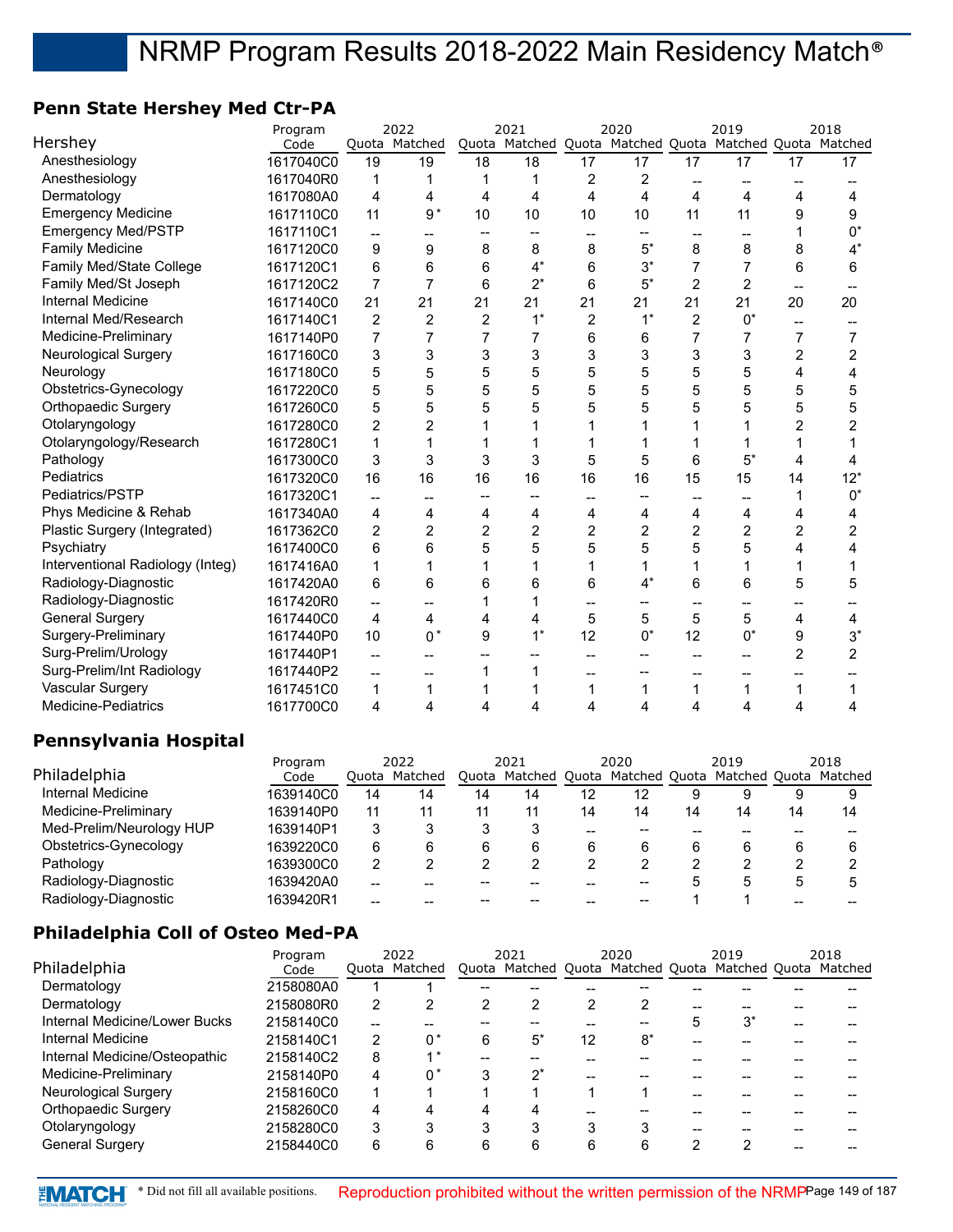## **St Lukes Hosp-Anderson-PA**

|                           | Program   |                | 2022          |    | 2021                                                    |    | 2020 |    | 2019 | 2018 |
|---------------------------|-----------|----------------|---------------|----|---------------------------------------------------------|----|------|----|------|------|
| Easton                    | Code      |                | Quota Matched |    | Quota Matched Quota Matched Quota Matched Quota Matched |    |      |    |      |      |
| Dermatology               | 2176080A0 | 2              |               |    |                                                         |    |      |    |      |      |
| Dermatology               | 2176080R0 | $- -$          |               |    |                                                         |    |      |    |      |      |
| <b>Emergency Medicine</b> | 2176110C0 | 10             | 10            | 10 | 10                                                      |    |      |    |      |      |
| <b>Family Medicine</b>    | 2176120C0 | 6              | 6             | 6  | 6                                                       | 6  | 6    | 6  | 6    |      |
| Internal Medicine         | 2176140C0 | 13             | 13            | 10 | 10                                                      | 10 | 10   | 10 | 10   |      |
| Neurology                 | 2176180C0 | 4              | Δ             | 4  | 4                                                       | 4  | 4    | 4  | 4    |      |
| Otolaryngology            | 2176280C0 | $\overline{2}$ | າ             |    |                                                         |    |      |    |      |      |
| Psychiatry                | 2176400C0 | 6              | 6             | 6  | 6                                                       | 6  | 6    | 6  | 6    |      |
| Transitional              | 2176999P0 | 6              | 6             | 5  | 0*                                                      | 6  | 6    |    |      |      |
| Transitional/Dermatology  | 2176999P1 |                |               |    |                                                         |    |      |    |      |      |
|                           |           |                |               |    |                                                         |    |      |    |      |      |

## **St Lukes Hosp-Bethlehem-PA**

|                              | Program   |    | 2022          |    | 2021                                            |    | 2020 |    | 2019 |    | 2018    |
|------------------------------|-----------|----|---------------|----|-------------------------------------------------|----|------|----|------|----|---------|
| <b>Bethlehem</b>             | Code      |    | Ouota Matched |    | Quota Matched Quota Matched Quota Matched Quota |    |      |    |      |    | Matched |
| <b>Emergency Medicine</b>    | 1605110C0 | 12 | $11*$         | 12 | 12                                              | 12 | 12   | 12 | 12   | 12 | 12      |
| <b>Family Medicine</b>       | 1605120C0 | 6  | 6             | 6  | 6                                               |    |      |    | 4    | 5  |         |
| <b>Family Medicine/Rural</b> | 1605120C1 | 4  |               | 4  | 4                                               |    | ⌒    |    | າ    |    |         |
| Internal Medicine            | 1605140C0 | 11 | 11            | 11 | 11                                              | 8  | 8    | 6  | 6    | 6  |         |
| Internal Medicine/Cardiology | 1605140C1 |    |               |    |                                                 |    |      |    |      |    |         |
| Medicine-Primary             | 1605140M0 | -- |               |    |                                                 |    | っ    |    |      |    |         |
| Obstetrics-Gynecology        | 1605220C0 | 6  | 6             | 6  | 6                                               | 6  | 6    | 6  | 6    | 6  |         |
| Orthopaedic Surgery          | 1605260C0 | 3  |               |    |                                                 | ◠  | ◠    |    | っ    |    |         |
| Psychiatry/Rural Program     | 1605400C0 | 2  |               |    |                                                 |    |      |    |      |    |         |
| <b>General Surgery</b>       | 1605440C0 | 5  |               | Λ  | Δ                                               |    | Δ    |    |      |    |         |
| Transitional                 | 1605999P0 | 6  |               | 6  |                                                 | 6  | 6    |    | n    |    |         |

## **St Mary Med Ctr-Langhorne-PA**

| Philadelphia                  | Program<br>Code |    | 2022<br>Quota Matched |    | 2021 |    | 2020 |    | 2019<br>Quota Matched Quota Matched Quota Matched Quota Matched |    | 2018 |
|-------------------------------|-----------------|----|-----------------------|----|------|----|------|----|-----------------------------------------------------------------|----|------|
| Internal Medicine             | 2139140C0       | 11 | 11                    | 12 | 12   | 10 | 10   | 10 | 10                                                              | 10 |      |
| <b>St Vincent Hith Ctr-PA</b> |                 |    |                       |    |      |    |      |    |                                                                 |    |      |

|                           | Program   | 2022          |   | 2021                                                    | 2020 | 2019 |     | 2018  |
|---------------------------|-----------|---------------|---|---------------------------------------------------------|------|------|-----|-------|
| Erie                      | Code      | Ouota Matched |   | Quota Matched Quota Matched Quota Matched Quota Matched |      |      |     |       |
| <b>Emergency Medicine</b> | 1612110C0 |               | ĥ |                                                         |      |      | $-$ | $- -$ |
| Family Medicine           | 1612120C0 |               |   |                                                         |      |      |     |       |

## **Suburban Community Hosp-PA**

|                                    | Program   |       | 2022    |       | 2021    |       | 2020          | 2019                  |       | 2018  |
|------------------------------------|-----------|-------|---------|-------|---------|-------|---------------|-----------------------|-------|-------|
| East Norriton                      | Code      | Ouota | Matched | Ouota | Matched | Quota | Matched Quota | Matched Quota Matched |       |       |
| <b>Family Medicine/Osteopathic</b> | 1970120C0 |       |         |       |         |       |               |                       | $- -$ | $- -$ |
| Internal Medicine                  | 1970140C0 |       |         |       |         |       |               |                       |       |       |
| Transitional/Osteopathic           | 1970999P0 |       |         |       |         |       |               |                       | $-$   | $- -$ |

## **Temple Univ Hosp-PA**

|                             |           | 2022<br>Program |               | 2021 |                                   | 2020 |    |    | 2019 |    | 2018                  |
|-----------------------------|-----------|-----------------|---------------|------|-----------------------------------|------|----|----|------|----|-----------------------|
| Philadelphia                | Code      |                 | Ouota Matched |      | Quota Matched Quota Matched Quota |      |    |    |      |    | Matched Quota Matched |
| Anesthesiology              | 1646040A0 | 3               |               |      |                                   |      |    |    |      |    |                       |
| Anesthesiology              | 1646040C0 | 8               | 8             | 8    | 8                                 | 4    | 4  | 4  | 4    | 3  |                       |
| Anesthesiology              | 1646040R0 | --              |               | Δ    | 4                                 | າ    | ≘  | ≘  | ົ    |    |                       |
| Dermatology                 | 1646080A0 | 3               |               |      | 3                                 | 2    | ົ  | ≘  | າ    | ົ  |                       |
| Dermatology                 | 1646080R0 | --              |               |      | າ                                 |      |    |    |      |    |                       |
| <b>Emergency Medicine</b>   | 1646110C0 | 14              | 14            | 14   | 14                                | 14   | 14 | 14 | 14   | 14 | 14                    |
| <b>Family Medicine</b>      | 1646120C0 | 4               | $2^*$         |      |                                   |      |    |    |      |    |                       |
| Internal Medicine           | 1646140C0 | 41              | 41            | 41   | 41                                | 39   | 39 | 33 | 33   | 34 | 34                    |
| Int Med/Sabbath Observed    | 1646140C2 | 1               |               |      |                                   |      |    |    |      |    |                       |
| Medicine-Preliminary        | 1646140P0 | 5               | 5             | 3    | 3                                 | 5    | 5  | ົ  | 3    | 6  | $\mathbf{1}^*$        |
| <b>Neurological Surgery</b> | 1646160C0 |                 |               |      |                                   |      |    |    |      |    |                       |

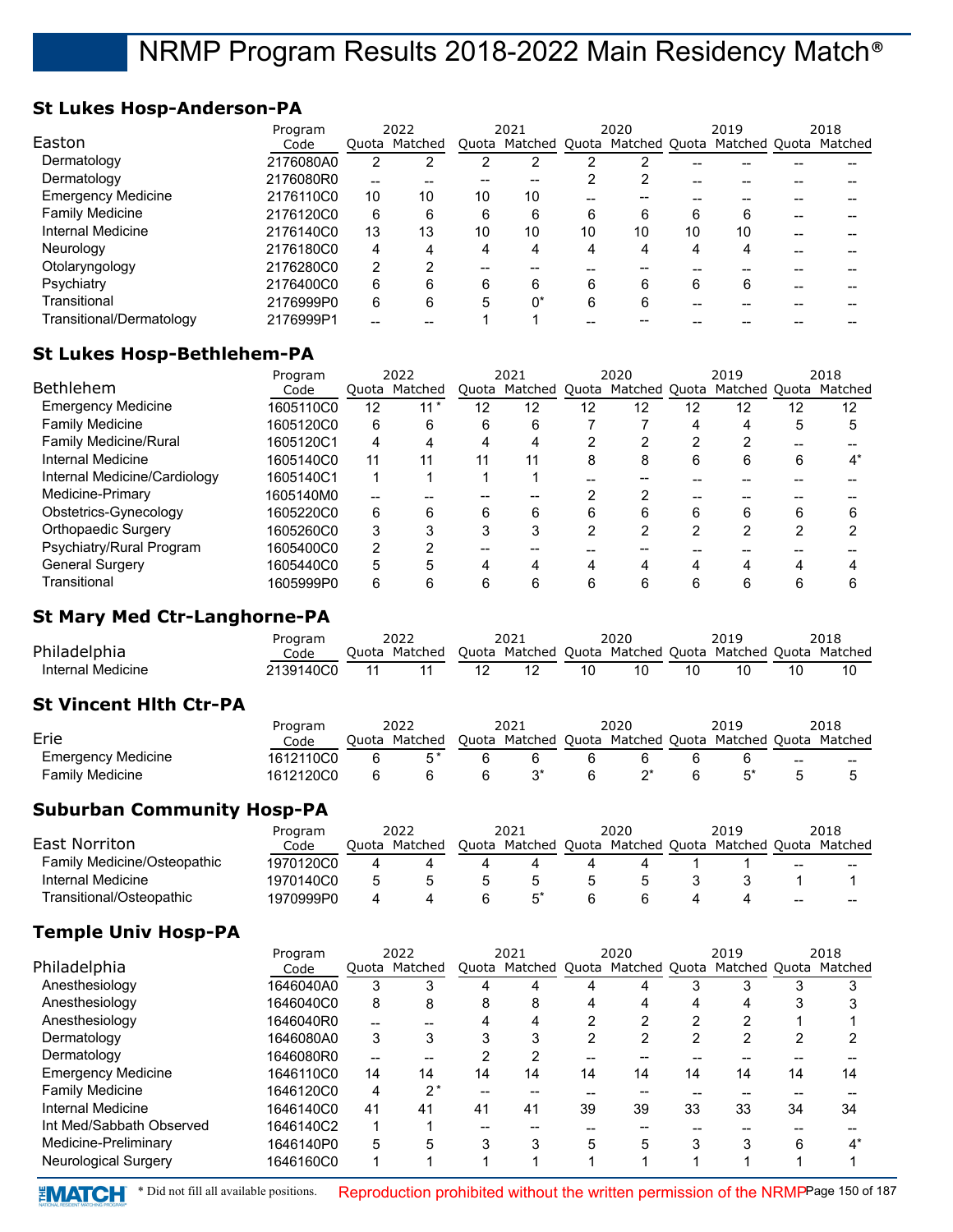## **Temple Univ Hosp-PA (Continued)**

|                                  | Program   |    | 2022          |    | 2021                                                    |    | 2020 |    | 2019 |    | 2018 |
|----------------------------------|-----------|----|---------------|----|---------------------------------------------------------|----|------|----|------|----|------|
| Philadelphia                     | Code      |    | Quota Matched |    | Quota Matched Quota Matched Quota Matched Quota Matched |    |      |    |      |    |      |
| Neurology                        | 1646180C0 | 6  | 6             | 6  | 6                                                       | 6  |      |    |      |    |      |
| Neurology                        | 1646180R0 | -- |               |    |                                                         |    |      |    |      |    |      |
| Obstetrics-Gynecology            | 1646220C0 | 6  | 6             | 6  | 6                                                       |    |      | 5  | 5    |    |      |
| Ob-Gyn/Preliminary               | 1646220P0 |    |               |    |                                                         |    |      |    |      |    |      |
| Orthopaedic Surgery              | 1646260C0 | 4  |               |    | 4                                                       |    |      |    | 4    |    |      |
| Otolaryngology                   | 1646280C0 | 2  |               |    | 2                                                       |    |      |    |      |    |      |
| Pathology                        | 1646300C0 | 4  |               |    | 4                                                       |    |      |    |      |    |      |
| Phys Medicine & Rehab            | 1646340A0 | 9  |               | 8  | 8                                                       | 8  | 8    | 9  | 9    |    |      |
| Phys Medicine & Rehab            | 1646340R0 |    |               |    |                                                         |    |      |    |      |    |      |
| Psychiatry                       | 1646400C0 | 12 | 12            | 12 | 12                                                      | 12 | 12   | 8  | 8    | 8  |      |
| Interventional Radiology (Integ) | 1646416A0 | 2  | ◠             | 2  | 2                                                       | 2  | っ    | ◠  | ◠    | ⌒  |      |
| Radiology-Diagnostic             | 1646420A0 | 5  |               |    | 4                                                       | 4  |      |    |      |    |      |
| Radiology-Diagnostic             | 1646420R0 |    |               |    |                                                         |    |      |    |      |    |      |
| <b>General Surgery</b>           | 1646440C0 | 6  | n             |    |                                                         |    |      |    |      |    |      |
| Surgery-Preliminary              | 1646440P0 | 11 | $0^*$         |    | $2^*$                                                   |    | 0*   | 10 | 0*   | 10 |      |

## **Temple Univ/Fox Chase Cancer Ctr-PA**

|                    | Program   | 2022                                                                  | 2021 | 2020 | 2019 | 2018 |
|--------------------|-----------|-----------------------------------------------------------------------|------|------|------|------|
| Philadelphia       | Code      | Quota Matched Quota Matched Quota Matched Quota Matched Quota Matched |      |      |      |      |
| Radiation Oncology | 1638430A0 |                                                                       |      |      |      |      |

## **Thomas Jefferson Univ-PA**

|                                  |                 |                | 2022           |                | 2021           |                | 2020  |                | 2019                                      |                | 2018           |
|----------------------------------|-----------------|----------------|----------------|----------------|----------------|----------------|-------|----------------|-------------------------------------------|----------------|----------------|
| Philadelphia                     | Program<br>Code |                | Quota Matched  |                | Quota Matched  |                |       |                | Quota Matched Quota Matched Quota Matched |                |                |
| Anesthesiology                   | 1630040A0       | 5              | 5              | 5              | 5              | 5              | 5     | 5              | 5                                         | 5              | 5              |
| Anesthesiology                   | 1630040C0       | 10             | 10             | 10             | 10             | 10             | 10    | 10             | 10                                        | 10             | 10             |
| Anesthesiology                   | 1630040R0       | $-$            | --             |                |                |                |       |                | n*                                        |                |                |
| Dermatology                      | 1630080A0       | 4              | 4              | 4              | 4              | 6              | 6     | 4              | 4                                         | 4              | 4              |
| <b>Emergency Medicine</b>        | 1630110C0       | 17             | 17             | 17             | 17             | 17             | 17    | 13             | 13                                        | 13             | 13             |
| <b>Family Medicine</b>           | 1630120C0       | 10             | 10             | 10             | 10             | 10             | 10    | 10             | 10                                        | 10             | 10             |
| <b>Internal Medicine</b>         | 1630140C0       | 33             | 33             | 33             | 33             | 33             | 33    | 33             | 33                                        | 33             | 33             |
| Medicine-Primary                 | 1630140M0       | 4              | 4              | 4              | 4              | 4              | 4     | 4              | 4                                         | 4              | 4              |
| Medicine-Preliminary             | 1630140P0       | --             |                | 8              | $6*$           |                |       | 5              | $0^*$                                     |                |                |
| Med-Prelim/Ophthalmology         | 1630140P2       | 8              | 8              |                |                |                |       |                |                                           |                |                |
| <b>Neurological Surgery</b>      | 1630160C0       | 4              | 4              | 3              | 3              | 3              | 3     | 4              | 4                                         | 3              | 3              |
| Neurology                        | 1630180C0       | 10             | 10             | 10             | 10             | 9              | 9     | 9              | 9                                         | 9              | 9              |
| Obstetrics-Gynecology            | 1630220C0       | 7              |                |                |                |                |       |                |                                           |                |                |
| Orthopaedic Surgery              | 1630260C0       | 6              | 6              | 6              | 6              | 6              | 6     | 6              | 6                                         | 6              | 6              |
| Otolaryngology                   | 1630280C0       | 5              | 5              | 5              | 5              | 5              | 5     | 5              | 5                                         | 5              | 5              |
| Pathology                        | 1630300C0       | 4              | 4              | 5              | 5              | 3              | 3     | 3              | 3                                         | 5              | 5              |
| Phys Medicine & Rehab            | 1630340A0       | 7              | 7              | 7              | 7              | 7              |       |                |                                           |                |                |
| Psychiatry                       | 1630400C0       | 10             | 10             | 10             | 10             | 10             | 10    | 8              | 8                                         | 8              | 8              |
| Interventional Radiology (Integ) | 1630416A0       | $\overline{2}$ | $\overline{2}$ | $\overline{2}$ | $\overline{2}$ | 2              | 2     | $\overline{2}$ |                                           | 2              |                |
| Radiology-Diagnostic             | 1630420A0       | 7              |                |                |                | 9              | 9     | 9              | 9                                         | 9              | 9              |
| <b>Radiation Oncology</b>        | 1630430A0       | 1              | $0*$           |                |                | 3              | $2^*$ | 3              |                                           | 2              |                |
| <b>General Surgery</b>           | 1630440C0       | 7              |                |                | 7              | 6              | 6     | 6              | 6                                         | 6              | 6              |
| Surgery-Preliminary              | 1630440P0       | 3              | 3              |                |                | 3              |       | 3              | $1^*$                                     | 3              | $0^*$          |
| Surg-Prelim/Int Radiology        | 1630440P1       | $\overline{2}$ | $1^*$          | $\overline{2}$ | $\overline{2}$ | $\overline{2}$ |       | $\overline{2}$ | $1^*$                                     | $\overline{2}$ | $\overline{2}$ |

## **Tower Health/Brandywine Hosp-PA**

|             | Program   |               | 2022          | 2021 | 2020 | 2019 |        | 2018                                                    |
|-------------|-----------|---------------|---------------|------|------|------|--------|---------------------------------------------------------|
| Coatesville | Code      |               | Quota Matched |      |      |      |        | Quota Matched Quota Matched Quota Matched Quota Matched |
| Psychiatry  | 2241400C0 | $\sim$ $\sim$ |               |      |      |      | $\sim$ | $\sim$                                                  |

## **Tower Health/Chestnut Hill Hosp-PA**

|                 | Program   | 2022                                                                  | 2021 | 2020 | 2019 | 2018 |
|-----------------|-----------|-----------------------------------------------------------------------|------|------|------|------|
| Philadelphia    | Code      | Quota Matched Quota Matched Quota Matched Quota Matched Quota Matched |      |      |      |      |
| Family Medicine | 2966120C0 |                                                                       |      |      |      |      |

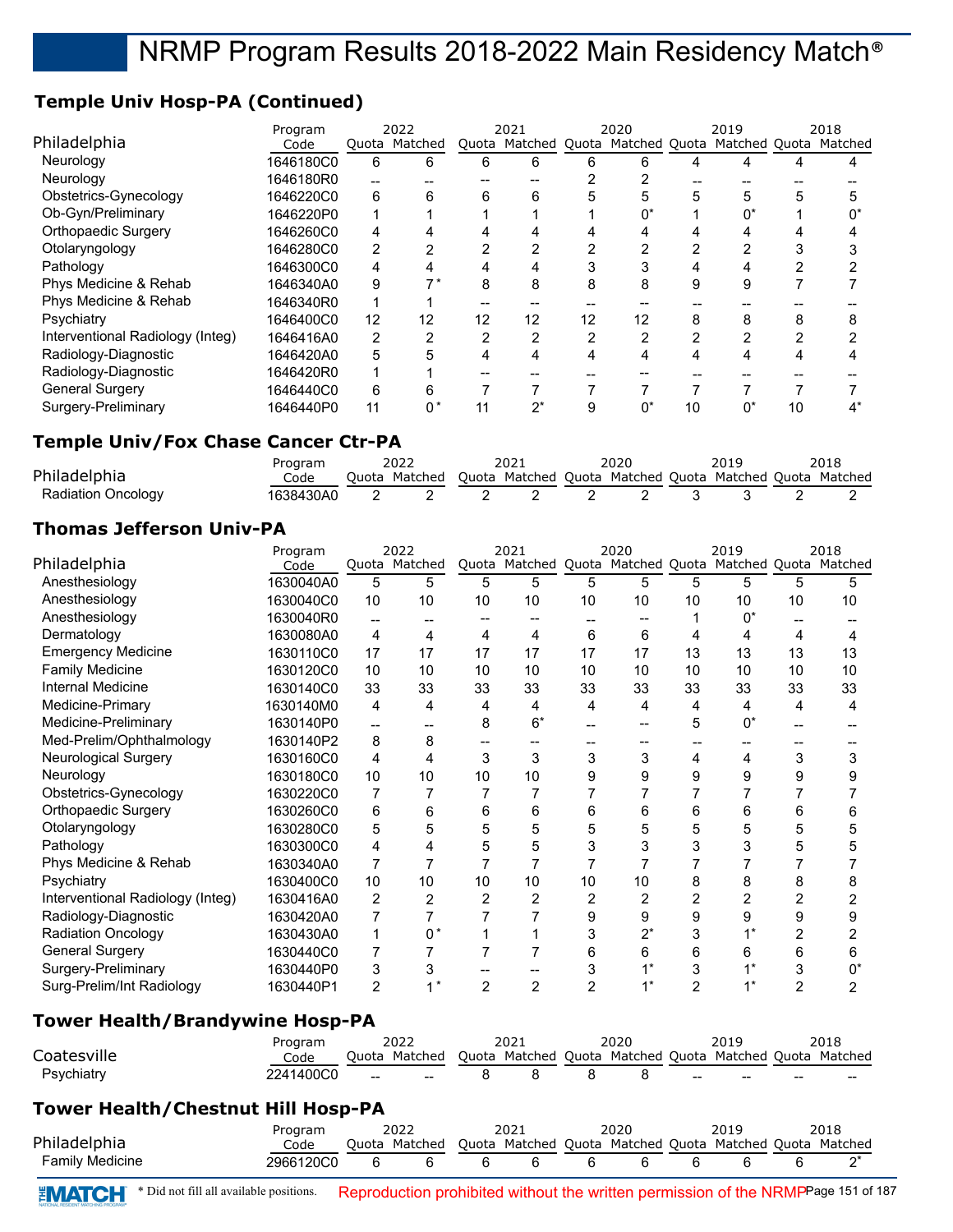## **Tower Health/Drexel Univ COM-PA**

| Philadelphia    | Program<br>Code | 2022<br>Quota Matched Quota Matched Quota Matched Quota Matched Quota Matched |                      | 2021 | 2020 | 2019                  |                 | 2018  |
|-----------------|-----------------|-------------------------------------------------------------------------------|----------------------|------|------|-----------------------|-----------------|-------|
| Family Medicine | 2225120C0       |                                                                               | $\sim$ $\sim$ $\sim$ |      |      | <u>______________</u> | $\qquad \qquad$ | $- -$ |

### **Tower Health/Phoenixville Hosp-PA**

|              | Program   | 2022                                                                  |        | 2021  |     | 2020                     |    | 2019 |    | 2018 |
|--------------|-----------|-----------------------------------------------------------------------|--------|-------|-----|--------------------------|----|------|----|------|
| West Reading | Code      | Quota Matched Quota Matched Quota Matched Quota Matched Quota Matched |        |       |     |                          |    |      |    |      |
| Psychiatry   | 2290400C0 |                                                                       | $\sim$ | $- -$ | $-$ | $\overline{\phantom{a}}$ | -- | --   | -- | ---  |

#### **Tower Health/Reading Hospital-PA**

|                               | Program   |       | 2022          |    | 2021                                                    |    | 2020 |   | 2019 |   | 2018 |
|-------------------------------|-----------|-------|---------------|----|---------------------------------------------------------|----|------|---|------|---|------|
| Reading                       | Code      |       | Quota Matched |    | Quota Matched Quota Matched Quota Matched Quota Matched |    |      |   |      |   |      |
| Anesthesiology                | 1661040C0 | 6     | 6             | 6  | ี                                                       |    |      |   |      |   |      |
| Anesthesiology                | 1661040R0 | $- -$ |               |    |                                                         |    |      |   |      |   |      |
| <b>Emergency Medicine</b>     | 1661110C0 | 9     | 9             | 10 | 10                                                      | 10 | 10   | 8 | 8    | 8 | 8    |
| <b>Family Medicine</b>        | 1661120C0 | 8     | 8             | 8  | $4^*$                                                   | 8  | 8    | 6 | 6    |   |      |
| Internal Medicine             | 1661140C0 | 10    | 10            | 6  | 6                                                       | 10 | 10   | 6 | 6    | 6 | 6    |
| Internal Medicine/Osteopathic | 1661140C1 | 2     |               | 6  | 6                                                       |    |      |   |      |   |      |
| Medicine-Primary              | 1661140M0 | 3     |               |    |                                                         |    | 2    |   |      |   |      |
| Neurology                     | 1661180C0 | 4     |               | 6  | 6                                                       |    |      |   |      |   |      |
| Obstetrics-Gynecology         | 1661220C0 | 5     | 5             | 5  | 5                                                       | 5  | 5    | 4 | 4    | 4 |      |
| Phys Medicine & Rehab         | 1661340A0 |       |               | 4  | 4                                                       |    |      |   |      |   |      |
| Phys Medicine & Rehab         | 1661340C0 | 4     |               |    |                                                         |    |      |   |      |   |      |
| Phys Medicine & Rehab         | 1661340R0 |       |               | 4  | 4                                                       |    |      |   |      |   |      |
| Psychiatry                    | 1661400C0 | 4     |               |    |                                                         |    |      |   |      |   |      |
| <b>General Surgery</b>        | 1661440C0 | 4     | 4             | 4  | 4                                                       | 4  | 4    |   |      |   |      |
| Transitional                  | 1661999P0 |       |               | b  | 6                                                       | 6  | 6    | 6 | 6    | 6 | 6    |

## **Tower Health/St Christophers Hosp-PA**

|                   | Program   |       | 2022    |    | 2021                |                                                | 2020          |    | 2019                  |    | 2018  |
|-------------------|-----------|-------|---------|----|---------------------|------------------------------------------------|---------------|----|-----------------------|----|-------|
| Philadelphia      | Code      | Ouota | Matched |    | Quota Matched Quota |                                                | Matched Quota |    | Matched Quota Matched |    |       |
| Child Neurology   | 1653185C0 |       |         |    |                     |                                                |               |    |                       |    |       |
| Child Neurology   | 1653185R0 |       |         |    |                     | $\hspace{0.1mm}-\hspace{0.1mm}-\hspace{0.1mm}$ | $- -$         | -- | --                    | -- | $- -$ |
| <b>Pediatrics</b> | 1653320C0 | 24    | $14*$   | 24 | 24                  | 24                                             | 24            | 24 |                       | 24 | 24    |

#### **UPMC Altoona Hospital-PA**

|                        | Program   | 2022          | 2021                                                    | 2020 | 2019 |     | 2018  |
|------------------------|-----------|---------------|---------------------------------------------------------|------|------|-----|-------|
| Altoona                | Code      | Quota Matched | Quota Matched Quota Matched Quota Matched Quota Matched |      |      |     |       |
| <b>Family Medicine</b> | 1603120C0 |               |                                                         |      |      |     |       |
| Transitional           | 1603999P0 |               |                                                         |      |      | $-$ | $- -$ |

## **UPMC Hamot Med Ctr-PA**

|                            | Program   | 2022  |         | 2021 |               | 2020 |               | 2019                  |       | 2018    |
|----------------------------|-----------|-------|---------|------|---------------|------|---------------|-----------------------|-------|---------|
| Erie                       | Code      | Ouota | Matched |      | Quota Matched |      | Quota Matched | l Quota Matched Quota |       | Matched |
| <b>Emergency Medicine</b>  | 1611110C0 |       |         |      |               |      |               |                       |       |         |
| Neurology                  | 1611180C0 |       |         |      |               |      |               |                       |       |         |
| <b>Orthopaedic Surgery</b> | 1611260C0 |       |         |      |               |      |               |                       |       |         |
| Otolaryngology             | 1611280C0 |       |         |      |               |      |               |                       | $- -$ | $- -$   |

## **UPMC Harrisburg-PA**

|                               | Program   | 2022 |               | 2021 |                                                         | 2020 |    | 2019 |    |    | 2018 |
|-------------------------------|-----------|------|---------------|------|---------------------------------------------------------|------|----|------|----|----|------|
| Harrisburg                    | Code      |      | Ouota Matched |      | Quota Matched Quota Matched Quota Matched Quota Matched |      |    |      |    |    |      |
| <b>Emergency Medicine</b>     | 1615110C0 | 6    | າ*            | 6    | 6                                                       | 6    | 6  |      |    |    |      |
| Family Medicine/Osteopathic   | 1615120C0 | 4    | $3^*$         | 4    | 4                                                       | 4    | 4  |      |    |    |      |
| Internal Medicine             | 1615140C0 | 16   | 16            | 15   | 15                                                      | 13   | 13 | 14   | 14 | 18 | 18   |
| Internal Medicine/Osteopathic | 1615140C1 | 6    | 6             | 6    | 2*                                                      | 6    | 6  |      |    |    |      |
| Medicine-Preliminary          | 1615140P0 | --   |               |      |                                                         |      |    |      |    |    |      |
| Obstetrics-Gynecology         | 1615220C0 | 4    |               | 4    | 4                                                       | 4    | 4  |      |    |    |      |
| <b>Orthopaedic Surgery</b>    | 1615260C0 | 5    |               | 5    | 5                                                       | 5    | 5  |      |    |    |      |
| <b>General Surgery</b>        | 1615440C0 | 4    |               |      | 4                                                       |      |    |      |    |    |      |

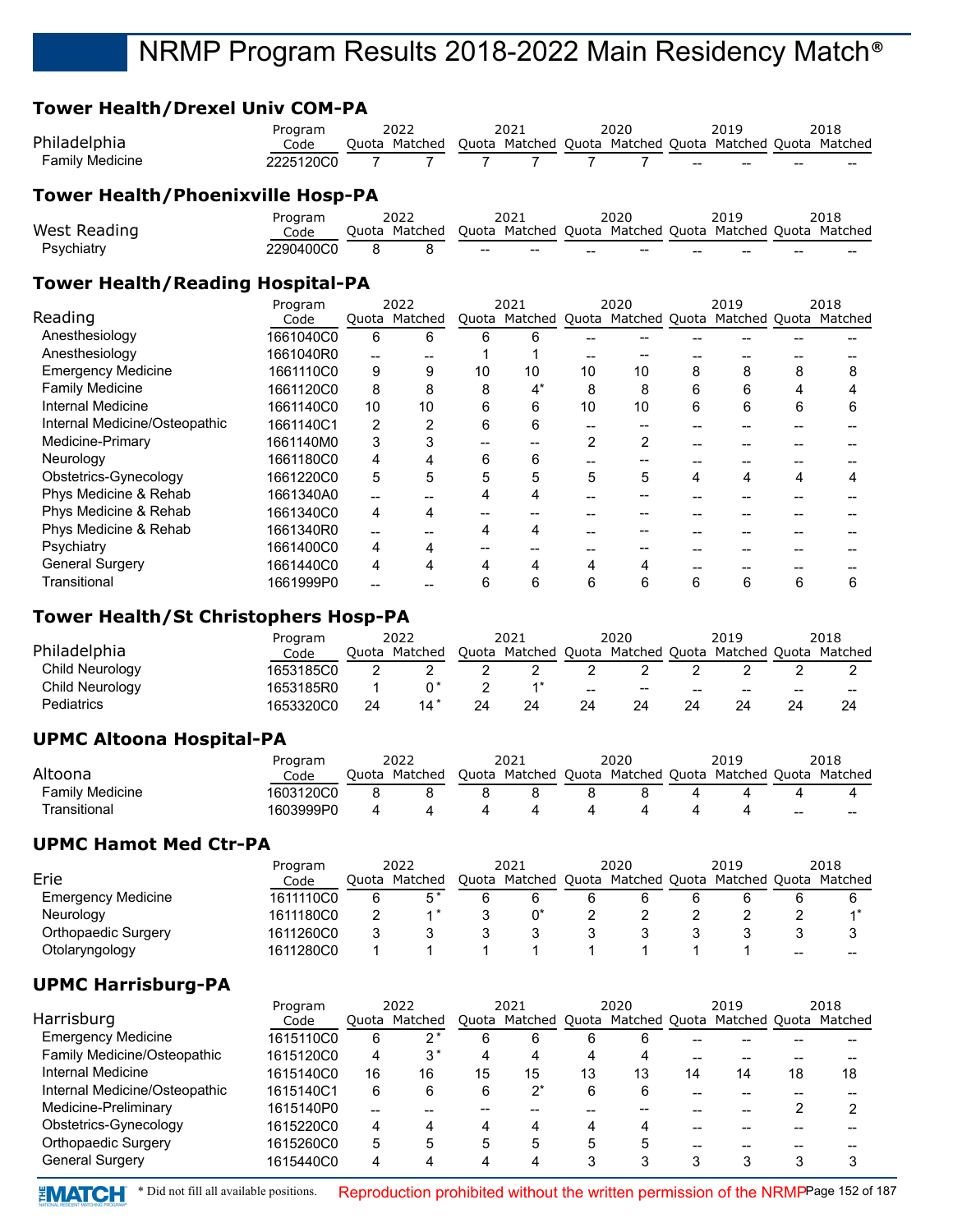## **UPMC Harrisburg-PA (Continued)**

|                               | Program   |   | 2022          |                | 2021                                                    |   | 2020 |                | 2019                  |    | 2018 |
|-------------------------------|-----------|---|---------------|----------------|---------------------------------------------------------|---|------|----------------|-----------------------|----|------|
| Harrisburg                    | Code      |   | Ouota Matched |                | Quota Matched Quota Matched Quota Matched Quota Matched |   |      |                |                       |    |      |
| General Surgery/Community     | 1615440C1 | 3 | 3             | 3              | 3                                                       | 3 | 3    | --             |                       |    |      |
| Surgery-Preliminary           | 1615440P0 | 2 | $0^*$         | $\overline{2}$ | 0*                                                      | 2 | 0*   | $\mathcal{P}$  | $1*$                  |    | 0*   |
| <b>UPMC Lititz-PA</b>         |           |   |               |                |                                                         |   |      |                |                       |    |      |
|                               | Program   |   | 2022          |                | 2021                                                    |   | 2020 |                | 2019                  |    | 2018 |
| Lititz                        | Code      |   | Quota Matched |                | Quota Matched Quota Matched Quota                       |   |      |                | Matched Ouota Matched |    |      |
| Anesthesiology/Osteopathic    | 2173040C0 | 2 |               | 3              | っ*                                                      |   | າ    |                | $4*$                  |    |      |
| Family Medicine/Osteopathic   | 2173120C0 | 4 | 4             | 4              | 4                                                       | 4 | 4    | 3              | $2^*$                 | -- |      |
| Internal Medicine/Osteopathic | 2173140C0 | 3 | 3             | 3              | 3                                                       | 3 | 3    | $\mathfrak{p}$ | 0*                    | -- |      |
| <b>UPMC McKeesport-PA</b>     |           |   |               |                |                                                         |   |      |                |                       |    |      |

|                   | Program   | 2022         |         |       | 2021          | 2020 |               | 2019 |                       | 2018 |
|-------------------|-----------|--------------|---------|-------|---------------|------|---------------|------|-----------------------|------|
| Mckeesport        | Code      | <b>Duota</b> | Matched | Ouota | Matched Quota |      | Matched Quota |      | Matched Quota Matched |      |
| Family Medicine   | 1620120C0 |              |         |       |               |      |               |      |                       |      |
| Internal Medicine | 1620140C0 | 12           |         |       |               | 13   |               |      |                       |      |

## **UPMC Medical Education-PA**

|                                  | Program   |                          | 2022                     |                          | 2021                     |                          | 2020           |                          | 2019                                                    |                | 2018                    |
|----------------------------------|-----------|--------------------------|--------------------------|--------------------------|--------------------------|--------------------------|----------------|--------------------------|---------------------------------------------------------|----------------|-------------------------|
| Pittsburgh                       | Code      |                          | Quota Matched            |                          |                          |                          |                |                          | Quota Matched Quota Matched Quota Matched Quota Matched |                |                         |
| Anesthesiology                   | 1652040A0 | 2                        | $\overline{2}$           | 3                        | 3                        | $\overline{2}$           | $\overline{2}$ | 3                        | 3                                                       | $\overline{2}$ | $\overline{2}$          |
| Anesthesiology                   | 1652040C0 | 16                       | 16                       | 17                       | 17                       | 17                       | 17             | 17                       | 17                                                      | 17             | 17                      |
| Anesthesiology/Research          | 1652040C1 | $\mathbf{1}$             | 1                        | $\overline{\phantom{a}}$ | $\overline{a}$           | $\overline{a}$           | --             |                          | $\overline{\phantom{a}}$                                |                |                         |
| Dermatology                      | 1652080A0 | 6                        | 6                        | 6                        | 6                        | 6                        | 6              | 6                        | 6                                                       | 6              | 6                       |
| Dermatology                      | 1652080R0 | 1                        | 1                        | $\overline{\phantom{a}}$ | $\overline{\phantom{a}}$ | --                       | --             | $\overline{\phantom{a}}$ | $\overline{\phantom{a}}$                                | --             |                         |
| <b>Emergency Medicine</b>        | 1652110C0 | 16                       | 16                       | 16                       | 16                       | 16                       | 16             | 16                       | 16                                                      | 16             | 16                      |
| Family Medicine/Horizon          | 1652120C0 | 4                        | 4                        | 4                        | 4                        | 4                        | 4              | 1                        | 1                                                       | --             |                         |
| Family Med/Susquehanna           | 1652120C1 | 7                        | $\overline{7}$           | 7                        | $6*$                     | $\overline{7}$           | $\overline{7}$ | $\overline{4}$           | 4                                                       | --             | $\overline{a}$          |
| <b>Internal Medicine</b>         | 1652140C0 | 33                       | 33                       | 33                       | 33                       | 36                       | 36             | 36                       | 36                                                      | 37             | 37                      |
| Int Med/Womens Health            | 1652140C1 | 5                        | 5                        | 4                        | 4                        | 5                        | 5              | 5                        | 5                                                       | $\overline{c}$ | $\overline{c}$          |
| Int Med/Intl Scholars            | 1652140C2 | 7                        | 7                        | 7                        | 7                        | 7                        | 7              | 7                        | 7                                                       | 6              | 6                       |
| Int Med/Global Health            | 1652140C3 | 4                        | $\overline{4}$           | 4                        | 4                        | 4                        | 4              | 3                        | 3                                                       | 4              | 4                       |
| Int Med/ABIM Research Path       | 1652140C4 | 4                        | 4                        | 4                        | 4                        | $\overline{\phantom{a}}$ | --             | 1                        | 1                                                       | 3              | 3                       |
| Medicine-Preliminary             | 1652140P0 | 8                        | 8                        | 8                        | 8                        | 8                        | 8              | 8                        | 8                                                       | 8              | 8                       |
| <b>Neurological Surgery</b>      | 1652160C0 | 4                        | 4                        | 4                        | 4                        | 4                        | 4              | 4                        | 4                                                       | 4              | 4                       |
| Neurology                        | 1652180C0 | 8                        | 8                        | 8                        | 8                        | 8                        | 8              | $\overline{7}$           | 7                                                       | 7              | 7                       |
| Child Neurology                  | 1652185C0 | 3                        | 3                        | 3                        | 3                        | 4                        | 4              | 3                        | 3                                                       | $\overline{2}$ | $\overline{2}$          |
| Child Neurology                  | 1652185R0 | --                       | --                       | $\overline{\phantom{a}}$ | $\overline{a}$           | 1                        | 1              | 1                        | $0^*$                                                   | --             |                         |
| Neurodevelopmental Disabilities  | 1652186C0 | $\mathbf{1}$             | 1                        | 1                        | $\mathbf{1}$             | --                       | --             | 1                        | 1                                                       | $\mathbf{1}$   | $\mathbf{1}$            |
| Obstetrics-Gynecology            | 1652220C0 | 9                        | 9                        | 9                        | 9                        | 9                        | 9              | 9                        | 9                                                       | 9              | 9                       |
| Orthopaedic Surgery              | 1652260C0 | 4                        | 4                        | 4                        | 4                        | 4                        | 4              | 4                        | 4                                                       | 4              | 4                       |
| Ortho Surgery/Research           | 1652260C1 | 4                        | $\overline{4}$           | 4                        | 4                        | 4                        | 4              | 4                        | 4                                                       | 4              | 4                       |
| Otolaryngology                   | 1652280C0 | 5                        | 5                        | 5                        | 5                        | 5                        | 5              | 5                        | 5                                                       | 4              | $3^*$                   |
| Pathology                        | 1652300C0 | 8                        | 8                        | $\overline{7}$           | $5^*$                    | 6                        | 6              | 8                        | 8                                                       | 8              | 8                       |
| Pediatrics                       | 1652320C0 | 24                       | 24                       | 24                       | 24                       | 26                       | 26             | 24                       | 24                                                      | 25             | 25                      |
| Peds/Scientist Development       | 1652320C2 | 4                        | 4                        | 4                        | 4                        | $\overline{c}$           | $\overline{c}$ | $\overline{4}$           | 4                                                       | $\overline{c}$ | $\overline{c}$          |
| Pediatrics-Primary               | 1652320M0 | $\overline{2}$           | $\overline{2}$           | $\overline{2}$           | $\overline{2}$           | $\overline{2}$           | $\overline{2}$ | $\overline{2}$           | $\overline{2}$                                          | $\overline{2}$ | $\overline{2}$          |
| Phys Medicine & Rehab            | 1652340A0 | 4                        | $\overline{\mathbf{4}}$  | 4                        | 4                        | 4                        | 4              | 4                        | 4                                                       | 4              | 4                       |
| Phys Medicine & Rehab            | 1652340C0 | 5                        | 5                        | 5                        | 5                        | 5                        | 5              | 5                        | 5                                                       | 5              | 5                       |
| Plastic Surgery (Integrated)     | 1652362C0 | 3                        | 3                        | 3                        | 3                        | 3                        | 3              | 3                        | 3                                                       | 3              | 3                       |
| Psychiatry/General               | 1652400C0 | 9                        | 9                        | 9                        | 9                        | 9                        | 9              | 9                        | 9                                                       | 9              | 9                       |
| Psychiatry/General/Child         | 1652400C1 | 4                        | 4                        | 4                        | 4                        | 4                        | 4              | 4                        | 4                                                       | 4              | 4                       |
| Interventional Radiology (Integ) | 1652416A0 | 2                        | $\overline{c}$           | 2                        | $\overline{\mathbf{c}}$  | $\overline{c}$           | $\overline{c}$ | 2                        | 2                                                       | $\overline{c}$ | $\overline{\mathbf{c}}$ |
| Radiology-Diagnostic             | 1652420A0 | 10                       | 10                       | 9                        | 9                        | 9                        | 9              | 9                        | 9                                                       | 9              | 9                       |
| Radiology-Diagnostic             | 1652420R0 | $\overline{\phantom{a}}$ | $\overline{\phantom{a}}$ | $\overline{\phantom{a}}$ | $\overline{a}$           | 1                        | 1              | $\mathbf{1}$             | 1                                                       | --             | $-$                     |
| Radiation Oncology               | 1652430A0 | 2                        | $\overline{2}$           | $\overline{c}$           | $\overline{c}$           | $\overline{c}$           | $\overline{c}$ | 2                        | $0^*$                                                   | $\overline{c}$ | $\boldsymbol{2}$        |
| <b>General Surgery</b>           | 1652440C0 | 7                        | 7                        | 7                        | $\overline{7}$           | $\overline{7}$           | 7              | $\overline{7}$           | 7                                                       | 6              | 6                       |
| General Surgery/Horizon          | 1652440C1 | $\overline{c}$           | $\overline{2}$           | $\overline{c}$           | $\overline{c}$           | $\overline{c}$           | $\overline{c}$ | --                       | $-$                                                     | --             |                         |
| Surgery-Preliminary              | 1652440P0 | 4                        | $\overline{4}$           | 4                        | 4                        | 4                        | 4              | 4                        | 4                                                       | 3              | 3                       |

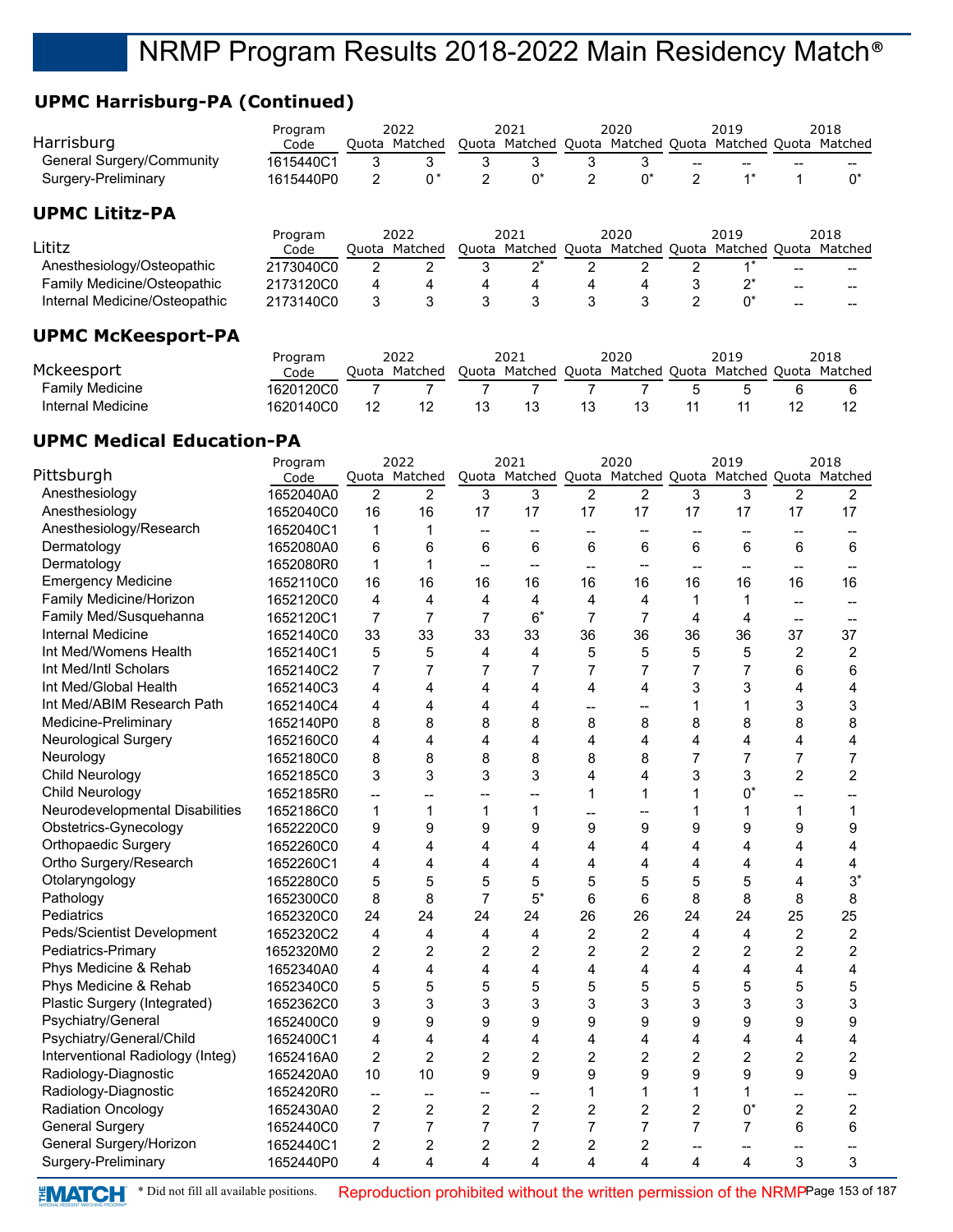## **UPMC Medical Education-PA (Continued)**

|                             | Program   |   | 2022          | 2021 | 2020 | 2019                                                    |    | 2018 |
|-----------------------------|-----------|---|---------------|------|------|---------------------------------------------------------|----|------|
| Pittsburgh                  | Code      |   | Quota Matched |      |      | Quota Matched Quota Matched Quota Matched Quota Matched |    |      |
| Surg-Prelim/Non-Designated  | 1652440P1 |   |               |      |      |                                                         |    |      |
| <b>Vascular Surgery</b>     | 1652451C0 | 2 |               |      |      |                                                         |    |      |
| <b>Thoracic Surgery</b>     | 1652461C0 |   |               |      |      |                                                         |    |      |
| Cardiothoracic Surgery      | 1652461C1 |   |               |      |      |                                                         |    |      |
| Medicine-Pediatrics         | 1652700C0 | 4 |               |      |      |                                                         |    |      |
| Psych-Fam Med/McKeesport    | 1652720C2 |   |               |      |      |                                                         |    |      |
| Psych-Fam Med/St Margaret   | 1652720C3 |   |               |      |      |                                                         |    |      |
| Pediatrics-Anesthesiology   | 1652726C0 |   |               |      |      |                                                         |    |      |
| Peds/Psych/Child Psych      | 1652730C0 | 2 |               |      |      |                                                         |    |      |
| Transitional                | 1652999P0 | 3 | C.            |      |      |                                                         | 10 | $8*$ |
| Transitional/Anesthesiology | 1652999P1 |   |               |      |      |                                                         |    |      |
| Transitional/Radiology      | 1652999P2 | 1 |               |      |      |                                                         |    |      |
| Transitional/PM&R           | 1652999P3 |   |               |      |      |                                                         |    |      |
| Transitional/Ophthalmology  | 1652999P4 | 6 | 6             |      |      |                                                         |    |      |

## **UPMC Mercy Hospital-PA**

|                        | Program   |       | 2022    |       | 2021    |       | 2020          | 2019          |    | 2018    |
|------------------------|-----------|-------|---------|-------|---------|-------|---------------|---------------|----|---------|
| Pittsburgh             | Code      | Ouota | Matched | Quota | Matched | Quota | Matched Quota | Matched Quota |    | Matched |
| Internal Medicine      | 1649140C0 | 21    |         | 21    |         |       | 21            |               | 20 | 20      |
| <b>General Surgery</b> | 1649440C0 |       |         |       |         |       |               |               |    |         |
| Surgery-Preliminary    | 1649440P0 | :5    | * ?     |       |         | h     |               |               | h  | ∩*      |

## **UPMC Presbyterian Shadyside-PA**

|                                    | Program   | 2022          | 2021                                                    | 2020 |     | 2019 |       | 2018  |
|------------------------------------|-----------|---------------|---------------------------------------------------------|------|-----|------|-------|-------|
| Pittsburgh                         | Code      | Ouota Matched | Quota Matched Quota Matched Quota Matched Quota Matched |      |     |      |       |       |
| Family Medicine                    | 1657120C0 |               |                                                         |      |     |      |       |       |
| <b>Family Medicine/Osteopathic</b> | 1657120C1 |               |                                                         |      | $-$ | $-$  | $- -$ | $- -$ |

## **UPMC St Margaret-PA**

|                 | Program   | 2022          | 2021                                                    | 2020 | 2019 | 2018 |
|-----------------|-----------|---------------|---------------------------------------------------------|------|------|------|
| Pittsburgh      | Code      | Ouota Matched | Quota Matched Quota Matched Quota Matched Quota Matched |      |      |      |
| Family Medicine | 1656120C0 |               |                                                         |      |      |      |

## **Washington Hospital-PA**

|                 | Program   |       |         | 2021                                                    | 2020 | 2019 | 2018 |
|-----------------|-----------|-------|---------|---------------------------------------------------------|------|------|------|
| Washington      | Code      | Juota | Matched | Ouota Matched Ouota Matched Ouota Matched Ouota Matched |      |      |      |
| Family Medicine | 1669120C0 |       |         |                                                         |      |      |      |

## **Wellspan Health Good Sam Hosp-PA**

|                 | Program   |               |  | 2020 | 2019                                                    |                                                | 2018  |
|-----------------|-----------|---------------|--|------|---------------------------------------------------------|------------------------------------------------|-------|
| York            | Code      | Ouota Matched |  |      | Ouota Matched Ouota Matched Ouota Matched Ouota Matched |                                                |       |
| Family Medicine | 2181120C0 |               |  |      |                                                         | $\hspace{0.1mm}-\hspace{0.1mm}-\hspace{0.1mm}$ | $- -$ |

## **Wellspan Health York Hosp-PA**

|                           | Program   | 2022 |               |       | 2021                        |    | 2020 |    | 2019                  |    | 2018 |
|---------------------------|-----------|------|---------------|-------|-----------------------------|----|------|----|-----------------------|----|------|
| York                      | Code      |      | Ouota Matched | Ouota | Matched Quota Matched Quota |    |      |    | Matched Quota Matched |    |      |
| <b>Emergency Medicine</b> | 1674110C0 | 13   | 9*            | 12    | 12                          | 12 | 12   |    | 12                    | 12 | 12   |
| <b>Family Medicine</b>    | 1674120C0 | 8    |               | 8     | 8                           | 8  | 8    |    |                       | 6  |      |
| Internal Medicine         | 1674140C0 | 12   | 12            | 12    | 12                          | 12 | 12   | 12 | 12                    | 12 | 12   |
| Obstetrics-Gynecology     | 1674220C0 | 5    |               | 5     |                             | 4  |      |    |                       |    |      |
| Ortho Surgery/Osteopathic | 1674260C0 | 3    |               | 3     |                             |    | 3    |    |                       |    |      |
| <b>General Surgery</b>    | 1674440C0 | 4    |               | 4     | 4                           | Δ  | 4    |    | Δ                     | 4  |      |
| Surgery-Preliminary       | 1674440P0 | っ    | $\star$       |       |                             |    |      |    | n*                    |    |      |

## **Western Pennsylvania Hosp**

|                       | Program   |                | 2022                                                                  | 2021  | 2020  | 2019 | 2018 |
|-----------------------|-----------|----------------|-----------------------------------------------------------------------|-------|-------|------|------|
| Pittsburgh            | Code      |                | Quota Matched Quota Matched Quota Matched Quota Matched Quota Matched |       |       |      |      |
| Obstetrics-Gynecology | 1659220C0 | 5 <sub>1</sub> |                                                                       | 5 5 5 | 5 5 5 |      |      |

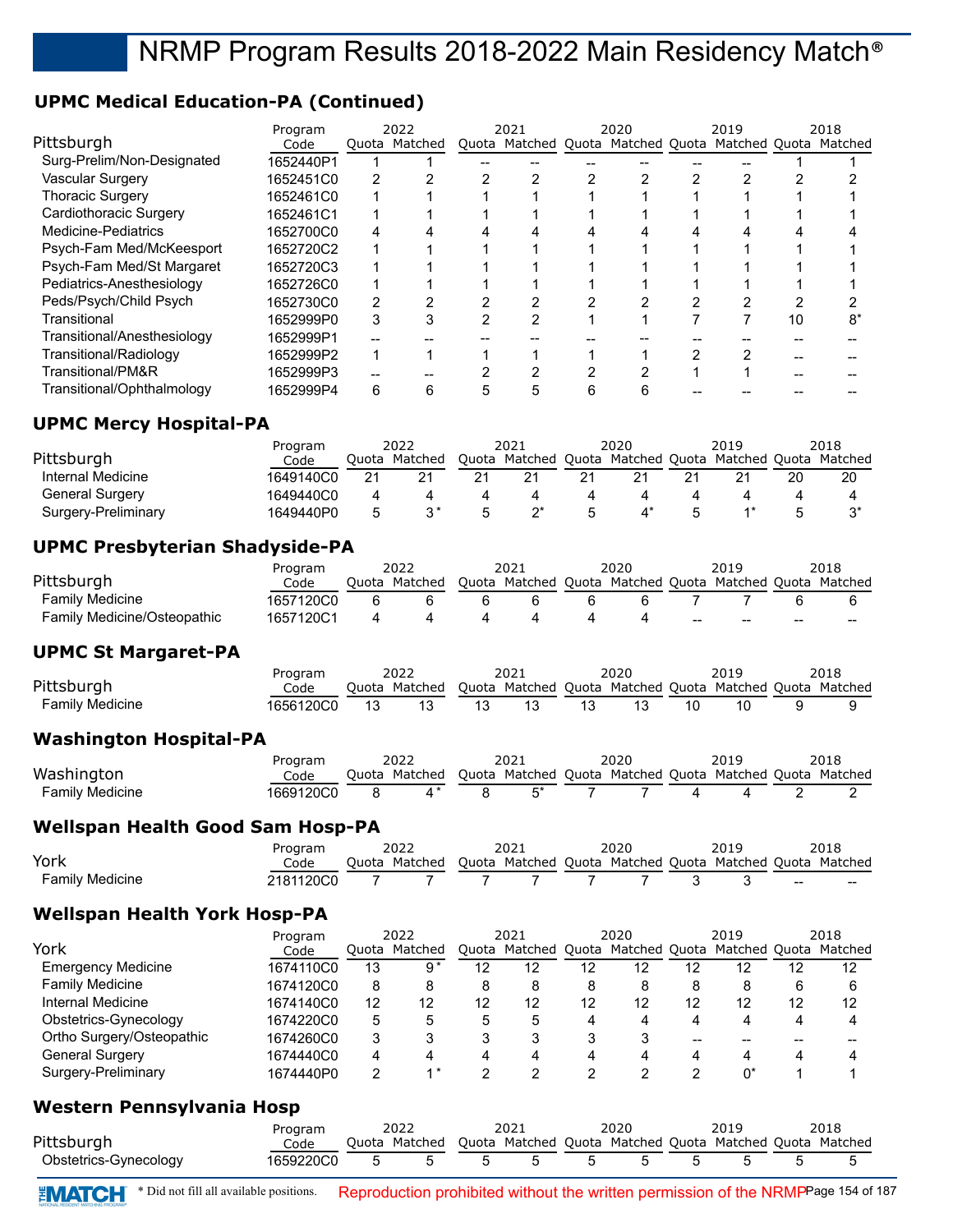## **Williamsport Hospital-PA**

|                        | Program   |       | 2022                                              |       | 2021                                                    |       | 2020  |    |    | 2018 |
|------------------------|-----------|-------|---------------------------------------------------|-------|---------------------------------------------------------|-------|-------|----|----|------|
| Williamsport           | Code      | วuota | Matched                                           |       | Ouota Matched Ouota Matched Ouota Matched Ouota Matched |       |       |    |    |      |
| <b>Family Medicine</b> | 1673120C0 | $- -$ | $\hspace{0.05cm}-\hspace{0.05cm}-\hspace{0.05cm}$ | $- -$ | $- -$                                                   | $- -$ | $- -$ | -- | -- |      |

## **Wright Center for GME-PA**

|                            | 2022<br>Program |    | 2021          |    | 2020                              |    | 2019  |    |                       | 2018 |    |
|----------------------------|-----------------|----|---------------|----|-----------------------------------|----|-------|----|-----------------------|------|----|
| Scranton                   | Code            |    | Quota Matched |    | Quota Matched Quota Matched Quota |    |       |    | Matched Quota Matched |      |    |
| <b>Family Medicine</b>     | 3056120C0       | 12 | 12            | 12 | 12                                | 11 | 11    | 11 | 5*                    | 8    | 8  |
| Family Medicine/Arizona    | 3056120C1       | 4  |               | 4  | 4                                 | 4  | $3^*$ |    |                       |      |    |
| Family Medicine/DC         | 3056120C2       | 6  | 6             | 6  | 6                                 | 6  | 6     | ⌒  | っ                     |      |    |
| Family Medicine/Washington | 3056120C3       | 4  | $2^*$         | 4  | $3^*$                             | 4  | 4     | ◠  | $4*$                  |      |    |
| Family Medicine/Ohio       | 3056120C4       | 3  | $2^*$         | 3  |                                   | 3  | $2^*$ | ◠  | 0*                    |      |    |
| Internal Medicine          | 3056140C0       |    |               |    |                                   |    |       | 9  | 9                     |      |    |
| Medicine-Primary           | 3056140M0       | 34 | 34            | 33 | 33                                | 22 | 22    | 18 | $12*$                 | 28   | 28 |
| Medicine-Primary           | 3056140M1       | -- |               |    |                                   |    |       |    |                       |      |    |
| Phys Medicine & Rehab      | 3056340C0       | 5  | 5             | -- |                                   |    |       |    |                       |      |    |
| Psychiatry                 | 3056400C0       |    |               |    | Δ                                 | Δ  | 4     |    | 4                     |      |    |

#### **PUERTO RICO**

## **Damas Hospital-PR**

|                   | Program   |       | 2022    | 2021                                                    | 2020 | 2019 | 2018 |
|-------------------|-----------|-------|---------|---------------------------------------------------------|------|------|------|
| Ponce             | Code      | Ouota | Matched | Quota Matched Quota Matched Quota Matched Quota Matched |      |      |      |
| Internal Medicine | 2039140C0 |       |         |                                                         |      |      |      |
| Transitional      | 2039999P0 |       |         |                                                         |      |      |      |

#### **Hosp Episcopal San Lucas-PR**

|                           | Program   | 2022  |         | 2021 |                                                 | 2020 |       |    | 2019        |    | 2018    |
|---------------------------|-----------|-------|---------|------|-------------------------------------------------|------|-------|----|-------------|----|---------|
| Ponce                     | Code      | Ouota | Matched |      | Quota Matched Quota Matched Quota Matched Quota |      |       |    |             |    | Matched |
| <b>Emergency Medicine</b> | 2101110C0 |       |         |      |                                                 |      |       |    |             |    |         |
| Internal Medicine         | 2101140C0 |       |         | 9    |                                                 | 6    | 6     |    |             |    |         |
| Obstetrics-Gynecology     | 2101220C0 | 4     |         | 4    |                                                 | 4    | 4     |    | 4           | 4  |         |
| Pediatrics                | 2101320C0 | 6     |         | 6    |                                                 | 6    | h     |    | $\Lambda^*$ | 6  |         |
| General Surgery           | 2101440C0 | 3     |         | 3    |                                                 |      | 3     |    |             |    |         |
| Surgery-Preliminary       | 2101440P0 | 2     | *       |      |                                                 |      |       |    |             |    |         |
| Transitional              | 2101999P0 | 9     |         | 10   | 10                                              | 13   | $8^*$ | 13 | 13          | 13 | 13      |

### **Hospital de la Concepcion-PR**

|                   |           |       |         |       |         |       | 2020          | 2019          |         |
|-------------------|-----------|-------|---------|-------|---------|-------|---------------|---------------|---------|
| San German        | Code      | Duota | Matched | Ouota | Matched | Ouota | Matched Ouota | Matched Quota | Matched |
| Internal Medicine | 1202140C0 |       |         |       |         |       |               |               |         |

#### **Ponce Health Sciences Univ SOM-PR**

|            | Program     | 2022                                                                  | 2021 |                 | 2020    | 2019            | 2018 |
|------------|-------------|-----------------------------------------------------------------------|------|-----------------|---------|-----------------|------|
| Ponce      | Code        | Quota Matched Quota Matched Quota Matched Quota Matched Quota Matched |      |                 |         |                 |      |
| Psychiatry | 1433400C0 6 |                                                                       | 6666 | $6\overline{6}$ | $5^*$ 6 | $6\overline{6}$ |      |

#### **Puerto Rico Childrens Hosp**

|            | Program   |                          | 2022          |       | 2021                                                    |                                                | 2020                                           | 2019 | 2018 |
|------------|-----------|--------------------------|---------------|-------|---------------------------------------------------------|------------------------------------------------|------------------------------------------------|------|------|
| Bayamon    | Code      |                          | Ouota Matched |       | Ouota Matched Ouota Matched Ouota Matched Ouota Matched |                                                |                                                |      |      |
| Pediatrics | 2141320C0 | $\overline{\phantom{a}}$ | $\sim$        | $- -$ | $-$                                                     | $\hspace{0.1mm}-\hspace{0.1mm}-\hspace{0.1mm}$ | $\hspace{0.1mm}-\hspace{0.1mm}-\hspace{0.1mm}$ |      |      |

## **San Juan VA Med Ctr-PR**

|                                  | Program   | 2022  |         | 2021  |                             | 2020 |    | 2019 |         |       | 2018    |
|----------------------------------|-----------|-------|---------|-------|-----------------------------|------|----|------|---------|-------|---------|
| San Juan                         | Code      | Ouota | Matched | Quota | Matched Quota Matched Quota |      |    |      | Matched | Quota | Matched |
| Internal Medicine                | 3012140C0 | 20    | 20      | 20    | 20                          | 18   | 18 |      |         | 18    |         |
| Medicine-Preliminary             | 3012140P0 | h     |         |       |                             |      |    |      |         |       |         |
| <b>Phys Medicine &amp; Rehab</b> | 3012340C0 |       |         |       |                             |      |    |      |         |       |         |

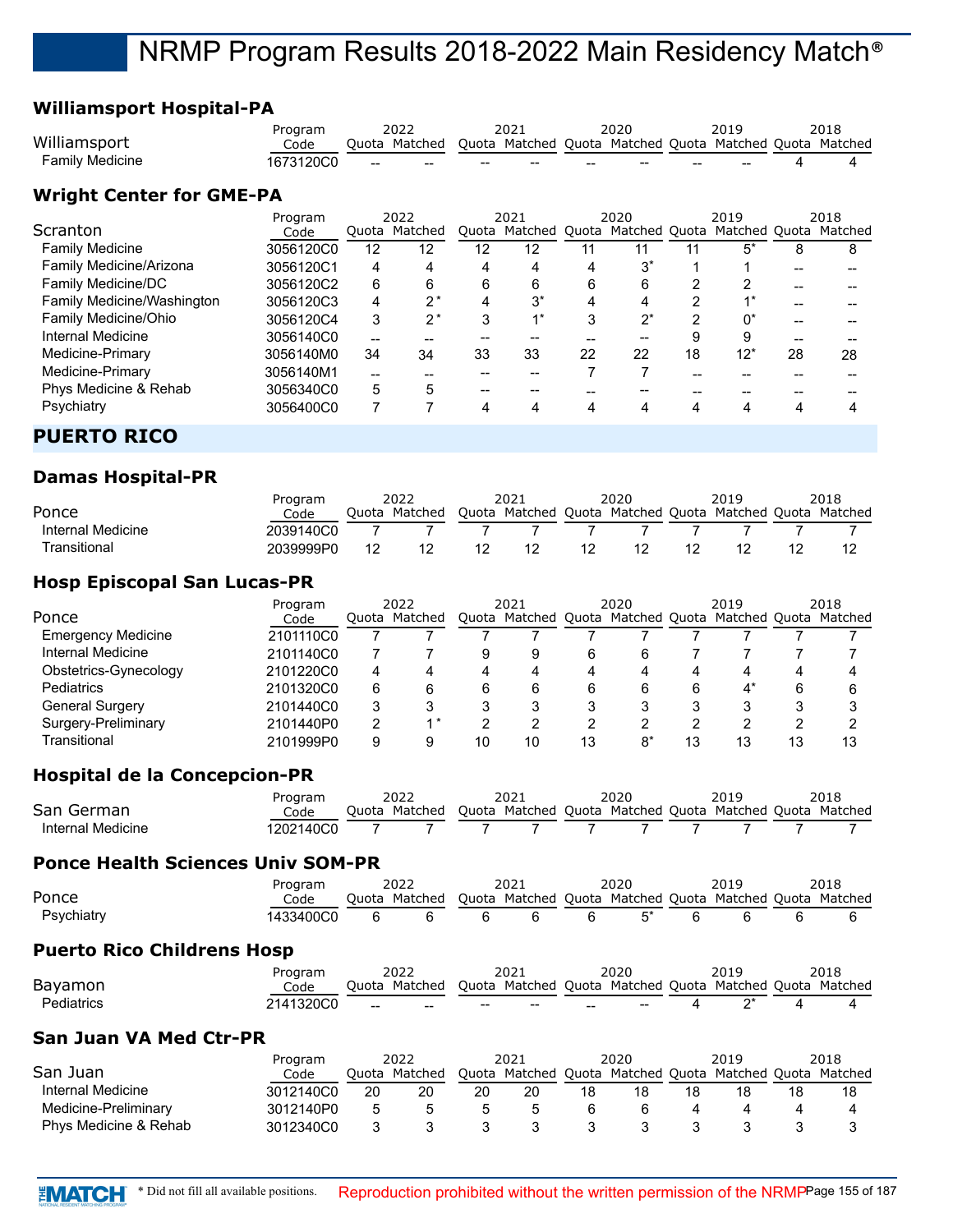## **Univ Central del Caribe SOM-PR**

|                                       | Program         |                          | 2022                  |                | 2021                                                    |                | 2020                                      |                | 2019           |                         | 2018                          |
|---------------------------------------|-----------------|--------------------------|-----------------------|----------------|---------------------------------------------------------|----------------|-------------------------------------------|----------------|----------------|-------------------------|-------------------------------|
| Bayamon                               | Code            | Quota                    | Matched               |                | Quota Matched                                           |                | Quota Matched Quota Matched Quota Matched |                |                |                         |                               |
| <b>Internal Medicine</b>              | 1775140C0       | 9                        | 9                     | 9              | $8*$                                                    | 9              | 9                                         | 9              | 9              | 10                      | $7^*$                         |
| Medicine-Preliminary                  | 1775140P0       | 8                        | 8                     | 9              | 9                                                       | 8              | 8                                         | 8              | 8              | 7                       | 7                             |
| <b>Univ of Puerto Rico</b>            |                 |                          |                       |                |                                                         |                |                                           |                |                |                         |                               |
| San Juan                              | Program<br>Code |                          | 2022<br>Quota Matched |                | 2021<br>Quota Matched Quota Matched Quota               |                | 2020                                      |                | 2019           |                         | 2018<br>Matched Quota Matched |
| Anesthesiology                        | 1116040C0       | 3                        | 3                     | 3              | 3                                                       | 3              | 3                                         | 3              | 3              | 3                       | 3                             |
| Dermatology                           | 1116080A0       | 3                        | 3                     | $\overline{c}$ | $\overline{c}$                                          | 3              | 3                                         | 3              | 3              | 2                       | $\overline{c}$                |
| <b>Emergency Medicine</b>             | 1116110C0       | 10                       | 10                    | 10             | 10                                                      | 10             | 10                                        | 10             | 10             | 10                      | $10$                          |
| <b>Family Medicine</b>                | 1116120C0       | 8                        | 8                     | 8              | 8                                                       | 8              | 8                                         | 8              | 8              | 8                       |                               |
| Internal Medicine                     |                 |                          |                       |                |                                                         |                |                                           |                |                |                         | 8                             |
|                                       | 1116140C0       | 14                       | 14                    | 17             | 17<br>$0^*$                                             | 17             | 17                                        | 13             | 13             | 16                      | 16                            |
| Medicine-Preliminary                  | 1116140P0       | $\overline{c}$           | $0^*$                 | 2              |                                                         | 3              | $2^*$                                     | 1              | $0^*$          | 2                       | $\boldsymbol{2}$              |
| <b>Neurological Surgery</b>           | 1116160C0       | $-$                      | $-$                   | 2              | 2                                                       | 1              | 1                                         | 2              | 2              | 1                       | 1                             |
| Neurology                             | 1116180C0       | 3                        | 3                     | 3              | 3                                                       | 3              | 3                                         | 3              | 3              | 3                       | $2^*$                         |
| Child Neurology                       | 1116185C0       | 1                        | $0^*$                 | 1              | 1                                                       | 1              | $0^*$                                     | 1              | $0^*$          | 1                       | $0^*$                         |
| Obstetrics-Gynecology                 | 1116220C0       | 5                        | 5                     | 5              | 5                                                       | 5              | 5                                         | 4              | 4              | 5                       | 5                             |
| Orthopaedic Surgery                   | 1116260C0       | 4                        | 4                     | 4              | 4                                                       | 4              | 4                                         | 4              | 4              | 4                       | 4                             |
| Otolaryngology                        | 1116280C0       | 2                        | $\overline{c}$        | 2              | 2                                                       | 2              | 2                                         | $\overline{c}$ | $\overline{c}$ | $\overline{\mathbf{c}}$ | $\overline{c}$                |
| Pathology                             | 1116300C0       | 3                        | 3                     | 3              | $1^*$                                                   | 4              | $\overline{4}$                            | 4              | $3^*$          | 3                       | $2^*$                         |
| Pediatrics                            | 1116320C0       | 13                       | 13                    | 13             | 13                                                      | 13             | 13                                        | 13             | 13             | 13                      | 13                            |
| Phys Medicine & Rehab                 | 1116340C0       | 3                        | 3                     | 3              | 3                                                       | 3              | 3                                         | 3              | 3              | 3                       | 3                             |
| Psychiatry                            | 1116400C0       | 6                        | 6                     | 6              | $3^*$                                                   | 6              | 6                                         | 6              | 6              | 6                       | 6                             |
| Radiology-Diagnostic                  | 1116420A0       | 4                        | 4                     | 4              | 4                                                       | 4              | 4                                         | 4              | 4              | 4                       | 4                             |
| Radiology-Diagnostic                  | 1116420R0       | $\overline{\phantom{a}}$ | --                    | --             | $\hspace{0.05cm}$ $\hspace{0.05cm}$                     | 1              | $0^*$                                     | --             | --             | 1                       | $0^*$                         |
| <b>General Surgery</b>                | 1116440C0       | 5                        | 5                     | 5              | 5                                                       | 5              | 5                                         | 5              | 5              | 5                       | 5                             |
| Surgery-Preliminary                   | 1116440P0       | 6                        | $3*$                  | 8              | $3^*$                                                   | $\overline{7}$ | $3^*$                                     | 9              | $2^*$          | 7                       | $3^*$                         |
| Medicine-Pediatrics                   | 1116700C0       | 2                        | 2                     | 2              | 2                                                       | 2              | $\overline{\mathbf{c}}$                   | $\overline{c}$ | $1^*$          | $\overline{\mathbf{c}}$ | $\overline{c}$                |
| Transitional                          | 1116999P0       | 4                        | 4                     | 4              | 4                                                       | 4              | 4                                         | 4              | 4              | 4                       | 4                             |
| <b>RHODE ISLAND</b>                   |                 |                          |                       |                |                                                         |                |                                           |                |                |                         |                               |
| <b>Brown Family Med-RI</b>            |                 |                          |                       |                |                                                         |                |                                           |                |                |                         |                               |
|                                       | Program         |                          | 2022                  |                | 2021                                                    |                | 2020                                      |                | 2019           |                         | 2018                          |
| Pawtucket                             | Code            |                          | Quota Matched         |                | Quota Matched Quota Matched Quota Matched Quota Matched |                |                                           |                |                |                         |                               |
| <b>Family Medicine</b>                | 1676120C0       |                          |                       |                |                                                         |                |                                           | 12             | 12             | 12                      | 12                            |
| <b>Brown Med Sch/Memorial Hosp-RI</b> |                 |                          |                       |                |                                                         |                |                                           |                |                |                         |                               |
|                                       | Program         |                          | 2022                  |                | 2021                                                    |                | 2020                                      |                | 2019           |                         | 2018                          |
| Pawtucket                             | Code            |                          | Quota Matched         |                | Quota Matched Quota Matched Quota Matched Quota Matched |                |                                           |                |                |                         |                               |
| Internal Medicine                     | 1676140C0       |                          |                       |                |                                                         |                |                                           |                |                | 7                       | 7                             |
| <b>Brown Univ/Butler Hospital-RI</b>  |                 |                          |                       |                |                                                         |                |                                           |                |                |                         |                               |
|                                       | Program         |                          | 2022                  |                | 2021                                                    |                | 2020                                      |                | 2019           |                         | 2018                          |
| Providence                            | Code            |                          | Quota Matched         |                | Quota Matched Quota Matched Quota Matched Quota Matched |                |                                           |                |                |                         |                               |
| Psychiatry                            | 3170400C0       | 10                       | 10                    | 9              | 9                                                       | 9              | 9                                         | 9              | 9              | 9                       | 9                             |
| <b>Brown Univ/Kent Hospital</b>       |                 |                          |                       |                |                                                         |                |                                           |                |                |                         |                               |
|                                       | Program         |                          | 2022                  |                | 2021                                                    |                | 2020                                      |                | 2019           |                         | 2018                          |
| Warwick                               | Code            |                          | Quota Matched         |                | Quota Matched Quota Matched Quota Matched Quota Matched |                |                                           |                |                |                         |                               |
| Family Medicine/Pawtucket             | 2270120C0       | 12                       | 12                    | 12             | 12                                                      |                |                                           |                |                |                         |                               |
| Family Medicine/Warwick               | 2270120C1       | 4                        | 4                     | 4              | 4                                                       |                |                                           |                |                |                         |                               |
| Internal Medicine                     | 2270140C0       | 13                       | 13                    | 13             | 13                                                      |                |                                           |                |                |                         |                               |
| <b>Brown Univ/Rhode Island Hosp</b>   |                 |                          |                       |                |                                                         |                |                                           |                |                |                         |                               |
|                                       | Program         |                          | 2022                  |                | 2021                                                    |                | 2020                                      |                | 2019           |                         | 2018                          |
| Providence                            | Code            |                          | Quota Matched         |                | Quota Matched Quota Matched Quota Matched Quota Matched |                |                                           |                |                |                         |                               |
| Anesthesiology                        | 1677040A0       | 16                       | 16                    | 12             | 12                                                      | 12             | 12                                        | 12             | 12             | 12                      | 12                            |

Anesthesiology 1677040R0 4 4 - - - - - - - 12 12



**\*MATCH** \* Did not fill all available positions. Reproduction prohibited without the written permission of the NRMPPage 156 of 187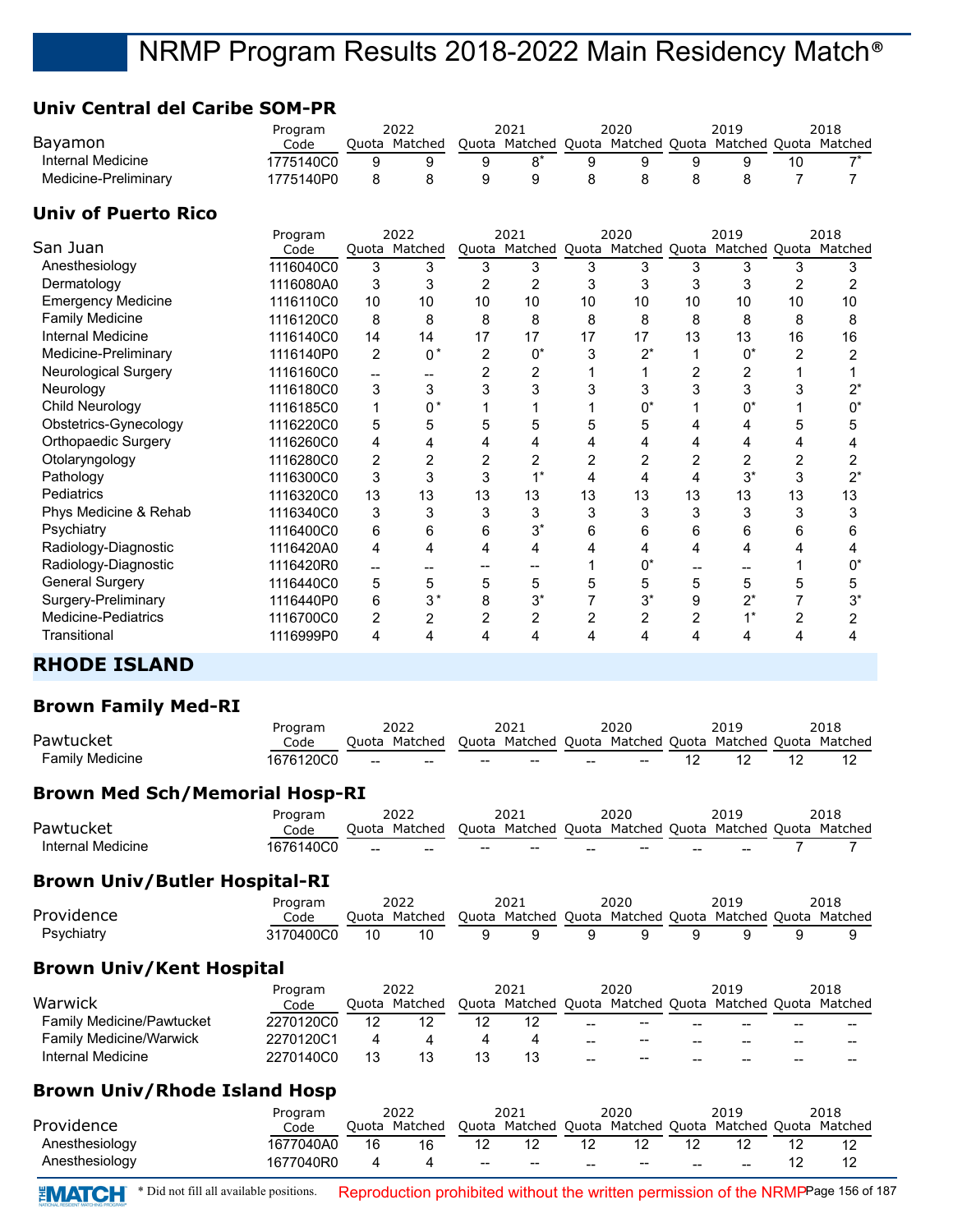## **Brown Univ/Rhode Island Hosp (Continued)**

|                                  | Program   |                | 2022          |    | 2021          |    | 2020 |    | 2019                                      |    | 2018 |
|----------------------------------|-----------|----------------|---------------|----|---------------|----|------|----|-------------------------------------------|----|------|
| Providence                       | Code      |                | Quota Matched |    | Quota Matched |    |      |    | Quota Matched Quota Matched Quota Matched |    |      |
| Dermatology                      | 1677080A0 | 4              | 4             | Δ  |               |    |      | Δ  |                                           |    |      |
| <b>Emergency Medicine</b>        | 1677110C0 | 14             | 14            | 14 | 14            | 14 | 14   | 13 | 13                                        | 13 | 13   |
| <b>Internal Medicine</b>         | 1677140C0 | 29             | 29            | 29 | 29            | 29 | 29   | 29 | 29                                        | 29 | 29   |
| Medicine-Primary                 | 1677140M0 | 10             | 10            | 10 | 10            | 10 | 10   | 10 | 10                                        | 10 | 10   |
| Medicine-Preliminary             | 1677140P0 | 5              | 5             | 5  | 5             | 6  | 6    | 5  | 5                                         | 6  | 6    |
| Med-Prelim/Neurology             | 1677140P1 | 6              | 6             | 6  | 6             | 6  | 6    | 6  | 6                                         |    | 5    |
| Med-Prelim/Anesthesiology        | 1677140P2 | $\overline{2}$ |               |    |               |    |      | 2  |                                           |    |      |
| Neurological Surgery             | 1677160C0 | 2              |               |    |               |    |      |    |                                           |    |      |
| Neurology                        | 1677180A0 | 6              | 6             | 6  | 6             | 6  | 6    | 6  | 6                                         | 6  | ĥ    |
| Orthopaedic Surgery              | 1677260C0 | 6              | 6             | 6  | 6             | 6  | 6    | 6  | 6                                         | 6  | 6    |
| Pathology                        | 1677300C0 | 4              |               |    | 4             |    |      |    |                                           |    |      |
| Pediatrics                       | 1677320C0 | 16             | 16            | 16 | 16            | 17 | 17   | 16 | 16                                        | 16 | 16   |
| Plastic Surgery (Integrated)     | 1677362C0 | 2              | 2             |    | 2             |    | 2    | 2  |                                           |    |      |
| Interventional Radiology (Integ) | 1677416A0 | 2              | 2             |    |               |    | 2    |    |                                           |    |      |
| Radiology-Diagnostic             | 1677420A0 | 6              | 6             | 6  | 6             | 6  | 6    | 6  | 6                                         | 6  | 6    |
| Radiology-Diagnostic             | 1677420R0 | --             |               |    | 2             |    |      |    |                                           |    |      |
| <b>General Surgery</b>           | 1677440C0 | 7              |               |    |               |    |      |    |                                           |    |      |
| Surgery-Preliminary              | 1677440P0 | 6              |               | 6  | $4^*$         | 6  | 3*   | 6  | 2*                                        |    | 5*   |
| <b>Medicine-Pediatrics</b>       | 1677700C0 | 4              | 4             |    | 4             |    | 4    | 4  |                                           |    |      |
| Peds/Psych/Child Psych           | 1677730C0 | 3              | 3             | 3  | 3             | 3  | 3    | 3  | 3                                         |    | 3    |

## **Brown Univ/Women & Infants Hosp of RI**

| Providence                | Program<br>Code |     | 2022<br>Ouota Matched |   | 2021<br>Quota Matched Quota Matched Quota Matched Quota Matched |   | 2020  |   | 2019 |   | 2018 |
|---------------------------|-----------------|-----|-----------------------|---|-----------------------------------------------------------------|---|-------|---|------|---|------|
| Obstetrics-Gynecology     | 2793220C0       | 8   | 8                     | 8 | 8                                                               | 8 | 8     | 8 |      | 8 | 8    |
| <b>Kent Hospital-RI</b>   |                 |     |                       |   |                                                                 |   |       |   |      |   |      |
|                           | Program         |     | 2022                  |   | 2021                                                            |   | 2020  |   | 2019 |   | 2018 |
|                           |                 |     |                       |   |                                                                 |   |       |   |      |   |      |
| Warwick                   | Code            |     | Ouota Matched         |   | Quota Matched Quota Matched Quota Matched Quota Matched         |   |       |   |      |   |      |
| <b>Emergency Medicine</b> | 1936110C0       | 8   | 8                     | 8 | 8                                                               | 8 | 8     | 8 |      | 8 | 8    |
| <b>Family Medicine</b>    | 1936120C0       | $-$ |                       |   | $- -$                                                           | 4 | $3^*$ | 4 | 4    | 3 | ′^   |

## **NYMC-Landmark Med Ctr-RI**

|                      | Program   |       | 2022    |                                                | 2021                                                    |                 | 2020                     |    | 2019  |    | 2018  |
|----------------------|-----------|-------|---------|------------------------------------------------|---------------------------------------------------------|-----------------|--------------------------|----|-------|----|-------|
| Woonsocket           | Code      | Ouota | Matched |                                                | Quota Matched Quota Matched Quota Matched Quota Matched |                 |                          |    |       |    |       |
| Internal Medicine    | 2307140C0 |       |         | $\hspace{0.05cm}$                              | $- -$                                                   | $\qquad \qquad$ | --                       | -- | $- -$ | -- | $- -$ |
| Medicine-Preliminary | 2307140P0 |       |         | $\hspace{0.1mm}-\hspace{0.1mm}-\hspace{0.1mm}$ | $- -$                                                   | $- -$           | $\overline{\phantom{m}}$ | -- | $- -$ | -- | $- -$ |

Internal Medicine 1936140C0 -- -- -- 13 13 12 10\* 5 4\*

## **Roger Williams Med Ctr-RI**

|                                 | Program   | 2022 |               | 2021  |                             | 2020 |    | 2019 |                       |    | 2018 |
|---------------------------------|-----------|------|---------------|-------|-----------------------------|------|----|------|-----------------------|----|------|
| Providence                      | Code      |      | Ouota Matched | Ouota | Matched Quota Matched Quota |      |    |      | Matched Quota Matched |    |      |
| Dermatology                     | 1678080A0 | --   |               | $- -$ | --                          |      |    |      |                       |    |      |
| Dermatology                     | 1678080R0 | $-$  | --            | $- -$ | $- -$                       |      |    | --   | --                    | -- |      |
| Internal Medicine               | 1678140C0 | 12   |               | 13    | 13                          | 13   | 13 |      |                       | 14 | 14   |
| Med-Prelim/Brown Anesthesiology | 1678140P0 | 4    |               | 4     |                             |      |    |      |                       |    |      |
| Medicine-Preliminary            | 1678140P1 |      |               |       |                             | --   | -- |      |                       |    |      |

## **SOUTH CAROLINA**

## **Aiken Regional Med Ctrs-SC**

|                 | 'roaram   | 2022  |         | 2021                                           |                                                |                 | 2020              |    | 2019                  |                 | 2018  |
|-----------------|-----------|-------|---------|------------------------------------------------|------------------------------------------------|-----------------|-------------------|----|-----------------------|-----------------|-------|
| Aiken           | Code      | Ouota | Matched |                                                | Ouota Matched Ouota Matched Ouota              |                 |                   |    | Matched Ouota Matched |                 |       |
| Family Medicine | 2321120C0 |       |         | $\hspace{0.1mm}-\hspace{0.1mm}-\hspace{0.1mm}$ | $\hspace{0.1mm}-\hspace{0.1mm}-\hspace{0.1mm}$ | $\qquad \qquad$ | $\hspace{0.04in}$ | -- | --                    | $\qquad \qquad$ | $- -$ |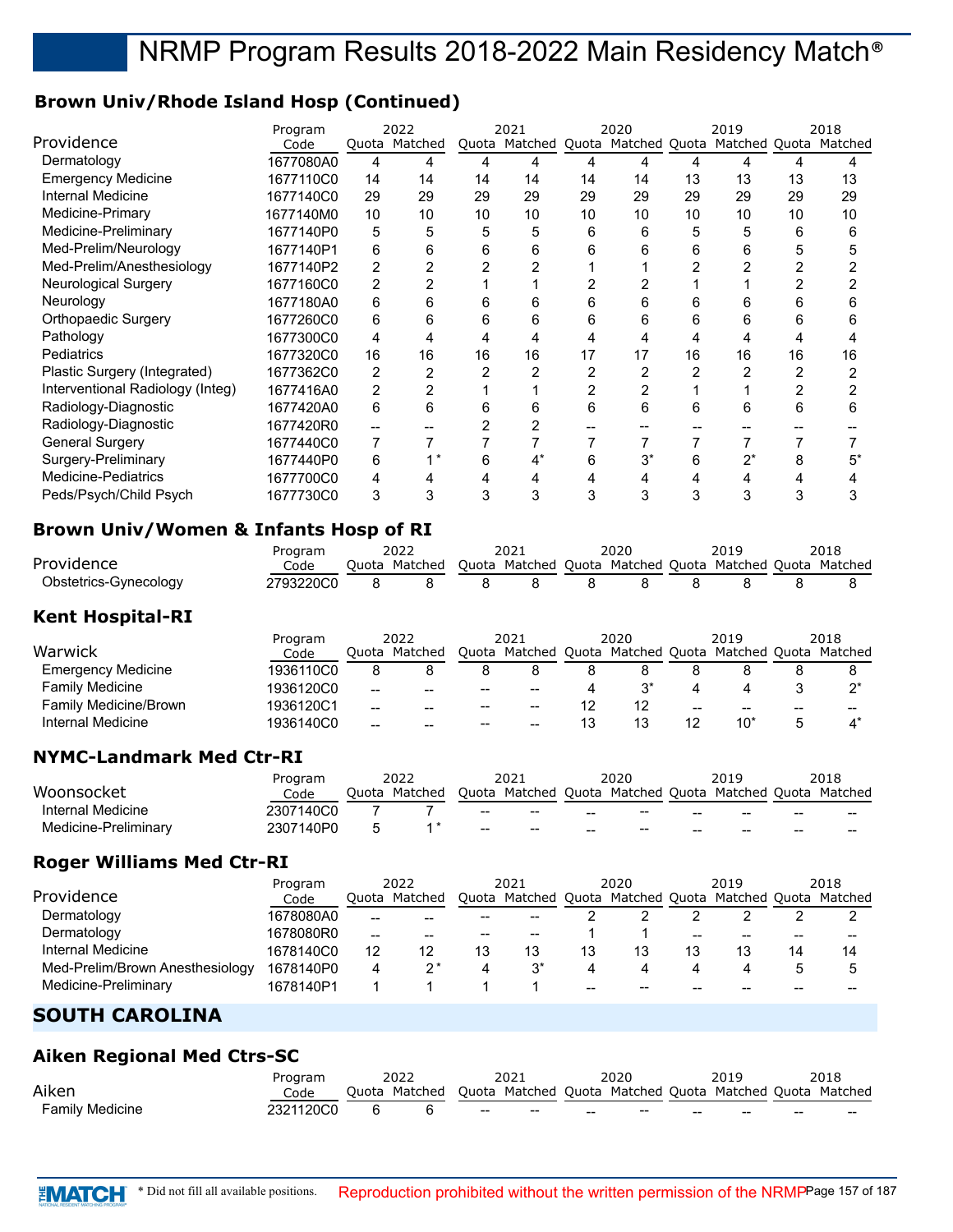## **AnMed Health-SC**

| Anderson                           | Program<br>Code |       | 2022<br>Ouota Matched |    | 2021<br>Quota Matched Quota Matched Quota |    | 2020  |    | 2019  |    | 2018<br>Matched Quota Matched |
|------------------------------------|-----------------|-------|-----------------------|----|-------------------------------------------|----|-------|----|-------|----|-------------------------------|
| <b>Family Medicine</b>             | 3017120C0       | 11    | $9*$                  | 11 | ġ*                                        | 11 | 11    |    |       | 11 | 11                            |
| <b>Grand Strand Reg Med Ctr-SC</b> |                 |       |                       |    |                                           |    |       |    |       |    |                               |
|                                    | Program         |       | 2022                  |    | 2021                                      |    | 2020  |    | 2019  |    | 2018                          |
| Myrtle Beach                       | Code            |       | Ouota Matched         |    | Quota Matched Quota Matched Quota         |    |       |    |       |    | Matched Quota Matched         |
| Anesthesiology                     | 1761040C0       | 6     | 6                     | 6  | 6                                         | 6  | 6     | 24 | "     |    |                               |
| <b>Emergency Medicine</b>          | 1761110C0       | 12    | 12                    | 12 | 12                                        | 12 | 12    | 12 | 12    | 12 | 12                            |
| <b>Family Medicine</b>             | 1761120C0       | 6     | $3^*$                 | 6  | $5^*$                                     | 6  | $4^*$ | 6  | $4^*$ | 6  | 6                             |
| Internal Medicine                  | 1761140C0       | 13    | 13                    | 13 | 13                                        | 13 | 13    | 13 | 13    | 10 | 10                            |
| <b>General Surgery</b>             | 1761440C0       | 3     | 3                     | 3  | 3                                         | 3  | 3     | 3  | 3     | 3  | 3                             |
| Surgery-Preliminary                | 1761440P0       | $- -$ | --                    | 4  | $0^*$                                     | 4  | $4*$  | 4  | $0^*$ | 4  | $0^*$                         |
| Transitional                       | 1761999P0       | 12    | 12                    | 12 | 12                                        | 12 | 12    | 12 | 12    | 12 | 12                            |

## **McLeod Reg Med Ctr-SC**

|                                | Program   | 2022          | 2021                                                    |     | 2020              |    | 2019 |    | 2018 |
|--------------------------------|-----------|---------------|---------------------------------------------------------|-----|-------------------|----|------|----|------|
| Florence                       | Code      | Ouota Matched | Quota Matched Quota Matched Quota Matched Quota Matched |     |                   |    |      |    |      |
| Family Med/Urban Florence      | 2032120C0 |               |                                                         |     |                   |    |      |    |      |
| <b>Family Med/Rural Cheraw</b> | 2032120C1 |               |                                                         | $-$ | $- -$             | -- | --   | -- |      |
| Family Med/Rural Clarendon     | 2032120C2 |               |                                                         | $-$ | $\hspace{0.05cm}$ | -- | --   | -- |      |

## **Medical University of SC**

|                                  | Program   |                          | 2022            |                | 2021           |                          | 2020                                |                          | 2019                                                    |                          | 2018           |
|----------------------------------|-----------|--------------------------|-----------------|----------------|----------------|--------------------------|-------------------------------------|--------------------------|---------------------------------------------------------|--------------------------|----------------|
| Charleston                       | Code      |                          | Quota Matched   |                |                |                          |                                     |                          | Quota Matched Quota Matched Quota Matched Quota Matched |                          |                |
| Anesthesiology                   | 1680040C0 | $\overline{15}$          | $\overline{15}$ | 15             | 15             | $\overline{15}$          | $\overline{15}$                     | $\overline{15}$          | 15                                                      | 15                       | 15             |
| Dermatology                      | 1680080A0 | 4                        | 4               | 4              | 4              | 4                        | 4                                   | 4                        | 4                                                       | 3                        | 3              |
| Dermatology/Pediatrics           | 1680080A1 | $\overline{\phantom{a}}$ | --              | 1              | $0^*$          | --                       |                                     | --                       | --                                                      | --                       |                |
| Dermatology/International        | 1680080C0 | $\mathbf{1}$             | $\mathbf{1}$    | --             | $-$            | 1                        |                                     | $\mathbf{1}$             | $\mathbf{1}$                                            | --                       |                |
| Dermatology                      | 1680080R0 | $\overline{\phantom{a}}$ | $\overline{a}$  | $-$            | $-$            | 1                        |                                     | $\overline{a}$           | --                                                      | --                       |                |
| <b>Emergency Medicine</b>        | 1680110C0 | 10                       | 10              | 10             | 10             | 10                       | 10                                  | 10                       | 10                                                      | 6                        | 6              |
| <b>Family Medicine</b>           | 1680120C1 | 10                       | 10              | 10             | 10             | $\overline{\phantom{a}}$ | $\hspace{0.05cm}$ $\hspace{0.05cm}$ | $\overline{\phantom{a}}$ | $\overline{\phantom{a}}$                                | $\overline{\phantom{a}}$ |                |
| <b>Internal Medicine</b>         | 1680140C0 | 26                       | 26              | 24             | 24             | 24                       | 24                                  | 25                       | 25                                                      | 26                       | 26             |
| Internal Medicine/PSTP           | 1680140C1 | $\overline{\phantom{a}}$ | --              | 1              | 1              | 1                        | 1                                   | $\overline{\phantom{a}}$ | --                                                      | --                       |                |
| Medicine-Preliminary             | 1680140P0 | $\overline{c}$           | $\overline{2}$  | 4              | 4              | 4                        | 4                                   | 4                        | 4                                                       | 3                        | 3              |
| Med-Prelim/Ophthalmology         | 1680140P1 | 2                        | $\overline{2}$  | $\overline{a}$ | $\overline{a}$ | --                       |                                     | --                       | --                                                      | --                       |                |
| <b>Neurological Surgery</b>      | 1680160C0 | 2                        | $\overline{2}$  | $\overline{2}$ | $\overline{c}$ | 2                        | $\overline{2}$                      | 2                        | $\overline{2}$                                          | $\overline{c}$           | $\overline{c}$ |
| Neurology                        | 1680180C0 | 8                        | 8               | 8              | 8              | 8                        | 8                                   | 8                        | 8                                                       | $\overline{7}$           | 7              |
| Child Neurology                  | 1680185C0 | 1                        | $0*$            | 1              | 1              | 1                        | 1                                   | 1                        | $0^*$                                                   | 1                        | 1              |
| Child Neurology                  | 1680185R0 | $\overline{\phantom{a}}$ |                 | --             | --             | 1                        | $0^*$                               | 1                        | $0^*$                                                   | 1                        | $0^*$          |
| Obstetrics-Gynecology            | 1680220C0 | 6                        | 6               | 6              | 6              | 6                        | 6                                   | 6                        | 6                                                       | 6                        | 6              |
| <b>Orthopaedic Surgery</b>       | 1680260C0 | 4                        | 4               | 3              | 3              | 3                        | 3                                   | 4                        | 4                                                       | 3                        | 3              |
| Otolaryngology                   | 1680280C0 | 4                        | 4               | 4              | 4              | 4                        | 4                                   | 4                        | 4                                                       | 4                        | 4              |
| Pathology                        | 1680300C0 | 5                        | 5               | 5              | 5              | 5                        | 5                                   | 5                        | 5                                                       | 6                        | 6              |
| Pediatrics                       | 1680320C0 | 14                       | 14              | 14             | 14             | 14                       | 14                                  | 14                       | 14                                                      | 14                       | 14             |
| Pediatrics-Primary               | 1680320M0 | 3                        | 3               | 3              | 3              | 2                        | $\overline{c}$                      | $\overline{c}$           | 2                                                       | $\overline{c}$           | $\overline{c}$ |
| Plastic Surgery (Integrated)     | 1680362C0 | 1                        | $\mathbf 1$     | $\mathbf 1$    | 1              | 1                        | 1                                   | 1                        | 1                                                       | 1                        |                |
| Psychiatry                       | 1680400C0 | 14                       | 14              | 14             | 14             | 14                       | 14                                  | 14                       | 14                                                      | 14                       | 14             |
| Interventional Radiology (Integ) | 1680416A0 | 2                        | $\overline{2}$  | $\overline{c}$ | $\overline{c}$ | $\overline{c}$           | $\overline{2}$                      | $\overline{2}$           | $\overline{2}$                                          | $\overline{c}$           | $\overline{c}$ |
| Radiology-Diagnostic             | 1680420A0 | 11                       | 11              | 11             | 11             | 11                       | 11                                  | 11                       | 11                                                      | 11                       | 11             |
| Radiology-Diagnostic             | 1680420R0 | $\overline{\phantom{a}}$ |                 |                |                |                          |                                     | 1                        | 1                                                       | 1                        |                |
| <b>Radiation Oncology</b>        | 1680430A0 | 2                        | $0*$            | 1              | $0^*$          | 1                        | 1                                   | $\overline{c}$           | $\overline{c}$                                          | $\overline{c}$           | 2              |
| <b>General Surgery</b>           | 1680440C0 | 8                        | 8               | 6              | 6              | 6                        | 6                                   | 6                        | 6                                                       | 5                        | 5              |
| Surgery-Preliminary              | 1680440P0 | 12                       | 12              | 12             | $2^*$          | 11                       | $6*$                                | 14                       | $6*$                                                    | 11                       | $9*$           |
| Surg-Prelim/Int Radiology        | 1680440P1 | $\overline{c}$           | $\overline{2}$  | $\overline{2}$ | 2              | $\overline{2}$           | $0^*$                               |                          | --                                                      | $\overline{2}$           | 2              |
| <b>Vascular Surgery</b>          | 1680451C0 | 2                        | $\overline{2}$  | $\overline{2}$ | $\overline{c}$ | 2                        | 2                                   | 1                        | 1                                                       | 1                        |                |
| <b>Thoracic Surgery</b>          | 1680461C0 | 2                        | $\overline{2}$  | $\mathbf{1}$   | $\mathbf{1}$   | 1                        | 1                                   | 1                        | 1                                                       | $\mathbf{1}$             |                |
| Medicine-Pediatrics              | 1680700C0 | 4                        | 4               | 4              | 4              | 4                        | 4                                   | 4                        | $3^*$                                                   | 4                        | 4              |
| Medicine-Psychiatry              | 1680715C0 | 2                        | $\overline{c}$  | 2              | 2              | $\overline{c}$           | 2                                   | $\overline{c}$           | $\overline{c}$                                          | 2                        | 2              |
| Psychiatry-Neurology             | 1680755C0 | 1                        | $0*$            | $\mathbf{1}$   | 1              | $\mathbf{1}$             | 1                                   | $\mathbf{1}$             | 1                                                       | 1                        | 1              |
|                                  |           |                          |                 |                |                |                          |                                     |                          |                                                         |                          |                |

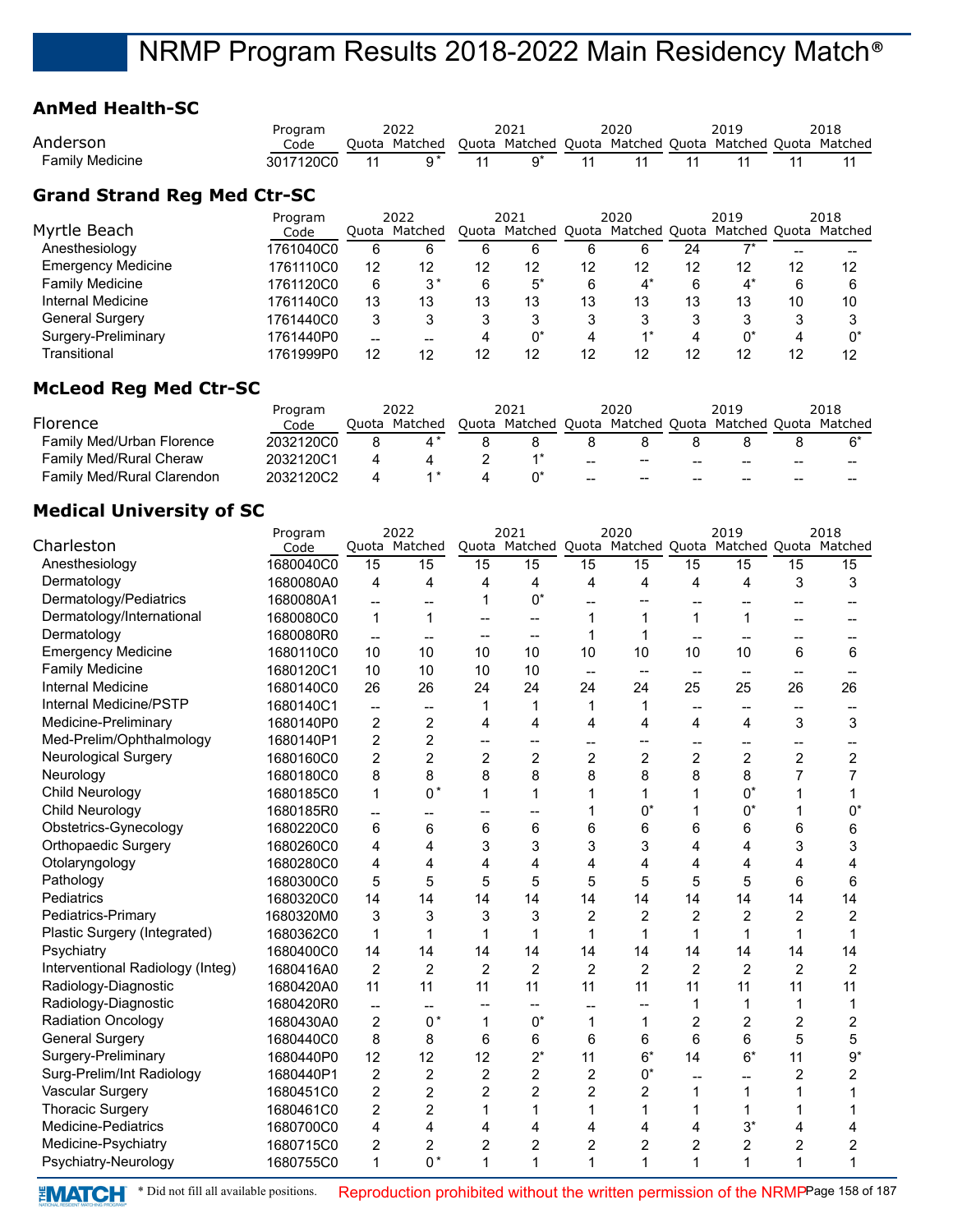## **Medical University of SC (Continued)**

|                            | Program   | 2022          | 2021 |     | 2020                     |       | 2019                                                    |    | 2018  |
|----------------------------|-----------|---------------|------|-----|--------------------------|-------|---------------------------------------------------------|----|-------|
| Charleston                 | Code      | Ouota Matched |      |     |                          |       | Quota Matched Quota Matched Quota Matched Quota Matched |    |       |
| Transitional               | 1680999P0 |               |      | $-$ | $-$                      | $- -$ | --                                                      | -- | $- -$ |
| Transitional/Ophthalmology | 1680999P1 |               |      | $-$ | $\overline{\phantom{m}}$ | --    | --                                                      | -- | $- -$ |

## **Prisma Health-U of SC SOM Columbia**

|                               | Program   |    | 2022          |    | 2021          |    | 2020          |       | 2019                  |    | 2018 |
|-------------------------------|-----------|----|---------------|----|---------------|----|---------------|-------|-----------------------|----|------|
| Columbia                      | Code      |    | Quota Matched |    | Quota Matched |    | Quota Matched | Quota | Matched Quota Matched |    |      |
| <b>Emergency Medicine</b>     | 1681110C0 | 13 | 13            | 13 | 13            | 13 | 13            | 13    | 13                    | 13 | 13   |
| Family Medicine/Columbia      | 1681120C0 | 10 | 10            | 10 | 10            | 10 | 10            | 11    | $8*$                  | 10 | 10   |
| <b>Family Medicine/Sumter</b> | 1681120C1 | 4  | 4             | 4  | 4             | 4  | 4             |       |                       | 4  | በ*   |
| Family Med/Winnsboro Rural    | 1681120C2 | 1  | 0*            |    |               |    |               |       |                       |    |      |
| Internal Medicine             | 1681140C0 | 11 | 11            | 11 | 11            | 11 | 11            |       | 11                    | 11 |      |
| Medicine-Primary              | 1681140M0 | 3  |               |    |               |    | 3             |       | $2^*$                 |    |      |
| Medicine-Preliminary          | 1681140P0 | 3  |               |    | 3             |    |               |       |                       |    |      |
| Neurology                     | 1681180C0 | 6  | հ             | 6  | 6             | 6  | 6             |       |                       |    |      |
| Obstetrics-Gynecology         | 1681220C0 | 4  |               |    |               |    |               |       |                       |    |      |
| Orthopaedic Surgery           | 1681260C0 | 4  |               |    | 4             |    | 4             | 3     |                       |    |      |
| Pediatrics                    | 1681320C0 | 13 | $12*$         | 13 | 13            | 13 | $9^*$         | 13    | $9^*$                 | 12 | 12   |
| Plastic Surgery (Integrated)  | 1681362C0 | 1  |               |    |               |    |               |       |                       |    |      |
| Psychiatry                    | 1681400C0 | 8  | 8             |    | 8             |    | 8             | 8     | 8                     |    |      |
| <b>General Surgery</b>        | 1681440C0 | 4  |               |    | 3             |    | 3             | 3     |                       |    |      |
| Surgery-Preliminary           | 1681440P0 | 2  |               |    |               | ◠  |               |       | 2                     |    |      |

## **Prisma Health-U of SC SOM Greenville**

|                                   | Program   | 2022           |               | 2021 |               | 2020 |                     |    | 2019                  |    | 2018 |
|-----------------------------------|-----------|----------------|---------------|------|---------------|------|---------------------|----|-----------------------|----|------|
| Greenville                        | Code      |                | Quota Matched |      | Quota Matched |      | Quota Matched Quota |    | Matched Quota Matched |    |      |
| <b>Emergency Medicine</b>         | 1683110C0 | 10             | 10            | 10   | 10            | 10   | 10                  | 10 | 10                    | 10 | 10   |
| <b>Family Medicine/Greenville</b> | 1683120C0 | 6              | 6             | 6    | 6             | 6    | 6                   |    | $3^*$                 |    | 6*   |
| Family Medicine/Seneca            | 1683120C2 | 6              | 6             | 6    | 6             | 6    | 6                   |    |                       |    |      |
| <b>Family Medicine/Greer</b>      | 1683120C3 | 6              | 6             | 6    | 6             | 6    | 6                   |    |                       |    |      |
| Internal Medicine                 | 1683140C0 | 12             | 12            | 12   | 12            | 12   | 12                  | 12 | 12                    | 12 |      |
| Medicine-Preliminary              | 1683140P0 | --             |               |      |               |      |                     |    | 4                     | 4  |      |
| Neurology                         | 1683180C0 | 6              | 6             | 6    | 6             | 6    | 6                   |    |                       |    |      |
| Obstetrics-Gynecology             | 1683220C0 | 6              | 6             | 6    | 6             | 6    | 6                   | 6  | 6                     | հ  |      |
| Orthopaedic Surgery               | 1683260C0 | 4              | 4             |      |               |      |                     |    | 4                     |    |      |
| <b>Pediatrics</b>                 | 1683320C0 | 11             | 11            | 11   | 11            | 11   | 11                  | 11 | 11                    | 11 |      |
| Psychiatry                        | 1683400C0 | 5              | 5             | 5    | 5             | 5    | 5                   | 5  | 5                     | 5  | 5    |
| Psychiatry/Greer                  | 1683400C1 | 8              | 8             | 8    | 8             |      |                     |    |                       |    |      |
| <b>General Surgery</b>            | 1683440C0 | 6              | 6             | 6    | 6             | 6    | 6                   | 6  | 6                     | 6  | h    |
| Surgery-Preliminary               | 1683440P0 | $\overline{2}$ | 0*            | ົ    |               |      |                     | ◠  |                       |    | י∩∗  |
| <b>Medicine-Pediatrics</b>        | 1683700C0 | 5              | 5             |      |               |      | 5                   | 5  |                       |    |      |

## **Self Regional Healthcare-SC**

|                 | Program   |    | 2022          |    | 2021 |    | 2020 | 2019                                                    | 2018 |
|-----------------|-----------|----|---------------|----|------|----|------|---------------------------------------------------------|------|
| Greenwood       | Code      |    | Ouota Matched |    |      |    |      | Quota Matched Quota Matched Quota Matched Quota Matched |      |
| Family Medicine | 2033120C0 | 10 |               | 10 |      | 10 |      |                                                         |      |

## **Spartanburg Reg Healthcare-SC**

|                        | Program   | 2022  |         | 2021 |                     | 2020 |               | 2019          | 2018    |
|------------------------|-----------|-------|---------|------|---------------------|------|---------------|---------------|---------|
| Spartanburg            | Code      | Ouota | Matched |      | Quota Matched Quota |      | Matched Quota | Matched Quota | Matched |
| <b>Family Medicine</b> | 1685120C0 | 12    |         | 12   |                     |      |               |               |         |
| General Surgery        | 1685440C0 |       |         |      |                     |      |               |               |         |
| Surgery-Preliminary    | 1685440P0 |       |         |      |                     |      |               |               |         |
| Transitional           | 1685999P0 | r     |         |      |                     |      |               |               |         |

## **Summerville Med Ctr-SC**

|                       | Program   | 2022                                                                  |     | 2021 |     | 2020                                           |     | 2019  |                 | 2018  |
|-----------------------|-----------|-----------------------------------------------------------------------|-----|------|-----|------------------------------------------------|-----|-------|-----------------|-------|
| Summerville           | Code      | Quota Matched Quota Matched Quota Matched Quota Matched Quota Matched |     |      |     |                                                |     |       |                 |       |
| Obstetrics-Gynecology | 2329220C0 |                                                                       | $-$ | $-$  | $-$ | $\hspace{0.1mm}-\hspace{0.1mm}-\hspace{0.1mm}$ | $-$ | $- -$ | $\qquad \qquad$ | $- -$ |

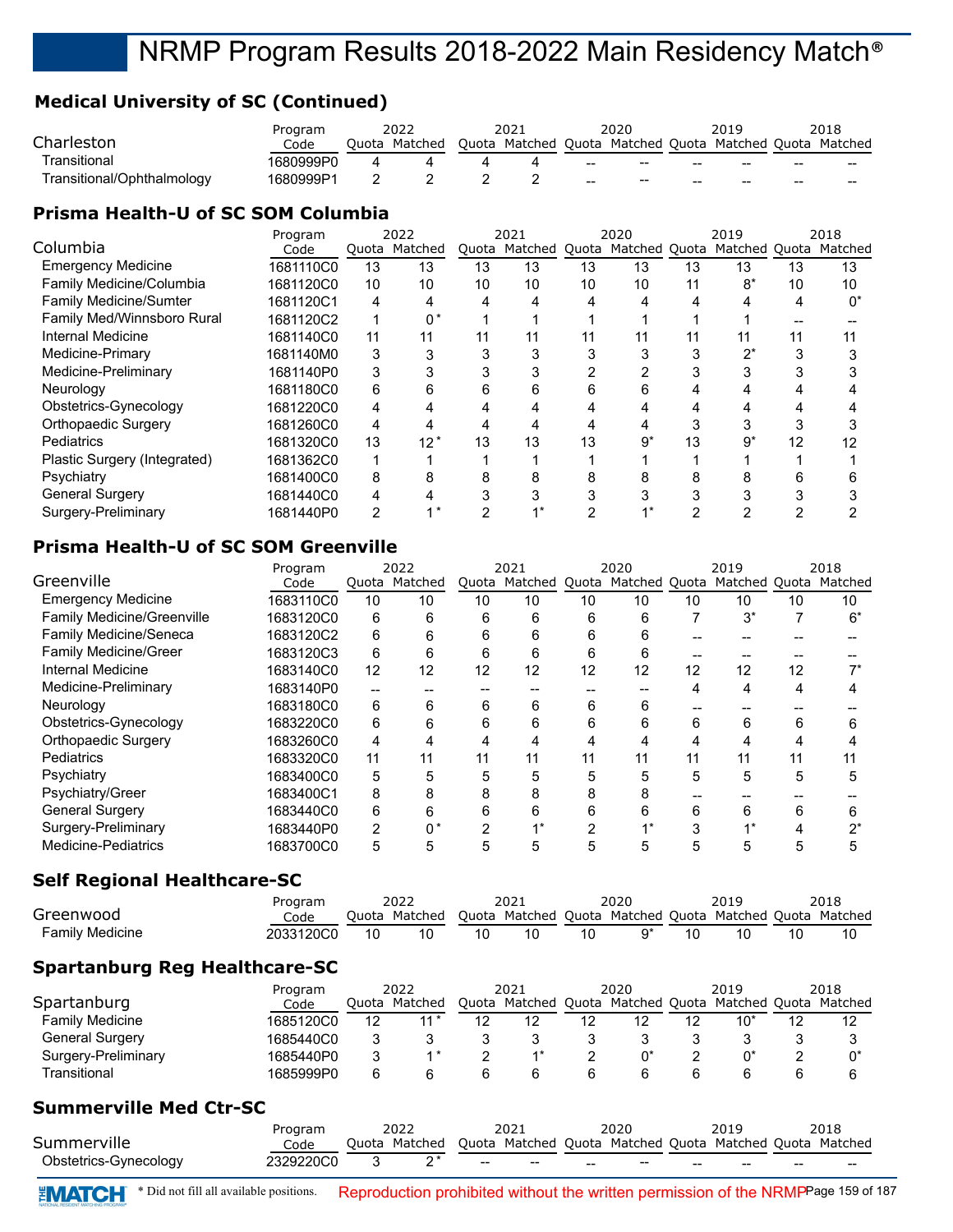## **Tidelands Health-SC**

| Myrtle Beach                     | Program<br>Code |       | 2022<br>Quota Matched |    | 2021<br>Quota Matched Quota Matched Quota |    | 2020 |    | 2019<br>Matched Ouota Matched |    | 2018 |
|----------------------------------|-----------------|-------|-----------------------|----|-------------------------------------------|----|------|----|-------------------------------|----|------|
| <b>Family Medicine</b>           | 1979120C0       | 8     | 8                     | 8  | 8                                         | 8  | 8    | 8  | $6*$                          | 8  | 8    |
| <b>Trident Medical Center-SC</b> |                 |       |                       |    |                                           |    |      |    |                               |    |      |
|                                  | Program         |       | 2022                  |    | 2021                                      |    | 2020 |    | 2019                          |    | 2018 |
| Charleston                       | Code            |       | Ouota Matched         |    | Quota Matched Quota Matched Quota         |    |      |    | Matched Quota Matched         |    |      |
| <b>Emergency Medicine</b>        | 2056110C0       | 10    | 10                    | 10 | 10                                        | -- |      |    |                               |    |      |
| <b>Family Medicine</b>           | 2056120C0       | $- -$ | --                    | -- | $\qquad \qquad$                           | 10 | 10   | 10 | 10                            | 10 | 10   |
| Internal Medicine                | 2056140C0       | 10    | $1^*$                 | 10 | $2^*$                                     | -- | --   |    |                               |    |      |
| <b>General Surgery</b>           | 2056440C0       | 4     | 4                     | -- |                                           | -- |      |    |                               |    |      |
| Surgery-Preliminary              | 2056440P0       | 4     | 4                     | -- | $- -$                                     |    | --   |    |                               |    |      |
| Transitional/MUSC                | 2056999P0       |       |                       |    |                                           | 6  | 6    | 6  | 6                             | 6  | 6    |

## **SOUTH DAKOTA**

## **Center for Family Medicine-SD**

|                        | 2022<br>Program |       |         | 2021  |               | 2020 |               | 2019 |                       | 2018 |
|------------------------|-----------------|-------|---------|-------|---------------|------|---------------|------|-----------------------|------|
| Sioux Falls            | Code            | Ouota | Matched | Ouota | Matched Quota |      | Matched Quota |      | Matched Quota Matched |      |
| Family Medicine        | 2979120C0       |       |         |       |               |      |               |      |                       |      |
| Family Medicine/Pierre | 2979120C1       |       |         |       |               |      |               |      |                       |      |

## **Rapid City Hospital-SD**

|                 | Program   |   | 2022                                                                  |   | 2021 |   | 2020 | 2019 | 2018 |
|-----------------|-----------|---|-----------------------------------------------------------------------|---|------|---|------|------|------|
| Rapid City      | Code      |   | Quota Matched Quota Matched Quota Matched Quota Matched Quota Matched |   |      |   |      |      |      |
| Family Medicine | 1177120C0 | 6 |                                                                       | 6 |      | 6 |      |      |      |

## **Univ of South Dakota SSOM**

|                        | Program   | 2022 |               | 2021 |                                                         | 2020 |   | 2019 |   | 2018 |
|------------------------|-----------|------|---------------|------|---------------------------------------------------------|------|---|------|---|------|
| Sioux Falls            | Code      |      | Quota Matched |      | Quota Matched Quota Matched Quota Matched Quota Matched |      |   |      |   |      |
| Internal Medicine      | 2805140C0 | 8    |               | 8    | 8                                                       | 8    | 8 | 8    | 8 |      |
| Medicine-Preliminary   | 2805140P0 | 2    |               |      |                                                         |      |   |      |   |      |
| Pathology              | 2805300C0 | 2    | $\lambda$ *   |      |                                                         |      |   |      |   |      |
| Pediatrics             | 2805320C0 | 6    | $3^*$         | 6    |                                                         | 6    | 6 | 5*   | 6 |      |
| Psychiatry             | 2805400C0 |      |               |      |                                                         |      |   |      |   |      |
| <b>General Surgery</b> | 2805440C0 | 4    |               |      |                                                         |      |   |      |   |      |
| Transitional           | 2805999P0 | 6    |               | 6    | 6                                                       | 6    | 6 | 6    | 6 |      |

## **TENNESSEE**

## **Baptist Mem Hosp-TN**

|                       | Program   |                          | 2022              |       | 2021                        | 2020 | 2019                  | 2018 |
|-----------------------|-----------|--------------------------|-------------------|-------|-----------------------------|------|-----------------------|------|
| Memphis               | Code      | Duota                    | Matched           | Ouota | Matched Quota Matched Quota |      | Matched Ouota Matched |      |
| Internal Medicine     | 1694140C0 | $-$                      | $- -$             | --    | $-$                         |      |                       |      |
| Internal Medicine/NEA | 1694140C1 | $\overline{\phantom{m}}$ | $\hspace{0.05cm}$ | --    | $- -$                       |      |                       |      |

## **Baptist Mem Med Education-TN**

| Memphis                       | Program<br>Code |   | 2022<br>Ouota Matched |    | 2021<br>Quota Matched Quota Matched Quota Matched Quota Matched |     | 2020  |   | 2019  |    | 2018 |
|-------------------------------|-----------------|---|-----------------------|----|-----------------------------------------------------------------|-----|-------|---|-------|----|------|
| <b>Family Medicine</b>        | 1694120C0       | 6 | $3^*$                 | 6  | 4*                                                              | 4   |       |   |       | 4  | 4    |
| Obstetrics-Gynecology         | 1694220C0       | 4 | 4                     | 4  | 4                                                               | $-$ | --    |   | --    | -- |      |
| Radiology-Diagnostic          | 1694420A0       | 6 | 6                     | 6  | 6                                                               | 6   | 6     | 6 | 6     | 6  | 6    |
| <b>General Surgery</b>        | 1694440C0       | 3 | 3                     | -- | --                                                              |     |       |   |       |    |      |
| <b>East Tennessee St Univ</b> |                 |   |                       |    |                                                                 |     |       |   |       |    |      |
|                               | Program         |   | 2022                  |    | 2021                                                            |     | 2020  |   | 2019  |    | 2018 |
| Johnson City                  | Code            |   | Ouota Matched         |    | Quota Matched Quota Matched Quota Matched Quota Matched         |     |       |   |       |    |      |
| Family Med/Johnson City       | 2066120C1       | 6 | 6                     | 6  | 4*                                                              | 6   | $4^*$ | 6 | 6     | 6  | 6    |
| <b>Family Med/Bristol</b>     | 2066120C2       | 8 | 8                     | 8  | 8                                                               | 8   | 8     | 8 | $5^*$ | 8  | 8    |

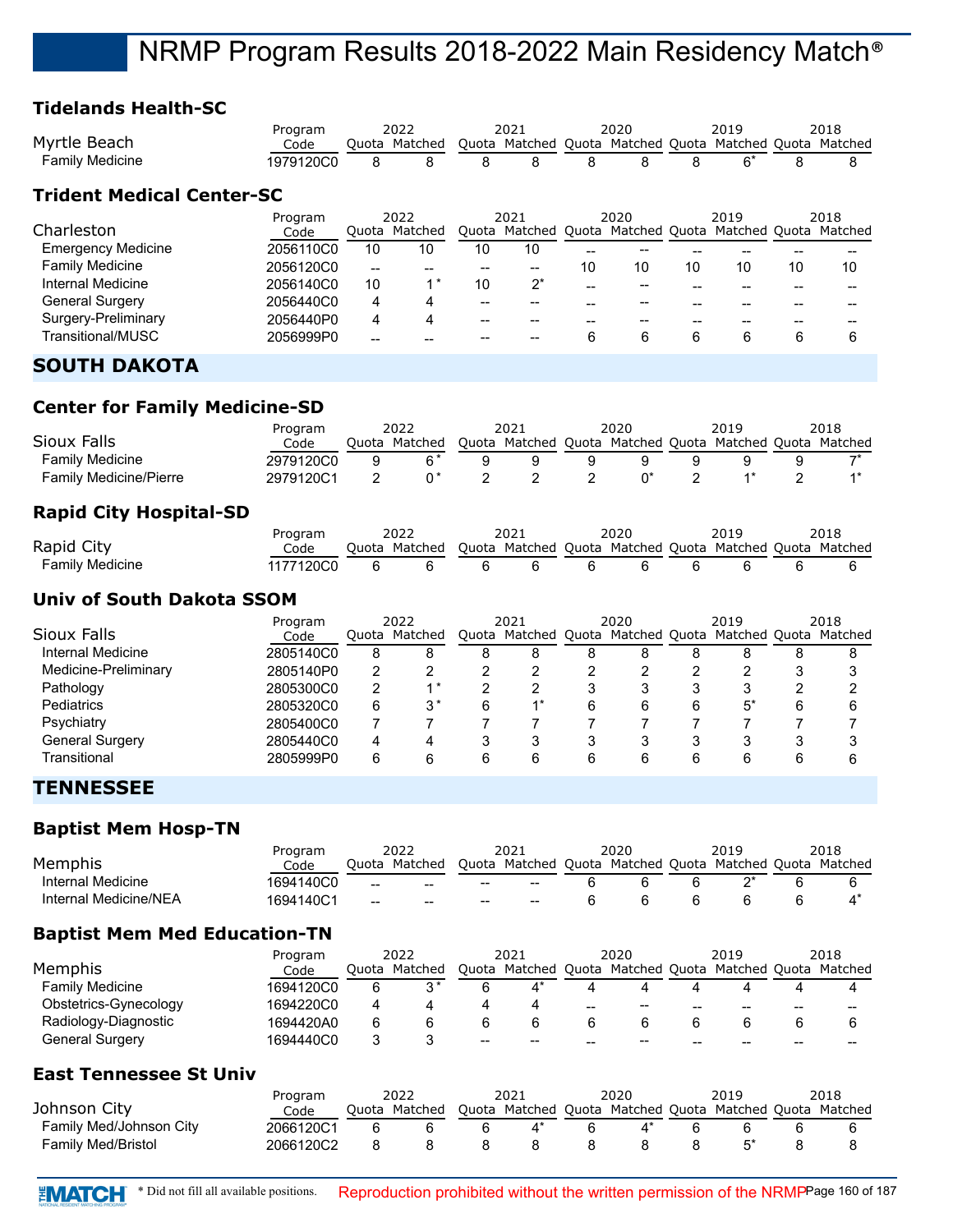## **East Tennessee St Univ (Continued)**

|                             | Program   | 2022 |               |    | 2021                              |    | 2020 |    | 2019                  |    | 2018 |
|-----------------------------|-----------|------|---------------|----|-----------------------------------|----|------|----|-----------------------|----|------|
| Johnson City                | Code      |      | Quota Matched |    | Quota Matched Quota Matched Quota |    |      |    | Matched Quota Matched |    |      |
| <b>Family Med/Kingsport</b> | 2066120C3 | 6    | 6             | 6  | 6                                 | 6  |      | 6  | 6                     | 6  | י ∂  |
| Internal Medicine           | 2066140C0 | 13   | 13            | 12 | 12                                | 12 | 12   | 12 | 12                    | 12 | 12   |
| Medicine-Preliminary        | 2066140P0 |      |               | ົ  |                                   | Δ  |      | Δ  | 0*                    |    |      |
| Obstetrics-Gynecology       | 2066220C0 | 3    |               |    | 3                                 |    |      |    |                       |    |      |
| Ob-Gyn/Preliminary          | 2066220P0 |      |               |    |                                   |    |      |    |                       |    |      |
| Orthopaedic Surgery         | 2066260C0 | 2    |               |    |                                   |    |      |    |                       |    |      |
| Pathology                   | 2066300C0 | 2    |               |    | ົ                                 | ົ  |      |    | ⌒                     |    |      |
| Pediatrics                  | 2066320C0 | 8    | Õ             |    |                                   |    |      |    | $3^*$                 |    |      |
| Psychiatry                  | 2066400C0 |      |               | 6  | 6                                 | 6  | 6    |    | 5                     |    |      |
| <b>General Surgery</b>      | 2066440C0 | 6    | 6             | 6  | 6                                 | 6  | 6    | 6  | 6                     | 6  |      |
| Surgery-Preliminary         | 2066440P0 | 2    | ∩ *           |    |                                   | ົ  | n*   | ົ  | 0*                    |    |      |

## **HCA Healthcare/TriStar Nashville-TN**

|                   | Program   |       | 2022              |    | 2021                                                    |                                       | 2020                     |    | 2019  |                 | 2018  |
|-------------------|-----------|-------|-------------------|----|---------------------------------------------------------|---------------------------------------|--------------------------|----|-------|-----------------|-------|
| Brentwood         | Code      | Ouota | Matched           |    | Quota Matched Quota Matched Quota Matched Quota Matched |                                       |                          |    |       |                 |       |
| Internal Medicine | 2252140C0 | 10    | $\sim$ $^{\star}$ | 10 | $^{\star}$                                              | $\hspace{0.05cm}$ – $\hspace{0.05cm}$ | $\overline{\phantom{a}}$ | -- | $- -$ | $\qquad \qquad$ | $- -$ |
| Psychiatry        | 2252400C0 |       |                   |    |                                                         | $-$                                   | $\overline{\phantom{a}}$ | -- | $- -$ | $\qquad \qquad$ | $- -$ |

## **HCA Healthcare/TriStar Southern Hills-TN**

|                        | Program   |       |         |       | 2021                     |       | 2020        |       | 2019    |       | 2018    |
|------------------------|-----------|-------|---------|-------|--------------------------|-------|-------------|-------|---------|-------|---------|
| Nashville              | Code      | Juota | Matched | Juota | $\sim$ $\sim$<br>Matched | Duota | . Matched ' | Ouota | Matched | Ouota | Matched |
| <b>Family Medicine</b> | 2263120C0 |       |         |       | $\overline{\phantom{a}}$ | $- -$ | $- -$       | --    | --      | $- -$ | $- -$   |

## **Meharry/Metro General Hosp-TN**

|                        | Program   | 2022  |         | 2021 |    | 2020 |    |    | 2019                                            |    | 2018    |
|------------------------|-----------|-------|---------|------|----|------|----|----|-------------------------------------------------|----|---------|
| <b>Nashville</b>       | Code      | Ouota | Matched |      |    |      |    |    | Quota Matched Quota Matched Quota Matched Quota |    | Matched |
| <b>Family Medicine</b> | 1028120C0 | 6     |         | b    |    |      | 6  |    |                                                 | -- | --      |
| Internal Medicine      | 1028140C0 | 14    | 14      | 14   | 14 | 14   | 14 | 14 | 14                                              | 10 | 10      |
| Medicine-Preliminary   | 1028140P0 |       |         |      |    |      |    |    |                                                 |    |         |
| Obstetrics-Gynecology  | 1028220C0 |       |         |      |    |      |    |    |                                                 |    |         |
| Psychiatry             | 1028400C0 |       |         |      |    |      |    |    |                                                 |    |         |

## **U Tennessee COM-Chattanooga**

|                           | Program   |    | 2022          |    | 2021                                            |    | 2020 |    | 2019 |    | 2018    |
|---------------------------|-----------|----|---------------|----|-------------------------------------------------|----|------|----|------|----|---------|
| Chattanooga               | Code      |    | Ouota Matched |    | Quota Matched Quota Matched Quota Matched Quota |    |      |    |      |    | Matched |
| <b>Emergency Medicine</b> | 1689110C0 |    |               |    |                                                 |    |      |    |      |    |         |
| <b>Family Medicine</b>    | 1689120C0 |    |               | 6  | $3^*$                                           |    |      |    | 6    | 6  |         |
| Internal Medicine         | 1689140C0 | 10 | 10            | 10 | 10                                              | 10 | 10   | 10 | 10   | 10 | 9*      |
| Obstetrics-Gynecology     | 1689220C0 | 4  |               |    | Δ                                               | 4  | 4    |    |      | Δ  |         |
| Orthopaedic Surgery       | 1689260C0 | 3  |               |    |                                                 |    |      |    |      |    |         |
| Pediatrics                | 1689320C0 | 9  |               | 8  |                                                 | 8  | 8    |    | 8    |    |         |
| <b>General Surgery</b>    | 1689440C0 | 5  | 5             | 5  | ۰.                                              | 5  | 5    |    | 5    |    |         |
| Surgery-Preliminary       | 1689440P0 |    |               |    |                                                 |    | n*   |    |      |    |         |

## **U Tennessee COM-Memphis**

|                                | Program   |     | 2022                                              |       | 2021                                                    |       | 2020  |    | 2019 | 2018 |
|--------------------------------|-----------|-----|---------------------------------------------------|-------|---------------------------------------------------------|-------|-------|----|------|------|
| Memphis                        | Code      |     | Quota Matched                                     |       | Quota Matched Quota Matched Quota Matched Quota Matched |       |       |    |      |      |
| <b>Radiation Oncology</b>      | 1844430C0 | $-$ | --                                                | --    | $- -$                                                   | $- -$ | --    | -- |      |      |
| Transitional/Methodist Hosp    | 1844999P0 | $-$ | $\hspace{0.05cm}-\hspace{0.05cm}-\hspace{0.05cm}$ | --    | $- -$                                                   | $- -$ | $- -$ | -- |      |      |
| Trans/Radiology-Methodist Hosp | 1844999P1 | --  | --                                                | $- -$ | $- -$                                                   | --    | $- -$ | -- | --   |      |

## **U Tennessee Grad SOM-Knoxville**

|                        | Program   |       | 2022    |                                                   | 2021                        |    | 2020  |    | 2019                  |       | 2018                     |
|------------------------|-----------|-------|---------|---------------------------------------------------|-----------------------------|----|-------|----|-----------------------|-------|--------------------------|
| Knoxville              | Code      | Ouota | Matched | Quota                                             | Matched Quota Matched Quota |    |       |    | Matched Quota Matched |       |                          |
| Anesthesiology         | 1839040C0 | 10    | 10      |                                                   |                             |    |       |    |                       |       |                          |
| Anesthesiology         | 1839040R0 |       |         | $\hspace{0.05cm}-\hspace{0.05cm}-\hspace{0.05cm}$ | $\qquad \qquad$             | -- | $- -$ | -- | --                    | $- -$ | $\overline{\phantom{m}}$ |
| <b>Family Medicine</b> | 1839120C0 | 9     |         |                                                   |                             |    |       |    |                       |       |                          |
| Internal Medicine      | 1839140C0 | 12    | 12      |                                                   | 12                          |    | 13    |    |                       |       | 12                       |

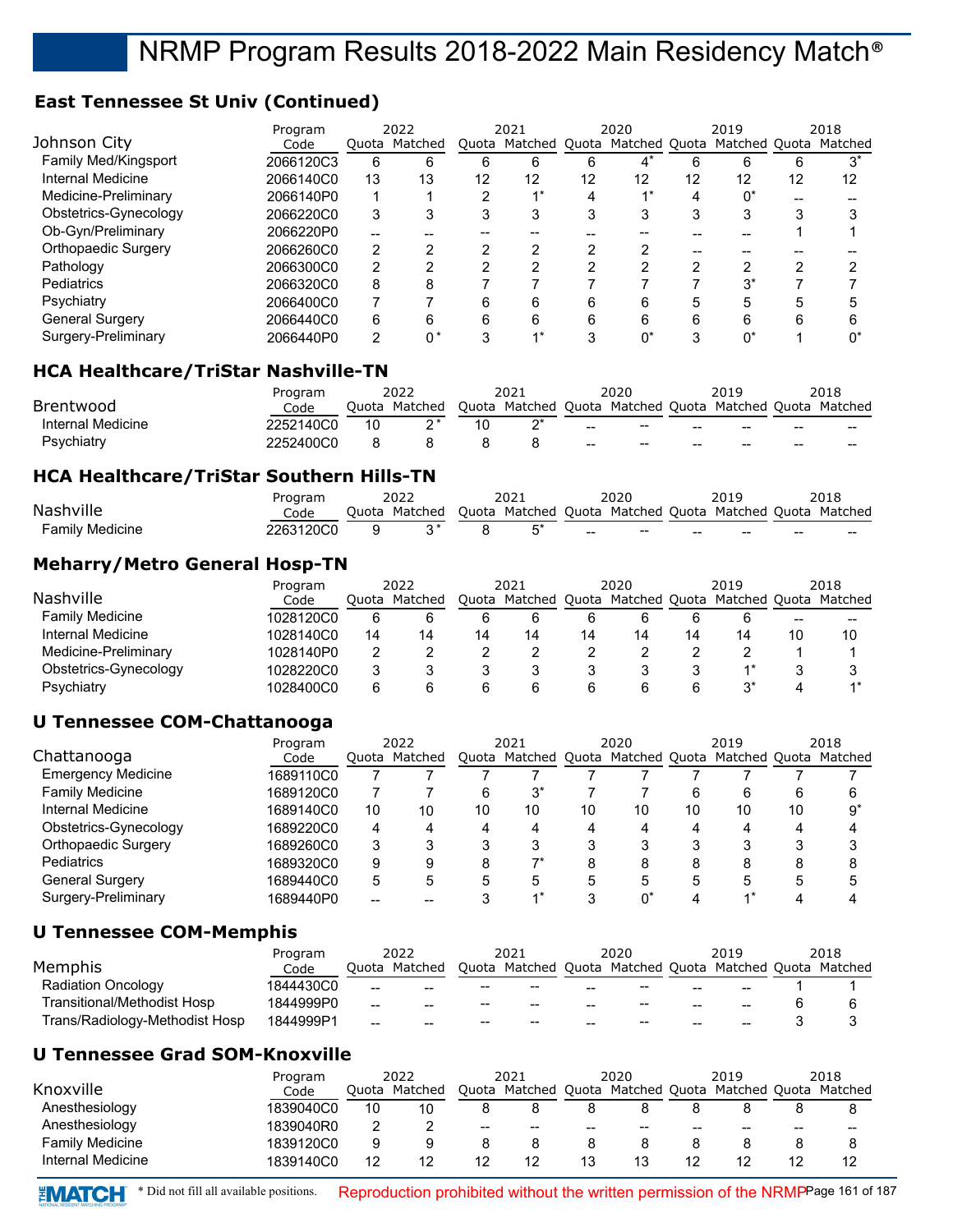## **U Tennessee Grad SOM-Knoxville (Continued)**

| Knoxville              | Program   |       | 2022          |   | 2021 |   | 2020 |   | 2019                                                    |   | 2018 |
|------------------------|-----------|-------|---------------|---|------|---|------|---|---------------------------------------------------------|---|------|
|                        | Code      |       | Quota Matched |   |      |   |      |   | Quota Matched Quota Matched Quota Matched Quota Matched |   |      |
| Obstetrics-Gynecology  | 1839220C0 | 4     |               |   |      |   | 4    |   |                                                         |   |      |
| Pathology              | 1839300C0 | 3     | 4 *           |   | っ*   | 3 | 3    |   | ′^                                                      |   |      |
| Radiology-Diagnostic   | 1839420A0 | 6     |               | 6 | 6    | 6 | 5*   |   | 6                                                       | 6 |      |
| <b>General Surgery</b> | 1839440C0 | 6     |               | 6 | 6    | 6 | 6    | 6 | 6                                                       | 6 |      |
| Surgery-Preliminary    | 1839440P0 | 5     | 2*            | 5 | •ገ*  | 5 | 0*   | 5 | $4*$                                                    | 5 | י^   |
| Surg-Prelim/Urology    | 1839440P2 | $- -$ |               |   |      |   |      |   |                                                         |   |      |
| Transitional           | 1839999P0 | 2     |               |   |      |   |      |   |                                                         |   |      |
| Transitional/Radiology | 1839999P2 | 4     |               |   |      |   |      |   |                                                         |   |      |

## **U Tennessee Health Sci Ctr-Memphis**

|                              | Program   |                          | 2022           |                | 2021           |                | 2020           |                          | 2019                                                    |                | 2018           |
|------------------------------|-----------|--------------------------|----------------|----------------|----------------|----------------|----------------|--------------------------|---------------------------------------------------------|----------------|----------------|
| Memphis                      | Code      |                          | Quota Matched  |                |                |                |                |                          | Quota Matched Quota Matched Quota Matched Quota Matched |                |                |
| Anesthesiology               | 1844040C0 | 3                        | 3              | 3              | 3              | 3              | 3              |                          |                                                         |                |                |
| Anesthesiology               | 1844040R0 | $\overline{a}$           | --             | 1              | 1              | 3              | 3              |                          |                                                         |                |                |
| Dermatology                  | 1844080A0 | 3                        | 3              | --             |                | --             | --             |                          | --                                                      | --             |                |
| Dermatology                  | 1844080C0 | $\overline{a}$           | --             | 3              | 3              | 3              | 3              | 4                        | 4                                                       | 3              | 3              |
| Dermatology                  | 1844080R0 | $-$                      | --             | 1              | $\mathbf 1$    |                |                |                          |                                                         | --             |                |
| <b>Emergency Medicine</b>    | 1844110C0 | 8                        | 8              | 8              | 8              | 6              | 6              | 6                        | 6                                                       | 6              | 6              |
| <b>Family Med/St Francis</b> | 1844120C0 | 5                        | $4*$           | 8              | 8              | 9              | $6*$           | 9                        | $4^*$                                                   | 9              | 9              |
| Family Med/Jackson           | 1844120C1 | 12                       | 12             | 12             | 12             | 12             | 12             | 10                       | 10                                                      | 10             | 10             |
| Internal Medicine            | 1844140C0 | 20                       | 20             | 30             | 30             | 30             | 30             | 28                       | 28                                                      | 25             | 25             |
| Medicine-Preliminary         | 1844140P0 | 6                        | 6              | 13             | 13             | 15             | 15             | 13                       | 13                                                      | 8              | $7^*$          |
| Med-Prelim/Neurology         | 1844140P1 | 3                        | 3              |                |                | --             |                |                          |                                                         |                |                |
| Med-Prelim/Radiology         | 1844140P2 | 3                        | 3              | 1              | $\mathbf{1}$   | 4              | 4              | 4                        | 4                                                       |                |                |
| Med-Prelim/Radiation Onc     | 1844140P3 | $\overline{a}$           |                |                |                |                | --             |                          |                                                         |                |                |
| Med-Prelim/Dermatology       | 1844140P4 | 3                        | 3              | --             | --             | --             | --             | --                       | --                                                      | --             |                |
| <b>Neurological Surgery</b>  | 1844160C0 | 3                        | 3              | $\overline{c}$ | $\overline{2}$ | 3              | 3              | 3                        | 3                                                       | $\overline{2}$ | $\overline{2}$ |
| Neurology                    | 1844180A0 | 3                        | 3              | $\overline{7}$ | $\overline{7}$ | $\overline{a}$ | --             | --                       | --                                                      | --             |                |
| Neurology                    | 1844180C0 | $\overline{a}$           | --             | --             | --             | $\overline{7}$ | $5^*$          | $\overline{7}$           | $\overline{7}$                                          | $\overline{7}$ | $\overline{7}$ |
| Neurology                    | 1844180R0 | $\overline{\phantom{a}}$ | --             | --             | --             | $\mathbf{1}$   | 1              | $\overline{\phantom{a}}$ | --                                                      | --             |                |
| Child Neurology              | 1844185C0 | $\overline{2}$           | $1^*$          | $\overline{c}$ | $1^*$          | $\overline{2}$ | $\overline{2}$ | $\overline{2}$           | $\overline{2}$                                          | $\overline{2}$ | $1^*$          |
| <b>Child Neurology</b>       | 1844185R0 | --                       |                | --             | --             |                | --             |                          |                                                         | 1              | $0^*$          |
| Obstetrics-Gynecology        | 1844220C0 | $\overline{7}$           | $\overline{7}$ | 8              | 8              | 9              | 9              | 9                        | 9                                                       | 9              | 9              |
| Orthopaedic Surgery          | 1844260C0 | 8                        | 8              | 8              | 8              | 8              | 8              | 8                        | 8                                                       | 8              | 8              |
| Otolaryngology               | 1844280C0 | 4                        | 4              | 4              | 4              | 4              | 4              | 4                        | 4                                                       | 4              | 4              |
| Pathology                    | 1844300C0 | $\overline{c}$           | $\overline{2}$ | 3              | 3              | 3              | 3              | $\overline{2}$           | $\overline{2}$                                          | 5              | 5              |
| Pediatrics                   | 1844320C0 | 23                       | 23             | 23             | 23             | 23             | 23             | 23                       | 23                                                      | 23             | $21*$          |
| Plastic Surgery (Integrated) | 1844362C0 | $\overline{a}$           | --             | 1              | 1              | $\overline{c}$ | $\overline{c}$ | $\overline{2}$           | $\overline{c}$                                          | $\overline{c}$ | 2              |
| Psychiatry                   | 1844400C0 | 8                        | 8              | 6              | 6              | 5              | 5              | 5                        | 5                                                       | 6              | 6              |
| Psychiatry/Child Psychiatry  | 1844400C1 | --                       | --             | --             | --             | $-$            | $\overline{a}$ | 1                        | $0^*$                                                   | --             |                |
| Radiology-Diagostic          | 1844420A1 | 3                        | 3              | 4              | 4              | 5              | 5              | 6                        | 6                                                       | 5              | 5              |
| Radiology-Diagnostic         | 1844420R0 | --                       | --             |                |                | --             | --             | 1                        | 1                                                       | --             |                |
| <b>Radiation Oncology</b>    | 1844430A0 | $\mathbf{1}$             | $0*$           | 1              | $\mathbf{1}$   | $\mathbf 1$    | $0^*$          | 1                        | $0^*$                                                   | --             |                |
| <b>Radiation Oncology</b>    | 1844430R0 | $\overline{\phantom{a}}$ | --             | 1              | $0^*$          | --             | --             |                          | --                                                      | --             |                |
| <b>General Surgery</b>       | 1844440C0 | 8                        | 8              | 8              | 8              | 8              | 8              | 8                        | 8                                                       | 8              | 8              |
| Surgery-Preliminary          | 1844440P0 | 5                        | $0*$           | 5              | $1^*$          | 5              | $0^*$          | 10                       | $0^*$                                                   | 10             | $3^*$          |
| Medicine-Pediatrics          | 1844700C0 | 14                       | 14             | 12             | 12             | 14             | 14             | 12                       | 12                                                      | 12             | 12             |

## **UT Ascension St Thomas-TN**

|                               | Program   | 2022  |         | 2021  |                             | 2020 |   | 2019 |               | 2018    |
|-------------------------------|-----------|-------|---------|-------|-----------------------------|------|---|------|---------------|---------|
| <b>Nashville</b>              | Code      | Ouota | Matched | Ouota | Matched Quota Matched Quota |      |   |      | Matched Ouota | Matched |
| Emergency Med/Murfreesboro    | 1699110C0 | 8     |         |       | 8                           | 8    | 8 |      |               |         |
| Family Med/Murfreesboro       | 1699120C0 | 8     |         |       |                             |      |   |      |               |         |
| Internal Med/Midtown          | 1699140C0 | 8     |         |       |                             |      | 8 |      |               |         |
| Med-Prelim/Midtown            | 1699140P0 | 2     |         |       |                             |      |   |      |               |         |
| Obstetrics-Gynecology/Midtown | 1699220C0 | 3     |         |       |                             |      |   |      |               |         |
| General Surgery/West          | 1699440C0 | 3     |         |       |                             |      |   |      |               |         |

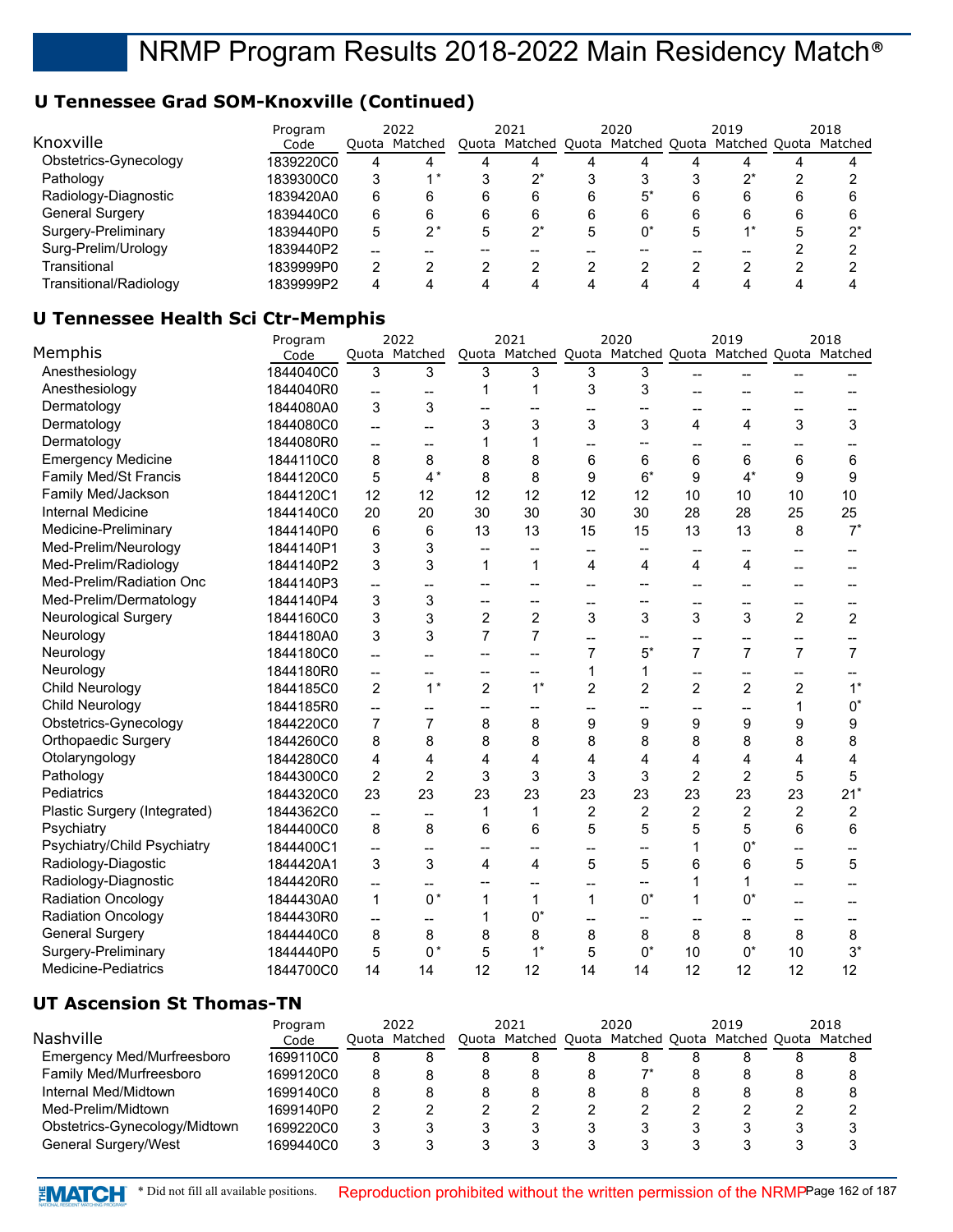## **Vanderbilt Univ Med Ctr-TN**

|                                    | Program   |                          | 2022           |                | 2021                                                    |                | 2020  |                | 2019  |    | 2018 |
|------------------------------------|-----------|--------------------------|----------------|----------------|---------------------------------------------------------|----------------|-------|----------------|-------|----|------|
| Nashville                          | Code      |                          | Quota Matched  |                | Quota Matched Quota Matched Quota Matched Quota Matched |                |       |                |       |    |      |
| Anesthesiology                     | 1702040C0 | 18                       | 18             | 18             | 18                                                      | 18             | 18    | 18             | 18    | 18 | 18   |
| Dermatology                        | 1702080A0 | 5                        | 5              | 5              | 5                                                       | 5              | 5     | 5              | 5     | 5  | 5    |
| Dermatology                        | 1702080R0 | $\overline{\phantom{a}}$ |                |                |                                                         |                |       |                |       |    |      |
| <b>Emergency Medicine</b>          | 1702110C0 | 13                       | 13             | 13             | 13                                                      | 13             | 13    | 13             | 13    | 13 | 13   |
| <b>Internal Medicine</b>           | 1702140C0 | 42                       | 42             | 38             | 38                                                      | 39             | 39    | 41             | 41    | 41 | 41   |
| Int Med/ABIM Research Path         | 1702140C1 | 5                        | 5              | 7              | 7                                                       | 6              | 6     | 4              | 4     | 4  | 4    |
| Medicine-Preliminary               | 1702140P0 | 5                        | 5              | 3              | 3                                                       | 3              | 3     | 3              | 3     | 4  | 4    |
| <b>Neurological Surgery</b>        | 1702160C0 | 3                        | 3              | 3              | 3                                                       | 3              | 3     | 3              | 3     | 3  | 3    |
| Neurology                          | 1702180C0 | 7                        | $\overline{7}$ | 7              | 7                                                       | 7              | 7     | $\overline{7}$ | 7     | 7  | 7    |
| Child Neurology                    | 1702185C0 | 4                        | 4              | 4              | 4                                                       | 3              | 3     | 3              | 3     | 3  | 3    |
| <b>Child Neurology</b>             | 1702185R0 | 1                        | 1              |                |                                                         |                |       |                |       |    |      |
| Obstetrics-Gynecology              | 1702220C0 | 6                        | 6              | 6              | 6                                                       | 6              | 6     | 6              | 6     | 6  | 6    |
| Orthopaedic Surgery                | 1702260C0 | 5                        | 5              | 5              | 5                                                       | 5              | 5     | 5              | 5     | 5  | 5    |
| Otolaryngology                     | 1702280C0 | 5                        | 5              | 5              | 5                                                       | 5              | 5     | 5              | 5     | 5  | 5    |
| Pathology                          | 1702300C0 | 6                        | 6              | 10             | 10                                                      | 8              | 8     | 3              | 3     | 8  | 8    |
| PathologyPSTP                      | 1702300C1 | $\overline{\phantom{a}}$ | --             |                |                                                         |                |       |                |       |    |      |
| Pediatrics                         | 1702320C0 | 24                       | 24             | 24             | 24                                                      | 24             | 24    | 25             | 25    | 24 | 24   |
| Phys Medicine & Rehab              | 1702340C0 | 4                        | 4              | 4              | 4                                                       | 4              | 4     | 4              | 4     | 4  | 4    |
| Phys Medicine & Rehab              | 1702340R0 | --                       | --             |                |                                                         |                |       | 1              | $0^*$ |    |      |
| Plastic Surgery (Integrated)       | 1702362C0 | 1                        | 1              | 1              | 1                                                       | 1              |       |                |       |    |      |
| Psychiatry                         | 1702400C0 | 5                        | 5              | 5              | 5                                                       | 5              | 5     | 6              | 6     | 5  | 5    |
| Psychiatry/Child Fast Track        | 1702400C1 | 3                        | 3              | 3              | 3                                                       | 3              | 3     | $\overline{2}$ | 2     | 3  | 3    |
| Psychiatry/Research                | 1702400C2 | 1                        | 1              |                | 1                                                       |                |       | 1              |       |    |      |
| Interventional Radiology (Integ)   | 1702416A0 | 3                        | 3              | 3              | 3                                                       | 3              | 3     | 3              | 3     | 3  | 3    |
| Radiology-Diagnostic               | 1702420A0 | 6                        | 6              | 6              | 6                                                       | 6              | 6     | 6              | 6     | 6  | 6    |
| <b>Radiation Oncology</b>          | 1702430A0 | 2                        | $\overline{2}$ | 3              | $2^*$                                                   | 3              | 3     | 3              | 3     |    |      |
| <b>General Surgery</b>             | 1702440C0 | 8                        | 8              | 8              | 8                                                       | 8              | 8     | 8              | 8     | 8  | 8    |
| Surgery-Preliminary                | 1702440P0 | 13                       | $1^*$          | 11             | $3^*$                                                   | 11             | $2^*$ | 11             | $10*$ | 14 | 14   |
| Surg-Prelim/Int Radiology          | 1702440P1 | 3                        | 3              | $\overline{c}$ | $\overline{c}$                                          | $\overline{2}$ | 2     | 3              | 3     | 3  | 3    |
| Surg-Prelim/Ophthalmology          | 1702440P2 | 5                        | 5              | 5              | 5                                                       | 5              | 5     | 5              | 5     | 5  | 5    |
| <b>Medicine-Pediatrics</b>         | 1702700C0 | 6                        | 6              | 6              | 6                                                       | 6              | 6     | 6              | 6     | 6  | 6    |
| <b>Pediatrics-Medical Genetics</b> | 1702765C0 | 1                        | 1              |                | 1                                                       | 1              |       |                |       |    |      |
|                                    |           |                          |                |                |                                                         |                |       |                |       |    |      |

## **TEXAS**

#### **Baptist Hosps of Southeast Texas**

|                   | Program   | 2022          |                                                | 2021                                                    |                          | 2020                     |    | 2019  |       | 2018  |
|-------------------|-----------|---------------|------------------------------------------------|---------------------------------------------------------|--------------------------|--------------------------|----|-------|-------|-------|
| Beaumont          | Code      | Ouota Matched |                                                | Ouota Matched Ouota Matched Ouota Matched Ouota Matched |                          |                          |    |       |       |       |
| Internal Medicine | 2312140C0 |               | $\hspace{0.1mm}-\hspace{0.1mm}-\hspace{0.1mm}$ | $- -$                                                   | $\overline{\phantom{m}}$ | $\overline{\phantom{m}}$ | -- | $- -$ | $- -$ | $- -$ |

## **Baylor Coll Med-Houston-TX**

|                            | Program   |    | 2022          |    | 2021 |    | 2020 |    | 2019                                                    |    | 2018 |
|----------------------------|-----------|----|---------------|----|------|----|------|----|---------------------------------------------------------|----|------|
| Houston                    | Code      |    | Ouota Matched |    |      |    |      |    | Quota Matched Quota Matched Quota Matched Quota Matched |    |      |
| Anesthesiology             | 1716040A0 | 3  | 3             |    |      |    |      |    |                                                         |    |      |
| Anesthesiology             | 1716040C0 | 14 | 14            | 14 | 14   | 14 | 14   | 14 | 14                                                      | 14 | 14   |
| Anesthesiology             | 1716040R0 | 5  | 5             | 5  | 5    | 5  | 5    | 5  | 5                                                       | 5  |      |
| Dermatology                | 1716080A0 | 3  | 3             |    | 4    |    |      | 3  |                                                         |    |      |
| <b>Emergency Medicine</b>  | 1716110C0 | 15 | 15            | 15 | 15   | 13 | 13   | 12 | 12                                                      | 13 | 13   |
| Emergency Medicine/SACM    | 1716110C1 |    |               |    |      |    |      |    |                                                         |    |      |
| Family Med/Comm Hith Ctr   | 1716120C0 | 8  | 8             | 8  | 8    |    |      |    |                                                         | 6  |      |
| Family Med/St Lukes Lufkin | 1716120C6 | 3  | 3             |    |      |    |      |    |                                                         |    |      |
| Internal Medicine          | 1716140C0 | 48 | 48            | 50 | 50   | 47 | 47   | 49 | 49                                                      | 48 | 48   |
| Internal Medicine/Research | 1716140C1 | 2  | 2             |    |      |    |      |    |                                                         |    |      |
| Internal Medicine/MDACC    | 1716140C2 | 5  | 5             | 5  | 5    | 5  | 5    | 5  | 5                                                       | 5  | 5    |
| Medicine-Primary           | 1716140M0 |    |               |    |      |    |      |    |                                                         |    |      |
| Medicine-Preliminary       | 1716140P0 | 4  | 4             | 13 | 13   | 14 | 14   | 16 | 16                                                      | 16 | 16   |
| Med-Prelim/Ophthalmology   | 1716140P1 | 6  | 6             | 6  | 6    | 6  | 6    |    |                                                         |    |      |

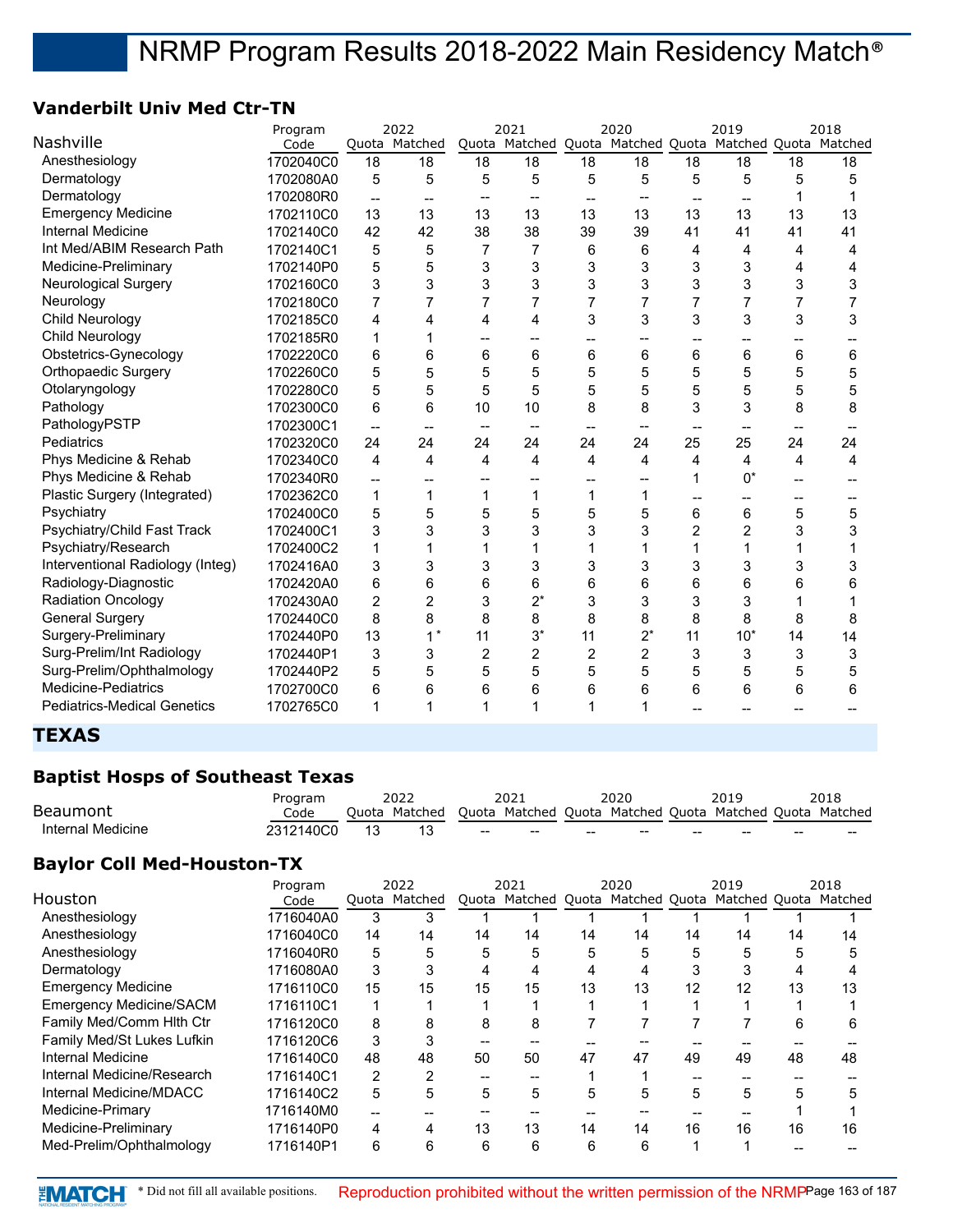## **Baylor Coll Med-Houston-TX (Continued)**

|                                    | Program   |                          | 2022                     |                | 2021                                                    |                | 2020           |                         | 2019           |                | 2018           |
|------------------------------------|-----------|--------------------------|--------------------------|----------------|---------------------------------------------------------|----------------|----------------|-------------------------|----------------|----------------|----------------|
| Houston                            | Code      |                          | Quota Matched            |                | Quota Matched Quota Matched Quota Matched Quota Matched |                |                |                         |                |                |                |
| Med-Prelim/PM&R                    | 1716140P2 | $\overline{c}$           | $\overline{\mathbf{c}}$  |                |                                                         |                |                |                         |                |                |                |
| Med-Prelim/Dermatology             | 1716140P3 | $\overline{\mathbf{c}}$  | $\boldsymbol{2}$         |                |                                                         |                | --             | --                      | --             |                |                |
| <b>Neurological Surgery</b>        | 1716160C0 | $\overline{4}$           | $\overline{4}$           | 3              | 3                                                       | 4              | 4              | 3                       | 3              | $\overline{2}$ | $\overline{2}$ |
| Neurology                          | 1716180C0 | 10                       | 10                       | 10             | 10                                                      | 10             | 10             | 10                      | 10             | 10             | 10             |
| Neurology                          | 1716180R0 | $\overline{\phantom{a}}$ | --                       | --             | --                                                      | --             | --             | $\mathbf{1}$            | $0^*$          | $\mathbf{1}$   | 1              |
| Child Neurology/Neuroscience       | 1716185C0 | $\overline{c}$           | $1^*$                    | $\overline{c}$ | $\overline{c}$                                          | $\overline{c}$ | 2              | $\overline{c}$          | $1^*$          | $\overline{c}$ | $\overline{c}$ |
| Child Neurology                    | 1716185C1 | 3                        | 3                        | 3              | 3                                                       | 3              | 3              | 3                       | 3              | 3              | 3              |
| Child Neurology                    | 1716185R0 | $\mathbf{1}$             | 1                        | 1              | $\mathbf{1}$                                            | $\mathbf{1}$   | 1              | 1                       | $0^*$          | --             |                |
| Neurodevelopmental Disabilities    | 1716186A0 | $\overline{a}$           |                          | --             | --                                                      | --             | --             | 1                       | $0^*$          | $\mathbf{1}$   | $0^*$          |
| Neurodevelopmental Disabilities    | 1716186C0 | $\overline{2}$           | $\overline{2}$           | $\overline{c}$ | $\overline{2}$                                          | $\overline{2}$ | $\overline{2}$ | 1                       | 1              | $\mathbf{1}$   | 1              |
| Neurodevelopmental Disabilities    | 1716186R0 | <u></u>                  | --                       | --             | --                                                      | --             | $\overline{a}$ | 1                       | $0^*$          | $\mathbf{1}$   | 1              |
| Obstetrics-Gynecology              | 1716220C0 | 12                       | 12                       | 12             | 12                                                      | 12             | 12             | 12                      | 12             | 12             | 12             |
| <b>Orthopaedic Surgery</b>         | 1716260C0 | 6                        | 6                        | 6              | 6                                                       | 6              | 6              | 6                       | 6              | 6              | 6              |
| Otolaryngology                     | 1716280C0 | 5                        | 5                        | 5              | 5                                                       | 5              | 5              | 5                       | 5              | 5              | 5              |
| Pathology                          | 1716300C0 | 8                        | 8                        | 9              | 9                                                       | 8              | 8              | $\overline{7}$          | $\overline{7}$ | 8              | 8              |
| Pediatrics                         | 1716320C0 | 36                       | 36                       | 36             | 36                                                      | 35             | 35             | 34                      | 34             | 35             | 35             |
| Pediatrics/Global Health           | 1716320C1 | 5                        | 5                        | 4              | 4                                                       | 5              | 5              | 5                       | 5              | 5              | 5              |
| Pediatrics/San Antonio             | 1716320C2 | 13                       | 13                       | 13             | 13                                                      | 13             | 13             | 13                      | 13             | 13             | 13             |
| Peds/Scientist Development Prog    | 1716320C3 | $\mathbf 1$              | 1                        | $\overline{c}$ | $\overline{c}$                                          | 3              | 3              | 3                       | 3              | $\overline{2}$ | $\overline{2}$ |
| Peds/PC Leadership Prog            | 1716320C4 | 4                        | 4                        | 4              | 4                                                       | 4              | 4              | $\overline{\mathbf{4}}$ | 4              | $\overline{4}$ | $3^*$          |
| Phys Medicine & Rehab              | 1716340A0 | 8                        | 8                        | 8              | 8                                                       | 8              | 8              | 8                       | 8              | 8              | 8              |
| Phy Medicine & Rehab               | 1716340R0 | --                       | $\overline{\phantom{a}}$ | --             | --                                                      | 1              | $\mathbf{1}$   | --                      | --             | --             |                |
| Plastic Surgery (Integrated)       | 1716362C0 | 3                        | 3                        | 3              | 3                                                       | 3              | 3              | 3                       | 3              | 3              | 3              |
| Psychiatry                         | 1716400C0 | 12                       | 12                       | 12             | 12                                                      | 12             | 12             | 12                      | 12             | 12             | 12             |
| Psychiatry/Research                | 1716400C1 | $\mathbf 1$              | 1                        | 1              | 1                                                       | 1              | 1              | 1                       | 1              | 1              | $0^*$          |
| Radiology-Diagnostic               | 1716420A0 | 8                        | 8                        | 8              | 8                                                       | 8              | 8              | 8                       | 8              | 8              | 8              |
| Radiology-Diagnostic/ESIR          | 1716420A1 | 4                        | 4                        | 4              | 4                                                       | 4              | 4              | 4                       | 4              | 4              | 4              |
| <b>Radiation Oncology</b>          | 1716430A0 | $\overline{2}$           | $0*$                     | $\overline{2}$ | $\overline{2}$                                          | $\overline{2}$ | $\overline{2}$ | $\overline{2}$          | $\overline{2}$ | $\overline{2}$ | $\overline{2}$ |
| <b>Radiation Oncology</b>          | 1716430R0 | $\overline{a}$           | --                       | 1              | 1                                                       |                | --             |                         |                | --             |                |
| <b>General Surgery</b>             | 1716440C0 | 4                        | 4                        | 4              | 4                                                       | 4              | 4              | 4                       | 4              | 5              | 5              |
| General Surgery/Academic           | 1716440C1 | 4                        | $\overline{4}$           | $\overline{4}$ | 4                                                       | 4              | 4              | 4                       | 4              | 3              | 3              |
| General Surgery/Global             | 1716440C2 | $\mathbf{1}$             | 1                        | $\mathbf{1}$   | $\mathbf{1}$                                            | $\mathbf{1}$   | 1              | $\mathbf{1}$            | 1              | $\mathbf{1}$   | 1              |
| Surgery-Preliminary                | 1716440P0 | 17                       | $1^*$                    | 20             | $7^*$                                                   | 22             | $2^*$          | 22                      | $4^*$          | 19             | $3^*$          |
| Surg-Prelim/Urology                | 1716440P1 | $\overline{\phantom{a}}$ |                          | --             | --                                                      | $-$            | --             |                         | --             | $\overline{4}$ | 4              |
| Vascular Surgery                   | 1716451C0 | 1                        | 1                        | 1              | 1                                                       | 1              | 1              | 1                       | 1              | 1              | 1              |
| <b>Thoracic Surgery</b>            | 1716461C0 | $\mathbf{1}$             | 1                        | 1              | $\mathbf{1}$                                            |                | $-$            | --                      | --             | --             |                |
| Medicine-Pediatrics                | 1716700C0 | 9                        | 9                        | 9              | 9                                                       | 9              | 9              | 8                       | 8              | 8              | 8              |
| <b>Pediatrics-Medical Genetics</b> | 1716765C0 | $\overline{c}$           | $\overline{2}$           | 2              | $\overline{c}$                                          | $\mathbf{1}$   | 1              | $\overline{2}$          | $0^*$          | 3              | 3              |
| <b>Medicine-Medical Genetics</b>   | 1716766C0 | 1                        | 1                        | 1              | $\mathbf{1}$                                            | 1              | 1              |                         |                |                |                |

## **Baylor S&W All Saints Med Ctr-TX**

|                           | Program   | 2022 |               | 2021 |                                                         | 2020  |       | 2019 |    | 2018 |    |
|---------------------------|-----------|------|---------------|------|---------------------------------------------------------|-------|-------|------|----|------|----|
| Fort Worth                | Code      |      | Ouota Matched |      | Quota Matched Quota Matched Quota Matched Quota Matched |       |       |      |    |      |    |
| <b>Emergency Medicine</b> | 2259110C0 | 6    |               | --   | $- -$                                                   | --    | $- -$ |      |    |      |    |
| Internal Medicine         | 2259140C0 | 15   | 15            | 15   | 15                                                      | --    | $- -$ |      | -- | --   |    |
| Obstetrics-Gynecology     | 2259220C0 | 6    |               | --   | $- -$                                                   | $- -$ | $- -$ |      |    | --   | -- |
| Transitional              | 2259999P0 | 13   |               | --   | $- -$                                                   | --    | $- -$ |      |    |      |    |
| Transitional/PM&R         | 2259999P1 |      |               | --   | $- -$                                                   | --    | $- -$ |      |    |      |    |

## **Baylor S&W Med Ctr-Round Rock-TX**

|                   | Program   | 2022           |                          | 2021                                                    |       | 2020  |    | 2019 |       | 2018  |
|-------------------|-----------|----------------|--------------------------|---------------------------------------------------------|-------|-------|----|------|-------|-------|
| Round Rock        | Code      | Ouota Matched  |                          | Quota Matched Quota Matched Quota Matched Quota Matched |       |       |    |      |       |       |
| Family Medicine   | 2318120C0 |                | $\overline{\phantom{a}}$ | $-$                                                     | $- -$ | $- -$ | -- | --   | $- -$ | $- -$ |
| Internal Medicine | 2318140C0 | R <sup>*</sup> | $\sim$                   | $-$                                                     | $- -$ | $- -$ | -- | --   | $- -$ | $- -$ |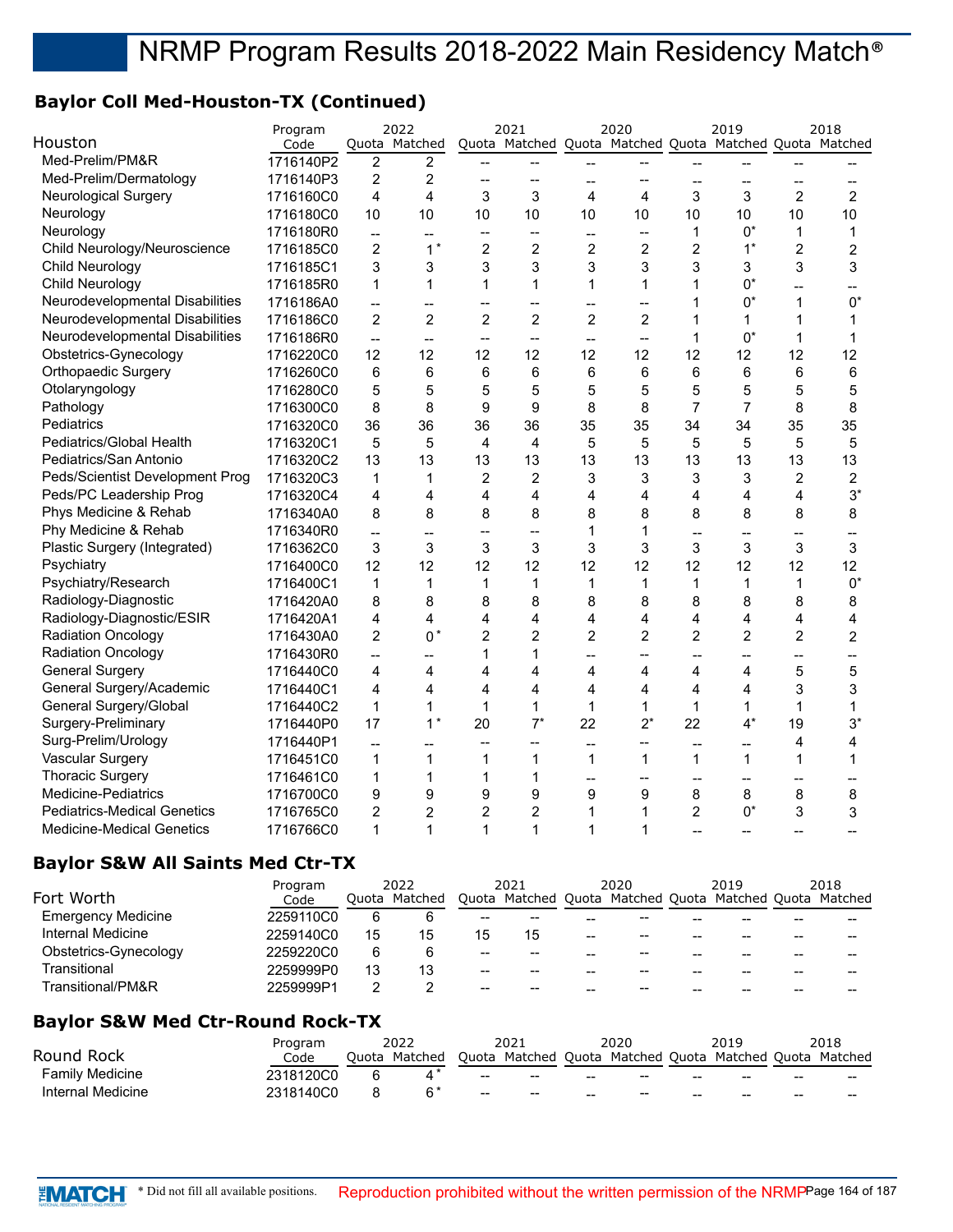## **Baylor Scott & White Med Ctr-TX**

| 10<br>2 | Quota Matched Quota Matched Quota Matched Quota Matched<br>10 |
|---------|---------------------------------------------------------------|
|         |                                                               |
|         |                                                               |
|         |                                                               |
|         |                                                               |
| 14      | 14                                                            |
| 6       | 6                                                             |
| 6       | 6                                                             |
| 20      | 20                                                            |
| 6       | 6                                                             |
|         |                                                               |
|         |                                                               |
| 4       | 4                                                             |
|         |                                                               |
|         |                                                               |
|         |                                                               |
|         |                                                               |
| 4       | 4                                                             |
|         |                                                               |
|         |                                                               |
|         |                                                               |
|         | $3^*$                                                         |
|         |                                                               |
|         |                                                               |
|         |                                                               |
|         |                                                               |
| 6       | 6                                                             |
| 2       | $0^*$                                                         |
|         |                                                               |

## **Baylor Univ Med Ctr-Dallas-TX**

| Quota Matched Quota Matched Quota Matched Quota Matched |
|---------------------------------------------------------|
|                                                         |
|                                                         |
|                                                         |
| 12                                                      |
|                                                         |
|                                                         |
|                                                         |
|                                                         |
|                                                         |
|                                                         |
|                                                         |
|                                                         |
|                                                         |
|                                                         |
|                                                         |

## **Baylor-Scott & White-TX**

|                     | Program   |                   | 2022          |     | 2021                                                    |                                                | 2020              |    | 2019  | 2018 |
|---------------------|-----------|-------------------|---------------|-----|---------------------------------------------------------|------------------------------------------------|-------------------|----|-------|------|
| Temple              | Code      |                   | Ouota Matched |     | Quota Matched Quota Matched Quota Matched Quota Matched |                                                |                   |    |       |      |
| Neurology           | I725180A0 | $\hspace{0.05cm}$ | $-$           | $-$ | $- -$                                                   |                                                |                   |    |       |      |
| Surg-Prelim/Urology | 725440P0  | $- -$             | $- -$         | --  | $\hspace{0.1mm}-\hspace{0.1mm}-\hspace{0.1mm}$          | $\hspace{0.1mm}-\hspace{0.1mm}-\hspace{0.1mm}$ | $\hspace{0.05cm}$ | -- | $- -$ |      |

## **CHRISTUS Health-TX**

|                          | Program   |       | 2022    |       | 2021                        |    | 2020  |    | 2019                  |    | 2018            |
|--------------------------|-----------|-------|---------|-------|-----------------------------|----|-------|----|-----------------------|----|-----------------|
| Irving                   | Code      | Ouota | Matched | Quota | Matched Quota Matched Quota |    |       |    | Matched Quota Matched |    |                 |
| Emergency Medicine/Spohn | 2116110C0 | 12    | 12      |       | 12                          |    |       |    |                       | 10 | 10              |
| Family Medicine/Spohn    | 2116120C0 | 14    | 0*      | 14    | a,                          |    |       | 12 |                       |    | 12              |
| Family Med/Santa Rosa    | 2116120C1 | 10    |         |       |                             |    |       |    |                       |    |                 |
| Internal Medicine/GSMC   | 2116140C0 | 12    |         | $- -$ | $\qquad \qquad$             | -- | $- -$ | -- |                       | -- | $\qquad \qquad$ |

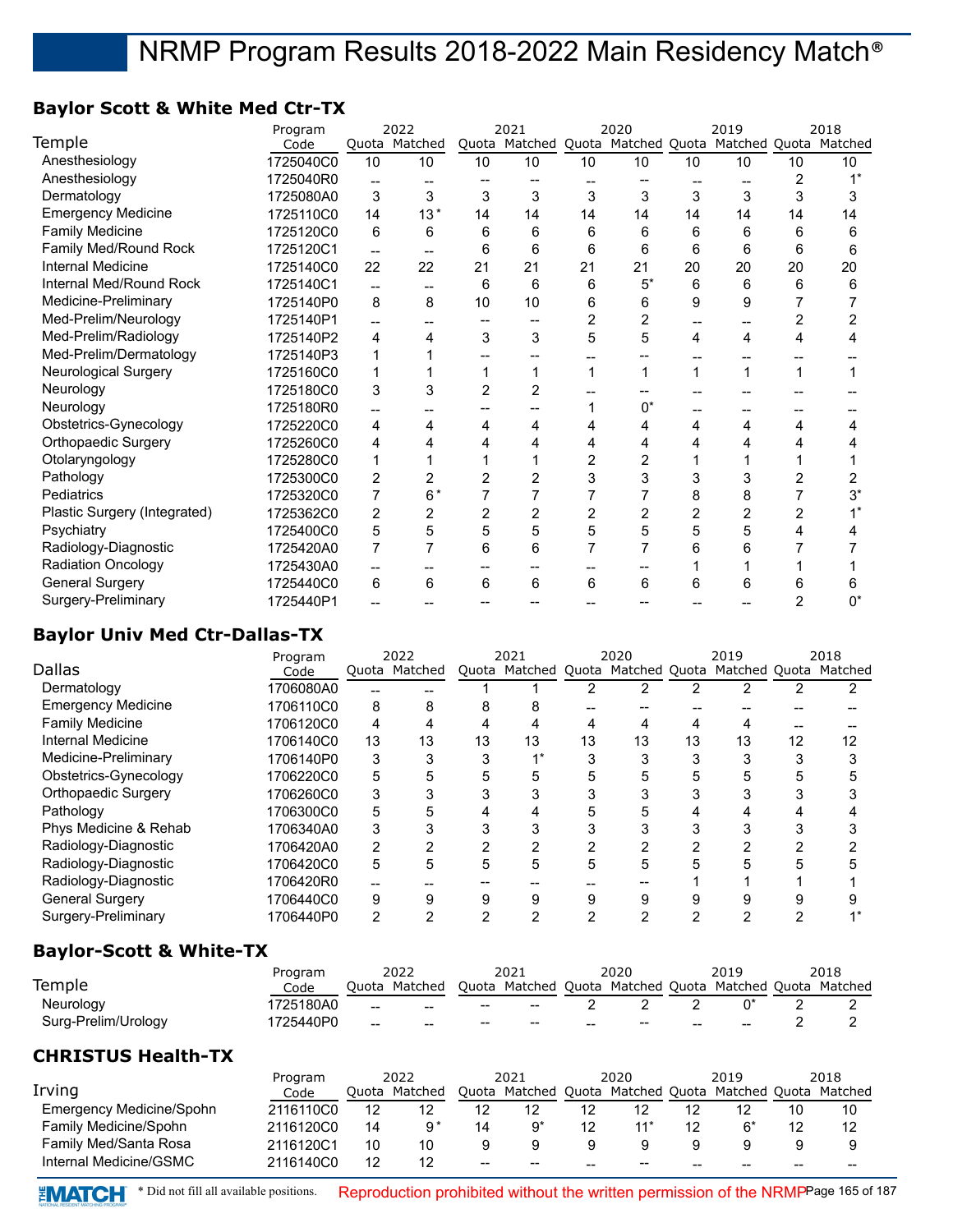## **Conroe Reg Med Ctr-TX**

| Conroe<br><b>Family Medicine</b>           | Program<br>Code<br>1502120C0 | 12 | 2022<br>Quota Matched<br>12 | 10 | 2021<br>Quota Matched Quota Matched Quota Matched Quota Matched<br>10 | 10 | 2020<br>10 | 10 | 2019<br>$9^*$ | 10 | 2018<br>10 |
|--------------------------------------------|------------------------------|----|-----------------------------|----|-----------------------------------------------------------------------|----|------------|----|---------------|----|------------|
| <b>Corpus Christi Med Ctr-TX</b>           |                              |    |                             |    |                                                                       |    |            |    |               |    |            |
|                                            | Program                      |    | 2022                        |    | 2021                                                                  |    | 2020       |    | 2019          |    | 2018       |
| Corpus Christi                             | Code                         |    | Quota Matched               |    | Quota Matched Quota Matched Quota Matched Quota Matched               |    |            |    |               |    |            |
| Dermatology                                | 2110080R0                    | 2  | $\overline{2}$              | 2  | 2                                                                     |    |            |    |               | -- | $- -$      |
| Internal Medicine                          | 2110140C0                    | 6  | $1^*$                       | 6  | $3^*$                                                                 | 10 | $5^*$      | 13 | 13            | 13 | $7^*$      |
|                                            |                              |    |                             |    |                                                                       |    |            |    |               |    |            |
| <b>DeTar Healthcare System-TX</b>          |                              |    |                             |    |                                                                       |    |            |    |               |    |            |
|                                            | Program                      |    | 2022                        |    | 2021                                                                  |    | 2020       |    | 2019          |    | 2018       |
| Victoria                                   | Code                         |    | Ouota Matched               |    | Quota Matched Quota Matched Quota Matched Quota Matched               |    |            |    |               |    |            |
| <b>Family Medicine</b>                     | 1797120C0                    | 8  | 8                           | 8  | 8                                                                     | 8  | 8          | 8  | 8             | 8  | 8          |
| <b>Driscoll Childrens Hosp-TX</b>          |                              |    |                             |    |                                                                       |    |            |    |               |    |            |
|                                            | Program                      |    | 2022                        |    | 2021                                                                  |    | 2020       |    | 2019          |    | 2018       |
| Corpus Christi                             | Code                         |    | Quota Matched               |    | Quota Matched Quota Matched Quota Matched Quota Matched               |    |            |    |               |    |            |
| Pediatrics                                 | 1703320C0                    | 16 | 16                          | 16 | 16                                                                    | 16 | 16         | 16 | 16            | 16 | 16         |
| <b>HCA Houston Healthcare/U Houston-TX</b> |                              |    |                             |    |                                                                       |    |            |    |               |    |            |
|                                            | Program                      |    | 2022                        |    | 2021                                                                  |    | 2020       |    | 2019          |    | 2018       |
| Houston                                    | Code                         |    | Quota Matched               |    | Quota Matched Quota Matched Quota Matched Quota Matched               |    |            |    |               |    |            |
| <b>Emergency Medicine</b>                  | 2211110C0                    | 13 | $3^*$                       | 13 | $10^*$                                                                | -- |            |    |               |    |            |
| <b>Family Medicine</b>                     | 2211120C0                    | 10 | $1^*$                       | 10 | $2^*$                                                                 | 10 | $3^*$      |    |               |    |            |

Internal Medicine 2211140C0 25 23 20 2 25 6 25 10 -- -- \* \* \* \* Obstetrics-Gynecology 2211220C0 3 3 3 3 5 5 -- -- -- --<br>General Surgery 2211440C0 4 4 4 4 4 3<sup>\*</sup> 4 4 -- -General Surgery 2211440C0 4 4 44 4 344 -- -- \* Transitional/West 2211999P0 13 10<sup>\*</sup> 13 7<sup>\*</sup> 13 1<sup>\*</sup> -- -- -- --Transitional/Kingwood 2211999P1 13 13 13 13 5<sup>\*</sup> -- - - -

Internal Medicine 2188140C0 15 7<sup>\*</sup> 15 15 15 15 15 -- --Obstetrics-Gynecology 2188220C0 6 6 66 5 565 -- -- \* Transitional 2188999P0 13 8 13 11 13 9 -- -- -- -- \* \* \*

Quota Matched 2022

## **HCA Medical City Healthcare-TX**

El Paso **Program** Program Program

**HCA Las Palmas del Sol Healthcare-TX**

| Dallas                        | Program<br>Code |    | 2022<br>Ouota Matched |    | 2021<br>Quota Matched Quota Matched Quota Matched Quota Matched |    | 2020  | 2019 | 2018 |
|-------------------------------|-----------------|----|-----------------------|----|-----------------------------------------------------------------|----|-------|------|------|
| Dermatology/Fort Worth        | 2244080A0       |    |                       |    |                                                                 |    |       |      |      |
| <b>Emergency Medicine</b>     | 2244110C0       | 8  | 8                     | 8  | 8                                                               |    |       |      |      |
| Family Medicine/Arlington     | 2244120C0       | 18 | $13*$                 | 18 | 9*                                                              | 18 | $0^*$ |      |      |
| Family Medicine/Fort Worth    | 2244120C1       | 6  | 6                     | 6  | 6                                                               |    |       |      |      |
| Internal Medicine/Arlington   | 2244140C0       | 30 | $10*$                 | 30 | ʻ0*                                                             |    |       |      |      |
| Internal Medicine/Fort Worth  | 2244140C1       | 10 | 6*                    | 10 | $8^*$                                                           |    |       |      |      |
| Internal Medicine/Weatherford | 2244140C2       | 8  | $4*$                  | 8  | 8                                                               |    |       |      |      |
| Med-Prelim/Weatherford        | 2244140P0       | 12 | $10*$                 | 12 | $6*$                                                            |    |       |      |      |
| Ob-Gyn/Arlington              | 2244220C0       | 5  |                       | 5  | 5                                                               |    |       |      |      |
| General Surgery/Arlington     | 2244440C0       |    |                       |    |                                                                 |    | 5*    |      |      |

## **John Peter Smith Hosp-TX**

| Fort Worth                 | Program<br>Code | Ouota | 2022<br>Matched | Ouota | 2021<br>Matched Quota Matched Quota Matched Quota |    | 2020 |    | 2019 |    | 2018<br>Matched |
|----------------------------|-----------------|-------|-----------------|-------|---------------------------------------------------|----|------|----|------|----|-----------------|
| <b>Emergency Medicine</b>  | 1711110C0       | 15    | 15              | 15    | 15                                                | 15 | 15   | 13 | 13   | 13 | 13              |
| <b>Family Medicine</b>     | 1711120C0       | 24    | 24              | 24    | 24                                                | 24 | 24   | 22 |      | 22 | 22              |
| Obstetrics-Gynecology      | 1711220C0       | 4     |                 |       | 4                                                 | 4  | 4    |    |      | 4  | 4               |
| <b>Orthopaedic Surgery</b> | 1711260C0       | 4     |                 | 4     | 4                                                 | 4  | 4    | Δ  |      | 4  | 4               |
| Psychiatry                 | 1711400C0       | 8     |                 | ŏ     | 8                                                 |    | 8    |    |      |    | h               |



Quota Matched Quota Matched Quota Matched Quota Matched 2021 2020 2019 2018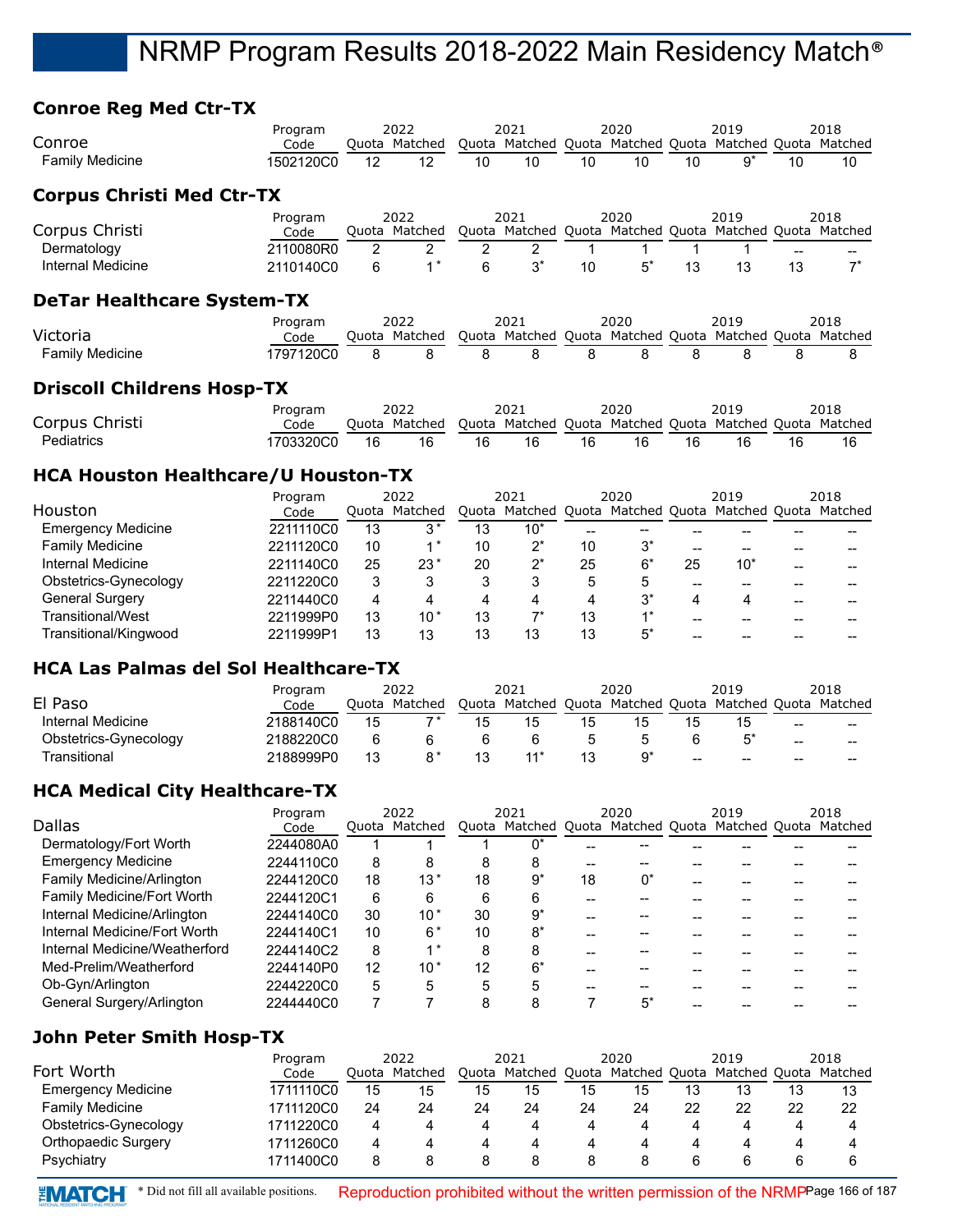## **John Peter Smith Hosp-TX (Continued)**

| Fort Worth                        | Program<br>Code |     | 2022<br>Quota Matched |    | 2021<br>Quota Matched Quota Matched Quota Matched Quota Matched |    | 2020                                              |    | 2019  |    | 2018 |
|-----------------------------------|-----------------|-----|-----------------------|----|-----------------------------------------------------------------|----|---------------------------------------------------|----|-------|----|------|
| Transitional                      | 1711999P1       | 12  | 12                    | 12 | 12                                                              | 12 | 8*                                                | 12 | 12    | 12 | 12   |
| <b>Medical City Fort Worth-TX</b> |                 |     |                       |    |                                                                 |    |                                                   |    |       |    |      |
| Fort Worth                        | Program         |     | 2022<br>Ouota Matched |    | 2021<br>Quota Matched Quota Matched Quota Matched Quota Matched |    | 2020                                              |    | 2019  |    | 2018 |
|                                   | Code            |     |                       |    |                                                                 |    |                                                   |    |       |    |      |
| <b>Family Medicine</b>            | 1642120C0       | $-$ |                       |    |                                                                 | 6  | $4^*$                                             |    |       |    |      |
| Internal Medicine                 | 1642140C0       | $-$ |                       |    | $\qquad \qquad$                                                 | 10 | 10                                                | 10 | $8^*$ | 10 | 10   |
| Surgery-General                   | 1642440C0       | $-$ |                       |    | $- -$                                                           | -- | $\hspace{0.05cm}-\hspace{0.05cm}-\hspace{0.05cm}$ | 3  | 3     | -- |      |
| <b>Family Medicine-ONMM</b>       | 1642753C0       | --  |                       |    |                                                                 | 2  | 2                                                 |    |       | 4  | 4    |

## **Medical City Weatherford-TX**

|                        | Program   |       | 2022    |                                                   | 2021                | 2020                     | 2019                  |    | 2018 |
|------------------------|-----------|-------|---------|---------------------------------------------------|---------------------|--------------------------|-----------------------|----|------|
| Weatherford            | Code      | Ouota | Matched |                                                   | Quota Matched Quota | Matched Quota            | Matched Quota Matched |    |      |
| Dermatology            | 2142080A0 | $- -$ | --      | $- -$                                             | $- -$               |                          |                       |    |      |
| Dermatology            | 2142080R0 | $-$   | --      | $\hspace{0.05cm}-\hspace{0.05cm}-\hspace{0.05cm}$ | --                  | $\overline{\phantom{m}}$ | --                    |    |      |
| Internal Medicine      | 2142140C0 | $-$   | --      | $\hspace{0.05cm}-\hspace{0.05cm}-\hspace{0.05cm}$ |                     |                          |                       |    |      |
| Medicine-Preliminary   | 2142140P0 | $-$   | --      | $- -$                                             | $- -$               |                          |                       | 10 | 10   |
| Med Prelim/Dermatology | 2142140P1 | $- -$ | --      | $- -$                                             | --                  |                          |                       | -- |      |

## **Memorial Hermann Hosp-TX**

|                        | Program  | วกวา  |         |       | 2021    | 2020 |                     | 2019 |               | 2018    |
|------------------------|----------|-------|---------|-------|---------|------|---------------------|------|---------------|---------|
| Sugar Land             | Code     | Juota | Matched | Ouota | Matched |      | Ouota Matched Ouota |      | Matched Quota | Matched |
| <b>Family Medicine</b> | 785120CC | 14    |         | 14    | . Д     |      |                     |      |               |         |

## **Methodist Health System Dallas-TX**

|                        | Program   |       | 2022    |       | 2021                        |    | 2020 |    | 2019          |    | 2018    |
|------------------------|-----------|-------|---------|-------|-----------------------------|----|------|----|---------------|----|---------|
| Dallas                 | Code      | Ouota | Matched | Ouota | Matched Quota Matched Quota |    |      |    | Matched Quota |    | Matched |
| <b>Family Medicine</b> | 1707120C0 | 6     |         | 6     |                             |    |      |    |               |    |         |
| Internal Medicine      | 1707140C0 | 13    |         | 13    | 13                          | 13 | 13   | 13 | 13            | 11 | 44      |
| Obstetrics-Gynecology  | 1707220C0 | 2     |         |       |                             |    |      |    |               |    |         |
| <b>General Surgery</b> | 1707440C0 |       |         |       |                             |    |      |    |               |    |         |
| Surgery-Preliminary    | 1707440P0 | ຈ     |         |       |                             |    |      |    |               |    |         |

#### **Methodist Hospital-Houston-TX**

|                        | Program   |    | 2022          |    | 2021                                                    |    | 2020 |    | 2019 |    | 2018 |
|------------------------|-----------|----|---------------|----|---------------------------------------------------------|----|------|----|------|----|------|
| Houston                | Code      |    | Quota Matched |    | Quota Matched Quota Matched Quota Matched Quota Matched |    |      |    |      |    |      |
| Anesthesiology         | 1167040C0 | 6  |               |    |                                                         |    |      |    |      |    |      |
| <b>Family Medicine</b> | 1167120C0 | 8  | 8             | 8  | 8                                                       | 8  | 8    | 8  |      |    |      |
| Internal Medicine      | 1167140C0 | 17 | 17            | 17 | 17                                                      | 17 | 17   | 17 | 17   | 17 |      |
| Neurological Surgery   | 1167160C0 | 2  |               |    |                                                         |    | າ    |    |      |    |      |
| Neurology              | 1167180C0 |    |               |    |                                                         |    | 6    | 6  | 6    | 6  |      |
| Neurology              | 1167180R0 |    |               |    |                                                         |    |      |    |      |    |      |
| Obstetrics-Gynecology  | 1167220C0 | 5  |               |    |                                                         |    |      |    |      |    |      |
| Orthopaedic Surgery    | 1167260C0 | 3  |               |    |                                                         |    |      |    |      |    |      |
| Pathology              | 1167300C0 | 5  | 5             | 5  | 5                                                       |    | 5    | 6  |      |    |      |
| Pathology/Clinical     | 1167300C1 |    |               |    |                                                         |    |      |    |      |    | በ*   |
| Radiology-Diagnostic   | 1167420A0 | 4  |               | 4  |                                                         |    | 4    |    |      |    |      |
| <b>General Surgery</b> | 1167440C0 | 6  |               |    | 6                                                       |    | 6    | n  |      |    |      |
| Surgery-Preliminary    | 1167440P0 |    |               |    |                                                         |    | n*   | ◠  |      |    |      |
| Vascular Surgery       | 1167451C0 | 2  |               |    |                                                         |    |      |    |      |    |      |

## **Presbyterian Hosp-Dallas-TX**

|                      | Program   |       | 2022    | 2021                                                    | 2020 | 2019 | 2018 |
|----------------------|-----------|-------|---------|---------------------------------------------------------|------|------|------|
| Dallas               | Code      | Ouota | Matched | Quota Matched Quota Matched Quota Matched Quota Matched |      |      |      |
| Internal Medicine    | 1719140C0 | ൳     |         |                                                         |      |      |      |
| Medicine-Preliminary | 1719140P0 | ĥ     |         |                                                         |      |      |      |

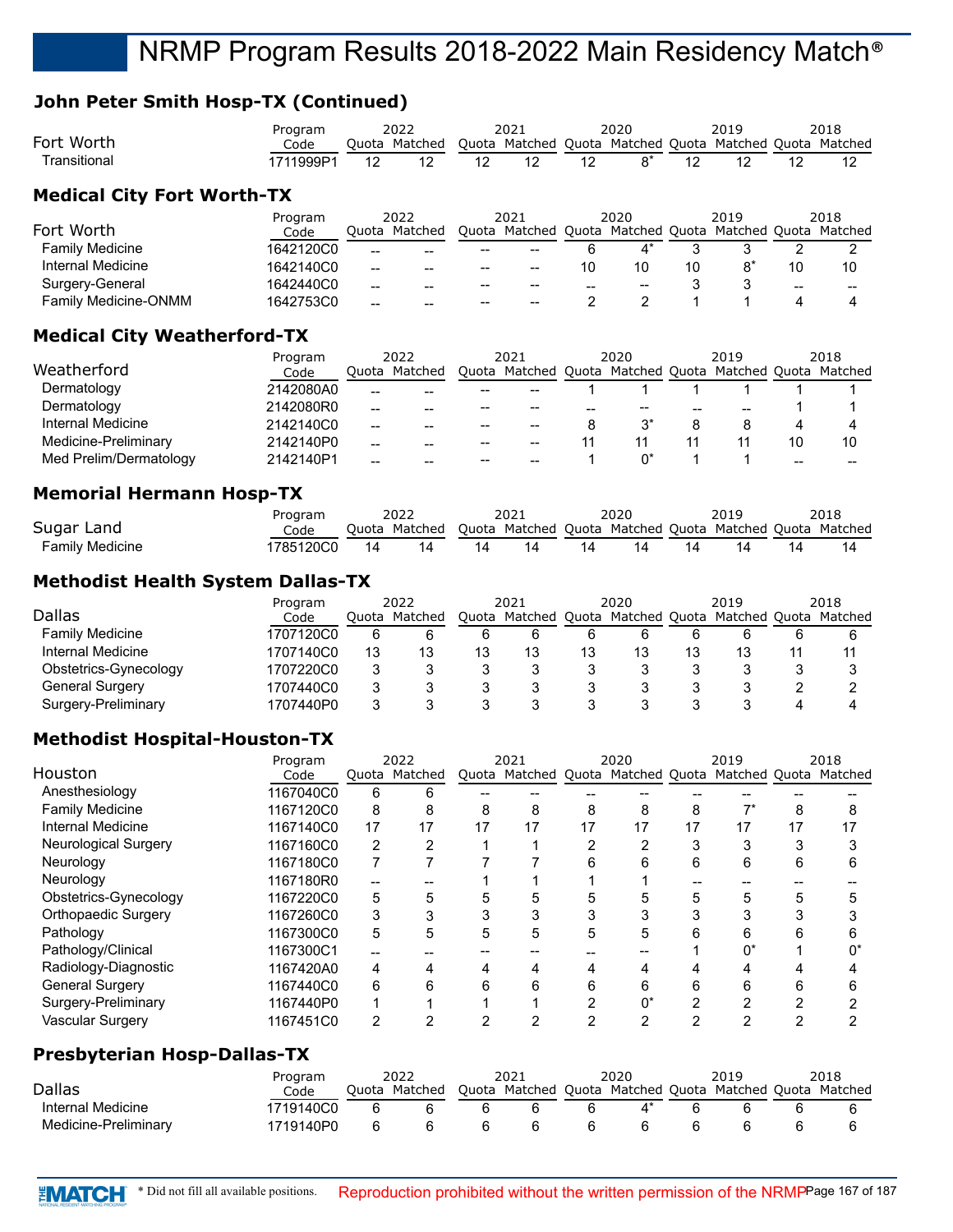## **Sam Houston State Univ COM-TX**

| Conroe                                     | Program<br>Code |    | 2022<br>Quota Matched |    | 2021<br>Quota Matched Quota Matched Quota Matched Quota Matched |   | 2020 |   | 2019          |    | 2018    |
|--------------------------------------------|-----------------|----|-----------------------|----|-----------------------------------------------------------------|---|------|---|---------------|----|---------|
| Internal Medicine                          | 2291140C0       |    |                       | 13 | 13                                                              |   |      |   |               |    |         |
| <b>St Davids Healthcare GME-TX</b>         |                 |    |                       |    |                                                                 |   |      |   |               |    |         |
| Austin                                     | Program<br>Code |    | 2022<br>Quota Matched |    | 2021<br>Quota Matched Quota Matched Quota Matched Quota Matched |   | 2020 |   | 2019          |    | 2018    |
| Obstetrics-Gynecology                      | 2285220C0       | 5  | 5                     | -- |                                                                 |   |      |   |               |    |         |
| <b>General Surgery</b>                     | 2285440C0       | 5  | 5                     | 5  | 5                                                               |   |      |   |               |    |         |
| <b>TIGMER-TX</b>                           |                 |    |                       |    |                                                                 |   |      |   |               |    |         |
|                                            | Program         |    | 2022                  |    | 2021                                                            |   | 2020 |   | 2019          |    | 2018    |
| San Antonio                                | Code            |    | Quota Matched         |    | Quota Matched Quota Matched Quota                               |   |      |   | Matched Quota |    | Matched |
|                                            |                 |    |                       |    |                                                                 |   |      |   |               |    |         |
| Family Medicine/San Antonio                | 2169120C0       | 8  | $5*$                  | 8  | 8                                                               | 8 | $6*$ | 8 | $3^*$         |    |         |
| Family Medicine/Laredo                     | 2169120C1       | 8  | $3*$                  | 8  | $5^*$                                                           | 8 | 8    |   | $4^*$         |    |         |
| Internal Medicine/San Antonio              | 2169140C0       | 14 | 14                    | 15 | 15                                                              |   |      |   | --            |    |         |
| Medicine-Primary/Laredo                    | 2169140M0       | 8  | $5*$                  | 8  | 8                                                               |   | 7    | 4 | 4             | -- |         |
| Psychiatry                                 | 2169400C0       | 12 | 12                    | 12 | 12                                                              | 8 | 8    | 8 | 8             |    |         |
| <b>Texas A&amp;M-Bryan/College Station</b> |                 |    |                       |    |                                                                 |   |      |   |               |    |         |

## Psychiatry 1713400C0 4 4 4 4 -- -- -- -- -- -- **Texas Health Resources**

|                               | Program   |    | 2022          |                  | 2021                                                    |                          | 2020                                           |    | 2019 |    | 2018  |
|-------------------------------|-----------|----|---------------|------------------|---------------------------------------------------------|--------------------------|------------------------------------------------|----|------|----|-------|
| Fort Worth                    | Code      |    | Ouota Matched |                  | Quota Matched Quota Matched Quota Matched Quota Matched |                          |                                                |    |      |    |       |
| Internal Med/Harris Methodist | 2279140C0 | 10 |               | $\hspace{0.5cm}$ | $- -$                                                   | $- -$                    | $- -$                                          | -- | --   | -- |       |
| Internal Medicine/HEB Denton  | 2279140C1 | 20 | 20            | $\hspace{0.5cm}$ | $- -$                                                   | $\qquad \qquad$          | $\hspace{0.1mm}-\hspace{0.1mm}-\hspace{0.1mm}$ | -- | --   | -- | $- -$ |
| <b>General Surgery</b>        | 2279440C0 |    |               |                  |                                                         | $\overline{\phantom{a}}$ | $\hspace{0.5cm}$                               | -- | --   | -- | --    |

Family Medicine 1713120C0 10 10 10 10 10 10 10 10 9 9

## **Texas Tech U Affil-Amarillo**

|                        | Program   | 2022  |               | 2021 |                                                 | 2020 |    | 2019 |       |    | 2018    |
|------------------------|-----------|-------|---------------|------|-------------------------------------------------|------|----|------|-------|----|---------|
| Amarillo               | Code      |       | Ouota Matched |      | Quota Matched Quota Matched Quota Matched Quota |      |    |      |       |    | Matched |
| <b>Family Medicine</b> | 2993120C0 |       |               |      |                                                 |      |    |      |       | 8  |         |
| Family Medicine/SACM   | 2993120C1 | --    | --            |      |                                                 |      |    |      |       |    |         |
| Internal Medicine      | 2993140C0 | 13    | 13            | 13   | 13                                              | 12   | 12 |      | $8^*$ | 12 | 12      |
| Internal Medicine/SACM | 2993140C1 | $- -$ |               |      |                                                 |      |    |      |       |    |         |
| Obstetrics-Gynecology  | 2993220C0 |       |               | 3    |                                                 |      |    |      |       |    |         |
| Pediatrics             | 2993320C0 |       |               |      |                                                 |      |    |      |       |    |         |

## **Texas Tech U Affil-El Paso**

|                               | Program   |    | 2022          |    | 2021                              |    | 2020 |    | 2019                  |    | 2018 |
|-------------------------------|-----------|----|---------------|----|-----------------------------------|----|------|----|-----------------------|----|------|
| El Paso                       | Code      |    | Quota Matched |    | Quota Matched Quota Matched Quota |    |      |    | Matched Quota Matched |    |      |
| <b>Emergency Medicine</b>     | 1710110C0 | 12 | 8*            | 12 | 12                                | 12 | 12   | 12 | 12                    | 12 | 12   |
| <b>Family Medicine</b>        | 1710120C0 | 8  | 4 *           | 8  | $5^*$                             | 8  | 8    | 8  | 8                     | 8  |      |
| Family Medicine/Transmountain | 1710120C1 | 6  | 6             |    |                                   |    |      |    |                       |    |      |
| Internal Medicine             | 1710140C0 | 15 | 15            | 15 | 15                                | 15 | 15   | 15 | 15                    | 15 | 15   |
| Internal Med/Transmountain    | 1710140C2 | 10 | 10            | 10 | 10                                |    |      |    |                       |    |      |
| Neurology                     | 1710180A0 | 3  |               |    | 3                                 |    | 2    |    |                       |    |      |
| Obstetrics-Gynecology         | 1710220C0 | 5  | 5             | 5  | 5                                 | 5  | 5    | 5  | 5                     |    |      |
| Pediatrics                    | 1710320C0 | 15 | 15            | 12 | 12                                | 12 | 12   | 13 | 13                    |    |      |
| Psychiatry                    | 1710400C0 | 8  | 8             | 8  | 8                                 | 8  | 8    | 6  | 6                     | 6  | n    |
| Psychiatry/Transmountain      | 1710400C1 | 4  | 4             |    | 4                                 |    |      |    |                       |    |      |
| Radiology-Diagnostic          | 1710420A0 | 3  |               |    | 3                                 |    | 3    | 3  |                       |    |      |
| <b>General Surgery</b>        | 1710440C0 | 4  |               |    | 3                                 |    |      |    |                       |    |      |
| Surgery-Preliminary           | 1710440P0 | 2  | 2             |    | 3                                 | 3  | 3    | З  | 3                     |    |      |
| Medicine-Psychiatry           | 1710715C0 |    |               |    |                                   |    |      |    | ⌒                     |    |      |
|                               |           |    |               |    |                                   |    |      |    |                       |    |      |

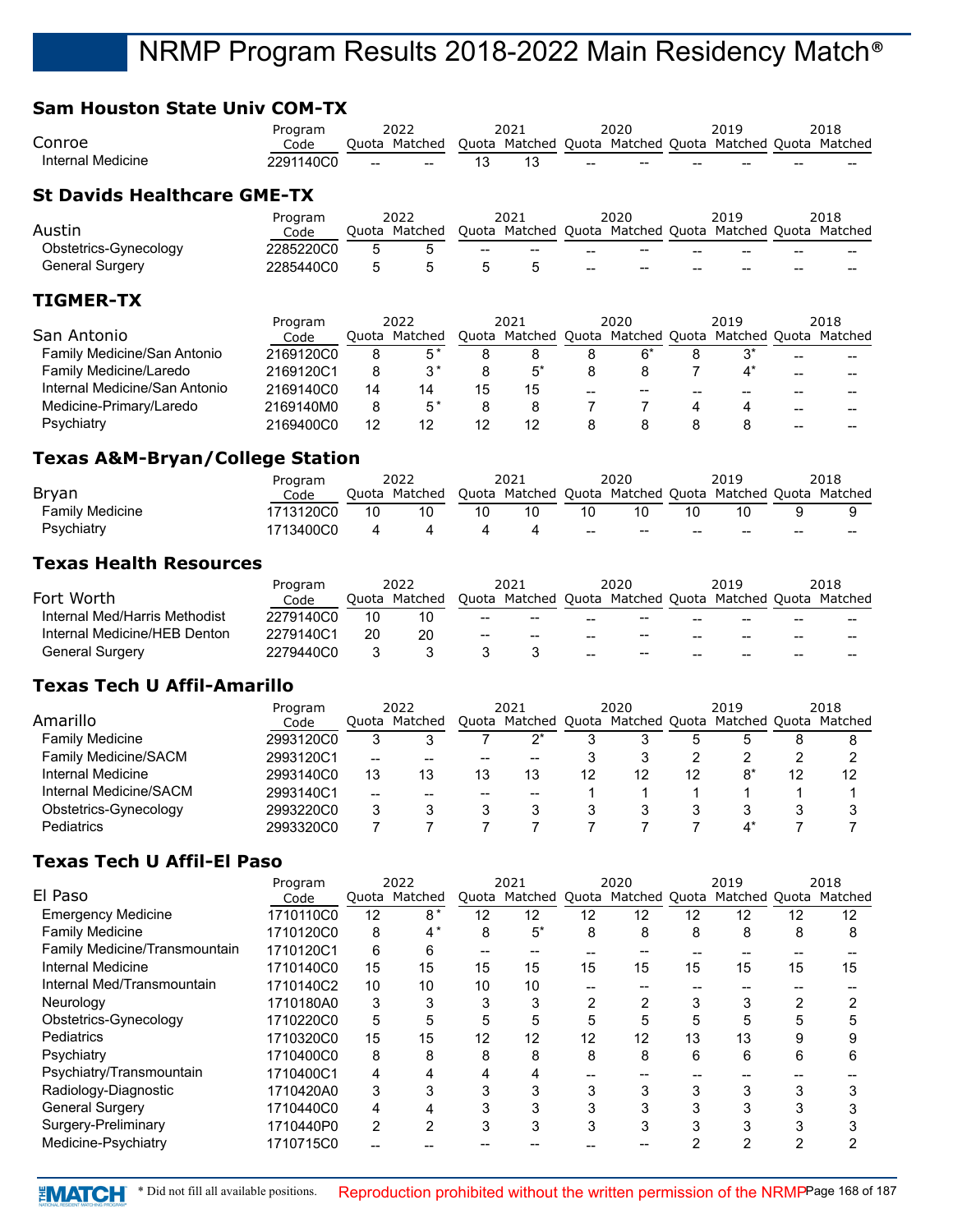## **Texas Tech U Affil-Lubbock**

|                           | Program   |    | 2022          |    | 2021                                                    |    | 2020 |                | 2019  |    | 2018 |
|---------------------------|-----------|----|---------------|----|---------------------------------------------------------|----|------|----------------|-------|----|------|
| Lubbock                   | Code      |    | Quota Matched |    | Quota Matched Quota Matched Quota Matched Quota Matched |    |      |                |       |    |      |
| Anesthesiology            | 2973040C0 | 4  |               | 4  | 4                                                       | 4  | 4    | 4              |       | 4  |      |
| Anesthesiology            | 2973040R0 |    |               |    |                                                         |    |      |                |       |    |      |
| Dermatology               | 2973080A0 | 3  |               |    | 3                                                       |    | 3    | 3              | 3     | 3  |      |
| <b>Emergency Medicine</b> | 2973110C0 | 8  | 8             | 8  | 8                                                       | 8  | 8    |                |       |    |      |
| <b>Family Medicine</b>    | 2973120C0 | 6  | $4^*$         |    | 5                                                       | 8  | 8    | 9              | 9     | 6  | 6    |
| Internal Medicine         | 2973140C0 | 14 | 14            | 14 | 14                                                      | 14 | 14   | 14             | 14    | 14 | 14   |
| Medicine-Preliminary      | 2973140P0 | 2  | 2             | 2  | $0^*$                                                   | 2  | 2    | $\overline{2}$ | 2     | 2  | 2    |
| Med-Prelim/Ophthalmology  | 2973140P1 | -- |               |    | 4                                                       |    |      |                |       |    |      |
| Neurology                 | 2973180C0 | 4  |               |    | 4                                                       |    |      |                | $3^*$ |    |      |
| Obstetrics-Gynecology     | 2973220C0 | 3  |               |    | 3                                                       |    |      |                |       |    |      |
| Orthopaedic Surgery       | 2973260C0 | 4  |               |    | 4                                                       |    |      |                |       |    |      |
| Otolaryngology            | 2973280C0 |    |               |    |                                                         |    |      |                |       |    |      |
| <b>Pediatrics</b>         | 2973320C0 | 8  | 8             | 8  | 8                                                       | 8  | 8    | 8              | 8     | 8  | 8    |
| Psychiatry                | 2973400C0 | 4  |               | 6  | 6                                                       | 6  | 6    | 6              | 6     |    |      |
| Psychiatry/CAP            | 2973400C1 | 2  |               |    |                                                         |    |      |                |       |    |      |
| <b>General Surgery</b>    | 2973440C0 | 5  | 5             | 5  | 5                                                       | 5  | 5    | 5              | 5     |    | 5    |
| Surgery-Preliminary       | 2973440P0 | 5  | $2^*$         |    | $0^*$                                                   | 3  |      | 5              | $0^*$ |    |      |
| Surg-Prelim/Urology       | 2973440P1 |    |               |    |                                                         |    |      |                |       |    |      |

## **Texas Tech U Affil-Permian Basin**

|                                 | Program   |    | 2022          |     | 2021                              |    | 2020 |    | 2019                  |    | 2018 |
|---------------------------------|-----------|----|---------------|-----|-----------------------------------|----|------|----|-----------------------|----|------|
| Odessa                          | Code      |    | Ouota Matched |     | Quota Matched Quota Matched Quota |    |      |    | Matched Ouota Matched |    |      |
| <b>Family Medicine/Odessa</b>   | 3124120C0 | 12 | 12            | 13  | 13                                | 13 | 13   |    |                       |    |      |
| <b>Family Med/Rural-Andrews</b> | 3124120C1 | -- |               |     |                                   |    |      |    |                       |    |      |
| Family Med/Rural-Ft Stockton    | 3124120C2 | 1  | ሰ*            |     |                                   |    |      |    |                       |    |      |
| Family Med/Rural-Sweetwater     | 3124120C3 |    |               |     |                                   |    |      |    |                       |    |      |
| Family Med/Rural-Alpine         | 3124120C4 |    |               |     | 0,                                |    |      |    |                       |    |      |
| Family Med/Rural-Pecos          | 3124120C5 |    |               |     | U,                                |    |      |    |                       |    |      |
| Family Med/Rural-Carlsbad       | 3124120C6 |    |               |     |                                   |    |      |    |                       |    |      |
| Family Med/Rural-Hobbs          | 3124120C7 |    |               |     |                                   |    |      |    |                       |    |      |
| <b>Family Medicine/Midland</b>  | 3124120C8 | 1  |               |     | Δ                                 |    |      |    |                       |    |      |
| Internal Medicine               | 3124140C0 | 13 | 13            | 12  | 12                                | 14 | 14   | 14 | 14                    | 12 | 12   |
| Obstetrics-Gynecology           | 3124220C0 | 4  |               | 4   | 4                                 | 4  |      | 3  | 3                     | 3  |      |
| Psychiatry                      | 3124400C0 | 2  | *             | ี่ค | 6                                 | ี  | հ    |    |                       |    |      |

## **Texoma Med Ctr-TX**

|                 | Program   | 2022                                                                  | 2021 | 2020 | 2019 |     | 2018  |
|-----------------|-----------|-----------------------------------------------------------------------|------|------|------|-----|-------|
| Denison         | Code      | Quota Matched Quota Matched Quota Matched Quota Matched Quota Matched |      |      |      |     |       |
| Family Medicine | 2234120C0 | $7*$                                                                  |      |      | $-$  | $-$ | $- -$ |

## **U Texas HSC-San Antonio**

|                                    | Program   |    | 2022          |    | 2021          |    | 2020                |    | 2019                  |    | 2018 |
|------------------------------------|-----------|----|---------------|----|---------------|----|---------------------|----|-----------------------|----|------|
| San Antonio                        | Code      |    | Quota Matched |    | Quota Matched |    | Quota Matched Quota |    | Matched Quota Matched |    |      |
| Anesthesiology                     | 1722040C0 | 16 | 16            | 16 | 16            | 16 | 16                  | 16 | 16                    | 16 | 16   |
| Anesthesiology                     | 1722040R0 |    |               |    |               |    |                     |    |                       |    |      |
| Dermatology                        | 1722080A0 | 3  | 3             |    | 3             |    |                     | 2  | 2                     | 3  |      |
| <b>Emergency Medicine</b>          | 1722110C0 | 10 | $9*$          | 10 | 10            | 10 | 10                  | 10 | 10                    | 12 | 12   |
| <b>Emergency Medicine/Military</b> | 1722110C1 |    | $0^*$         | 4  |               | 2  |                     |    |                       |    |      |
| <b>Family Medicine</b>             | 1722120C0 | 14 | 14            | 14 | 14            | 13 | 13                  | 15 | 15                    | 14 | 14   |
| Internal Medicine                  | 1722140C0 | 30 | 30            | 29 | 29            | 29 | 29                  | 25 | 25                    | 25 | 25   |
| Internal Med/HIV Med Path          | 1722140C3 |    |               |    |               |    |                     |    | 2                     | 2  |      |
| Internal Med/Adv IM Skill          | 1722140C4 | 4  | 4             | 4  | 4             |    | 4                   | 4  | 4                     |    |      |
| Medicine-Preliminary               | 1722140P0 | 3  | 3             | 6  | 6             |    |                     |    |                       | 8  | 6*   |
| Med-Prelim/Radiology               | 1722140P2 | -- |               | 2  | 2             | 2  | 2                   | 3  | 3                     |    |      |
| Med-Prelim/Military                | 1722140P3 |    |               |    |               |    |                     |    |                       |    | 0*   |
| Med-Prelim/Ophthalmology           | 1722140P4 | 4  | 4             | 4  | 4             |    |                     |    |                       |    |      |
| Neurological Surgery               | 1722160C0 |    |               | っ  | 2             | っ  | っ                   | ≘  | っ                     | າ  |      |
| Neurology                          | 1722180C0 |    |               |    |               |    |                     | h  | 6                     | 5  |      |

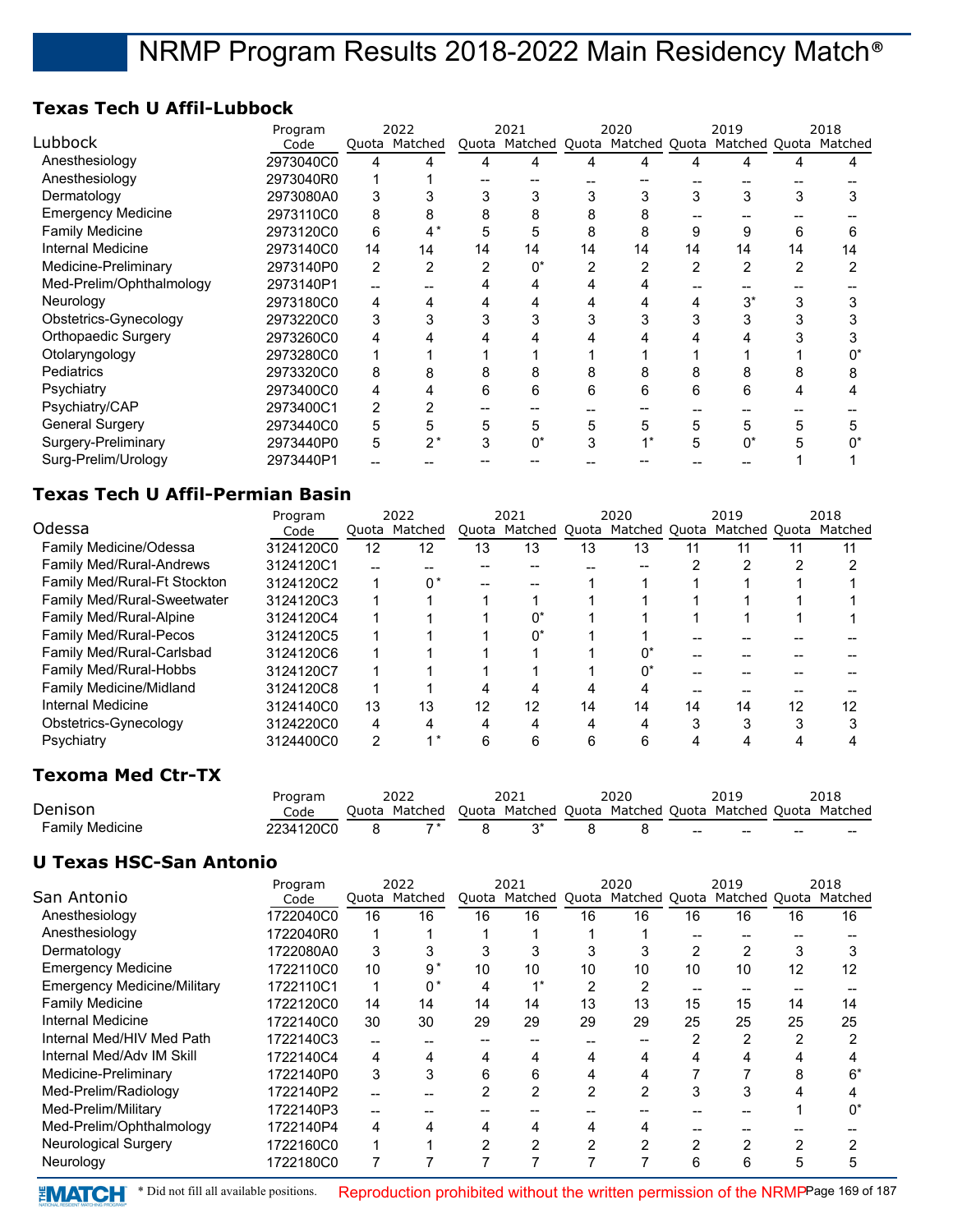## **U Texas HSC-San Antonio (Continued)**

| Program   |    |       |                       |    |                |       |      | 2019 |    | 2018                                                    |
|-----------|----|-------|-----------------------|----|----------------|-------|------|------|----|---------------------------------------------------------|
| Code      |    |       |                       |    |                |       |      |      |    |                                                         |
| 1722220C0 |    |       |                       |    |                |       | 6    | 6    | 6  |                                                         |
| 1722260C0 |    |       |                       |    |                | հ     | 6    |      |    |                                                         |
| 1722280C0 | 2  |       |                       |    |                |       |      |      |    |                                                         |
| 1722300C0 | 5  | 5     |                       |    |                |       |      |      |    | 3*                                                      |
| 1722320C0 | 15 | 15    | 15                    | 15 | 15             | 15    | 13   | 13   | 13 | ġ*                                                      |
| 1722340C0 | 8  | 8     | 8                     | 8  | 8              | 8     | 8    | 8    | 8  | 8                                                       |
| 1722400C0 | 11 | 11    | 11                    | 11 | 11             | 11    | 10   | 10   | 10 | 10                                                      |
| 1722416A0 | 2  | 2     | 2                     | 2  | 2              | $0^*$ | 2    | 2    |    |                                                         |
| 1722416R0 |    |       |                       |    |                |       |      |      |    |                                                         |
| 1722420A0 | 11 | 11    | 10                    | 10 | 9              | 9     |      |      |    |                                                         |
| 1722420A1 | -- |       |                       |    |                |       |      |      |    |                                                         |
| 1722420C0 |    |       |                       |    |                |       |      |      |    |                                                         |
| 1722420R0 | 2  | 2     | 2                     |    | $\overline{2}$ | 2     |      |      |    |                                                         |
| 1722420R1 | -- |       |                       |    |                |       |      |      |    |                                                         |
| 1722430A0 | 2  | $4 *$ | 2                     |    |                |       |      |      |    |                                                         |
| 1722430R0 | 1  | 0*    |                       |    |                |       |      |      |    |                                                         |
| 1722440C0 |    |       |                       |    |                |       | 6    | 6    |    |                                                         |
| 1722440C1 |    |       |                       |    |                |       | 3    |      |    |                                                         |
| 1722440P0 | 14 | 14    | 17                    | 17 | 19             | $15*$ | 19   | 19   | 16 | 16                                                      |
| 1722461C0 | 1  |       |                       |    |                |       |      |      |    |                                                         |
|           |    |       | 2022<br>Quota Matched |    | 2021           |       | 2020 |      |    | Quota Matched Quota Matched Quota Matched Quota Matched |

## **U Texas HSC-Tyler**

|                              | Program   |    | 2022          |    | 2021                                                    |    | 2020 |    | 2019 |    | 2018 |
|------------------------------|-----------|----|---------------|----|---------------------------------------------------------|----|------|----|------|----|------|
| Tyler                        | Code      |    | Ouota Matched |    | Quota Matched Quota Matched Quota Matched Quota Matched |    |      |    |      |    |      |
| <b>Family Medicine</b>       | 3626120C0 | 8  | 8             | 8  | 8                                                       | 9  | 9    | 8  | 8    | 8  |      |
| <b>Family Medicine/Rural</b> | 3626120C1 | 2  |               |    |                                                         |    | っ    |    |      |    |      |
| Family Medicine/Athens       | 3626120C2 | 4  |               | 4  |                                                         |    |      |    |      |    |      |
| Internal Medicine/GSMC       | 3626140C0 | -- |               | 12 | 12                                                      | 12 | 12   | 12 | 12   | 12 | 12   |
| Internal Medicine/Tyler      | 3626140C1 | 20 | 11 *          | 20 | 20                                                      | 20 | 20   |    |      |    |      |
| Psychiatry                   | 3626400C0 | 6  | 6             | 6  | 6                                                       | 6  | 6    | 6  | 6    | 6  |      |
| Psychiatry/Pittsburg         | 3626400C1 | 4  |               | 4  | Δ                                                       |    |      |    |      |    |      |
| <b>General Surgery</b>       | 3626440C0 | 3  |               |    |                                                         |    |      |    |      |    |      |

## **U Texas MD Anderson Cancer Ctr**

|                           | Program   | 2022                                                                  | 2021 | 2020 | 2019 | 2018 |
|---------------------------|-----------|-----------------------------------------------------------------------|------|------|------|------|
| Houston                   | Code      | Quota Matched Quota Matched Quota Matched Quota Matched Quota Matched |      |      |      |      |
| <b>Radiation Oncology</b> | 1004430A0 |                                                                       |      |      |      |      |

## **U Texas Med Branch-Galveston**

|                              | Program   |       | 2022    |       | 2021    |       | 2020    |       | 2019          |    | 2018    |
|------------------------------|-----------|-------|---------|-------|---------|-------|---------|-------|---------------|----|---------|
| Galveston                    | Code      | Quota | Matched | Quota | Matched | Quota | Matched | Quota | Matched Quota |    | Matched |
| Anesthesiology               | 1714040C0 | 16    | 16      | 16    | 16      | 16    | 16      | 14    | 14            | 14 | 14      |
| Anesthesiology               | 1714040R0 | 4     | 4       | 4     | 4       | 5     | 5       | 4     | 4             | 4  |         |
| Dermatology                  | 1714080A0 | 6     | 6       | 5     | 5       |       | 5       | 4     | 4             | 4  | 4       |
| Dermatology                  | 1714080R0 |       |         |       |         |       |         |       |               |    |         |
| Dermatology                  | 1714080R1 |       |         |       |         |       |         |       |               |    |         |
| <b>Family Medicine</b>       | 1714120C0 | 12    | $10*$   | 10    | 10      | 10    | 10      | 10    | 10            | 10 | 10      |
| Internal Medicine            | 1714140C0 | 27    | 27      | 29    | 29      | 28    | 28      | 26    | 26            | 26 | 26      |
| Medicine-Preliminary         | 1714140P0 | 6     | $5*$    | 6     | 6       | 6     | $5^*$   | 10    | 10            | 10 | 10      |
| Med-Prelim/Ophthalmology     | 1714140P4 | 4     | 4       | 4     | 4       | 4     | 4       |       |               |    |         |
| Neurological Surgery         | 1714160C0 | 2     | 2       |       |         |       |         |       |               |    |         |
| Neurology                    | 1714180C0 | 6     | 6       |       | 5       |       | 5       | 5     |               |    | 5       |
| Obstetrics-Gynecology        | 1714220C0 | 8     | 8       | 8     | 8       | 8     | 8       | 8     | 8             | 8  | 8       |
| <b>Orthopaedic Surgery</b>   | 1714260C0 | 5     | 5       |       | 5       |       | 5       | 5     |               |    | 5       |
| Otolaryngology               | 1714280C0 | 3     |         |       | 3       |       | 3       | 3     |               |    |         |
| Pathology                    | 1714300C0 | 5     | 5       | 6     | 6       | 5     | 5       | 5     |               | 6  | 5*      |
| Pediatrics                   | 1714320C0 | 14    | 14      | 14    | $10^*$  | 14    | 14      | 12    | 12            | 12 | 12      |
| Plastic Surgery (Integrated) | 1714362C0 | 4     | 4       | 4     | 4       | 4     | 4       | 4     | 4             | 4  |         |

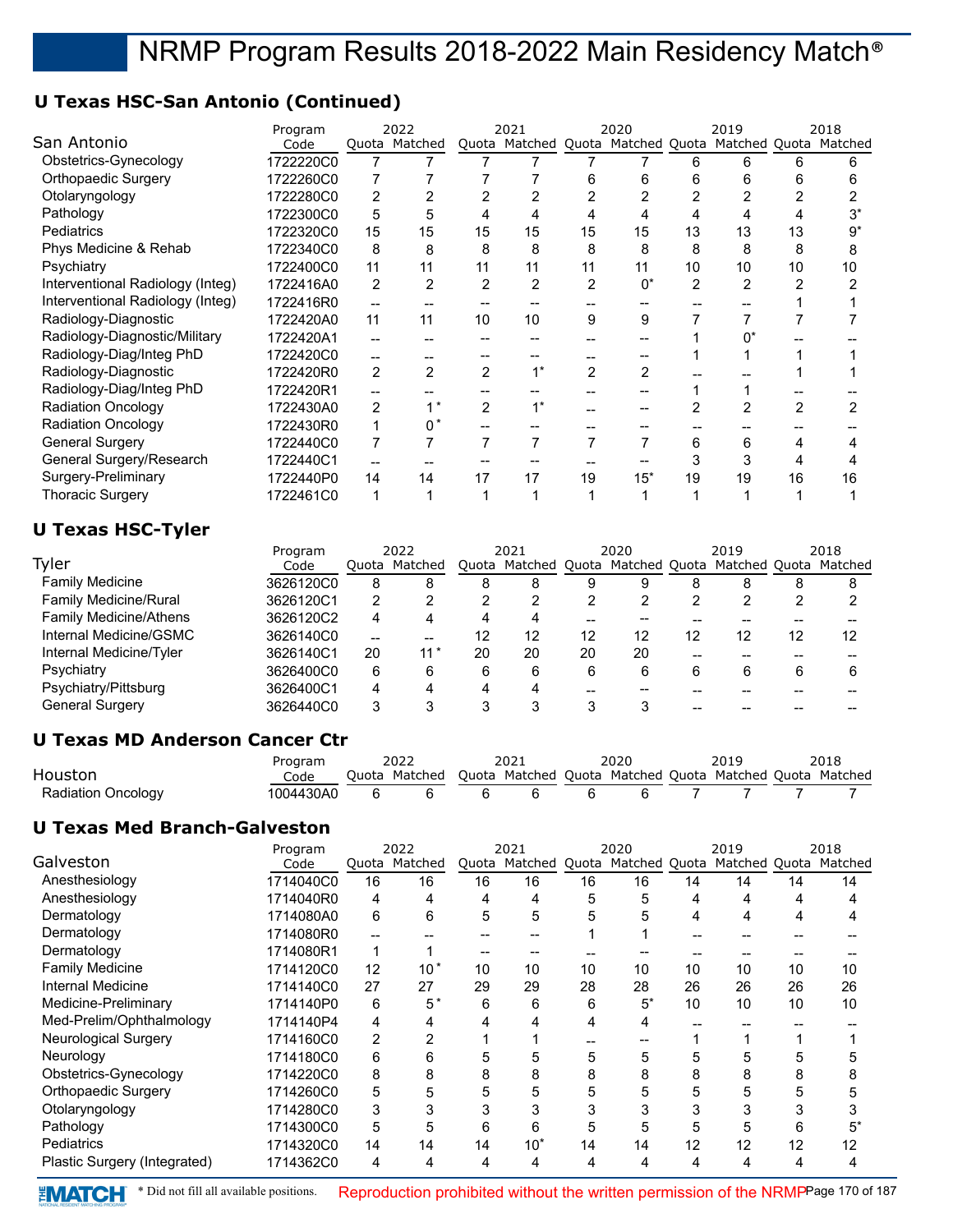## **U Texas Med Branch-Galveston (Continued)**

|                                  | Program   |   | 2022          |   | 2021                              |   | 2020 |   | 2019                  |   | 2018 |
|----------------------------------|-----------|---|---------------|---|-----------------------------------|---|------|---|-----------------------|---|------|
| Galveston                        | Code      |   | Quota Matched |   | Quota Matched Quota Matched Quota |   |      |   | Matched Quota Matched |   |      |
| Psychiatry                       | 1714400C0 |   |               | 8 | 8                                 |   |      |   |                       | 6 |      |
| Psychiatry/Child Psych           | 1714400C1 | 2 |               |   |                                   |   |      |   |                       |   |      |
| Interventional Radiology (Integ) | 1714416A0 |   |               |   |                                   |   |      |   |                       |   |      |
| Interventional Radiology (Integ) | 1714416R0 |   |               |   |                                   |   |      |   |                       |   |      |
| Radiology-Diagnostic             | 1714420A0 | 6 | 6             | 6 | 6                                 | 6 | 6    | 6 | 6                     | 6 | 6    |
| Radiology-Diagnostic             | 1714420R0 |   |               |   |                                   |   |      |   |                       |   |      |
| <b>Radiation Oncology</b>        | 1714430A0 |   | $^{\circ}$    |   |                                   |   |      |   |                       |   |      |
| <b>Radiation Oncology</b>        | 1714430R0 |   |               |   |                                   |   |      |   |                       |   |      |
| <b>General Surgery</b>           | 1714440C0 |   |               | 6 | 6                                 | 6 | 6    | 5 | 5                     | 5 |      |
| Surg-Prelim/Urology              | 1714440P0 |   |               |   |                                   |   |      |   |                       |   |      |
| Surgery-Preliminary              | 1714440P2 | 3 | 2*            |   |                                   |   |      |   |                       |   |      |
| Vascular Surgery                 | 1714451C0 |   |               |   |                                   |   |      |   |                       |   |      |
| Medicine-Prev Med/Aerospace      | 1714751C0 | 2 |               |   |                                   |   |      |   |                       |   |      |

## **U Texas Med Sch-Houston**

|                                    | Program   |                          | 2022                     |                | 2021                     |                | 2020           |                          | 2019                                                    |                | 2018           |
|------------------------------------|-----------|--------------------------|--------------------------|----------------|--------------------------|----------------|----------------|--------------------------|---------------------------------------------------------|----------------|----------------|
| Houston                            | Code      |                          | Quota Matched            |                |                          |                |                |                          | Quota Matched Quota Matched Quota Matched Quota Matched |                |                |
| Anesthesiology                     | 2923040A0 | --                       | --                       |                |                          | $\overline{a}$ |                | 1                        | 1                                                       | 5              | 5              |
| Anesthesiology                     | 2923040C0 | 25                       | 25                       | 26             | 26                       | 26             | 26             | 26                       | 26                                                      | 22             | 22             |
| Anesthesiology/Research            | 2923040C1 | 1                        | 1                        | --             | --                       | $\overline{a}$ | --             | --                       | $\overline{a}$                                          | --             |                |
| Anesthesiology                     | 2923040R0 | $\mathbf{1}$             | 1                        | 1              | $\mathbf{1}$             | --             | --             | --                       | --                                                      |                |                |
| Dermatology                        | 2923080A0 | 7                        | $\overline{7}$           | 7              | $\overline{7}$           | $\overline{7}$ | 7              | 5                        | 5                                                       | $\overline{7}$ | 7              |
| Dermatology                        | 2923080R0 | $\overline{a}$           | $\overline{a}$           | --             | $\overline{\phantom{0}}$ | $\mathbf 1$    | 1              | $\overline{a}$           | $-$                                                     | 1              | $\mathbf{1}$   |
| <b>Emergency Medicine</b>          | 2923110C0 | 20                       | 20                       | 20             | 20                       | 20             | 20             | 20                       | 20                                                      | 20             | 20             |
| Family Medicine/HH/LBJ             | 2923120C0 | 12                       | $9*$                     | 12             | 12                       | 12             | 12             | 12                       | 12                                                      | 12             | $10*$          |
| Internal Medicine                  | 2923140C0 | 40                       | 40                       | 40             | 40                       | 40             | 40             | 40                       | 40                                                      | 40             | 40             |
| Medicine-Preliminary               | 2923140P0 | 11                       | 11                       | 15             | $13*$                    | 15             | 15             | 14                       | 14                                                      | 12             | 12             |
| Med-Prelim/Radiation Onc           | 2923140P1 | $\overline{c}$           | $\overline{2}$           | $\overline{c}$ | $\overline{2}$           | $\overline{2}$ | 2              | 2                        | $\overline{2}$                                          | $\overline{2}$ | 2              |
| Neurological Surgery               | 2923160C0 | 3                        | 3                        | 3              | 3                        | 3              | 3              | 3                        | 3                                                       | 3              | 3              |
| Neurology                          | 2923180C0 | 10                       | 10                       | 10             | 10                       | 10             | 10             | 10                       | 10                                                      | 10             | 10             |
| <b>Child Neurology</b>             | 2923185C0 | 3                        | $1^*$                    | 3              | 3                        | 3              | $2^*$          | 3                        | 3                                                       | 3              | 3              |
| Obstetrics-Gynecology              | 2923220C0 | 12                       | 12                       | 12             | 12                       | 12             | 12             | 12                       | 12                                                      | 6              | 6              |
| Obstetrics-Gynecology/LBJ          | 2923220C1 | $\overline{\phantom{a}}$ | $\overline{a}$           | --             | --                       | $\overline{a}$ | --             | $\overline{a}$           | $\overline{a}$                                          | 6              | 6              |
| <b>Orthopaedic Surgery</b>         | 2923260C0 | 6                        | 6                        | 6              | 6                        | 6              | 6              | 6                        | 6                                                       | 5              | 5              |
| Otolaryngology                     | 2923280C0 | 3                        | 3                        | 3              | 3                        | 3              | 3              | 3                        | 3                                                       | 3              | 3              |
| Pathology                          | 2923300C0 | 7                        | $\overline{7}$           | 8              | 8                        | $\overline{7}$ | $\overline{7}$ | $\overline{7}$           | $\overline{7}$                                          | 6              | 6              |
| Pediatrics                         | 2923320C0 | 24                       | 24                       | 24             | 24                       | 24             | 24             | 24                       | 24                                                      | 24             | $23*$          |
| Phys Medicine & Rehab              | 2923340C0 | 4                        | $\overline{4}$           | $\overline{4}$ | $\overline{4}$           | 4              | 4              | 4                        | 4                                                       | $\overline{4}$ | 4              |
| Psychiatry                         | 2923400C0 | 13                       | 13                       | 11             | 11                       | 9              | 9              | 9                        | 9                                                       | 8              | 8              |
| Psychiatry/Child Psych             | 2923400C1 | $\overline{c}$           | $\overline{2}$           | $\overline{2}$ | $\overline{2}$           | $\overline{2}$ | $\overline{c}$ | $\overline{2}$           | 2                                                       | $\overline{2}$ | 2              |
| Psychiatry/Research                | 2923400C2 | $\overline{c}$           | $\overline{2}$           | $\overline{c}$ | $\overline{c}$           | $\overline{2}$ | $\overline{c}$ | $\overline{2}$           | $\overline{c}$                                          | $\overline{c}$ | $\overline{c}$ |
| Interventional Radiology (Integ)   | 2923416A0 | 3                        | 3                        | 3              | 3                        | 3              | 3              | 3                        | 3                                                       | 3              | 3              |
| Int Rad/MD Anderson-Military       | 2923416A1 | $\overline{a}$           | $\overline{a}$           | --             | $\overline{\phantom{a}}$ | 1              | $0^*$          | $\overline{\phantom{a}}$ | $\overline{a}$                                          | $\overline{a}$ |                |
| Radiology-Diagnostic               | 2923420A0 | 10                       | 10                       | 10             | 10                       | 10             | 10             | 11                       | 11                                                      | 11             | 11             |
| Radiology-Diagnostic/Military      | 2923420A1 | $\overline{\phantom{a}}$ | --                       | --             | $-$                      | $\mathbf 1$    | $0^*$          | 1                        | $\mathbf{1}$                                            | $-$            |                |
| Radiology-Diagnostic/Funded        | 2923420A2 | $\overline{\phantom{a}}$ | $\overline{\phantom{0}}$ | $\overline{c}$ | $1^*$                    | $\mathbf 1$    | 1              | $\overline{a}$           | $-$                                                     | $-$            | $-$            |
| <b>General Surgery</b>             | 2923440C0 | 6                        | 6                        | 6              | 6                        | 6              | 6              | 6                        | 6                                                       | 6              | 6              |
| Surg-Prelim/Non-designated         | 2923440P0 | 9                        | $5*$                     | 9              | $5*$                     | 9              | $3^*$          | $\overline{7}$           | $2^*$                                                   | $\overline{7}$ | $5^*$          |
| Surg-Prelim/Urology                | 2923440P1 | --                       | --                       | --             |                          | --             | --             | $\overline{\phantom{a}}$ | --                                                      | 3              | 3              |
| Surg-Prelim/OMFS                   | 2923440P2 | 3                        | 3                        | 3              | 3                        | 3              | 3              | 3                        | 3                                                       | 3              | 3              |
| Surg-Prelim/Funded                 | 2923440P3 | --                       | --                       | $\overline{c}$ | $0^*$                    | 1              | 1              | --                       | --                                                      | --             |                |
| Vascular Surgery                   | 2923451C0 | 1                        | 1                        | 1              | $\mathbf 1$              | 1              | 1              | $\mathbf{1}$             | 1                                                       | 1              | 1              |
| <b>Medicine-Pediatrics</b>         | 2923700C0 | 8                        | 8                        | 8              | 8                        | 8              | 8              | 8                        | 8                                                       | 8              | 8              |
| <b>Pediatrics-Medical Genetics</b> | 2923765C0 | 1                        | 1                        | 1              | 1                        | 1              | 1              | 1                        | 1                                                       | 1              | 1              |
|                                    |           |                          |                          |                |                          |                |                |                          |                                                         |                |                |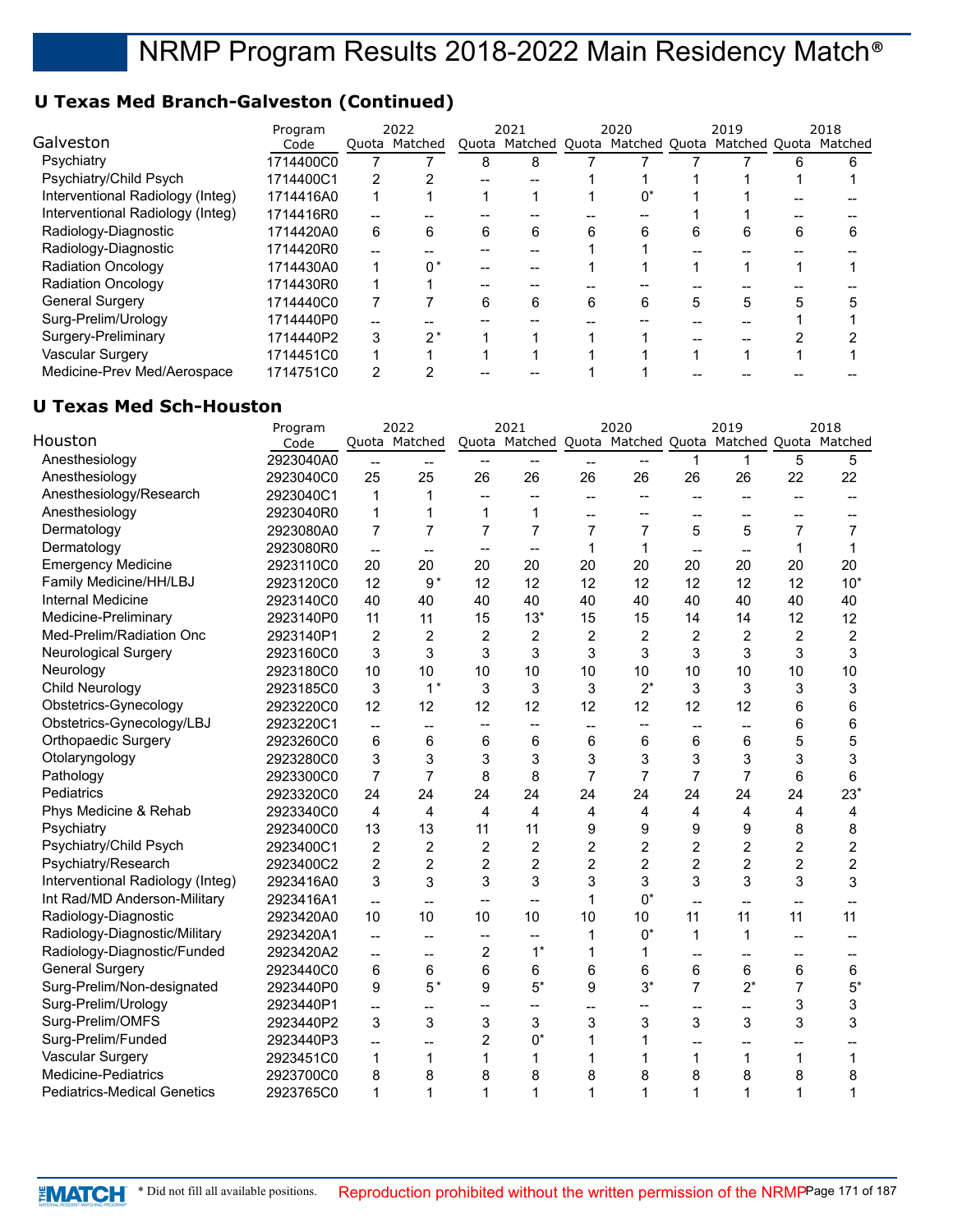## **U Texas Rio Grande Valley**

|                                   | Program   |    | 2022          |    | 2021                                                    |    | 2020 |    | 2019 |    | 2018 |
|-----------------------------------|-----------|----|---------------|----|---------------------------------------------------------|----|------|----|------|----|------|
| Harlingen                         | Code      |    | Ouota Matched |    | Quota Matched Quota Matched Quota Matched Quota Matched |    |      |    |      |    |      |
| Family Medicine/McAllen Med Ctr   | 1825120C0 | 6  | 6             | 6  | 6                                                       |    |      |    |      |    |      |
| Family MedicineDHR-Edinburg       | 1825120C1 | 8  |               |    | 8                                                       |    |      | n  |      |    |      |
| Family Medicine/Knapp             | 1825120C2 | 5  |               | n  | 6                                                       | 6  | 6    | 6  | 6    | n  |      |
| Internal Medicine/VBMC-Harlingen  | 1825140C0 | 5  | 5             | 10 | 10                                                      | 10 | 10   | 10 | 10   | 10 | 10   |
| Internal Medicine/DHR-Edinburg    | 1825140C1 | 16 | 16            | 16 | 16                                                      | 16 | 16   | 16 | 16   | 16 | 16   |
| Internal Medicine/Knapp           | 1825140C2 | 12 | 12            | 12 | 12                                                      |    |      |    |      |    |      |
| Med-Prelim/DHR-Edinberg           | 1825140P0 |    |               |    |                                                         |    | n*   |    |      |    |      |
| Ob-Gyn/DHR-Edinburg               | 1825220C0 | 4  |               |    |                                                         |    |      |    |      |    |      |
| Obstetrics-Gynecology/BOLD        | 1825220C1 |    |               |    |                                                         |    |      |    |      |    |      |
| Psychiatry                        | 1825400C0 | 6  |               |    | 6                                                       |    |      | 6  | 6    |    |      |
| General Surgery/DHR-Edinburg      | 1825440C0 | 4  |               |    |                                                         |    | 4    |    |      |    |      |
| General Surgery/Valley Baptist MC | 1825440C1 | 2  |               |    |                                                         |    |      |    |      |    |      |
| Surgery-Prelimary/DHR-Edinburg    | 1825440P0 | 4  |               |    | $2^*$                                                   |    |      |    |      |    |      |
| Transitional                      | 1825999P0 | 4  |               |    |                                                         |    |      |    |      |    |      |

## **U Texas Southwestern Med Sch-Dallas**

|                                  | Program   |                          | 2022                     |                          | 2021                     |                          | 2020           |                          | 2019                                                    |                | 2018             |
|----------------------------------|-----------|--------------------------|--------------------------|--------------------------|--------------------------|--------------------------|----------------|--------------------------|---------------------------------------------------------|----------------|------------------|
| Dallas                           | Code      |                          | Quota Matched            |                          |                          |                          |                |                          | Quota Matched Quota Matched Quota Matched Quota Matched |                |                  |
| Anesthesiology                   | 2835040A0 | $-$                      | --                       |                          |                          | --                       |                | 1                        | 1                                                       | 1              | 1                |
| Anesthesiology                   | 2835040C0 | 17                       | 17                       | 17                       | 17                       | 17                       | 17             | 17                       | 17                                                      | 17             | 17               |
| Anesthesiology                   | 2835040R0 | 5                        | 5                        | 3                        | 3                        | 4                        | 4              | 3                        | 3                                                       | $\overline{c}$ | $\boldsymbol{2}$ |
| Dermatology                      | 2835080A0 | 8                        | 8                        | 9                        | 9                        | 6                        | 6              | $\overline{7}$           | 7                                                       | 9              | 9                |
| Dermatology                      | 2835080R0 | $\overline{\phantom{a}}$ | $\overline{a}$           | $\overline{\phantom{a}}$ | $\overline{\phantom{a}}$ | $\overline{a}$           | $-$            | $\mathbf{1}$             | 1                                                       | --             |                  |
| <b>Emergency Medicine</b>        | 2835110C0 | 26                       | 26                       | 22                       | 22                       | 22                       | 22             | 22                       | 22                                                      | 22             | 22               |
| <b>Family Medicine</b>           | 2835120C0 | 14                       | 14                       | 14                       | 14                       | 8                        | $7^*$          | 8                        | 8                                                       | 8              | 8                |
| Family Med/SW HIth Resources     | 2835120C3 | $\overline{\phantom{a}}$ | $\overline{\phantom{a}}$ | $\overline{\phantom{a}}$ | $\overline{\phantom{a}}$ | $6\phantom{1}6$          | $5^*$          | 6                        | 6                                                       | 6              | $4^*$            |
| Internal Medicine                | 2835140C0 | 51                       | 51                       | 49                       | 49                       | 58                       | 58             | 57                       | 57                                                      | 48             | 48               |
| Internal Medicine/PSTP           | 2835140C3 | 4                        | 4                        | 5                        | 5                        | --                       | --             | $\overline{a}$           | $\overline{\phantom{a}}$                                | --             |                  |
| Medicine-Preliminary             | 2835140P0 | 6                        | 6                        | 6                        | $2^*$                    | 6                        | 6              | 6                        | 6                                                       | 4              | 4                |
| Med-Prelim/Rad Research          | 2835140P6 | $-$                      | --                       | $\overline{\phantom{a}}$ | --                       | $\overline{\phantom{a}}$ | --             | $\overline{\phantom{a}}$ | $\overline{\phantom{a}}$                                | $\overline{c}$ | $\overline{c}$   |
| <b>Neurological Surgery</b>      | 2835160C0 | 3                        | 3                        | 3                        | 3                        | $\overline{2}$           | $\overline{c}$ | $\overline{2}$           | $\overline{2}$                                          | $\overline{2}$ | $\overline{c}$   |
| Neurology                        | 2835180C0 | 9                        | 9                        | 9                        | 9                        | 9                        | 9              | 8                        | 8                                                       | 8              | 8                |
| Neurology/Research               | 2835180C1 | $\overline{a}$           | --                       | $-$                      | --                       | --                       | $\overline{a}$ | 1                        | 1                                                       | 1              | 1                |
| Child Neurology/Neuroscience     | 2835185C0 | 1                        | 1                        | $\overline{\phantom{a}}$ | $\overline{\phantom{a}}$ | 1                        | 1              |                          |                                                         |                |                  |
| Child Neurology                  | 2835185C1 | 4                        | $\overline{4}$           | 5                        | 5                        | 3                        | 3              | 4                        | 4                                                       | 4              | 4                |
| <b>Child Neurology</b>           | 2835185R0 | 1                        | 1                        | 1                        | $0^*$                    | --                       | --             | 1                        | 1                                                       | 1              | $0^*$            |
| Neurodevelopmental Disabilities  | 2835186C0 | $-$                      | $\overline{a}$           | 1                        | 1                        | $\mathbf{1}$             | $\mathbf{1}$   | 1                        | 1                                                       | 1              | 1                |
| Neurodevelopmental Disabilities  | 2835186R0 | $\overline{\phantom{a}}$ | $-$                      |                          | --                       | $\overline{\phantom{a}}$ | --             | 1                        | $0^*$                                                   | 1              | 1                |
| Obstetrics-Gynecology            | 2835220C0 | 18                       | 18                       | 18                       | 18                       | 18                       | 18             | 18                       | 18                                                      | 18             | 18               |
| <b>Orthopaedic Surgery</b>       | 2835260C0 | 6                        | 6                        | 6                        | 6                        | 6                        | 6              | 6                        | 6                                                       | 6              | 6                |
| Otolaryngology                   | 2835280C0 | 4                        | 4                        | 4                        | 4                        | 4                        | 4              | 4                        | 4                                                       | 4              | 4                |
| Pathology                        | 2835300C0 | 9                        | 9                        | 8                        | 8                        | 6                        | 6              | 9                        | 9                                                       | 8              | 8                |
| Pathology/Research               | 2835300C2 | $\overline{\phantom{a}}$ | $\overline{\phantom{a}}$ | $\overline{a}$           | $\overline{a}$           | $\overline{2}$           | $0^*$          | --                       | $\overline{a}$                                          | --             |                  |
| Pediatrics                       | 2835320C0 | 32                       | 32                       | 30                       | 30                       | 30                       | 30             | 30                       | 30                                                      | 31             | 31               |
| Pediatrics/PSTP2                 | 2835320C2 | $\mathbf{1}$             | 1                        | $\overline{\phantom{a}}$ | $\overline{\phantom{a}}$ | $\overline{a}$           | --             | --                       | $\overline{\phantom{a}}$                                | --             |                  |
| Peds-Preliminary/NDD             | 2835320P1 | $-$                      | --                       | $\overline{\phantom{a}}$ | --                       | 1                        | $0^*$          | --                       | $\overline{\phantom{a}}$                                | --             |                  |
| Phys Medicine & Rehab            | 2835340A0 | 3                        | 3                        | 3                        | 3                        | 3                        | 3              | 3                        | 3                                                       | 3              | 3                |
| Phys Medicine & Rehab            | 2835340C0 | 6                        | 6                        | 6                        | 6                        | 6                        | 6              | 6                        | 6                                                       | 6              | 6                |
| Plastic Surgery (Integrated)     | 2835362C0 | 5                        | 5                        | 5                        | 5                        | 4                        | 4              | 4                        | 4                                                       | 4              | 4                |
| Psychiatry                       | 2835400C0 | 11                       | 11                       | 11                       | 11                       | 11                       | 11             | 12                       | 12                                                      | 13             | 13               |
| Psychiatry/Research              | 2835400C2 | 2                        | $\overline{2}$           | $\overline{2}$           | $\overline{c}$           | $\overline{2}$           | $\overline{c}$ | $\overline{2}$           | $\overline{2}$                                          | $\overline{2}$ | $\overline{2}$   |
| Psychiatry/ChildPsych            | 2835400C3 | 3                        | 3                        | 3                        | 3                        | 3                        | 3              | $\overline{c}$           | 2                                                       | --             |                  |
| Psychiatry/Rural Pub Mental Hith | 2835400C4 | 2                        | $\overline{2}$           | $\overline{2}$           | $\overline{c}$           | $\overline{c}$           | $\overline{c}$ | $\overline{2}$           | 2                                                       | --             | $\overline{a}$   |
| Interventional Radiology (Integ) | 2835416A0 | 3                        | 3                        | 3                        | 3                        | 3                        | 3              | 3                        | 3                                                       | 3              | 3                |
| Radiology-Diagnostic             | 2835420A0 | 10                       | 10                       | 8                        | 8                        | 8                        | 8              | 8                        | 8                                                       | 8              | 8                |
| Radiology-Diag/Research          | 2835420A1 | 3                        | 3                        | 3                        | 3                        | 3                        | 3              | 3                        | 3                                                       | 3              | 3                |
| Radiology-Diagnostic R           | 2835420R0 | 2                        | $\overline{2}$           | $\overline{\phantom{a}}$ | --                       | --                       | --             |                          | $-$                                                     |                |                  |
|                                  |           |                          |                          |                          |                          |                          |                |                          |                                                         |                |                  |

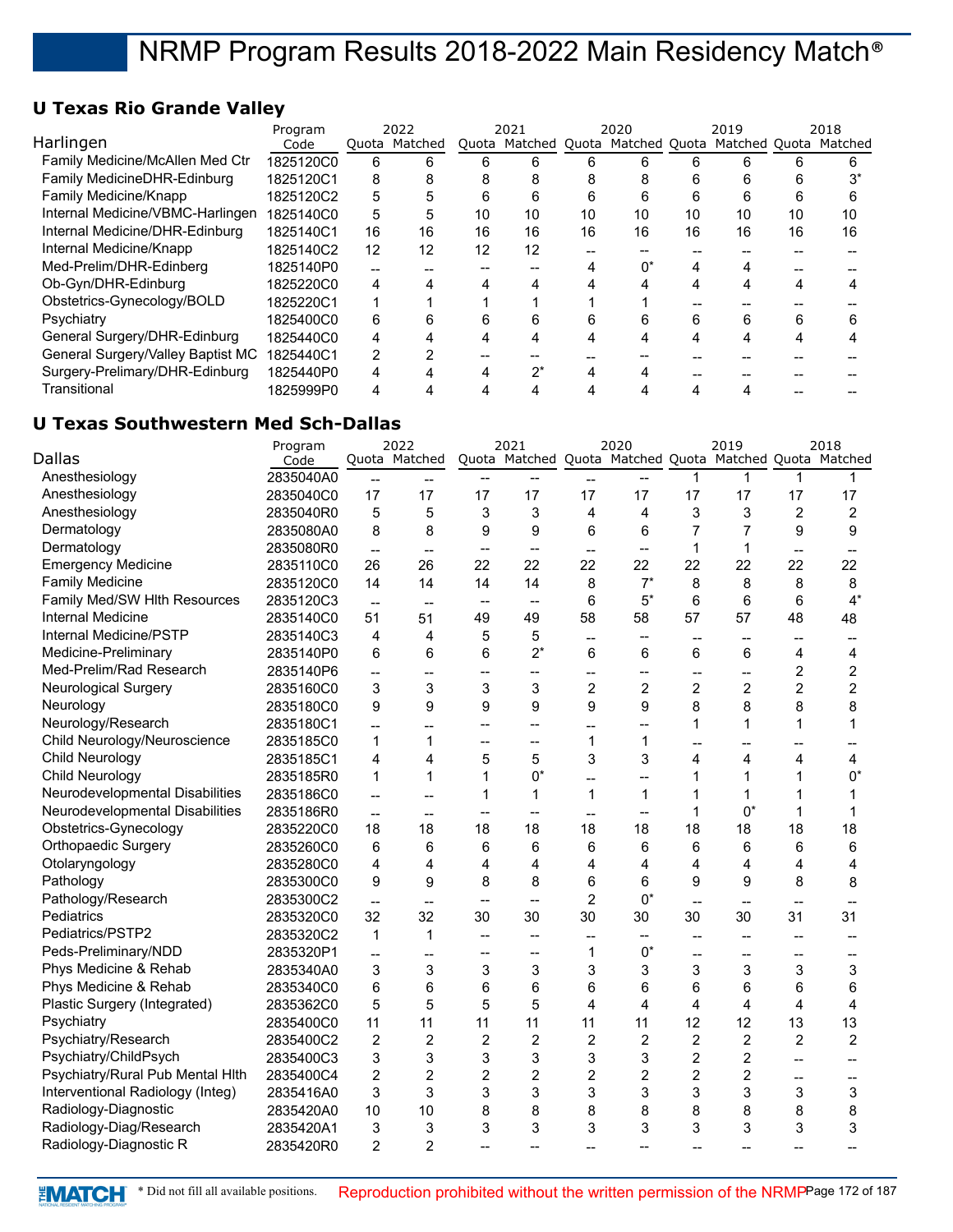## **U Texas Southwestern Med Sch-Dallas (Continued)**

| <b>Dallas</b>                 | Program<br>Code |     | 2022<br>Quota Matched |    | 2021<br>Quota Matched Quota Matched Quota |    | 2020  |    | 2019<br>Matched Quota Matched |    | 2018 |
|-------------------------------|-----------------|-----|-----------------------|----|-------------------------------------------|----|-------|----|-------------------------------|----|------|
| Radiology-Diagnostic/Research | 2835420R1       | --  |                       |    |                                           |    |       |    |                               |    |      |
| <b>Radiation Oncology</b>     | 2835430A0       | 3   |                       |    | $2^*$                                     |    | 3     |    |                               |    |      |
| <b>General Surgery</b>        | 2835440C0       | 13  | 13                    | 13 | 13                                        | 13 | 13    | 13 | 13                            | 13 | 13   |
| Surgery-Preliminary           | 2835440P0       | 12  | 12                    | 13 | 9*                                        | 12 | $10*$ | 12 | $4^*$                         | 10 | י∩∗  |
| Surg-Prelim/Urology           | 2835440P2       | $-$ |                       |    |                                           |    |       |    |                               |    |      |
| Surg-Prelim/Rad Research      | 2835440P3       |     |                       |    | 0*                                        |    | 3     |    |                               |    |      |
| Vascular Surgery              | 2835451C0       |     |                       |    |                                           |    |       |    |                               |    |      |
| Medicine-Pediatrics           | 2835700C0       | 4   |                       |    | Δ                                         |    | 4     | 4  |                               |    |      |
| Medicine-Psychiatry           | 2835715C0       | 2   |                       |    |                                           |    |       |    | ◠                             |    |      |
| Psychiatry-Neurology          | 2835755C0       |     |                       |    |                                           |    |       |    | n*                            |    |      |

## **U Texas at Austin Dell Medical School**

|                            | Program   |    | 2022           |                | 2021                                                    |                | 2020  |                | 2019  |    | 2018 |
|----------------------------|-----------|----|----------------|----------------|---------------------------------------------------------|----------------|-------|----------------|-------|----|------|
| Austin                     | Code      |    | Quota Matched  |                | Quota Matched Quota Matched Quota Matched Quota Matched |                |       |                |       |    |      |
| Dermatology                | 1793080A0 | 4  | 4              | 3              | 3                                                       | Δ              | 4     | 3              | 3     | 3  | 3    |
| Dermatology                | 1793080R0 | 1  |                |                |                                                         |                |       |                |       |    |      |
| <b>Emergency Medicine</b>  | 1793110C0 | 8  | 8              | 8              | 8                                                       | 8              | 8     | 8              | 8     | 8  | 8    |
| <b>Family Medicine</b>     | 1793120C0 | 7  | 7              |                | 7                                                       |                | 7     | 7              | 7     |    |      |
| <b>Internal Medicine</b>   | 1793140C0 | 12 | 12             | 11             | 11                                                      | 12             | 12    | 14             | 14    | 18 | 18   |
| Internal Med/Distinction   | 1793140C1 | 5  | 5              | 5              | 5                                                       | 5              | 5     | 4              | 4     | 3  | 3    |
| Medicine-Primary           | 1793140M0 | 4  | 4              | 4              | 4                                                       | 4              | 4     | $\overline{2}$ | 2     | 2  | 2    |
| Medicine-Preliminary       | 1793140P0 | 5  | 5              | 5              | 5                                                       | 5              | 5     | 5              | 5     | 5  | 5    |
| Med-Prelim/Neurology       | 1793140P1 |    |                |                |                                                         |                |       |                |       | 3  | 3    |
| Neurological Surgery       | 1793160C0 | 1  | 1              |                |                                                         |                |       |                |       |    |      |
| Neurology                  | 1793180A0 |    |                |                |                                                         |                |       |                |       | 4  | 4    |
| Neurology                  | 1793180C0 | 6  | 6              | 6              | 6                                                       | 6              | 6     | 5              | $3^*$ |    |      |
| Neurology/Ascension        | 1793180C1 | 4  | 4              |                |                                                         |                |       |                |       |    |      |
| Child Neurology            | 1793185C0 | 1  |                |                |                                                         | 1              | $0^*$ | 1              | 1     | 1  |      |
| <b>Child Neurology</b>     | 1793185R0 | 1  | $0*$           |                |                                                         |                |       |                |       |    |      |
| Obstetrics-Gynecology      | 1793220C0 | 5  | 5              | 5              | 5                                                       | 5              | 5     | 4              | 4     | 4  | 4    |
| Ob-Gyn/Distinction         | 1793220C1 | -- |                |                |                                                         |                |       |                |       |    |      |
| <b>Orthopaedic Surgery</b> | 1793260C0 | 4  | 4              | 4              | 4                                                       | 4              | 4     | 4              | 4     | 4  | 4    |
| Pediatrics                 | 1793320C0 | 21 | 21             | 21             | 21                                                      | 18             | 18    | 18             | 18    | 19 | 19   |
| Pediatrics/Distinction     | 1793320C1 | -- | --             |                |                                                         | 3              | 3     | 3              | 3     | 2  | 2    |
| Phys Medicine & Rehab      | 1793340A0 | 2  | $\overline{2}$ | $\overline{2}$ | $\overline{2}$                                          | $\overline{2}$ | 2     | 2              | 2     | 2  | 2    |
| Psychiatry                 | 1793400C0 | 9  | 9              | 8              | 8                                                       | 8              | 8     | 8              | 8     | 8  | 8    |
| Radiology-Diagnostic       | 1793420A0 | 4  | 4              |                |                                                         |                |       |                |       |    |      |
| Radiology-Diagnostic       | 1793420R0 | 4  | 4              | --             |                                                         |                |       |                |       |    |      |
| <b>General Surgery</b>     | 1793440C0 | 4  | 4              | 4              | 4                                                       | 4              | 4     | 3              | 3     | 3  | 3    |
| Surgery-Preliminary        | 1793440P0 | 4  | $3*$           | 3              | $2^*$                                                   | 3              | 3     | 3              | 3     | 3  | 3    |
| Transitional               | 1793999P0 | 6  | 6              | 6              | 6                                                       | 6              | 6     | 6              | 6     | 6  | 6    |

## **Valley Baptist Med Ctr-TX**

| Harlingen                               | Program<br>Code |    | 2022<br>Ouota Matched |       | 2021<br>Quota Matched Quota Matched Quota Matched Quota Matched |    | 2020 |    | 2019                                              |    | 2018            |
|-----------------------------------------|-----------------|----|-----------------------|-------|-----------------------------------------------------------------|----|------|----|---------------------------------------------------|----|-----------------|
| <b>Family Medicine</b>                  | 1235120C0       | -- |                       | 5     | 5                                                               | 5  | 5    | 5  | 5                                                 | 5  | 5               |
| <b>Waco Family Medicne Institute-TX</b> |                 |    |                       |       |                                                                 |    |      |    |                                                   |    |                 |
| Waco                                    | Program<br>Code |    | 2022<br>Ouota Matched | Ouota | 2021                                                            |    | 2020 |    | 2019<br>Matched Quota Matched Quota Matched Quota |    | 2018<br>Matched |
| <b>Family Medicine</b>                  | 1735120C0       | 12 | 12                    | 12    | 12                                                              | 12 | 12   | 12 | 12                                                | 12 | 12              |
| <b>Wichita Falls Family-TX</b>          |                 |    |                       |       |                                                                 |    |      |    |                                                   |    |                 |
| Wichita Falls                           | Program<br>Code |    | 2022<br>Ouota Matched |       | 2021<br>Quota Matched Quota Matched Quota Matched Quota Matched |    | 2020 |    | 2019                                              |    | 2018            |
| <b>Family Medicine</b>                  | 3088120C0       |    |                       |       |                                                                 |    |      |    |                                                   | 8  | 8               |

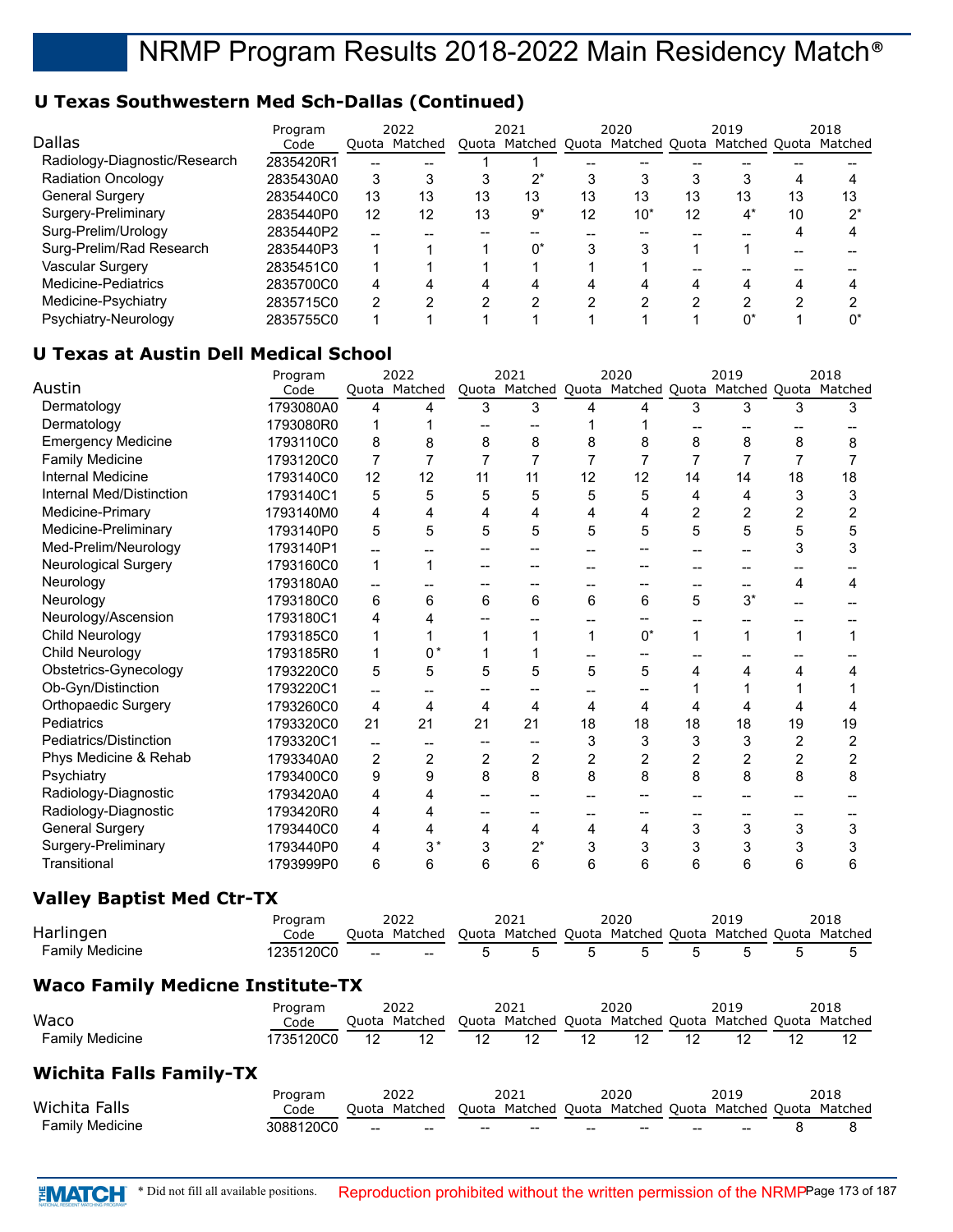## **William Beaumont Army Med Ctr-TX**

|                              | Program   | 2022          | 2021 | 2020 | 2019 | 2018                                                    |
|------------------------------|-----------|---------------|------|------|------|---------------------------------------------------------|
| El Paso                      | Code      | Ouota Matched |      |      |      | Quota Matched Quota Matched Quota Matched Quota Matched |
| Internal Medicine/El Paso VA | 1717140C0 |               |      |      |      |                                                         |
| Orthopaedic Surgery          | 1717260C0 |               |      |      |      |                                                         |

## **UTAH**

### **Intermountain Med Ctr-UT**

|              | Program   | 2022                                                                  |     | 2021 |    | 2020 |    | 2019 |    | 2018 |
|--------------|-----------|-----------------------------------------------------------------------|-----|------|----|------|----|------|----|------|
| Murray       | Code      | Quota Matched Quota Matched Quota Matched Quota Matched Quota Matched |     |      |    |      |    |      |    |      |
| Transitional | '729999P0 |                                                                       | - 8 | 8    | 10 |      | 10 | 10   | 10 |      |

#### **McKay-Dee Hospital Ctr-UT**

|                 | Program   | 2022                                                                  | 2021 | 2020 | 2019 | 2018 |
|-----------------|-----------|-----------------------------------------------------------------------|------|------|------|------|
| Ogden           | Code      | Quota Matched Quota Matched Quota Matched Quota Matched Quota Matched |      |      |      |      |
| Family Medicine | '736120C0 | 7777                                                                  |      |      |      |      |

## **U Utah Affil Hospitals**

|                     | Program   | 2022                                                                  |                          | 2021   |     | 2020   |     | 2019   | 2018 |
|---------------------|-----------|-----------------------------------------------------------------------|--------------------------|--------|-----|--------|-----|--------|------|
| Salt Lake City      | Code      | Quota Matched Quota Matched Quota Matched Quota Matched Quota Matched |                          |        |     |        |     |        |      |
| Surg-Prelim/Urology | 1732440P2 | $-$                                                                   | $\overline{\phantom{a}}$ | $\sim$ | $-$ | $\sim$ | $-$ | $\sim$ |      |

## **University of Utah Health**

|                               | Program   |                          | 2022           |                | 2021                                                    |                | 2020           |                          | 2019           |                | 2018           |
|-------------------------------|-----------|--------------------------|----------------|----------------|---------------------------------------------------------|----------------|----------------|--------------------------|----------------|----------------|----------------|
| Salt Lake City                | Code      |                          | Quota Matched  |                | Quota Matched Quota Matched Quota Matched Quota Matched |                |                |                          |                |                |                |
| Anesthesiology                | 1732040A0 | 4                        | 4              | 4              | 4                                                       | 5              | 5              | 5                        | 5              | 7              |                |
| Anesthesiology/Trans          | 1732040C0 | 5                        | 5              | 5              | 5                                                       | 3              | 3              | 3                        | 3              | 3              | 3              |
| Anesthesiology/IM             | 1732040C1 | 5                        | 5              | 5              | 5                                                       | 5              | 5              | 5                        | 5              | 3              | 3              |
| Anesthesiology                | 1732040R0 | 1                        | 1              | $\overline{2}$ | $\overline{2}$                                          | $\overline{2}$ | 2              | 1                        | 1              | 3              | $2^*$          |
| Dermatology                   | 1732080A0 | 3                        | 3              | 3              | 3                                                       | 3              | 3              | $\overline{2}$           | 2              | $\overline{2}$ | $\overline{2}$ |
| Dermatology/IM                | 1732080C0 | 1                        | 1              | 1              | $\mathbf 1$                                             |                |                | 1                        | 1              | 1              | 1              |
| Dermatology                   | 1732080R0 | $\overline{\phantom{a}}$ |                |                |                                                         | 1              |                | 1                        | 1              |                |                |
| <b>Emergency Medicine</b>     | 1732110C0 | 12                       | 12             | 9              | 9                                                       | 9              | 9              | 9                        | 9              | 9              | 9              |
| <b>Family Medicine</b>        | 1732120C0 | 10                       | $8*$           | 9              | 9                                                       | 10             | 10             | 10                       | 10             | 10             | 10             |
| Family Med/StARR Research     | 1732120C1 | $\overline{\phantom{a}}$ | --             | 1              | 1                                                       | $\overline{a}$ | --             |                          |                |                |                |
| <b>Internal Medicine</b>      | 1732140C0 | 27                       | 27             | 30             | 30                                                      | 29             | 29             | 30                       | 30             | 30             | 30             |
| Internal Med/Research         | 1732140C1 | 2                        | $\overline{2}$ | $\overline{a}$ | $\overline{\phantom{a}}$                                | 1              | 1              | $\overline{\phantom{a}}$ | --             | --             |                |
| Internal Med/Intl Partnership | 1732140C2 | 4                        | 4              | --             | --                                                      | $\overline{2}$ | $\overline{2}$ | $\overline{2}$           | $\overline{2}$ | $\overline{2}$ | $\overline{2}$ |
| Internal Med/Med-Geri Pathway | 1732140C3 | --                       | $-$            |                |                                                         | $\overline{a}$ | --             | --                       |                | --             |                |
| Internal Medicine/Research-A  | 1732140C4 | $\overline{a}$           | --             |                |                                                         |                |                |                          |                |                |                |
| Internal Medicine/Research-B  | 1732140C5 | $\mathbf{1}$             | 1              |                | --                                                      |                |                | --                       | --             | --             |                |
| Medicine-Preliminary          | 1732140P0 | --                       | --             |                | --                                                      | 1              | 1              | 3                        | 3              | $\overline{7}$ | 7              |
| Med-Prelim/Ophthalmology      | 1732140P1 | 4                        | 4              | 4              | 4                                                       | 4              | 4              | 4                        | 4              | 4              | 4              |
| Med-Prelim/Military           | 1732140P3 | $\overline{a}$           | --             |                |                                                         |                |                | --                       |                |                |                |
| Med-Prelim/Intl Partnership   | 1732140P4 | $\overline{a}$           | --             |                | --                                                      | --             | --             | 1                        | 1              |                |                |
| <b>Neurological Surgery</b>   | 1732160C0 | 3                        | 3              | $\overline{c}$ | $\overline{c}$                                          | 3              | 3              | $\overline{c}$           | $\overline{c}$ | 3              | 3              |
| Neurology                     | 1732180C0 | 8                        | 8              | 8              | $7^*$                                                   | 8              | 8              | 8                        | 8              | 6              | 6              |
| Child Neurology               | 1732185C0 | 3                        | 3              | 3              | 3                                                       | $\overline{2}$ | $1^*$          | $\overline{2}$           | $\overline{2}$ |                |                |
| Child Neurology               | 1732185R0 | $\overline{a}$           | --             |                | --                                                      | --             | --             | $\overline{\phantom{a}}$ | --             |                |                |
| Obstetrics-Gynecology         | 1732220C0 | $\overline{7}$           | $\overline{7}$ | 6              | 6                                                       | 6              | 6              | 6                        | 6              | 6              | 6              |
| Orthopaedic Surgery           | 1732260C0 | 6                        | 6              | 6              | 6                                                       | 6              | 6              | 6                        | 6              | 6              | 6              |
| Otolaryngology                | 1732280C0 | 3                        | 3              | 3              | 3                                                       | 3              | 3              | 3                        | 3              | 3              | 3              |
| Pathology-AP/CP Comb          | 1732300C0 | 4                        | 4              | 5              | 5                                                       | 5              | 5              | 4                        | 4              | 5              | $4^*$          |
| Pathology-CP only             | 1732300C1 | --                       | --             |                |                                                         | 1              | $0^*$          | --                       | --             |                |                |
| Pathology-AP/NP Comb          | 1732300C3 | $\overline{\phantom{a}}$ | --             |                |                                                         | 1              | 1              |                          |                | 1              | $0^*$          |
| Pathology/Physician Scientist | 1732300C4 | 1                        | $\mathbf{1}$   | --             | $\overline{a}$                                          |                |                | 1                        | $\mathbf{1}$   |                |                |
| Pediatrics                    | 1732320C0 | 23                       | 23             | 20             | 20                                                      | 20             | 20             | 20                       | 20             | 18             | 18             |
| Phys Medicine & Rehab         | 1732340C0 | 7                        | 7              | 7              | 7                                                       | 6              | 6              | 6                        | 6              | 6              | 6              |
| Plastic Surgery (Integrated)  | 1732362C0 | 3                        | 3              | $\overline{2}$ | $\overline{2}$                                          | $\overline{2}$ | $\overline{2}$ | $\overline{2}$           | $\overline{2}$ | 1              | 1              |
|                               |           |                          |                |                |                                                         |                |                |                          |                |                |                |

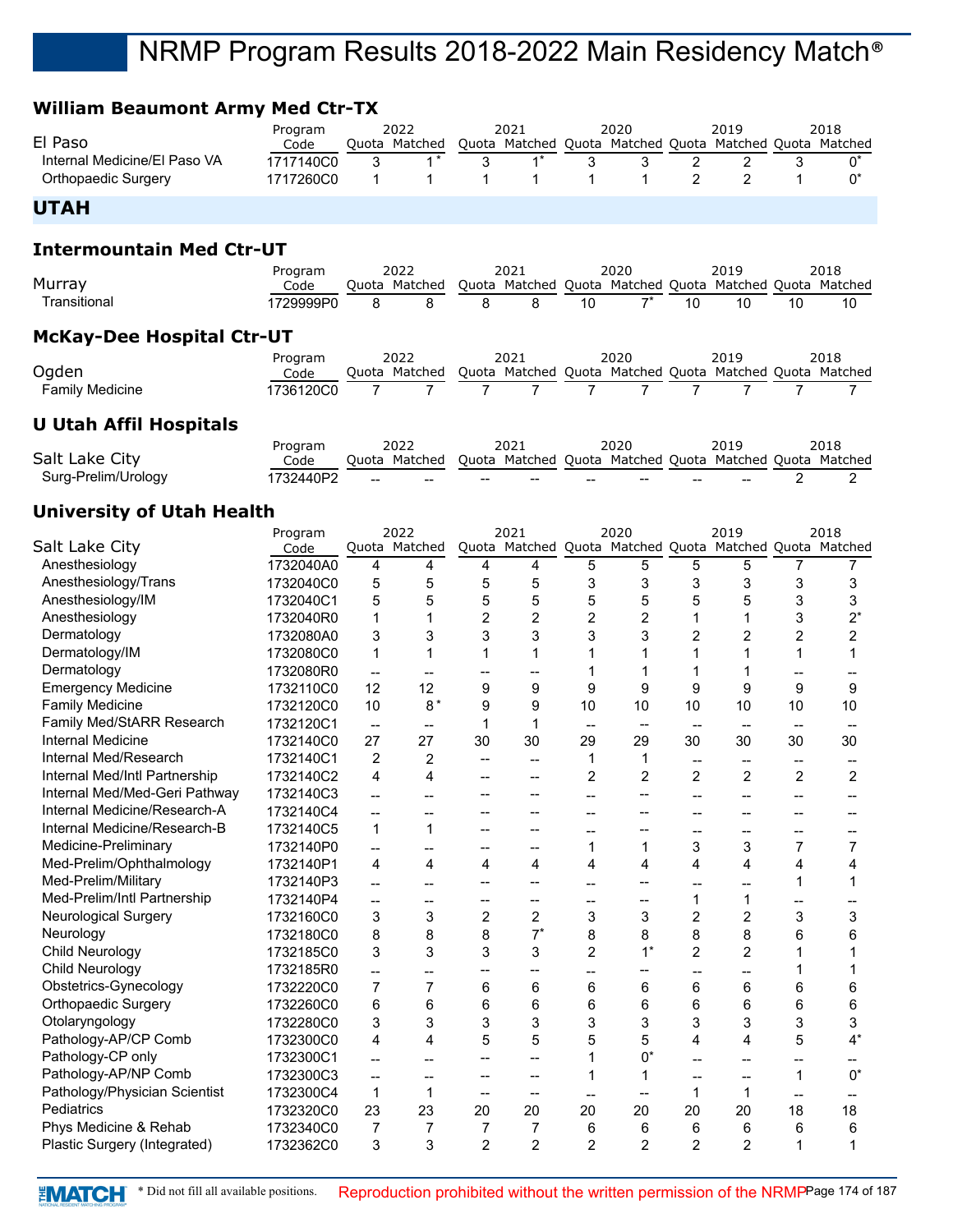## **University of Utah Health (Continued)**

|                                      | Program   |   | 2022          |   | 2021          |   | 2020  |                | 2019                                      |                | 2018 |
|--------------------------------------|-----------|---|---------------|---|---------------|---|-------|----------------|-------------------------------------------|----------------|------|
| Salt Lake City                       | Code      |   | Quota Matched |   | Quota Matched |   |       |                | Quota Matched Quota Matched Quota Matched |                |      |
| Psychiatry                           | 1732400C0 | 9 | 9             | 9 | 9             | 9 | 9     | 8              | 8                                         | 9              | 9    |
| Psychiatry/Research                  | 1732400C1 | 2 |               |   |               |   |       |                |                                           |                |      |
| Psychiatry/Rural Idaho Track         | 1732400C2 | 3 | 3             |   | 3             |   |       |                |                                           |                |      |
| Interventional Radiology (Integ)     | 1732416A0 |   |               |   |               |   |       |                |                                           |                |      |
| Radiology-Diagnostic                 | 1732420A0 |   |               | 6 | 6             |   |       |                |                                           |                |      |
| Radiology-Diagnostic                 | 1732420C0 |   |               |   |               |   |       |                |                                           |                |      |
| Radiology-Diagnostic                 | 1732420R0 |   |               |   |               |   |       |                |                                           |                |      |
| <b>Radiation Oncology</b>            | 1732430A0 | 2 | 2             | 2 | 2             | 2 | 2     | $\mathcal{P}$  | 2                                         |                |      |
| Radiation Oncology/Military          | 1732430A1 |   |               |   |               |   | $0^*$ |                | $0^*$                                     |                |      |
| Radiation Oncology/Military          | 1732430R0 |   |               |   |               |   | $0^*$ |                | $0^*$                                     |                |      |
| <b>General Surgery</b>               | 1732440C0 | 6 | 6             | 6 | 6             | 6 | 6     | 6              | 6                                         | 6              | 6    |
| <b>Thoracic Surgery</b>              | 1732461C0 |   |               |   |               |   |       |                |                                           |                |      |
| <b>Medicine-Pediatrics</b>           | 1732700C0 | 3 | 3             | 3 | 3             | 3 | 3     | 3              | 3                                         | 3              |      |
| Peds/Psych/Child Psych               | 1732730C0 | 3 | 3             | 3 | 3             | 3 | 3     | $\overline{2}$ | 2                                         | $\overline{2}$ |      |
| <b>Pediatrics-Medical Genetics</b>   | 1732765C0 |   |               |   | $0^*$         |   |       |                |                                           |                |      |
|                                      |           |   |               |   |               |   |       |                |                                           |                |      |
| <b>Utah HealthCare Inst/St Marks</b> |           |   |               |   |               |   |       |                |                                           |                |      |

|                 | Program                     | 2022                                                                  | 2021 | 2020 |                | 2019 | 2018 |
|-----------------|-----------------------------|-----------------------------------------------------------------------|------|------|----------------|------|------|
| Salt Lake City  | Code                        | Quota Matched Quota Matched Quota Matched Quota Matched Quota Matched |      |      |                |      |      |
| Family Medicine | 1730120C0  4  4  4  4  4  4 |                                                                       |      |      | $\overline{4}$ |      |      |

## **Utah Valley Reg Med Ctr**

|                 | Program   | 2022                                                                  |    | 2021 |     | 2020 | 2019 | 2018 |
|-----------------|-----------|-----------------------------------------------------------------------|----|------|-----|------|------|------|
| Provo           | Code      | Quota Matched Quota Matched Quota Matched Quota Matched Quota Matched |    |      |     |      |      |      |
| Family Medicine | 1215120C0 |                                                                       | -8 |      | - 8 | 8    |      |      |
| ----------      |           |                                                                       |    |      |     |      |      |      |

## **VERMONT**

## **Univ of Vermont Medical Center**

|                            | Program   |    | 2022          |    | 2021                                                    |    | 2020 |    | 2019 |    | 2018 |
|----------------------------|-----------|----|---------------|----|---------------------------------------------------------|----|------|----|------|----|------|
| <b>Burlington</b>          | Code      |    | Quota Matched |    | Quota Matched Quota Matched Quota Matched Quota Matched |    |      |    |      |    |      |
| Anesthesiology             | 1734040C0 | 6  | 6             | 6  | 6                                                       | 6  | հ    | 6  | 6    |    |      |
| Dermatology                | 1734080A0 | 2  |               |    |                                                         |    |      |    |      |    |      |
| <b>Emergency Medicine</b>  | 1734110C0 | 6  | 6             |    | h                                                       |    |      |    |      |    |      |
| <b>Family Medicine</b>     | 1734120C0 | 6  | 6             | 6  | 6                                                       | 6  | 6    | 6  | 6    | 6  |      |
| Internal Medicine          | 1734140C0 | 12 | 12            | 14 | 14                                                      | 12 | 12   | 14 | 14   | 13 | 13   |
| Medicine-Primary           | 1734140M0 | 3  | 3             |    |                                                         | 3  |      |    |      |    |      |
| Medicine-Preliminary       | 1734140P0 |    |               |    |                                                         |    |      |    |      |    |      |
| Medicine-Preliminary/FAP   | 1734140P2 | 2  |               |    |                                                         |    |      |    |      |    |      |
| Neurological Surgery       | 1734160C0 |    |               |    |                                                         |    |      |    |      |    |      |
| Neurology                  | 1734180C0 | 5  | 5             |    |                                                         |    |      |    |      |    |      |
| Obstetrics-Gynecology      | 1734220C0 | 3  | 3             |    |                                                         |    |      |    |      |    |      |
| Orthopaedic Surgery        | 1734260C0 | 3  |               |    |                                                         |    |      |    |      |    |      |
| Otolaryngology             | 1734280C0 |    |               |    |                                                         |    |      |    |      |    |      |
| Pathology                  | 1734300C0 | 4  |               |    |                                                         |    |      |    |      |    |      |
| Pediatrics                 | 1734320C0 |    |               |    |                                                         |    |      |    | 6*   |    |      |
| Psychiatry                 | 1734400C0 | 3  |               |    |                                                         |    |      |    |      |    |      |
| Combined Adult/Child Psych | 1734400C1 | 2  |               |    |                                                         |    |      |    |      |    |      |
| Radiology-Diagnostic       | 1734420A0 | 6  | 6             | 6  | 6                                                       |    |      |    |      |    |      |
| <b>General Surgery</b>     | 1734440C0 | 4  |               |    |                                                         |    |      |    |      |    |      |
| Surgery-Preliminary        | 1734440P0 |    |               |    |                                                         |    |      |    |      |    |      |

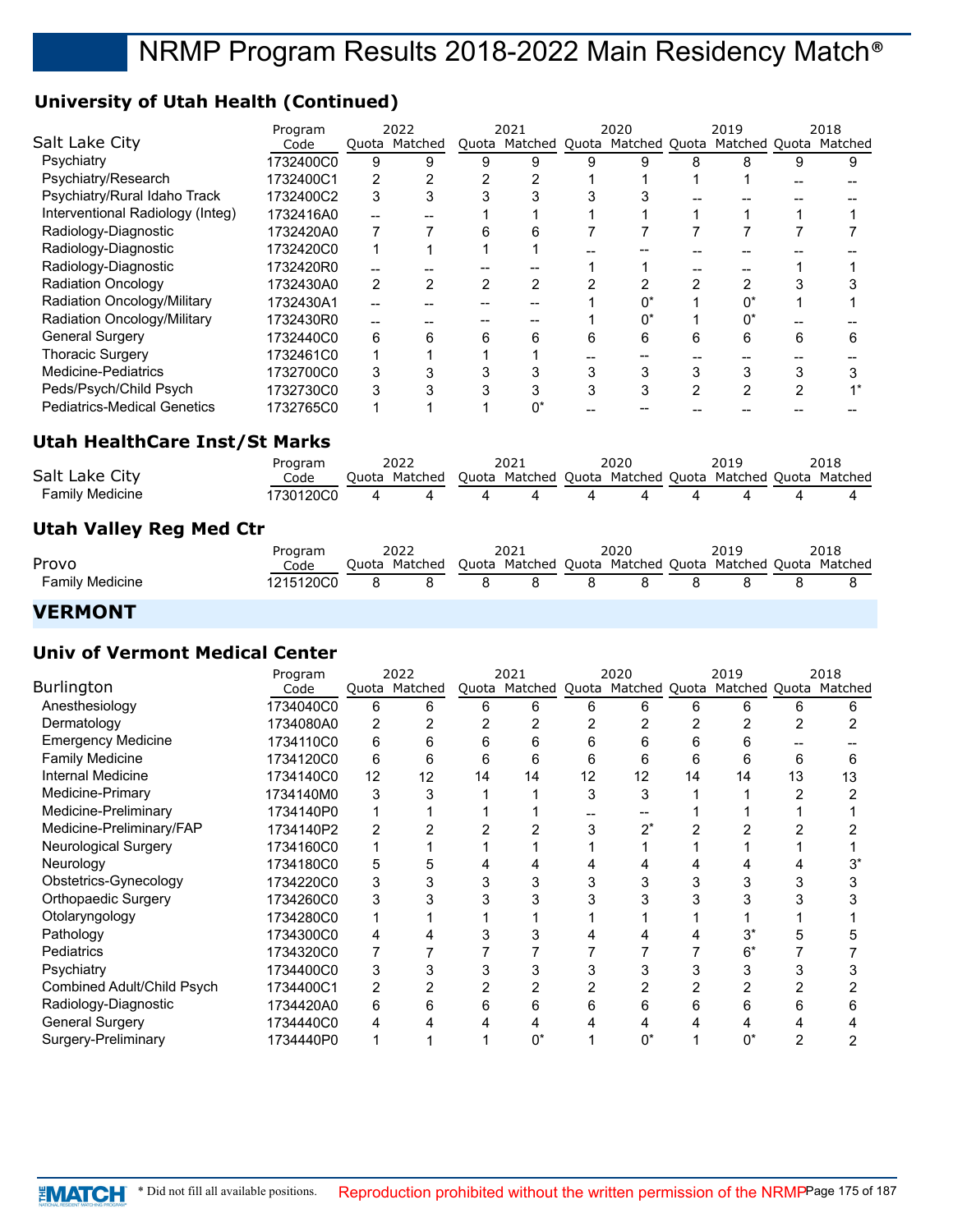## **VIRGINIA**

#### **Bon Secours Health System-VA**

|                                   | Program   | 2022 |               | 2021 |                                                         | 2020 |  | 2019 |  | 2018 |
|-----------------------------------|-----------|------|---------------|------|---------------------------------------------------------|------|--|------|--|------|
| Midlothian                        | Code      |      | Ouota Matched |      | Quota Matched Quota Matched Quota Matched Quota Matched |      |  |      |  |      |
| <b>Family Medicine/St Francis</b> | 2530120C0 |      |               |      |                                                         |      |  |      |  |      |
| <b>Family Medicine/Blackstone</b> | 2530120C1 |      |               |      |                                                         |      |  |      |  |      |

## **Carilion Clinic-Virginia Tech Carilion SOM**

|                              | Program   |    | 2022          | 2021 |                                                         | 2020 |    |    | 2019 |     | 2018  |
|------------------------------|-----------|----|---------------|------|---------------------------------------------------------|------|----|----|------|-----|-------|
| Roanoke                      | Code      |    | Ouota Matched |      | Quota Matched Quota Matched Quota Matched Quota Matched |      |    |    |      |     |       |
| Dermatology                  | 1748080A0 | 2  |               |      |                                                         |      |    |    |      |     |       |
| Dermatology                  | 1748080R1 |    |               |      |                                                         |      |    |    |      |     |       |
| <b>Emergency Medicine</b>    | 1748110C0 | 12 | 12            | 11   | 11                                                      | 11   | 11 | 11 | 11   | 12  | 12    |
| <b>Family Medicine</b>       | 1748120C0 | 10 | 10            | 10   | 10                                                      | 10   | 10 | 10 | 10   | 6   | 6     |
| Internal Medicine            | 1748140C0 | 21 | 21            | 23   | 23                                                      | 23   | 23 | 22 | 22   | 22  | $19*$ |
| Medicine-Preliminary         | 1748140P0 | 3  |               |      | $2^*$                                                   | 3    | 3  | 3  | י∩∗  | 3   |       |
| Neurological Surgery         | 1748160C0 |    |               |      |                                                         |      |    |    |      |     |       |
| Neurology                    | 1748180C0 | 3  |               |      | 3                                                       |      |    |    |      |     |       |
| Obstetrics-Gynecology        | 1748220C0 | 4  |               |      |                                                         |      |    | 4  | 4    |     |       |
| Pediatrics                   | 1748320C0 | 6  | 2*            | 6    | 5*                                                      | 6    | 6  | հ  | 6    | ี่ค |       |
| Plastic Surgery (Integrated) | 1748362C0 | 2  |               |      | 2                                                       | ົ    | ◠  | ົ  | ⌒    | ◠   |       |
| Psychiatry                   | 1748400C0 | 8  | 8             |      |                                                         |      | 9  | 8  | 8    | 10  | 10    |
| <b>General Surgery</b>       | 1748440C0 | 5  |               |      | 5                                                       |      | 5  |    | 5    | 5   |       |
| Surgery-Preliminary          | 1748440P0 | 4  |               |      | י?                                                      |      | 3  |    |      |     |       |

## **Eastern VA Med School-VA**

|                              | Program   |                   | 2022    |                  | 2021                                           |                 | 2020  |    | 2019          |       | 2018    |
|------------------------------|-----------|-------------------|---------|------------------|------------------------------------------------|-----------------|-------|----|---------------|-------|---------|
| Norfolk                      | Code      | Ouota             | Matched |                  | Quota Matched Quota Matched Quota              |                 |       |    | Matched Quota |       | Matched |
| Dermatology                  | 2980080R0 | $\hspace{0.05cm}$ | $- -$   | $- -$            | $- -$                                          | $- -$           | --    |    |               | $- -$ | $- -$   |
| <b>Family Med/Portsmouth</b> | 2980120C0 | $\hspace{0.05cm}$ | --      | $\hspace{0.5cm}$ | $\hspace{0.1mm}-\hspace{0.1mm}-\hspace{0.1mm}$ |                 |       |    |               |       |         |
| Surgery-Preliminary          | 2980440P0 | $\qquad \qquad$   | $- -$   | $- -$            | $- -$                                          | $\qquad \qquad$ | $- -$ | -- | --            |       |         |

## **Eastern Virginia Med School**

|                              | Program   |    | 2022          |    | 2021                              |    | 2020  |    | 2019                  |    | 2018  |
|------------------------------|-----------|----|---------------|----|-----------------------------------|----|-------|----|-----------------------|----|-------|
| <b>Norfolk</b>               | Code      |    | Quota Matched |    | Quota Matched Quota Matched Quota |    |       |    | Matched Quota Matched |    |       |
| Dermatology                  | 2980080A0 | 3  | 3             | 2  | 2                                 | 2  | 2     | 2  | 2                     | 2  | 2     |
| Dermatology/Ext Funded       | 2980080R1 |    |               |    |                                   |    |       |    |                       |    |       |
| <b>Emergency Medicine</b>    | 2980110C0 | 10 | 10            | 10 | 10                                | 9  | 9     | 9  | 9                     | 9  | 9     |
| <b>Family Medicine</b>       | 2980120C1 | 16 | 16            | 16 | 16                                | 8  | 8     | 8  | 8                     | 8  | 8     |
| Internal Medicine            | 2980140C0 | 13 | 13            | 13 | 13                                | 14 | 14    | 12 | 12                    | 12 | 12    |
| Internal Medicine/Geriatrics | 2980140C1 | 1  | $0^*$         |    | $0^*$                             |    |       |    |                       |    |       |
| Medicine-Preliminary         | 2980140P0 | 11 | 11            | 10 | $5^*$                             | 9  | 9     | 9  |                       | 9  |       |
| Obstetrics-Gynecology        | 2980220C0 | 5  | 5             | 5  | 5                                 |    | 5     | 5  | 5                     |    | 5     |
| Otolaryngology               | 2980280C0 | 3  | 3             | 3  | 3                                 | 3  | 3     | 3  | 3                     | 3  | 3     |
| <b>Pediatrics</b>            | 2980320C0 | 28 | 28            | 24 | 24                                | 24 | 24    | 22 | 22                    | 22 | $19*$ |
| Phys Medicine & Rehab        | 2980340A0 | 3  | 3             |    |                                   | 3  | 3     | 3  | 3                     | 3  | 3     |
| Physl Medicine & Rehab       | 2980340R0 | 3  |               |    |                                   |    |       |    |                       |    |       |
| Plastic Surgery (Integrated) | 2980362C0 |    |               |    |                                   |    |       |    |                       |    |       |
| Psychiatry                   | 2980400C0 | 6  | 6             | 4  | 4                                 | 4  | 4     | 4  |                       |    |       |
| Radiology-Diagnostic         | 2980420A0 | 4  |               | 4  | 4                                 |    | $3^*$ | 4  | 4                     | 4  |       |
| Radiology-Diagnostic         | 2980420R1 | 1  |               |    |                                   |    |       |    |                       |    |       |
| <b>General Surgery</b>       | 2980440C0 | 5  |               | 5  | 5                                 | 5  | 5     | 5  | 5                     | 5  | 5     |
| Vascular Surgery             | 2980451C0 | 1  |               |    |                                   |    |       |    |                       |    |       |
|                              |           |    |               |    |                                   |    |       |    |                       |    |       |

## **HCA Healthcare LGH-Montgomery/VCOM-VA**

|                        | Program   | 2022          | 2021                                                    | 2020 | 2019  |     | 2018 |
|------------------------|-----------|---------------|---------------------------------------------------------|------|-------|-----|------|
| Blacksburg             | Code      | Ouota Matched | Quota Matched Quota Matched Quota Matched Quota Matched |      |       |     |      |
| Dermatology            | 2192080A0 |               |                                                         |      | $-$   | $-$ | $-$  |
| <b>Family Medicine</b> | 2192120C0 |               |                                                         |      | $- -$ | $-$ | $-$  |

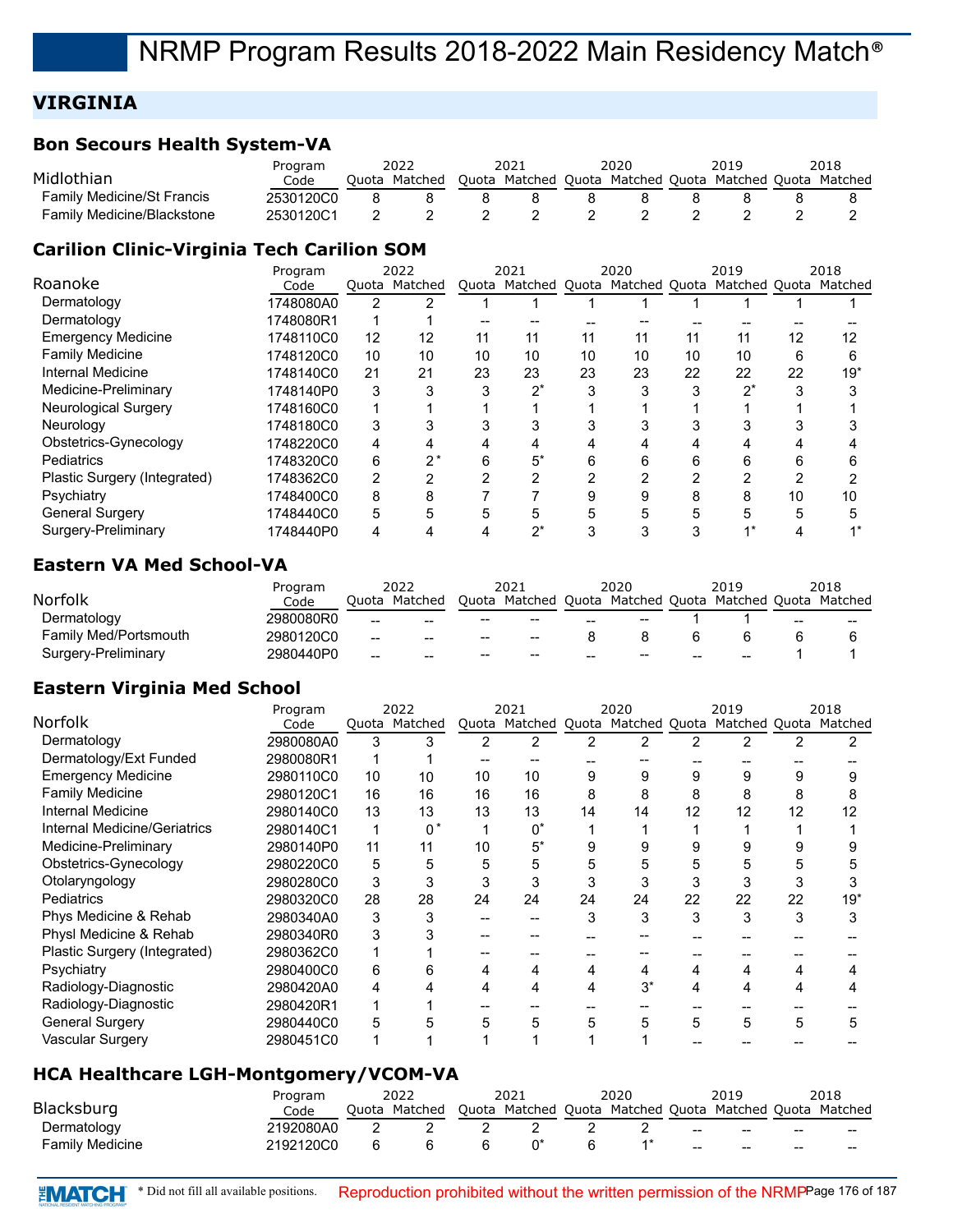## **HCA Healthcare LGH-Montgomery/VCOM-VA (Continued)**

|                          | Program   | 2022 |               | 2021                                                    | 2020 |  | 2019 |       |    | 2018  |
|--------------------------|-----------|------|---------------|---------------------------------------------------------|------|--|------|-------|----|-------|
| Blacksburg               | Code      |      | Ouota Matched | Quota Matched Quota Matched Quota Matched Quota Matched |      |  |      |       |    |       |
| Internal Medicine        | 2192140C0 |      |               |                                                         |      |  |      |       | -- | $- -$ |
| Transitional/Dermatology | 2192999P0 |      |               |                                                         |      |  |      |       | -- | $- -$ |
| Transitional             | 2192999P1 |      |               |                                                         |      |  | --   | $- -$ | -- | --    |

## **Inova Fairfax Hospital-VA**

|                             | Program   | 2022  |         | 2021 |    | 2020  |    |    | 2019                                            |    | 2018    |
|-----------------------------|-----------|-------|---------|------|----|-------|----|----|-------------------------------------------------|----|---------|
| Falls Church                | Code      | Ouota | Matched |      |    |       |    |    | Quota Matched Quota Matched Quota Matched Quota |    | Matched |
| <b>Family Medicine</b>      | 3199120C0 | 9     |         | 9    |    | $- -$ | -- |    |                                                 |    |         |
| Internal Medicine           | 3199140C0 | 11    |         | 11   | 11 | 11    |    |    | 9                                               | 9  |         |
| <b>Neurological Surgery</b> | 3199160C0 |       |         |      |    |       |    |    |                                                 |    |         |
| Obstetrics-Gynecology       | 3199220C0 | 6     |         | 6    |    | 6     | 6  |    |                                                 | 6  |         |
| Pediatrics                  | 3199320C0 | 13    | 13      | 13   | 13 | 13    | 13 | 13 | 13                                              | 13 | 13      |
| <b>General Surgery</b>      | 3199440C0 |       |         | b    |    | 6     | 6  |    |                                                 |    |         |

## **Johnston Memorial Hosp-VA**

|                        | Program   |       | 2022    |                                                | 2021                |    | 2020                     |    | 2019                  |       | 2018  |
|------------------------|-----------|-------|---------|------------------------------------------------|---------------------|----|--------------------------|----|-----------------------|-------|-------|
| Abingdon               | Code      | Ouota | Matched |                                                | Quota Matched Quota |    | Matched Quota            |    | Matched Quota Matched |       |       |
| <b>Family Medicine</b> | 2178120C0 |       |         |                                                |                     |    |                          | -- | $- -$                 | --    |       |
| Internal Medicine      | 2178140C0 |       |         | $\hspace{0.5cm}-\hspace{0.5cm}-\hspace{0.5cm}$ | $- -$               | -- | $\overline{\phantom{m}}$ | -- | --                    | --    | --    |
| Medicine-Primary       | 2178140M0 | $- -$ | --      |                                                |                     |    |                          |    |                       | $- -$ | $- -$ |

## **LewisGale Med Ctr-VA**

|                           | Program   | 2022 |               | 2021  |                                                   | 2020 |       |    | 2019 |    | 2018 |
|---------------------------|-----------|------|---------------|-------|---------------------------------------------------|------|-------|----|------|----|------|
| Salem                     | Code      |      | Ouota Matched | Ouota | Matched Quota Matched Quota Matched Quota Matched |      |       |    |      |    |      |
| <b>Emergency Medicine</b> | 2129110C0 | 8    |               |       |                                                   | --   | --    | -- | --   | -- |      |
| <b>Family Medicine</b>    | 2129120C0 |      |               |       |                                                   |      |       |    |      | -- |      |
| Internal Medicine         | 2129140C0 | 20   | 5*            | 20    | •ว*                                               | 15   |       |    |      | 15 | 15   |
| Psychiatry                | 2129400C0 | 9    | $5*$          |       |                                                   |      |       |    |      | -- |      |
| Transitional Year         | 2129999P0 | 15   |               | 15    |                                                   | --   | $- -$ |    |      |    |      |

## **Liberty Univ COM-VA**

|                        | Program   | 2022          | 2021                                                    |        | 2020                                           | 2019 |       | 2018  |
|------------------------|-----------|---------------|---------------------------------------------------------|--------|------------------------------------------------|------|-------|-------|
| Lynchburg              | Code      | Ouota Matched | Quota Matched Quota Matched Quota Matched Quota Matched |        |                                                |      |       |       |
| Osteo Neuromusculo Med | 2204275C0 |               |                                                         | $\sim$ | $\hspace{0.1mm}-\hspace{0.1mm}-\hspace{0.1mm}$ | --   | $- -$ | $- -$ |

## **Lynchburg Fam Med Res-VA**

|                 | Program   | 2022            | 2021 | 2020                                                    | 2019 | 2018 |
|-----------------|-----------|-----------------|------|---------------------------------------------------------|------|------|
| Lynchburg       | Code      | Ouota Matched   |      | Quota Matched Quota Matched Quota Matched Quota Matched |      |      |
| Family Medicine | 3065120C0 | $\rightarrow$ * |      |                                                         |      |      |

## **Norton Community Hosp-VA**

|                   | Program   |                   | 2022    | 2021                                                    | 2020 | 2019 | 2018 |
|-------------------|-----------|-------------------|---------|---------------------------------------------------------|------|------|------|
| Norton            | Code      | Ouota             | Matched | Quota Matched Quota Matched Quota Matched Quota Matched |      |      |      |
| Internal Medicine | 2112140C0 | $\hspace{0.05cm}$ | $-$     |                                                         |      |      |      |

## **Riverside Reg Med Ctr-VA**

|                           | Program   | 2022 |               | 2021  |                             | 2020 |    |    | 2019  |    | 2018                  |
|---------------------------|-----------|------|---------------|-------|-----------------------------|------|----|----|-------|----|-----------------------|
| Newport News              | Code      |      | Ouota Matched | Quota | Matched Quota Matched Quota |      |    |    |       |    | Matched Quota Matched |
| <b>Emergency Medicine</b> | 1739110C0 |      |               |       |                             |      |    | -- | $- -$ | -- |                       |
| <b>Family Medicine</b>    | 1739120C0 | 13   |               | 13    | 13                          |      | 13 |    |       |    |                       |
| Obstetrics-Gynecology     | 1739220C0 |      |               |       |                             |      |    |    |       |    |                       |
| Transitional              | 1739999P0 | 12   |               |       | 12                          |      | 12 |    |       |    | 12                    |

## **Sovah Health-Danville-VA**

| Danville               | Program<br>Code | .<br>Juota | 2022<br>Matched | 202:<br>Quota Matched | 2020 | 2019<br>Quota Matched Quota Matched Quota Matched | 2018 |
|------------------------|-----------------|------------|-----------------|-----------------------|------|---------------------------------------------------|------|
| <b>Family Medicine</b> | 2145120C0       |            |                 |                       |      |                                                   |      |
| Internal Medicine      | 2145140C0       |            | 10              |                       |      |                                                   |      |

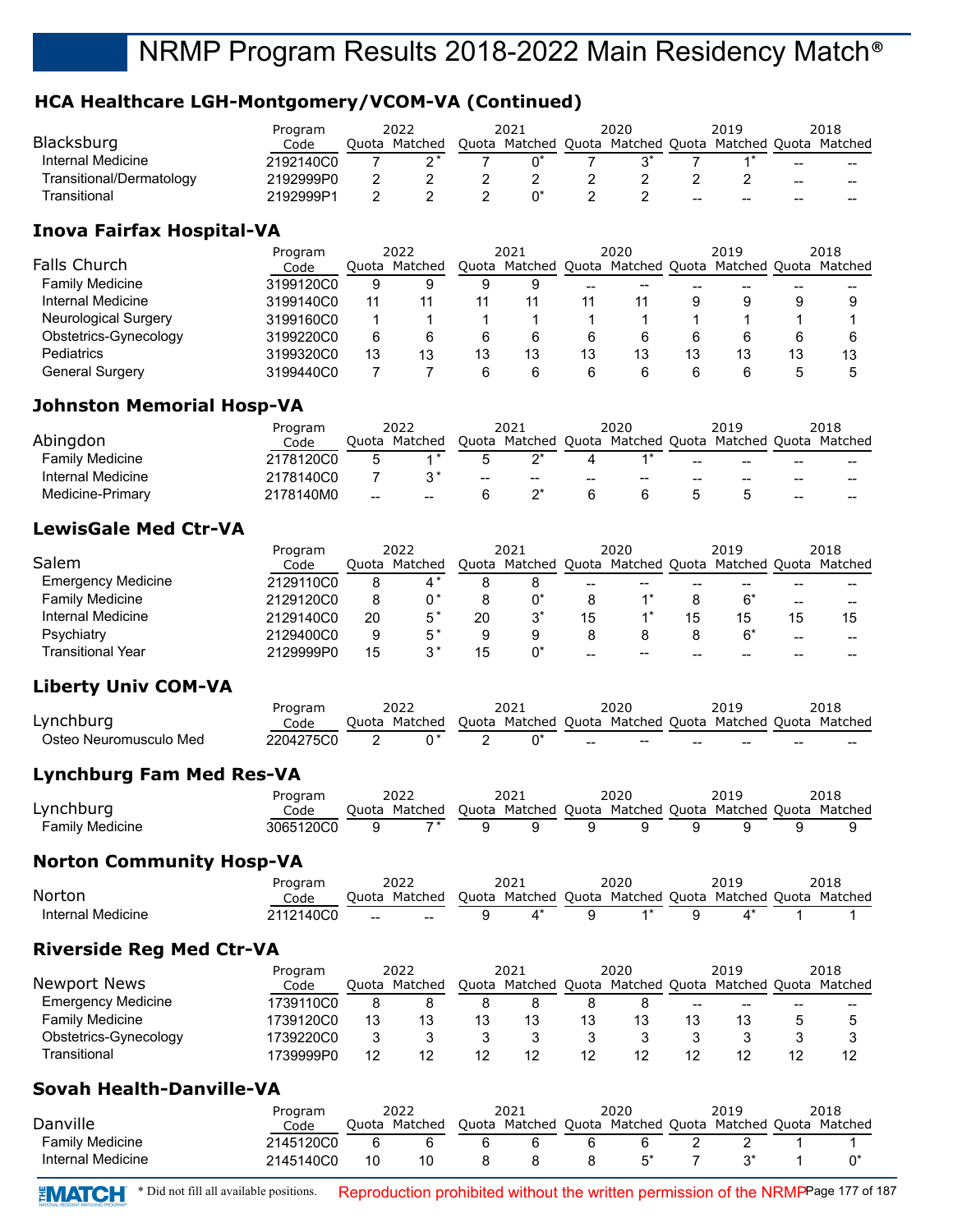## **University of Virginia**

|                                      | Program   |                          | 2022                     |                          | 2021                     |                | 2020                    |                          | 2019                                                            |                | 2018             |
|--------------------------------------|-----------|--------------------------|--------------------------|--------------------------|--------------------------|----------------|-------------------------|--------------------------|-----------------------------------------------------------------|----------------|------------------|
| Charlottesville                      | Code      |                          | Quota Matched            |                          |                          |                |                         |                          | Quota Matched Quota Matched Quota Matched Quota Matched         |                |                  |
| Anesthesiology                       | 1737040A0 | $\overline{2}$           | 2                        | $\overline{2}$           | $\overline{2}$           | $\overline{2}$ | $\overline{2}$          | 3                        | 3                                                               | $\overline{2}$ | $\overline{2}$   |
| Anesthesiology                       | 1737040C0 | 12                       | 12                       | 12                       | 12                       | 12             | 12                      | 12                       | 12                                                              | 12             | 12               |
| Anesthesiology                       | 1737040R0 | $\overline{c}$           | $\overline{2}$           | $\overline{c}$           | $\overline{2}$           | $\mathbf{1}$   | $\mathbf{1}$            | $\mathbf{1}$             | $\mathbf{1}$                                                    | $\overline{c}$ | $\overline{c}$   |
| Dermatology                          | 1737080A0 | 3                        | 3                        | 3                        | 3                        | $\overline{c}$ | $\overline{c}$          | $\overline{c}$           | $\overline{c}$                                                  | 3              | 3                |
| Dermatology                          | 1737080R0 | u.                       | Ξ.                       | 1                        | $\mathbf 1$              | $\mathbf 1$    | 1                       | $\overline{\phantom{a}}$ | $\overline{a}$                                                  | $\overline{a}$ |                  |
| Dermatology                          | 1737080R1 | $\mathbf{1}$             | $\mathbf{1}$             | $\overline{\phantom{a}}$ | $\overline{\phantom{a}}$ | $-$            | --                      | $\overline{\phantom{a}}$ | $\overline{\phantom{a}}$                                        | --             | $\overline{a}$   |
| <b>Emergency Medicine</b>            | 1737110C0 | 12                       | 12                       | 12                       | 12                       | 12             | 12                      | 12                       | 12                                                              | 12             | 12               |
| <b>Family Medicine</b>               | 1737120C0 | 8                        | 8                        | 8                        | 8                        | 8              | 8                       | 8                        | 8                                                               | 8              | 8                |
| Internal Medicine                    | 1737140C0 | 30                       | 30                       | 29                       | 29                       | 29             | 29                      | 29                       | 29                                                              | 29             | 29               |
| Internal Medicine/Intl Scholar       | 1737140C1 | $\overline{\phantom{a}}$ | $\overline{a}$           | 1                        | 1                        | $\overline{a}$ | --                      |                          | --                                                              | --             |                  |
| Medicine-Primary                     | 1737140M0 | 3                        | 3                        | 3                        | 3                        | 3              | 3                       | 3                        | 3                                                               | 3              | 3                |
| Medicine-Preliminary                 | 1737140P0 | 3                        | 3                        | 3                        | 3                        | 8              | 8                       | 4                        | 4                                                               | 5              | 5                |
| <b>Neurological Surgery</b>          | 1737160C0 | 3                        | 3                        | 3                        | 3                        | $\overline{c}$ | $\overline{c}$          | $\overline{c}$           | $\overline{c}$                                                  | $\overline{c}$ | $\overline{c}$   |
| Neurology                            | 1737180C0 | 6                        | 6                        | 6                        | 6                        | 6              | 6                       | $6\phantom{1}6$          | 6                                                               | 6              | 6                |
| Neurology                            | 1737180R0 | --                       | $\overline{a}$           | 1                        | $\mathbf 1$              | --             | --                      | --                       | --                                                              | --             | $-$              |
| Child Neurology                      | 1737185C0 | $\mathbf{1}$             | $\mathbf{1}$             | $\mathbf 1$              | $\mathbf 1$              | $\mathbf 1$    | $\mathbf{1}$            | 1                        | 1                                                               | --             | --               |
| Child Neurology                      | 1737185R0 | $\overline{\phantom{a}}$ | --                       | $\overline{\phantom{0}}$ | --                       | --             | --                      | 1                        | 1                                                               | --             | --               |
| Obstetrics-Gynecology                | 1737220C0 | 5                        | 5                        | $\overline{4}$           | 4                        | 4              | 4                       | 4                        | 4                                                               | 4              | 4                |
| Orthopaedic Surgery/5 Yr             | 1737260C0 | 5                        | 5                        | 5                        | 5                        | 5              | 5                       | 4                        | 4                                                               | 6              | 6                |
| Otolaryngology                       | 1737280C0 | 3                        | 3                        | 3                        | 3                        | 3              | 3                       | 3                        | 3                                                               | 3              | 3                |
| Pathology                            | 1737300C0 | 6                        | 6                        | 5                        | 5                        | 5              | 5                       | 5                        | 5                                                               | 5              | 5                |
| Pediatrics                           | 1737320C0 | 11                       | 11                       | 11                       | 11                       | 11             | 11                      | 11                       | 11                                                              | 12             | 12               |
| Phys Medicine & Rehab                | 1737340A0 | $\overline{c}$           | $\overline{2}$           | $\overline{c}$           | $\overline{c}$           | $\overline{c}$ | $\overline{c}$          | $\overline{c}$           | $\overline{c}$                                                  | $\overline{c}$ | $\overline{c}$   |
| Phys Medicine & Rehab                | 1737340C0 | $\overline{\mathbf{c}}$  | $\overline{c}$           | $\boldsymbol{2}$         | $\overline{c}$           | $\overline{c}$ | $\overline{\mathbf{c}}$ | $\overline{\mathbf{c}}$  | $\overline{c}$                                                  | $\overline{c}$ | $\boldsymbol{2}$ |
| Plastic Surgery (Integrated)         | 1737362C0 | $\overline{2}$           | $\overline{2}$           | $\overline{c}$           | $\overline{2}$           | $\overline{c}$ | $\overline{2}$          | $\overline{2}$           | $\overline{2}$                                                  | $\overline{2}$ | $\overline{2}$   |
| Psychiatry                           | 1737400C0 | 10                       | 10                       | 10                       | 10                       | 10             | 10                      | 10                       | 10                                                              | 10             | 10               |
| Interventional Radiology (Integ)     | 1737416A0 | $\overline{\phantom{a}}$ | $\overline{\phantom{a}}$ | $\overline{c}$           | $\overline{2}$           | 3              | 3                       | $\overline{2}$           | $\overline{2}$                                                  | $\overline{a}$ | $-$              |
| Interventional Radiology (Integ)     | 1737416C0 | $\overline{c}$           | $\overline{c}$           | --                       | --                       | --             | --                      | --                       | $\overline{\phantom{a}}$                                        | $\overline{c}$ | $\overline{c}$   |
| Radiology-Diagnostic                 | 1737420A0 | 8                        | 8                        | 8                        | 8                        | 8              | 8                       | 8                        | 8                                                               | 8              | 8                |
| Rad-Diag/Research                    | 1737420A1 | u.                       | Ξ.                       | --                       | --                       | --             | $-$                     | $\overline{\phantom{a}}$ | $\overline{a}$                                                  | $\overline{a}$ | --               |
| Radiology-Diagnostic                 | 1737420R0 | --                       | --                       | --                       | --                       | $\overline{2}$ | $1^*$                   | --                       | $\overline{\phantom{a}}$                                        | --             | --               |
| <b>Radiation Oncology</b>            | 1737430A0 | $\overline{c}$           | $\overline{2}$           | $\mathbf 1$              | $0^*$                    | $\overline{2}$ | $0^*$                   | $\mathbf{1}$             | $\mathbf 1$                                                     | $\overline{2}$ | $\overline{2}$   |
| <b>Radiation Oncology</b>            | 1737430R0 | $\overline{c}$           | $\overline{2}$           | --                       | --                       | --             | --                      | --                       | --                                                              | --             | --               |
| <b>General Surgery</b>               | 1737440C0 | 5                        | 5                        | 5                        | 5                        | 5              | 5                       | 5                        | 5                                                               | 5              | 5                |
| Surg-Prelim/Urology                  | 1737440P0 | --                       | --                       | --                       | --                       | --             | $-$                     | $\overline{\phantom{a}}$ | --                                                              | $\overline{c}$ | $\overline{c}$   |
| Surgery-Preliminary                  | 1737440P1 | 8                        | $2^*$                    | 8                        | 8                        | $\overline{7}$ | $3^{\star}$             | 8                        | $1^*$                                                           | 6              | 6                |
| Surg-Prelim/Int Radiology            | 1737440P3 | $\overline{a}$           | --                       | $\mathbf{1}$             | 1                        | 3              | 3                       | $\overline{c}$           | 2                                                               | --             | --               |
| <b>Thoracic Surgery</b>              | 1737461C0 | $\mathbf{1}$             | $\mathbf{1}$             | 1                        | $\mathbf{1}$             | $\mathbf 1$    | $\mathbf{1}$            | $\mathbf{1}$             | $\mathbf{1}$                                                    | $\mathbf{1}$   | $\mathbf{1}$     |
| <b>VCU-Fairfax Family Med Res-VA</b> |           |                          |                          |                          |                          |                |                         |                          |                                                                 |                |                  |
| Fairfax                              | Program   |                          | 2022<br>Quota Matched    |                          | 2021                     |                | 2020                    |                          | 2019<br>Quota Matched Quota Matched Quota Matched Quota Matched |                | 2018             |
|                                      | Code      |                          |                          |                          |                          |                |                         |                          |                                                                 |                |                  |

## **VCU-Shenandoah Valley-VA**

|                    | Program   |       |         |                                                         | 2020 | 2019 | 2018 |
|--------------------|-----------|-------|---------|---------------------------------------------------------|------|------|------|
| <b>Front Royal</b> | Code      | Juota | Matched | Ouota Matched Ouota Matched Ouota Matched Ouota Matched |      |      |      |
| Family Medicine    | `742120C0 |       |         |                                                         |      |      |      |

Family Medicine 1733120C0 -- -- -- 9 9 9 9 8 8

## **Virginia Commonwealth U Hlth Sys**

|                              | Program   | 2022  |         | 2021  |                             | 2020 |       | 2019 |               | 2018 |         |
|------------------------------|-----------|-------|---------|-------|-----------------------------|------|-------|------|---------------|------|---------|
| Richmond                     | Code      | Ouota | Matched | Ouota | Matched Quota Matched Quota |      |       |      | Matched Quota |      | Matched |
| Anesthesiology               | 1743040C0 | 8     |         |       | 8                           | 8    | 8     |      |               |      |         |
| Anesthesiology               | 1743040R0 | 4     |         |       | 4                           | 4    | $3^*$ |      |               |      |         |
| Dermatology                  | 1743080A0 | 2     |         |       |                             |      |       |      |               |      |         |
| <b>Emergency Medicine</b>    | 1743110C0 | 12    | 12      | 12    | 12                          | 10   | 10    | 10   | 10            | 10   | 10      |
| Internal Medicine            | 1743140C0 | 33    | 33      | 33    | 33                          | 33   | 33    | 33   | 33            | 33   | 33      |
| Internal Medicine/Geriatrics | 1743140C3 | --    |         |       |                             |      |       |      |               |      |         |

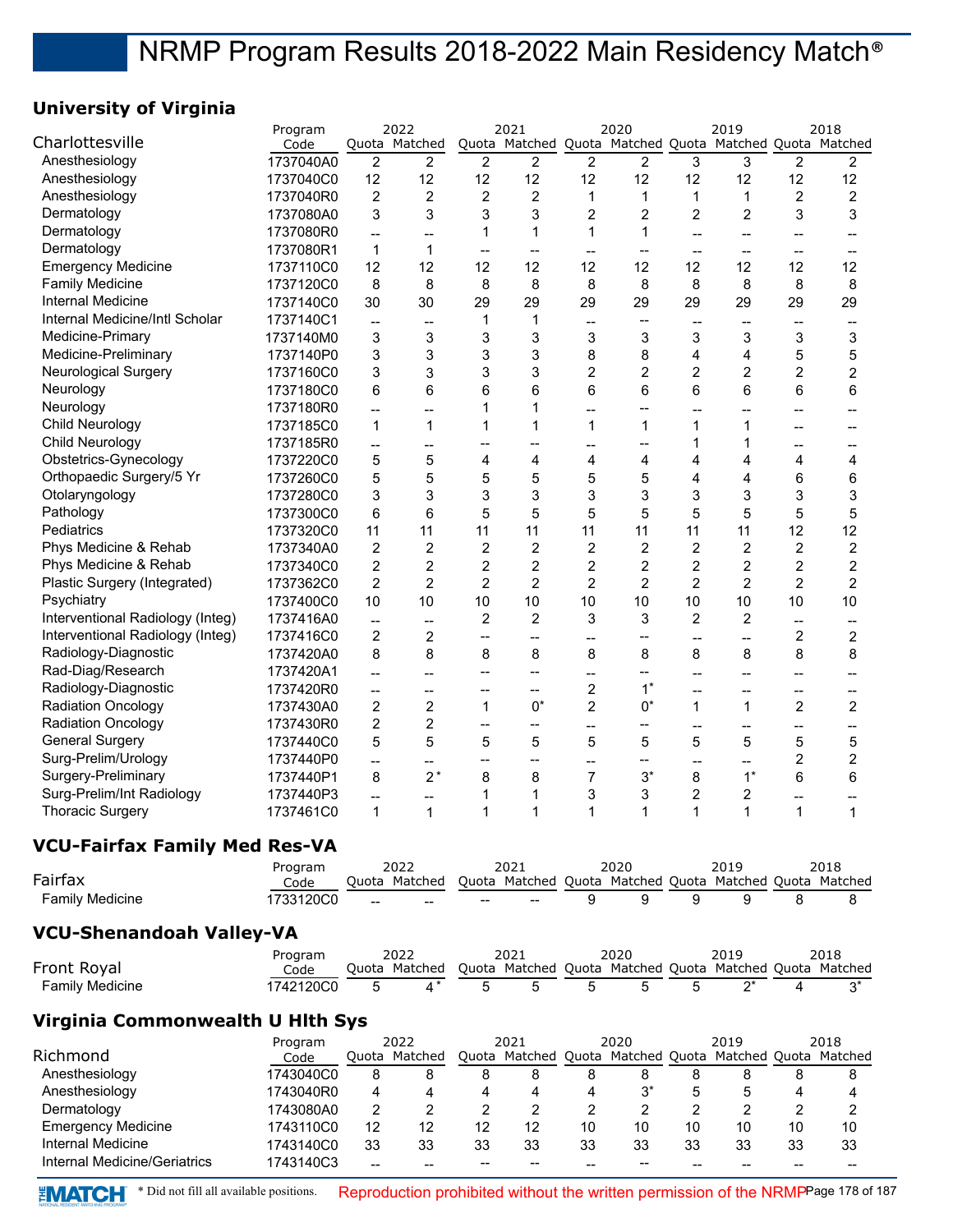## **Virginia Commonwealth U Hlth Sys (Continued)**

|                                  | Program   |                | 2022           |                | 2021                              |                | 2020  |                | 2019                  |                | 2018           |
|----------------------------------|-----------|----------------|----------------|----------------|-----------------------------------|----------------|-------|----------------|-----------------------|----------------|----------------|
| Richmond                         | Code      |                | Quota Matched  |                | Quota Matched Quota Matched Quota |                |       |                | Matched Quota Matched |                |                |
| Medicine-Preliminary             | 1743140P0 | 5              | 5              | 4              | 4                                 | 4              | 4     | 13             | $8*$                  | 14             |                |
| Med-Prelim/Neurology             | 1743140P1 | 8              | 8              | 8              | 8                                 | 8              | 8     | 8              | 8                     | 6              | 6              |
| Med-Prelim/PM&R                  | 1743140P2 | 3              | 3              | 4              | 4                                 |                | 4     |                |                       | $\overline{2}$ | 2              |
| Med-Prelim/Ophthalmology         | 1743140P3 | 4              | 4              | 4              | 4                                 |                |       |                |                       |                |                |
| <b>Neurological Surgery</b>      | 1743160C0 | $\overline{2}$ | $\overline{2}$ | 2              | 2                                 | 2              | 2     | $\overline{2}$ | $\overline{2}$        | $\overline{2}$ | 2              |
| Neurology                        | 1743180A0 | 8              | 8              | 8              | 8                                 | 8              | 8     | 8              | 8                     | 8              | 8              |
| Child Neurology                  | 1743185C0 | 1              |                |                |                                   |                |       |                |                       |                |                |
| Child Neurology                  | 1743185R0 |                |                |                |                                   |                |       |                | $0^*$                 |                | $^{\circ}$     |
| Obstetrics-Gynecology            | 1743220C0 | 6              | 6              | 6              | 6                                 | 6              | 6     | 6              | 6                     | 6              | 6              |
| Orthopaedic Surgery              | 1743260C0 | 5              | 5              | 5              | 5                                 | 5              | 5     | 5              | 5                     | 6              | 6              |
| Otolaryngology                   | 1743280C0 | 3              | 3              | 2              | 2                                 | 2              | 2     | $\overline{2}$ | 2                     | 2              | 2              |
| Pathology                        | 1743300C0 | 4              | 4              | 4              | 4                                 | 4              | 4     | 4              | $1^*$                 | 4              | 4              |
| Pediatrics                       | 1743320C0 | 16             | 16             | 15             | 15                                | 15             | 15    | 15             | 15                    | 15             | 15             |
| Phys Medicine & Rehab            | 1743340A0 | 6              | 6              | 6              | 6                                 | 6              | 6     | 6              | 6                     | 6              | 6              |
| Plastic Surgery (Integrated)     | 1743362C0 | $\overline{2}$ | $\overline{2}$ | $\overline{2}$ | $\overline{2}$                    | $\overline{2}$ | 2     | $\overline{2}$ | 2                     | $\overline{2}$ | $\overline{2}$ |
| Psychiatry                       | 1743400C0 | 11             | 11             | 11             | 11                                | 11             | 11    | 11             | 11                    | 10             | 10             |
| Psychiatry/Research Trk          | 1743400C1 | --             |                |                |                                   |                |       |                |                       |                |                |
| Interventional Radiology (Integ) | 1743416A0 | $\overline{2}$ | $\overline{2}$ | $\overline{2}$ | $0^*$                             |                |       |                |                       |                |                |
| Radiology-Diagnostic             | 1743420A0 | 7              | $\overline{7}$ | 6              | 6                                 | 9              | 9     | 8              | 8                     | 7              |                |
| Radiology-Diagnostic             | 1743420R0 |                |                |                |                                   | $\overline{2}$ | 2     |                |                       |                |                |
| <b>Radiation Oncology</b>        | 1743430A0 | 1              | 1              | 2              | $0^*$                             | $\overline{2}$ | $0^*$ | $\overline{2}$ | $\overline{2}$        |                |                |
| <b>Radiation Oncology</b>        | 1743430R0 | $\overline{2}$ | $\overline{2}$ |                |                                   |                |       |                |                       |                |                |
| <b>General Surgery</b>           | 1743440C0 | 6              | 6              | 6              | 6                                 | 5              | 5     | 5              | 5                     | 5              | 5              |
| Surgery-Preliminary              | 1743440P0 | 7              | 7              |                | 7                                 | 7              | 7     | 7              | 7                     |                | $5^*$          |
| Surg-Prelim/Urology              | 1743440P2 | --             |                |                |                                   |                |       |                |                       |                | 2              |
| <b>Medicine-Pediatrics</b>       | 1743700C0 | 4              | 4              | 4              | 4                                 | 4              | 4     | 4              | 4                     |                |                |
| Medicine-Emergency Med           | 1743705C0 | 2              | $\overline{2}$ | $\overline{2}$ | 2                                 | $\overline{2}$ | 2     | $\overline{2}$ | 2                     | $\overline{2}$ | 2              |

## **Wellmont Health System-VA**

|                        | Program   | 2022          |                   | 2021  |                          | 2020  |       | 2019  |       | 2018                                                    |
|------------------------|-----------|---------------|-------------------|-------|--------------------------|-------|-------|-------|-------|---------------------------------------------------------|
| Big Stone Gap          | Code      | Ouota Matched |                   |       |                          |       |       |       |       | Quota Matched Quota Matched Quota Matched Quota Matched |
| <b>Family Medicine</b> | 2216120C0 |               |                   |       |                          |       | --    | --    | $- -$ | $- -$                                                   |
| Internal Medicine      | 2216140C0 |               | $\hspace{0.05cm}$ | $- -$ | $\overline{\phantom{m}}$ | $- -$ | $- -$ | $- -$ | $- -$ | $- -$                                                   |

## **WASHINGTON**

## **Central WA Family Med**

|                             | Program   | 2022          |    | 2021                                                    | 2020 | 2019 | 2018 |
|-----------------------------|-----------|---------------|----|---------------------------------------------------------|------|------|------|
| Yakima                      | Code      | Quota Matched |    | Quota Matched Quota Matched Quota Matched Quota Matched |      |      |      |
| Family Medicine             | 3059120C0 |               | 10 |                                                         |      |      |      |
| Family Med/Ellensburg Rural | 3059120C1 |               |    |                                                         |      |      |      |

## **Community Health Care-WA**

|                        | Program    | 2022 |               | 2021 |  | 2020 |  | 2019 |                                                         | 2018 |
|------------------------|------------|------|---------------|------|--|------|--|------|---------------------------------------------------------|------|
| Tacoma                 | Code       |      | Ouota Matched |      |  |      |  |      | Quota Matched Quota Matched Quota Matched Quota Matched |      |
| <b>Family Medicine</b> | I731120C0- |      |               | 6    |  |      |  |      |                                                         |      |

## **Elson S Floyd COM WSU-WA**

| Spokane                    | Program<br>Code |      | 2022<br>Ouota Matched |    | 2021 |                | 2020 | 2019<br>Quota Matched Quota Matched Quota Matched Quota Matched | 2018 |
|----------------------------|-----------------|------|-----------------------|----|------|----------------|------|-----------------------------------------------------------------|------|
| Internal Medicine          | 2276140C0       | 12   | 12                    | 12 | 12   | --             |      |                                                                 |      |
| Medicine-Preliminary       | 2276140P0       | 4    |                       |    | 4    | $\overline{a}$ |      |                                                                 |      |
| <b>Harrison Med Ctr-WA</b> |                 |      |                       |    |      |                |      |                                                                 |      |
|                            | Program         | 2022 |                       |    | 2021 |                | 2020 | 2019                                                            | 2018 |
| <b>Bremerton</b>           | Code            |      | Ouota Matched         |    |      |                |      | Quota Matched Quota Matched Quota Matched Quota Matched         |      |
| <b>Family Medicine</b>     | 2059120C0       | 8    | 8                     | 8  | 8    | 8              | 8    | $\mathbf{A}^*$                                                  | 8    |

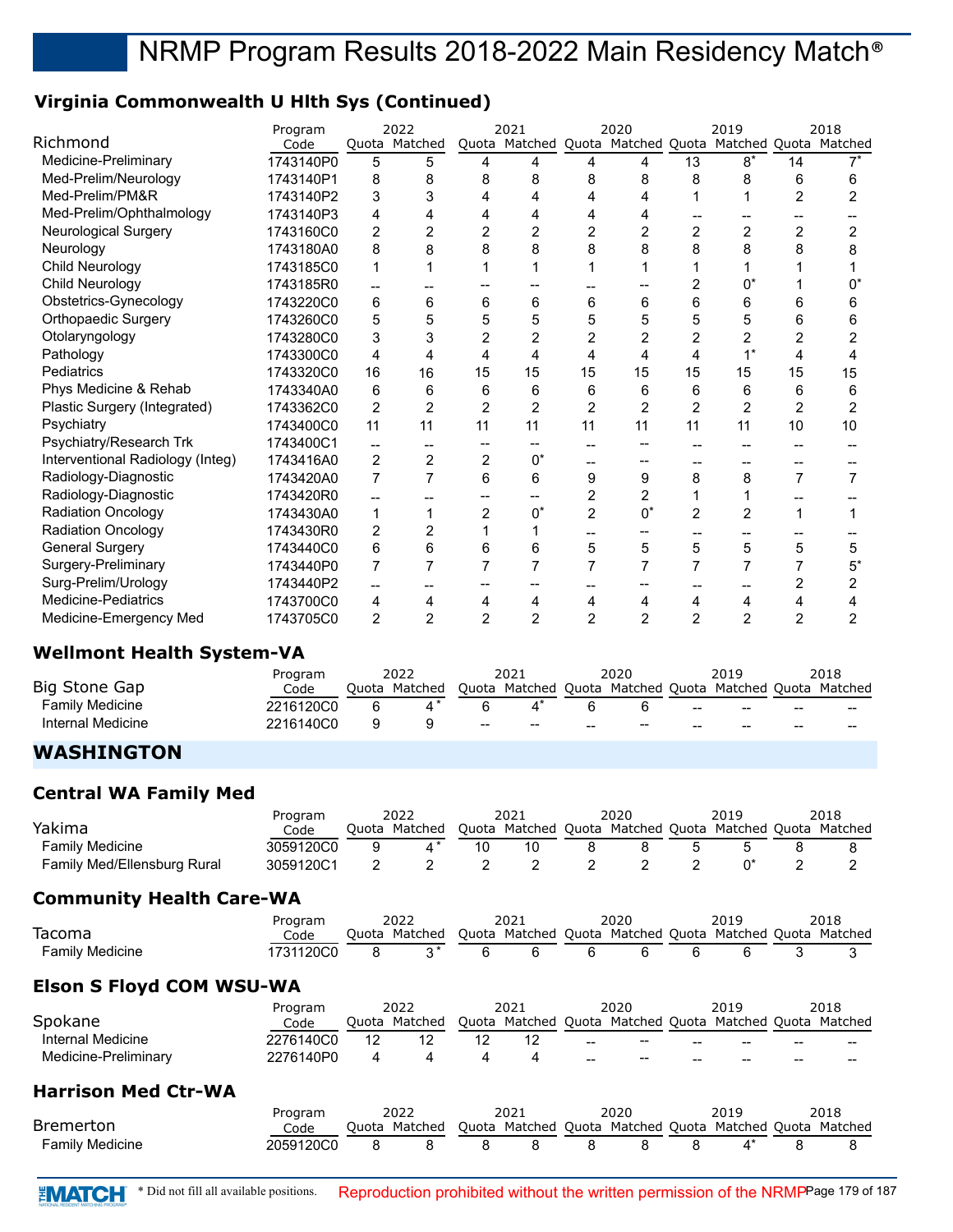## **Kadlec Regional Med Ctr-WA**

| Richland                                    | Program<br>Code        |                | 2022<br>Quota Matched    |                          | 2021<br>Quota Matched Quota Matched Quota Matched Quota Matched |                          | 2020           |                | 2019           |    | 2018                  |
|---------------------------------------------|------------------------|----------------|--------------------------|--------------------------|-----------------------------------------------------------------|--------------------------|----------------|----------------|----------------|----|-----------------------|
| <b>Family Medicine</b>                      | 1721120C0              | 8              | 8                        | 8                        | 8                                                               | 8                        | 8              | 8              | 8              | 6  | $2^*$                 |
| Kaiser Permanente Washington                |                        |                |                          |                          |                                                                 |                          |                |                |                |    |                       |
| Seattle                                     | Program<br>Code        |                | 2022<br>Quota Matched    |                          | 2021<br>Quota Matched Quota Matched Quota Matched Quota Matched |                          | 2020           |                | 2019           |    | 2018                  |
| Family Medicine/Capitol Hill                | 1811120C0              | 4              | 4                        | 4                        | 4                                                               | 4                        | 4              | 4              | 4              | 4  | 4                     |
| Family Medicine/Burien                      | 1811120C1              | $\overline{2}$ | $\overline{2}$           | $\overline{2}$           | $\overline{2}$                                                  | $\overline{2}$           | $\overline{2}$ | $\overline{c}$ | $\overline{2}$ | 2  | $\overline{2}$        |
| <b>Legacy Salmon Creek Med Ctr-WA</b>       |                        |                |                          |                          |                                                                 |                          |                |                |                |    |                       |
|                                             | Program                |                | 2022                     |                          | 2021                                                            |                          | 2020           |                | 2019           |    | 2018                  |
| Vancouver<br>Internal Medicine              | Code<br>2301140C0      | 12             | Quota Matched<br>12      |                          | Quota Matched Quota Matched Quota Matched Quota Matched         |                          |                |                |                |    |                       |
|                                             |                        |                |                          |                          |                                                                 |                          |                |                |                |    |                       |
| <b>MultiCare Good Samaritan Hosp-WA</b>     |                        |                | 2022                     |                          | 2021                                                            |                          | 2020           |                | 2019           |    | 2018                  |
| Puyallup                                    | Program<br>Code        |                | Quota Matched            |                          | Quota Matched Quota Matched Quota Matched Quota Matched         |                          |                |                |                |    |                       |
| <b>Family Medicine</b>                      | 1574120C0              | 6              | 6                        | 6                        | 6                                                               | 6                        | 6              | 6              | 6              | 4  | 4                     |
| <b>PeaceHealth Southwest Med Ctr-WA</b>     |                        |                |                          |                          |                                                                 |                          |                |                |                |    |                       |
|                                             | Program                |                | 2022                     |                          | 2021                                                            |                          | 2020           |                | 2019           |    | 2018                  |
| Vancouver<br><b>Family Medicine</b>         | Code<br>1143120C0      | 8              | Quota Matched<br>8       | 8                        | Quota Matched Quota Matched Quota Matched Quota Matched<br>8    | 8                        | 8              | 8              | 8              | 8  | 8                     |
|                                             |                        |                |                          |                          |                                                                 |                          |                |                |                |    |                       |
| <b>Providence Sacred Heart Med Ctr-WA</b>   |                        |                | 2022                     |                          | 2021                                                            |                          | 2020           |                | 2019           |    | 2018                  |
| Spokane                                     | Program<br>Code        |                | Quota Matched            |                          | Quota Matched Quota Matched Quota                               |                          |                |                |                |    | Matched Quota Matched |
| <b>Family Medicine</b>                      | 1758120C0              | 10             | 10                       | 10                       | 10                                                              | 10                       | 10             | 10             | 10             | 8  | 8                     |
| <b>Family Med/Rural</b>                     | 1758120C1              | 2              | 2                        | 2                        | 2                                                               | $\overline{2}$           | $1^*$          | 2              | 2              | 2  | $1^*$                 |
| Internal Medicine                           | 1758140C0              | 10             | $8*$                     | 10                       | 10                                                              | 10                       | 10             | 10             | 10             | 10 | 10                    |
| Phys Medicine & Rehab                       | 1758340A0              | 6              | 6                        | 6                        | 6                                                               | $\overline{\phantom{a}}$ | --             |                |                |    |                       |
| Psychiatry                                  | 1758400C0              | 4              | 4                        | 4                        | 4                                                               | 4                        | 4              | 4              | 4              | 4  | 4                     |
| Radiology-Diagnostic                        | 1758420C0              | $-$            | $\overline{\phantom{a}}$ | $\overline{\phantom{a}}$ | $\overline{a}$                                                  | $\overline{2}$           | $\overline{2}$ | $\overline{2}$ | $\overline{2}$ | 2  | $\overline{2}$        |
| Transitional                                | 1758999P0              | 18             | 18                       | 18                       | 18                                                              | 16                       | 16             | 16             | 16             | 16 | 16                    |
| <b>Providence St Peter Hospital-WA</b>      |                        |                |                          |                          |                                                                 |                          |                |                |                |    |                       |
| Olympia                                     | Program                |                | 2022<br>Quota Matched    |                          | 2021<br>Quota Matched Quota Matched Quota Matched Quota Matched |                          | 2020           |                | 2019           |    | 2018                  |
| <b>Family Medicine</b>                      | Code<br>3198120C0      | 7              | 7                        | 7                        | 7                                                               | 7                        | 7              | 7              | $4^*$          | 7  | 7                     |
| <b>Family Medicine/Chehalis</b>             | 3198120C1              | 3              | 3                        | 3                        | 3                                                               | 3                        | $2^*$          | 3              | 3              | 3  | 3                     |
| Family Med/Summit Pacific                   | 3198120C2              | 2              | $\overline{2}$           | $\overline{2}$           | $\overline{2}$                                                  | $\overline{2}$           | $1^*$          |                |                |    |                       |
| <b>Puyallup Tribal Health Authority-WA</b>  |                        |                |                          |                          |                                                                 |                          |                |                |                |    |                       |
|                                             | Program                |                | 2022                     |                          | 2021                                                            |                          | 2020           |                | 2019           |    | 2018                  |
| Tacoma                                      | Code                   |                | Quota Matched            |                          | Quota Matched Quota Matched Quota Matched Quota Matched         |                          |                |                |                |    |                       |
| <b>Family Medicine</b>                      | 2209120C0              | 4              | $3^*$                    | 4                        | $1^*$                                                           | 4                        | $2^*$          | $\mathfrak{p}$ | 2              |    |                       |
| <b>Sea Mar Community Health Ctrs-WA</b>     |                        |                |                          |                          |                                                                 |                          |                |                |                |    |                       |
| Seattle                                     | Program<br>Code        |                | 2022<br>Quota Matched    |                          | 2021<br>Quota Matched Quota Matched Quota Matched Quota Matched |                          | 2020           |                | 2019           |    | 2018                  |
| <b>Family Medicine</b>                      | 1912120C0              | 10             | $9*$                     | 10                       | 10                                                              | 8                        | 8              | 6              | 6              | 6  | 6                     |
| <b>Skagit Regional Health-WA</b>            |                        |                |                          |                          |                                                                 |                          |                |                |                |    |                       |
|                                             | Program                |                | 2022                     |                          | 2021                                                            |                          | 2020           |                | 2019           |    | 2018                  |
| Mount Vernon                                | Code                   |                | Quota Matched            |                          | Quota Matched Quota Matched Quota Matched Quota Matched         |                          |                |                |                |    |                       |
| <b>Family Medicine</b><br>Internal Medicine | 2159120C0<br>2159140C0 | 4<br>8         | $2^*$<br>8               | 4<br>8                   | 4<br>8                                                          | 6                        | 6              | 2<br>3         | 2<br>3         |    |                       |
|                                             |                        |                |                          |                          |                                                                 |                          |                |                |                |    |                       |

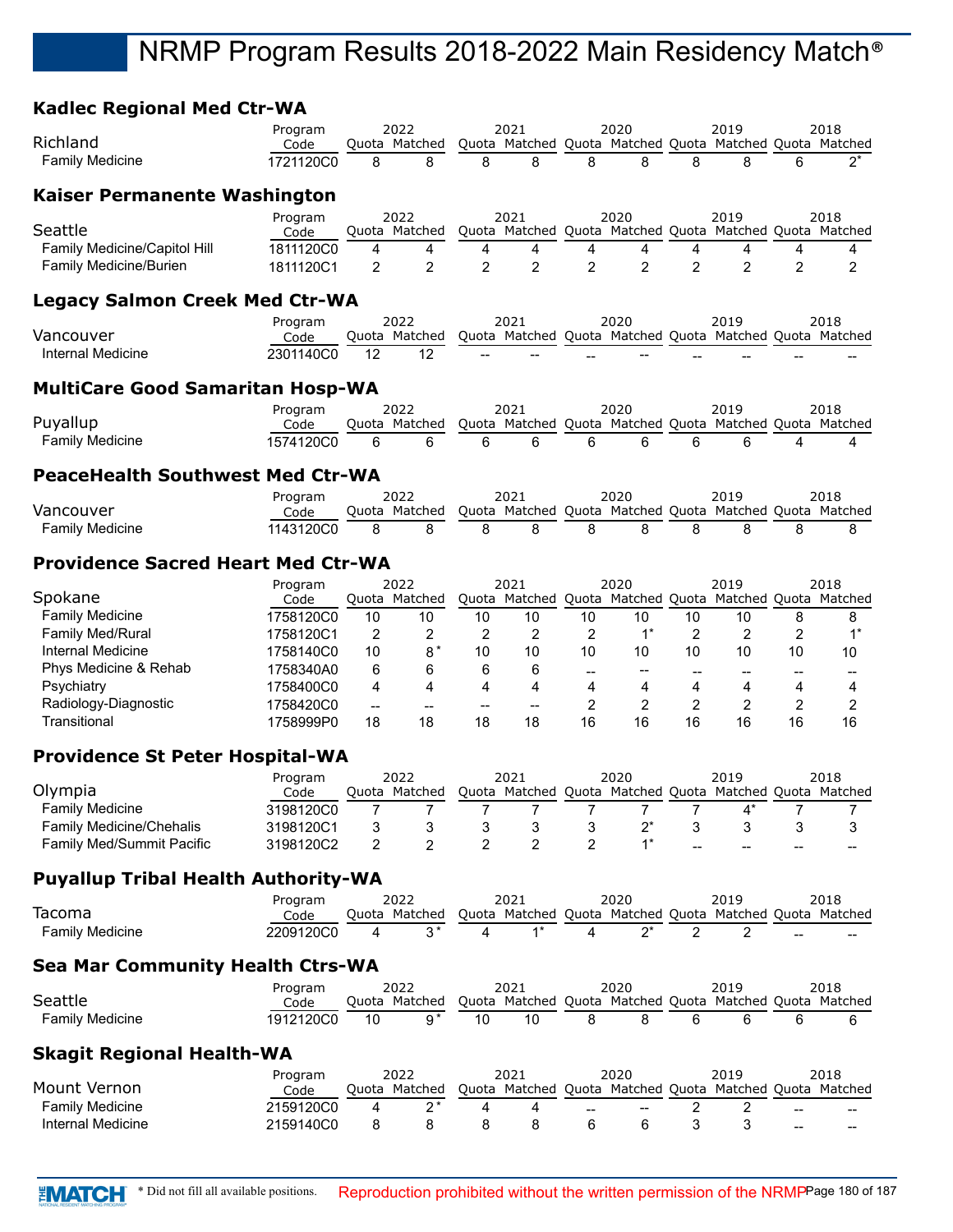### **St Josephs Hospital-WA**

| St Josepns Hospitai-WA          |           |                |                |                |                |                          |                |                |                                                         |                          |                |
|---------------------------------|-----------|----------------|----------------|----------------|----------------|--------------------------|----------------|----------------|---------------------------------------------------------|--------------------------|----------------|
|                                 | Program   |                | 2022           |                | 2021           |                          | 2020           |                | 2019                                                    |                          | 2018           |
| Tacoma                          | Code      |                | Quota Matched  |                |                |                          |                |                | Quota Matched Quota Matched Quota Matched Quota Matched |                          |                |
| <b>General Surgery</b>          | 2210440C0 | $\overline{2}$ | $\overline{2}$ | $\overline{2}$ | $\overline{2}$ | $\mathcal{P}$            | $\overline{2}$ | $\overline{2}$ | $\overline{2}$                                          |                          |                |
| <b>Swedish Med Ctr-WA</b>       |           |                |                |                |                |                          |                |                |                                                         |                          |                |
|                                 | Program   |                | 2022           |                | 2021           |                          | 2020           |                | 2019                                                    |                          | 2018           |
| Seattle                         | Code      |                | Quota Matched  |                | Quota Matched  |                          |                |                | Quota Matched Quota Matched Quota                       |                          | Matched        |
| <b>Family Med/First Hill</b>    | 1755120C0 | 6              | 6              | 6              | 6              | 6                        | 6              | 6              | 6                                                       | 6                        | 6              |
| Family Med/Downtown             | 1755120C1 | 3              | 3              | 3              | 3              | 3                        | 3              | 3              | 3                                                       | 3                        | 3              |
| Family Med/Ballard              | 1755120C2 | $\overline{2}$ | $\overline{2}$ | 2              | $\overline{c}$ | $\overline{c}$           | $\overline{2}$ | $\overline{2}$ | $\overline{2}$                                          | $\overline{2}$           | 2              |
| Family Med/Cherry Hill          | 1755120C3 | 4              | 4              | 4              | 4              | 4                        | 4              | 4              | 4                                                       | 4                        | 4              |
| Family Med/SeaMar               | 1755120C4 | $\overline{2}$ | $0*$           | 2              | $\overline{2}$ | $\overline{c}$           | $\overline{c}$ | $\overline{2}$ | $\overline{2}$                                          | $\overline{2}$           | 2              |
| Family Med/SIHB                 | 1755120C5 | $\overline{2}$ | $\overline{2}$ | $\overline{c}$ | $\overline{2}$ | $\overline{2}$           | $\overline{2}$ | $\overline{2}$ | $\overline{2}$                                          | $\overline{2}$           | 2              |
| Family Med/Carolyn Downs        | 1755120C7 | $\overline{2}$ | 2              | $\overline{c}$ | $\overline{2}$ | $\overline{c}$           | $\overline{c}$ | $\overline{c}$ | $\overline{c}$                                          | $\overline{c}$           | 2              |
| Family Med/ID Clinic            | 1755120C8 | $\overline{2}$ | $\overline{2}$ | $\overline{c}$ | $\overline{2}$ | $\overline{2}$           | $\overline{c}$ | $\overline{2}$ | $\overline{2}$                                          | $\overline{2}$           | $\overline{c}$ |
| <b>Family Medicine/Rural</b>    | 1755120C9 | 3              | 3              | 3              | 3              | $\overline{2}$           | $\overline{2}$ | $\overline{2}$ | $\overline{2}$                                          | $\overline{2}$           | $\overline{2}$ |
| Obstetrics-Gynecology           | 1755220C0 | 6              | 6              | $\overline{a}$ | $-$            | $\overline{\phantom{a}}$ | --             | --             | --                                                      | $\overline{\phantom{m}}$ | $- -$          |
| <b>General Surgery</b>          | 1755440C0 | 5              | 5              | 5              | 5              | 5                        | 5              | 5              | 5                                                       | 5                        | 5              |
| Surgery-Preliminary             | 1755440P0 | 5              | $4^*$          | 5              | $1^*$          | 5                        | $3^*$          | 5              | $4^*$                                                   | 5                        | $4^*$          |
| Tacoma Family Med-WA            |           |                |                |                |                |                          |                |                |                                                         |                          |                |
|                                 | Program   |                | 2022           |                | 2021           |                          | 2020           |                | 2019                                                    |                          | 2018           |
| Tacoma                          | Code      |                | Quota Matched  |                |                |                          |                |                | Quota Matched Quota Matched Quota Matched Quota Matched |                          |                |
| <b>Family Medicine</b>          | 3086120C0 | 8              | 8              | 8              | 8              | 8                        | 8              | 8              | 8                                                       | 8                        | 8              |
| <b>Trios Health-WA</b>          |           |                |                |                |                |                          |                |                |                                                         |                          |                |
|                                 | Program   |                | 2022           |                | 2021           |                          | 2020           |                | 2019                                                    |                          | 2018           |
| Kennewick                       | Code      |                | Quota Matched  |                |                |                          |                |                | Quota Matched Quota Matched Quota Matched Quota Matched |                          |                |
| <b>Family Medicine</b>          | 2167120C0 | 4              | $1^*$          | $\overline{4}$ | $2^*$          |                          | $\overline{a}$ | --             | --                                                      | $-$                      |                |
| Internal Medicine               | 2167140C0 | 6              | $3^*$          | 4              | 4              | 4                        | 4              | 5              | $3^*$                                                   | $\overline{a}$           |                |
| Medicine-Primary                | 2167140M0 |                |                |                |                |                          |                |                |                                                         |                          |                |
| <b>U Washington Affil Hosps</b> |           |                |                |                |                |                          |                |                |                                                         |                          |                |
|                                 | Program   |                | 2022           |                | 2021           |                          | 2020           |                | 2019                                                    |                          | 2018           |
| Seattle                         | Code      |                | Quota Matched  |                |                |                          |                |                | Quota Matched Quota Matched Quota Matched Quota Matched |                          |                |
| Anesthesiology                  | 1918040A0 | 1              | 1              | 1              | 1              | 1                        | 1              | 1              | 1                                                       | 1                        | 1              |

|                               | 11091a111 |    | ZUZZ           |                |                |    |                |    |                                                         |    |    |
|-------------------------------|-----------|----|----------------|----------------|----------------|----|----------------|----|---------------------------------------------------------|----|----|
| Seattle                       | Code      |    | Quota Matched  |                |                |    |                |    | Quota Matched Quota Matched Quota Matched Quota Matched |    |    |
| Anesthesiology                | 1918040A0 |    |                |                |                |    |                |    |                                                         |    |    |
| Anesthesiology/Clin Base Yr   | 1918040C0 | 24 | 24             | 22             | 22             | 24 | 24             | 24 | 24                                                      | 22 | 22 |
| Anesthesiology/Crit Care Comb | 1918040C1 |    |                | 2              | $\overline{c}$ |    |                |    |                                                         |    |    |
| Anesthesiology/Bonica Scholar | 1918040C2 |    |                |                |                |    |                |    |                                                         | 2  |    |
| Anesthesiology                | 1918040R0 |    |                |                |                |    | U <sub>*</sub> |    |                                                         |    |    |
| Dermatology                   | 1918080A0 |    |                | 3              | 3              |    |                | 4  |                                                         | 3  |    |
| Dermatology                   | 1918080R0 |    |                |                |                |    |                |    |                                                         |    |    |
| <b>Emergency Medicine</b>     | 1918110C0 | 13 | 13             | 12             | 12             | 12 | 12             | 12 | 12                                                      | 12 | 12 |
| <b>Family Medicine</b>        | 1918120C0 | 6  | 6              | 6              | 6              | 6  | 6              | 6  | 6                                                       | 6  | 6  |
| Family Med/Harborview         | 1918120C1 | 2  | 2              |                |                |    |                |    |                                                         |    |    |
| Family Medicine/Chelan Rural  | 1918120C2 | 2  | $\overline{2}$ | $\overline{2}$ | $\overline{2}$ |    | 2              | 2  | 2                                                       |    |    |
| Internal Medicine             | 1918140C0 | 41 | 41             | 39             | 39             | 39 | 39             | 40 | 40                                                      | 39 | 39 |
| Medicine-Primary              | 1918140M0 | 11 | 11             | 13             | 13             | 13 | 13             | 12 | 12                                                      | 13 | 13 |
| Medicine-Preliminary          | 1918140P0 |    |                |                |                |    |                | 6  | $5^*$                                                   | 5  | 5  |
| Med-Prelim/Ophthalmology      | 1918140P2 | 5  | 5              | 5              | 5              | 5  | 5              |    |                                                         |    |    |
| Neurological Surgery          | 1918160C0 | 3  | 3              | 3              | 3              |    |                | 3  | 3                                                       | 3  | 3  |
| Neurology                     | 1918180C0 | 8  | 8              | 8              | 8              |    |                |    |                                                         | 8  | 8  |
| Neurology                     | 1918180R0 |    |                |                |                |    |                | 2  |                                                         |    |    |
| <b>Child Neurology</b>        | 1918185C0 | 3  | 3              |                |                |    |                | 3  |                                                         | 3  | 3  |
| Obstetrics-Gynecology         | 1918220C0 |    |                |                |                |    |                |    |                                                         |    |    |
| Orthopaedic Surgery           | 1918260C0 | 8  | 8              | 8              | 8              | 8  |                | 8  | 8                                                       | 8  | 8  |
| Otolaryngology                | 1918280C0 | 3  | 3              |                | 3              |    |                |    |                                                         |    |    |
| Oto + 2 yrs research          | 1918280C1 |    |                |                |                |    |                |    |                                                         |    |    |
| Pathology-AP & CP             | 1918300C0 | 5  | 5              |                | 5              | 5  | 5              | 8  | $6*$                                                    | 6  | 5* |
| Pathology-AP only             | 1918300C1 |    |                |                |                |    |                |    |                                                         |    |    |
|                               |           |    |                |                |                |    |                |    |                                                         |    |    |

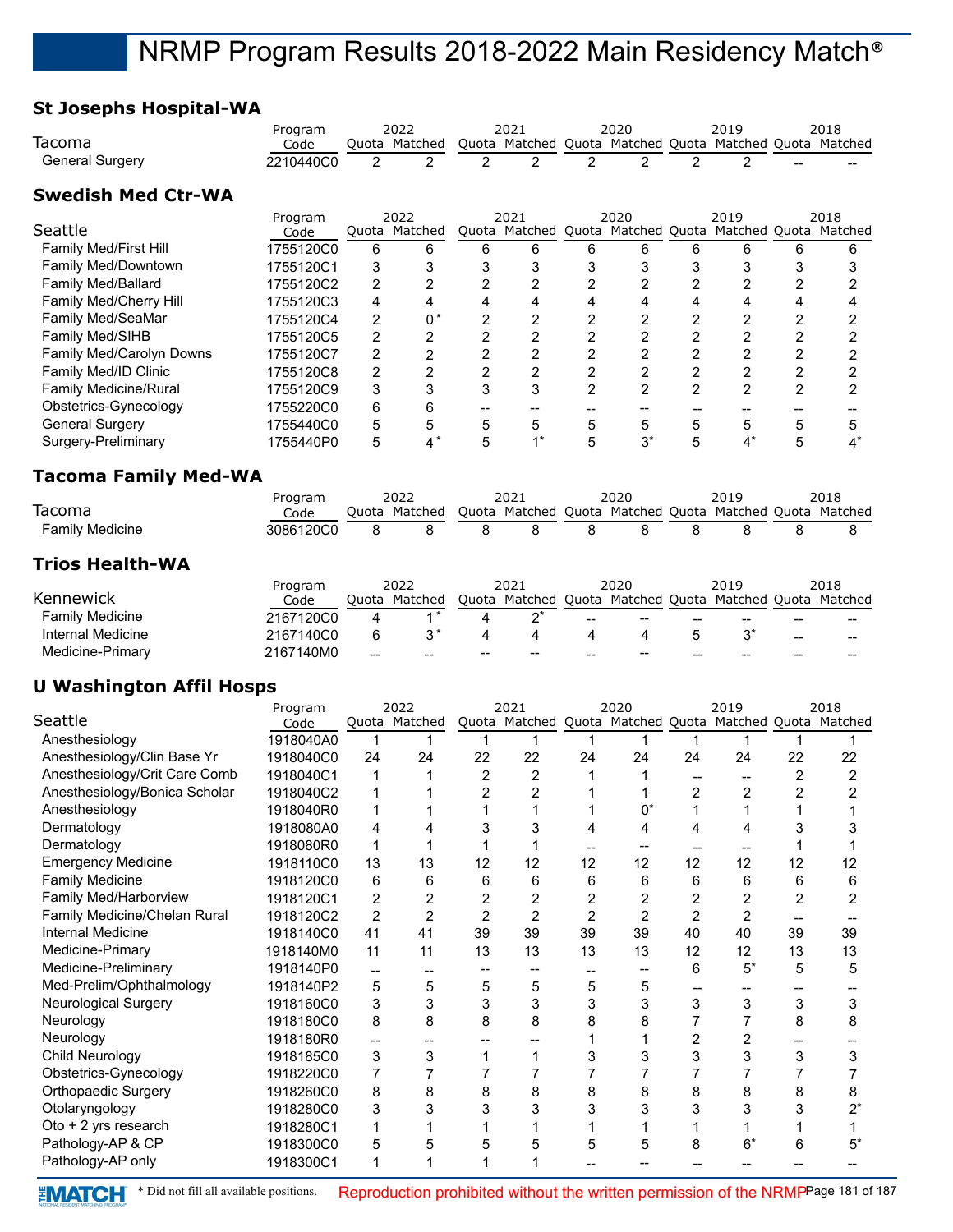# **U Washington Affil Hosps (Continued)**

|                                    | Program   |                | 2022           |                | 2021                                                    |                | 2020  |                | 2019  |    | 2018           |
|------------------------------------|-----------|----------------|----------------|----------------|---------------------------------------------------------|----------------|-------|----------------|-------|----|----------------|
| Seattle                            | Code      |                | Quota Matched  |                | Quota Matched Quota Matched Quota Matched Quota Matched |                |       |                |       |    |                |
| Pathology-CP only                  | 1918300C2 |                | $0^*$          |                |                                                         | 2              | 2     |                |       |    | U <sub>*</sub> |
| Pathology-AP & NP                  | 1918300C3 |                |                |                |                                                         |                |       |                |       |    |                |
| Pediatrics                         | 1918320C0 | 31             | 31             | 33             | 33                                                      | 35             | 35    | 36             | 36    | 35 | 35             |
| Pediatrics/Alaska                  | 1918320C1 | 4              | 4              | 4              | 4                                                       | 4              | 4     | 4              | 4     | 4  | 4              |
| Pediatrics/Research                | 1918320C2 | 2              | 2              | 2              | 2                                                       | $\overline{2}$ | 2     |                |       |    |                |
| Pediatrics/Health Equity           | 1918320C3 | 4              | 4              |                | 4                                                       |                |       |                |       |    |                |
| Phys Medicine & Rehab              | 1918340A0 | 5              | 5              | 5              | 5                                                       | 8              | 8     | 5              | 5     | 5  | 5              |
| Phys Medicine & Rehab              | 1918340C0 | 3              | 3              |                | 3                                                       |                | 3     | 3              |       |    |                |
| Plastic Surgery (Integrated)       | 1918362C0 | 5              | 5              |                | 4                                                       | 4              | 4     |                |       |    |                |
| Psychiatry                         | 1918400C0 | 12             | 12             | 14             | 14                                                      | 14             | 14    | 8              | 8     | 11 | 11             |
| Psychiatry/UW Idaho                | 1918400C2 | --             |                |                |                                                         | 4              | 4     |                |       |    |                |
| Psychiatry/Research                | 1918400C4 | 4              | 4              | 2              | $\overline{2}$                                          | 2              | 2     | 4              |       |    |                |
| Psychiatry/UW Montana              | 1918400C5 | 3              | 3              | 3              | 3                                                       | 3              | 3     | 3              |       |    |                |
| Interventional Radiology (Integ)   | 1918416A0 | 3              | 3              | 3              | 3                                                       | 3              | 3     | 3              | 3     | 3  | 3              |
| Radiology-Diagnostic               | 1918420A0 | 10             | 10             | 10             | 10                                                      | 10             | 10    | 10             | 10    | 10 | 10             |
| Radiology-Diagnostic               | 1918420R2 | --             |                |                |                                                         |                |       |                |       |    |                |
| <b>Radiation Oncology</b>          | 1918430A0 | 2              | $\overline{2}$ | $\overline{2}$ | 2                                                       | 3              | 3     | 3              |       |    |                |
| <b>General Surgery</b>             | 1918440C0 | 3              | 3              | 3              | 3                                                       | 3              | 3     | 3              |       |    |                |
| General Surgery/Research           | 1918440C1 | 4              |                |                | 4                                                       | 4              | 4     | 4              |       |    |                |
| Surg-Prelim/2yr                    | 1918440P0 | 3              | $1*$           | 3              | $0^*$                                                   | $\overline{2}$ | 2     | $\overline{2}$ | 2     |    | በ*             |
| Surg-Prelim/Urology                | 1918440P2 |                |                |                |                                                         |                |       |                |       |    | 3              |
| Surg-Prelim/1yr                    | 1918440P3 | 13             | $6*$           | 14             | $6*$                                                    | 15             | $3^*$ | 14             | $5^*$ | 12 |                |
| Vascular Surgery                   | 1918451C0 | $\overline{2}$ | 2              | 2              | 2                                                       |                | 2     |                |       |    |                |
| <b>Thoracic Surgery</b>            | 1918461C0 | 1              |                |                |                                                         |                |       |                |       |    |                |
| <b>Pediatrics-Medical Genetics</b> | 1918765C0 | 1              |                |                |                                                         |                |       |                |       |    |                |

#### **Valley Med Ctr-WA**

|                        | Program   | 2022          | 2021                                                    | 2020 | 2019 | 2018 |
|------------------------|-----------|---------------|---------------------------------------------------------|------|------|------|
| Renton                 | Code      | Ouota Matched | Quota Matched Quota Matched Quota Matched Quota Matched |      |      |      |
| <b>Family Medicine</b> | 3132120C0 |               |                                                         |      |      |      |

#### **Virginia Mason Med Ctr-WA**

|                        | Program   |   | 2022          |   | 2021                                                    |   | 2020 |   | 2019  |   | 2018 |
|------------------------|-----------|---|---------------|---|---------------------------------------------------------|---|------|---|-------|---|------|
| Seattle                | Code      |   | Ouota Matched |   | Quota Matched Quota Matched Quota Matched Quota Matched |   |      |   |       |   |      |
| Anesthesiology         | 1756040A0 | 3 |               |   |                                                         |   |      |   |       |   |      |
| Anesthesiology         | 1756040C0 | 6 | 6             | 6 | 6                                                       | 6 |      | 4 | 4     |   |      |
| Internal Medicine      | 1756140C0 | 6 | 6             | 6 | 6                                                       | 6 | 6    | 6 | 6     | 6 |      |
| Medicine-Primary       | 1756140M0 | 4 |               | 4 |                                                         |   |      |   | 4     |   |      |
| Medicine-Preliminary   | 1756140P0 | 3 |               |   |                                                         |   |      |   |       | h |      |
| Radiology-Diagnostic   | 1756420A0 |   |               |   |                                                         |   |      |   |       |   |      |
| Radiology-Diagnostic   | 1756420C0 | 2 |               | ົ | ◠                                                       | ◠ | ◠    |   | n     |   |      |
| <b>General Surgery</b> | 1756440C0 | 5 |               |   | 5                                                       |   | 5    | 5 | 5     |   |      |
| Surgery-Preliminary    | 1756440P0 | 6 |               | 6 | 4                                                       | ี | ^2   |   | $4^*$ |   |      |
| Transitional           | 1756999P0 | 5 |               |   |                                                         |   |      |   |       |   |      |

#### **Yakima Valley Farm Workers Clinic-WA**

|                 | Program               | 2022          | 2021 | 2020 | 2019 |        | 2018                                                    |
|-----------------|-----------------------|---------------|------|------|------|--------|---------------------------------------------------------|
| Toppenish       | Code                  | Ouota Matched |      |      |      |        | Quota Matched Quota Matched Quota Matched Quota Matched |
| Family Medicine | <sup>2</sup> 168120C0 |               |      |      |      | $\sim$ | $\overline{\phantom{a}}$                                |

#### **WEST VIRGINIA**

#### **AccessHealth-WV**

|                 | Program   | 2022                                                                  |                          | 2021                     |     | 2020                                           |    | 2019 |    | 2018  |
|-----------------|-----------|-----------------------------------------------------------------------|--------------------------|--------------------------|-----|------------------------------------------------|----|------|----|-------|
| <b>Beckley</b>  | Code      | Quota Matched Quota Matched Quota Matched Quota Matched Quota Matched |                          |                          |     |                                                |    |      |    |       |
| Family Medicine | 2304120C0 |                                                                       | $\overline{\phantom{a}}$ | $\overline{\phantom{a}}$ | $-$ | $\hspace{0.1mm}-\hspace{0.1mm}-\hspace{0.1mm}$ | -- | --   | -- | $- -$ |

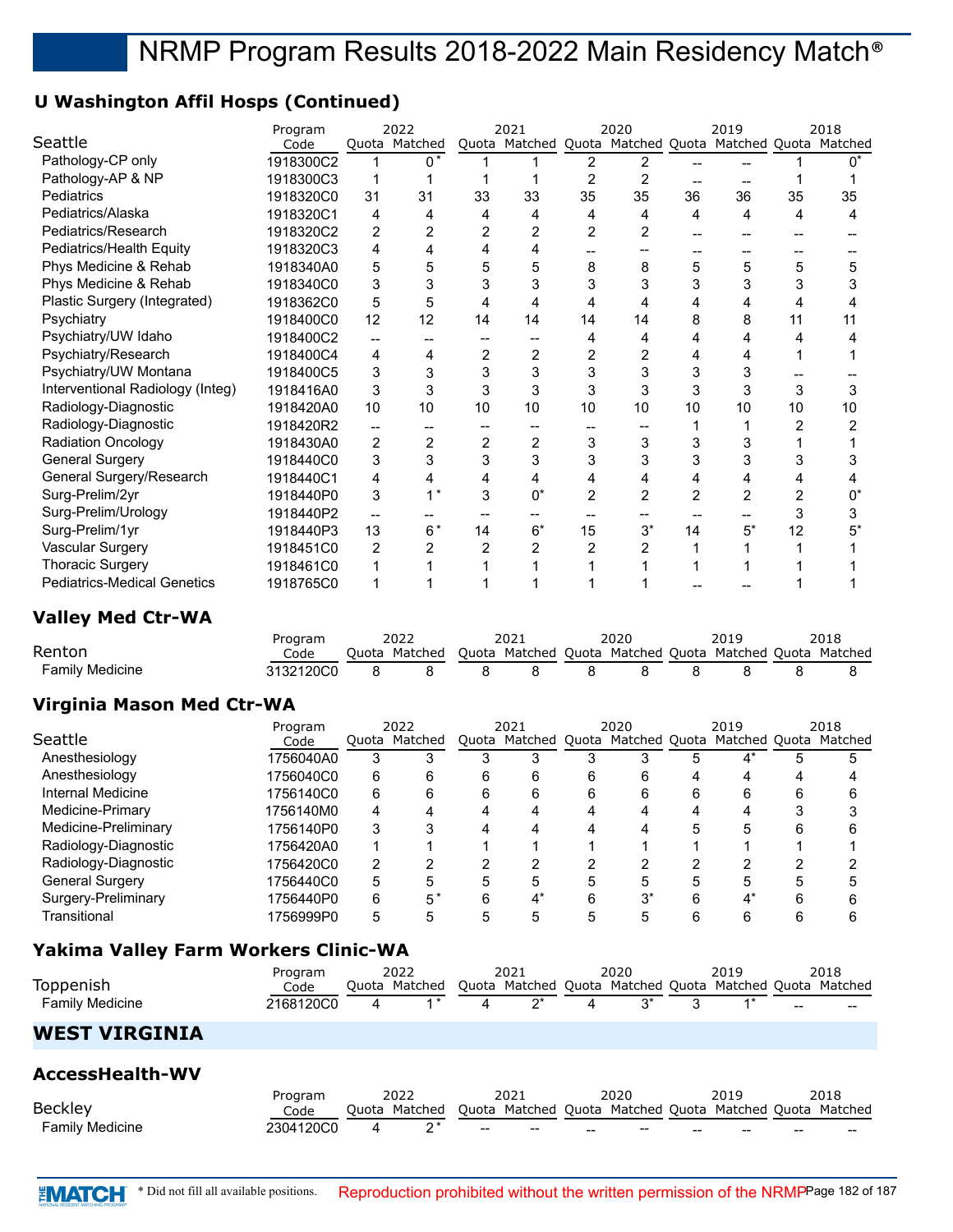### **Charleston Area Med Ctr-WV**

|                           | Program   | 2022 |               |    | 2021                                                    |    | 2020  |   | 2019  |   | 2018 |
|---------------------------|-----------|------|---------------|----|---------------------------------------------------------|----|-------|---|-------|---|------|
| Charleston                | Code      |      | Quota Matched |    | Quota Matched Quota Matched Quota Matched Quota Matched |    |       |   |       |   |      |
| <b>Emergency Medicine</b> | 1902110C0 | 6    | $5*$          | 6  | 6                                                       |    |       |   |       |   |      |
| <b>Family Medicine</b>    | 1902120C0 | 2    |               |    | 4                                                       | າ  |       |   |       | 6 |      |
| Internal Medicine         | 1902140C0 | 11   |               | 11 | 11                                                      | 10 | 10    | 9 | 9     |   |      |
| Medicine-Preliminary      | 1902140P0 | 5    | $3^*$         | 5  | 3'                                                      | 5  | $3^*$ | 6 | $3^*$ |   |      |
| Obstetrics-Gynecology     | 1902220C0 | 3    |               |    |                                                         |    |       |   | ◠     |   |      |
| <b>Pediatrics</b>         | 1902320C0 |      |               |    | $6*$                                                    |    |       |   |       |   |      |
| Psychiatry                | 1902400C0 | 4    |               |    | Δ                                                       |    |       |   | $3^*$ |   |      |
| <b>General Surgery</b>    | 1902440C0 | 4    |               |    | Δ                                                       |    |       | Δ | Δ     |   |      |
| Surgery-Preliminary       | 1902440P0 | 2    | ∩*            |    | U,                                                      |    | U,    |   |       |   |      |
| Vascular Surgery          | 1902451C0 |      |               |    |                                                         |    |       |   |       |   |      |
| Medicine-Psychiatry       | 1902715C0 | 2    |               |    |                                                         |    |       |   |       |   |      |

#### **Greenbrier Valley Med Ctr-WV**

|                        | Program   | 2022          |                                                | 2021                                                    |       | 2020                     |    | 2019  |       | 2018  |
|------------------------|-----------|---------------|------------------------------------------------|---------------------------------------------------------|-------|--------------------------|----|-------|-------|-------|
| Ronceverte             | Code      | Ouota Matched |                                                | Quota Matched Quota Matched Quota Matched Quota Matched |       |                          |    |       |       |       |
| Family Medicine        | 2305120C0 |               | $\overline{\phantom{a}}$                       | $-$                                                     | $- -$ | $\overline{\phantom{a}}$ | -- | --    | --    | $- -$ |
| Osteo Neuromusculo Med | 2305275C0 |               | $\hspace{0.1mm}-\hspace{0.1mm}-\hspace{0.1mm}$ | $-$                                                     | $- -$ | $\overline{\phantom{a}}$ | -- | $- -$ | $- -$ | $- -$ |

#### **Marshall Community Health-WV**

|                        | Program   | 2022          | 2021                                                    | 2020 | 2019 |       | 2018  |
|------------------------|-----------|---------------|---------------------------------------------------------|------|------|-------|-------|
| Huntington             | Code      | Ouota Matched | Ouota Matched Ouota Matched Ouota Matched Ouota Matched |      |      |       |       |
| <b>Family Medicine</b> | 2191120C0 |               |                                                         |      |      | $- -$ | $- -$ |

#### **Marshall University SOM-WV**

| Program                |           | 2022 |               | 2021 |                                                         | 2020 |    |   | 2019  |    | 2018 |
|------------------------|-----------|------|---------------|------|---------------------------------------------------------|------|----|---|-------|----|------|
| Huntington             | Code      |      | Ouota Matched |      | Quota Matched Quota Matched Quota Matched Quota Matched |      |    |   |       |    |      |
| <b>Family Medicine</b> | 3066120C0 | 8    |               |      |                                                         |      | 8  |   |       |    |      |
| Internal Medicine      | 3066140C0 | 17   |               | 17   | 17                                                      | 17   | 17 |   | 17    | 15 | 15   |
| Medicine-Preliminary   | 3066140P0 | 9    | 6*            | 9    | $4^*$                                                   | 9    | 9  |   | $4^*$ | 6  | ∽∗   |
| Neurology              | 3066180C0 | 4    |               | 4    | Δ                                                       |      |    |   |       |    |      |
| Obstetrics-Gynecology  | 3066220C0 | 3    |               |      |                                                         |      |    |   |       |    |      |
| Orthopaedic Surgery    | 3066260C0 | 3    |               |      |                                                         |      |    |   |       |    |      |
| <b>Pediatrics</b>      | 3066320C0 | 6    |               | 6    | 6                                                       | 6    | 5* | ี | 6     | 6  |      |
| Psychiatry             | 3066400C0 | 6    | 6             | 6    | 6                                                       | 6    | 6  | 6 | 6     |    |      |
| <b>General Surgery</b> | 3066440C0 | 4    |               | Δ    | Δ                                                       |      | 4  |   |       |    |      |
| Surgery-Preliminary    | 3066440P0 | 3    |               |      |                                                         |      | 0* | ົ |       |    |      |
| Medicine-Pediatrics    | 3066700C0 | 2    |               |      |                                                         |      |    |   |       |    |      |

#### **Mountain State OPTI-WV**

|                                    | Program   |       | 2022          |   | 2021                              |   | 2020  |   | 2019 |   | 2018                  |
|------------------------------------|-----------|-------|---------------|---|-----------------------------------|---|-------|---|------|---|-----------------------|
| Lewisburg                          | Code      |       | Quota Matched |   | Quota Matched Quota Matched Quota |   |       |   |      |   | Matched Ouota Matched |
| Emergency Medicine/OVMC            | 2105110C0 |       |               |   |                                   |   |       | 6 | 6    | 6 | 6                     |
| <b>Emergency Medicine/Trinity</b>  | 2105110C1 | $- -$ |               | 8 | 8                                 | 8 | 8     |   |      |   |                       |
| <b>Family Medicine/Cornerstone</b> | 2105120C0 | $- -$ |               | 4 | 4                                 | 4 | 4     | 3 | 3    |   |                       |
| <b>Family Medicine/GVMC</b>        | 2105120C1 | $- -$ |               | 4 | $3^*$                             | 4 | $1*$  |   |      |   |                       |
| <b>Family Medicine/Bluefield</b>   | 2105120C2 | $-$   |               |   |                                   | 5 | 5     |   |      |   |                       |
| <b>Family Medicine/Meritus</b>     | 2105120C3 |       |               |   |                                   | 6 | 6     |   |      |   |                       |
| Family Medicine/AcessHealth        | 2105120C4 |       |               | 4 | 4                                 | 4 | 4     |   |      |   |                       |
| Internal Medicine/OVMC             | 2105140C0 |       |               |   |                                   |   |       | 5 | 5    |   |                       |
| Internal Medicine/Trinity          | 2105140C1 | $-$   |               | 6 | 6                                 | 6 | 6     |   |      |   |                       |
| Osteo Neuromusculo Med/GVMC        | 2105275A0 | --    |               | 3 | $1^*$                             | 3 | $0^*$ |   |      |   |                       |
| Transitional/GVMC                  | 2105999P0 |       |               |   |                                   | 3 | n*    |   |      |   |                       |
|                                    |           |       |               |   |                                   |   |       |   |      |   |                       |
| <b>United Hospital Ctr-WV</b>      |           |       |               |   |                                   |   |       |   |      |   |                       |

|                   | Program   | 2022          | 2021                                                    | 2020 | 2019 | 2018 |
|-------------------|-----------|---------------|---------------------------------------------------------|------|------|------|
| <b>Bridgeport</b> | Code      | Ouota Matched | Ouota Matched Ouota Matched Ouota Matched Ouota Matched |      |      |      |
| Family Medicine   | 2985120C0 |               |                                                         |      |      |      |

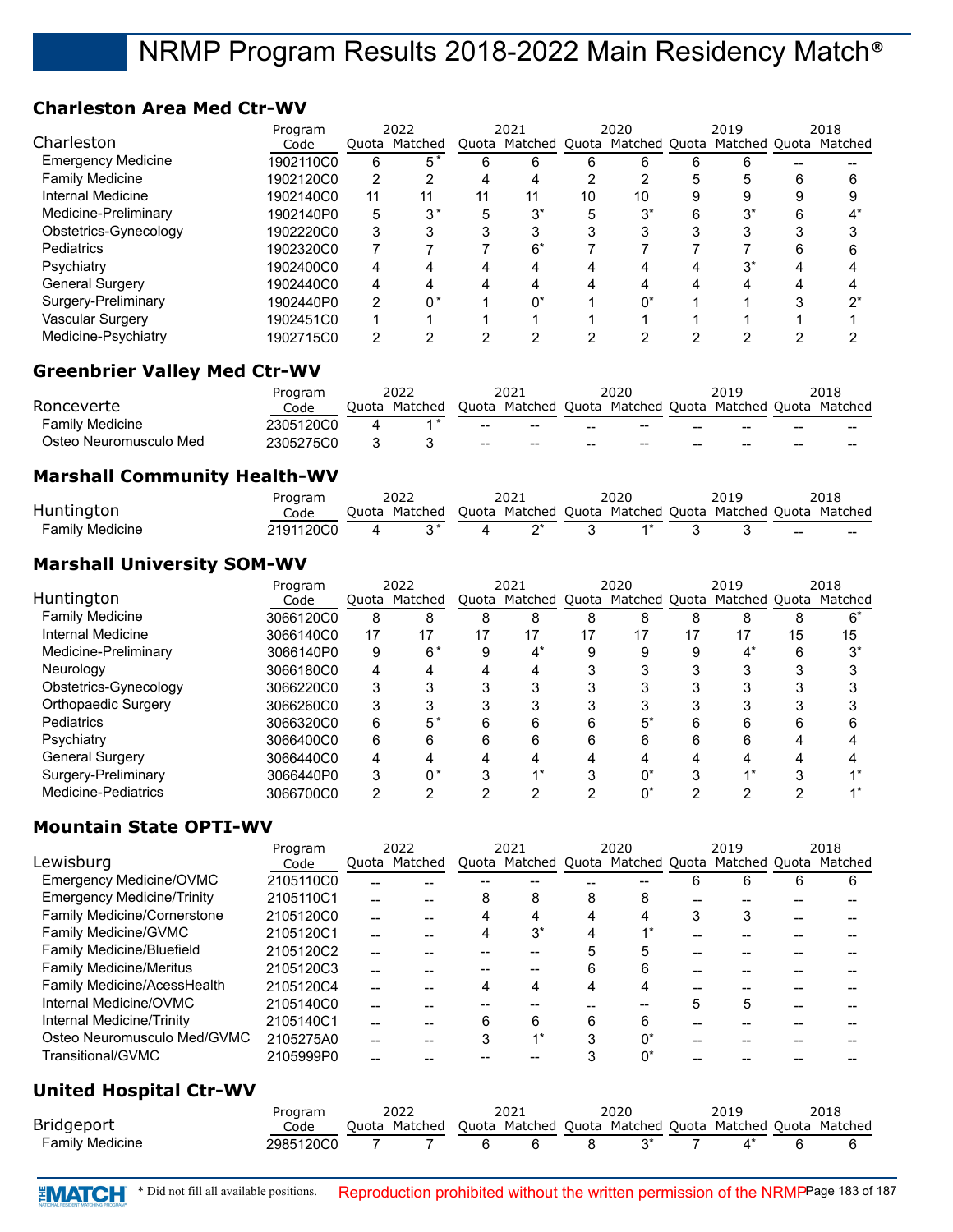### **West Virginia University SOM**

|                                 | Program   |                | 2022           |                          | 2021                                                    |                | 2020                     |                          | 2019           |                          | 2018           |
|---------------------------------|-----------|----------------|----------------|--------------------------|---------------------------------------------------------|----------------|--------------------------|--------------------------|----------------|--------------------------|----------------|
| Morgantown                      | Code      |                | Quota Matched  |                          | Quota Matched Quota Matched Quota Matched Quota Matched |                |                          |                          |                |                          |                |
| Anesthesiology                  | 1837040A0 | --             | --             |                          |                                                         | --             |                          |                          | --             | 1                        |                |
| Anesthesiology                  | 1837040C0 | 9              | 9              | 9                        | 9                                                       | 9              | 9                        | $\overline{7}$           | $\overline{7}$ | 6                        | 6              |
| Anesthesiology                  | 1837040R0 | $\overline{a}$ | --             | --                       | $\overline{\phantom{a}}$                                | $\overline{c}$ | $\overline{c}$           | $\overline{\phantom{a}}$ | $\overline{a}$ | $\overline{c}$           | $1^*$          |
| Dermatology                     | 1837080A0 | $\overline{c}$ | $\overline{2}$ | $\overline{c}$           | $\overline{c}$                                          | $\overline{2}$ | $\overline{c}$           | $\overline{c}$           | $\overline{c}$ | $\overline{c}$           | $\overline{c}$ |
| Dermatology                     | 1837080R0 | $\overline{a}$ | $\overline{a}$ | $\overline{\phantom{a}}$ | $\overline{\phantom{a}}$                                | $\overline{a}$ | $\overline{\phantom{a}}$ | $\mathbf{1}$             | 1              | $\mathbf{1}$             | 1              |
| <b>Emergency Medicine</b>       | 1837110C0 | 10             | 10             | 10                       | 10                                                      | 10             | 10                       | 10                       | 10             | 10                       | 10             |
| <b>Family Medicine</b>          | 1837120C0 | 1              | 1              | --                       | --                                                      | 6              | 6                        | 1                        | 1              | 3                        | 3              |
| <b>Family Med/Harpers Ferry</b> | 1837120C1 | 5              | $2^*$          | 3                        | 3                                                       | 3              | $2^*$                    | 4                        | $\overline{4}$ | 6                        | 6              |
| <b>Internal Medicine</b>        | 1837140C0 | 22             | 22             | 20                       | 20                                                      | 22             | 22                       | 23                       | 23             | 20                       | 20             |
| Internal Med/Funded Intl        | 1837140C1 | 3              | 3              | 2                        | 2                                                       | 3              | 3                        | $\overline{2}$           | $\overline{2}$ | 2                        | 2              |
| Internal Med/Camden Clark       | 1837140C2 | 6              | 6              | 6                        | 6                                                       | 6              | 6                        | 6                        | 6              | 6                        | $5^*$          |
| <b>Neurological Surgery</b>     | 1837160C0 | $\mathbf{1}$   | 1              | $\mathbf{1}$             | $\mathbf{1}$                                            | 1              | 1                        | $\mathbf{1}$             | 1              | $\mathbf{1}$             | 1              |
| Neurology                       | 1837180C0 | 8              | 8              | 8                        | 8                                                       | 8              | 8                        | 6                        | 6              | 6                        | 6              |
| Obstetrics-Gynecology           | 1837220C0 | 3              | 3              | 3                        | 3                                                       | 3              | 3                        | 3                        | 3              | 3                        | 3              |
| Orthopaedic Surgery             | 1837260C0 | 3              | 3              | 3                        | 3                                                       | 3              | 3                        | 3                        | 3              | 3                        | 3              |
| Ortho Surgery/Research          | 1837260C1 | $\mathbf 1$    | $\mathbf{1}$   | $\mathbf{1}$             | 1                                                       | 1              | 1                        | $\mathbf{1}$             | 1              | 1                        | 1              |
| Otolaryngology                  | 1837280C0 | 3              | 3              | 3                        | 3                                                       | 3              | 3                        | $\overline{c}$           | $\overline{c}$ | $\overline{c}$           | $\overline{c}$ |
| Pathology                       | 1837300C0 | 3              | 3              | $\overline{2}$           | $\overline{c}$                                          | $\overline{2}$ | $\overline{c}$           | 3                        | 3              | 3                        | $2^*$          |
| Pathology/International         | 1837300C1 | $-$            | --             | 1                        | 1                                                       | 1              | 1                        | $\overline{\phantom{a}}$ | --             | --                       |                |
| Pediatrics                      | 1837320C0 | 6              | $5*$           | 6                        | 6                                                       | 6              | $4^*$                    | 6                        | 6              | 6                        | 6              |
| Plastic Surgery (Integrated)    | 1837362C0 | 1              | $\mathbf 1$    | 1                        | 1                                                       | 1              | 1                        | 1                        | 1              | $\mathbf{1}$             | 1              |
| Psychiatry                      | 1837400C0 | 9              | 9              | $\overline{7}$           | 7                                                       | 7              | 7                        | 6                        | 6              | 6                        | 6              |
| Psychiatry/Funded Intl          | 1837400C1 | $\mathbf{1}$   | 1              | $\mathbf{1}$             | 1                                                       | 1              | 1                        | 1                        | 1              | $\mathbf{1}$             | 1              |
| Radiology-Diagnostic            | 1837420A0 | 6              | 6              | 6                        | 6                                                       | 6              | 6                        | 6                        | 6              | 6                        | 6              |
| Radiology-Diagnostic            | 1837420R0 | $-$            | --             | 1                        | 1                                                       | --             | --                       | $\overline{\phantom{a}}$ | --             | 4                        | 4              |
| <b>Radiation Oncology</b>       | 1837430A0 | $\mathbf{1}$   | $0*$           | 1                        | $0^*$                                                   | 1              | $0^*$                    | 1                        | 1              | $\mathbf{1}$             | 1              |
| <b>General Surgery</b>          | 1837440C0 | 5              | 5              | 5                        | 5                                                       | 5              | 5                        | 5                        | 5              | 4                        | 4              |
| Surgery-Preliminary             | 1837440P1 | 3              | $0*$           | 3                        | $0^*$                                                   | 3              | $1^*$                    | $\overline{c}$           | $0^*$          | 3                        | $2^*$          |
| Surg-Prelim/Everest             | 1837440P2 | --             | --             | $\overline{a}$           | $- -$                                                   | 2              | $0^*$                    | $\overline{\phantom{a}}$ | --             | $\overline{\phantom{a}}$ | --             |
| Medicine-Pediatrics             | 1837700C0 | 3              | 3              | 4                        | 4                                                       | 4              | 4                        | 4                        | 4              | 4                        | 4              |
| Transitional                    | 1837999P0 | 12             | 12             | 11                       | 11                                                      | 11             | 11                       | 11                       | 11             | 13                       | 13             |
| Trans/Dermatology               | 1837999P2 | $\mathbf{1}$   | $\mathbf{1}$   | $\overline{2}$           | $\overline{2}$                                          | $\overline{2}$ | $\overline{2}$           | $\overline{2}$           | $\overline{2}$ | $\overline{\phantom{a}}$ |                |
| <b>Wheeling Hospital-WV</b>     |           |                |                |                          |                                                         |                |                          |                          |                |                          |                |
|                                 | Program   |                | 2022           |                          | 2021                                                    |                | 2020                     |                          | 2019           |                          | 2018           |
| Wheeling                        | Code      |                | Quota Matched  |                          | Quota Matched Quota Matched Quota Matched Quota Matched |                |                          |                          |                |                          |                |
| <b>Family Medicine</b>          | 1770120C0 | 8              | 8              | 8                        | $6*$                                                    | 8              | $6*$                     | 8                        | 8              | 6                        | 6              |

**WISCONSIN**

#### **Aurora Health Care/ASMC-WI**

|                       | Program   | 2022  |         | 2021                                              |               | 2020  |               | 2019 |                       | 2018 |
|-----------------------|-----------|-------|---------|---------------------------------------------------|---------------|-------|---------------|------|-----------------------|------|
| Milwaukee             | Code      | Ouota | Matched |                                                   | Quota Matched | Quota | Matched Quota |      | Matched Quota Matched |      |
| Family Med/Waukesha   | 1787120C0 | $-$   | --      | $\hspace{0.05cm}-\hspace{0.05cm}-\hspace{0.05cm}$ | $- -$         |       |               |      |                       |      |
| Family Med/Lakeland   | 1787120C1 |       |         |                                                   |               |       |               |      |                       |      |
| Internal Medicine     | 1787140C0 | 13    |         | 13                                                |               | 13    | 13            |      |                       |      |
| Obstetrics-Gynecology | 1787220C0 |       |         |                                                   |               |       |               |      |                       |      |

#### **Aurora St Lukes Medical Ctr-WI**

|                                  | Program   | 2022 |               | 2021  |         | 2020  |                     | 2019  |               |       | 2018    |
|----------------------------------|-----------|------|---------------|-------|---------|-------|---------------------|-------|---------------|-------|---------|
| Millwaukee                       | Code      |      | Ouota Matched | Quota | Matched |       | Quota Matched Quota |       | Matched Quota |       | Matched |
| <b>Family Medicine</b>           | 1789120C0 | 12   | 12            | 10    | 10      | 10    | 10                  |       |               | 10    |         |
| Interventional Radiology (Integ) | 1789416C0 |      |               |       |         | $- -$ | $- -$               | $- -$ | --            | $- -$ | $- -$   |
| Radiology-Diagnostic             | 1789420C0 | 4    |               |       |         |       |                     |       |               |       |         |
| Transitional                     | I789999P0 | a    |               |       |         |       |                     |       |               |       |         |

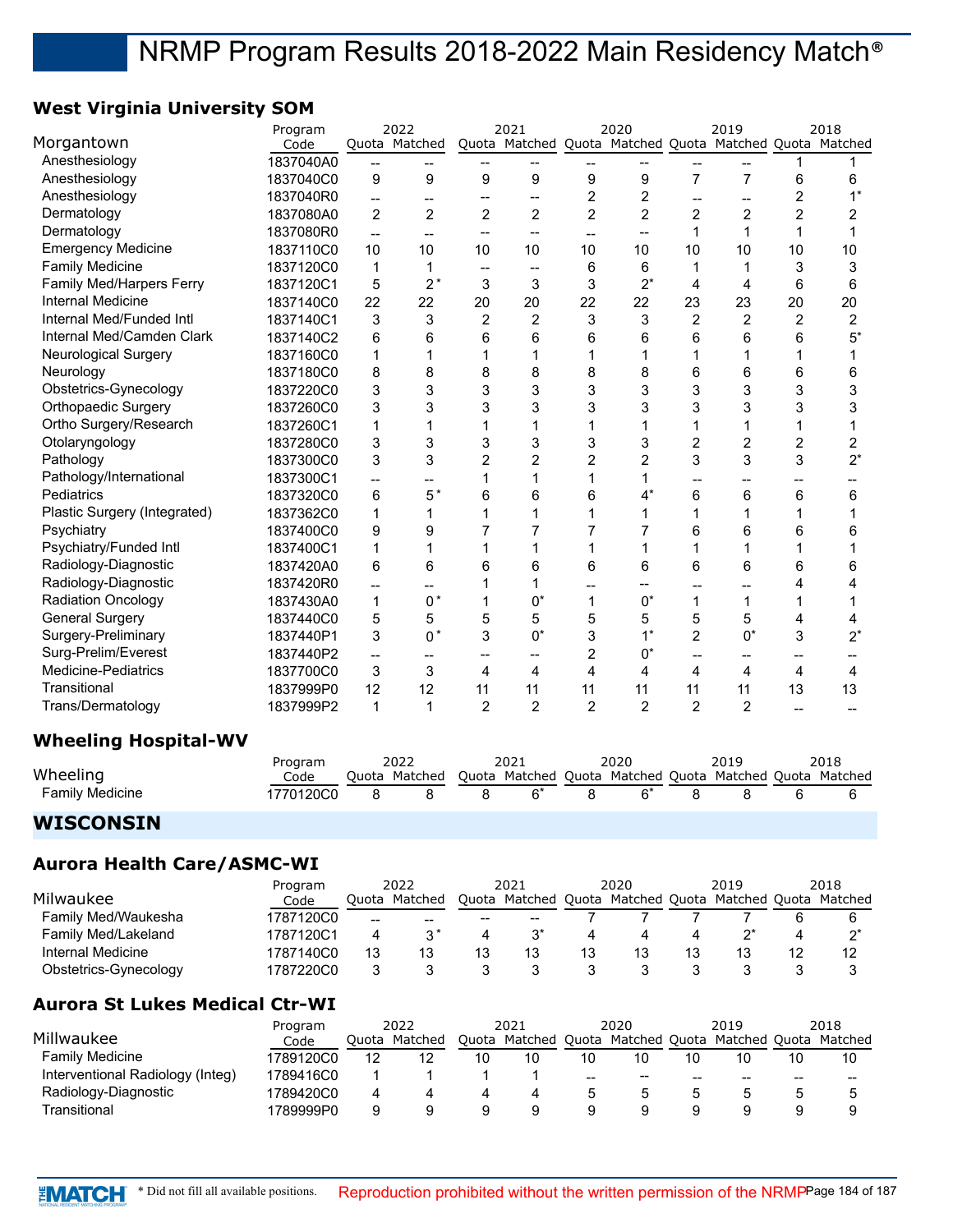#### **Gundersen Lutheran Med Fdn-WI**

|                        | Program   |    | 2022          |    | 2021          |    | 2020 | 2019                                      |    | 2018 |
|------------------------|-----------|----|---------------|----|---------------|----|------|-------------------------------------------|----|------|
| La Crosse              | Code      |    | Quota Matched |    | Quota Matched |    |      | Quota Matched Quota Matched Quota Matched |    |      |
| <b>Family Medicine</b> | 1774120C0 | 6  |               | 6  |               |    |      |                                           |    |      |
| Internal Medicine      | 1774140C0 | 8  |               | 8  |               | 8  |      |                                           | 8  |      |
| <b>General Surgery</b> | 1774440C0 | 4  |               | 3  |               |    |      |                                           |    |      |
| Transitional           | 1774999P0 | 12 |               | 12 | 12            | 12 | 12   | 10*                                       | 12 | 12   |
|                        |           |    |               |    |               |    |      |                                           |    |      |

#### **Marshfield Clinic-WI**

|                     | Program   | 2022  |         | 2021                              |    | 2020 | 2019          | 2018    |
|---------------------|-----------|-------|---------|-----------------------------------|----|------|---------------|---------|
| Marshfield          | Code      | Ouota | Matched | Quota Matched Quota Matched Quota |    |      | Matched Quota | Matched |
| Dermatology         | 1780080A1 |       |         |                                   |    |      |               |         |
| Internal Medicine   | 1780140C0 | 10    |         |                                   | 10 | 10   |               |         |
| <b>Pediatrics</b>   | 1780320C0 | 6     |         |                                   |    |      |               |         |
| General Surgery     | 1780440C0 |       |         |                                   |    |      |               |         |
| Medicine-Pediatrics | 1780700C0 |       |         |                                   |    |      |               |         |

# **Med Coll Wisconsin Affil Hosps**

|                                  | Program   |                          | 2022           |                | 2021           |                | 2020           |                          | 2019                                                    |                | 2018                     |
|----------------------------------|-----------|--------------------------|----------------|----------------|----------------|----------------|----------------|--------------------------|---------------------------------------------------------|----------------|--------------------------|
| Milwaukee                        | Code      |                          | Quota Matched  |                |                |                |                |                          | Quota Matched Quota Matched Quota Matched Quota Matched |                |                          |
| Anesthesiology                   | 1784040C0 | 19                       | 19             | 19             | 19             | 17             | 17             | 17                       | 17                                                      | 17             | 17                       |
| Anesthesiology                   | 1784040R0 | 2                        | $\overline{c}$ | 1              | 1              | $\overline{c}$ | 2              | 1                        | 1                                                       | 3              | $2^*$                    |
| Dermatology                      | 1784080A0 | 5                        | 5              | 5              | 5              | 5              | 5              | 5                        | 5                                                       | 4              | 4                        |
| Dermatology                      | 1784080R0 | $\overline{a}$           |                | $-$            | $-$            |                | $-$            | $\mathbf{1}$             | 1                                                       |                |                          |
| <b>Emergency Medicine</b>        | 1784110C0 | 12                       | 12             | 12             | 12             | 12             | 12             | 10                       | 10                                                      | 10             | 10                       |
| <b>Family Med/All Saints</b>     | 1784120C1 | 6                        | 6              | 6              | 6              | 6              | 6              | 6                        | 6                                                       | 6              | 6                        |
| Fam Med/Columbia-St Marys        | 1784120C2 | 8                        | 8              | 8              | 8              | 8              | 8              | 9                        | $8*$                                                    | 9              | $8*$                     |
| Family Med/Fox Valley            | 1784120C4 | $\overline{7}$           | $\overline{7}$ | $\overline{7}$ | $\overline{7}$ | $\overline{7}$ | $\overline{7}$ | $\overline{7}$           | 7                                                       | $\overline{7}$ | $\overline{7}$           |
| Fam Med/Froedtert Menom Falls    | 1784120C5 | 6                        | 6              | 6              | 6              | 6              | 6              | 6                        | 6                                                       | 6              | $5^*$                    |
| Internal Medicine                | 1784140C0 | 26                       | 26             | 24             | 24             | 28             | 28             | 23                       | 23                                                      | 26             | 26                       |
| Internal Medicine/Geriatrics     | 1784140C1 | 1                        | $\mathbf{1}$   | $\overline{c}$ | $\overline{c}$ | $\overline{2}$ | $\overline{c}$ | $\overline{2}$           | $\overline{2}$                                          | $\overline{c}$ | $\overline{c}$           |
| Int Med/Research Path            | 1784140C2 | $\overline{2}$           | $\overline{2}$ | 1              | $\mathbf 1$    | --             | --             | --                       | --                                                      |                |                          |
| Medicine-Primary                 | 1784140M0 | 1                        | $\mathbf{1}$   | $\overline{c}$ | $\overline{2}$ | $\mathbf 1$    | 1              | $\overline{2}$           | 2                                                       | --             | $\overline{\phantom{a}}$ |
| Medicine-Preliminary             | 1784140P0 | 10                       | 10             | 11             | 11             | 10             | 10             | 11                       | 11                                                      | 8              | 8                        |
| Neurological Surgery             | 1784160C0 | 2                        | $\overline{2}$ | $\mathbf{1}$   | $\mathbf 1$    | $\mathbf{1}$   | 1              | 1                        | $\mathbf{1}$                                            | $\overline{c}$ | $\overline{c}$           |
| Neurology                        | 1784180C0 | 6                        | 6              | 6              | 6              | 5              | 5              | 6                        | 6                                                       | 5              | 5                        |
| <b>Child Neurology</b>           | 1784185C0 | $\overline{2}$           | $\overline{2}$ | $\overline{2}$ | $\overline{2}$ | $\overline{2}$ | $\overline{2}$ | $\overline{2}$           | $1^*$                                                   | $\overline{c}$ | $\overline{c}$           |
| Child Neurology                  | 1784185R0 | $\overline{\phantom{a}}$ | $\overline{a}$ | --             | --             | $\overline{a}$ | $\overline{a}$ | $\overline{2}$           | $0^*$                                                   | $\overline{c}$ | $0^*$                    |
| Obstetrics-Gynecology            | 1784220C0 | 9                        | 9              | 8              | 8              | 8              | 8              | 8                        | 8                                                       | 8              | 8                        |
| Orthopaedic Surgery              | 1784260C0 | 5                        | 5              | 5              | 5              | 5              | 5              | 5                        | 5                                                       | 5              | 5                        |
| Otolaryngology                   | 1784280C0 | 3                        | 3              | 3              | 3              | 3              | 3              | 3                        | 3                                                       | 3              | 3                        |
| Pathology                        | 1784300C0 | 4                        | 4              | 4              | $2^*$          | 4              | 4              | 4                        | 4                                                       | 5              | 5                        |
| Pediatrics                       | 1784320C0 | 23                       | 23             | 23             | 23             | 23             | 23             | 24                       | 24                                                      | 22             | 22                       |
| Pediatrics-Preliminary           | 1784320P0 | $\mathbf 1$              | $\mathbf{1}$   | $\mathbf{1}$   | $\mathbf 1$    | $\mathbf{1}$   | $0^*$          | $\mathbf{1}$             | $\mathbf{1}$                                            | $\mathbf{1}$   | $\mathbf{1}$             |
| Phys Medicine & Rehab            | 1784340A0 | 6                        | 6              | 6              | 6              | 6              | 6              | 6                        | 6                                                       | 6              | 6                        |
| Phys Medicine & Rehab            | 1784340R0 | $\overline{\phantom{a}}$ | --             | --             | --             | --             | --             | 1                        | 1                                                       | --             | --                       |
| Plastic Surgery (Integrated)     | 1784362C0 | 2                        | $\overline{2}$ | $\overline{c}$ | $\overline{c}$ | $\overline{c}$ | 2              | $\overline{c}$           | $\overline{c}$                                          | $\overline{c}$ | $\overline{c}$           |
| Psychiatry/Milwaukee             | 1784400C0 | 8                        | 8              | 8              | 8              | 8              | 8              | 8                        | 8                                                       | 8              | 8                        |
| Psychiatry/Northeastern WI       | 1784400C1 | 4                        | $\overline{4}$ | 4              | 4              | 4              | 4              | $\overline{4}$           | 4                                                       | 4              | 4                        |
| Psychiatry/Central WI            | 1784400C2 | 3                        | 3              | 3              | 3              | 3              | 3              | 3                        | 3                                                       | 3              | 3                        |
| Interventional Radiology (Integ) | 1784416C0 | $\overline{c}$           | $\overline{2}$ | $\overline{c}$ | $\overline{c}$ | $\overline{2}$ | 2              | $\overline{c}$           | $\overline{c}$                                          | $\overline{c}$ | $\overline{c}$           |
| Radiology-Diagnostic             | 1784420A0 | $\overline{7}$           | $\overline{7}$ | 6              | 6              | 6              | 6              | 6                        | 6                                                       | 6              | $6\phantom{1}6$          |
| Radiology-Diagnostic/St Joseph   | 1784420C0 | $\overline{\phantom{a}}$ | --             | --             | --             | --             | --             | $\overline{\phantom{a}}$ | --                                                      | 3              | 3                        |
| <b>Radiation Oncology</b>        | 1784430A0 | $\overline{c}$           | $\overline{2}$ | 3              | $1^*$          | $\mathbf 1$    | 1              | $\overline{2}$           | $\overline{c}$                                          | 2              | $\overline{2}$           |
| <b>Radiation Oncology</b>        | 1784430R0 | $\overline{\phantom{a}}$ | --             | --             | $\overline{a}$ | --             | $\overline{a}$ | 1                        | 1                                                       | --             | --                       |
| <b>General Surgery</b>           | 1784440C0 | 7                        | $\overline{7}$ | $\overline{7}$ | 7              | $\overline{7}$ | 7              | $\overline{7}$           | 7                                                       | 7              | $\overline{7}$           |
| <b>General Surgery/Rural</b>     | 1784440C1 | $\mathbf{1}$             | $\mathbf{1}$   | $\mathbf{1}$   | $\mathbf{1}$   | $\mathbf{1}$   | $\mathbf{1}$   | $\mathbf{1}$             | 1                                                       | $\mathbf{1}$   | $\mathbf{1}$             |
| Surgery-Preliminary              | 1784440P0 | 3                        | $1^*$          | --             | $-$            |                |                |                          | --                                                      | --             |                          |
| Surg-Prelim/Urology              | 1784440P1 | --                       | --             | --             | --             | $-$            | --             | $\overline{\phantom{a}}$ | $\overline{a}$                                          | 3              | 3                        |
| Medicine-Pediatrics              | 1784700C0 | 6                        | 6              | 6              | 6              | 6              | 6              | 6                        | 6                                                       | 6              | 6                        |
|                                  |           |                          |                |                |                |                |                |                          |                                                         |                |                          |

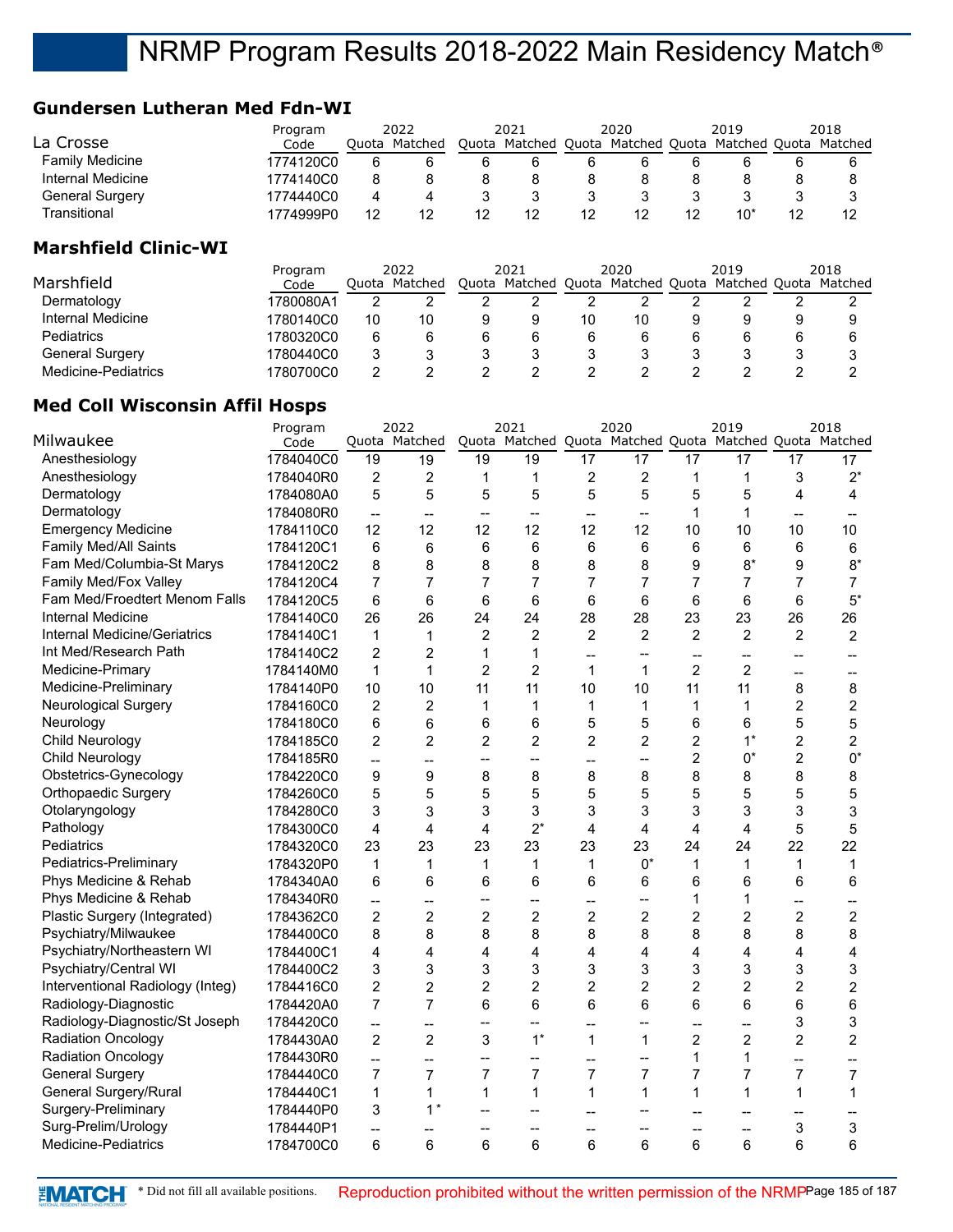# **Med Coll Wisconsin Affil Hosps (Continued)**

| Milwaukee                      | Program<br>Code | Ouota | 2022<br>Matched  |    | 2021<br>Quota Matched Quota Matched Quota Matched Quota |       | 2020 |    | 2019  |    | 2018<br>Matched |
|--------------------------------|-----------------|-------|------------------|----|---------------------------------------------------------|-------|------|----|-------|----|-----------------|
| Pediatrics-Anesthesiology      | 1784726C0       |       |                  |    |                                                         |       |      |    |       |    |                 |
| Medicine-Anesthesiology        | 1784742C0       | --    |                  | -- |                                                         | $- -$ | --   |    | $0^*$ |    |                 |
| Transitional/St Joseph         | 1784999P0       | 14    | 14               | 14 | 14                                                      | 14    | 14   | 14 | $8*$  | 11 | 11              |
| <b>Mercy Health System-WI</b>  |                 |       |                  |    |                                                         |       |      |    |       |    |                 |
|                                | Program         |       | 2022             |    | 2021                                                    |       | 2020 |    | 2019  |    | 2018            |
| <b>Janesville</b>              | Code            |       | Ouota Matched    |    | Quota Matched Quota Matched Quota Matched Quota         |       |      |    |       |    | Matched         |
| <b>Family Medicine</b>         | 3722120C0       |       | $6*$             |    |                                                         |       |      |    |       |    |                 |
| ProHealth Waukesha Mem Hosp-WI |                 |       |                  |    |                                                         |       |      |    |       |    |                 |
|                                | Program         |       | 2022             |    | 2021                                                    |       | 2020 |    | 2019  |    | 2018            |
| Waukesha                       | Code            |       | Ouota Matched    |    | Quota Matched Quota Matched Quota Matched Quota         |       |      |    |       |    | Matched         |
| <b>Family Medicine</b>         | 2280120C0       | 6     | $\overline{4}$ * |    |                                                         |       |      |    |       |    |                 |

#### **Still OPTI-MCW/Prevea FMRP-WI**

| Green Bay       | Program<br>Code |                                                | 2022<br>Ouota Matched |  | 2020                                           |    | 2019<br>Quota Matched Quota Matched Quota Matched Quota Matched |       | 2018 |
|-----------------|-----------------|------------------------------------------------|-----------------------|--|------------------------------------------------|----|-----------------------------------------------------------------|-------|------|
| Family Medicine | 2281120C0       | $\hspace{0.1mm}-\hspace{0.1mm}-\hspace{0.1mm}$ | $- -$                 |  | $\hspace{0.1mm}-\hspace{0.1mm}-\hspace{0.1mm}$ | -- | $- -$                                                           | $- -$ | --   |

### **U Wisconsin Hospital and Clinics**

|                                  | Program   |                          | 2022                     |                          | 2021                     |                          | 2020           |                          | 2019                                                    |                | 2018                     |
|----------------------------------|-----------|--------------------------|--------------------------|--------------------------|--------------------------|--------------------------|----------------|--------------------------|---------------------------------------------------------|----------------|--------------------------|
| Madison                          | Code      |                          | Quota Matched            |                          |                          |                          |                |                          | Quota Matched Quota Matched Quota Matched Quota Matched |                |                          |
| Anesthesiology                   | 1779040A0 | 1                        | 1                        | --                       |                          | 3                        | 3              | $\mathbf{1}$             | $\mathbf{1}$                                            |                |                          |
| Anesthesiology                   | 1779040C0 | 15                       | 15                       | 15                       | 15                       | 12                       | 12             | 13                       | 13                                                      | 12             | 12                       |
| Anesthesiology                   | 1779040R0 | 1                        | 1                        | $\overline{2}$           | $\overline{2}$           | $\overline{2}$           | 2              | $\overline{2}$           | $\overline{2}$                                          | 3              | $1^*$                    |
| Dermatology                      | 1779080A0 | 5                        | 5                        | 4                        | 4                        | 4                        | 4              | 4                        | 4                                                       | 4              | 4                        |
| Dermatology                      | 1779080R0 | 1                        | 1                        | --                       | --                       | $-$                      | --             | $\overline{\phantom{a}}$ | $\overline{\phantom{a}}$                                |                |                          |
| <b>Emergency Medicine</b>        | 1779110C0 | 13                       | 13                       | 13                       | 13                       | 12                       | 12             | 12                       | 12                                                      | 12             | 12                       |
| <b>Internal Medicine</b>         | 1779140C0 | 29                       | 29                       | 25                       | 25                       | 25                       | 25             | 22                       | 22                                                      | 26             | 26                       |
| Medicine-Primary                 | 1779140M0 | 3                        | 3                        | 4                        | 4                        | 4                        | 4              | 4                        | 4                                                       | 3              | 3                        |
| Med-Prelim/Radiation Onc         | 1779140P1 | 1                        | $\mathbf{1}$             | 1                        | 1                        | 1                        | 1              | 1                        | 1                                                       | $\mathbf{1}$   | 1                        |
| Med-Prelim/Radiology             | 1779140P2 | 2                        | $\overline{2}$           | $\overline{2}$           | $\overline{c}$           | $\overline{c}$           | $\overline{2}$ | $\overline{2}$           | $\overline{2}$                                          | $\overline{2}$ | $\overline{c}$           |
| Med-Prelim/Ophthalmology         | 1779140P3 | 3                        | 3                        | 3                        | 3                        | 3                        | 3              | $\overline{c}$           | $\overline{c}$                                          | $\overline{a}$ | $\overline{\phantom{a}}$ |
| <b>Neurological Surgery</b>      | 1779160C0 | $\overline{c}$           | $\overline{2}$           | $\overline{c}$           | $\overline{c}$           | $\overline{2}$           | $\overline{2}$ | $\overline{2}$           | $\overline{2}$                                          | 3              | 3                        |
| Neurology                        | 1779180C0 | 5                        | 5                        | 5                        | 5                        | 5                        | 5              | 5                        | 5                                                       | 5              | $4^*$                    |
| Child Neurology                  | 1779185A0 | --                       |                          | --                       | --                       | --                       |                | $\mathbf{1}$             | $0^*$                                                   | --             |                          |
| Child Neurology                  | 1779185C0 | $\mathbf{1}$             | $0*$                     | 1                        | 1                        | $\mathbf{1}$             | 1              |                          |                                                         | --             |                          |
| Obstetrics-Gynecology            | 1779220C0 | 6                        | 6                        | 6                        | 6                        | 6                        | 6              | 6                        | 6                                                       | 6              | 6                        |
| Obstetrics-Gynecology/Rural      | 1779220C1 | 1                        | 1                        | 1                        | 1                        | 1                        | 1              | $\mathbf{1}$             | 1                                                       | $\mathbf{1}$   | 1                        |
| <b>Orthopaedic Surgery</b>       | 1779260C0 | 6                        | 6                        | 6                        | 6                        | 6                        | 6              | 6                        | 6                                                       | 6              | 6                        |
| Otolaryngology                   | 1779280C0 | 3                        | 3                        | 3                        | 3                        | 3                        | 3              | 3                        | 3                                                       | 3              | 3                        |
| Pathology/AP and CP              | 1779300C0 | 6                        | 6                        | 6                        | 6                        | 5                        | 5              | 4                        | $\overline{4}$                                          | 6              | 6                        |
| Pathology/AP-only or CP-only     | 1779300C1 | 1                        | $0*$                     | 1                        | 1                        | $\overline{\phantom{a}}$ | --             |                          |                                                         |                |                          |
| Pediatrics                       | 1779320C0 | 15                       | 15                       | 15                       | 15                       | 15                       | 15             | 15                       | 15                                                      | 15             | 15                       |
| Peds-Prelim/Child Neurology      | 1779320P0 | $\overline{a}$           | $\overline{a}$           | --                       | --                       | $\overline{\phantom{a}}$ | --             | 1                        | $0^*$                                                   | --             |                          |
| Pediatrics-Preliminary           | 1779320P1 | $\overline{\phantom{m}}$ | --                       | --                       | --                       | $\mathbf{1}$             | 1              |                          |                                                         |                |                          |
| Phys Medicine & Rehab            | 1779340A0 | 3                        | 3                        | 3                        | 3                        | 3                        | 3              | 3                        | 3                                                       | 3              | 3                        |
| Plastic Surgery (Integrated)     | 1779362C0 | 3                        | 3                        | 3                        | 3                        | 3                        | 3              | 3                        | 3                                                       | 3              | 3                        |
| Psychiatry                       | 1779400C0 | 10                       | 10                       | 10                       | 10                       | 10                       | 10             | 10                       | 10                                                      | 10             | 10                       |
| Interventional Radiology (Integ) | 1779416A0 | 1                        | 1                        | 1                        | 1                        | 1                        | 1              | 1                        | 1                                                       |                | --                       |
| Radiology-Diagnostic             | 1779420A0 | 8                        | 8                        | 8                        | 8                        | 8                        | 8              | 7                        | $\overline{7}$                                          | 8              | 8                        |
| <b>Radiation Oncology</b>        | 1779430A0 | 1                        | 1                        | $\overline{c}$           | 2                        | 3                        | 3              | $\overline{2}$           | $\overline{2}$                                          | $\overline{c}$ | $1^*$                    |
| General Surgery/Academic         | 1779440C0 | 6                        | 6                        | 6                        | 6                        | 6                        | 6              | 6                        | 6                                                       | 6              | 6                        |
| <b>General Surgery/Community</b> | 1779440C1 | 1                        | 1                        | 1                        | 1                        | 1                        | $\mathbf{1}$   | 1                        | 1                                                       | $\mathbf{1}$   | 1                        |
| Surg-Prelim/Urology              | 1779440P0 | --                       | $\overline{\phantom{a}}$ | --                       | --                       | --                       | --             | $\overline{\phantom{a}}$ |                                                         | 3              | 3                        |
| Surgery-Preliminary              | 1779440P3 | 6                        | $0*$                     | 6                        | $0^*$                    | 6                        | 0*             | 6                        | $0^*$                                                   | $\overline{c}$ | $1^*$                    |
| Surg-Prelim/Radiology            | 1779440P4 | 1                        | 1                        | $\overline{c}$           | $\overline{c}$           | 1                        | $\mathbf{1}$   | 1                        | 1                                                       | $\overline{c}$ | 2                        |
| Surg-Prelim/Int Radiology        | 1779440P5 | 1                        | 1                        | $\overline{\phantom{0}}$ | $\overline{\phantom{0}}$ | 1                        | 1              |                          |                                                         |                |                          |
|                                  |           |                          |                          |                          |                          |                          |                |                          |                                                         |                |                          |